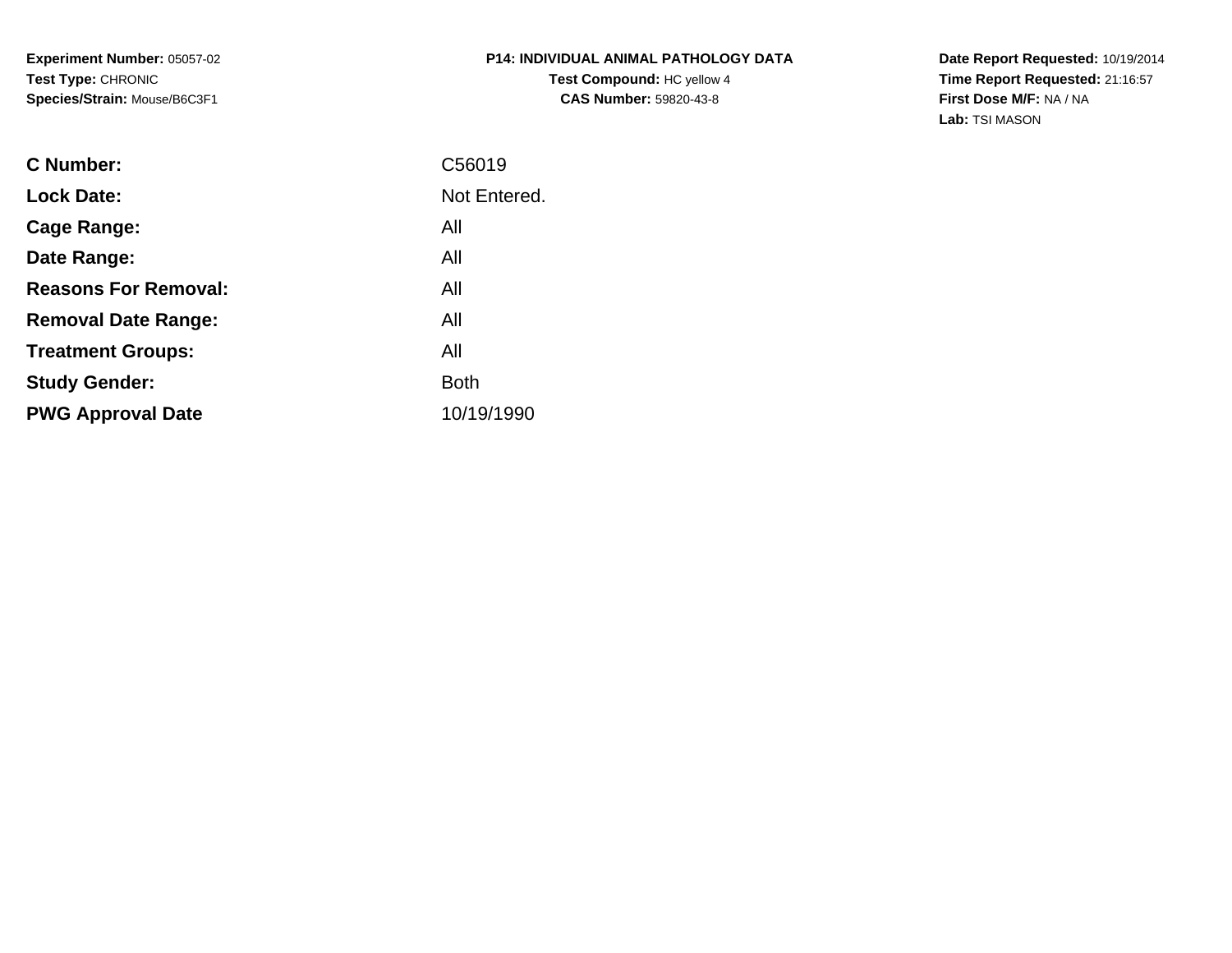| Experiment Number: 05057-02<br>Test Type: CHRONIC<br>Species/Strain: Mouse/B6C3F1 | <b>P14: INDIVIDUAL ANIMAL PATHOLOGY DATA</b><br>Test Compound: HC yellow 4<br><b>CAS Number: 59820-43-8</b> |                                   | Date Report Requested: 10/19/2014<br>Time Report Requested: 21:16:57<br>First Dose M/F: NA / NA<br>Lab: TSI MASON |
|-----------------------------------------------------------------------------------|-------------------------------------------------------------------------------------------------------------|-----------------------------------|-------------------------------------------------------------------------------------------------------------------|
| <b>ANIMAL ID: 1</b>                                                               | <b>TRT#: 1</b>                                                                                              | <b>SEX: Male</b>                  | DAY ON TEST: 734                                                                                                  |
|                                                                                   | <b>DOSE: UNTREATED 61UM</b>                                                                                 | <b>DISP: Terminal Sacrifice</b>   | HISTO:                                                                                                            |
|                                                                                   |                                                                                                             | ORGAN AND ACCOUNTABLE SITE STATUS |                                                                                                                   |
| <b>NORMAL</b>                                                                     |                                                                                                             |                                   |                                                                                                                   |
| * Adrenal Gland - Cortex                                                          | * Adrenal Gland - Medulla                                                                                   | * Bone                            | * Bone Marrow                                                                                                     |
| * Brain                                                                           | * Epididymis                                                                                                | * Esophagus                       | * Gallbladder                                                                                                     |
| * Heart                                                                           | * Intestine Large - Cecum                                                                                   | * Intestine Large - Colon         | * Intestine Large - Rectum                                                                                        |
| * Intestine Small - Duodenum                                                      | * Intestine Small - Ileum                                                                                   | * Intestine Small - Jejunum       | * Islets, Pancreatic                                                                                              |
| * Lymph Node - Mandibular                                                         | * Lymph Node - Mesenteric                                                                                   | * Nose                            | * Pancreas                                                                                                        |
| * Parathyroid Gland                                                               | * Pituitary Gland                                                                                           | * Prostate                        | * Seminal Vesicle                                                                                                 |
| * Skin                                                                            | * Spleen                                                                                                    | * Stomach - Forestomach           | * Stomach - Glandular                                                                                             |
| * Testes                                                                          | * Thymus                                                                                                    | * Thyroid Gland                   | * Trachea                                                                                                         |
| <b>MISSING</b>                                                                    |                                                                                                             |                                   |                                                                                                                   |
| * Mammary Gland                                                                   |                                                                                                             |                                   |                                                                                                                   |
| <b>OBSERVATIONS</b>                                                               |                                                                                                             |                                   |                                                                                                                   |
| * Kidney                                                                          |                                                                                                             | Inflammation                      | Chronic Active, Minimal                                                                                           |
| * Liver                                                                           |                                                                                                             | Clear Cell Focus                  |                                                                                                                   |
| Note: CLEAR CL FOCUS $TGLs = 4-2$                                                 |                                                                                                             |                                   |                                                                                                                   |
| * Lung                                                                            |                                                                                                             | Alveolar/Bronchiolar Adenoma      |                                                                                                                   |
| [ Alveolar/Bronchiolar Adenoma TGLS = 3-1 ]                                       |                                                                                                             |                                   |                                                                                                                   |
| * Salivary Glands                                                                 |                                                                                                             | Inflammation                      | Chronic Active, Minimal                                                                                           |
| * Urinary Bladder                                                                 |                                                                                                             | Inflammation                      | Chronic Active, Minimal                                                                                           |
| PRIMARY CAUSE OF DEATH                                                            |                                                                                                             |                                   |                                                                                                                   |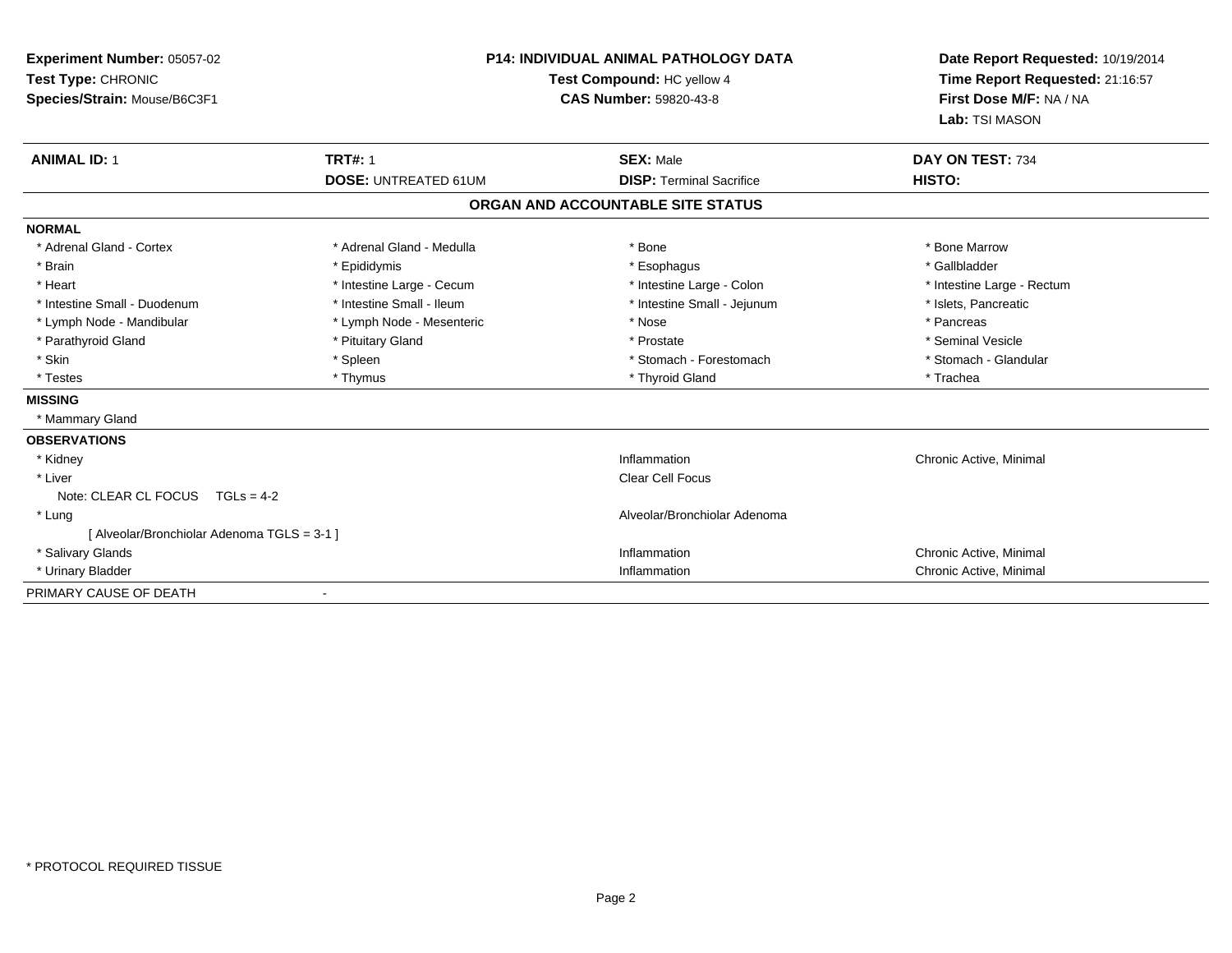| <b>P14: INDIVIDUAL ANIMAL PATHOLOGY DATA</b><br>Test Compound: HC yellow 4<br><b>CAS Number: 59820-43-8</b> |                                                           | Experiment Number: 05057-02<br>Test Type: CHRONIC<br>Species/Strain: Mouse/B6C3F1 |                                                        | Date Report Requested: 10/19/2014<br>Time Report Requested: 21:16:57<br>First Dose M/F: NA / NA<br>Lab: TSI MASON |
|-------------------------------------------------------------------------------------------------------------|-----------------------------------------------------------|-----------------------------------------------------------------------------------|--------------------------------------------------------|-------------------------------------------------------------------------------------------------------------------|
| <b>ANIMAL ID: 2</b>                                                                                         | <b>TRT#: 1</b><br><b>DOSE: UNTREATED 61UM</b>             | <b>SEX: Male</b><br><b>DISP: Terminal Sacrifice</b>                               | DAY ON TEST: 734<br>HISTO:                             |                                                                                                                   |
|                                                                                                             |                                                           | ORGAN AND ACCOUNTABLE SITE STATUS                                                 |                                                        |                                                                                                                   |
|                                                                                                             |                                                           |                                                                                   |                                                        |                                                                                                                   |
| <b>NORMAL</b>                                                                                               |                                                           |                                                                                   |                                                        |                                                                                                                   |
| * Adrenal Gland - Cortex                                                                                    | * Adrenal Gland - Medulla<br>* Gallbladder                | * Bone Marrow<br>* Heart                                                          | * Epididymis                                           |                                                                                                                   |
| * Esophagus<br>* Intestine Large - Colon                                                                    | * Intestine Large - Rectum                                | * Intestine Small - Duodenum                                                      | * Intestine Large - Cecum<br>* Intestine Small - Ileum |                                                                                                                   |
| * Intestine Small - Jejunum                                                                                 | * Islets, Pancreatic                                      | * Liver                                                                           | * Lung                                                 |                                                                                                                   |
| * Lymph Node - Mandibular                                                                                   | * Lymph Node - Mesenteric                                 | * Pancreas                                                                        | * Parathyroid Gland                                    |                                                                                                                   |
| * Pituitary Gland                                                                                           | * Prostate                                                | * Seminal Vesicle                                                                 | * Skin                                                 |                                                                                                                   |
| * Spleen                                                                                                    | * Stomach - Forestomach                                   | * Stomach - Glandular                                                             | * Testes                                               |                                                                                                                   |
| * Thyroid Gland                                                                                             | * Trachea                                                 |                                                                                   |                                                        |                                                                                                                   |
| <b>MISSING</b>                                                                                              |                                                           |                                                                                   |                                                        |                                                                                                                   |
| * Mammary Gland                                                                                             | * Thymus                                                  |                                                                                   |                                                        |                                                                                                                   |
| <b>OBSERVATIONS</b>                                                                                         |                                                           |                                                                                   |                                                        |                                                                                                                   |
| * Bone                                                                                                      | Joint, Tarsal                                             | Hyperostosis                                                                      | Marked                                                 |                                                                                                                   |
| Note: HYPEROSTOSIS<br>$TGLs = 3-9$                                                                          |                                                           |                                                                                   |                                                        |                                                                                                                   |
| * Brain                                                                                                     | Thalamus                                                  | Mineralization                                                                    | Mild                                                   |                                                                                                                   |
| * Kidney                                                                                                    |                                                           | Inflammation                                                                      | Chronic Active, Minimal                                |                                                                                                                   |
| * Lung                                                                                                      |                                                           |                                                                                   |                                                        |                                                                                                                   |
| Note: REPRESENT HANDLING ARTEFACTS.                                                                         |                                                           |                                                                                   |                                                        |                                                                                                                   |
|                                                                                                             | Note: THE MINIMAL HEMORRHAGES NOTED IN THE LUNGS PROBABLY |                                                                                   |                                                        |                                                                                                                   |
| * Nose                                                                                                      |                                                           | Inflammation                                                                      | Acute, Minimal                                         |                                                                                                                   |
| * Salivary Glands                                                                                           |                                                           | Inflammation                                                                      | Chronic Active, Mild                                   |                                                                                                                   |
| * Urinary Bladder                                                                                           |                                                           | Inflammation                                                                      | Chronic Active, Minimal                                |                                                                                                                   |
| PRIMARY CAUSE OF DEATH                                                                                      | $\blacksquare$                                            |                                                                                   |                                                        |                                                                                                                   |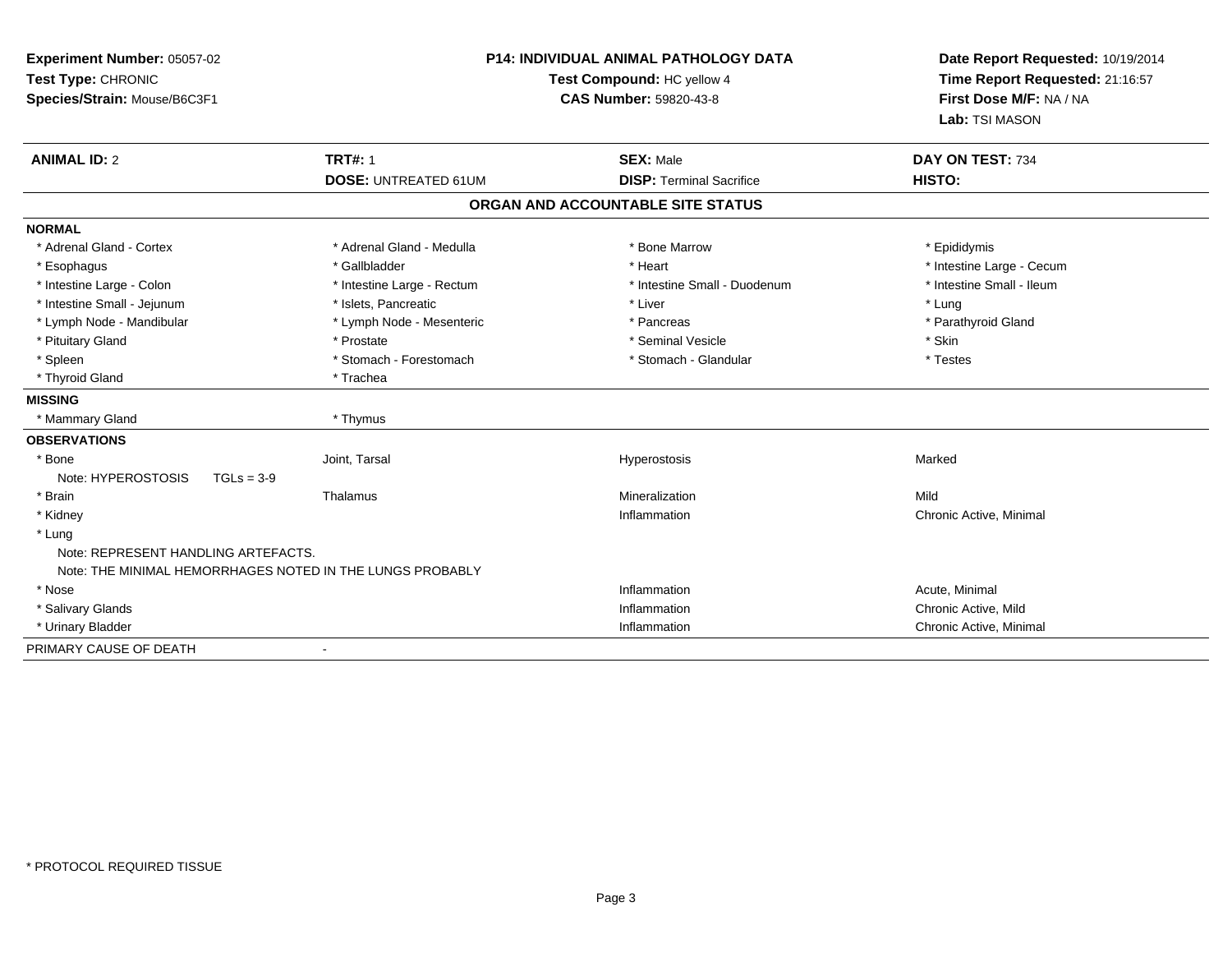| Experiment Number: 05057-02<br>Test Type: CHRONIC<br>Species/Strain: Mouse/B6C3F1 |                             | <b>P14: INDIVIDUAL ANIMAL PATHOLOGY DATA</b><br>Test Compound: HC yellow 4<br><b>CAS Number: 59820-43-8</b> | Date Report Requested: 10/19/2014<br>Time Report Requested: 21:16:57<br>First Dose M/F: NA / NA<br>Lab: TSI MASON |
|-----------------------------------------------------------------------------------|-----------------------------|-------------------------------------------------------------------------------------------------------------|-------------------------------------------------------------------------------------------------------------------|
| <b>ANIMAL ID: 3</b>                                                               | <b>TRT#: 1</b>              | <b>SEX: Male</b>                                                                                            | DAY ON TEST: 734                                                                                                  |
|                                                                                   | <b>DOSE: UNTREATED 61UM</b> | <b>DISP: Terminal Sacrifice</b>                                                                             | HISTO:                                                                                                            |
|                                                                                   |                             | ORGAN AND ACCOUNTABLE SITE STATUS                                                                           |                                                                                                                   |
| <b>NORMAL</b>                                                                     |                             |                                                                                                             |                                                                                                                   |
| * Adrenal Gland - Cortex                                                          | * Adrenal Gland - Medulla   | * Bone                                                                                                      | * Bone Marrow                                                                                                     |
| * Esophagus                                                                       | * Gallbladder               | * Heart                                                                                                     | * Intestine Large - Cecum                                                                                         |
| * Intestine Large - Colon                                                         | * Intestine Large - Rectum  | * Intestine Small - Duodenum                                                                                | * Intestine Small - Ileum                                                                                         |
| * Intestine Small - Jejunum                                                       | * Liver                     | * Lung                                                                                                      | * Lymph Node - Mandibular                                                                                         |
| * Lymph Node - Mesenteric                                                         | * Nose                      | * Pancreas                                                                                                  | * Salivary Glands                                                                                                 |
| * Seminal Vesicle                                                                 | * Skin                      | * Spleen                                                                                                    | * Stomach - Forestomach                                                                                           |
| * Stomach - Glandular                                                             | * Testes                    | * Thyroid Gland                                                                                             | * Trachea                                                                                                         |
| * Urinary Bladder                                                                 |                             |                                                                                                             |                                                                                                                   |
| <b>MISSING</b>                                                                    |                             |                                                                                                             |                                                                                                                   |
| * Mammary Gland                                                                   | * Parathyroid Gland         |                                                                                                             |                                                                                                                   |
| <b>OBSERVATIONS</b>                                                               |                             |                                                                                                             |                                                                                                                   |
| * Brain                                                                           | Thalamus                    | Mineralization                                                                                              | Minimal                                                                                                           |
| * Epididymis                                                                      |                             | Inflammation                                                                                                | Chronic Active, Minimal                                                                                           |
| * Islets, Pancreatic                                                              |                             | Hyperplasia                                                                                                 | Minimal                                                                                                           |
| * Kidney                                                                          |                             | Inflammation                                                                                                | Chronic Active, Minimal                                                                                           |
| * Pituitary Gland                                                                 | Pars Distalis               | Hyperplasia                                                                                                 | Minimal                                                                                                           |
| * Prostate                                                                        |                             | Inflammation                                                                                                | Chronic Active, Minimal                                                                                           |
| * Thymus                                                                          |                             | Cyst                                                                                                        | Minimal                                                                                                           |
| PRIMARY CAUSE OF DEATH                                                            |                             |                                                                                                             |                                                                                                                   |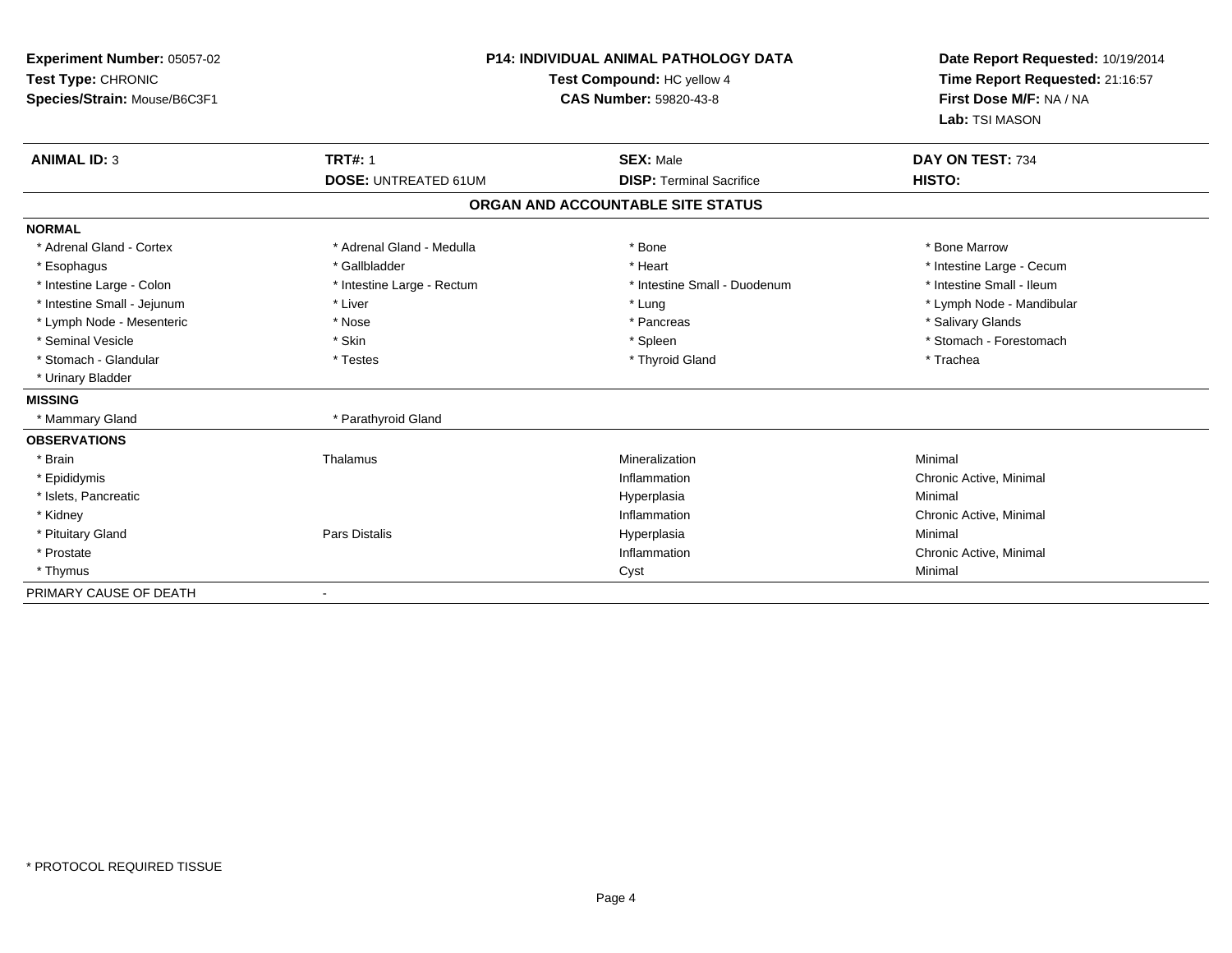| Experiment Number: 05057-02<br>Test Type: CHRONIC<br>Species/Strain: Mouse/B6C3F1 | <b>P14: INDIVIDUAL ANIMAL PATHOLOGY DATA</b><br>Test Compound: HC yellow 4<br><b>CAS Number: 59820-43-8</b> |                                   | Date Report Requested: 10/19/2014<br>Time Report Requested: 21:16:57<br>First Dose M/F: NA / NA<br>Lab: TSI MASON |
|-----------------------------------------------------------------------------------|-------------------------------------------------------------------------------------------------------------|-----------------------------------|-------------------------------------------------------------------------------------------------------------------|
| <b>ANIMAL ID: 4</b>                                                               | <b>TRT#: 1</b>                                                                                              | <b>SEX: Male</b>                  | DAY ON TEST: 93                                                                                                   |
|                                                                                   | <b>DOSE: UNTREATED 61UM</b>                                                                                 | <b>DISP: Dead</b>                 | HISTO:                                                                                                            |
|                                                                                   |                                                                                                             | ORGAN AND ACCOUNTABLE SITE STATUS |                                                                                                                   |
| <b>NORMAL</b>                                                                     |                                                                                                             |                                   |                                                                                                                   |
| * Adrenal Gland - Cortex                                                          | * Adrenal Gland - Medulla                                                                                   | * Bone                            | * Bone Marrow                                                                                                     |
| * Brain                                                                           | * Epididymis                                                                                                | * Esophagus                       | * Liver                                                                                                           |
| * Lung                                                                            | * Nose                                                                                                      | * Parathyroid Gland               | * Salivary Glands                                                                                                 |
| * Seminal Vesicle                                                                 | * Skin                                                                                                      | * Testes                          | * Thyroid Gland                                                                                                   |
| * Trachea                                                                         |                                                                                                             |                                   |                                                                                                                   |
| <b>MISSING</b>                                                                    |                                                                                                             |                                   |                                                                                                                   |
| * Intestine Large - Cecum                                                         | * Intestine Large - Rectum                                                                                  | * Intestine Small - Duodenum      | * Intestine Small - Ileum                                                                                         |
| * Intestine Small - Jejunum                                                       | * Lymph Node - Mandibular                                                                                   | * Mammary Gland                   | Penis                                                                                                             |
| <b>AUTO PRECLUDES DIAG.</b>                                                       |                                                                                                             |                                   |                                                                                                                   |
| * Gallbladder                                                                     | * Intestine Large - Colon                                                                                   | * Islets, Pancreatic              | * Lymph Node - Mesenteric                                                                                         |
| * Pancreas                                                                        | * Spleen                                                                                                    | * Stomach - Forestomach           | * Stomach - Glandular                                                                                             |
| * Thymus                                                                          | * Urinary Bladder                                                                                           |                                   |                                                                                                                   |
| <b>INSUFFICIENT TISSUE</b>                                                        |                                                                                                             |                                   |                                                                                                                   |
| * Pituitary Gland                                                                 |                                                                                                             |                                   |                                                                                                                   |
| <b>OBSERVATIONS</b>                                                               |                                                                                                             |                                   |                                                                                                                   |
| * Heart                                                                           |                                                                                                             | Abscess                           | Minimal                                                                                                           |
| * Kidney                                                                          | <b>Renal Tubule</b>                                                                                         | Mineralization                    | Minimal                                                                                                           |
| * Lung                                                                            |                                                                                                             |                                   |                                                                                                                   |
| Note: CAUSE OF DEATH.                                                             |                                                                                                             |                                   |                                                                                                                   |
| Note: SUGGEST A SEPTICEMIA OR A BACTEREMIA AS THE IMMEDIATE                       |                                                                                                             |                                   |                                                                                                                   |
| Note: THE LARGE NUMBER OF NEUTROPHILS IN THE CIRCULATION                          |                                                                                                             |                                   |                                                                                                                   |
| * Prostate                                                                        |                                                                                                             | Inflammation                      | Chronic Active, Moderate                                                                                          |
| PRIMARY CAUSE OF DEATH                                                            | $\blacksquare$                                                                                              |                                   |                                                                                                                   |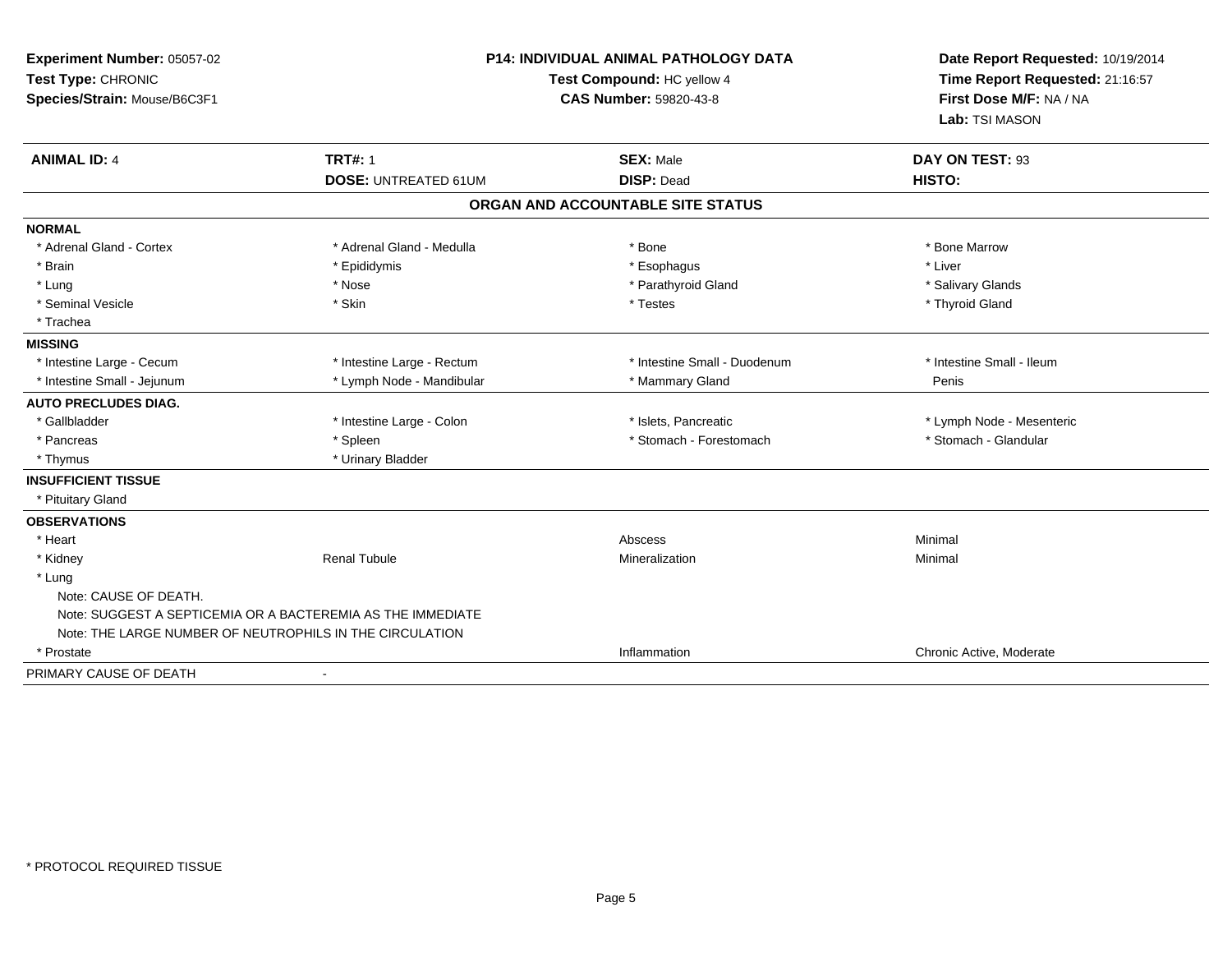| Experiment Number: 05057-02<br>Test Type: CHRONIC<br>Species/Strain: Mouse/B6C3F1<br><b>ANIMAL ID: 5</b> | <b>P14: INDIVIDUAL ANIMAL PATHOLOGY DATA</b><br>Test Compound: HC yellow 4<br><b>CAS Number: 59820-43-8</b><br><b>TRT#: 1</b><br><b>SEX: Male</b> |                                   | Date Report Requested: 10/19/2014<br>Time Report Requested: 21:16:57<br>First Dose M/F: NA / NA<br>Lab: TSI MASON<br>DAY ON TEST: 734 |
|----------------------------------------------------------------------------------------------------------|---------------------------------------------------------------------------------------------------------------------------------------------------|-----------------------------------|---------------------------------------------------------------------------------------------------------------------------------------|
|                                                                                                          | <b>DOSE: UNTREATED 61UM</b>                                                                                                                       | <b>DISP: Terminal Sacrifice</b>   | HISTO:                                                                                                                                |
|                                                                                                          |                                                                                                                                                   | ORGAN AND ACCOUNTABLE SITE STATUS |                                                                                                                                       |
|                                                                                                          |                                                                                                                                                   |                                   |                                                                                                                                       |
| <b>NORMAL</b>                                                                                            |                                                                                                                                                   |                                   |                                                                                                                                       |
| * Adrenal Gland - Cortex                                                                                 | * Adrenal Gland - Medulla                                                                                                                         | * Bone Marrow                     | * Esophagus                                                                                                                           |
| * Gallbladder                                                                                            | * Heart                                                                                                                                           | * Intestine Large - Cecum         | * Intestine Large - Colon                                                                                                             |
| * Intestine Large - Rectum                                                                               | * Intestine Small - Duodenum                                                                                                                      | * Intestine Small - Ileum         | * Intestine Small - Jejunum                                                                                                           |
| * Islets, Pancreatic                                                                                     | * Lung                                                                                                                                            | * Lymph Node - Mandibular         | * Lymph Node - Mesenteric                                                                                                             |
| * Nose                                                                                                   | * Pancreas                                                                                                                                        | * Parathyroid Gland               | * Seminal Vesicle                                                                                                                     |
| * Skin                                                                                                   | * Spleen                                                                                                                                          | * Stomach - Forestomach           | * Stomach - Glandular                                                                                                                 |
| * Testes                                                                                                 | * Thymus                                                                                                                                          | * Thyroid Gland                   | * Trachea                                                                                                                             |
| <b>MISSING</b>                                                                                           |                                                                                                                                                   |                                   |                                                                                                                                       |
| * Mammary Gland                                                                                          | * Pituitary Gland                                                                                                                                 |                                   |                                                                                                                                       |
| <b>OBSERVATIONS</b>                                                                                      |                                                                                                                                                   |                                   |                                                                                                                                       |
| * Bone                                                                                                   | Joint, Tarsal                                                                                                                                     | Hyperostosis                      | Marked                                                                                                                                |
| Note: HYPEROSTOSIS<br>$TGLs = 2-9$                                                                       |                                                                                                                                                   |                                   |                                                                                                                                       |
| * Brain                                                                                                  | Thalamus                                                                                                                                          | Mineralization                    | Minimal                                                                                                                               |
| * Epididymis                                                                                             |                                                                                                                                                   | Inflammation                      | Chronic Active, Minimal                                                                                                               |
| * Kidney                                                                                                 |                                                                                                                                                   | Inflammation                      | Chronic Active, Minimal                                                                                                               |
| * Liver                                                                                                  |                                                                                                                                                   | Hepatocellular Carcinoma          |                                                                                                                                       |
| Note: HEPATOCLR CARC TGLs = 3-3.1                                                                        |                                                                                                                                                   |                                   |                                                                                                                                       |
| * Prostate                                                                                               |                                                                                                                                                   | Inflammation                      | Chronic Active, Minimal                                                                                                               |
| * Salivary Glands                                                                                        |                                                                                                                                                   | Inflammation                      | Chronic Active, Minimal                                                                                                               |
| * Urinary Bladder                                                                                        |                                                                                                                                                   | Inflammation                      | Chronic Active, Minimal                                                                                                               |
| PRIMARY CAUSE OF DEATH                                                                                   |                                                                                                                                                   |                                   |                                                                                                                                       |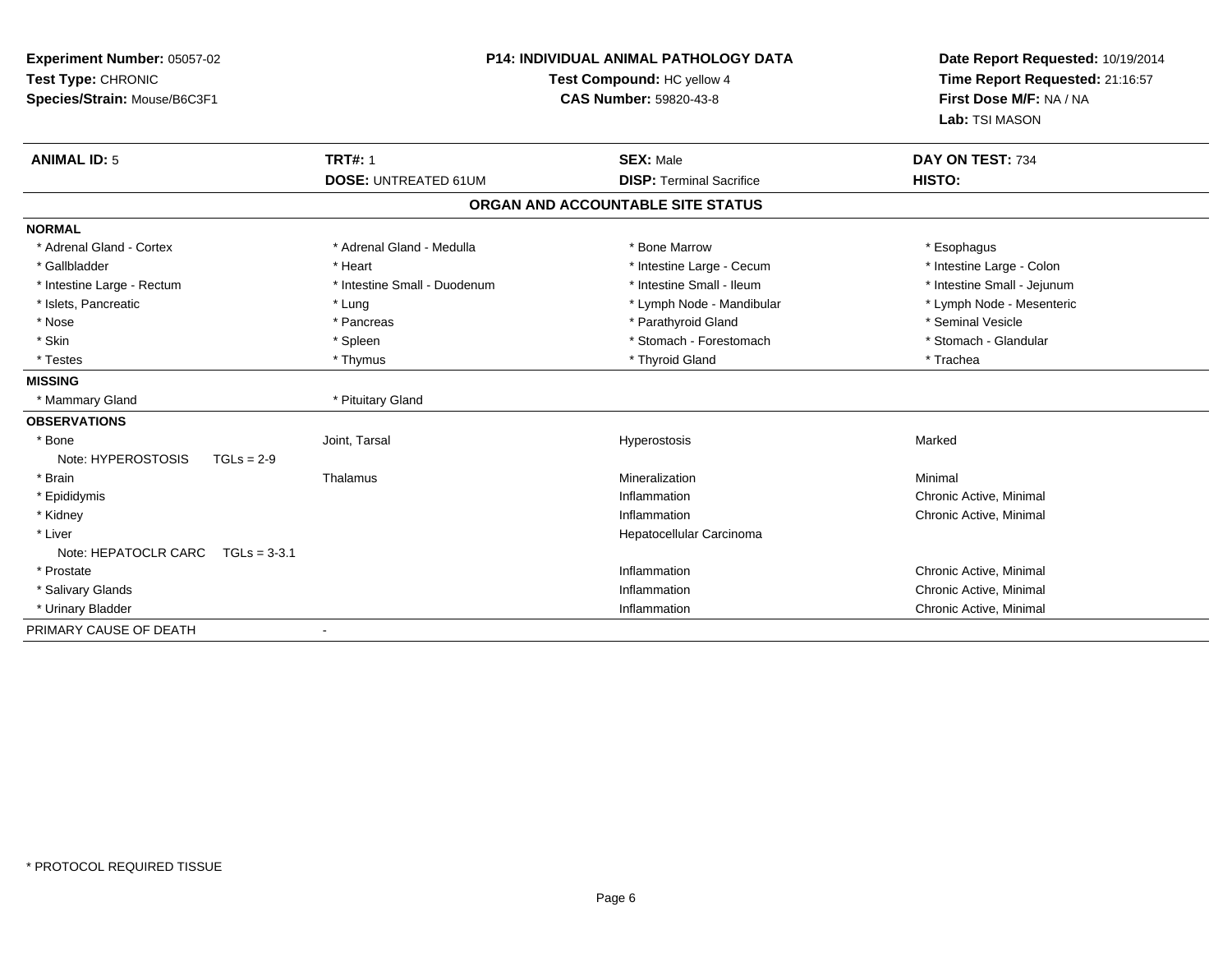| Experiment Number: 05057-02<br>Test Type: CHRONIC<br>Species/Strain: Mouse/B6C3F1 |                                                                                        | <b>P14: INDIVIDUAL ANIMAL PATHOLOGY DATA</b><br>Test Compound: HC yellow 4<br>CAS Number: 59820-43-8 | Date Report Requested: 10/19/2014<br>Time Report Requested: 21:16:57<br>First Dose M/F: NA / NA<br>Lab: TSI MASON |
|-----------------------------------------------------------------------------------|----------------------------------------------------------------------------------------|------------------------------------------------------------------------------------------------------|-------------------------------------------------------------------------------------------------------------------|
| <b>ANIMAL ID: 6</b>                                                               | <b>TRT#: 1</b><br><b>DOSE: UNTREATED 61UM</b>                                          | <b>SEX: Male</b><br><b>DISP: Dead</b>                                                                | DAY ON TEST: 398<br>HISTO:                                                                                        |
|                                                                                   |                                                                                        | ORGAN AND ACCOUNTABLE SITE STATUS                                                                    |                                                                                                                   |
| <b>NORMAL</b>                                                                     |                                                                                        |                                                                                                      |                                                                                                                   |
| * Adrenal Gland - Cortex<br>* Brain<br>* Intestine Large - Colon                  | * Adrenal Gland - Medulla<br>* Epididymis<br>* Intestine Large - Rectum                | * Bone<br>* Esophagus<br>* Liver                                                                     | * Bone Marrow<br>* Intestine Large - Cecum<br>* Lung                                                              |
| * Lymph Node - Mandibular<br>Penis<br>* Skin<br>* Thyroid Gland                   | * Lymph Node - Mesenteric<br>* Pituitary Gland<br>* Stomach - Forestomach<br>* Trachea | * Nose<br>* Salivary Glands<br>* Stomach - Glandular<br>* Urinary Bladder                            | * Parathyroid Gland<br>* Seminal Vesicle<br>* Testes                                                              |
| <b>MISSING</b><br>* Gallbladder<br>* Thymus                                       | * Islets, Pancreatic                                                                   | * Mammary Gland                                                                                      | * Pancreas                                                                                                        |
| <b>AUTO PRECLUDES DIAG.</b><br>* Intestine Small - Duodenum                       | * Intestine Small - Ileum                                                              | * Intestine Small - Jejunum                                                                          |                                                                                                                   |
| <b>OBSERVATIONS</b><br>* Heart<br>* Kidney<br>* Prostate<br>* Spleen              | <b>Renal Tubule</b>                                                                    | Inflammation<br>Mineralization<br>Inflammation<br>Depletion Lymphoid                                 | Chronic, Minimal<br>Minimal<br>Chronic Active, Mild<br>Moderate                                                   |
| PRIMARY CAUSE OF DEATH                                                            |                                                                                        |                                                                                                      |                                                                                                                   |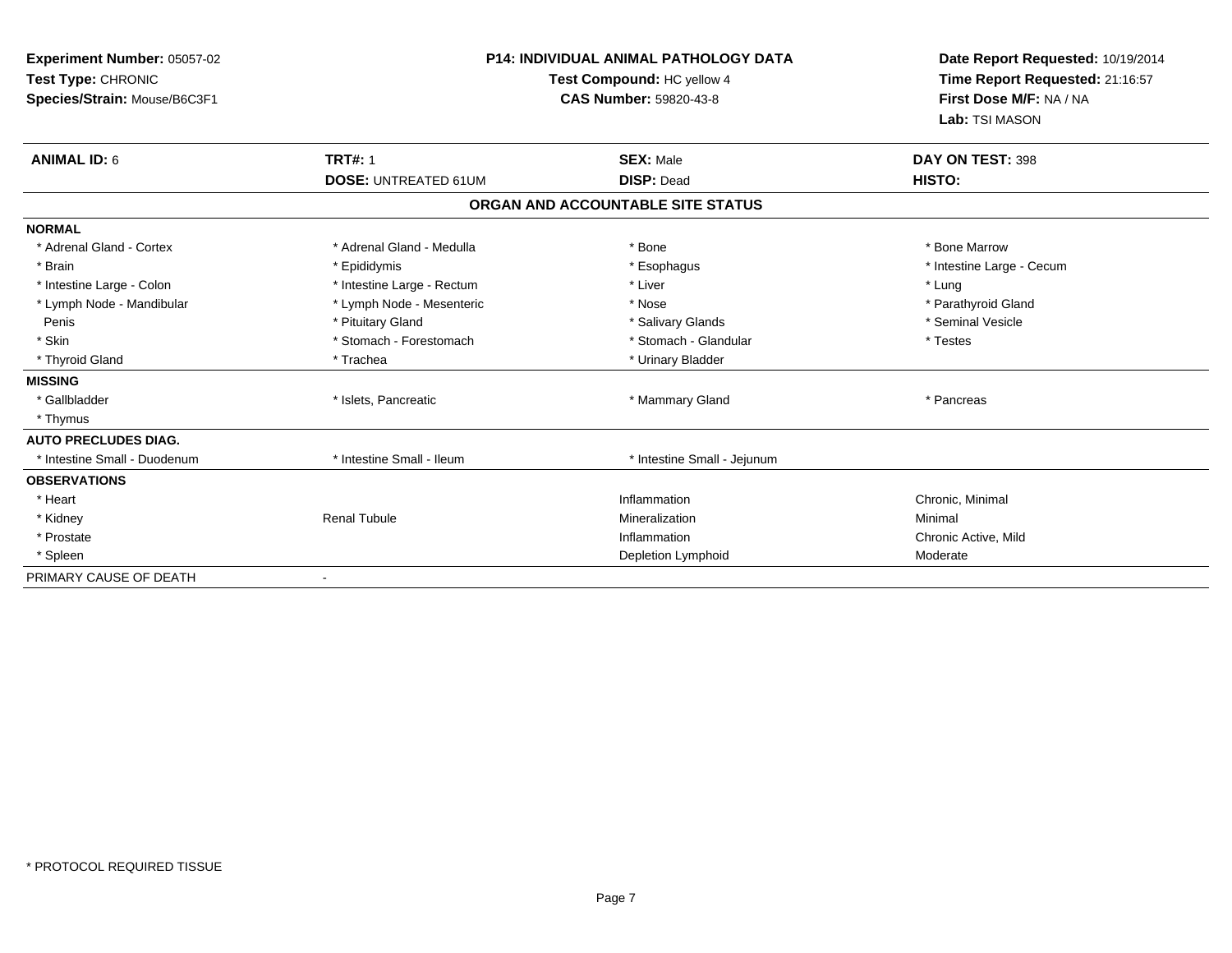| <b>P14: INDIVIDUAL ANIMAL PATHOLOGY DATA</b><br>Experiment Number: 05057-02<br>Test Type: CHRONIC<br>Test Compound: HC yellow 4<br><b>CAS Number: 59820-43-8</b><br>Species/Strain: Mouse/B6C3F1 |                             | Date Report Requested: 10/19/2014<br>Time Report Requested: 21:16:57<br>First Dose M/F: NA / NA<br>Lab: TSI MASON |                              |
|--------------------------------------------------------------------------------------------------------------------------------------------------------------------------------------------------|-----------------------------|-------------------------------------------------------------------------------------------------------------------|------------------------------|
| <b>ANIMAL ID: 7</b>                                                                                                                                                                              | <b>TRT#: 1</b>              | <b>SEX: Male</b>                                                                                                  | DAY ON TEST: 734             |
|                                                                                                                                                                                                  | <b>DOSE: UNTREATED 61UM</b> | <b>DISP: Terminal Sacrifice</b>                                                                                   | HISTO:                       |
|                                                                                                                                                                                                  |                             | ORGAN AND ACCOUNTABLE SITE STATUS                                                                                 |                              |
| <b>NORMAL</b>                                                                                                                                                                                    |                             |                                                                                                                   |                              |
| * Adrenal Gland - Cortex                                                                                                                                                                         | * Adrenal Gland - Medulla   | * Bone                                                                                                            | * Bone Marrow                |
| * Epididymis                                                                                                                                                                                     | * Esophagus                 | * Gallbladder                                                                                                     | * Heart                      |
| * Intestine Large - Cecum                                                                                                                                                                        | * Intestine Large - Colon   | * Intestine Large - Rectum                                                                                        | * Intestine Small - Duodenum |
| * Intestine Small - Jejunum                                                                                                                                                                      | * Islets, Pancreatic        | * Kidney                                                                                                          | * Liver                      |
| * Lung                                                                                                                                                                                           | * Lymph Node - Mandibular   | * Nose                                                                                                            | * Seminal Vesicle            |
| * Skin                                                                                                                                                                                           | * Spleen                    | * Stomach - Forestomach                                                                                           | * Stomach - Glandular        |
| * Testes                                                                                                                                                                                         | * Thymus                    | * Thyroid Gland                                                                                                   | * Trachea                    |
| <b>MISSING</b>                                                                                                                                                                                   |                             |                                                                                                                   |                              |
| * Mammary Gland                                                                                                                                                                                  |                             |                                                                                                                   |                              |
| <b>INSUFFICIENT TISSUE</b>                                                                                                                                                                       |                             |                                                                                                                   |                              |
| * Lymph Node - Mesenteric                                                                                                                                                                        | * Parathyroid Gland         |                                                                                                                   |                              |
| <b>OBSERVATIONS</b>                                                                                                                                                                              |                             |                                                                                                                   |                              |
| * Brain                                                                                                                                                                                          | Thalamus                    | Mineralization                                                                                                    | Minimal                      |
| * Intestine Small                                                                                                                                                                                | <b>Ileum</b>                | Hyperplasia                                                                                                       | Lymphoid, Mild               |
| Note: HYPERPLASIA<br>$TGLs = 3-6$                                                                                                                                                                |                             |                                                                                                                   |                              |
| * Pancreas                                                                                                                                                                                       |                             | Inflammation                                                                                                      | Chronic, Minimal             |
| * Pituitary Gland                                                                                                                                                                                | Pars Distalis               | Hyperplasia                                                                                                       | Minimal                      |
| <b>Preputial Gland</b>                                                                                                                                                                           |                             | Abscess                                                                                                           | Marked                       |
| Note: ABSCESS<br>$TGLs = 2-6$                                                                                                                                                                    |                             |                                                                                                                   |                              |
| * Prostate                                                                                                                                                                                       |                             | Inflammation                                                                                                      | Chronic Active, Minimal      |
| * Salivary Glands                                                                                                                                                                                |                             | Inflammation                                                                                                      | Chronic Active, Minimal      |
| * Urinary Bladder                                                                                                                                                                                |                             | Inflammation                                                                                                      | Chronic Active, Minimal      |
| PRIMARY CAUSE OF DEATH                                                                                                                                                                           | $\blacksquare$              |                                                                                                                   |                              |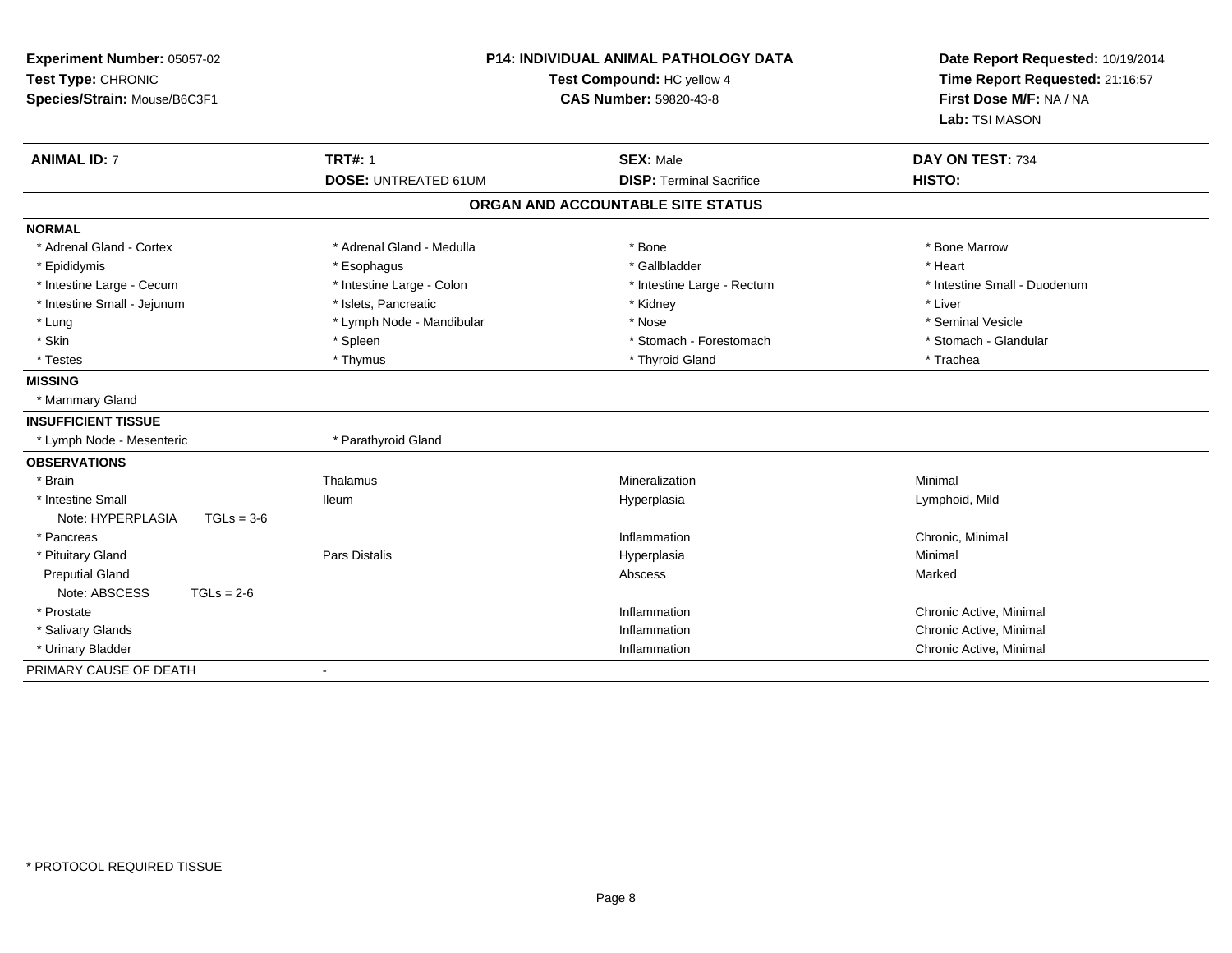| Experiment Number: 05057-02<br>Test Type: CHRONIC<br>Species/Strain: Mouse/B6C3F1 | P14: INDIVIDUAL ANIMAL PATHOLOGY DATA<br>Test Compound: HC yellow 4<br><b>CAS Number: 59820-43-8</b> |                                   | Date Report Requested: 10/19/2014<br>Time Report Requested: 21:16:57<br>First Dose M/F: NA / NA<br>Lab: TSI MASON |
|-----------------------------------------------------------------------------------|------------------------------------------------------------------------------------------------------|-----------------------------------|-------------------------------------------------------------------------------------------------------------------|
| <b>ANIMAL ID: 8</b>                                                               | <b>TRT#: 1</b>                                                                                       | <b>SEX: Male</b>                  | DAY ON TEST: 734                                                                                                  |
|                                                                                   | <b>DOSE: UNTREATED 61UM</b>                                                                          | <b>DISP: Terminal Sacrifice</b>   | HISTO:                                                                                                            |
|                                                                                   |                                                                                                      | ORGAN AND ACCOUNTABLE SITE STATUS |                                                                                                                   |
| <b>NORMAL</b>                                                                     |                                                                                                      |                                   |                                                                                                                   |
| * Adrenal Gland - Medulla                                                         | * Bone Marrow                                                                                        | * Epididymis                      | * Esophagus                                                                                                       |
| * Gallbladder                                                                     | * Intestine Large - Cecum                                                                            | * Intestine Large - Colon         | * Intestine Large - Rectum                                                                                        |
| * Intestine Small - Duodenum                                                      | * Intestine Small - Ileum                                                                            | * Intestine Small - Jejunum       | * Islets, Pancreatic                                                                                              |
| * Lymph Node - Mandibular                                                         | * Lymph Node - Mesenteric                                                                            | * Nose                            | * Skin                                                                                                            |
| * Spleen                                                                          | * Stomach - Forestomach                                                                              | * Thyroid Gland                   | * Trachea                                                                                                         |
| <b>MISSING</b>                                                                    |                                                                                                      |                                   |                                                                                                                   |
| * Mammary Gland                                                                   | * Parathyroid Gland                                                                                  | * Thymus                          |                                                                                                                   |
| <b>OBSERVATIONS</b>                                                               |                                                                                                      |                                   |                                                                                                                   |
| * Adrenal Gland                                                                   | Cortex                                                                                               | Hyperplasia                       | Minimal                                                                                                           |
| * Bone                                                                            | Joint, Tarsal                                                                                        | Hyperostosis                      | Marked                                                                                                            |
| Note: HYPEROSTOSIS<br>$TGLs = 2-9$                                                |                                                                                                      |                                   |                                                                                                                   |
| * Brain                                                                           | Thalamus                                                                                             | Mineralization                    | Minimal                                                                                                           |
| * Heart                                                                           |                                                                                                      | Inflammation                      | Chronic, Minimal                                                                                                  |
| * Kidney                                                                          |                                                                                                      | Inflammation                      | Chronic Active, Minimal                                                                                           |
| * Liver                                                                           |                                                                                                      | Hepatocellular Adenoma            |                                                                                                                   |
| Note: HEPATOCLR ADEN<br>$TGLs = 3-2.1$                                            |                                                                                                      |                                   |                                                                                                                   |
| * Lung                                                                            | Alveolar Epith                                                                                       | Hyperplasia                       | Minimal                                                                                                           |
| * Pancreas                                                                        |                                                                                                      | Inflammation                      | Chronic, Minimal                                                                                                  |
| * Pituitary Gland                                                                 | Pars Distalis                                                                                        | Hyperplasia                       | Minimal                                                                                                           |
| * Prostate                                                                        |                                                                                                      | Inflammation                      | Chronic Active, Minimal                                                                                           |
| * Salivary Glands                                                                 |                                                                                                      | Inflammation                      | Chronic Active, Minimal                                                                                           |
| * Seminal Vesicle                                                                 |                                                                                                      | Inflammation                      | Chronic Active, Minimal                                                                                           |
| * Stomach                                                                         | Glandular                                                                                            | Inflammation                      | Chronic, Minimal                                                                                                  |
| * Testes                                                                          |                                                                                                      | Sertoli Cell Tumor Benign         |                                                                                                                   |
| * Urinary Bladder                                                                 |                                                                                                      | Inflammation                      | Chronic Active, Minimal                                                                                           |
| PRIMARY CAUSE OF DEATH                                                            | $\blacksquare$                                                                                       |                                   |                                                                                                                   |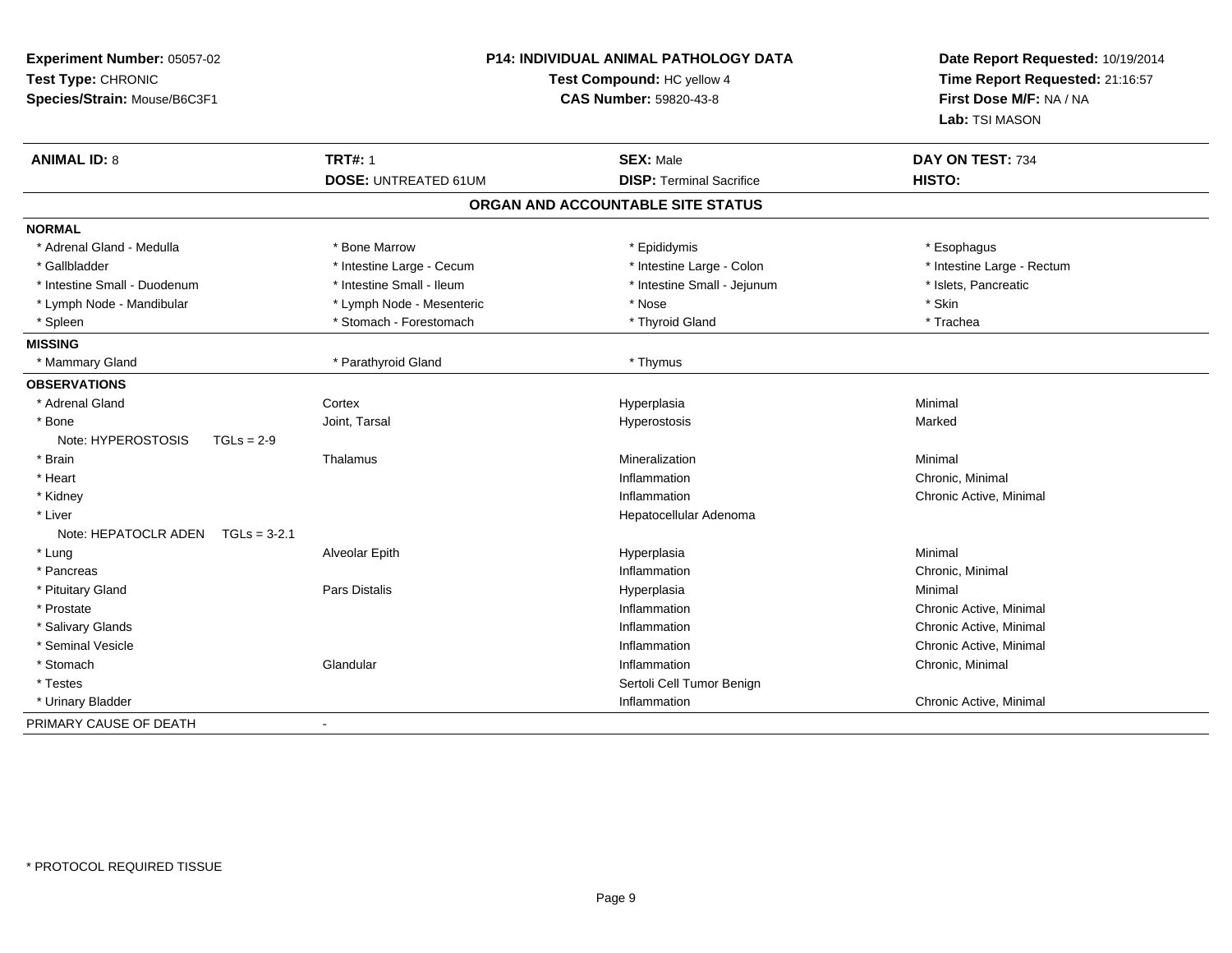| <b>P14: INDIVIDUAL ANIMAL PATHOLOGY DATA</b><br>Experiment Number: 05057-02<br>Test Type: CHRONIC<br>Test Compound: HC yellow 4 |                               |                                   | Date Report Requested: 10/19/2014<br>Time Report Requested: 21:16:57 |
|---------------------------------------------------------------------------------------------------------------------------------|-------------------------------|-----------------------------------|----------------------------------------------------------------------|
| Species/Strain: Mouse/B6C3F1                                                                                                    | <b>CAS Number: 59820-43-8</b> |                                   | First Dose M/F: NA / NA                                              |
|                                                                                                                                 |                               |                                   | Lab: TSI MASON                                                       |
| <b>ANIMAL ID: 10</b>                                                                                                            | <b>TRT#: 1</b>                | <b>SEX: Male</b>                  | DAY ON TEST: 734                                                     |
|                                                                                                                                 | <b>DOSE: UNTREATED 61UM</b>   | <b>DISP: Terminal Sacrifice</b>   | HISTO:                                                               |
|                                                                                                                                 |                               | ORGAN AND ACCOUNTABLE SITE STATUS |                                                                      |
| <b>NORMAL</b>                                                                                                                   |                               |                                   |                                                                      |
| * Adrenal Gland - Medulla                                                                                                       | * Bone Marrow                 | * Esophagus                       | * Heart                                                              |
| * Intestine Large - Cecum                                                                                                       | * Intestine Large - Colon     | * Intestine Large - Rectum        | * Intestine Small - Duodenum                                         |
| * Intestine Small - Ileum                                                                                                       | * Intestine Small - Jejunum   | * Islets, Pancreatic              | * Lung                                                               |
| * Lymph Node - Mandibular                                                                                                       | * Lymph Node - Mesenteric     | * Nose                            | * Pancreas                                                           |
| * Parathyroid Gland                                                                                                             | * Salivary Glands             | * Seminal Vesicle                 | * Skin                                                               |
| * Spleen                                                                                                                        | * Stomach - Forestomach       | * Stomach - Glandular             | * Testes                                                             |
| * Thyroid Gland                                                                                                                 | * Trachea                     | * Urinary Bladder                 |                                                                      |
| <b>MISSING</b>                                                                                                                  |                               |                                   |                                                                      |
| * Gallbladder                                                                                                                   | * Mammary Gland               | * Pituitary Gland                 | * Thymus                                                             |
| <b>OBSERVATIONS</b>                                                                                                             |                               |                                   |                                                                      |
| * Adrenal Gland                                                                                                                 | Cortex                        | Hyperplasia                       | Mild                                                                 |
| * Bone                                                                                                                          | Joint, Tarsal                 | Hyperostosis                      | Marked                                                               |
| [Hyperostosis TGLS = 2-9]                                                                                                       |                               |                                   |                                                                      |
| * Brain                                                                                                                         | Thalamus                      | Mineralization                    | Minimal                                                              |
| * Epididymis                                                                                                                    |                               | Inflammation                      | Chronic Active, Minimal                                              |
| * Kidney                                                                                                                        |                               | Inflammation                      | Chronic Active, Minimal                                              |
| * Liver                                                                                                                         |                               | Hepatocellular Carcinoma          |                                                                      |
| Note: HEPATOCLR CARC $TGLs = 4-2.1$                                                                                             |                               |                                   |                                                                      |
| * Prostate                                                                                                                      |                               | Inflammation                      | Chronic Active, Minimal                                              |
| PRIMARY CAUSE OF DEATH                                                                                                          |                               |                                   |                                                                      |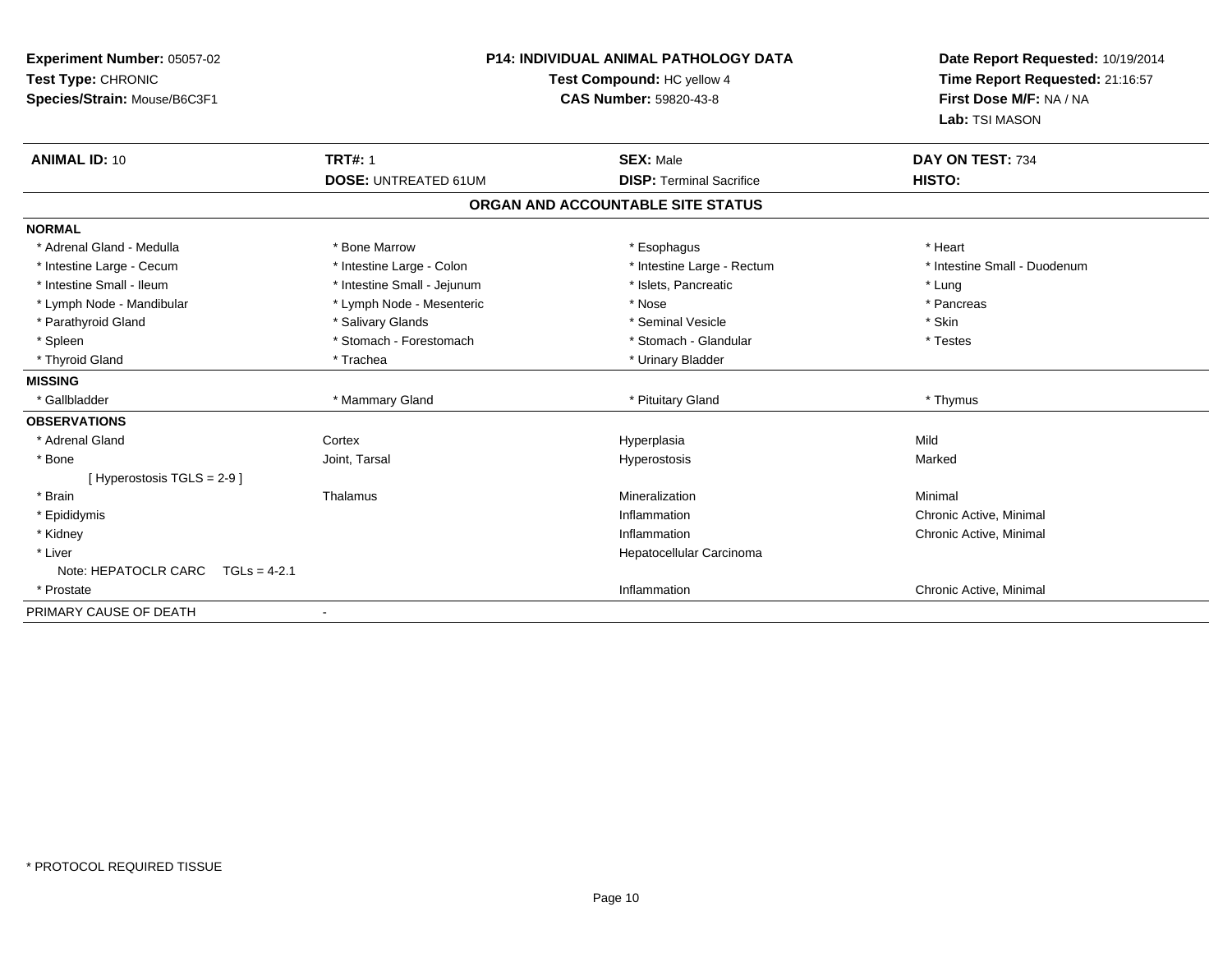| Experiment Number: 05057-02<br>Test Type: CHRONIC<br>Species/Strain: Mouse/B6C3F1 | P14: INDIVIDUAL ANIMAL PATHOLOGY DATA<br>Test Compound: HC yellow 4<br><b>CAS Number: 59820-43-8</b> |                                   | Date Report Requested: 10/19/2014<br>Time Report Requested: 21:16:57<br>First Dose M/F: NA / NA<br>Lab: TSI MASON |
|-----------------------------------------------------------------------------------|------------------------------------------------------------------------------------------------------|-----------------------------------|-------------------------------------------------------------------------------------------------------------------|
| <b>ANIMAL ID: 11</b>                                                              | <b>TRT#: 1</b>                                                                                       | <b>SEX: Male</b>                  | DAY ON TEST: 734                                                                                                  |
|                                                                                   | <b>DOSE: UNTREATED 61UM</b>                                                                          | <b>DISP: Terminal Sacrifice</b>   | HISTO:                                                                                                            |
|                                                                                   |                                                                                                      | ORGAN AND ACCOUNTABLE SITE STATUS |                                                                                                                   |
| <b>NORMAL</b>                                                                     |                                                                                                      |                                   |                                                                                                                   |
| * Adrenal Gland - Cortex                                                          | * Adrenal Gland - Medulla                                                                            | * Bone Marrow                     | * Epididymis                                                                                                      |
| * Gallbladder                                                                     | * Heart                                                                                              | * Intestine Large - Cecum         | * Intestine Large - Colon                                                                                         |
| * Intestine Large - Rectum                                                        | * Intestine Small - Duodenum                                                                         | * Intestine Small - Ileum         | * Intestine Small - Jejunum                                                                                       |
| * Islets, Pancreatic                                                              | * Liver                                                                                              | * Lung                            | * Lymph Node - Mandibular                                                                                         |
| * Nose                                                                            | * Pancreas                                                                                           | * Prostate                        | * Seminal Vesicle                                                                                                 |
| * Skin                                                                            | * Spleen                                                                                             | * Stomach - Forestomach           | * Testes                                                                                                          |
| * Urinary Bladder                                                                 |                                                                                                      |                                   |                                                                                                                   |
| <b>MISSING</b>                                                                    |                                                                                                      |                                   |                                                                                                                   |
| * Esophagus                                                                       | * Lymph Node - Mesenteric                                                                            | * Mammary Gland                   | * Parathyroid Gland                                                                                               |
| * Thymus                                                                          | * Thyroid Gland                                                                                      | * Trachea                         |                                                                                                                   |
| <b>OBSERVATIONS</b>                                                               |                                                                                                      |                                   |                                                                                                                   |
| * Bone                                                                            | Joint, Tarsal                                                                                        | Hyperostosis                      | Marked                                                                                                            |
| Note: HYPEROSTOSIS<br>$TGLs = 2-9$                                                |                                                                                                      |                                   |                                                                                                                   |
| * Brain                                                                           | Thalamus                                                                                             | Mineralization                    | Minimal                                                                                                           |
| * Kidney                                                                          |                                                                                                      | Inflammation                      | Chronic Active, Minimal                                                                                           |
| * Pituitary Gland                                                                 | Pars Distalis                                                                                        | Hyperplasia                       | Mild                                                                                                              |
| <b>Preputial Gland</b>                                                            |                                                                                                      | Abscess                           | Moderate                                                                                                          |
|                                                                                   |                                                                                                      | Inflammation                      | Chronic Active, Marked                                                                                            |
| Note: INFLAMMATION<br>$TGLs = 3-10$                                               |                                                                                                      |                                   |                                                                                                                   |
| Note: ABSCESS<br>$TGLs = 3-10$                                                    |                                                                                                      |                                   |                                                                                                                   |
| * Salivary Glands                                                                 |                                                                                                      | Inflammation                      | Chronic Active, Minimal                                                                                           |
| * Stomach                                                                         | Glandular                                                                                            | Inflammation                      | Chronic, Mild                                                                                                     |
| PRIMARY CAUSE OF DEATH                                                            | $\sim$                                                                                               |                                   |                                                                                                                   |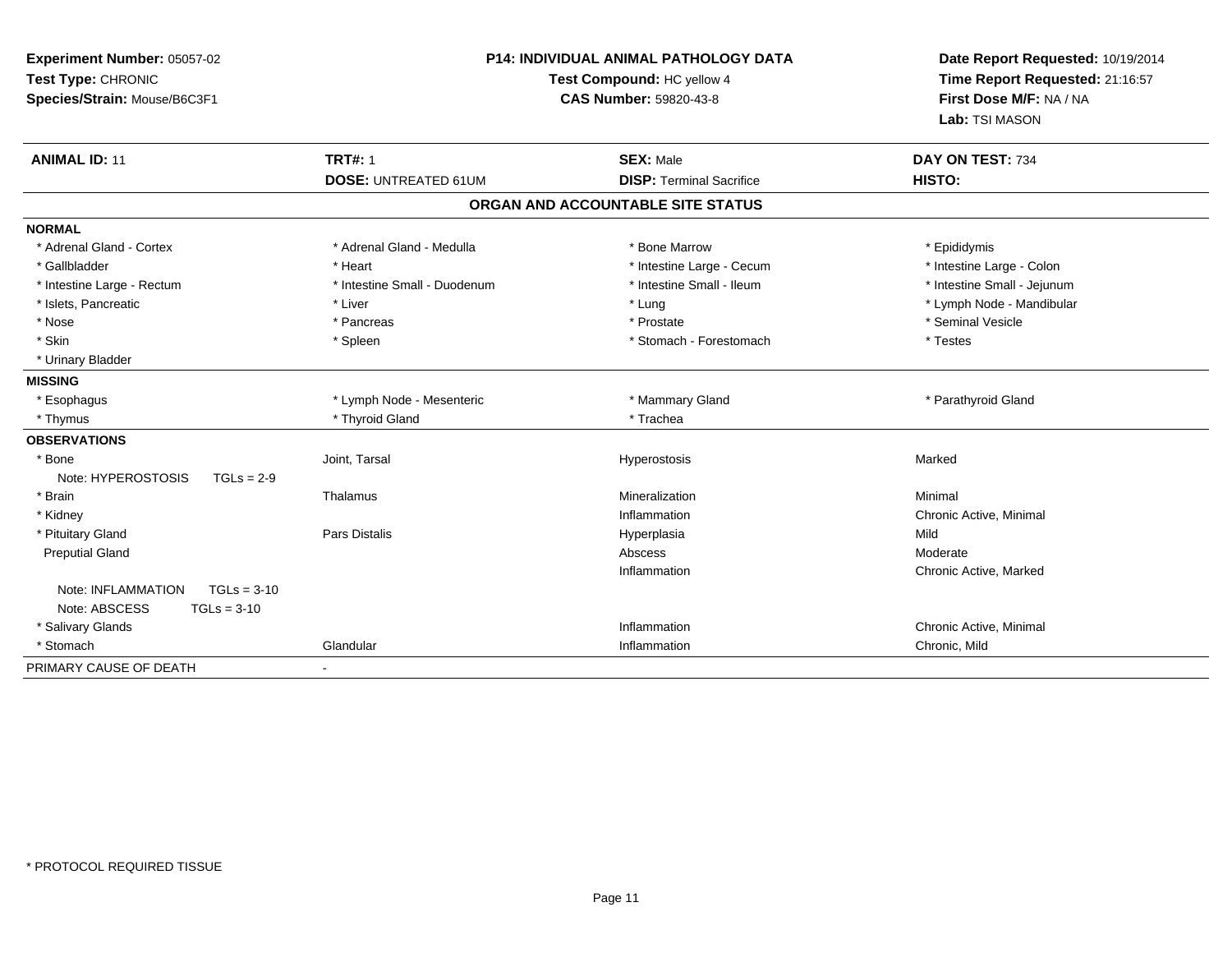| Experiment Number: 05057-02<br>Test Type: CHRONIC<br>Species/Strain: Mouse/B6C3F1 | <b>P14: INDIVIDUAL ANIMAL PATHOLOGY DATA</b><br>Test Compound: HC yellow 4<br><b>CAS Number: 59820-43-8</b> |                                   | Date Report Requested: 10/19/2014<br>Time Report Requested: 21:16:57<br>First Dose M/F: NA / NA<br>Lab: TSI MASON |
|-----------------------------------------------------------------------------------|-------------------------------------------------------------------------------------------------------------|-----------------------------------|-------------------------------------------------------------------------------------------------------------------|
| <b>ANIMAL ID: 12</b>                                                              | <b>TRT#: 1</b>                                                                                              | <b>SEX: Male</b>                  | DAY ON TEST: 420                                                                                                  |
|                                                                                   | <b>DOSE: UNTREATED 61UM</b>                                                                                 | <b>DISP: Dead</b>                 | HISTO:                                                                                                            |
|                                                                                   |                                                                                                             | ORGAN AND ACCOUNTABLE SITE STATUS |                                                                                                                   |
| <b>NORMAL</b>                                                                     |                                                                                                             |                                   |                                                                                                                   |
| * Adrenal Gland - Cortex                                                          | * Adrenal Gland - Medulla                                                                                   | * Bone                            | * Bone Marrow                                                                                                     |
| * Brain                                                                           | * Epididymis                                                                                                | * Esophagus                       | * Heart                                                                                                           |
| * Intestine Large - Cecum                                                         | * Intestine Large - Colon                                                                                   | * Intestine Small - Duodenum      | * Intestine Small - Jejunum                                                                                       |
| * Islets, Pancreatic                                                              | * Liver                                                                                                     | * Lung                            | * Lymph Node - Mesenteric                                                                                         |
| * Nose                                                                            | * Pancreas                                                                                                  | * Parathyroid Gland               | * Pituitary Gland                                                                                                 |
| * Prostate                                                                        | * Seminal Vesicle                                                                                           | * Stomach - Forestomach           | * Stomach - Glandular                                                                                             |
| * Testes                                                                          | * Thymus                                                                                                    | * Thyroid Gland                   | * Trachea                                                                                                         |
| * Urinary Bladder                                                                 |                                                                                                             |                                   |                                                                                                                   |
| <b>MISSING</b>                                                                    |                                                                                                             |                                   |                                                                                                                   |
| * Gallbladder                                                                     | * Intestine Large - Rectum                                                                                  | * Lymph Node - Mandibular         | * Mammary Gland                                                                                                   |
| * Skin                                                                            |                                                                                                             |                                   |                                                                                                                   |
| <b>AUTO PRECLUDES DIAG.</b>                                                       |                                                                                                             |                                   |                                                                                                                   |
| * Intestine Small - Ileum                                                         |                                                                                                             |                                   |                                                                                                                   |
| <b>OBSERVATIONS</b>                                                               |                                                                                                             |                                   |                                                                                                                   |
| * Kidney                                                                          |                                                                                                             | Inflammation                      | Chronic Active, Minimal                                                                                           |
|                                                                                   | <b>Renal Tubule</b>                                                                                         | Mineralization                    | Minimal                                                                                                           |
| Penis                                                                             |                                                                                                             | Inflammation                      | Chronic Active, Mild                                                                                              |
| * Salivary Glands                                                                 |                                                                                                             | Inflammation                      | Chronic Active, Minimal                                                                                           |
| * Spleen                                                                          |                                                                                                             | Depletion Lymphoid                | Mild                                                                                                              |
| PRIMARY CAUSE OF DEATH                                                            |                                                                                                             |                                   |                                                                                                                   |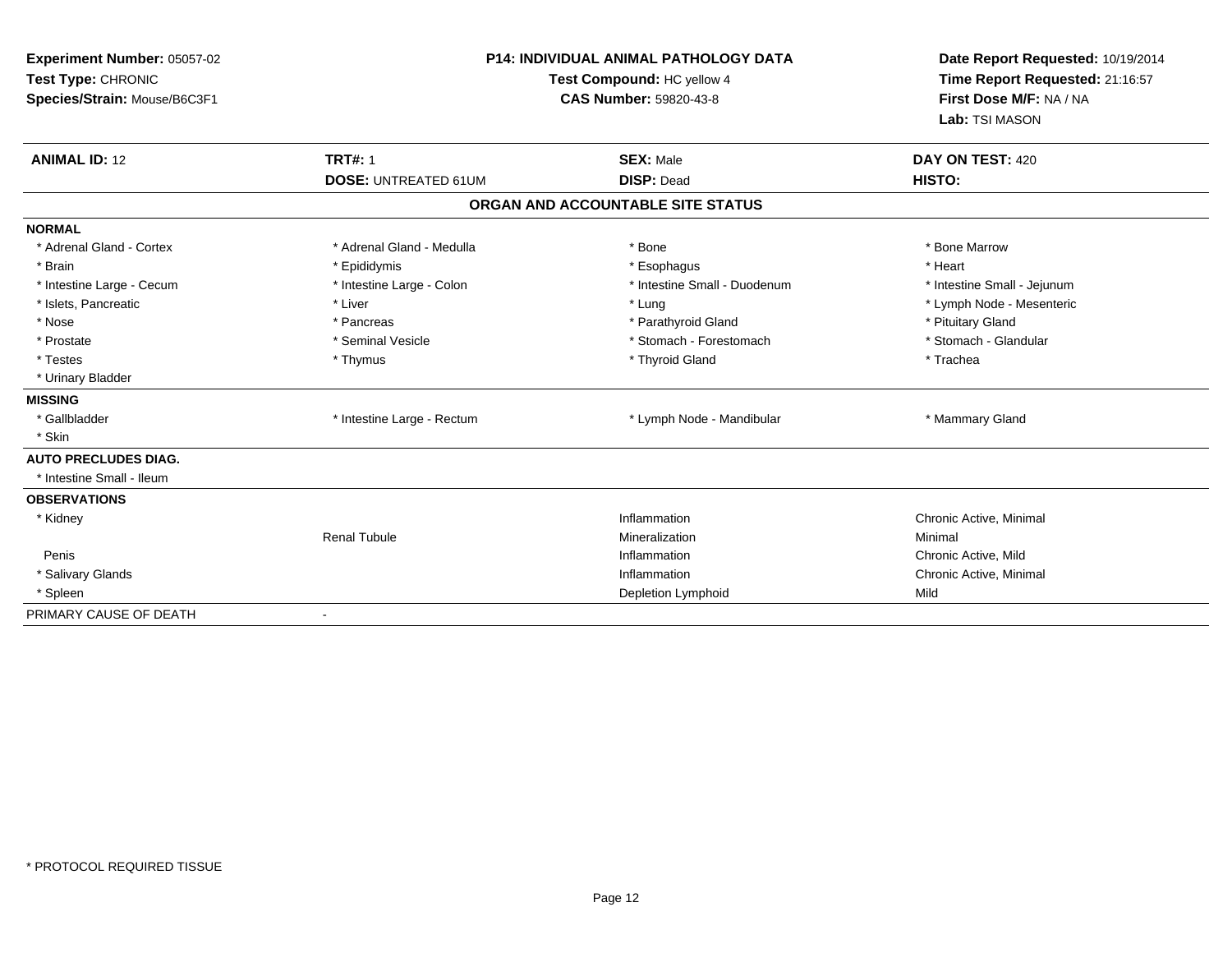| Experiment Number: 05057-02<br>Test Type: CHRONIC<br>Species/Strain: Mouse/B6C3F1 |                                                              | <b>P14: INDIVIDUAL ANIMAL PATHOLOGY DATA</b><br>Date Report Requested: 10/19/2014<br>Test Compound: HC yellow 4<br>Time Report Requested: 21:16:57<br>First Dose M/F: NA / NA<br><b>CAS Number: 59820-43-8</b><br>Lab: TSI MASON |                            |
|-----------------------------------------------------------------------------------|--------------------------------------------------------------|----------------------------------------------------------------------------------------------------------------------------------------------------------------------------------------------------------------------------------|----------------------------|
| <b>ANIMAL ID: 13</b>                                                              | <b>TRT#: 1</b><br><b>DOSE: UNTREATED 61UM</b>                | <b>SEX: Male</b><br><b>DISP: Dead</b>                                                                                                                                                                                            | DAY ON TEST: 409<br>HISTO: |
|                                                                                   |                                                              | ORGAN AND ACCOUNTABLE SITE STATUS                                                                                                                                                                                                |                            |
| <b>NORMAL</b>                                                                     |                                                              |                                                                                                                                                                                                                                  |                            |
| * Adrenal Gland - Cortex                                                          | * Adrenal Gland - Medulla                                    | * Bone                                                                                                                                                                                                                           | * Bone Marrow              |
| * Epididymis                                                                      | * Esophagus                                                  | * Heart                                                                                                                                                                                                                          | * Intestine Large - Colon  |
| * Intestine Large - Rectum                                                        | * Intestine Small - Duodenum                                 | * Intestine Small - Jejunum                                                                                                                                                                                                      | * Islets, Pancreatic       |
| * Liver                                                                           | * Lung                                                       | * Lymph Node - Mandibular                                                                                                                                                                                                        | * Nose                     |
| * Pancreas                                                                        | <b>Preputial Gland</b>                                       | * Seminal Vesicle                                                                                                                                                                                                                | * Skin                     |
| * Stomach - Forestomach                                                           | * Stomach - Glandular                                        | * Testes                                                                                                                                                                                                                         | * Thyroid Gland            |
| * Trachea                                                                         |                                                              |                                                                                                                                                                                                                                  |                            |
| <b>MISSING</b>                                                                    |                                                              |                                                                                                                                                                                                                                  |                            |
| * Intestine Large - Cecum                                                         | * Intestine Small - Ileum                                    | * Mammary Gland                                                                                                                                                                                                                  | Mesentery                  |
| * Parathyroid Gland                                                               | * Pituitary Gland                                            |                                                                                                                                                                                                                                  |                            |
| <b>AUTO PRECLUDES DIAG.</b>                                                       |                                                              |                                                                                                                                                                                                                                  |                            |
| * Gallbladder                                                                     | * Lymph Node - Mesenteric                                    | * Thymus                                                                                                                                                                                                                         | * Urinary Bladder          |
| <b>OBSERVATIONS</b>                                                               |                                                              |                                                                                                                                                                                                                                  |                            |
| * Brain                                                                           | Thalamus                                                     | Mineralization                                                                                                                                                                                                                   | Minimal                    |
| * Kidney                                                                          | <b>Renal Tubule</b>                                          | Mineralization                                                                                                                                                                                                                   | Minimal                    |
| Note: WITHIN CAPILLARIES OF THE KIDNEY.                                           | Note: BACTERIA RELATED TO POSTMORTEM AUTOLYSIS WERE OBSERVED |                                                                                                                                                                                                                                  |                            |
| * Prostate                                                                        |                                                              | Inflammation                                                                                                                                                                                                                     | Chronic Active, Mild       |
| * Salivary Glands                                                                 |                                                              | Inflammation                                                                                                                                                                                                                     | Chronic Active, Minimal    |
| * Spleen                                                                          |                                                              | Depletion Lymphoid                                                                                                                                                                                                               | Mild                       |
| PRIMARY CAUSE OF DEATH                                                            |                                                              |                                                                                                                                                                                                                                  |                            |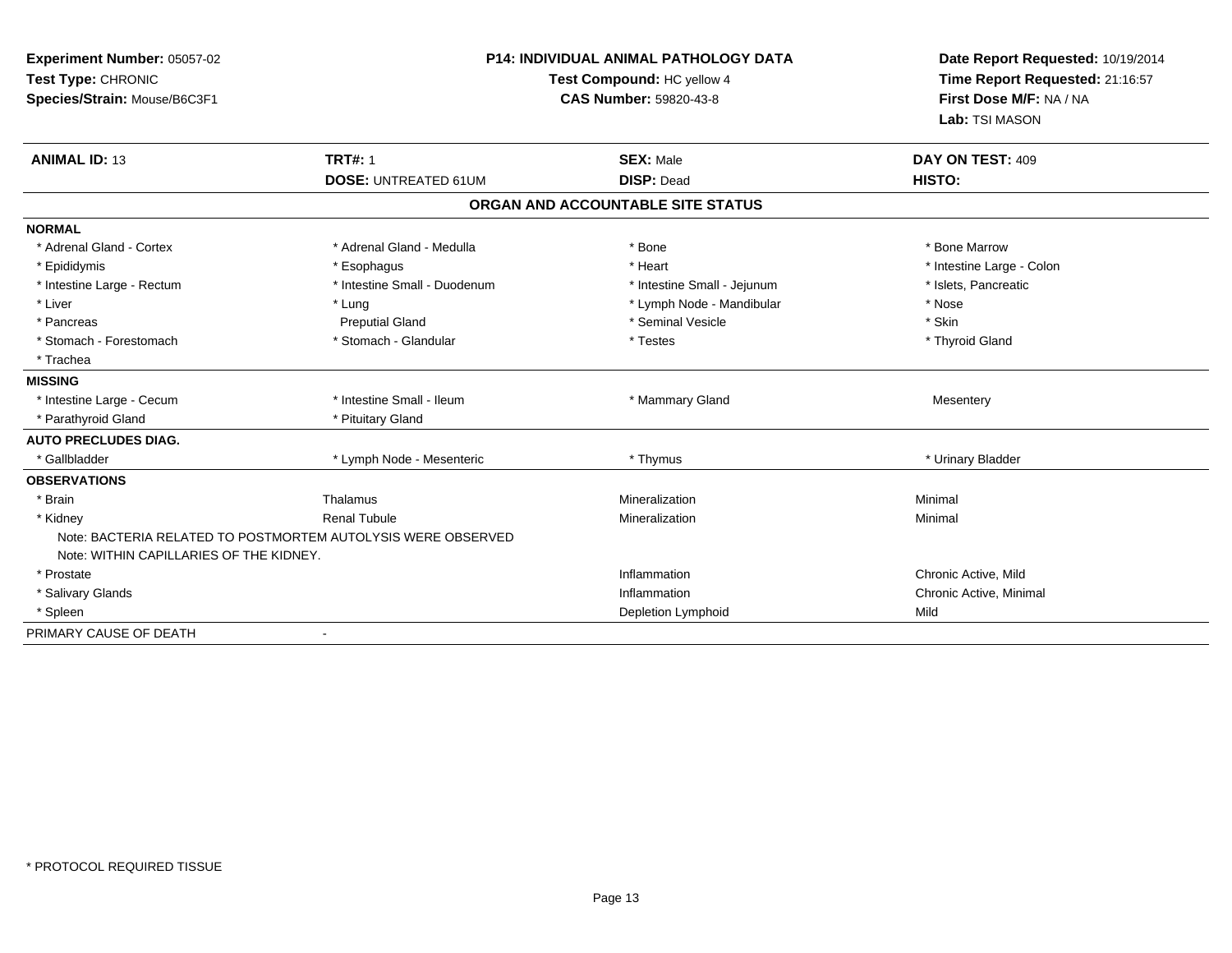| Test Type: CHRONIC        | <b>P14: INDIVIDUAL ANIMAL PATHOLOGY DATA</b><br>Experiment Number: 05057-02<br>Test Compound: HC yellow 4<br>Species/Strain: Mouse/B6C3F1<br><b>CAS Number: 59820-43-8</b> |                             | Date Report Requested: 10/19/2014<br>Time Report Requested: 21:16:57<br>First Dose M/F: NA / NA<br>Lab: TSI MASON |                              |  |
|---------------------------|----------------------------------------------------------------------------------------------------------------------------------------------------------------------------|-----------------------------|-------------------------------------------------------------------------------------------------------------------|------------------------------|--|
| <b>ANIMAL ID: 14</b>      |                                                                                                                                                                            | <b>TRT#: 1</b>              | <b>SEX: Male</b>                                                                                                  | DAY ON TEST: 322             |  |
|                           |                                                                                                                                                                            | <b>DOSE: UNTREATED 61UM</b> | <b>DISP: Dead</b>                                                                                                 | HISTO:                       |  |
|                           |                                                                                                                                                                            |                             | ORGAN AND ACCOUNTABLE SITE STATUS                                                                                 |                              |  |
| <b>NORMAL</b>             |                                                                                                                                                                            |                             |                                                                                                                   |                              |  |
| * Adrenal Gland - Cortex  |                                                                                                                                                                            | * Adrenal Gland - Medulla   | * Bone                                                                                                            | * Bone Marrow                |  |
| * Epididymis              |                                                                                                                                                                            | * Esophagus                 | * Gallbladder                                                                                                     | * Heart                      |  |
| * Intestine Large - Cecum |                                                                                                                                                                            | * Intestine Large - Colon   | * Intestine Large - Rectum                                                                                        | * Intestine Small - Duodenum |  |
| * Intestine Small - Ileum |                                                                                                                                                                            | * Intestine Small - Jejunum | * Islets, Pancreatic                                                                                              | * Liver                      |  |
| * Lung                    |                                                                                                                                                                            | * Lymph Node - Mandibular   | * Nose                                                                                                            | * Pancreas                   |  |
| Penis                     |                                                                                                                                                                            | * Salivary Glands           | * Skin                                                                                                            | * Stomach - Forestomach      |  |
| * Stomach - Glandular     |                                                                                                                                                                            | * Testes                    | * Trachea                                                                                                         |                              |  |
| <b>MISSING</b>            |                                                                                                                                                                            |                             |                                                                                                                   |                              |  |
| * Lymph Node - Mesenteric |                                                                                                                                                                            | * Mammary Gland             | * Parathyroid Gland                                                                                               | * Pituitary Gland            |  |
| * Thymus                  |                                                                                                                                                                            | * Thyroid Gland             |                                                                                                                   |                              |  |
| <b>OBSERVATIONS</b>       |                                                                                                                                                                            |                             |                                                                                                                   |                              |  |
| * Brain                   |                                                                                                                                                                            | Thalamus                    | Mineralization                                                                                                    | Minimal                      |  |
| * Kidney                  |                                                                                                                                                                            | <b>Renal Tubule</b>         | Mineralization                                                                                                    | Mild                         |  |
| * Prostate                |                                                                                                                                                                            |                             | Inflammation                                                                                                      | Chronic Active, Marked       |  |
| * Seminal Vesicle         |                                                                                                                                                                            |                             | Inflammation                                                                                                      | Chronic Active, Mild         |  |
| Note: INFLAMMATION        | $TGLs = 1-4$                                                                                                                                                               |                             |                                                                                                                   |                              |  |
| * Spleen                  |                                                                                                                                                                            |                             | Depletion Lymphoid                                                                                                | Minimal                      |  |
| * Urinary Bladder         |                                                                                                                                                                            |                             | Inflammation                                                                                                      | Chronic Active, Mild         |  |
| Note: INFLAMMATION        | $TGLs = 2-1$                                                                                                                                                               |                             |                                                                                                                   |                              |  |
| PRIMARY CAUSE OF DEATH    |                                                                                                                                                                            |                             |                                                                                                                   |                              |  |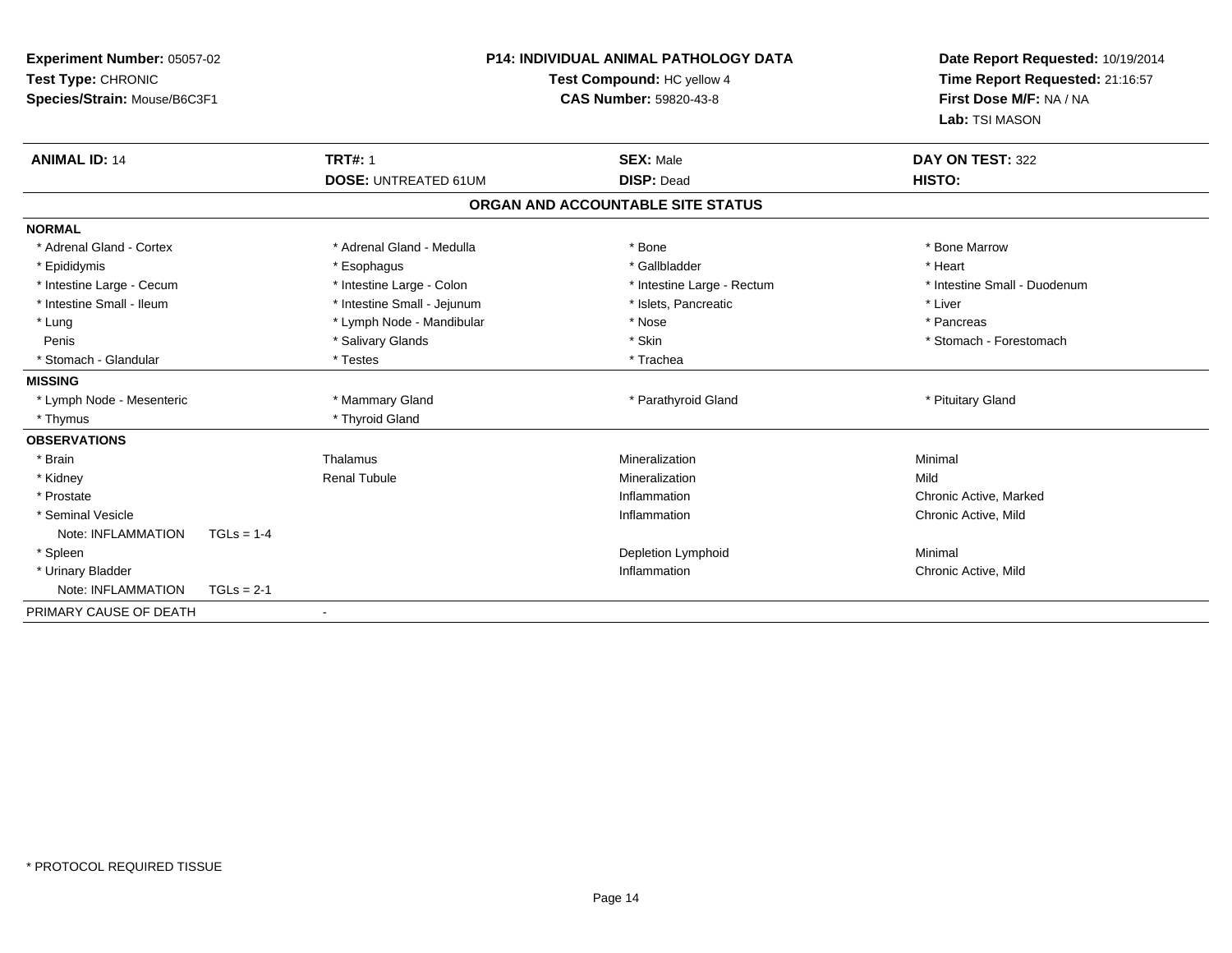| Experiment Number: 05057-02<br>Test Type: CHRONIC<br>Species/Strain: Mouse/B6C3F1 | <b>P14: INDIVIDUAL ANIMAL PATHOLOGY DATA</b><br>Test Compound: HC yellow 4 | Date Report Requested: 10/19/2014<br>Time Report Requested: 21:16:57<br>First Dose M/F: NA / NA |                           |
|-----------------------------------------------------------------------------------|----------------------------------------------------------------------------|-------------------------------------------------------------------------------------------------|---------------------------|
|                                                                                   |                                                                            |                                                                                                 | Lab: TSI MASON            |
| <b>ANIMAL ID: 16</b>                                                              | <b>TRT#: 1</b>                                                             | <b>SEX: Male</b>                                                                                | DAY ON TEST: 519          |
|                                                                                   | <b>DOSE: UNTREATED 61UM</b>                                                | <b>DISP: Dead</b>                                                                               | HISTO:                    |
|                                                                                   |                                                                            | ORGAN AND ACCOUNTABLE SITE STATUS                                                               |                           |
| <b>NORMAL</b>                                                                     |                                                                            |                                                                                                 |                           |
| * Adrenal Gland - Cortex                                                          | * Adrenal Gland - Medulla                                                  | * Bone                                                                                          | * Bone Marrow             |
| * Epididymis                                                                      | * Esophagus                                                                | * Gallbladder                                                                                   | * Heart                   |
| * Intestine Large - Cecum                                                         | * Intestine Large - Colon                                                  | * Intestine Large - Rectum                                                                      | * Intestine Small - Ileum |
| * Islets, Pancreatic                                                              | * Lung                                                                     | * Lymph Node - Mandibular                                                                       | * Lymph Node - Mesenteric |
| * Pancreas                                                                        | * Prostate                                                                 | * Salivary Glands                                                                               | * Seminal Vesicle         |
| * Skin                                                                            | * Stomach - Forestomach                                                    | * Stomach - Glandular                                                                           | * Testes                  |
| * Thyroid Gland                                                                   | * Trachea                                                                  | * Urinary Bladder                                                                               |                           |
| <b>MISSING</b>                                                                    |                                                                            |                                                                                                 |                           |
| * Mammary Gland                                                                   | * Parathyroid Gland                                                        | * Pituitary Gland                                                                               | * Thymus                  |
| <b>AUTO PRECLUDES DIAG.</b>                                                       |                                                                            |                                                                                                 |                           |
| * Intestine Small - Duodenum                                                      | * Intestine Small - Jejunum                                                |                                                                                                 |                           |
| <b>OBSERVATIONS</b>                                                               |                                                                            |                                                                                                 |                           |
| * Brain                                                                           | Thalamus                                                                   | Mineralization                                                                                  | Minimal                   |
| * Kidney                                                                          |                                                                            | Inflammation                                                                                    | Chronic Active, Minimal   |
| * Liver                                                                           |                                                                            | Hemangiosarcoma                                                                                 |                           |
|                                                                                   |                                                                            | <b>Necrosis</b>                                                                                 | Mild                      |
|                                                                                   | Note: LARGE AREAS OF HEMORRHAGE AND NECROSIS WERE NOTED IN THE             |                                                                                                 |                           |
|                                                                                   | Note: HEMANGIOSARCOMA. IN ADDITION, RANDOM AREAS OF NECROSIS               |                                                                                                 |                           |
| Note: WERE NOTED IN THE LIVER PARENCHYMA.                                         |                                                                            |                                                                                                 |                           |
| [Hemangiosarcoma TGLS = 4-2]                                                      |                                                                            |                                                                                                 |                           |
| * Nose                                                                            |                                                                            | Inflammation                                                                                    | Acute, Mild               |
| * Spleen                                                                          |                                                                            | Hemangiosarcoma                                                                                 |                           |
| Note: HEMANGIOSARC<br>$TGLs = 1,2-3$                                              |                                                                            |                                                                                                 |                           |
| Note: EXTENSIVE HEMORRHAGE WAS NOTED IN THE SPLENIC TUMOR.                        |                                                                            |                                                                                                 |                           |
| PRIMARY CAUSE OF DEATH                                                            | $\blacksquare$                                                             |                                                                                                 |                           |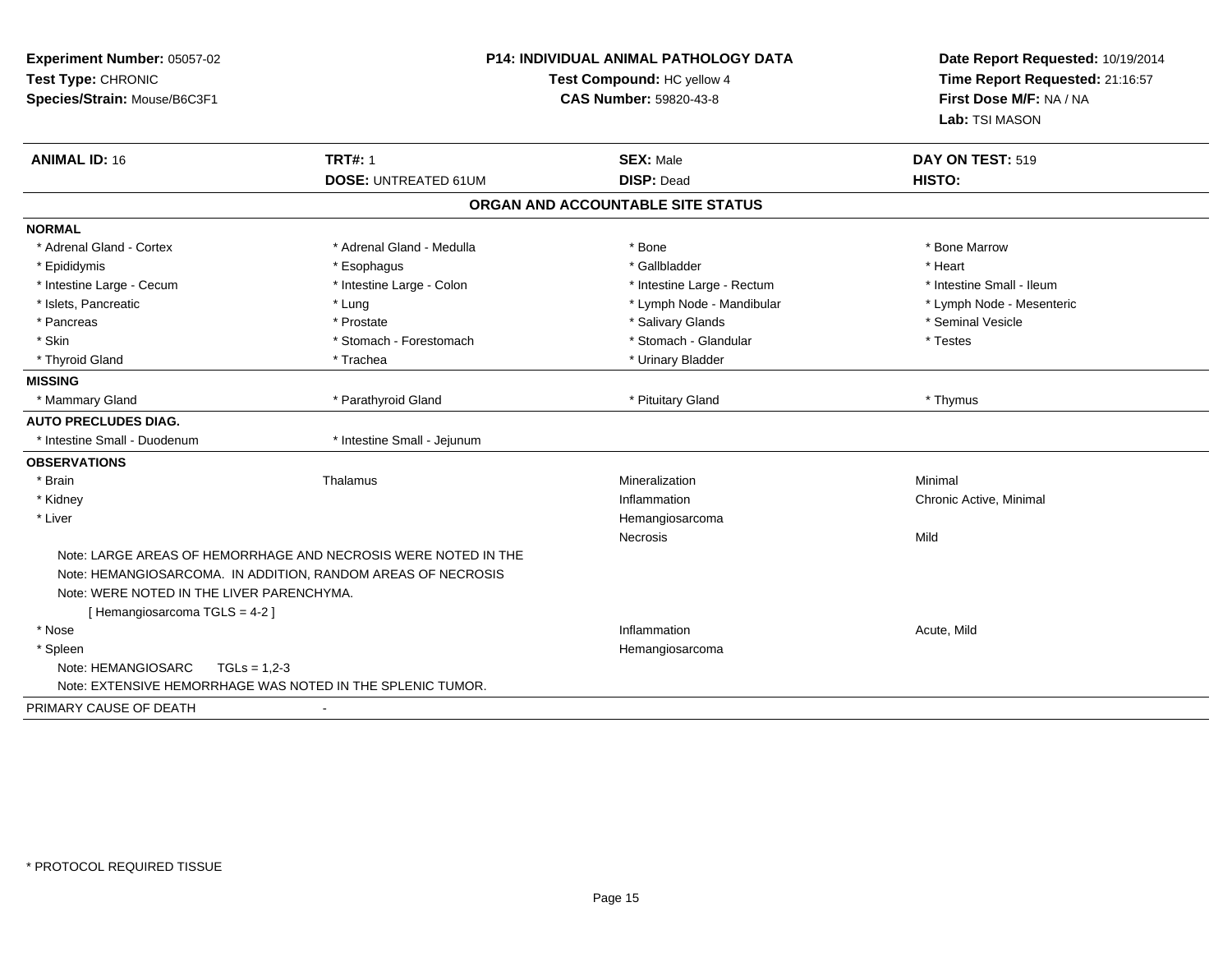| Experiment Number: 05057-02<br>Test Type: CHRONIC<br>Species/Strain: Mouse/B6C3F1 |                             | <b>P14: INDIVIDUAL ANIMAL PATHOLOGY DATA</b><br>Test Compound: HC yellow 4<br><b>CAS Number: 59820-43-8</b> |                           |
|-----------------------------------------------------------------------------------|-----------------------------|-------------------------------------------------------------------------------------------------------------|---------------------------|
| <b>ANIMAL ID: 19</b>                                                              | <b>TRT#: 1</b>              | <b>SEX: Male</b>                                                                                            | DAY ON TEST: 734          |
|                                                                                   | <b>DOSE: UNTREATED 61UM</b> | <b>DISP: Terminal Sacrifice</b>                                                                             | <b>HISTO:</b>             |
|                                                                                   |                             | ORGAN AND ACCOUNTABLE SITE STATUS                                                                           |                           |
| <b>NORMAL</b>                                                                     |                             |                                                                                                             |                           |
| * Adrenal Gland - Cortex                                                          | * Adrenal Gland - Medulla   | * Bone Marrow                                                                                               | * Esophagus               |
| * Gallbladder                                                                     | * Heart                     | * Intestine Large - Cecum                                                                                   | * Intestine Large - Colon |
| * Intestine Small - Duodenum                                                      | * Intestine Small - Ileum   | * Intestine Small - Jejunum                                                                                 | * Islets, Pancreatic      |
| * Lung                                                                            | * Lymph Node - Mandibular   | * Lymph Node - Mesenteric                                                                                   | * Mammary Gland           |
| * Nose                                                                            | * Parathyroid Gland         | * Seminal Vesicle                                                                                           | * Skin                    |
| * Spleen                                                                          | * Stomach - Forestomach     | * Stomach - Glandular                                                                                       | * Testes                  |
| * Thymus                                                                          | * Thyroid Gland             | * Trachea                                                                                                   | * Urinary Bladder         |
| <b>MISSING</b>                                                                    |                             |                                                                                                             |                           |
| * Intestine Large - Rectum                                                        | * Pituitary Gland           |                                                                                                             |                           |
| <b>OBSERVATIONS</b>                                                               |                             |                                                                                                             |                           |
| * Bone                                                                            | Joint, Tarsal               | Hyperostosis                                                                                                | Marked                    |
| Note: HYPEROSTOSIS<br>$TGLs = 4-9$                                                |                             |                                                                                                             |                           |
| * Brain                                                                           | Thalamus                    | Mineralization                                                                                              | Minimal                   |
| * Epididymis                                                                      |                             | Inflammation                                                                                                | Chronic Active, Minimal   |
| * Kidney                                                                          |                             | Inflammation                                                                                                | Chronic Active, Minimal   |
| * Liver                                                                           |                             | Necrosis                                                                                                    | Minimal                   |
| Note: THE NECROSIS OBSERVED IN THE LIVER WAS SINGLE CELL<br>Note: NECROSIS.       |                             |                                                                                                             |                           |
| * Pancreas                                                                        |                             | Inflammation                                                                                                | Chronic, Minimal          |
| * Prostate                                                                        |                             | Inflammation                                                                                                | Chronic Active, Minimal   |
| * Salivary Glands                                                                 |                             | Inflammation                                                                                                | Chronic Active, Minimal   |
| PRIMARY CAUSE OF DEATH                                                            |                             |                                                                                                             |                           |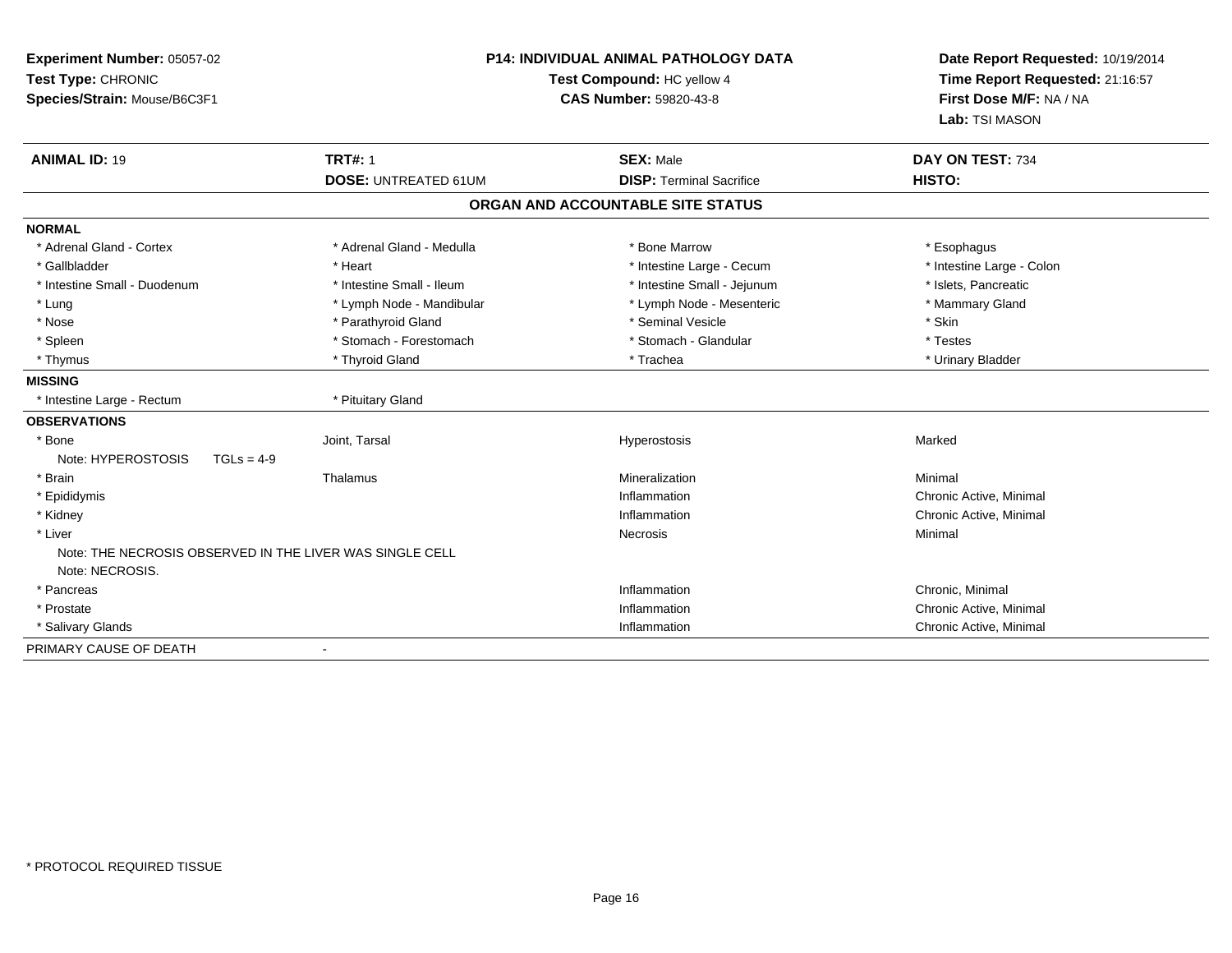| Experiment Number: 05057-02<br>Test Type: CHRONIC<br>Species/Strain: Mouse/B6C3F1 |                                                                 | <b>P14: INDIVIDUAL ANIMAL PATHOLOGY DATA</b><br>Test Compound: HC yellow 4<br><b>CAS Number: 59820-43-8</b> | Date Report Requested: 10/19/2014<br>Time Report Requested: 21:16:57<br>First Dose M/F: NA / NA<br>Lab: TSI MASON |  |
|-----------------------------------------------------------------------------------|-----------------------------------------------------------------|-------------------------------------------------------------------------------------------------------------|-------------------------------------------------------------------------------------------------------------------|--|
| <b>ANIMAL ID: 20</b>                                                              | <b>TRT#: 1</b><br><b>DOSE: UNTREATED 61UM</b>                   | <b>SEX: Male</b><br><b>DISP: Terminal Sacrifice</b>                                                         | DAY ON TEST: 734<br>HISTO:                                                                                        |  |
|                                                                                   |                                                                 |                                                                                                             |                                                                                                                   |  |
|                                                                                   |                                                                 | ORGAN AND ACCOUNTABLE SITE STATUS                                                                           |                                                                                                                   |  |
| <b>NORMAL</b>                                                                     |                                                                 |                                                                                                             |                                                                                                                   |  |
| * Adrenal Gland - Cortex                                                          | * Adrenal Gland - Medulla                                       | * Bone Marrow                                                                                               | * Brain                                                                                                           |  |
| * Epididymis                                                                      | * Esophagus                                                     | * Gallbladder                                                                                               | * Heart                                                                                                           |  |
| * Intestine Large - Cecum                                                         | * Intestine Large - Colon                                       | * Intestine Large - Rectum                                                                                  | * Intestine Small - Duodenum                                                                                      |  |
| * Intestine Small - Ileum                                                         | * Intestine Small - Jejunum                                     | * Islets, Pancreatic                                                                                        | * Liver                                                                                                           |  |
| * Lung                                                                            | * Lymph Node - Mandibular                                       | * Lymph Node - Mesenteric                                                                                   | * Nose                                                                                                            |  |
| * Pancreas                                                                        | * Parathyroid Gland                                             | * Prostate                                                                                                  | * Skin                                                                                                            |  |
| * Spleen                                                                          | * Stomach - Forestomach                                         | * Testes                                                                                                    | * Thymus                                                                                                          |  |
| * Thyroid Gland                                                                   | * Trachea                                                       |                                                                                                             |                                                                                                                   |  |
| <b>MISSING</b>                                                                    |                                                                 |                                                                                                             |                                                                                                                   |  |
| * Mammary Gland                                                                   |                                                                 |                                                                                                             |                                                                                                                   |  |
| <b>OBSERVATIONS</b>                                                               |                                                                 |                                                                                                             |                                                                                                                   |  |
| * Bone                                                                            | Joint, Tarsal                                                   | Hyperostosis                                                                                                | Marked                                                                                                            |  |
| Note: HYPEROSTOSIS<br>$TGLs = 2-9$                                                |                                                                 |                                                                                                             |                                                                                                                   |  |
| * Kidney                                                                          |                                                                 | Inflammation                                                                                                | Chronic Active, Minimal                                                                                           |  |
| * Lymph Node                                                                      |                                                                 |                                                                                                             |                                                                                                                   |  |
| Note: ABSCESS.                                                                    | Note: AN INGUINAL LYMPH NODE REACTING TO THE PREPUTIAL GLAND    |                                                                                                             |                                                                                                                   |  |
|                                                                                   | Note: THE STRUCTURE DESCRIBED AS A SCROTAL MASS WAS MOST LIKELY |                                                                                                             |                                                                                                                   |  |
| * Pituitary Gland                                                                 | <b>Pars Distalis</b>                                            | Hyperplasia                                                                                                 | Minimal                                                                                                           |  |
| <b>Preputial Gland</b>                                                            |                                                                 | Abscess                                                                                                     | Marked                                                                                                            |  |
| Note: ABSCESS<br>$TGLs = 4-11$                                                    |                                                                 |                                                                                                             |                                                                                                                   |  |
| * Salivary Glands                                                                 |                                                                 | Inflammation                                                                                                | Chronic Active, Mild                                                                                              |  |
| * Seminal Vesicle                                                                 |                                                                 | Inflammation                                                                                                | Chronic Active, Minimal                                                                                           |  |
| * Stomach                                                                         | Glandular                                                       | Inflammation                                                                                                | Chronic, Minimal                                                                                                  |  |
| * Urinary Bladder                                                                 |                                                                 | Inflammation                                                                                                | Chronic Active, Minimal                                                                                           |  |
| PRIMARY CAUSE OF DEATH                                                            |                                                                 |                                                                                                             |                                                                                                                   |  |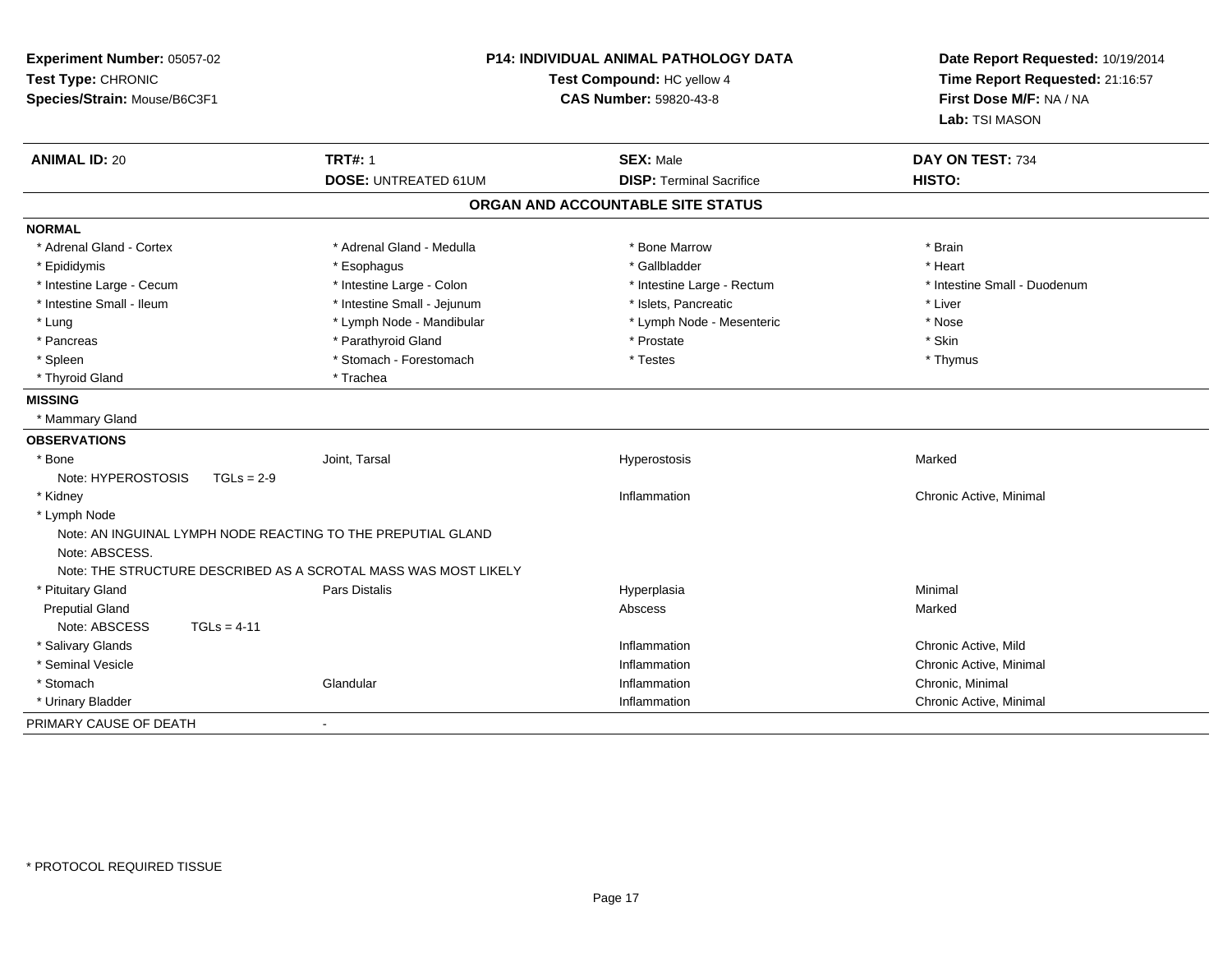| Experiment Number: 05057-02<br>Test Type: CHRONIC<br>Species/Strain: Mouse/B6C3F1 | P14: INDIVIDUAL ANIMAL PATHOLOGY DATA<br>Test Compound: HC yellow 4<br>CAS Number: 59820-43-8 |                                   | Date Report Requested: 10/19/2014<br>Time Report Requested: 21:16:57<br>First Dose M/F: NA / NA<br>Lab: TSI MASON |  |
|-----------------------------------------------------------------------------------|-----------------------------------------------------------------------------------------------|-----------------------------------|-------------------------------------------------------------------------------------------------------------------|--|
| <b>ANIMAL ID: 23</b>                                                              | <b>TRT#: 1</b>                                                                                | <b>SEX: Male</b>                  | DAY ON TEST: 508                                                                                                  |  |
|                                                                                   | <b>DOSE: UNTREATED 61UM</b>                                                                   | <b>DISP: Moribund</b>             | HISTO:                                                                                                            |  |
|                                                                                   |                                                                                               | ORGAN AND ACCOUNTABLE SITE STATUS |                                                                                                                   |  |
| <b>NORMAL</b>                                                                     |                                                                                               |                                   |                                                                                                                   |  |
| * Adrenal Gland - Cortex                                                          | * Adrenal Gland - Medulla                                                                     | * Bone Marrow                     | * Epididymis                                                                                                      |  |
| * Esophagus                                                                       | * Heart                                                                                       | * Intestine Large - Cecum         | * Intestine Large - Colon                                                                                         |  |
| * Intestine Large - Rectum                                                        | * Intestine Small - Duodenum                                                                  | * Intestine Small - Ileum         | * Intestine Small - Jejunum                                                                                       |  |
| * Islets, Pancreatic                                                              | * Liver                                                                                       | * Lung                            | * Lymph Node - Mandibular                                                                                         |  |
| * Lymph Node - Mesenteric                                                         | * Nose                                                                                        | * Pancreas                        | * Parathyroid Gland                                                                                               |  |
| * Pituitary Gland                                                                 | * Seminal Vesicle                                                                             | * Spleen                          | * Stomach - Forestomach                                                                                           |  |
| * Stomach - Glandular                                                             | * Testes                                                                                      | * Trachea                         |                                                                                                                   |  |
| <b>MISSING</b>                                                                    |                                                                                               |                                   |                                                                                                                   |  |
| * Gallbladder                                                                     | * Mammary Gland                                                                               |                                   |                                                                                                                   |  |
| <b>OBSERVATIONS</b>                                                               |                                                                                               |                                   |                                                                                                                   |  |
| * Bone                                                                            | Joint, Tarsal                                                                                 | Hyperostosis                      | Marked                                                                                                            |  |
| Note: HYPEROSTOSIS<br>$TGLs = 2-9$                                                |                                                                                               |                                   |                                                                                                                   |  |
| * Brain                                                                           | Thalamus                                                                                      | Mineralization                    | Minimal                                                                                                           |  |
| * Kidney                                                                          |                                                                                               | Inflammation                      | Chronic Active, Minimal                                                                                           |  |
| * Prostate                                                                        |                                                                                               | Inflammation                      | Chronic Active, Minimal                                                                                           |  |
| * Salivary Glands                                                                 |                                                                                               | Inflammation                      | Chronic Active, Minimal                                                                                           |  |
| * Skin                                                                            | <b>Subcut Tiss</b>                                                                            | Fibrosarcoma                      |                                                                                                                   |  |
| Note: FIBROSARC<br>$TGLs = 3-10$                                                  |                                                                                               |                                   |                                                                                                                   |  |
| * Thymus                                                                          |                                                                                               | Cyst                              | Mild                                                                                                              |  |
| * Thyroid Gland                                                                   | <b>Follicular Cel</b>                                                                         | Adenoma                           |                                                                                                                   |  |
| * Urinary Bladder                                                                 |                                                                                               | Inflammation                      | Chronic Active, Minimal                                                                                           |  |
| PRIMARY CAUSE OF DEATH                                                            |                                                                                               |                                   |                                                                                                                   |  |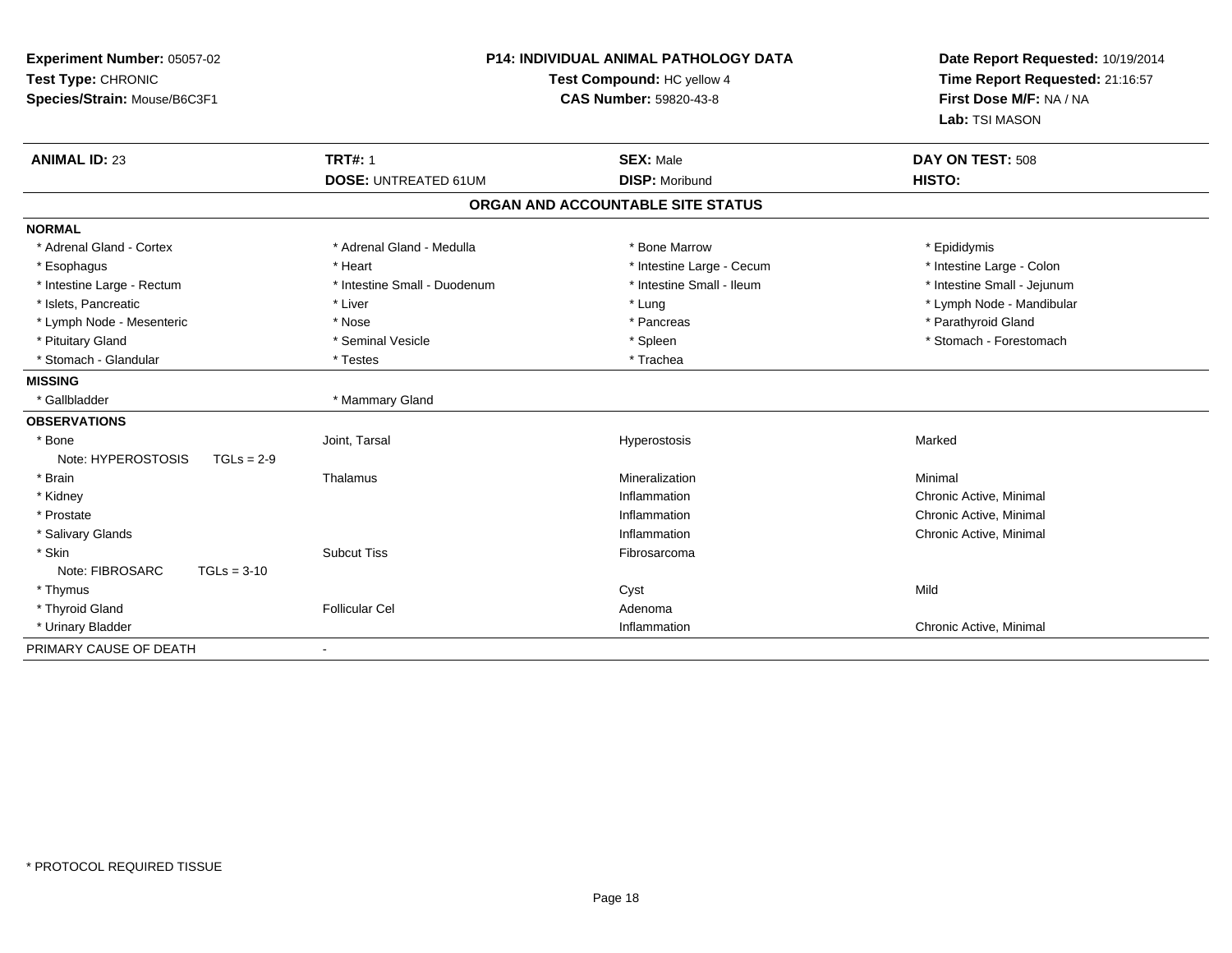| Experiment Number: 05057-02<br>Test Type: CHRONIC<br>Species/Strain: Mouse/B6C3F1 |                             | <b>P14: INDIVIDUAL ANIMAL PATHOLOGY DATA</b><br>Test Compound: HC yellow 4<br><b>CAS Number: 59820-43-8</b> | Date Report Requested: 10/19/2014<br>Time Report Requested: 21:16:57<br>First Dose M/F: NA / NA<br>Lab: TSI MASON |
|-----------------------------------------------------------------------------------|-----------------------------|-------------------------------------------------------------------------------------------------------------|-------------------------------------------------------------------------------------------------------------------|
| <b>ANIMAL ID: 25</b>                                                              | <b>TRT#: 1</b>              | <b>SEX: Male</b>                                                                                            | DAY ON TEST: 371                                                                                                  |
|                                                                                   | <b>DOSE: UNTREATED 61UM</b> | <b>DISP: Dead</b>                                                                                           | HISTO:                                                                                                            |
|                                                                                   |                             | ORGAN AND ACCOUNTABLE SITE STATUS                                                                           |                                                                                                                   |
| <b>NORMAL</b>                                                                     |                             |                                                                                                             |                                                                                                                   |
| * Adrenal Gland - Cortex                                                          | * Adrenal Gland - Medulla   | * Bone                                                                                                      | * Bone Marrow                                                                                                     |
| * Epididymis                                                                      | * Esophagus                 | * Heart                                                                                                     | * Intestine Large - Colon                                                                                         |
| * Islets, Pancreatic                                                              | * Liver                     | * Lung                                                                                                      | * Nose                                                                                                            |
| * Pancreas                                                                        | * Parathyroid Gland         | * Pituitary Gland                                                                                           | * Salivary Glands                                                                                                 |
| * Seminal Vesicle                                                                 | * Testes                    | * Thymus                                                                                                    | * Thyroid Gland                                                                                                   |
| * Trachea                                                                         |                             |                                                                                                             |                                                                                                                   |
| <b>MISSING</b>                                                                    |                             |                                                                                                             |                                                                                                                   |
| * Lymph Node - Mandibular                                                         | * Lymph Node - Mesenteric   | * Mammary Gland                                                                                             | * Stomach - Forestomach                                                                                           |
| <b>AUTO PRECLUDES DIAG.</b>                                                       |                             |                                                                                                             |                                                                                                                   |
| * Gallbladder                                                                     | * Intestine Large - Cecum   | * Intestine Large - Rectum                                                                                  | * Intestine Small - Duodenum                                                                                      |
| * Intestine Small - Ileum                                                         | * Intestine Small - Jejunum | Mesentery                                                                                                   | * Stomach - Glandular                                                                                             |
| * Urinary Bladder                                                                 |                             |                                                                                                             |                                                                                                                   |
| <b>OBSERVATIONS</b>                                                               |                             |                                                                                                             |                                                                                                                   |
| * Brain                                                                           | Thalamus                    | Mineralization                                                                                              | Minimal                                                                                                           |
| * Kidney                                                                          |                             | Inflammation                                                                                                | Chronic Active, Minimal                                                                                           |
|                                                                                   | <b>Renal Tubule</b>         | Mineralization                                                                                              | Minimal                                                                                                           |
| * Prostate                                                                        |                             | Inflammation                                                                                                | Chronic Active, Minimal                                                                                           |
| * Skin                                                                            |                             | Inflammation                                                                                                | Chronic Active, Minimal                                                                                           |
| * Spleen                                                                          |                             | Depletion Lymphoid                                                                                          | Mild                                                                                                              |
| PRIMARY CAUSE OF DEATH                                                            |                             |                                                                                                             |                                                                                                                   |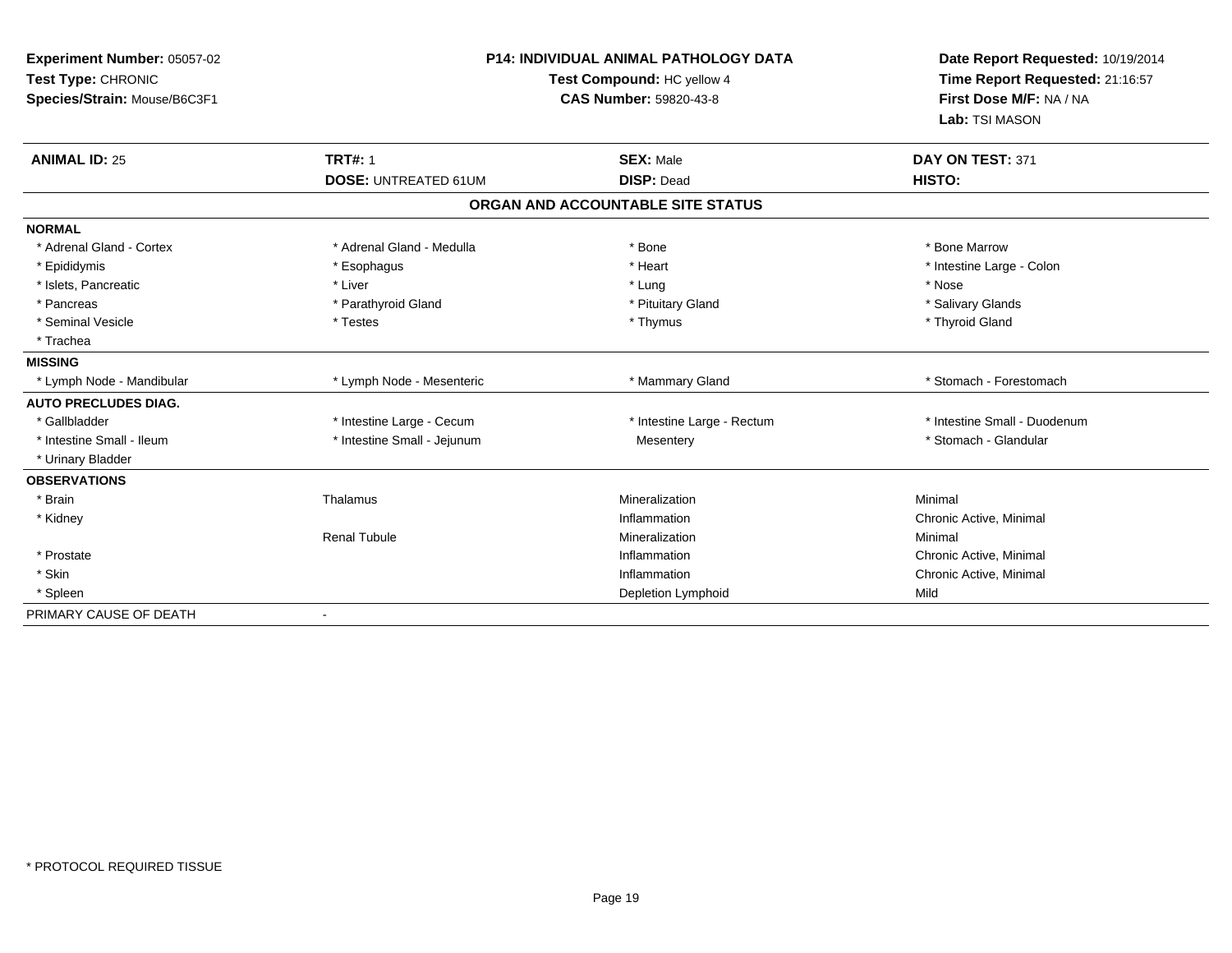| Experiment Number: 05057-02<br>Test Type: CHRONIC<br>Species/Strain: Mouse/B6C3F1 |                             | <b>P14: INDIVIDUAL ANIMAL PATHOLOGY DATA</b><br>Test Compound: HC yellow 4<br><b>CAS Number: 59820-43-8</b> | Date Report Requested: 10/19/2014<br>Time Report Requested: 21:16:57<br>First Dose M/F: NA / NA<br>Lab: TSI MASON |  |
|-----------------------------------------------------------------------------------|-----------------------------|-------------------------------------------------------------------------------------------------------------|-------------------------------------------------------------------------------------------------------------------|--|
| <b>ANIMAL ID: 26</b>                                                              | <b>TRT#: 1</b>              | <b>SEX: Male</b>                                                                                            | DAY ON TEST: 734                                                                                                  |  |
|                                                                                   | <b>DOSE: UNTREATED 61UM</b> | <b>DISP: Terminal Sacrifice</b>                                                                             | HISTO:                                                                                                            |  |
|                                                                                   |                             | ORGAN AND ACCOUNTABLE SITE STATUS                                                                           |                                                                                                                   |  |
| <b>NORMAL</b>                                                                     |                             |                                                                                                             |                                                                                                                   |  |
| * Adrenal Gland - Cortex                                                          | * Adrenal Gland - Medulla   | * Bone                                                                                                      | * Bone Marrow                                                                                                     |  |
| * Esophagus                                                                       | * Heart                     | * Intestine Large - Cecum                                                                                   | * Intestine Large - Colon                                                                                         |  |
| * Intestine Small - Duodenum                                                      | * Intestine Small - Ileum   | * Intestine Small - Jejunum                                                                                 | * Islets, Pancreatic                                                                                              |  |
| * Kidney                                                                          | * Lung                      | * Lymph Node - Mandibular                                                                                   | * Lymph Node - Mesenteric                                                                                         |  |
| * Nose                                                                            | * Pancreas                  | * Parathyroid Gland                                                                                         | * Pituitary Gland                                                                                                 |  |
| * Seminal Vesicle                                                                 | * Skin                      | * Spleen                                                                                                    | * Stomach - Glandular                                                                                             |  |
| * Testes                                                                          | * Thyroid Gland             | * Trachea                                                                                                   |                                                                                                                   |  |
| <b>MISSING</b>                                                                    |                             |                                                                                                             |                                                                                                                   |  |
| * Gallbladder                                                                     | * Intestine Large - Rectum  | * Mammary Gland                                                                                             |                                                                                                                   |  |
| <b>INSUFFICIENT TISSUE</b>                                                        |                             |                                                                                                             |                                                                                                                   |  |
| * Thymus                                                                          |                             |                                                                                                             |                                                                                                                   |  |
| <b>OBSERVATIONS</b>                                                               |                             |                                                                                                             |                                                                                                                   |  |
| * Brain                                                                           | Thalamus                    | Mineralization                                                                                              | Minimal                                                                                                           |  |
| * Epididymis                                                                      |                             | Inflammation                                                                                                | Chronic Active, Minimal                                                                                           |  |
| * Liver                                                                           |                             | Hepatocellular Carcinoma                                                                                    |                                                                                                                   |  |
| Note: HEPATOCLR CARC<br>$TGLs = 3-2+2.1$                                          |                             |                                                                                                             |                                                                                                                   |  |
| * Prostate                                                                        |                             | Inflammation                                                                                                | Chronic Active, Minimal                                                                                           |  |
| * Salivary Glands                                                                 |                             | Inflammation                                                                                                | Chronic Active, Minimal                                                                                           |  |
| * Stomach                                                                         | Forestomach                 | Squamous Cell Papilloma                                                                                     |                                                                                                                   |  |
| Note: PAPILLOMA SQUA TGLs = 4-3                                                   |                             |                                                                                                             |                                                                                                                   |  |
| * Urinary Bladder                                                                 |                             | Inflammation                                                                                                | Chronic Active, Mild                                                                                              |  |
| PRIMARY CAUSE OF DEATH                                                            | $\sim$                      |                                                                                                             |                                                                                                                   |  |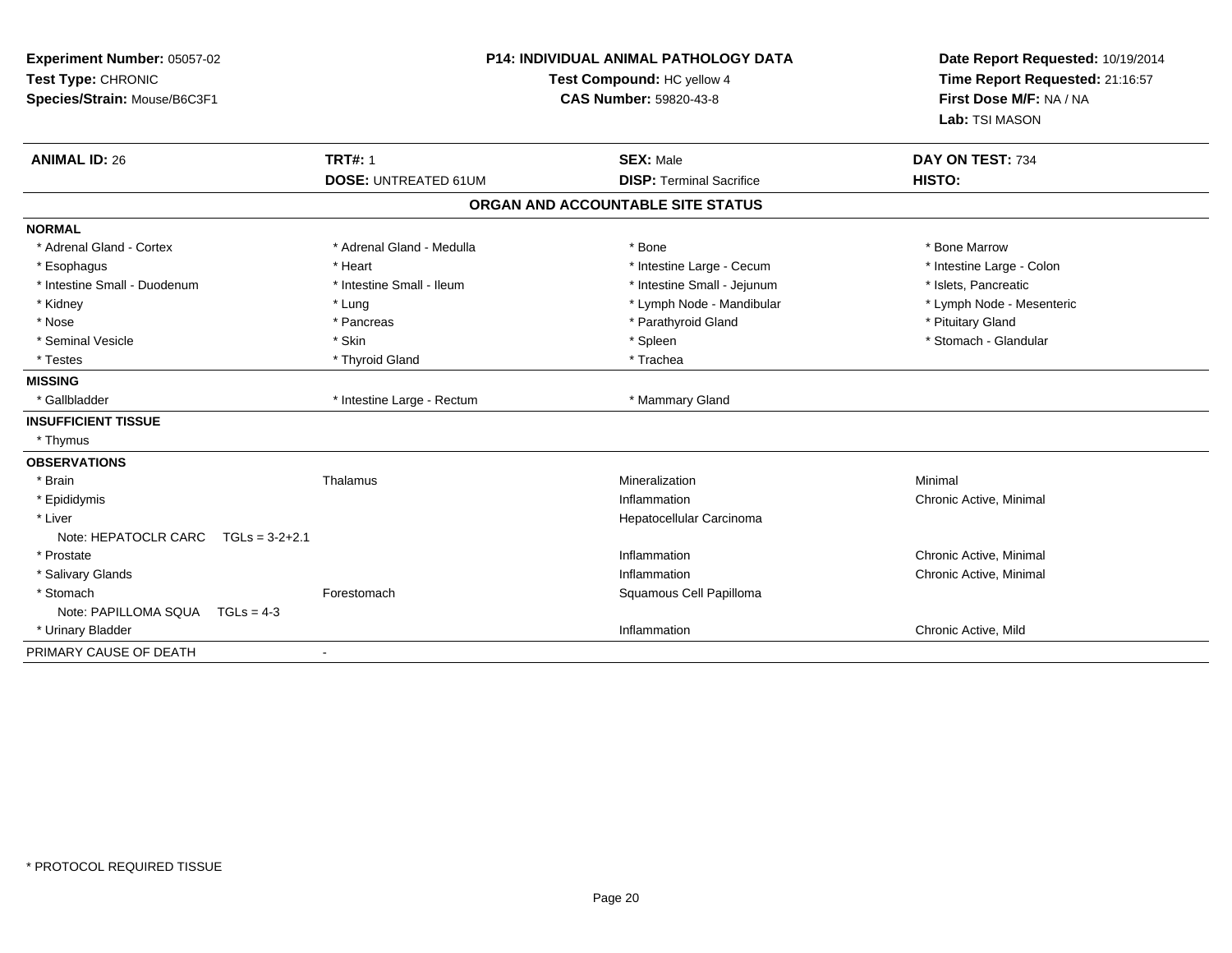| Experiment Number: 05057-02<br>Test Type: CHRONIC<br>Species/Strain: Mouse/B6C3F1 |                                                              | <b>P14: INDIVIDUAL ANIMAL PATHOLOGY DATA</b><br>Test Compound: HC yellow 4<br><b>CAS Number: 59820-43-8</b> | Date Report Requested: 10/19/2014<br>Time Report Requested: 21:16:57<br>First Dose M/F: NA / NA<br>Lab: TSI MASON |  |
|-----------------------------------------------------------------------------------|--------------------------------------------------------------|-------------------------------------------------------------------------------------------------------------|-------------------------------------------------------------------------------------------------------------------|--|
| <b>ANIMAL ID: 27</b>                                                              | <b>TRT#: 1</b>                                               | <b>SEX: Male</b>                                                                                            | DAY ON TEST: 449                                                                                                  |  |
|                                                                                   | <b>DOSE: UNTREATED 61UM</b>                                  | <b>DISP: Moribund</b>                                                                                       | HISTO:                                                                                                            |  |
|                                                                                   |                                                              | ORGAN AND ACCOUNTABLE SITE STATUS                                                                           |                                                                                                                   |  |
| <b>NORMAL</b>                                                                     |                                                              |                                                                                                             |                                                                                                                   |  |
| * Adrenal Gland - Cortex                                                          | * Adrenal Gland - Medulla                                    | * Bone                                                                                                      | * Bone Marrow                                                                                                     |  |
| * Epididymis                                                                      | * Esophagus                                                  | * Intestine Large - Cecum                                                                                   | * Intestine Large - Rectum                                                                                        |  |
| * Intestine Small - Duodenum                                                      | * Nose                                                       | * Parathyroid Gland                                                                                         | * Pituitary Gland                                                                                                 |  |
| * Stomach - Forestomach                                                           | * Testes                                                     | * Thyroid Gland                                                                                             | * Trachea                                                                                                         |  |
| <b>MISSING</b>                                                                    |                                                              |                                                                                                             |                                                                                                                   |  |
| * Islets, Pancreatic                                                              | * Mammary Gland                                              | * Prostate                                                                                                  |                                                                                                                   |  |
| <b>OBSERVATIONS</b>                                                               |                                                              |                                                                                                             |                                                                                                                   |  |
| * Brain                                                                           | Thalamus                                                     | Mineralization                                                                                              | Minimal                                                                                                           |  |
| * Gallbladder                                                                     |                                                              | Lymphoma Malignant Undifferentiated Cell Type                                                               |                                                                                                                   |  |
| * Heart                                                                           |                                                              | Lymphoma Malignant Undifferentiated Cell Type                                                               | Minimal                                                                                                           |  |
| * Intestine Large                                                                 | Colon                                                        | Lymphoma Malignant Undifferentiated Cell Type                                                               |                                                                                                                   |  |
| * Intestine Small                                                                 | <b>Ileum</b>                                                 | Lymphoma Malignant Undifferentiated Cell Type                                                               |                                                                                                                   |  |
|                                                                                   | Jejunum                                                      | Lymphoma Malignant Undifferentiated Cell Type                                                               |                                                                                                                   |  |
| * Kidney                                                                          |                                                              | Hydronephrosis                                                                                              | Mild                                                                                                              |  |
|                                                                                   |                                                              | Lymphoma Malignant Undifferentiated Cell Type                                                               |                                                                                                                   |  |
|                                                                                   |                                                              | Necrosis                                                                                                    | Mild                                                                                                              |  |
| Note: LYMPH MAL UNDF $TGLs = 11,12,14,15-3.1$                                     |                                                              |                                                                                                             |                                                                                                                   |  |
| * Liver                                                                           |                                                              | Lymphoma Malignant Undifferentiated Cell Type                                                               |                                                                                                                   |  |
|                                                                                   |                                                              | <b>Necrosis</b>                                                                                             | Minimal                                                                                                           |  |
| Note: LYMPH MAL UNDF $TGLs = 17,18-2$                                             |                                                              |                                                                                                             |                                                                                                                   |  |
| * Lung                                                                            |                                                              | Lymphoma Malignant Undifferentiated Cell Type                                                               |                                                                                                                   |  |
|                                                                                   | [ Lymphoma Malignant Undifferentiated Cell Type TGLS = 3-1 ] |                                                                                                             |                                                                                                                   |  |
| * Lymph Node                                                                      | Lumbar                                                       | Lymphoma Malignant Undifferentiated Cell Type                                                               |                                                                                                                   |  |
|                                                                                   | Mandibular                                                   | Lymphoma Malignant Undifferentiated Cell Type                                                               |                                                                                                                   |  |
|                                                                                   | Mediastinal                                                  | Lymphoma Malignant Undifferentiated Cell Type                                                               |                                                                                                                   |  |
|                                                                                   | Mesenteric                                                   | Lymphoma Malignant Undifferentiated Cell Type                                                               |                                                                                                                   |  |
|                                                                                   | Pancreatic                                                   | Lymphoma Malignant Undifferentiated Cell Type                                                               |                                                                                                                   |  |
| Note: LYMPH MAL UNDF                                                              | $TGLs = 5-5.1$                                               |                                                                                                             |                                                                                                                   |  |
| Note: LYMPH MAL UNDF                                                              | $TGLs = 4-5$                                                 |                                                                                                             |                                                                                                                   |  |
| Note: LYMPH MAL UNDF $TGLs = 9-7$                                                 |                                                              |                                                                                                             |                                                                                                                   |  |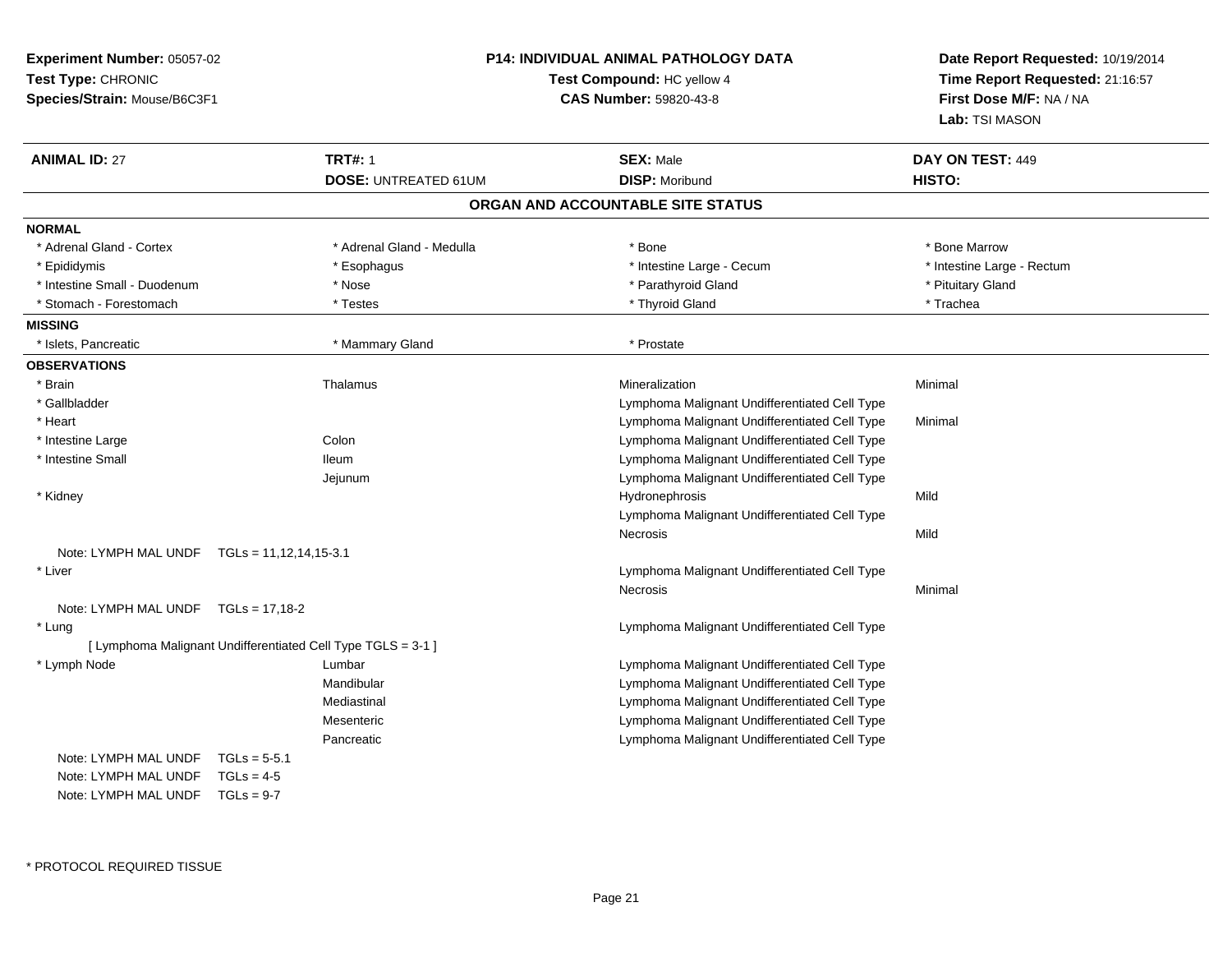| <b>Experiment Number: 05057-02</b><br>Test Type: CHRONIC<br>Species/Strain: Mouse/B6C3F1 |                | <b>P14: INDIVIDUAL ANIMAL PATHOLOGY DATA</b><br>Test Compound: HC yellow 4<br><b>CAS Number: 59820-43-8</b> |                                               | Date Report Requested: 10/19/2014<br>Time Report Requested: 21:16:57<br>First Dose M/F: NA / NA<br>Lab: TSI MASON |
|------------------------------------------------------------------------------------------|----------------|-------------------------------------------------------------------------------------------------------------|-----------------------------------------------|-------------------------------------------------------------------------------------------------------------------|
| <b>ANIMAL ID: 27</b>                                                                     |                | <b>TRT#: 1</b>                                                                                              | <b>SEX: Male</b>                              | DAY ON TEST: 449                                                                                                  |
|                                                                                          |                | <b>DOSE: UNTREATED 61UM</b>                                                                                 | <b>DISP: Moribund</b>                         | HISTO:                                                                                                            |
|                                                                                          |                |                                                                                                             | ORGAN AND ACCOUNTABLE SITE STATUS             |                                                                                                                   |
| Note: LYMPH MAL UNDF                                                                     | $TGLs = 6-5.1$ |                                                                                                             |                                               |                                                                                                                   |
| Mesentery                                                                                |                |                                                                                                             | Lymphoma Malignant Undifferentiated Cell Type |                                                                                                                   |
| * Pancreas                                                                               |                |                                                                                                             | Lymphoma Malignant Undifferentiated Cell Type |                                                                                                                   |
| * Salivary Glands                                                                        |                |                                                                                                             | Lymphoma Malignant Undifferentiated Cell Type |                                                                                                                   |
| * Seminal Vesicle                                                                        |                |                                                                                                             | Inflammation                                  | Chronic Active, Minimal                                                                                           |
| * Skin                                                                                   |                |                                                                                                             | Inflammation                                  | Chronic Active, Minimal                                                                                           |
| * Spleen                                                                                 |                |                                                                                                             | Lymphoma Malignant Undifferentiated Cell Type |                                                                                                                   |
| Note: LYMPH MAL UNDF                                                                     | $TGLs = 7.8-3$ |                                                                                                             |                                               |                                                                                                                   |
| * Stomach                                                                                |                | Glandular                                                                                                   | Lymphoma Malignant Undifferentiated Cell Type |                                                                                                                   |
| * Thymus                                                                                 |                |                                                                                                             | Lymphoma Malignant Undifferentiated Cell Type |                                                                                                                   |
| * Urinary Bladder                                                                        |                |                                                                                                             | Lymphoma Malignant Undifferentiated Cell Type |                                                                                                                   |
| Note: LYMPH MAL UNDF                                                                     | $TGLs = 20-1$  |                                                                                                             |                                               |                                                                                                                   |
| PRIMARY CAUSE OF DEATH                                                                   |                |                                                                                                             |                                               |                                                                                                                   |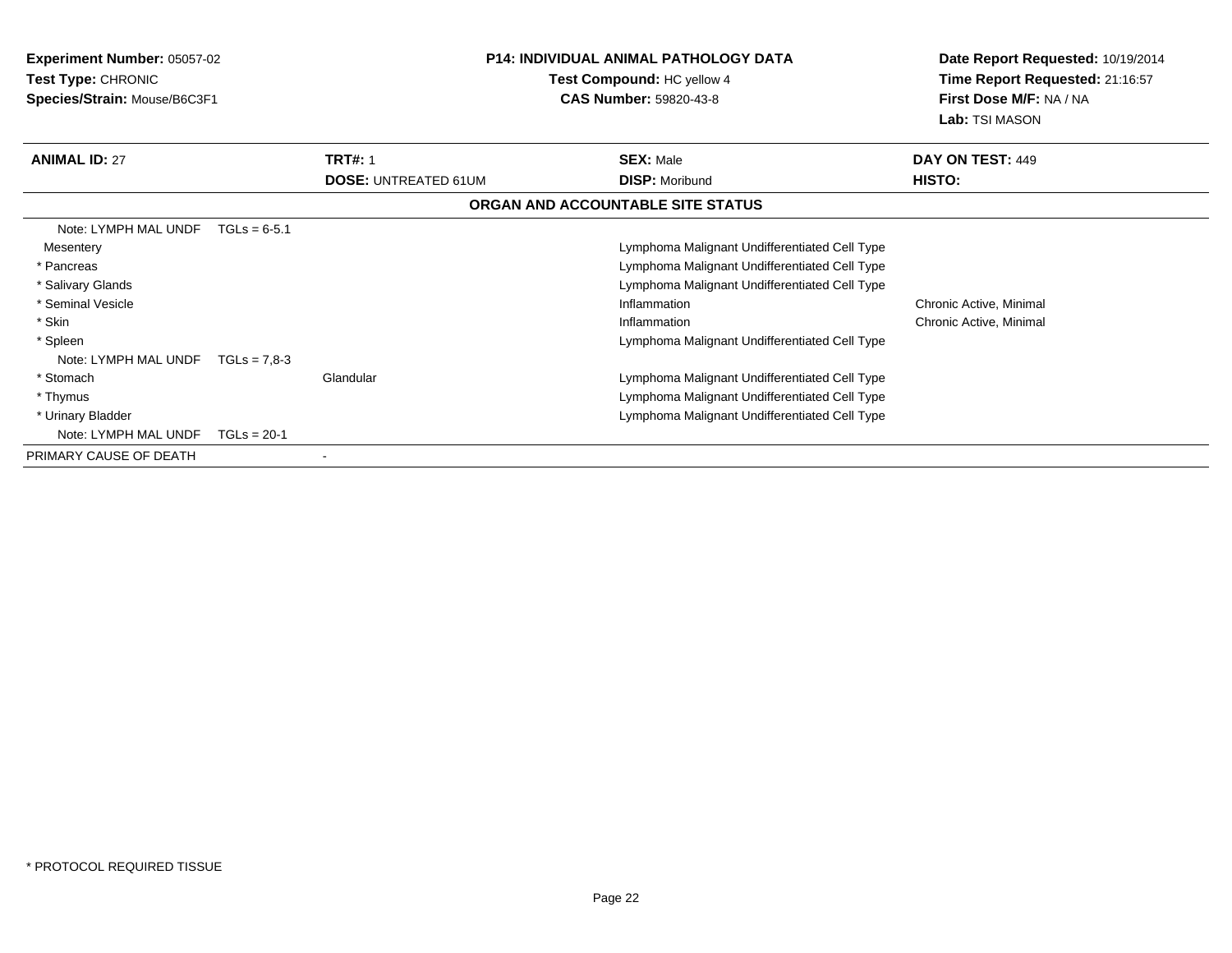| Experiment Number: 05057-02<br>Test Type: CHRONIC<br>Species/Strain: Mouse/B6C3F1 | <b>P14: INDIVIDUAL ANIMAL PATHOLOGY DATA</b><br>Test Compound: HC yellow 4<br><b>CAS Number: 59820-43-8</b> |                                                     | Date Report Requested: 10/19/2014<br>Time Report Requested: 21:16:57<br>First Dose M/F: NA / NA<br>Lab: TSI MASON |  |
|-----------------------------------------------------------------------------------|-------------------------------------------------------------------------------------------------------------|-----------------------------------------------------|-------------------------------------------------------------------------------------------------------------------|--|
| <b>ANIMAL ID: 28</b>                                                              | <b>TRT#: 1</b><br><b>DOSE: UNTREATED 61UM</b>                                                               | <b>SEX: Male</b><br><b>DISP: Terminal Sacrifice</b> | DAY ON TEST: 734<br>HISTO:                                                                                        |  |
|                                                                                   |                                                                                                             | ORGAN AND ACCOUNTABLE SITE STATUS                   |                                                                                                                   |  |
| <b>NORMAL</b>                                                                     |                                                                                                             |                                                     |                                                                                                                   |  |
| * Adrenal Gland - Cortex                                                          | * Adrenal Gland - Medulla                                                                                   | * Bone                                              | * Brain                                                                                                           |  |
| * Esophagus                                                                       | * Gallbladder                                                                                               | <b>Harderian Gland</b>                              | * Heart                                                                                                           |  |
| * Intestine Large - Cecum                                                         | * Intestine Large - Colon                                                                                   | * Intestine Large - Rectum                          | * Intestine Small - Duodenum                                                                                      |  |
| * Intestine Small - Jejunum                                                       | * Islets, Pancreatic                                                                                        | * Lymph Node - Mandibular                           | * Pancreas                                                                                                        |  |
| * Parathyroid Gland                                                               | * Pituitary Gland                                                                                           | * Seminal Vesicle                                   | * Skin                                                                                                            |  |
| * Stomach - Forestomach                                                           | * Testes                                                                                                    | * Thymus                                            | * Thyroid Gland                                                                                                   |  |
| * Trachea                                                                         |                                                                                                             |                                                     |                                                                                                                   |  |
| <b>MISSING</b>                                                                    |                                                                                                             |                                                     |                                                                                                                   |  |
| * Mammary Gland                                                                   |                                                                                                             |                                                     |                                                                                                                   |  |
| <b>OBSERVATIONS</b>                                                               |                                                                                                             |                                                     |                                                                                                                   |  |
| * Bone Marrow                                                                     |                                                                                                             | Lymphoma Malignant Mixed                            |                                                                                                                   |  |
| * Epididymis                                                                      |                                                                                                             | Lymphoma Malignant Mixed                            |                                                                                                                   |  |
| * Intestine Small                                                                 | <b>Ileum</b>                                                                                                | Lymphoma Malignant Mixed                            |                                                                                                                   |  |
| * Kidney                                                                          |                                                                                                             | Inflammation                                        | Chronic Active, Minimal                                                                                           |  |
| * Liver                                                                           |                                                                                                             | Lymphoma Malignant Mixed                            |                                                                                                                   |  |
| * Lung                                                                            |                                                                                                             | Lymphoma Malignant Mixed                            |                                                                                                                   |  |
| * Lymph Node                                                                      | Mesenteric                                                                                                  | Lymphoma Malignant Mixed                            |                                                                                                                   |  |
| * Nose                                                                            |                                                                                                             | Cyst                                                | Minimal                                                                                                           |  |
| * Prostate                                                                        |                                                                                                             | Lymphoma Malignant Mixed                            |                                                                                                                   |  |
| * Salivary Glands                                                                 |                                                                                                             | Inflammation                                        | Chronic Active, Minimal                                                                                           |  |
| * Spleen                                                                          |                                                                                                             | Lymphoma Malignant Mixed                            |                                                                                                                   |  |
| Note: LYMPH MAL MIXD<br>$TGLs = 2-3+3.1$                                          |                                                                                                             |                                                     |                                                                                                                   |  |
| * Stomach                                                                         | Glandular                                                                                                   | Lymphoma Malignant Mixed                            |                                                                                                                   |  |
| * Urinary Bladder                                                                 |                                                                                                             | Inflammation                                        | Chronic Active, Mild                                                                                              |  |
| PRIMARY CAUSE OF DEATH                                                            |                                                                                                             |                                                     |                                                                                                                   |  |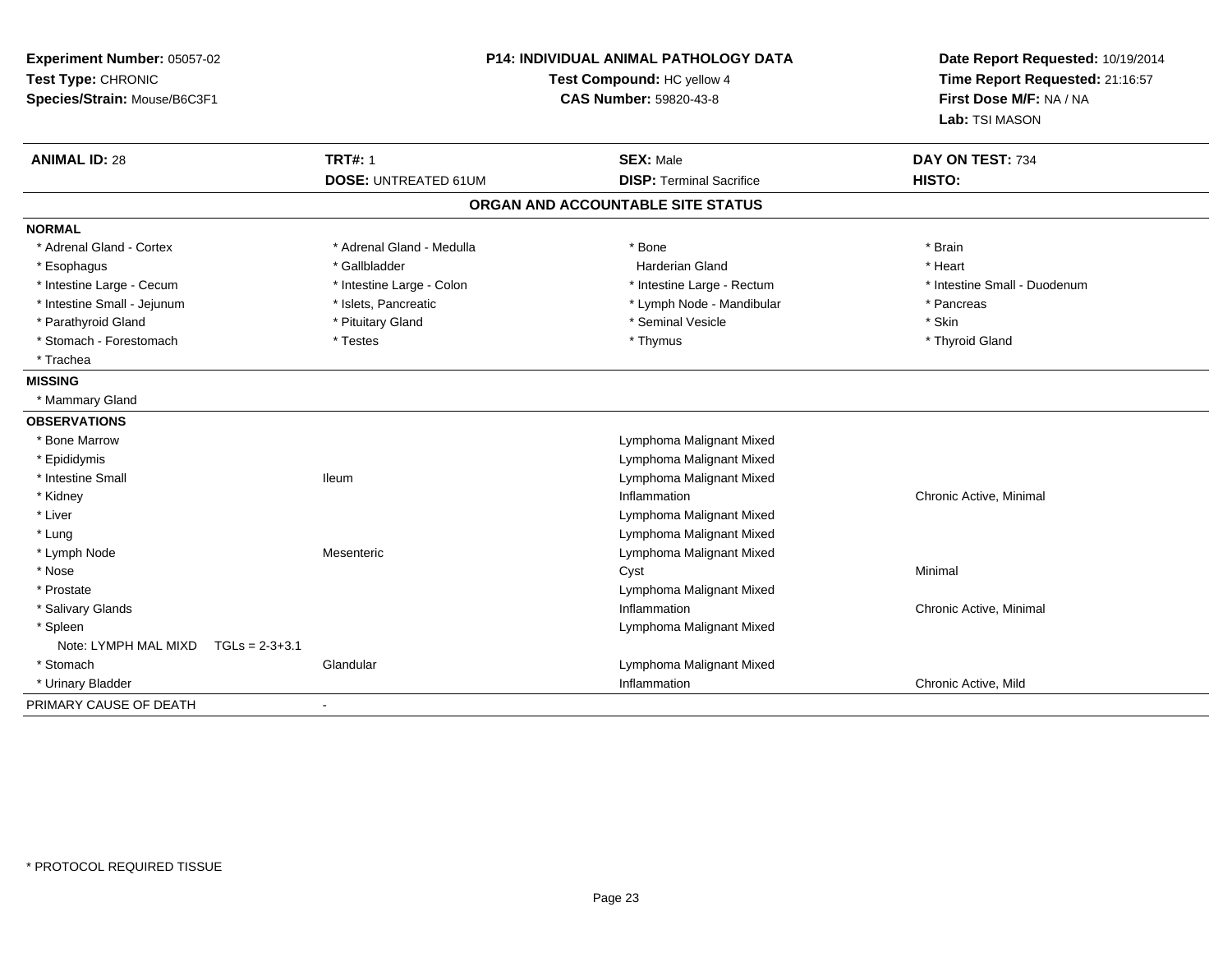| Experiment Number: 05057-02<br>Test Type: CHRONIC<br>Species/Strain: Mouse/B6C3F1 | P14: INDIVIDUAL ANIMAL PATHOLOGY DATA<br>Test Compound: HC yellow 4<br><b>CAS Number: 59820-43-8</b> |                                                     | Date Report Requested: 10/19/2014<br>Time Report Requested: 21:16:57<br>First Dose M/F: NA / NA<br>Lab: TSI MASON |  |
|-----------------------------------------------------------------------------------|------------------------------------------------------------------------------------------------------|-----------------------------------------------------|-------------------------------------------------------------------------------------------------------------------|--|
| <b>ANIMAL ID: 29</b>                                                              | <b>TRT#: 1</b><br><b>DOSE: UNTREATED 61UM</b>                                                        | <b>SEX: Male</b><br><b>DISP: Terminal Sacrifice</b> | DAY ON TEST: 734<br>HISTO:                                                                                        |  |
|                                                                                   |                                                                                                      |                                                     |                                                                                                                   |  |
|                                                                                   |                                                                                                      | ORGAN AND ACCOUNTABLE SITE STATUS                   |                                                                                                                   |  |
| <b>NORMAL</b>                                                                     |                                                                                                      |                                                     |                                                                                                                   |  |
| * Adrenal Gland - Cortex                                                          | * Adrenal Gland - Medulla                                                                            | * Bone Marrow                                       | * Epididymis                                                                                                      |  |
| * Esophagus                                                                       | * Gallbladder                                                                                        | * Heart                                             | * Intestine Large - Cecum                                                                                         |  |
| * Intestine Large - Colon                                                         | * Intestine Large - Rectum                                                                           | * Intestine Small - Duodenum                        | * Intestine Small - Ileum                                                                                         |  |
| * Intestine Small - Jejunum                                                       | * Liver                                                                                              | * Lung                                              | * Lymph Node - Mandibular                                                                                         |  |
| * Lymph Node - Mesenteric                                                         | * Nose                                                                                               | * Seminal Vesicle                                   | * Skin                                                                                                            |  |
| * Spleen                                                                          | * Stomach - Glandular                                                                                | * Testes                                            | * Thyroid Gland                                                                                                   |  |
| * Trachea                                                                         |                                                                                                      |                                                     |                                                                                                                   |  |
| <b>MISSING</b>                                                                    |                                                                                                      |                                                     |                                                                                                                   |  |
| * Mammary Gland                                                                   | * Parathyroid Gland                                                                                  | * Pituitary Gland                                   | * Thymus                                                                                                          |  |
| <b>OBSERVATIONS</b>                                                               |                                                                                                      |                                                     |                                                                                                                   |  |
| * Bone                                                                            | Joint, Tarsal                                                                                        | Hyperostosis                                        | Marked                                                                                                            |  |
| [ Hyperostosis TGLS = 2-9 ]                                                       |                                                                                                      |                                                     |                                                                                                                   |  |
| * Brain                                                                           | Thalamus                                                                                             | Mineralization                                      | Minimal                                                                                                           |  |
| * Islets, Pancreatic                                                              |                                                                                                      | Hyperplasia                                         | Minimal                                                                                                           |  |
| * Kidney                                                                          |                                                                                                      | Inflammation                                        | Chronic Active, Minimal                                                                                           |  |
| * Pancreas                                                                        |                                                                                                      | Vacuolization Cytoplasmic                           | Minimal                                                                                                           |  |
| * Prostate                                                                        |                                                                                                      | Inflammation                                        | Chronic Active, Minimal                                                                                           |  |
| * Salivary Glands                                                                 |                                                                                                      | Inflammation                                        | Chronic Active, Minimal                                                                                           |  |
| * Stomach                                                                         | Forestomach                                                                                          | Acanthosis                                          | Mild                                                                                                              |  |
|                                                                                   | Forestomach                                                                                          | Hyperkeratosis                                      | Mild                                                                                                              |  |
| [Acanthosis TGLS = 3-3]                                                           |                                                                                                      |                                                     |                                                                                                                   |  |
| [Hyperkeratosis TGLS = 3-3]                                                       |                                                                                                      |                                                     |                                                                                                                   |  |
| Tooth                                                                             |                                                                                                      | Dysplasia                                           | Moderate                                                                                                          |  |
| * Urinary Bladder                                                                 |                                                                                                      | Inflammation                                        | Chronic Active, Minimal                                                                                           |  |
| PRIMARY CAUSE OF DEATH                                                            | $\blacksquare$                                                                                       |                                                     |                                                                                                                   |  |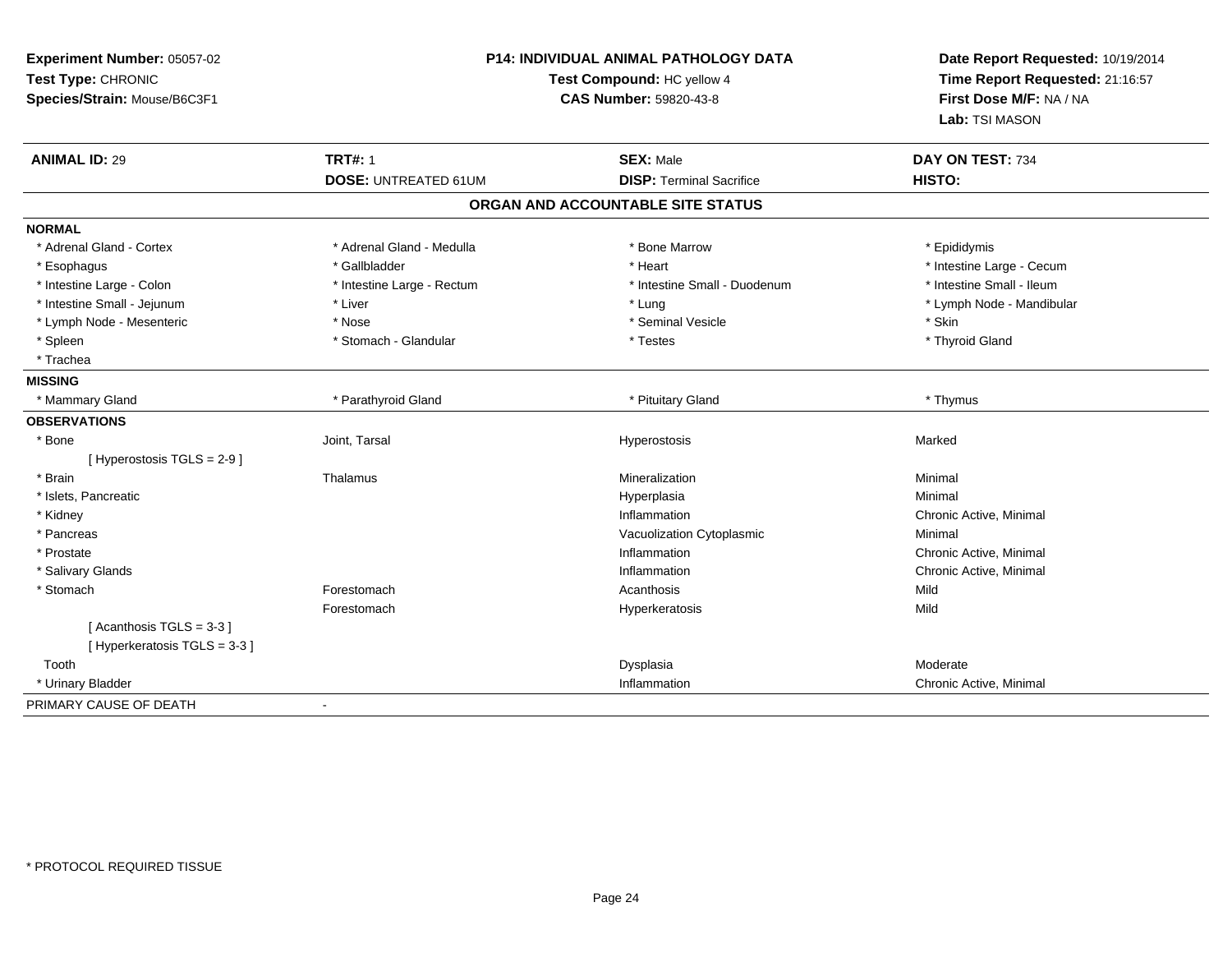| Experiment Number: 05057-02<br>Test Type: CHRONIC<br>Species/Strain: Mouse/B6C3F1 |                                                                | <b>P14: INDIVIDUAL ANIMAL PATHOLOGY DATA</b><br>Test Compound: HC yellow 4<br><b>CAS Number: 59820-43-8</b> | Date Report Requested: 10/19/2014<br>Time Report Requested: 21:16:57<br>First Dose M/F: NA / NA<br>Lab: TSI MASON |
|-----------------------------------------------------------------------------------|----------------------------------------------------------------|-------------------------------------------------------------------------------------------------------------|-------------------------------------------------------------------------------------------------------------------|
| <b>ANIMAL ID: 30</b>                                                              | <b>TRT#: 1</b>                                                 | <b>SEX: Male</b>                                                                                            | DAY ON TEST: 723                                                                                                  |
|                                                                                   | <b>DOSE: UNTREATED 61UM</b>                                    | <b>DISP: Moribund</b>                                                                                       | HISTO:                                                                                                            |
|                                                                                   |                                                                | ORGAN AND ACCOUNTABLE SITE STATUS                                                                           |                                                                                                                   |
| <b>NORMAL</b>                                                                     |                                                                |                                                                                                             |                                                                                                                   |
| * Bone                                                                            | * Bone Marrow                                                  | * Esophagus                                                                                                 | * Gallbladder                                                                                                     |
| * Heart                                                                           | * Intestine Large - Cecum                                      | * Intestine Large - Colon                                                                                   | * Intestine Large - Rectum                                                                                        |
| * Intestine Small - Duodenum                                                      | * Intestine Small - Ileum                                      | * Intestine Small - Jejunum                                                                                 | * Islets, Pancreatic                                                                                              |
| * Lymph Node - Mandibular                                                         | * Lymph Node - Mesenteric                                      | * Nose                                                                                                      | * Parathyroid Gland                                                                                               |
| * Seminal Vesicle                                                                 | * Spleen                                                       | * Stomach - Forestomach                                                                                     | * Stomach - Glandular                                                                                             |
| * Testes                                                                          | * Thyroid Gland                                                | * Trachea                                                                                                   |                                                                                                                   |
| <b>MISSING</b>                                                                    |                                                                |                                                                                                             |                                                                                                                   |
| * Mammary Gland                                                                   | * Prostate                                                     |                                                                                                             |                                                                                                                   |
| <b>OBSERVATIONS</b>                                                               |                                                                |                                                                                                             |                                                                                                                   |
| * Adrenal Gland                                                                   | Cortex                                                         | Hyperplasia                                                                                                 | Mild                                                                                                              |
|                                                                                   | Medulla                                                        | Hyperplasia                                                                                                 | Minimal                                                                                                           |
| * Brain                                                                           | Thalamus                                                       | Mineralization                                                                                              | Minimal                                                                                                           |
| * Epididymis                                                                      |                                                                | Inflammation                                                                                                | Chronic Active, Minimal                                                                                           |
| * Kidney                                                                          |                                                                | Inflammation                                                                                                | Chronic Active, Minimal                                                                                           |
| * Liver                                                                           |                                                                | Hepatocellular Carcinoma                                                                                    | Multiple                                                                                                          |
|                                                                                   |                                                                | Necrosis                                                                                                    | Mild                                                                                                              |
| [Hepatocellular Carcinoma TGLS = $10,11,12,13-2+2.1$ ]                            |                                                                |                                                                                                             |                                                                                                                   |
| * Lung                                                                            |                                                                | Alveolar/Bronchiolar Adenoma                                                                                |                                                                                                                   |
| Note: ALV BRON ADEN<br>$TGLs = 7-1$                                               |                                                                |                                                                                                             |                                                                                                                   |
| * Pancreas                                                                        |                                                                | Inflammation                                                                                                | Chronic, Minimal                                                                                                  |
|                                                                                   |                                                                | Vacuolization Cytoplasmic                                                                                   | Minimal                                                                                                           |
| * Pituitary Gland                                                                 | <b>Pars Distalis</b>                                           | Hyperplasia                                                                                                 | Minimal                                                                                                           |
| <b>Preputial Gland</b>                                                            |                                                                | Fibrosarcoma                                                                                                |                                                                                                                   |
| Note: FIBROSARC<br>$TGLs = 3-9$                                                   |                                                                |                                                                                                             |                                                                                                                   |
| * Salivary Glands                                                                 |                                                                | Inflammation                                                                                                | Chronic Active, Mild                                                                                              |
| * Skin                                                                            |                                                                | Cyst Epithelial Inclusion                                                                                   | Moderate                                                                                                          |
|                                                                                   | <b>Subcut Tiss</b>                                             | Fibrosarcoma                                                                                                | Multiple                                                                                                          |
| Note: CYST EPITH INC<br>$TGLs = 2-9$<br>Note: OVER THE MASS.                      | Note: THERE WERE FOCAL AREAS OF ACUTE NECROTIZING INFLAMMATION |                                                                                                             |                                                                                                                   |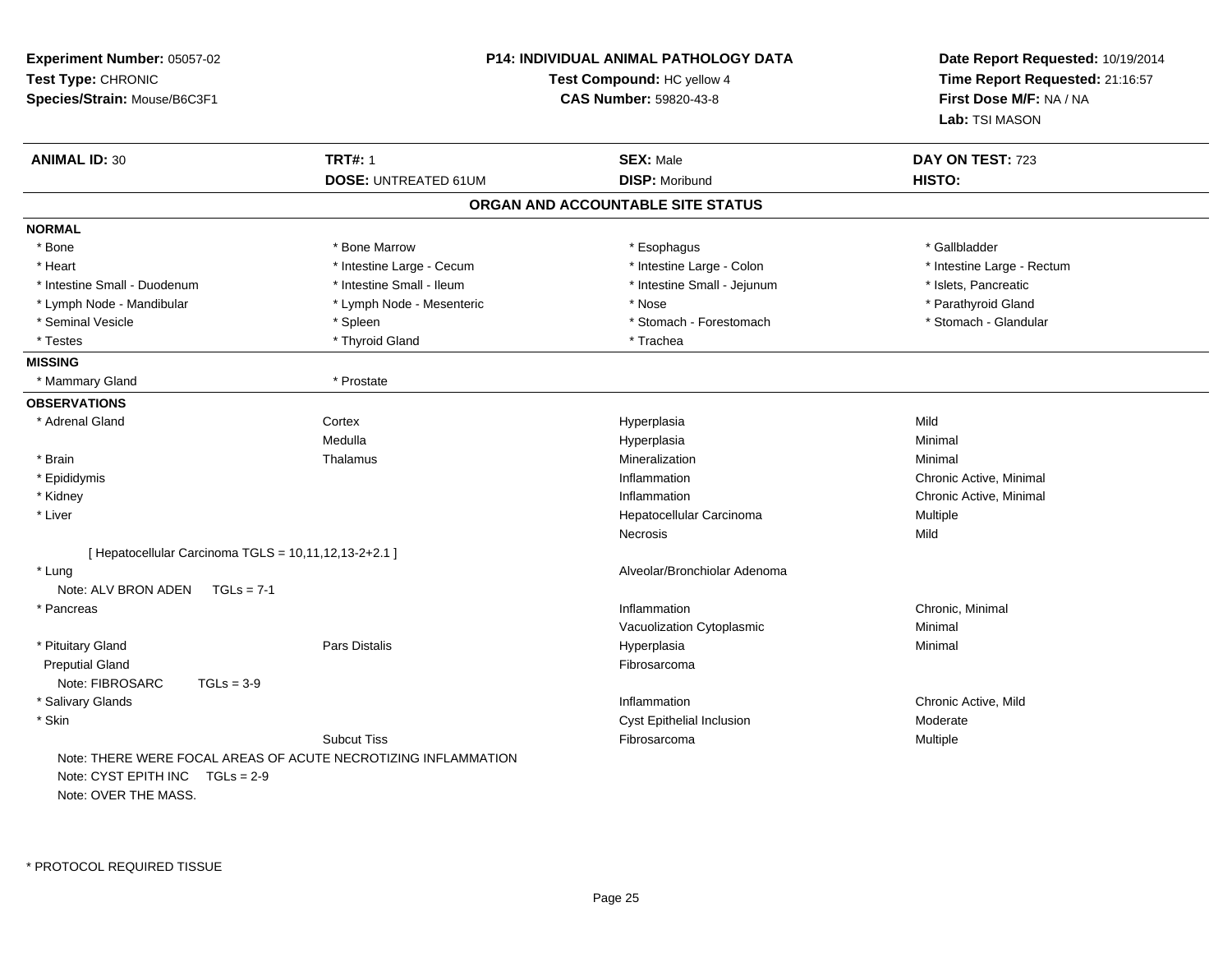| <b>Experiment Number: 05057-02</b><br>Test Type: CHRONIC<br>Species/Strain: Mouse/B6C3F1 |                             | <b>P14: INDIVIDUAL ANIMAL PATHOLOGY DATA</b><br>Test Compound: HC yellow 4<br><b>CAS Number: 59820-43-8</b> | Date Report Requested: 10/19/2014<br>Time Report Requested: 21:16:57<br>First Dose M/F: NA / NA<br>Lab: TSI MASON |
|------------------------------------------------------------------------------------------|-----------------------------|-------------------------------------------------------------------------------------------------------------|-------------------------------------------------------------------------------------------------------------------|
| <b>ANIMAL ID: 30</b>                                                                     | <b>TRT#: 1</b>              | <b>SEX: Male</b>                                                                                            | DAY ON TEST: 723                                                                                                  |
|                                                                                          | <b>DOSE: UNTREATED 61UM</b> | <b>DISP: Moribund</b>                                                                                       | HISTO:                                                                                                            |
|                                                                                          |                             | ORGAN AND ACCOUNTABLE SITE STATUS                                                                           |                                                                                                                   |
| Cyst Epithelial Inclusion TGLS = 2,4-9+10 ]                                              |                             |                                                                                                             |                                                                                                                   |
| * Thymus                                                                                 |                             | Cyst                                                                                                        | Minimal                                                                                                           |
| * Urinary Bladder                                                                        | Inflammation                |                                                                                                             | Chronic Active, Minimal                                                                                           |
| PRIMARY CAUSE OF DEATH                                                                   | $\,$                        |                                                                                                             |                                                                                                                   |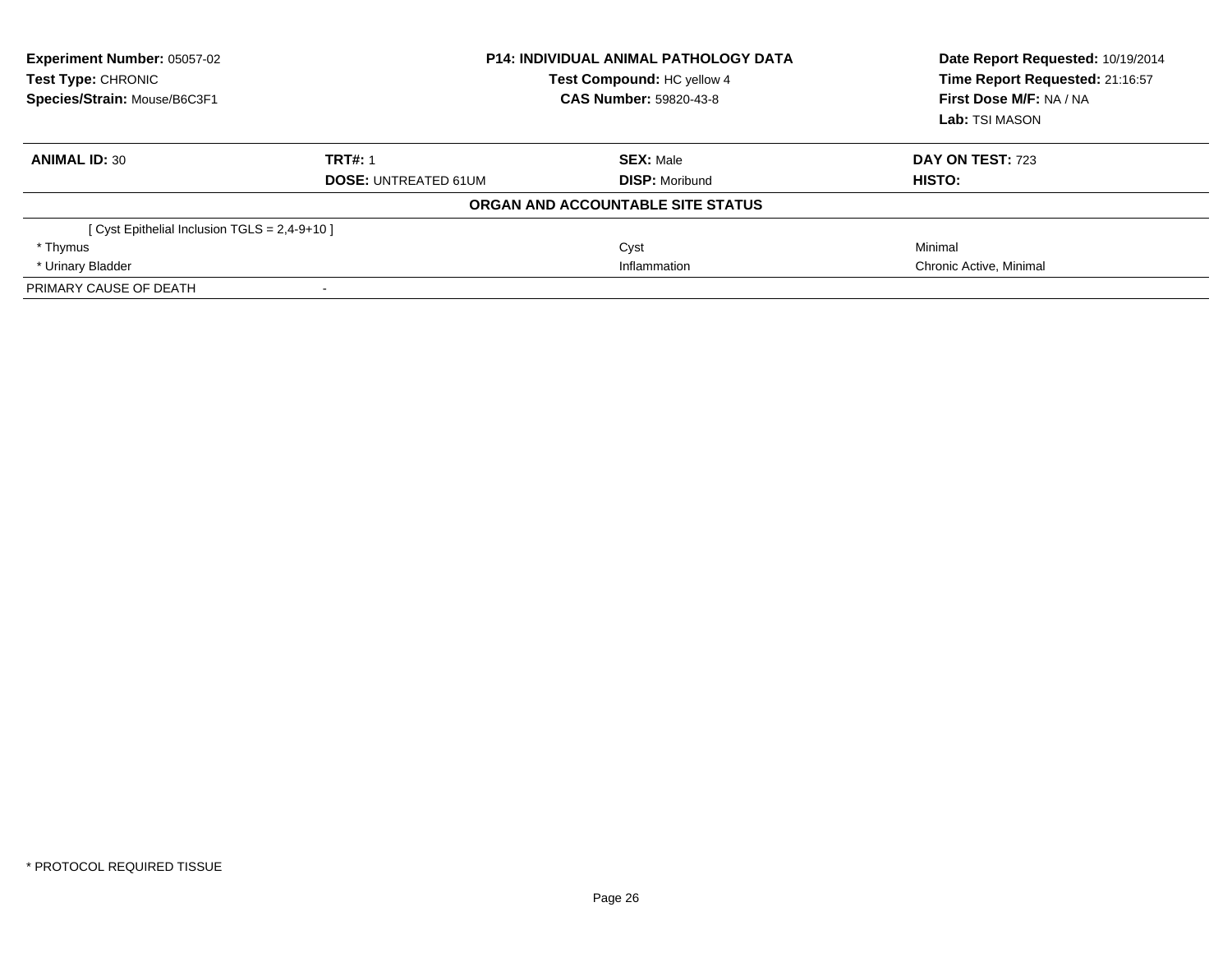| Experiment Number: 05057-02<br>Test Type: CHRONIC<br>Species/Strain: Mouse/B6C3F1 | <b>P14: INDIVIDUAL ANIMAL PATHOLOGY DATA</b><br>Test Compound: HC yellow 4<br><b>CAS Number: 59820-43-8</b> |                                   | Date Report Requested: 10/19/2014<br>Time Report Requested: 21:16:57<br>First Dose M/F: NA / NA<br>Lab: TSI MASON |
|-----------------------------------------------------------------------------------|-------------------------------------------------------------------------------------------------------------|-----------------------------------|-------------------------------------------------------------------------------------------------------------------|
| <b>ANIMAL ID: 34</b>                                                              | <b>TRT#: 1</b>                                                                                              | <b>SEX: Male</b>                  | DAY ON TEST: 721                                                                                                  |
|                                                                                   | <b>DOSE: UNTREATED 61UM</b>                                                                                 | <b>DISP: Dead</b>                 | HISTO:                                                                                                            |
|                                                                                   |                                                                                                             | ORGAN AND ACCOUNTABLE SITE STATUS |                                                                                                                   |
| <b>NORMAL</b>                                                                     |                                                                                                             |                                   |                                                                                                                   |
| * Adrenal Gland - Cortex                                                          | * Adrenal Gland - Medulla                                                                                   | * Bone                            | * Bone Marrow                                                                                                     |
| * Brain                                                                           | * Esophagus                                                                                                 | * Gallbladder                     | * Intestine Large - Cecum                                                                                         |
| * Intestine Large - Colon                                                         | * Intestine Large - Rectum                                                                                  | * Intestine Small - Duodenum      | * Intestine Small - Ileum                                                                                         |
| * Intestine Small - Jejunum                                                       | * Islets, Pancreatic                                                                                        | * Lymph Node - Mandibular         | * Lymph Node - Mesenteric                                                                                         |
| * Nose                                                                            | * Seminal Vesicle                                                                                           | * Skin                            | * Spleen                                                                                                          |
| * Stomach - Forestomach                                                           | * Stomach - Glandular                                                                                       | * Testes                          | * Thyroid Gland                                                                                                   |
| * Trachea                                                                         | * Urinary Bladder                                                                                           |                                   |                                                                                                                   |
| <b>MISSING</b>                                                                    |                                                                                                             |                                   |                                                                                                                   |
| * Mammary Gland                                                                   | * Parathyroid Gland                                                                                         | * Pituitary Gland                 |                                                                                                                   |
| <b>OBSERVATIONS</b>                                                               |                                                                                                             |                                   |                                                                                                                   |
| * Epididymis                                                                      |                                                                                                             | Inflammation                      | Chronic Active, Minimal                                                                                           |
| * Heart                                                                           |                                                                                                             | Inflammation                      | Chronic, Minimal                                                                                                  |
| * Kidney                                                                          |                                                                                                             | Inflammation                      | Chronic Active, Mild                                                                                              |
| * Liver                                                                           |                                                                                                             | Hemangiosarcoma                   | Multiple                                                                                                          |
| Note: HEMANGIOSARC<br>$TGLs = 2,4-2$                                              |                                                                                                             |                                   |                                                                                                                   |
| * Lung                                                                            |                                                                                                             | Alveolar/Bronchiolar Adenoma      |                                                                                                                   |
| Note: ALV BRON ADEN<br>$TGLs = 3-1$                                               |                                                                                                             |                                   |                                                                                                                   |
| * Pancreas                                                                        |                                                                                                             | Inflammation                      | Chronic, Minimal                                                                                                  |
| * Prostate                                                                        |                                                                                                             | Inflammation                      | Chronic Active, Mild                                                                                              |
| * Salivary Glands                                                                 |                                                                                                             | Inflammation                      | Chronic Active, Minimal                                                                                           |
| * Thymus                                                                          |                                                                                                             | Cyst                              | Minimal                                                                                                           |
| PRIMARY CAUSE OF DEATH                                                            |                                                                                                             |                                   |                                                                                                                   |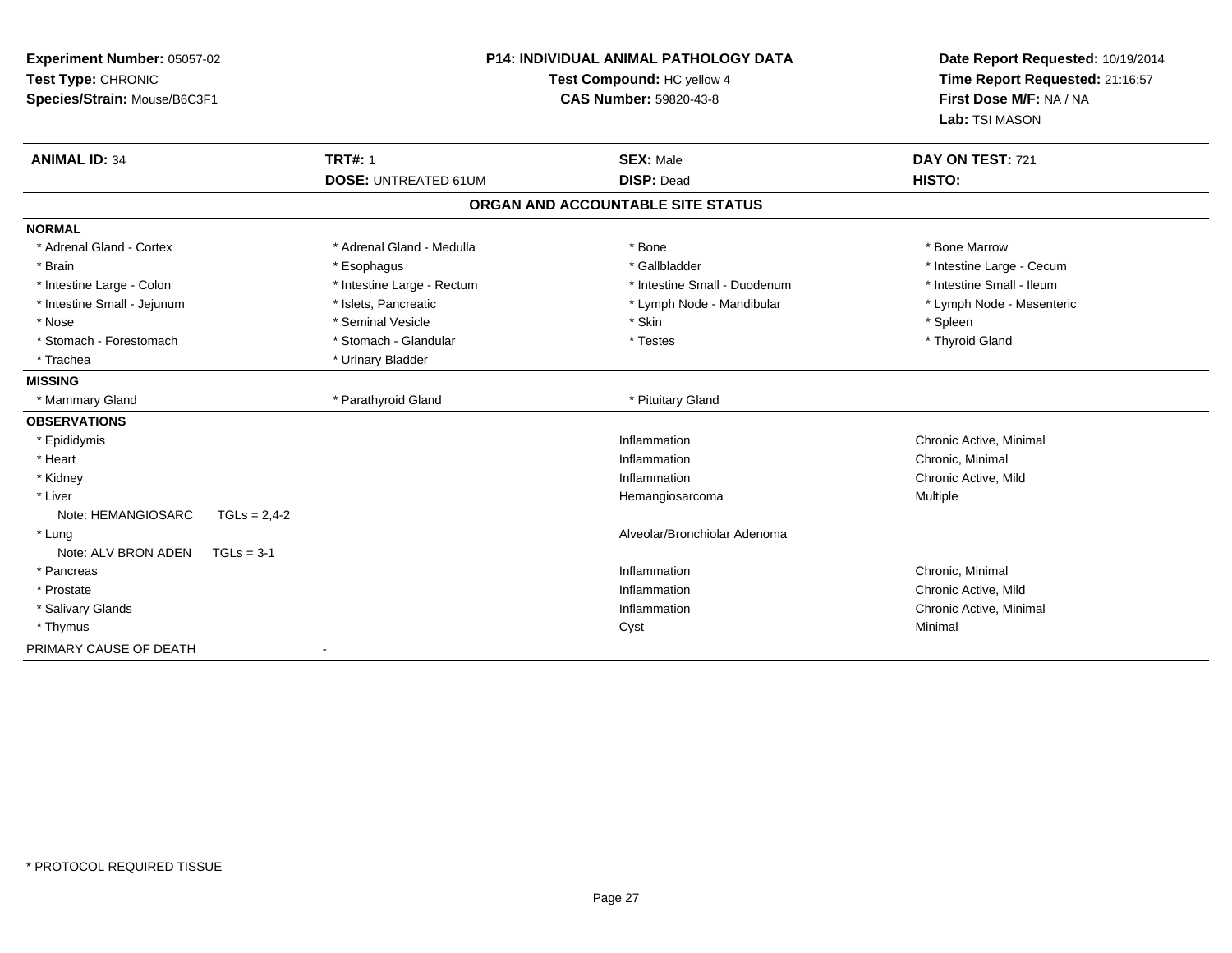| <b>Experiment Number: 05057-02</b><br>Test Type: CHRONIC<br>Species/Strain: Mouse/B6C3F1 |                             | <b>P14: INDIVIDUAL ANIMAL PATHOLOGY DATA</b><br>Test Compound: HC yellow 4<br><b>CAS Number: 59820-43-8</b> | Date Report Requested: 10/19/2014<br>Time Report Requested: 21:16:57<br>First Dose M/F: NA / NA<br>Lab: TSI MASON |  |
|------------------------------------------------------------------------------------------|-----------------------------|-------------------------------------------------------------------------------------------------------------|-------------------------------------------------------------------------------------------------------------------|--|
| <b>ANIMAL ID: 38</b>                                                                     | <b>TRT#: 1</b>              | <b>SEX: Male</b>                                                                                            | DAY ON TEST: 723                                                                                                  |  |
|                                                                                          | <b>DOSE: UNTREATED 61UM</b> | <b>DISP: Moribund</b>                                                                                       | HISTO:                                                                                                            |  |
|                                                                                          |                             | ORGAN AND ACCOUNTABLE SITE STATUS                                                                           |                                                                                                                   |  |
| <b>NORMAL</b>                                                                            |                             |                                                                                                             |                                                                                                                   |  |
| * Adrenal Gland - Cortex                                                                 | * Adrenal Gland - Medulla   | * Bone                                                                                                      | * Bone Marrow                                                                                                     |  |
| * Brain                                                                                  | * Esophagus                 | * Gallbladder                                                                                               | * Heart                                                                                                           |  |
| * Intestine Large - Cecum                                                                | * Intestine Large - Colon   | * Intestine Large - Rectum                                                                                  | * Intestine Small - Duodenum                                                                                      |  |
| * Intestine Small - Ileum                                                                | * Intestine Small - Jejunum | * Islets. Pancreatic                                                                                        | * Liver                                                                                                           |  |
| * Lung                                                                                   | * Lymph Node - Mandibular   | * Lymph Node - Mesenteric                                                                                   | * Nose                                                                                                            |  |
| * Parathyroid Gland                                                                      | * Pituitary Gland           | * Seminal Vesicle                                                                                           | * Spleen                                                                                                          |  |
| * Stomach - Forestomach                                                                  | * Stomach - Glandular       | * Testes                                                                                                    | * Thyroid Gland                                                                                                   |  |
| * Trachea                                                                                |                             |                                                                                                             |                                                                                                                   |  |
| <b>MISSING</b>                                                                           |                             |                                                                                                             |                                                                                                                   |  |
| * Mammary Gland                                                                          | * Thymus                    |                                                                                                             |                                                                                                                   |  |
| <b>OBSERVATIONS</b>                                                                      |                             |                                                                                                             |                                                                                                                   |  |
| * Epididymis                                                                             |                             | Inflammation                                                                                                | Chronic Active, Minimal                                                                                           |  |
| * Kidney                                                                                 |                             | Inflammation                                                                                                | Chronic Active, Minimal                                                                                           |  |
| * Pancreas                                                                               |                             | Vacuolization Cytoplasmic                                                                                   | Mild                                                                                                              |  |
| * Prostate                                                                               |                             | Inflammation                                                                                                | Chronic Active, Minimal                                                                                           |  |
| * Salivary Glands                                                                        |                             | Inflammation                                                                                                | Chronic Active, Minimal                                                                                           |  |
| * Skin                                                                                   | <b>Subcut Tiss</b>          | Fibrosarcoma                                                                                                |                                                                                                                   |  |
| [Fibrosarcoma TGLS = 2-9]                                                                |                             |                                                                                                             |                                                                                                                   |  |
| * Urinary Bladder                                                                        |                             | Inflammation                                                                                                | Chronic Active, Minimal                                                                                           |  |
| PRIMARY CAUSE OF DEATH                                                                   |                             |                                                                                                             |                                                                                                                   |  |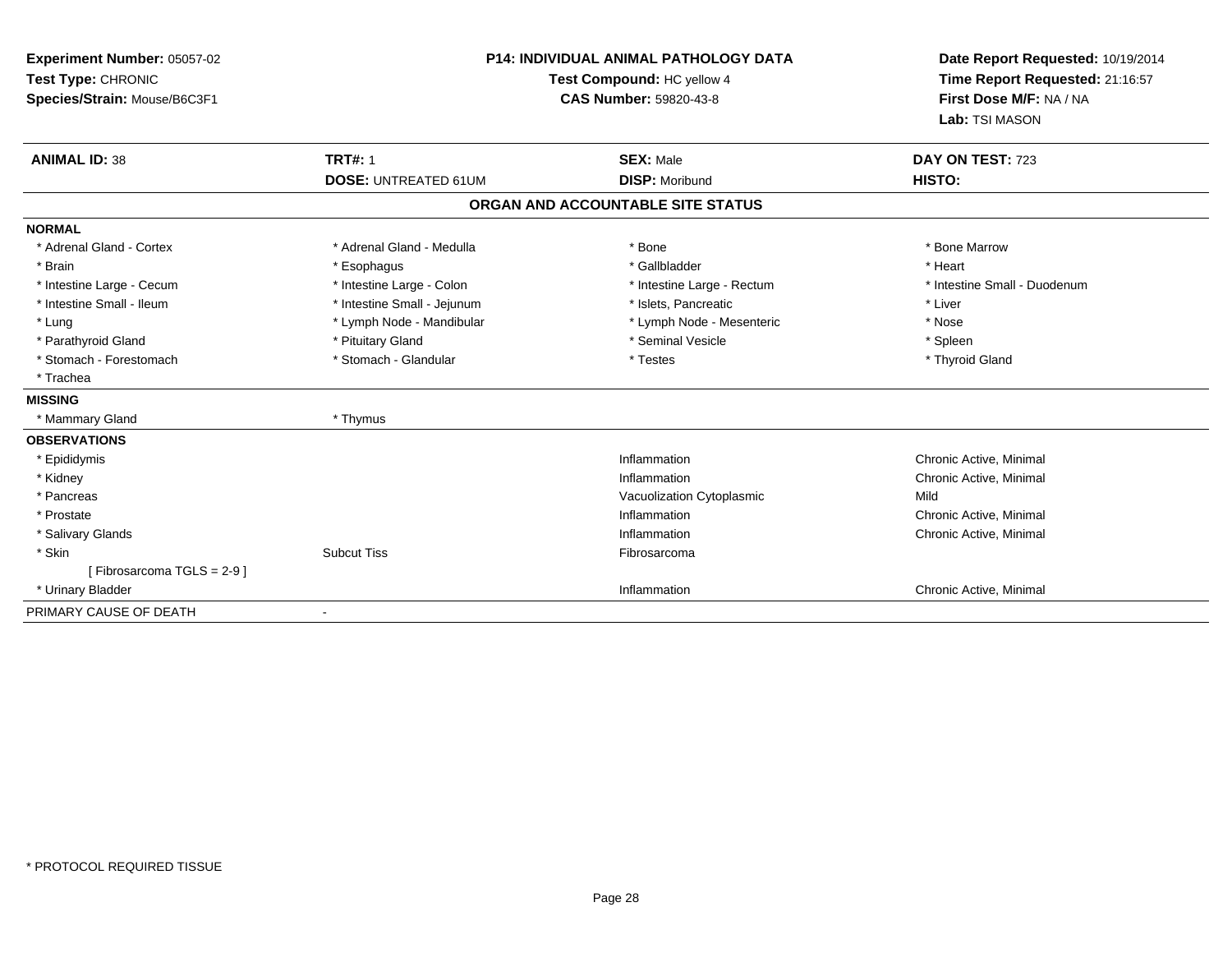| Experiment Number: 05057-02<br>Test Type: CHRONIC<br>Species/Strain: Mouse/B6C3F1 | <b>P14: INDIVIDUAL ANIMAL PATHOLOGY DATA</b><br>Test Compound: HC yellow 4<br><b>CAS Number: 59820-43-8</b> |                                   | Date Report Requested: 10/19/2014<br>Time Report Requested: 21:16:57<br>First Dose M/F: NA / NA<br>Lab: TSI MASON |  |
|-----------------------------------------------------------------------------------|-------------------------------------------------------------------------------------------------------------|-----------------------------------|-------------------------------------------------------------------------------------------------------------------|--|
| <b>ANIMAL ID: 39</b>                                                              | <b>TRT#: 1</b>                                                                                              | <b>SEX: Male</b>                  | DAY ON TEST: 734                                                                                                  |  |
|                                                                                   | <b>DOSE: UNTREATED 61UM</b>                                                                                 | <b>DISP: Terminal Sacrifice</b>   | HISTO:                                                                                                            |  |
|                                                                                   |                                                                                                             | ORGAN AND ACCOUNTABLE SITE STATUS |                                                                                                                   |  |
| <b>NORMAL</b>                                                                     |                                                                                                             |                                   |                                                                                                                   |  |
| * Adrenal Gland - Cortex                                                          | * Adrenal Gland - Medulla                                                                                   | * Bone                            | * Bone Marrow                                                                                                     |  |
| * Brain                                                                           | * Esophagus                                                                                                 | * Gallbladder                     | * Heart                                                                                                           |  |
| * Intestine Large - Cecum                                                         | * Intestine Large - Colon                                                                                   | * Intestine Large - Rectum        | * Intestine Small - Duodenum                                                                                      |  |
| * Intestine Small - Ileum                                                         | * Intestine Small - Jejunum                                                                                 | * Lung                            | * Lymph Node - Mandibular                                                                                         |  |
| * Lymph Node - Mesenteric                                                         | * Nose                                                                                                      | * Parathyroid Gland               | * Pituitary Gland                                                                                                 |  |
| * Seminal Vesicle                                                                 | * Skin                                                                                                      | * Spleen                          | * Stomach - Forestomach                                                                                           |  |
| * Stomach - Glandular                                                             | * Testes                                                                                                    | * Thymus                          | * Thyroid Gland                                                                                                   |  |
| * Trachea                                                                         |                                                                                                             |                                   |                                                                                                                   |  |
| <b>MISSING</b>                                                                    |                                                                                                             |                                   |                                                                                                                   |  |
| * Mammary Gland                                                                   |                                                                                                             |                                   |                                                                                                                   |  |
| <b>OBSERVATIONS</b>                                                               |                                                                                                             |                                   |                                                                                                                   |  |
| * Epididymis                                                                      |                                                                                                             | Inflammation                      | Chronic Active, Minimal                                                                                           |  |
| * Islets, Pancreatic                                                              |                                                                                                             | Hyperplasia                       | Minimal                                                                                                           |  |
| * Kidney                                                                          |                                                                                                             | Inflammation                      | Chronic Active, Minimal                                                                                           |  |
| * Liver                                                                           |                                                                                                             | Hepatocellular Adenoma            |                                                                                                                   |  |
| [ Hepatocellular Adenoma TGLS = 2-2 ]                                             |                                                                                                             |                                   |                                                                                                                   |  |
| * Pancreas                                                                        |                                                                                                             | Inflammation                      | Chronic, Minimal                                                                                                  |  |
|                                                                                   |                                                                                                             | Vacuolization Cytoplasmic         | Minimal                                                                                                           |  |
| * Prostate                                                                        |                                                                                                             | Inflammation                      | Chronic Active, Minimal                                                                                           |  |
| * Salivary Glands                                                                 |                                                                                                             | Inflammation                      | Chronic Active, Minimal                                                                                           |  |
| Tooth                                                                             |                                                                                                             | Dysplasia                         | Moderate                                                                                                          |  |
| * Urinary Bladder                                                                 |                                                                                                             | Inflammation                      | Chronic Active, Minimal                                                                                           |  |
| PRIMARY CAUSE OF DEATH                                                            |                                                                                                             |                                   |                                                                                                                   |  |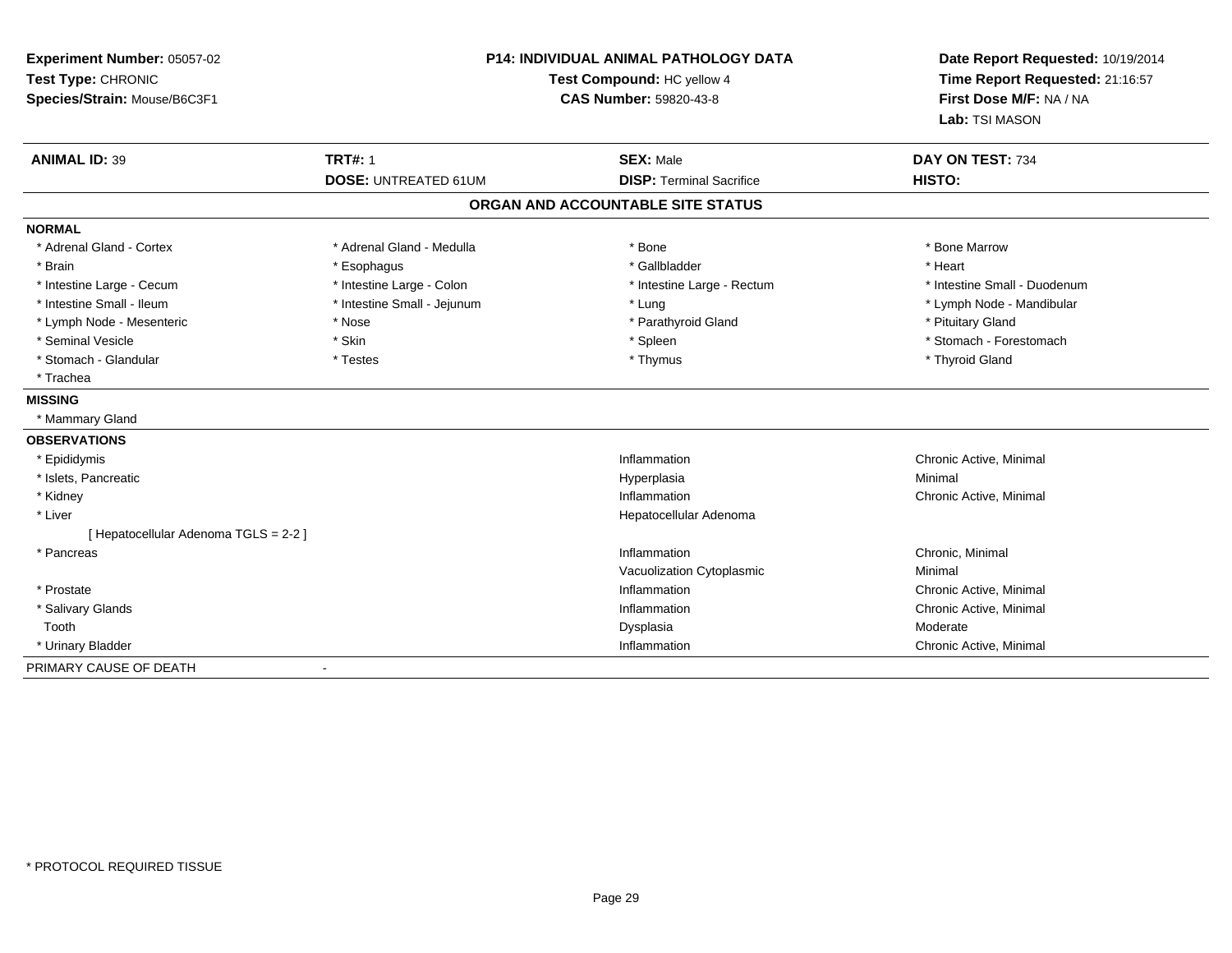| Experiment Number: 05057-02<br>Test Type: CHRONIC<br>Species/Strain: Mouse/B6C3F1 | <b>P14: INDIVIDUAL ANIMAL PATHOLOGY DATA</b><br>Test Compound: HC yellow 4<br><b>CAS Number: 59820-43-8</b> |                                                        | Date Report Requested: 10/19/2014<br>Time Report Requested: 21:16:57<br>First Dose M/F: NA / NA<br>Lab: TSI MASON |
|-----------------------------------------------------------------------------------|-------------------------------------------------------------------------------------------------------------|--------------------------------------------------------|-------------------------------------------------------------------------------------------------------------------|
| <b>ANIMAL ID: 40</b>                                                              | <b>TRT#: 1</b>                                                                                              | <b>SEX: Male</b>                                       | DAY ON TEST: 692                                                                                                  |
|                                                                                   | <b>DOSE: UNTREATED 61UM</b>                                                                                 | <b>DISP: Dead</b><br>ORGAN AND ACCOUNTABLE SITE STATUS | HISTO:                                                                                                            |
|                                                                                   |                                                                                                             |                                                        |                                                                                                                   |
| <b>NORMAL</b>                                                                     |                                                                                                             |                                                        |                                                                                                                   |
| * Adrenal Gland - Cortex                                                          | * Adrenal Gland - Medulla                                                                                   | * Bone                                                 | * Bone Marrow                                                                                                     |
| * Epididymis                                                                      | * Esophagus                                                                                                 | * Heart                                                | * Lung                                                                                                            |
| * Nose<br>* Trachea                                                               | * Pituitary Gland                                                                                           | * Testes                                               | * Thyroid Gland                                                                                                   |
| <b>MISSING</b>                                                                    |                                                                                                             |                                                        |                                                                                                                   |
| * Gallbladder                                                                     | * Islets, Pancreatic                                                                                        | * Lymph Node - Mandibular                              | * Mammary Gland                                                                                                   |
| * Pancreas                                                                        | * Parathyroid Gland                                                                                         |                                                        |                                                                                                                   |
| <b>AUTO PRECLUDES DIAG.</b>                                                       |                                                                                                             |                                                        |                                                                                                                   |
| * Intestine Large - Cecum                                                         | * Intestine Large - Colon                                                                                   | * Intestine Large - Rectum                             | * Intestine Small - Duodenum                                                                                      |
| * Intestine Small - Ileum                                                         | * Intestine Small - Jejunum                                                                                 | * Kidney                                               | * Liver                                                                                                           |
| * Lymph Node - Mesenteric                                                         | * Seminal Vesicle                                                                                           | * Stomach - Forestomach                                | * Stomach - Glandular                                                                                             |
| * Urinary Bladder                                                                 |                                                                                                             |                                                        |                                                                                                                   |
| <b>INSUFFICIENT TISSUE</b>                                                        |                                                                                                             |                                                        |                                                                                                                   |
| * Thymus                                                                          |                                                                                                             |                                                        |                                                                                                                   |
| <b>OBSERVATIONS</b>                                                               |                                                                                                             |                                                        |                                                                                                                   |
| * Brain                                                                           | Thalamus                                                                                                    | Mineralization                                         | Minimal                                                                                                           |
| * Prostate                                                                        |                                                                                                             | Inflammation                                           | Chronic Active, Minimal                                                                                           |
| * Salivary Glands                                                                 |                                                                                                             | Inflammation                                           | Chronic Active, Minimal                                                                                           |
| * Skin                                                                            |                                                                                                             | Inflammation                                           | Chronic Active, Mild                                                                                              |
| * Spleen                                                                          |                                                                                                             | Depletion Lymphoid                                     | Mild                                                                                                              |
| Tooth                                                                             |                                                                                                             | Dysplasia                                              | Mild                                                                                                              |
| PRIMARY CAUSE OF DEATH                                                            | $\blacksquare$                                                                                              |                                                        |                                                                                                                   |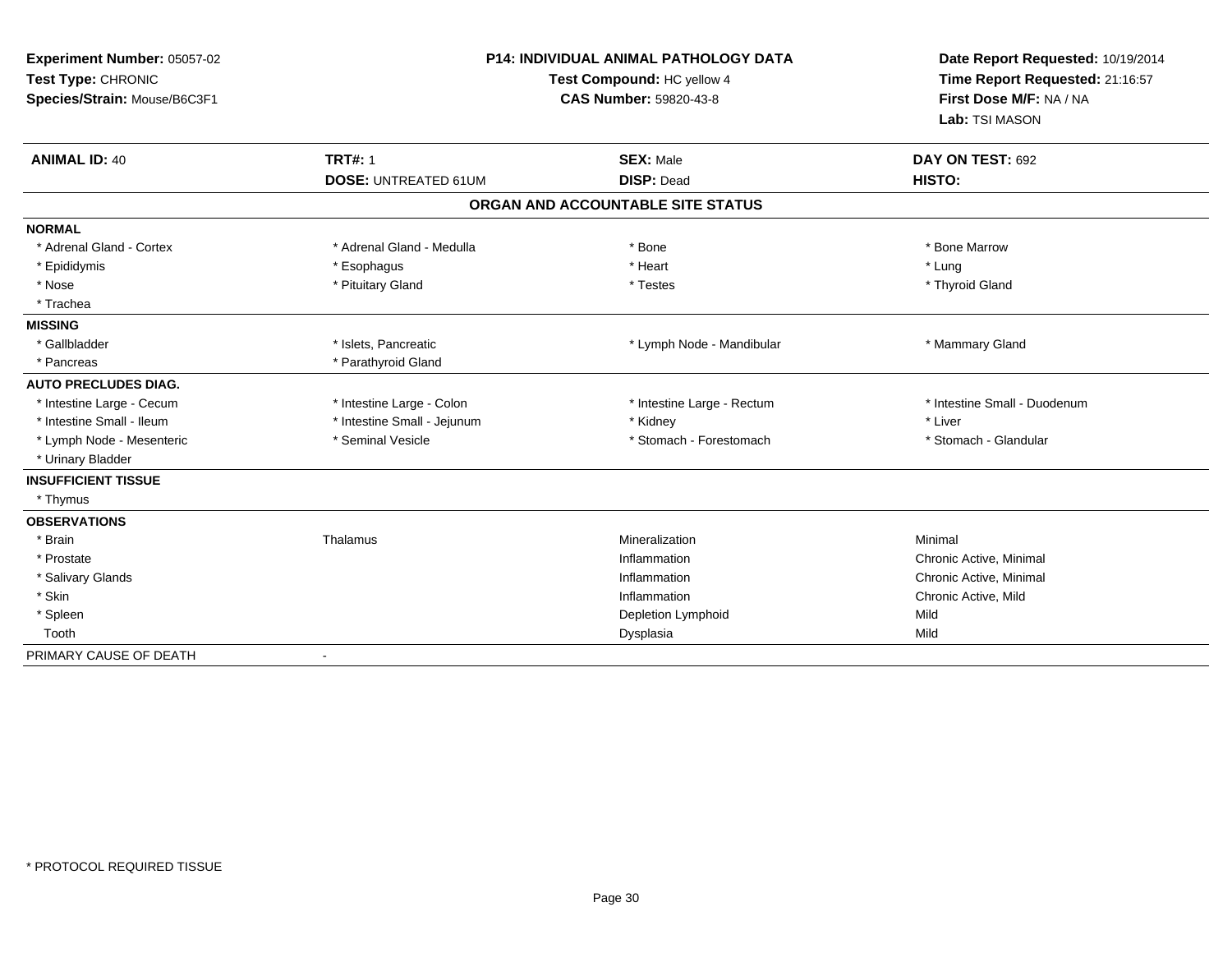| Experiment Number: 05057-02<br>Test Type: CHRONIC<br>Species/Strain: Mouse/B6C3F1 |                             | P14: INDIVIDUAL ANIMAL PATHOLOGY DATA<br>Test Compound: HC yellow 4<br><b>CAS Number: 59820-43-8</b> | Date Report Requested: 10/19/2014<br>Time Report Requested: 21:16:57<br>First Dose M/F: NA / NA<br>Lab: TSI MASON |
|-----------------------------------------------------------------------------------|-----------------------------|------------------------------------------------------------------------------------------------------|-------------------------------------------------------------------------------------------------------------------|
| <b>ANIMAL ID: 41</b>                                                              | <b>TRT#: 1</b>              | <b>SEX: Male</b>                                                                                     | DAY ON TEST: 734                                                                                                  |
|                                                                                   | <b>DOSE: UNTREATED 61UM</b> | <b>DISP: Terminal Sacrifice</b>                                                                      | HISTO:                                                                                                            |
|                                                                                   |                             | ORGAN AND ACCOUNTABLE SITE STATUS                                                                    |                                                                                                                   |
| <b>NORMAL</b>                                                                     |                             |                                                                                                      |                                                                                                                   |
| * Adrenal Gland - Cortex                                                          | * Adrenal Gland - Medulla   | * Bone Marrow                                                                                        | * Esophagus                                                                                                       |
| * Gallbladder                                                                     | * Heart                     | * Intestine Large - Cecum                                                                            | * Intestine Large - Colon                                                                                         |
| * Intestine Small - Duodenum                                                      | * Intestine Small - Ileum   | * Intestine Small - Jejunum                                                                          | * Islets, Pancreatic                                                                                              |
| * Liver                                                                           | * Lymph Node - Mandibular   | * Lymph Node - Mesenteric                                                                            | * Nose                                                                                                            |
| * Parathyroid Gland                                                               | * Pituitary Gland           | * Skin                                                                                               | * Spleen                                                                                                          |
| * Stomach - Forestomach                                                           | * Testes                    | * Thymus                                                                                             | * Thyroid Gland                                                                                                   |
| * Trachea                                                                         |                             |                                                                                                      |                                                                                                                   |
| <b>MISSING</b>                                                                    |                             |                                                                                                      |                                                                                                                   |
| * Intestine Large - Rectum                                                        | * Mammary Gland             |                                                                                                      |                                                                                                                   |
| <b>OBSERVATIONS</b>                                                               |                             |                                                                                                      |                                                                                                                   |
| * Bone                                                                            | Joint, Tarsal               | Hyperostosis                                                                                         | Marked                                                                                                            |
| Note: HYPEROSTOSIS<br>$TGLs = 4-9$                                                |                             |                                                                                                      |                                                                                                                   |
| * Brain                                                                           | Thalamus                    | Mineralization                                                                                       | Minimal                                                                                                           |
| * Epididymis                                                                      |                             | Inflammation                                                                                         | Chronic Active, Mild                                                                                              |
| * Kidney                                                                          |                             | Inflammation                                                                                         | Chronic Active, Minimal                                                                                           |
| * Lung                                                                            |                             | Alveolar/Bronchiolar Adenoma                                                                         |                                                                                                                   |
| Note: ALV BRON ADEN<br>$TGLs = 3-1$                                               |                             |                                                                                                      |                                                                                                                   |
| * Pancreas                                                                        |                             | Inflammation                                                                                         | Chronic, Minimal                                                                                                  |
|                                                                                   |                             | Vacuolization Cytoplasmic                                                                            | Minimal                                                                                                           |
| <b>Preputial Gland</b>                                                            |                             | Inflammation                                                                                         | Chronic Active, Minimal                                                                                           |
| * Prostate                                                                        |                             | Inflammation                                                                                         | Chronic Active, Minimal                                                                                           |
| * Salivary Glands                                                                 |                             | Inflammation                                                                                         | Chronic Active, Minimal                                                                                           |
| * Seminal Vesicle                                                                 |                             | Inflammation                                                                                         | Chronic Active, Minimal                                                                                           |
| * Stomach                                                                         | Glandular                   | Inflammation                                                                                         | Chronic, Minimal                                                                                                  |
| * Urinary Bladder                                                                 |                             | Inflammation                                                                                         | Chronic Active, Minimal                                                                                           |
| PRIMARY CAUSE OF DEATH                                                            |                             |                                                                                                      |                                                                                                                   |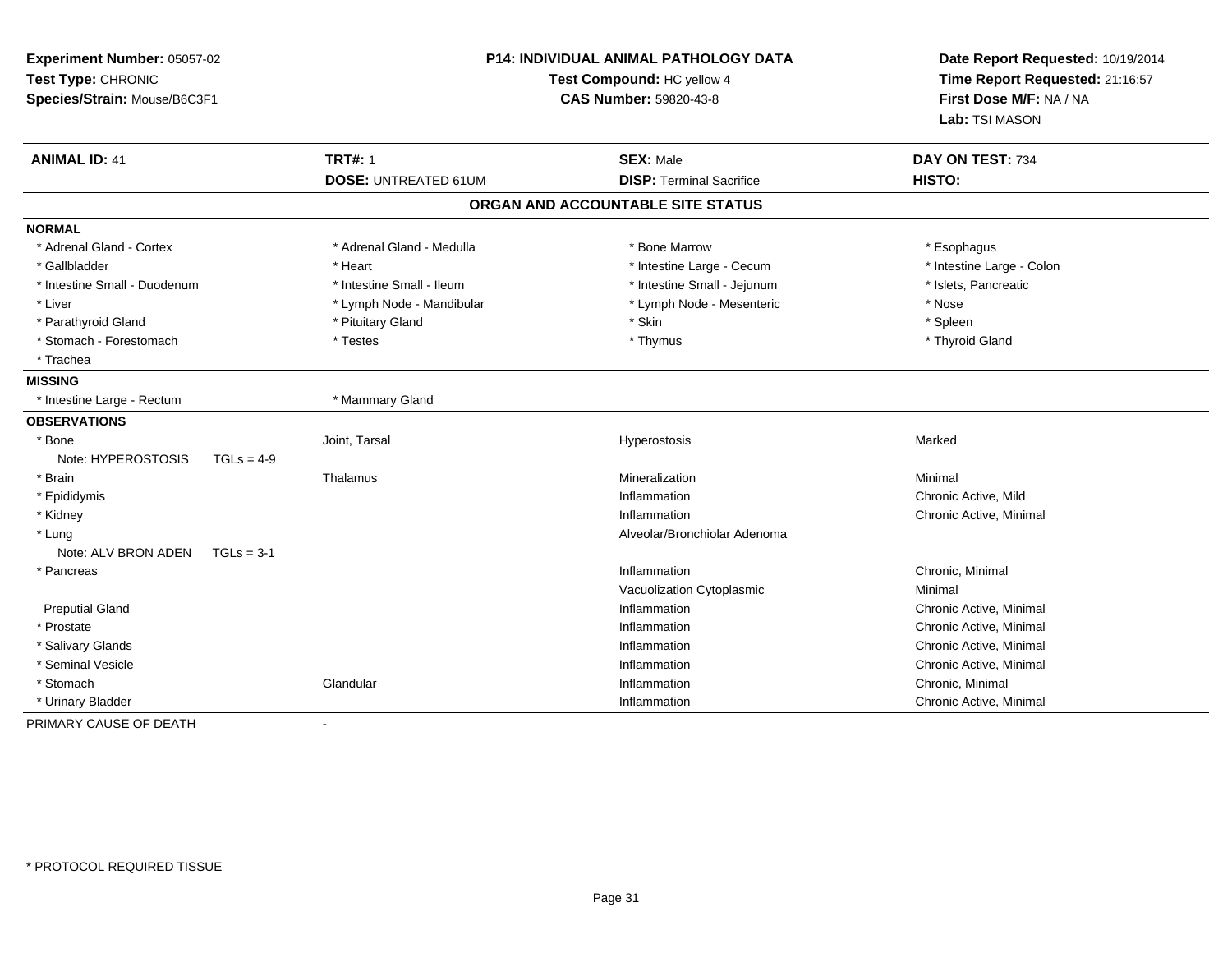| Experiment Number: 05057-02<br>Test Type: CHRONIC<br>Species/Strain: Mouse/B6C3F1 | <b>P14: INDIVIDUAL ANIMAL PATHOLOGY DATA</b><br>Test Compound: HC yellow 4<br><b>CAS Number: 59820-43-8</b> |                                   | Date Report Requested: 10/19/2014<br>Time Report Requested: 21:16:57<br>First Dose M/F: NA / NA<br>Lab: TSI MASON |
|-----------------------------------------------------------------------------------|-------------------------------------------------------------------------------------------------------------|-----------------------------------|-------------------------------------------------------------------------------------------------------------------|
| <b>ANIMAL ID: 42</b>                                                              | <b>TRT#: 1</b>                                                                                              | <b>SEX: Male</b>                  | DAY ON TEST: 734                                                                                                  |
|                                                                                   | <b>DOSE: UNTREATED 61UM</b>                                                                                 | <b>DISP: Terminal Sacrifice</b>   | HISTO:                                                                                                            |
|                                                                                   |                                                                                                             | ORGAN AND ACCOUNTABLE SITE STATUS |                                                                                                                   |
| <b>NORMAL</b>                                                                     |                                                                                                             |                                   |                                                                                                                   |
| * Adrenal Gland - Medulla                                                         | * Bone                                                                                                      | * Bone Marrow                     | * Esophagus                                                                                                       |
| * Gallbladder                                                                     | * Intestine Large - Cecum                                                                                   | * Intestine Large - Colon         | * Intestine Large - Rectum                                                                                        |
| * Intestine Small - Duodenum                                                      | * Intestine Small - Ileum                                                                                   | * Intestine Small - Jejunum       | * Islets, Pancreatic                                                                                              |
| * Liver                                                                           | * Lymph Node - Mandibular                                                                                   | * Lymph Node - Mesenteric         | * Nose                                                                                                            |
| * Parathyroid Gland                                                               | * Skin                                                                                                      | * Spleen                          | * Stomach - Forestomach                                                                                           |
| * Testes                                                                          | * Thymus                                                                                                    | * Thyroid Gland                   | * Trachea                                                                                                         |
| <b>MISSING</b>                                                                    |                                                                                                             |                                   |                                                                                                                   |
| * Mammary Gland                                                                   |                                                                                                             |                                   |                                                                                                                   |
| <b>OBSERVATIONS</b>                                                               |                                                                                                             |                                   |                                                                                                                   |
| * Adrenal Gland                                                                   | Cortex                                                                                                      | Hyperplasia                       | Minimal                                                                                                           |
| * Brain                                                                           | Thalamus                                                                                                    | Mineralization                    | Minimal                                                                                                           |
| * Epididymis                                                                      |                                                                                                             | Inflammation                      | Chronic Active, Minimal                                                                                           |
| * Heart                                                                           |                                                                                                             | Inflammation                      | Chronic, Mild                                                                                                     |
| * Kidney                                                                          |                                                                                                             | Inflammation                      | Chronic Active, Minimal                                                                                           |
| * Lung                                                                            |                                                                                                             | Alveolar/Bronchiolar Adenoma      |                                                                                                                   |
| Note: ALV BRON ADEN<br>$TGLs = 3-1$                                               |                                                                                                             |                                   |                                                                                                                   |
| * Pancreas                                                                        |                                                                                                             | Inflammation                      | Chronic, Minimal                                                                                                  |
|                                                                                   |                                                                                                             | Vacuolization Cytoplasmic         | Minimal                                                                                                           |
| * Pituitary Gland                                                                 | <b>Pars Distalis</b>                                                                                        | Hyperplasia                       | Minimal                                                                                                           |
| <b>Preputial Gland</b>                                                            | Duct                                                                                                        | Dilatation                        | Mild                                                                                                              |
|                                                                                   |                                                                                                             | Inflammation                      | Chronic Active, Mild                                                                                              |
| Note: PUTIAL GLAND.<br>Note: DILATATION<br>$TGLs = 2-9$                           | Note: LOCATED IN THE SUBCUTANEOUS TISSUE ADJACENT TO THE PRE-                                               |                                   |                                                                                                                   |
|                                                                                   | Note: UNDER SKIN A SUBCUTANEOUS CYST WAS DIAGNOSED. THIS WAS                                                |                                   |                                                                                                                   |
| * Prostate                                                                        |                                                                                                             | Inflammation                      | Chronic Active, Minimal                                                                                           |
| * Salivary Glands                                                                 |                                                                                                             | Inflammation                      | Chronic Active, Minimal                                                                                           |
| * Seminal Vesicle                                                                 |                                                                                                             | Inflammation                      | Chronic Active, Minimal                                                                                           |
| * Stomach                                                                         | Glandular                                                                                                   | Inflammation                      | Chronic, Minimal                                                                                                  |
| * Urinary Bladder                                                                 |                                                                                                             | Inflammation                      | Chronic Active, Minimal                                                                                           |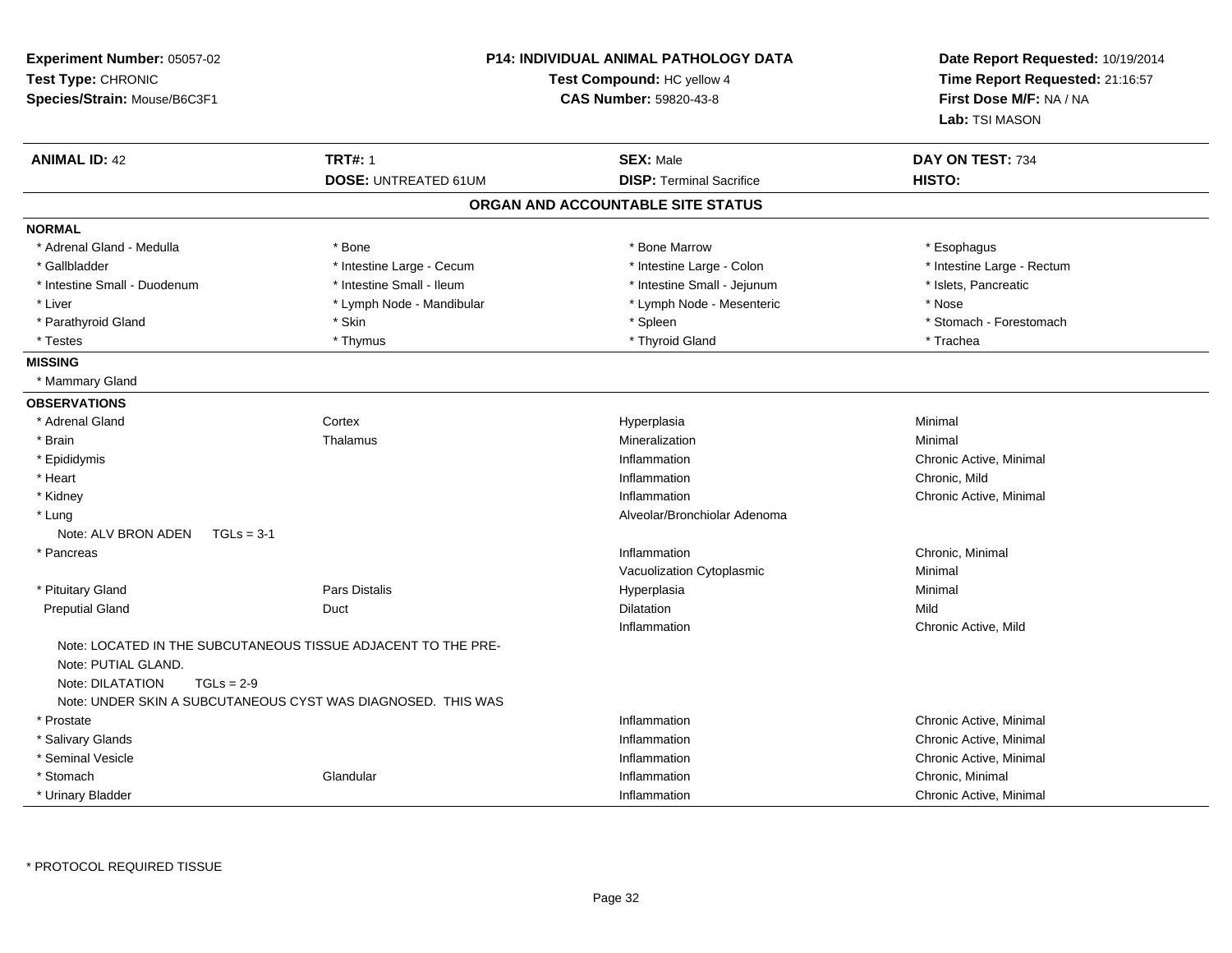| <b>Experiment Number: 05057-02</b><br><b>Test Type: CHRONIC</b><br>Species/Strain: Mouse/B6C3F1 | <b>P14: INDIVIDUAL ANIMAL PATHOLOGY DATA</b><br>Test Compound: HC yellow 4<br><b>CAS Number: 59820-43-8</b> |                                   | Date Report Requested: 10/19/2014<br>Time Report Requested: 21:16:57<br>First Dose M/F: NA / NA<br>Lab: TSI MASON |
|-------------------------------------------------------------------------------------------------|-------------------------------------------------------------------------------------------------------------|-----------------------------------|-------------------------------------------------------------------------------------------------------------------|
| <b>ANIMAL ID: 42</b>                                                                            | <b>TRT#: 1</b>                                                                                              | <b>SEX: Male</b>                  | DAY ON TEST: 734                                                                                                  |
|                                                                                                 | <b>DOSE: UNTREATED 61UM</b>                                                                                 | <b>DISP:</b> Terminal Sacrifice   | HISTO:                                                                                                            |
|                                                                                                 |                                                                                                             | ORGAN AND ACCOUNTABLE SITE STATUS |                                                                                                                   |
| PRIMARY CAUSE OF DEATH                                                                          |                                                                                                             |                                   |                                                                                                                   |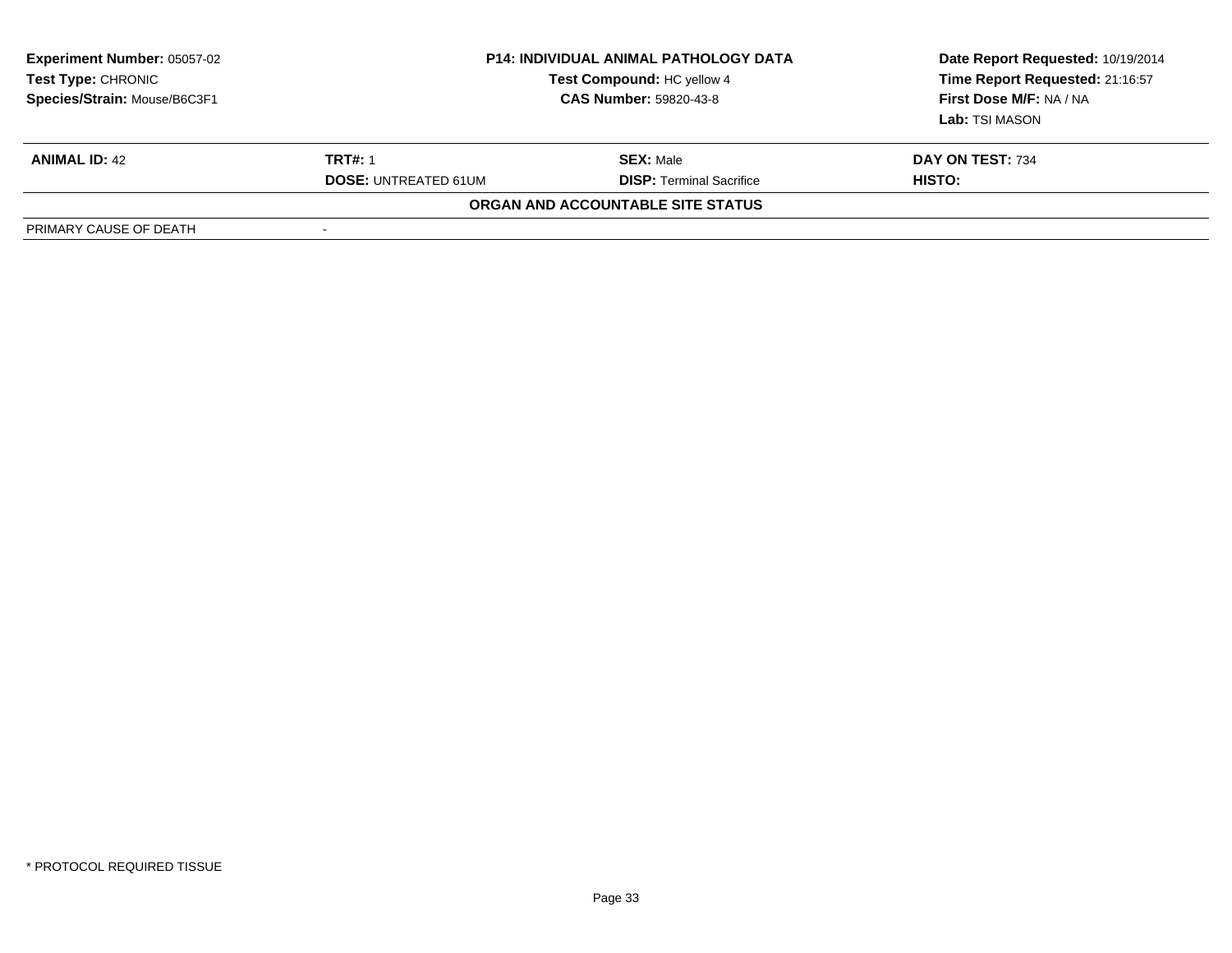| Experiment Number: 05057-02<br>Test Type: CHRONIC<br>Species/Strain: Mouse/B6C3F1 | <b>P14: INDIVIDUAL ANIMAL PATHOLOGY DATA</b><br>Test Compound: HC yellow 4<br>CAS Number: 59820-43-8 |                                   | Date Report Requested: 10/19/2014<br>Time Report Requested: 21:16:57<br>First Dose M/F: NA / NA<br>Lab: TSI MASON |  |
|-----------------------------------------------------------------------------------|------------------------------------------------------------------------------------------------------|-----------------------------------|-------------------------------------------------------------------------------------------------------------------|--|
| <b>ANIMAL ID: 43</b>                                                              | <b>TRT#: 1</b>                                                                                       | <b>SEX: Male</b>                  | DAY ON TEST: 734                                                                                                  |  |
|                                                                                   | DOSE: UNTREATED 61UM                                                                                 | <b>DISP: Terminal Sacrifice</b>   | HISTO:                                                                                                            |  |
|                                                                                   |                                                                                                      | ORGAN AND ACCOUNTABLE SITE STATUS |                                                                                                                   |  |
| <b>NORMAL</b>                                                                     |                                                                                                      |                                   |                                                                                                                   |  |
| * Adrenal Gland - Medulla                                                         | * Bone Marrow                                                                                        | * Epididymis                      | * Esophagus                                                                                                       |  |
| * Gallbladder                                                                     | * Heart                                                                                              | * Intestine Large - Cecum         | * Intestine Large - Colon                                                                                         |  |
| * Intestine Large - Rectum                                                        | * Intestine Small - Duodenum                                                                         | * Intestine Small - Ileum         | * Intestine Small - Jejunum                                                                                       |  |
| * Islets, Pancreatic                                                              | * Liver                                                                                              | * Lymph Node - Mandibular         | * Lymph Node - Mesenteric                                                                                         |  |
| * Nose                                                                            | * Parathyroid Gland                                                                                  | * Pituitary Gland                 | * Skin                                                                                                            |  |
| * Spleen                                                                          | * Stomach - Forestomach                                                                              | * Stomach - Glandular             | * Testes                                                                                                          |  |
| * Thyroid Gland                                                                   | * Trachea                                                                                            |                                   |                                                                                                                   |  |
| <b>MISSING</b>                                                                    |                                                                                                      |                                   |                                                                                                                   |  |
| * Mammary Gland                                                                   |                                                                                                      |                                   |                                                                                                                   |  |
| <b>OBSERVATIONS</b>                                                               |                                                                                                      |                                   |                                                                                                                   |  |
| * Adrenal Gland                                                                   | Cortex                                                                                               | Adenoma                           |                                                                                                                   |  |
| * Bone                                                                            | Joint, Tarsal                                                                                        | Hyperostosis                      | Marked                                                                                                            |  |
| Note: HYPEROSTOSIS<br>$TGLs = 2-9$                                                |                                                                                                      |                                   |                                                                                                                   |  |
| * Brain                                                                           | Thalamus                                                                                             | Mineralization                    | Minimal                                                                                                           |  |
| * Kidney                                                                          |                                                                                                      | Inflammation                      | Chronic Active, Minimal                                                                                           |  |
| * Lung                                                                            |                                                                                                      | Alveolar/Bronchiolar Adenoma      |                                                                                                                   |  |
|                                                                                   |                                                                                                      | Alveolar/Bronchiolar Carcinoma    |                                                                                                                   |  |
| Note: ON THIS NODULE BECAUSE OF INCREASED CELLULAR ATYPIA.                        |                                                                                                      |                                   |                                                                                                                   |  |
| Note: ALV BRON ADEN<br>$TGLs = 4-1$                                               |                                                                                                      |                                   |                                                                                                                   |  |
|                                                                                   | Note: A DIAGNOSIS OF CARCINOMA RATHER THAN ADENOMA WAS MADE ON                                       |                                   |                                                                                                                   |  |
| [ Alveolar/Bronchiolar Carcinoma TGLS = 3-1 ]                                     |                                                                                                      |                                   |                                                                                                                   |  |
| * Pancreas                                                                        |                                                                                                      | Inflammation                      | Chronic, Minimal                                                                                                  |  |
|                                                                                   |                                                                                                      | Vacuolization Cytoplasmic         | Minimal                                                                                                           |  |
| * Prostate                                                                        |                                                                                                      | Inflammation                      | Chronic Active, Minimal                                                                                           |  |
| * Salivary Glands                                                                 |                                                                                                      | Inflammation                      | Chronic Active, Minimal                                                                                           |  |
| * Seminal Vesicle                                                                 |                                                                                                      | Inflammation                      | Chronic Active, Minimal                                                                                           |  |
| * Thymus                                                                          |                                                                                                      | Cyst                              | Minimal                                                                                                           |  |
| * Urinary Bladder                                                                 |                                                                                                      | Inflammation                      | Chronic Active, Minimal                                                                                           |  |
| PRIMARY CAUSE OF DEATH                                                            | $\blacksquare$                                                                                       |                                   |                                                                                                                   |  |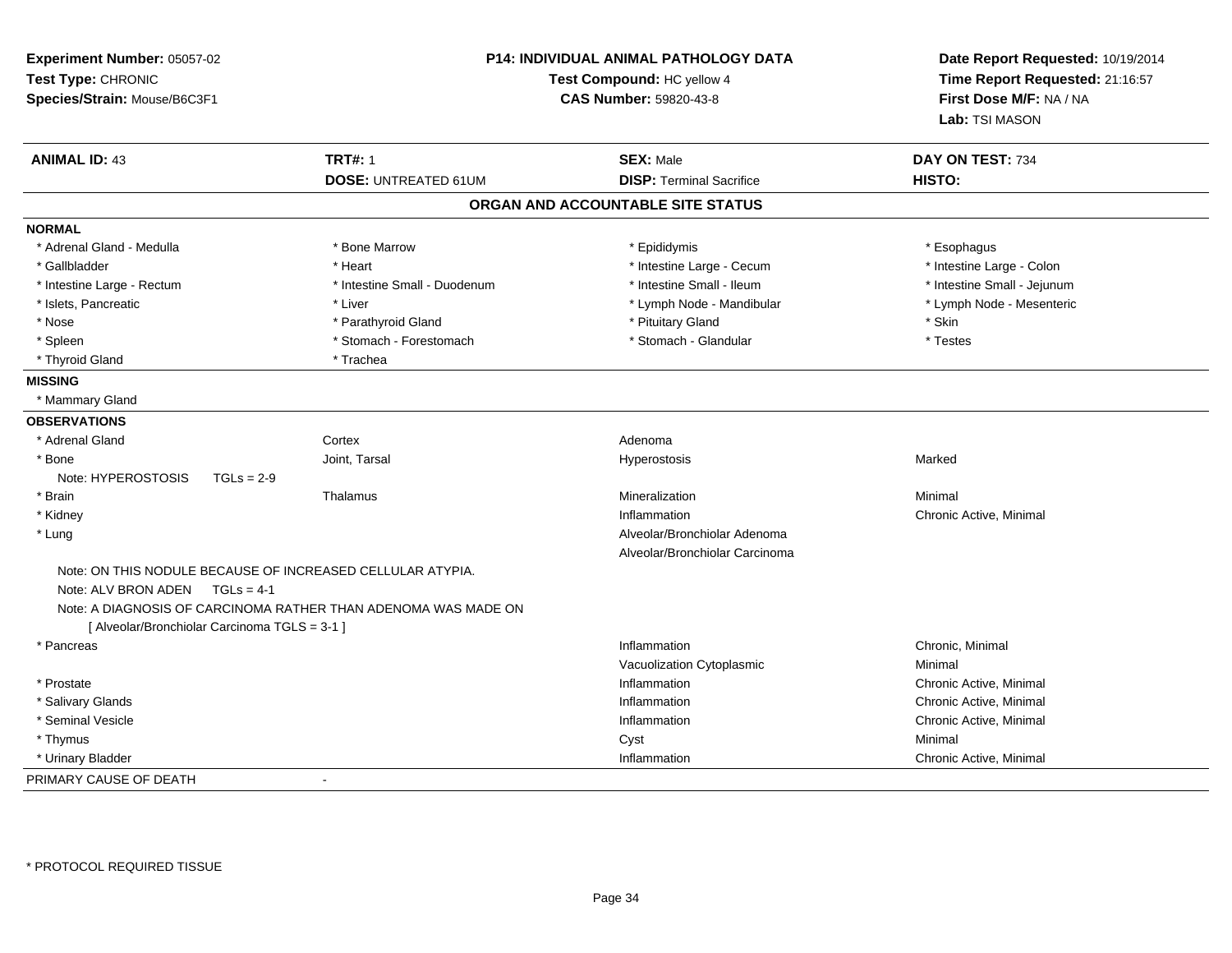| Experiment Number: 05057-02<br>Test Type: CHRONIC<br>Species/Strain: Mouse/B6C3F1 |              | <b>P14: INDIVIDUAL ANIMAL PATHOLOGY DATA</b><br>Test Compound: HC yellow 4<br>CAS Number: 59820-43-8 |                                   | Date Report Requested: 10/19/2014<br>Time Report Requested: 21:16:57<br>First Dose M/F: NA / NA<br>Lab: TSI MASON |
|-----------------------------------------------------------------------------------|--------------|------------------------------------------------------------------------------------------------------|-----------------------------------|-------------------------------------------------------------------------------------------------------------------|
| <b>ANIMAL ID: 44</b>                                                              |              | <b>TRT#: 1</b>                                                                                       | <b>SEX: Male</b>                  | DAY ON TEST: 734                                                                                                  |
|                                                                                   |              | <b>DOSE: UNTREATED 61UM</b>                                                                          | <b>DISP: Terminal Sacrifice</b>   | HISTO:                                                                                                            |
|                                                                                   |              |                                                                                                      | ORGAN AND ACCOUNTABLE SITE STATUS |                                                                                                                   |
| <b>NORMAL</b>                                                                     |              |                                                                                                      |                                   |                                                                                                                   |
| * Adrenal Gland - Medulla                                                         |              | * Bone Marrow                                                                                        | * Esophagus                       | * Heart                                                                                                           |
| * Intestine Large - Cecum                                                         |              | * Intestine Large - Colon                                                                            | * Intestine Large - Rectum        | * Intestine Small - Duodenum                                                                                      |
| * Intestine Small - Ileum                                                         |              | * Intestine Small - Jejunum                                                                          | * Liver                           | * Lymph Node - Mandibular                                                                                         |
| * Lymph Node - Mesenteric                                                         |              | * Nose                                                                                               | * Pancreas                        | * Parathyroid Gland                                                                                               |
| * Seminal Vesicle                                                                 |              | * Skin                                                                                               | * Spleen                          | * Testes                                                                                                          |
| * Thymus                                                                          |              | * Thyroid Gland                                                                                      | * Trachea                         |                                                                                                                   |
| <b>MISSING</b>                                                                    |              |                                                                                                      |                                   |                                                                                                                   |
| * Mammary Gland                                                                   |              |                                                                                                      |                                   |                                                                                                                   |
| <b>OBSERVATIONS</b>                                                               |              |                                                                                                      |                                   |                                                                                                                   |
| * Adrenal Gland                                                                   |              | Cortex                                                                                               | Hyperplasia                       | Mild                                                                                                              |
| * Bone                                                                            |              | Joint, Tarsal                                                                                        | Hyperostosis                      | Marked                                                                                                            |
| Note: HYPEROSTOSIS                                                                | $TGLs = 2-9$ |                                                                                                      |                                   |                                                                                                                   |
| * Brain                                                                           |              | Thalamus                                                                                             | Mineralization                    | Minimal                                                                                                           |
| * Epididymis                                                                      |              |                                                                                                      | Inflammation                      | Chronic Active, Minimal                                                                                           |
| * Gallbladder                                                                     |              |                                                                                                      | Inflammation                      | Chronic, Minimal                                                                                                  |
| * Islets, Pancreatic                                                              |              |                                                                                                      | Hyperplasia                       | Mild                                                                                                              |
| * Kidney                                                                          |              |                                                                                                      | Inflammation                      | Chronic Active, Mild                                                                                              |
| * Lung                                                                            |              |                                                                                                      | Alveolar/Bronchiolar Carcinoma    |                                                                                                                   |
| Note: ALV BRON CARC                                                               | $TGLs = 4-1$ |                                                                                                      |                                   |                                                                                                                   |
| * Pituitary Gland                                                                 |              | Pars Distalis                                                                                        | Hyperplasia                       | Minimal                                                                                                           |
| * Prostate                                                                        |              |                                                                                                      | Inflammation                      | Chronic Active, Minimal                                                                                           |
| * Salivary Glands                                                                 |              |                                                                                                      | Inflammation                      | Chronic Active, Minimal                                                                                           |
| * Stomach                                                                         |              | Glandular                                                                                            | Inflammation                      | Chronic, Minimal                                                                                                  |
|                                                                                   |              | Forestomach                                                                                          | Squamous Cell Papilloma           |                                                                                                                   |
| Note: PAPILLOMA SQUA TGLs = 7-6                                                   |              |                                                                                                      |                                   |                                                                                                                   |
| * Urinary Bladder                                                                 |              |                                                                                                      | Inflammation                      | Chronic Active, Minimal                                                                                           |
| PRIMARY CAUSE OF DEATH                                                            |              | $\overline{a}$                                                                                       |                                   |                                                                                                                   |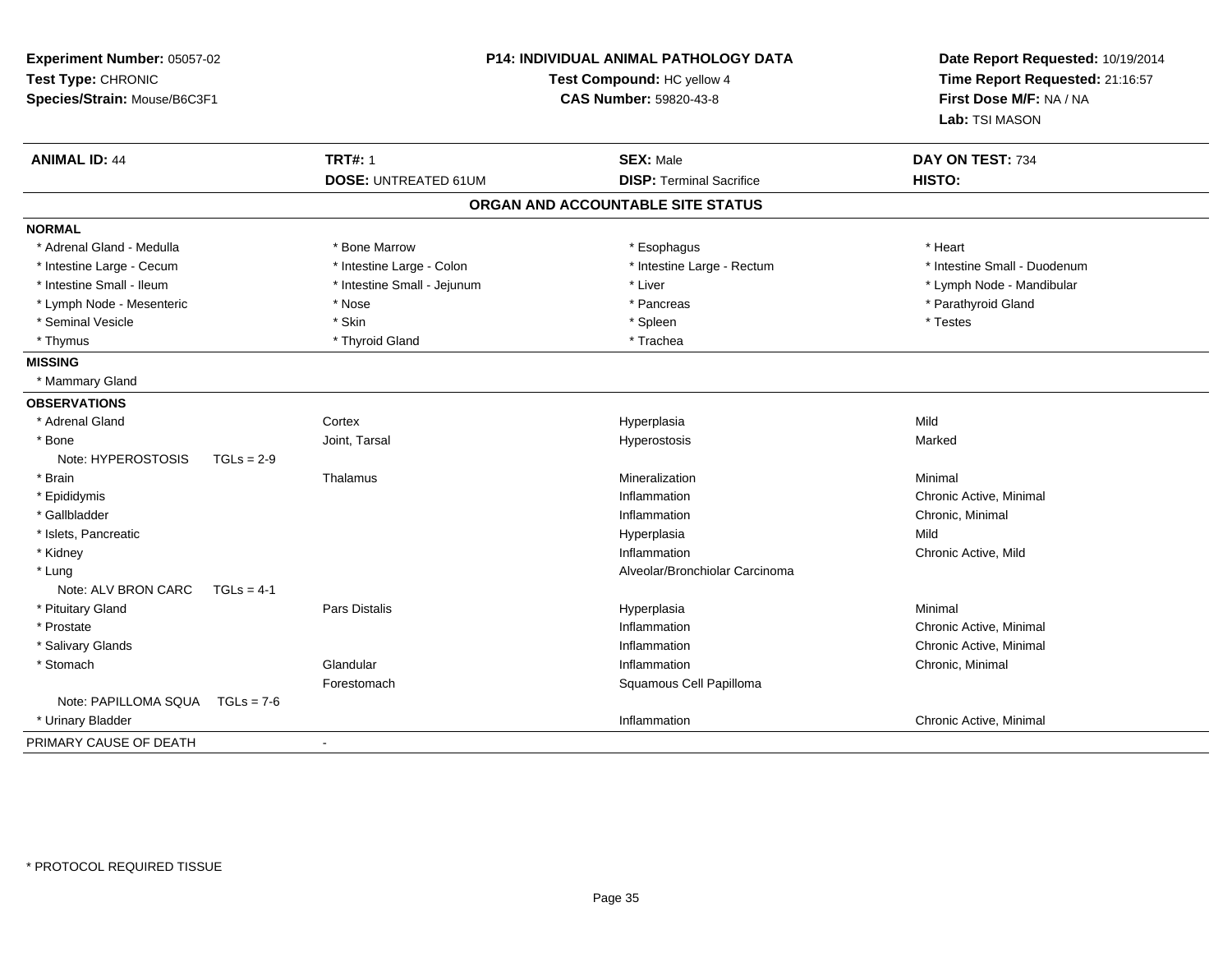| Experiment Number: 05057-02<br>Test Type: CHRONIC<br>Species/Strain: Mouse/B6C3F1                                      |                                                              | <b>P14: INDIVIDUAL ANIMAL PATHOLOGY DATA</b><br>Test Compound: HC yellow 4<br><b>CAS Number: 59820-43-8</b> | Date Report Requested: 10/19/2014<br>Time Report Requested: 21:16:57<br>First Dose M/F: NA / NA<br>Lab: TSI MASON |
|------------------------------------------------------------------------------------------------------------------------|--------------------------------------------------------------|-------------------------------------------------------------------------------------------------------------|-------------------------------------------------------------------------------------------------------------------|
| <b>ANIMAL ID: 45</b>                                                                                                   | <b>TRT#: 1</b><br><b>DOSE: UNTREATED 61UM</b>                | <b>SEX: Male</b><br><b>DISP: Moribund</b>                                                                   | DAY ON TEST: 723<br>HISTO:                                                                                        |
|                                                                                                                        |                                                              |                                                                                                             |                                                                                                                   |
|                                                                                                                        |                                                              | ORGAN AND ACCOUNTABLE SITE STATUS                                                                           |                                                                                                                   |
| <b>NORMAL</b>                                                                                                          |                                                              |                                                                                                             |                                                                                                                   |
| * Adrenal Gland - Cortex                                                                                               | * Adrenal Gland - Medulla                                    | * Bone                                                                                                      | * Bone Marrow                                                                                                     |
| * Epididymis                                                                                                           | * Esophagus                                                  | * Gallbladder                                                                                               | * Intestine Large - Cecum                                                                                         |
| * Intestine Large - Colon                                                                                              | * Intestine Large - Rectum                                   | * Intestine Small - Duodenum                                                                                | * Intestine Small - Ileum                                                                                         |
| * Intestine Small - Jejunum                                                                                            | * Islets, Pancreatic                                         | * Lung                                                                                                      | * Lymph Node - Mandibular                                                                                         |
| * Lymph Node - Mesenteric                                                                                              | * Nose                                                       | * Pituitary Gland                                                                                           | * Seminal Vesicle                                                                                                 |
| * Stomach - Forestomach                                                                                                | * Testes                                                     | * Thyroid Gland                                                                                             | * Trachea                                                                                                         |
| * Urinary Bladder                                                                                                      |                                                              |                                                                                                             |                                                                                                                   |
| <b>MISSING</b>                                                                                                         |                                                              |                                                                                                             |                                                                                                                   |
| * Mammary Gland                                                                                                        | * Parathyroid Gland                                          | * Thymus                                                                                                    |                                                                                                                   |
| <b>OBSERVATIONS</b>                                                                                                    |                                                              |                                                                                                             |                                                                                                                   |
| * Brain                                                                                                                | Thalamus                                                     | Mineralization                                                                                              | Minimal                                                                                                           |
| * Heart                                                                                                                |                                                              | Inflammation                                                                                                | Chronic, Minimal                                                                                                  |
| * Kidney                                                                                                               |                                                              | Inflammation                                                                                                | Chronic Active, Mild                                                                                              |
| * Liver                                                                                                                |                                                              | <b>Necrosis</b>                                                                                             | Minimal                                                                                                           |
| * Pancreas                                                                                                             |                                                              | Inflammation                                                                                                | Chronic, Minimal                                                                                                  |
| * Prostate                                                                                                             |                                                              | Inflammation                                                                                                | Chronic Active, Minimal                                                                                           |
| * Salivary Glands                                                                                                      |                                                              | Inflammation                                                                                                | Chronic Active, Minimal                                                                                           |
| * Skin                                                                                                                 | <b>Subcut Tiss</b>                                           | Fibrosarcoma                                                                                                |                                                                                                                   |
|                                                                                                                        |                                                              | Inflammation                                                                                                | Chronic Active, Mild                                                                                              |
| Note: INFLAMMATION<br>$TGLs = 1-3.1$<br>Note: NOTED IN THE SKIN COVERING THE TUMOR.<br>Note: FIBROSARC<br>$TGLs = 2-9$ |                                                              |                                                                                                             |                                                                                                                   |
|                                                                                                                        | Note: EXTENSIVE AREAS OF ACUTE NECROTIZING INFLAMMATION WERE |                                                                                                             |                                                                                                                   |
| * Spleen                                                                                                               |                                                              | Hematopoietic Cell Proliferation                                                                            | Moderate                                                                                                          |
| * Stomach                                                                                                              | Glandular                                                    | Mineralization                                                                                              | Minimal                                                                                                           |
| PRIMARY CAUSE OF DEATH                                                                                                 |                                                              |                                                                                                             |                                                                                                                   |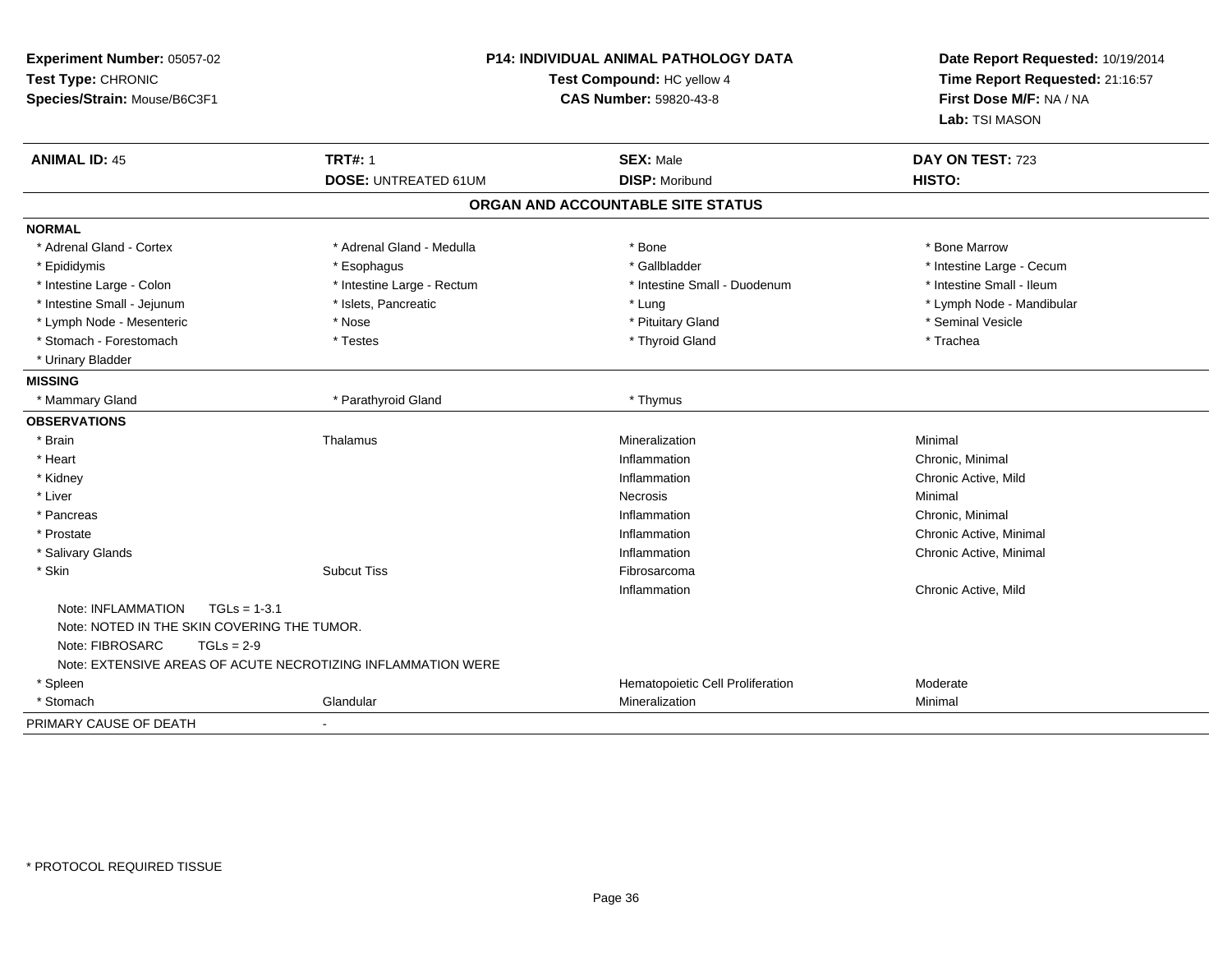| Experiment Number: 05057-02<br>Test Type: CHRONIC<br>Species/Strain: Mouse/B6C3F1 | <b>P14: INDIVIDUAL ANIMAL PATHOLOGY DATA</b><br>Test Compound: HC yellow 4<br><b>CAS Number: 59820-43-8</b> |                                   | Date Report Requested: 10/19/2014<br>Time Report Requested: 21:16:57<br>First Dose M/F: NA / NA<br>Lab: TSI MASON |
|-----------------------------------------------------------------------------------|-------------------------------------------------------------------------------------------------------------|-----------------------------------|-------------------------------------------------------------------------------------------------------------------|
| <b>ANIMAL ID: 48</b>                                                              | <b>TRT#: 1</b>                                                                                              | <b>SEX: Male</b>                  | DAY ON TEST: 734                                                                                                  |
|                                                                                   | <b>DOSE: UNTREATED 61UM</b>                                                                                 | <b>DISP: Terminal Sacrifice</b>   | HISTO:                                                                                                            |
|                                                                                   |                                                                                                             | ORGAN AND ACCOUNTABLE SITE STATUS |                                                                                                                   |
| <b>NORMAL</b>                                                                     |                                                                                                             |                                   |                                                                                                                   |
| * Adrenal Gland - Cortex                                                          | * Adrenal Gland - Medulla                                                                                   | * Bone                            | * Bone Marrow                                                                                                     |
| * Epididymis                                                                      | * Esophagus                                                                                                 | * Gallbladder                     | * Heart                                                                                                           |
| * Intestine Large - Cecum                                                         | * Intestine Large - Colon                                                                                   | * Intestine Large - Rectum        | * Intestine Small - Duodenum                                                                                      |
| * Intestine Small - Ileum                                                         | * Intestine Small - Jejunum                                                                                 | * Islets, Pancreatic              | * Luna                                                                                                            |
| * Lymph Node - Mandibular                                                         | * Lymph Node - Mesenteric                                                                                   | * Nose                            | * Parathyroid Gland                                                                                               |
| * Pituitary Gland                                                                 | * Seminal Vesicle                                                                                           | * Skin                            | * Spleen                                                                                                          |
| * Testes                                                                          | * Thyroid Gland                                                                                             | * Trachea                         |                                                                                                                   |
| <b>MISSING</b>                                                                    |                                                                                                             |                                   |                                                                                                                   |
| * Mammary Gland                                                                   | * Thymus                                                                                                    |                                   |                                                                                                                   |
| <b>OBSERVATIONS</b>                                                               |                                                                                                             |                                   |                                                                                                                   |
| * Brain                                                                           | Thalamus                                                                                                    | Mineralization                    | Minimal                                                                                                           |
| * Kidney                                                                          |                                                                                                             | Inflammation                      | Chronic Active, Minimal                                                                                           |
| * Liver                                                                           |                                                                                                             | Hepatocellular Adenoma            |                                                                                                                   |
|                                                                                   |                                                                                                             | Lipoma                            |                                                                                                                   |
|                                                                                   |                                                                                                             | Necrosis                          | Mild                                                                                                              |
| Note: LIPOMA<br>$TGLs = 3-2.1$                                                    |                                                                                                             |                                   |                                                                                                                   |
| Note: HEPATOCLR ADEN TGLs = 2-2+2.2                                               |                                                                                                             |                                   |                                                                                                                   |
| * Pancreas                                                                        |                                                                                                             | Inflammation                      | Chronic, Minimal                                                                                                  |
| <b>Preputial Gland</b>                                                            |                                                                                                             | Inflammation                      | Chronic Active, Mild                                                                                              |
| * Prostate                                                                        |                                                                                                             | Inflammation                      | Chronic Active, Minimal                                                                                           |
| * Salivary Glands                                                                 |                                                                                                             | Inflammation                      | Chronic Active, Minimal                                                                                           |
| * Stomach                                                                         | Forestomach                                                                                                 | Diverticulum                      | Mild                                                                                                              |
|                                                                                   | Glandular                                                                                                   | Inflammation                      | Chronic, Minimal                                                                                                  |
|                                                                                   | Forestomach                                                                                                 | Squamous Cell Papilloma           |                                                                                                                   |
| Note: PAPILLOMA SQUA TGLs = 4-3.1                                                 |                                                                                                             |                                   |                                                                                                                   |
| * Urinary Bladder                                                                 |                                                                                                             | Inflammation                      | Chronic Active, Minimal                                                                                           |
| PRIMARY CAUSE OF DEATH                                                            |                                                                                                             |                                   |                                                                                                                   |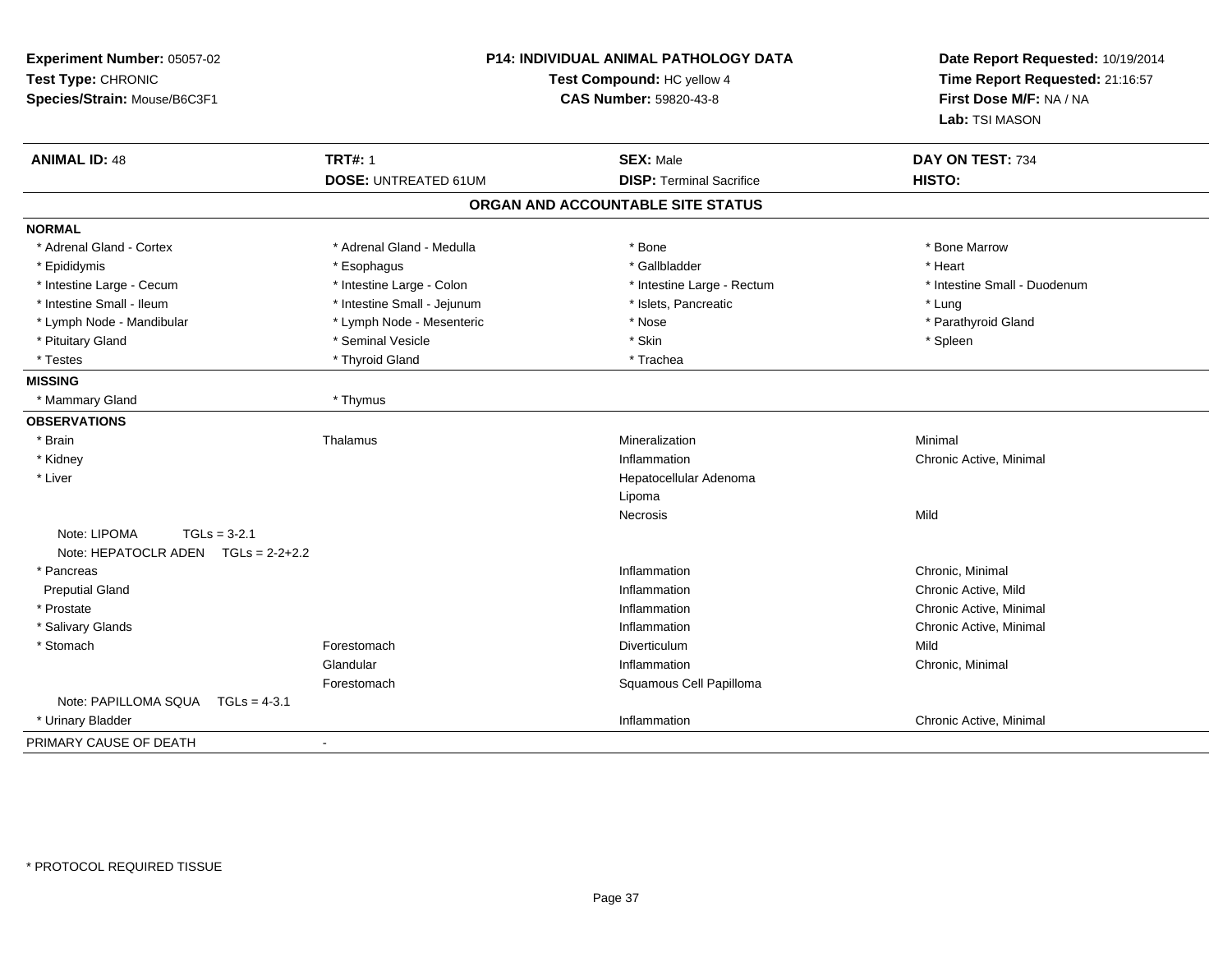| Experiment Number: 05057-02<br>Test Type: CHRONIC<br>Species/Strain: Mouse/B6C3F1 | <b>P14: INDIVIDUAL ANIMAL PATHOLOGY DATA</b><br>Test Compound: HC yellow 4<br><b>CAS Number: 59820-43-8</b> |                                   | Date Report Requested: 10/19/2014<br>Time Report Requested: 21:16:57<br>First Dose M/F: NA / NA<br>Lab: TSI MASON |
|-----------------------------------------------------------------------------------|-------------------------------------------------------------------------------------------------------------|-----------------------------------|-------------------------------------------------------------------------------------------------------------------|
| <b>ANIMAL ID: 49</b>                                                              | <b>TRT#: 1</b>                                                                                              | <b>SEX: Male</b>                  | DAY ON TEST: 734                                                                                                  |
|                                                                                   | <b>DOSE: UNTREATED 61UM</b>                                                                                 | <b>DISP: Terminal Sacrifice</b>   | HISTO:                                                                                                            |
|                                                                                   |                                                                                                             | ORGAN AND ACCOUNTABLE SITE STATUS |                                                                                                                   |
| <b>NORMAL</b>                                                                     |                                                                                                             |                                   |                                                                                                                   |
| * Adrenal Gland - Cortex                                                          | * Adrenal Gland - Medulla                                                                                   | * Bone                            | * Bone Marrow                                                                                                     |
| * Brain                                                                           | * Epididymis                                                                                                | * Esophagus                       | * Gallbladder                                                                                                     |
| * Heart                                                                           | * Intestine Large - Cecum                                                                                   | * Intestine Large - Colon         | * Intestine Large - Rectum                                                                                        |
| * Intestine Small - Duodenum                                                      | * Intestine Small - Ileum                                                                                   | * Intestine Small - Jejunum       | * Liver                                                                                                           |
| * Lung                                                                            | * Lymph Node - Mandibular                                                                                   | * Lymph Node - Mesenteric         | * Nose                                                                                                            |
| * Pituitary Gland                                                                 | * Seminal Vesicle                                                                                           | * Skin                            | * Spleen                                                                                                          |
| * Stomach - Forestomach                                                           | * Stomach - Glandular                                                                                       | * Testes                          | * Thyroid Gland                                                                                                   |
| * Trachea                                                                         |                                                                                                             |                                   |                                                                                                                   |
| <b>MISSING</b>                                                                    |                                                                                                             |                                   |                                                                                                                   |
| * Mammary Gland                                                                   | * Parathyroid Gland                                                                                         |                                   |                                                                                                                   |
| <b>OBSERVATIONS</b>                                                               |                                                                                                             |                                   |                                                                                                                   |
| <b>Harderian Gland</b>                                                            |                                                                                                             | Adenoma                           |                                                                                                                   |
| Note: ADENOMA<br>$TGLs = 2-9$                                                     |                                                                                                             |                                   |                                                                                                                   |
| * Islets, Pancreatic                                                              |                                                                                                             | Hyperplasia                       | Mild                                                                                                              |
| * Kidney                                                                          |                                                                                                             | Inflammation                      | Chronic Active, Minimal                                                                                           |
| * Pancreas                                                                        |                                                                                                             | Inflammation                      | Chronic, Minimal                                                                                                  |
|                                                                                   |                                                                                                             | Vacuolization Cytoplasmic         | Mild                                                                                                              |
| * Prostate                                                                        |                                                                                                             | Inflammation                      | Chronic Active, Minimal                                                                                           |
| * Salivary Glands                                                                 |                                                                                                             | Inflammation                      | Chronic Active, Minimal                                                                                           |
| * Thymus                                                                          |                                                                                                             | Cyst                              | Minimal                                                                                                           |
| Tooth                                                                             |                                                                                                             | Dysplasia                         | Marked                                                                                                            |
| * Urinary Bladder                                                                 |                                                                                                             | Inflammation                      | Chronic Active, Minimal                                                                                           |
| PRIMARY CAUSE OF DEATH                                                            |                                                                                                             |                                   |                                                                                                                   |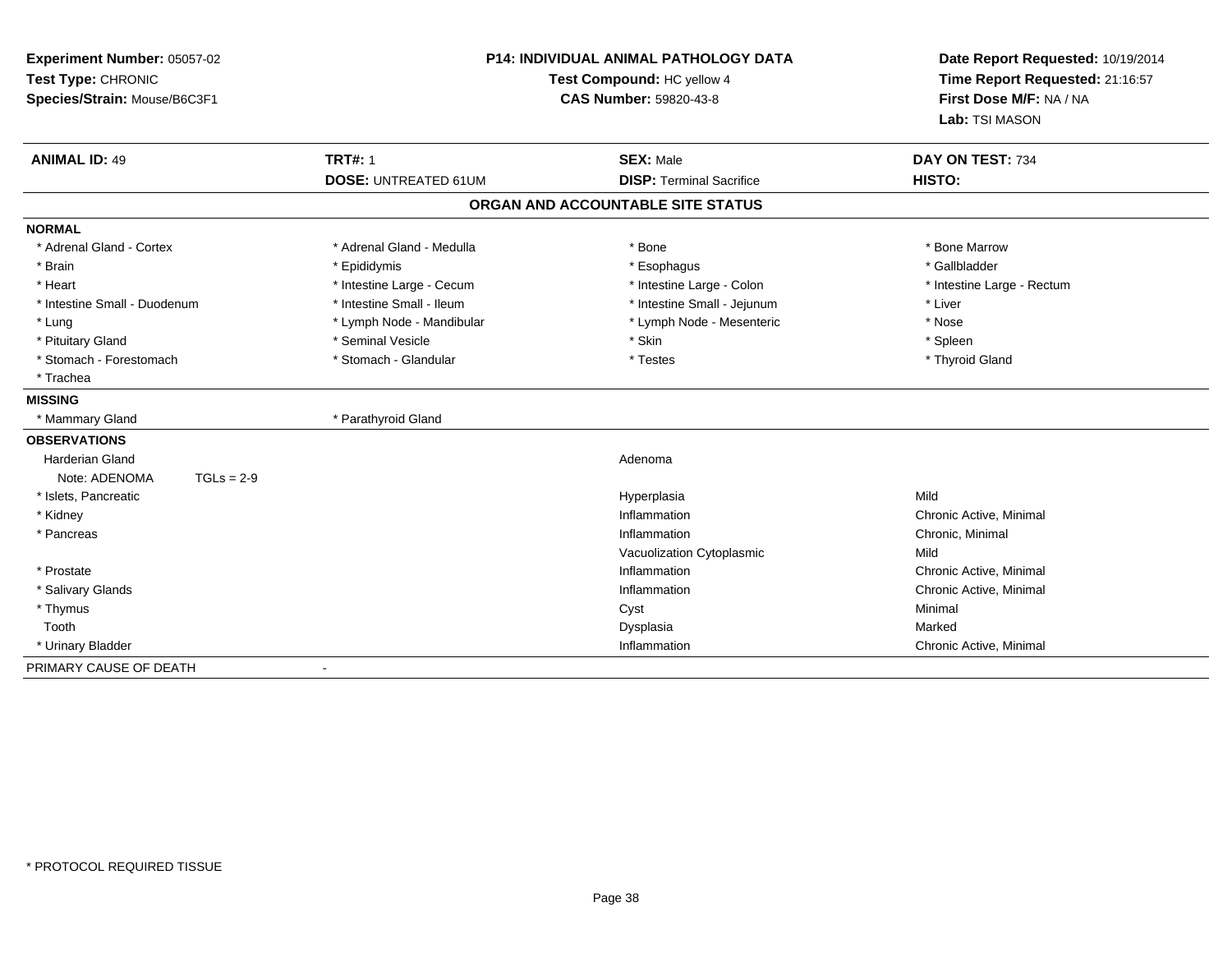| Experiment Number: 05057-02<br>Test Type: CHRONIC<br>Species/Strain: Mouse/B6C3F1 | <b>P14: INDIVIDUAL ANIMAL PATHOLOGY DATA</b><br>Test Compound: HC yellow 4<br>CAS Number: 59820-43-8 |                                   | Date Report Requested: 10/19/2014<br>Time Report Requested: 21:16:57<br>First Dose M/F: NA / NA<br>Lab: TSI MASON |
|-----------------------------------------------------------------------------------|------------------------------------------------------------------------------------------------------|-----------------------------------|-------------------------------------------------------------------------------------------------------------------|
| <b>ANIMAL ID: 50</b>                                                              | <b>TRT#: 1</b>                                                                                       | <b>SEX: Male</b>                  | DAY ON TEST: 51                                                                                                   |
|                                                                                   | <b>DOSE: UNTREATED 61UM</b>                                                                          | <b>DISP: Moribund</b>             | HISTO:                                                                                                            |
|                                                                                   |                                                                                                      | ORGAN AND ACCOUNTABLE SITE STATUS |                                                                                                                   |
| <b>NORMAL</b>                                                                     |                                                                                                      |                                   |                                                                                                                   |
| * Adrenal Gland - Cortex                                                          | * Adrenal Gland - Medulla                                                                            | * Bone                            | * Bone Marrow                                                                                                     |
| * Brain                                                                           | * Epididymis                                                                                         | * Esophagus                       | * Gallbladder                                                                                                     |
| * Heart                                                                           | * Intestine Large - Cecum                                                                            | * Intestine Large - Colon         | * Intestine Large - Rectum                                                                                        |
| * Intestine Small - Duodenum                                                      | * Intestine Small - Ileum                                                                            | * Intestine Small - Jejunum       | * Islets, Pancreatic                                                                                              |
| * Lung                                                                            | * Lymph Node - Mandibular                                                                            | * Lymph Node - Mesenteric         | * Nose                                                                                                            |
| * Pancreas                                                                        | * Prostate                                                                                           | * Salivary Glands                 | * Seminal Vesicle                                                                                                 |
| * Stomach - Forestomach                                                           | * Stomach - Glandular                                                                                | * Testes                          | * Thymus                                                                                                          |
| * Thyroid Gland                                                                   | * Trachea                                                                                            | * Urinary Bladder                 |                                                                                                                   |
| <b>MISSING</b>                                                                    |                                                                                                      |                                   |                                                                                                                   |
| * Mammary Gland                                                                   | * Parathyroid Gland                                                                                  | * Pituitary Gland                 |                                                                                                                   |
| <b>OBSERVATIONS</b>                                                               |                                                                                                      |                                   |                                                                                                                   |
| * Kidney                                                                          |                                                                                                      | Inflammation                      | Chronic Active, Minimal                                                                                           |
| * Liver                                                                           |                                                                                                      | Necrosis                          | Minimal                                                                                                           |
| * Skin                                                                            |                                                                                                      | Inflammation                      | Chronic Active, Marked                                                                                            |
| Note: INFLAMMATION<br>$TGLs = 2-11+3-2$                                           |                                                                                                      |                                   |                                                                                                                   |
| * Spleen                                                                          |                                                                                                      | Hematopoietic Cell Proliferation  | Moderate                                                                                                          |
| Note: HEMA CELL PROL<br>$TGLs = 1-4$                                              |                                                                                                      |                                   |                                                                                                                   |
| PRIMARY CAUSE OF DEATH                                                            | $\overline{\phantom{a}}$                                                                             |                                   |                                                                                                                   |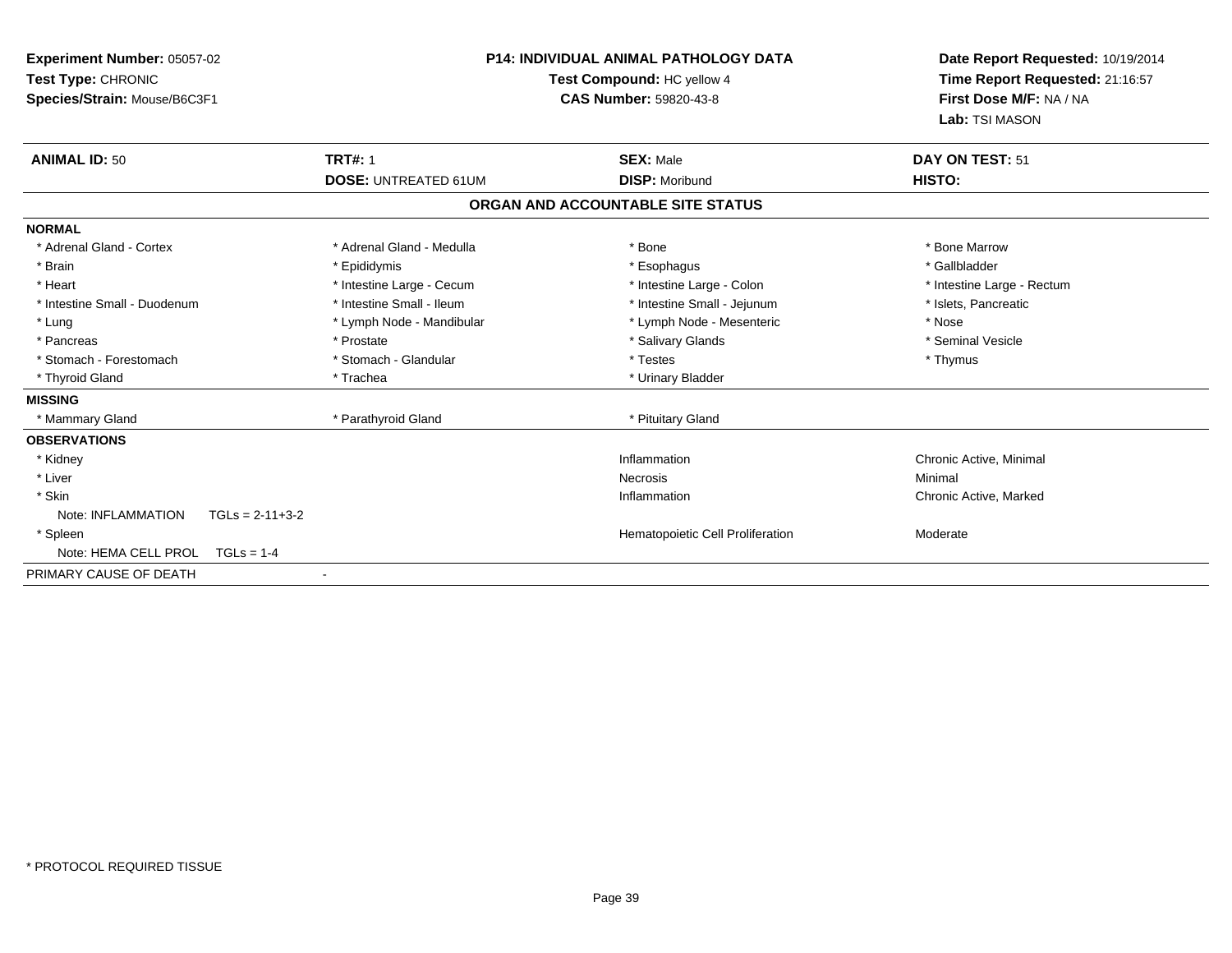| <b>Experiment Number: 05057-02</b><br>Test Type: CHRONIC<br>Species/Strain: Mouse/B6C3F1 | <b>P14: INDIVIDUAL ANIMAL PATHOLOGY DATA</b><br>Test Compound: HC yellow 4<br><b>CAS Number: 59820-43-8</b> |                                       | Date Report Requested: 10/19/2014<br>Time Report Requested: 21:16:57<br>First Dose M/F: NA / NA<br>Lab: TSI MASON |
|------------------------------------------------------------------------------------------|-------------------------------------------------------------------------------------------------------------|---------------------------------------|-------------------------------------------------------------------------------------------------------------------|
| <b>ANIMAL ID: 51</b>                                                                     | <b>TRT#: 1</b><br><b>DOSE: UNTREATED 61UM</b>                                                               | <b>SEX: Male</b><br><b>DISP: Dead</b> | DAY ON TEST: 104<br>HISTO:                                                                                        |
|                                                                                          |                                                                                                             | ORGAN AND ACCOUNTABLE SITE STATUS     |                                                                                                                   |
| <b>NORMAL</b>                                                                            |                                                                                                             |                                       |                                                                                                                   |
| * Adrenal Gland - Cortex                                                                 | * Adrenal Gland - Medulla                                                                                   | * Bone                                | * Bone Marrow                                                                                                     |
| * Brain                                                                                  | * Epididymis                                                                                                | * Esophagus                           | * Heart                                                                                                           |
| * Intestine Large - Colon                                                                | * Intestine Large - Rectum                                                                                  | * Islets. Pancreatic                  | * Kidney                                                                                                          |
| * Liver                                                                                  | * Lung                                                                                                      | * Lymph Node - Mesenteric             | * Nose                                                                                                            |
| * Parathyroid Gland                                                                      | * Pituitary Gland                                                                                           | * Prostate                            | * Salivary Glands                                                                                                 |
| * Seminal Vesicle                                                                        | * Skin                                                                                                      | * Spleen                              | * Stomach - Forestomach                                                                                           |
| * Stomach - Glandular                                                                    | * Testes                                                                                                    | * Thyroid Gland                       | * Trachea                                                                                                         |
| <b>MISSING</b>                                                                           |                                                                                                             |                                       |                                                                                                                   |
| * Intestine Large - Cecum                                                                | * Lymph Node - Mandibular                                                                                   | * Mammary Gland                       |                                                                                                                   |
| <b>AUTO PRECLUDES DIAG.</b>                                                              |                                                                                                             |                                       |                                                                                                                   |
| * Gallbladder                                                                            | * Intestine Small - Duodenum                                                                                | * Intestine Small - Ileum             | * Intestine Small - Jejunum                                                                                       |
| * Pancreas                                                                               | * Thymus                                                                                                    | * Urinary Bladder                     |                                                                                                                   |
| PRIMARY CAUSE OF DEATH                                                                   |                                                                                                             |                                       |                                                                                                                   |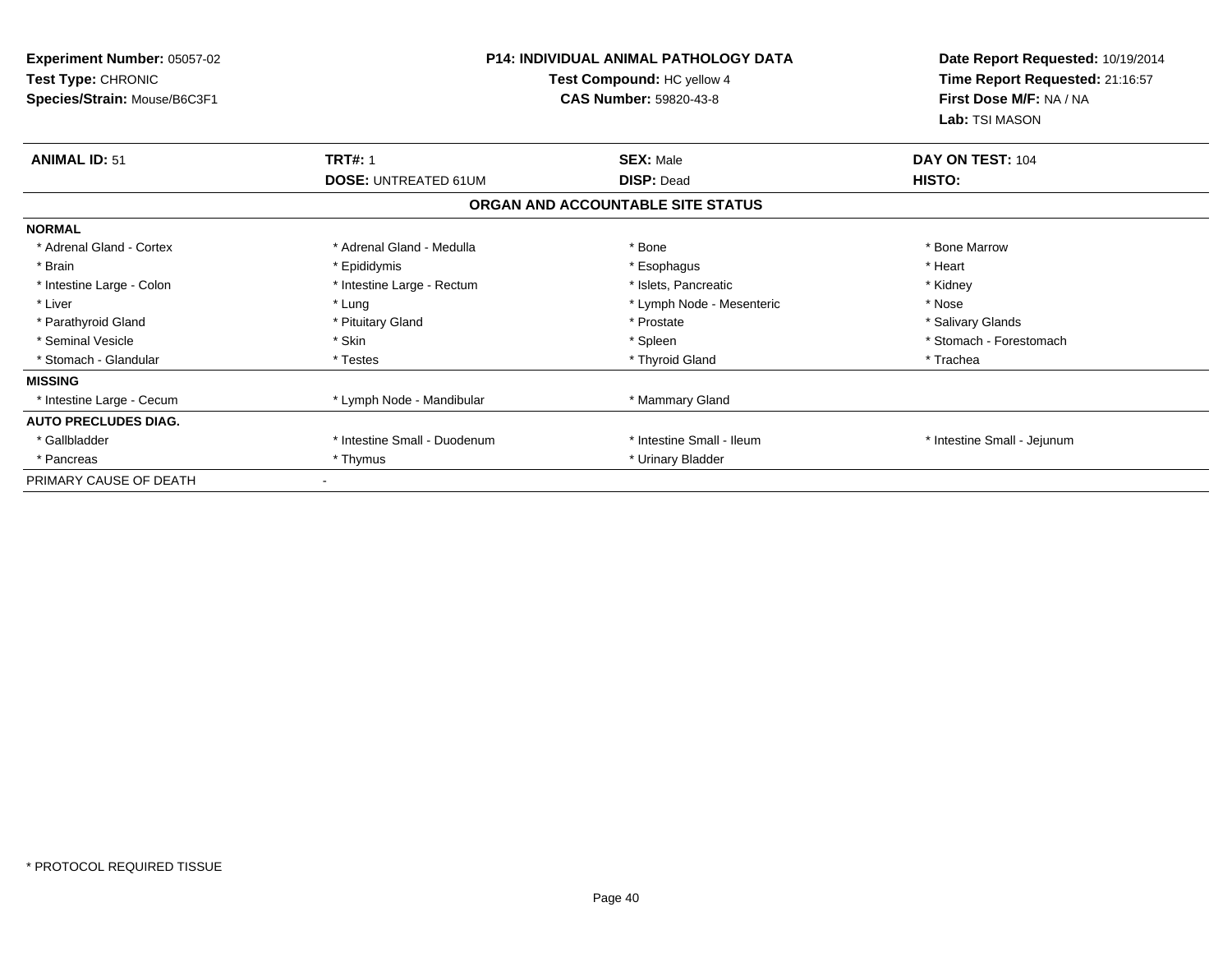| Experiment Number: 05057-02<br>Test Type: CHRONIC<br>Species/Strain: Mouse/B6C3F1 | <b>P14: INDIVIDUAL ANIMAL PATHOLOGY DATA</b><br>Test Compound: HC yellow 4<br><b>CAS Number: 59820-43-8</b> |                                   | Date Report Requested: 10/19/2014<br>Time Report Requested: 21:16:57<br>First Dose M/F: NA / NA<br>Lab: TSI MASON |
|-----------------------------------------------------------------------------------|-------------------------------------------------------------------------------------------------------------|-----------------------------------|-------------------------------------------------------------------------------------------------------------------|
| <b>ANIMAL ID: 52</b>                                                              | <b>TRT#: 1</b>                                                                                              | <b>SEX: Male</b>                  | DAY ON TEST: 734                                                                                                  |
|                                                                                   | <b>DOSE: UNTREATED 61UM</b>                                                                                 | <b>DISP: Terminal Sacrifice</b>   | HISTO:                                                                                                            |
|                                                                                   |                                                                                                             | ORGAN AND ACCOUNTABLE SITE STATUS |                                                                                                                   |
| <b>NORMAL</b>                                                                     |                                                                                                             |                                   |                                                                                                                   |
| * Adrenal Gland - Cortex                                                          | * Adrenal Gland - Medulla                                                                                   | * Bone                            | * Bone Marrow                                                                                                     |
| * Brain                                                                           | * Epididymis                                                                                                | * Esophagus                       | * Gallbladder                                                                                                     |
| * Heart                                                                           | * Intestine Large - Cecum                                                                                   | * Intestine Large - Colon         | * Intestine Large - Rectum                                                                                        |
| * Intestine Small - Duodenum                                                      | * Intestine Small - Ileum                                                                                   | * Intestine Small - Jejunum       | * Lung                                                                                                            |
| * Lymph Node - Mandibular                                                         | * Lymph Node - Mesenteric                                                                                   | * Salivary Glands                 | * Seminal Vesicle                                                                                                 |
| * Skin                                                                            | * Spleen                                                                                                    | * Stomach - Forestomach           | * Stomach - Glandular                                                                                             |
| * Testes                                                                          | * Thyroid Gland                                                                                             | * Trachea                         |                                                                                                                   |
| <b>MISSING</b>                                                                    |                                                                                                             |                                   |                                                                                                                   |
| * Mammary Gland                                                                   | * Parathyroid Gland                                                                                         | * Prostate                        | * Thymus                                                                                                          |
| <b>OBSERVATIONS</b>                                                               |                                                                                                             |                                   |                                                                                                                   |
| * Islets, Pancreatic                                                              |                                                                                                             | Hyperplasia                       | Minimal                                                                                                           |
| * Kidney                                                                          |                                                                                                             | Inflammation                      | Chronic Active, Minimal                                                                                           |
| * Liver                                                                           |                                                                                                             | <b>Necrosis</b>                   | Minimal                                                                                                           |
| * Nose                                                                            |                                                                                                             | Inflammation                      | Acute, Mild                                                                                                       |
| * Pancreas                                                                        |                                                                                                             | Inflammation                      | Chronic, Minimal                                                                                                  |
|                                                                                   |                                                                                                             | Vacuolization Cytoplasmic         | Minimal                                                                                                           |
| * Pituitary Gland                                                                 | <b>Pars Distalis</b>                                                                                        | Hyperplasia                       | Mild                                                                                                              |
| Tooth                                                                             |                                                                                                             | Dysplasia                         | Marked                                                                                                            |
| * Urinary Bladder                                                                 |                                                                                                             | Inflammation                      | Chronic Active, Minimal                                                                                           |
| PRIMARY CAUSE OF DEATH                                                            | $\qquad \qquad \blacksquare$                                                                                |                                   |                                                                                                                   |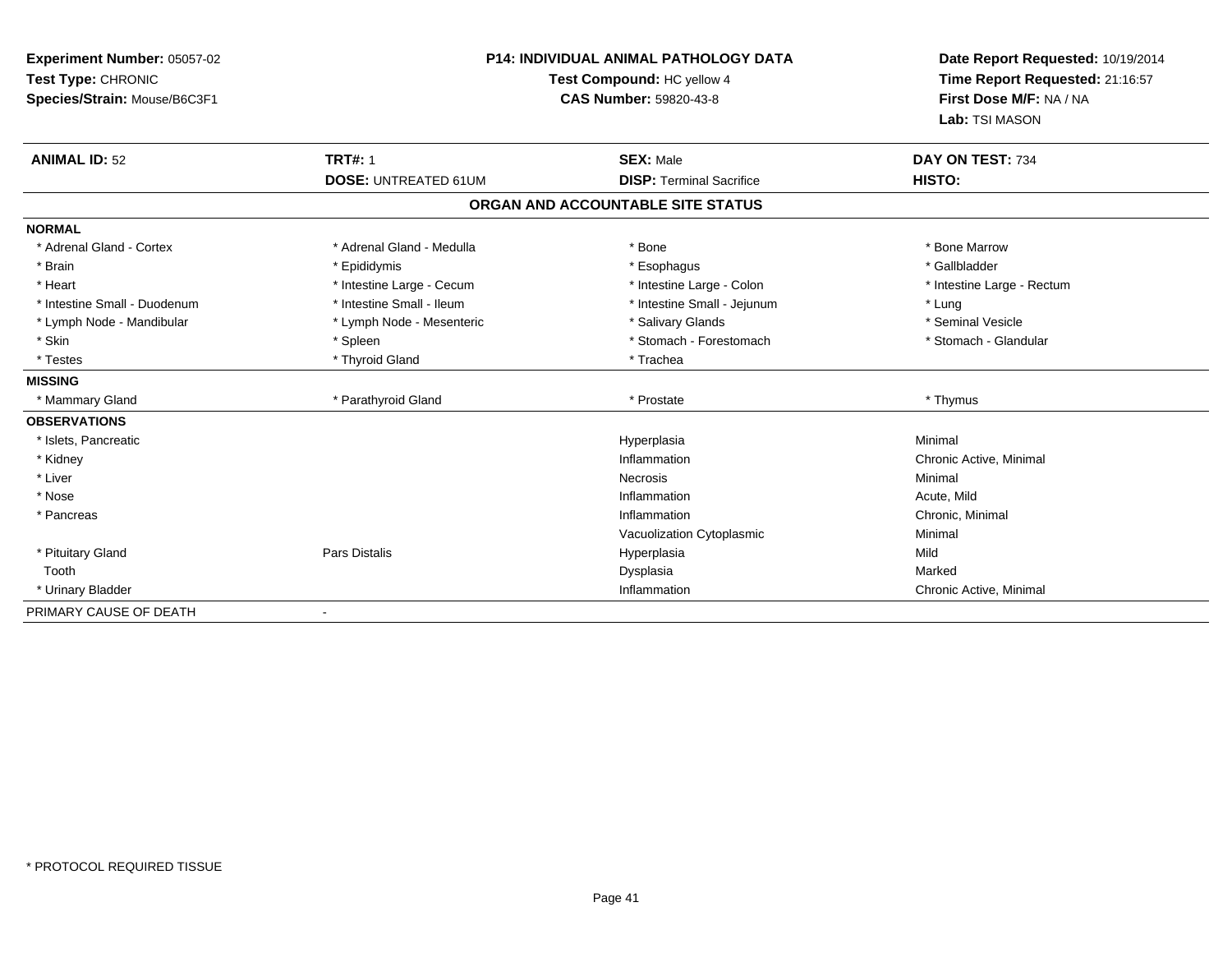| Experiment Number: 05057-02<br>Test Type: CHRONIC<br>Species/Strain: Mouse/B6C3F1 |                                                                                    | P14: INDIVIDUAL ANIMAL PATHOLOGY DATA<br>Test Compound: HC yellow 4<br><b>CAS Number: 59820-43-8</b> | Date Report Requested: 10/19/2014<br>Time Report Requested: 21:16:57<br>First Dose M/F: NA / NA<br>Lab: TSI MASON |
|-----------------------------------------------------------------------------------|------------------------------------------------------------------------------------|------------------------------------------------------------------------------------------------------|-------------------------------------------------------------------------------------------------------------------|
| <b>ANIMAL ID: 53</b>                                                              | <b>TRT#: 1</b>                                                                     | <b>SEX: Male</b>                                                                                     | DAY ON TEST: 734                                                                                                  |
|                                                                                   | <b>DOSE: UNTREATED 61UM</b>                                                        | <b>DISP: Terminal Sacrifice</b>                                                                      | HISTO:                                                                                                            |
|                                                                                   |                                                                                    | ORGAN AND ACCOUNTABLE SITE STATUS                                                                    |                                                                                                                   |
| <b>NORMAL</b>                                                                     |                                                                                    |                                                                                                      |                                                                                                                   |
| * Adrenal Gland - Medulla                                                         | * Bone Marrow                                                                      | * Esophagus                                                                                          | * Intestine Large - Cecum                                                                                         |
| * Intestine Large - Colon                                                         | * Intestine Small - Duodenum                                                       | * Intestine Small - Ileum                                                                            | * Intestine Small - Jejunum                                                                                       |
| * Islets, Pancreatic                                                              | * Liver                                                                            | * Lung                                                                                               | * Lymph Node - Mandibular                                                                                         |
| * Nose                                                                            | * Pancreas                                                                         | * Seminal Vesicle                                                                                    | * Stomach - Forestomach                                                                                           |
| * Stomach - Glandular                                                             | * Testes                                                                           | * Thyroid Gland                                                                                      | * Trachea                                                                                                         |
| <b>MISSING</b>                                                                    |                                                                                    |                                                                                                      |                                                                                                                   |
| * Intestine Large - Rectum                                                        | * Lymph Node - Mesenteric                                                          | * Mammary Gland                                                                                      | * Parathyroid Gland                                                                                               |
| <b>OBSERVATIONS</b>                                                               |                                                                                    |                                                                                                      |                                                                                                                   |
| * Adrenal Gland                                                                   | Cortex                                                                             | Hyperplasia                                                                                          | Mild                                                                                                              |
| * Bone                                                                            | Joint, Tarsal                                                                      | Hyperostosis                                                                                         | Marked                                                                                                            |
| Note: HYPEROSTOSIS<br>$TGLs = 1-9$                                                |                                                                                    |                                                                                                      |                                                                                                                   |
| * Brain                                                                           | Thalamus                                                                           | Mineralization                                                                                       | Minimal                                                                                                           |
| * Epididymis                                                                      |                                                                                    | Inflammation                                                                                         | Chronic Active, Minimal                                                                                           |
| * Gallbladder                                                                     |                                                                                    | Inflammation                                                                                         | Chronic, Minimal                                                                                                  |
| * Heart                                                                           |                                                                                    | Inflammation                                                                                         | Chronic, Minimal                                                                                                  |
| * Kidney                                                                          |                                                                                    | Inflammation                                                                                         | Chronic Active, Minimal                                                                                           |
| * Pituitary Gland                                                                 | Pars Distalis                                                                      | Cyst                                                                                                 | Mild                                                                                                              |
| * Prostate                                                                        |                                                                                    | Inflammation                                                                                         | Chronic Active, Minimal                                                                                           |
| * Salivary Glands                                                                 |                                                                                    | Inflammation                                                                                         | Chronic Active, Minimal                                                                                           |
| * Skin<br>Note: FIBROSARC<br>$TGLs = 2-10$<br>Note: SKIN OVERLYING THE TUMOR.     | <b>Subcut Tiss</b><br>Note: THERE WAS MARKED ACUTE NECROTIZING INFLAMMATION OF THE | Fibrosarcoma                                                                                         |                                                                                                                   |
| * Spleen                                                                          |                                                                                    | Hematopoietic Cell Proliferation                                                                     | Marked                                                                                                            |
| * Thymus                                                                          |                                                                                    | Cyst                                                                                                 | Minimal                                                                                                           |
| Tooth                                                                             |                                                                                    | Dysplasia                                                                                            | Minimal                                                                                                           |
| * Urinary Bladder                                                                 |                                                                                    | Inflammation                                                                                         | Chronic Active, Mild                                                                                              |
| PRIMARY CAUSE OF DEATH                                                            | $\overline{\phantom{a}}$                                                           |                                                                                                      |                                                                                                                   |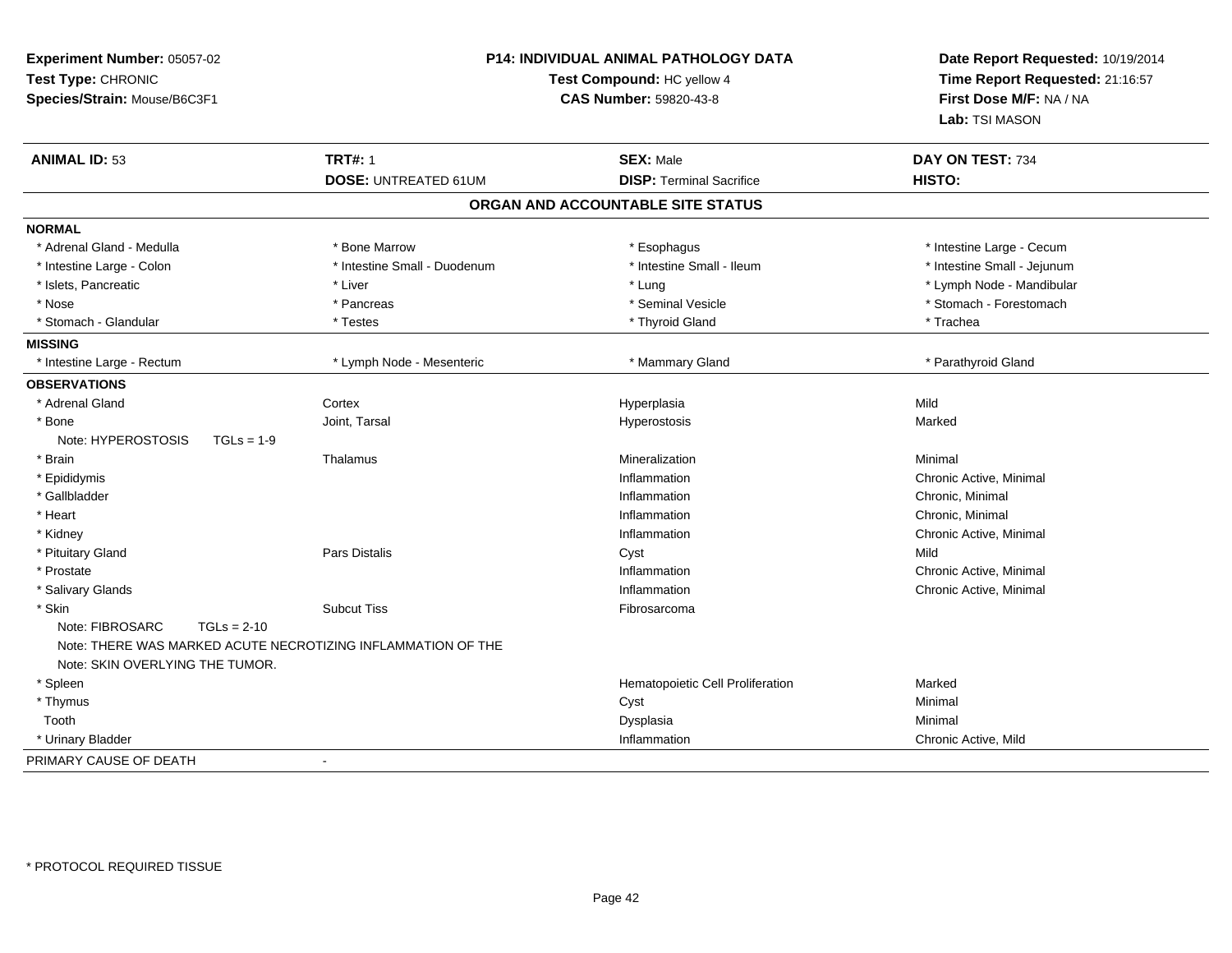| Experiment Number: 05057-02<br>Test Type: CHRONIC<br>Species/Strain: Mouse/B6C3F1 |                             | <b>P14: INDIVIDUAL ANIMAL PATHOLOGY DATA</b><br>Test Compound: HC yellow 4<br>CAS Number: 59820-43-8 | Date Report Requested: 10/19/2014<br>Time Report Requested: 21:16:57<br>First Dose M/F: NA / NA<br>Lab: TSI MASON |
|-----------------------------------------------------------------------------------|-----------------------------|------------------------------------------------------------------------------------------------------|-------------------------------------------------------------------------------------------------------------------|
| <b>ANIMAL ID: 54</b>                                                              | <b>TRT#: 1</b>              | <b>SEX: Male</b>                                                                                     | DAY ON TEST: 734                                                                                                  |
|                                                                                   | <b>DOSE: UNTREATED 61UM</b> | <b>DISP: Terminal Sacrifice</b>                                                                      | HISTO:                                                                                                            |
|                                                                                   |                             | ORGAN AND ACCOUNTABLE SITE STATUS                                                                    |                                                                                                                   |
| <b>NORMAL</b>                                                                     |                             |                                                                                                      |                                                                                                                   |
| * Adrenal Gland - Cortex                                                          | * Adrenal Gland - Medulla   | * Bone Marrow                                                                                        | * Esophagus                                                                                                       |
| * Heart                                                                           | * Intestine Large - Cecum   | * Intestine Large - Colon                                                                            | * Intestine Large - Rectum                                                                                        |
| * Intestine Small - Duodenum                                                      | * Intestine Small - Ileum   | * Intestine Small - Jejunum                                                                          | * Lung                                                                                                            |
| * Lymph Node - Mandibular                                                         | * Lymph Node - Mesenteric   | * Pituitary Gland                                                                                    | * Seminal Vesicle                                                                                                 |
| * Skin                                                                            | * Spleen                    | * Stomach - Forestomach                                                                              | * Stomach - Glandular                                                                                             |
| * Testes                                                                          | * Thymus                    | * Trachea                                                                                            |                                                                                                                   |
| <b>MISSING</b>                                                                    |                             |                                                                                                      |                                                                                                                   |
| * Mammary Gland                                                                   | * Nose                      | * Parathyroid Gland                                                                                  | * Thyroid Gland                                                                                                   |
| <b>OBSERVATIONS</b>                                                               |                             |                                                                                                      |                                                                                                                   |
| * Bone                                                                            | Joint, Tarsal               | Hyperostosis                                                                                         | Marked                                                                                                            |
| Note: HYPEROSTOSIS<br>$TGLs = 2-9$                                                |                             |                                                                                                      |                                                                                                                   |
| * Brain                                                                           | Thalamus                    | Mineralization                                                                                       | Minimal                                                                                                           |
| * Epididymis                                                                      |                             | Inflammation                                                                                         | Chronic Active, Minimal                                                                                           |
| * Gallbladder                                                                     |                             | Inflammation                                                                                         | Chronic, Minimal                                                                                                  |
| * Islets, Pancreatic                                                              |                             | Hyperplasia                                                                                          | Mild                                                                                                              |
| * Kidney                                                                          |                             | Inflammation                                                                                         | Chronic Active, Mild                                                                                              |
| * Liver                                                                           |                             | Hemangioma                                                                                           |                                                                                                                   |
|                                                                                   |                             | Hepatocellular Adenoma                                                                               |                                                                                                                   |
| Note: HEPATOCLR ADEN $TGLs = 5-2.1$<br>Note: HEMANGIOMA<br>$TGLs = 4-2.1$         |                             |                                                                                                      |                                                                                                                   |
| * Lung                                                                            |                             |                                                                                                      |                                                                                                                   |
| Note: A HANDLING ARTEFACT AT NECROPSY.                                            |                             |                                                                                                      |                                                                                                                   |
| * Pancreas                                                                        |                             | Inflammation                                                                                         | Chronic, Minimal                                                                                                  |
|                                                                                   |                             | Vacuolization Cytoplasmic                                                                            | Minimal                                                                                                           |
| * Prostate                                                                        |                             | Inflammation                                                                                         | Chronic Active, Minimal                                                                                           |
| * Salivary Glands                                                                 |                             | Inflammation                                                                                         | Chronic Active, Mild                                                                                              |
| * Urinary Bladder                                                                 |                             | Inflammation                                                                                         | Chronic Active, Minimal                                                                                           |
| PRIMARY CAUSE OF DEATH                                                            | $\overline{a}$              |                                                                                                      |                                                                                                                   |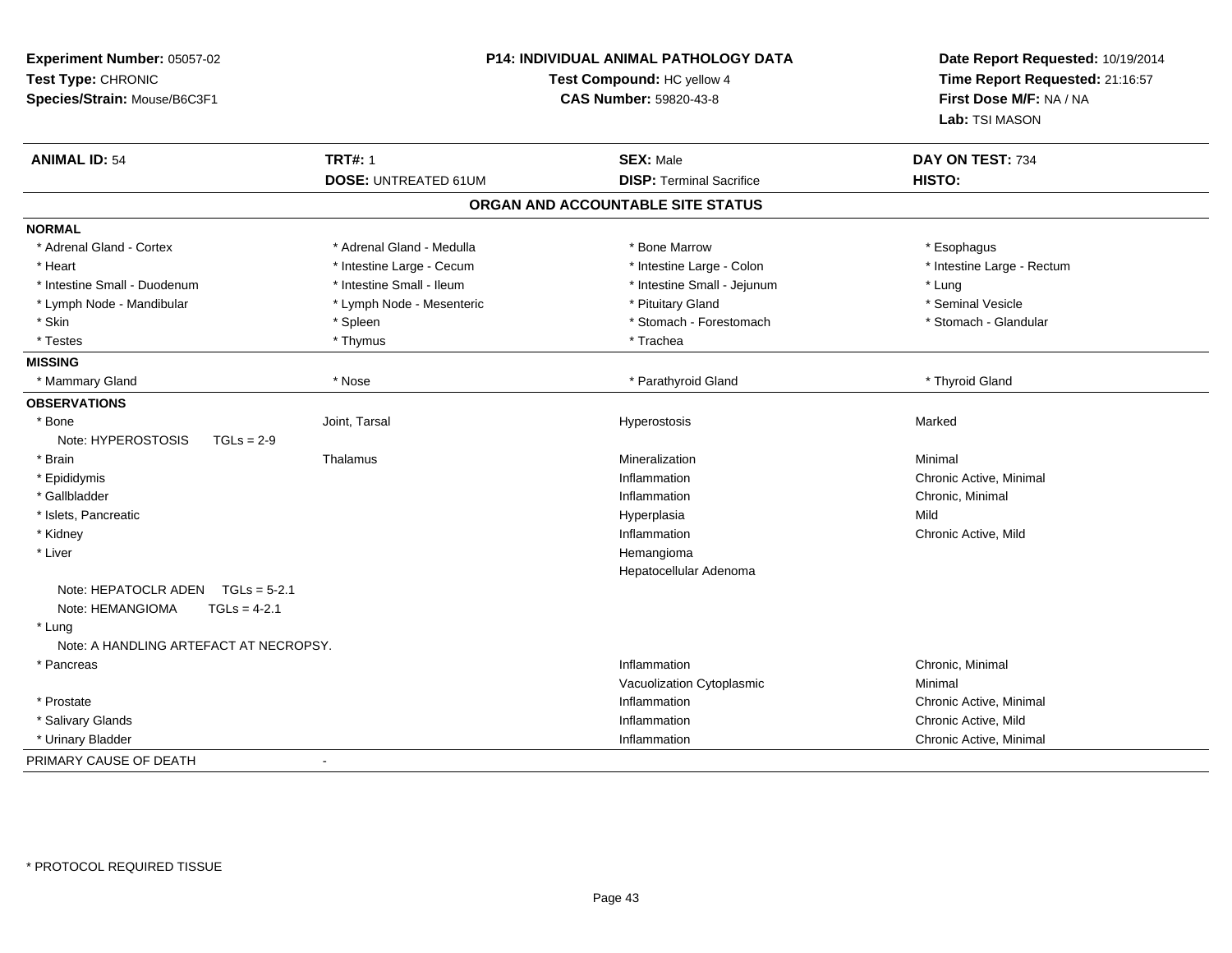| Experiment Number: 05057-02<br>Test Type: CHRONIC<br>Species/Strain: Mouse/B6C3F1 | <b>P14: INDIVIDUAL ANIMAL PATHOLOGY DATA</b><br>Test Compound: HC yellow 4<br><b>CAS Number: 59820-43-8</b> |                                                     | Date Report Requested: 10/19/2014<br>Time Report Requested: 21:16:57<br>First Dose M/F: NA / NA<br>Lab: TSI MASON |
|-----------------------------------------------------------------------------------|-------------------------------------------------------------------------------------------------------------|-----------------------------------------------------|-------------------------------------------------------------------------------------------------------------------|
| <b>ANIMAL ID: 55</b>                                                              | <b>TRT#: 1</b><br><b>DOSE: UNTREATED 61UM</b>                                                               | <b>SEX: Male</b><br><b>DISP: Terminal Sacrifice</b> | DAY ON TEST: 734<br>HISTO:                                                                                        |
|                                                                                   |                                                                                                             |                                                     |                                                                                                                   |
|                                                                                   |                                                                                                             | ORGAN AND ACCOUNTABLE SITE STATUS                   |                                                                                                                   |
| <b>NORMAL</b>                                                                     |                                                                                                             |                                                     |                                                                                                                   |
| * Adrenal Gland - Cortex                                                          | * Adrenal Gland - Medulla                                                                                   | * Bone                                              | * Bone Marrow                                                                                                     |
| * Epididymis                                                                      | * Esophagus                                                                                                 | * Gallbladder                                       | * Heart                                                                                                           |
| * Intestine Large - Cecum                                                         | * Intestine Large - Colon                                                                                   | * Intestine Large - Rectum                          | * Intestine Small - Duodenum                                                                                      |
| * Intestine Small - Ileum                                                         | * Intestine Small - Jejunum                                                                                 | * Islets, Pancreatic                                | * Liver                                                                                                           |
| * Lymph Node - Mandibular                                                         | * Lymph Node - Mesenteric                                                                                   | * Nose                                              | * Pituitary Gland                                                                                                 |
| * Skin                                                                            | * Spleen                                                                                                    | * Stomach - Forestomach                             | * Stomach - Glandular                                                                                             |
| * Testes                                                                          | * Thyroid Gland                                                                                             | * Trachea                                           | * Urinary Bladder                                                                                                 |
| <b>MISSING</b>                                                                    |                                                                                                             |                                                     |                                                                                                                   |
| * Mammary Gland                                                                   | * Parathyroid Gland                                                                                         | * Thymus                                            |                                                                                                                   |
| <b>OBSERVATIONS</b>                                                               |                                                                                                             |                                                     |                                                                                                                   |
| * Brain                                                                           | Thalamus                                                                                                    | Mineralization                                      | Minimal                                                                                                           |
| * Kidney                                                                          |                                                                                                             | Inflammation                                        | Chronic Active, Minimal                                                                                           |
| * Lung                                                                            |                                                                                                             | Alveolar/Bronchiolar Adenoma                        |                                                                                                                   |
| [ Alveolar/Bronchiolar Adenoma TGLS = 2-1 ]                                       |                                                                                                             |                                                     |                                                                                                                   |
| * Pancreas                                                                        |                                                                                                             | Inflammation                                        | Chronic, Minimal                                                                                                  |
| * Prostate                                                                        |                                                                                                             | Inflammation                                        | Chronic Active, Minimal                                                                                           |
| * Salivary Glands                                                                 |                                                                                                             | Inflammation                                        | Chronic Active, Minimal                                                                                           |
| * Seminal Vesicle                                                                 |                                                                                                             | Inflammation                                        | Chronic Active, Minimal                                                                                           |
| PRIMARY CAUSE OF DEATH                                                            |                                                                                                             |                                                     |                                                                                                                   |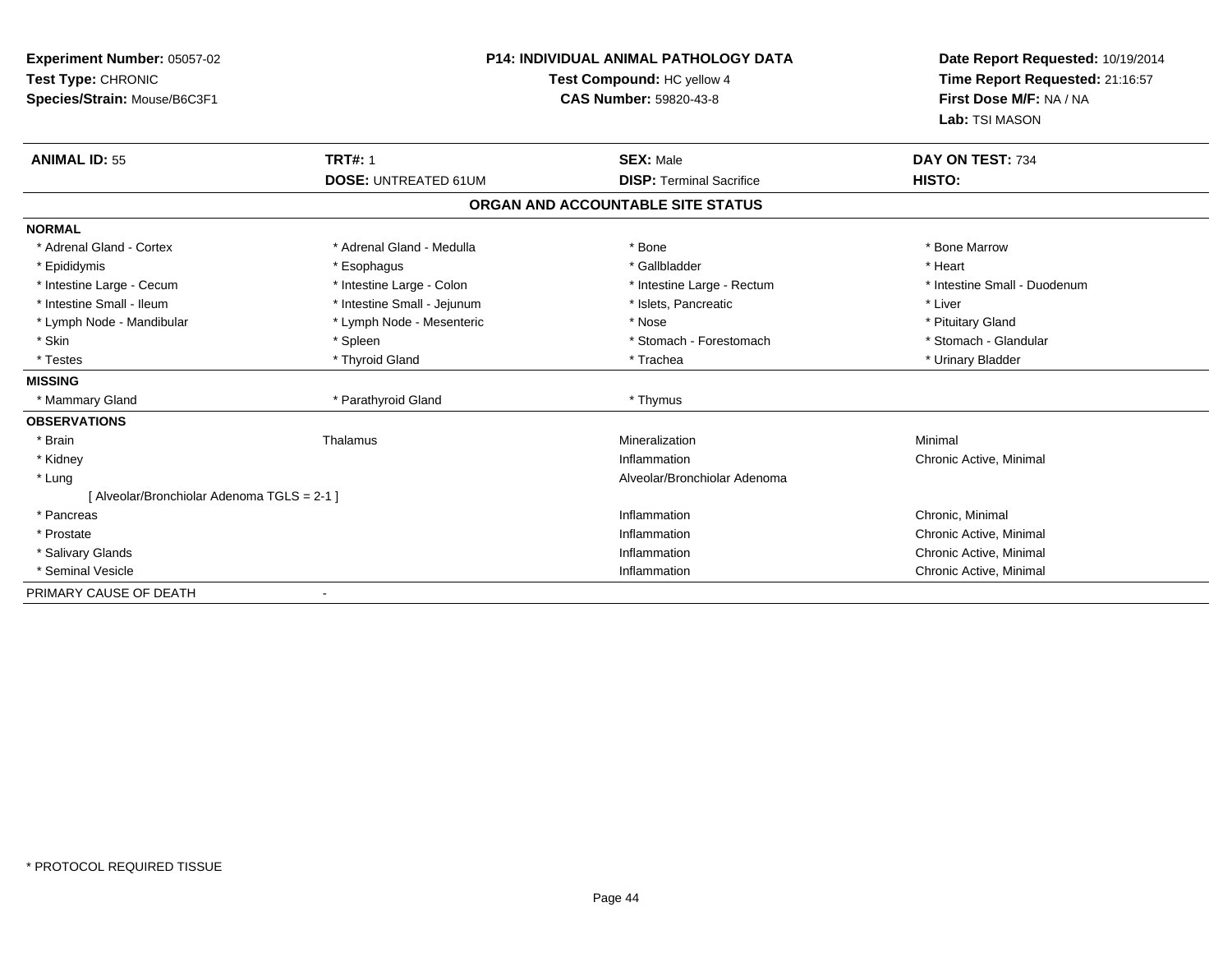| <b>Experiment Number: 05057-02</b><br>Test Type: CHRONIC<br>Species/Strain: Mouse/B6C3F1 | <b>P14: INDIVIDUAL ANIMAL PATHOLOGY DATA</b><br>Test Compound: HC yellow 4<br><b>CAS Number: 59820-43-8</b> |                                           | Date Report Requested: 10/19/2014<br>Time Report Requested: 21:16:57<br>First Dose M/F: NA / NA<br>Lab: TSI MASON |
|------------------------------------------------------------------------------------------|-------------------------------------------------------------------------------------------------------------|-------------------------------------------|-------------------------------------------------------------------------------------------------------------------|
| <b>ANIMAL ID: 56</b>                                                                     | <b>TRT#: 1</b><br><b>DOSE: UNTREATED 61UM</b>                                                               | <b>SEX: Male</b><br><b>DISP: Moribund</b> | DAY ON TEST: 224<br>HISTO:                                                                                        |
|                                                                                          |                                                                                                             | ORGAN AND ACCOUNTABLE SITE STATUS         |                                                                                                                   |
| <b>NORMAL</b>                                                                            |                                                                                                             |                                           |                                                                                                                   |
| * Adrenal Gland - Cortex                                                                 | * Adrenal Gland - Medulla                                                                                   | * Bone                                    | * Bone Marrow                                                                                                     |
| * Brain                                                                                  | * Epididymis                                                                                                | * Esophagus                               | * Gallbladder                                                                                                     |
| * Heart                                                                                  | * Intestine Large - Cecum                                                                                   | * Intestine Large - Colon                 | * Intestine Large - Rectum                                                                                        |
| * Intestine Small - Duodenum                                                             | * Intestine Small - Ileum                                                                                   | * Intestine Small - Jejunum               | * Islets. Pancreatic                                                                                              |
| * Liver                                                                                  | * Lung                                                                                                      | * Lymph Node - Mandibular                 | * Pancreas                                                                                                        |
| * Parathyroid Gland                                                                      | * Prostate                                                                                                  | * Salivary Glands                         | * Seminal Vesicle                                                                                                 |
| * Skin                                                                                   | * Stomach - Forestomach                                                                                     | * Stomach - Glandular                     | * Testes                                                                                                          |
| * Thyroid Gland                                                                          | * Trachea                                                                                                   | * Urinary Bladder                         |                                                                                                                   |
| <b>MISSING</b>                                                                           |                                                                                                             |                                           |                                                                                                                   |
| * Lymph Node - Mesenteric                                                                | * Mammary Gland                                                                                             | * Thymus                                  |                                                                                                                   |
| <b>OBSERVATIONS</b>                                                                      |                                                                                                             |                                           |                                                                                                                   |
| * Kidney                                                                                 |                                                                                                             | Inflammation                              | Chronic Active, Minimal                                                                                           |
| * Nose                                                                                   |                                                                                                             | Inflammation                              | Acute, Minimal                                                                                                    |
| Penis                                                                                    |                                                                                                             | Inflammation                              | Chronic Active, Mild                                                                                              |
| * Pituitary Gland                                                                        | <b>Pars Distalis</b>                                                                                        | Hyperplasia                               | Minimal                                                                                                           |
| <b>Preputial Gland</b>                                                                   |                                                                                                             | Inflammation                              | Chronic Active, Minimal                                                                                           |
| [Inflammation TGLS = $1-3$ ]                                                             |                                                                                                             |                                           |                                                                                                                   |
| * Spleen                                                                                 |                                                                                                             | Depletion Lymphoid                        | Minimal                                                                                                           |
| PRIMARY CAUSE OF DEATH                                                                   |                                                                                                             |                                           |                                                                                                                   |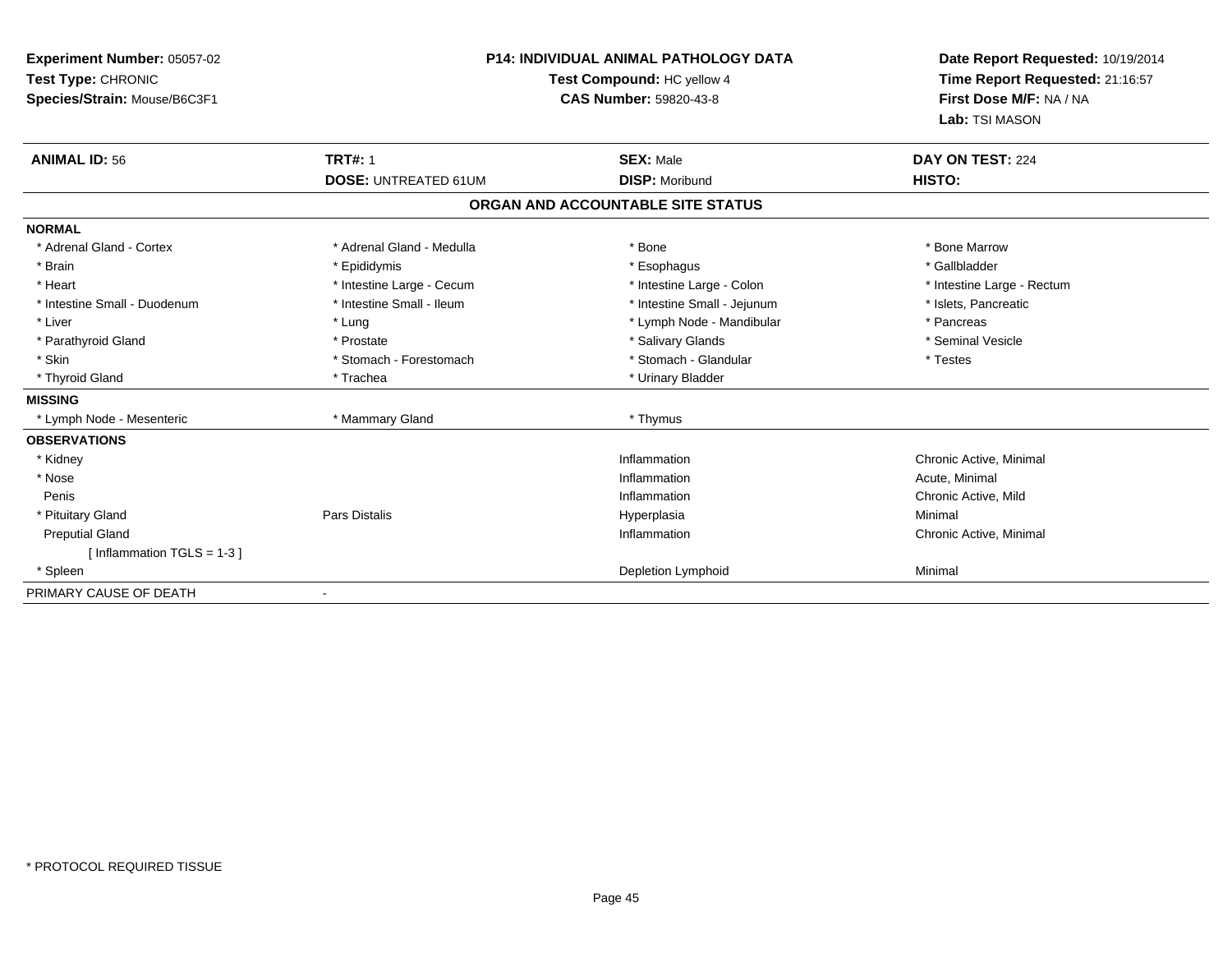| Experiment Number: 05057-02<br>Test Type: CHRONIC<br>Species/Strain: Mouse/B6C3F1 |                             | P14: INDIVIDUAL ANIMAL PATHOLOGY DATA<br>Test Compound: HC yellow 4<br><b>CAS Number: 59820-43-8</b> | Date Report Requested: 10/19/2014<br>Time Report Requested: 21:16:57<br>First Dose M/F: NA / NA<br>Lab: TSI MASON |
|-----------------------------------------------------------------------------------|-----------------------------|------------------------------------------------------------------------------------------------------|-------------------------------------------------------------------------------------------------------------------|
| <b>ANIMAL ID: 58</b>                                                              | <b>TRT#: 1</b>              | <b>SEX: Male</b>                                                                                     | DAY ON TEST: 146                                                                                                  |
|                                                                                   | <b>DOSE: UNTREATED 61UM</b> | <b>DISP: Dead</b>                                                                                    | HISTO:                                                                                                            |
|                                                                                   |                             | ORGAN AND ACCOUNTABLE SITE STATUS                                                                    |                                                                                                                   |
| <b>NORMAL</b>                                                                     |                             |                                                                                                      |                                                                                                                   |
| * Adrenal Gland - Cortex                                                          | * Adrenal Gland - Medulla   | * Bone                                                                                               | * Bone Marrow                                                                                                     |
| * Brain                                                                           | * Esophagus                 | * Heart                                                                                              | * Intestine Large - Cecum                                                                                         |
| * Intestine Large - Colon                                                         | * Intestine Large - Rectum  | * Intestine Small - Duodenum                                                                         | * Intestine Small - Ileum                                                                                         |
| * Intestine Small - Jejunum                                                       | * Islets, Pancreatic        | * Liver                                                                                              | * Lung                                                                                                            |
| * Lymph Node - Mandibular                                                         | * Lymph Node - Mesenteric   | * Nose                                                                                               | * Pancreas                                                                                                        |
| * Pituitary Gland                                                                 | * Salivary Glands           | * Seminal Vesicle                                                                                    | * Skin                                                                                                            |
| * Stomach - Forestomach                                                           | * Stomach - Glandular       | * Testes                                                                                             | * Thymus                                                                                                          |
| * Thyroid Gland                                                                   | * Trachea                   |                                                                                                      |                                                                                                                   |
| <b>MISSING</b>                                                                    |                             |                                                                                                      |                                                                                                                   |
| * Gallbladder                                                                     | * Mammary Gland             | * Parathyroid Gland                                                                                  |                                                                                                                   |
| <b>OBSERVATIONS</b>                                                               |                             |                                                                                                      |                                                                                                                   |
| * Epididymis                                                                      |                             | Inflammation                                                                                         | Chronic Active, Minimal                                                                                           |
| * Kidney                                                                          |                             | Inflammation                                                                                         | Chronic Active, Minimal                                                                                           |
| Penis                                                                             |                             | Inflammation                                                                                         | Chronic Active, Moderate                                                                                          |
| Note: INFLAMMATION<br>$TGLs = 1-11$                                               |                             |                                                                                                      |                                                                                                                   |
| * Prostate                                                                        |                             | Inflammation                                                                                         | Chronic Active, Marked                                                                                            |
| * Spleen                                                                          |                             | Depletion Lymphoid                                                                                   | Moderate                                                                                                          |
| * Urinary Bladder                                                                 |                             | Inflammation                                                                                         | Chronic Active, Minimal                                                                                           |
| Note: INFLAMMATION                                                                | $TGLs = 4,5-2$              |                                                                                                      |                                                                                                                   |
| PRIMARY CAUSE OF DEATH                                                            |                             |                                                                                                      |                                                                                                                   |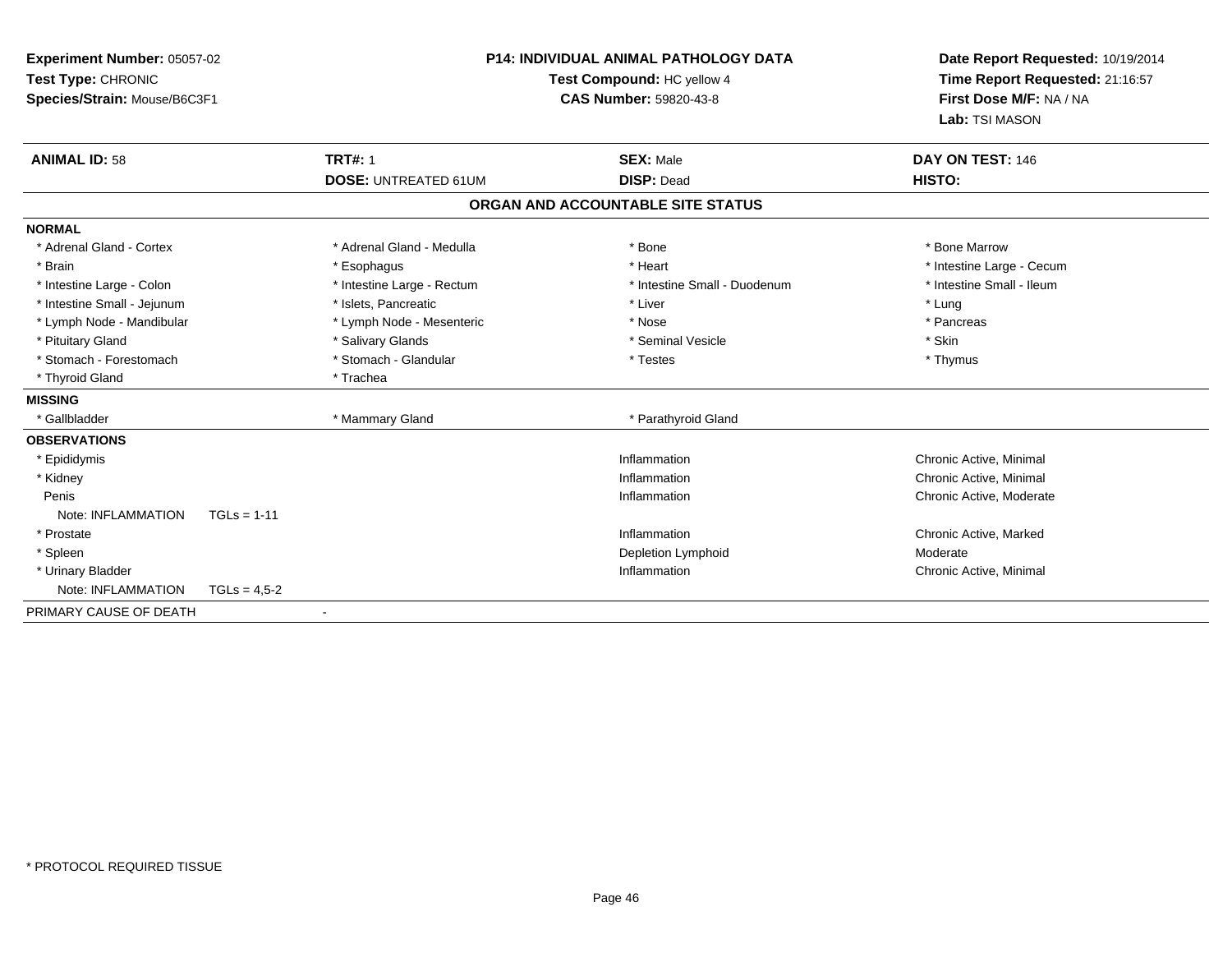| Experiment Number: 05057-02<br>Test Type: CHRONIC<br>Species/Strain: Mouse/B6C3F1 | <b>P14: INDIVIDUAL ANIMAL PATHOLOGY DATA</b><br>Test Compound: HC yellow 4<br><b>CAS Number: 59820-43-8</b> |                                           | Date Report Requested: 10/19/2014<br>Time Report Requested: 21:16:57<br>First Dose M/F: NA / NA<br>Lab: TSI MASON |
|-----------------------------------------------------------------------------------|-------------------------------------------------------------------------------------------------------------|-------------------------------------------|-------------------------------------------------------------------------------------------------------------------|
| <b>ANIMAL ID: 59</b>                                                              | <b>TRT#: 1</b><br><b>DOSE: UNTREATED 61UM</b>                                                               | <b>SEX: Male</b><br><b>DISP: Moribund</b> | DAY ON TEST: 694<br>HISTO:                                                                                        |
|                                                                                   |                                                                                                             | ORGAN AND ACCOUNTABLE SITE STATUS         |                                                                                                                   |
| <b>NORMAL</b>                                                                     |                                                                                                             |                                           |                                                                                                                   |
| * Adrenal Gland - Cortex                                                          | * Adrenal Gland - Medulla                                                                                   | * Bone Marrow                             | * Gallbladder                                                                                                     |
| * Intestine Large - Cecum                                                         | * Intestine Large - Colon                                                                                   | * Intestine Large - Rectum                | * Intestine Small - Duodenum                                                                                      |
| * Intestine Small - Ileum                                                         | * Intestine Small - Jejunum                                                                                 | * Islets, Pancreatic                      | * Kidney                                                                                                          |
| * Lung                                                                            | * Pancreas                                                                                                  | * Pituitary Gland                         | * Seminal Vesicle                                                                                                 |
| * Skin                                                                            | * Spleen                                                                                                    | * Stomach - Forestomach                   | * Stomach - Glandular                                                                                             |
| * Testes                                                                          | * Thyroid Gland                                                                                             | * Trachea                                 |                                                                                                                   |
| <b>MISSING</b>                                                                    |                                                                                                             |                                           |                                                                                                                   |
| * Esophagus                                                                       | * Lymph Node - Mandibular                                                                                   | * Lymph Node - Mesenteric                 | * Mammary Gland                                                                                                   |
| * Thymus                                                                          |                                                                                                             |                                           |                                                                                                                   |
| <b>INSUFFICIENT TISSUE</b>                                                        |                                                                                                             |                                           |                                                                                                                   |
| * Parathyroid Gland                                                               |                                                                                                             |                                           |                                                                                                                   |
| <b>OBSERVATIONS</b>                                                               |                                                                                                             |                                           |                                                                                                                   |
| * Bone                                                                            | Joint, Tarsal                                                                                               | Hyperostosis                              | Marked                                                                                                            |
| Note: HYPEROSTOSIS<br>$TGLs = 2-9$                                                |                                                                                                             |                                           |                                                                                                                   |
| * Brain                                                                           | Thalamus                                                                                                    | Mineralization                            | Minimal                                                                                                           |
| * Epididymis                                                                      |                                                                                                             | Inflammation                              | Chronic Active, Minimal                                                                                           |
| * Heart                                                                           |                                                                                                             | Inflammation                              | Chronic, Minimal                                                                                                  |
| * Liver                                                                           |                                                                                                             | Hepatocellular Carcinoma                  |                                                                                                                   |
| Note: HEPATOCLR CARC<br>$TGLs = 3-2+2.1$                                          |                                                                                                             |                                           |                                                                                                                   |
| * Nose                                                                            |                                                                                                             | Inflammation                              | Acute, Moderate                                                                                                   |
| * Prostate                                                                        |                                                                                                             | Inflammation                              | Chronic Active, Minimal                                                                                           |
| * Salivary Glands                                                                 |                                                                                                             | Inflammation                              | Chronic Active, Minimal                                                                                           |
| * Urinary Bladder                                                                 |                                                                                                             | Inflammation                              | Chronic Active, Minimal                                                                                           |
| PRIMARY CAUSE OF DEATH                                                            | $\blacksquare$                                                                                              |                                           |                                                                                                                   |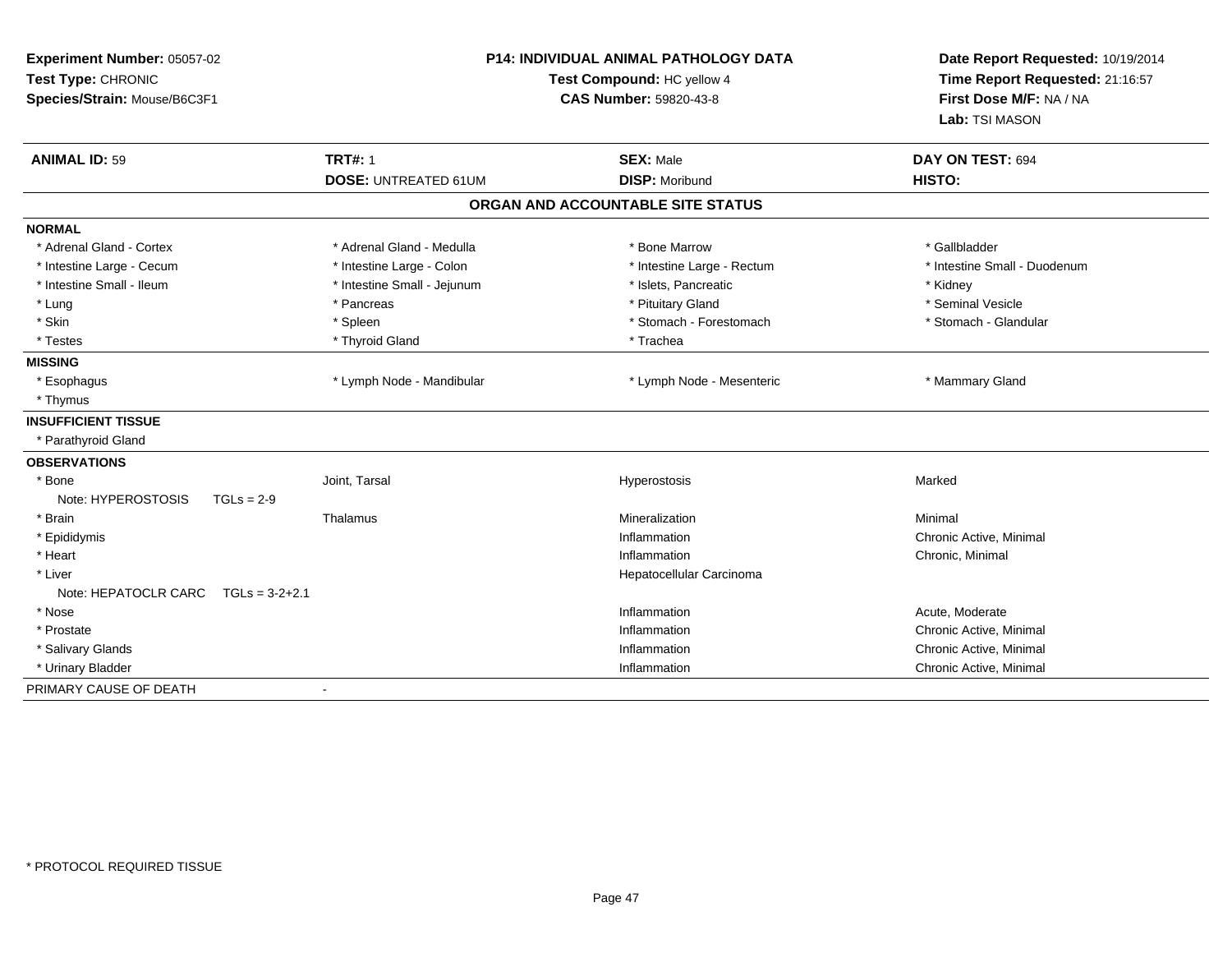| Experiment Number: 05057-02<br>Test Type: CHRONIC<br>Species/Strain: Mouse/B6C3F1<br><b>ANIMAL ID: 62</b> | <b>P14: INDIVIDUAL ANIMAL PATHOLOGY DATA</b><br>Test Compound: HC yellow 4<br><b>CAS Number: 59820-43-8</b> |                                                    | Date Report Requested: 10/19/2014<br>Time Report Requested: 21:16:57<br>First Dose M/F: NA / NA<br>Lab: TSI MASON<br>DAY ON TEST: 62 |
|-----------------------------------------------------------------------------------------------------------|-------------------------------------------------------------------------------------------------------------|----------------------------------------------------|--------------------------------------------------------------------------------------------------------------------------------------|
|                                                                                                           | <b>TRT#: 1</b><br><b>DOSE: UNTREATED 61UM</b>                                                               | <b>SEX: Male</b><br><b>DISP: Dead</b>              | HISTO:                                                                                                                               |
|                                                                                                           |                                                                                                             | ORGAN AND ACCOUNTABLE SITE STATUS                  |                                                                                                                                      |
|                                                                                                           |                                                                                                             |                                                    |                                                                                                                                      |
| <b>NORMAL</b><br>* Adrenal Gland - Cortex                                                                 | * Adrenal Gland - Medulla                                                                                   | * Bone                                             | * Brain                                                                                                                              |
| * Epididymis                                                                                              | * Esophagus                                                                                                 | * Gallbladder                                      | * Heart<br>* Intestine Small - Duodenum                                                                                              |
| * Intestine Large - Cecum<br>* Intestine Small - Ileum                                                    | * Intestine Large - Colon<br>* Intestine Small - Jejunum                                                    | * Intestine Large - Rectum<br>* Islets, Pancreatic | * Lung                                                                                                                               |
| * Lymph Node - Mesenteric                                                                                 | * Nose                                                                                                      | * Pancreas                                         | * Pituitary Gland                                                                                                                    |
| * Salivary Glands                                                                                         | * Skin                                                                                                      | * Stomach - Forestomach                            | * Stomach - Glandular                                                                                                                |
| * Testes                                                                                                  | * Thymus                                                                                                    | * Thyroid Gland                                    | * Trachea                                                                                                                            |
| * Urinary Bladder                                                                                         |                                                                                                             |                                                    |                                                                                                                                      |
| <b>MISSING</b>                                                                                            |                                                                                                             |                                                    |                                                                                                                                      |
| * Bone Marrow                                                                                             | * Lymph Node - Mandibular                                                                                   | * Mammary Gland                                    | * Parathyroid Gland                                                                                                                  |
| <b>OBSERVATIONS</b>                                                                                       |                                                                                                             |                                                    |                                                                                                                                      |
| * Kidney                                                                                                  |                                                                                                             | Abscess                                            | Mild                                                                                                                                 |
| * Liver                                                                                                   |                                                                                                             | Necrosis                                           | Minimal                                                                                                                              |
| * Prostate                                                                                                |                                                                                                             | Inflammation                                       | Chronic Active, Moderate                                                                                                             |
| * Seminal Vesicle                                                                                         |                                                                                                             | Inflammation                                       | Chronic Active, Moderate                                                                                                             |
| * Spleen                                                                                                  |                                                                                                             | Depletion Lymphoid                                 | Mild                                                                                                                                 |
|                                                                                                           |                                                                                                             | Hematopoietic Cell Proliferation                   | Moderate                                                                                                                             |
| Note: DEPLET LYMPH<br>$TGLs = 5-4$                                                                        |                                                                                                             |                                                    |                                                                                                                                      |
| Urethra                                                                                                   |                                                                                                             | Inflammation                                       | Chronic Active, Moderate                                                                                                             |
| PRIMARY CAUSE OF DEATH                                                                                    |                                                                                                             |                                                    |                                                                                                                                      |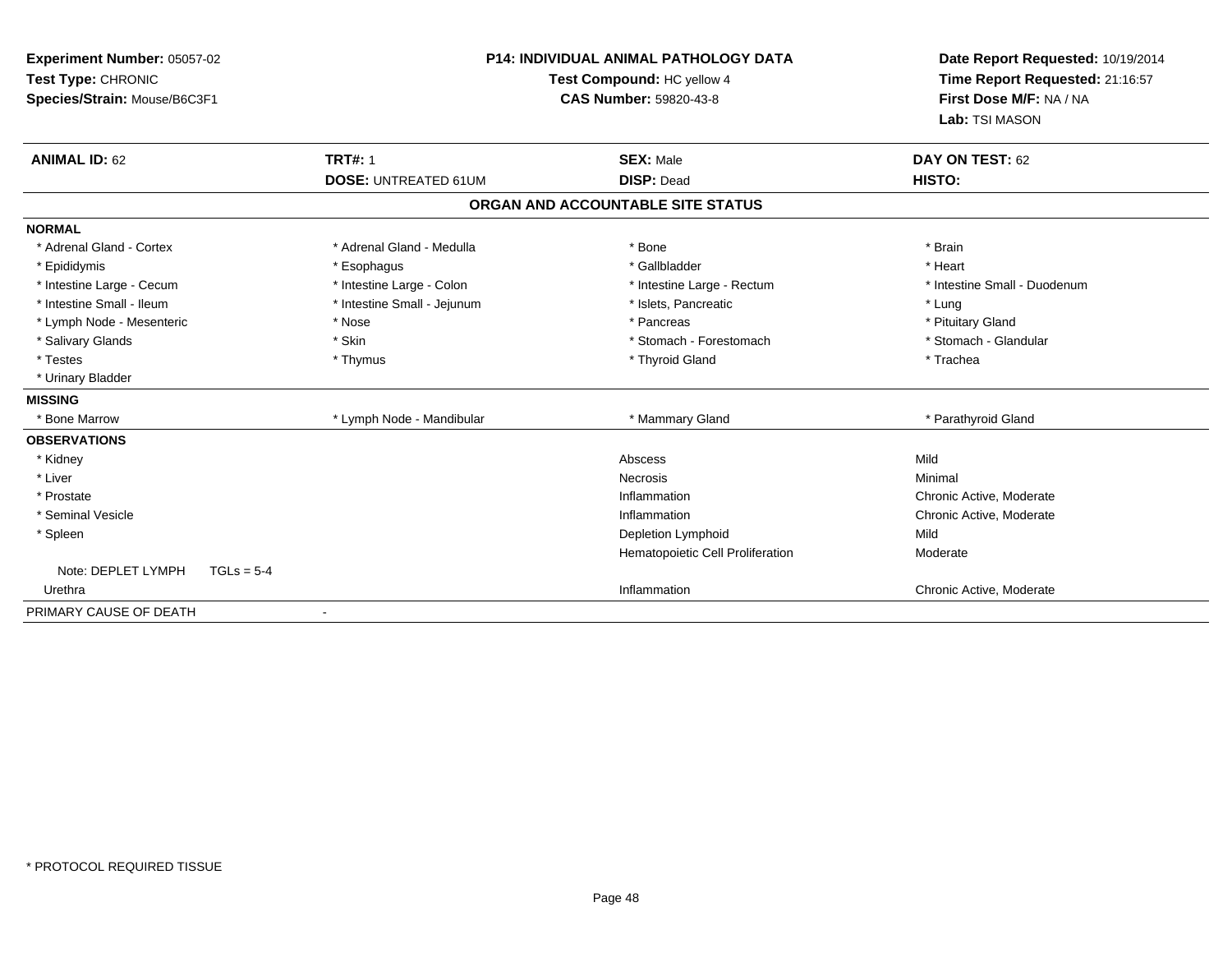| Experiment Number: 05057-02<br>Test Type: CHRONIC<br>Species/Strain: Mouse/B6C3F1 |                                               | <b>P14: INDIVIDUAL ANIMAL PATHOLOGY DATA</b><br>Test Compound: HC yellow 4<br><b>CAS Number: 59820-43-8</b> | Date Report Requested: 10/19/2014<br>Time Report Requested: 21:16:57<br>First Dose M/F: NA / NA<br>Lab: TSI MASON |
|-----------------------------------------------------------------------------------|-----------------------------------------------|-------------------------------------------------------------------------------------------------------------|-------------------------------------------------------------------------------------------------------------------|
| <b>ANIMAL ID: 63</b>                                                              | <b>TRT#: 1</b><br><b>DOSE: UNTREATED 61UM</b> | <b>SEX: Male</b><br><b>DISP: Terminal Sacrifice</b>                                                         | DAY ON TEST: 734<br><b>HISTO:</b>                                                                                 |
|                                                                                   |                                               |                                                                                                             |                                                                                                                   |
|                                                                                   |                                               | ORGAN AND ACCOUNTABLE SITE STATUS                                                                           |                                                                                                                   |
| <b>NORMAL</b>                                                                     |                                               |                                                                                                             |                                                                                                                   |
| * Adrenal Gland - Medulla                                                         | * Bone                                        | * Bone Marrow                                                                                               | * Brain                                                                                                           |
| * Epididymis                                                                      | * Esophagus                                   | * Gallbladder                                                                                               | * Heart                                                                                                           |
| * Intestine Large - Cecum                                                         | * Intestine Large - Colon                     | * Intestine Large - Rectum                                                                                  | * Intestine Small - Duodenum                                                                                      |
| * Intestine Small - Ileum                                                         | * Intestine Small - Jejunum                   | * Islets, Pancreatic                                                                                        | * Lung                                                                                                            |
| * Lymph Node - Mandibular                                                         | * Lymph Node - Mesenteric                     | * Nose                                                                                                      | * Pancreas                                                                                                        |
| * Pituitary Gland                                                                 | * Spleen                                      | * Stomach - Forestomach                                                                                     | * Stomach - Glandular                                                                                             |
| * Testes                                                                          | * Thymus                                      | * Thyroid Gland                                                                                             | * Trachea                                                                                                         |
| * Urinary Bladder                                                                 |                                               |                                                                                                             |                                                                                                                   |
| <b>MISSING</b>                                                                    |                                               |                                                                                                             |                                                                                                                   |
| * Mammary Gland                                                                   | * Parathyroid Gland                           |                                                                                                             |                                                                                                                   |
| <b>OBSERVATIONS</b>                                                               |                                               |                                                                                                             |                                                                                                                   |
| * Adrenal Gland                                                                   | Cortex                                        | Adenoma                                                                                                     | Multiple                                                                                                          |
| * Kidney                                                                          |                                               | Inflammation                                                                                                | Chronic Active, Mild                                                                                              |
| * Liver                                                                           |                                               | Hepatocellular Adenoma                                                                                      |                                                                                                                   |
| Note: HEPATOCLR ADEN<br>$TGLs = 4-2$                                              |                                               |                                                                                                             |                                                                                                                   |
| * Prostate                                                                        |                                               | Inflammation                                                                                                | Chronic Active, Minimal                                                                                           |
| * Salivary Glands                                                                 |                                               | Inflammation                                                                                                | Chronic Active, Minimal                                                                                           |
| * Seminal Vesicle                                                                 |                                               | Inflammation                                                                                                | Chronic Active, Mild                                                                                              |
| * Skin                                                                            |                                               | Inflammation                                                                                                | Chronic Active, Minimal                                                                                           |
| PRIMARY CAUSE OF DEATH                                                            |                                               |                                                                                                             |                                                                                                                   |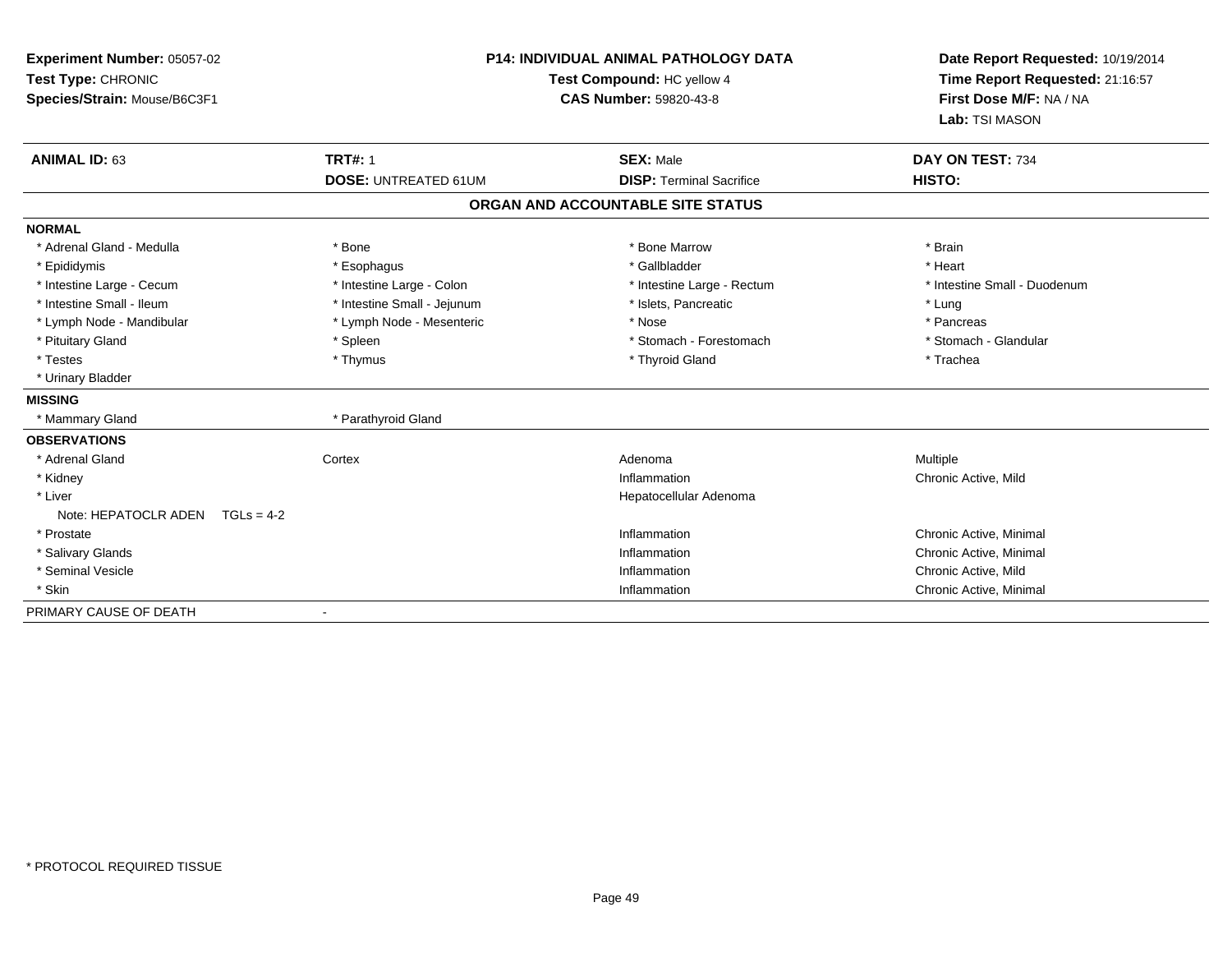| Experiment Number: 05057-02<br>Test Type: CHRONIC<br>Species/Strain: Mouse/B6C3F1 |                                               | <b>P14: INDIVIDUAL ANIMAL PATHOLOGY DATA</b><br>Test Compound: HC yellow 4<br><b>CAS Number: 59820-43-8</b> | Date Report Requested: 10/19/2014<br>Time Report Requested: 21:16:57<br>First Dose M/F: NA / NA<br>Lab: TSI MASON |
|-----------------------------------------------------------------------------------|-----------------------------------------------|-------------------------------------------------------------------------------------------------------------|-------------------------------------------------------------------------------------------------------------------|
| <b>ANIMAL ID: 64</b>                                                              | <b>TRT#: 1</b><br><b>DOSE: UNTREATED 61UM</b> | <b>SEX: Male</b><br><b>DISP: Dead</b>                                                                       | DAY ON TEST: 616<br>HISTO:                                                                                        |
|                                                                                   |                                               | ORGAN AND ACCOUNTABLE SITE STATUS                                                                           |                                                                                                                   |
| <b>NORMAL</b>                                                                     |                                               |                                                                                                             |                                                                                                                   |
| * Adrenal Gland - Cortex                                                          | * Adrenal Gland - Medulla                     | * Bone                                                                                                      | * Bone Marrow                                                                                                     |
| * Brain                                                                           | * Epididymis                                  | * Esophagus                                                                                                 | * Gallbladder                                                                                                     |
| * Heart                                                                           | * Islets, Pancreatic                          | * Liver                                                                                                     | * Lung                                                                                                            |
| * Nose                                                                            | * Pancreas                                    | * Parathyroid Gland                                                                                         | * Pituitary Gland                                                                                                 |
| * Prostate                                                                        | * Salivary Glands                             | * Seminal Vesicle                                                                                           | * Skin                                                                                                            |
| * Stomach - Forestomach                                                           | * Stomach - Glandular                         | * Testes                                                                                                    | * Thyroid Gland                                                                                                   |
| * Trachea                                                                         |                                               |                                                                                                             |                                                                                                                   |
| <b>MISSING</b>                                                                    |                                               |                                                                                                             |                                                                                                                   |
| * Lymph Node - Mandibular                                                         | * Lymph Node - Mesenteric                     | * Mammary Gland                                                                                             | * Thymus                                                                                                          |
| <b>AUTO PRECLUDES DIAG.</b>                                                       |                                               |                                                                                                             |                                                                                                                   |
| * Intestine Large - Cecum                                                         | * Intestine Large - Colon                     | * Intestine Large - Rectum                                                                                  | * Intestine Small - Duodenum                                                                                      |
| * Intestine Small - Ileum                                                         | * Intestine Small - Jejunum                   |                                                                                                             |                                                                                                                   |
| <b>OBSERVATIONS</b>                                                               |                                               |                                                                                                             |                                                                                                                   |
| * Kidney                                                                          |                                               | Abscess                                                                                                     | Marked                                                                                                            |
|                                                                                   |                                               | Inflammation                                                                                                | Chronic Active, Marked                                                                                            |
| Note: THE PREDOMINANT INFLAMMATORY CELL IN THE KIDNEY IS THE                      |                                               |                                                                                                             |                                                                                                                   |
| Note: ABSCESS<br>$TGLs = 6.7-3$                                                   |                                               |                                                                                                             |                                                                                                                   |
| Note: INFLAMMATION<br>$TGLs = 6.7-3$                                              |                                               |                                                                                                             |                                                                                                                   |
| Note: PLASMA CELL.                                                                |                                               |                                                                                                             |                                                                                                                   |
| * Spleen                                                                          |                                               | Depletion Lymphoid                                                                                          | Moderate                                                                                                          |
|                                                                                   |                                               | Hematopoietic Cell Proliferation                                                                            | Moderate                                                                                                          |
| [Depletion Lymphoid TGLS = 4-3]                                                   |                                               |                                                                                                             |                                                                                                                   |
| * Urinary Bladder                                                                 |                                               | Inflammation                                                                                                | Chronic Active, Moderate                                                                                          |
| Note: INFLAMMATION<br>$TGLs = 8-1$                                                |                                               |                                                                                                             |                                                                                                                   |
| PRIMARY CAUSE OF DEATH                                                            | $\mathbf{r}$                                  |                                                                                                             |                                                                                                                   |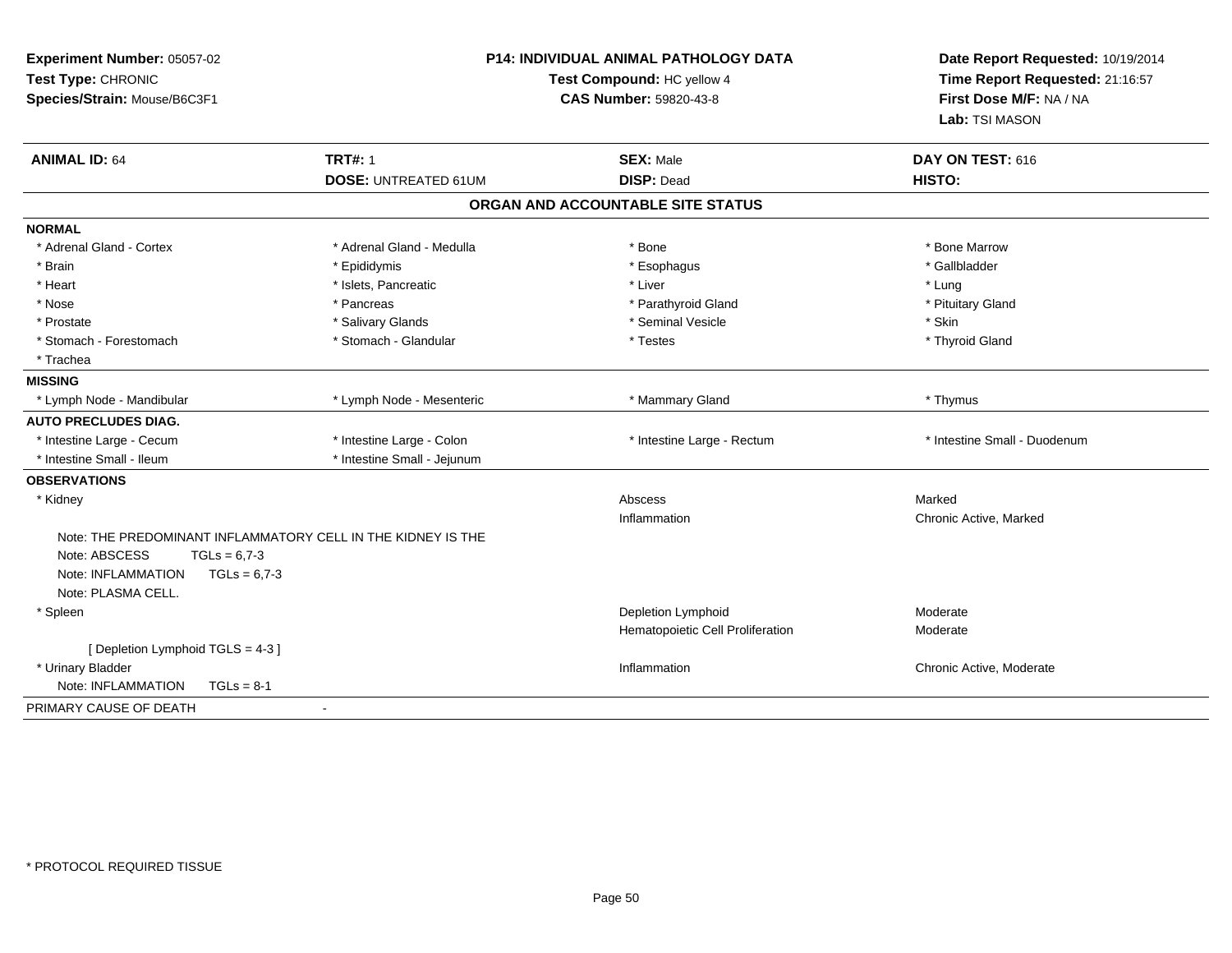| Experiment Number: 05057-02<br>Test Type: CHRONIC<br>Species/Strain: Mouse/B6C3F1 | <b>P14: INDIVIDUAL ANIMAL PATHOLOGY DATA</b><br>Test Compound: HC yellow 4<br><b>CAS Number: 59820-43-8</b> |                                   | Date Report Requested: 10/19/2014<br>Time Report Requested: 21:16:57<br>First Dose M/F: NA / NA<br>Lab: TSI MASON |  |
|-----------------------------------------------------------------------------------|-------------------------------------------------------------------------------------------------------------|-----------------------------------|-------------------------------------------------------------------------------------------------------------------|--|
| <b>TRT#: 1</b><br><b>ANIMAL ID: 65</b>                                            |                                                                                                             | <b>SEX: Male</b>                  | DAY ON TEST: 248                                                                                                  |  |
|                                                                                   | <b>DOSE: UNTREATED 61UM</b>                                                                                 | <b>DISP: Dead</b>                 | HISTO:                                                                                                            |  |
|                                                                                   |                                                                                                             | ORGAN AND ACCOUNTABLE SITE STATUS |                                                                                                                   |  |
| <b>NORMAL</b>                                                                     |                                                                                                             |                                   |                                                                                                                   |  |
| * Adrenal Gland - Cortex                                                          | * Adrenal Gland - Medulla                                                                                   | * Bone                            | * Bone Marrow                                                                                                     |  |
| * Brain                                                                           | * Epididymis                                                                                                | * Esophagus                       | * Gallbladder                                                                                                     |  |
| * Heart                                                                           | * Intestine Large - Cecum                                                                                   | * Intestine Large - Colon         | * Liver                                                                                                           |  |
| * Lung                                                                            | * Lymph Node - Mandibular                                                                                   | * Nose                            | * Pituitary Gland                                                                                                 |  |
| * Prostate                                                                        | * Salivary Glands                                                                                           | * Seminal Vesicle                 | * Skin                                                                                                            |  |
| * Testes                                                                          | * Thyroid Gland                                                                                             |                                   |                                                                                                                   |  |
| <b>MISSING</b>                                                                    |                                                                                                             |                                   |                                                                                                                   |  |
| * Intestine Large - Rectum                                                        | * Islets, Pancreatic                                                                                        | * Lymph Node - Mesenteric         | * Mammary Gland                                                                                                   |  |
| * Pancreas                                                                        | * Parathyroid Gland                                                                                         | * Thymus                          | * Trachea                                                                                                         |  |
| <b>AUTO PRECLUDES DIAG.</b>                                                       |                                                                                                             |                                   |                                                                                                                   |  |
| * Intestine Small - Duodenum                                                      | * Intestine Small - Ileum                                                                                   | * Intestine Small - Jejunum       | * Stomach - Forestomach                                                                                           |  |
| * Stomach - Glandular                                                             | * Urinary Bladder                                                                                           |                                   |                                                                                                                   |  |
| <b>OBSERVATIONS</b>                                                               |                                                                                                             |                                   |                                                                                                                   |  |
| * Kidney                                                                          | <b>Renal Tubule</b>                                                                                         | Mineralization                    | Minimal                                                                                                           |  |
| * Spleen                                                                          |                                                                                                             | Depletion Lymphoid                | Mild                                                                                                              |  |
| PRIMARY CAUSE OF DEATH                                                            |                                                                                                             |                                   |                                                                                                                   |  |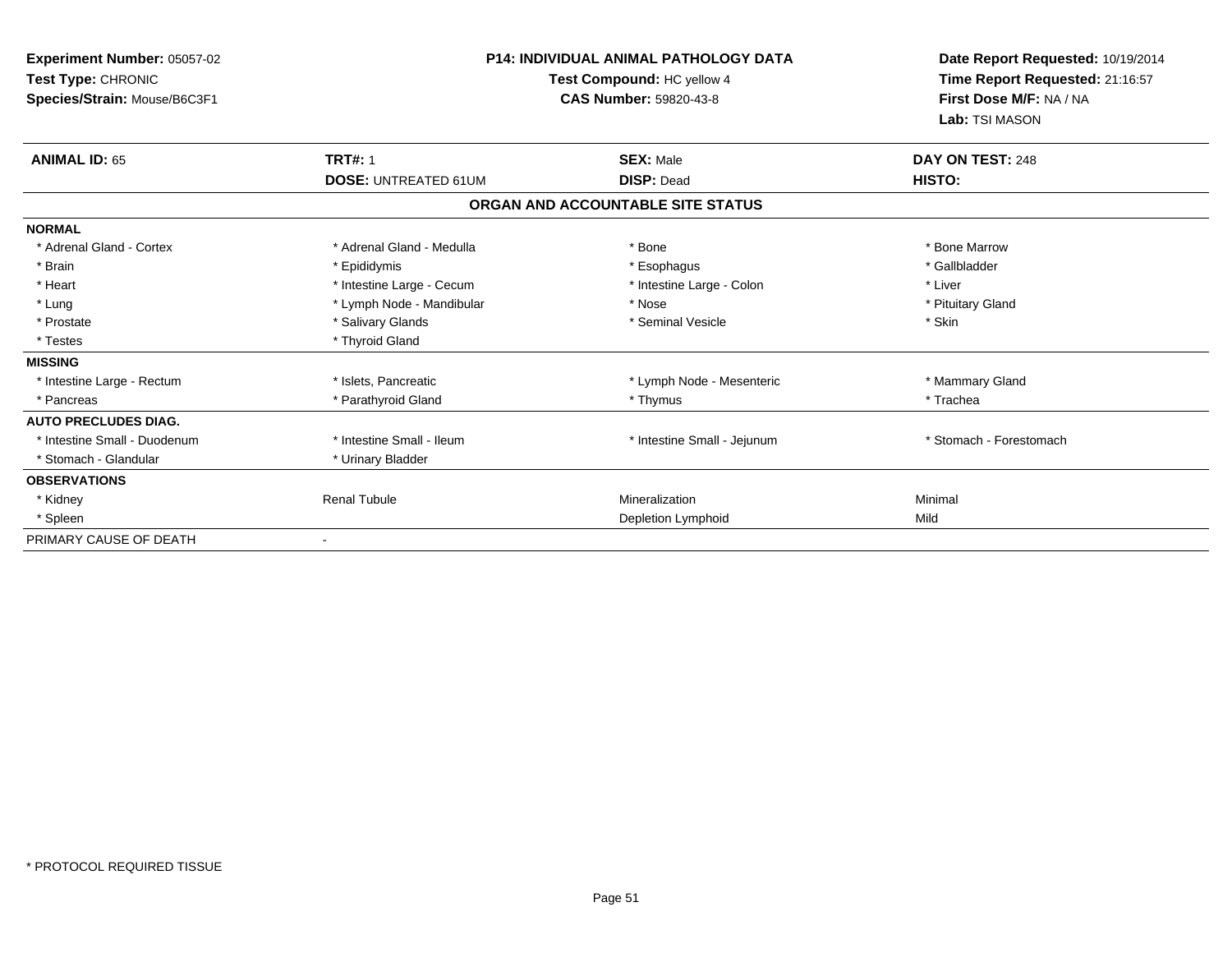| Experiment Number: 05057-02<br>Test Type: CHRONIC<br>Species/Strain: Mouse/B6C3F1 |                                                                 | <b>P14: INDIVIDUAL ANIMAL PATHOLOGY DATA</b><br>Test Compound: HC yellow 4<br><b>CAS Number: 59820-43-8</b> | Date Report Requested: 10/19/2014<br>Time Report Requested: 21:16:57<br>First Dose M/F: NA / NA<br>Lab: TSI MASON |
|-----------------------------------------------------------------------------------|-----------------------------------------------------------------|-------------------------------------------------------------------------------------------------------------|-------------------------------------------------------------------------------------------------------------------|
| <b>ANIMAL ID: 66</b>                                                              | <b>TRT#: 1</b>                                                  | <b>SEX: Male</b>                                                                                            | DAY ON TEST: 734                                                                                                  |
|                                                                                   | <b>DOSE: UNTREATED 61UM</b>                                     | <b>DISP: Terminal Sacrifice</b>                                                                             | HISTO:                                                                                                            |
|                                                                                   |                                                                 | ORGAN AND ACCOUNTABLE SITE STATUS                                                                           |                                                                                                                   |
| <b>NORMAL</b>                                                                     |                                                                 |                                                                                                             |                                                                                                                   |
| * Adrenal Gland - Cortex                                                          | * Adrenal Gland - Medulla                                       | * Bone Marrow                                                                                               | * Brain                                                                                                           |
| * Epididymis                                                                      | * Esophagus                                                     | * Gallbladder                                                                                               | * Heart                                                                                                           |
| * Intestine Large - Cecum                                                         | * Intestine Large - Colon                                       | * Intestine Large - Rectum                                                                                  | * Intestine Small - Duodenum                                                                                      |
| * Intestine Small - Ileum                                                         | * Intestine Small - Jejunum                                     | * Islets, Pancreatic                                                                                        | * Lung                                                                                                            |
| * Lymph Node - Mandibular                                                         | * Lymph Node - Mesenteric                                       | * Nose                                                                                                      | * Parathyroid Gland                                                                                               |
| * Pituitary Gland                                                                 | * Stomach - Forestomach                                         | * Testes                                                                                                    | * Thyroid Gland                                                                                                   |
| * Trachea                                                                         |                                                                 |                                                                                                             |                                                                                                                   |
| <b>MISSING</b>                                                                    |                                                                 |                                                                                                             |                                                                                                                   |
| * Mammary Gland                                                                   |                                                                 |                                                                                                             |                                                                                                                   |
| <b>OBSERVATIONS</b>                                                               |                                                                 |                                                                                                             |                                                                                                                   |
| * Bone                                                                            | Joint. Tarsal                                                   | Hyperostosis                                                                                                | Marked                                                                                                            |
| Note: HYPEROSTOSIS<br>$TGLs = 2-9$                                                |                                                                 |                                                                                                             |                                                                                                                   |
| * Kidney                                                                          |                                                                 | Cyst                                                                                                        | Minimal                                                                                                           |
|                                                                                   |                                                                 | Inflammation                                                                                                | Chronic Active, Minimal                                                                                           |
| * Liver                                                                           |                                                                 | Hepatocellular Adenoma                                                                                      |                                                                                                                   |
| Note: HEPATOCLR ADEN $TGLs = 6-2$                                                 |                                                                 |                                                                                                             |                                                                                                                   |
| * Pancreas                                                                        |                                                                 | Inflammation                                                                                                | Chronic, Mild                                                                                                     |
| * Prostate                                                                        |                                                                 | Inflammation                                                                                                | Chronic Active, Minimal                                                                                           |
| * Salivary Glands                                                                 |                                                                 | Inflammation                                                                                                | Chronic Active, Minimal                                                                                           |
| * Seminal Vesicle                                                                 |                                                                 | Inflammation                                                                                                | Chronic Active, Minimal                                                                                           |
| * Skin                                                                            | <b>Subcut Tiss</b>                                              | Fibrosarcoma                                                                                                |                                                                                                                   |
|                                                                                   |                                                                 | Inflammation                                                                                                | Chronic Active, Minimal                                                                                           |
| Note: SKIN SURFACE OF THE TUMOR.<br>Note: FIBROSARC<br>$TGLs = 3-10$              | Note: EXTENSIVE ACUTE NECROTIZING INFLAMMATION WAS NOTED ON THE |                                                                                                             |                                                                                                                   |
| * Spleen                                                                          |                                                                 | Hematopoietic Cell Proliferation                                                                            | Moderate                                                                                                          |
| Note: HEMA CELL PROL TGLs = 4-3                                                   |                                                                 |                                                                                                             |                                                                                                                   |
| * Stomach                                                                         | Glandular                                                       | Inflammation                                                                                                | Chronic, Minimal                                                                                                  |
|                                                                                   | Glandular                                                       | Mineralization                                                                                              | Minimal                                                                                                           |
| * Thymus                                                                          |                                                                 | Cyst                                                                                                        | Minimal                                                                                                           |
|                                                                                   |                                                                 |                                                                                                             |                                                                                                                   |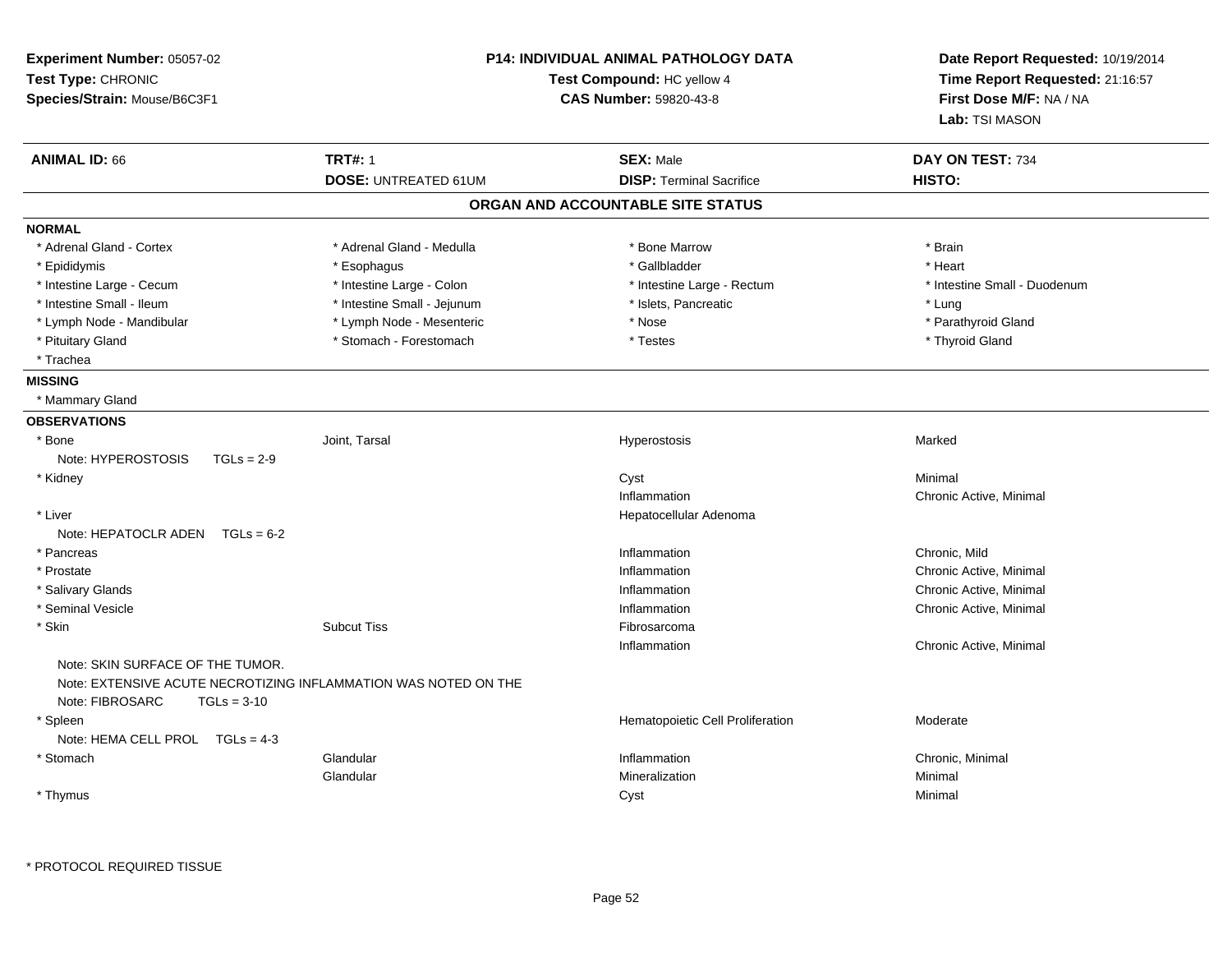| <b>Experiment Number: 05057-02</b><br>Test Type: CHRONIC<br>Species/Strain: Mouse/B6C3F1 |                                               | <b>P14: INDIVIDUAL ANIMAL PATHOLOGY DATA</b><br>Test Compound: HC yellow 4<br><b>CAS Number: 59820-43-8</b> |                            |
|------------------------------------------------------------------------------------------|-----------------------------------------------|-------------------------------------------------------------------------------------------------------------|----------------------------|
| <b>ANIMAL ID: 66</b>                                                                     | <b>TRT#: 1</b><br><b>DOSE: UNTREATED 61UM</b> | <b>SEX: Male</b><br><b>DISP: Terminal Sacrifice</b>                                                         | DAY ON TEST: 734<br>HISTO: |
|                                                                                          |                                               | ORGAN AND ACCOUNTABLE SITE STATUS                                                                           |                            |
| Tooth                                                                                    |                                               | Dysplasia                                                                                                   | Minimal                    |
| * Urinary Bladder                                                                        |                                               | Inflammation                                                                                                | Chronic Active, Minimal    |
| PRIMARY CAUSE OF DEATH                                                                   | $\overline{\phantom{a}}$                      |                                                                                                             |                            |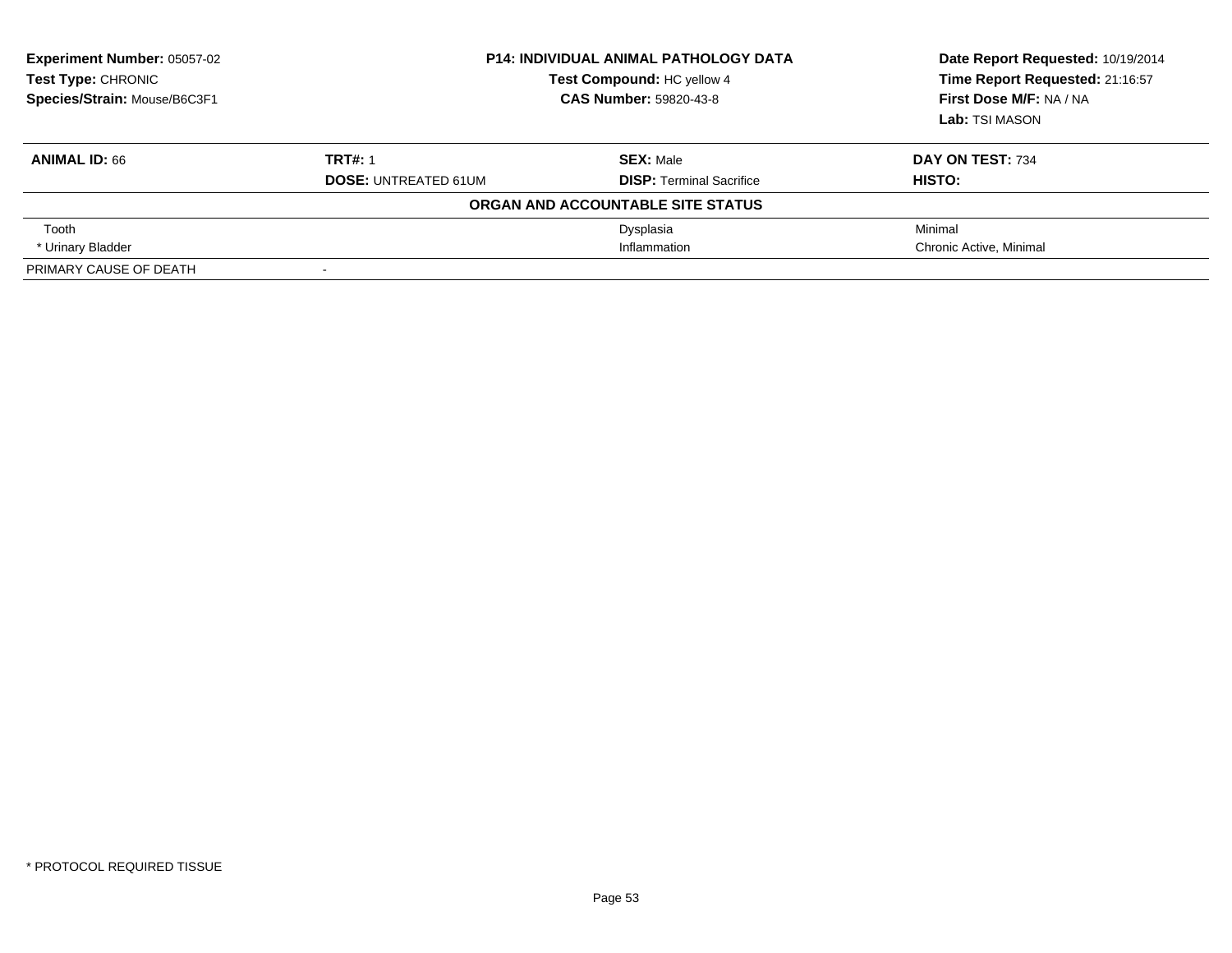| Experiment Number: 05057-02<br>Test Type: CHRONIC<br>Species/Strain: Mouse/B6C3F1 |                                               | <b>P14: INDIVIDUAL ANIMAL PATHOLOGY DATA</b><br>Test Compound: HC yellow 4<br><b>CAS Number: 59820-43-8</b> | Date Report Requested: 10/19/2014<br>Time Report Requested: 21:16:57<br>First Dose M/F: NA / NA<br>Lab: TSI MASON |
|-----------------------------------------------------------------------------------|-----------------------------------------------|-------------------------------------------------------------------------------------------------------------|-------------------------------------------------------------------------------------------------------------------|
| <b>ANIMAL ID: 67</b>                                                              | <b>TRT#: 1</b><br><b>DOSE: UNTREATED 61UM</b> | <b>SEX: Male</b><br><b>DISP: Terminal Sacrifice</b>                                                         | DAY ON TEST: 734<br>HISTO:                                                                                        |
|                                                                                   |                                               | ORGAN AND ACCOUNTABLE SITE STATUS                                                                           |                                                                                                                   |
|                                                                                   |                                               |                                                                                                             |                                                                                                                   |
| <b>NORMAL</b>                                                                     |                                               |                                                                                                             |                                                                                                                   |
| * Adrenal Gland - Medulla                                                         | * Bone Marrow                                 | * Brain                                                                                                     | * Epididymis                                                                                                      |
| * Esophagus                                                                       | * Gallbladder                                 | * Intestine Large - Cecum                                                                                   | * Intestine Large - Colon                                                                                         |
| * Intestine Large - Rectum                                                        | * Intestine Small - Duodenum                  | * Intestine Small - Ileum                                                                                   | * Intestine Small - Jejunum                                                                                       |
| * Islets, Pancreatic                                                              | * Lung                                        | * Lymph Node - Mandibular                                                                                   | * Lymph Node - Mesenteric                                                                                         |
| * Nose                                                                            | * Parathyroid Gland                           | * Salivary Glands                                                                                           | * Seminal Vesicle                                                                                                 |
| * Spleen                                                                          | * Stomach - Forestomach                       | * Stomach - Glandular                                                                                       | * Testes                                                                                                          |
| * Thymus                                                                          | * Thyroid Gland                               | * Trachea                                                                                                   | * Urinary Bladder                                                                                                 |
| <b>MISSING</b>                                                                    |                                               |                                                                                                             |                                                                                                                   |
| * Mammary Gland                                                                   | * Pituitary Gland                             |                                                                                                             |                                                                                                                   |
| <b>OBSERVATIONS</b>                                                               |                                               |                                                                                                             |                                                                                                                   |
| * Adrenal Gland                                                                   | Cortex                                        | Hyperplasia                                                                                                 | Mild                                                                                                              |
| * Bone                                                                            | Joint, Tarsal                                 | Hyperostosis                                                                                                | Marked                                                                                                            |
| [ Hyperostosis TGLS = 2-9 ]                                                       |                                               |                                                                                                             |                                                                                                                   |
| * Heart                                                                           |                                               | Inflammation                                                                                                | Chronic, Minimal                                                                                                  |
| * Kidney                                                                          |                                               | Inflammation                                                                                                | Chronic Active, Minimal                                                                                           |
| * Liver                                                                           |                                               | Hepatocellular Adenoma                                                                                      |                                                                                                                   |
| * Pancreas                                                                        |                                               | Vacuolization Cytoplasmic                                                                                   | Minimal                                                                                                           |
| * Prostate                                                                        |                                               | Inflammation                                                                                                | Chronic Active, Minimal                                                                                           |
| * Skin                                                                            |                                               | Inflammation                                                                                                | Chronic Active, Mild                                                                                              |
| Tooth                                                                             |                                               | Dysplasia                                                                                                   | Minimal                                                                                                           |
| PRIMARY CAUSE OF DEATH                                                            |                                               |                                                                                                             |                                                                                                                   |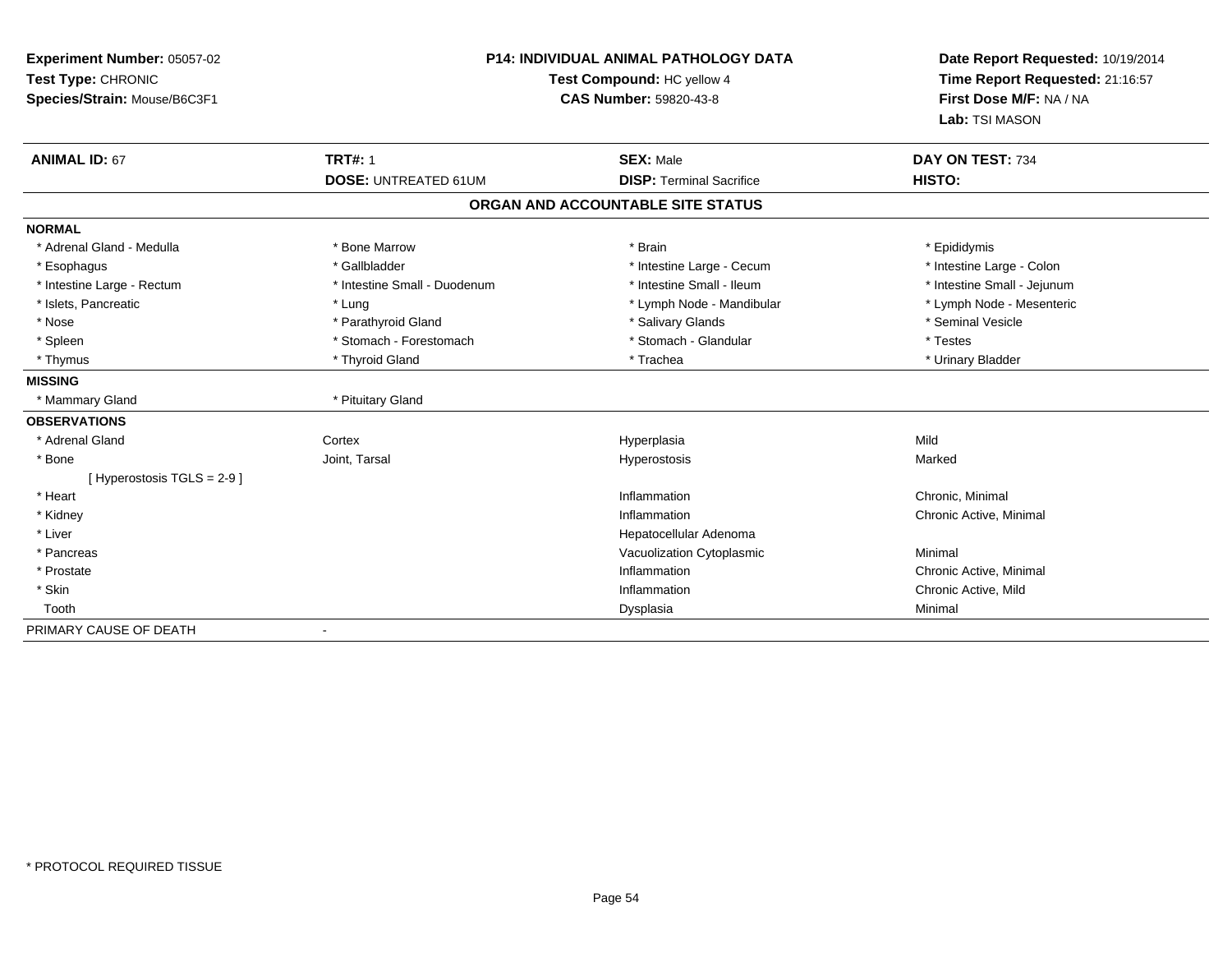| Experiment Number: 05057-02<br>Test Type: CHRONIC<br>Species/Strain: Mouse/B6C3F1 | <b>P14: INDIVIDUAL ANIMAL PATHOLOGY DATA</b><br>Test Compound: HC yellow 4<br><b>CAS Number: 59820-43-8</b> |                                   | Date Report Requested: 10/19/2014<br>Time Report Requested: 21:16:57<br>First Dose M/F: NA / NA<br>Lab: TSI MASON |  |
|-----------------------------------------------------------------------------------|-------------------------------------------------------------------------------------------------------------|-----------------------------------|-------------------------------------------------------------------------------------------------------------------|--|
| <b>ANIMAL ID: 70</b>                                                              | <b>TRT#: 1</b>                                                                                              | <b>SEX: Male</b>                  | DAY ON TEST: 734                                                                                                  |  |
|                                                                                   | <b>DOSE: UNTREATED 61UM</b>                                                                                 | <b>DISP: Terminal Sacrifice</b>   | HISTO:                                                                                                            |  |
|                                                                                   |                                                                                                             | ORGAN AND ACCOUNTABLE SITE STATUS |                                                                                                                   |  |
| <b>NORMAL</b>                                                                     |                                                                                                             |                                   |                                                                                                                   |  |
| * Adrenal Gland - Cortex                                                          | * Adrenal Gland - Medulla                                                                                   | * Bone                            | * Bone Marrow                                                                                                     |  |
| * Esophagus                                                                       | * Gallbladder                                                                                               | * Heart                           | * Intestine Large - Cecum                                                                                         |  |
| * Intestine Large - Colon                                                         | * Intestine Large - Rectum                                                                                  | * Intestine Small - Duodenum      | * Intestine Small - Ileum                                                                                         |  |
| * Intestine Small - Jejunum                                                       | * Lung                                                                                                      | * Lymph Node - Mandibular         | * Lymph Node - Mesenteric                                                                                         |  |
| * Prostate                                                                        | * Seminal Vesicle                                                                                           | * Skin                            | * Spleen                                                                                                          |  |
| * Stomach - Forestomach                                                           | * Testes                                                                                                    | * Thymus                          | * Thyroid Gland                                                                                                   |  |
| * Trachea                                                                         |                                                                                                             |                                   |                                                                                                                   |  |
| <b>MISSING</b>                                                                    |                                                                                                             |                                   |                                                                                                                   |  |
| * Mammary Gland                                                                   | * Parathyroid Gland                                                                                         | * Pituitary Gland                 |                                                                                                                   |  |
| <b>OBSERVATIONS</b>                                                               |                                                                                                             |                                   |                                                                                                                   |  |
| * Brain                                                                           | Thalamus                                                                                                    | Mineralization                    | Minimal                                                                                                           |  |
| * Epididymis                                                                      |                                                                                                             | Granuloma Sperm                   | Mild                                                                                                              |  |
| Note: STITIUM WAS OBSERVED.                                                       |                                                                                                             |                                   |                                                                                                                   |  |
|                                                                                   | Note: A GRANULOMATOUS RESPONSE TO SPERMATOZOA IN THE INTER-                                                 |                                   |                                                                                                                   |  |
| * Islets, Pancreatic                                                              |                                                                                                             | Hyperplasia                       | Mild                                                                                                              |  |
| * Kidney                                                                          |                                                                                                             | Inflammation                      | Chronic Active, Minimal                                                                                           |  |
| * Liver                                                                           |                                                                                                             | Hepatocellular Adenoma            |                                                                                                                   |  |
| Note: HEPATOCLR ADEN TGLs = 2-2                                                   |                                                                                                             |                                   |                                                                                                                   |  |
| * Nose                                                                            |                                                                                                             | Inflammation                      | Acute, Minimal                                                                                                    |  |
| * Pancreas                                                                        |                                                                                                             | Vacuolization Cytoplasmic         | Minimal                                                                                                           |  |
| * Salivary Glands                                                                 |                                                                                                             | Inflammation                      | Chronic Active, Minimal                                                                                           |  |
| * Stomach                                                                         | Glandular                                                                                                   | Inflammation                      | Chronic, Minimal                                                                                                  |  |
| Tooth                                                                             |                                                                                                             | Dysplasia                         | Marked                                                                                                            |  |
| * Urinary Bladder                                                                 |                                                                                                             | Inflammation                      | Chronic Active, Minimal                                                                                           |  |
| PRIMARY CAUSE OF DEATH                                                            | $\blacksquare$                                                                                              |                                   |                                                                                                                   |  |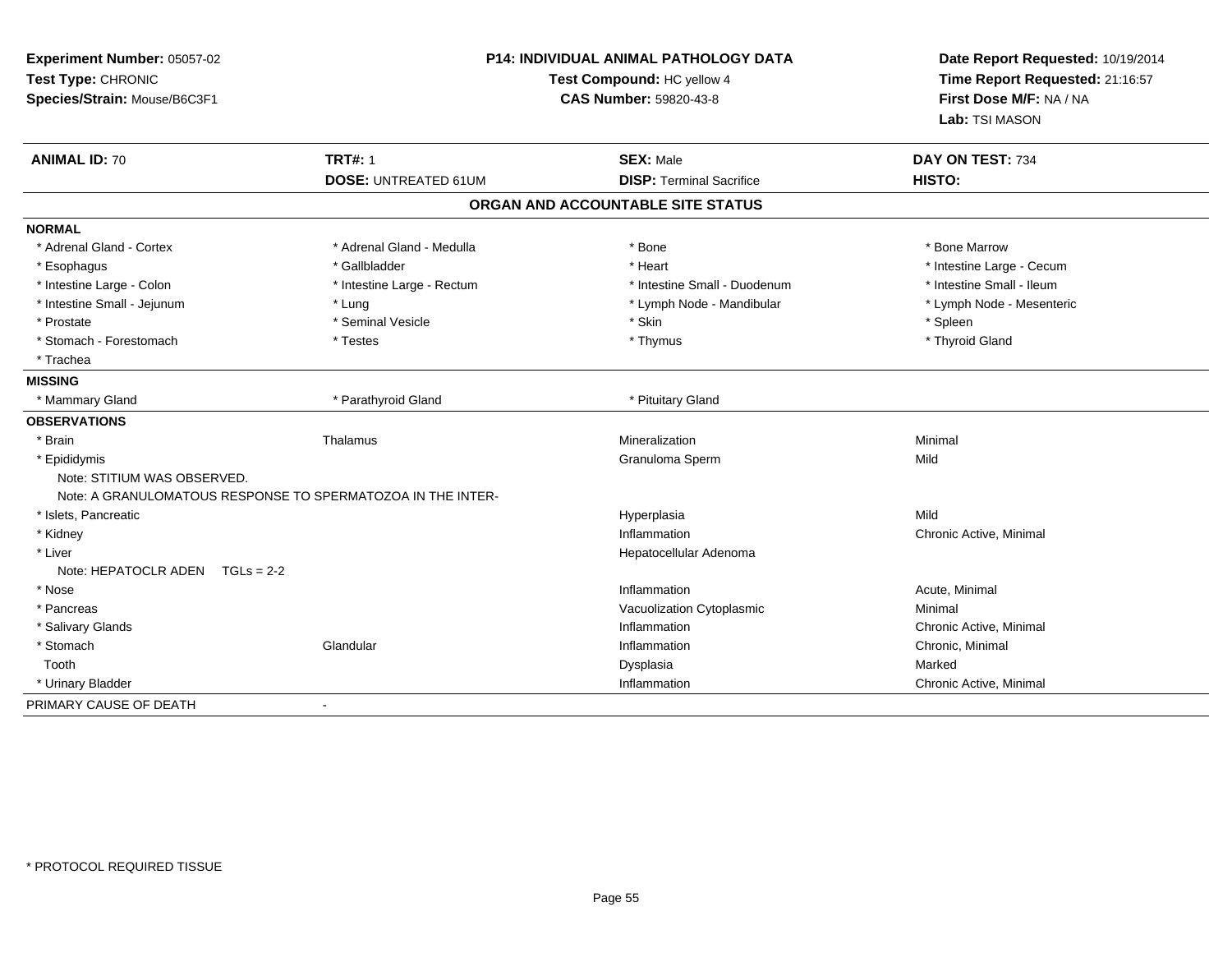| Experiment Number: 05057-02<br>Test Type: CHRONIC<br>Species/Strain: Mouse/B6C3F1 |                                                               |                            | <b>P14: INDIVIDUAL ANIMAL PATHOLOGY DATA</b><br>Test Compound: HC yellow 4<br>CAS Number: 59820-43-8 | Date Report Requested: 10/19/2014<br>Time Report Requested: 21:16:57<br>First Dose M/F: NA / NA<br>Lab: TSI MASON |  |
|-----------------------------------------------------------------------------------|---------------------------------------------------------------|----------------------------|------------------------------------------------------------------------------------------------------|-------------------------------------------------------------------------------------------------------------------|--|
| <b>ANIMAL ID: 71</b>                                                              | <b>TRT#: 2</b>                                                |                            | <b>SEX: Male</b>                                                                                     | DAY ON TEST: 152                                                                                                  |  |
|                                                                                   | DOSE: 0.5% 61LM                                               |                            | <b>DISP: Dead</b>                                                                                    | HISTO:                                                                                                            |  |
|                                                                                   |                                                               |                            | ORGAN AND ACCOUNTABLE SITE STATUS                                                                    |                                                                                                                   |  |
| <b>NORMAL</b>                                                                     |                                                               |                            |                                                                                                      |                                                                                                                   |  |
| <b>Adrenal Gland - Cortex</b>                                                     | Adrenal Gland - Medulla                                       |                            | Bone                                                                                                 | <b>Bone Marrow</b>                                                                                                |  |
| <b>Brain</b>                                                                      | Esophagus                                                     |                            | Heart                                                                                                | Intestine Large - Colon                                                                                           |  |
| Intestine Large - Rectum                                                          | Islets, Pancreatic                                            |                            | Liver                                                                                                | Lung                                                                                                              |  |
| Lymph Node - Mesenteric                                                           | Nose                                                          |                            | Pancreas                                                                                             | Parathyroid Gland                                                                                                 |  |
| <b>Pituitary Gland</b>                                                            | Salivary Glands                                               |                            | <b>Seminal Vesicle</b>                                                                               | <b>Skin</b>                                                                                                       |  |
| Stomach - Forestomach                                                             | Stomach - Glandular                                           |                            | <b>Testes</b>                                                                                        | Thymus                                                                                                            |  |
| Trachea                                                                           |                                                               |                            |                                                                                                      |                                                                                                                   |  |
| <b>MISSING</b>                                                                    |                                                               |                            |                                                                                                      |                                                                                                                   |  |
| Intestine Large - Cecum                                                           |                                                               | Intestine Small - Duodenum | Lymph Node - Mandibular                                                                              | Mammary Gland                                                                                                     |  |
| <b>AUTO PRECLUDES DIAG.</b>                                                       |                                                               |                            |                                                                                                      |                                                                                                                   |  |
| Gallbladder                                                                       | Intestine Small - Ileum                                       |                            | Intestine Small - Jejunum                                                                            |                                                                                                                   |  |
| <b>OBSERVATIONS</b>                                                               |                                                               |                            |                                                                                                      |                                                                                                                   |  |
| <b>Bone</b>                                                                       |                                                               |                            |                                                                                                      |                                                                                                                   |  |
|                                                                                   | Note: AN ADDITIONAL FEATURE AT THE TARSAL JOINT WAS ACUTE IN- |                            |                                                                                                      |                                                                                                                   |  |
| Epididymis                                                                        |                                                               |                            | Inflammation                                                                                         | Chronic Active, Minimal                                                                                           |  |
| Kidney                                                                            |                                                               |                            | Inflammation                                                                                         | Chronic Active, Minimal                                                                                           |  |
| Penis                                                                             |                                                               |                            | Inflammation                                                                                         | Chronic Active, Marked                                                                                            |  |
| Prostate                                                                          |                                                               |                            | Inflammation                                                                                         | Chronic Active, Mild                                                                                              |  |
| Spleen                                                                            |                                                               |                            | Depletion Lymphoid                                                                                   | Mild                                                                                                              |  |
| * Thyroid Gland                                                                   | Follicle                                                      |                            | Pigmentation                                                                                         | Minimal                                                                                                           |  |
|                                                                                   | <b>Follicular Cel</b>                                         |                            | Pigmentation                                                                                         | Minimal                                                                                                           |  |
| <b>Urinary Bladder</b>                                                            |                                                               |                            | Hemorrhage                                                                                           | Marked                                                                                                            |  |
| Note: HEMORRHAGE                                                                  | $TGLs = 1-2$                                                  |                            |                                                                                                      |                                                                                                                   |  |
| PRIMARY CAUSE OF DEATH                                                            |                                                               |                            |                                                                                                      |                                                                                                                   |  |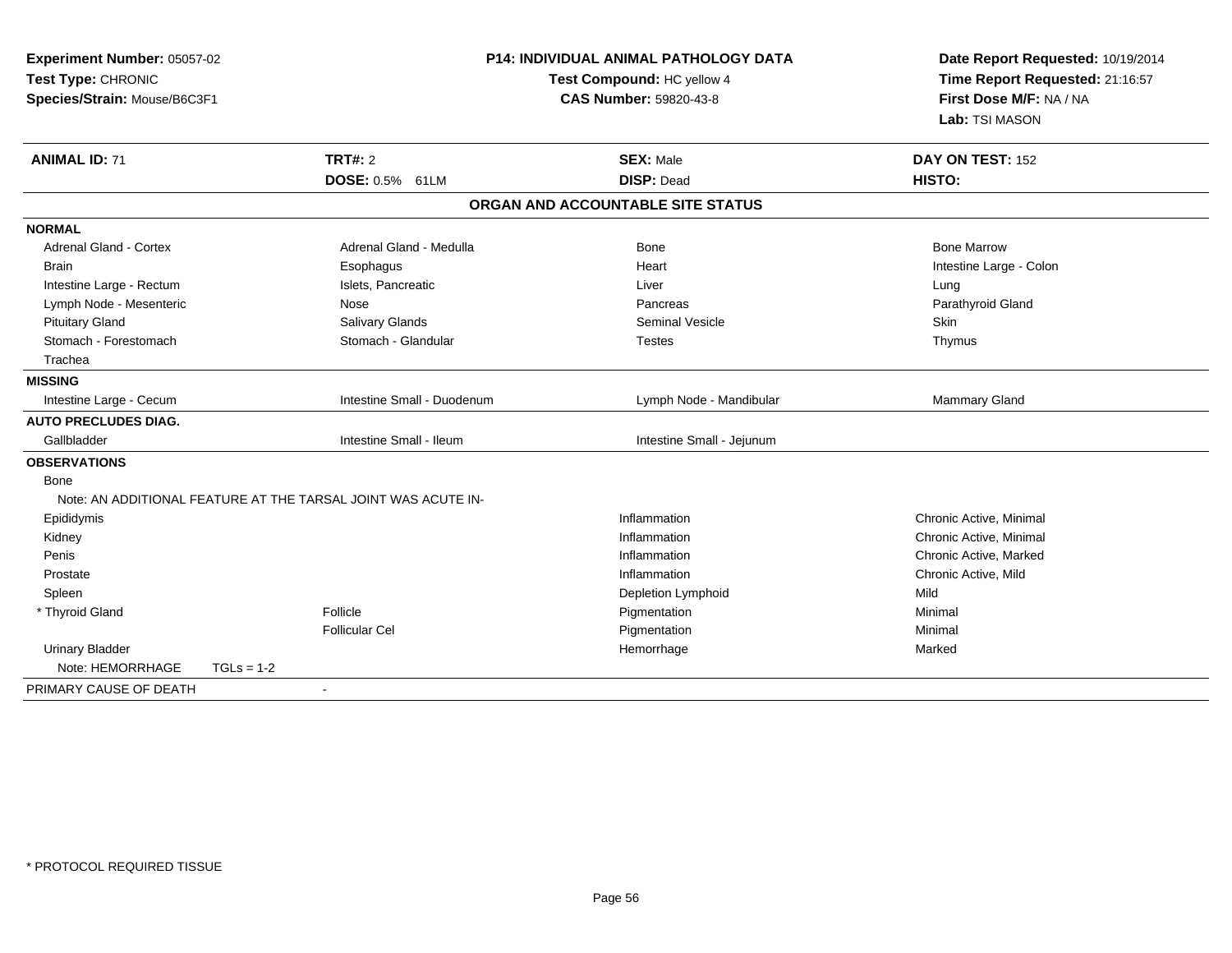| <b>Experiment Number: 05057-02</b><br>Test Type: CHRONIC<br>Species/Strain: Mouse/B6C3F1 |                        | <b>P14: INDIVIDUAL ANIMAL PATHOLOGY DATA</b><br>Test Compound: HC yellow 4<br><b>CAS Number: 59820-43-8</b> | Date Report Requested: 10/19/2014<br>Time Report Requested: 21:16:57<br>First Dose M/F: NA / NA<br><b>Lab:</b> TSI MASON |
|------------------------------------------------------------------------------------------|------------------------|-------------------------------------------------------------------------------------------------------------|--------------------------------------------------------------------------------------------------------------------------|
| <b>ANIMAL ID: 72</b>                                                                     | <b>TRT#: 2</b>         | <b>SEX: Male</b>                                                                                            | DAY ON TEST: 731                                                                                                         |
|                                                                                          | <b>DOSE: 0.5% 61LM</b> | <b>DISP:</b> Terminal Sacrifice                                                                             | <b>HISTO:</b>                                                                                                            |
| <b>OBSERVATIONS</b>                                                                      |                        |                                                                                                             |                                                                                                                          |
| Bone                                                                                     | Joint, Tarsal          | Hyperostosis                                                                                                | Marked                                                                                                                   |
| Note: HYPEROSTOSIS<br>$TGLs = 1-9$                                                       |                        |                                                                                                             |                                                                                                                          |
| Epididymis                                                                               |                        | Inflammation                                                                                                | Chronic Active, Mild                                                                                                     |
| * Thyroid Gland                                                                          | <b>Follicular Cel</b>  | Hyperplasia                                                                                                 | Minimal                                                                                                                  |
|                                                                                          | Follicle               | Pigmentation                                                                                                | Mild                                                                                                                     |
|                                                                                          | <b>Follicular Cel</b>  | Pigmentation                                                                                                | Mild                                                                                                                     |
|                                                                                          | Interstitium           | Pigmentation                                                                                                | Minimal                                                                                                                  |
| [ Pigmentation TGLS = 4-5 ]                                                              |                        |                                                                                                             |                                                                                                                          |
| PRIMARY CAUSE OF DEATH                                                                   | -                      |                                                                                                             |                                                                                                                          |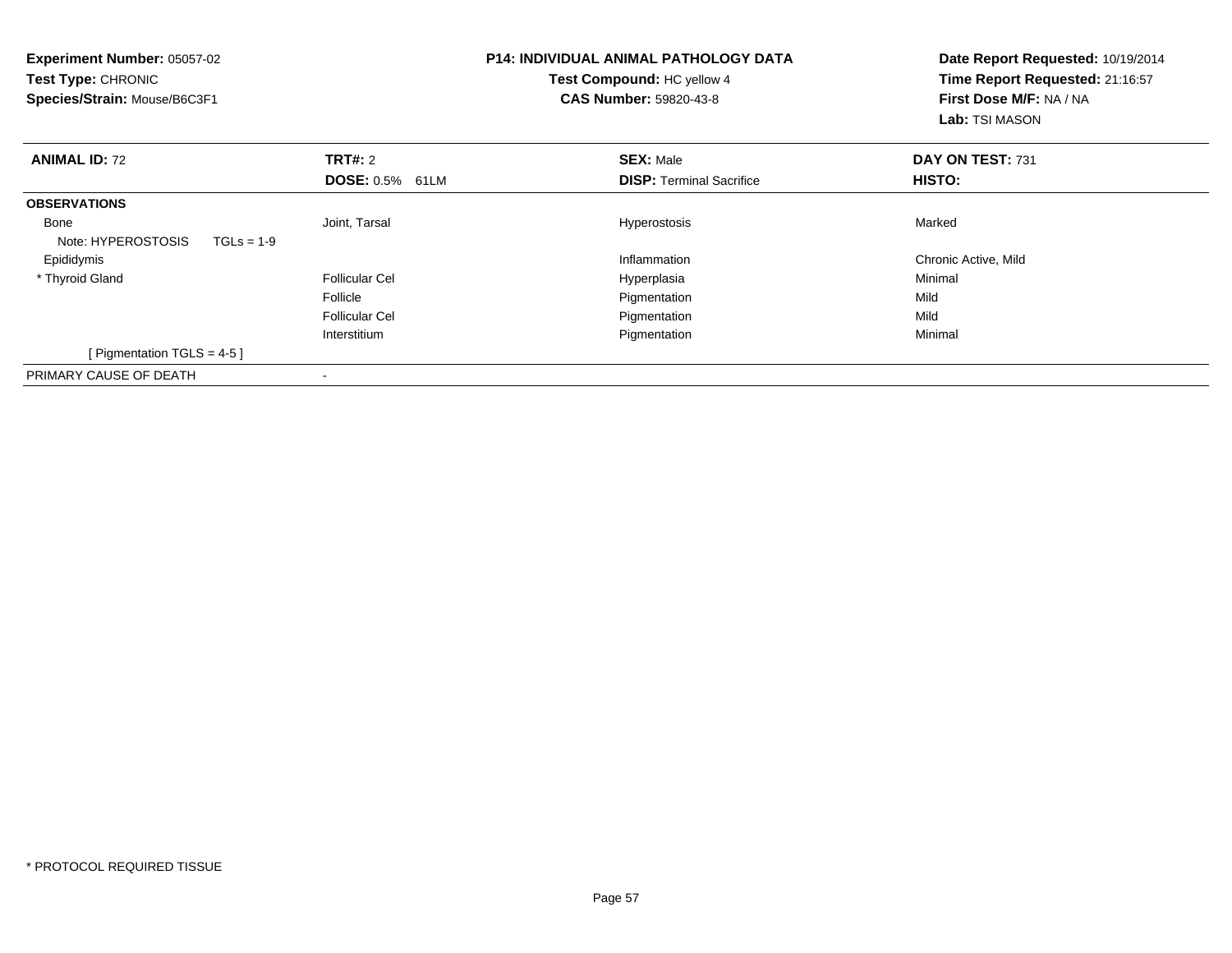| Experiment Number: 05057-02<br>Test Type: CHRONIC<br>Species/Strain: Mouse/B6C3F1 |                           | <b>P14: INDIVIDUAL ANIMAL PATHOLOGY DATA</b><br>Test Compound: HC yellow 4<br><b>CAS Number: 59820-43-8</b> | Date Report Requested: 10/19/2014<br>Time Report Requested: 21:16:57<br>First Dose M/F: NA / NA<br>Lab: TSI MASON |
|-----------------------------------------------------------------------------------|---------------------------|-------------------------------------------------------------------------------------------------------------|-------------------------------------------------------------------------------------------------------------------|
| <b>ANIMAL ID: 74</b>                                                              | TRT#: 2                   | <b>SEX: Male</b>                                                                                            | DAY ON TEST: 734                                                                                                  |
|                                                                                   | <b>DOSE: 0.5%</b><br>61LM | <b>DISP: Terminal Sacrifice</b>                                                                             | HISTO:                                                                                                            |
|                                                                                   |                           | ORGAN AND ACCOUNTABLE SITE STATUS                                                                           |                                                                                                                   |
| <b>NORMAL</b>                                                                     |                           |                                                                                                             |                                                                                                                   |
| Skin                                                                              |                           |                                                                                                             |                                                                                                                   |
| <b>OBSERVATIONS</b>                                                               |                           |                                                                                                             |                                                                                                                   |
| <b>Bone</b>                                                                       | Joint, Tarsal             | Hyperostosis                                                                                                | Marked                                                                                                            |
| Note: HYPEROSTOSIS<br>$TGLs = 3-9$                                                |                           |                                                                                                             |                                                                                                                   |
| Epididymis                                                                        |                           | Inflammation                                                                                                | Chronic Active, Minimal                                                                                           |
| Kidney                                                                            |                           | Inflammation                                                                                                | Chronic Active, Minimal                                                                                           |
| * Thyroid Gland                                                                   | <b>Follicular Cel</b>     | Hyperplasia                                                                                                 | Mild                                                                                                              |
|                                                                                   | Follicle                  | Pigmentation                                                                                                | Mild                                                                                                              |
|                                                                                   | Follicular Cel            | Pigmentation                                                                                                | Mild                                                                                                              |
|                                                                                   | Interstitium              | Pigmentation                                                                                                | Minimal                                                                                                           |
| [ Pigmentation TGLS = $4-5$ ]                                                     |                           |                                                                                                             |                                                                                                                   |
| PRIMARY CAUSE OF DEATH                                                            |                           |                                                                                                             |                                                                                                                   |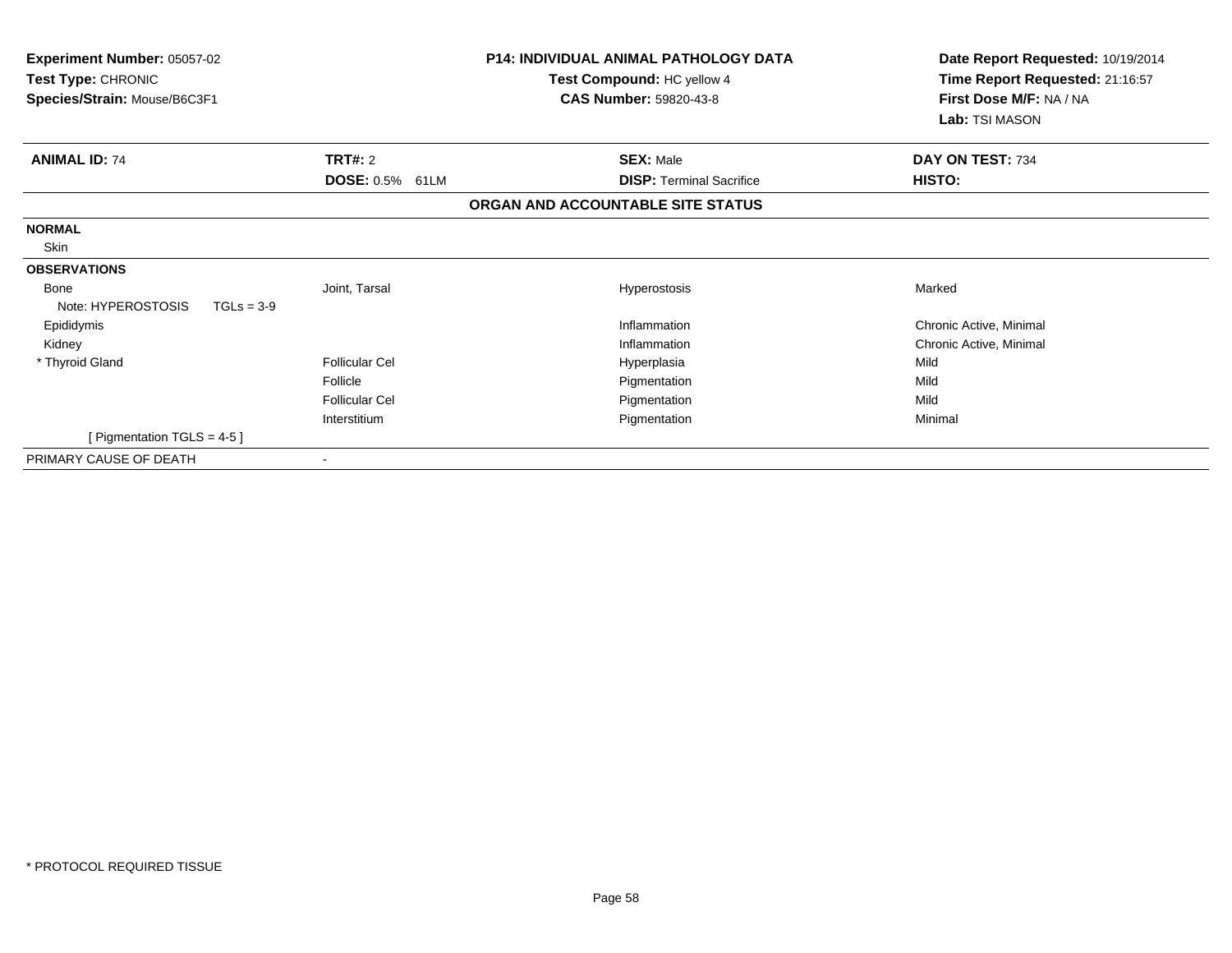| <b>Experiment Number: 05057-02</b><br>Test Type: CHRONIC<br>Species/Strain: Mouse/B6C3F1 |                |                           | <b>P14: INDIVIDUAL ANIMAL PATHOLOGY DATA</b><br>Test Compound: HC yellow 4<br><b>CAS Number: 59820-43-8</b> |                                   | Date Report Requested: 10/19/2014<br>Time Report Requested: 21:16:57<br>First Dose M/F: NA / NA<br>Lab: TSI MASON |  |
|------------------------------------------------------------------------------------------|----------------|---------------------------|-------------------------------------------------------------------------------------------------------------|-----------------------------------|-------------------------------------------------------------------------------------------------------------------|--|
| <b>ANIMAL ID: 75</b>                                                                     |                | <b>TRT#: 2</b>            |                                                                                                             | <b>SEX: Male</b>                  | <b>DAY ON TEST: 94</b>                                                                                            |  |
|                                                                                          |                | <b>DOSE: 0.5% 61LM</b>    |                                                                                                             | <b>DISP: Dead</b>                 | HISTO:                                                                                                            |  |
|                                                                                          |                |                           |                                                                                                             | ORGAN AND ACCOUNTABLE SITE STATUS |                                                                                                                   |  |
| <b>NORMAL</b>                                                                            |                |                           |                                                                                                             |                                   |                                                                                                                   |  |
| <b>Adrenal Gland - Cortex</b>                                                            |                | Adrenal Gland - Medulla   |                                                                                                             | Bone                              | <b>Bone Marrow</b>                                                                                                |  |
| Brain                                                                                    |                | Epididymis                |                                                                                                             | Esophagus                         | Heart                                                                                                             |  |
| Intestine Large - Cecum                                                                  |                | Intestine Large - Colon   |                                                                                                             | Intestine Large - Rectum          | Intestine Small - Duodenum                                                                                        |  |
| Intestine Small - Ileum                                                                  |                | Intestine Small - Jejunum |                                                                                                             | Islets, Pancreatic                | Liver                                                                                                             |  |
| Lung                                                                                     |                | Lymph Node - Mandibular   |                                                                                                             | Nose                              | Pancreas                                                                                                          |  |
| <b>Pituitary Gland</b>                                                                   |                | <b>Preputial Gland</b>    |                                                                                                             | Salivary Glands                   | <b>Seminal Vesicle</b>                                                                                            |  |
| <b>Skin</b>                                                                              |                | Stomach - Forestomach     |                                                                                                             | Stomach - Glandular               | <b>Testes</b>                                                                                                     |  |
| * Thyroid Gland                                                                          |                | Trachea                   |                                                                                                             |                                   |                                                                                                                   |  |
| <b>MISSING</b>                                                                           |                |                           |                                                                                                             |                                   |                                                                                                                   |  |
| Gallbladder                                                                              |                | Lymph Node - Mesenteric   |                                                                                                             | Mammary Gland                     | Parathyroid Gland                                                                                                 |  |
| Thymus                                                                                   |                |                           |                                                                                                             |                                   |                                                                                                                   |  |
| <b>OBSERVATIONS</b>                                                                      |                |                           |                                                                                                             |                                   |                                                                                                                   |  |
| Kidney                                                                                   |                | <b>Renal Tubule</b>       |                                                                                                             | Mineralization                    | Mild                                                                                                              |  |
| Prostate                                                                                 |                |                           |                                                                                                             | Inflammation                      | Chronic Active, Marked                                                                                            |  |
| Spleen                                                                                   |                |                           |                                                                                                             | Depletion Lymphoid                | Mild                                                                                                              |  |
|                                                                                          |                |                           |                                                                                                             | Hematopoietic Cell Proliferation  | Mild                                                                                                              |  |
| <b>Urinary Bladder</b>                                                                   |                |                           |                                                                                                             | Inflammation                      | Chronic Active, Mild                                                                                              |  |
| Note: INFLAMMATION                                                                       | $TGLs = 4.5-2$ |                           |                                                                                                             |                                   |                                                                                                                   |  |
| PRIMARY CAUSE OF DEATH                                                                   |                | $\blacksquare$            |                                                                                                             |                                   |                                                                                                                   |  |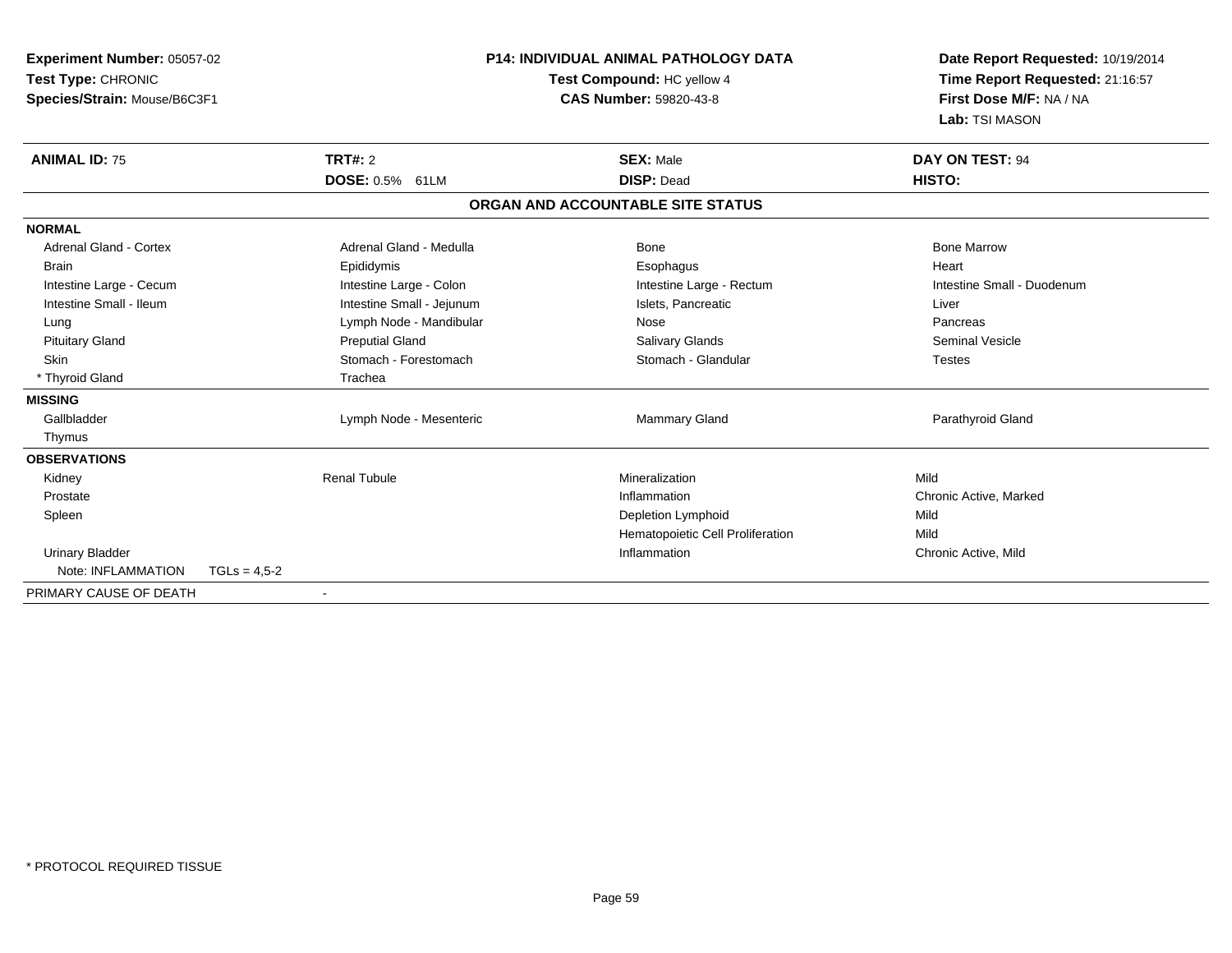| Experiment Number: 05057-02<br>Test Type: CHRONIC<br>Species/Strain: Mouse/B6C3F1                 |                                   | <b>P14: INDIVIDUAL ANIMAL PATHOLOGY DATA</b><br>Test Compound: HC yellow 4<br><b>CAS Number: 59820-43-8</b> | Date Report Requested: 10/19/2014<br>Time Report Requested: 21:16:57<br>First Dose M/F: NA / NA<br>Lab: TSI MASON |
|---------------------------------------------------------------------------------------------------|-----------------------------------|-------------------------------------------------------------------------------------------------------------|-------------------------------------------------------------------------------------------------------------------|
| <b>ANIMAL ID: 76</b>                                                                              | <b>TRT#: 2</b><br>DOSE: 0.5% 61LM | <b>SEX: Male</b><br><b>DISP: Moribund</b>                                                                   | DAY ON TEST: 626<br>HISTO:                                                                                        |
|                                                                                                   |                                   | ORGAN AND ACCOUNTABLE SITE STATUS                                                                           |                                                                                                                   |
| <b>NORMAL</b>                                                                                     |                                   |                                                                                                             |                                                                                                                   |
| <b>Adrenal Gland - Cortex</b>                                                                     | Adrenal Gland - Medulla           | <b>Bone</b>                                                                                                 | <b>Bone Marrow</b>                                                                                                |
| <b>Brain</b>                                                                                      | Epididymis                        | Esophagus                                                                                                   | Gallbladder                                                                                                       |
| Intestine Large - Cecum                                                                           | Intestine Large - Colon           | Intestine Large - Rectum                                                                                    | Intestine Small - Duodenum                                                                                        |
| Intestine Small - Ileum                                                                           | Intestine Small - Jejunum         | Islets, Pancreatic                                                                                          | Lymph Node - Mesenteric                                                                                           |
| Nose                                                                                              | Pancreas                          | Parathyroid Gland                                                                                           | Prostate                                                                                                          |
| <b>Seminal Vesicle</b>                                                                            | Skin                              | Spleen                                                                                                      | Stomach - Forestomach                                                                                             |
| Stomach - Glandular                                                                               | <b>Testes</b>                     | Thymus                                                                                                      | Trachea                                                                                                           |
| <b>Urinary Bladder</b>                                                                            |                                   |                                                                                                             |                                                                                                                   |
| <b>MISSING</b>                                                                                    |                                   |                                                                                                             |                                                                                                                   |
| Lymph Node - Mandibular                                                                           | <b>Mammary Gland</b>              |                                                                                                             |                                                                                                                   |
| <b>OBSERVATIONS</b>                                                                               |                                   |                                                                                                             |                                                                                                                   |
| Gallbladder                                                                                       |                                   |                                                                                                             |                                                                                                                   |
| Note: RELATED THROMBUS. THE SMALL PIECE OF GALL BLADDER                                           |                                   |                                                                                                             |                                                                                                                   |
| Note: PRESENT WAS SHOWN TO BE NORMAL. SEE LIVER.                                                  |                                   |                                                                                                             |                                                                                                                   |
| Note: GALL BLADDER MASS SHOWN TO BE INFARCTED LIVER WITH                                          |                                   |                                                                                                             |                                                                                                                   |
| Heart                                                                                             |                                   | Sarcoma                                                                                                     | Metastatic (Skeletal Muscle)                                                                                      |
| Note: SARCOMA<br>$TGLs = 8-2$                                                                     |                                   |                                                                                                             |                                                                                                                   |
| Kidney                                                                                            |                                   | Sarcoma                                                                                                     | Metastatic (Skeletal Muscle)                                                                                      |
| Liver                                                                                             |                                   | Hepatocellular Adenoma                                                                                      |                                                                                                                   |
|                                                                                                   |                                   | Infarct                                                                                                     | Moderate                                                                                                          |
|                                                                                                   |                                   | Thrombosis                                                                                                  | Marked                                                                                                            |
| Note: INFARCT<br>$TGLs = 11-2$<br>Note: HEPATOCLR ADEN TGLs = 11-2                                |                                   |                                                                                                             |                                                                                                                   |
| Note: GALL BLADDER MASS SHOWN TO BE INFARCTED LIVER WITH<br>Note: PRESENT WAS SHOWN TO BE NORMAL. |                                   |                                                                                                             |                                                                                                                   |
| Note: RELATED THROMBUS. THE SMALL PIECE OF GALL BLADDER                                           |                                   |                                                                                                             |                                                                                                                   |
| Lung                                                                                              |                                   | Sarcoma                                                                                                     | Metastatic (Skeletal Muscle)                                                                                      |
| [Sarcoma TGLS = $6,7-1+1.1$ ]                                                                     |                                   |                                                                                                             |                                                                                                                   |
| Lymph Node<br>Note: SARCOMA<br>$TGLs = 9-5+9.5-5$                                                 | Mediastinal, Pancreatic           | Sarcoma                                                                                                     | Metastatic (Skeletal Muscle)                                                                                      |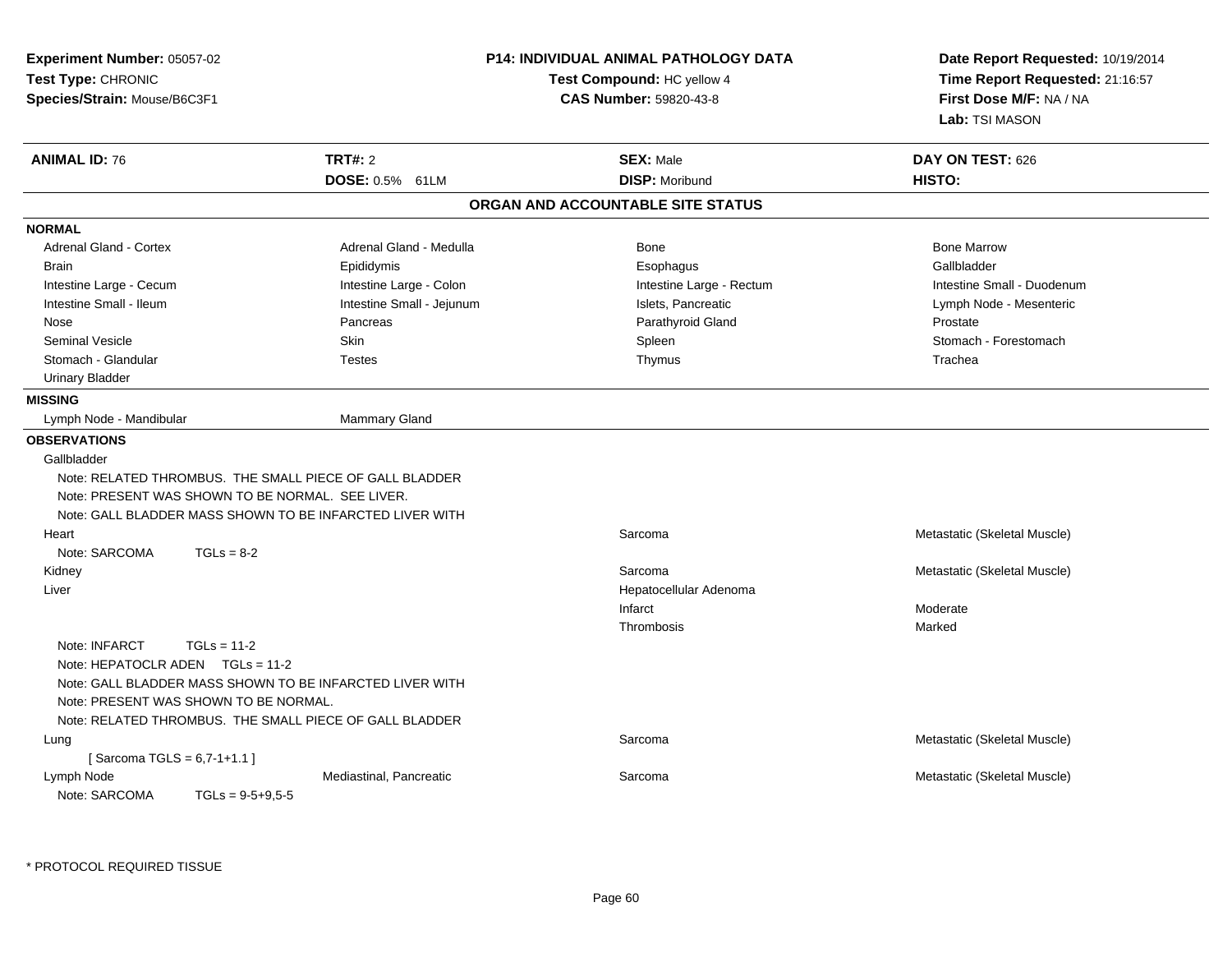| <b>Experiment Number: 05057-02</b><br><b>Test Type: CHRONIC</b><br>Species/Strain: Mouse/B6C3F1 |                  |                       | <b>P14: INDIVIDUAL ANIMAL PATHOLOGY DATA</b><br>Test Compound: HC yellow 4<br><b>CAS Number: 59820-43-8</b> | Date Report Requested: 10/19/2014<br>Time Report Requested: 21:16:57<br>First Dose M/F: NA / NA<br>Lab: TSI MASON |
|-------------------------------------------------------------------------------------------------|------------------|-----------------------|-------------------------------------------------------------------------------------------------------------|-------------------------------------------------------------------------------------------------------------------|
| <b>ANIMAL ID: 76</b>                                                                            |                  | <b>TRT#: 2</b>        | <b>SEX: Male</b>                                                                                            | DAY ON TEST: 626                                                                                                  |
|                                                                                                 |                  | DOSE: 0.5% 61LM       | <b>DISP: Moribund</b>                                                                                       | HISTO:                                                                                                            |
|                                                                                                 |                  |                       | ORGAN AND ACCOUNTABLE SITE STATUS                                                                           |                                                                                                                   |
| <b>Pituitary Gland</b>                                                                          |                  | Pars Distalis         | Hyperplasia                                                                                                 | Minimal                                                                                                           |
| <b>Preputial Gland</b><br>Note: INFLAMMATION                                                    | $TGLs = 14-10$   |                       | Inflammation                                                                                                | Chronic Active, Moderate                                                                                          |
| <b>Salivary Glands</b>                                                                          |                  |                       | Inflammation                                                                                                | Chronic Active, Minimal                                                                                           |
| <b>Skeletal Muscle</b>                                                                          |                  |                       | Sarcoma                                                                                                     |                                                                                                                   |
| Note: SARCOMA                                                                                   | $TGLs = 3-9$     |                       |                                                                                                             |                                                                                                                   |
| Note: SARCOMA                                                                                   | $TGLs = 13-9+10$ |                       |                                                                                                             |                                                                                                                   |
| * Thyroid Gland                                                                                 |                  | Follicle              | Pigmentation                                                                                                | Minimal                                                                                                           |
|                                                                                                 |                  | <b>Follicular Cel</b> | Pigmentation                                                                                                | Mild                                                                                                              |
|                                                                                                 |                  | Interstitium          | Pigmentation                                                                                                | Minimal                                                                                                           |
| Note: PIGMENT                                                                                   | $TGLs = 4-5$     |                       |                                                                                                             |                                                                                                                   |
| PRIMARY CAUSE OF DEATH                                                                          |                  |                       |                                                                                                             |                                                                                                                   |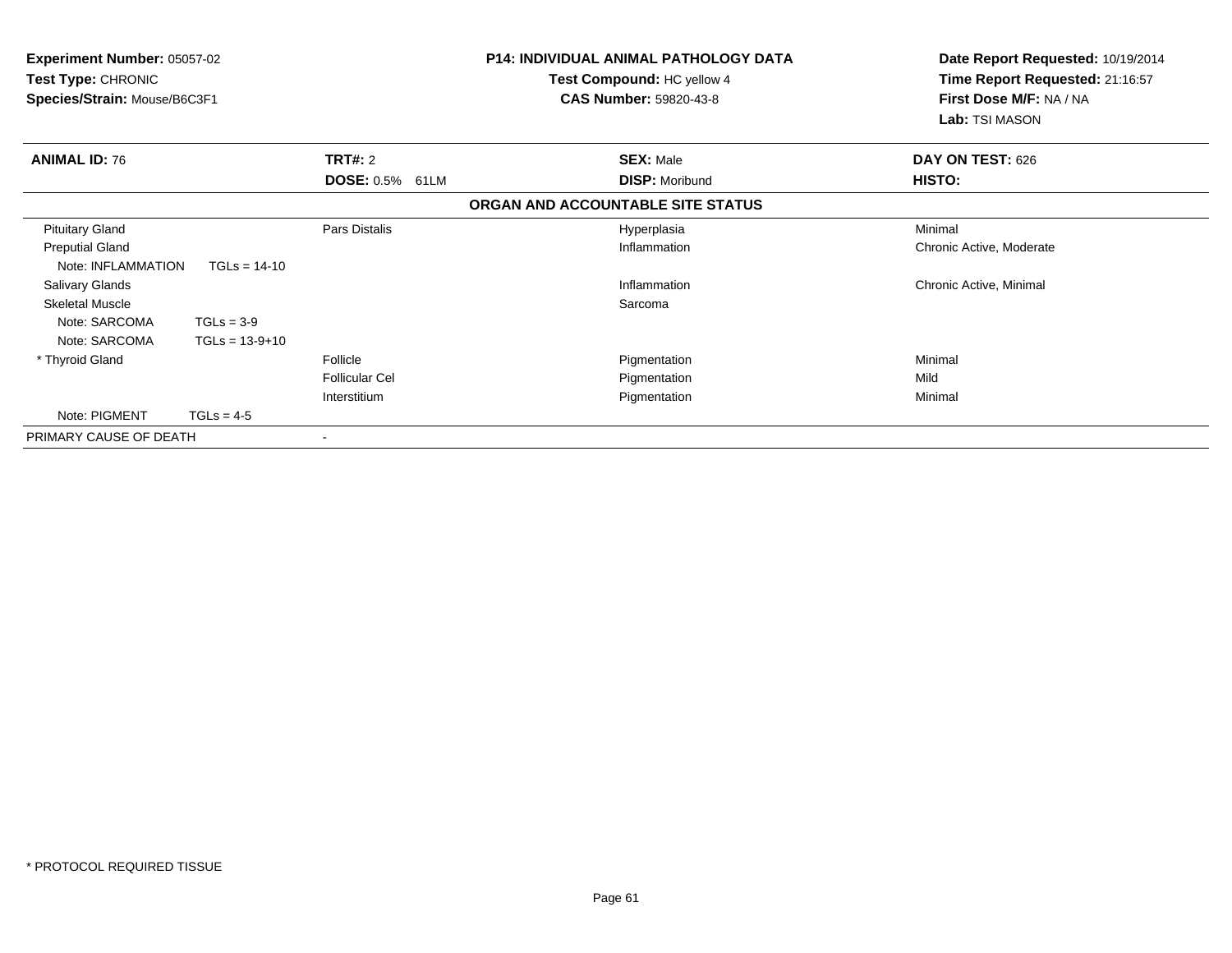| Experiment Number: 05057-02<br>Test Type: CHRONIC               |                       | <b>P14: INDIVIDUAL ANIMAL PATHOLOGY DATA</b> | Date Report Requested: 10/19/2014<br>Time Report Requested: 21:16:57 |  |
|-----------------------------------------------------------------|-----------------------|----------------------------------------------|----------------------------------------------------------------------|--|
|                                                                 |                       | Test Compound: HC yellow 4                   |                                                                      |  |
| Species/Strain: Mouse/B6C3F1                                    |                       | <b>CAS Number: 59820-43-8</b>                | First Dose M/F: NA / NA                                              |  |
|                                                                 |                       |                                              | Lab: TSI MASON                                                       |  |
| <b>ANIMAL ID: 78</b>                                            | <b>TRT#: 2</b>        | <b>SEX: Male</b>                             | DAY ON TEST: 734                                                     |  |
|                                                                 | DOSE: 0.5% 61LM       | <b>DISP: Terminal Sacrifice</b>              | HISTO:                                                               |  |
|                                                                 |                       | ORGAN AND ACCOUNTABLE SITE STATUS            |                                                                      |  |
| <b>NORMAL</b>                                                   |                       |                                              |                                                                      |  |
| <b>Skin</b>                                                     |                       |                                              |                                                                      |  |
| <b>OBSERVATIONS</b>                                             |                       |                                              |                                                                      |  |
| Epididymis                                                      |                       | Inflammation                                 | Chronic Active, Minimal                                              |  |
| Liver                                                           |                       | Hepatocellular Adenoma                       |                                                                      |  |
|                                                                 |                       | Hepatocellular Carcinoma                     |                                                                      |  |
|                                                                 |                       | Necrosis                                     | Minimal                                                              |  |
| Note: HEPATOCLR ADEN $TGLs = 6-2$                               |                       |                                              |                                                                      |  |
| [Hepatocellular Adenoma TGLS = 5-2.1]                           |                       |                                              |                                                                      |  |
| * Thyroid Gland                                                 | Follicle              | Pigmentation                                 | Mild                                                                 |  |
|                                                                 | <b>Follicular Cel</b> | Pigmentation                                 | Mild                                                                 |  |
|                                                                 | Interstitium          | Pigmentation                                 | Minimal                                                              |  |
| Note: ONE LOBE OF THYROID WAS TAKEN AT NECROPSY BY DR. MARONPOT |                       |                                              |                                                                      |  |
| Note: FOR EM.                                                   |                       |                                              |                                                                      |  |
| [ Pigmentation TGLS = $3-5$ ]                                   |                       |                                              |                                                                      |  |
| <b>Urinary Bladder</b>                                          |                       | Inflammation                                 | Chronic Active, Minimal                                              |  |
| PRIMARY CAUSE OF DEATH                                          |                       |                                              |                                                                      |  |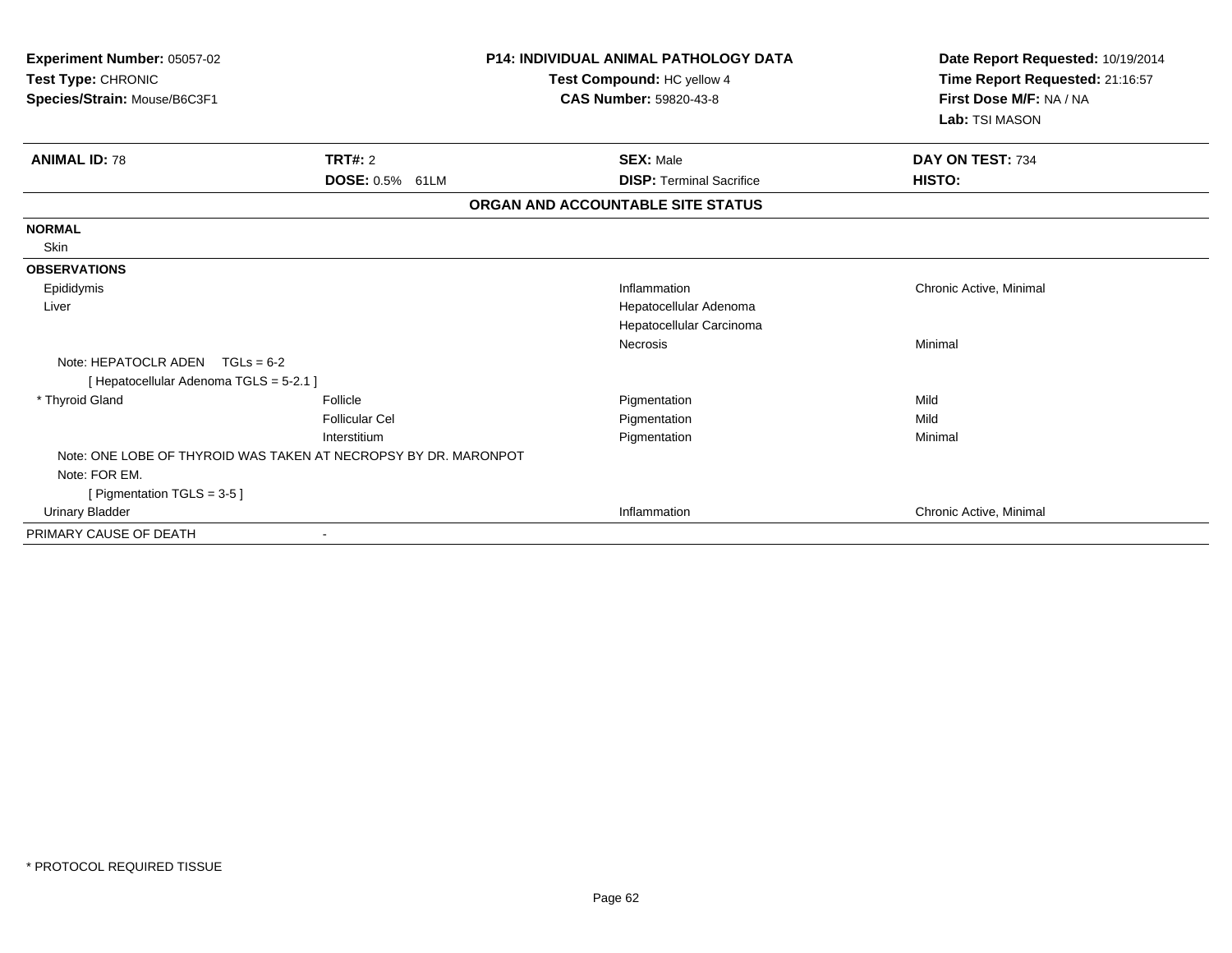| Experiment Number: 05057-02<br>Test Type: CHRONIC<br>Species/Strain: Mouse/B6C3F1 | <b>P14: INDIVIDUAL ANIMAL PATHOLOGY DATA</b><br>Test Compound: HC yellow 4<br><b>CAS Number: 59820-43-8</b> |                                   | Date Report Requested: 10/19/2014<br>Time Report Requested: 21:16:57<br>First Dose M/F: NA / NA<br>Lab: TSI MASON |
|-----------------------------------------------------------------------------------|-------------------------------------------------------------------------------------------------------------|-----------------------------------|-------------------------------------------------------------------------------------------------------------------|
| <b>ANIMAL ID: 79</b>                                                              | TRT#: 2                                                                                                     | <b>SEX: Male</b>                  | DAY ON TEST: 73                                                                                                   |
|                                                                                   | <b>DOSE: 0.5%</b><br>61LM                                                                                   | <b>DISP: Dead</b>                 | HISTO:                                                                                                            |
|                                                                                   |                                                                                                             | ORGAN AND ACCOUNTABLE SITE STATUS |                                                                                                                   |
| <b>NORMAL</b>                                                                     |                                                                                                             |                                   |                                                                                                                   |
| <b>Adrenal Gland - Cortex</b>                                                     | Adrenal Gland - Medulla                                                                                     | Bone                              | <b>Bone Marrow</b>                                                                                                |
| <b>Brain</b>                                                                      | Epididymis                                                                                                  | Esophagus                         | Heart                                                                                                             |
| Intestine Small - Duodenum                                                        | Islets, Pancreatic                                                                                          | Kidney                            | Liver                                                                                                             |
| Lung                                                                              | Lymph Node - Mesenteric                                                                                     | Nose                              | Pancreas                                                                                                          |
| <b>Pituitary Gland</b>                                                            | Salivary Glands                                                                                             | <b>Seminal Vesicle</b>            | <b>Skin</b>                                                                                                       |
| Spleen                                                                            | Stomach - Forestomach                                                                                       | Stomach - Glandular               | <b>Testes</b>                                                                                                     |
| Thymus                                                                            | * Thyroid Gland                                                                                             | Trachea                           | <b>Urinary Bladder</b>                                                                                            |
| <b>MISSING</b>                                                                    |                                                                                                             |                                   |                                                                                                                   |
| Gallbladder                                                                       | Lymph Node - Mandibular                                                                                     | <b>Mammary Gland</b>              | Parathyroid Gland                                                                                                 |
| <b>AUTO PRECLUDES DIAG.</b>                                                       |                                                                                                             |                                   |                                                                                                                   |
| Intestine Large - Cecum                                                           | Intestine Large - Colon                                                                                     | Intestine Large - Rectum          | Intestine Small - Ileum                                                                                           |
| Intestine Small - Jejunum                                                         |                                                                                                             |                                   |                                                                                                                   |
| <b>OBSERVATIONS</b>                                                               |                                                                                                             |                                   |                                                                                                                   |
| Prostate                                                                          |                                                                                                             | Inflammation                      | Chronic Active, Mild                                                                                              |
| PRIMARY CAUSE OF DEATH                                                            |                                                                                                             |                                   |                                                                                                                   |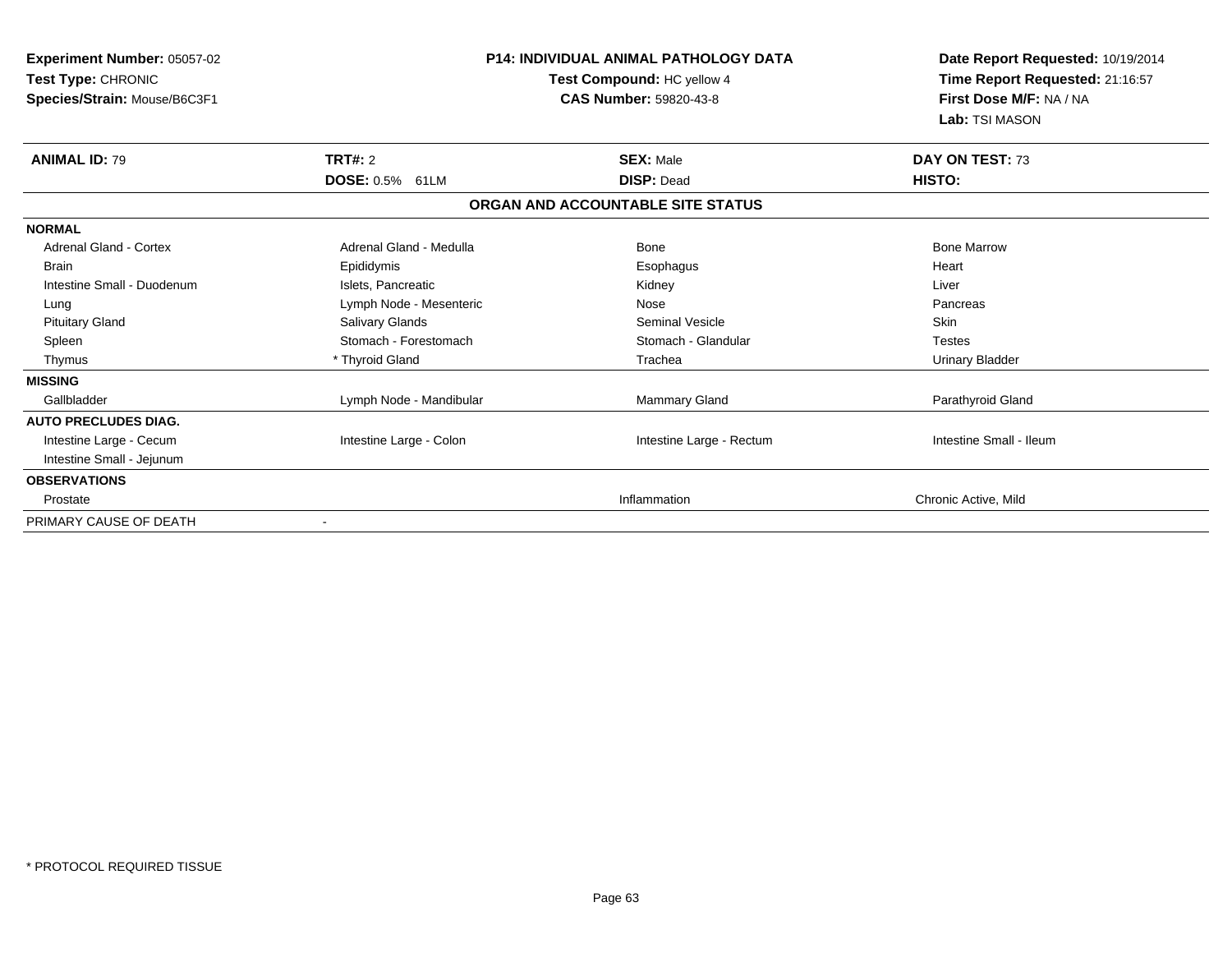| <b>Experiment Number: 05057-02</b><br>Test Type: CHRONIC<br>Species/Strain: Mouse/B6C3F1 |                        | <b>P14: INDIVIDUAL ANIMAL PATHOLOGY DATA</b><br>Test Compound: HC yellow 4<br><b>CAS Number: 59820-43-8</b> | Date Report Requested: 10/19/2014<br>Time Report Requested: 21:16:57<br>First Dose M/F: NA / NA<br>Lab: TSI MASON |
|------------------------------------------------------------------------------------------|------------------------|-------------------------------------------------------------------------------------------------------------|-------------------------------------------------------------------------------------------------------------------|
| <b>ANIMAL ID: 80</b>                                                                     | TRT#: 2                | <b>SEX: Male</b>                                                                                            | DAY ON TEST: 734                                                                                                  |
|                                                                                          | <b>DOSE: 0.5% 61LM</b> | <b>DISP: Terminal Sacrifice</b>                                                                             | HISTO:                                                                                                            |
|                                                                                          |                        | ORGAN AND ACCOUNTABLE SITE STATUS                                                                           |                                                                                                                   |
| <b>NORMAL</b>                                                                            |                        |                                                                                                             |                                                                                                                   |
| Lymph Node - Mesenteric                                                                  | Skin                   |                                                                                                             |                                                                                                                   |
| <b>OBSERVATIONS</b>                                                                      |                        |                                                                                                             |                                                                                                                   |
| <b>Bone</b>                                                                              | Joint, Tarsal          | Hyperostosis                                                                                                | Marked                                                                                                            |
| Note: HYPEROSTOSIS<br>$TGLs = 3-9$                                                       |                        |                                                                                                             |                                                                                                                   |
| Epididymis                                                                               |                        | Inflammation                                                                                                | Chronic Active, Minimal                                                                                           |
| * Thyroid Gland                                                                          | <b>Follicular Cel</b>  | Hyperplasia                                                                                                 | Minimal                                                                                                           |
|                                                                                          | Follicle               | Pigmentation                                                                                                | Mild                                                                                                              |
|                                                                                          | <b>Follicular Cel</b>  | Pigmentation                                                                                                | Mild                                                                                                              |
|                                                                                          | Interstitium           | Pigmentation                                                                                                | Minimal                                                                                                           |
| [ Pigmentation TGLS = 4-5 ]                                                              |                        |                                                                                                             |                                                                                                                   |
| Urinary Bladder                                                                          |                        | Inflammation                                                                                                | Chronic Active, Minimal                                                                                           |
| PRIMARY CAUSE OF DEATH                                                                   |                        |                                                                                                             |                                                                                                                   |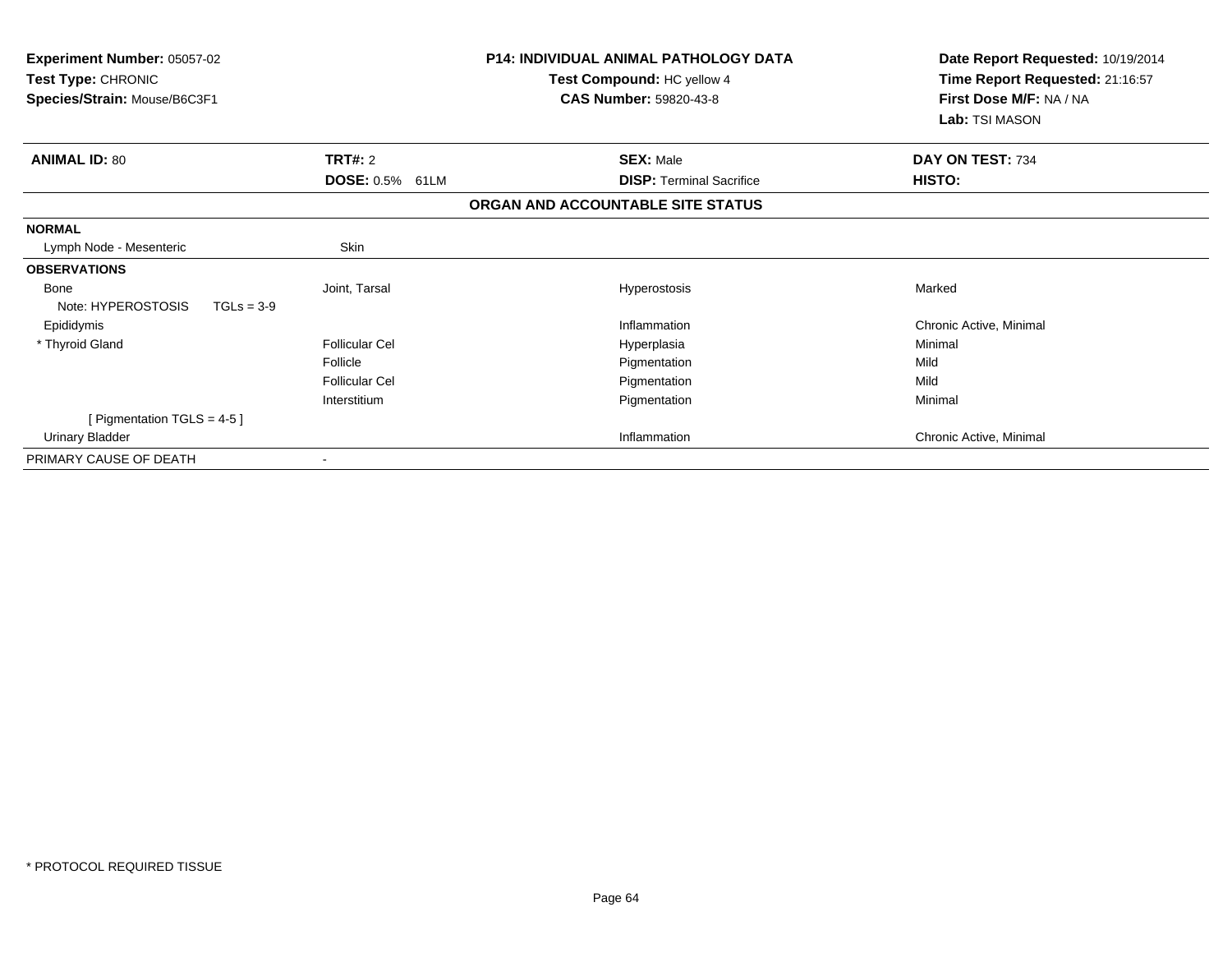| <b>Experiment Number: 05057-02</b><br>Test Type: CHRONIC<br>Species/Strain: Mouse/B6C3F1 |                           | <b>P14: INDIVIDUAL ANIMAL PATHOLOGY DATA</b><br>Test Compound: HC yellow 4<br><b>CAS Number: 59820-43-8</b> | Date Report Requested: 10/19/2014<br>Time Report Requested: 21:16:57<br>First Dose M/F: NA / NA<br>Lab: TSI MASON |
|------------------------------------------------------------------------------------------|---------------------------|-------------------------------------------------------------------------------------------------------------|-------------------------------------------------------------------------------------------------------------------|
| <b>ANIMAL ID: 81</b>                                                                     | <b>TRT#: 2</b>            | <b>SEX: Male</b>                                                                                            | DAY ON TEST: 100                                                                                                  |
|                                                                                          | <b>DOSE: 0.5%</b><br>61LM | <b>DISP: Moribund</b>                                                                                       | HISTO:                                                                                                            |
|                                                                                          |                           | ORGAN AND ACCOUNTABLE SITE STATUS                                                                           |                                                                                                                   |
| <b>NORMAL</b>                                                                            |                           |                                                                                                             |                                                                                                                   |
| Adrenal Gland - Cortex                                                                   | Adrenal Gland - Medulla   | Bone                                                                                                        | <b>Bone Marrow</b>                                                                                                |
| <b>Brain</b>                                                                             | Epididymis                | Esophagus                                                                                                   | Gallbladder                                                                                                       |
| Heart                                                                                    | Intestine Large - Cecum   | Intestine Large - Colon                                                                                     | Intestine Large - Rectum                                                                                          |
| Intestine Small - Duodenum                                                               | Intestine Small - Ileum   | Intestine Small - Jejunum                                                                                   | Islets, Pancreatic                                                                                                |
| Kidney                                                                                   | Liver                     | Lung                                                                                                        | Lymph Node - Mesenteric                                                                                           |
| Nose                                                                                     | Pancreas                  | Parathyroid Gland                                                                                           | <b>Salivary Glands</b>                                                                                            |
| Skin                                                                                     | Stomach - Forestomach     | Stomach - Glandular                                                                                         | <b>Testes</b>                                                                                                     |
| Thymus                                                                                   | * Thyroid Gland           | Trachea                                                                                                     | <b>Urinary Bladder</b>                                                                                            |
| <b>MISSING</b>                                                                           |                           |                                                                                                             |                                                                                                                   |
| Lymph Node - Mandibular                                                                  | <b>Mammary Gland</b>      | <b>Pituitary Gland</b>                                                                                      |                                                                                                                   |
| <b>OBSERVATIONS</b>                                                                      |                           |                                                                                                             |                                                                                                                   |
| Prostate                                                                                 |                           | Inflammation                                                                                                | Chronic Active, Mild                                                                                              |
| <b>Seminal Vesicle</b>                                                                   |                           | Inflammation                                                                                                | Chronic Active, Minimal                                                                                           |
| Note: INFLAMMATION<br>$TGLs = 1-5+5.1$                                                   |                           |                                                                                                             |                                                                                                                   |
| Spleen                                                                                   |                           | Depletion Lymphoid                                                                                          | Moderate                                                                                                          |
| PRIMARY CAUSE OF DEATH                                                                   |                           |                                                                                                             |                                                                                                                   |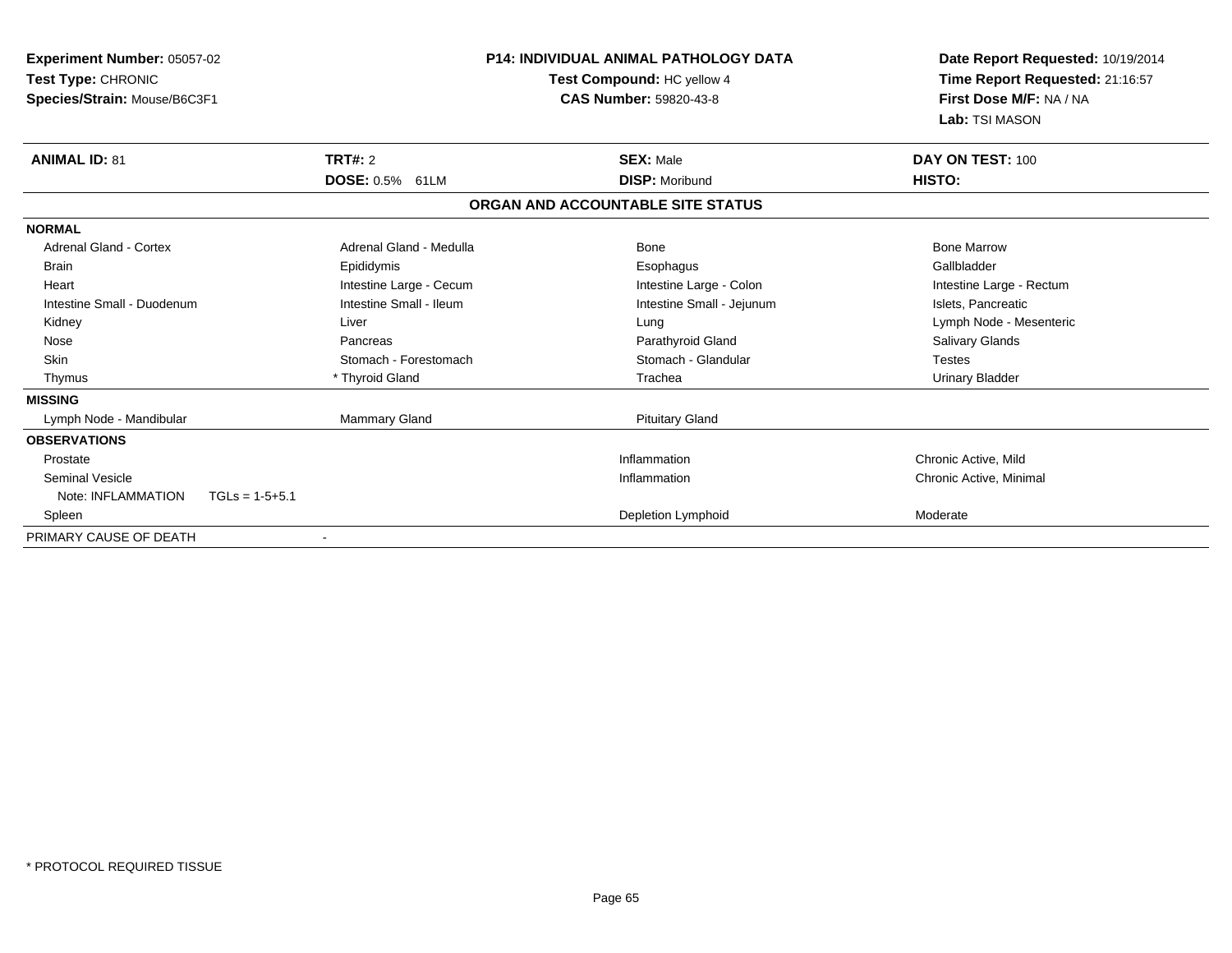| Experiment Number: 05057-02<br>Test Type: CHRONIC<br>Species/Strain: Mouse/B6C3F1 |              |                           | <b>P14: INDIVIDUAL ANIMAL PATHOLOGY DATA</b><br>Test Compound: HC yellow 4<br><b>CAS Number: 59820-43-8</b> | Date Report Requested: 10/19/2014<br>Time Report Requested: 21:16:57<br>First Dose M/F: NA / NA<br>Lab: TSI MASON |
|-----------------------------------------------------------------------------------|--------------|---------------------------|-------------------------------------------------------------------------------------------------------------|-------------------------------------------------------------------------------------------------------------------|
| <b>ANIMAL ID: 82</b>                                                              |              | TRT#: 2                   | <b>SEX: Male</b>                                                                                            | DAY ON TEST: 734                                                                                                  |
|                                                                                   |              | <b>DOSE: 0.5%</b><br>61LM | <b>DISP: Terminal Sacrifice</b>                                                                             | HISTO:                                                                                                            |
|                                                                                   |              |                           | ORGAN AND ACCOUNTABLE SITE STATUS                                                                           |                                                                                                                   |
| <b>NORMAL</b>                                                                     |              |                           |                                                                                                             |                                                                                                                   |
| Epididymis                                                                        |              | Lymph Node - Mesenteric   |                                                                                                             |                                                                                                                   |
| <b>PRESENT BUT NOT EXAMINED</b>                                                   |              |                           |                                                                                                             |                                                                                                                   |
| Tooth                                                                             |              |                           |                                                                                                             |                                                                                                                   |
| <b>OBSERVATIONS</b>                                                               |              |                           |                                                                                                             |                                                                                                                   |
| <b>Bone</b>                                                                       |              | Joint. Tarsal             | Hyperostosis                                                                                                | Marked                                                                                                            |
| Note: HYPEROSTOSIS                                                                | $TGLs = 2-9$ |                           |                                                                                                             |                                                                                                                   |
| Lung                                                                              |              |                           | Alveolar/Bronchiolar Adenoma                                                                                |                                                                                                                   |
|                                                                                   |              |                           | Crystals                                                                                                    | Minimal                                                                                                           |
| Note: ALV BRON ADEN                                                               | $TGLs = 6-1$ |                           |                                                                                                             |                                                                                                                   |
| <b>Preputial Gland</b>                                                            |              |                           | Inflammation                                                                                                | Chronic Active, Mild                                                                                              |
| * Thyroid Gland                                                                   |              | Follicular Cel            | Hyperplasia                                                                                                 | Mild                                                                                                              |
|                                                                                   |              | Follicle                  | Pigmentation                                                                                                | Mild                                                                                                              |
|                                                                                   |              | <b>Follicular Cel</b>     | Pigmentation                                                                                                | Mild                                                                                                              |
|                                                                                   |              | Interstitium              | Pigmentation                                                                                                | Minimal                                                                                                           |
| [ Pigmentation TGLS = 7-5 ]                                                       |              |                           |                                                                                                             |                                                                                                                   |
| PRIMARY CAUSE OF DEATH                                                            |              | $\overline{\phantom{a}}$  |                                                                                                             |                                                                                                                   |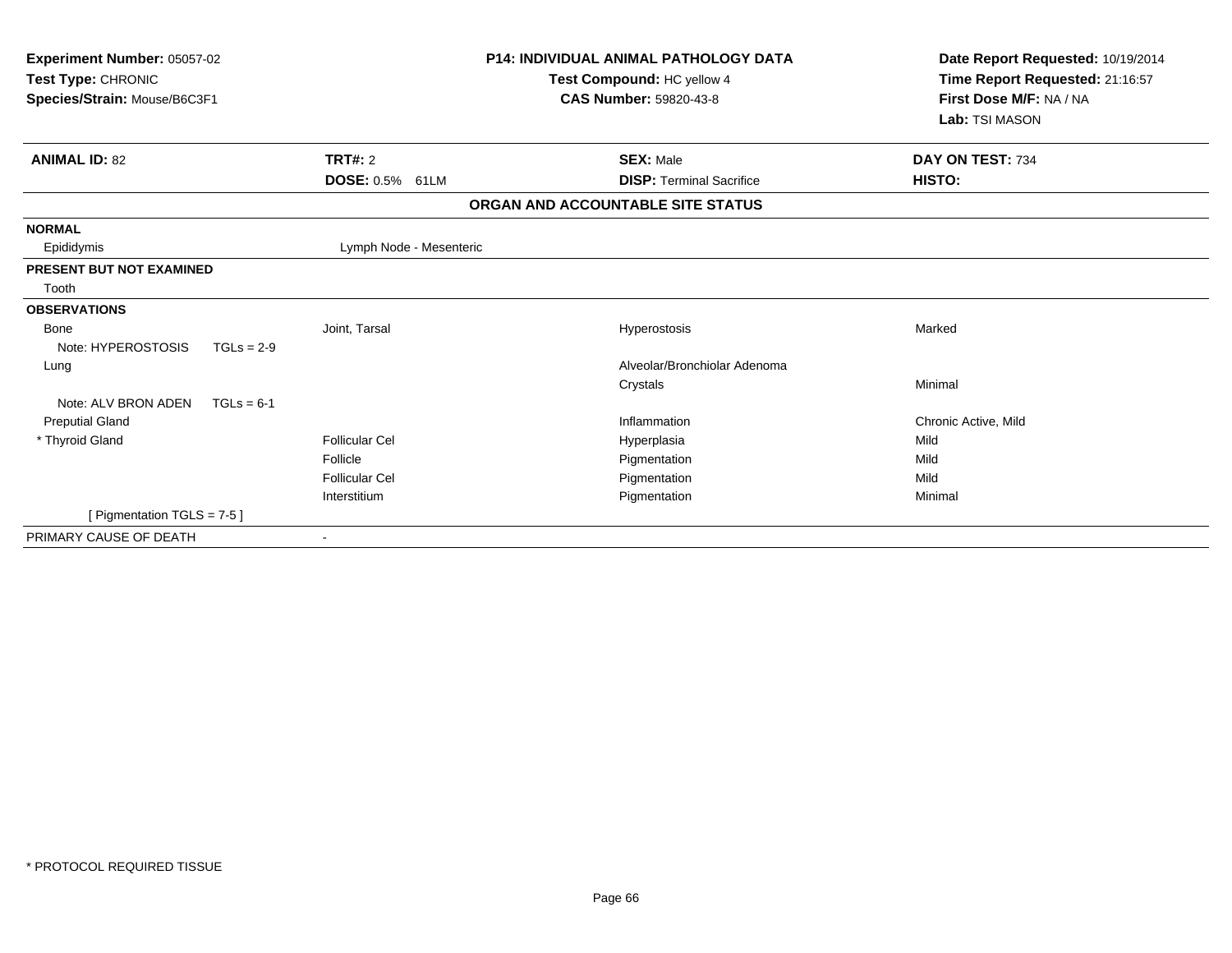| Experiment Number: 05057-02<br>Test Type: CHRONIC<br>Species/Strain: Mouse/B6C3F1 |                                   | P14: INDIVIDUAL ANIMAL PATHOLOGY DATA<br>Test Compound: HC yellow 4<br><b>CAS Number: 59820-43-8</b> | Date Report Requested: 10/19/2014<br>Time Report Requested: 21:16:57<br>First Dose M/F: NA / NA<br>Lab: TSI MASON |
|-----------------------------------------------------------------------------------|-----------------------------------|------------------------------------------------------------------------------------------------------|-------------------------------------------------------------------------------------------------------------------|
| <b>ANIMAL ID: 83</b>                                                              | <b>TRT#: 2</b><br>DOSE: 0.5% 61LM | <b>SEX: Male</b><br><b>DISP: Dead</b>                                                                | DAY ON TEST: 377<br>HISTO:                                                                                        |
|                                                                                   |                                   | ORGAN AND ACCOUNTABLE SITE STATUS                                                                    |                                                                                                                   |
| <b>NORMAL</b>                                                                     |                                   |                                                                                                      |                                                                                                                   |
| <b>Adrenal Gland - Cortex</b>                                                     | Adrenal Gland - Medulla           | <b>Bone</b>                                                                                          | <b>Bone Marrow</b>                                                                                                |
| <b>Brain</b>                                                                      | Epididymis                        | Esophagus                                                                                            | Gallbladder                                                                                                       |
| Heart                                                                             | Intestine Large - Cecum           | Intestine Large - Colon                                                                              | Intestine Large - Rectum                                                                                          |
| Intestine Small - Duodenum                                                        | Intestine Small - Ileum           | Intestine Small - Jejunum                                                                            | Islets, Pancreatic                                                                                                |
| Liver                                                                             | Lung                              | Nose                                                                                                 | Pancreas                                                                                                          |
| Salivary Glands                                                                   | Skin                              | Stomach - Forestomach                                                                                | Stomach - Glandular                                                                                               |
| <b>Testes</b>                                                                     | Trachea                           |                                                                                                      |                                                                                                                   |
| <b>MISSING</b>                                                                    |                                   |                                                                                                      |                                                                                                                   |
| Lymph Node - Mandibular                                                           | Lymph Node - Mesenteric           | Mammary Gland                                                                                        | Parathyroid Gland                                                                                                 |
| <b>Pituitary Gland</b>                                                            | Thymus                            |                                                                                                      |                                                                                                                   |
| <b>AUTO PRECLUDES DIAG.</b>                                                       |                                   |                                                                                                      |                                                                                                                   |
| <b>Urinary Bladder</b>                                                            |                                   |                                                                                                      |                                                                                                                   |
| <b>OBSERVATIONS</b>                                                               |                                   |                                                                                                      |                                                                                                                   |
| Kidney                                                                            |                                   | Inflammation                                                                                         | Chronic Active, Mild                                                                                              |
| Prostate                                                                          |                                   | Inflammation                                                                                         | Chronic Active, Marked                                                                                            |
| <b>Seminal Vesicle</b>                                                            |                                   | Inflammation                                                                                         | Chronic Active, Minimal                                                                                           |
| Note: INFLAMMATION<br>$TGLs = 2-4$                                                |                                   |                                                                                                      |                                                                                                                   |
| Spleen                                                                            |                                   | Depletion Lymphoid                                                                                   | Mild                                                                                                              |
| * Thyroid Gland                                                                   | Follicle                          | Pigmentation                                                                                         | Mild                                                                                                              |
|                                                                                   | <b>Follicular Cel</b>             | Pigmentation                                                                                         | Mild                                                                                                              |
|                                                                                   | Interstitium                      | Pigmentation                                                                                         | Minimal                                                                                                           |
| PRIMARY CAUSE OF DEATH                                                            |                                   |                                                                                                      |                                                                                                                   |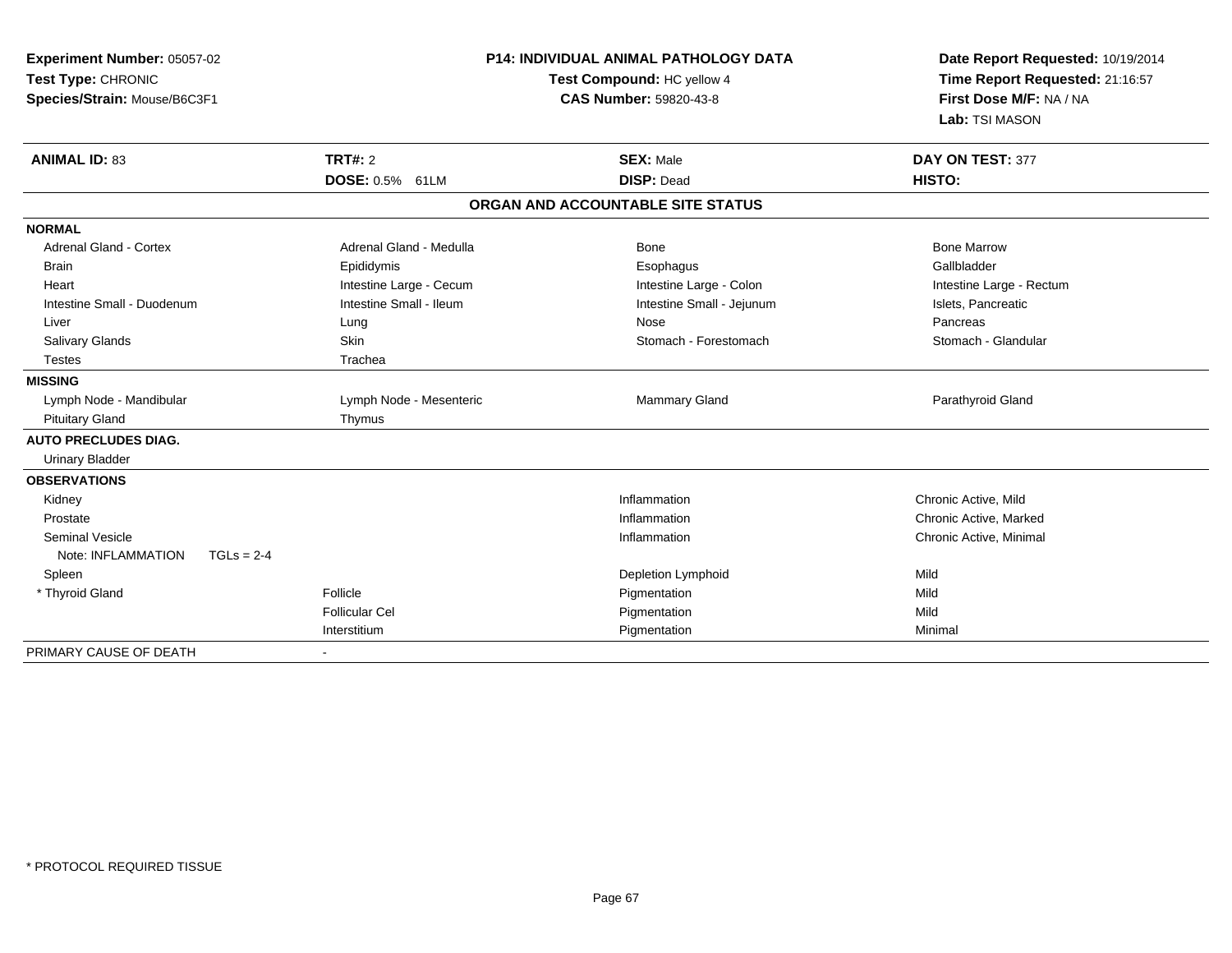| Experiment Number: 05057-02<br><b>Test Type: CHRONIC</b><br>Species/Strain: Mouse/B6C3F1 |                        | P14: INDIVIDUAL ANIMAL PATHOLOGY DATA<br>Test Compound: HC yellow 4<br><b>CAS Number: 59820-43-8</b> | Date Report Requested: 10/19/2014<br>Time Report Requested: 21:16:57<br>First Dose M/F: NA / NA<br>Lab: TSI MASON |
|------------------------------------------------------------------------------------------|------------------------|------------------------------------------------------------------------------------------------------|-------------------------------------------------------------------------------------------------------------------|
| <b>ANIMAL ID: 87</b>                                                                     | <b>TRT#: 2</b>         | <b>SEX: Male</b>                                                                                     | DAY ON TEST: 734                                                                                                  |
|                                                                                          | <b>DOSE: 0.5% 61LM</b> | <b>DISP: Terminal Sacrifice</b>                                                                      | HISTO:                                                                                                            |
|                                                                                          |                        | ORGAN AND ACCOUNTABLE SITE STATUS                                                                    |                                                                                                                   |
| <b>NORMAL</b>                                                                            |                        |                                                                                                      |                                                                                                                   |
| Lymph Node - Mesenteric                                                                  | Skin                   | Spleen                                                                                               |                                                                                                                   |
| <b>OBSERVATIONS</b>                                                                      |                        |                                                                                                      |                                                                                                                   |
| Bone<br>Note: HYPEROSTOSIS<br>$TGLs = 3-9$                                               | Joint, Tarsal          | Hyperostosis                                                                                         | Marked                                                                                                            |
| * Thyroid Gland                                                                          | <b>Follicular Cel</b>  | Hyperplasia                                                                                          | Mild                                                                                                              |
|                                                                                          | Follicle               | Pigmentation                                                                                         | Mild                                                                                                              |
|                                                                                          | <b>Follicular Cel</b>  | Pigmentation                                                                                         | Minimal                                                                                                           |
|                                                                                          | Interstitium           | Pigmentation                                                                                         | Minimal                                                                                                           |
| [Pigmentation TGLS = $4-5$ ]                                                             |                        |                                                                                                      |                                                                                                                   |
| PRIMARY CAUSE OF DEATH                                                                   |                        |                                                                                                      |                                                                                                                   |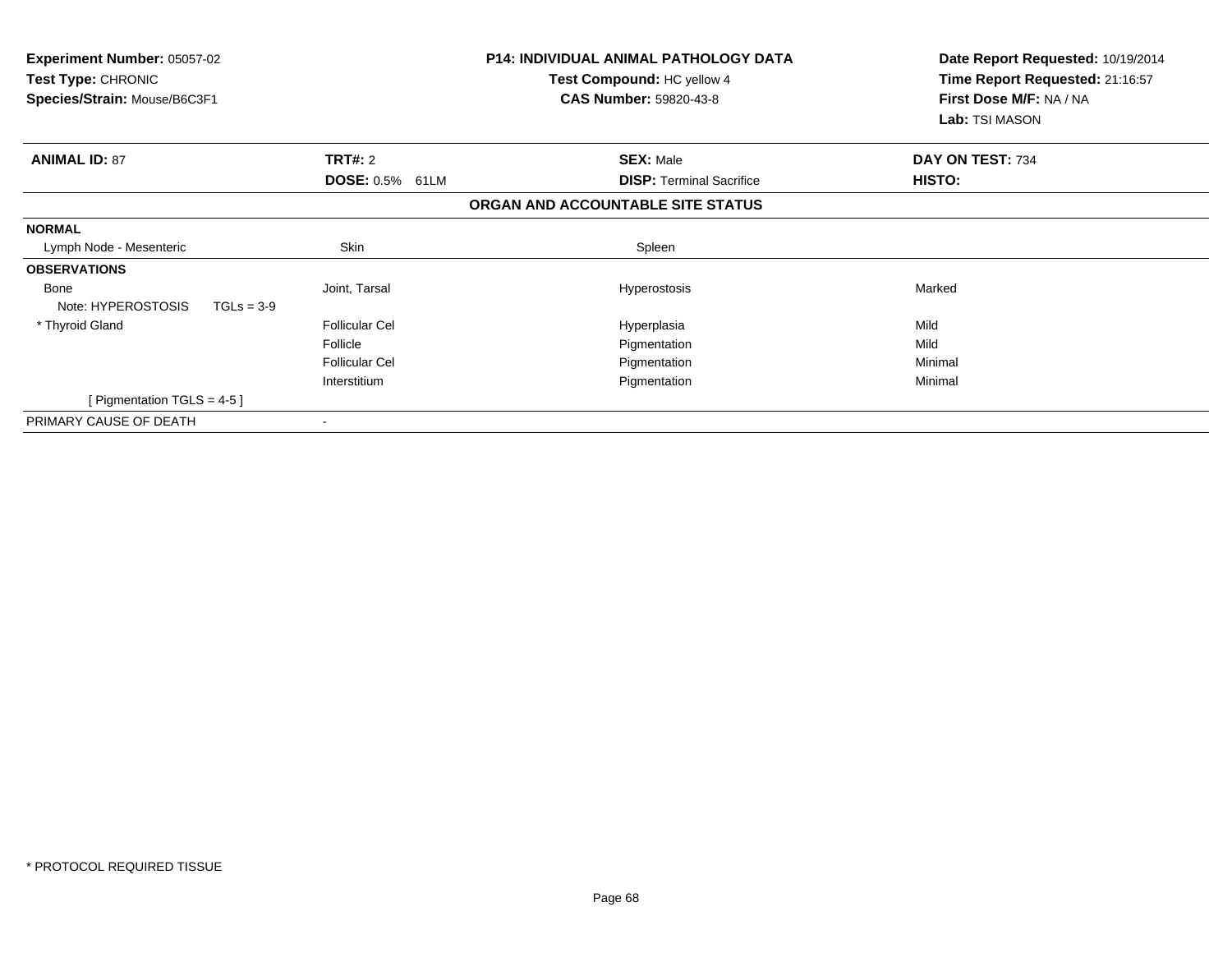| Experiment Number: 05057-02<br>Test Type: CHRONIC<br>Species/Strain: Mouse/B6C3F1 |              |                           | <b>P14: INDIVIDUAL ANIMAL PATHOLOGY DATA</b><br>Test Compound: HC yellow 4<br><b>CAS Number: 59820-43-8</b> | Date Report Requested: 10/19/2014<br>Time Report Requested: 21:16:57<br>First Dose M/F: NA / NA<br><b>Lab:</b> TSI MASON |
|-----------------------------------------------------------------------------------|--------------|---------------------------|-------------------------------------------------------------------------------------------------------------|--------------------------------------------------------------------------------------------------------------------------|
| <b>ANIMAL ID: 88</b>                                                              |              | <b>TRT#: 2</b>            | <b>SEX: Male</b>                                                                                            | DAY ON TEST: 735                                                                                                         |
|                                                                                   |              | <b>DOSE: 0.5%</b><br>61LM | <b>DISP: Terminal Sacrifice</b>                                                                             | <b>HISTO:</b>                                                                                                            |
|                                                                                   |              |                           | ORGAN AND ACCOUNTABLE SITE STATUS                                                                           |                                                                                                                          |
| <b>NORMAL</b>                                                                     |              |                           |                                                                                                             |                                                                                                                          |
| Epididymis                                                                        |              | Lung                      | Penis                                                                                                       |                                                                                                                          |
| <b>OBSERVATIONS</b>                                                               |              |                           |                                                                                                             |                                                                                                                          |
| Bone<br>Note: HYPEROSTOSIS                                                        | $TGLs = 2-9$ | Joint, Tarsal             | <b>Hyperostosis</b>                                                                                         | Marked                                                                                                                   |
| * Thyroid Gland                                                                   |              | Follicle                  | Pigmentation                                                                                                | Mild                                                                                                                     |
|                                                                                   |              | <b>Follicular Cel</b>     | Pigmentation                                                                                                | Minimal                                                                                                                  |
|                                                                                   |              | Interstitium              | Pigmentation                                                                                                | Minimal                                                                                                                  |
| PRIMARY CAUSE OF DEATH                                                            |              |                           |                                                                                                             |                                                                                                                          |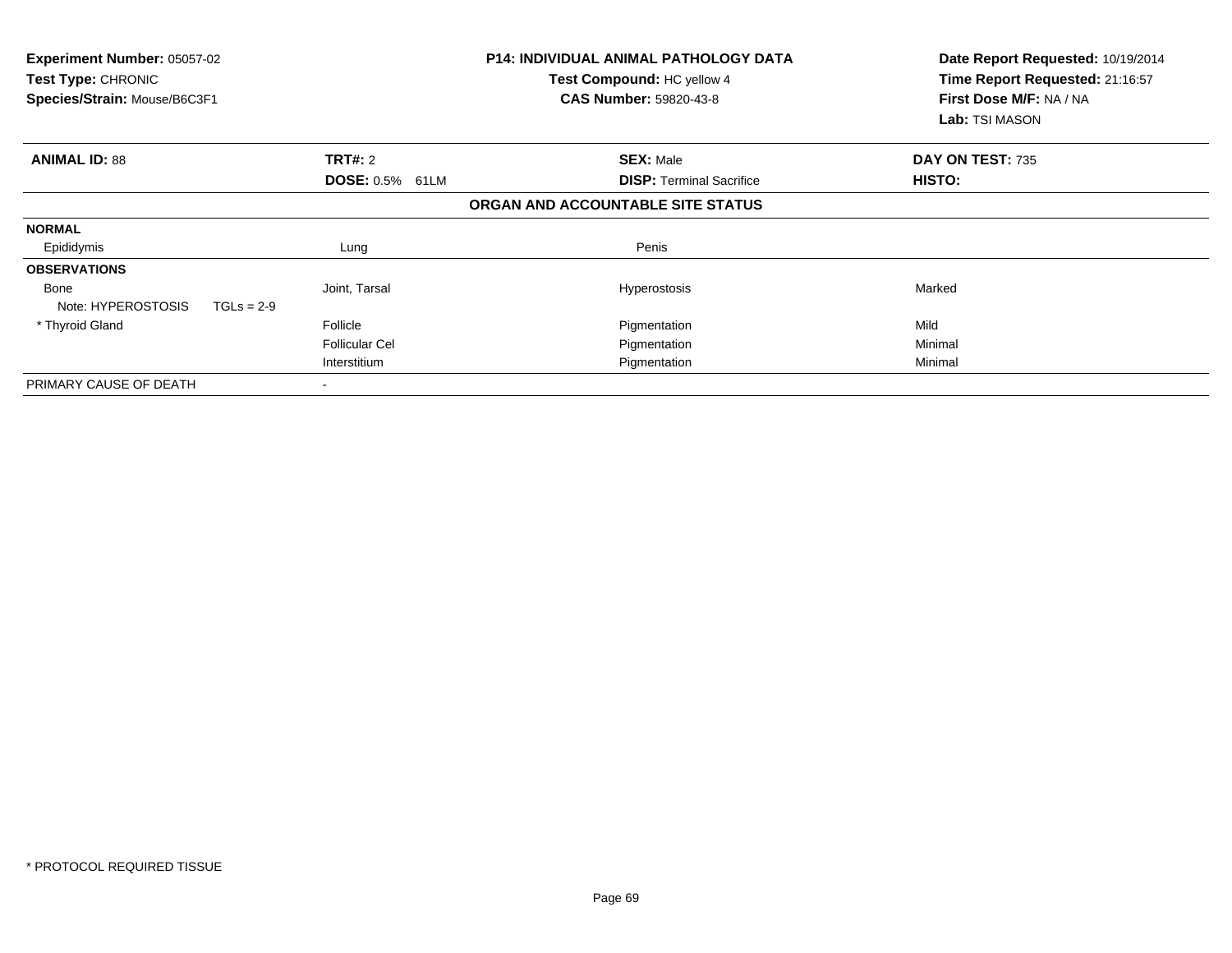| Experiment Number: 05057-02          |                            | <b>P14: INDIVIDUAL ANIMAL PATHOLOGY DATA</b> | Date Report Requested: 10/19/2014                          |  |
|--------------------------------------|----------------------------|----------------------------------------------|------------------------------------------------------------|--|
| Test Type: CHRONIC                   |                            | Test Compound: HC yellow 4                   | Time Report Requested: 21:16:57<br>First Dose M/F: NA / NA |  |
| Species/Strain: Mouse/B6C3F1         |                            | <b>CAS Number: 59820-43-8</b>                |                                                            |  |
|                                      |                            |                                              | Lab: TSI MASON                                             |  |
| <b>ANIMAL ID: 89</b>                 | <b>TRT#: 2</b>             | <b>SEX: Male</b>                             | DAY ON TEST: 512                                           |  |
|                                      | DOSE: 0.5% 61LM            | <b>DISP: Moribund</b>                        | HISTO:                                                     |  |
|                                      |                            | ORGAN AND ACCOUNTABLE SITE STATUS            |                                                            |  |
| <b>NORMAL</b>                        |                            |                                              |                                                            |  |
| <b>Adrenal Gland - Cortex</b>        | Adrenal Gland - Medulla    | Bone                                         | <b>Bone Marrow</b>                                         |  |
| Esophagus                            | Heart                      | Intestine Large - Cecum                      | Intestine Large - Colon                                    |  |
| Intestine Large - Rectum             | Intestine Small - Duodenum | Intestine Small - Ileum                      | Intestine Small - Jejunum                                  |  |
| Islets, Pancreatic                   | Lung                       | Lymph Node - Mandibular                      | Lymph Node - Mesenteric                                    |  |
| Nose                                 | Pancreas                   | <b>Pituitary Gland</b>                       | Prostate                                                   |  |
| <b>Seminal Vesicle</b>               | Skin                       | Spleen                                       | Stomach - Forestomach                                      |  |
| Testes                               | Thymus                     | Trachea                                      | <b>Urinary Bladder</b>                                     |  |
| <b>MISSING</b>                       |                            |                                              |                                                            |  |
| Gallbladder                          | Mammary Gland              | Parathyroid Gland                            |                                                            |  |
| <b>OBSERVATIONS</b>                  |                            |                                              |                                                            |  |
| Brain                                | Thalamus                   | Mineralization                               | Minimal                                                    |  |
| Epididymis                           |                            | Inflammation                                 | Chronic Active, Minimal                                    |  |
| Kidney                               |                            | Inflammation                                 | Chronic Active, Mild                                       |  |
| Liver                                |                            | Hepatocellular Adenoma                       |                                                            |  |
|                                      |                            | Hepatocellular Carcinoma                     | Multiple                                                   |  |
| Note: HEPATOCLR ADEN<br>$TGLs = 8-2$ |                            |                                              |                                                            |  |
| Note: HEPATOCLR CARC                 | $TGLs = 9-3.1$             |                                              |                                                            |  |
| <b>Preputial Gland</b>               |                            | Inflammation                                 | Chronic Active, Minimal                                    |  |
| Salivary Glands                      |                            | Inflammation                                 | Chronic Active, Minimal                                    |  |
| Stomach                              | Glandular                  | Inflammation                                 | Chronic, Minimal                                           |  |
| * Thyroid Gland                      | Follicle                   | Inflammation                                 | Acute, Minimal                                             |  |
|                                      |                            | Inflammation                                 | Chronic, Minimal                                           |  |
|                                      | Follicle                   | Pigmentation                                 | Mild                                                       |  |
|                                      | <b>Follicular Cel</b>      | Pigmentation                                 | Mild                                                       |  |
|                                      | Interstitium               | Pigmentation                                 | Minimal                                                    |  |
| Note: PIGMENT<br>$TGLs = 5-5$        |                            |                                              |                                                            |  |
| PRIMARY CAUSE OF DEATH               | $\overline{\phantom{a}}$   |                                              |                                                            |  |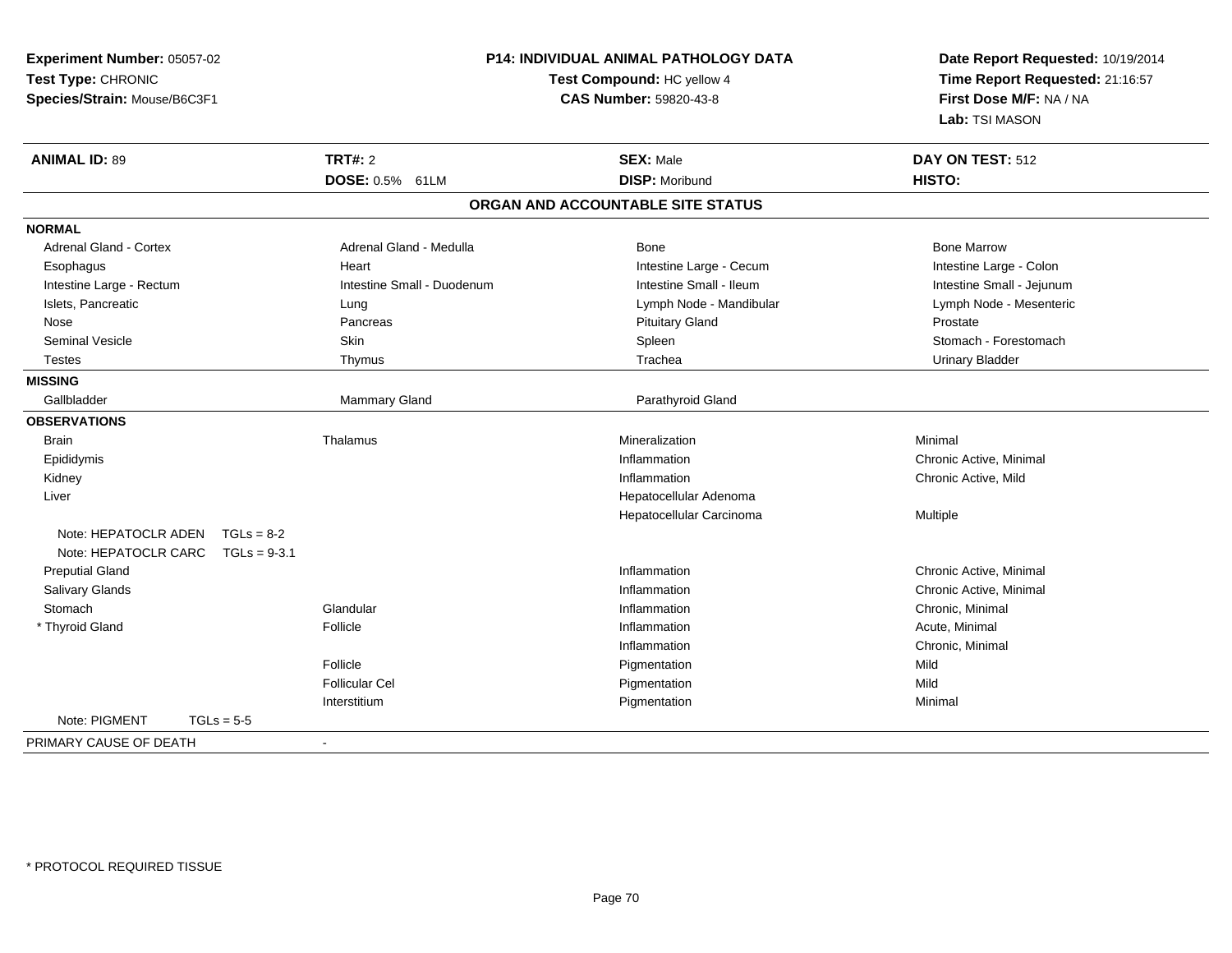| Experiment Number: 05057-02             |                            | <b>P14: INDIVIDUAL ANIMAL PATHOLOGY DATA</b> | Date Report Requested: 10/19/2014 |  |
|-----------------------------------------|----------------------------|----------------------------------------------|-----------------------------------|--|
| Test Type: CHRONIC                      |                            | Test Compound: HC yellow 4                   | Time Report Requested: 21:16:57   |  |
| Species/Strain: Mouse/B6C3F1            |                            | <b>CAS Number: 59820-43-8</b>                | First Dose M/F: NA / NA           |  |
|                                         |                            |                                              | Lab: TSI MASON                    |  |
| <b>ANIMAL ID: 90</b>                    | TRT#: 2                    | <b>SEX: Male</b>                             | DAY ON TEST: 592                  |  |
|                                         | DOSE: 0.5% 61LM            | <b>DISP: Moribund</b>                        | <b>HISTO:</b>                     |  |
|                                         |                            | ORGAN AND ACCOUNTABLE SITE STATUS            |                                   |  |
| <b>NORMAL</b>                           |                            |                                              |                                   |  |
| <b>Adrenal Gland - Cortex</b>           | Adrenal Gland - Medulla    | <b>Bone Marrow</b>                           | Epididymis                        |  |
| Gallbladder                             | Heart                      | Intestine Large - Cecum                      | Intestine Large - Colon           |  |
| Intestine Large - Rectum                | Intestine Small - Duodenum | Intestine Small - Ileum                      | Intestine Small - Jejunum         |  |
| Islets, Pancreatic                      | Kidney                     | Lung                                         | Lymph Node - Mandibular           |  |
| Lymph Node - Mesenteric                 | <b>Nose</b>                | Pancreas                                     | <b>Pituitary Gland</b>            |  |
| Prostate                                | <b>Seminal Vesicle</b>     | Skin                                         | Spleen                            |  |
| Stomach - Forestomach                   | <b>Testes</b>              | Trachea                                      | <b>Urinary Bladder</b>            |  |
| <b>MISSING</b>                          |                            |                                              |                                   |  |
| Esophagus                               | Mammary Gland              | Parathyroid Gland                            | Thymus                            |  |
| <b>OBSERVATIONS</b>                     |                            |                                              |                                   |  |
| Bone                                    | Joint, Tarsal              | Hyperostosis                                 | Marked                            |  |
| Note: HYPEROSTOSIS<br>$TGLs = 2-9$      |                            |                                              |                                   |  |
| <b>Brain</b>                            | Thalamus                   | Mineralization                               | Minimal                           |  |
| Liver                                   |                            | Hepatocellular Carcinoma                     |                                   |  |
|                                         |                            | Necrosis                                     | Moderate                          |  |
| Note: NECROSIS<br>$TGLs = 5-2$          |                            |                                              |                                   |  |
| [ Hepatocellular Carcinoma TGLS = 6-2 ] |                            |                                              |                                   |  |
| Salivary Glands                         |                            | Inflammation                                 | Chronic Active, Minimal           |  |
| Stomach                                 | Glandular                  | Mineralization                               | Minimal                           |  |
| * Thyroid Gland                         | Follicle                   | Pigmentation                                 | Minimal                           |  |
|                                         | Follicular Cel             | Pigmentation                                 | Mild                              |  |
|                                         | Interstitium               | Pigmentation                                 | Minimal                           |  |
| Note: PIGMENT<br>$TGLs = 4-5$           |                            |                                              |                                   |  |
| PRIMARY CAUSE OF DEATH                  | $\blacksquare$             |                                              |                                   |  |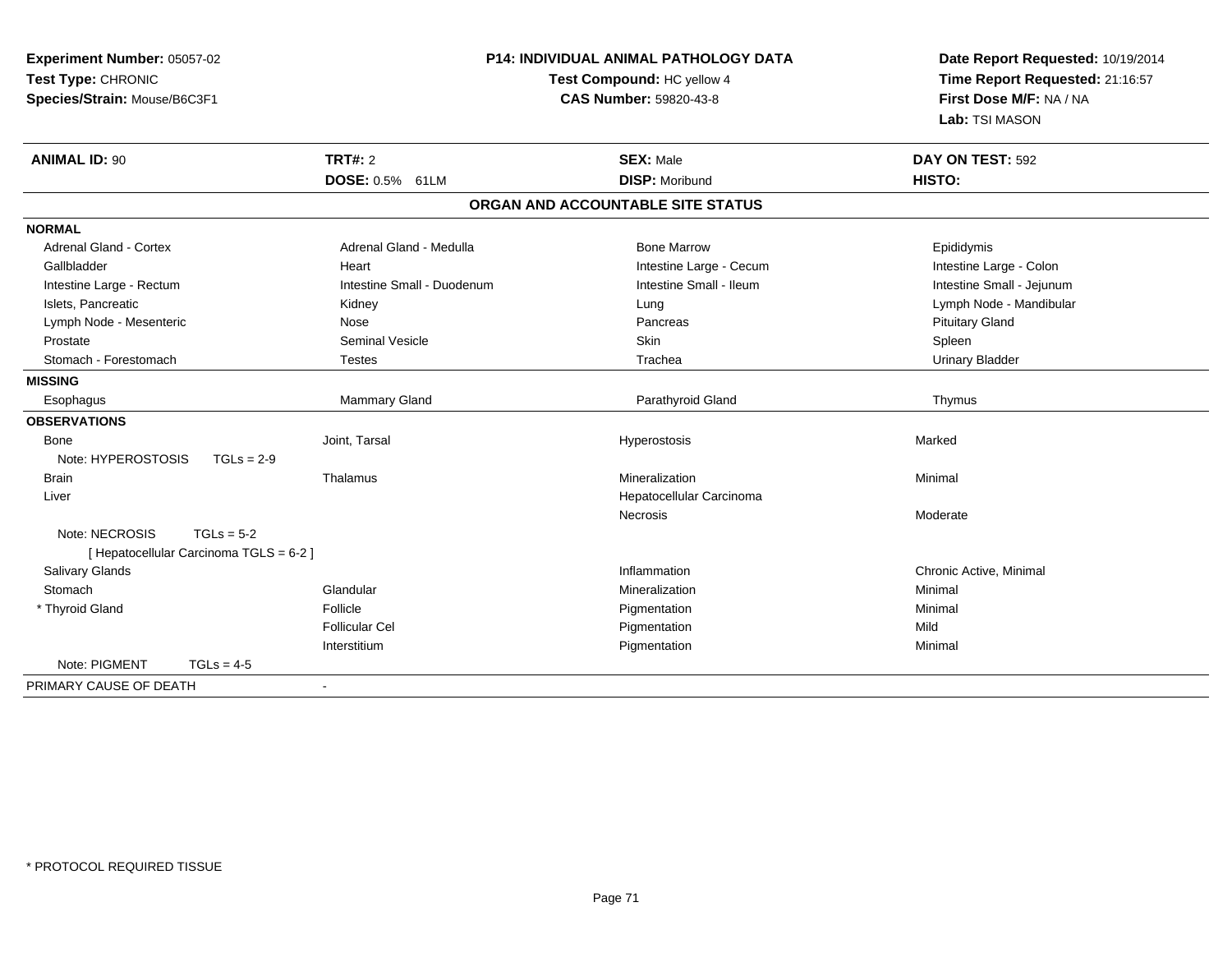| Experiment Number: 05057-02<br>Test Type: CHRONIC                              |                                                                                                                                                                                                                                                                                                                                                                                          | <b>P14: INDIVIDUAL ANIMAL PATHOLOGY DATA</b><br>Test Compound: HC yellow 4 | Date Report Requested: 10/19/2014<br>Time Report Requested: 21:16:57 |  |
|--------------------------------------------------------------------------------|------------------------------------------------------------------------------------------------------------------------------------------------------------------------------------------------------------------------------------------------------------------------------------------------------------------------------------------------------------------------------------------|----------------------------------------------------------------------------|----------------------------------------------------------------------|--|
| Species/Strain: Mouse/B6C3F1                                                   |                                                                                                                                                                                                                                                                                                                                                                                          | <b>CAS Number: 59820-43-8</b>                                              | First Dose M/F: NA / NA<br>Lab: TSI MASON                            |  |
| <b>ANIMAL ID: 91</b>                                                           | TRT#: 2<br>DOSE: 0.5% 61LM                                                                                                                                                                                                                                                                                                                                                               | <b>SEX: Male</b><br><b>DISP: Terminal Sacrifice</b>                        | DAY ON TEST: 735<br><b>HISTO:</b>                                    |  |
|                                                                                |                                                                                                                                                                                                                                                                                                                                                                                          | ORGAN AND ACCOUNTABLE SITE STATUS                                          |                                                                      |  |
| <b>NORMAL</b><br>Epididymis                                                    |                                                                                                                                                                                                                                                                                                                                                                                          |                                                                            |                                                                      |  |
| <b>OBSERVATIONS</b>                                                            |                                                                                                                                                                                                                                                                                                                                                                                          |                                                                            |                                                                      |  |
| Bone<br>Note: HYPEROSTOSIS                                                     | Joint, Tarsal<br>$TGLs = 3-9$                                                                                                                                                                                                                                                                                                                                                            | Hyperostosis                                                               | Marked                                                               |  |
| <b>Brain</b><br>Note: MENINGIOMA BGN TGLs = 5-11<br>Note: THE MENINGEAL TUMOR. | Note: CONSIDERED INCLUDED: SARCOMA AND MIXED TUMOR BGN.<br>Note: MENINGIOMA; HOWEVER, THE PRESENCE OF NEURONAL ELEMENTS IN<br>Note: SILVER POSITIVE RETICULIN FIBERS WERE NOTED WITHIN<br>Note: PRIMARILY OF SPINDLE SHAPED CELLS SUGGESTING A FIBROUS<br>Note: THE MASS MAKES IT CONFUSING. OTHER POSSIBLE DIAGNOSES<br>Note: THE MASS ON THE FLOOR OF THE BRAIN APPEARS TO BE COMPOSED | Meningioma Benign                                                          |                                                                      |  |
| Lung                                                                           |                                                                                                                                                                                                                                                                                                                                                                                          | Alveolar/Bronchiolar Adenoma                                               |                                                                      |  |
| Note: ALV BRON ADEN<br>Penis<br>Note: INFLAMMATION                             | $TGLs = 6-1$<br>$TGLs = 2-10$                                                                                                                                                                                                                                                                                                                                                            | Inflammation                                                               | Chronic Active, Mild                                                 |  |
| * Thyroid Gland                                                                | <b>Follicular Cel</b><br>Follicle<br><b>Follicular Cel</b><br>Interstitium                                                                                                                                                                                                                                                                                                               | Hyperplasia<br>Pigmentation<br>Pigmentation<br>Pigmentation                | Minimal<br>Mild<br>Minimal<br>Minimal                                |  |
| [ Pigmentation TGLS = $4-5$ ]                                                  |                                                                                                                                                                                                                                                                                                                                                                                          |                                                                            |                                                                      |  |
| PRIMARY CAUSE OF DEATH                                                         | $\overline{\phantom{a}}$                                                                                                                                                                                                                                                                                                                                                                 |                                                                            |                                                                      |  |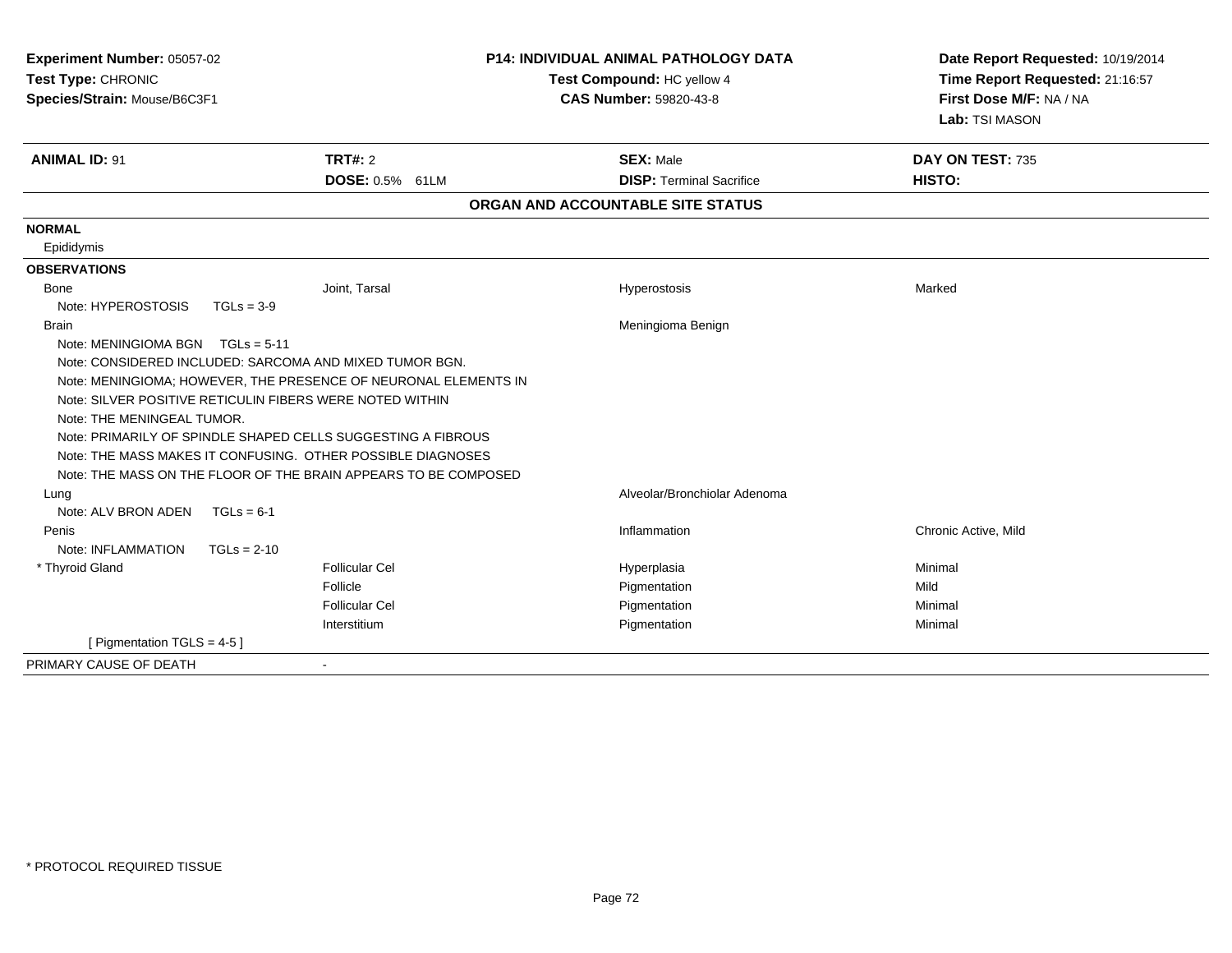| <b>Experiment Number: 05057-02</b><br>Test Type: CHRONIC<br>Species/Strain: Mouse/B6C3F1 |                           | <b>P14: INDIVIDUAL ANIMAL PATHOLOGY DATA</b><br>Test Compound: HC yellow 4<br><b>CAS Number: 59820-43-8</b> | Date Report Requested: 10/19/2014<br>Time Report Requested: 21:16:57<br>First Dose M/F: NA / NA<br>Lab: TSI MASON |
|------------------------------------------------------------------------------------------|---------------------------|-------------------------------------------------------------------------------------------------------------|-------------------------------------------------------------------------------------------------------------------|
| <b>ANIMAL ID: 92</b>                                                                     | TRT#: 2                   | <b>SEX: Male</b>                                                                                            | DAY ON TEST: 735                                                                                                  |
|                                                                                          | <b>DOSE: 0.5%</b><br>61LM | <b>DISP: Terminal Sacrifice</b>                                                                             | <b>HISTO:</b>                                                                                                     |
|                                                                                          |                           | ORGAN AND ACCOUNTABLE SITE STATUS                                                                           |                                                                                                                   |
| <b>NORMAL</b>                                                                            |                           |                                                                                                             |                                                                                                                   |
| Lung                                                                                     | Lymph Node - Mesenteric   | <b>Seminal Vesicle</b>                                                                                      |                                                                                                                   |
| <b>OBSERVATIONS</b>                                                                      |                           |                                                                                                             |                                                                                                                   |
| <b>Bone</b>                                                                              | Joint, Tarsal             | Hyperostosis                                                                                                | Marked                                                                                                            |
| Note: HYPEROSTOSIS<br>$TGLs = 2-9$                                                       |                           |                                                                                                             |                                                                                                                   |
| Epididymis                                                                               |                           | Inflammation                                                                                                | Chronic Active, Minimal                                                                                           |
| Skin                                                                                     |                           | Inflammation                                                                                                | Chronic Active, Minimal                                                                                           |
| * Thyroid Gland                                                                          | <b>Follicular Cel</b>     | Hyperplasia                                                                                                 | Minimal                                                                                                           |
|                                                                                          | Follicle                  | Pigmentation                                                                                                | Mild                                                                                                              |
|                                                                                          | <b>Follicular Cel</b>     | Pigmentation                                                                                                | Minimal                                                                                                           |
|                                                                                          | Interstitium              | Pigmentation                                                                                                | Minimal                                                                                                           |
| [Pigmentation TGLS = 7-5]                                                                |                           |                                                                                                             |                                                                                                                   |
| PRIMARY CAUSE OF DEATH                                                                   |                           |                                                                                                             |                                                                                                                   |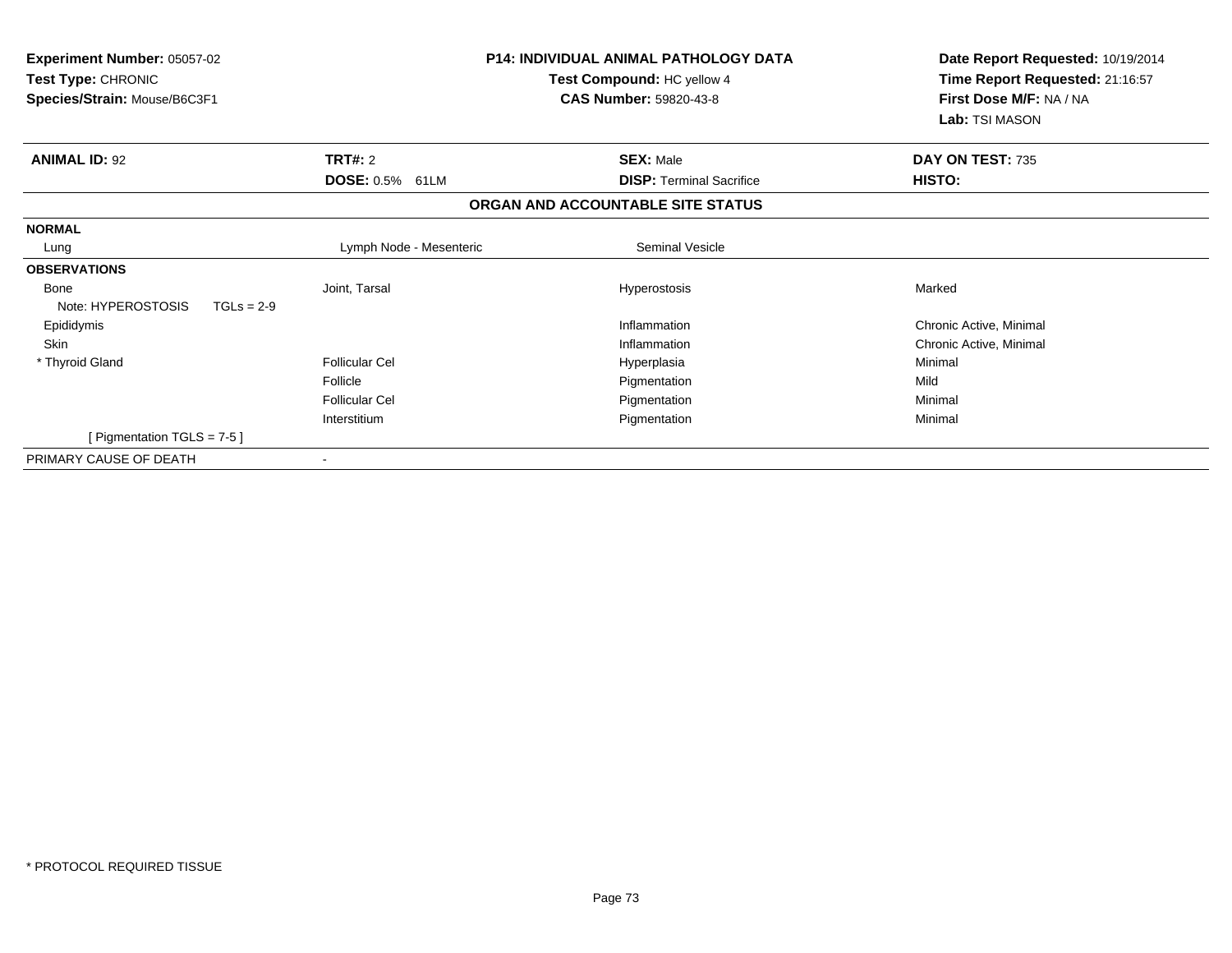| <b>Experiment Number: 05057-02</b><br>Test Type: CHRONIC<br>Species/Strain: Mouse/B6C3F1 |                                      | <b>P14: INDIVIDUAL ANIMAL PATHOLOGY DATA</b><br>Test Compound: HC yellow 4<br><b>CAS Number: 59820-43-8</b> | Date Report Requested: 10/19/2014<br>Time Report Requested: 21:16:57<br>First Dose M/F: NA / NA<br>Lab: TSI MASON |
|------------------------------------------------------------------------------------------|--------------------------------------|-------------------------------------------------------------------------------------------------------------|-------------------------------------------------------------------------------------------------------------------|
| <b>ANIMAL ID: 93</b>                                                                     | TRT#: 2<br><b>DOSE: 0.5%</b><br>61LM | <b>SEX: Male</b><br><b>DISP: Terminal Sacrifice</b>                                                         | DAY ON TEST: 735<br>HISTO:                                                                                        |
|                                                                                          |                                      | ORGAN AND ACCOUNTABLE SITE STATUS                                                                           |                                                                                                                   |
| <b>NORMAL</b>                                                                            |                                      |                                                                                                             |                                                                                                                   |
| Epididymis                                                                               |                                      |                                                                                                             |                                                                                                                   |
| <b>OBSERVATIONS</b>                                                                      |                                      |                                                                                                             |                                                                                                                   |
| Liver                                                                                    |                                      | Hepatocellular Adenoma<br>Hepatocellular Carcinoma                                                          |                                                                                                                   |
| Note: HEPATOCLR CARC<br>$TGLs = 6-2.1$<br>Note: HEPATOCLR ADEN<br>$TGLs = 4.5 - 2$       |                                      |                                                                                                             |                                                                                                                   |
| Penis<br>Note: INFLAMMATION<br>$TGLs = 2-9$                                              |                                      | Inflammation                                                                                                | Chronic Active, Moderate                                                                                          |
| * Thyroid Gland                                                                          | <b>Follicular Cel</b>                | Hyperplasia                                                                                                 | Moderate                                                                                                          |
|                                                                                          | Follicle                             | Pigmentation                                                                                                | Mild                                                                                                              |
|                                                                                          | <b>Follicular Cel</b>                | Pigmentation                                                                                                | Minimal                                                                                                           |
|                                                                                          | Interstitium                         | Pigmentation                                                                                                | Minimal                                                                                                           |
| [ Pigmentation TGLS = $3-5$ ]                                                            |                                      |                                                                                                             |                                                                                                                   |
| PRIMARY CAUSE OF DEATH                                                                   |                                      |                                                                                                             |                                                                                                                   |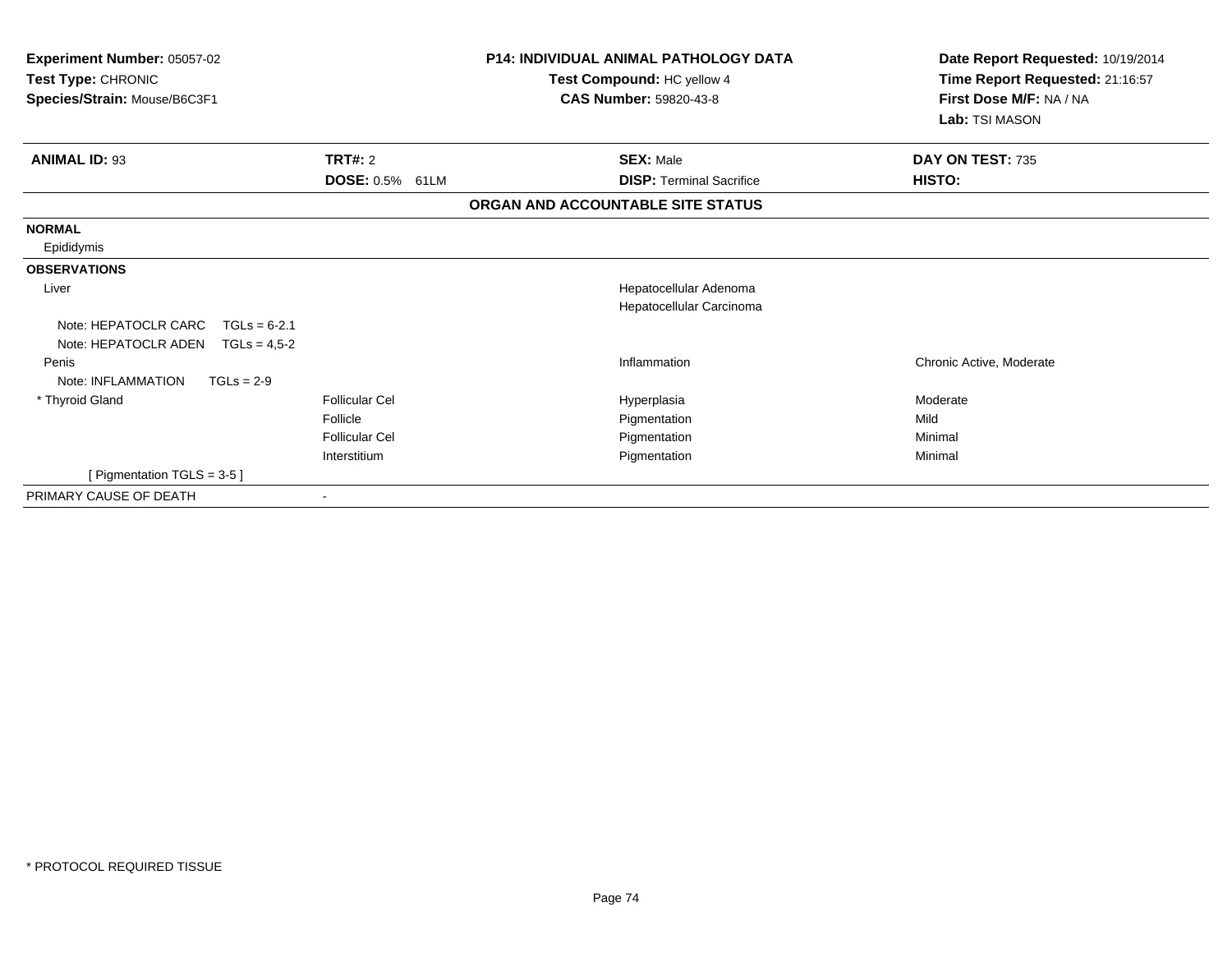| Experiment Number: 05057-02<br><b>Test Type: CHRONIC</b><br>Species/Strain: Mouse/B6C3F1 |              |                                                             | <b>P14: INDIVIDUAL ANIMAL PATHOLOGY DATA</b><br>Test Compound: HC yellow 4<br>CAS Number: 59820-43-8 | Date Report Requested: 10/19/2014<br>Time Report Requested: 21:16:57<br>First Dose M/F: NA / NA<br>Lab: TSI MASON |
|------------------------------------------------------------------------------------------|--------------|-------------------------------------------------------------|------------------------------------------------------------------------------------------------------|-------------------------------------------------------------------------------------------------------------------|
| <b>ANIMAL ID: 94</b>                                                                     |              | <b>TRT#: 2</b>                                              | <b>SEX: Male</b>                                                                                     | DAY ON TEST: 734                                                                                                  |
|                                                                                          |              | DOSE: 0.5% 61LM                                             | <b>DISP: Terminal Sacrifice</b>                                                                      | HISTO:                                                                                                            |
|                                                                                          |              |                                                             | ORGAN AND ACCOUNTABLE SITE STATUS                                                                    |                                                                                                                   |
| <b>NORMAL</b>                                                                            |              |                                                             |                                                                                                      |                                                                                                                   |
| Epididymis                                                                               |              |                                                             |                                                                                                      |                                                                                                                   |
| <b>OBSERVATIONS</b>                                                                      |              |                                                             |                                                                                                      |                                                                                                                   |
| Bone                                                                                     |              | Joint, Tarsal                                               | Hyperostosis                                                                                         | Marked                                                                                                            |
| Note: HYPEROSTOSIS                                                                       | $TGLs = 2-9$ |                                                             |                                                                                                      |                                                                                                                   |
| Lung                                                                                     |              |                                                             | Alveolar/Bronchiolar Adenoma                                                                         |                                                                                                                   |
| Note: ALV BRON ADEN                                                                      | $TGLs = 5-1$ |                                                             |                                                                                                      |                                                                                                                   |
| <b>Preputial Gland</b>                                                                   |              |                                                             | Inflammation                                                                                         | Chronic Active, Mild                                                                                              |
| Stomach                                                                                  |              | Forestomach                                                 | Squamous Cell Papilloma                                                                              |                                                                                                                   |
| Note: PAPILLOMA SQUA TGLs = 6-3                                                          |              |                                                             |                                                                                                      |                                                                                                                   |
| * Thyroid Gland                                                                          |              |                                                             | Inflammation                                                                                         | Chronic, Minimal                                                                                                  |
|                                                                                          |              | Follicle                                                    | Pigmentation                                                                                         | Minimal                                                                                                           |
|                                                                                          |              | <b>Follicular Cel</b>                                       | Pigmentation                                                                                         | Minimal                                                                                                           |
|                                                                                          |              | Interstitium                                                | Pigmentation                                                                                         | Minimal                                                                                                           |
| Note: MARONPOT.                                                                          |              |                                                             |                                                                                                      |                                                                                                                   |
|                                                                                          |              | Note: ONE LOBE OF THE THYROID GLAND WAS TAKEN FOR EM BY DR. |                                                                                                      |                                                                                                                   |
| [ Pigmentation TGLS = $4-5$ ]                                                            |              |                                                             |                                                                                                      |                                                                                                                   |
| PRIMARY CAUSE OF DEATH                                                                   |              |                                                             |                                                                                                      |                                                                                                                   |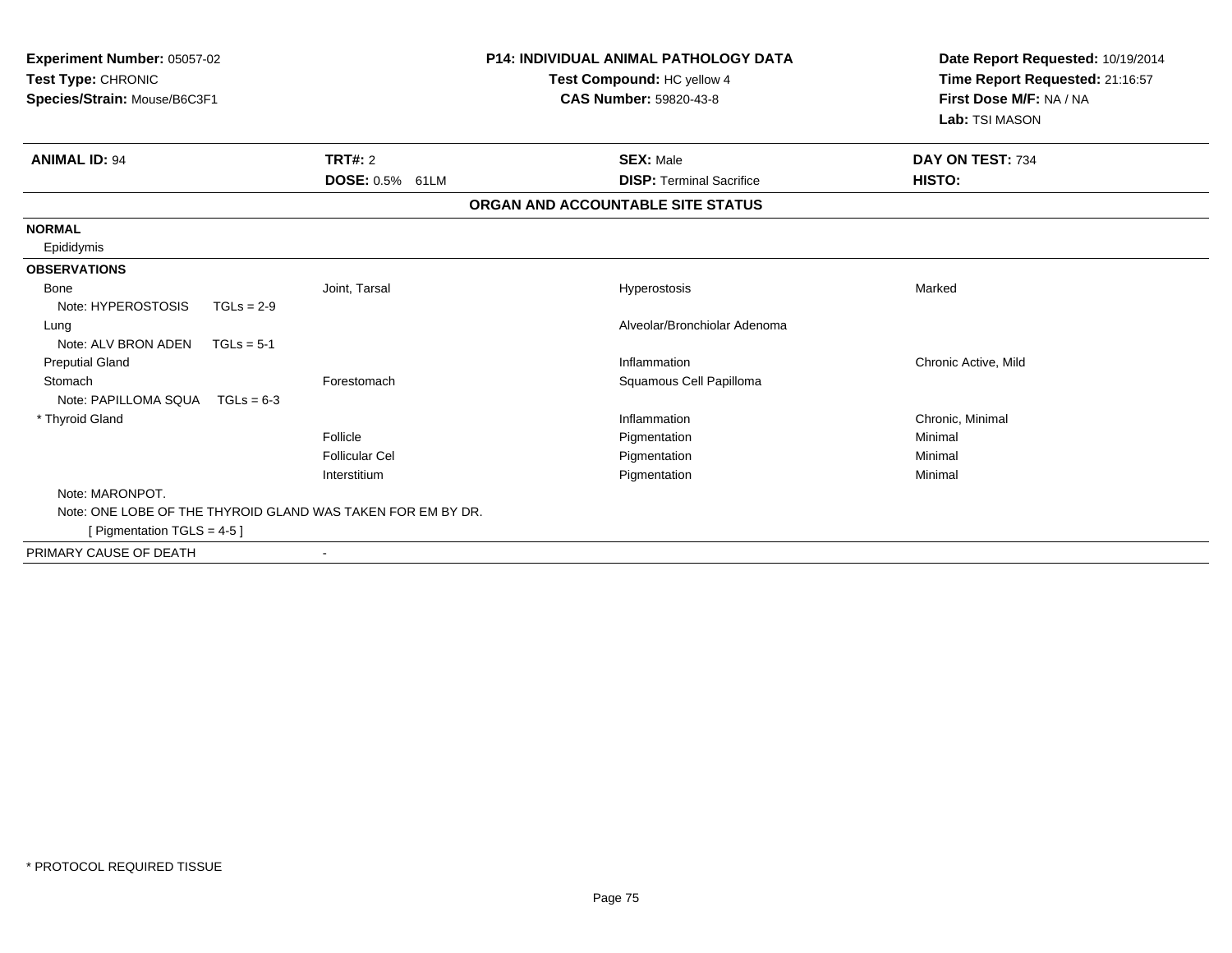| <b>Experiment Number: 05057-02</b><br><b>Test Type: CHRONIC</b><br>Species/Strain: Mouse/B6C3F1 |                                                                 | <b>P14: INDIVIDUAL ANIMAL PATHOLOGY DATA</b><br>Test Compound: HC yellow 4<br><b>CAS Number: 59820-43-8</b> | Date Report Requested: 10/19/2014<br>Time Report Requested: 21:16:57<br>First Dose M/F: NA / NA<br>Lab: TSI MASON |
|-------------------------------------------------------------------------------------------------|-----------------------------------------------------------------|-------------------------------------------------------------------------------------------------------------|-------------------------------------------------------------------------------------------------------------------|
| <b>ANIMAL ID: 100</b>                                                                           | <b>TRT#: 2</b><br><b>DOSE: 0.5%</b><br>61LM                     | <b>SEX: Male</b><br><b>DISP: Terminal Sacrifice</b>                                                         | DAY ON TEST: 735<br>HISTO:                                                                                        |
| <b>OBSERVATIONS</b>                                                                             |                                                                 |                                                                                                             |                                                                                                                   |
| Bone                                                                                            | Joint, Tarsal                                                   | Hyperostosis                                                                                                | Marked                                                                                                            |
| Note: HYPEROSTOSIS                                                                              | $TGLs = 2-9$                                                    |                                                                                                             |                                                                                                                   |
| Epididymis                                                                                      |                                                                 | Inflammation                                                                                                | Chronic Active, Minimal                                                                                           |
| <b>Preputial Gland</b>                                                                          |                                                                 | Abscess                                                                                                     | Marked                                                                                                            |
|                                                                                                 | Note: WAS ACTUALLY AFFECTING THE PREPUTIAL GLAND ADJACENT TO    |                                                                                                             |                                                                                                                   |
| Note: THE PENIS.                                                                                |                                                                 |                                                                                                             |                                                                                                                   |
| Note: ABSCESS                                                                                   | $TGLs = 3-10$                                                   |                                                                                                             |                                                                                                                   |
|                                                                                                 | Note: THE LESION DESCRIBED BY THE PROSECTOR AFFECTING THE PENIS |                                                                                                             |                                                                                                                   |
| * Thyroid Gland                                                                                 | Follicular Cel                                                  | Hyperplasia                                                                                                 | Mild                                                                                                              |
|                                                                                                 | Follicle                                                        | Pigmentation                                                                                                | Mild                                                                                                              |
|                                                                                                 | <b>Follicular Cel</b>                                           | Pigmentation                                                                                                | Mild                                                                                                              |
|                                                                                                 | Interstitium                                                    | Pigmentation                                                                                                | Minimal                                                                                                           |
| PRIMARY CAUSE OF DEATH                                                                          |                                                                 |                                                                                                             |                                                                                                                   |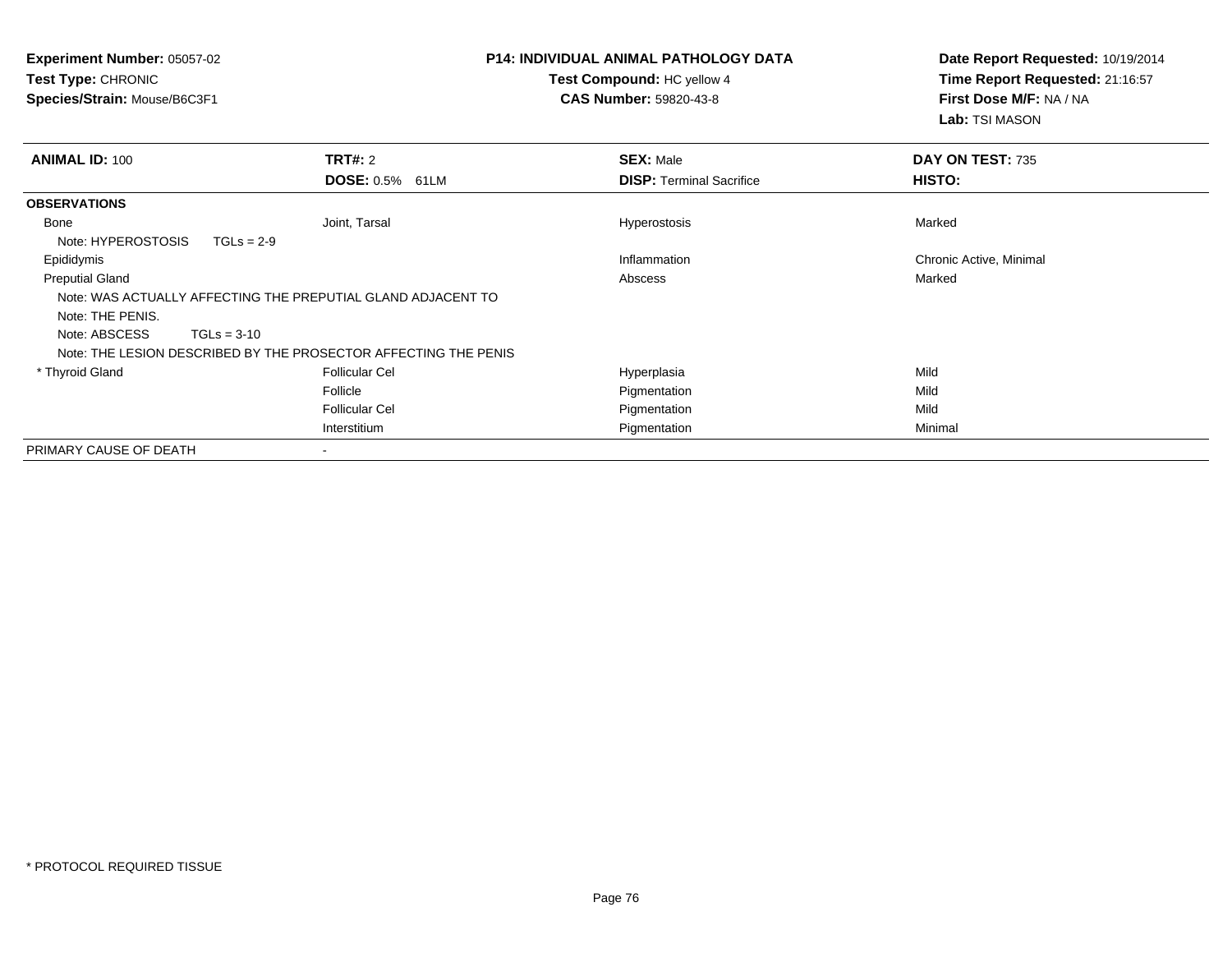| <b>Experiment Number: 05057-02</b><br><b>Test Type: CHRONIC</b><br>Species/Strain: Mouse/B6C3F1 |                           | <b>P14: INDIVIDUAL ANIMAL PATHOLOGY DATA</b><br>Test Compound: HC yellow 4<br><b>CAS Number: 59820-43-8</b> | Date Report Requested: 10/19/2014<br>Time Report Requested: 21:16:57<br>First Dose M/F: NA / NA<br>Lab: TSI MASON |
|-------------------------------------------------------------------------------------------------|---------------------------|-------------------------------------------------------------------------------------------------------------|-------------------------------------------------------------------------------------------------------------------|
| <b>ANIMAL ID: 101</b>                                                                           | TRT#: 2                   | <b>SEX: Male</b>                                                                                            | DAY ON TEST: 735                                                                                                  |
|                                                                                                 | <b>DOSE: 0.5%</b><br>61LM | <b>DISP: Terminal Sacrifice</b>                                                                             | HISTO:                                                                                                            |
|                                                                                                 |                           | ORGAN AND ACCOUNTABLE SITE STATUS                                                                           |                                                                                                                   |
| <b>NORMAL</b>                                                                                   |                           |                                                                                                             |                                                                                                                   |
| Epididymis                                                                                      | Skin                      |                                                                                                             |                                                                                                                   |
| <b>OBSERVATIONS</b>                                                                             |                           |                                                                                                             |                                                                                                                   |
| <b>Bone</b><br>Note: HYPEROSTOSIS<br>$TGLs = 3-9$                                               | Joint, Tarsal             | <b>Hyperostosis</b>                                                                                         | Marked                                                                                                            |
| * Thyroid Gland                                                                                 | <b>Follicular Cel</b>     | Hyperplasia                                                                                                 | Mild                                                                                                              |
|                                                                                                 | Follicle                  | Pigmentation                                                                                                | Mild                                                                                                              |
|                                                                                                 | <b>Follicular Cel</b>     | Pigmentation                                                                                                | Minimal                                                                                                           |
|                                                                                                 | Interstitium              | Pigmentation                                                                                                | Minimal                                                                                                           |
| [Pigmentation TGLS = 4-5]                                                                       |                           |                                                                                                             |                                                                                                                   |
| PRIMARY CAUSE OF DEATH                                                                          | $\overline{\phantom{a}}$  |                                                                                                             |                                                                                                                   |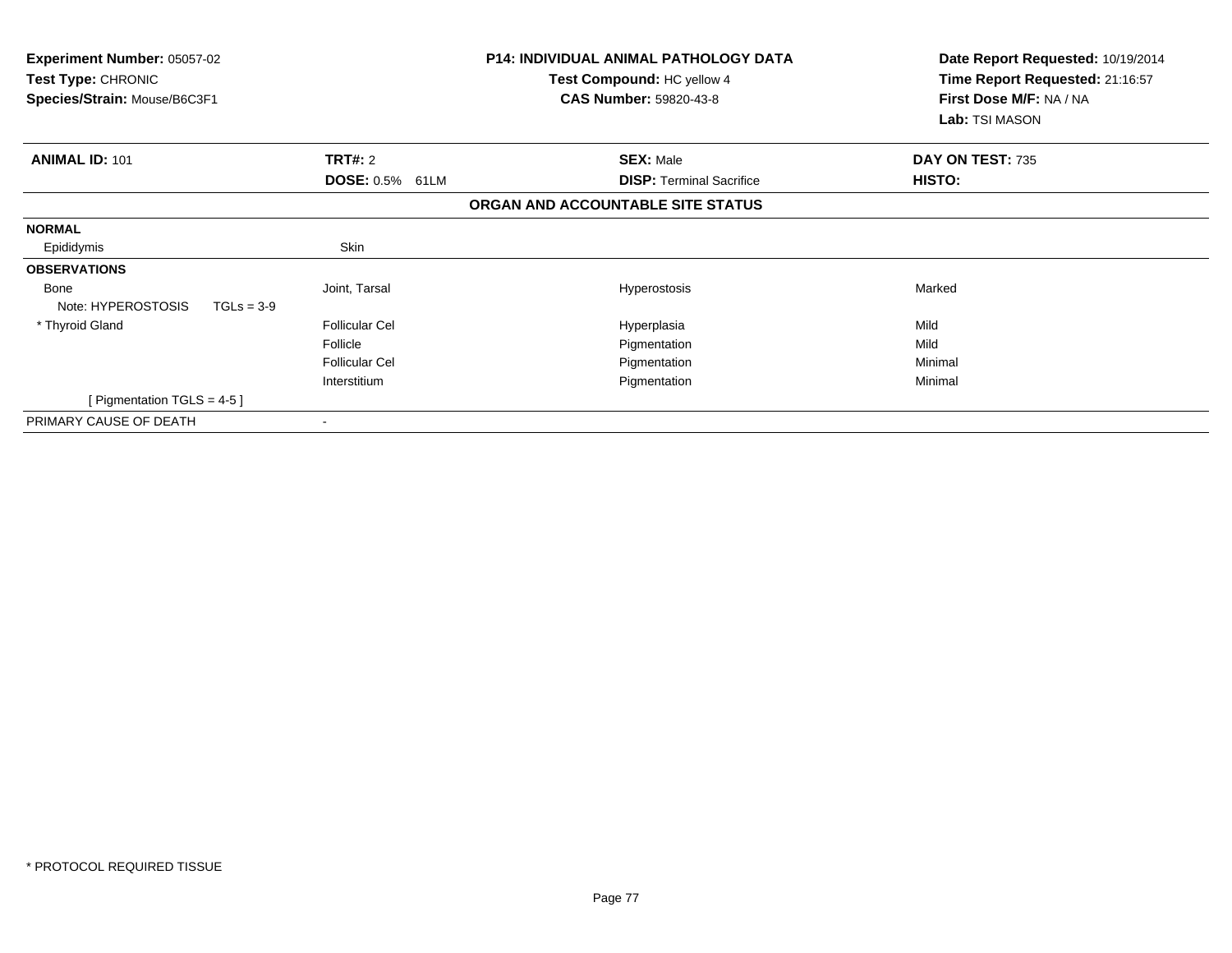| Experiment Number: 05057-02<br>Test Type: CHRONIC<br>Species/Strain: Mouse/B6C3F1 |                                                                     | <b>P14: INDIVIDUAL ANIMAL PATHOLOGY DATA</b><br>Test Compound: HC yellow 4<br><b>CAS Number: 59820-43-8</b> | Date Report Requested: 10/19/2014<br>Time Report Requested: 21:16:57<br>First Dose M/F: NA / NA<br>Lab: TSI MASON |
|-----------------------------------------------------------------------------------|---------------------------------------------------------------------|-------------------------------------------------------------------------------------------------------------|-------------------------------------------------------------------------------------------------------------------|
| <b>ANIMAL ID: 102</b>                                                             | TRT#: 2<br><b>DOSE: 0.5% 61LM</b>                                   | <b>SEX: Male</b><br><b>DISP: Terminal Sacrifice</b>                                                         | DAY ON TEST: 735<br>HISTO:                                                                                        |
|                                                                                   |                                                                     | ORGAN AND ACCOUNTABLE SITE STATUS                                                                           |                                                                                                                   |
| <b>NORMAL</b><br>Epididymis                                                       | Lymph Node - Mesenteric                                             |                                                                                                             |                                                                                                                   |
| <b>OBSERVATIONS</b><br>Lung<br>Note: ALV BRON ADEN<br>$TGLs = 3-1$                |                                                                     | Alveolar/Bronchiolar Adenoma                                                                                |                                                                                                                   |
| <b>Preputial Gland</b><br>Note: ABSCESS<br>$TGLs = 2-9$                           |                                                                     | Abscess                                                                                                     | Marked                                                                                                            |
| * Thyroid Gland                                                                   | <b>Follicular Cel</b><br>Follicle<br>Follicular Cel<br>Interstitium | Hyperplasia<br>Pigmentation<br>Pigmentation<br>Pigmentation                                                 | Minimal<br>Mild<br>Mild<br>Minimal                                                                                |
| [Pigmentation TGLS = 4-5]<br>PRIMARY CAUSE OF DEATH                               |                                                                     |                                                                                                             |                                                                                                                   |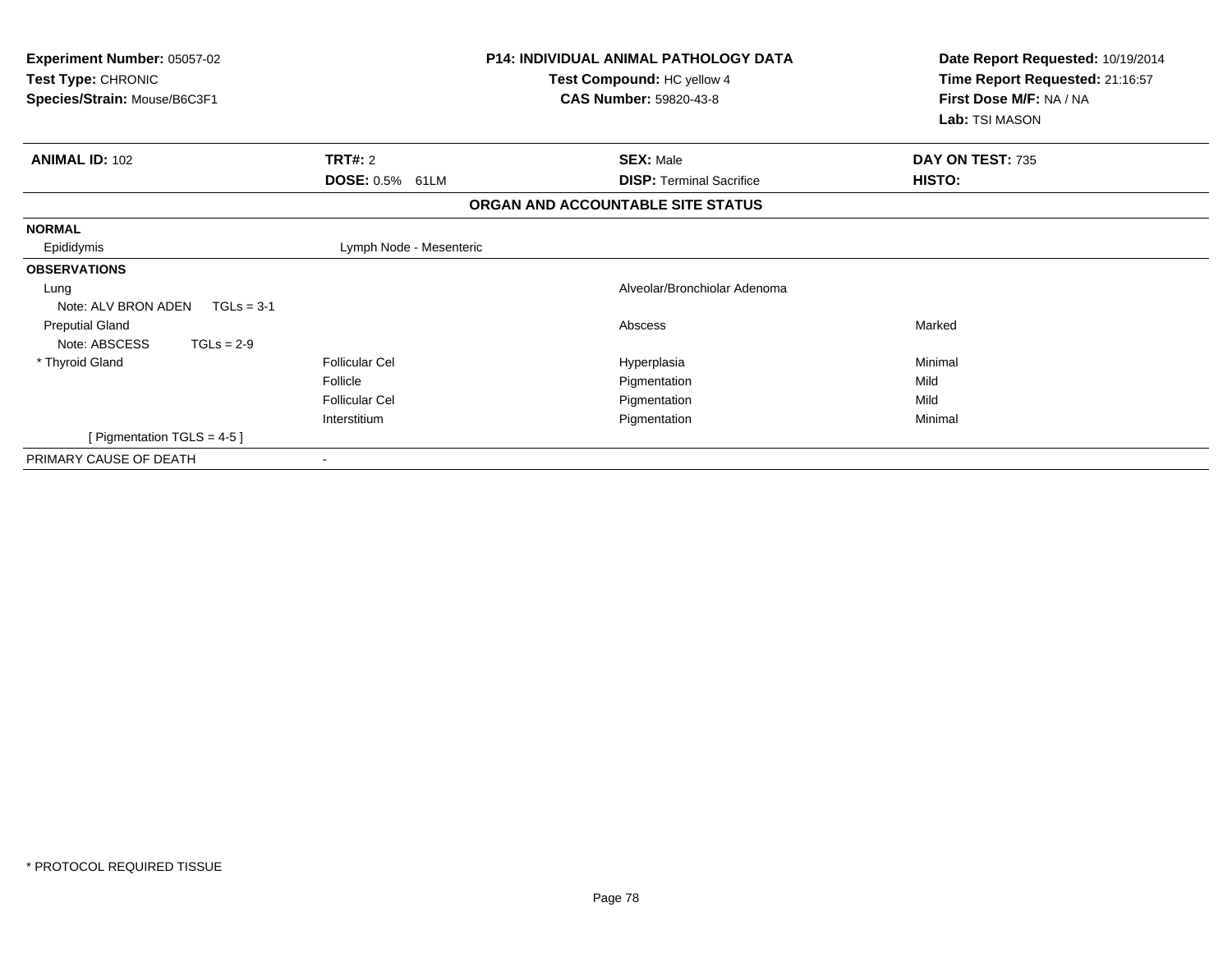| Experiment Number: 05057-02<br>Test Type: CHRONIC |                           | <b>P14: INDIVIDUAL ANIMAL PATHOLOGY DATA</b><br>Test Compound: HC yellow 4 | Date Report Requested: 10/19/2014<br>Time Report Requested: 21:16:57 |
|---------------------------------------------------|---------------------------|----------------------------------------------------------------------------|----------------------------------------------------------------------|
| Species/Strain: Mouse/B6C3F1                      |                           | CAS Number: 59820-43-8                                                     | First Dose M/F: NA / NA<br>Lab: TSI MASON                            |
| <b>ANIMAL ID: 103</b>                             | <b>TRT#: 2</b>            | <b>SEX: Male</b>                                                           | DAY ON TEST: 399                                                     |
|                                                   | DOSE: 0.5% 61LM           | <b>DISP: Moribund</b>                                                      | HISTO:                                                               |
|                                                   |                           | ORGAN AND ACCOUNTABLE SITE STATUS                                          |                                                                      |
| <b>NORMAL</b>                                     |                           |                                                                            |                                                                      |
| <b>Adrenal Gland - Cortex</b>                     | Adrenal Gland - Medulla   | <b>Bone</b>                                                                | <b>Bone Marrow</b>                                                   |
| Epididymis                                        | Esophagus                 | Gallbladder                                                                | Heart                                                                |
| Intestine Large - Cecum                           | Intestine Large - Colon   | Intestine Large - Rectum                                                   | Intestine Small - Duodenum                                           |
| Intestine Small - Ileum                           | Intestine Small - Jejunum | Islets, Pancreatic                                                         | Lung                                                                 |
| Lymph Node - Mesenteric                           | Pancreas                  | Parathyroid Gland                                                          | <b>Pituitary Gland</b>                                               |
| Prostate                                          | Salivary Glands           | Seminal Vesicle                                                            | Skin                                                                 |
| Stomach - Forestomach                             | Stomach - Glandular       | Trachea                                                                    |                                                                      |
| <b>MISSING</b>                                    |                           |                                                                            |                                                                      |
| Lymph Node - Mandibular                           | <b>Mammary Gland</b>      | Mesentery                                                                  | Nose                                                                 |
| Thymus                                            | <b>Urinary Bladder</b>    |                                                                            |                                                                      |
| <b>OBSERVATIONS</b>                               |                           |                                                                            |                                                                      |
| <b>Brain</b>                                      | Thalamus                  | Mineralization                                                             | Minimal                                                              |
| Kidney                                            |                           | Inflammation                                                               | Chronic Active, Minimal                                              |
| Liver                                             |                           | Necrosis                                                                   | Marked                                                               |
| Note: NECROSIS<br>$TGLs = 15-2$                   |                           |                                                                            |                                                                      |
| Spleen                                            |                           | Depletion Lymphoid                                                         | Mild                                                                 |
|                                                   |                           | Hematopoietic Cell Proliferation                                           | Moderate                                                             |
| Note: HEMA CELL PROL TGLs = 7-3                   |                           |                                                                            |                                                                      |
| <b>Testes</b>                                     | <b>Germinal Epith</b>     | <b>Giant Cell</b>                                                          | Minimal                                                              |
|                                                   |                           | Spermatogenic Arrest                                                       | Minimal                                                              |
| * Thyroid Gland                                   | Follicle                  | Pigmentation                                                               | Mild                                                                 |
|                                                   | <b>Follicular Cel</b>     | Pigmentation                                                               | Mild                                                                 |
|                                                   | Interstitium              | Pigmentation                                                               | Minimal                                                              |
| Note: PIGMENT<br>$TGLs = 6-5$                     |                           |                                                                            |                                                                      |
| PRIMARY CAUSE OF DEATH                            |                           |                                                                            |                                                                      |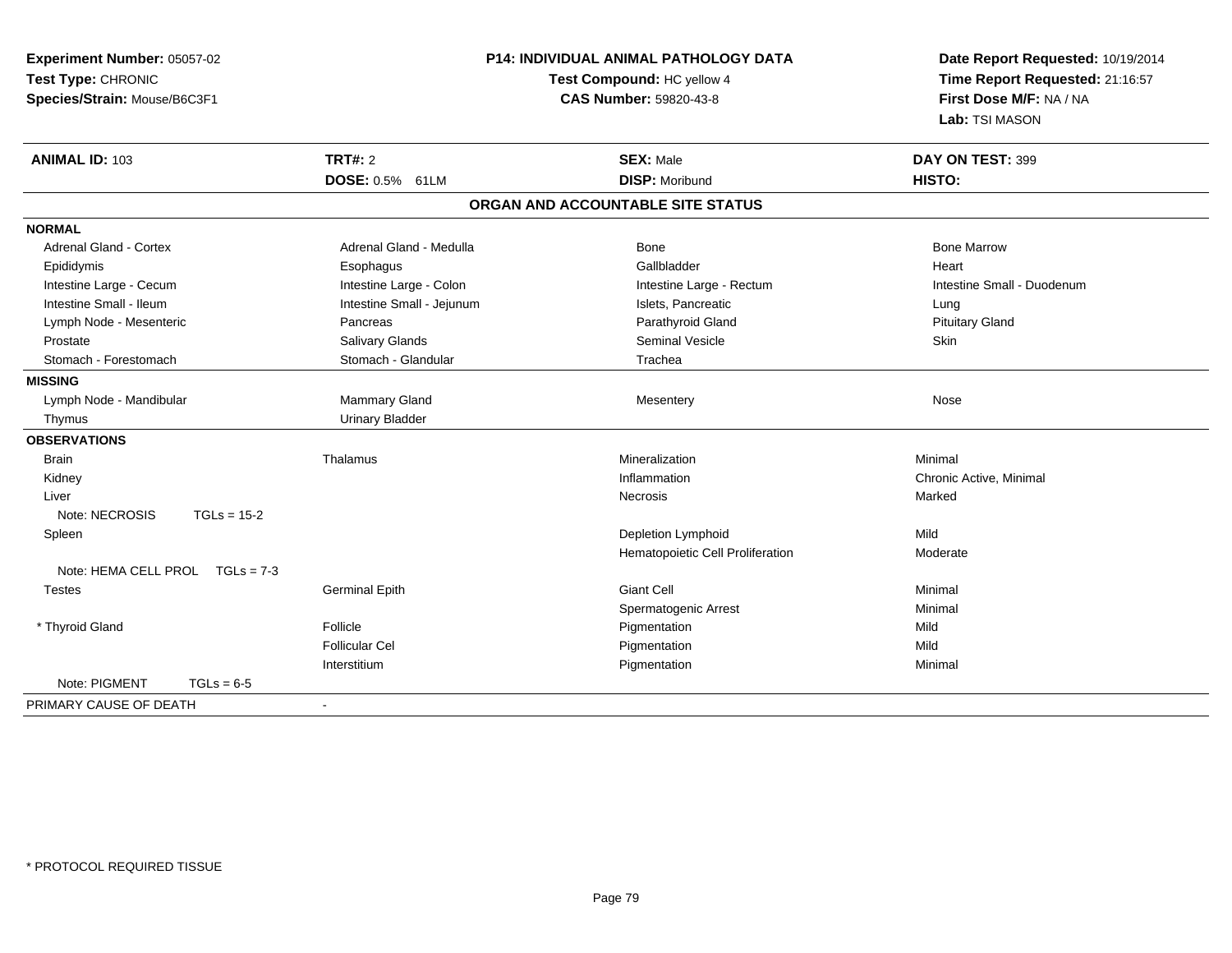| <b>Experiment Number: 05057-02</b><br>Test Type: CHRONIC<br>Species/Strain: Mouse/B6C3F1 |                                             | <b>P14: INDIVIDUAL ANIMAL PATHOLOGY DATA</b><br>Test Compound: HC yellow 4<br><b>CAS Number: 59820-43-8</b> | Date Report Requested: 10/19/2014<br>Time Report Requested: 21:16:57<br>First Dose M/F: NA / NA<br>Lab: TSI MASON |
|------------------------------------------------------------------------------------------|---------------------------------------------|-------------------------------------------------------------------------------------------------------------|-------------------------------------------------------------------------------------------------------------------|
| <b>ANIMAL ID: 105</b>                                                                    | <b>TRT#: 2</b><br><b>DOSE: 0.5%</b><br>61LM | <b>SEX: Male</b><br><b>DISP: Terminal Sacrifice</b>                                                         | DAY ON TEST: 735<br>HISTO:                                                                                        |
|                                                                                          |                                             | ORGAN AND ACCOUNTABLE SITE STATUS                                                                           |                                                                                                                   |
| <b>NORMAL</b>                                                                            |                                             |                                                                                                             |                                                                                                                   |
| Epididymis                                                                               |                                             |                                                                                                             |                                                                                                                   |
| <b>OBSERVATIONS</b>                                                                      |                                             |                                                                                                             |                                                                                                                   |
| Lung                                                                                     |                                             | Alveolar/Bronchiolar Adenoma                                                                                |                                                                                                                   |
| Note: ALV BRON ADEN<br>$TGLs = 5-1$                                                      |                                             |                                                                                                             |                                                                                                                   |
| <b>Preputial Gland</b>                                                                   |                                             | Inflammation                                                                                                | Chronic Active, Moderate                                                                                          |
| Note: INFLAMMATION<br>$TGLs = 4-9$                                                       |                                             |                                                                                                             |                                                                                                                   |
| <b>Skin</b>                                                                              |                                             | Inflammation                                                                                                | Chronic Active, Minimal                                                                                           |
| * Thyroid Gland                                                                          | Follicular Cel                              | Hyperplasia                                                                                                 | Minimal                                                                                                           |
|                                                                                          |                                             | Inflammation                                                                                                | Chronic, Minimal                                                                                                  |
|                                                                                          | Follicle                                    | Pigmentation                                                                                                | Mild                                                                                                              |
|                                                                                          | <b>Follicular Cel</b>                       | Pigmentation                                                                                                | Minimal                                                                                                           |
|                                                                                          | Interstitium                                | Pigmentation                                                                                                | Minimal                                                                                                           |
| [ Pigmentation TGLS = $6-5$ ]                                                            |                                             |                                                                                                             |                                                                                                                   |
| PRIMARY CAUSE OF DEATH                                                                   |                                             |                                                                                                             |                                                                                                                   |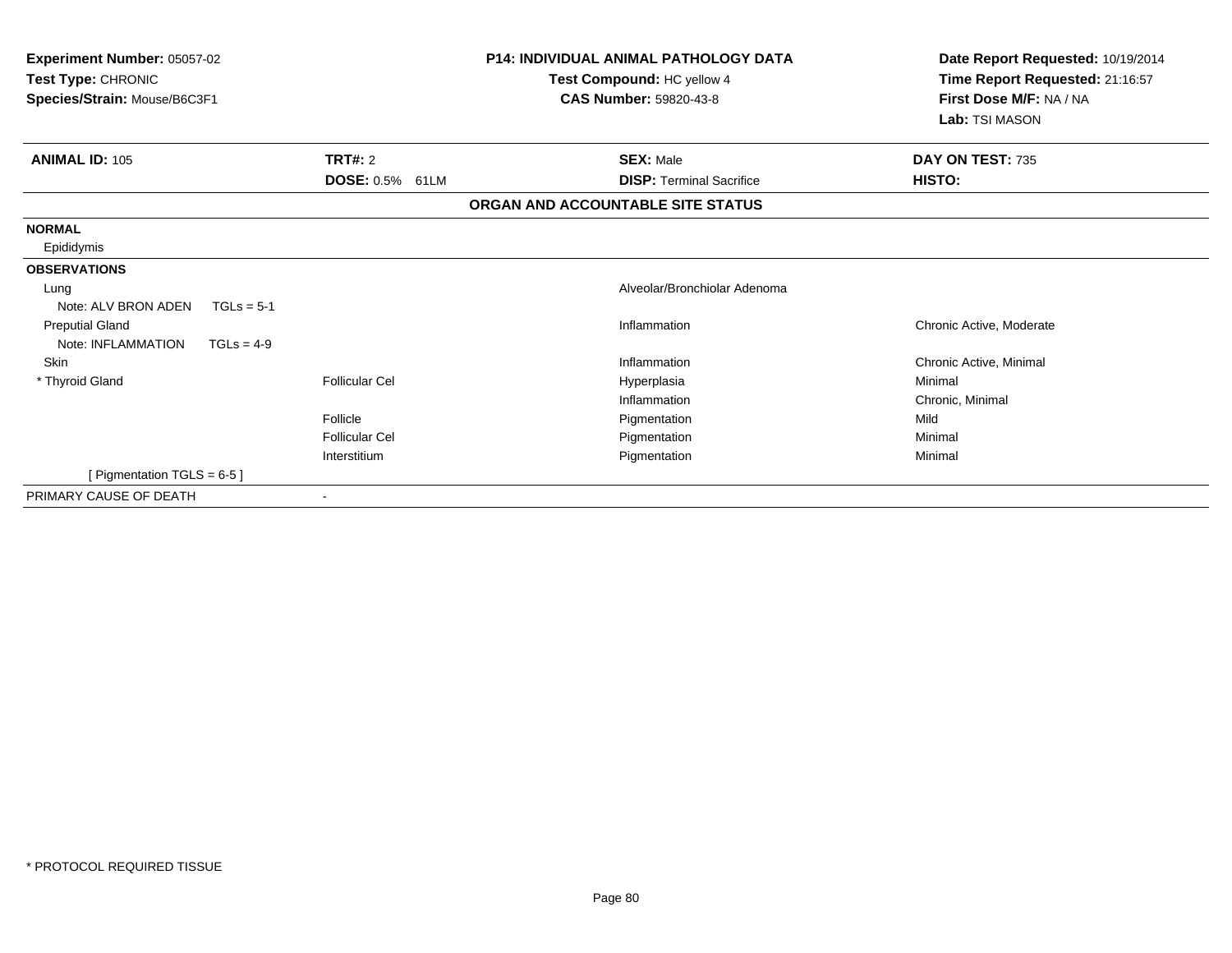| Experiment Number: 05057-02<br>Test Type: CHRONIC<br>Species/Strain: Mouse/B6C3F1 |                         | <b>P14: INDIVIDUAL ANIMAL PATHOLOGY DATA</b><br>Test Compound: HC yellow 4<br><b>CAS Number: 59820-43-8</b> | Date Report Requested: 10/19/2014<br>Time Report Requested: 21:16:57<br>First Dose M/F: NA / NA<br>Lab: TSI MASON |
|-----------------------------------------------------------------------------------|-------------------------|-------------------------------------------------------------------------------------------------------------|-------------------------------------------------------------------------------------------------------------------|
| <b>ANIMAL ID: 107</b>                                                             | TRT#: 2                 | <b>SEX: Male</b>                                                                                            | DAY ON TEST: 735                                                                                                  |
|                                                                                   | DOSE: 0.5% 61LM         | <b>DISP: Terminal Sacrifice</b>                                                                             | HISTO:                                                                                                            |
|                                                                                   |                         | ORGAN AND ACCOUNTABLE SITE STATUS                                                                           |                                                                                                                   |
| <b>NORMAL</b>                                                                     |                         |                                                                                                             |                                                                                                                   |
| Epididymis                                                                        | Lymph Node - Mesenteric |                                                                                                             |                                                                                                                   |
| <b>OBSERVATIONS</b>                                                               |                         |                                                                                                             |                                                                                                                   |
| <b>Bone</b>                                                                       | Joint, Tarsal           | Hyperostosis                                                                                                | Marked                                                                                                            |
| [Hyperostosis TGLS = $1-9$ ]                                                      |                         |                                                                                                             |                                                                                                                   |
| Skin                                                                              | <b>Subcut Tiss</b>      | Fibroma                                                                                                     |                                                                                                                   |
| Note: FIBROMA<br>$TGLs = 3-10$                                                    |                         |                                                                                                             |                                                                                                                   |
| * Thyroid Gland                                                                   | <b>Follicular Cel</b>   | Hyperplasia                                                                                                 | Minimal                                                                                                           |
|                                                                                   | Follicle                | Pigmentation                                                                                                | Mild                                                                                                              |
|                                                                                   | Follicular Cel          | Pigmentation                                                                                                | Minimal                                                                                                           |
|                                                                                   | Interstitium            | Pigmentation                                                                                                | Minimal                                                                                                           |
| [Pigmentation TGLS = $4-5$ ]                                                      |                         |                                                                                                             |                                                                                                                   |
| PRIMARY CAUSE OF DEATH                                                            |                         |                                                                                                             |                                                                                                                   |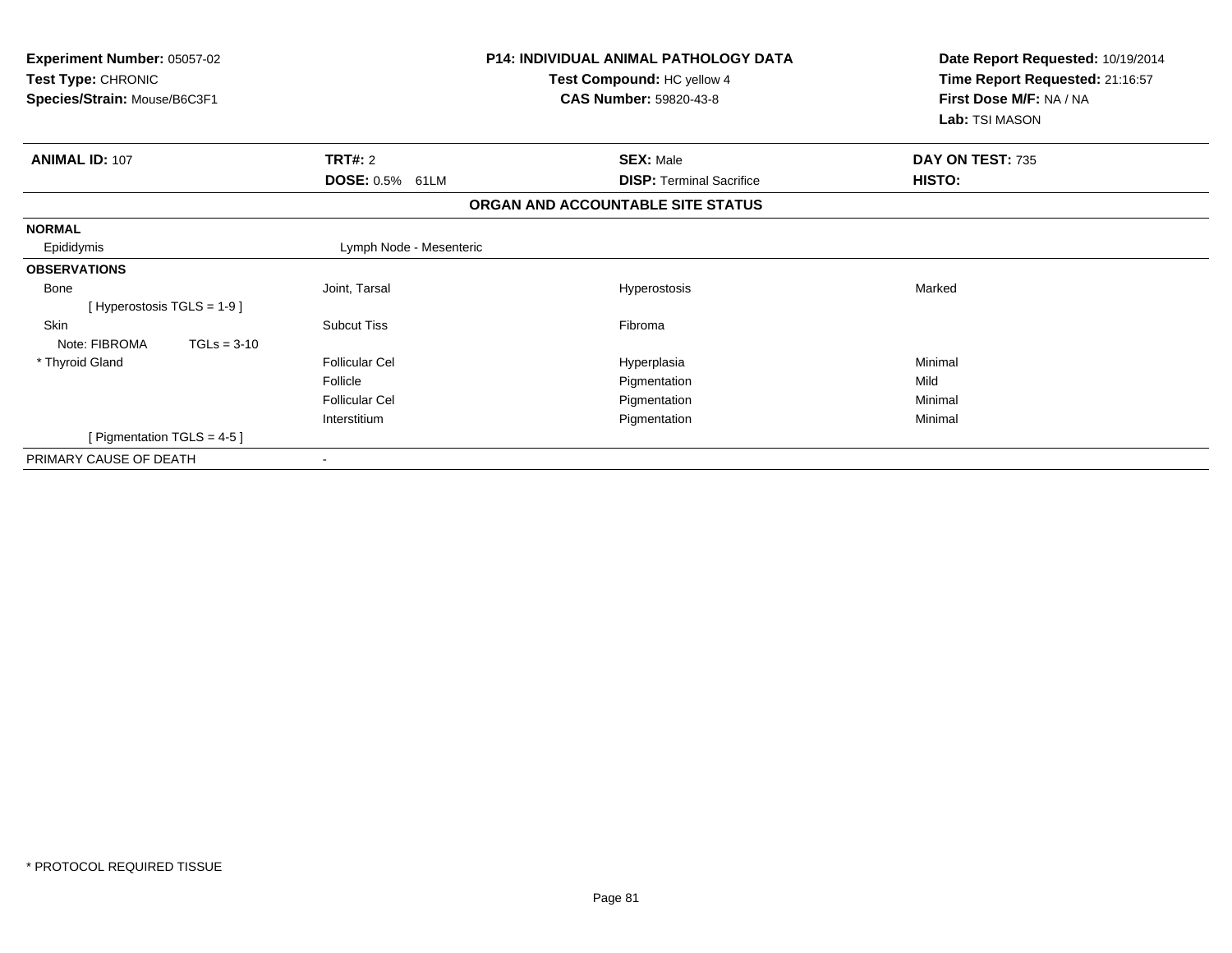| <b>P14: INDIVIDUAL ANIMAL PATHOLOGY DATA</b><br><b>Experiment Number: 05057-02</b><br><b>Test Type: CHRONIC</b><br>Test Compound: HC yellow 4<br><b>CAS Number: 59820-43-8</b><br>Species/Strain: Mouse/B6C3F1 |                        | Date Report Requested: 10/19/2014<br>Time Report Requested: 21:16:57<br>First Dose M/F: NA / NA<br>Lab: TSI MASON |                  |
|----------------------------------------------------------------------------------------------------------------------------------------------------------------------------------------------------------------|------------------------|-------------------------------------------------------------------------------------------------------------------|------------------|
| <b>ANIMAL ID: 109</b>                                                                                                                                                                                          | TRT#: 2                | <b>SEX: Male</b>                                                                                                  | DAY ON TEST: 736 |
|                                                                                                                                                                                                                | <b>DOSE: 0.5% 61LM</b> | <b>DISP:</b> Terminal Sacrifice                                                                                   | <b>HISTO:</b>    |
|                                                                                                                                                                                                                |                        | ORGAN AND ACCOUNTABLE SITE STATUS                                                                                 |                  |
| <b>NORMAL</b><br>Epididymis                                                                                                                                                                                    |                        |                                                                                                                   |                  |
| <b>OBSERVATIONS</b>                                                                                                                                                                                            |                        |                                                                                                                   |                  |
| <b>Bone</b><br>Note: HYPEROSTOSIS<br>$TGLs = 2-9$                                                                                                                                                              | Joint, Tarsal          | <b>Hyperostosis</b>                                                                                               | Marked           |
| * Thyroid Gland                                                                                                                                                                                                | <b>Follicular Cel</b>  | Hyperplasia                                                                                                       | Minimal          |
|                                                                                                                                                                                                                | Follicle               | Pigmentation                                                                                                      | Mild             |
|                                                                                                                                                                                                                | <b>Follicular Cel</b>  | Pigmentation                                                                                                      | Minimal          |
|                                                                                                                                                                                                                | Interstitium           | Pigmentation                                                                                                      | Minimal          |
| [Hyperplasia TGLS = 3-5 ]                                                                                                                                                                                      |                        |                                                                                                                   |                  |
| PRIMARY CAUSE OF DEATH                                                                                                                                                                                         |                        |                                                                                                                   |                  |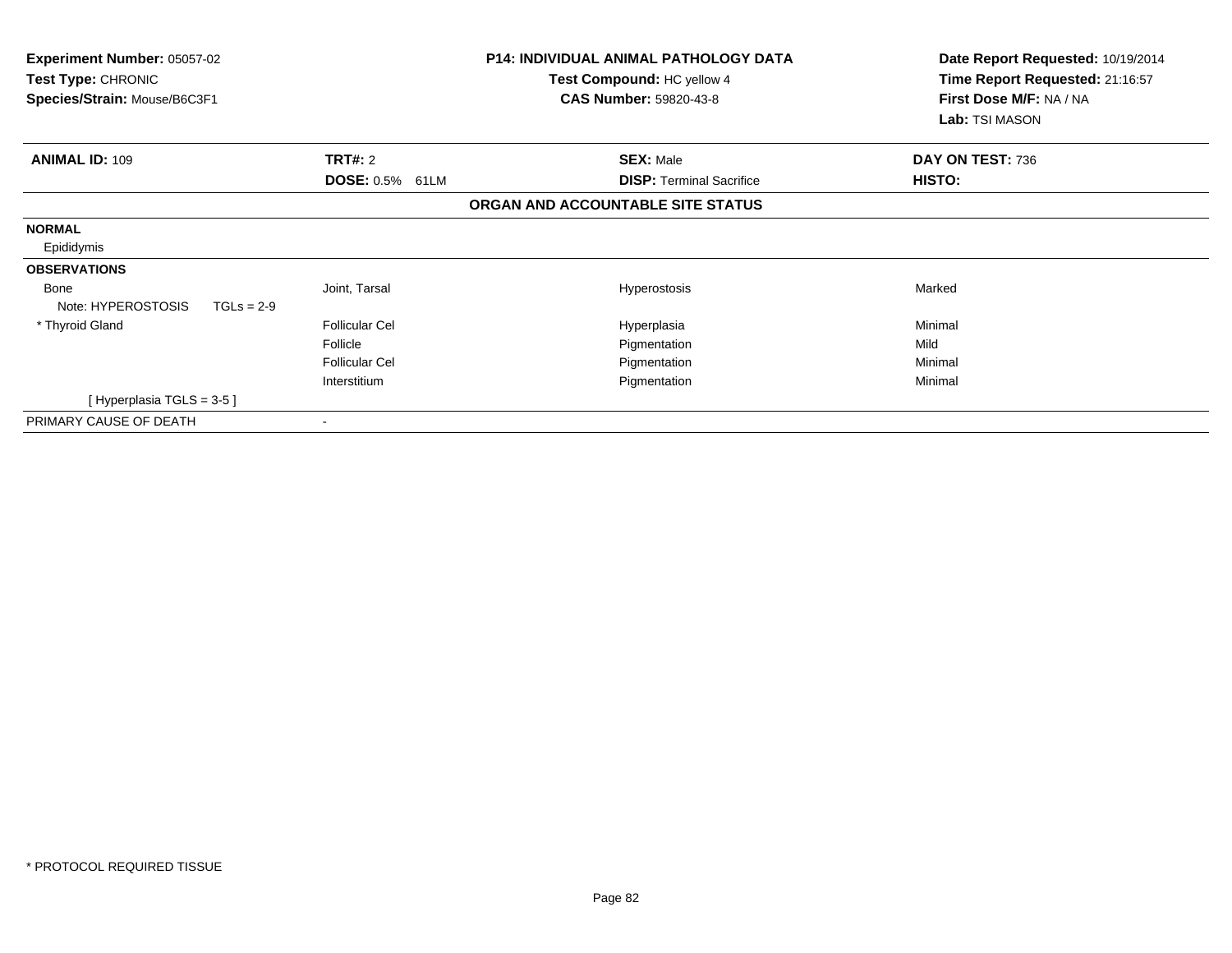| Experiment Number: 05057-02<br>Test Type: CHRONIC<br>Species/Strain: Mouse/B6C3F1 |                                   | <b>P14: INDIVIDUAL ANIMAL PATHOLOGY DATA</b><br>Test Compound: HC yellow 4<br><b>CAS Number: 59820-43-8</b> | Date Report Requested: 10/19/2014<br>Time Report Requested: 21:16:57<br>First Dose M/F: NA / NA<br>Lab: TSI MASON |
|-----------------------------------------------------------------------------------|-----------------------------------|-------------------------------------------------------------------------------------------------------------|-------------------------------------------------------------------------------------------------------------------|
| <b>ANIMAL ID: 110</b>                                                             | <b>TRT#: 2</b><br>DOSE: 0.5% 61LM | <b>SEX: Male</b><br><b>DISP: Terminal Sacrifice</b>                                                         | DAY ON TEST: 736<br>HISTO:                                                                                        |
|                                                                                   |                                   | ORGAN AND ACCOUNTABLE SITE STATUS                                                                           |                                                                                                                   |
| <b>NORMAL</b>                                                                     |                                   |                                                                                                             |                                                                                                                   |
| Lymph Node - Mesenteric                                                           |                                   |                                                                                                             |                                                                                                                   |
| <b>OBSERVATIONS</b>                                                               |                                   |                                                                                                             |                                                                                                                   |
| Bone                                                                              | Joint, Tarsal                     | Hyperostosis                                                                                                | Marked                                                                                                            |
| Note: HYPEROSTOSIS<br>$TGLs = 2-9$                                                |                                   |                                                                                                             |                                                                                                                   |
| Epididymis                                                                        |                                   | Inflammation                                                                                                | Chronic Active, Minimal                                                                                           |
| * Thyroid Gland                                                                   |                                   | Inflammation                                                                                                | Chronic, Minimal                                                                                                  |
|                                                                                   | Follicle                          | Pigmentation                                                                                                | Mild                                                                                                              |
|                                                                                   | <b>Follicular Cel</b>             | Pigmentation                                                                                                | Minimal                                                                                                           |
|                                                                                   | Interstitium                      | Pigmentation                                                                                                | Minimal                                                                                                           |
| [ Pigmentation TGLS = $3-5$ ]                                                     |                                   |                                                                                                             |                                                                                                                   |
| PRIMARY CAUSE OF DEATH                                                            |                                   |                                                                                                             |                                                                                                                   |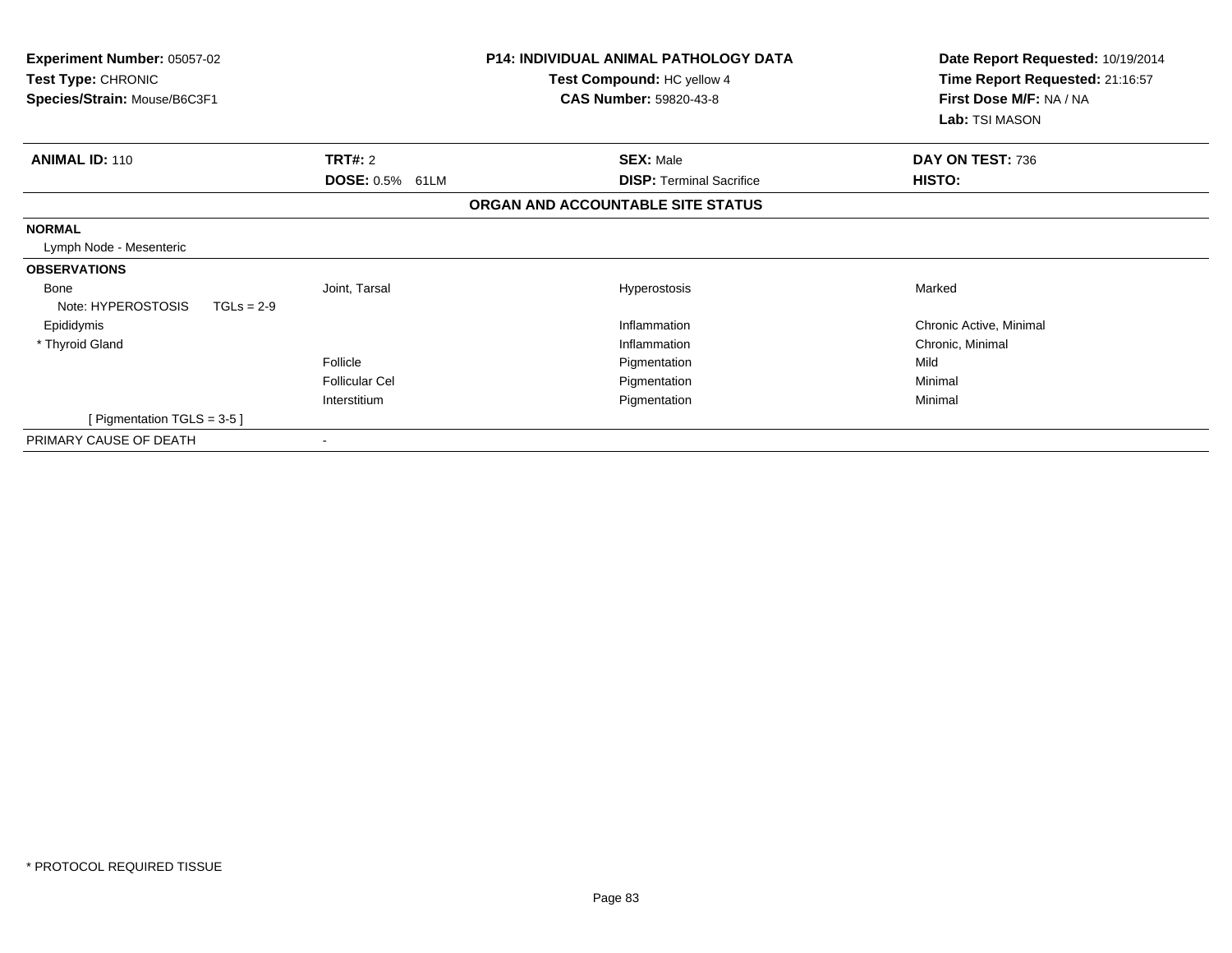| Experiment Number: 05057-02<br>Test Type: CHRONIC<br>Species/Strain: Mouse/B6C3F1 | <b>P14: INDIVIDUAL ANIMAL PATHOLOGY DATA</b><br>Test Compound: HC yellow 4<br><b>CAS Number: 59820-43-8</b> |                                                     | Date Report Requested: 10/19/2014<br>Time Report Requested: 21:16:57<br>First Dose M/F: NA / NA<br>Lab: TSI MASON |
|-----------------------------------------------------------------------------------|-------------------------------------------------------------------------------------------------------------|-----------------------------------------------------|-------------------------------------------------------------------------------------------------------------------|
| <b>ANIMAL ID: 111</b>                                                             | <b>TRT#: 2</b><br>DOSE: 0.5% 61LM                                                                           | <b>SEX: Male</b><br><b>DISP: Terminal Sacrifice</b> | DAY ON TEST: 736<br>HISTO:                                                                                        |
|                                                                                   |                                                                                                             | ORGAN AND ACCOUNTABLE SITE STATUS                   |                                                                                                                   |
| <b>NORMAL</b><br>Lymph Node - Mesenteric                                          |                                                                                                             |                                                     |                                                                                                                   |
| <b>OBSERVATIONS</b>                                                               |                                                                                                             |                                                     |                                                                                                                   |
| Bone<br>Note: HYPEROSTOSIS<br>$TGLs = 4-9$                                        | Joint, Tarsal                                                                                               | Hyperostosis                                        | Marked                                                                                                            |
| Epididymis                                                                        |                                                                                                             | Inflammation                                        | Chronic Active, Minimal                                                                                           |
| * Thyroid Gland                                                                   | <b>Follicular Cel</b>                                                                                       | Hyperplasia                                         | Minimal                                                                                                           |
|                                                                                   | Follicle                                                                                                    | Pigmentation                                        | Minimal                                                                                                           |
|                                                                                   | <b>Follicular Cel</b>                                                                                       | Pigmentation                                        | Minimal                                                                                                           |
|                                                                                   | Interstitium                                                                                                | Pigmentation                                        | Minimal                                                                                                           |
| [ Pigmentation TGLS = $3-5$ ]                                                     |                                                                                                             |                                                     |                                                                                                                   |
| PRIMARY CAUSE OF DEATH                                                            |                                                                                                             |                                                     |                                                                                                                   |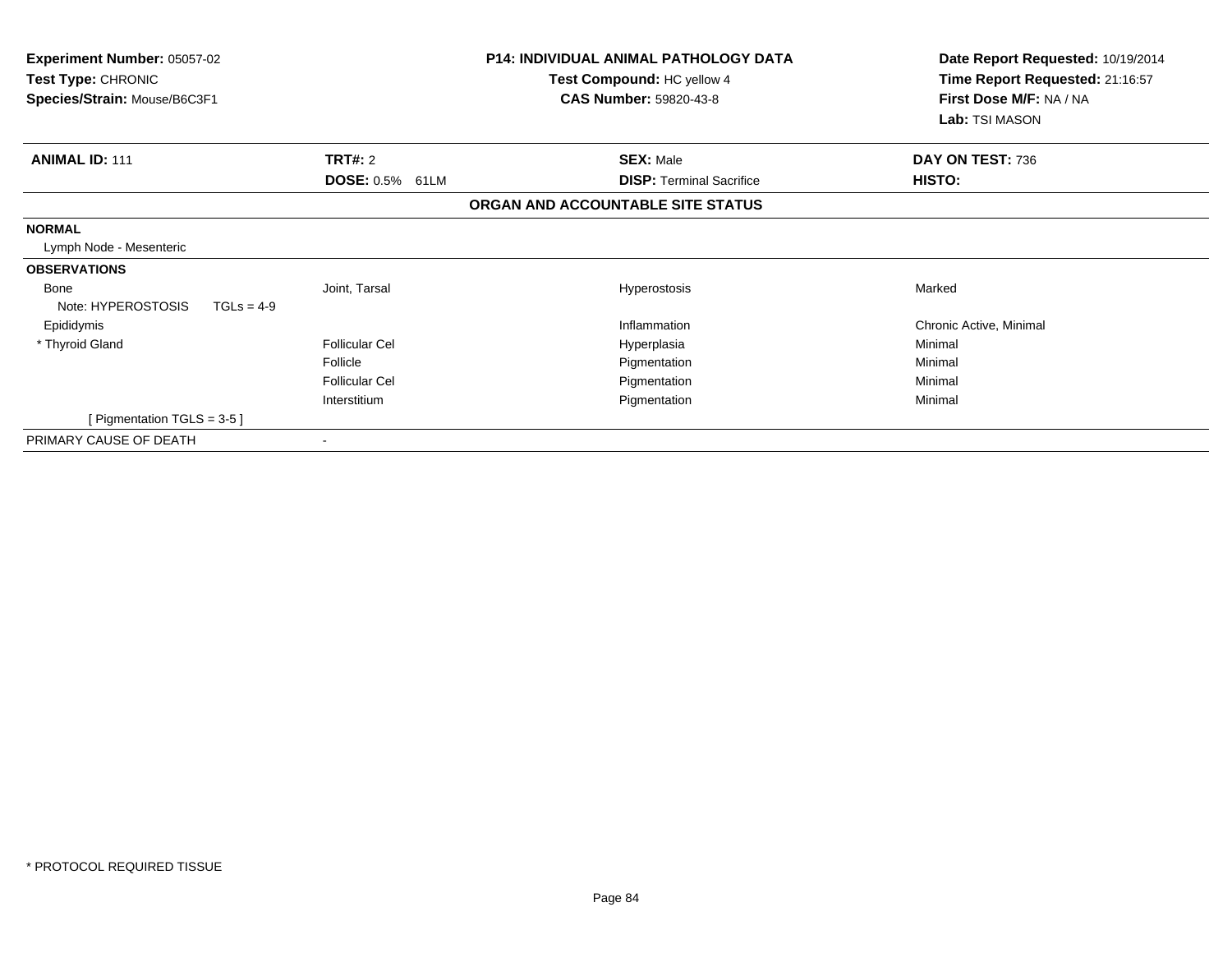| Experiment Number: 05057-02             | <b>P14: INDIVIDUAL ANIMAL PATHOLOGY DATA</b><br>Test Compound: HC yellow 4 |                                   | Date Report Requested: 10/19/2014 |
|-----------------------------------------|----------------------------------------------------------------------------|-----------------------------------|-----------------------------------|
| Test Type: CHRONIC                      |                                                                            |                                   | Time Report Requested: 21:16:57   |
| Species/Strain: Mouse/B6C3F1            |                                                                            | <b>CAS Number: 59820-43-8</b>     | First Dose M/F: NA / NA           |
|                                         |                                                                            |                                   | Lab: TSI MASON                    |
| <b>ANIMAL ID: 113</b>                   | <b>TRT#: 2</b>                                                             | <b>SEX: Male</b>                  | DAY ON TEST: 567                  |
|                                         | DOSE: 0.5% 61LM                                                            | <b>DISP: Moribund</b>             | HISTO:                            |
|                                         |                                                                            | ORGAN AND ACCOUNTABLE SITE STATUS |                                   |
| <b>NORMAL</b>                           |                                                                            |                                   |                                   |
| Adrenal Gland - Cortex                  | Adrenal Gland - Medulla                                                    | Bone                              | <b>Bone Marrow</b>                |
| Epididymis                              | Esophagus                                                                  | Gallbladder                       | Heart                             |
| Intestine Large - Cecum                 | Intestine Large - Colon                                                    | Intestine Large - Rectum          | Intestine Small - Duodenum        |
| Intestine Small - Ileum                 | Intestine Small - Jejunum                                                  | Lymph Node - Mandibular           | Lymph Node - Mesenteric           |
| Nose                                    | Pancreas                                                                   | Prostate                          | <b>Seminal Vesicle</b>            |
| Skin                                    | Stomach - Forestomach                                                      | Stomach - Glandular               | <b>Testes</b>                     |
| Trachea                                 | <b>Urinary Bladder</b>                                                     |                                   |                                   |
| <b>MISSING</b>                          |                                                                            |                                   |                                   |
| Islets, Pancreatic                      | Mammary Gland                                                              | Parathyroid Gland                 | <b>Pituitary Gland</b>            |
| Thymus                                  |                                                                            |                                   |                                   |
| <b>OBSERVATIONS</b>                     |                                                                            |                                   |                                   |
| <b>Brain</b>                            | Thalamus                                                                   | Mineralization                    | Minimal                           |
| Kidney                                  |                                                                            | Inflammation                      | Chronic Active, Minimal           |
| Liver                                   |                                                                            | Hepatocellular Adenoma            |                                   |
|                                         |                                                                            | Hepatocellular Carcinoma          | Multiple                          |
| Note: HEPATOCLR CARC $TGLs = 7.9-2+2.1$ |                                                                            |                                   |                                   |
| Lung                                    |                                                                            | Hepatocellular Carcinoma          | Metastatic (Liver)                |
| Salivary Glands                         |                                                                            | Inflammation                      | Chronic Active, Minimal           |
| Spleen                                  |                                                                            | Hematopoietic Cell Proliferation  | Mild                              |
| * Thyroid Gland                         | <b>Follicular Cel</b>                                                      | Hyperplasia                       | Minimal                           |
|                                         | Follicle                                                                   | Pigmentation                      | Minimal                           |
|                                         | <b>Follicular Cel</b>                                                      | Pigmentation                      | Minimal                           |
| PRIMARY CAUSE OF DEATH                  |                                                                            |                                   |                                   |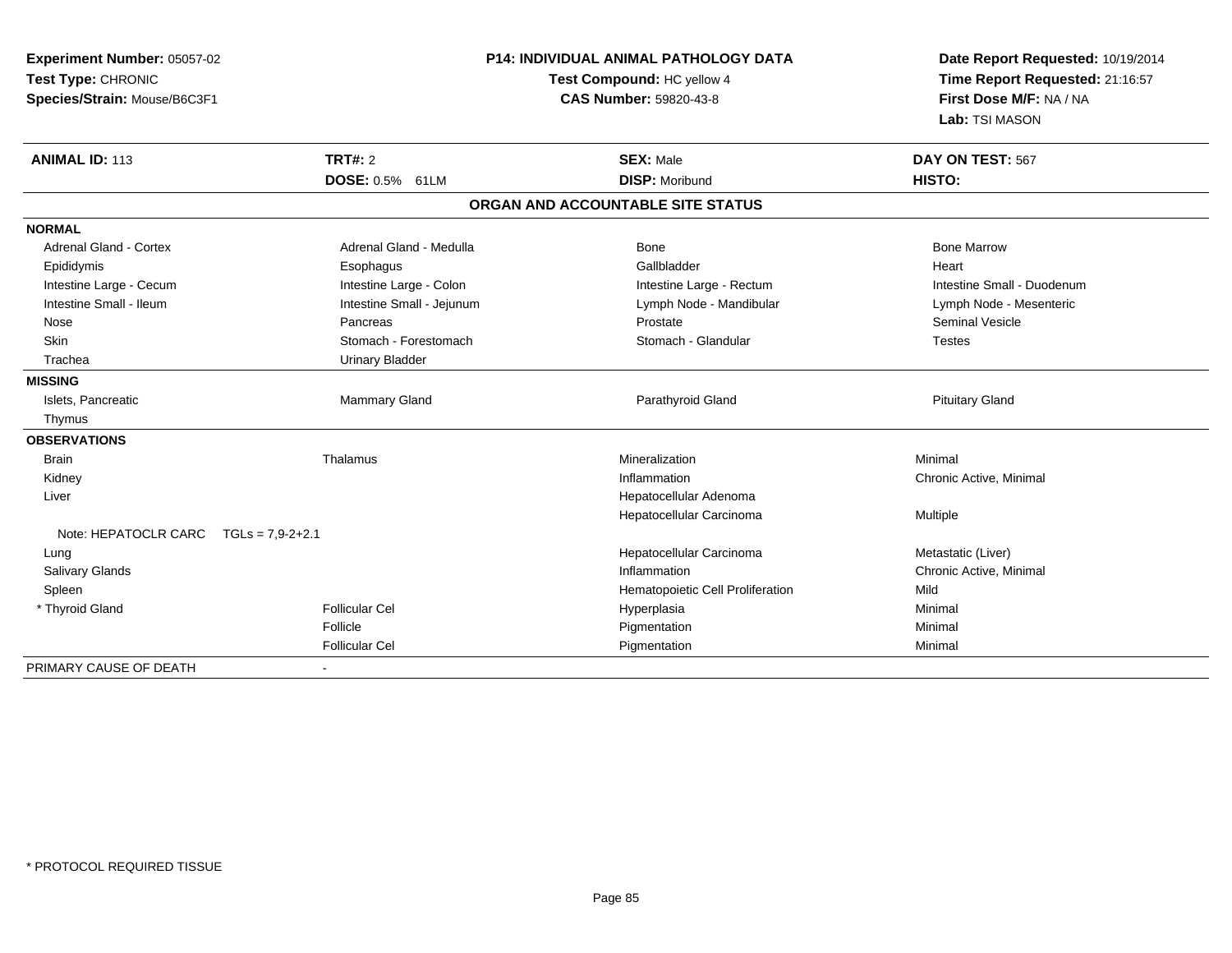| <b>Experiment Number: 05057-02</b><br>Test Type: CHRONIC<br>Species/Strain: Mouse/B6C3F1 |                        | <b>P14: INDIVIDUAL ANIMAL PATHOLOGY DATA</b><br>Test Compound: HC yellow 4<br><b>CAS Number: 59820-43-8</b> | Date Report Requested: 10/19/2014<br>Time Report Requested: 21:16:57<br>First Dose M/F: NA / NA<br>Lab: TSI MASON |  |
|------------------------------------------------------------------------------------------|------------------------|-------------------------------------------------------------------------------------------------------------|-------------------------------------------------------------------------------------------------------------------|--|
| <b>ANIMAL ID: 114</b>                                                                    | TRT#: 2                | <b>SEX: Male</b>                                                                                            | DAY ON TEST: 736                                                                                                  |  |
|                                                                                          | DOSE: 0.5% 61LM        | <b>DISP: Terminal Sacrifice</b>                                                                             | HISTO:                                                                                                            |  |
|                                                                                          |                        | ORGAN AND ACCOUNTABLE SITE STATUS                                                                           |                                                                                                                   |  |
| <b>NORMAL</b>                                                                            |                        |                                                                                                             |                                                                                                                   |  |
| Epididymis                                                                               | <b>Seminal Vesicle</b> |                                                                                                             |                                                                                                                   |  |
| <b>OBSERVATIONS</b>                                                                      |                        |                                                                                                             |                                                                                                                   |  |
| Kidney                                                                                   |                        | Inflammation                                                                                                | Chronic Active, Minimal                                                                                           |  |
| * Thyroid Gland                                                                          | <b>Follicular Cel</b>  | Hyperplasia                                                                                                 | Minimal                                                                                                           |  |
|                                                                                          | Follicle               | Pigmentation                                                                                                | Minimal                                                                                                           |  |
|                                                                                          | <b>Follicular Cel</b>  | Pigmentation                                                                                                | Minimal                                                                                                           |  |
|                                                                                          | Interstitium           | Pigmentation                                                                                                | Minimal                                                                                                           |  |
| [ Pigmentation TGLS = $3-5$ ]                                                            |                        |                                                                                                             |                                                                                                                   |  |
| PRIMARY CAUSE OF DEATH                                                                   |                        |                                                                                                             |                                                                                                                   |  |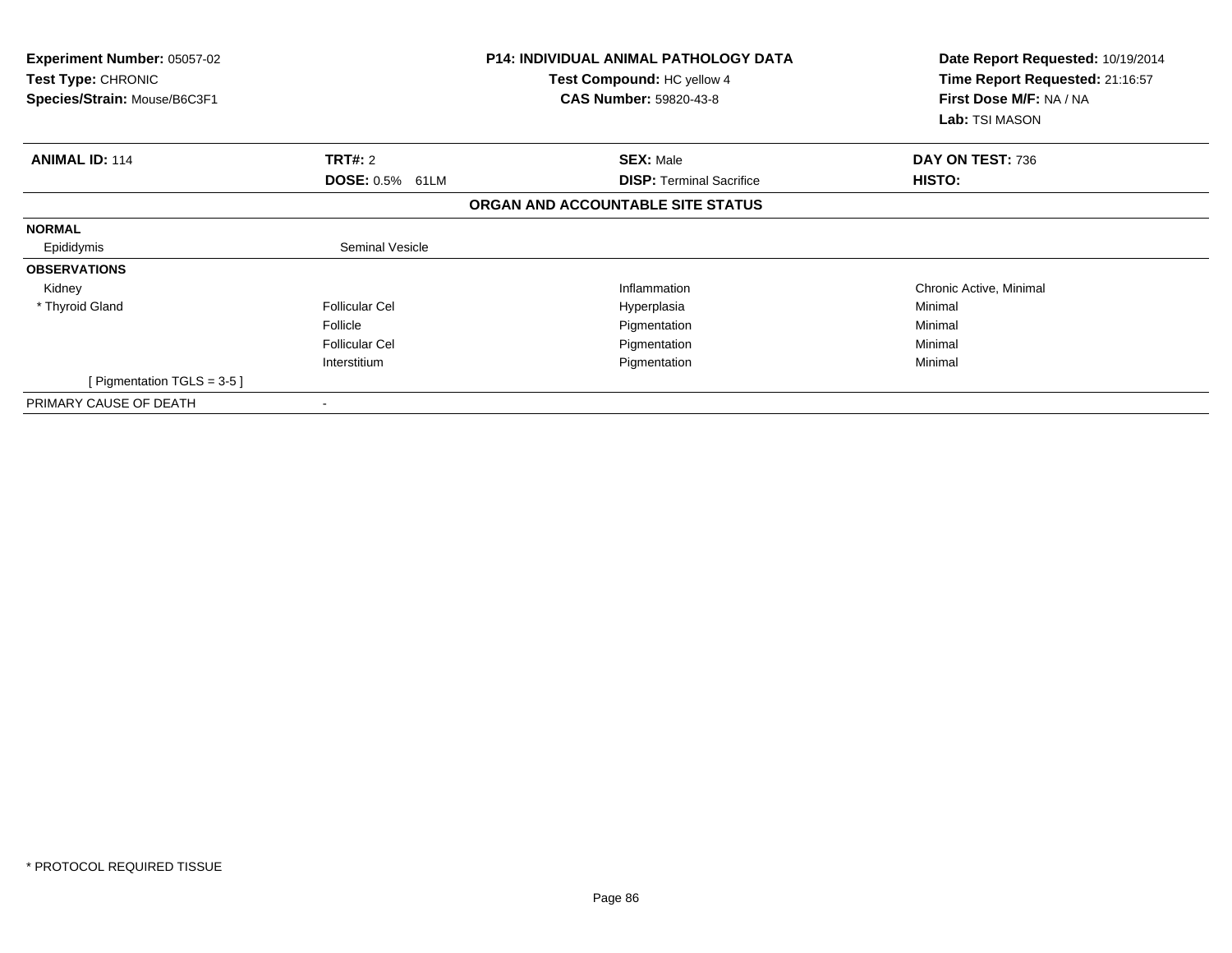| Experiment Number: 05057-02<br>Test Type: CHRONIC<br>Species/Strain: Mouse/B6C3F1 |                        | <b>P14: INDIVIDUAL ANIMAL PATHOLOGY DATA</b><br>Test Compound: HC yellow 4<br><b>CAS Number: 59820-43-8</b> | Date Report Requested: 10/19/2014<br>Time Report Requested: 21:16:57<br>First Dose M/F: NA / NA<br>Lab: TSI MASON |
|-----------------------------------------------------------------------------------|------------------------|-------------------------------------------------------------------------------------------------------------|-------------------------------------------------------------------------------------------------------------------|
| <b>ANIMAL ID: 116</b>                                                             | TRT#: 2                | <b>SEX: Male</b>                                                                                            | DAY ON TEST: 736                                                                                                  |
|                                                                                   | <b>DOSE: 0.5% 61LM</b> | <b>DISP: Terminal Sacrifice</b>                                                                             | HISTO:                                                                                                            |
|                                                                                   |                        | ORGAN AND ACCOUNTABLE SITE STATUS                                                                           |                                                                                                                   |
| <b>NORMAL</b>                                                                     |                        |                                                                                                             |                                                                                                                   |
| Epididymis                                                                        |                        |                                                                                                             |                                                                                                                   |
| <b>OBSERVATIONS</b>                                                               |                        |                                                                                                             |                                                                                                                   |
| <b>Adrenal Gland</b>                                                              | Cortex                 | Hyperplasia                                                                                                 | Mild                                                                                                              |
| Note: HYPERPLASIA<br>$TGLs = 3-7$                                                 |                        |                                                                                                             |                                                                                                                   |
| Liver                                                                             |                        | Hepatocellular Adenoma                                                                                      |                                                                                                                   |
| Note: HEPATOCLR ADEN                                                              | $TGLs = 4,5-2+2.1$     |                                                                                                             |                                                                                                                   |
| * Thyroid Gland                                                                   | <b>Follicular Cel</b>  | Hyperplasia                                                                                                 | Minimal                                                                                                           |
|                                                                                   | Follicle               | Pigmentation                                                                                                | Minimal                                                                                                           |
|                                                                                   | <b>Follicular Cel</b>  | Pigmentation                                                                                                | Minimal                                                                                                           |
|                                                                                   | Interstitium           | Pigmentation                                                                                                | Minimal                                                                                                           |
| [ Pigmentation TGLS = 2-5 ]                                                       |                        |                                                                                                             |                                                                                                                   |
| PRIMARY CAUSE OF DEATH                                                            |                        |                                                                                                             |                                                                                                                   |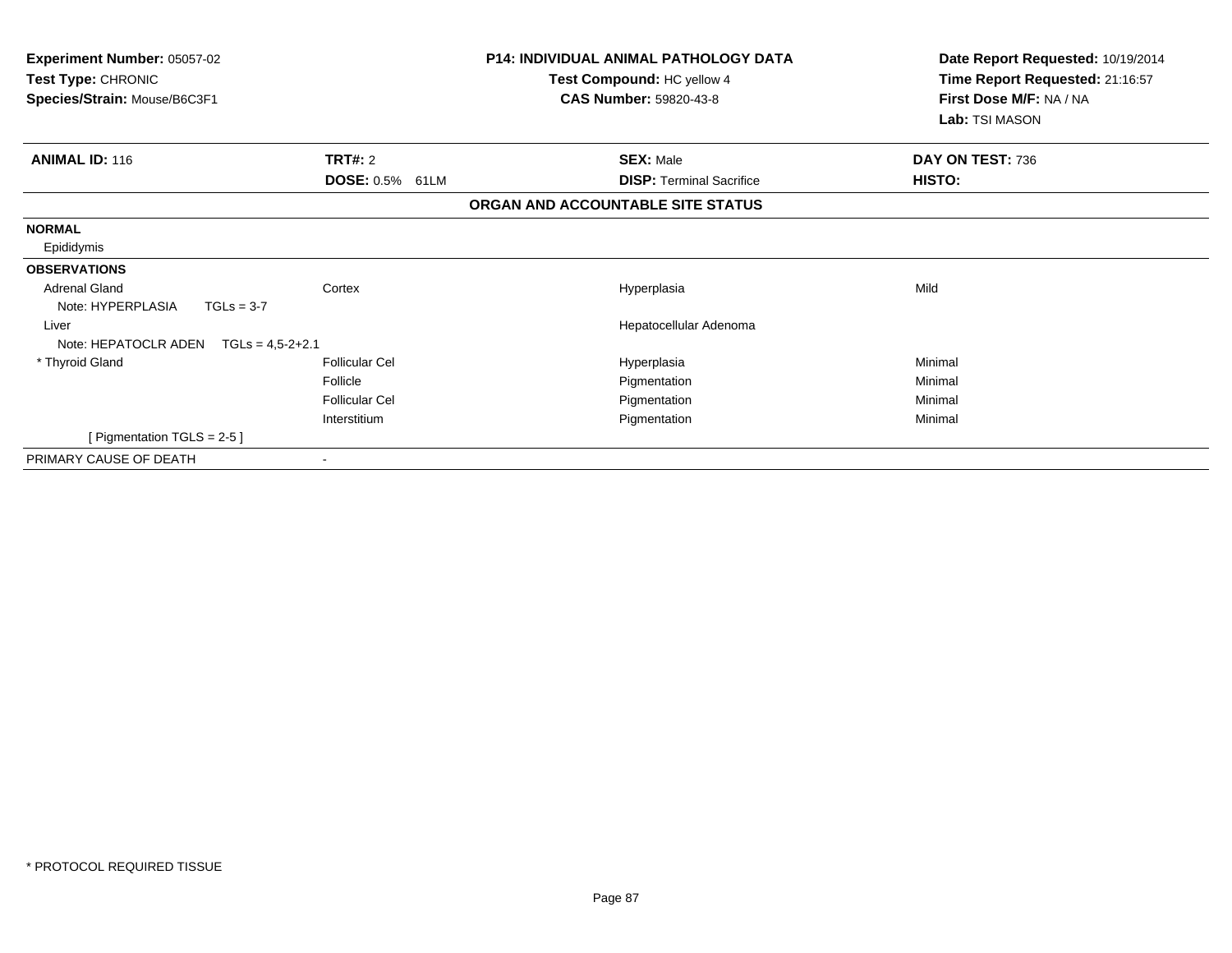| Experiment Number: 05057-02<br>Test Type: CHRONIC<br>Species/Strain: Mouse/B6C3F1 |                           | <b>P14: INDIVIDUAL ANIMAL PATHOLOGY DATA</b><br>Test Compound: HC yellow 4<br><b>CAS Number: 59820-43-8</b> | Date Report Requested: 10/19/2014<br>Time Report Requested: 21:16:57<br>First Dose M/F: NA / NA<br>Lab: TSI MASON |
|-----------------------------------------------------------------------------------|---------------------------|-------------------------------------------------------------------------------------------------------------|-------------------------------------------------------------------------------------------------------------------|
| <b>ANIMAL ID: 117</b>                                                             | <b>TRT#: 2</b>            | <b>SEX: Male</b>                                                                                            | DAY ON TEST: 291                                                                                                  |
|                                                                                   | DOSE: 0.5% 61LM           | <b>DISP: Dead</b>                                                                                           | HISTO:                                                                                                            |
|                                                                                   |                           | ORGAN AND ACCOUNTABLE SITE STATUS                                                                           |                                                                                                                   |
| <b>NORMAL</b>                                                                     |                           |                                                                                                             |                                                                                                                   |
| <b>Adrenal Gland - Cortex</b>                                                     | Adrenal Gland - Medulla   | <b>Bone</b>                                                                                                 | <b>Bone Marrow</b>                                                                                                |
| <b>Brain</b>                                                                      | Epididymis                | Esophagus                                                                                                   | Heart                                                                                                             |
| Intestine Large - Cecum                                                           | Intestine Large - Colon   | Intestine Large - Rectum                                                                                    | Intestine Small - Duodenum                                                                                        |
| Intestine Small - Ileum                                                           | Intestine Small - Jejunum | Islets, Pancreatic                                                                                          | Kidney                                                                                                            |
| Liver                                                                             | Lung                      | Lymph Node - Mandibular                                                                                     | Nose                                                                                                              |
| Pancreas                                                                          | Parathyroid Gland         | <b>Pituitary Gland</b>                                                                                      | Prostate                                                                                                          |
| Salivary Glands                                                                   | <b>Seminal Vesicle</b>    | Stomach - Forestomach                                                                                       | Stomach - Glandular                                                                                               |
| <b>Testes</b>                                                                     | Trachea                   | <b>Urinary Bladder</b>                                                                                      |                                                                                                                   |
| <b>MISSING</b>                                                                    |                           |                                                                                                             |                                                                                                                   |
| Lymph Node - Mesenteric                                                           | <b>Mammary Gland</b>      | Thymus                                                                                                      |                                                                                                                   |
| <b>INSUFFICIENT TISSUE</b>                                                        |                           |                                                                                                             |                                                                                                                   |
| Gallbladder                                                                       |                           |                                                                                                             |                                                                                                                   |
| <b>OBSERVATIONS</b>                                                               |                           |                                                                                                             |                                                                                                                   |
| Skin                                                                              | <b>Subcut Tiss</b>        | Fibrosarcoma                                                                                                |                                                                                                                   |
|                                                                                   |                           | Inflammation                                                                                                | Chronic Active, Marked                                                                                            |
| Note: FIBROSARC<br>$TGLs = 2-9$                                                   |                           |                                                                                                             |                                                                                                                   |
| $TGLs = 2-9$<br>Note: INFLAMMATION                                                |                           |                                                                                                             |                                                                                                                   |
| Spleen                                                                            |                           | Depletion Lymphoid                                                                                          | Mild                                                                                                              |
|                                                                                   |                           | Hematopoietic Cell Proliferation                                                                            | Mild                                                                                                              |
| * Thyroid Gland                                                                   | Follicle                  | Pigmentation                                                                                                | Minimal                                                                                                           |
|                                                                                   | <b>Follicular Cel</b>     | Pigmentation                                                                                                | Mild                                                                                                              |
|                                                                                   | Interstitium              | Pigmentation                                                                                                | Minimal                                                                                                           |
| Note: PIGMENT<br>$TGLs = 3-5$                                                     |                           |                                                                                                             |                                                                                                                   |
| PRIMARY CAUSE OF DEATH                                                            | $\blacksquare$            |                                                                                                             |                                                                                                                   |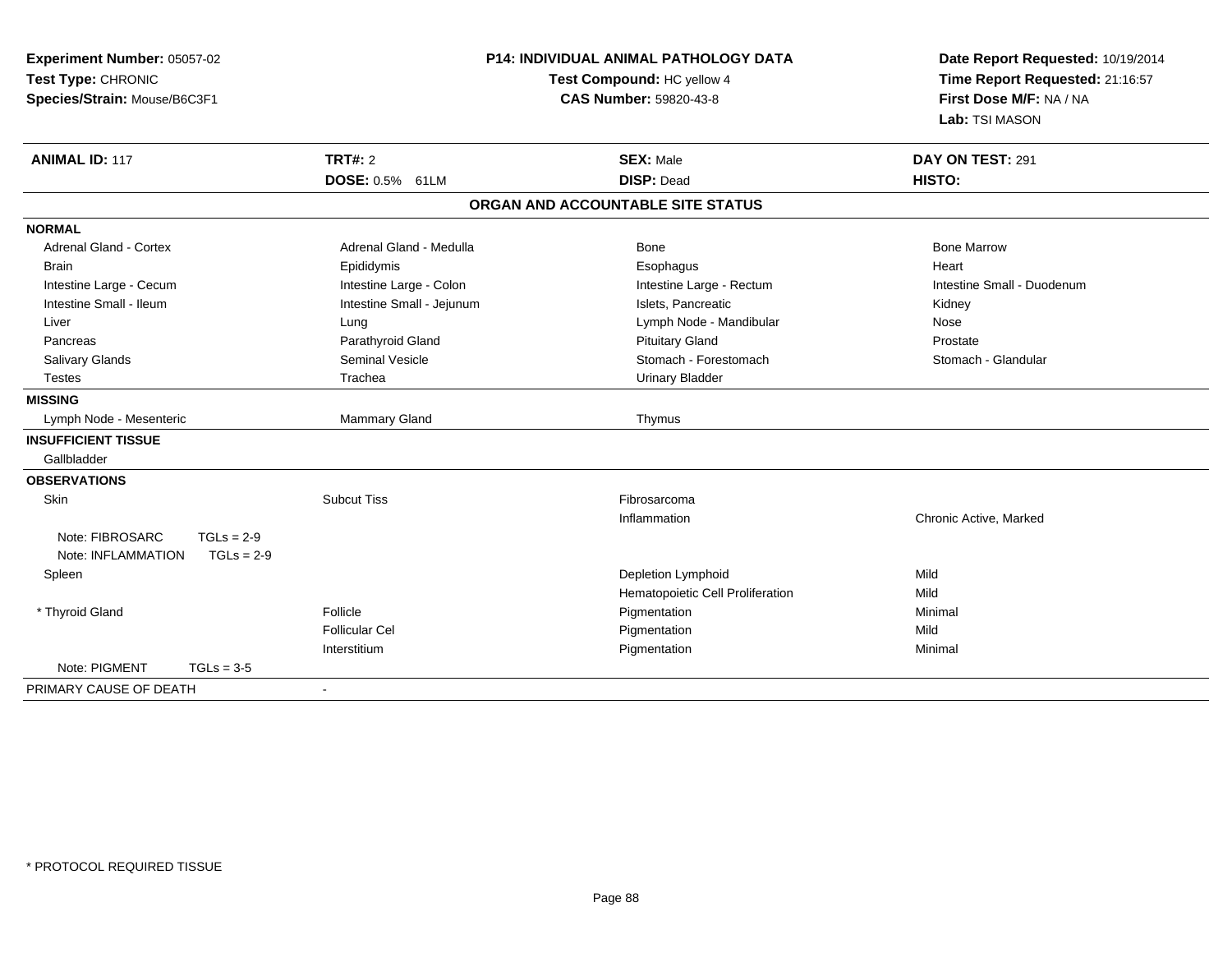| <b>Experiment Number: 05057-02</b><br>Test Type: CHRONIC<br>Species/Strain: Mouse/B6C3F1 |                           | <b>P14: INDIVIDUAL ANIMAL PATHOLOGY DATA</b><br>Test Compound: HC yellow 4<br><b>CAS Number: 59820-43-8</b> | Date Report Requested: 10/19/2014<br>Time Report Requested: 21:16:57<br>First Dose M/F: NA / NA<br>Lab: TSI MASON |
|------------------------------------------------------------------------------------------|---------------------------|-------------------------------------------------------------------------------------------------------------|-------------------------------------------------------------------------------------------------------------------|
| <b>ANIMAL ID: 119</b>                                                                    | <b>TRT#: 2</b>            | <b>SEX: Male</b><br><b>DISP: Terminal Sacrifice</b>                                                         | DAY ON TEST: 736                                                                                                  |
|                                                                                          | <b>DOSE: 0.5%</b><br>61LM | ORGAN AND ACCOUNTABLE SITE STATUS                                                                           | HISTO:                                                                                                            |
|                                                                                          |                           |                                                                                                             |                                                                                                                   |
| <b>NORMAL</b>                                                                            |                           |                                                                                                             |                                                                                                                   |
| Epididymis                                                                               | Lung                      | Spleen                                                                                                      |                                                                                                                   |
| <b>OBSERVATIONS</b>                                                                      |                           |                                                                                                             |                                                                                                                   |
| Kidney                                                                                   |                           | Inflammation                                                                                                | Chronic Active, Minimal                                                                                           |
| Stomach                                                                                  | Forestomach               | Squamous Cell Papilloma                                                                                     |                                                                                                                   |
| Note: PAPILLOMA SQUA<br>$TGLs = 7-3.1$                                                   |                           |                                                                                                             |                                                                                                                   |
| * Thyroid Gland                                                                          | <b>Follicular Cel</b>     | Hyperplasia                                                                                                 | Minimal                                                                                                           |
|                                                                                          | Follicle                  | Pigmentation                                                                                                | Minimal                                                                                                           |
|                                                                                          | Follicular Cel            | Pigmentation                                                                                                | Minimal                                                                                                           |
|                                                                                          | Interstitium              | Pigmentation                                                                                                | Minimal                                                                                                           |
| [ Pigmentation $TGLS = 2-5$ ]                                                            |                           |                                                                                                             |                                                                                                                   |
| <b>Urinary Bladder</b>                                                                   |                           | Calculus Micro Observation Only                                                                             |                                                                                                                   |
|                                                                                          |                           | Inflammation                                                                                                | Chronic Active, Minimal                                                                                           |
| Note: CALCUS MIC OBS<br>$TGLs = 6-1$                                                     |                           |                                                                                                             |                                                                                                                   |
| PRIMARY CAUSE OF DEATH                                                                   |                           |                                                                                                             |                                                                                                                   |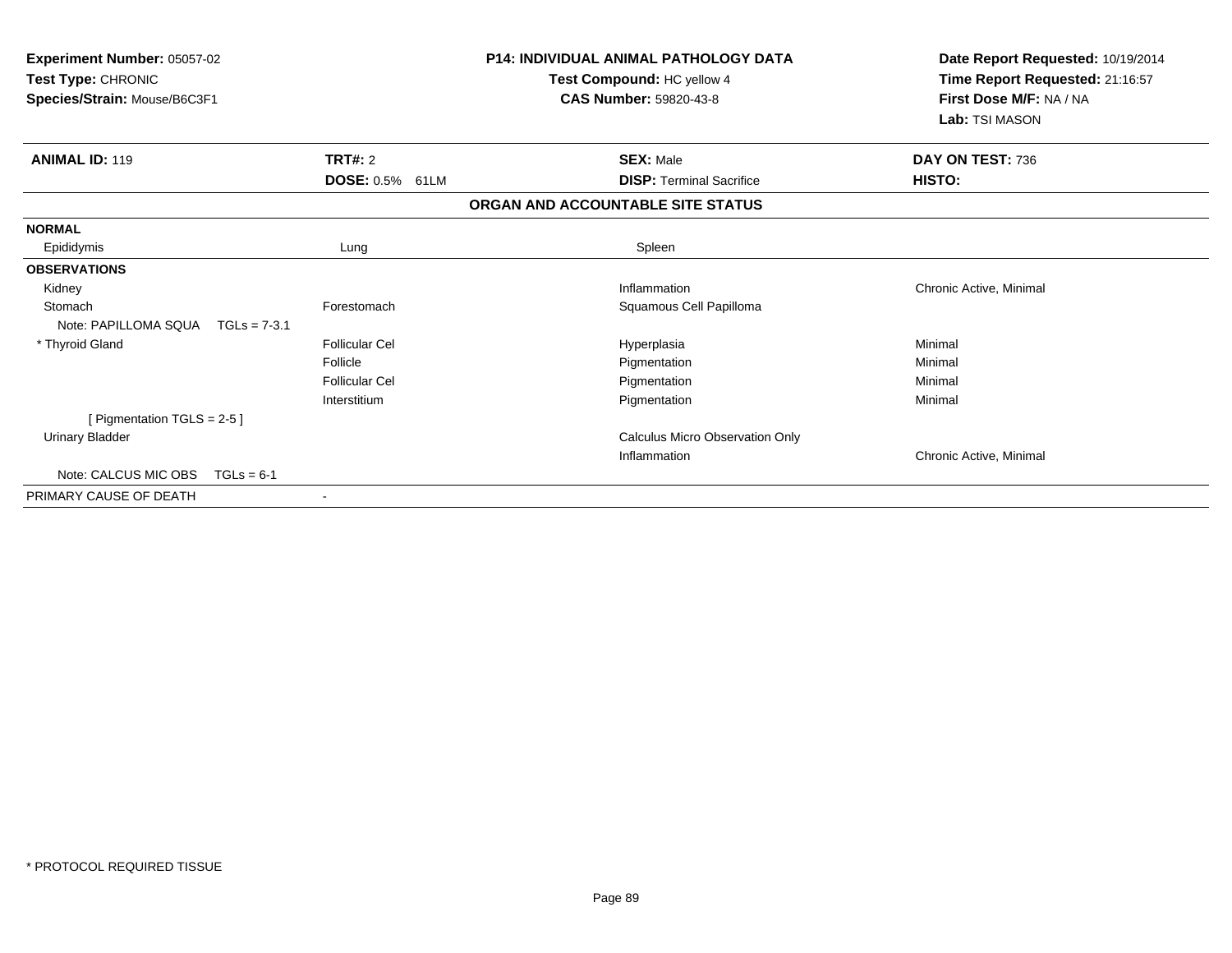| Experiment Number: 05057-02   |                | <b>P14: INDIVIDUAL ANIMAL PATHOLOGY DATA</b> |                                   | Date Report Requested: 10/19/2014 |
|-------------------------------|----------------|----------------------------------------------|-----------------------------------|-----------------------------------|
| Test Type: CHRONIC            |                | Test Compound: HC yellow 4                   |                                   | Time Report Requested: 21:16:57   |
| Species/Strain: Mouse/B6C3F1  |                |                                              | CAS Number: 59820-43-8            | First Dose M/F: NA / NA           |
|                               |                |                                              |                                   | Lab: TSI MASON                    |
| <b>ANIMAL ID: 120</b>         |                | TRT#: 2                                      | <b>SEX: Male</b>                  | DAY ON TEST: 328                  |
|                               |                | <b>DOSE: 0.5% 61LM</b>                       | <b>DISP: Dead</b>                 | HISTO:                            |
|                               |                |                                              | ORGAN AND ACCOUNTABLE SITE STATUS |                                   |
| <b>NORMAL</b>                 |                |                                              |                                   |                                   |
| <b>Adrenal Gland - Cortex</b> |                | Adrenal Gland - Medulla                      | Bone                              | <b>Bone Marrow</b>                |
| <b>Brain</b>                  |                | Epididymis                                   | Esophagus                         | Gallbladder                       |
| Heart                         |                | Intestine Large - Cecum                      | Intestine Large - Colon           | Intestine Large - Rectum          |
| Intestine Small - Duodenum    |                | Intestine Small - Ileum                      | Intestine Small - Jejunum         | Islets, Pancreatic                |
| Liver                         |                | Lung                                         | Lymph Node - Mandibular           | Lymph Node - Mesenteric           |
| Nose                          |                | Pancreas                                     | Penis                             | Salivary Glands                   |
| Skin                          |                | Stomach - Forestomach                        | Stomach - Glandular               | <b>Testes</b>                     |
| Thymus                        |                | Trachea                                      |                                   |                                   |
| <b>MISSING</b>                |                |                                              |                                   |                                   |
| <b>Mammary Gland</b>          |                | Parathyroid Gland                            | * Thyroid Gland                   |                                   |
| <b>OBSERVATIONS</b>           |                |                                              |                                   |                                   |
| Kidney                        |                | <b>Renal Tubule</b>                          | Mineralization                    | Mild                              |
| <b>Pituitary Gland</b>        |                | Pars Distalis                                | Cyst                              | Minimal                           |
| Prostate                      |                |                                              | Inflammation                      | Chronic Active, Marked            |
| <b>Seminal Vesicle</b>        |                |                                              | Inflammation                      | Chronic Active, Minimal           |
| Spleen                        |                |                                              | Depletion Lymphoid                | Minimal                           |
| Urethra                       |                |                                              | Inflammation                      | Chronic Active, Marked            |
| <b>Urinary Bladder</b>        |                |                                              | Hemorrhage                        | Marked                            |
|                               |                |                                              | Inflammation                      | Chronic Active, Marked            |
| Note: INFLAMMATION            | $TGLs = 3,4-1$ |                                              |                                   |                                   |
| PRIMARY CAUSE OF DEATH        |                | $\blacksquare$                               |                                   |                                   |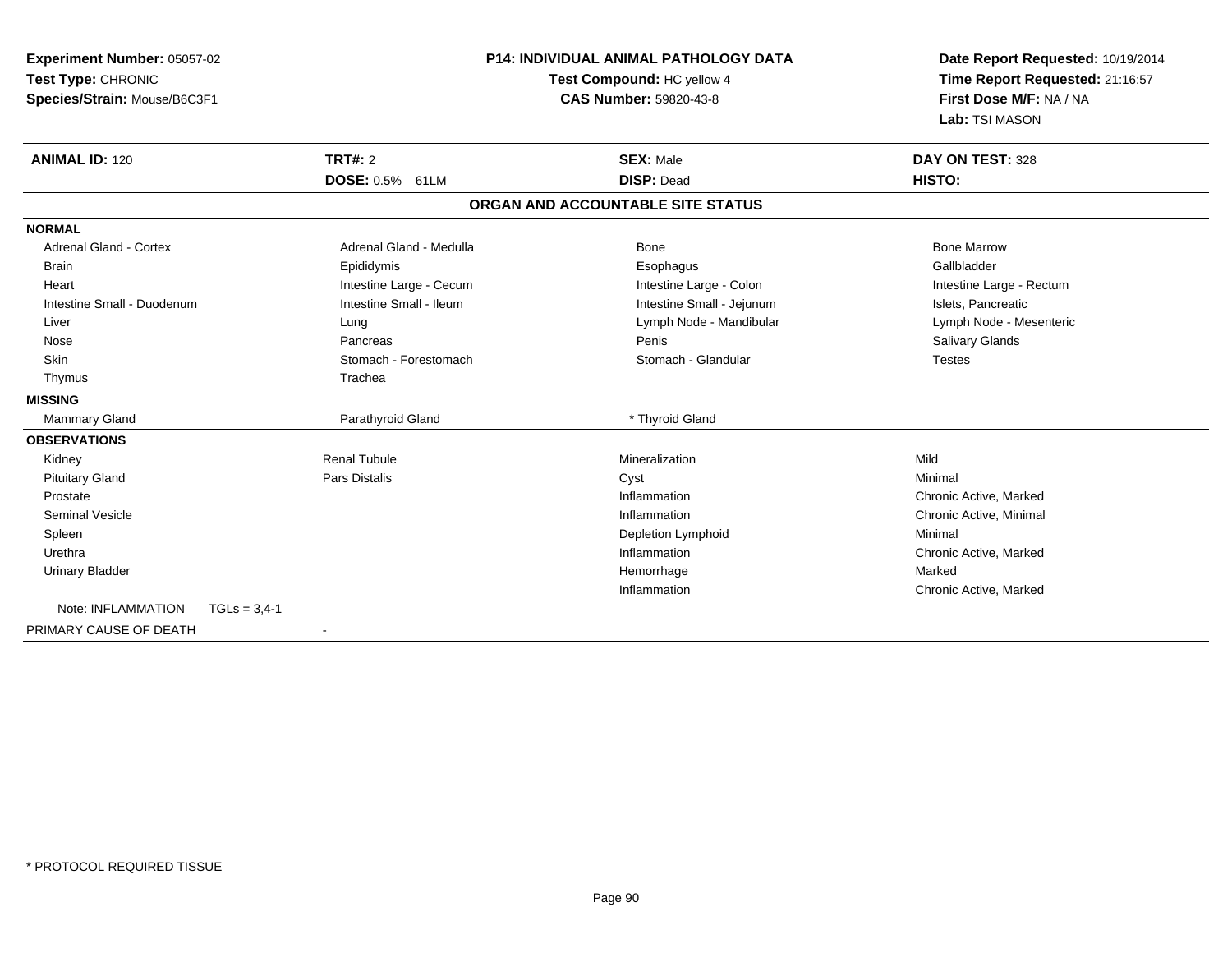| Experiment Number: 05057-02<br><b>Test Type: CHRONIC</b><br>Species/Strain: Mouse/B6C3F1 |                       | <b>P14: INDIVIDUAL ANIMAL PATHOLOGY DATA</b><br>Test Compound: HC yellow 4<br><b>CAS Number: 59820-43-8</b> | Date Report Requested: 10/19/2014<br>Time Report Requested: 21:16:57<br>First Dose M/F: NA / NA<br>Lab: TSI MASON |
|------------------------------------------------------------------------------------------|-----------------------|-------------------------------------------------------------------------------------------------------------|-------------------------------------------------------------------------------------------------------------------|
| <b>ANIMAL ID: 122</b>                                                                    | <b>TRT#: 2</b>        | <b>SEX: Male</b>                                                                                            | DAY ON TEST: 658                                                                                                  |
|                                                                                          | DOSE: 0.5% 61LM       | <b>DISP: Dead</b>                                                                                           | HISTO:                                                                                                            |
|                                                                                          |                       | ORGAN AND ACCOUNTABLE SITE STATUS                                                                           |                                                                                                                   |
| <b>NORMAL</b>                                                                            |                       |                                                                                                             |                                                                                                                   |
| Epididymis                                                                               | Skin                  |                                                                                                             |                                                                                                                   |
| <b>OBSERVATIONS</b>                                                                      |                       |                                                                                                             |                                                                                                                   |
| Spleen                                                                                   |                       | Depletion Lymphoid                                                                                          | Marked                                                                                                            |
| Note: DEPLET LYMPH<br>$TGLs = 2-3$                                                       |                       |                                                                                                             |                                                                                                                   |
| * Thyroid Gland                                                                          | <b>Follicular Cel</b> | Hyperplasia                                                                                                 | Minimal                                                                                                           |
|                                                                                          | Follicle              | Pigmentation                                                                                                | Mild                                                                                                              |
|                                                                                          | <b>Follicular Cel</b> | Pigmentation                                                                                                | Mild                                                                                                              |
|                                                                                          | Interstitium          | Pigmentation                                                                                                | Minimal                                                                                                           |
| PRIMARY CAUSE OF DEATH                                                                   |                       |                                                                                                             |                                                                                                                   |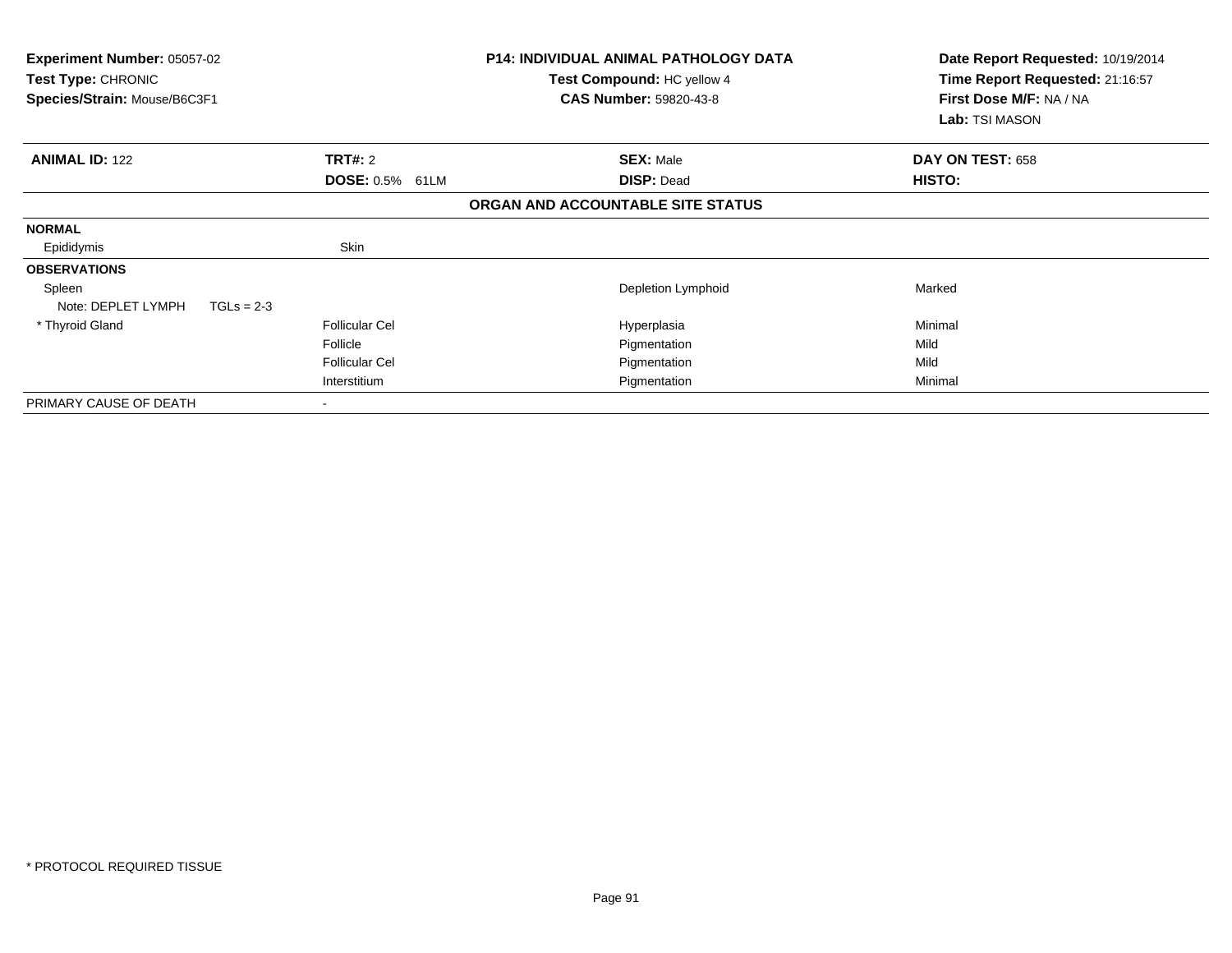| Experiment Number: 05057-02<br>Test Type: CHRONIC<br>Species/Strain: Mouse/B6C3F1 |                           | <b>P14: INDIVIDUAL ANIMAL PATHOLOGY DATA</b><br>Test Compound: HC yellow 4<br><b>CAS Number: 59820-43-8</b> | Date Report Requested: 10/19/2014<br>Time Report Requested: 21:16:57<br>First Dose M/F: NA / NA<br>Lab: TSI MASON |
|-----------------------------------------------------------------------------------|---------------------------|-------------------------------------------------------------------------------------------------------------|-------------------------------------------------------------------------------------------------------------------|
| <b>ANIMAL ID: 123</b>                                                             | <b>TRT#: 2</b>            | <b>SEX: Male</b>                                                                                            | DAY ON TEST: 736                                                                                                  |
|                                                                                   | <b>DOSE: 0.5%</b><br>61LM | <b>DISP: Terminal Sacrifice</b>                                                                             | HISTO:                                                                                                            |
|                                                                                   |                           | ORGAN AND ACCOUNTABLE SITE STATUS                                                                           |                                                                                                                   |
| <b>NORMAL</b>                                                                     |                           |                                                                                                             |                                                                                                                   |
| Epididymis                                                                        | Lymph Node - Mesenteric   |                                                                                                             |                                                                                                                   |
| <b>OBSERVATIONS</b>                                                               |                           |                                                                                                             |                                                                                                                   |
| <b>Bone</b>                                                                       | Joint, Tarsal             | Hyperostosis                                                                                                | Marked                                                                                                            |
| Note: HYPEROSTOSIS<br>$TGLs = 2-9$                                                |                           |                                                                                                             |                                                                                                                   |
| <b>Preputial Gland</b>                                                            |                           | Abscess                                                                                                     | Marked                                                                                                            |
|                                                                                   |                           | Inflammation                                                                                                | Chronic Active, Minimal                                                                                           |
| Note: INFLAMMATION<br>$TGLs = 4-10$                                               |                           |                                                                                                             |                                                                                                                   |
| Note: ABSCESS<br>$TGLs = 3-10$                                                    |                           |                                                                                                             |                                                                                                                   |
| * Thyroid Gland                                                                   | Follicle                  | Pigmentation                                                                                                | Mild                                                                                                              |
|                                                                                   | Follicular Cel            | Pigmentation                                                                                                | Mild                                                                                                              |
|                                                                                   | Interstitium              | Pigmentation                                                                                                | Minimal                                                                                                           |
| [ Pigmentation TGLS = $5-5$ ]                                                     |                           |                                                                                                             |                                                                                                                   |
| PRIMARY CAUSE OF DEATH                                                            |                           |                                                                                                             |                                                                                                                   |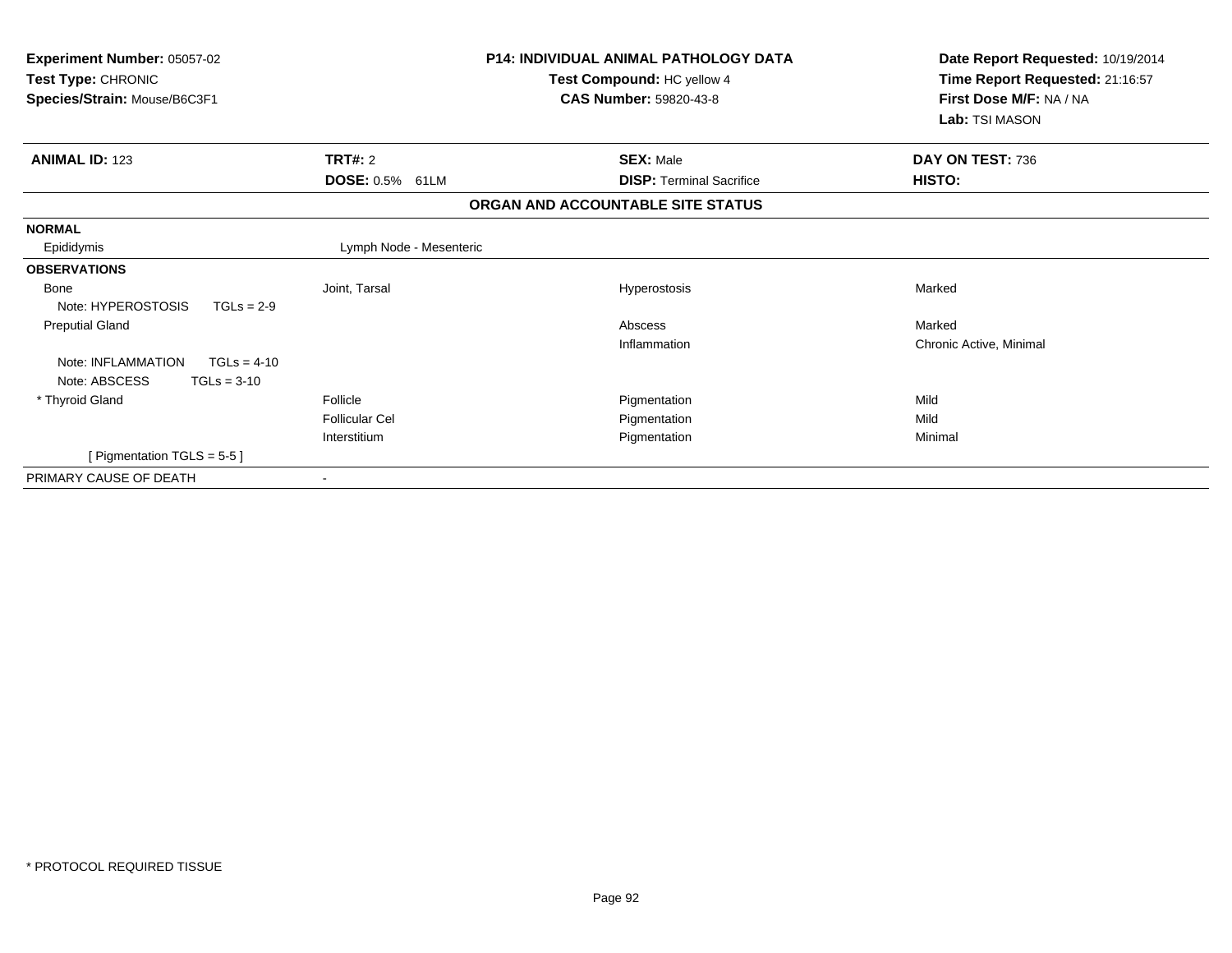| Experiment Number: 05057-02<br>Test Type: CHRONIC<br>Species/Strain: Mouse/B6C3F1 |                                                                 | P14: INDIVIDUAL ANIMAL PATHOLOGY DATA<br>Test Compound: HC yellow 4<br><b>CAS Number: 59820-43-8</b> | Date Report Requested: 10/19/2014<br>Time Report Requested: 21:16:58<br>First Dose M/F: NA / NA<br>Lab: TSI MASON |
|-----------------------------------------------------------------------------------|-----------------------------------------------------------------|------------------------------------------------------------------------------------------------------|-------------------------------------------------------------------------------------------------------------------|
| <b>ANIMAL ID: 124</b>                                                             | <b>TRT#: 2</b>                                                  | <b>SEX: Male</b>                                                                                     | DAY ON TEST: 409                                                                                                  |
|                                                                                   | DOSE: 0.5% 61LM                                                 | <b>DISP: Dead</b>                                                                                    | <b>HISTO:</b>                                                                                                     |
|                                                                                   |                                                                 | ORGAN AND ACCOUNTABLE SITE STATUS                                                                    |                                                                                                                   |
| <b>NORMAL</b>                                                                     |                                                                 |                                                                                                      |                                                                                                                   |
| <b>Adrenal Gland - Cortex</b>                                                     | Adrenal Gland - Medulla                                         | Bone                                                                                                 | <b>Bone Marrow</b>                                                                                                |
| <b>Brain</b>                                                                      | Esophagus                                                       | Heart                                                                                                | Intestine Large - Cecum                                                                                           |
| Intestine Large - Colon                                                           | Intestine Large - Rectum                                        | Intestine Small - Duodenum                                                                           | Intestine Small - Ileum                                                                                           |
| Intestine Small - Jejunum                                                         | Islets, Pancreatic                                              | Liver                                                                                                | Lung                                                                                                              |
| Lymph Node - Mandibular                                                           | Lymph Node - Mesenteric                                         | Nose                                                                                                 | Pancreas                                                                                                          |
| Parathyroid Gland                                                                 | <b>Pituitary Gland</b>                                          | Skin                                                                                                 | Spleen                                                                                                            |
| Stomach - Forestomach                                                             | Stomach - Glandular                                             | <b>Testes</b>                                                                                        | Trachea                                                                                                           |
| <b>Urinary Bladder</b>                                                            |                                                                 |                                                                                                      |                                                                                                                   |
| <b>MISSING</b>                                                                    |                                                                 |                                                                                                      |                                                                                                                   |
| Gallbladder                                                                       | <b>Mammary Gland</b>                                            | Prostate                                                                                             |                                                                                                                   |
| <b>OBSERVATIONS</b>                                                               |                                                                 |                                                                                                      |                                                                                                                   |
| Epididymis                                                                        |                                                                 | Inflammation                                                                                         | Chronic Active, Minimal                                                                                           |
| Kidney                                                                            |                                                                 | Inflammation                                                                                         | Chronic Active, Minimal                                                                                           |
| Penis                                                                             |                                                                 | Inflammation                                                                                         | Chronic Active, Mild                                                                                              |
| Note: INFLAMMATION<br>$TGLs = 2-9$                                                |                                                                 |                                                                                                      |                                                                                                                   |
|                                                                                   | Note: AGGREGATES OF SPERMATOZOA APPEARED TO BE IN THE SUBCUTAN- |                                                                                                      |                                                                                                                   |
| Note: EOUS TISSUES OF THE SHEATH ALONG WITH NEUTROPHILS.                          |                                                                 |                                                                                                      |                                                                                                                   |
| <b>Preputial Gland</b>                                                            |                                                                 | Inflammation                                                                                         | Chronic Active, Moderate                                                                                          |
| Salivary Glands                                                                   |                                                                 | Inflammation                                                                                         | Chronic Active, Minimal                                                                                           |
| <b>Seminal Vesicle</b>                                                            |                                                                 | Inflammation                                                                                         | Chronic Active, Minimal                                                                                           |
| Thymus                                                                            |                                                                 | Cyst                                                                                                 | Minimal                                                                                                           |
| * Thyroid Gland                                                                   | Follicle                                                        | Pigmentation                                                                                         | Minimal                                                                                                           |
|                                                                                   | <b>Follicular Cel</b>                                           | Pigmentation                                                                                         | Mild                                                                                                              |
|                                                                                   | Interstitium                                                    | Pigmentation                                                                                         | Minimal                                                                                                           |
| Note: PIGMENT<br>$TGLs = 3-5$                                                     |                                                                 |                                                                                                      |                                                                                                                   |
| PRIMARY CAUSE OF DEATH                                                            |                                                                 |                                                                                                      |                                                                                                                   |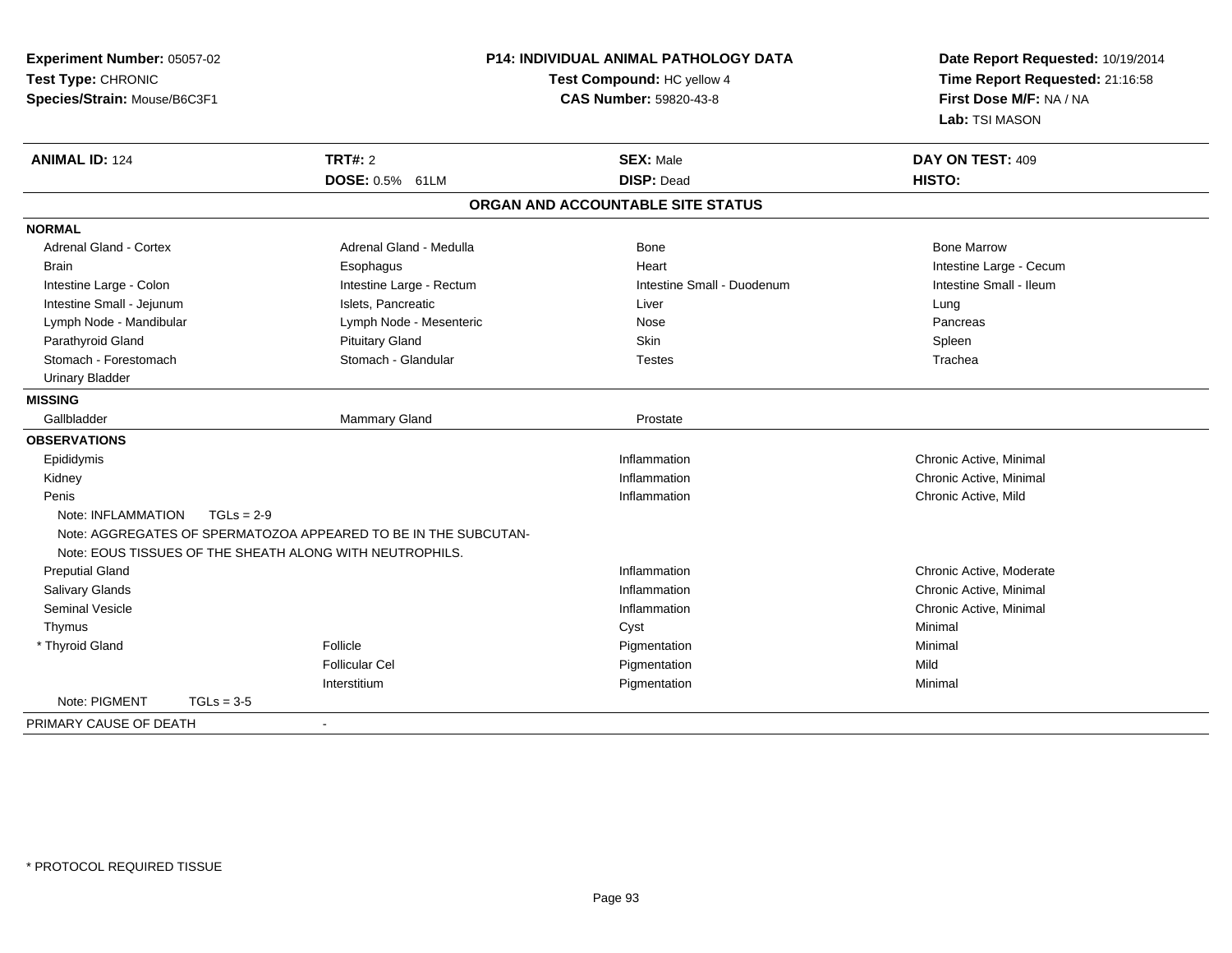| Experiment Number: 05057-02<br>Test Type: CHRONIC<br>Species/Strain: Mouse/B6C3F1 |                                                              | <b>P14: INDIVIDUAL ANIMAL PATHOLOGY DATA</b><br>Test Compound: HC yellow 4<br><b>CAS Number: 59820-43-8</b> |                          |
|-----------------------------------------------------------------------------------|--------------------------------------------------------------|-------------------------------------------------------------------------------------------------------------|--------------------------|
| <b>ANIMAL ID: 125</b>                                                             | TRT#: 2                                                      | <b>SEX: Male</b>                                                                                            | DAY ON TEST: 168         |
|                                                                                   | <b>DOSE: 0.5% 61LM</b>                                       | <b>DISP: Dead</b><br>ORGAN AND ACCOUNTABLE SITE STATUS                                                      | HISTO:                   |
|                                                                                   |                                                              |                                                                                                             |                          |
| <b>NORMAL</b>                                                                     |                                                              |                                                                                                             |                          |
| Bone                                                                              | <b>Brain</b>                                                 | Heart                                                                                                       | Liver                    |
| Lung                                                                              | Parathyroid Gland                                            | <b>Salivary Glands</b>                                                                                      | <b>Seminal Vesicle</b>   |
| <b>Skin</b>                                                                       | Stomach - Forestomach                                        | <b>Testes</b>                                                                                               | Thymus                   |
| * Thyroid Gland                                                                   |                                                              |                                                                                                             |                          |
| <b>MISSING</b>                                                                    |                                                              |                                                                                                             |                          |
| <b>Adrenal Gland - Cortex</b>                                                     | Adrenal Gland - Medulla                                      | Intestine Large - Colon                                                                                     | Intestine Large - Rectum |
| Intestine Small - Duodenum                                                        | Intestine Small - Jejunum                                    | Islets, Pancreatic                                                                                          | Lymph Node - Mandibular  |
| Lymph Node - Mesenteric                                                           | Mammary Gland                                                | Nose                                                                                                        | Pancreas                 |
| <b>Pituitary Gland</b>                                                            | Spleen                                                       | Urethra                                                                                                     |                          |
| <b>AUTO PRECLUDES DIAG.</b>                                                       |                                                              |                                                                                                             |                          |
| <b>Bone Marrow</b>                                                                | Epididymis                                                   | Esophagus                                                                                                   | Gallbladder              |
| Intestine Large - Cecum                                                           | Intestine Small - Ileum                                      | Kidney                                                                                                      | Prostate                 |
| Stomach - Glandular                                                               | Trachea                                                      | <b>Urinary Bladder</b>                                                                                      |                          |
| <b>OBSERVATIONS</b>                                                               |                                                              |                                                                                                             |                          |
| Lung                                                                              |                                                              |                                                                                                             |                          |
| Note: IN MODERATELY AUTOLYZED LUNG.                                               |                                                              |                                                                                                             |                          |
|                                                                                   | Note: MULTIFOCAL BACTERIAL COLONIES WERE OBSERVED WITHOUT    |                                                                                                             |                          |
|                                                                                   | Note: INFLAMMATORY RESPONSE, SUGGESTING BACTERIAL OVERGROWTH |                                                                                                             |                          |
| PRIMARY CAUSE OF DEATH                                                            |                                                              |                                                                                                             |                          |
| Animal Note: MODERATELY TO MARKEDLY AUTOLYZED.                                    |                                                              |                                                                                                             |                          |
| Animal Note: BACTERIAL COLONIES FOUND IN HEART, MEDIASTINAL LYMPH                 |                                                              |                                                                                                             |                          |
| Animal Note: BRAIN, PROSTATE, THYROID, TRACHEA. ALL TISSUES WERE                  |                                                              |                                                                                                             |                          |
| Animal Note: NODES, SALIVARY GLANDS, LIVER, KIDNEY, EPIDIDYMIS,                   |                                                              |                                                                                                             |                          |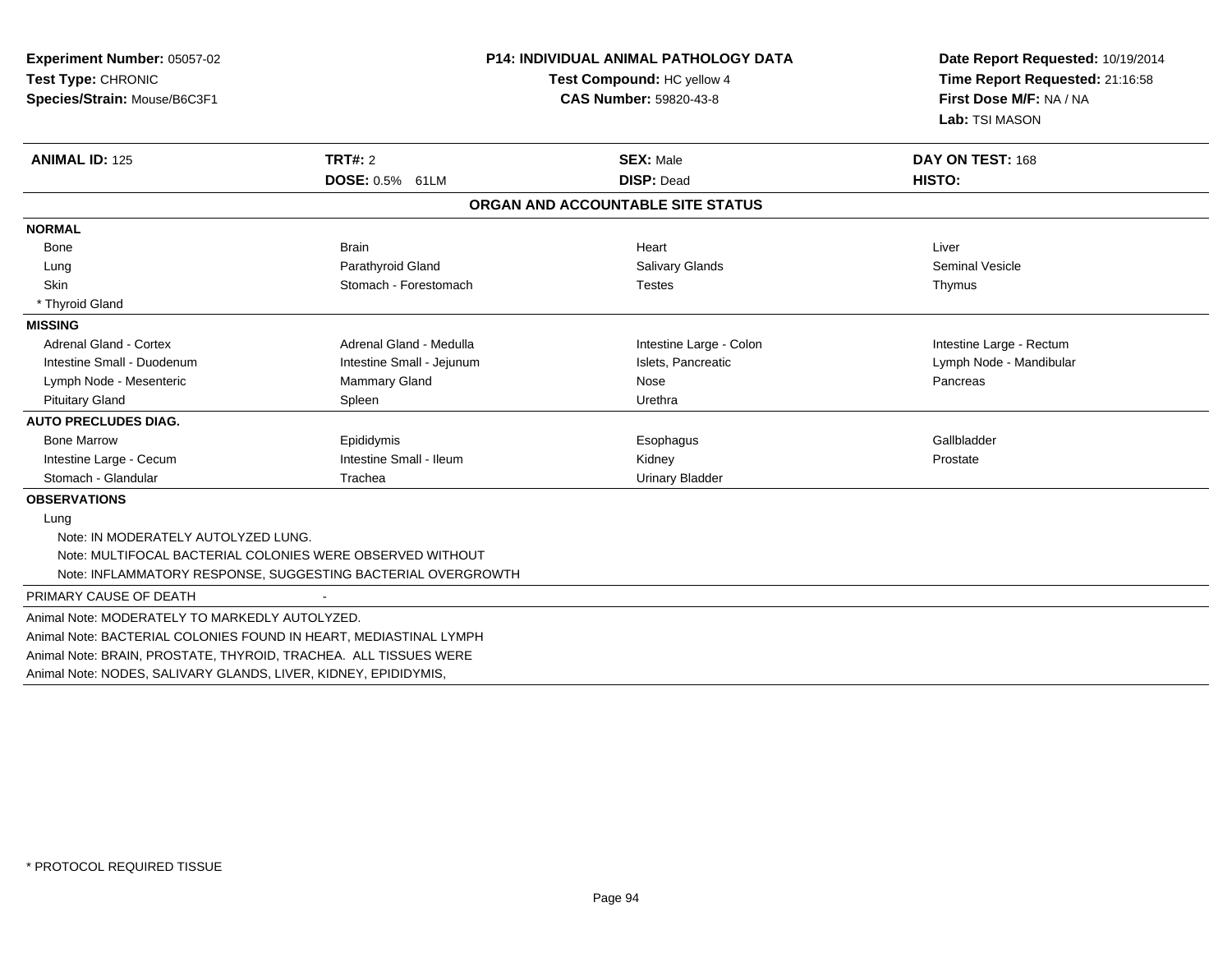| <b>Experiment Number: 05057-02</b><br>Test Type: CHRONIC<br>Species/Strain: Mouse/B6C3F1 |                           | <b>P14: INDIVIDUAL ANIMAL PATHOLOGY DATA</b><br>Test Compound: HC yellow 4<br><b>CAS Number: 59820-43-8</b> | Date Report Requested: 10/19/2014<br>Time Report Requested: 21:16:58<br>First Dose M/F: NA / NA<br>Lab: TSI MASON |
|------------------------------------------------------------------------------------------|---------------------------|-------------------------------------------------------------------------------------------------------------|-------------------------------------------------------------------------------------------------------------------|
| <b>ANIMAL ID: 126</b>                                                                    | TRT#: 2                   | <b>SEX: Male</b>                                                                                            | DAY ON TEST: 736                                                                                                  |
|                                                                                          | <b>DOSE: 0.5%</b><br>61LM | <b>DISP:</b> Terminal Sacrifice                                                                             | <b>HISTO:</b>                                                                                                     |
|                                                                                          |                           | ORGAN AND ACCOUNTABLE SITE STATUS                                                                           |                                                                                                                   |
| <b>NORMAL</b>                                                                            |                           |                                                                                                             |                                                                                                                   |
| Epididymis                                                                               | Lymph Node - Mesenteric   | Seminal Vesicle                                                                                             | Skin                                                                                                              |
| <b>OBSERVATIONS</b>                                                                      |                           |                                                                                                             |                                                                                                                   |
| <b>Bone</b>                                                                              | Joint, Tarsal             | Hyperostosis                                                                                                | Marked                                                                                                            |
| Note: HYPEROSTOSIS<br>$TGLs = 3-9$                                                       |                           |                                                                                                             |                                                                                                                   |
| Stomach                                                                                  | Glandular                 | Hyperplasia                                                                                                 | Mild                                                                                                              |
| Note: HYPERPLASIA<br>$TGLs = 7-3$                                                        |                           |                                                                                                             |                                                                                                                   |
| * Thyroid Gland                                                                          | <b>Follicular Cel</b>     | Hyperplasia                                                                                                 | Minimal                                                                                                           |
|                                                                                          | Follicle                  | Pigmentation                                                                                                | Minimal                                                                                                           |
|                                                                                          | <b>Follicular Cel</b>     | Pigmentation                                                                                                | Minimal                                                                                                           |
|                                                                                          | Interstitium              | Pigmentation                                                                                                | Minimal                                                                                                           |
| [Pigmentation TGLS = $5-5$ ]                                                             |                           |                                                                                                             |                                                                                                                   |
| PRIMARY CAUSE OF DEATH                                                                   |                           |                                                                                                             |                                                                                                                   |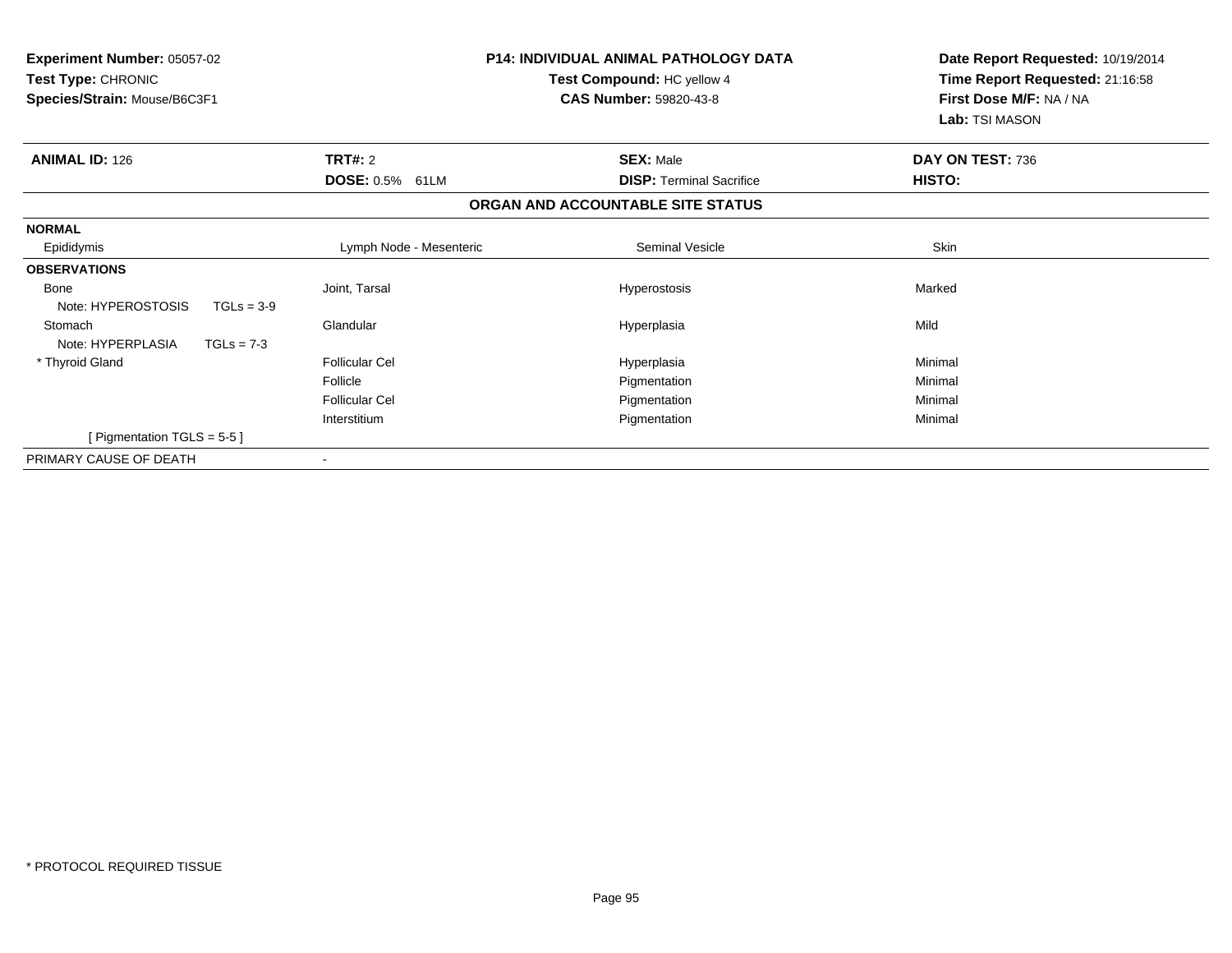| Experiment Number: 05057-02<br>Test Type: CHRONIC<br>Species/Strain: Mouse/B6C3F1 |                            | <b>P14: INDIVIDUAL ANIMAL PATHOLOGY DATA</b><br>Test Compound: HC yellow 4<br><b>CAS Number: 59820-43-8</b> | Date Report Requested: 10/19/2014<br>Time Report Requested: 21:16:58<br>First Dose M/F: NA / NA<br>Lab: TSI MASON |
|-----------------------------------------------------------------------------------|----------------------------|-------------------------------------------------------------------------------------------------------------|-------------------------------------------------------------------------------------------------------------------|
| <b>ANIMAL ID: 127</b>                                                             | TRT#: 2                    | <b>SEX: Male</b>                                                                                            | DAY ON TEST: 736                                                                                                  |
|                                                                                   | DOSE: 0.5% 61LM            | <b>DISP: Terminal Sacrifice</b>                                                                             | HISTO:                                                                                                            |
|                                                                                   |                            | ORGAN AND ACCOUNTABLE SITE STATUS                                                                           |                                                                                                                   |
| <b>NORMAL</b>                                                                     |                            |                                                                                                             |                                                                                                                   |
| Epididymis                                                                        | Intestine Small - Duodenum | Intestine Small - Jejunum                                                                                   | Islets, Pancreatic                                                                                                |
| <b>OBSERVATIONS</b>                                                               |                            |                                                                                                             |                                                                                                                   |
| Bone                                                                              | Joint, Tarsal              | Hyperostosis                                                                                                | Marked                                                                                                            |
| Note: HYPEROSTOSIS<br>$TGLs = 2-9$                                                |                            |                                                                                                             |                                                                                                                   |
| <b>Intestine Small</b>                                                            | <b>Ileum</b>               | Lymphoma Malignant Undifferentiated Cell Type                                                               |                                                                                                                   |
| Note: LYMPH MAL UNDF<br>$TGLs = 8-6$                                              |                            |                                                                                                             |                                                                                                                   |
| Lung                                                                              |                            | Alveolar/Bronchiolar Adenoma                                                                                |                                                                                                                   |
| Note: ALV BRON ADEN<br>$TGLs = 5-1$                                               |                            |                                                                                                             |                                                                                                                   |
| Lymph Node                                                                        | Mesenteric                 | Lymphoma Malignant Undifferentiated Cell Type                                                               |                                                                                                                   |
| Note: LYMPH MAL UNDF<br>$TGLs = 9-5.1$                                            |                            |                                                                                                             |                                                                                                                   |
| Pancreas                                                                          |                            | Vacuolization Cytoplasmic                                                                                   | Minimal                                                                                                           |
| <b>Preputial Gland</b>                                                            |                            | Inflammation                                                                                                | Chronic Active, Mild                                                                                              |
| Note: INFLAMMATION<br>$TGLs = 3-10$                                               |                            |                                                                                                             |                                                                                                                   |
| Spleen<br>Note: LYMPH MAL UNDF<br>$TGLs = 6-3$                                    |                            | Lymphoma Malignant Undifferentiated Cell Type                                                               |                                                                                                                   |
| * Thyroid Gland                                                                   | <b>Follicular Cel</b>      | Hyperplasia                                                                                                 | Minimal                                                                                                           |
|                                                                                   |                            | Inflammation                                                                                                | Chronic, Minimal                                                                                                  |
|                                                                                   | Follicle                   | Pigmentation                                                                                                | Minimal                                                                                                           |
|                                                                                   | <b>Follicular Cel</b>      | Pigmentation                                                                                                | Minimal                                                                                                           |
|                                                                                   | Interstitium               | Pigmentation                                                                                                | Minimal                                                                                                           |
| [ Pigmentation TGLS = $4-5$ ]                                                     |                            |                                                                                                             |                                                                                                                   |
| PRIMARY CAUSE OF DEATH                                                            | $\overline{\phantom{a}}$   |                                                                                                             |                                                                                                                   |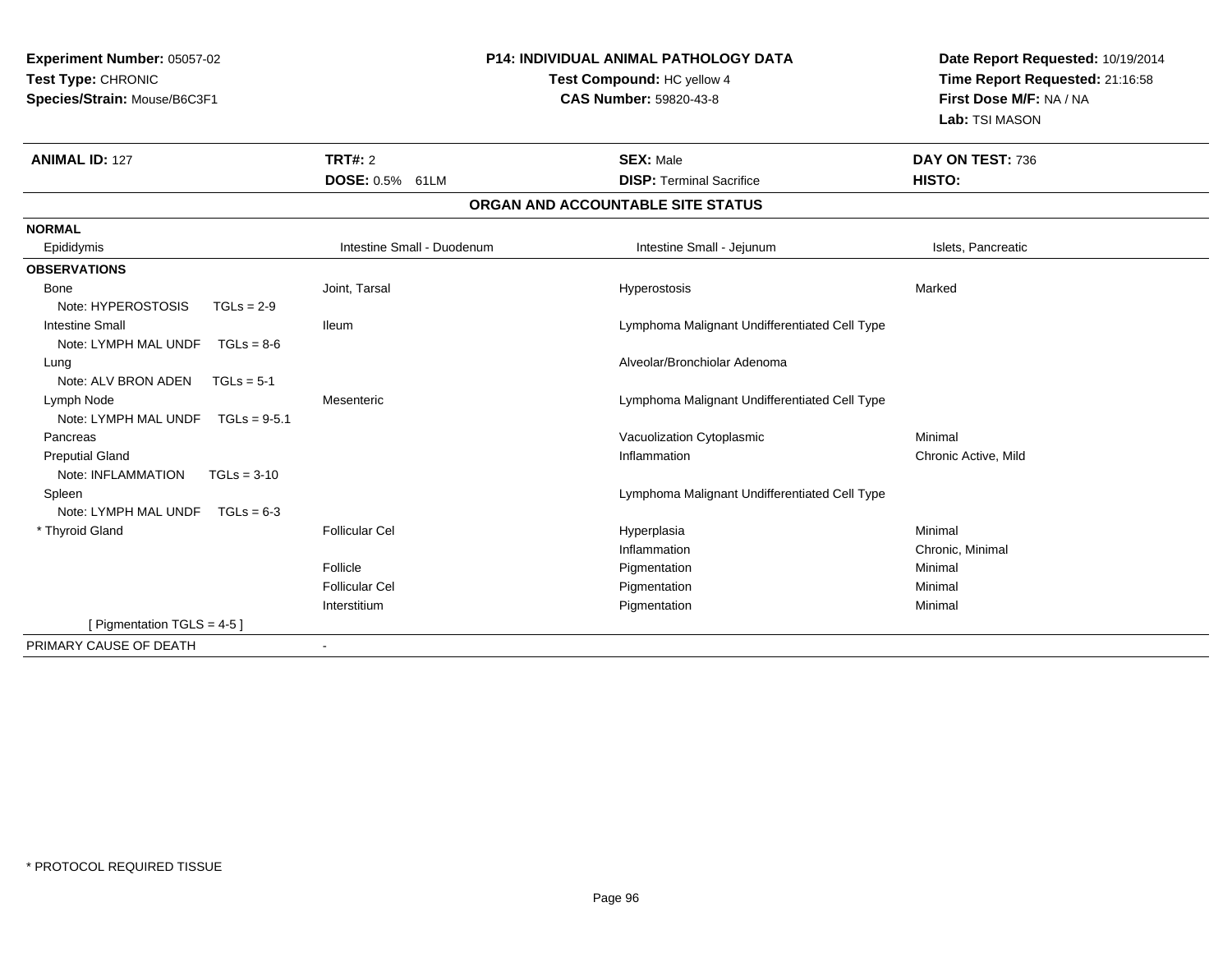| Experiment Number: 05057-02               |                          | <b>P14: INDIVIDUAL ANIMAL PATHOLOGY DATA</b> | Date Report Requested: 10/19/2014                          |
|-------------------------------------------|--------------------------|----------------------------------------------|------------------------------------------------------------|
| Test Type: CHRONIC                        |                          | Test Compound: HC yellow 4                   | Time Report Requested: 21:16:58<br>First Dose M/F: NA / NA |
| Species/Strain: Mouse/B6C3F1              |                          | <b>CAS Number: 59820-43-8</b>                |                                                            |
|                                           |                          |                                              | Lab: TSI MASON                                             |
| <b>ANIMAL ID: 129</b>                     | <b>TRT#: 2</b>           | <b>SEX: Male</b>                             | DAY ON TEST: 607                                           |
|                                           | DOSE: 0.5% 61LM          | <b>DISP: Moribund</b>                        | <b>HISTO:</b>                                              |
|                                           |                          | ORGAN AND ACCOUNTABLE SITE STATUS            |                                                            |
| <b>NORMAL</b>                             |                          |                                              |                                                            |
| <b>Adrenal Gland - Cortex</b>             | Adrenal Gland - Medulla  | <b>Bone Marrow</b>                           | Epididymis                                                 |
| Esophagus                                 | Gallbladder              | Heart                                        | Intestine Large - Cecum                                    |
| Intestine Large - Colon                   | Intestine Large - Rectum | Intestine Small - Duodenum                   | Intestine Small - Ileum                                    |
| Intestine Small - Jejunum                 | Islets, Pancreatic       | Lung                                         | Lymph Node - Mandibular                                    |
| Nose                                      | <b>Pituitary Gland</b>   | Prostate                                     | <b>Salivary Glands</b>                                     |
| Seminal Vesicle                           | Skin                     | Spleen                                       | Stomach - Forestomach                                      |
| Stomach - Glandular                       | <b>Testes</b>            | Trachea                                      | <b>Urinary Bladder</b>                                     |
| <b>MISSING</b>                            |                          |                                              |                                                            |
| Lymph Node - Mesenteric                   | Mammary Gland            | Parathyroid Gland                            | Thymus                                                     |
| <b>OBSERVATIONS</b>                       |                          |                                              |                                                            |
| Bone                                      | Joint, Tarsal            | Hyperostosis                                 | Moderate                                                   |
| Note: HYPEROSTOSIS<br>$TGLs = 2-9$        |                          |                                              |                                                            |
| <b>Brain</b>                              | Thalamus                 | Mineralization                               | Minimal                                                    |
| Kidney                                    |                          | Inflammation                                 | Chronic Active, Mild                                       |
|                                           |                          | Vacuolization Cytoplasmic                    | Mild                                                       |
| Liver                                     |                          | Hepatocellular Carcinoma                     |                                                            |
|                                           |                          | Necrosis                                     | Minimal                                                    |
| [ Hepatocellular Carcinoma TGLS = 5-3.1 ] |                          |                                              |                                                            |
| Pancreas                                  |                          | Inflammation                                 | Chronic, Minimal                                           |
|                                           |                          | Vacuolization Cytoplasmic                    | Mild                                                       |
| * Thyroid Gland                           | Follicle                 | Pigmentation                                 | Mild                                                       |
|                                           | <b>Follicular Cel</b>    | Pigmentation                                 | Moderate                                                   |
|                                           | Interstitium             | Pigmentation                                 | Mild                                                       |
| Note: PIGMENT<br>$TGLs = 4-5$             |                          |                                              |                                                            |
| Tooth                                     |                          | Dysplasia                                    | Mild                                                       |
| PRIMARY CAUSE OF DEATH                    |                          |                                              |                                                            |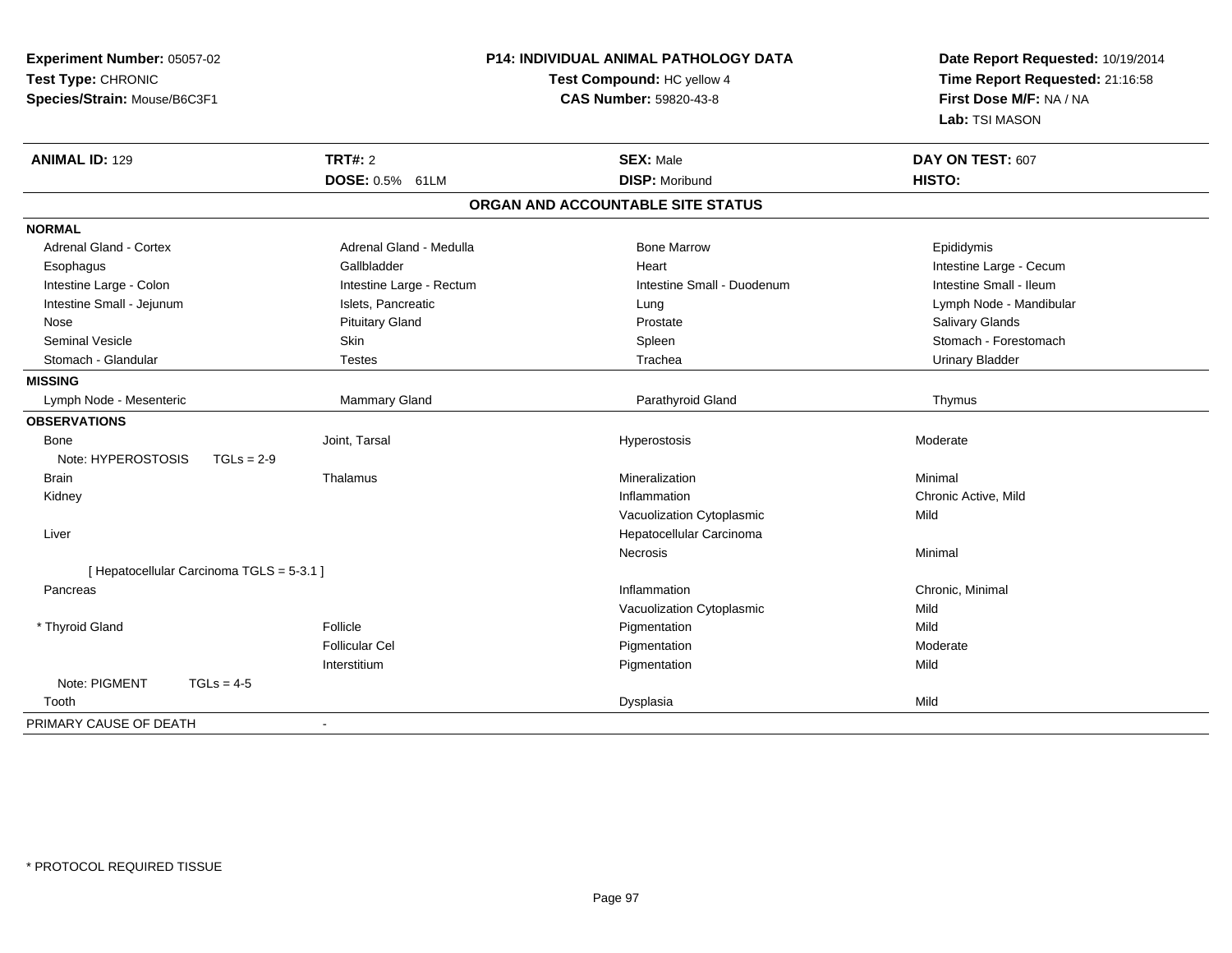| <b>Experiment Number: 05057-02</b><br>Test Type: CHRONIC<br>Species/Strain: Mouse/B6C3F1 |                         | <b>P14: INDIVIDUAL ANIMAL PATHOLOGY DATA</b><br>Test Compound: HC yellow 4<br><b>CAS Number: 59820-43-8</b> | Date Report Requested: 10/19/2014<br>Time Report Requested: 21:16:58<br>First Dose M/F: NA / NA<br>Lab: TSI MASON |  |
|------------------------------------------------------------------------------------------|-------------------------|-------------------------------------------------------------------------------------------------------------|-------------------------------------------------------------------------------------------------------------------|--|
| <b>ANIMAL ID: 130</b>                                                                    | TRT#: 2                 | <b>SEX: Male</b>                                                                                            | DAY ON TEST: 736                                                                                                  |  |
|                                                                                          | <b>DOSE: 0.5% 61LM</b>  | <b>DISP: Terminal Sacrifice</b>                                                                             | HISTO:                                                                                                            |  |
|                                                                                          |                         | ORGAN AND ACCOUNTABLE SITE STATUS                                                                           |                                                                                                                   |  |
| <b>NORMAL</b>                                                                            |                         |                                                                                                             |                                                                                                                   |  |
| Epididymis                                                                               | Lymph Node - Mesenteric | Skin                                                                                                        |                                                                                                                   |  |
| <b>OBSERVATIONS</b>                                                                      |                         |                                                                                                             |                                                                                                                   |  |
| Kidney                                                                                   |                         | Inflammation                                                                                                | Chronic Active, Minimal                                                                                           |  |
| * Thyroid Gland                                                                          | <b>Follicular Cel</b>   | Hyperplasia                                                                                                 | Minimal                                                                                                           |  |
|                                                                                          |                         | Inflammation                                                                                                | Chronic, Minimal                                                                                                  |  |
|                                                                                          | Follicle                | Pigmentation                                                                                                | Minimal                                                                                                           |  |
|                                                                                          | <b>Follicular Cel</b>   | Pigmentation                                                                                                | Minimal                                                                                                           |  |
|                                                                                          | Interstitium            | Pigmentation                                                                                                | Minimal                                                                                                           |  |
| [ Pigmentation TGLS = 4-5 ]                                                              |                         |                                                                                                             |                                                                                                                   |  |
| PRIMARY CAUSE OF DEATH                                                                   | $\blacksquare$          |                                                                                                             |                                                                                                                   |  |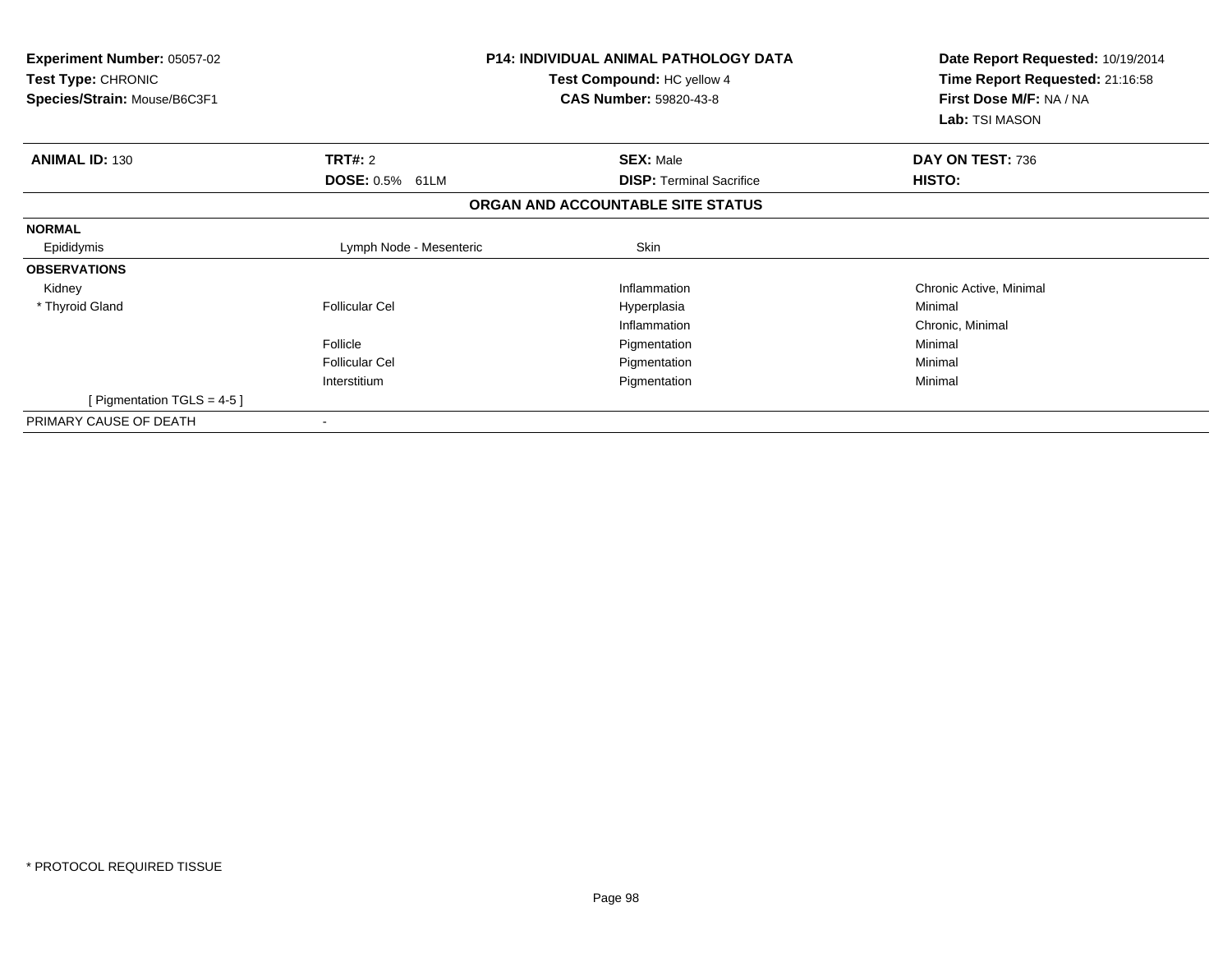| Experiment Number: 05057-02<br>Test Type: CHRONIC<br>Species/Strain: Mouse/B6C3F1 |              |                                   | <b>P14: INDIVIDUAL ANIMAL PATHOLOGY DATA</b><br>Test Compound: HC yellow 4<br><b>CAS Number: 59820-43-8</b> | Date Report Requested: 10/19/2014<br>Time Report Requested: 21:16:58<br>First Dose M/F: NA / NA<br>Lab: TSI MASON |
|-----------------------------------------------------------------------------------|--------------|-----------------------------------|-------------------------------------------------------------------------------------------------------------|-------------------------------------------------------------------------------------------------------------------|
| <b>ANIMAL ID: 131</b>                                                             |              | <b>TRT#: 2</b><br>DOSE: 0.5% 61LM | <b>SEX: Male</b><br><b>DISP: Dead</b>                                                                       | DAY ON TEST: 271<br>HISTO:                                                                                        |
|                                                                                   |              |                                   | ORGAN AND ACCOUNTABLE SITE STATUS                                                                           |                                                                                                                   |
| <b>NORMAL</b>                                                                     |              |                                   |                                                                                                             |                                                                                                                   |
| <b>Adrenal Gland - Cortex</b>                                                     |              | Adrenal Gland - Medulla           | Bone                                                                                                        | <b>Bone Marrow</b>                                                                                                |
| <b>Brain</b>                                                                      |              | Epididymis                        | Esophagus                                                                                                   | Heart                                                                                                             |
| Liver                                                                             |              | Lung                              | Penis                                                                                                       | <b>Pituitary Gland</b>                                                                                            |
| <b>Seminal Vesicle</b>                                                            |              | Skin                              | Stomach - Forestomach                                                                                       | <b>Testes</b>                                                                                                     |
| Trachea                                                                           |              |                                   |                                                                                                             |                                                                                                                   |
| <b>MISSING</b>                                                                    |              |                                   |                                                                                                             |                                                                                                                   |
| Intestine Large - Cecum                                                           |              | Intestine Large - Colon           | Intestine Large - Rectum                                                                                    | Intestine Small - Duodenum                                                                                        |
| Intestine Small - Ileum                                                           |              | Intestine Small - Jejunum         | Islets, Pancreatic                                                                                          | Lymph Node - Mesenteric                                                                                           |
| Mammary Gland                                                                     |              | Pancreas                          | Parathyroid Gland                                                                                           |                                                                                                                   |
| <b>AUTO PRECLUDES DIAG.</b>                                                       |              |                                   |                                                                                                             |                                                                                                                   |
| Gallbladder                                                                       |              | Lymph Node - Mandibular           | Spleen                                                                                                      | Stomach - Glandular                                                                                               |
| Thymus                                                                            |              | <b>Urinary Bladder</b>            |                                                                                                             |                                                                                                                   |
| <b>INSUFFICIENT TISSUE</b>                                                        |              |                                   |                                                                                                             |                                                                                                                   |
| Nose                                                                              |              |                                   |                                                                                                             |                                                                                                                   |
| <b>OBSERVATIONS</b>                                                               |              |                                   |                                                                                                             |                                                                                                                   |
| Kidney                                                                            |              |                                   | Inflammation                                                                                                | Chronic Active, Minimal                                                                                           |
| Prostate                                                                          |              |                                   | Inflammation                                                                                                | Chronic Active, Mild                                                                                              |
| <b>Salivary Glands</b>                                                            |              |                                   | Inflammation                                                                                                | Chronic Active, Minimal                                                                                           |
| * Thyroid Gland                                                                   |              | Follicle                          | Pigmentation                                                                                                | Minimal                                                                                                           |
|                                                                                   |              | Follicular Cel                    | Pigmentation                                                                                                | Mild                                                                                                              |
|                                                                                   |              | Interstitium                      | Pigmentation                                                                                                | Minimal                                                                                                           |
| Note: PIGMENT                                                                     | $TGLs = 4-5$ |                                   |                                                                                                             |                                                                                                                   |
| PRIMARY CAUSE OF DEATH                                                            |              |                                   |                                                                                                             |                                                                                                                   |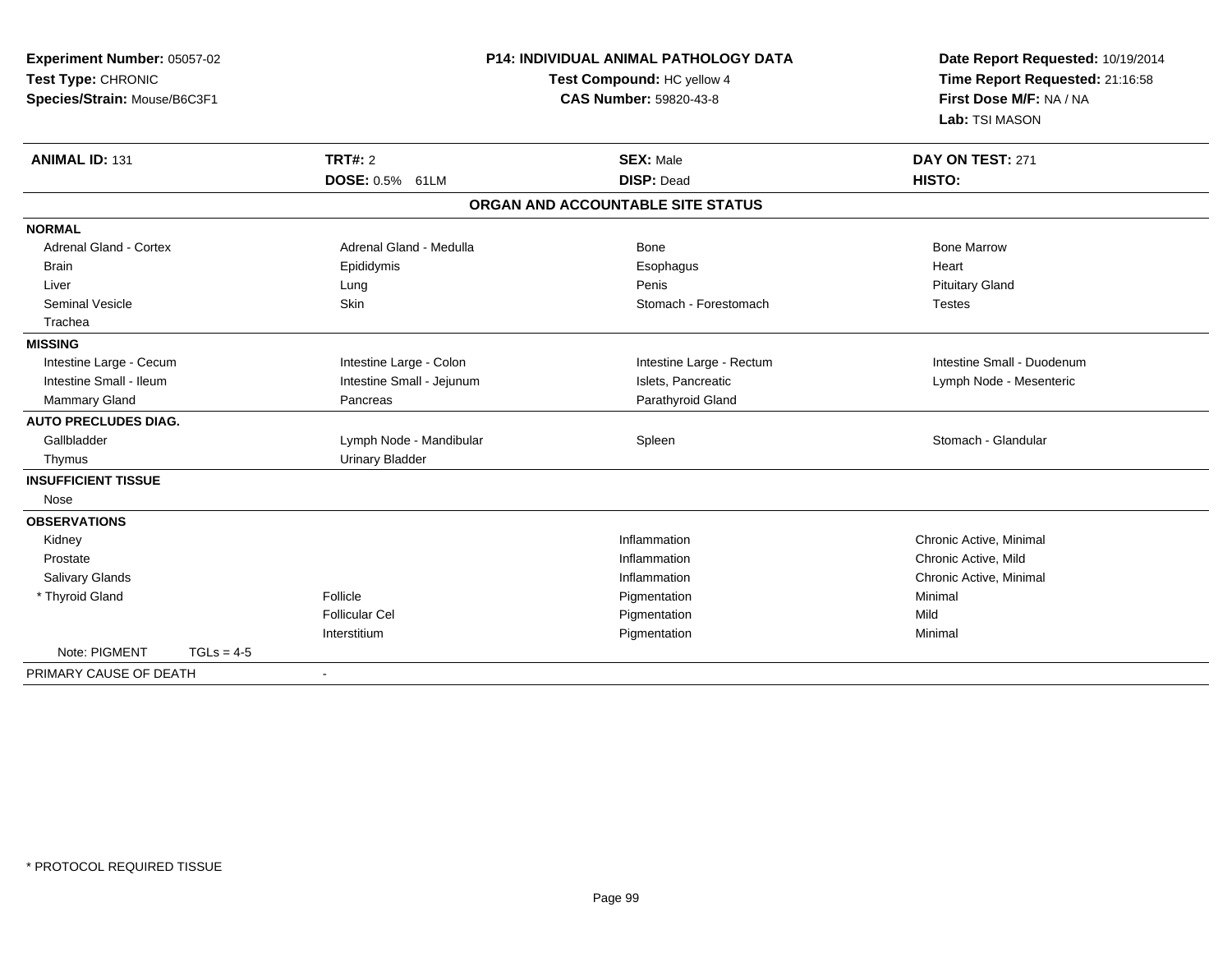| <b>Experiment Number: 05057-02</b><br>Test Type: CHRONIC<br>Species/Strain: Mouse/B6C3F1 |                        | <b>P14: INDIVIDUAL ANIMAL PATHOLOGY DATA</b><br>Test Compound: HC yellow 4<br>CAS Number: 59820-43-8 | Date Report Requested: 10/19/2014<br>Time Report Requested: 21:16:58<br>First Dose M/F: NA / NA<br>Lab: TSI MASON |
|------------------------------------------------------------------------------------------|------------------------|------------------------------------------------------------------------------------------------------|-------------------------------------------------------------------------------------------------------------------|
| <b>ANIMAL ID: 132</b>                                                                    | TRT#: 2                | <b>SEX: Male</b><br><b>DISP: Terminal Sacrifice</b>                                                  | DAY ON TEST: 736<br>HISTO:                                                                                        |
|                                                                                          | <b>DOSE: 0.5% 61LM</b> |                                                                                                      |                                                                                                                   |
|                                                                                          |                        | ORGAN AND ACCOUNTABLE SITE STATUS                                                                    |                                                                                                                   |
| <b>NORMAL</b>                                                                            |                        |                                                                                                      |                                                                                                                   |
| Epididymis                                                                               | Skin                   |                                                                                                      |                                                                                                                   |
| <b>OBSERVATIONS</b>                                                                      |                        |                                                                                                      |                                                                                                                   |
| <b>Bone</b>                                                                              | Joint, Tarsal          | Hyperostosis                                                                                         | Marked                                                                                                            |
| Note: HYPEROSTOSIS<br>$TGLs = 2-9$                                                       |                        |                                                                                                      |                                                                                                                   |
| Lung                                                                                     |                        | Alveolar/Bronchiolar Adenoma                                                                         |                                                                                                                   |
| Note: ALV BRON ADEN<br>$TGLs = 5-1.1$                                                    |                        |                                                                                                      |                                                                                                                   |
| * Thyroid Gland                                                                          | <b>Follicular Cel</b>  | Hyperplasia                                                                                          | Minimal                                                                                                           |
|                                                                                          | Follicle               | Pigmentation                                                                                         | Mild                                                                                                              |
|                                                                                          | <b>Follicular Cel</b>  | Pigmentation                                                                                         | Mild                                                                                                              |
|                                                                                          | Interstitium           | Pigmentation                                                                                         | Minimal                                                                                                           |
| [Pigmentation TGLS = 4-5]                                                                |                        |                                                                                                      |                                                                                                                   |
| PRIMARY CAUSE OF DEATH                                                                   |                        |                                                                                                      |                                                                                                                   |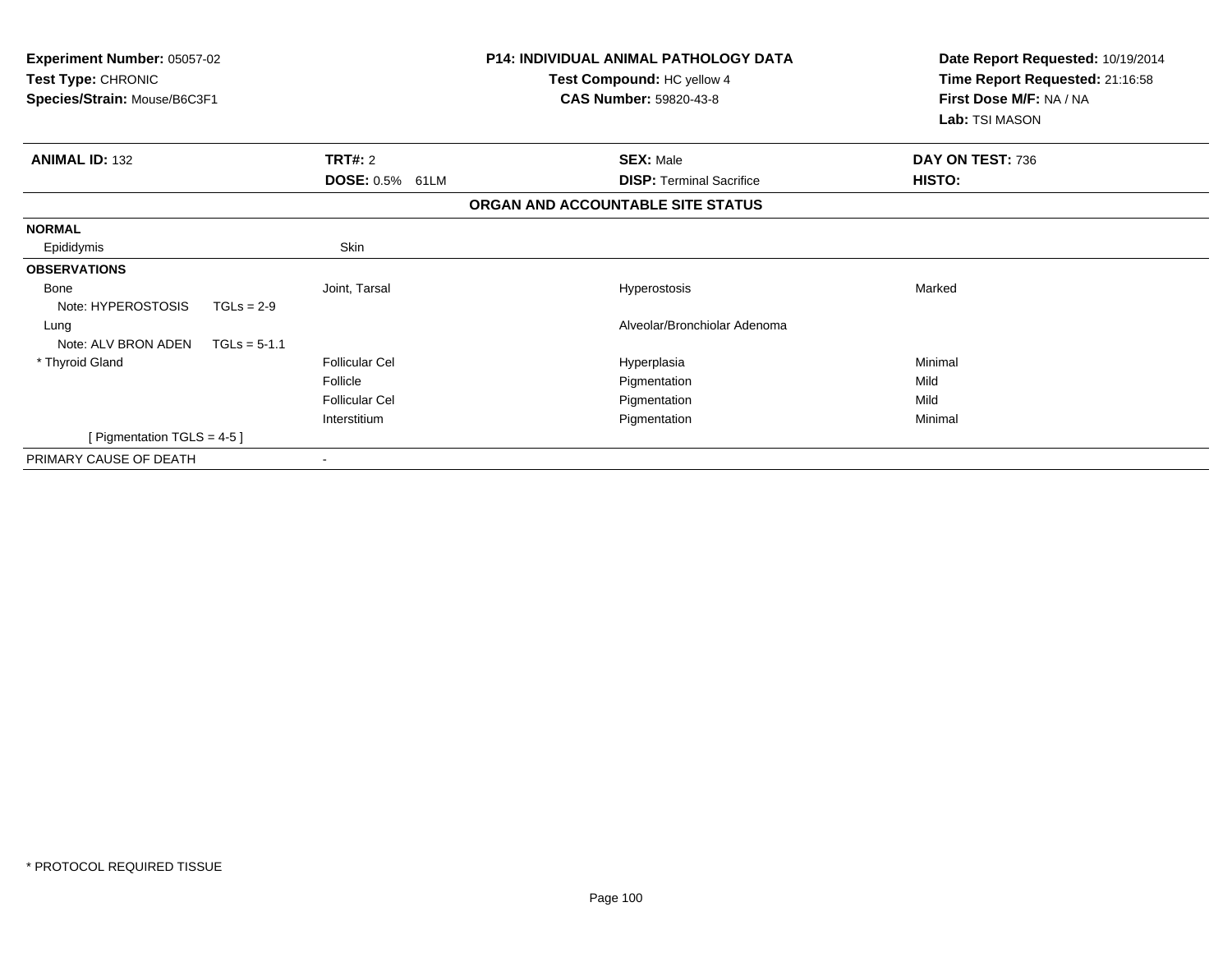| Experiment Number: 05057-02<br>Test Type: CHRONIC<br>Species/Strain: Mouse/B6C3F1 |              |                       | <b>P14: INDIVIDUAL ANIMAL PATHOLOGY DATA</b><br>Test Compound: HC yellow 4<br><b>CAS Number: 59820-43-8</b> | Date Report Requested: 10/19/2014<br>Time Report Requested: 21:16:58<br>First Dose M/F: NA / NA<br>Lab: TSI MASON |
|-----------------------------------------------------------------------------------|--------------|-----------------------|-------------------------------------------------------------------------------------------------------------|-------------------------------------------------------------------------------------------------------------------|
| <b>ANIMAL ID: 133</b>                                                             |              | TRT#: 2               | <b>SEX: Male</b>                                                                                            | DAY ON TEST: 687                                                                                                  |
|                                                                                   |              | DOSE: 0.5% 61LM       | <b>DISP: Moribund</b>                                                                                       | HISTO:                                                                                                            |
|                                                                                   |              |                       | ORGAN AND ACCOUNTABLE SITE STATUS                                                                           |                                                                                                                   |
| <b>NORMAL</b>                                                                     |              |                       |                                                                                                             |                                                                                                                   |
| Epididymis                                                                        |              | Skin                  | <b>Urinary Bladder</b>                                                                                      |                                                                                                                   |
| <b>MISSING</b>                                                                    |              |                       |                                                                                                             |                                                                                                                   |
| Lymph Node - Mesenteric                                                           |              |                       |                                                                                                             |                                                                                                                   |
| <b>OBSERVATIONS</b>                                                               |              |                       |                                                                                                             |                                                                                                                   |
| <b>Bone</b>                                                                       |              | Joint, Tarsal         | Hyperostosis                                                                                                | Marked                                                                                                            |
| Note: HYPEROSTOSIS                                                                | $TGLs = 3-9$ |                       |                                                                                                             |                                                                                                                   |
| Kidney                                                                            |              |                       | Inflammation                                                                                                | Chronic Active, Minimal                                                                                           |
| Lung                                                                              |              |                       | Alveolar/Bronchiolar Carcinoma                                                                              |                                                                                                                   |
| Note: ALV BRON CARC                                                               | $TGLs = 6-1$ |                       |                                                                                                             |                                                                                                                   |
| Spleen                                                                            |              |                       | Depletion Lymphoid                                                                                          | Moderate                                                                                                          |
| Note: DEPLET LYMPH                                                                | $TGLs = 7-3$ |                       |                                                                                                             |                                                                                                                   |
| * Thyroid Gland                                                                   |              | Follicular Cel        | Hyperplasia                                                                                                 | Minimal                                                                                                           |
|                                                                                   |              | Follicle              | Pigmentation                                                                                                | Minimal                                                                                                           |
|                                                                                   |              | <b>Follicular Cel</b> | Pigmentation                                                                                                | Minimal                                                                                                           |
|                                                                                   |              | Interstitium          | Pigmentation                                                                                                | Minimal                                                                                                           |
| [ Pigmentation TGLS = $5-5$ ]                                                     |              |                       |                                                                                                             |                                                                                                                   |
| PRIMARY CAUSE OF DEATH                                                            |              |                       |                                                                                                             |                                                                                                                   |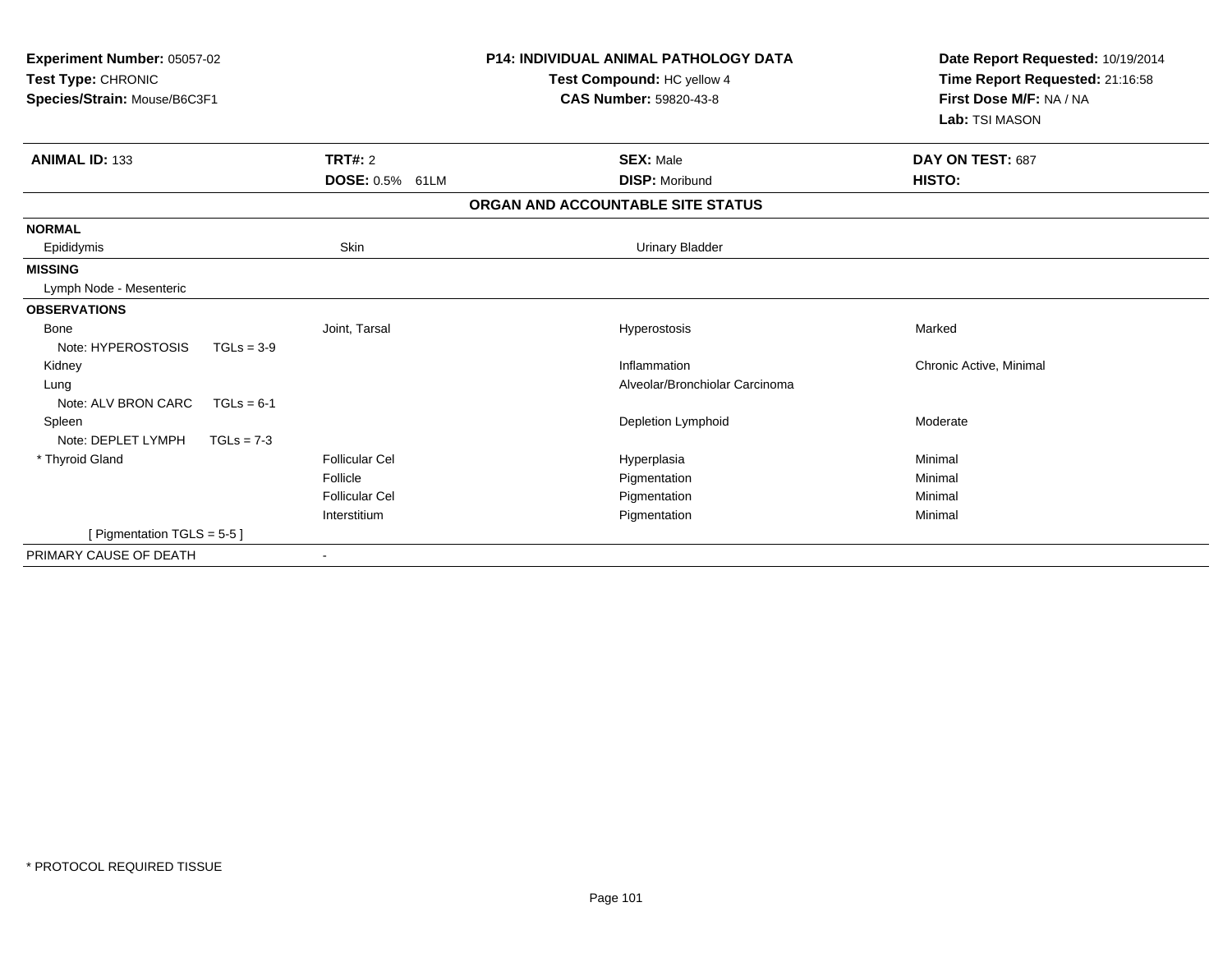| Experiment Number: 05057-02<br>Test Type: CHRONIC<br>Species/Strain: Mouse/B6C3F1 | <b>P14: INDIVIDUAL ANIMAL PATHOLOGY DATA</b><br>Test Compound: HC yellow 4<br><b>CAS Number: 59820-43-8</b> |                                   | Date Report Requested: 10/19/2014<br>Time Report Requested: 21:16:58<br>First Dose M/F: NA / NA<br>Lab: TSI MASON |
|-----------------------------------------------------------------------------------|-------------------------------------------------------------------------------------------------------------|-----------------------------------|-------------------------------------------------------------------------------------------------------------------|
| <b>ANIMAL ID: 136</b>                                                             | TRT#: 2                                                                                                     | <b>SEX: Male</b>                  | DAY ON TEST: 675                                                                                                  |
|                                                                                   | <b>DOSE: 0.5% 61LM</b>                                                                                      | <b>DISP: Moribund</b>             | HISTO:                                                                                                            |
|                                                                                   |                                                                                                             | ORGAN AND ACCOUNTABLE SITE STATUS |                                                                                                                   |
| <b>NORMAL</b>                                                                     |                                                                                                             |                                   |                                                                                                                   |
| <b>Seminal Vesicle</b>                                                            |                                                                                                             |                                   |                                                                                                                   |
| <b>OBSERVATIONS</b>                                                               |                                                                                                             |                                   |                                                                                                                   |
| Epididymis                                                                        |                                                                                                             | Inflammation                      | Chronic Active, Minimal                                                                                           |
| Liver                                                                             |                                                                                                             | Hepatocellular Carcinoma          |                                                                                                                   |
| Note: HEPATOCLR CARC $TGLs = 3-2.1$                                               |                                                                                                             |                                   |                                                                                                                   |
| Skin                                                                              |                                                                                                             | Inflammation                      | Chronic Active, Minimal                                                                                           |
| Spleen                                                                            |                                                                                                             | Hematopoietic Cell Proliferation  | Mild                                                                                                              |
| Note: HEMA CELL PROL<br>$TGLs = 4-3$                                              |                                                                                                             |                                   |                                                                                                                   |
| * Thyroid Gland                                                                   | <b>Follicular Cel</b>                                                                                       | Hyperplasia                       | Minimal                                                                                                           |
|                                                                                   |                                                                                                             | Inflammation                      | Chronic, Minimal                                                                                                  |
|                                                                                   | Follicle                                                                                                    | Pigmentation                      | Mild                                                                                                              |
|                                                                                   | <b>Follicular Cel</b>                                                                                       | Pigmentation                      | Mild                                                                                                              |
|                                                                                   | Interstitium                                                                                                | Pigmentation                      | Minimal                                                                                                           |
| [ Pigmentation TGLS = $6-5$ ]                                                     |                                                                                                             |                                   |                                                                                                                   |
| PRIMARY CAUSE OF DEATH                                                            |                                                                                                             |                                   |                                                                                                                   |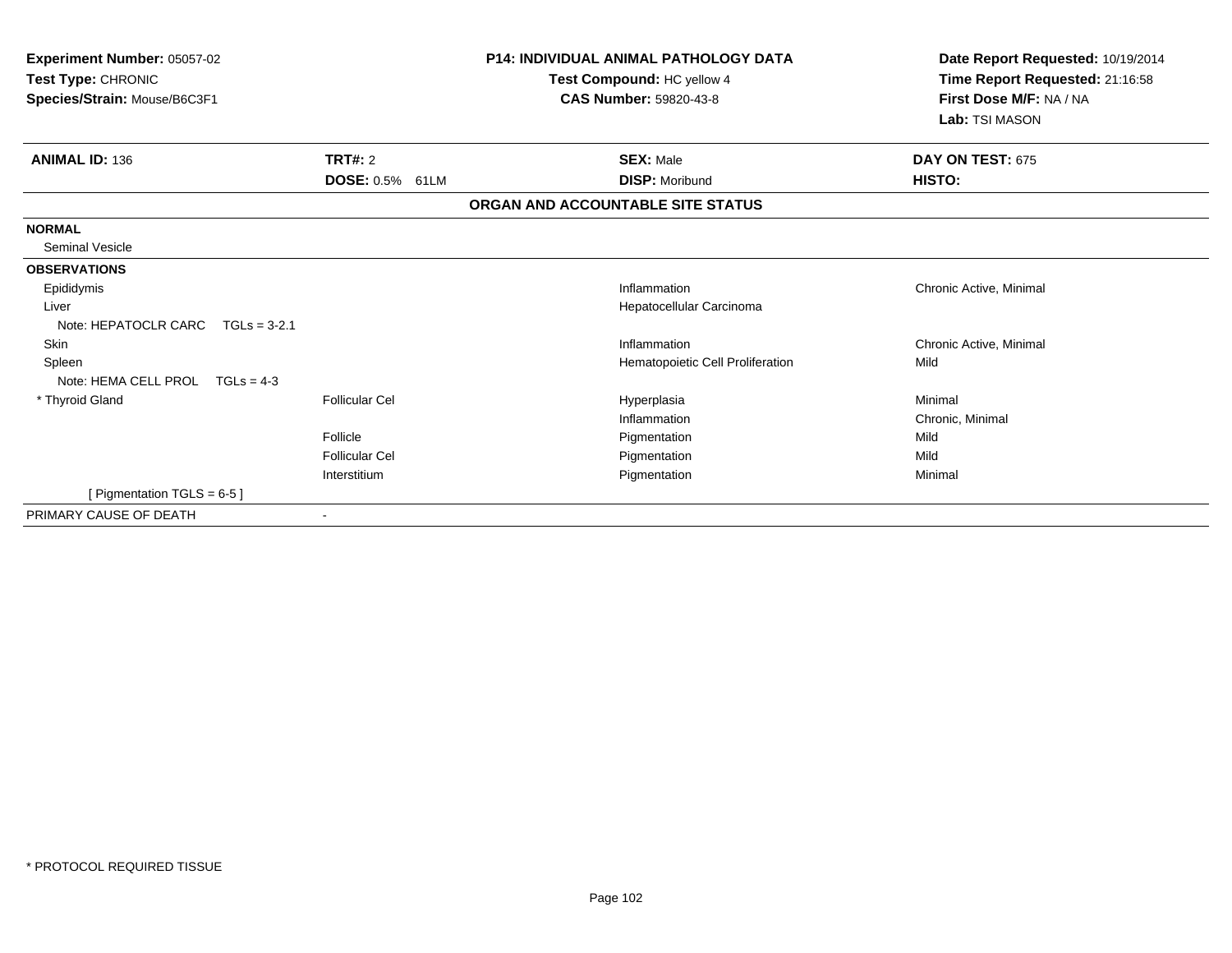| Experiment Number: 05057-02<br>Test Type: CHRONIC<br>Species/Strain: Mouse/B6C3F1 |                        | <b>P14: INDIVIDUAL ANIMAL PATHOLOGY DATA</b><br>Test Compound: HC yellow 4<br><b>CAS Number: 59820-43-8</b> | Date Report Requested: 10/19/2014<br>Time Report Requested: 21:16:58<br>First Dose M/F: NA / NA<br>Lab: TSI MASON |
|-----------------------------------------------------------------------------------|------------------------|-------------------------------------------------------------------------------------------------------------|-------------------------------------------------------------------------------------------------------------------|
| <b>ANIMAL ID: 138</b>                                                             | TRT#: 2                | <b>SEX: Male</b>                                                                                            | DAY ON TEST: 736                                                                                                  |
|                                                                                   | <b>DOSE: 0.5% 61LM</b> | <b>DISP: Terminal Sacrifice</b>                                                                             | HISTO:                                                                                                            |
|                                                                                   |                        | ORGAN AND ACCOUNTABLE SITE STATUS                                                                           |                                                                                                                   |
| <b>NORMAL</b>                                                                     |                        |                                                                                                             |                                                                                                                   |
| Epididymis                                                                        | Penis                  |                                                                                                             |                                                                                                                   |
| <b>MISSING</b>                                                                    |                        |                                                                                                             |                                                                                                                   |
| Skin                                                                              |                        |                                                                                                             |                                                                                                                   |
| <b>OBSERVATIONS</b>                                                               |                        |                                                                                                             |                                                                                                                   |
| <b>Bone</b>                                                                       | Joint, Tarsal          | Hyperostosis                                                                                                | Marked                                                                                                            |
| Note: HYPEROSTOSIS<br>$TGLs = 3-9$                                                |                        |                                                                                                             |                                                                                                                   |
| Liver                                                                             |                        | Hepatocellular Adenoma                                                                                      |                                                                                                                   |
| Note: HEPATOCLR ADEN<br>$TGLs = 5.6 - 2$                                          |                        |                                                                                                             |                                                                                                                   |
| * Thyroid Gland                                                                   | Follicle               | Pigmentation                                                                                                | Mild                                                                                                              |
|                                                                                   | <b>Follicular Cel</b>  | Pigmentation                                                                                                | Minimal                                                                                                           |
|                                                                                   | Interstitium           | Pigmentation                                                                                                | Minimal                                                                                                           |
| [ Pigmentation TGLS = 4-5 ]                                                       |                        |                                                                                                             |                                                                                                                   |
| PRIMARY CAUSE OF DEATH                                                            | $\blacksquare$         |                                                                                                             |                                                                                                                   |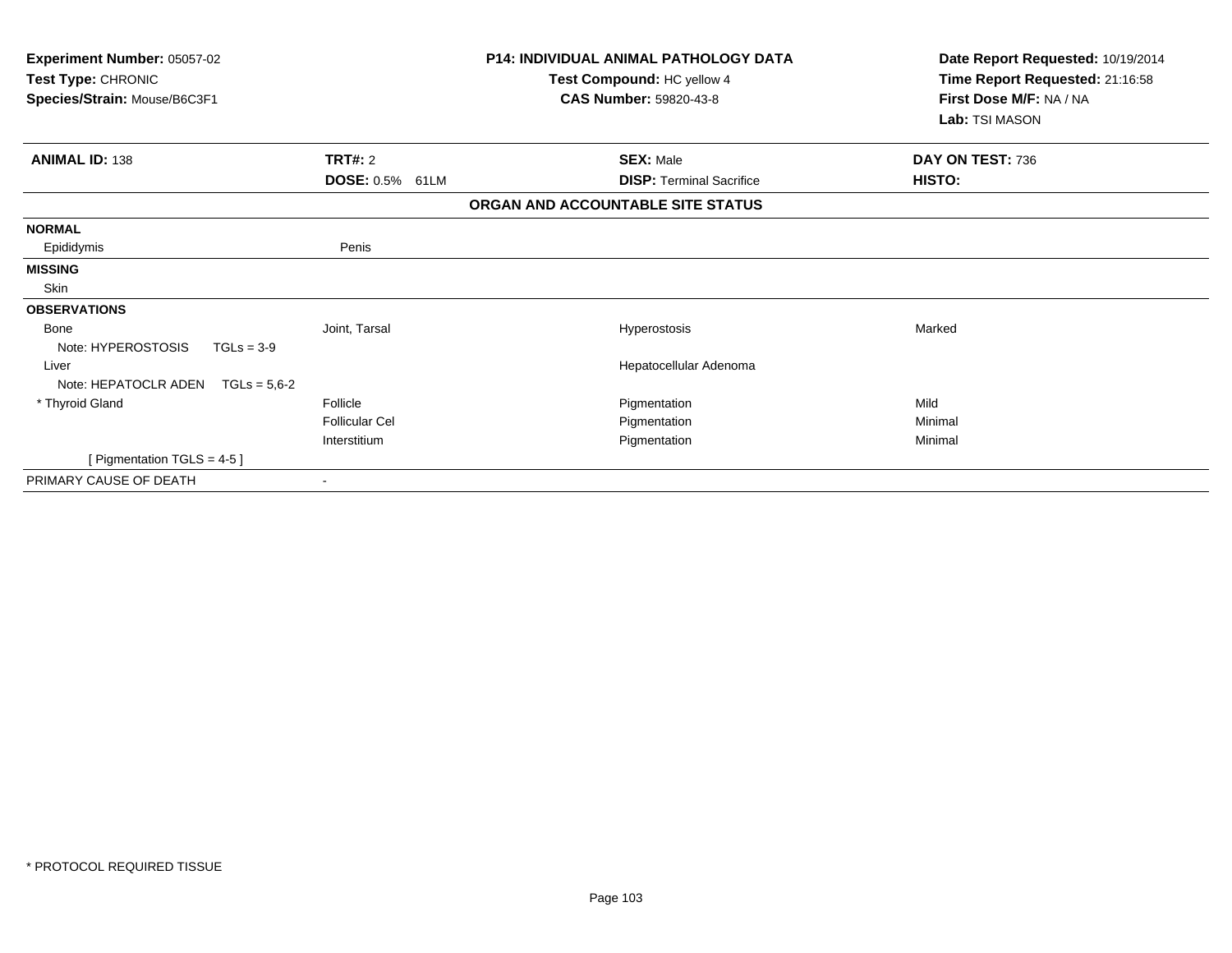| Experiment Number: 05057-02<br>Test Type: CHRONIC<br>Species/Strain: Mouse/B6C3F1 | <b>P14: INDIVIDUAL ANIMAL PATHOLOGY DATA</b><br>Test Compound: HC yellow 4<br><b>CAS Number: 59820-43-8</b> |                                                | Date Report Requested: 10/19/2014<br>Time Report Requested: 21:16:58<br>First Dose M/F: NA / NA<br>Lab: TSI MASON |
|-----------------------------------------------------------------------------------|-------------------------------------------------------------------------------------------------------------|------------------------------------------------|-------------------------------------------------------------------------------------------------------------------|
| <b>ANIMAL ID: 139</b>                                                             | <b>TRT#: 2</b><br>DOSE: 0.5% 61LM                                                                           | <b>SEX: Male</b><br><b>DISP: Moribund</b>      | DAY ON TEST: 384<br><b>HISTO:</b>                                                                                 |
|                                                                                   |                                                                                                             | ORGAN AND ACCOUNTABLE SITE STATUS              |                                                                                                                   |
|                                                                                   |                                                                                                             |                                                |                                                                                                                   |
| <b>NORMAL</b>                                                                     |                                                                                                             |                                                |                                                                                                                   |
| <b>Adrenal Gland - Cortex</b>                                                     | Adrenal Gland - Medulla                                                                                     | <b>Bone</b>                                    | <b>Bone Marrow</b>                                                                                                |
| Epididymis                                                                        | Esophagus                                                                                                   | Gallbladder                                    | Heart<br>Intestine Small - Duodenum                                                                               |
| Intestine Large - Cecum<br>Intestine Small - Ileum                                | Intestine Large - Colon<br>Intestine Small - Jejunum                                                        | Intestine Large - Rectum<br>Islets, Pancreatic | Liver                                                                                                             |
|                                                                                   | Lymph Node - Mandibular                                                                                     | Lymph Node - Mesenteric                        | Nose                                                                                                              |
| Lung<br>Pancreas                                                                  | Parathyroid Gland                                                                                           | <b>Pituitary Gland</b>                         | Prostate                                                                                                          |
| <b>Seminal Vesicle</b>                                                            | Stomach - Forestomach                                                                                       | Stomach - Glandular                            | <b>Testes</b>                                                                                                     |
| Thymus                                                                            | Trachea                                                                                                     | <b>Urinary Bladder</b>                         |                                                                                                                   |
|                                                                                   |                                                                                                             |                                                |                                                                                                                   |
| <b>MISSING</b>                                                                    |                                                                                                             |                                                |                                                                                                                   |
| Mammary Gland                                                                     |                                                                                                             |                                                |                                                                                                                   |
| <b>OBSERVATIONS</b>                                                               |                                                                                                             |                                                |                                                                                                                   |
| <b>Brain</b>                                                                      | Thalamus                                                                                                    | Mineralization                                 | Minimal                                                                                                           |
| Kidney                                                                            |                                                                                                             | Inflammation                                   | Chronic Active, Minimal                                                                                           |
| Salivary Glands                                                                   |                                                                                                             | Inflammation                                   | Chronic Active, Minimal                                                                                           |
| Skin                                                                              | <b>Subcut Tiss</b>                                                                                          | Fibrosarcoma                                   |                                                                                                                   |
| [Fibrosarcoma TGLS = 2-2]                                                         |                                                                                                             |                                                |                                                                                                                   |
| Spleen                                                                            |                                                                                                             | Hematopoietic Cell Proliferation               | Mild                                                                                                              |
| [ Hematopoietic Cell Proliferation TGLS = 4-3 ]                                   |                                                                                                             |                                                |                                                                                                                   |
| * Thyroid Gland                                                                   | Follicle                                                                                                    | Pigmentation                                   | Minimal                                                                                                           |
|                                                                                   | <b>Follicular Cel</b>                                                                                       | Pigmentation                                   | Mild                                                                                                              |
| Note: PIGMENT                                                                     | Interstitium                                                                                                | Pigmentation                                   | Minimal                                                                                                           |
| $TGLs = 5-5$                                                                      |                                                                                                             |                                                |                                                                                                                   |
| PRIMARY CAUSE OF DEATH                                                            | $\blacksquare$                                                                                              |                                                |                                                                                                                   |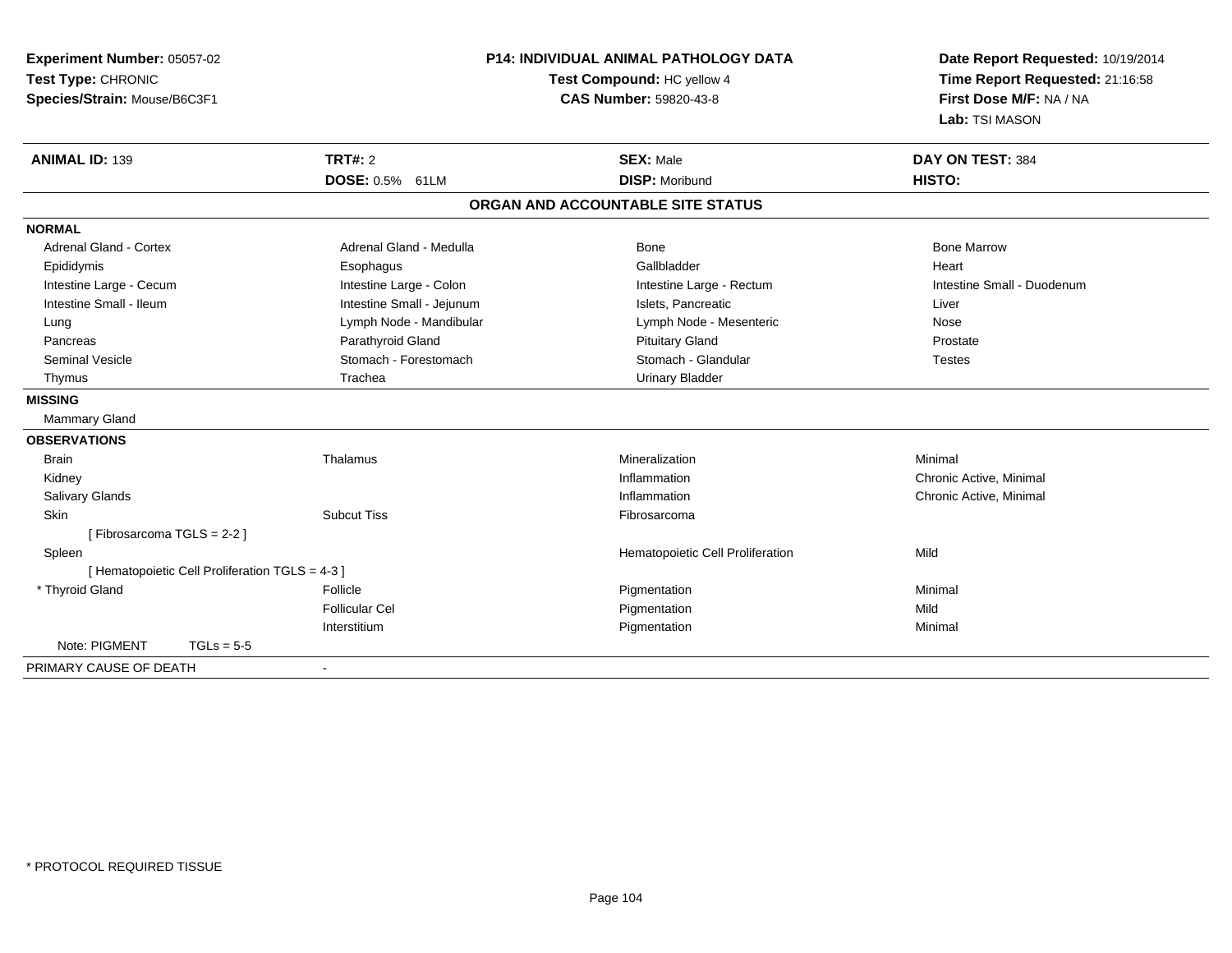| <b>Experiment Number: 05057-02</b><br>Test Type: CHRONIC<br>Species/Strain: Mouse/B6C3F1 |                                             | <b>P14: INDIVIDUAL ANIMAL PATHOLOGY DATA</b><br>Test Compound: HC yellow 4<br><b>CAS Number: 59820-43-8</b> | Date Report Requested: 10/19/2014<br>Time Report Requested: 21:16:58<br>First Dose M/F: NA / NA<br>Lab: TSI MASON |
|------------------------------------------------------------------------------------------|---------------------------------------------|-------------------------------------------------------------------------------------------------------------|-------------------------------------------------------------------------------------------------------------------|
| <b>ANIMAL ID: 140</b>                                                                    | <b>TRT#: 2</b><br><b>DOSE: 0.5%</b><br>61LM | <b>SEX: Male</b><br><b>DISP: Terminal Sacrifice</b>                                                         | DAY ON TEST: 736<br>HISTO:                                                                                        |
|                                                                                          |                                             | ORGAN AND ACCOUNTABLE SITE STATUS                                                                           |                                                                                                                   |
| <b>NORMAL</b>                                                                            |                                             |                                                                                                             |                                                                                                                   |
| Lymph Node - Mesenteric                                                                  | Skin                                        |                                                                                                             |                                                                                                                   |
| <b>OBSERVATIONS</b>                                                                      |                                             |                                                                                                             |                                                                                                                   |
| Bone<br>Note: HYPEROSTOSIS                                                               | Joint, Tarsal<br>$TGLs = 3-9$               | Hyperostosis                                                                                                | Marked                                                                                                            |
| Epididymis                                                                               |                                             | Inflammation                                                                                                | Chronic Active, Minimal                                                                                           |
| Kidney                                                                                   |                                             | Inflammation                                                                                                | Chronic Active, Minimal                                                                                           |
| Lung                                                                                     |                                             | Alveolar/Bronchiolar Adenoma                                                                                |                                                                                                                   |
| Note: ALV BRON ADEN                                                                      | $TGLs = 7-1$                                |                                                                                                             |                                                                                                                   |
| * Thyroid Gland                                                                          | <b>Follicular Cel</b>                       | Hyperplasia                                                                                                 | Minimal                                                                                                           |
|                                                                                          | Follicle                                    | Pigmentation                                                                                                | Minimal                                                                                                           |
|                                                                                          | <b>Follicular Cel</b>                       | Pigmentation                                                                                                | Minimal                                                                                                           |
|                                                                                          | Interstitium                                | Pigmentation                                                                                                | Minimal                                                                                                           |
| [ Pigmentation TGLS = $4-5$ ]                                                            |                                             |                                                                                                             |                                                                                                                   |
| PRIMARY CAUSE OF DEATH                                                                   |                                             |                                                                                                             |                                                                                                                   |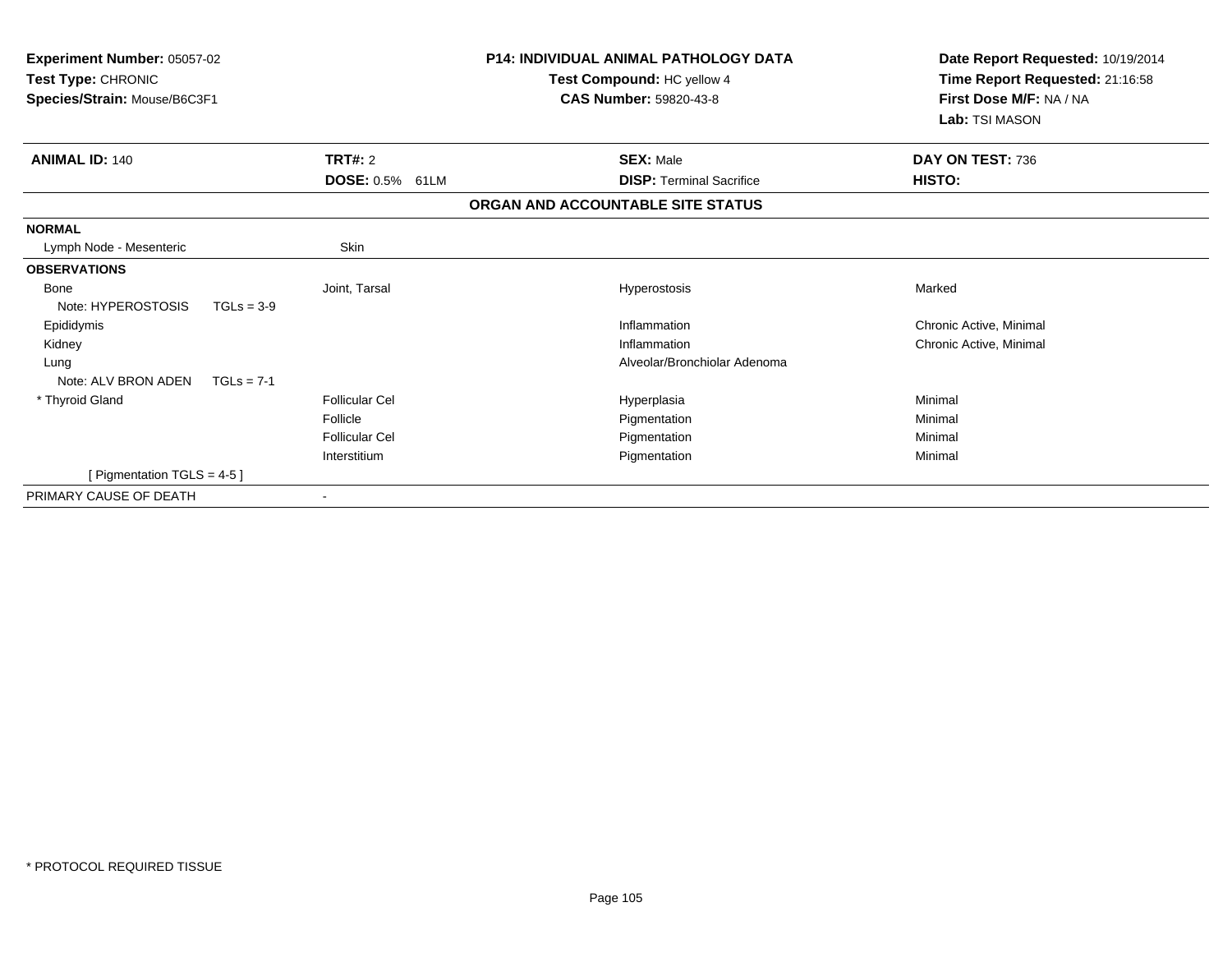| Experiment Number: 05057-02<br>Test Type: CHRONIC<br>Species/Strain: Mouse/B6C3F1 |                            | P14: INDIVIDUAL ANIMAL PATHOLOGY DATA<br>Test Compound: HC yellow 4<br>CAS Number: 59820-43-8 | Date Report Requested: 10/19/2014<br>Time Report Requested: 21:16:58<br>First Dose M/F: NA / NA<br>Lab: TSI MASON |
|-----------------------------------------------------------------------------------|----------------------------|-----------------------------------------------------------------------------------------------|-------------------------------------------------------------------------------------------------------------------|
| <b>ANIMAL ID: 141</b>                                                             | <b>TRT#: 3</b>             | <b>SEX: Male</b>                                                                              | DAY ON TEST: 668                                                                                                  |
|                                                                                   | DOSE: 1.0% 61HM            | <b>DISP: Moribund</b>                                                                         | HISTO:                                                                                                            |
|                                                                                   |                            | ORGAN AND ACCOUNTABLE SITE STATUS                                                             |                                                                                                                   |
| <b>NORMAL</b>                                                                     |                            |                                                                                               |                                                                                                                   |
| * Adrenal Gland - Cortex                                                          | * Bone Marrow              | Ear                                                                                           | * Epididymis                                                                                                      |
| * Esophagus                                                                       | * Gallbladder              | * Heart                                                                                       | * Intestine Large - Cecum                                                                                         |
| * Intestine Large - Colon                                                         | * Intestine Large - Rectum | * Intestine Small - Duodenum                                                                  | * Intestine Small - Ileum                                                                                         |
| * Intestine Small - Jejunum                                                       | * Islets, Pancreatic       | * Lung                                                                                        | * Lymph Node - Mandibular                                                                                         |
| * Lymph Node - Mesenteric                                                         | * Nose                     | * Parathyroid Gland                                                                           | * Salivary Glands                                                                                                 |
| * Seminal Vesicle                                                                 | * Skin                     | * Spleen                                                                                      | * Stomach - Forestomach                                                                                           |
| * Testes                                                                          | * Trachea                  | * Urinary Bladder                                                                             |                                                                                                                   |
| <b>MISSING</b>                                                                    |                            |                                                                                               |                                                                                                                   |
| * Mammary Gland                                                                   | * Thymus                   |                                                                                               |                                                                                                                   |
| <b>OBSERVATIONS</b>                                                               |                            |                                                                                               |                                                                                                                   |
| * Adrenal Gland                                                                   | Medulla                    | Hyperplasia                                                                                   | Minimal                                                                                                           |
| * Bone                                                                            | Joint, Tarsal              | Hyperostosis                                                                                  | Marked                                                                                                            |
| Note: HYPEROSTOSIS<br>$TGLs = 2-9$                                                |                            |                                                                                               |                                                                                                                   |
| * Brain                                                                           | Thalamus                   | Mineralization                                                                                | Minimal                                                                                                           |
| * Kidney                                                                          |                            | Cyst                                                                                          | Mild                                                                                                              |
|                                                                                   |                            | Hydronephrosis                                                                                | Mild                                                                                                              |
|                                                                                   |                            | Inflammation                                                                                  | Chronic Active, Mild                                                                                              |
| Note: CYST<br>$TGLs = 8-3$                                                        |                            |                                                                                               |                                                                                                                   |
| * Liver                                                                           |                            | Necrosis                                                                                      | Moderate                                                                                                          |
| Note: THE LIVER NODULE WOULD APPEAR TO BE A PORTION WHICH                         |                            |                                                                                               |                                                                                                                   |
| Note: NECROSIS<br>$TGLs = 7-2$                                                    |                            |                                                                                               |                                                                                                                   |
| Note: WAS PREVIOUSLY INFARCTED AND IS NOW FIBROSED.                               |                            |                                                                                               |                                                                                                                   |
| * Pancreas                                                                        |                            | Inflammation                                                                                  | Chronic, Minimal                                                                                                  |
|                                                                                   |                            | Vacuolization Cytoplasmic                                                                     | Minimal                                                                                                           |
| * Pituitary Gland                                                                 | Pars Distalis              | Hyperplasia                                                                                   | Minimal                                                                                                           |
| * Prostate                                                                        |                            | Inflammation                                                                                  | Chronic Active, Minimal                                                                                           |
| * Stomach                                                                         | Glandular                  | Inflammation                                                                                  | Chronic, Minimal                                                                                                  |
| * Thyroid Gland                                                                   | Follicle                   | Cyst                                                                                          | Mild                                                                                                              |
|                                                                                   | <b>Follicular Cel</b>      | Hyperplasia                                                                                   | Minimal                                                                                                           |
|                                                                                   | Follicle                   | Pigmentation                                                                                  | Mild                                                                                                              |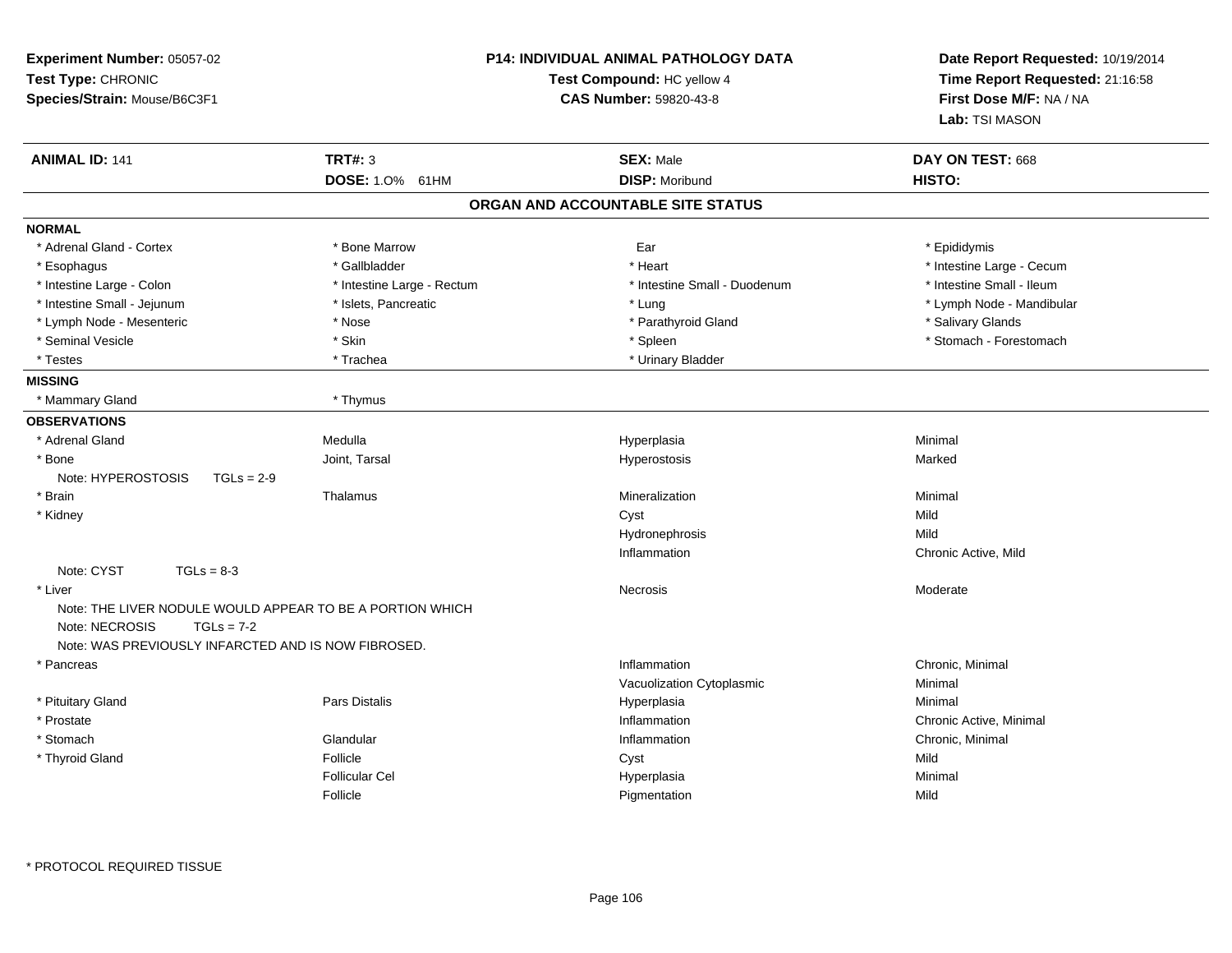| Experiment Number: 05057-02<br>Test Type: CHRONIC<br>Species/Strain: Mouse/B6C3F1 |                                                                 | <b>P14: INDIVIDUAL ANIMAL PATHOLOGY DATA</b><br>Test Compound: HC yellow 4<br><b>CAS Number: 59820-43-8</b> |                  |
|-----------------------------------------------------------------------------------|-----------------------------------------------------------------|-------------------------------------------------------------------------------------------------------------|------------------|
| <b>ANIMAL ID: 141</b>                                                             | TRT#: 3                                                         | <b>SEX: Male</b>                                                                                            | DAY ON TEST: 668 |
|                                                                                   | <b>DOSE: 1.0% 61HM</b>                                          | <b>DISP: Moribund</b>                                                                                       | HISTO:           |
|                                                                                   |                                                                 | ORGAN AND ACCOUNTABLE SITE STATUS                                                                           |                  |
|                                                                                   | <b>Follicular Cel</b>                                           | Pigmentation                                                                                                | Mild             |
|                                                                                   | Interstitium                                                    | Pigmentation                                                                                                | Mild             |
|                                                                                   | Note: ELIUM, COLLOID, AND INTERSTITIUM (MACROPHAGES).           |                                                                                                             |                  |
| Note: PIGMENT                                                                     | $TGLs = 3-5$                                                    |                                                                                                             |                  |
|                                                                                   | Note: YELLOW-GOLD PIGMENT WAS OBSERVED IN THE FOLLICULAR EPITH- |                                                                                                             |                  |
| PRIMARY CAUSE OF DEATH                                                            | $\blacksquare$                                                  |                                                                                                             |                  |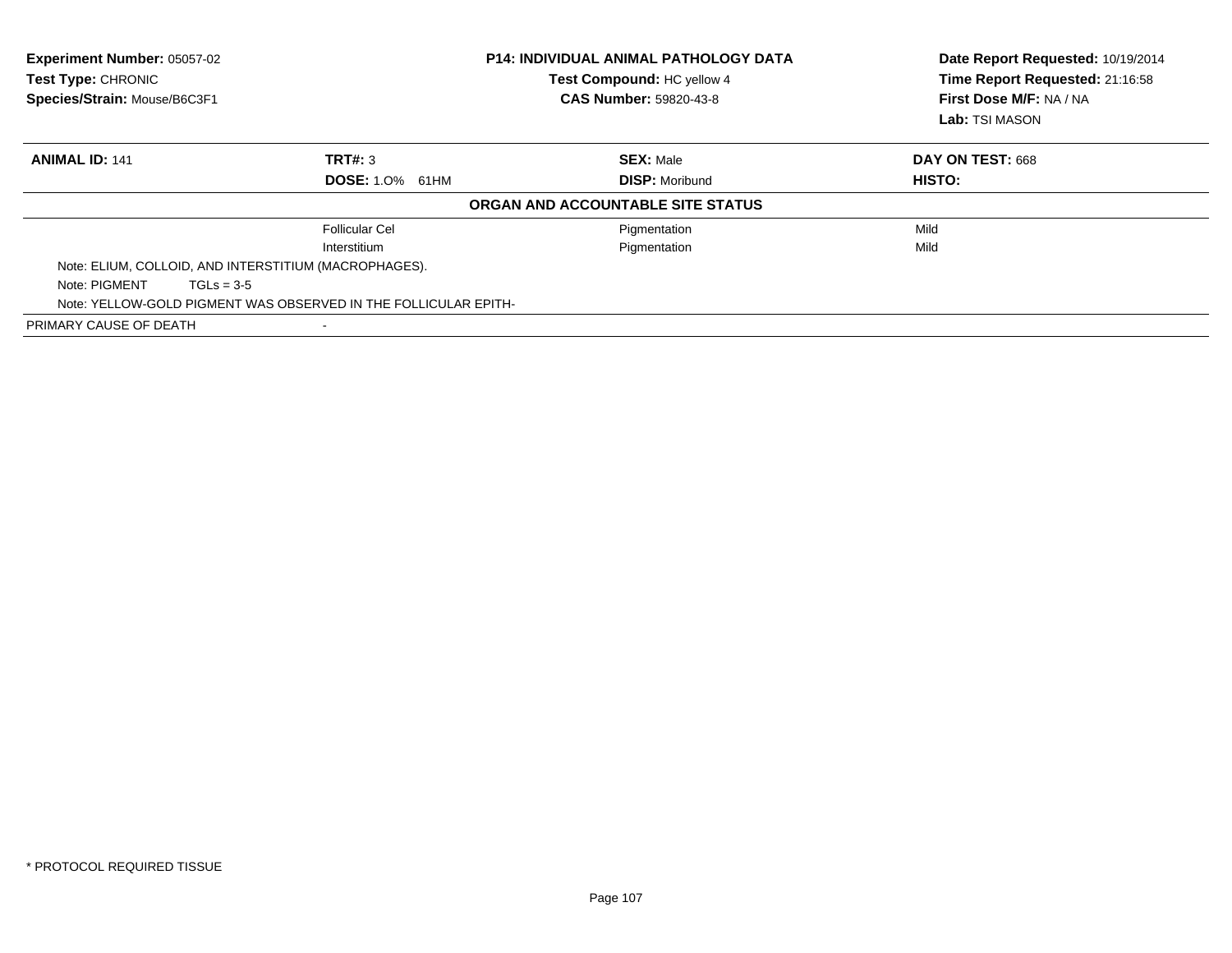| Experiment Number: 05057-02<br>Test Type: CHRONIC<br>Species/Strain: Mouse/B6C3F1 |                            | P14: INDIVIDUAL ANIMAL PATHOLOGY DATA<br>Test Compound: HC yellow 4<br><b>CAS Number: 59820-43-8</b> | Date Report Requested: 10/19/2014<br>Time Report Requested: 21:16:58<br>First Dose M/F: NA / NA<br>Lab: TSI MASON |
|-----------------------------------------------------------------------------------|----------------------------|------------------------------------------------------------------------------------------------------|-------------------------------------------------------------------------------------------------------------------|
| <b>ANIMAL ID: 143</b>                                                             | <b>TRT#: 3</b>             | <b>SEX: Male</b>                                                                                     | DAY ON TEST: 730                                                                                                  |
|                                                                                   | <b>DOSE: 1.0%</b><br>61HM  | <b>DISP: Terminal Sacrifice</b>                                                                      | HISTO:                                                                                                            |
|                                                                                   |                            | ORGAN AND ACCOUNTABLE SITE STATUS                                                                    |                                                                                                                   |
| <b>NORMAL</b>                                                                     |                            |                                                                                                      |                                                                                                                   |
| * Adrenal Gland - Cortex                                                          | * Adrenal Gland - Medulla  | * Bone                                                                                               | * Bone Marrow                                                                                                     |
| * Esophagus                                                                       | * Gallbladder              | * Heart                                                                                              | * Intestine Large - Cecum                                                                                         |
| * Intestine Large - Colon                                                         | * Intestine Large - Rectum | * Intestine Small - Duodenum                                                                         | * Intestine Small - Ileum                                                                                         |
| * Intestine Small - Jejunum                                                       | * Islets, Pancreatic       | * Lymph Node - Mandibular                                                                            | * Lymph Node - Mesenteric                                                                                         |
| * Pituitary Gland                                                                 | * Seminal Vesicle          | * Spleen                                                                                             | * Stomach - Forestomach                                                                                           |
| * Stomach - Glandular                                                             | * Testes                   | * Trachea                                                                                            | * Urinary Bladder                                                                                                 |
| <b>MISSING</b>                                                                    |                            |                                                                                                      |                                                                                                                   |
| * Mammary Gland                                                                   | * Parathyroid Gland        | * Skin                                                                                               | * Thymus                                                                                                          |
| <b>OBSERVATIONS</b>                                                               |                            |                                                                                                      |                                                                                                                   |
| * Brain                                                                           | Thalamus                   | Mineralization                                                                                       | Minimal                                                                                                           |
| * Epididymis                                                                      |                            | Inflammation                                                                                         | Chronic Active, Minimal                                                                                           |
| * Kidney                                                                          |                            | Inflammation                                                                                         | Chronic Active, Minimal                                                                                           |
| * Liver                                                                           |                            | Hepatocellular Adenoma                                                                               |                                                                                                                   |
|                                                                                   |                            | Hepatocellular Carcinoma                                                                             |                                                                                                                   |
| Note: HEPATOCLR CARC<br>$TGLs = 4-2$                                              |                            |                                                                                                      |                                                                                                                   |
| * Lung                                                                            |                            | Alveolar/Bronchiolar Adenoma                                                                         |                                                                                                                   |
| * Nose                                                                            |                            | Inflammation                                                                                         | Acute, Minimal                                                                                                    |
| * Pancreas                                                                        |                            | Inflammation                                                                                         | Chronic, Minimal                                                                                                  |
| * Prostate                                                                        |                            | Inflammation                                                                                         | Chronic Active, Minimal                                                                                           |
| * Salivary Glands                                                                 |                            | Inflammation                                                                                         | Chronic Active, Minimal                                                                                           |
| * Thyroid Gland                                                                   | <b>Follicular Cel</b>      | Hyperplasia                                                                                          | Minimal                                                                                                           |
|                                                                                   | Follicle                   | Pigmentation                                                                                         | Moderate                                                                                                          |
|                                                                                   | <b>Follicular Cel</b>      | Pigmentation                                                                                         | Moderate                                                                                                          |
|                                                                                   | Interstitium               | Pigmentation                                                                                         | Minimal                                                                                                           |
| Note: PIGMENT<br>$TGLs = 2-5$                                                     |                            |                                                                                                      |                                                                                                                   |
| PRIMARY CAUSE OF DEATH                                                            |                            |                                                                                                      |                                                                                                                   |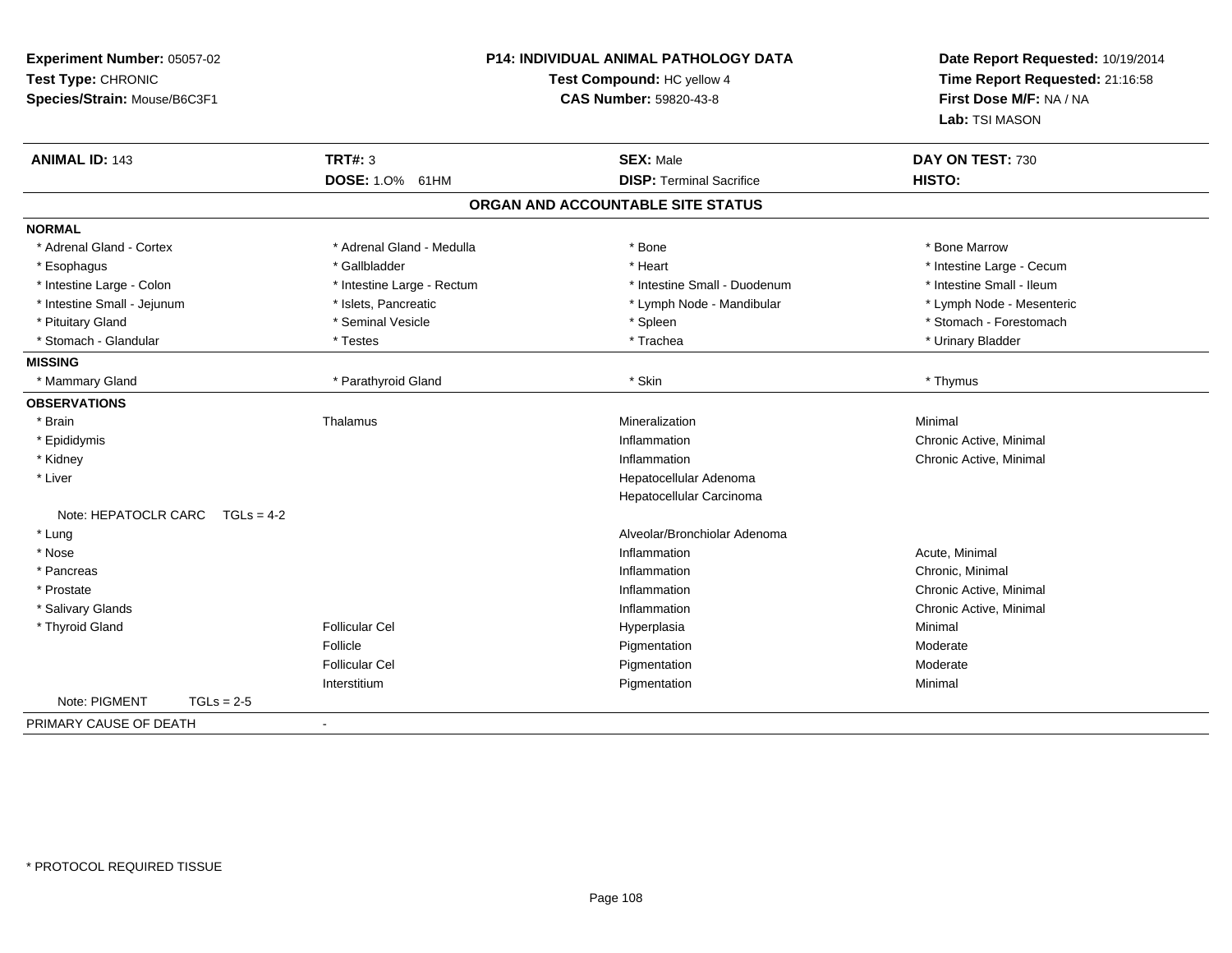| Experiment Number: 05057-02<br>Test Type: CHRONIC<br>Species/Strain: Mouse/B6C3F1 | P14: INDIVIDUAL ANIMAL PATHOLOGY DATA<br>Test Compound: HC yellow 4<br><b>CAS Number: 59820-43-8</b> |                                   | Date Report Requested: 10/19/2014<br>Time Report Requested: 21:16:58<br>First Dose M/F: NA / NA<br>Lab: TSI MASON |
|-----------------------------------------------------------------------------------|------------------------------------------------------------------------------------------------------|-----------------------------------|-------------------------------------------------------------------------------------------------------------------|
| <b>ANIMAL ID: 144</b>                                                             | <b>TRT#: 3</b>                                                                                       | <b>SEX: Male</b>                  | DAY ON TEST: 730                                                                                                  |
|                                                                                   | DOSE: 1.0% 61HM                                                                                      | <b>DISP: Terminal Sacrifice</b>   | HISTO:                                                                                                            |
|                                                                                   |                                                                                                      | ORGAN AND ACCOUNTABLE SITE STATUS |                                                                                                                   |
| <b>NORMAL</b>                                                                     |                                                                                                      |                                   |                                                                                                                   |
| * Adrenal Gland - Cortex                                                          | * Adrenal Gland - Medulla                                                                            | * Bone                            | * Bone Marrow                                                                                                     |
| * Brain                                                                           | * Epididymis                                                                                         | * Esophagus                       | * Gallbladder                                                                                                     |
| * Heart                                                                           | * Intestine Large - Cecum                                                                            | * Intestine Large - Colon         | * Intestine Large - Rectum                                                                                        |
| * Intestine Small - Duodenum                                                      | * Intestine Small - Ileum                                                                            | * Intestine Small - Jejunum       | * Islets, Pancreatic                                                                                              |
| * Lymph Node - Mesenteric                                                         | * Nose                                                                                               | * Parathyroid Gland               | * Pituitary Gland                                                                                                 |
| * Skin                                                                            | * Spleen                                                                                             | * Stomach - Forestomach           | * Stomach - Glandular                                                                                             |
| * Testes                                                                          | * Thymus                                                                                             | * Trachea                         | * Urinary Bladder                                                                                                 |
| <b>MISSING</b>                                                                    |                                                                                                      |                                   |                                                                                                                   |
| * Lymph Node - Mandibular                                                         | * Mammary Gland                                                                                      | * Prostate                        |                                                                                                                   |
| <b>OBSERVATIONS</b>                                                               |                                                                                                      |                                   |                                                                                                                   |
| * Kidney                                                                          |                                                                                                      | Inflammation                      | Chronic Active, Minimal                                                                                           |
| * Liver                                                                           |                                                                                                      | Hepatocellular Carcinoma          |                                                                                                                   |
| Note: HEPATOCLR CARC $TGLs = 5-2$                                                 |                                                                                                      |                                   |                                                                                                                   |
| * Lung                                                                            |                                                                                                      | Hepatocellular Carcinoma          | Metastatic (Liver)                                                                                                |
| * Pancreas                                                                        |                                                                                                      | Inflammation                      | Chronic, Minimal                                                                                                  |
| * Salivary Glands                                                                 |                                                                                                      | Inflammation                      | Chronic Active, Minimal                                                                                           |
| * Seminal Vesicle                                                                 |                                                                                                      | Inflammation                      | Chronic Active, Minimal                                                                                           |
| * Thyroid Gland                                                                   | <b>Follicular Cel</b>                                                                                | Hyperplasia                       | Mild                                                                                                              |
|                                                                                   |                                                                                                      | Inflammation                      | Chronic, Minimal                                                                                                  |
|                                                                                   | Follicle                                                                                             | Pigmentation                      | Mild                                                                                                              |
|                                                                                   | <b>Follicular Cel</b>                                                                                | Pigmentation                      | Mild                                                                                                              |
|                                                                                   | Interstitium                                                                                         | Pigmentation                      | Mild                                                                                                              |
| Note: PIGMENT<br>$TGLs = 2-5$                                                     |                                                                                                      |                                   |                                                                                                                   |
| PRIMARY CAUSE OF DEATH                                                            | $\blacksquare$                                                                                       |                                   |                                                                                                                   |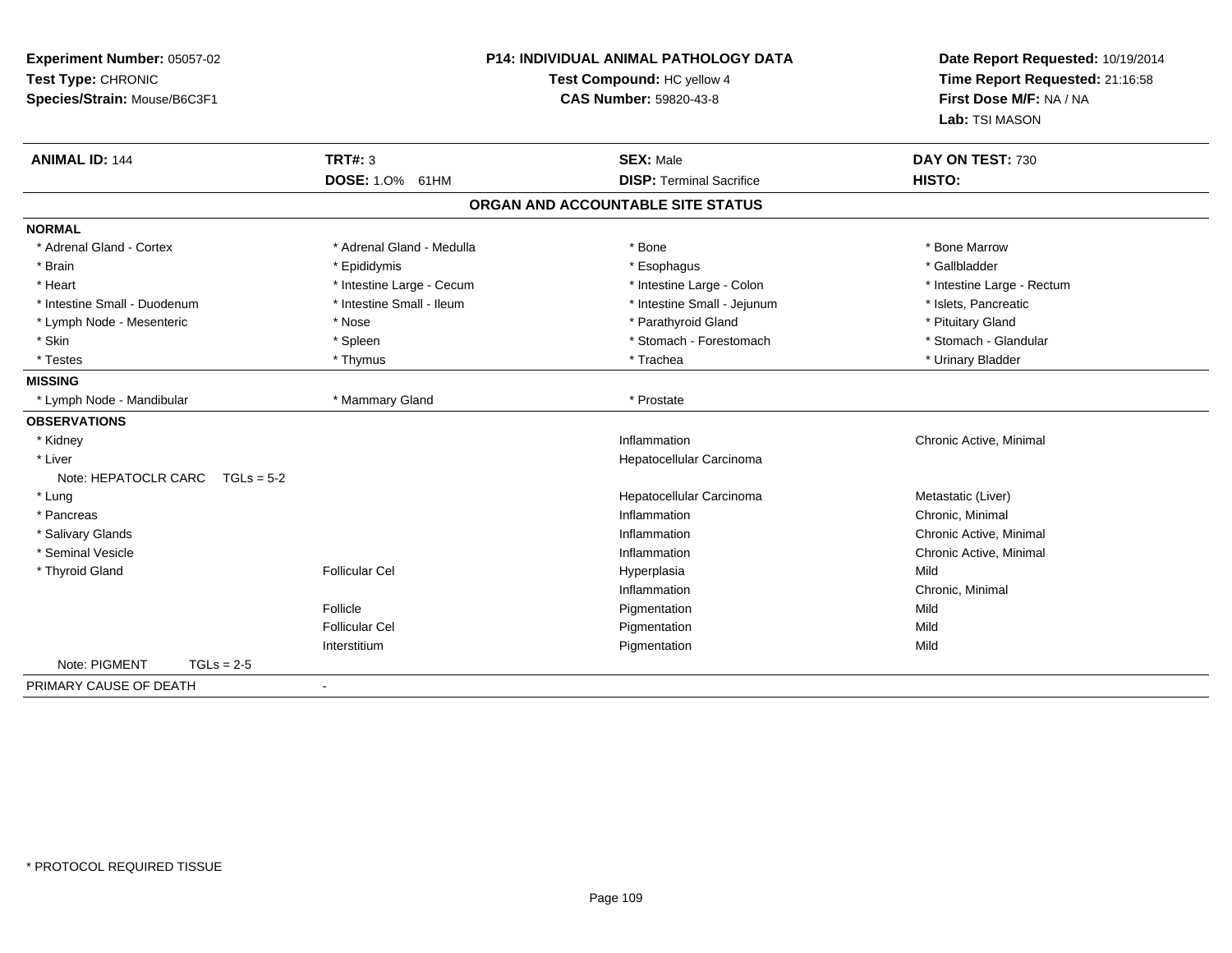| Experiment Number: 05057-02<br>Test Type: CHRONIC<br>Species/Strain: Mouse/B6C3F1 |              |                           | <b>P14: INDIVIDUAL ANIMAL PATHOLOGY DATA</b><br>Test Compound: HC yellow 4<br><b>CAS Number: 59820-43-8</b> | Date Report Requested: 10/19/2014<br>Time Report Requested: 21:16:58<br>First Dose M/F: NA / NA<br>Lab: TSI MASON |  |
|-----------------------------------------------------------------------------------|--------------|---------------------------|-------------------------------------------------------------------------------------------------------------|-------------------------------------------------------------------------------------------------------------------|--|
| <b>ANIMAL ID: 145</b>                                                             |              | <b>TRT#: 3</b>            | <b>SEX: Male</b>                                                                                            | DAY ON TEST: 730                                                                                                  |  |
|                                                                                   |              | DOSE: 1.0% 61HM           | <b>DISP: Terminal Sacrifice</b>                                                                             | HISTO:                                                                                                            |  |
|                                                                                   |              |                           | ORGAN AND ACCOUNTABLE SITE STATUS                                                                           |                                                                                                                   |  |
| <b>NORMAL</b>                                                                     |              |                           |                                                                                                             |                                                                                                                   |  |
| * Adrenal Gland - Cortex                                                          |              | * Adrenal Gland - Medulla | * Bone                                                                                                      | * Bone Marrow                                                                                                     |  |
| * Brain                                                                           |              | * Epididymis              | * Esophagus                                                                                                 | * Gallbladder                                                                                                     |  |
| * Heart                                                                           |              | * Intestine Large - Cecum | * Intestine Large - Colon                                                                                   | * Intestine Large - Rectum                                                                                        |  |
| * Intestine Small - Duodenum                                                      |              | * Intestine Small - Ileum | * Intestine Small - Jejunum                                                                                 | * Islets, Pancreatic                                                                                              |  |
| * Liver                                                                           |              | * Lung                    | * Lymph Node - Mandibular                                                                                   | * Lymph Node - Mesenteric                                                                                         |  |
| * Nose                                                                            |              | * Pituitary Gland         | * Salivary Glands                                                                                           | * Skin                                                                                                            |  |
| * Spleen                                                                          |              | * Stomach - Forestomach   | * Stomach - Glandular                                                                                       | * Testes                                                                                                          |  |
| * Trachea                                                                         |              | * Urinary Bladder         |                                                                                                             |                                                                                                                   |  |
| <b>MISSING</b>                                                                    |              |                           |                                                                                                             |                                                                                                                   |  |
| * Mammary Gland                                                                   |              | * Parathyroid Gland       |                                                                                                             |                                                                                                                   |  |
| <b>INSUFFICIENT TISSUE</b>                                                        |              |                           |                                                                                                             |                                                                                                                   |  |
| * Thymus                                                                          |              |                           |                                                                                                             |                                                                                                                   |  |
| <b>OBSERVATIONS</b>                                                               |              |                           |                                                                                                             |                                                                                                                   |  |
| * Kidney                                                                          |              |                           | Inflammation                                                                                                | Chronic Active, Minimal                                                                                           |  |
| * Pancreas                                                                        |              |                           | Inflammation                                                                                                | Chronic, Minimal                                                                                                  |  |
| * Prostate                                                                        |              |                           | Inflammation                                                                                                | Chronic Active, Minimal                                                                                           |  |
| * Seminal Vesicle                                                                 |              |                           | Inflammation                                                                                                | Chronic Active, Minimal                                                                                           |  |
| * Thyroid Gland                                                                   |              | <b>Follicular Cel</b>     | Hyperplasia                                                                                                 | Minimal                                                                                                           |  |
|                                                                                   |              |                           | Inflammation                                                                                                | Chronic, Mild                                                                                                     |  |
|                                                                                   |              | Follicle                  | Pigmentation                                                                                                | Mild                                                                                                              |  |
|                                                                                   |              | <b>Follicular Cel</b>     | Pigmentation                                                                                                | Mild                                                                                                              |  |
|                                                                                   |              | Interstitium              | Pigmentation                                                                                                | Mild                                                                                                              |  |
| Note: PIGMENT                                                                     | $TGLs = 5-5$ |                           |                                                                                                             |                                                                                                                   |  |
| PRIMARY CAUSE OF DEATH                                                            |              | $\blacksquare$            |                                                                                                             |                                                                                                                   |  |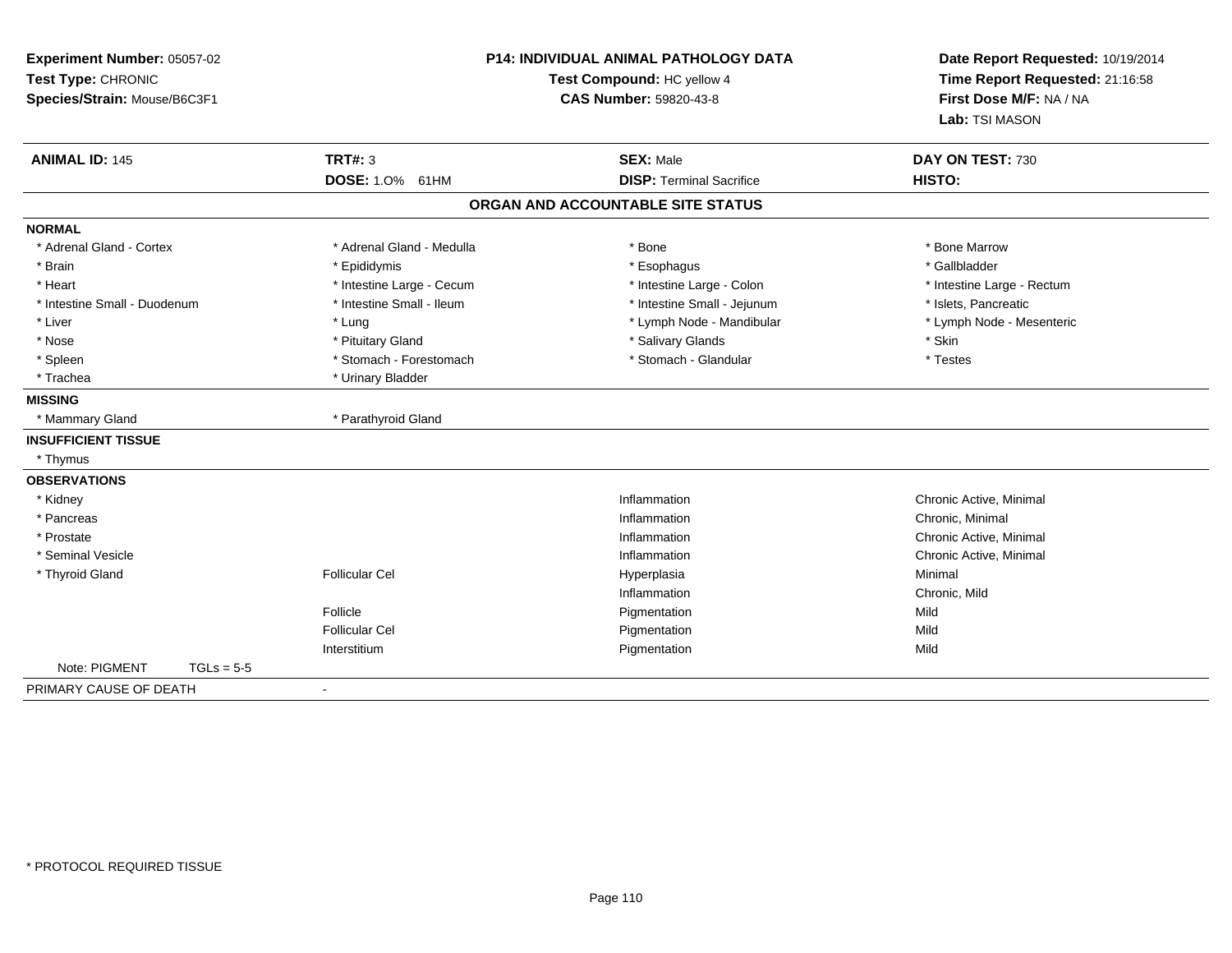| Experiment Number: 05057-02<br>Test Type: CHRONIC<br>Species/Strain: Mouse/B6C3F1 |                                          | <b>P14: INDIVIDUAL ANIMAL PATHOLOGY DATA</b><br><b>Test Compound: HC yellow 4</b><br>CAS Number: 59820-43-8 | Date Report Requested: 10/19/2014<br>Time Report Requested: 21:16:58<br>First Dose M/F: NA / NA<br>Lab: TSI MASON |
|-----------------------------------------------------------------------------------|------------------------------------------|-------------------------------------------------------------------------------------------------------------|-------------------------------------------------------------------------------------------------------------------|
| <b>ANIMAL ID: 147</b>                                                             | <b>TRT#: 3</b>                           | <b>SEX: Male</b>                                                                                            | DAY ON TEST: 308                                                                                                  |
|                                                                                   | DOSE: 1.0% 61HM                          | <b>DISP: Dead</b><br>ORGAN AND ACCOUNTABLE SITE STATUS                                                      | HISTO:                                                                                                            |
|                                                                                   |                                          |                                                                                                             |                                                                                                                   |
| <b>NORMAL</b>                                                                     |                                          |                                                                                                             |                                                                                                                   |
| * Adrenal Gland - Cortex                                                          | * Adrenal Gland - Medulla                | $*$ Bone                                                                                                    | * Bone Marrow                                                                                                     |
| * Brain                                                                           | * Esophagus<br>* Intestine Large - Colon | * Gallbladder                                                                                               | * Heart                                                                                                           |
| * Intestine Large - Cecum<br>* Liver                                              | * Lymph Node - Mandibular                | * Intestine Large - Rectum                                                                                  | * Islets, Pancreatic<br>* Nose                                                                                    |
| * Pancreas                                                                        | * Pituitary Gland                        | * Lymph Node - Mesenteric<br>* Salivary Glands                                                              | * Seminal Vesicle                                                                                                 |
| * Stomach - Forestomach                                                           | * Stomach - Glandular                    | * Testes                                                                                                    | * Trachea                                                                                                         |
| <b>MISSING</b>                                                                    |                                          |                                                                                                             |                                                                                                                   |
| * Mammary Gland                                                                   | * Parathyroid Gland                      | * Thymus                                                                                                    |                                                                                                                   |
| <b>AUTO PRECLUDES DIAG.</b>                                                       |                                          |                                                                                                             |                                                                                                                   |
| * Intestine Small - Duodenum                                                      | * Intestine Small - Ileum                | * Intestine Small - Jejunum                                                                                 |                                                                                                                   |
| <b>OBSERVATIONS</b>                                                               |                                          |                                                                                                             |                                                                                                                   |
| * Epididymis                                                                      |                                          | Inflammation                                                                                                | Chronic Active, Mild                                                                                              |
| * Kidney                                                                          |                                          | Adenocarcinoma                                                                                              |                                                                                                                   |
|                                                                                   | Papilla                                  | Mineralization                                                                                              | Mild                                                                                                              |
| Note: MINERALIZATION TGLs = 11-3<br>[Mineralization TGLS = 11-3]                  |                                          |                                                                                                             |                                                                                                                   |
| * Lung                                                                            | Bronchiole, Epithelium                   | Hyperplasia                                                                                                 | Minimal                                                                                                           |
| <b>Preputial Gland</b>                                                            |                                          | Inflammation                                                                                                | Chronic Active, Marked                                                                                            |
| Note: INFLAMMATION<br>$TGLs = 1-3.1$                                              |                                          |                                                                                                             |                                                                                                                   |
| * Prostate                                                                        |                                          | Inflammation                                                                                                | Chronic Active, Marked                                                                                            |
| * Skin                                                                            |                                          | Inflammation                                                                                                | Chronic Active, Moderate                                                                                          |
| * Spleen                                                                          |                                          | Depletion Lymphoid                                                                                          | Mild                                                                                                              |
|                                                                                   |                                          | Hematopoietic Cell Proliferation                                                                            | Moderate                                                                                                          |
| Note: DEPLET LYMPH<br>$TGLs = 6-3$<br>Note: HEMA CELL PROL TGLs = 6-3             |                                          |                                                                                                             |                                                                                                                   |
| * Thyroid Gland                                                                   | Follicle                                 | Pigmentation                                                                                                | Minimal                                                                                                           |
|                                                                                   | <b>Follicular Cel</b>                    | Pigmentation                                                                                                | Mild                                                                                                              |
|                                                                                   | Interstitium                             | Pigmentation                                                                                                | Minimal                                                                                                           |
| * Urinary Bladder<br>[Inflammation TGLS = $2-1$ ]                                 |                                          | Inflammation                                                                                                | Chronic Active, Moderate                                                                                          |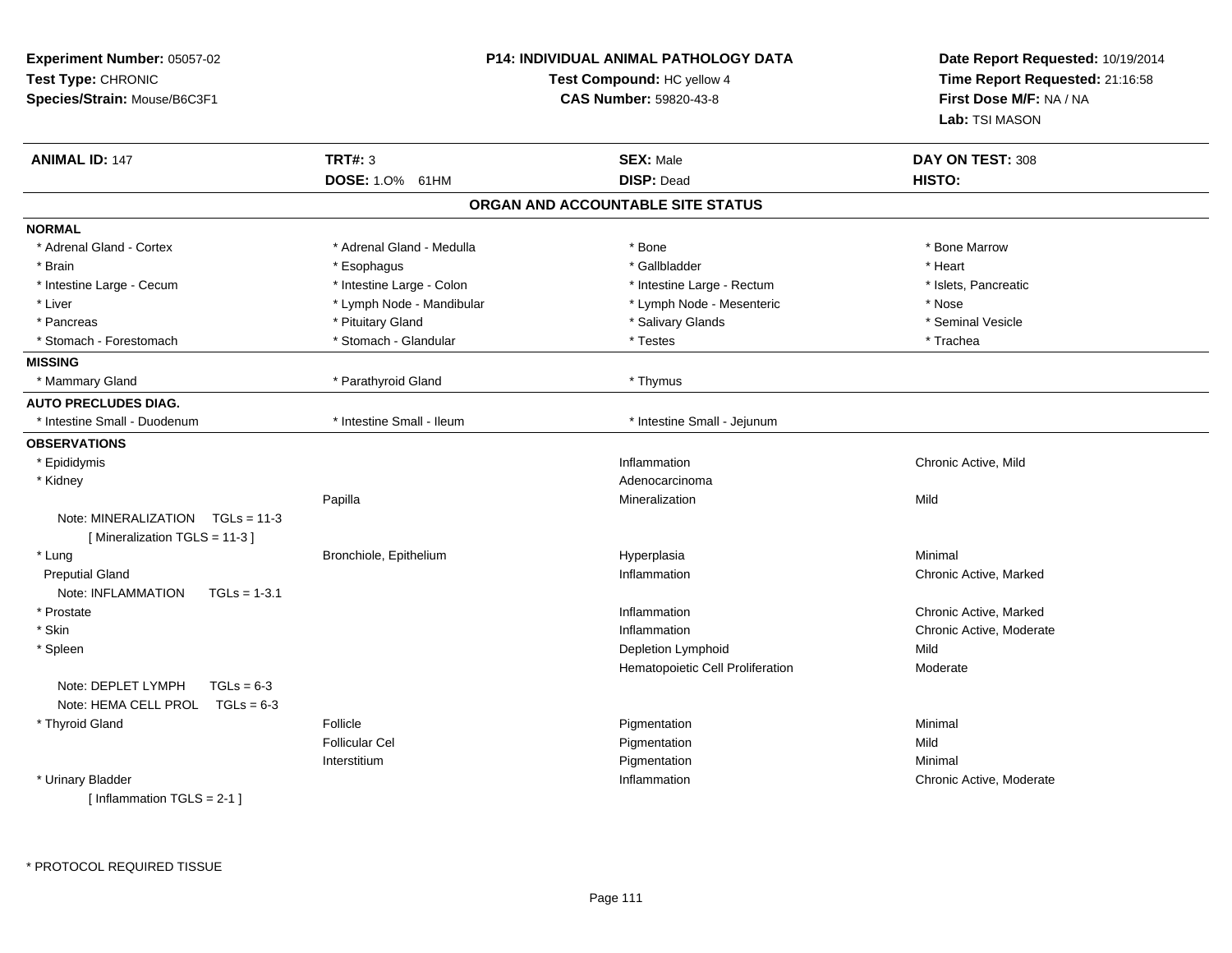| <b>Experiment Number: 05057-02</b><br>Test Type: CHRONIC<br>Species/Strain: Mouse/B6C3F1 |                        | <b>P14: INDIVIDUAL ANIMAL PATHOLOGY DATA</b><br>Test Compound: HC yellow 4<br><b>CAS Number: 59820-43-8</b> | Date Report Requested: 10/19/2014<br>Time Report Requested: 21:16:58<br>First Dose M/F: NA / NA<br>Lab: TSI MASON |
|------------------------------------------------------------------------------------------|------------------------|-------------------------------------------------------------------------------------------------------------|-------------------------------------------------------------------------------------------------------------------|
| <b>ANIMAL ID: 147</b>                                                                    | TRT#: 3                | <b>SEX: Male</b>                                                                                            | DAY ON TEST: 308                                                                                                  |
|                                                                                          | <b>DOSE:</b> 1.0% 61HM | <b>DISP: Dead</b>                                                                                           | <b>HISTO:</b>                                                                                                     |
|                                                                                          |                        | ORGAN AND ACCOUNTABLE SITE STATUS                                                                           |                                                                                                                   |
| PRIMARY CAUSE OF DEATH                                                                   |                        |                                                                                                             |                                                                                                                   |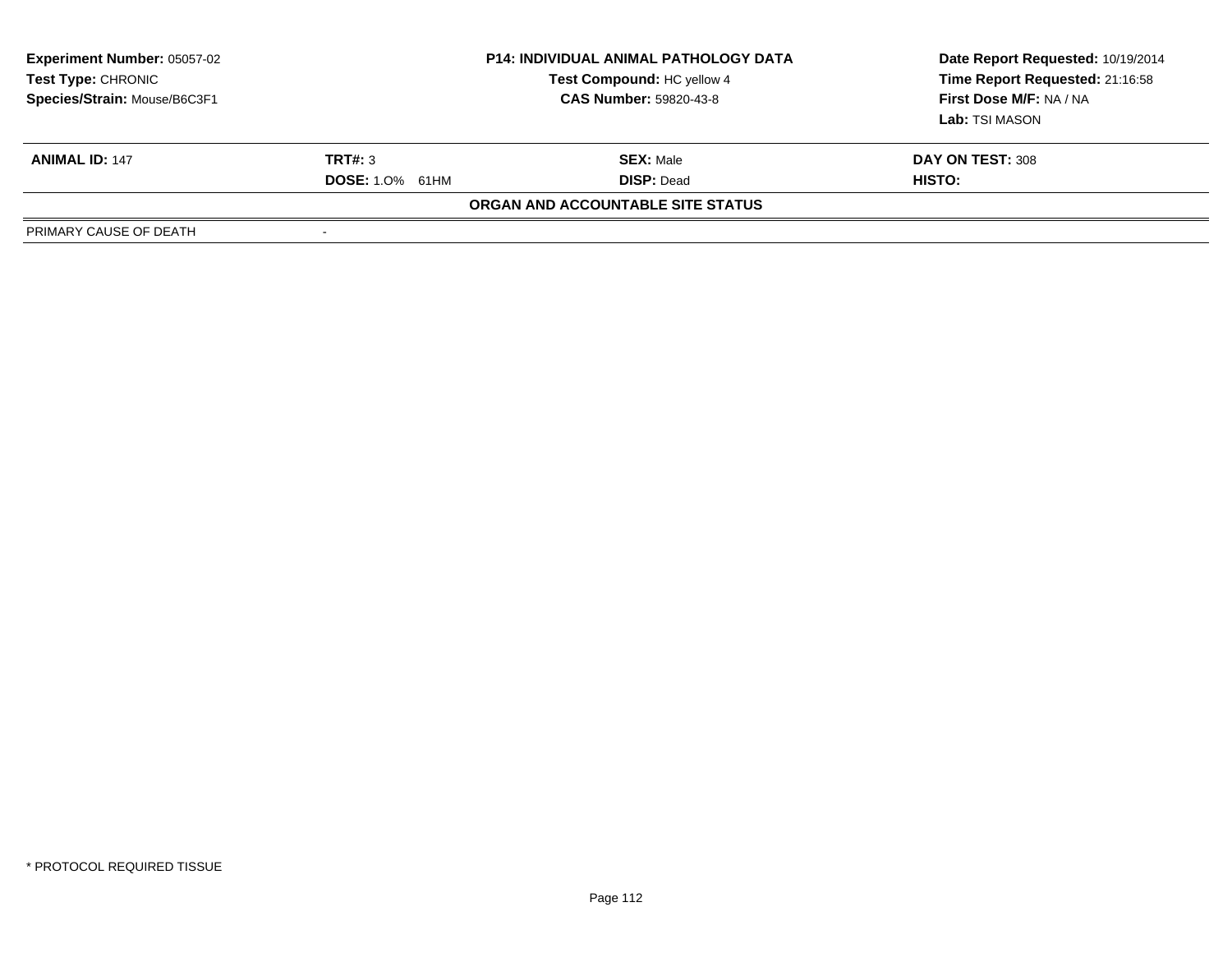| Experiment Number: 05057-02<br>Test Type: CHRONIC<br>Species/Strain: Mouse/B6C3F1<br><b>ANIMAL ID: 148</b> | TRT#: 3                    | <b>P14: INDIVIDUAL ANIMAL PATHOLOGY DATA</b><br>Test Compound: HC yellow 4<br><b>CAS Number: 59820-43-8</b><br><b>SEX: Male</b> | Date Report Requested: 10/19/2014<br>Time Report Requested: 21:16:58<br>First Dose M/F: NA / NA<br>Lab: TSI MASON<br>DAY ON TEST: 220 |  |
|------------------------------------------------------------------------------------------------------------|----------------------------|---------------------------------------------------------------------------------------------------------------------------------|---------------------------------------------------------------------------------------------------------------------------------------|--|
|                                                                                                            | DOSE: 1.0% 61HM            | <b>DISP: Dead</b>                                                                                                               | HISTO:                                                                                                                                |  |
|                                                                                                            |                            | ORGAN AND ACCOUNTABLE SITE STATUS                                                                                               |                                                                                                                                       |  |
| <b>NORMAL</b>                                                                                              |                            |                                                                                                                                 |                                                                                                                                       |  |
| * Adrenal Gland - Cortex                                                                                   | * Adrenal Gland - Medulla  | * Bone                                                                                                                          | * Bone Marrow                                                                                                                         |  |
| * Esophagus                                                                                                | * Gallbladder              | * Heart                                                                                                                         | * Intestine Large - Cecum                                                                                                             |  |
| * Intestine Large - Colon                                                                                  | * Intestine Large - Rectum | * Intestine Small - Duodenum                                                                                                    | * Intestine Small - Ileum                                                                                                             |  |
| * Intestine Small - Jejunum                                                                                | * Islets, Pancreatic       | * Liver                                                                                                                         | * Lung                                                                                                                                |  |
| * Lymph Node - Mandibular                                                                                  | * Lymph Node - Mesenteric  | * Nose                                                                                                                          | * Pancreas                                                                                                                            |  |
| * Prostate                                                                                                 | * Salivary Glands          | * Seminal Vesicle                                                                                                               | * Skin                                                                                                                                |  |
| * Stomach - Forestomach                                                                                    | * Stomach - Glandular      | * Testes                                                                                                                        | * Trachea                                                                                                                             |  |
| * Urinary Bladder                                                                                          |                            |                                                                                                                                 |                                                                                                                                       |  |
| <b>MISSING</b>                                                                                             |                            |                                                                                                                                 |                                                                                                                                       |  |
| * Epididymis                                                                                               | * Mammary Gland            | * Parathyroid Gland                                                                                                             | * Pituitary Gland                                                                                                                     |  |
| <b>AUTO PRECLUDES DIAG.</b>                                                                                |                            |                                                                                                                                 |                                                                                                                                       |  |
| * Thymus                                                                                                   |                            |                                                                                                                                 |                                                                                                                                       |  |
| <b>OBSERVATIONS</b>                                                                                        |                            |                                                                                                                                 |                                                                                                                                       |  |
| * Brain                                                                                                    | Thalamus                   | Mineralization                                                                                                                  | Minimal                                                                                                                               |  |
| * Kidney                                                                                                   |                            | Inflammation                                                                                                                    | Chronic Active, Minimal                                                                                                               |  |
| <b>Preputial Gland</b>                                                                                     |                            | Inflammation                                                                                                                    | Chronic Active, Marked                                                                                                                |  |
| Note: INFLAMMATION<br>$TGLs = 1-5.9$                                                                       |                            |                                                                                                                                 |                                                                                                                                       |  |
| * Spleen                                                                                                   |                            | Depletion Lymphoid                                                                                                              | Mild                                                                                                                                  |  |
| * Thyroid Gland                                                                                            | <b>Follicular Cel</b>      | Pigmentation                                                                                                                    | Mild                                                                                                                                  |  |
|                                                                                                            | Interstitium               | Pigmentation                                                                                                                    | Minimal                                                                                                                               |  |
| PRIMARY CAUSE OF DEATH                                                                                     |                            |                                                                                                                                 |                                                                                                                                       |  |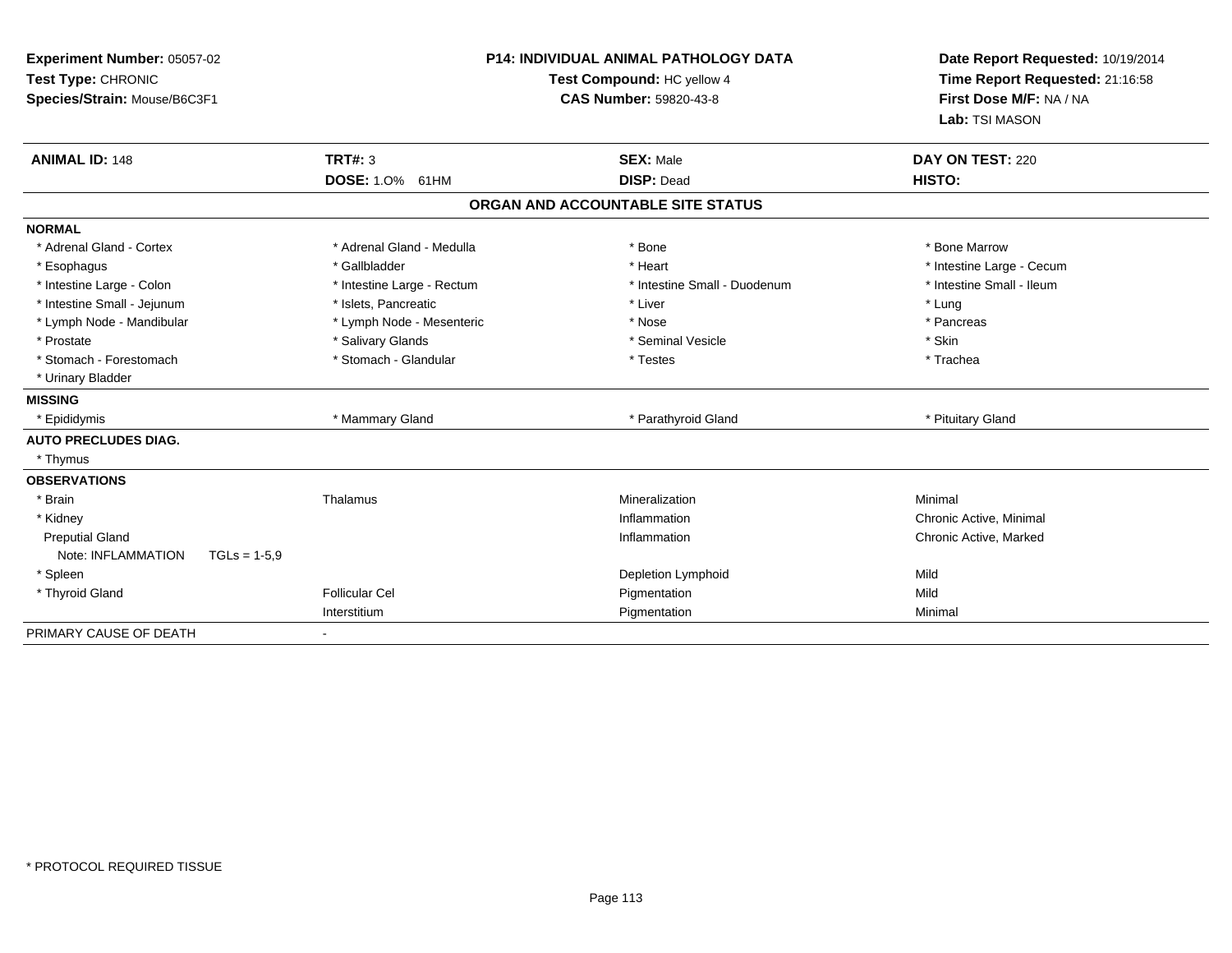| Experiment Number: 05057-02<br>Test Type: CHRONIC<br>Species/Strain: Mouse/B6C3F1 |                             | <b>P14: INDIVIDUAL ANIMAL PATHOLOGY DATA</b><br>Test Compound: HC yellow 4<br>CAS Number: 59820-43-8 | Date Report Requested: 10/19/2014<br>Time Report Requested: 21:16:58<br>First Dose M/F: NA / NA<br>Lab: TSI MASON |
|-----------------------------------------------------------------------------------|-----------------------------|------------------------------------------------------------------------------------------------------|-------------------------------------------------------------------------------------------------------------------|
| <b>ANIMAL ID: 149</b>                                                             | <b>TRT#: 3</b>              | <b>SEX: Male</b>                                                                                     | DAY ON TEST: 730                                                                                                  |
|                                                                                   | DOSE: 1.0% 61HM             | <b>DISP: Terminal Sacrifice</b>                                                                      | HISTO:                                                                                                            |
|                                                                                   |                             | ORGAN AND ACCOUNTABLE SITE STATUS                                                                    |                                                                                                                   |
| <b>NORMAL</b>                                                                     |                             |                                                                                                      |                                                                                                                   |
| * Adrenal Gland - Cortex                                                          | * Adrenal Gland - Medulla   | * Bone Marrow                                                                                        | * Brain                                                                                                           |
| * Esophagus                                                                       | * Gallbladder               | * Intestine Large - Cecum                                                                            | * Intestine Large - Rectum                                                                                        |
| * Intestine Small - Duodenum                                                      | * Intestine Small - Ileum   | * Islets, Pancreatic                                                                                 | * Liver                                                                                                           |
| * Lung                                                                            | * Lymph Node - Mandibular   | * Lymph Node - Mesenteric                                                                            | * Nose                                                                                                            |
| * Pancreas                                                                        | * Skin                      | * Spleen                                                                                             | * Stomach - Forestomach                                                                                           |
| * Stomach - Glandular                                                             | $^\star$ Testes             | * Trachea                                                                                            |                                                                                                                   |
| <b>MISSING</b>                                                                    |                             |                                                                                                      |                                                                                                                   |
| * Intestine Large - Colon                                                         | * Intestine Small - Jejunum | * Mammary Gland                                                                                      | * Parathyroid Gland                                                                                               |
| <b>OBSERVATIONS</b>                                                               |                             |                                                                                                      |                                                                                                                   |
| * Bone                                                                            | Joint, Tarsal               | Hyperostosis                                                                                         | Marked                                                                                                            |
| [ Hyperostosis TGLS = 2-9 ]                                                       |                             |                                                                                                      |                                                                                                                   |
| * Epididymis                                                                      |                             | Inflammation                                                                                         | Chronic Active, Minimal                                                                                           |
| * Heart                                                                           |                             | Inflammation                                                                                         | Chronic, Minimal                                                                                                  |
| * Kidney                                                                          |                             | Inflammation                                                                                         | Chronic Active, Minimal                                                                                           |
| * Pituitary Gland                                                                 | Pars Distalis               | Hyperplasia                                                                                          | Minimal                                                                                                           |
| <b>Preputial Gland</b>                                                            |                             | Abscess                                                                                              | Marked                                                                                                            |
| [Abscess TGLS = $3-10$ ]                                                          |                             |                                                                                                      |                                                                                                                   |
| * Prostate                                                                        |                             | Inflammation                                                                                         | Chronic Active, Minimal                                                                                           |
| * Salivary Glands                                                                 |                             | Inflammation                                                                                         | Chronic Active, Minimal                                                                                           |
| * Seminal Vesicle                                                                 |                             | Inflammation                                                                                         | Chronic Active, Minimal                                                                                           |
| * Thymus                                                                          |                             | Cyst                                                                                                 | Minimal                                                                                                           |
| * Thyroid Gland                                                                   | <b>Follicular Cel</b>       | Hyperplasia                                                                                          | Mild                                                                                                              |
|                                                                                   | Follicle                    | Pigmentation                                                                                         | Mild                                                                                                              |
|                                                                                   | <b>Follicular Cel</b>       | Pigmentation                                                                                         | Mild                                                                                                              |
|                                                                                   | Interstitium                | Pigmentation                                                                                         | Mild                                                                                                              |
| Note: PIGMENT<br>$TGLs = 4-5$                                                     |                             |                                                                                                      |                                                                                                                   |
| Tooth                                                                             |                             | Dysplasia                                                                                            | Mild                                                                                                              |
| * Urinary Bladder                                                                 |                             | Inflammation                                                                                         | Chronic Active, Minimal                                                                                           |
| PRIMARY CAUSE OF DEATH                                                            | $\blacksquare$              |                                                                                                      |                                                                                                                   |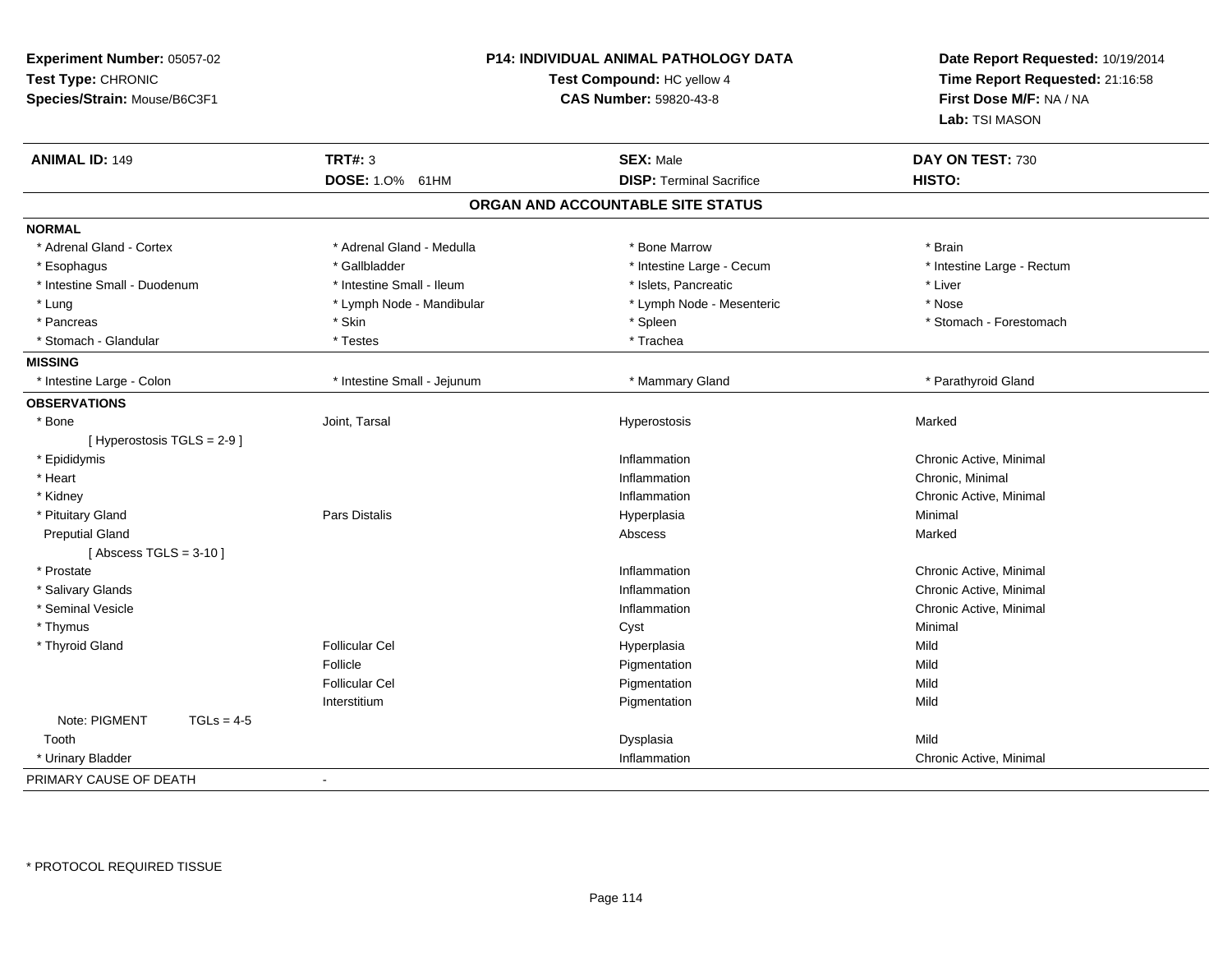| Experiment Number: 05057-02<br>Test Type: CHRONIC<br>Species/Strain: Mouse/B6C3F1<br><b>ANIMAL ID: 150</b> | <b>TRT#: 3</b>              | <b>P14: INDIVIDUAL ANIMAL PATHOLOGY DATA</b><br>Test Compound: HC yellow 4<br><b>CAS Number: 59820-43-8</b><br><b>SEX: Male</b> | DAY ON TEST: 617        | Date Report Requested: 10/19/2014<br>Time Report Requested: 21:16:58<br>First Dose M/F: NA / NA<br>Lab: TSI MASON |
|------------------------------------------------------------------------------------------------------------|-----------------------------|---------------------------------------------------------------------------------------------------------------------------------|-------------------------|-------------------------------------------------------------------------------------------------------------------|
|                                                                                                            | DOSE: 1.0% 61HM             | <b>DISP: Moribund</b>                                                                                                           | HISTO:                  |                                                                                                                   |
|                                                                                                            |                             | ORGAN AND ACCOUNTABLE SITE STATUS                                                                                               |                         |                                                                                                                   |
| <b>NORMAL</b>                                                                                              |                             |                                                                                                                                 |                         |                                                                                                                   |
| * Adrenal Gland - Cortex                                                                                   | * Adrenal Gland - Medulla   | * Bone                                                                                                                          | * Bone Marrow           |                                                                                                                   |
| * Brain                                                                                                    | * Epididymis                | * Gallbladder                                                                                                                   | * Heart                 |                                                                                                                   |
| * Intestine Large - Cecum                                                                                  | * Intestine Large - Colon   | * Intestine Large - Rectum                                                                                                      |                         | * Intestine Small - Duodenum                                                                                      |
| * Intestine Small - Ileum                                                                                  | * Intestine Small - Jejunum | * Islets, Pancreatic                                                                                                            | * Lung                  |                                                                                                                   |
| * Lymph Node - Mandibular                                                                                  | * Nose<br>* Pancreas        |                                                                                                                                 | Penis                   |                                                                                                                   |
| * Pituitary Gland                                                                                          | * Prostate                  | * Salivary Glands                                                                                                               | * Seminal Vesicle       |                                                                                                                   |
| * Skin                                                                                                     | * Spleen                    | * Stomach - Forestomach                                                                                                         |                         | * Stomach - Glandular                                                                                             |
| * Testes                                                                                                   | * Thymus                    | * Trachea                                                                                                                       |                         |                                                                                                                   |
| <b>MISSING</b>                                                                                             |                             |                                                                                                                                 |                         |                                                                                                                   |
| * Esophagus                                                                                                | * Lymph Node - Mesenteric   | * Mammary Gland                                                                                                                 | * Parathyroid Gland     |                                                                                                                   |
| <b>OBSERVATIONS</b>                                                                                        |                             |                                                                                                                                 |                         |                                                                                                                   |
| * Kidney                                                                                                   |                             | Inflammation                                                                                                                    | Chronic Active, Minimal |                                                                                                                   |
| * Liver                                                                                                    |                             | Hepatocellular Carcinoma                                                                                                        | Multiple                |                                                                                                                   |
| Note: HEPATOCLR CARC<br>$TGLs = 6-2+5.1$                                                                   |                             |                                                                                                                                 |                         |                                                                                                                   |
| * Thyroid Gland                                                                                            | <b>Follicular Cel</b>       | Hyperplasia                                                                                                                     | Minimal                 |                                                                                                                   |
|                                                                                                            | Follicle                    | Pigmentation                                                                                                                    | Mild                    |                                                                                                                   |
|                                                                                                            | <b>Follicular Cel</b>       | Pigmentation                                                                                                                    | Mild                    |                                                                                                                   |
|                                                                                                            | Interstitium                | Pigmentation                                                                                                                    | Mild                    |                                                                                                                   |
| Note: PIGMENT<br>$TGLs = 4-5$                                                                              |                             |                                                                                                                                 |                         |                                                                                                                   |
| * Urinary Bladder                                                                                          |                             | Inflammation                                                                                                                    | Chronic Active, Minimal |                                                                                                                   |
| PRIMARY CAUSE OF DEATH                                                                                     | $\overline{\phantom{a}}$    |                                                                                                                                 |                         |                                                                                                                   |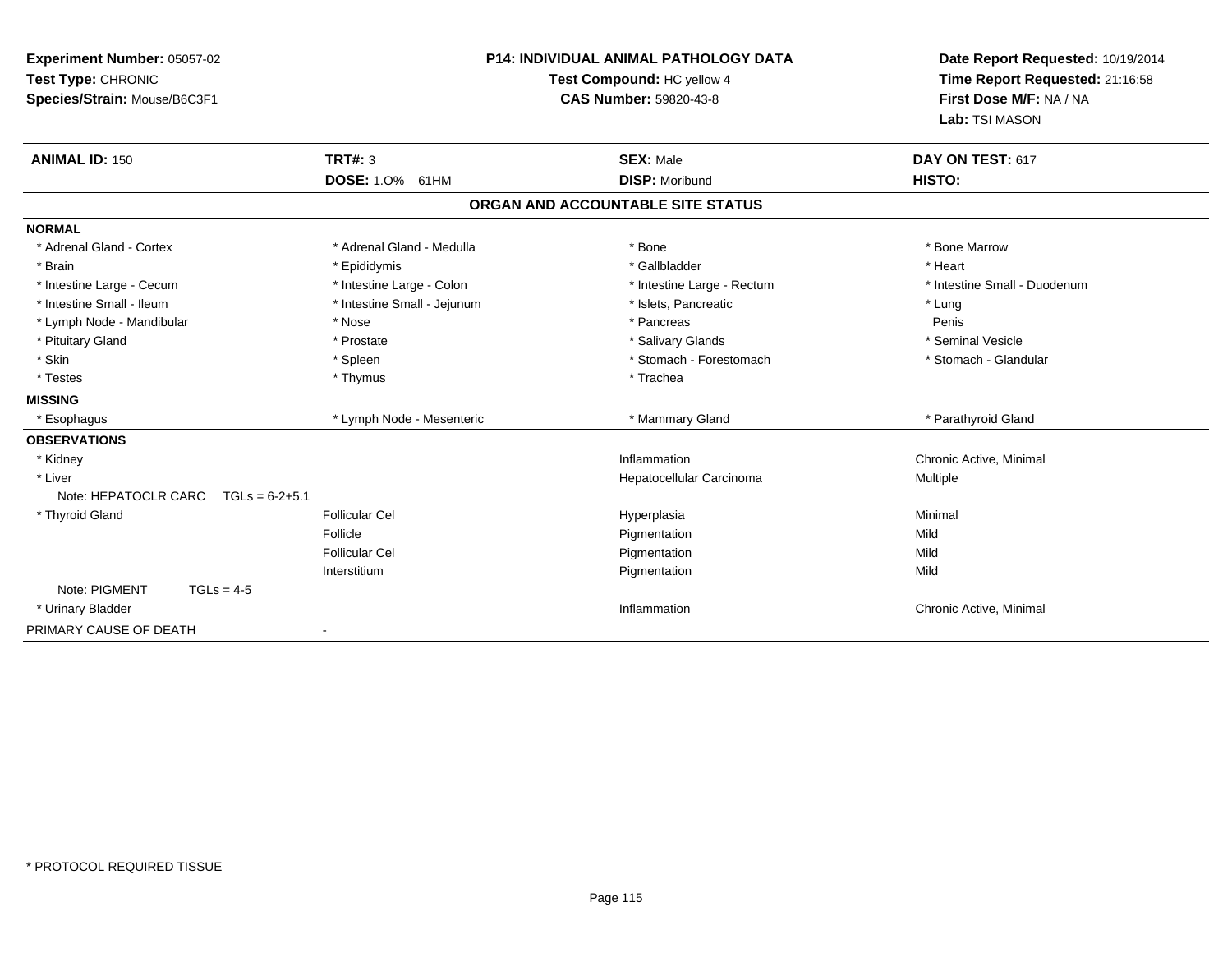| Experiment Number: 05057-02<br>Test Type: CHRONIC<br>Species/Strain: Mouse/B6C3F1 |                           | P14: INDIVIDUAL ANIMAL PATHOLOGY DATA<br>Test Compound: HC yellow 4<br>CAS Number: 59820-43-8 | Date Report Requested: 10/19/2014<br>Time Report Requested: 21:16:58<br>First Dose M/F: NA / NA<br>Lab: TSI MASON |  |
|-----------------------------------------------------------------------------------|---------------------------|-----------------------------------------------------------------------------------------------|-------------------------------------------------------------------------------------------------------------------|--|
| <b>ANIMAL ID: 151</b>                                                             | <b>TRT#: 3</b>            | <b>SEX: Male</b>                                                                              | DAY ON TEST: 730                                                                                                  |  |
|                                                                                   | DOSE: 1.0% 61HM           | <b>DISP: Terminal Sacrifice</b>                                                               | HISTO:                                                                                                            |  |
|                                                                                   |                           | ORGAN AND ACCOUNTABLE SITE STATUS                                                             |                                                                                                                   |  |
| <b>NORMAL</b>                                                                     |                           |                                                                                               |                                                                                                                   |  |
| * Adrenal Gland - Cortex                                                          | * Adrenal Gland - Medulla | * Bone Marrow                                                                                 | * Epididymis                                                                                                      |  |
| * Esophagus                                                                       | * Intestine Large - Cecum | * Intestine Large - Colon                                                                     | * Intestine Large - Rectum                                                                                        |  |
| * Intestine Small - Duodenum                                                      | * Intestine Small - Ileum | * Intestine Small - Jejunum                                                                   | * Islets, Pancreatic                                                                                              |  |
| * Lymph Node - Mandibular                                                         | * Lymph Node - Mesenteric | * Nose                                                                                        | * Pancreas                                                                                                        |  |
| * Parathyroid Gland                                                               | * Pituitary Gland         | * Salivary Glands                                                                             | * Skin                                                                                                            |  |
| * Spleen                                                                          | * Stomach - Forestomach   | * Stomach - Glandular                                                                         | * Testes                                                                                                          |  |
| * Thymus                                                                          | * Trachea                 | * Urinary Bladder                                                                             |                                                                                                                   |  |
| <b>MISSING</b>                                                                    |                           |                                                                                               |                                                                                                                   |  |
| * Gallbladder                                                                     | * Mammary Gland           |                                                                                               |                                                                                                                   |  |
| <b>OBSERVATIONS</b>                                                               |                           |                                                                                               |                                                                                                                   |  |
| * Bone                                                                            | Joint, Tarsal             | Hyperostosis                                                                                  | Marked                                                                                                            |  |
| Note: HYPEROSTOSIS<br>$TGLs = 2-9$                                                |                           |                                                                                               |                                                                                                                   |  |
| * Brain                                                                           | Thalamus                  | Mineralization                                                                                | Minimal                                                                                                           |  |
| * Heart                                                                           |                           | Inflammation                                                                                  | Chronic, Minimal                                                                                                  |  |
| * Kidney                                                                          |                           | Inflammation                                                                                  | Chronic Active, Mild                                                                                              |  |
| * Liver                                                                           |                           | Hepatocellular Carcinoma                                                                      |                                                                                                                   |  |
| [ Hepatocellular Carcinoma TGLS = 7-2 ]                                           |                           |                                                                                               |                                                                                                                   |  |
| * Lung                                                                            |                           | Alveolar/Bronchiolar Adenoma                                                                  | Multiple                                                                                                          |  |
| [ Alveolar/Bronchiolar Adenoma TGLS = 5-1 ]                                       |                           |                                                                                               |                                                                                                                   |  |
| * Prostate                                                                        |                           | Inflammation                                                                                  | Chronic Active, Minimal                                                                                           |  |
| * Seminal Vesicle                                                                 |                           | Inflammation                                                                                  | Chronic Active, Minimal                                                                                           |  |
| * Thyroid Gland                                                                   | <b>Follicular Cel</b>     | Hyperplasia                                                                                   | Minimal                                                                                                           |  |
|                                                                                   |                           | Inflammation                                                                                  | Chronic, Mild                                                                                                     |  |
|                                                                                   | Follicle                  | Pigmentation                                                                                  | Mild                                                                                                              |  |
|                                                                                   | <b>Follicular Cel</b>     | Pigmentation                                                                                  | Mild                                                                                                              |  |
|                                                                                   | Interstitium              | Pigmentation                                                                                  | Minimal                                                                                                           |  |
| Note: PIGMENT<br>$TGLs = 4-5$                                                     |                           |                                                                                               |                                                                                                                   |  |
| PRIMARY CAUSE OF DEATH                                                            | $\blacksquare$            |                                                                                               |                                                                                                                   |  |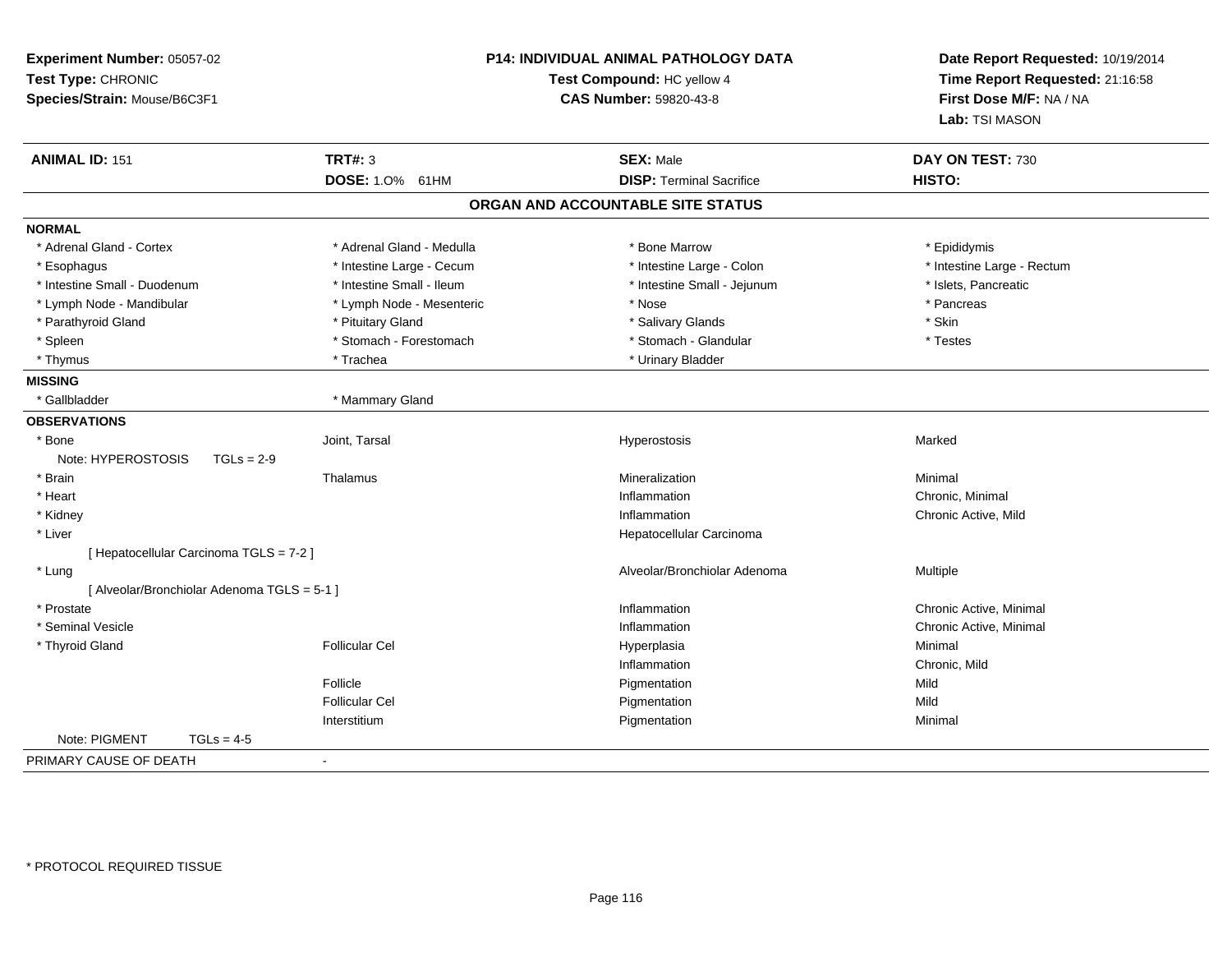| Experiment Number: 05057-02<br>Test Type: CHRONIC<br>Species/Strain: Mouse/B6C3F1 | <b>P14: INDIVIDUAL ANIMAL PATHOLOGY DATA</b><br>Test Compound: HC yellow 4<br><b>CAS Number: 59820-43-8</b> |                                                     | Date Report Requested: 10/19/2014<br>Time Report Requested: 21:16:58<br>First Dose M/F: NA / NA<br>Lab: TSI MASON |
|-----------------------------------------------------------------------------------|-------------------------------------------------------------------------------------------------------------|-----------------------------------------------------|-------------------------------------------------------------------------------------------------------------------|
| <b>ANIMAL ID: 152</b>                                                             | TRT#: 3<br>DOSE: 1.0% 61HM                                                                                  | <b>SEX: Male</b><br><b>DISP: Terminal Sacrifice</b> | DAY ON TEST: 730<br>HISTO:                                                                                        |
|                                                                                   |                                                                                                             | ORGAN AND ACCOUNTABLE SITE STATUS                   |                                                                                                                   |
| <b>NORMAL</b>                                                                     |                                                                                                             |                                                     |                                                                                                                   |
| * Adrenal Gland - Cortex                                                          | * Adrenal Gland - Medulla                                                                                   | * Bone                                              | * Bone Marrow                                                                                                     |
| * Brain                                                                           | * Epididymis                                                                                                | * Esophagus                                         | * Heart                                                                                                           |
| * Intestine Large - Cecum                                                         | * Intestine Large - Colon                                                                                   | * Intestine Large - Rectum                          | * Intestine Small - Duodenum                                                                                      |
| * Intestine Small - Ileum                                                         | * Intestine Small - Jejunum                                                                                 | * Islets, Pancreatic                                | * Lymph Node - Mandibular                                                                                         |
| * Lymph Node - Mesenteric                                                         | * Nose                                                                                                      | * Pituitary Gland                                   | * Salivary Glands                                                                                                 |
| * Skin                                                                            | * Spleen                                                                                                    | * Stomach - Forestomach                             | * Stomach - Glandular                                                                                             |
| * Testes                                                                          | * Trachea                                                                                                   | * Urinary Bladder                                   |                                                                                                                   |
| <b>MISSING</b>                                                                    |                                                                                                             |                                                     |                                                                                                                   |
| * Mammary Gland                                                                   | * Parathyroid Gland                                                                                         | * Prostate                                          | * Thymus                                                                                                          |
| <b>OBSERVATIONS</b>                                                               |                                                                                                             |                                                     |                                                                                                                   |
| * Gallbladder                                                                     |                                                                                                             | Inflammation                                        | Chronic, Minimal                                                                                                  |
| Harderian Gland                                                                   |                                                                                                             | Adenoma                                             |                                                                                                                   |
| Note: ADENOMA<br>$TGLs = 4-9$                                                     |                                                                                                             |                                                     |                                                                                                                   |
| * Kidney                                                                          |                                                                                                             | Inflammation                                        | Chronic Active, Minimal                                                                                           |
| * Liver                                                                           |                                                                                                             | Hepatocellular Carcinoma                            |                                                                                                                   |
| [ Hepatocellular Carcinoma TGLS = 8-2 ]                                           |                                                                                                             |                                                     |                                                                                                                   |
| * Lung                                                                            |                                                                                                             | Hepatocellular Carcinoma                            | Metastatic (Liver)                                                                                                |
| Note: HEPATOCLR CARC TGLs = 5-1                                                   |                                                                                                             |                                                     |                                                                                                                   |
| * Pancreas                                                                        |                                                                                                             | Inflammation                                        | Chronic, Minimal                                                                                                  |
| * Seminal Vesicle                                                                 |                                                                                                             | Inflammation                                        | Chronic Active, Minimal                                                                                           |
| * Thyroid Gland                                                                   | <b>Follicular Cel</b>                                                                                       | Hyperplasia                                         | Mild                                                                                                              |
|                                                                                   | Follicle                                                                                                    | Pigmentation                                        | Mild                                                                                                              |
|                                                                                   | <b>Follicular Cel</b>                                                                                       | Pigmentation                                        | Mild                                                                                                              |
|                                                                                   | Interstitium                                                                                                | Pigmentation                                        | Mild                                                                                                              |
| Note: PIGMENT<br>$TGLs = 6-5$                                                     |                                                                                                             |                                                     |                                                                                                                   |
| PRIMARY CAUSE OF DEATH                                                            | $\blacksquare$                                                                                              |                                                     |                                                                                                                   |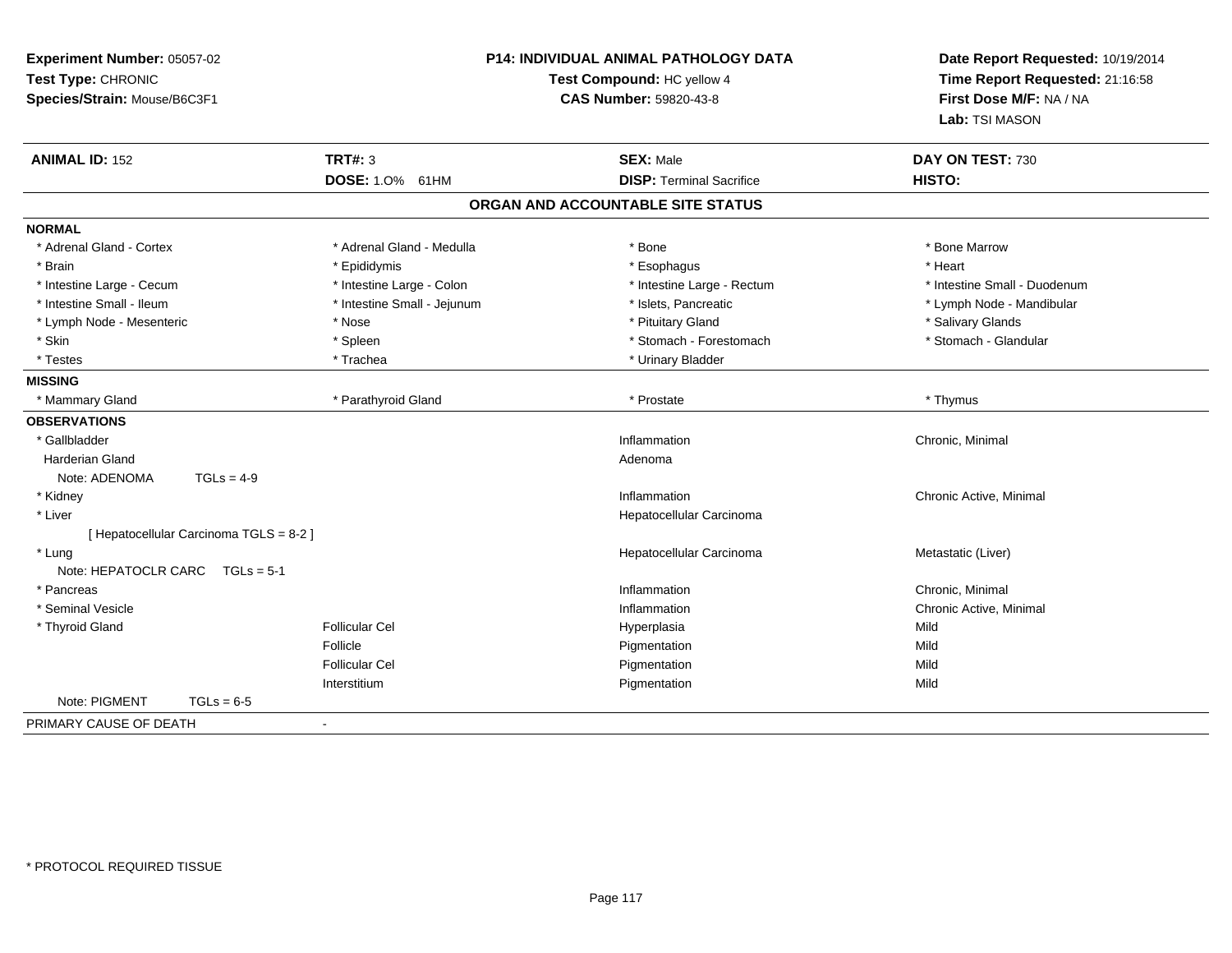| Experiment Number: 05057-02<br>Test Type: CHRONIC<br>Species/Strain: Mouse/B6C3F1 |                            | <b>P14: INDIVIDUAL ANIMAL PATHOLOGY DATA</b><br>Date Report Requested: 10/19/2014<br>Test Compound: HC yellow 4<br>Time Report Requested: 21:16:58<br><b>CAS Number: 59820-43-8</b><br>First Dose M/F: NA / NA<br>Lab: TSI MASON |                           |
|-----------------------------------------------------------------------------------|----------------------------|----------------------------------------------------------------------------------------------------------------------------------------------------------------------------------------------------------------------------------|---------------------------|
| <b>ANIMAL ID: 153</b>                                                             | <b>TRT#: 3</b>             | <b>SEX: Male</b>                                                                                                                                                                                                                 | DAY ON TEST: 730          |
|                                                                                   | DOSE: 1.0% 61HM            | <b>DISP: Terminal Sacrifice</b>                                                                                                                                                                                                  | HISTO:                    |
|                                                                                   |                            | ORGAN AND ACCOUNTABLE SITE STATUS                                                                                                                                                                                                |                           |
| <b>NORMAL</b>                                                                     |                            |                                                                                                                                                                                                                                  |                           |
| * Adrenal Gland - Medulla                                                         | * Bone Marrow              | * Brain                                                                                                                                                                                                                          | * Epididymis              |
| * Esophagus                                                                       | * Gallbladder              | * Heart                                                                                                                                                                                                                          | * Intestine Large - Cecum |
| * Intestine Large - Colon                                                         | * Intestine Large - Rectum | * Intestine Small - Duodenum                                                                                                                                                                                                     | * Intestine Small - Ileum |
| * Intestine Small - Jejunum                                                       | * Islets, Pancreatic       | * Lymph Node - Mandibular                                                                                                                                                                                                        | * Lymph Node - Mesenteric |
| * Nose                                                                            | * Pituitary Gland          | * Prostate                                                                                                                                                                                                                       | * Salivary Glands         |
| * Skin                                                                            | * Spleen                   | * Testes                                                                                                                                                                                                                         | * Thymus                  |
| * Trachea                                                                         |                            |                                                                                                                                                                                                                                  |                           |
| <b>MISSING</b>                                                                    |                            |                                                                                                                                                                                                                                  |                           |
| * Mammary Gland                                                                   | * Parathyroid Gland        |                                                                                                                                                                                                                                  |                           |
| <b>OBSERVATIONS</b>                                                               |                            |                                                                                                                                                                                                                                  |                           |
| * Adrenal Gland                                                                   | Cortex                     | Hyperplasia                                                                                                                                                                                                                      | Minimal                   |
| * Bone                                                                            | Joint, Tarsal              | Hyperostosis                                                                                                                                                                                                                     | Marked                    |
| [Hyperostosis TGLS = $1-9$ ]                                                      |                            |                                                                                                                                                                                                                                  |                           |
| * Kidney                                                                          |                            | Inflammation                                                                                                                                                                                                                     | Chronic Active, Minimal   |
|                                                                                   | <b>Renal Tubule</b>        | Mineralization                                                                                                                                                                                                                   | Minimal                   |
| * Liver                                                                           |                            | Hepatocellular Adenoma                                                                                                                                                                                                           |                           |
| Note: HEPATOCLR ADEN<br>$TGLs = 5-2.1$                                            |                            |                                                                                                                                                                                                                                  |                           |
| * Lung                                                                            | Alveolar Epith             | Hyperplasia                                                                                                                                                                                                                      | Minimal                   |
| * Pancreas                                                                        | Duct                       | <b>Dilatation</b>                                                                                                                                                                                                                | Marked                    |
|                                                                                   |                            | Inflammation                                                                                                                                                                                                                     | Chronic, Minimal          |
|                                                                                   |                            | Vacuolization Cytoplasmic                                                                                                                                                                                                        | Moderate                  |
| Note: DILATATION<br>$TGLs = 4-5.1$                                                |                            |                                                                                                                                                                                                                                  |                           |
| * Seminal Vesicle                                                                 |                            | Inflammation                                                                                                                                                                                                                     | Chronic Active, Minimal   |
| * Stomach                                                                         | Glandular                  | Inflammation                                                                                                                                                                                                                     | Chronic, Minimal          |
|                                                                                   | Forestomach                | Squamous Cell Papilloma                                                                                                                                                                                                          |                           |
| Note: PAPILLOMA SQUA<br>$TGLs = 8-3$                                              |                            |                                                                                                                                                                                                                                  |                           |
| * Thyroid Gland                                                                   | <b>Follicular Cel</b>      | Hyperplasia                                                                                                                                                                                                                      | Mild                      |
|                                                                                   | Follicle                   | Pigmentation                                                                                                                                                                                                                     | Mild                      |
|                                                                                   | <b>Follicular Cel</b>      | Pigmentation                                                                                                                                                                                                                     | Mild                      |
|                                                                                   | Interstitium               | Pigmentation                                                                                                                                                                                                                     | Minimal                   |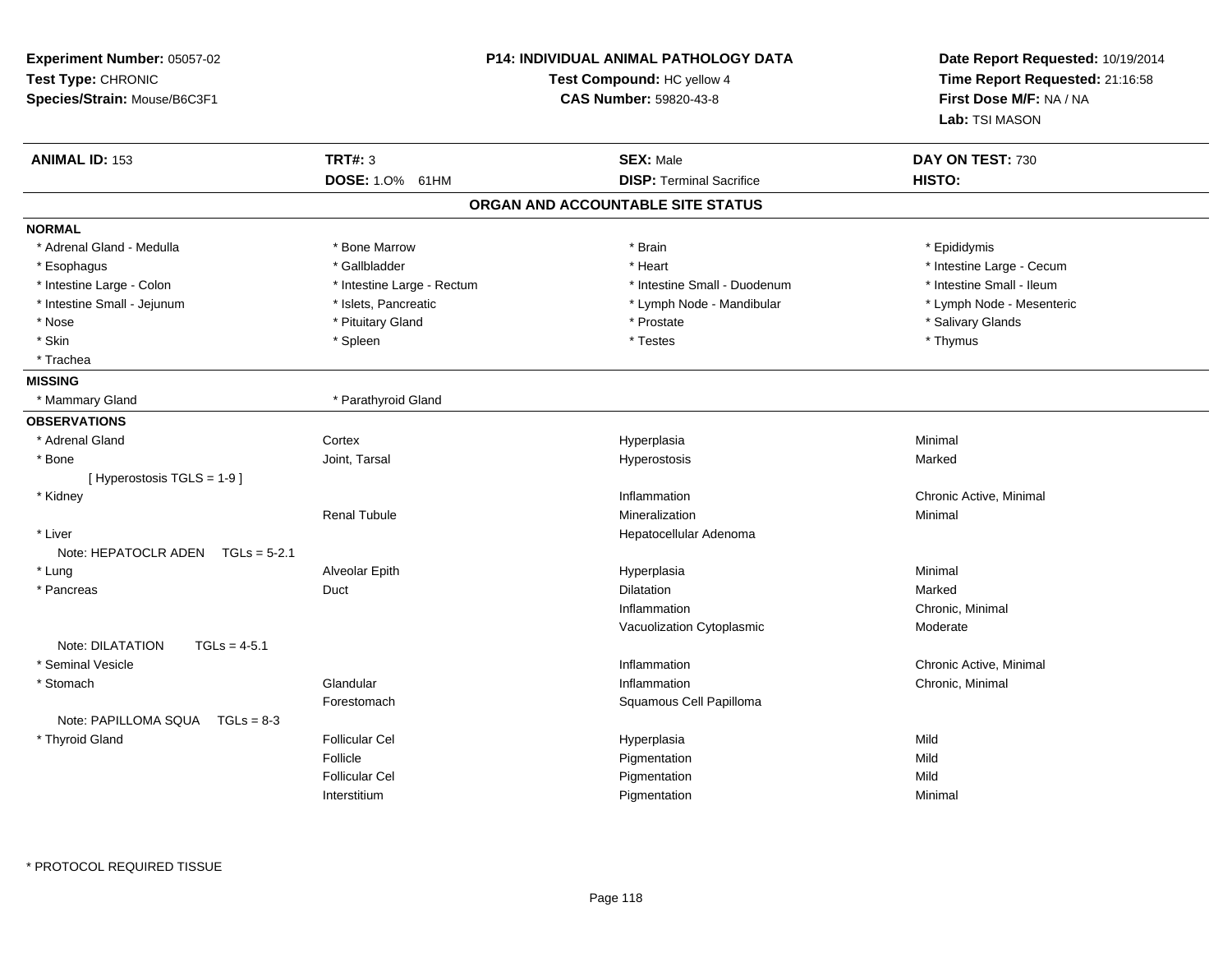| <b>Experiment Number: 05057-02</b><br>Test Type: CHRONIC<br>Species/Strain: Mouse/B6C3F1 |                                                                 | <b>P14: INDIVIDUAL ANIMAL PATHOLOGY DATA</b><br>Test Compound: HC yellow 4<br><b>CAS Number: 59820-43-8</b> | Date Report Requested: 10/19/2014<br>Time Report Requested: 21:16:58<br>First Dose M/F: NA / NA<br>Lab: TSI MASON |  |
|------------------------------------------------------------------------------------------|-----------------------------------------------------------------|-------------------------------------------------------------------------------------------------------------|-------------------------------------------------------------------------------------------------------------------|--|
| <b>ANIMAL ID: 153</b>                                                                    | TRT#: 3                                                         | <b>SEX: Male</b>                                                                                            | DAY ON TEST: 730                                                                                                  |  |
|                                                                                          | <b>DOSE: 1.0% 61HM</b>                                          | <b>DISP: Terminal Sacrifice</b>                                                                             | HISTO:                                                                                                            |  |
|                                                                                          |                                                                 | ORGAN AND ACCOUNTABLE SITE STATUS                                                                           |                                                                                                                   |  |
| Note: THE TREATED ANIMAL.                                                                |                                                                 |                                                                                                             |                                                                                                                   |  |
|                                                                                          | Note: THE GIEMSA STAIN REVEALED BLUE GRANULES IN THE FOLLICULAR |                                                                                                             |                                                                                                                   |  |
|                                                                                          | Note: CELLS AND IRREGULARLY SHAPED DARK BLUE AGGREGATES IN THE  |                                                                                                             |                                                                                                                   |  |
|                                                                                          | Note: COLLOID. THE FONTANA-MASSON PRODUCED DARK BROWN-BLACK     |                                                                                                             |                                                                                                                   |  |
| Note: GRANULES IN THE FOLLICULAR CELLS AND THE COLLOID.                                  |                                                                 |                                                                                                             |                                                                                                                   |  |
|                                                                                          | Note: PIGMENT GRANULES WERE LIGHT BROWN IN THE UNSTAINED PRE-   |                                                                                                             |                                                                                                                   |  |
| Note: LIST. AN UNSTAINED SECTION WAS ALSO EXAMINED. THE                                  |                                                                 |                                                                                                             |                                                                                                                   |  |
|                                                                                          | Note: THE SPECIAL STAINS WERE USED TO CHARACTERIZE THE PIGMENT  |                                                                                                             |                                                                                                                   |  |
| Note: PIGMENT<br>$TGLs = 3-5$                                                            |                                                                 |                                                                                                             |                                                                                                                   |  |
|                                                                                          | Note: IN THE CONTROL AND TREATED, BUT MUCH MORE POSITIVE IN     |                                                                                                             |                                                                                                                   |  |
|                                                                                          | Note: CONTROL. PERL'S IRON STAIN WAS ALSO NEGATIVE BUT COULD    |                                                                                                             |                                                                                                                   |  |
| Note: NOT BE LOGGED IN BECAUSE THE STAIN IS NOT ON THE STAIN                             |                                                                 |                                                                                                             |                                                                                                                   |  |
| Note: PARATION. THE FONTANA-MASSON SILVER STAIN WAS POSITIVE                             |                                                                 |                                                                                                             |                                                                                                                   |  |
| Note: IN THE THYROID GLAND. ANIMAL 4 UF (85-0983) SERVED AS A                            |                                                                 |                                                                                                             |                                                                                                                   |  |
| <b>Urinary Bladder</b>                                                                   |                                                                 | Inflammation                                                                                                | Chronic Active, Minimal                                                                                           |  |
| PRIMARY CAUSE OF DEATH                                                                   |                                                                 |                                                                                                             |                                                                                                                   |  |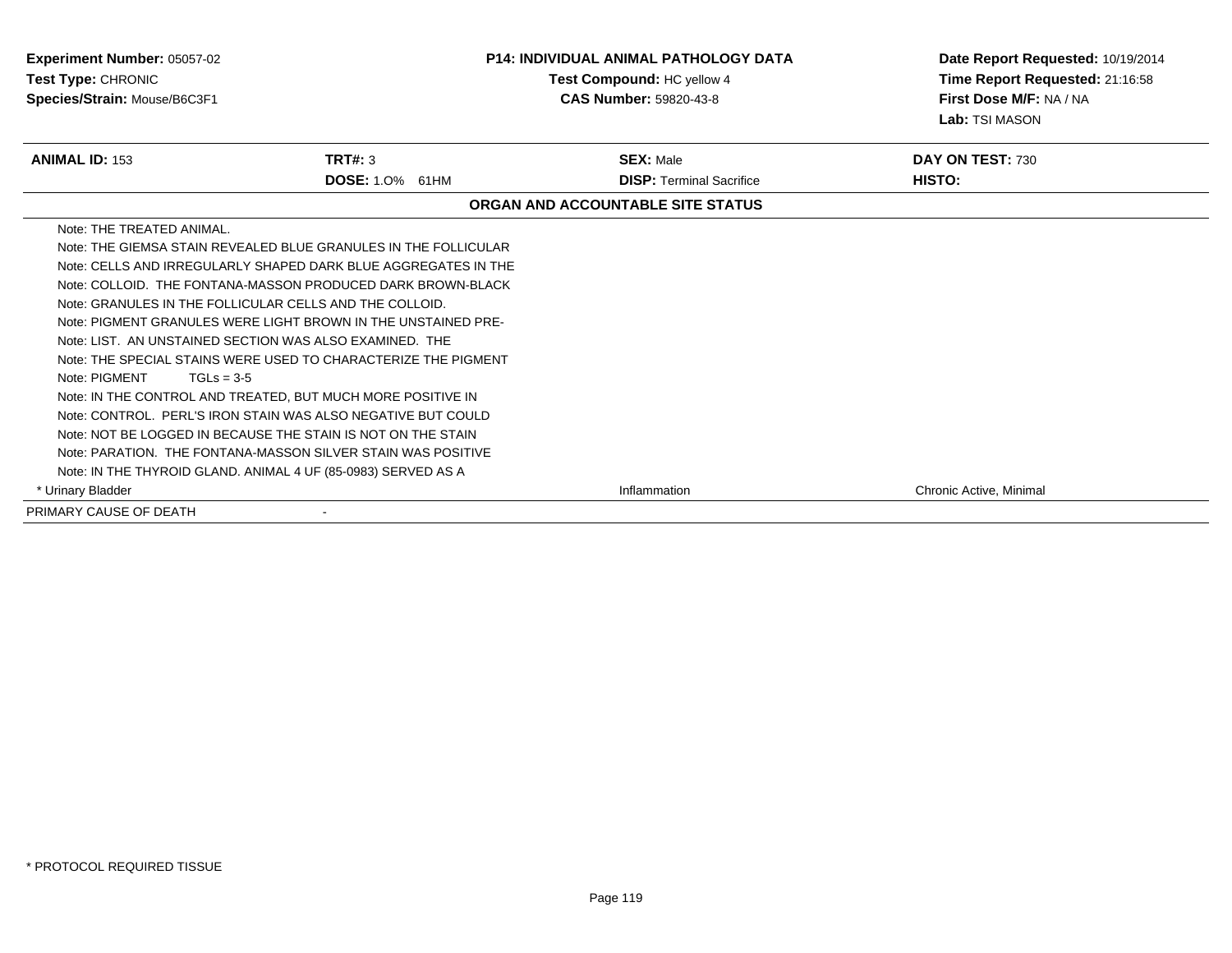| Experiment Number: 05057-02<br>Test Type: CHRONIC<br>Species/Strain: Mouse/B6C3F1 |                             | <b>P14: INDIVIDUAL ANIMAL PATHOLOGY DATA</b><br>Test Compound: HC yellow 4<br><b>CAS Number: 59820-43-8</b> | Date Report Requested: 10/19/2014<br>Time Report Requested: 21:16:58<br>First Dose M/F: NA / NA<br>Lab: TSI MASON |
|-----------------------------------------------------------------------------------|-----------------------------|-------------------------------------------------------------------------------------------------------------|-------------------------------------------------------------------------------------------------------------------|
| <b>ANIMAL ID: 154</b>                                                             | TRT#: 3<br>DOSE: 1.0% 61HM  | <b>SEX: Male</b><br><b>DISP: Terminal Sacrifice</b>                                                         | DAY ON TEST: 730<br>HISTO:                                                                                        |
|                                                                                   |                             | ORGAN AND ACCOUNTABLE SITE STATUS                                                                           |                                                                                                                   |
|                                                                                   |                             |                                                                                                             |                                                                                                                   |
| <b>NORMAL</b>                                                                     |                             |                                                                                                             |                                                                                                                   |
| * Adrenal Gland - Cortex                                                          | * Adrenal Gland - Medulla   | * Bone                                                                                                      | * Bone Marrow                                                                                                     |
| * Epididymis                                                                      | * Esophagus                 | * Gallbladder                                                                                               | * Heart                                                                                                           |
| * Intestine Large - Cecum                                                         | * Intestine Large - Colon   | * Intestine Large - Rectum                                                                                  | * Intestine Small - Duodenum                                                                                      |
| * Intestine Small - Ileum                                                         | * Intestine Small - Jejunum | * Islets. Pancreatic                                                                                        | * Liver                                                                                                           |
| * Lung                                                                            | * Lymph Node - Mandibular   | * Lymph Node - Mesenteric                                                                                   | * Nose                                                                                                            |
| * Pancreas                                                                        | * Seminal Vesicle           | * Skin                                                                                                      | * Spleen                                                                                                          |
| * Stomach - Forestomach                                                           | * Stomach - Glandular       | * Testes                                                                                                    | * Thymus                                                                                                          |
| * Trachea                                                                         | * Urinary Bladder           |                                                                                                             |                                                                                                                   |
| <b>MISSING</b>                                                                    |                             |                                                                                                             |                                                                                                                   |
| * Mammary Gland                                                                   | * Parathyroid Gland         | * Pituitary Gland                                                                                           |                                                                                                                   |
| <b>OBSERVATIONS</b>                                                               |                             |                                                                                                             |                                                                                                                   |
| * Brain                                                                           | Thalamus                    | Mineralization                                                                                              | Minimal                                                                                                           |
| * Kidney                                                                          |                             | Inflammation                                                                                                | Chronic Active, Minimal                                                                                           |
| * Prostate                                                                        |                             | Inflammation                                                                                                | Chronic Active, Minimal                                                                                           |
| * Salivary Glands                                                                 |                             | Inflammation                                                                                                | Chronic Active, Minimal                                                                                           |
| Note: PAROTID SHOWS A PECULIAR AUTOLYSIS.                                         |                             |                                                                                                             |                                                                                                                   |
| * Thyroid Gland                                                                   | <b>Follicular Cel</b>       | Hyperplasia                                                                                                 | Mild                                                                                                              |
|                                                                                   | Follicle                    | Pigmentation                                                                                                | Mild                                                                                                              |
|                                                                                   | <b>Follicular Cel</b>       | Pigmentation                                                                                                | Mild                                                                                                              |
|                                                                                   | Interstitium                | Pigmentation                                                                                                | Mild                                                                                                              |
| Note: PIGMENT<br>$TGLs = 4-5$                                                     |                             |                                                                                                             |                                                                                                                   |
| PRIMARY CAUSE OF DEATH                                                            |                             |                                                                                                             |                                                                                                                   |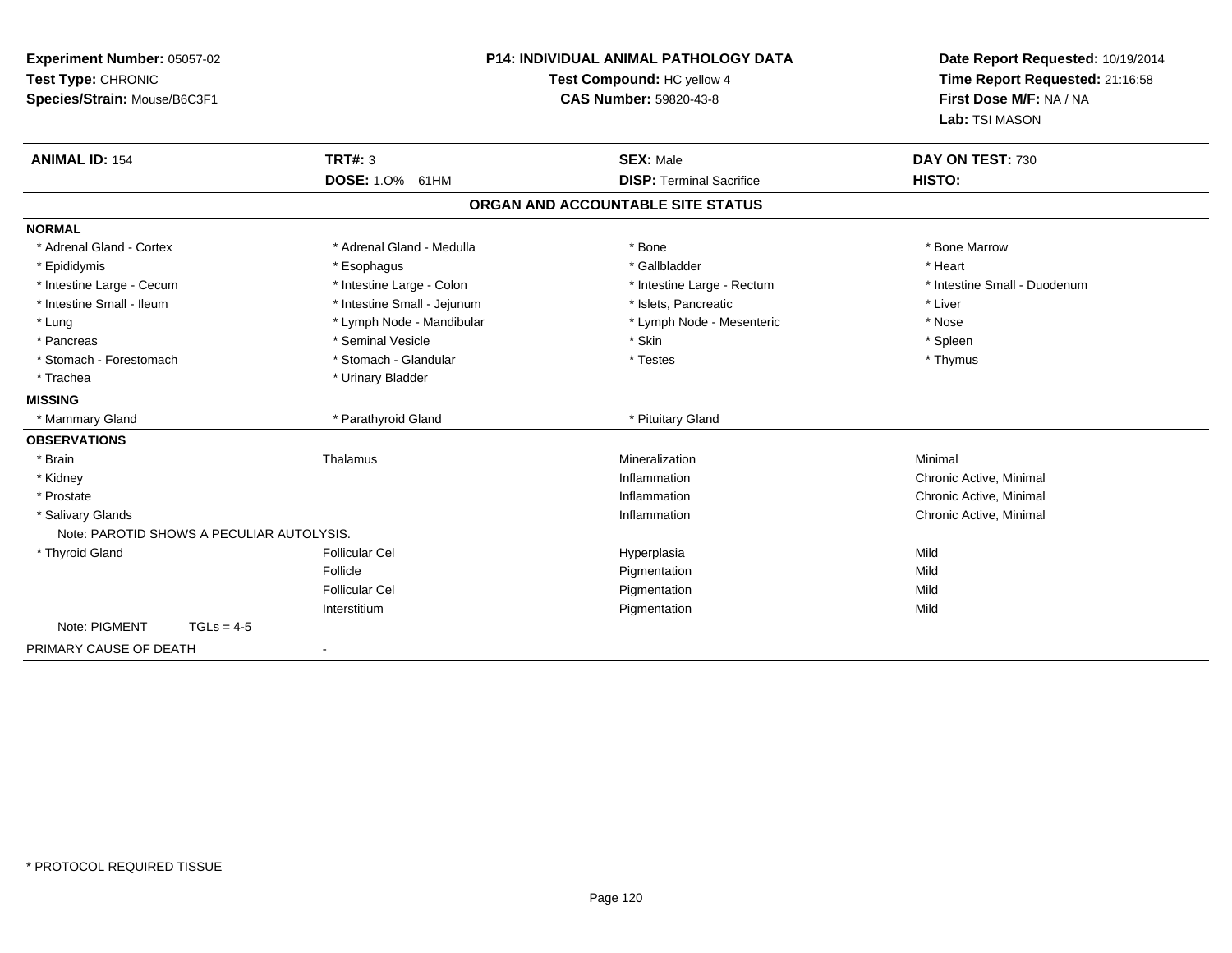| Experiment Number: 05057-02<br>Test Type: CHRONIC<br>Species/Strain: Mouse/B6C3F1 | <b>P14: INDIVIDUAL ANIMAL PATHOLOGY DATA</b><br>Test Compound: HC yellow 4<br><b>CAS Number: 59820-43-8</b> |                                   | Date Report Requested: 10/19/2014<br>Time Report Requested: 21:16:58<br>First Dose M/F: NA / NA<br>Lab: TSI MASON |
|-----------------------------------------------------------------------------------|-------------------------------------------------------------------------------------------------------------|-----------------------------------|-------------------------------------------------------------------------------------------------------------------|
| <b>ANIMAL ID: 155</b>                                                             | <b>TRT#: 3</b>                                                                                              | <b>SEX: Male</b>                  | DAY ON TEST: 297                                                                                                  |
|                                                                                   | <b>DOSE: 1.0%</b><br>61HM                                                                                   | <b>DISP: Dead</b>                 | <b>HISTO:</b>                                                                                                     |
|                                                                                   |                                                                                                             | ORGAN AND ACCOUNTABLE SITE STATUS |                                                                                                                   |
| <b>NORMAL</b>                                                                     |                                                                                                             |                                   |                                                                                                                   |
| * Epididymis                                                                      | * Intestine Large - Cecum                                                                                   | * Intestine Large - Colon         | * Intestine Large - Rectum                                                                                        |
| * Intestine Small - Duodenum                                                      | * Islets, Pancreatic                                                                                        | * Kidney                          | * Pancreas                                                                                                        |
| * Prostate                                                                        | * Seminal Vesicle                                                                                           | * Skin                            | * Testes                                                                                                          |
| * Urinary Bladder                                                                 |                                                                                                             |                                   |                                                                                                                   |
| <b>MISSING</b>                                                                    |                                                                                                             |                                   |                                                                                                                   |
| * Adrenal Gland - Cortex                                                          | * Adrenal Gland - Medulla                                                                                   | * Bone                            | * Bone Marrow                                                                                                     |
| * Brain                                                                           | * Esophagus                                                                                                 | * Gallbladder                     | * Heart                                                                                                           |
| * Intestine Small - Ileum                                                         | * Intestine Small - Jejunum                                                                                 | * Liver                           | * Lung                                                                                                            |
| * Lymph Node - Mandibular                                                         | * Lymph Node - Mesenteric                                                                                   | * Mammary Gland                   | * Nose                                                                                                            |
| * Parathyroid Gland                                                               | * Pituitary Gland                                                                                           | * Salivary Glands                 | * Spleen                                                                                                          |
| * Stomach - Forestomach                                                           | * Stomach - Glandular                                                                                       | * Thymus                          | * Thyroid Gland                                                                                                   |
| * Trachea                                                                         |                                                                                                             |                                   |                                                                                                                   |
| PRIMARY CAUSE OF DEATH                                                            |                                                                                                             |                                   |                                                                                                                   |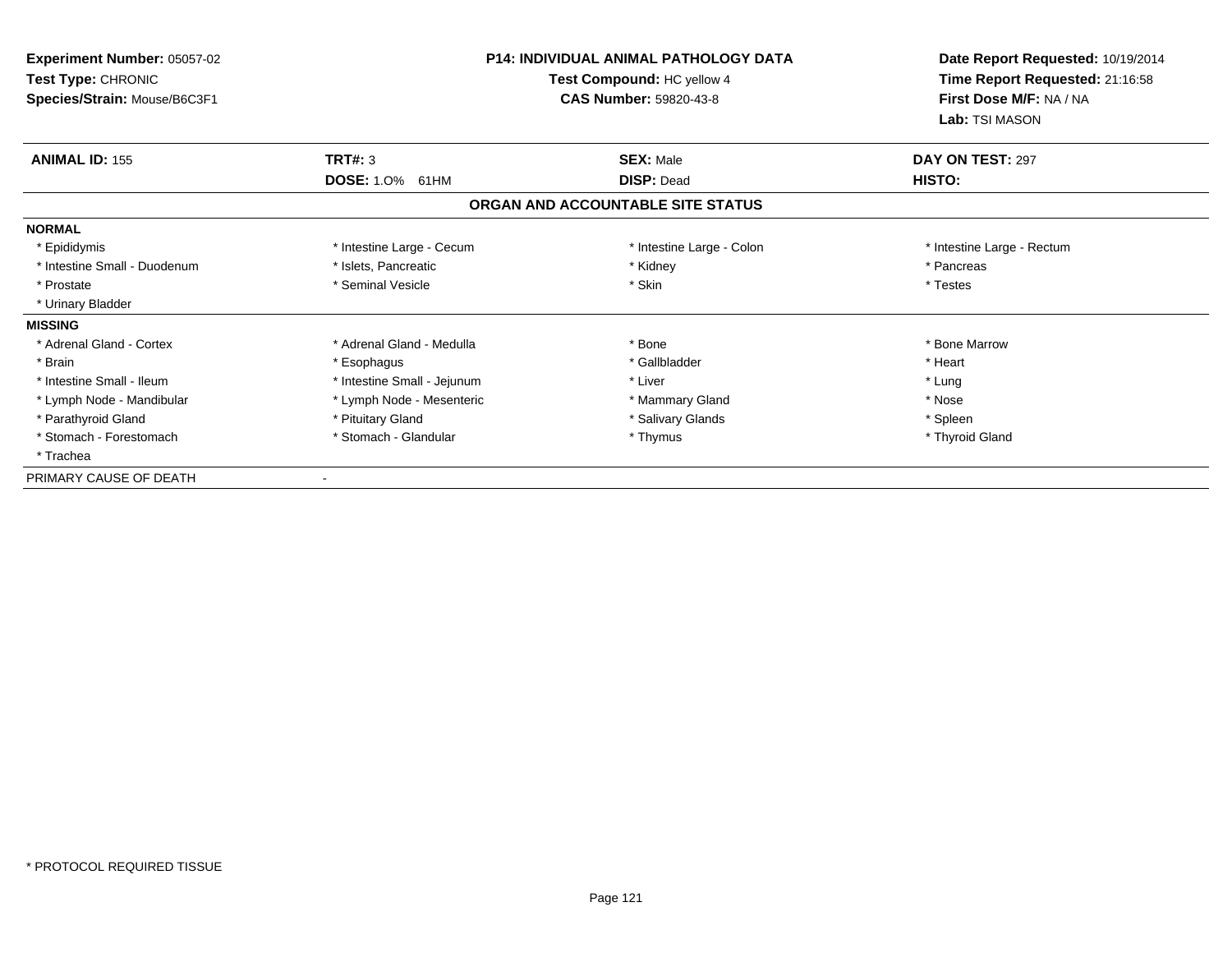| Experiment Number: 05057-02<br>Test Type: CHRONIC            |                                                                  | <b>P14: INDIVIDUAL ANIMAL PATHOLOGY DATA</b><br>Test Compound: HC yellow 4 | Date Report Requested: 10/19/2014<br>Time Report Requested: 21:16:58 |
|--------------------------------------------------------------|------------------------------------------------------------------|----------------------------------------------------------------------------|----------------------------------------------------------------------|
| Species/Strain: Mouse/B6C3F1                                 |                                                                  | <b>CAS Number: 59820-43-8</b>                                              | First Dose M/F: NA / NA<br>Lab: TSI MASON                            |
| <b>ANIMAL ID: 156</b>                                        | <b>TRT#: 3</b>                                                   | <b>SEX: Male</b>                                                           | DAY ON TEST: 484                                                     |
|                                                              | DOSE: 1.0% 61HM                                                  | <b>DISP: Moribund</b>                                                      | HISTO:                                                               |
|                                                              |                                                                  | ORGAN AND ACCOUNTABLE SITE STATUS                                          |                                                                      |
| <b>NORMAL</b>                                                |                                                                  |                                                                            |                                                                      |
| * Adrenal Gland - Cortex                                     | * Adrenal Gland - Medulla                                        | * Bone                                                                     | * Bone Marrow                                                        |
| * Esophagus                                                  | * Gallbladder                                                    | * Intestine Large - Cecum                                                  | * Intestine Large - Colon                                            |
| * Intestine Large - Rectum                                   | * Intestine Small - Duodenum                                     | * Intestine Small - Ileum                                                  | * Intestine Small - Jejunum                                          |
| * Islets, Pancreatic                                         | * Liver                                                          | * Lung                                                                     | * Lymph Node - Mandibular                                            |
| * Lymph Node - Mesenteric                                    | * Nose                                                           | * Pancreas                                                                 | * Parathyroid Gland                                                  |
| * Pituitary Gland                                            | * Salivary Glands                                                | * Seminal Vesicle                                                          | * Stomach - Forestomach                                              |
| * Stomach - Glandular                                        | * Testes                                                         | Tooth                                                                      | * Trachea                                                            |
| <b>MISSING</b>                                               |                                                                  |                                                                            |                                                                      |
| * Mammary Gland                                              | * Thymus                                                         |                                                                            |                                                                      |
| <b>OBSERVATIONS</b>                                          |                                                                  |                                                                            |                                                                      |
| * Brain                                                      | Thalamus                                                         | Mineralization                                                             | Minimal                                                              |
| * Epididymis                                                 |                                                                  | Inflammation                                                               | Chronic Active, Minimal                                              |
| Note: CONNECTIVE TISSUE ASSOCIATED WITH THE EPIDIDYMIS.      |                                                                  |                                                                            |                                                                      |
| Note: A LIGHT YELLOW COLOR WAS ASSOCIATED WITH SOME OF THE   |                                                                  |                                                                            |                                                                      |
| * Heart                                                      |                                                                  | Inflammation                                                               | Chronic, Minimal                                                     |
| * Kidney                                                     |                                                                  | Inflammation                                                               | Chronic Active, Minimal                                              |
| * Prostate                                                   |                                                                  | Inflammation                                                               | Chronic Active, Minimal                                              |
| * Skin                                                       | <b>Subcut Tiss</b>                                               | Fibrosarcoma                                                               |                                                                      |
| Note: COLLAGEN FIBRILS IN THE DERMIS APPEAR TO HAVE A SLIGHT |                                                                  |                                                                            |                                                                      |
| Note: YELLOW COLOR.                                          |                                                                  |                                                                            |                                                                      |
| Note: FIBROSARC<br>$TGLs = 5-9$                              |                                                                  |                                                                            |                                                                      |
| * Spleen                                                     |                                                                  | Hematopoietic Cell Proliferation                                           | Marked                                                               |
| Note: HEMA CELL PROL TGLs = 3-3                              |                                                                  |                                                                            |                                                                      |
| * Thyroid Gland                                              |                                                                  | Inflammation                                                               | Chronic, Minimal                                                     |
|                                                              | Follicle                                                         | Pigmentation                                                               | Mild                                                                 |
|                                                              | <b>Follicular Cel</b>                                            | Pigmentation                                                               | Mild                                                                 |
|                                                              | Interstitium                                                     | Pigmentation                                                               | Mild                                                                 |
| Note: PIGMENT<br>$TGLs = 2-5$                                |                                                                  |                                                                            |                                                                      |
| * Trachea                                                    |                                                                  |                                                                            |                                                                      |
|                                                              | Note: THE LIGHT YELLOW PIGMENT OBSERVED IN THE ADVENTITIA AROUND |                                                                            |                                                                      |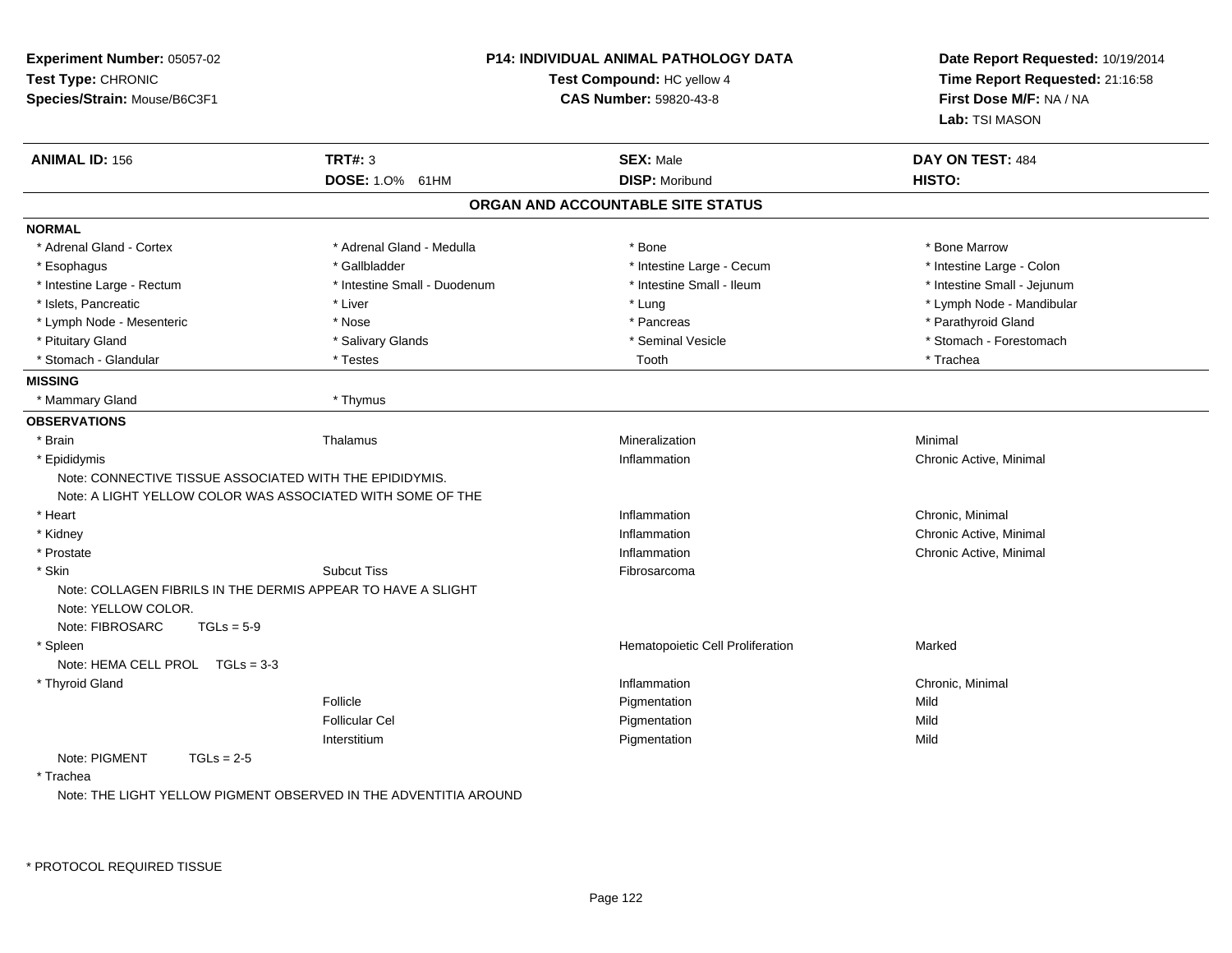| <b>Experiment Number: 05057-02</b><br>Test Type: CHRONIC<br>Species/Strain: Mouse/B6C3F1 |                        | <b>P14: INDIVIDUAL ANIMAL PATHOLOGY DATA</b><br>Test Compound: HC yellow 4<br><b>CAS Number: 59820-43-8</b> | Date Report Requested: 10/19/2014<br>Time Report Requested: 21:16:58<br>First Dose M/F: NA / NA<br>Lab: TSI MASON |
|------------------------------------------------------------------------------------------|------------------------|-------------------------------------------------------------------------------------------------------------|-------------------------------------------------------------------------------------------------------------------|
| <b>ANIMAL ID: 156</b>                                                                    | TRT#: 3                | <b>SEX: Male</b>                                                                                            | DAY ON TEST: 484                                                                                                  |
|                                                                                          | <b>DOSE: 1.0% 61HM</b> | <b>DISP:</b> Moribund                                                                                       | HISTO:                                                                                                            |
|                                                                                          |                        | ORGAN AND ACCOUNTABLE SITE STATUS                                                                           |                                                                                                                   |
| Note: THE TRACHEA WAS ALSO SEEN IN THE ADVENTITIA SURROUNDING                            |                        |                                                                                                             |                                                                                                                   |
| Note: BLOOD VESSELS IN THE MEDIASTINUM.                                                  |                        |                                                                                                             |                                                                                                                   |
| * Urinary Bladder                                                                        |                        | Inflammation                                                                                                | Chronic Active, Minimal                                                                                           |
| PRIMARY CAUSE OF DEATH                                                                   |                        |                                                                                                             |                                                                                                                   |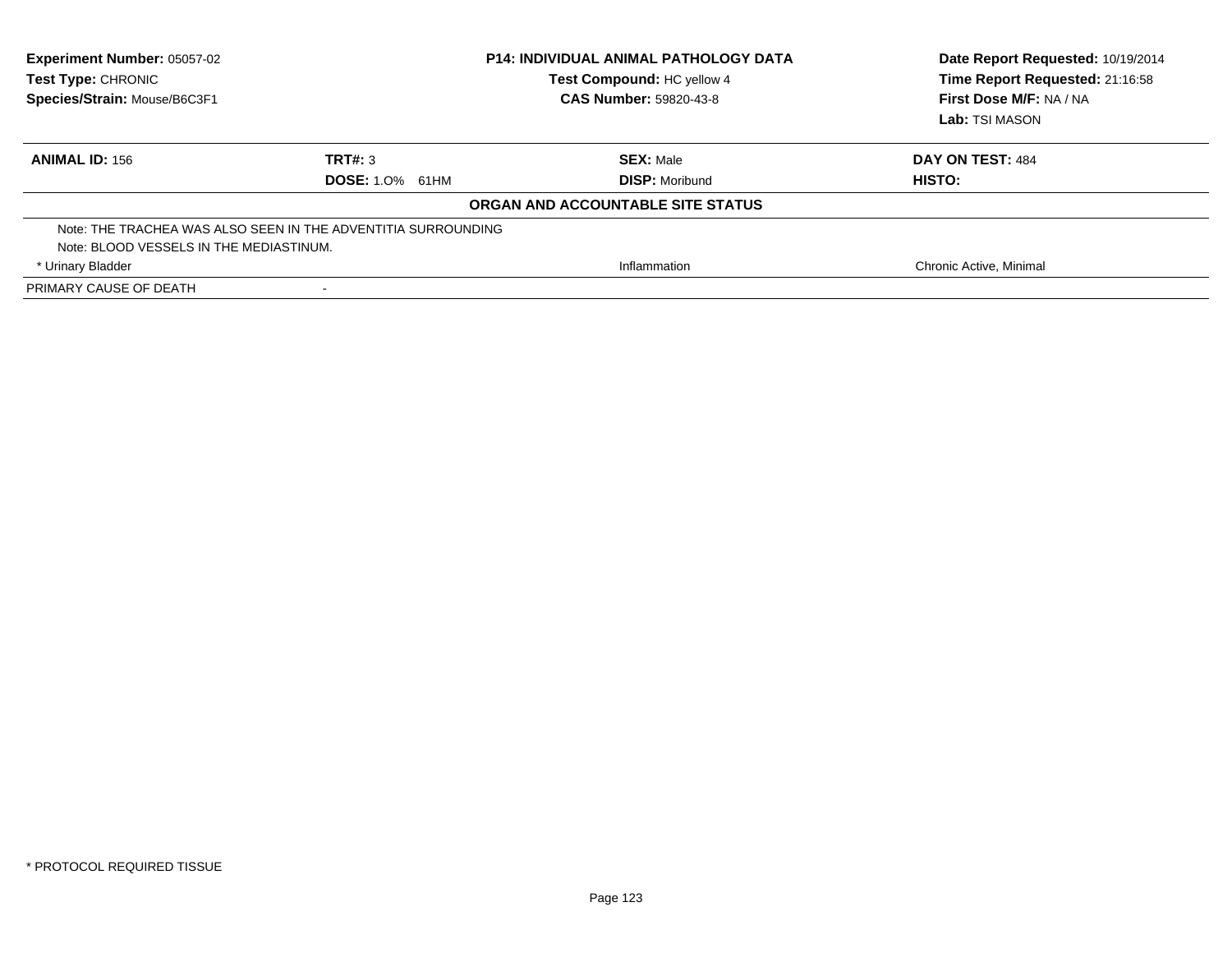| Experiment Number: 05057-02<br>Test Type: CHRONIC<br>Species/Strain: Mouse/B6C3F1 |                             | P14: INDIVIDUAL ANIMAL PATHOLOGY DATA<br>Test Compound: HC yellow 4<br><b>CAS Number: 59820-43-8</b> | Date Report Requested: 10/19/2014<br>Time Report Requested: 21:16:58<br>First Dose M/F: NA / NA<br>Lab: TSI MASON |
|-----------------------------------------------------------------------------------|-----------------------------|------------------------------------------------------------------------------------------------------|-------------------------------------------------------------------------------------------------------------------|
| <b>ANIMAL ID: 159</b>                                                             | <b>TRT#: 3</b>              | <b>SEX: Male</b>                                                                                     | DAY ON TEST: 730                                                                                                  |
|                                                                                   | DOSE: 1.0% 61HM             | <b>DISP: Terminal Sacrifice</b>                                                                      | HISTO:                                                                                                            |
|                                                                                   |                             | ORGAN AND ACCOUNTABLE SITE STATUS                                                                    |                                                                                                                   |
| <b>NORMAL</b>                                                                     |                             |                                                                                                      |                                                                                                                   |
| * Adrenal Gland - Medulla                                                         | * Bone                      | * Bone Marrow                                                                                        | * Brain                                                                                                           |
| Ear                                                                               | * Epididymis                | * Esophagus                                                                                          | * Gallbladder                                                                                                     |
| * Heart                                                                           | * Intestine Large - Cecum   | * Intestine Large - Rectum                                                                           | * Intestine Small - Duodenum                                                                                      |
| * Intestine Small - Ileum                                                         | * Intestine Small - Jejunum | * Islets, Pancreatic                                                                                 | * Lymph Node - Mandibular                                                                                         |
| * Lymph Node - Mesenteric                                                         | * Nose                      | * Pancreas                                                                                           | * Pituitary Gland                                                                                                 |
| <b>Preputial Gland</b>                                                            | * Prostate                  | * Salivary Glands                                                                                    | * Seminal Vesicle                                                                                                 |
| * Skin                                                                            | * Spleen                    | * Stomach - Forestomach                                                                              | * Stomach - Glandular                                                                                             |
| * Testes                                                                          | * Thymus                    | * Trachea                                                                                            |                                                                                                                   |
| <b>MISSING</b>                                                                    |                             |                                                                                                      |                                                                                                                   |
| * Intestine Large - Colon                                                         | * Mammary Gland             | * Parathyroid Gland                                                                                  |                                                                                                                   |
| <b>OBSERVATIONS</b>                                                               |                             |                                                                                                      |                                                                                                                   |
| * Adrenal Gland                                                                   | Cortex                      | Hyperplasia                                                                                          | Minimal                                                                                                           |
| * Kidney                                                                          |                             | Inflammation                                                                                         | Chronic Active, Minimal                                                                                           |
| * Liver                                                                           |                             | Hepatocellular Carcinoma                                                                             |                                                                                                                   |
| [ Hepatocellular Carcinoma TGLS = 7-2.1 ]                                         |                             |                                                                                                      |                                                                                                                   |
| * Lung                                                                            |                             | Alveolar/Bronchiolar Adenoma                                                                         |                                                                                                                   |
| [ Alveolar/Bronchiolar Adenoma TGLS = 5-1.1 ]                                     |                             |                                                                                                      |                                                                                                                   |
| * Thyroid Gland                                                                   | <b>Follicular Cel</b>       | Hyperplasia                                                                                          | Mild                                                                                                              |
|                                                                                   |                             | Inflammation                                                                                         | Chronic, Mild                                                                                                     |
|                                                                                   | Follicle                    | Pigmentation                                                                                         | Mild                                                                                                              |
|                                                                                   | <b>Follicular Cel</b>       | Pigmentation                                                                                         | Mild                                                                                                              |
|                                                                                   | Interstitium                | Pigmentation                                                                                         | Mild                                                                                                              |
| Note: HYPERPLASIA<br>$TGLs = 4-5$                                                 |                             |                                                                                                      |                                                                                                                   |
| Note: PIGMENT<br>$TGLs = 3-5$                                                     |                             |                                                                                                      |                                                                                                                   |
| * Urinary Bladder                                                                 |                             | Inflammation                                                                                         | Chronic Active, Minimal                                                                                           |
| PRIMARY CAUSE OF DEATH                                                            | $\blacksquare$              |                                                                                                      |                                                                                                                   |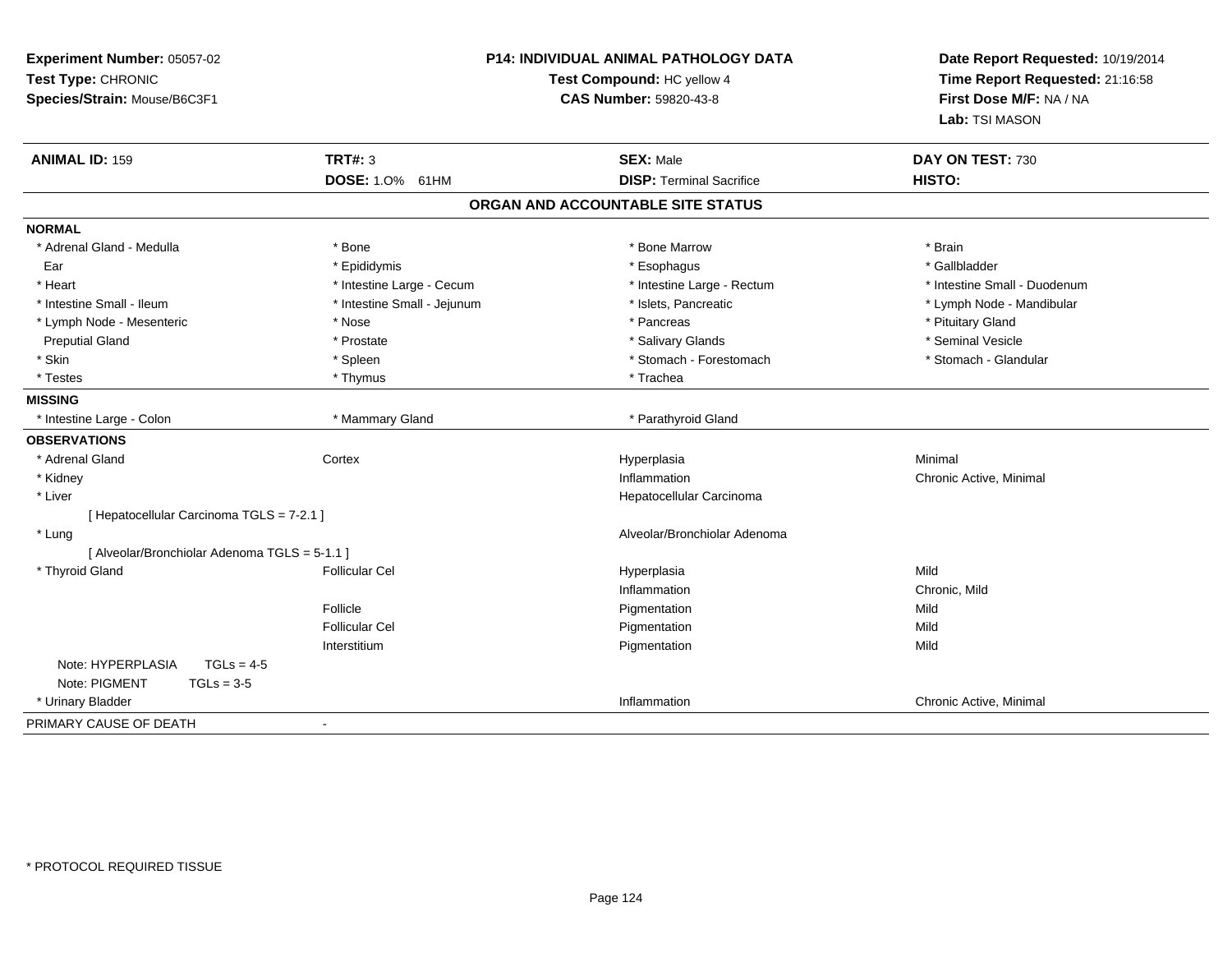| Experiment Number: 05057-02<br>Test Type: CHRONIC<br>Species/Strain: Mouse/B6C3F1 |                            | <b>P14: INDIVIDUAL ANIMAL PATHOLOGY DATA</b><br>Test Compound: HC yellow 4<br><b>CAS Number: 59820-43-8</b> | Date Report Requested: 10/19/2014<br>Time Report Requested: 21:16:58<br>First Dose M/F: NA / NA<br>Lab: TSI MASON |
|-----------------------------------------------------------------------------------|----------------------------|-------------------------------------------------------------------------------------------------------------|-------------------------------------------------------------------------------------------------------------------|
| <b>ANIMAL ID: 160</b>                                                             | <b>TRT#: 3</b>             | <b>SEX: Male</b>                                                                                            | DAY ON TEST: 730                                                                                                  |
|                                                                                   | DOSE: 1.0% 61HM            | <b>DISP: Terminal Sacrifice</b>                                                                             | HISTO:                                                                                                            |
|                                                                                   |                            | ORGAN AND ACCOUNTABLE SITE STATUS                                                                           |                                                                                                                   |
| <b>NORMAL</b>                                                                     |                            |                                                                                                             |                                                                                                                   |
| * Adrenal Gland - Cortex                                                          | * Adrenal Gland - Medulla  | * Bone                                                                                                      | * Bone Marrow                                                                                                     |
| * Epididymis                                                                      | * Esophagus                | * Gallbladder                                                                                               | * Intestine Large - Cecum                                                                                         |
| * Intestine Large - Colon                                                         | * Intestine Large - Rectum | * Intestine Small - Duodenum                                                                                | * Intestine Small - Ileum                                                                                         |
| * Intestine Small - Jejunum                                                       | * Islets, Pancreatic       | * Lung                                                                                                      | * Lymph Node - Mandibular                                                                                         |
| * Lymph Node - Mesenteric                                                         | * Nose                     | * Pancreas                                                                                                  | * Parathyroid Gland                                                                                               |
| * Pituitary Gland                                                                 | * Prostate                 | * Salivary Glands                                                                                           | * Seminal Vesicle                                                                                                 |
| * Spleen                                                                          | * Stomach - Forestomach    | * Stomach - Glandular                                                                                       | * Testes                                                                                                          |
| * Trachea                                                                         | * Urinary Bladder          |                                                                                                             |                                                                                                                   |
| <b>MISSING</b>                                                                    |                            |                                                                                                             |                                                                                                                   |
| * Mammary Gland                                                                   |                            |                                                                                                             |                                                                                                                   |
| <b>OBSERVATIONS</b>                                                               |                            |                                                                                                             |                                                                                                                   |
| * Brain                                                                           | Thalamus                   | Mineralization                                                                                              | Minimal                                                                                                           |
| * Heart                                                                           |                            | Inflammation                                                                                                | Chronic, Minimal                                                                                                  |
| * Kidney                                                                          |                            | Inflammation                                                                                                | Chronic Active, Minimal                                                                                           |
| * Liver                                                                           |                            | <b>Basophilic Focus</b>                                                                                     | Mild                                                                                                              |
| Note: BASOPH FOCUS<br>$TGLs = 5-2$                                                |                            |                                                                                                             |                                                                                                                   |
| * Skin                                                                            |                            | Inflammation                                                                                                | Chronic Active, Minimal                                                                                           |
| * Thymus                                                                          |                            | Cyst                                                                                                        | Minimal                                                                                                           |
| * Thyroid Gland                                                                   | <b>Follicular Cel</b>      | Hyperplasia                                                                                                 | Mild                                                                                                              |
|                                                                                   |                            | Inflammation                                                                                                | Chronic, Minimal                                                                                                  |
|                                                                                   | Follicle                   | Pigmentation                                                                                                | Moderate                                                                                                          |
|                                                                                   | <b>Follicular Cel</b>      | Pigmentation                                                                                                | Moderate                                                                                                          |
|                                                                                   | Interstitium               | Pigmentation                                                                                                | Moderate                                                                                                          |
| Note: PIGMENT<br>$TGLs = 4-5$                                                     |                            |                                                                                                             |                                                                                                                   |
| PRIMARY CAUSE OF DEATH                                                            | $\sim$                     |                                                                                                             |                                                                                                                   |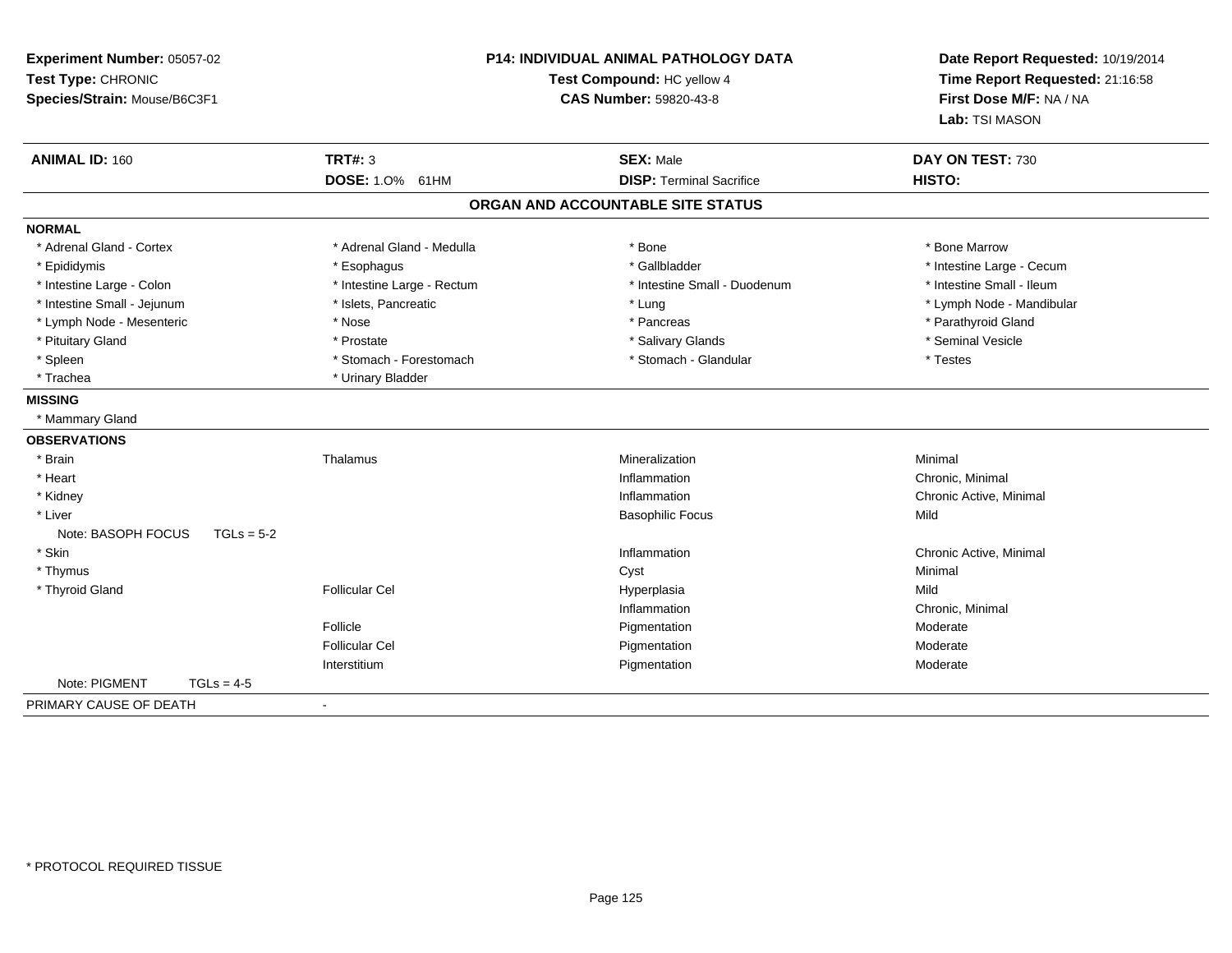| Experiment Number: 05057-02<br>Test Type: CHRONIC<br>Species/Strain: Mouse/B6C3F1 |                              | <b>P14: INDIVIDUAL ANIMAL PATHOLOGY DATA</b><br>Test Compound: HC yellow 4<br><b>CAS Number: 59820-43-8</b> | Date Report Requested: 10/19/2014<br>Time Report Requested: 21:16:58<br>First Dose M/F: NA / NA<br>Lab: TSI MASON |
|-----------------------------------------------------------------------------------|------------------------------|-------------------------------------------------------------------------------------------------------------|-------------------------------------------------------------------------------------------------------------------|
| <b>ANIMAL ID: 161</b>                                                             | <b>TRT#: 3</b>               | <b>SEX: Male</b>                                                                                            | DAY ON TEST: 730                                                                                                  |
|                                                                                   | DOSE: 1.0% 61HM              | <b>DISP: Terminal Sacrifice</b>                                                                             | HISTO:                                                                                                            |
|                                                                                   |                              | ORGAN AND ACCOUNTABLE SITE STATUS                                                                           |                                                                                                                   |
| <b>NORMAL</b>                                                                     |                              |                                                                                                             |                                                                                                                   |
| * Adrenal Gland - Cortex                                                          | * Adrenal Gland - Medulla    | * Bone                                                                                                      | * Bone Marrow                                                                                                     |
| * Brain                                                                           | <b>Coagulating Gland</b>     | * Epididymis                                                                                                | * Esophagus                                                                                                       |
| * Gallbladder                                                                     | * Heart                      | * Intestine Large - Cecum                                                                                   | * Intestine Large - Colon                                                                                         |
| * Intestine Large - Rectum                                                        | * Intestine Small - Duodenum | * Intestine Small - Jejunum                                                                                 | * Islets, Pancreatic                                                                                              |
| * Liver                                                                           | * Lung                       | * Lymph Node - Mandibular                                                                                   | * Lymph Node - Mesenteric                                                                                         |
| * Nose                                                                            | * Pancreas                   | * Pituitary Gland                                                                                           | * Prostate                                                                                                        |
| * Spleen                                                                          | * Stomach - Forestomach      | * Testes                                                                                                    | * Trachea                                                                                                         |
| <b>MISSING</b>                                                                    |                              |                                                                                                             |                                                                                                                   |
| * Intestine Small - Ileum                                                         | * Mammary Gland              | * Parathyroid Gland                                                                                         | * Thymus                                                                                                          |
| <b>OBSERVATIONS</b>                                                               |                              |                                                                                                             |                                                                                                                   |
| * Kidney                                                                          |                              | Inflammation                                                                                                | Chronic Active, Minimal                                                                                           |
| * Salivary Glands                                                                 |                              | Inflammation                                                                                                | Chronic Active, Minimal                                                                                           |
| * Seminal Vesicle                                                                 |                              | Inflammation                                                                                                | Chronic Active, Minimal                                                                                           |
| * Skin                                                                            |                              | Inflammation                                                                                                | Chronic Active, Minimal                                                                                           |
| Note: INFLAMMATION<br>$TGLs = 2-9$                                                |                              |                                                                                                             |                                                                                                                   |
| * Stomach                                                                         | Glandular                    | Inflammation                                                                                                | Chronic, Minimal                                                                                                  |
| * Thyroid Gland                                                                   | <b>Follicular Cel</b>        | Hyperplasia                                                                                                 | Minimal                                                                                                           |
|                                                                                   |                              | Inflammation                                                                                                | Chronic, Minimal                                                                                                  |
|                                                                                   | Follicle                     | Pigmentation                                                                                                | Moderate                                                                                                          |
|                                                                                   | <b>Follicular Cel</b>        | Pigmentation                                                                                                | Moderate                                                                                                          |
|                                                                                   | Interstitium                 | Pigmentation                                                                                                | Mild                                                                                                              |
| Note: PIGMENT<br>$TGLs = 3-5$                                                     |                              |                                                                                                             |                                                                                                                   |
| * Urinary Bladder                                                                 |                              | Inflammation                                                                                                | Chronic Active, Minimal                                                                                           |
| PRIMARY CAUSE OF DEATH                                                            | $\blacksquare$               |                                                                                                             |                                                                                                                   |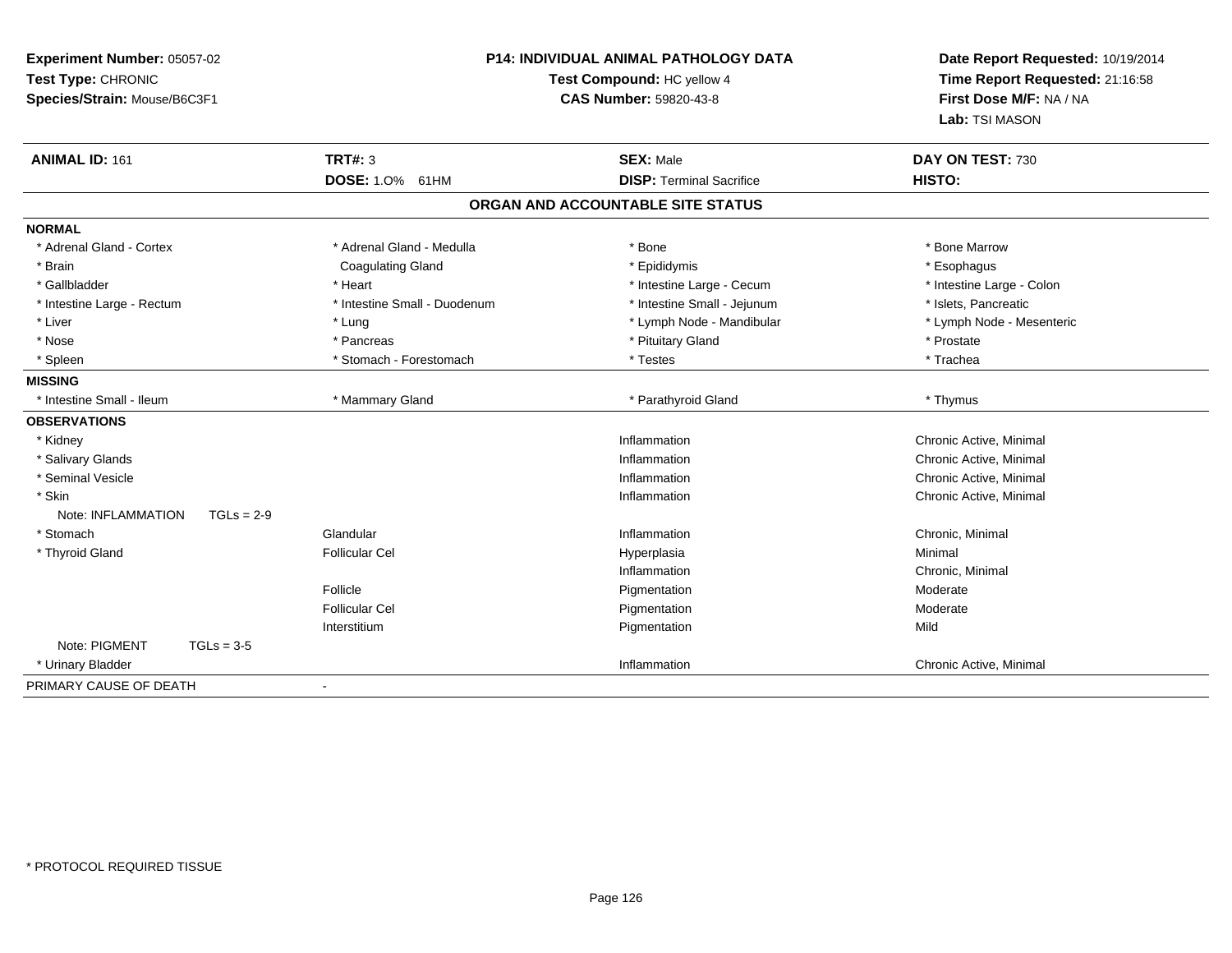| Experiment Number: 05057-02<br>Test Type: CHRONIC<br>Species/Strain: Mouse/B6C3F1<br><b>ANIMAL ID: 162</b> |              | TRT#: 3<br>DOSE: 1.0% 61HM | <b>P14: INDIVIDUAL ANIMAL PATHOLOGY DATA</b><br>Test Compound: HC yellow 4<br><b>CAS Number: 59820-43-8</b><br><b>SEX: Male</b><br><b>DISP: Accident</b> | Date Report Requested: 10/19/2014<br>Time Report Requested: 21:16:58<br>First Dose M/F: NA / NA<br>Lab: TSI MASON<br>DAY ON TEST: 394<br>HISTO: |
|------------------------------------------------------------------------------------------------------------|--------------|----------------------------|----------------------------------------------------------------------------------------------------------------------------------------------------------|-------------------------------------------------------------------------------------------------------------------------------------------------|
|                                                                                                            |              |                            | ORGAN AND ACCOUNTABLE SITE STATUS                                                                                                                        |                                                                                                                                                 |
| <b>NORMAL</b>                                                                                              |              |                            |                                                                                                                                                          |                                                                                                                                                 |
| * Adrenal Gland - Cortex                                                                                   |              | * Adrenal Gland - Medulla  | * Bone                                                                                                                                                   | * Bone Marrow                                                                                                                                   |
| * Esophagus                                                                                                |              | * Gallbladder              | * Heart                                                                                                                                                  | * Intestine Large - Cecum                                                                                                                       |
| * Intestine Large - Colon                                                                                  |              | * Intestine Large - Rectum | * Intestine Small - Duodenum                                                                                                                             | * Intestine Small - Ileum                                                                                                                       |
| * Intestine Small - Jejunum                                                                                |              | * Islets, Pancreatic       | * Liver                                                                                                                                                  | * Lung                                                                                                                                          |
| * Lymph Node - Mandibular                                                                                  |              | * Lymph Node - Mesenteric  | * Nose                                                                                                                                                   | * Pancreas                                                                                                                                      |
| * Pituitary Gland                                                                                          |              | * Prostate                 | * Salivary Glands                                                                                                                                        | * Skin                                                                                                                                          |
| * Spleen                                                                                                   |              | * Stomach - Forestomach    | * Stomach - Glandular                                                                                                                                    | * Testes                                                                                                                                        |
| * Trachea                                                                                                  |              | * Urinary Bladder          |                                                                                                                                                          |                                                                                                                                                 |
| <b>MISSING</b>                                                                                             |              |                            |                                                                                                                                                          |                                                                                                                                                 |
| * Mammary Gland                                                                                            |              | * Parathyroid Gland        | * Thymus                                                                                                                                                 |                                                                                                                                                 |
| <b>OBSERVATIONS</b>                                                                                        |              |                            |                                                                                                                                                          |                                                                                                                                                 |
| * Brain                                                                                                    |              | Thalamus                   | Mineralization                                                                                                                                           | Minimal                                                                                                                                         |
| * Epididymis                                                                                               |              |                            | Granuloma Sperm                                                                                                                                          | Mild                                                                                                                                            |
| * Kidney                                                                                                   |              |                            | Inflammation                                                                                                                                             | Chronic Active, Minimal                                                                                                                         |
| * Seminal Vesicle                                                                                          |              |                            | Inflammation                                                                                                                                             | Chronic Active, Minimal                                                                                                                         |
| * Thyroid Gland                                                                                            |              | Follicle                   | Pigmentation                                                                                                                                             | Mild                                                                                                                                            |
|                                                                                                            |              | <b>Follicular Cel</b>      | Pigmentation                                                                                                                                             | Mild                                                                                                                                            |
|                                                                                                            |              | Interstitium               | Pigmentation                                                                                                                                             | Minimal                                                                                                                                         |
| Note: PIGMENT                                                                                              | $TGLs = 5-5$ |                            |                                                                                                                                                          |                                                                                                                                                 |
| PRIMARY CAUSE OF DEATH                                                                                     |              |                            |                                                                                                                                                          |                                                                                                                                                 |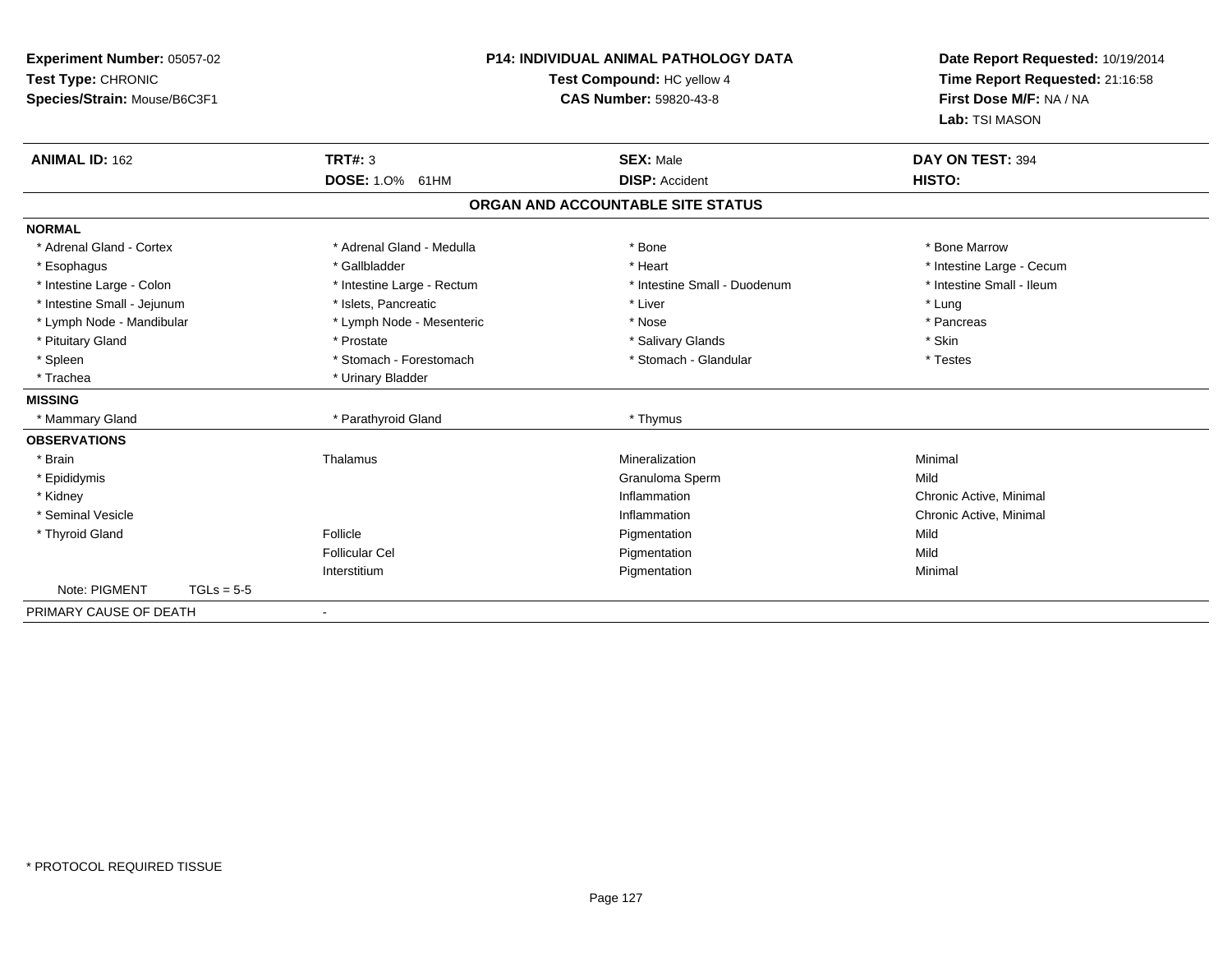| Experiment Number: 05057-02<br>Test Type: CHRONIC<br>Species/Strain: Mouse/B6C3F1 |                           | <b>P14: INDIVIDUAL ANIMAL PATHOLOGY DATA</b><br>Test Compound: HC yellow 4<br><b>CAS Number: 59820-43-8</b> |                                   | Date Report Requested: 10/19/2014<br>Time Report Requested: 21:16:58<br>First Dose M/F: NA / NA<br>Lab: TSI MASON |
|-----------------------------------------------------------------------------------|---------------------------|-------------------------------------------------------------------------------------------------------------|-----------------------------------|-------------------------------------------------------------------------------------------------------------------|
| ANIMAL ID: 163                                                                    |                           | <b>TRT#: 3</b>                                                                                              | <b>SEX: Male</b>                  | DAY ON TEST: 730                                                                                                  |
|                                                                                   |                           | DOSE: 1.0% 61HM                                                                                             | <b>DISP: Terminal Sacrifice</b>   | HISTO:                                                                                                            |
|                                                                                   |                           |                                                                                                             | ORGAN AND ACCOUNTABLE SITE STATUS |                                                                                                                   |
| <b>NORMAL</b>                                                                     |                           |                                                                                                             |                                   |                                                                                                                   |
| * Adrenal Gland - Cortex                                                          |                           | * Adrenal Gland - Medulla                                                                                   | * Bone Marrow                     | * Brain                                                                                                           |
| * Epididymis                                                                      |                           | * Esophagus                                                                                                 | * Gallbladder                     | * Heart                                                                                                           |
| * Intestine Large - Cecum                                                         |                           | * Intestine Large - Colon                                                                                   | * Intestine Large - Rectum        | * Intestine Small - Duodenum                                                                                      |
| * Intestine Small - Ileum                                                         |                           | * Intestine Small - Jejunum                                                                                 | * Islets, Pancreatic              | * Liver                                                                                                           |
| * Lung                                                                            |                           | * Lymph Node - Mandibular                                                                                   | * Lymph Node - Mesenteric         | * Nose                                                                                                            |
| * Pancreas                                                                        |                           | * Parathyroid Gland                                                                                         | * Pituitary Gland                 | * Skin                                                                                                            |
| * Spleen                                                                          |                           | * Stomach - Forestomach                                                                                     | * Stomach - Glandular             | * Testes                                                                                                          |
| * Thymus                                                                          |                           | * Trachea                                                                                                   |                                   |                                                                                                                   |
| <b>MISSING</b>                                                                    |                           |                                                                                                             |                                   |                                                                                                                   |
| * Mammary Gland                                                                   |                           |                                                                                                             |                                   |                                                                                                                   |
| <b>OBSERVATIONS</b>                                                               |                           |                                                                                                             |                                   |                                                                                                                   |
| * Bone                                                                            |                           | Joint, Tarsal                                                                                               | Hyperostosis                      | Moderate                                                                                                          |
|                                                                                   | [Hyperostosis TGLS = 5-9] |                                                                                                             |                                   |                                                                                                                   |
| * Kidney                                                                          |                           |                                                                                                             | Cyst                              | Mild                                                                                                              |
|                                                                                   |                           |                                                                                                             | Inflammation                      | Chronic Active, Mild                                                                                              |
| Note: CYST                                                                        | $TGLs = 3-3+3.1$          |                                                                                                             |                                   |                                                                                                                   |
| * Lung                                                                            |                           |                                                                                                             |                                   |                                                                                                                   |
|                                                                                   |                           | Note: MINOR HEMORRHAGE IN LUNG REPRESENTS ARTEFACT.                                                         |                                   |                                                                                                                   |
| * Prostate                                                                        |                           |                                                                                                             | Inflammation                      | Chronic Active, Minimal                                                                                           |
| * Salivary Glands                                                                 |                           |                                                                                                             | Inflammation                      | Chronic Active, Minimal                                                                                           |
| * Seminal Vesicle                                                                 |                           |                                                                                                             | Inflammation                      | Chronic Active, Minimal                                                                                           |
| * Thyroid Gland                                                                   |                           | <b>Follicular Cel</b>                                                                                       | Hyperplasia                       | Mild                                                                                                              |
|                                                                                   |                           |                                                                                                             | Inflammation                      | Chronic, Minimal                                                                                                  |
|                                                                                   |                           | Follicle                                                                                                    | Pigmentation                      | Mild                                                                                                              |
|                                                                                   |                           | <b>Follicular Cel</b>                                                                                       | Pigmentation                      | Mild                                                                                                              |
|                                                                                   |                           | Interstitium                                                                                                | Pigmentation                      | Mild                                                                                                              |
| Note: PIGMENT                                                                     | $TGLs = 2-5$              |                                                                                                             |                                   |                                                                                                                   |
| Tooth                                                                             |                           |                                                                                                             | Dysplasia                         | Mild                                                                                                              |
| * Urinary Bladder                                                                 |                           |                                                                                                             | Inflammation                      | Chronic Active, Minimal                                                                                           |
| PRIMARY CAUSE OF DEATH                                                            |                           | ÷,                                                                                                          |                                   |                                                                                                                   |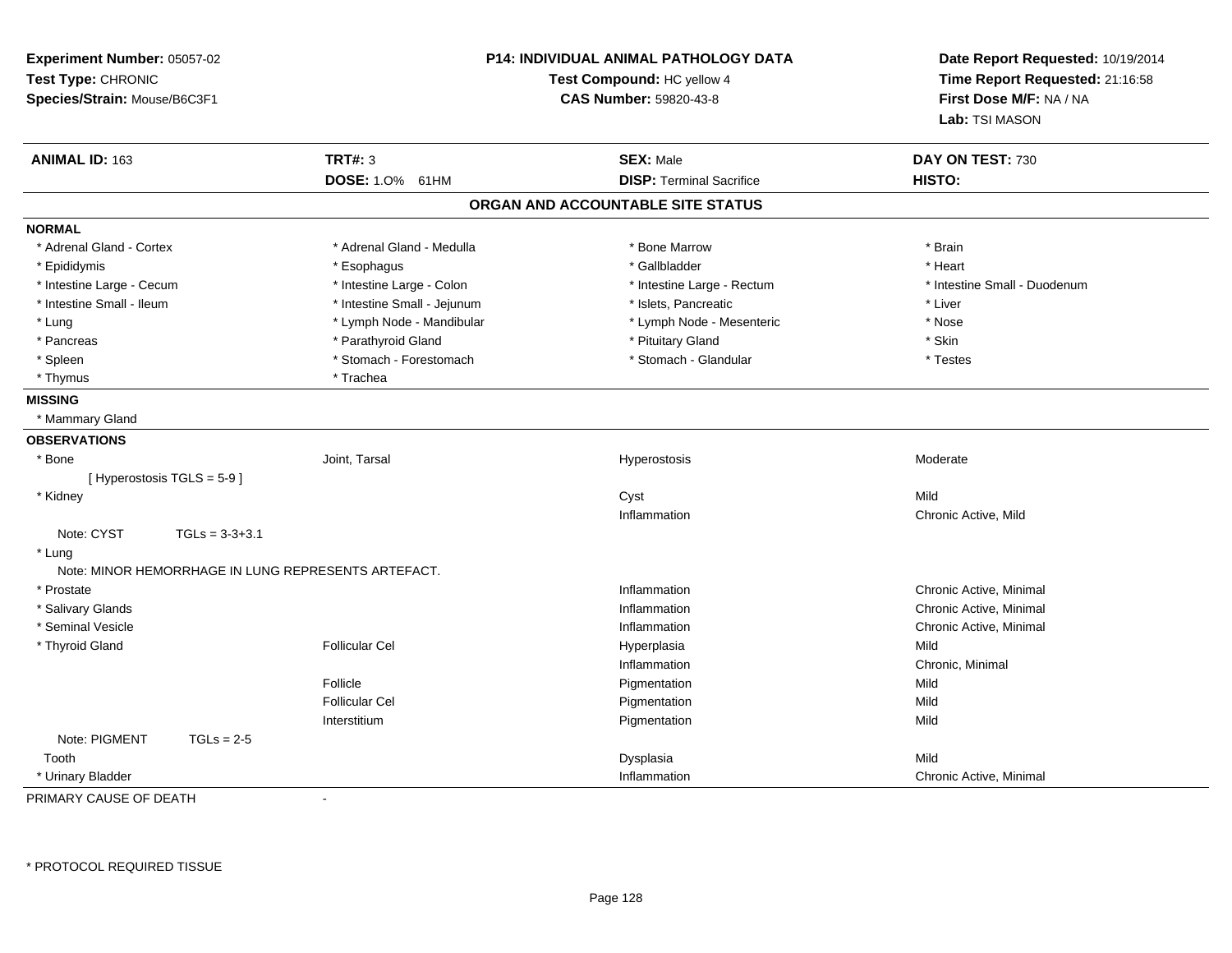| <b>Experiment Number: 05057-02</b><br><b>Test Type: CHRONIC</b><br>Species/Strain: Mouse/B6C3F1 |                                   | <b>P14: INDIVIDUAL ANIMAL PATHOLOGY DATA</b><br>Test Compound: HC yellow 4<br><b>CAS Number: 59820-43-8</b> | Date Report Requested: 10/19/2014<br>Time Report Requested: 21:16:58<br>First Dose M/F: NA / NA<br>Lab: TSI MASON |
|-------------------------------------------------------------------------------------------------|-----------------------------------|-------------------------------------------------------------------------------------------------------------|-------------------------------------------------------------------------------------------------------------------|
| <b>ANIMAL ID: 163</b>                                                                           | TRT#: 3<br><b>DOSE: 1.0% 61HM</b> | <b>SEX: Male</b><br><b>DISP: Terminal Sacrifice</b>                                                         | DAY ON TEST: 730<br>HISTO:                                                                                        |
|                                                                                                 |                                   | ORGAN AND ACCOUNTABLE SITE STATUS                                                                           |                                                                                                                   |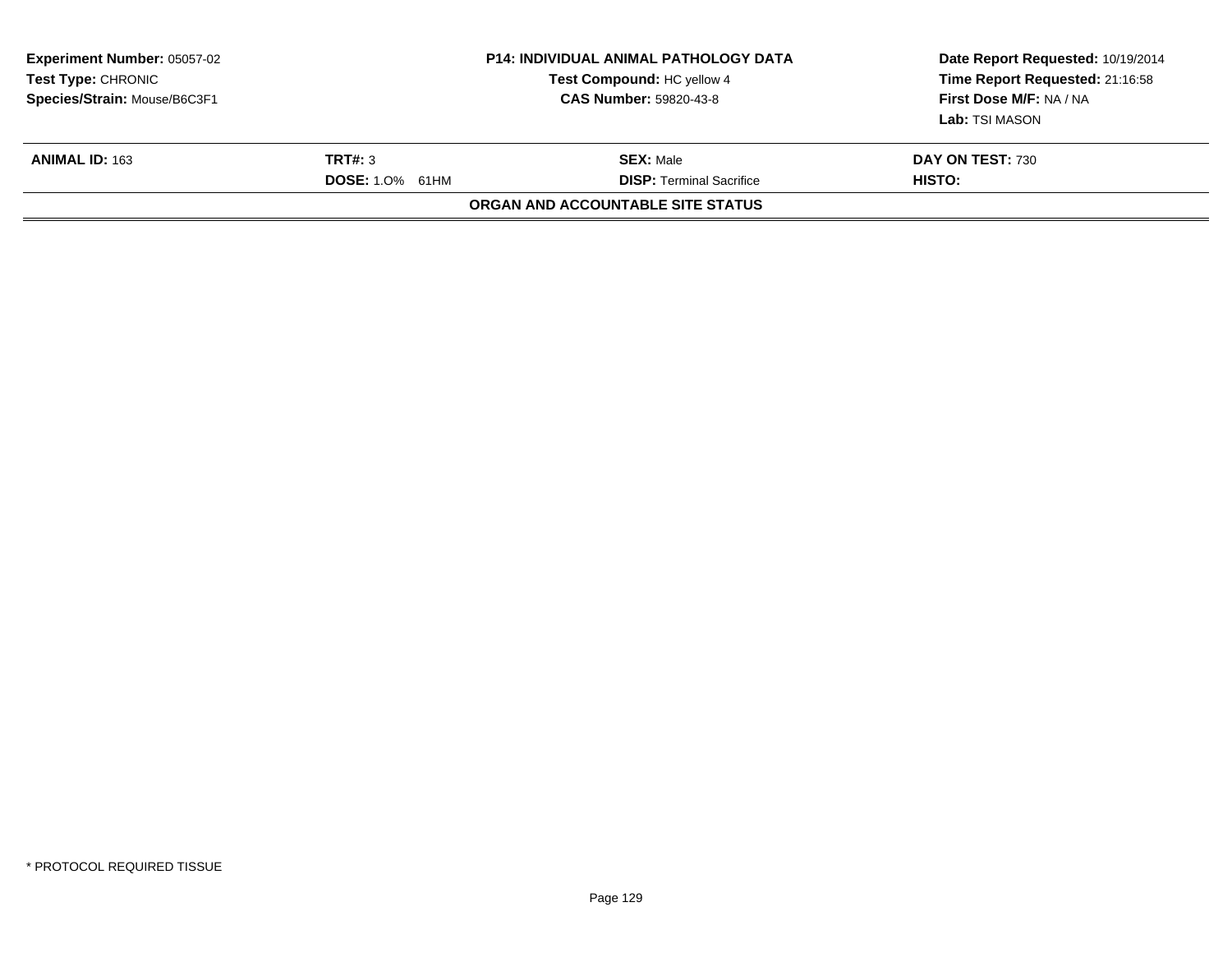| Experiment Number: 05057-02<br>Test Type: CHRONIC<br>Species/Strain: Mouse/B6C3F1 |                           | <b>P14: INDIVIDUAL ANIMAL PATHOLOGY DATA</b><br>Test Compound: HC yellow 4<br><b>CAS Number: 59820-43-8</b> | Date Report Requested: 10/19/2014<br>Time Report Requested: 21:16:58<br>First Dose M/F: NA / NA<br>Lab: TSI MASON |
|-----------------------------------------------------------------------------------|---------------------------|-------------------------------------------------------------------------------------------------------------|-------------------------------------------------------------------------------------------------------------------|
| <b>ANIMAL ID: 164</b>                                                             | TRT#: 3                   | <b>SEX: Male</b>                                                                                            | DAY ON TEST: 731                                                                                                  |
|                                                                                   | DOSE: 1.0% 61HM           | <b>DISP: Terminal Sacrifice</b>                                                                             | HISTO:                                                                                                            |
|                                                                                   |                           | ORGAN AND ACCOUNTABLE SITE STATUS                                                                           |                                                                                                                   |
| <b>NORMAL</b>                                                                     |                           |                                                                                                             |                                                                                                                   |
| * Adrenal Gland - Cortex                                                          | * Adrenal Gland - Medulla | * Bone                                                                                                      | * Bone Marrow                                                                                                     |
| * Brain                                                                           | * Epididymis              | * Esophagus                                                                                                 | * Gallbladder                                                                                                     |
| * Heart                                                                           | * Intestine Large - Cecum | * Intestine Large - Colon                                                                                   | * Intestine Large - Rectum                                                                                        |
| * Intestine Small - Duodenum                                                      | * Intestine Small - Ileum | * Intestine Small - Jejunum                                                                                 | * Islets, Pancreatic                                                                                              |
| * Liver                                                                           | * Lung                    | * Lymph Node - Mandibular                                                                                   | * Lymph Node - Mesenteric                                                                                         |
| * Nose                                                                            | * Pancreas                | * Parathyroid Gland                                                                                         | * Pituitary Gland                                                                                                 |
| * Prostate                                                                        | * Seminal Vesicle         | * Skin                                                                                                      | * Spleen                                                                                                          |
| * Stomach - Forestomach                                                           | * Testes                  | * Thymus                                                                                                    | * Trachea                                                                                                         |
| <b>MISSING</b>                                                                    |                           |                                                                                                             |                                                                                                                   |
| * Mammary Gland                                                                   |                           |                                                                                                             |                                                                                                                   |
| <b>OBSERVATIONS</b>                                                               |                           |                                                                                                             |                                                                                                                   |
| * Kidney                                                                          |                           | Inflammation                                                                                                | Chronic Active, Minimal                                                                                           |
| * Salivary Glands                                                                 |                           | Inflammation                                                                                                | Chronic Active, Minimal                                                                                           |
| * Stomach                                                                         | Glandular                 | Mineralization                                                                                              | Mild                                                                                                              |
| * Thyroid Gland                                                                   | <b>Follicular Cel</b>     | Hyperplasia                                                                                                 | Minimal                                                                                                           |
|                                                                                   |                           | Inflammation                                                                                                | Chronic, Minimal                                                                                                  |
|                                                                                   | Follicle                  | Pigmentation                                                                                                | Mild                                                                                                              |
|                                                                                   | <b>Follicular Cel</b>     | Pigmentation                                                                                                | Mild                                                                                                              |
|                                                                                   | Interstitium              | Pigmentation                                                                                                | Mild                                                                                                              |
| Note: PIGMENT<br>$TGLs = 3-5$                                                     |                           |                                                                                                             |                                                                                                                   |
| * Urinary Bladder                                                                 |                           | Inflammation                                                                                                | Chronic Active, Minimal                                                                                           |
| PRIMARY CAUSE OF DEATH                                                            | $\blacksquare$            |                                                                                                             |                                                                                                                   |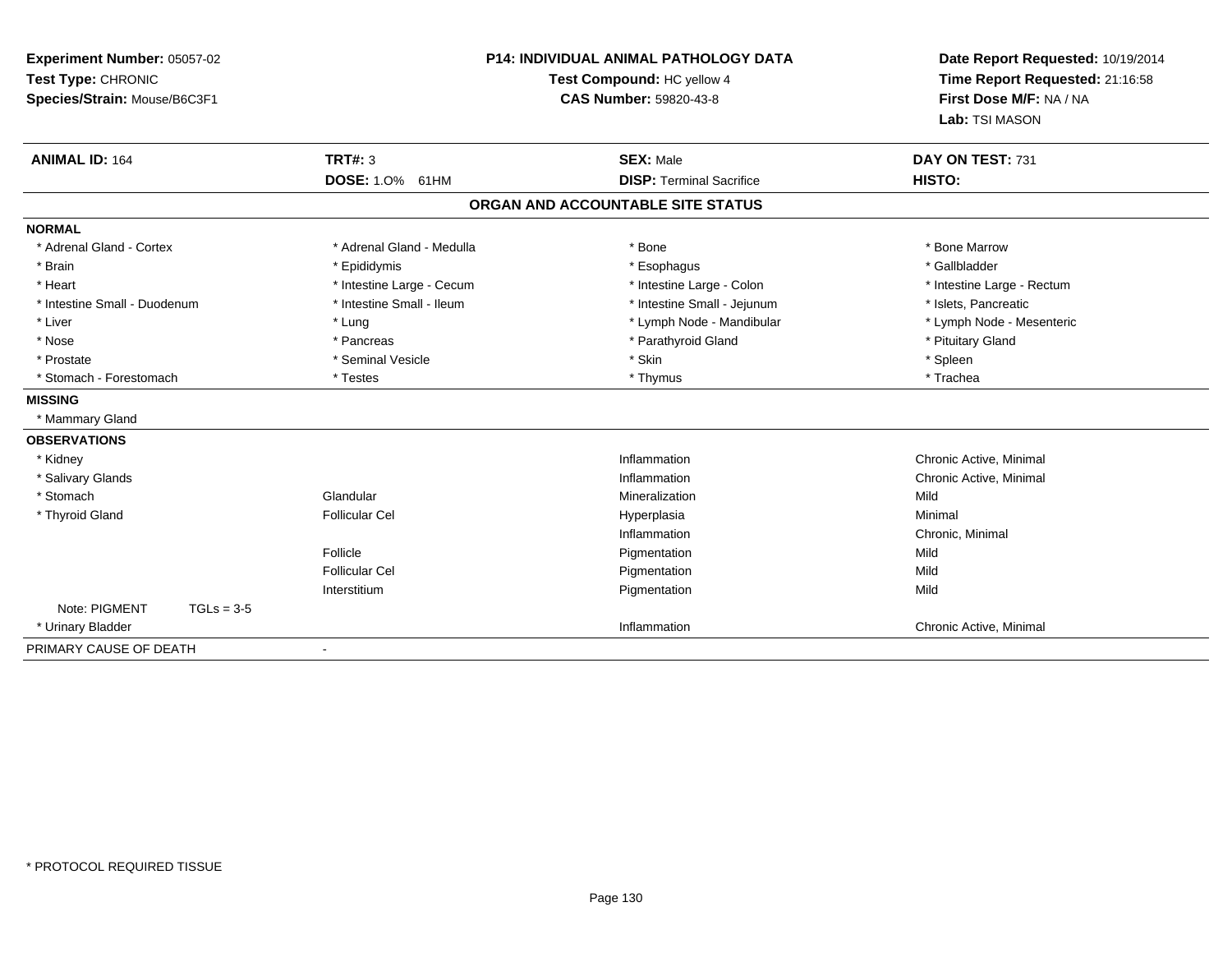| Experiment Number: 05057-02<br>Test Type: CHRONIC<br>Species/Strain: Mouse/B6C3F1 |                                           |                           | <b>P14: INDIVIDUAL ANIMAL PATHOLOGY DATA</b><br>Test Compound: HC yellow 4<br><b>CAS Number: 59820-43-8</b> | Date Report Requested: 10/19/2014<br>Time Report Requested: 21:16:58<br>First Dose M/F: NA / NA<br>Lab: TSI MASON |
|-----------------------------------------------------------------------------------|-------------------------------------------|---------------------------|-------------------------------------------------------------------------------------------------------------|-------------------------------------------------------------------------------------------------------------------|
| <b>ANIMAL ID: 165</b>                                                             |                                           | TRT#: 3                   | <b>SEX: Male</b>                                                                                            | DAY ON TEST: 730                                                                                                  |
|                                                                                   |                                           | <b>DOSE: 1.0%</b><br>61HM | <b>DISP: Terminal Sacrifice</b>                                                                             | <b>HISTO:</b>                                                                                                     |
|                                                                                   |                                           |                           | ORGAN AND ACCOUNTABLE SITE STATUS                                                                           |                                                                                                                   |
| <b>NORMAL</b>                                                                     |                                           |                           |                                                                                                             |                                                                                                                   |
| * Adrenal Gland - Cortex                                                          |                                           | * Adrenal Gland - Medulla | * Bone                                                                                                      | * Bone Marrow                                                                                                     |
| * Brain                                                                           |                                           | * Epididymis              | * Esophagus                                                                                                 | * Gallbladder                                                                                                     |
| * Heart                                                                           |                                           | * Intestine Large - Cecum | * Intestine Large - Colon                                                                                   | * Intestine Large - Rectum                                                                                        |
| * Intestine Small - Duodenum                                                      |                                           | * Intestine Small - Ileum | * Intestine Small - Jejunum                                                                                 | * Islets, Pancreatic                                                                                              |
| * Kidney                                                                          |                                           | * Lung                    | * Lymph Node - Mandibular                                                                                   | * Lymph Node - Mesenteric                                                                                         |
| * Nose                                                                            |                                           | * Pancreas                | * Prostate                                                                                                  | * Seminal Vesicle                                                                                                 |
| * Skin                                                                            |                                           | * Spleen                  | * Stomach - Forestomach                                                                                     | * Testes                                                                                                          |
| * Trachea                                                                         |                                           | * Urinary Bladder         |                                                                                                             |                                                                                                                   |
| <b>MISSING</b>                                                                    |                                           |                           |                                                                                                             |                                                                                                                   |
| * Mammary Gland                                                                   |                                           | * Parathyroid Gland       | * Pituitary Gland                                                                                           | * Thymus                                                                                                          |
| <b>OBSERVATIONS</b>                                                               |                                           |                           |                                                                                                             |                                                                                                                   |
| * Liver                                                                           |                                           |                           | Hepatocellular Carcinoma                                                                                    |                                                                                                                   |
|                                                                                   | [ Hepatocellular Carcinoma TGLS = 4-2.1 ] |                           |                                                                                                             |                                                                                                                   |
| * Salivary Glands                                                                 |                                           |                           | Inflammation                                                                                                | Chronic Active, Minimal                                                                                           |
| * Stomach                                                                         |                                           | Glandular                 | Inflammation                                                                                                | Chronic, Minimal                                                                                                  |
| * Thyroid Gland                                                                   |                                           | <b>Follicular Cel</b>     | Hyperplasia                                                                                                 | Mild                                                                                                              |
|                                                                                   |                                           |                           | Inflammation                                                                                                | Chronic, Mild                                                                                                     |
|                                                                                   |                                           | Follicle                  | Pigmentation                                                                                                | Moderate                                                                                                          |
|                                                                                   |                                           | <b>Follicular Cel</b>     | Pigmentation                                                                                                | Moderate                                                                                                          |
|                                                                                   |                                           | Interstitium              | Pigmentation                                                                                                | Moderate                                                                                                          |
| Note: PIGMENT                                                                     | $TGLs = 3-5$                              |                           |                                                                                                             |                                                                                                                   |
| PRIMARY CAUSE OF DEATH                                                            |                                           | $\blacksquare$            |                                                                                                             |                                                                                                                   |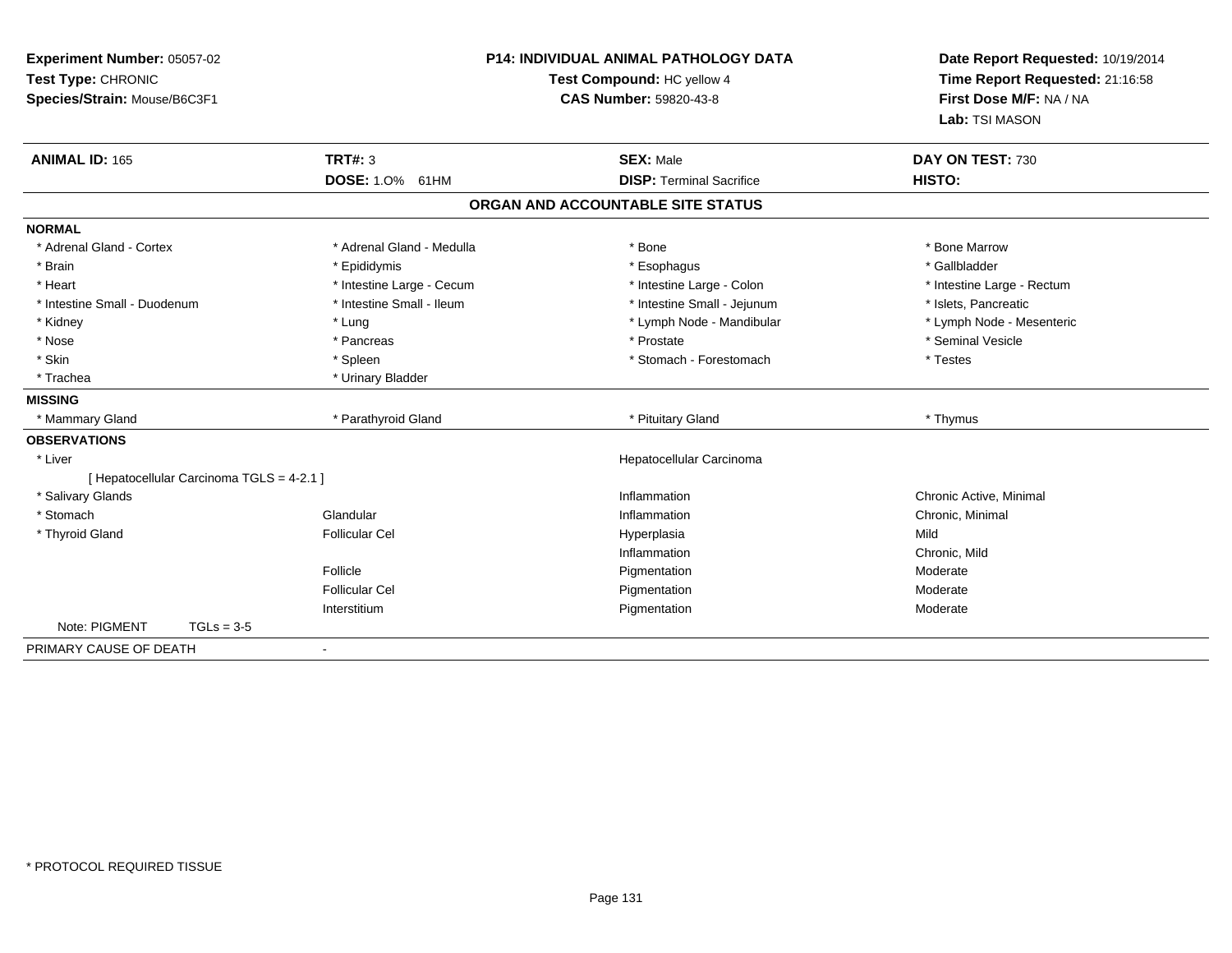| Experiment Number: 05057-02<br>Test Type: CHRONIC<br>Species/Strain: Mouse/B6C3F1 |                                               | <b>P14: INDIVIDUAL ANIMAL PATHOLOGY DATA</b><br>Test Compound: HC yellow 4<br><b>CAS Number: 59820-43-8</b> |                                                     | Date Report Requested: 10/19/2014<br>Time Report Requested: 21:16:58<br>First Dose M/F: NA / NA<br>Lab: TSI MASON |  |
|-----------------------------------------------------------------------------------|-----------------------------------------------|-------------------------------------------------------------------------------------------------------------|-----------------------------------------------------|-------------------------------------------------------------------------------------------------------------------|--|
| <b>ANIMAL ID: 169</b>                                                             |                                               | <b>TRT#: 3</b>                                                                                              | <b>SEX: Male</b><br><b>DISP: Terminal Sacrifice</b> | DAY ON TEST: 730                                                                                                  |  |
|                                                                                   |                                               | DOSE: 1.0% 61HM                                                                                             | ORGAN AND ACCOUNTABLE SITE STATUS                   | HISTO:                                                                                                            |  |
|                                                                                   |                                               |                                                                                                             |                                                     |                                                                                                                   |  |
| <b>NORMAL</b>                                                                     |                                               |                                                                                                             |                                                     |                                                                                                                   |  |
| * Adrenal Gland - Cortex                                                          |                                               | * Adrenal Gland - Medulla                                                                                   | * Bone Marrow                                       | * Brain                                                                                                           |  |
| * Epididymis                                                                      |                                               | * Esophagus                                                                                                 | * Gallbladder                                       | * Heart                                                                                                           |  |
| * Intestine Large - Cecum                                                         |                                               | * Intestine Large - Colon                                                                                   | * Intestine Large - Rectum                          | * Intestine Small - Duodenum                                                                                      |  |
| * Intestine Small - Ileum                                                         |                                               | * Intestine Small - Jejunum                                                                                 | * Islets, Pancreatic                                | * Liver                                                                                                           |  |
| * Lymph Node - Mandibular                                                         |                                               | * Lymph Node - Mesenteric                                                                                   | * Nose                                              | * Pituitary Gland                                                                                                 |  |
| * Salivary Glands                                                                 |                                               | * Seminal Vesicle                                                                                           | * Skin                                              | * Spleen                                                                                                          |  |
| * Stomach - Forestomach                                                           |                                               | * Testes                                                                                                    | * Thymus                                            | * Trachea                                                                                                         |  |
| <b>MISSING</b>                                                                    |                                               |                                                                                                             |                                                     |                                                                                                                   |  |
| * Mammary Gland                                                                   |                                               |                                                                                                             |                                                     |                                                                                                                   |  |
| <b>INSUFFICIENT TISSUE</b>                                                        |                                               |                                                                                                             |                                                     |                                                                                                                   |  |
| * Parathyroid Gland                                                               |                                               |                                                                                                             |                                                     |                                                                                                                   |  |
| <b>OBSERVATIONS</b>                                                               |                                               |                                                                                                             |                                                     |                                                                                                                   |  |
| * Bone                                                                            |                                               | Joint, Tarsal                                                                                               | Hyperostosis                                        | Moderate                                                                                                          |  |
| [ Hyperostosis TGLS = 3-9 ]                                                       |                                               |                                                                                                             |                                                     |                                                                                                                   |  |
| <b>Harderian Gland</b>                                                            |                                               |                                                                                                             | Adenoma                                             |                                                                                                                   |  |
| Note: ADENOMA                                                                     | $TGLs = 6-10$                                 |                                                                                                             |                                                     |                                                                                                                   |  |
| * Kidney                                                                          |                                               |                                                                                                             | Inflammation                                        | Chronic Active, Minimal                                                                                           |  |
|                                                                                   |                                               | <b>Renal Tubule</b>                                                                                         | Mineralization                                      | Minimal                                                                                                           |  |
| * Lung                                                                            |                                               |                                                                                                             | Alveolar/Bronchiolar Adenoma                        |                                                                                                                   |  |
|                                                                                   | [ Alveolar/Bronchiolar Adenoma TGLS = 5-1.1 ] |                                                                                                             |                                                     |                                                                                                                   |  |
| * Pancreas                                                                        |                                               |                                                                                                             | Inflammation                                        | Chronic. Mild                                                                                                     |  |
|                                                                                   |                                               |                                                                                                             | Vacuolization Cytoplasmic                           | Minimal                                                                                                           |  |
| * Prostate                                                                        |                                               |                                                                                                             | Inflammation                                        | Chronic Active, Minimal                                                                                           |  |
| * Stomach                                                                         |                                               | Glandular                                                                                                   | Inflammation                                        | Chronic, Minimal                                                                                                  |  |
| * Thyroid Gland                                                                   |                                               | <b>Follicular Cel</b>                                                                                       | Hyperplasia                                         | Mild                                                                                                              |  |
|                                                                                   |                                               |                                                                                                             | Inflammation                                        | Chronic, Minimal                                                                                                  |  |
|                                                                                   |                                               | Follicle                                                                                                    | Pigmentation                                        | Moderate                                                                                                          |  |
|                                                                                   |                                               | <b>Follicular Cel</b>                                                                                       | Pigmentation                                        | Moderate                                                                                                          |  |
|                                                                                   |                                               | Interstitium                                                                                                | Pigmentation                                        | Moderate                                                                                                          |  |
| Note: PIGMENT                                                                     | $TGLs = 4-5$                                  |                                                                                                             |                                                     |                                                                                                                   |  |
|                                                                                   |                                               |                                                                                                             |                                                     |                                                                                                                   |  |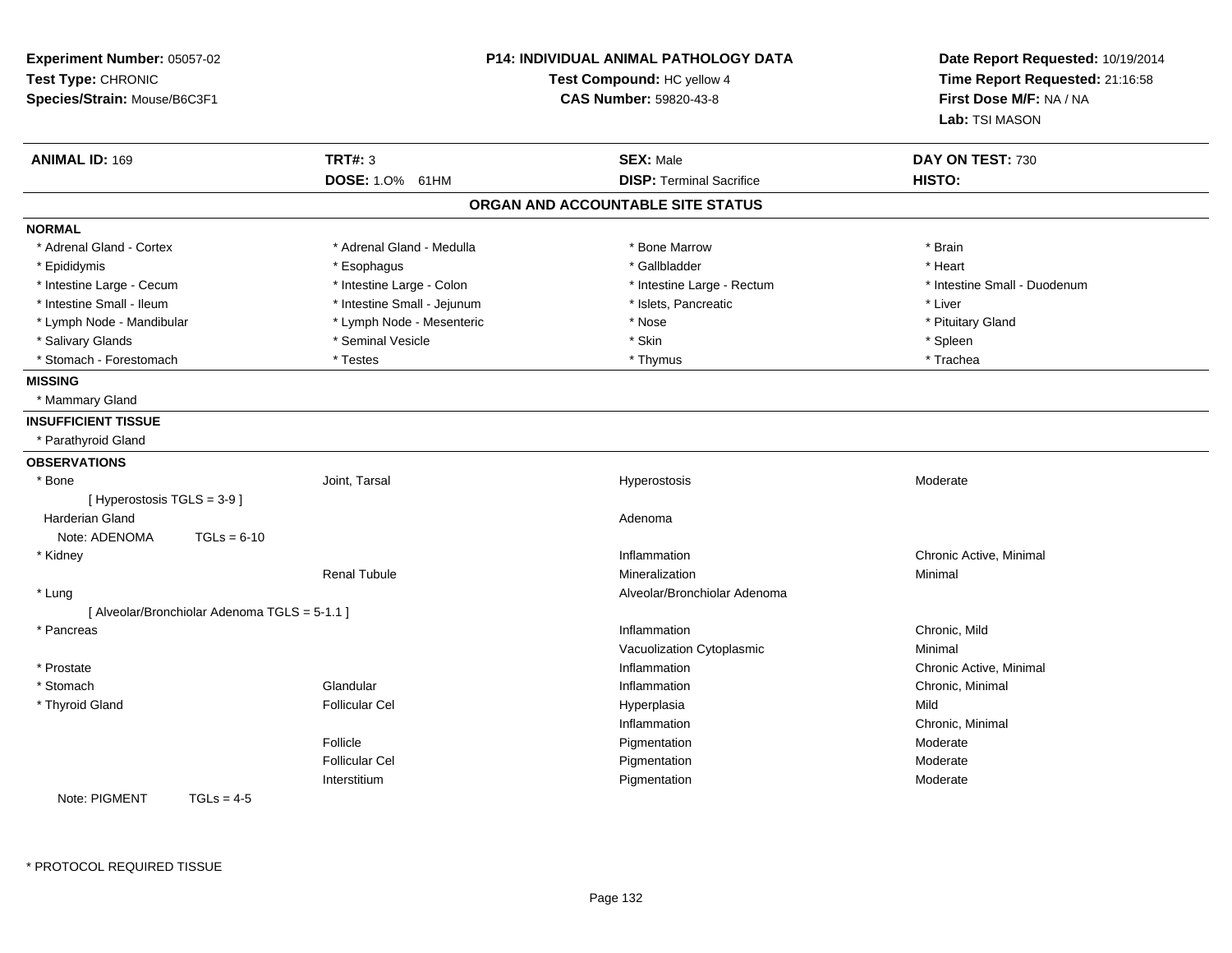| <b>Experiment Number: 05057-02</b><br>Test Type: CHRONIC<br>Species/Strain: Mouse/B6C3F1 | <b>P14: INDIVIDUAL ANIMAL PATHOLOGY DATA</b><br>Test Compound: HC yellow 4<br><b>CAS Number: 59820-43-8</b> |                                   | Date Report Requested: 10/19/2014<br>Time Report Requested: 21:16:58<br>First Dose M/F: NA / NA<br><b>Lab:</b> TSI MASON |
|------------------------------------------------------------------------------------------|-------------------------------------------------------------------------------------------------------------|-----------------------------------|--------------------------------------------------------------------------------------------------------------------------|
| <b>ANIMAL ID: 169</b>                                                                    | TRT#: 3                                                                                                     | <b>SEX: Male</b>                  | <b>DAY ON TEST: 730</b>                                                                                                  |
|                                                                                          | <b>DOSE: 1.0% 61HM</b>                                                                                      | <b>DISP:</b> Terminal Sacrifice   | HISTO:                                                                                                                   |
|                                                                                          |                                                                                                             | ORGAN AND ACCOUNTABLE SITE STATUS |                                                                                                                          |
| * Urinary Bladder                                                                        |                                                                                                             | Inflammation                      | Chronic Active, Minimal                                                                                                  |
| PRIMARY CAUSE OF DEATH                                                                   | $\overline{\phantom{a}}$                                                                                    |                                   |                                                                                                                          |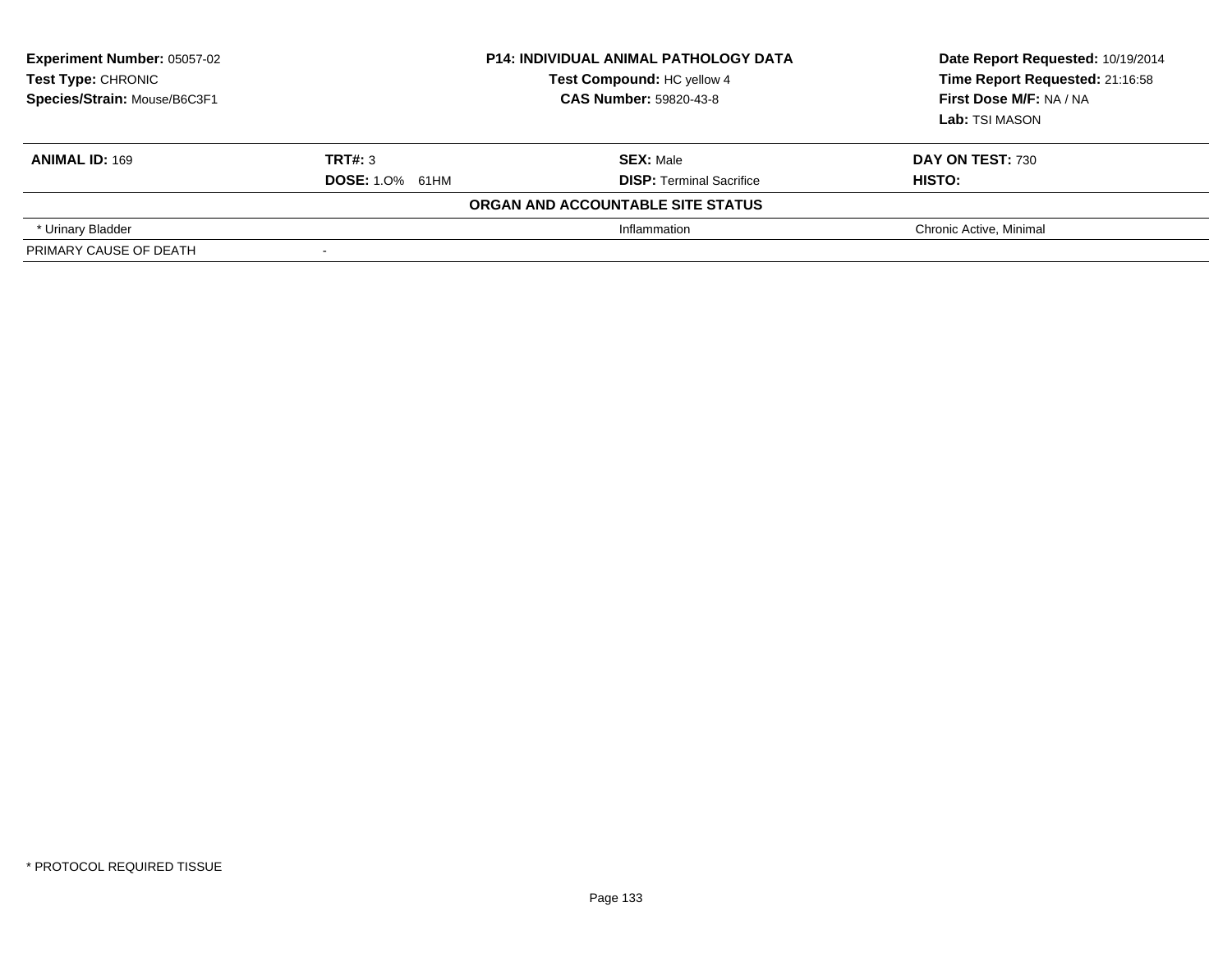| Experiment Number: 05057-02<br>Test Type: CHRONIC<br>Species/Strain: Mouse/B6C3F1 |                            | <b>P14: INDIVIDUAL ANIMAL PATHOLOGY DATA</b><br>Test Compound: HC yellow 4<br><b>CAS Number: 59820-43-8</b> | Date Report Requested: 10/19/2014<br>Time Report Requested: 21:16:58<br>First Dose M/F: NA / NA<br>Lab: TSI MASON |
|-----------------------------------------------------------------------------------|----------------------------|-------------------------------------------------------------------------------------------------------------|-------------------------------------------------------------------------------------------------------------------|
| <b>ANIMAL ID: 170</b>                                                             | TRT#: 3                    | <b>SEX: Male</b>                                                                                            | DAY ON TEST: 730                                                                                                  |
|                                                                                   | DOSE: 1.0% 61HM            | <b>DISP: Terminal Sacrifice</b>                                                                             | HISTO:                                                                                                            |
|                                                                                   |                            | ORGAN AND ACCOUNTABLE SITE STATUS                                                                           |                                                                                                                   |
| <b>NORMAL</b>                                                                     |                            |                                                                                                             |                                                                                                                   |
| * Adrenal Gland - Medulla                                                         | * Bone                     | * Bone Marrow                                                                                               | * Brain                                                                                                           |
| * Esophagus                                                                       | * Gallbladder              | * Heart                                                                                                     | * Intestine Large - Cecum                                                                                         |
| * Intestine Large - Colon                                                         | * Intestine Large - Rectum | * Intestine Small - Duodenum                                                                                | * Intestine Small - Ileum                                                                                         |
| * Intestine Small - Jejunum                                                       | * Islets, Pancreatic       | * Liver                                                                                                     | * Lung                                                                                                            |
| * Lymph Node - Mandibular                                                         | * Lymph Node - Mesenteric  | * Nose                                                                                                      | * Pancreas                                                                                                        |
| * Parathyroid Gland                                                               | * Salivary Glands          | * Seminal Vesicle                                                                                           | * Skin                                                                                                            |
| * Spleen                                                                          | * Stomach - Forestomach    | * Stomach - Glandular                                                                                       | * Testes                                                                                                          |
| * Thymus                                                                          | * Trachea                  |                                                                                                             |                                                                                                                   |
| <b>MISSING</b>                                                                    |                            |                                                                                                             |                                                                                                                   |
| * Mammary Gland                                                                   |                            |                                                                                                             |                                                                                                                   |
| <b>OBSERVATIONS</b>                                                               |                            |                                                                                                             |                                                                                                                   |
| * Adrenal Gland                                                                   | Cortex                     | Hyperplasia                                                                                                 | Mild                                                                                                              |
| * Epididymis                                                                      |                            | Inflammation                                                                                                | Chronic Active, Minimal                                                                                           |
| * Kidney                                                                          |                            | Inflammation                                                                                                | Chronic Active, Minimal                                                                                           |
| * Pituitary Gland                                                                 | Pars Distalis              | Hyperplasia                                                                                                 | Mild                                                                                                              |
| * Prostate                                                                        |                            | Inflammation                                                                                                | Chronic Active, Minimal                                                                                           |
| * Thyroid Gland                                                                   | <b>Follicular Cel</b>      | Hyperplasia                                                                                                 | Minimal                                                                                                           |
|                                                                                   |                            | Inflammation                                                                                                | Chronic, Minimal                                                                                                  |
|                                                                                   | Follicle                   | Pigmentation                                                                                                | Moderate                                                                                                          |
|                                                                                   | <b>Follicular Cel</b>      | Pigmentation                                                                                                | Moderate                                                                                                          |
|                                                                                   | Interstitium               | Pigmentation                                                                                                | Mild                                                                                                              |
| Note: PIGMENT<br>$TGLs = 2-5$                                                     |                            |                                                                                                             |                                                                                                                   |
| * Urinary Bladder                                                                 |                            | Calculus Micro Observation Only                                                                             | Mild                                                                                                              |
|                                                                                   |                            | Inflammation                                                                                                | Chronic Active, Minimal                                                                                           |
| PRIMARY CAUSE OF DEATH                                                            | $\blacksquare$             |                                                                                                             |                                                                                                                   |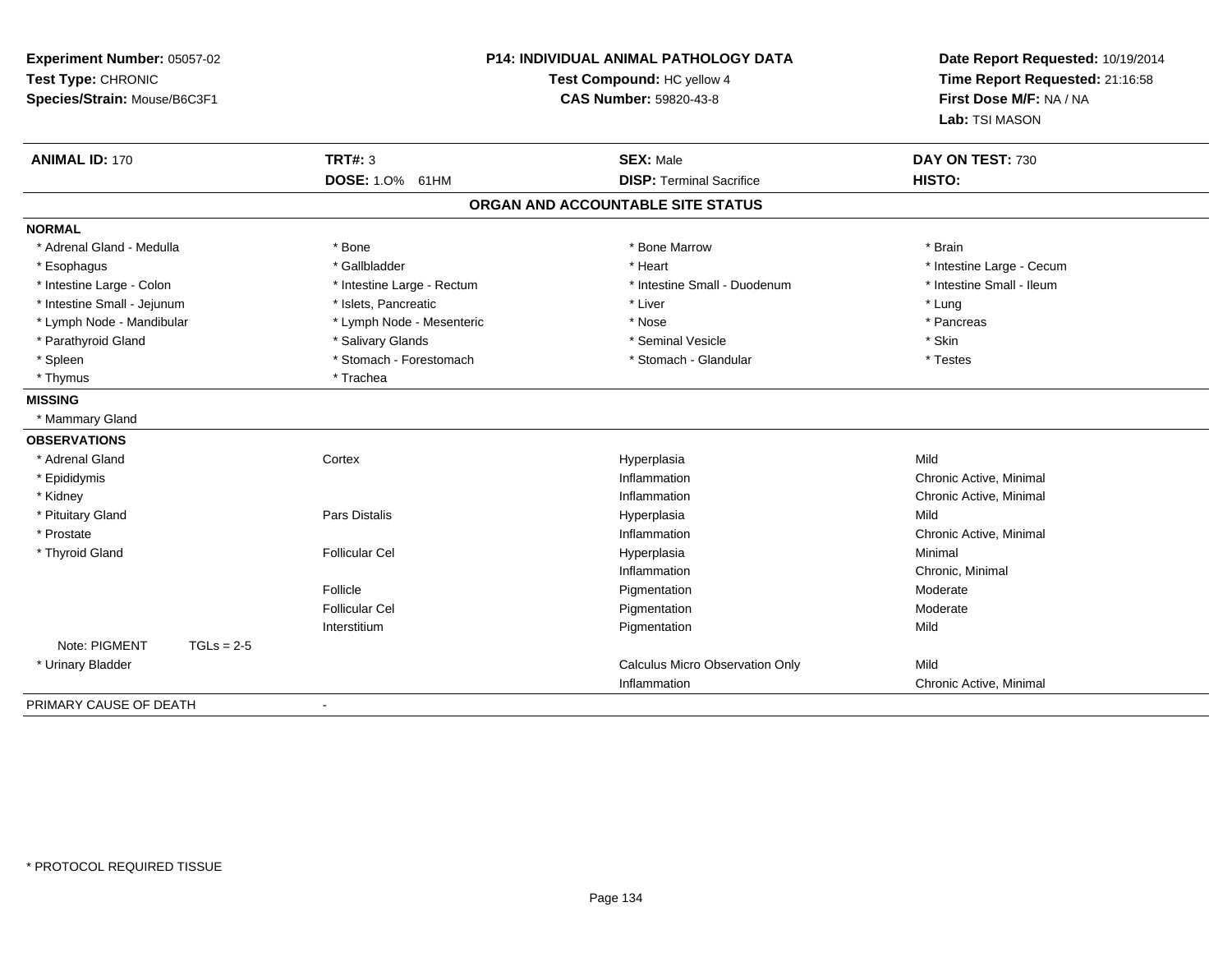| Experiment Number: 05057-02<br>Test Type: CHRONIC<br>Species/Strain: Mouse/B6C3F1 |                            | <b>P14: INDIVIDUAL ANIMAL PATHOLOGY DATA</b><br>Test Compound: HC yellow 4<br><b>CAS Number: 59820-43-8</b> | Date Report Requested: 10/19/2014<br>Time Report Requested: 21:16:58<br>First Dose M/F: NA / NA<br>Lab: TSI MASON |
|-----------------------------------------------------------------------------------|----------------------------|-------------------------------------------------------------------------------------------------------------|-------------------------------------------------------------------------------------------------------------------|
| <b>ANIMAL ID: 171</b>                                                             | <b>TRT#: 3</b>             | <b>SEX: Male</b>                                                                                            | DAY ON TEST: 730                                                                                                  |
|                                                                                   | DOSE: 1.0% 61HM            | <b>DISP: Terminal Sacrifice</b>                                                                             | HISTO:                                                                                                            |
|                                                                                   |                            | ORGAN AND ACCOUNTABLE SITE STATUS                                                                           |                                                                                                                   |
| <b>NORMAL</b>                                                                     |                            |                                                                                                             |                                                                                                                   |
| * Adrenal Gland - Cortex                                                          | * Adrenal Gland - Medulla  | * Bone Marrow                                                                                               | * Epididymis                                                                                                      |
| * Esophagus                                                                       | * Gallbladder              | * Heart                                                                                                     | * Intestine Large - Cecum                                                                                         |
| * Intestine Large - Colon                                                         | * Intestine Large - Rectum | * Intestine Small - Duodenum                                                                                | * Intestine Small - Jejunum                                                                                       |
| * Islets, Pancreatic                                                              | * Liver                    | * Lymph Node - Mandibular                                                                                   | * Pancreas                                                                                                        |
| * Pituitary Gland                                                                 | * Prostate                 | * Salivary Glands                                                                                           | * Seminal Vesicle                                                                                                 |
| * Skin                                                                            | * Stomach - Forestomach    | * Stomach - Glandular                                                                                       | $^\star$ Testes                                                                                                   |
| * Thymus                                                                          | * Trachea                  |                                                                                                             |                                                                                                                   |
| <b>MISSING</b>                                                                    |                            |                                                                                                             |                                                                                                                   |
| * Mammary Gland                                                                   | * Parathyroid Gland        |                                                                                                             |                                                                                                                   |
| <b>OBSERVATIONS</b>                                                               |                            |                                                                                                             |                                                                                                                   |
| * Bone                                                                            | Joint, Tarsal              | Hyperostosis                                                                                                | Marked                                                                                                            |
| [ Hyperostosis TGLS = 3-9 ]                                                       |                            |                                                                                                             |                                                                                                                   |
| * Brain                                                                           | Thalamus                   | Mineralization                                                                                              | Minimal                                                                                                           |
| * Intestine Small                                                                 | <b>Ileum</b>               | Lymphoma Malignant Undifferentiated Cell Type                                                               |                                                                                                                   |
| * Kidney                                                                          |                            | Inflammation                                                                                                | Chronic Active, Minimal                                                                                           |
| * Lung                                                                            |                            | Alveolar/Bronchiolar Carcinoma                                                                              |                                                                                                                   |
| Note: ALV BRON CARC<br>$TGLs = 7-1.1$                                             |                            |                                                                                                             |                                                                                                                   |
| * Lymph Node                                                                      | Mesenteric                 | Lymphoma Malignant Undifferentiated Cell Type                                                               |                                                                                                                   |
| Note: LYMPH MAL UNDF $TGLs = 8.9 - 5 + 10$                                        |                            |                                                                                                             |                                                                                                                   |
| * Nose                                                                            |                            | Inflammation                                                                                                | Acute, Minimal                                                                                                    |
| * Spleen                                                                          |                            | Lymphoma Malignant Undifferentiated Cell Type                                                               |                                                                                                                   |
| * Thyroid Gland                                                                   | <b>Follicular Cel</b>      | Hyperplasia                                                                                                 | Minimal                                                                                                           |
|                                                                                   |                            | Inflammation                                                                                                | Chronic, Minimal                                                                                                  |
|                                                                                   | Follicle                   | Pigmentation                                                                                                | Mild                                                                                                              |
|                                                                                   | <b>Follicular Cel</b>      | Pigmentation                                                                                                | Mild                                                                                                              |
|                                                                                   | Interstitium               | Pigmentation                                                                                                | Mild                                                                                                              |
| Note: PIGMENT<br>$TGLs = 5-5$                                                     |                            |                                                                                                             |                                                                                                                   |
| * Urinary Bladder                                                                 |                            | Inflammation                                                                                                | Chronic Active, Minimal                                                                                           |
| PRIMARY CAUSE OF DEATH                                                            |                            |                                                                                                             |                                                                                                                   |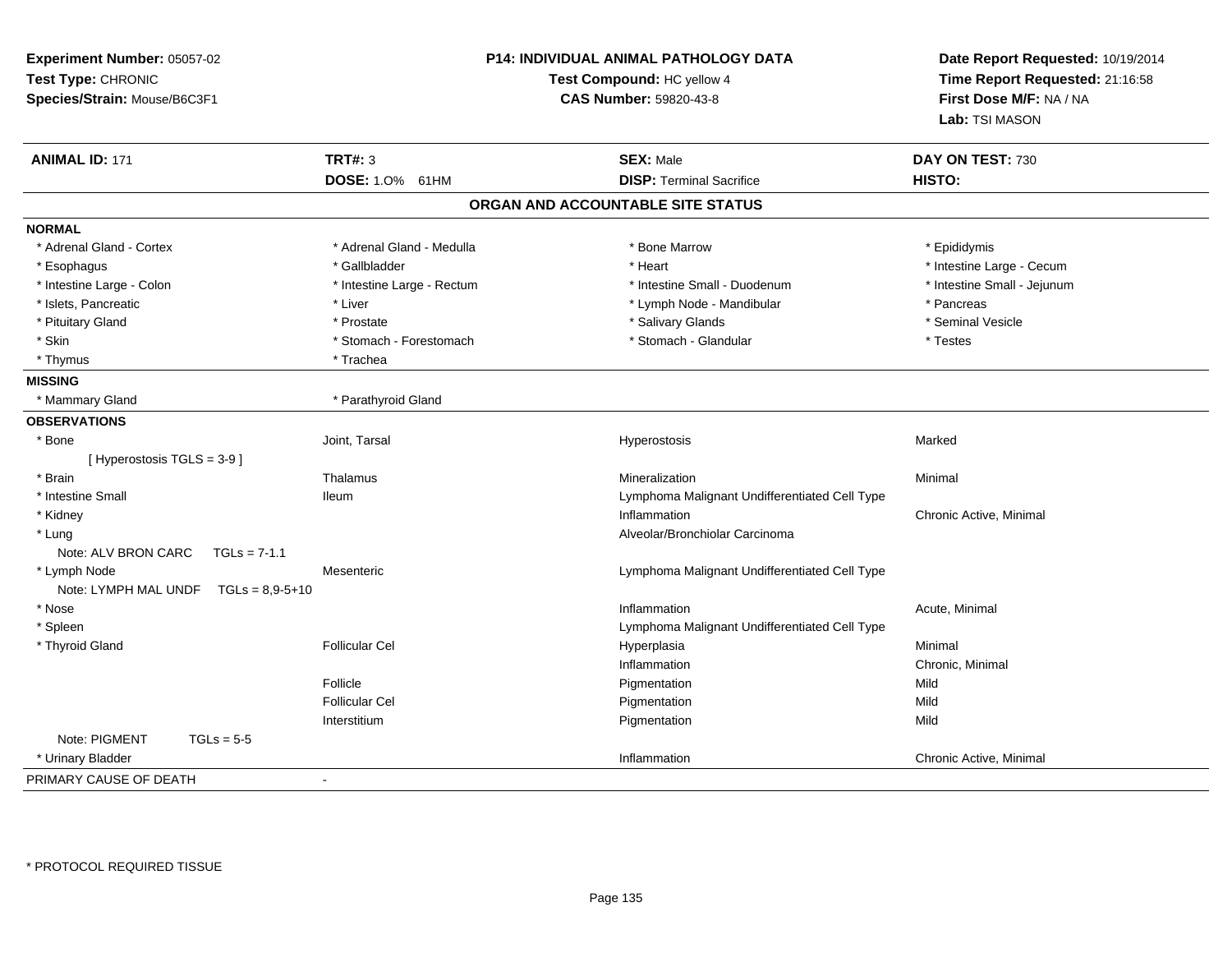| Experiment Number: 05057-02<br>Test Type: CHRONIC<br>Species/Strain: Mouse/B6C3F1 |                                   | <b>P14: INDIVIDUAL ANIMAL PATHOLOGY DATA</b><br>Test Compound: HC yellow 4<br>CAS Number: 59820-43-8 | Date Report Requested: 10/19/2014<br>Time Report Requested: 21:16:58<br>First Dose M/F: NA / NA<br>Lab: TSI MASON |
|-----------------------------------------------------------------------------------|-----------------------------------|------------------------------------------------------------------------------------------------------|-------------------------------------------------------------------------------------------------------------------|
| <b>ANIMAL ID: 172</b>                                                             | <b>TRT#: 3</b><br>DOSE: 1.0% 61HM | <b>SEX: Male</b><br><b>DISP: Terminal Sacrifice</b>                                                  | DAY ON TEST: 730<br>HISTO:                                                                                        |
|                                                                                   |                                   | ORGAN AND ACCOUNTABLE SITE STATUS                                                                    |                                                                                                                   |
|                                                                                   |                                   |                                                                                                      |                                                                                                                   |
| <b>NORMAL</b>                                                                     |                                   |                                                                                                      |                                                                                                                   |
| * Adrenal Gland - Cortex                                                          | * Bone                            | * Bone Marrow                                                                                        | Ear                                                                                                               |
| * Esophagus                                                                       | * Gallbladder                     | * Heart                                                                                              | * Intestine Large - Cecum                                                                                         |
| * Intestine Large - Colon                                                         | * Intestine Large - Rectum        | * Intestine Small - Duodenum                                                                         | * Intestine Small - Ileum                                                                                         |
| * Intestine Small - Jejunum                                                       | * Islets. Pancreatic              | * Liver                                                                                              | * Lung                                                                                                            |
| * Lymph Node - Mandibular                                                         | * Lymph Node - Mesenteric         | * Nose                                                                                               | * Pancreas                                                                                                        |
| * Parathyroid Gland                                                               | * Pituitary Gland                 | * Salivary Glands                                                                                    | * Skin                                                                                                            |
| * Spleen                                                                          | * Stomach - Forestomach           | * Stomach - Glandular                                                                                | * Testes                                                                                                          |
| * Thymus                                                                          | * Trachea                         |                                                                                                      |                                                                                                                   |
| <b>MISSING</b>                                                                    |                                   |                                                                                                      |                                                                                                                   |
| * Mammary Gland                                                                   |                                   |                                                                                                      |                                                                                                                   |
| <b>OBSERVATIONS</b>                                                               |                                   |                                                                                                      |                                                                                                                   |
| * Adrenal Gland                                                                   | Medulla                           | Hyperplasia                                                                                          | Minimal                                                                                                           |
| * Brain                                                                           | Thalamus                          | Mineralization                                                                                       | Minimal                                                                                                           |
| * Epididymis                                                                      |                                   | Inflammation                                                                                         | Chronic Active, Minimal                                                                                           |
| * Kidney                                                                          |                                   | Inflammation                                                                                         | Chronic Active, Minimal                                                                                           |
| * Prostate                                                                        |                                   | Inflammation                                                                                         | Chronic Active, Minimal                                                                                           |
| * Seminal Vesicle                                                                 |                                   | Inflammation                                                                                         | Chronic Active, Minimal                                                                                           |
| * Thyroid Gland                                                                   | <b>Follicular Cel</b>             | Hyperplasia                                                                                          | Mild                                                                                                              |
|                                                                                   | Follicle                          | Pigmentation                                                                                         | Mild                                                                                                              |
|                                                                                   | <b>Follicular Cel</b>             | Pigmentation                                                                                         | Mild                                                                                                              |
|                                                                                   | Interstitium                      | Pigmentation                                                                                         | Mild                                                                                                              |
| Note: PIGMENT<br>$TGLs = 2-5$                                                     |                                   |                                                                                                      |                                                                                                                   |
| * Urinary Bladder                                                                 |                                   | Inflammation                                                                                         | Chronic Active, Minimal                                                                                           |
| PRIMARY CAUSE OF DEATH                                                            | $\blacksquare$                    |                                                                                                      |                                                                                                                   |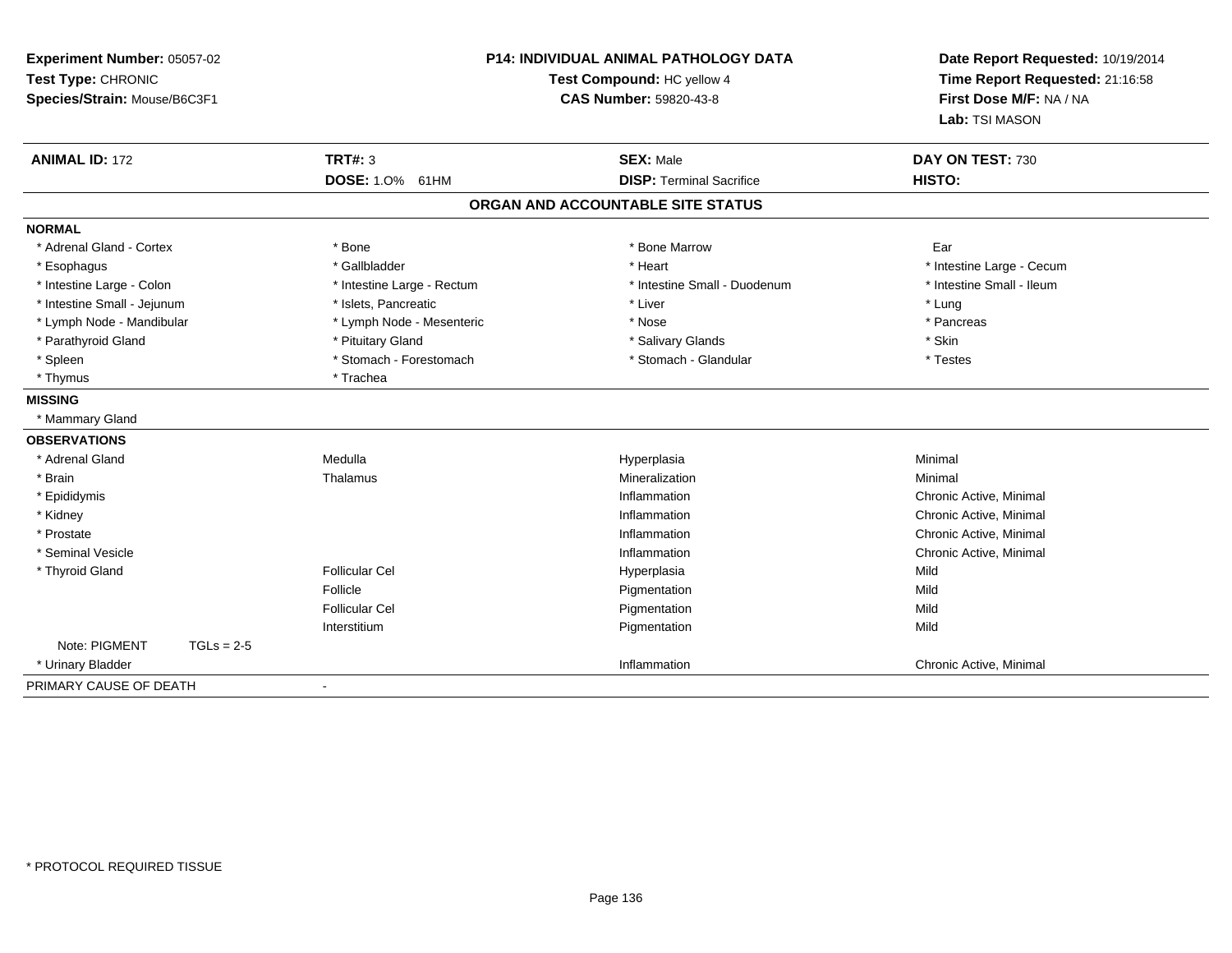| Experiment Number: 05057-02<br>Test Type: CHRONIC<br>Species/Strain: Mouse/B6C3F1 | <b>P14: INDIVIDUAL ANIMAL PATHOLOGY DATA</b><br>Test Compound: HC yellow 4<br><b>CAS Number: 59820-43-8</b> |                                           | Date Report Requested: 10/19/2014<br>Time Report Requested: 21:16:58<br>First Dose M/F: NA / NA<br>Lab: TSI MASON |  |
|-----------------------------------------------------------------------------------|-------------------------------------------------------------------------------------------------------------|-------------------------------------------|-------------------------------------------------------------------------------------------------------------------|--|
| <b>ANIMAL ID: 173</b>                                                             | <b>TRT#: 3</b>                                                                                              | <b>SEX: Male</b><br><b>DISP: Moribund</b> | DAY ON TEST: 602<br>HISTO:                                                                                        |  |
|                                                                                   | DOSE: 1.0% 61HM                                                                                             |                                           |                                                                                                                   |  |
|                                                                                   |                                                                                                             | ORGAN AND ACCOUNTABLE SITE STATUS         |                                                                                                                   |  |
| <b>NORMAL</b>                                                                     |                                                                                                             |                                           |                                                                                                                   |  |
| * Adrenal Gland - Cortex                                                          | * Adrenal Gland - Medulla                                                                                   | * Bone                                    | * Bone Marrow                                                                                                     |  |
| * Epididymis                                                                      | * Esophagus                                                                                                 | * Gallbladder                             | * Heart                                                                                                           |  |
| * Intestine Large - Cecum                                                         | * Intestine Large - Colon                                                                                   | * Intestine Large - Rectum                | * Intestine Small - Duodenum                                                                                      |  |
| * Intestine Small - Ileum                                                         | * Intestine Small - Jejunum                                                                                 | * Islets, Pancreatic                      | * Kidney                                                                                                          |  |
| * Liver                                                                           | * Lung                                                                                                      | * Lymph Node - Mesenteric                 | * Nose                                                                                                            |  |
| * Pancreas                                                                        | * Prostate                                                                                                  | * Seminal Vesicle                         | * Skin                                                                                                            |  |
| * Stomach - Forestomach                                                           | * Stomach - Glandular                                                                                       | * Testes                                  | * Trachea                                                                                                         |  |
| * Urinary Bladder                                                                 |                                                                                                             |                                           |                                                                                                                   |  |
| <b>MISSING</b>                                                                    |                                                                                                             |                                           |                                                                                                                   |  |
| * Lymph Node - Mandibular                                                         | * Mammary Gland                                                                                             | * Parathyroid Gland                       | * Thymus                                                                                                          |  |
| <b>OBSERVATIONS</b>                                                               |                                                                                                             |                                           |                                                                                                                   |  |
| * Brain                                                                           | Thalamus                                                                                                    | Mineralization                            | Minimal                                                                                                           |  |
| * Pituitary Gland                                                                 | <b>Pars Distalis</b>                                                                                        | Hyperplasia                               | Minimal                                                                                                           |  |
| * Salivary Glands                                                                 |                                                                                                             | Inflammation                              | Chronic Active, Minimal                                                                                           |  |
| * Spleen                                                                          |                                                                                                             | Depletion Lymphoid                        | Moderate                                                                                                          |  |
| [Depletion Lymphoid TGLS = 2-3 ]                                                  |                                                                                                             |                                           |                                                                                                                   |  |
| * Thyroid Gland                                                                   | <b>Follicular Cel</b>                                                                                       | Hyperplasia                               | Minimal                                                                                                           |  |
|                                                                                   | Follicle                                                                                                    | Pigmentation                              | Mild                                                                                                              |  |
|                                                                                   | <b>Follicular Cel</b>                                                                                       | Pigmentation                              | Mild                                                                                                              |  |
|                                                                                   | Interstitium                                                                                                | Pigmentation                              | Mild                                                                                                              |  |
| PRIMARY CAUSE OF DEATH                                                            |                                                                                                             |                                           |                                                                                                                   |  |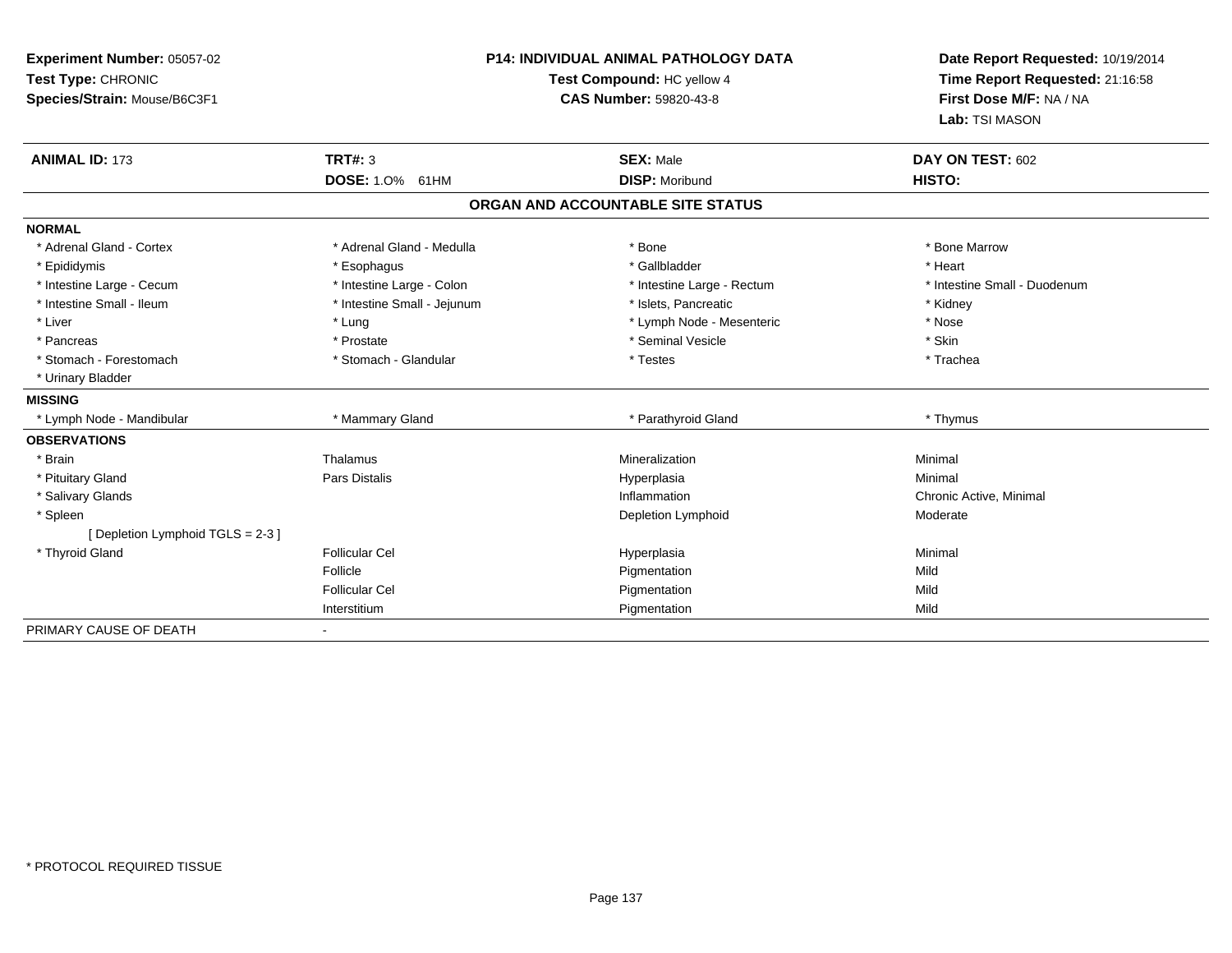| Experiment Number: 05057-02<br>Test Type: CHRONIC<br>Species/Strain: Mouse/B6C3F1 |                                   | P14: INDIVIDUAL ANIMAL PATHOLOGY DATA<br>Test Compound: HC yellow 4<br><b>CAS Number: 59820-43-8</b> | Date Report Requested: 10/19/2014<br>Time Report Requested: 21:16:58<br>First Dose M/F: NA / NA<br>Lab: TSI MASON |
|-----------------------------------------------------------------------------------|-----------------------------------|------------------------------------------------------------------------------------------------------|-------------------------------------------------------------------------------------------------------------------|
| <b>ANIMAL ID: 175</b>                                                             | <b>TRT#: 3</b><br>DOSE: 1.0% 61HM | <b>SEX: Male</b><br><b>DISP: Terminal Sacrifice</b>                                                  | DAY ON TEST: 731<br>HISTO:                                                                                        |
|                                                                                   |                                   | ORGAN AND ACCOUNTABLE SITE STATUS                                                                    |                                                                                                                   |
| <b>NORMAL</b>                                                                     |                                   |                                                                                                      |                                                                                                                   |
| * Adrenal Gland - Cortex                                                          | * Adrenal Gland - Medulla         | * Bone                                                                                               | * Bone Marrow                                                                                                     |
| * Brain                                                                           | * Epididymis                      | * Esophagus                                                                                          | * Gallbladder                                                                                                     |
| * Heart                                                                           | * Intestine Large - Cecum         | * Intestine Large - Colon                                                                            | * Intestine Large - Rectum                                                                                        |
| * Intestine Small - Duodenum                                                      | * Intestine Small - Ileum         | * Intestine Small - Jejunum                                                                          | * Islets, Pancreatic                                                                                              |
| * Lung                                                                            | * Lymph Node - Mandibular         | * Lymph Node - Mesenteric                                                                            | * Nose                                                                                                            |
| * Pancreas                                                                        | * Pituitary Gland                 | * Salivary Glands                                                                                    | * Seminal Vesicle                                                                                                 |
| * Skin                                                                            | * Stomach - Forestomach           | * Stomach - Glandular                                                                                | * Testes                                                                                                          |
| * Trachea                                                                         |                                   |                                                                                                      |                                                                                                                   |
| <b>MISSING</b>                                                                    |                                   |                                                                                                      |                                                                                                                   |
| * Mammary Gland                                                                   | * Parathyroid Gland               | * Thymus                                                                                             |                                                                                                                   |
| <b>INSUFFICIENT TISSUE</b>                                                        |                                   |                                                                                                      |                                                                                                                   |
| * Prostate                                                                        |                                   |                                                                                                      |                                                                                                                   |
| <b>OBSERVATIONS</b>                                                               |                                   |                                                                                                      |                                                                                                                   |
| * Kidney                                                                          |                                   | Inflammation                                                                                         | Chronic Active, Minimal                                                                                           |
| * Liver                                                                           |                                   | Hepatocellular Carcinoma                                                                             |                                                                                                                   |
| Note: HEPATOCLR CARC<br>$TGLs = 6-2.1$                                            |                                   |                                                                                                      |                                                                                                                   |
| * Spleen                                                                          |                                   | Hematopoietic Cell Proliferation                                                                     | Moderate                                                                                                          |
| * Thyroid Gland                                                                   | <b>Follicular Cel</b>             | Adenoma                                                                                              |                                                                                                                   |
|                                                                                   | <b>Follicular Cel</b>             | Hyperplasia                                                                                          | Minimal                                                                                                           |
|                                                                                   |                                   | Inflammation                                                                                         | Chronic, Minimal                                                                                                  |
|                                                                                   | Follicle                          | Pigmentation                                                                                         | Moderate                                                                                                          |
|                                                                                   | <b>Follicular Cel</b>             | Pigmentation                                                                                         | Moderate                                                                                                          |
|                                                                                   | Interstitium                      | Pigmentation                                                                                         | Moderate                                                                                                          |
| Note: PIGMENT<br>$TGLs = 3-5$                                                     |                                   |                                                                                                      |                                                                                                                   |
| * Urinary Bladder                                                                 |                                   | Inflammation                                                                                         | Chronic Active, Minimal                                                                                           |
| PRIMARY CAUSE OF DEATH                                                            | $\blacksquare$                    |                                                                                                      |                                                                                                                   |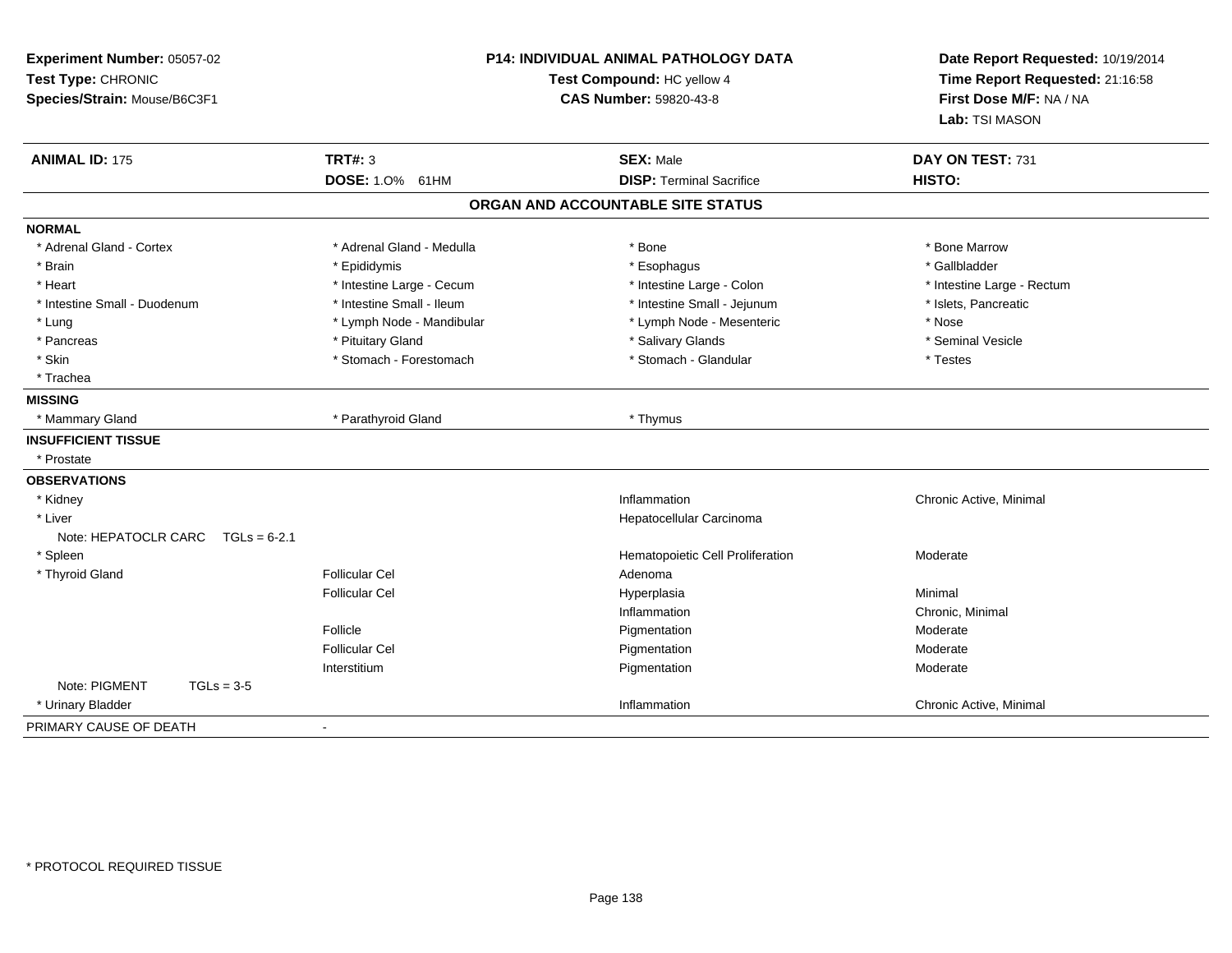| Experiment Number: 05057-02<br>Test Type: CHRONIC<br>Species/Strain: Mouse/B6C3F1 | <b>P14: INDIVIDUAL ANIMAL PATHOLOGY DATA</b><br>Test Compound: HC yellow 4<br>CAS Number: 59820-43-8 |                                                     | Date Report Requested: 10/19/2014<br>Time Report Requested: 21:16:58<br>First Dose M/F: NA / NA<br>Lab: TSI MASON |
|-----------------------------------------------------------------------------------|------------------------------------------------------------------------------------------------------|-----------------------------------------------------|-------------------------------------------------------------------------------------------------------------------|
| <b>ANIMAL ID: 176</b>                                                             | <b>TRT#: 3</b><br>DOSE: 1.0% 61HM                                                                    | <b>SEX: Male</b><br><b>DISP: Terminal Sacrifice</b> | DAY ON TEST: 731<br>HISTO:                                                                                        |
|                                                                                   |                                                                                                      | ORGAN AND ACCOUNTABLE SITE STATUS                   |                                                                                                                   |
| <b>NORMAL</b>                                                                     |                                                                                                      |                                                     |                                                                                                                   |
| * Adrenal Gland - Cortex                                                          | * Adrenal Gland - Medulla                                                                            | * Bone                                              | * Bone Marrow                                                                                                     |
| * Esophagus                                                                       | * Gallbladder                                                                                        | * Heart                                             | * Intestine Large - Cecum                                                                                         |
| * Intestine Large - Colon                                                         | * Intestine Large - Rectum                                                                           | * Intestine Small - Duodenum                        | * Intestine Small - Ileum                                                                                         |
| * Intestine Small - Jejunum                                                       | * Islets. Pancreatic                                                                                 | * Liver                                             | * Lung                                                                                                            |
| * Lymph Node - Mandibular                                                         | * Lymph Node - Mesenteric                                                                            | * Nose                                              | Penis                                                                                                             |
| * Pituitary Gland                                                                 | * Prostate                                                                                           | * Seminal Vesicle                                   | * Skin                                                                                                            |
| * Spleen                                                                          | * Stomach - Forestomach                                                                              | * Stomach - Glandular                               | * Testes                                                                                                          |
| * Thymus                                                                          | * Trachea                                                                                            |                                                     |                                                                                                                   |
| <b>MISSING</b>                                                                    |                                                                                                      |                                                     |                                                                                                                   |
| * Mammary Gland                                                                   | * Parathyroid Gland                                                                                  |                                                     |                                                                                                                   |
| <b>OBSERVATIONS</b>                                                               |                                                                                                      |                                                     |                                                                                                                   |
| * Brain                                                                           | Thalamus                                                                                             | Mineralization                                      | Minimal                                                                                                           |
| * Epididymis                                                                      |                                                                                                      | Inflammation                                        | Chronic Active, Minimal                                                                                           |
| * Kidney                                                                          |                                                                                                      | Inflammation                                        | Chronic Active, Minimal                                                                                           |
| * Pancreas                                                                        |                                                                                                      | Vacuolization Cytoplasmic                           | Minimal                                                                                                           |
| * Salivary Glands                                                                 |                                                                                                      | Inflammation                                        | Chronic Active, Minimal                                                                                           |
| * Thyroid Gland                                                                   | <b>Follicular Cel</b>                                                                                | Hyperplasia                                         | Minimal                                                                                                           |
|                                                                                   |                                                                                                      | Inflammation                                        | Chronic, Minimal                                                                                                  |
|                                                                                   | Follicle                                                                                             | Pigmentation                                        | Mild                                                                                                              |
|                                                                                   | <b>Follicular Cel</b>                                                                                | Pigmentation                                        | Mild                                                                                                              |
|                                                                                   | Interstitium                                                                                         | Pigmentation                                        | Mild                                                                                                              |
| Note: PIGMENT<br>$TGLs = 4-5$                                                     |                                                                                                      |                                                     |                                                                                                                   |
| * Urinary Bladder                                                                 |                                                                                                      | Inflammation                                        | Chronic Active, Minimal                                                                                           |
| PRIMARY CAUSE OF DEATH                                                            | $\blacksquare$                                                                                       |                                                     |                                                                                                                   |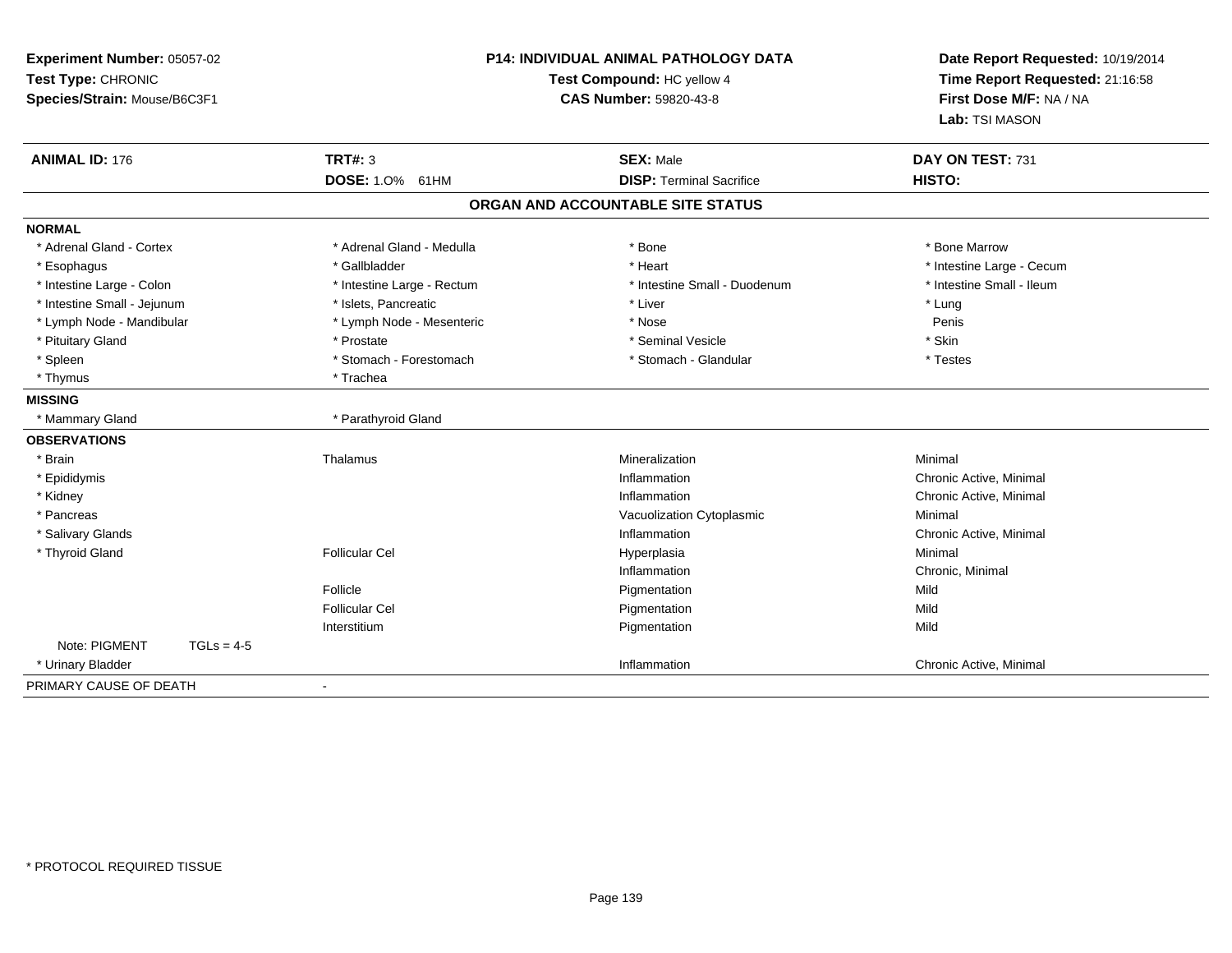| Experiment Number: 05057-02<br>Test Type: CHRONIC<br>Species/Strain: Mouse/B6C3F1 |                              | <b>P14: INDIVIDUAL ANIMAL PATHOLOGY DATA</b><br>Test Compound: HC yellow 4<br><b>CAS Number: 59820-43-8</b> | Date Report Requested: 10/19/2014<br>Time Report Requested: 21:16:58<br>First Dose M/F: NA / NA<br>Lab: TSI MASON |
|-----------------------------------------------------------------------------------|------------------------------|-------------------------------------------------------------------------------------------------------------|-------------------------------------------------------------------------------------------------------------------|
| <b>ANIMAL ID: 177</b>                                                             | <b>TRT#: 3</b>               | <b>SEX: Male</b>                                                                                            | DAY ON TEST: 701                                                                                                  |
|                                                                                   | DOSE: 1.0% 61HM              | <b>DISP: Moribund</b>                                                                                       | HISTO:                                                                                                            |
|                                                                                   |                              | ORGAN AND ACCOUNTABLE SITE STATUS                                                                           |                                                                                                                   |
| <b>NORMAL</b>                                                                     |                              |                                                                                                             |                                                                                                                   |
| * Adrenal Gland - Cortex                                                          | * Adrenal Gland - Medulla    | * Epididymis                                                                                                | * Esophagus                                                                                                       |
| * Gallbladder                                                                     | * Heart                      | * Intestine Large - Cecum                                                                                   | * Intestine Large - Colon                                                                                         |
| * Intestine Large - Rectum                                                        | * Intestine Small - Duodenum | * Intestine Small - Ileum                                                                                   | * Intestine Small - Jejunum                                                                                       |
| * Islets, Pancreatic                                                              | * Liver                      | * Lung                                                                                                      | * Lymph Node - Mandibular                                                                                         |
| * Lymph Node - Mesenteric                                                         | * Pancreas                   | * Parathyroid Gland                                                                                         | * Prostate                                                                                                        |
| * Seminal Vesicle                                                                 | * Stomach - Forestomach      | * Stomach - Glandular                                                                                       | * Testes                                                                                                          |
| * Trachea                                                                         |                              |                                                                                                             |                                                                                                                   |
| <b>MISSING</b>                                                                    |                              |                                                                                                             |                                                                                                                   |
| * Bone                                                                            | * Bone Marrow                | * Mammary Gland                                                                                             | * Nose                                                                                                            |
| * Pituitary Gland                                                                 |                              |                                                                                                             |                                                                                                                   |
| <b>OBSERVATIONS</b>                                                               |                              |                                                                                                             |                                                                                                                   |
| * Brain                                                                           | Thalamus                     | Mineralization                                                                                              | Minimal                                                                                                           |
| * Kidney                                                                          |                              | Inflammation                                                                                                | Chronic Active, Minimal                                                                                           |
| * Salivary Glands                                                                 |                              | Inflammation                                                                                                | Chronic Active, Minimal                                                                                           |
| * Skin                                                                            |                              | Squamous Cell Carcinoma                                                                                     |                                                                                                                   |
| Note: SQUAM CEL CARC<br>$TGLS = 2-9$                                              |                              |                                                                                                             |                                                                                                                   |
| * Spleen                                                                          |                              | Depletion Lymphoid                                                                                          | Mild                                                                                                              |
| * Thymus                                                                          |                              | Cyst                                                                                                        | Minimal                                                                                                           |
| * Thyroid Gland                                                                   | <b>Follicular Cel</b>        | Hyperplasia                                                                                                 | Minimal                                                                                                           |
|                                                                                   | Follicle                     | Pigmentation                                                                                                | Moderate                                                                                                          |
|                                                                                   | <b>Follicular Cel</b>        | Pigmentation                                                                                                | Moderate                                                                                                          |
|                                                                                   | Interstitium                 | Pigmentation                                                                                                | Mild                                                                                                              |
| Note: PIGMENT<br>$TGLs = 1-5$                                                     |                              |                                                                                                             |                                                                                                                   |
| * Urinary Bladder                                                                 |                              | Inflammation                                                                                                | Chronic Active, Minimal                                                                                           |
| PRIMARY CAUSE OF DEATH                                                            | $\blacksquare$               |                                                                                                             |                                                                                                                   |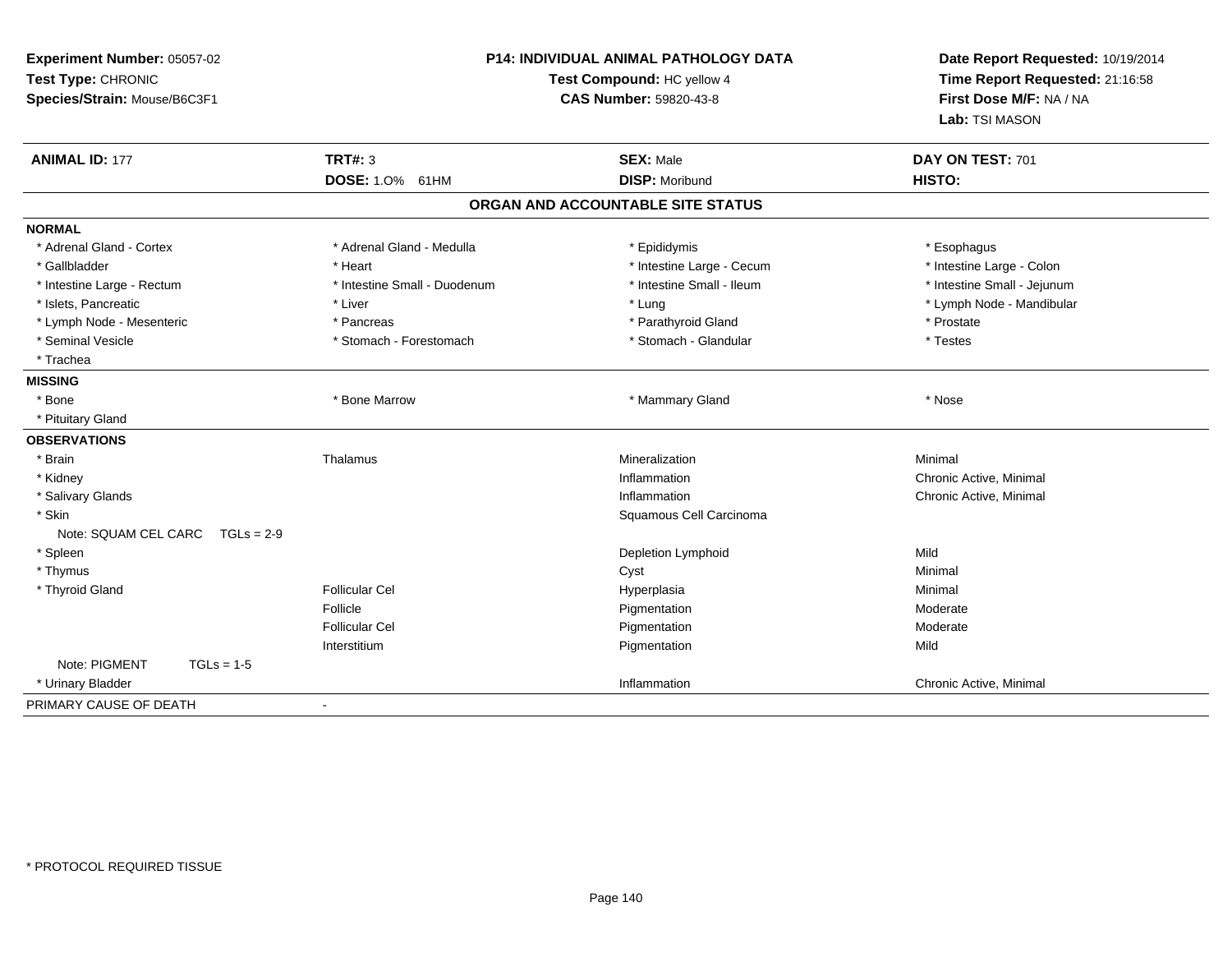| Experiment Number: 05057-02<br>Test Type: CHRONIC<br>Species/Strain: Mouse/B6C3F1 |                                                                | <b>P14: INDIVIDUAL ANIMAL PATHOLOGY DATA</b><br>Test Compound: HC yellow 4<br><b>CAS Number: 59820-43-8</b> | Date Report Requested: 10/19/2014<br>Time Report Requested: 21:16:58<br>First Dose M/F: NA / NA<br>Lab: TSI MASON |
|-----------------------------------------------------------------------------------|----------------------------------------------------------------|-------------------------------------------------------------------------------------------------------------|-------------------------------------------------------------------------------------------------------------------|
| <b>ANIMAL ID: 178</b>                                                             | <b>TRT#: 3</b><br>DOSE: 1.0% 61HM                              | <b>SEX: Male</b><br><b>DISP: Terminal Sacrifice</b>                                                         | DAY ON TEST: 731<br>HISTO:                                                                                        |
|                                                                                   |                                                                |                                                                                                             |                                                                                                                   |
|                                                                                   |                                                                | ORGAN AND ACCOUNTABLE SITE STATUS                                                                           |                                                                                                                   |
| <b>NORMAL</b>                                                                     |                                                                |                                                                                                             |                                                                                                                   |
| * Adrenal Gland - Cortex                                                          | * Adrenal Gland - Medulla                                      | * Bone Marrow                                                                                               | * Epididymis                                                                                                      |
| * Esophagus                                                                       | * Gallbladder                                                  | * Heart                                                                                                     | * Intestine Large - Cecum                                                                                         |
| * Intestine Large - Colon                                                         | * Intestine Large - Rectum                                     | * Intestine Small - Duodenum                                                                                | * Intestine Small - Ileum                                                                                         |
| * Islets, Pancreatic                                                              | * Liver                                                        | * Lung                                                                                                      | * Lymph Node - Mandibular                                                                                         |
| * Lymph Node - Mesenteric                                                         | * Nose                                                         | * Pancreas                                                                                                  | * Pituitary Gland                                                                                                 |
| * Prostate                                                                        | * Salivary Glands                                              | * Skin                                                                                                      | * Spleen                                                                                                          |
| * Stomach - Forestomach                                                           | * Testes                                                       | * Trachea                                                                                                   | * Urinary Bladder                                                                                                 |
| <b>MISSING</b>                                                                    |                                                                |                                                                                                             |                                                                                                                   |
| * Intestine Small - Jejunum                                                       | * Mammary Gland                                                | * Parathyroid Gland                                                                                         | * Thymus                                                                                                          |
| <b>OBSERVATIONS</b>                                                               |                                                                |                                                                                                             |                                                                                                                   |
| * Bone                                                                            | Joint, Tarsal                                                  | Hyperostosis                                                                                                | Mild                                                                                                              |
| Note: HYPEROSTOSIS<br>$TGLs = 2-9$                                                |                                                                |                                                                                                             |                                                                                                                   |
| * Brain                                                                           | Thalamus                                                       | Mineralization                                                                                              | Minimal                                                                                                           |
| * Kidney                                                                          |                                                                | Inflammation                                                                                                | Chronic Active, Minimal                                                                                           |
| * Lung                                                                            |                                                                |                                                                                                             |                                                                                                                   |
|                                                                                   | Note: THE HEMORRHAGES IN THE LUNG PROBABLY REPRESENT ARTEFACTS |                                                                                                             |                                                                                                                   |
| * Seminal Vesicle                                                                 |                                                                | Inflammation                                                                                                | Chronic Active, Minimal                                                                                           |
| * Stomach                                                                         | Glandular                                                      | Mineralization                                                                                              | Minimal                                                                                                           |
| * Thyroid Gland                                                                   | <b>Follicular Cel</b>                                          | Hyperplasia                                                                                                 | Mild                                                                                                              |
|                                                                                   |                                                                | Inflammation                                                                                                | Chronic, Minimal                                                                                                  |
|                                                                                   | Follicle                                                       | Pigmentation                                                                                                | Moderate                                                                                                          |
|                                                                                   | <b>Follicular Cel</b>                                          | Pigmentation                                                                                                | Moderate                                                                                                          |
|                                                                                   | Interstitium                                                   | Pigmentation                                                                                                | Mild                                                                                                              |
| PRIMARY CAUSE OF DEATH                                                            | $\blacksquare$                                                 |                                                                                                             |                                                                                                                   |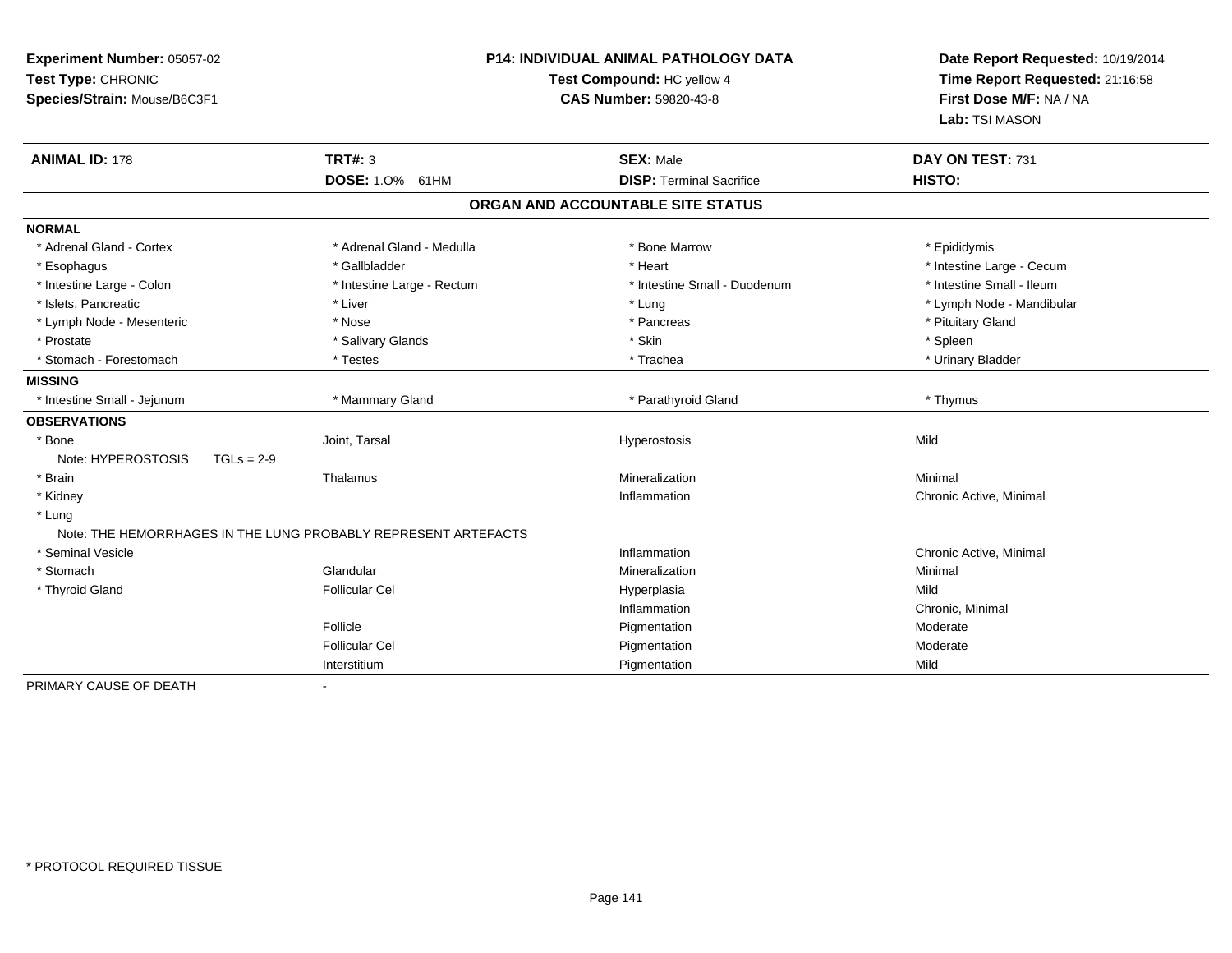| Experiment Number: 05057-02<br>Test Type: CHRONIC<br>Species/Strain: Mouse/B6C3F1 |                              | P14: INDIVIDUAL ANIMAL PATHOLOGY DATA<br>Test Compound: HC yellow 4<br><b>CAS Number: 59820-43-8</b> | Date Report Requested: 10/19/2014<br>Time Report Requested: 21:16:58<br>First Dose M/F: NA / NA<br>Lab: TSI MASON |
|-----------------------------------------------------------------------------------|------------------------------|------------------------------------------------------------------------------------------------------|-------------------------------------------------------------------------------------------------------------------|
| <b>ANIMAL ID: 180</b>                                                             | <b>TRT#: 3</b>               | <b>SEX: Male</b>                                                                                     | DAY ON TEST: 731                                                                                                  |
|                                                                                   | <b>DOSE: 1.0%</b><br>61HM    | <b>DISP: Terminal Sacrifice</b>                                                                      | HISTO:                                                                                                            |
|                                                                                   |                              | ORGAN AND ACCOUNTABLE SITE STATUS                                                                    |                                                                                                                   |
| <b>NORMAL</b>                                                                     |                              |                                                                                                      |                                                                                                                   |
| * Adrenal Gland - Cortex                                                          | * Adrenal Gland - Medulla    | * Bone                                                                                               | * Bone Marrow                                                                                                     |
| * Esophagus                                                                       | * Gallbladder                | * Heart                                                                                              | * Intestine Large - Cecum                                                                                         |
| * Intestine Large - Colon                                                         | * Intestine Small - Duodenum | * Intestine Small - Ileum                                                                            | * Intestine Small - Jejunum                                                                                       |
| * Islets, Pancreatic                                                              | * Lung                       | * Lymph Node - Mandibular                                                                            | * Lymph Node - Mesenteric                                                                                         |
| * Nose                                                                            | * Pancreas                   | * Pituitary Gland                                                                                    | * Salivary Glands                                                                                                 |
| * Seminal Vesicle                                                                 | * Skin                       | * Spleen                                                                                             | * Stomach - Forestomach                                                                                           |
| * Testes                                                                          | * Thymus                     | * Trachea                                                                                            | * Urinary Bladder                                                                                                 |
| <b>MISSING</b>                                                                    |                              |                                                                                                      |                                                                                                                   |
| * Mammary Gland                                                                   | * Parathyroid Gland          | * Prostate                                                                                           |                                                                                                                   |
| <b>OBSERVATIONS</b>                                                               |                              |                                                                                                      |                                                                                                                   |
| * Brain                                                                           | Thalamus                     | Mineralization                                                                                       | Minimal                                                                                                           |
| * Epididymis                                                                      |                              | Inflammation                                                                                         | Chronic Active, Minimal                                                                                           |
| * Intestine Large                                                                 | Rectum                       | Adenocarcinoma                                                                                       |                                                                                                                   |
| Note: ADENOCARC<br>$TGLs = 4-6.1$                                                 |                              |                                                                                                      |                                                                                                                   |
| * Kidney                                                                          |                              | Inflammation                                                                                         | Chronic Active, Minimal                                                                                           |
| * Liver                                                                           |                              | Hepatocellular Carcinoma                                                                             |                                                                                                                   |
| [ Hepatocellular Carcinoma TGLS = 6-2 ]                                           |                              |                                                                                                      |                                                                                                                   |
| * Stomach                                                                         | Glandular                    | Mineralization                                                                                       | Minimal                                                                                                           |
| * Thyroid Gland                                                                   | <b>Follicular Cel</b>        | Adenoma                                                                                              |                                                                                                                   |
|                                                                                   | <b>Follicular Cel</b>        | Hyperplasia                                                                                          | Mild                                                                                                              |
|                                                                                   |                              | Inflammation                                                                                         | Chronic, Minimal                                                                                                  |
|                                                                                   | Follicle                     | Pigmentation                                                                                         | Moderate                                                                                                          |
|                                                                                   | <b>Follicular Cel</b>        | Pigmentation                                                                                         | Moderate                                                                                                          |
|                                                                                   | Interstitium                 | Pigmentation                                                                                         | Moderate                                                                                                          |
| Note: PIGMENT<br>$TGLs = 3-5$                                                     |                              |                                                                                                      |                                                                                                                   |
| PRIMARY CAUSE OF DEATH                                                            | $\blacksquare$               |                                                                                                      |                                                                                                                   |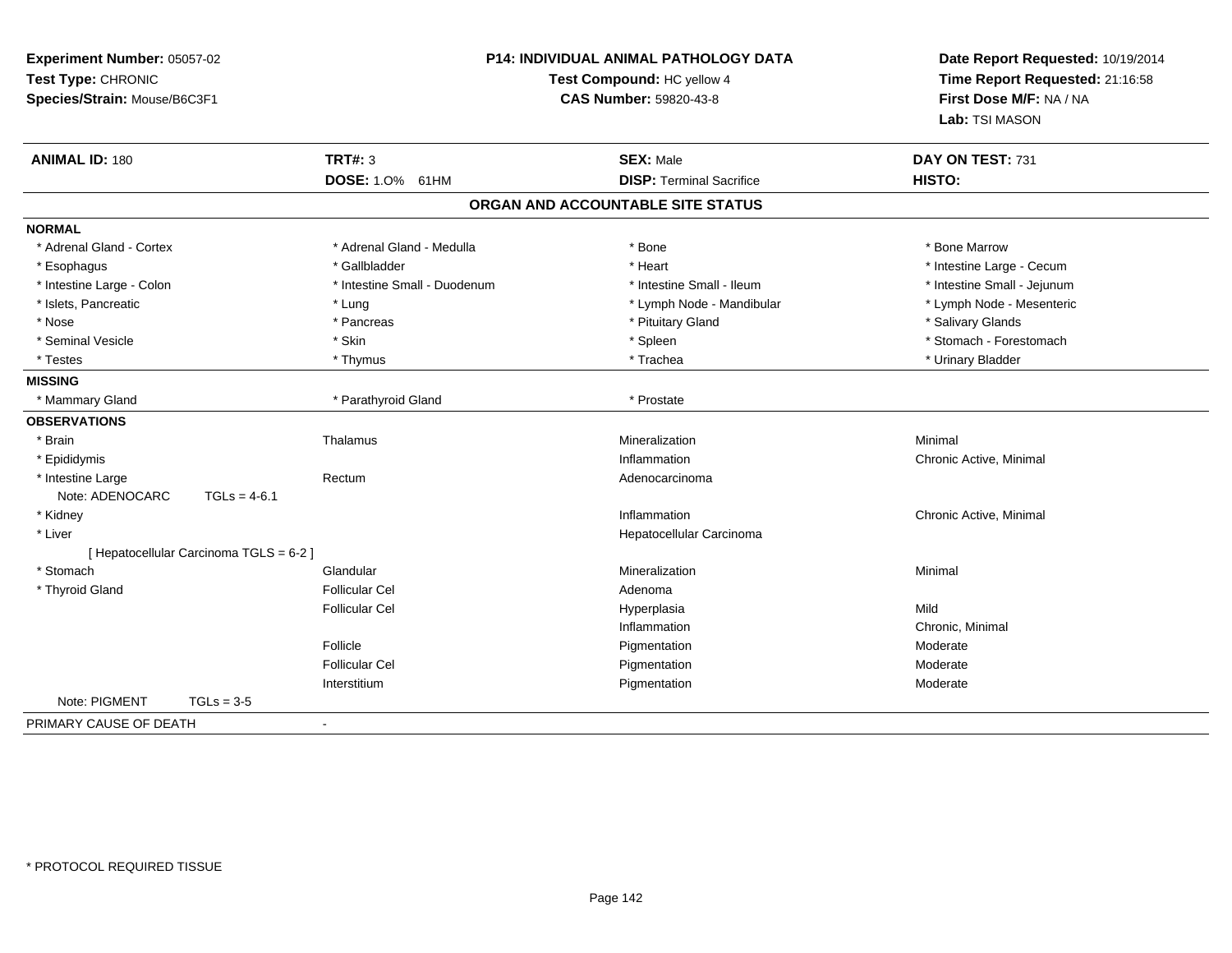| Experiment Number: 05057-02<br>Test Type: CHRONIC<br>Species/Strain: Mouse/B6C3F1 | <b>P14: INDIVIDUAL ANIMAL PATHOLOGY DATA</b><br>Test Compound: HC yellow 4<br><b>CAS Number: 59820-43-8</b> |                              | Date Report Requested: 10/19/2014<br>Time Report Requested: 21:16:58<br>First Dose M/F: NA / NA<br>Lab: TSI MASON |                             |
|-----------------------------------------------------------------------------------|-------------------------------------------------------------------------------------------------------------|------------------------------|-------------------------------------------------------------------------------------------------------------------|-----------------------------|
| <b>ANIMAL ID: 182</b>                                                             | <b>TRT#: 3</b>                                                                                              |                              | <b>SEX: Male</b>                                                                                                  | DAY ON TEST: 679            |
|                                                                                   | DOSE: 1.0% 61HM                                                                                             |                              | <b>DISP: Moribund</b>                                                                                             | HISTO:                      |
|                                                                                   |                                                                                                             |                              | ORGAN AND ACCOUNTABLE SITE STATUS                                                                                 |                             |
| <b>NORMAL</b>                                                                     |                                                                                                             |                              |                                                                                                                   |                             |
| * Adrenal Gland - Cortex                                                          | * Adrenal Gland - Medulla                                                                                   |                              | * Bone                                                                                                            | * Bone Marrow               |
| Ear                                                                               | * Esophagus                                                                                                 |                              | * Intestine Large - Cecum                                                                                         | * Intestine Large - Colon   |
| * Intestine Large - Rectum                                                        |                                                                                                             | * Intestine Small - Duodenum | * Intestine Small - Ileum                                                                                         | * Intestine Small - Jejunum |
| * Islets, Pancreatic                                                              | * Liver                                                                                                     |                              | * Lung                                                                                                            | * Nose                      |
| * Pituitary Gland                                                                 | * Seminal Vesicle                                                                                           |                              | * Stomach - Forestomach                                                                                           | * Stomach - Glandular       |
| * Testes                                                                          | * Trachea                                                                                                   |                              |                                                                                                                   |                             |
| <b>MISSING</b>                                                                    |                                                                                                             |                              |                                                                                                                   |                             |
| * Lymph Node - Mandibular                                                         | * Lymph Node - Mesenteric                                                                                   |                              | * Mammary Gland                                                                                                   | * Parathyroid Gland         |
| * Thymus                                                                          |                                                                                                             |                              |                                                                                                                   |                             |
| <b>OBSERVATIONS</b>                                                               |                                                                                                             |                              |                                                                                                                   |                             |
| * Brain                                                                           | Thalamus                                                                                                    |                              | Mineralization                                                                                                    | Minimal                     |
| * Epididymis                                                                      |                                                                                                             |                              | Inflammation                                                                                                      | Chronic Active, Minimal     |
| * Gallbladder                                                                     |                                                                                                             |                              | Inflammation                                                                                                      | Chronic, Minimal            |
| * Heart                                                                           |                                                                                                             |                              | Inflammation                                                                                                      | Chronic, Minimal            |
| * Kidney                                                                          |                                                                                                             |                              | Inflammation                                                                                                      | Chronic Active, Minimal     |
|                                                                                   | Renal Tubule                                                                                                |                              | Mineralization                                                                                                    | Minimal                     |
| * Pancreas                                                                        |                                                                                                             |                              | Vacuolization Cytoplasmic                                                                                         | Minimal                     |
| * Prostate                                                                        |                                                                                                             |                              | Inflammation                                                                                                      | Chronic Active, Minimal     |
| * Salivary Glands                                                                 |                                                                                                             |                              | Inflammation                                                                                                      | Chronic Active, Minimal     |
| * Skin                                                                            | <b>Subcut Tiss</b>                                                                                          |                              | Fibrosarcoma                                                                                                      |                             |
| Note: FIBROSARC<br>Note: ING INFLAMMATION.                                        | $TGLs = 2-9$<br>Note: THE SKIN COVERING THE MASS SHOWED MARKED ACUTE NECROTIZ-                              |                              |                                                                                                                   |                             |
| * Spleen                                                                          |                                                                                                             |                              | Hematopoietic Cell Proliferation                                                                                  | Moderate                    |
| * Thyroid Gland                                                                   | <b>Follicular Cel</b>                                                                                       |                              | Hyperplasia                                                                                                       | Mild                        |
|                                                                                   |                                                                                                             |                              | Inflammation                                                                                                      | Chronic, Minimal            |
|                                                                                   | Follicle                                                                                                    |                              | Pigmentation                                                                                                      | Moderate                    |
|                                                                                   | <b>Follicular Cel</b>                                                                                       |                              | Pigmentation                                                                                                      | Moderate                    |
|                                                                                   | Interstitium                                                                                                |                              | Pigmentation                                                                                                      | Moderate                    |
| Note: PIGMENT                                                                     | $TGLs = 5-5$                                                                                                |                              |                                                                                                                   |                             |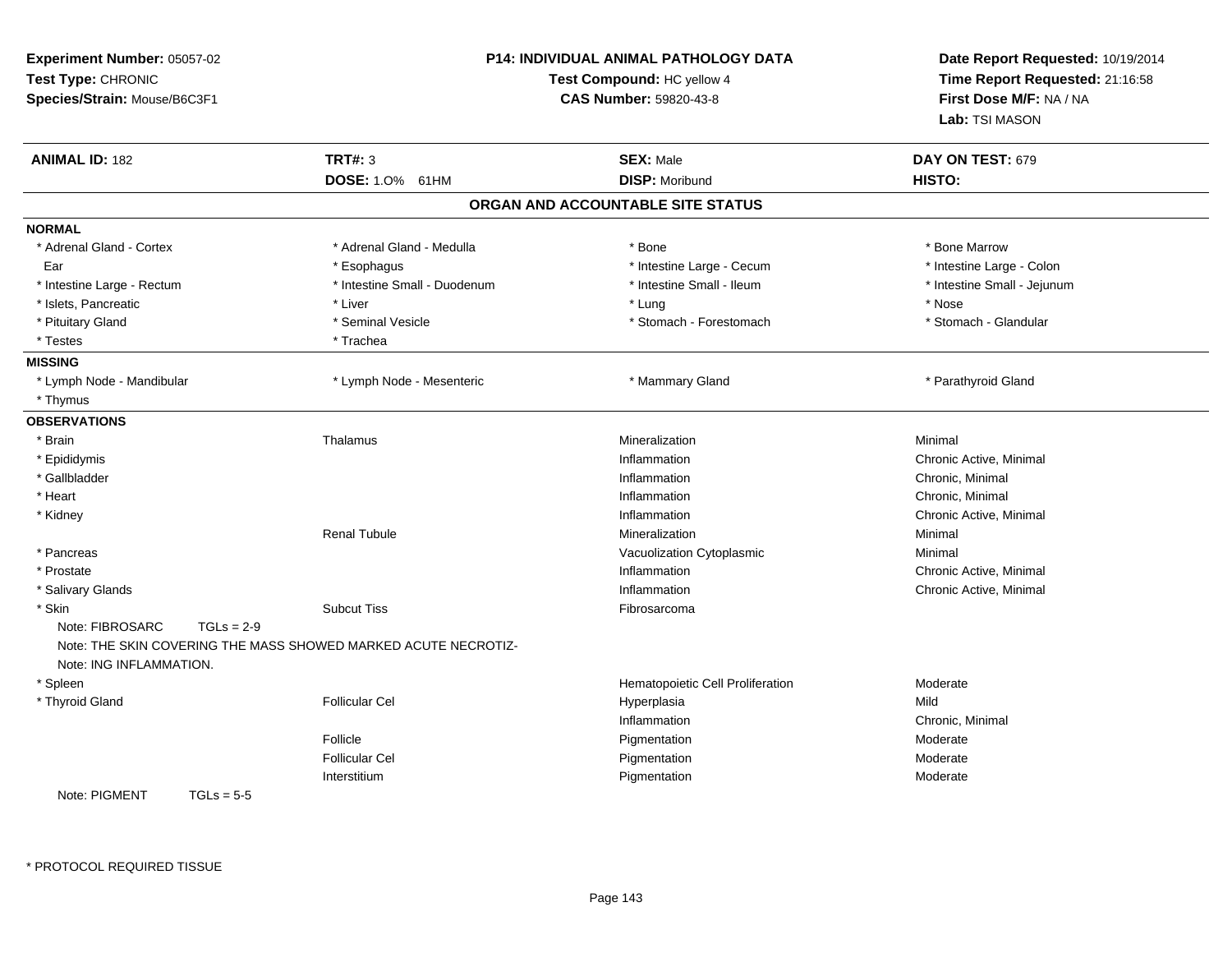| <b>Experiment Number: 05057-02</b><br>Test Type: CHRONIC<br>Species/Strain: Mouse/B6C3F1 | <b>P14: INDIVIDUAL ANIMAL PATHOLOGY DATA</b><br>Test Compound: HC yellow 4<br><b>CAS Number: 59820-43-8</b> |                                   | Date Report Requested: 10/19/2014<br>Time Report Requested: 21:16:58<br>First Dose M/F: NA / NA<br>Lab: TSI MASON |
|------------------------------------------------------------------------------------------|-------------------------------------------------------------------------------------------------------------|-----------------------------------|-------------------------------------------------------------------------------------------------------------------|
| <b>ANIMAL ID: 182</b>                                                                    | TRT#: 3                                                                                                     | <b>SEX: Male</b>                  | <b>DAY ON TEST: 679</b>                                                                                           |
|                                                                                          | <b>DOSE: 1.0% 61HM</b>                                                                                      | <b>DISP: Moribund</b>             | HISTO:                                                                                                            |
|                                                                                          |                                                                                                             | ORGAN AND ACCOUNTABLE SITE STATUS |                                                                                                                   |
| * Urinary Bladder                                                                        |                                                                                                             | Inflammation                      | Chronic Active, Minimal                                                                                           |
| PRIMARY CAUSE OF DEATH                                                                   |                                                                                                             |                                   |                                                                                                                   |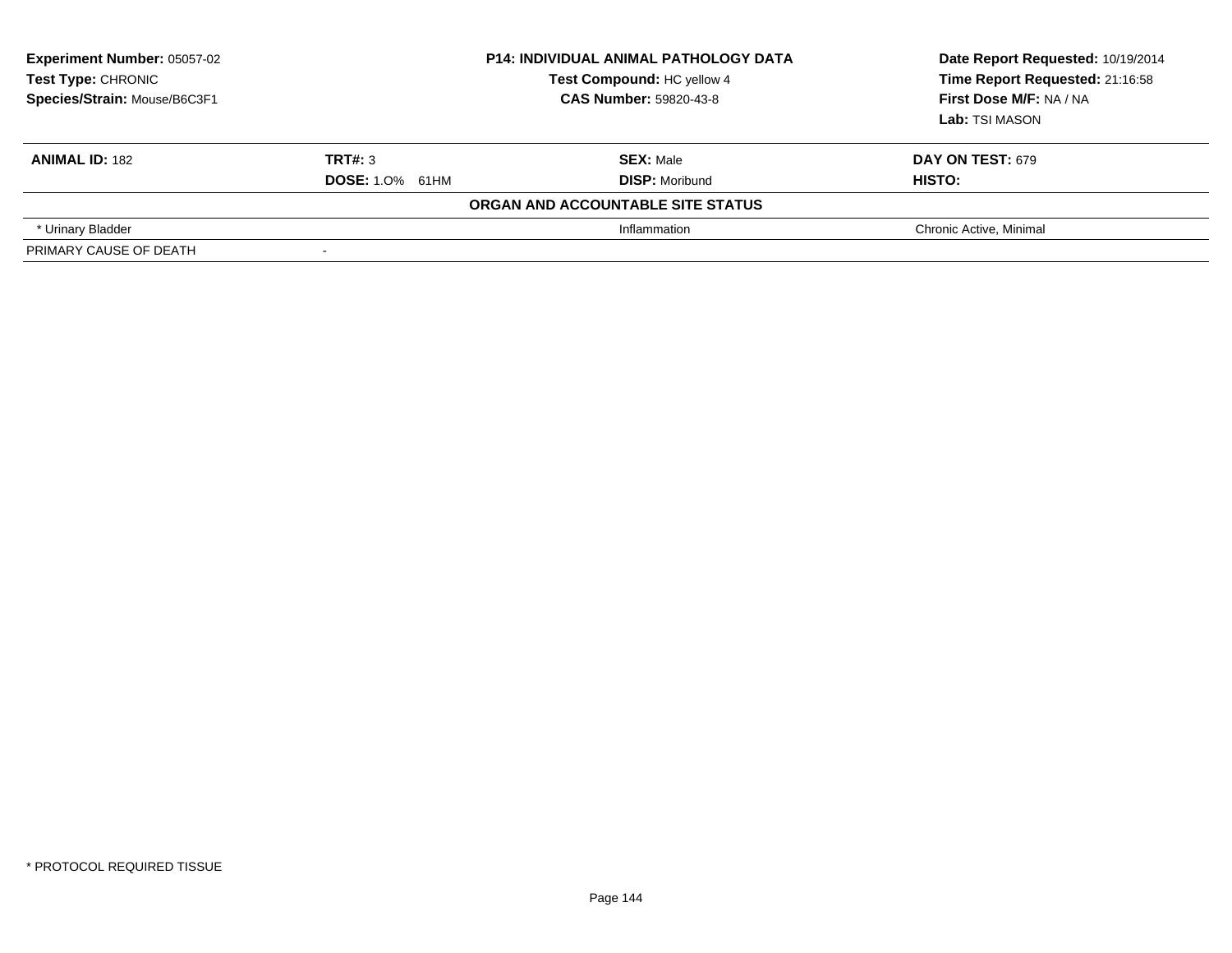| Experiment Number: 05057-02<br>Test Type: CHRONIC<br>Species/Strain: Mouse/B6C3F1 |              | <b>P14: INDIVIDUAL ANIMAL PATHOLOGY DATA</b><br>Test Compound: HC yellow 4<br><b>CAS Number: 59820-43-8</b> |                                   | Date Report Requested: 10/19/2014<br>Time Report Requested: 21:16:58<br>First Dose M/F: NA / NA<br>Lab: TSI MASON |
|-----------------------------------------------------------------------------------|--------------|-------------------------------------------------------------------------------------------------------------|-----------------------------------|-------------------------------------------------------------------------------------------------------------------|
| <b>ANIMAL ID: 183</b>                                                             |              | <b>TRT#: 3</b>                                                                                              | <b>SEX: Male</b>                  | DAY ON TEST: 731                                                                                                  |
|                                                                                   |              | <b>DOSE: 1.0% 61HM</b>                                                                                      | <b>DISP: Terminal Sacrifice</b>   | HISTO:                                                                                                            |
|                                                                                   |              |                                                                                                             | ORGAN AND ACCOUNTABLE SITE STATUS |                                                                                                                   |
| <b>NORMAL</b>                                                                     |              |                                                                                                             |                                   |                                                                                                                   |
| * Adrenal Gland - Cortex                                                          |              | * Adrenal Gland - Medulla                                                                                   | * Bone                            | * Bone Marrow                                                                                                     |
| * Epididymis                                                                      |              | * Esophagus                                                                                                 | * Gallbladder                     | * Heart                                                                                                           |
| * Intestine Large - Cecum                                                         |              | * Intestine Large - Colon                                                                                   | * Intestine Large - Rectum        | * Intestine Small - Duodenum                                                                                      |
| * Intestine Small - Ileum                                                         |              | * Intestine Small - Jejunum                                                                                 | * Islets. Pancreatic              | * Liver                                                                                                           |
| * Lung                                                                            |              | * Lymph Node - Mandibular                                                                                   | * Lymph Node - Mesenteric         | * Nose                                                                                                            |
| * Pancreas                                                                        |              | * Pituitary Gland                                                                                           | * Prostate                        | * Salivary Glands                                                                                                 |
| * Seminal Vesicle                                                                 |              | * Skin                                                                                                      | * Spleen                          | * Stomach - Forestomach                                                                                           |
| * Testes                                                                          |              | * Thymus                                                                                                    | * Trachea                         | * Urinary Bladder                                                                                                 |
| <b>MISSING</b>                                                                    |              |                                                                                                             |                                   |                                                                                                                   |
| * Mammary Gland                                                                   |              | * Parathyroid Gland                                                                                         |                                   |                                                                                                                   |
| <b>OBSERVATIONS</b>                                                               |              |                                                                                                             |                                   |                                                                                                                   |
| * Brain                                                                           |              | Thalamus                                                                                                    | Mineralization                    | Minimal                                                                                                           |
| * Kidney                                                                          |              |                                                                                                             | Inflammation                      | Chronic Active, Minimal                                                                                           |
| * Stomach                                                                         |              | Glandular                                                                                                   | Inflammation                      | Chronic, Minimal                                                                                                  |
| * Thyroid Gland                                                                   |              | <b>Follicular Cel</b>                                                                                       | Hyperplasia                       | Mild                                                                                                              |
|                                                                                   |              | Follicle                                                                                                    | Pigmentation                      | Mild                                                                                                              |
|                                                                                   |              | <b>Follicular Cel</b>                                                                                       | Pigmentation                      | Mild                                                                                                              |
|                                                                                   |              | Interstitium                                                                                                | Pigmentation                      | Mild                                                                                                              |
| Note: PIGMENT                                                                     | $TGLs = 3-5$ |                                                                                                             |                                   |                                                                                                                   |
| PRIMARY CAUSE OF DEATH                                                            |              | $\blacksquare$                                                                                              |                                   |                                                                                                                   |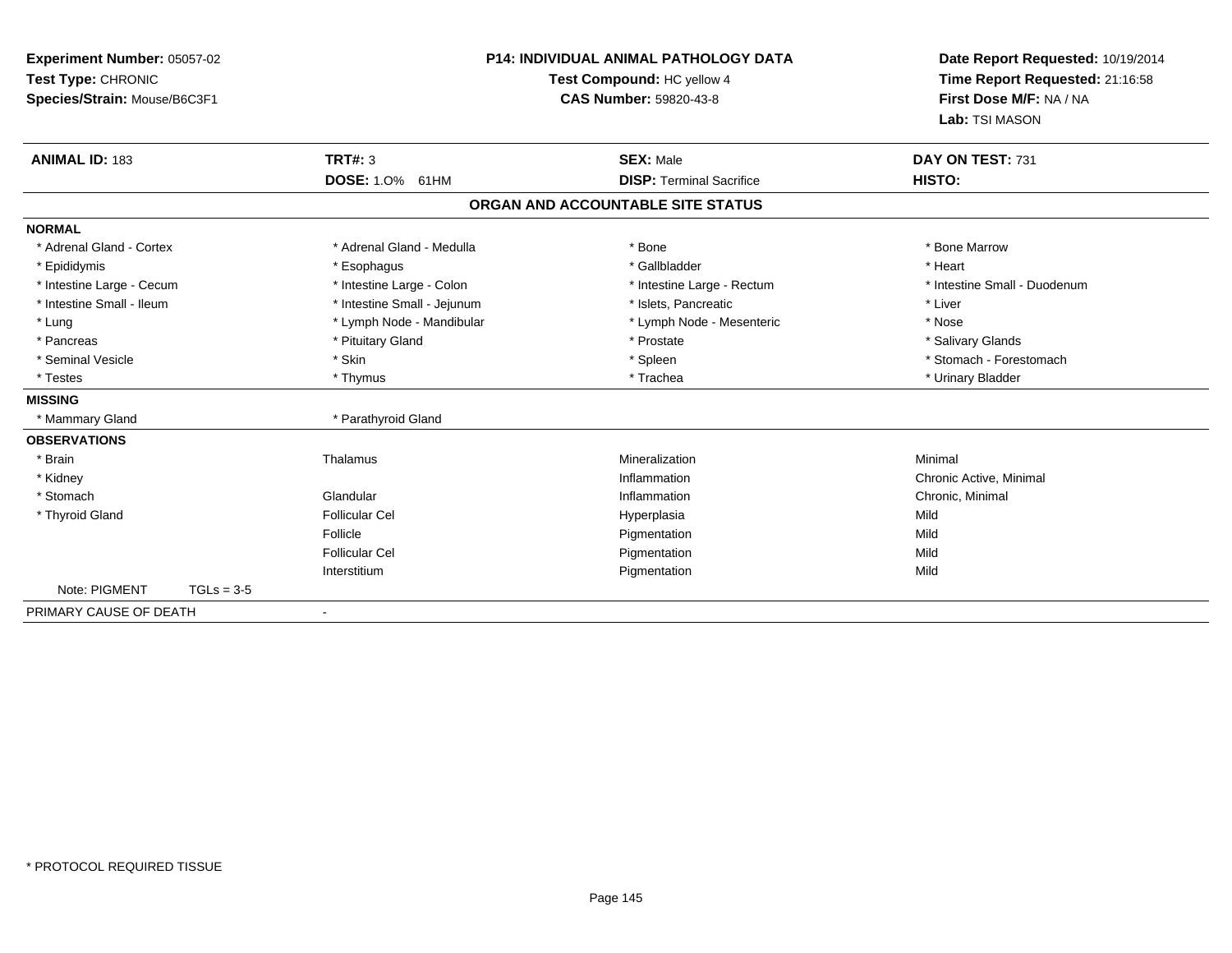| Experiment Number: 05057-02<br>Test Type: CHRONIC<br>Species/Strain: Mouse/B6C3F1 | <b>P14: INDIVIDUAL ANIMAL PATHOLOGY DATA</b><br>Test Compound: HC yellow 4<br><b>CAS Number: 59820-43-8</b> |                                   | Date Report Requested: 10/19/2014<br>Time Report Requested: 21:16:58<br>First Dose M/F: NA / NA<br>Lab: TSI MASON |
|-----------------------------------------------------------------------------------|-------------------------------------------------------------------------------------------------------------|-----------------------------------|-------------------------------------------------------------------------------------------------------------------|
| <b>ANIMAL ID: 184</b>                                                             | <b>TRT#: 3</b>                                                                                              | <b>SEX: Male</b>                  | DAY ON TEST: 731                                                                                                  |
|                                                                                   | DOSE: 1.0% 61HM                                                                                             | <b>DISP: Terminal Sacrifice</b>   | HISTO:                                                                                                            |
|                                                                                   |                                                                                                             | ORGAN AND ACCOUNTABLE SITE STATUS |                                                                                                                   |
| <b>NORMAL</b>                                                                     |                                                                                                             |                                   |                                                                                                                   |
| * Adrenal Gland - Cortex                                                          | * Adrenal Gland - Medulla                                                                                   | * Bone Marrow                     | * Brain                                                                                                           |
| * Epididymis                                                                      | * Esophagus                                                                                                 | * Gallbladder                     | * Intestine Large - Cecum                                                                                         |
| * Intestine Large - Colon                                                         | * Intestine Large - Rectum                                                                                  | * Intestine Small - Duodenum      | * Intestine Small - Ileum                                                                                         |
| * Intestine Small - Jejunum                                                       | * Islets, Pancreatic                                                                                        | * Lymph Node - Mesenteric         | * Nose                                                                                                            |
| * Pancreas                                                                        | * Parathyroid Gland                                                                                         | * Pituitary Gland                 | * Prostate                                                                                                        |
| * Salivary Glands                                                                 | * Seminal Vesicle                                                                                           | * Skin                            | * Spleen                                                                                                          |
| * Stomach - Forestomach                                                           | * Stomach - Glandular                                                                                       | * Testes                          | * Thymus                                                                                                          |
| * Trachea                                                                         | * Urinary Bladder                                                                                           |                                   |                                                                                                                   |
| <b>MISSING</b>                                                                    |                                                                                                             |                                   |                                                                                                                   |
| * Lymph Node - Mandibular                                                         | * Mammary Gland                                                                                             |                                   |                                                                                                                   |
| <b>OBSERVATIONS</b>                                                               |                                                                                                             |                                   |                                                                                                                   |
| * Bone                                                                            | Joint, Tarsal                                                                                               | Hyperostosis                      | Marked                                                                                                            |
| [ Hyperostosis TGLS = 2-9 ]                                                       |                                                                                                             |                                   |                                                                                                                   |
| * Heart                                                                           |                                                                                                             | Inflammation                      | Chronic, Minimal                                                                                                  |
| * Kidney                                                                          |                                                                                                             | Inflammation                      | Chronic Active, Minimal                                                                                           |
| * Liver                                                                           |                                                                                                             | Hepatocellular Adenoma            |                                                                                                                   |
| Note: HEPATOCLR ADEN<br>$TGLs = 4-2$                                              |                                                                                                             |                                   |                                                                                                                   |
| * Lung                                                                            | Alveolar Epith                                                                                              | Hyperplasia                       | Minimal                                                                                                           |
| * Thyroid Gland                                                                   | <b>Follicular Cel</b>                                                                                       | Hyperplasia                       | Mild                                                                                                              |
|                                                                                   | Follicle                                                                                                    | Pigmentation                      | Moderate                                                                                                          |
|                                                                                   | <b>Follicular Cel</b>                                                                                       | Pigmentation                      | Moderate                                                                                                          |
|                                                                                   | Interstitium                                                                                                | Pigmentation                      | Mild                                                                                                              |
| Note: PIGMENT<br>$TGLs = 3-5$                                                     |                                                                                                             |                                   |                                                                                                                   |
| PRIMARY CAUSE OF DEATH                                                            | $\blacksquare$                                                                                              |                                   |                                                                                                                   |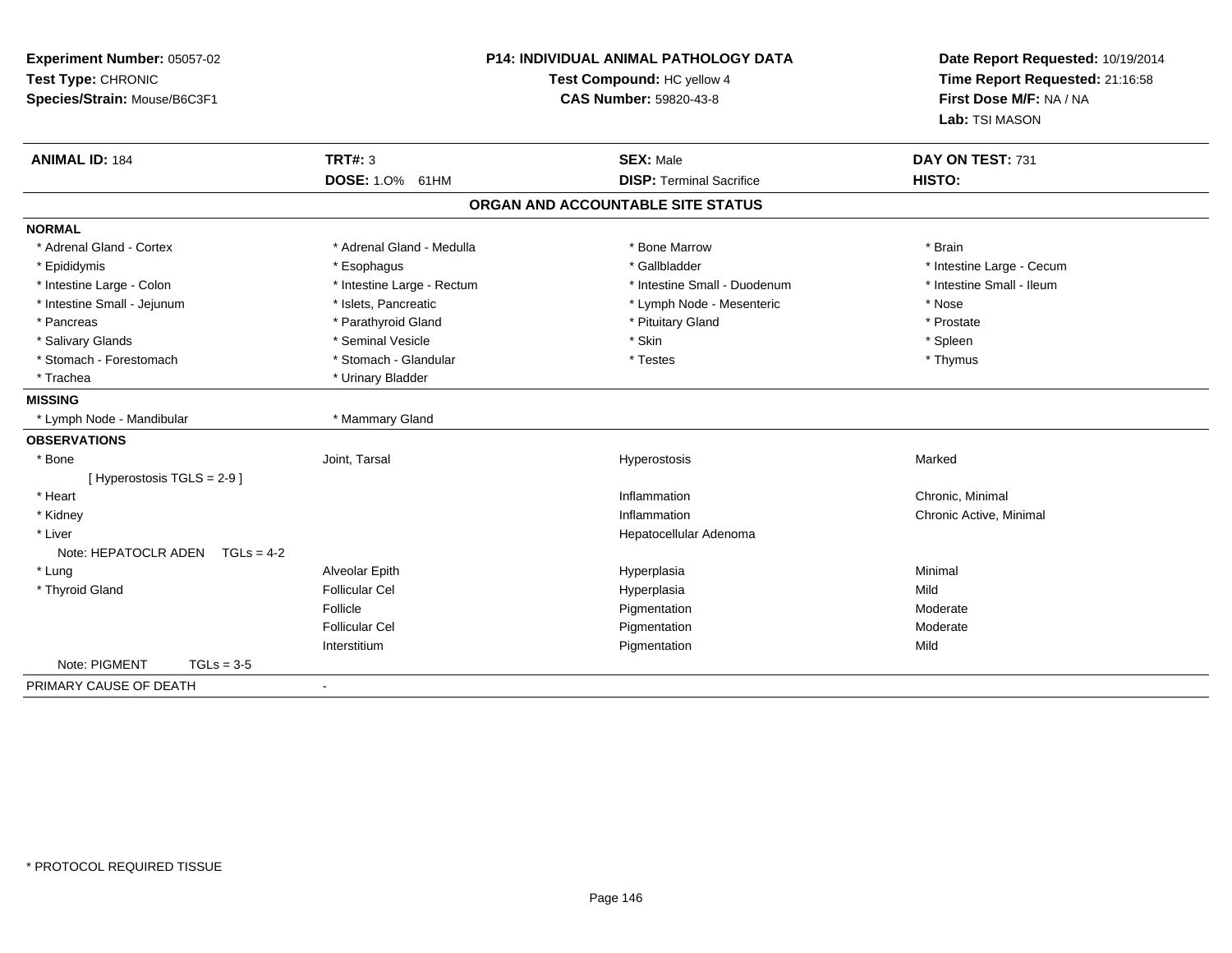| Experiment Number: 05057-02<br>Test Type: CHRONIC<br>Species/Strain: Mouse/B6C3F1 | <b>P14: INDIVIDUAL ANIMAL PATHOLOGY DATA</b><br>Test Compound: HC yellow 4<br><b>CAS Number: 59820-43-8</b> |                                       | Date Report Requested: 10/19/2014<br>Time Report Requested: 21:16:58<br>First Dose M/F: NA / NA<br>Lab: TSI MASON |
|-----------------------------------------------------------------------------------|-------------------------------------------------------------------------------------------------------------|---------------------------------------|-------------------------------------------------------------------------------------------------------------------|
| <b>ANIMAL ID: 189</b>                                                             | <b>TRT#: 3</b><br>DOSE: 1.0% 61HM                                                                           | <b>SEX: Male</b><br><b>DISP: Dead</b> | DAY ON TEST: 708<br>HISTO:                                                                                        |
|                                                                                   |                                                                                                             | ORGAN AND ACCOUNTABLE SITE STATUS     |                                                                                                                   |
| <b>NORMAL</b>                                                                     |                                                                                                             |                                       |                                                                                                                   |
| * Bone                                                                            | * Epididymis                                                                                                | * Esophagus                           | * Heart                                                                                                           |
| * Lung                                                                            | * Nose                                                                                                      | * Prostate                            | * Salivary Glands                                                                                                 |
| * Skin                                                                            | * Urinary Bladder                                                                                           |                                       |                                                                                                                   |
| <b>MISSING</b>                                                                    |                                                                                                             |                                       |                                                                                                                   |
| * Gallbladder                                                                     | * Lymph Node - Mesenteric                                                                                   | * Mammary Gland                       | * Spleen                                                                                                          |
| * Thymus                                                                          |                                                                                                             |                                       |                                                                                                                   |
| <b>AUTO PRECLUDES DIAG.</b>                                                       |                                                                                                             |                                       |                                                                                                                   |
| * Adrenal Gland - Cortex                                                          | * Adrenal Gland - Medulla                                                                                   | * Bone Marrow                         | * Intestine Large - Cecum                                                                                         |
| * Intestine Large - Colon                                                         | * Intestine Large - Rectum                                                                                  | * Intestine Small - Duodenum          | * Intestine Small - Ileum                                                                                         |
| * Intestine Small - Jejunum                                                       | * Islets, Pancreatic                                                                                        | * Kidney                              | * Liver                                                                                                           |
| * Lymph Node - Mandibular                                                         | * Pancreas                                                                                                  | * Parathyroid Gland                   | * Pituitary Gland                                                                                                 |
| * Seminal Vesicle                                                                 | * Stomach - Forestomach                                                                                     | * Stomach - Glandular                 | * Testes                                                                                                          |
| * Trachea                                                                         |                                                                                                             |                                       |                                                                                                                   |
| <b>OBSERVATIONS</b>                                                               |                                                                                                             |                                       |                                                                                                                   |
| * Brain                                                                           | Thalamus                                                                                                    | Mineralization                        | Minimal                                                                                                           |
| Penis                                                                             |                                                                                                             | Inflammation                          | Chronic Active, Mild                                                                                              |
| Note: INFLAMMATION<br>$TGLs = 1-9$                                                |                                                                                                             |                                       |                                                                                                                   |
| * Thyroid Gland                                                                   | <b>Follicular Cel</b>                                                                                       | Hyperplasia                           | Minimal                                                                                                           |
|                                                                                   | Follicle                                                                                                    | Pigmentation                          | Moderate                                                                                                          |
|                                                                                   | <b>Follicular Cel</b>                                                                                       | Pigmentation                          | Moderate                                                                                                          |
|                                                                                   | Interstitium                                                                                                | Pigmentation                          | Moderate                                                                                                          |
| Note: PIGMENT<br>$TGLs = 2-5$                                                     |                                                                                                             |                                       |                                                                                                                   |
| PRIMARY CAUSE OF DEATH                                                            | $\blacksquare$                                                                                              |                                       |                                                                                                                   |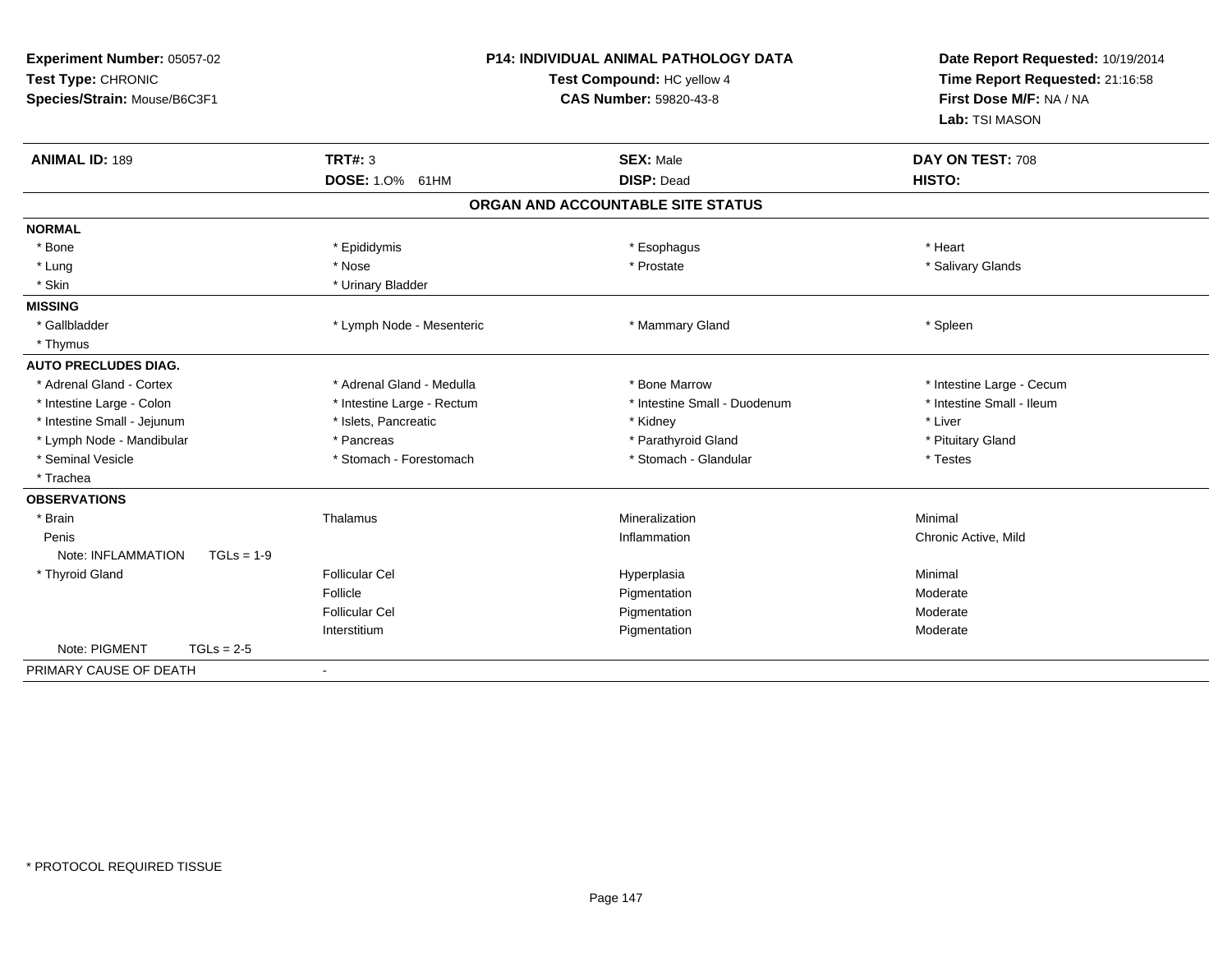| Experiment Number: 05057-02<br>Test Type: CHRONIC<br>Species/Strain: Mouse/B6C3F1 | P14: INDIVIDUAL ANIMAL PATHOLOGY DATA<br>Test Compound: HC yellow 4<br><b>CAS Number: 59820-43-8</b> |                                   | Date Report Requested: 10/19/2014<br>Time Report Requested: 21:16:58<br>First Dose M/F: NA / NA<br>Lab: TSI MASON |
|-----------------------------------------------------------------------------------|------------------------------------------------------------------------------------------------------|-----------------------------------|-------------------------------------------------------------------------------------------------------------------|
| <b>ANIMAL ID: 190</b>                                                             | <b>TRT#: 3</b>                                                                                       | <b>SEX: Male</b>                  | DAY ON TEST: 731                                                                                                  |
|                                                                                   | DOSE: 1.0% 61HM                                                                                      | <b>DISP: Terminal Sacrifice</b>   | HISTO:                                                                                                            |
|                                                                                   |                                                                                                      | ORGAN AND ACCOUNTABLE SITE STATUS |                                                                                                                   |
| <b>NORMAL</b>                                                                     |                                                                                                      |                                   |                                                                                                                   |
| * Adrenal Gland - Cortex                                                          | * Adrenal Gland - Medulla                                                                            | * Bone Marrow                     | * Brain                                                                                                           |
| * Esophagus                                                                       | * Gallbladder                                                                                        | * Heart                           | * Intestine Large - Cecum                                                                                         |
| * Intestine Large - Colon                                                         | * Intestine Large - Rectum                                                                           | * Intestine Small - Duodenum      | * Intestine Small - Ileum                                                                                         |
| * Intestine Small - Jejunum                                                       | * Islets, Pancreatic                                                                                 | * Liver                           | * Lung                                                                                                            |
| * Lymph Node - Mandibular                                                         | * Lymph Node - Mesenteric                                                                            | * Nose                            | * Pituitary Gland                                                                                                 |
| * Prostate                                                                        | * Seminal Vesicle                                                                                    | * Skin                            | * Spleen                                                                                                          |
| * Stomach - Forestomach                                                           | * Stomach - Glandular                                                                                | * Testes                          | * Trachea                                                                                                         |
| * Urinary Bladder                                                                 |                                                                                                      |                                   |                                                                                                                   |
| <b>MISSING</b>                                                                    |                                                                                                      |                                   |                                                                                                                   |
| * Mammary Gland                                                                   | * Parathyroid Gland                                                                                  | * Thymus                          |                                                                                                                   |
| <b>OBSERVATIONS</b>                                                               |                                                                                                      |                                   |                                                                                                                   |
| * Bone                                                                            | Joint, Tarsal                                                                                        | Hyperostosis                      | Marked                                                                                                            |
| [ Hyperostosis TGLS = 2-9 ]                                                       |                                                                                                      |                                   |                                                                                                                   |
| * Epididymis                                                                      |                                                                                                      | Inflammation                      | Chronic Active, Minimal                                                                                           |
| * Kidney                                                                          |                                                                                                      | Inflammation                      | Chronic Active, Minimal                                                                                           |
| * Pancreas                                                                        |                                                                                                      | Inflammation                      | Chronic, Minimal                                                                                                  |
| * Salivary Glands                                                                 |                                                                                                      | Inflammation                      | Chronic Active, Minimal                                                                                           |
| * Thyroid Gland                                                                   |                                                                                                      | Inflammation                      | Chronic, Minimal                                                                                                  |
|                                                                                   | Follicle                                                                                             | Pigmentation                      | Moderate                                                                                                          |
|                                                                                   | <b>Follicular Cel</b>                                                                                | Pigmentation                      | Moderate                                                                                                          |
|                                                                                   | Interstitium                                                                                         | Pigmentation                      | Minimal                                                                                                           |
| Note: PIGMENT<br>$TGLs = 3-5$                                                     |                                                                                                      |                                   |                                                                                                                   |
| PRIMARY CAUSE OF DEATH                                                            | $\sim$                                                                                               |                                   |                                                                                                                   |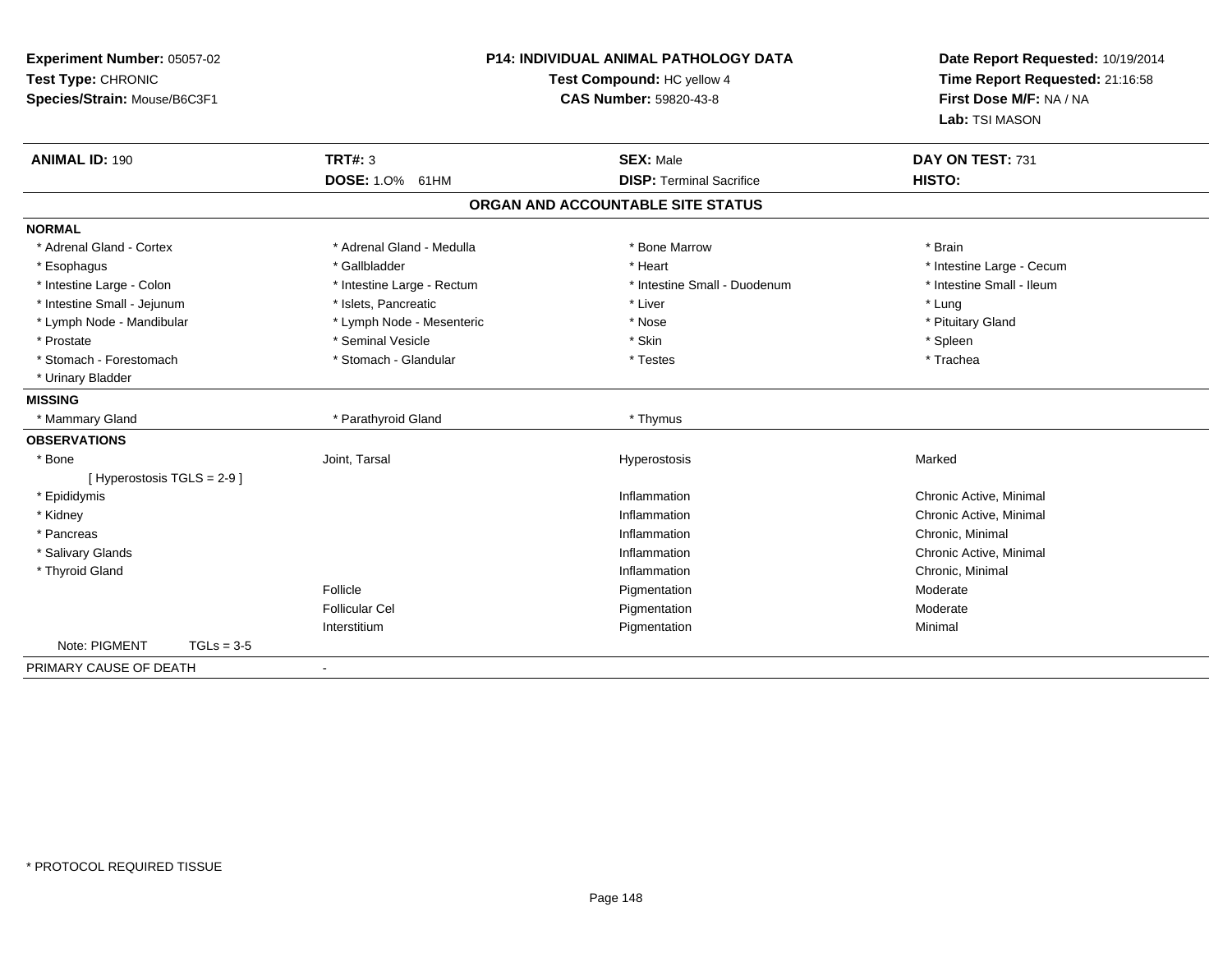| Experiment Number: 05057-02<br>Test Type: CHRONIC<br>Species/Strain: Mouse/B6C3F1 | <b>P14: INDIVIDUAL ANIMAL PATHOLOGY DATA</b><br>Test Compound: HC yellow 4<br><b>CAS Number: 59820-43-8</b> |                                       | Date Report Requested: 10/19/2014<br>Time Report Requested: 21:16:58<br>First Dose M/F: NA / NA<br>Lab: TSI MASON |
|-----------------------------------------------------------------------------------|-------------------------------------------------------------------------------------------------------------|---------------------------------------|-------------------------------------------------------------------------------------------------------------------|
| <b>ANIMAL ID: 191</b>                                                             | <b>TRT#: 3</b><br><b>DOSE: 1.0% 61HM</b>                                                                    | <b>SEX: Male</b><br><b>DISP: Dead</b> | DAY ON TEST: 645<br>HISTO:                                                                                        |
|                                                                                   |                                                                                                             | ORGAN AND ACCOUNTABLE SITE STATUS     |                                                                                                                   |
|                                                                                   |                                                                                                             |                                       |                                                                                                                   |
| <b>NORMAL</b>                                                                     |                                                                                                             |                                       |                                                                                                                   |
| * Adrenal Gland - Cortex                                                          | * Adrenal Gland - Medulla                                                                                   | * Bone Marrow                         | * Brain                                                                                                           |
| * Epididymis                                                                      | * Esophagus                                                                                                 | * Gallbladder                         | * Heart                                                                                                           |
| * Intestine Large - Cecum                                                         | * Intestine Large - Colon                                                                                   | * Intestine Large - Rectum            | * Intestine Small - Duodenum                                                                                      |
| * Intestine Small - Jejunum                                                       | * Islets, Pancreatic<br>* Nose                                                                              | * Liver<br>* Pancreas                 | * Lung                                                                                                            |
| * Lymph Node - Mesenteric<br>* Prostate                                           | * Seminal Vesicle                                                                                           | * Skin                                | * Parathyroid Gland<br>* Stomach - Forestomach                                                                    |
| * Stomach - Glandular                                                             | * Testes                                                                                                    | * Trachea                             | * Urinary Bladder                                                                                                 |
| <b>MISSING</b>                                                                    |                                                                                                             |                                       |                                                                                                                   |
| * Intestine Small - Ileum                                                         | * Lymph Node - Mandibular                                                                                   | * Mammary Gland                       | * Pituitary Gland                                                                                                 |
| * Thymus                                                                          |                                                                                                             |                                       |                                                                                                                   |
| <b>OBSERVATIONS</b>                                                               |                                                                                                             |                                       |                                                                                                                   |
| * Bone                                                                            | Joint, Tarsal                                                                                               | Hyperostosis                          | Marked                                                                                                            |
| [ Hyperostosis TGLS = 3-9 ]                                                       |                                                                                                             |                                       |                                                                                                                   |
| * Kidney                                                                          |                                                                                                             | Inflammation                          | Chronic Active, Minimal                                                                                           |
| * Salivary Glands                                                                 |                                                                                                             | Inflammation                          | Chronic Active, Minimal                                                                                           |
| * Spleen                                                                          |                                                                                                             | Depletion Lymphoid                    | Mild                                                                                                              |
| Note: DEPLET LYMPH<br>$TGLs = 6-3$                                                |                                                                                                             |                                       |                                                                                                                   |
| * Thyroid Gland                                                                   | <b>Follicular Cel</b>                                                                                       | Hyperplasia                           | Mild                                                                                                              |
|                                                                                   | Follicle                                                                                                    | Pigmentation                          | Mild                                                                                                              |
|                                                                                   | <b>Follicular Cel</b>                                                                                       | Pigmentation                          | Mild                                                                                                              |
|                                                                                   | Interstitium                                                                                                | Pigmentation                          | Mild                                                                                                              |
| Note: PIGMENT<br>$TGLs = 4-5$                                                     |                                                                                                             |                                       |                                                                                                                   |
| PRIMARY CAUSE OF DEATH                                                            | $\sim$                                                                                                      |                                       |                                                                                                                   |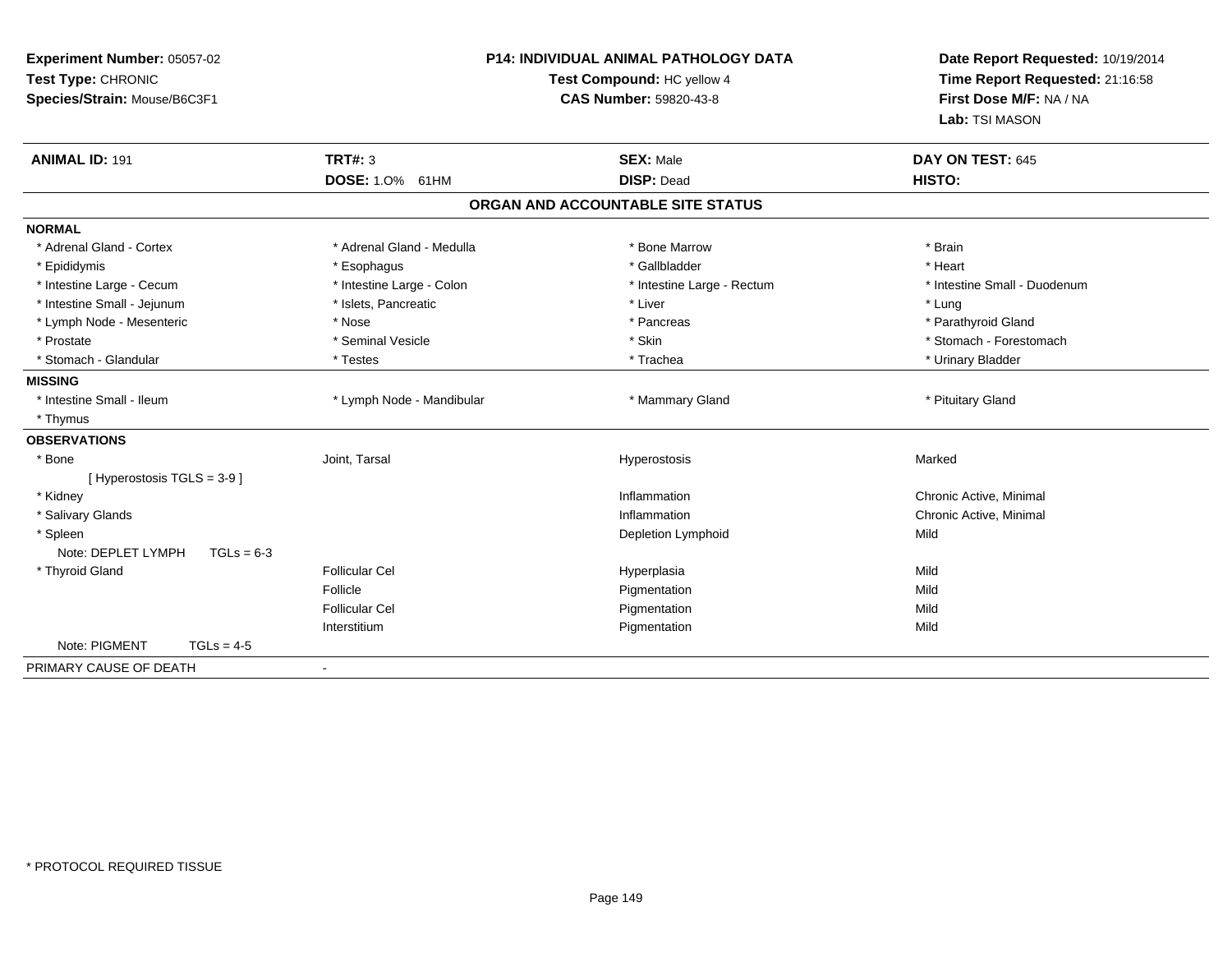| Experiment Number: 05057-02<br>Test Type: CHRONIC<br>Species/Strain: Mouse/B6C3F1 | P14: INDIVIDUAL ANIMAL PATHOLOGY DATA<br>Test Compound: HC yellow 4<br><b>CAS Number: 59820-43-8</b> |                                   | Date Report Requested: 10/19/2014<br>Time Report Requested: 21:16:58<br>First Dose M/F: NA / NA<br>Lab: TSI MASON |
|-----------------------------------------------------------------------------------|------------------------------------------------------------------------------------------------------|-----------------------------------|-------------------------------------------------------------------------------------------------------------------|
| <b>ANIMAL ID: 193</b>                                                             | <b>TRT#: 3</b>                                                                                       | <b>SEX: Male</b>                  | DAY ON TEST: 731                                                                                                  |
|                                                                                   | DOSE: 1.0% 61HM                                                                                      | <b>DISP: Terminal Sacrifice</b>   | HISTO:                                                                                                            |
|                                                                                   |                                                                                                      | ORGAN AND ACCOUNTABLE SITE STATUS |                                                                                                                   |
| <b>NORMAL</b>                                                                     |                                                                                                      |                                   |                                                                                                                   |
| * Adrenal Gland - Medulla                                                         | * Bone Marrow                                                                                        | * Brain                           | * Epididymis                                                                                                      |
| * Esophagus                                                                       | * Gallbladder                                                                                        | * Heart                           | * Intestine Large - Cecum                                                                                         |
| * Intestine Large - Colon                                                         | * Intestine Large - Rectum                                                                           | * Intestine Small - Duodenum      | * Intestine Small - Ileum                                                                                         |
| * Intestine Small - Jejunum                                                       | * Islets, Pancreatic                                                                                 | * Kidney                          | * Lung                                                                                                            |
| * Lymph Node - Mandibular                                                         | * Lymph Node - Mesenteric                                                                            | * Pancreas                        | * Pituitary Gland                                                                                                 |
| * Salivary Glands                                                                 | * Seminal Vesicle                                                                                    | * Skin                            | * Stomach - Forestomach                                                                                           |
| * Testes                                                                          | * Trachea                                                                                            |                                   |                                                                                                                   |
| <b>MISSING</b>                                                                    |                                                                                                      |                                   |                                                                                                                   |
| * Mammary Gland                                                                   | * Nose                                                                                               | * Parathyroid Gland               | * Thymus                                                                                                          |
| <b>OBSERVATIONS</b>                                                               |                                                                                                      |                                   |                                                                                                                   |
| * Adrenal Gland                                                                   | Cortex                                                                                               | Hyperplasia                       | Mild                                                                                                              |
| * Bone                                                                            | Joint, Tarsal                                                                                        | Hyperostosis                      | Marked                                                                                                            |
| [ Hyperostosis TGLS = 2-9 ]                                                       |                                                                                                      |                                   |                                                                                                                   |
| * Liver                                                                           |                                                                                                      | <b>Eosinophilic Focus</b>         | Minimal                                                                                                           |
| * Prostate                                                                        |                                                                                                      | Inflammation                      | Chronic Active, Minimal                                                                                           |
| * Spleen<br>Note: HYPERPLASIA<br>$TGLs = 4.5-3$                                   |                                                                                                      | Hyperplasia                       | Lymphoid, Mild                                                                                                    |
| * Stomach                                                                         | Glandular                                                                                            | Inflammation                      | Chronic, Minimal                                                                                                  |
| * Thyroid Gland                                                                   | <b>Follicular Cel</b>                                                                                | Hyperplasia                       | Mild                                                                                                              |
|                                                                                   | Follicle                                                                                             | Pigmentation                      | Mild                                                                                                              |
|                                                                                   | <b>Follicular Cel</b>                                                                                | Pigmentation                      | Mild                                                                                                              |
|                                                                                   | Interstitium                                                                                         | Pigmentation                      | Mild                                                                                                              |
| Note: PIGMENT<br>$TGLs = 3-5$                                                     |                                                                                                      |                                   |                                                                                                                   |
| * Urinary Bladder                                                                 |                                                                                                      | Inflammation                      | Chronic Active, Minimal                                                                                           |
| PRIMARY CAUSE OF DEATH                                                            | ÷,                                                                                                   |                                   |                                                                                                                   |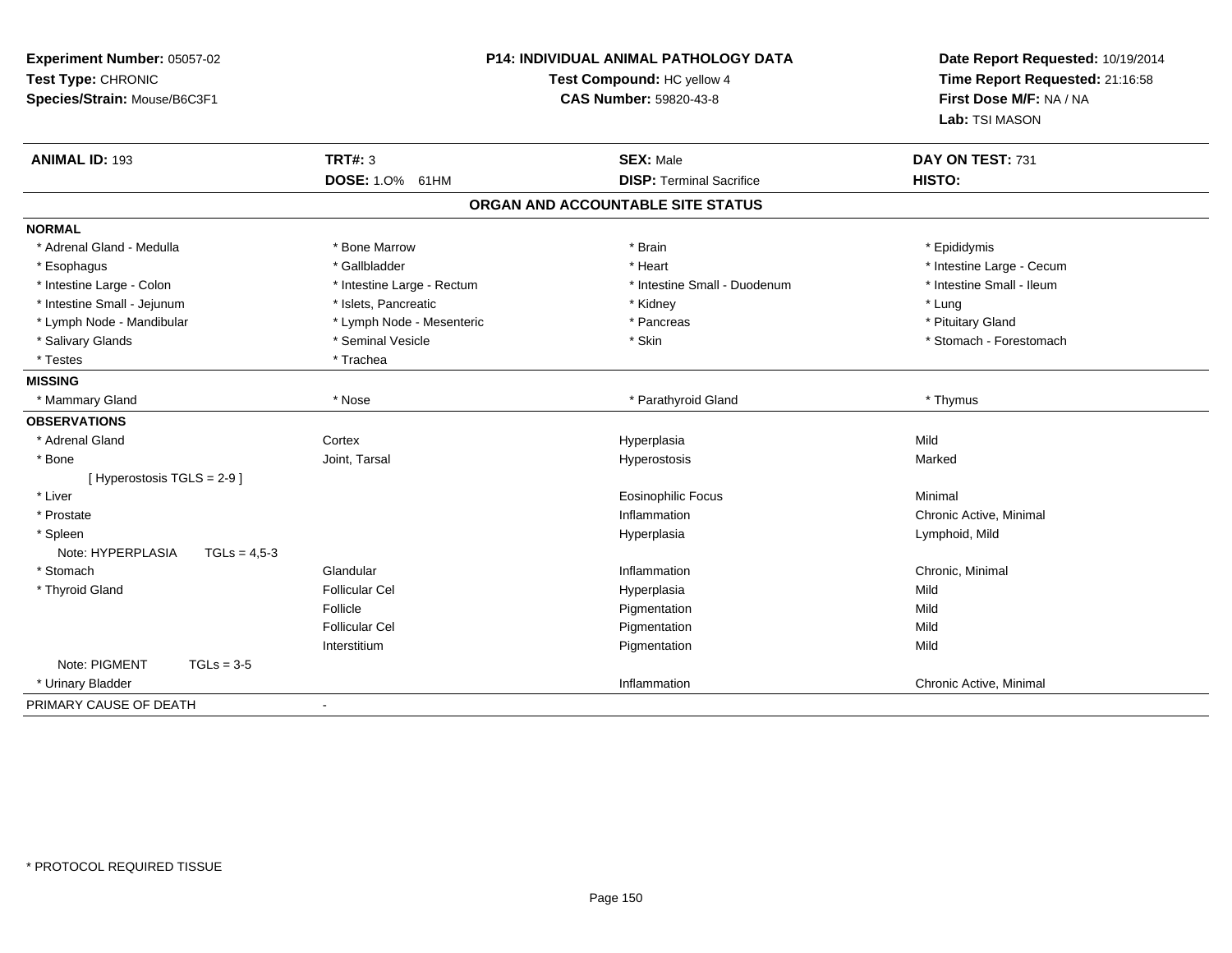| Experiment Number: 05057-02<br>Test Type: CHRONIC<br>Species/Strain: Mouse/B6C3F1 |                                                              | <b>P14: INDIVIDUAL ANIMAL PATHOLOGY DATA</b><br>Test Compound: HC yellow 4<br>CAS Number: 59820-43-8 | Date Report Requested: 10/19/2014<br>Time Report Requested: 21:16:58<br>First Dose M/F: NA / NA<br>Lab: TSI MASON |
|-----------------------------------------------------------------------------------|--------------------------------------------------------------|------------------------------------------------------------------------------------------------------|-------------------------------------------------------------------------------------------------------------------|
| <b>ANIMAL ID: 196</b>                                                             | <b>TRT#: 3</b>                                               | <b>SEX: Male</b>                                                                                     | DAY ON TEST: 731                                                                                                  |
|                                                                                   | DOSE: 1.0% 61HM                                              | <b>DISP: Terminal Sacrifice</b>                                                                      | HISTO:                                                                                                            |
|                                                                                   |                                                              | ORGAN AND ACCOUNTABLE SITE STATUS                                                                    |                                                                                                                   |
| <b>NORMAL</b>                                                                     |                                                              |                                                                                                      |                                                                                                                   |
| * Adrenal Gland - Cortex                                                          | * Adrenal Gland - Medulla                                    | * Bone Marrow                                                                                        | * Brain                                                                                                           |
| * Epididymis                                                                      | * Esophagus                                                  | * Gallbladder                                                                                        | * Heart                                                                                                           |
| * Intestine Large - Cecum                                                         | * Intestine Large - Colon                                    | * Intestine Large - Rectum                                                                           | * Intestine Small - Duodenum                                                                                      |
| * Intestine Small - Ileum                                                         | * Intestine Small - Jejunum                                  | * Islets, Pancreatic                                                                                 | * Liver                                                                                                           |
| * Lung                                                                            | * Lymph Node - Mandibular                                    | * Lymph Node - Mesenteric                                                                            | * Nose                                                                                                            |
| * Parathyroid Gland                                                               | * Pituitary Gland                                            | * Seminal Vesicle                                                                                    | * Skin                                                                                                            |
| * Spleen                                                                          | * Stomach - Forestomach                                      | * Stomach - Glandular                                                                                | * Testes                                                                                                          |
| * Thymus                                                                          | * Trachea                                                    |                                                                                                      |                                                                                                                   |
| <b>MISSING</b>                                                                    |                                                              |                                                                                                      |                                                                                                                   |
| * Mammary Gland                                                                   | * Prostate                                                   |                                                                                                      |                                                                                                                   |
| <b>OBSERVATIONS</b>                                                               |                                                              |                                                                                                      |                                                                                                                   |
| * Bone                                                                            | Joint, Tarsal                                                | Hyperostosis                                                                                         | Moderate                                                                                                          |
| [ Hyperostosis TGLS = 3-9 ]                                                       |                                                              |                                                                                                      |                                                                                                                   |
| * Kidney                                                                          |                                                              | Inflammation                                                                                         | Chronic Active, Minimal                                                                                           |
| * Lung                                                                            |                                                              |                                                                                                      |                                                                                                                   |
|                                                                                   | Note: THE MINOR HEMORRHAGES IN THE LUNG REPRESENT ARTEFACTS. |                                                                                                      |                                                                                                                   |
| * Pancreas                                                                        |                                                              | Inflammation                                                                                         | Chronic, Minimal                                                                                                  |
| * Salivary Glands                                                                 |                                                              | Inflammation                                                                                         | Chronic Active, Minimal                                                                                           |
| * Thyroid Gland                                                                   | <b>Follicular Cel</b>                                        | Hyperplasia                                                                                          | Minimal                                                                                                           |
|                                                                                   |                                                              | Inflammation                                                                                         | Chronic, Minimal                                                                                                  |
|                                                                                   | Follicle                                                     | Pigmentation                                                                                         | Mild                                                                                                              |
|                                                                                   | <b>Follicular Cel</b>                                        | Pigmentation                                                                                         | Mild                                                                                                              |
|                                                                                   | Interstitium                                                 | Pigmentation                                                                                         | Mild                                                                                                              |
| Note: PIGMENT<br>$TGLs = 4-5$                                                     |                                                              |                                                                                                      |                                                                                                                   |
| * Urinary Bladder                                                                 |                                                              | Inflammation                                                                                         | Chronic Active, Minimal                                                                                           |
| PRIMARY CAUSE OF DEATH                                                            | $\blacksquare$                                               |                                                                                                      |                                                                                                                   |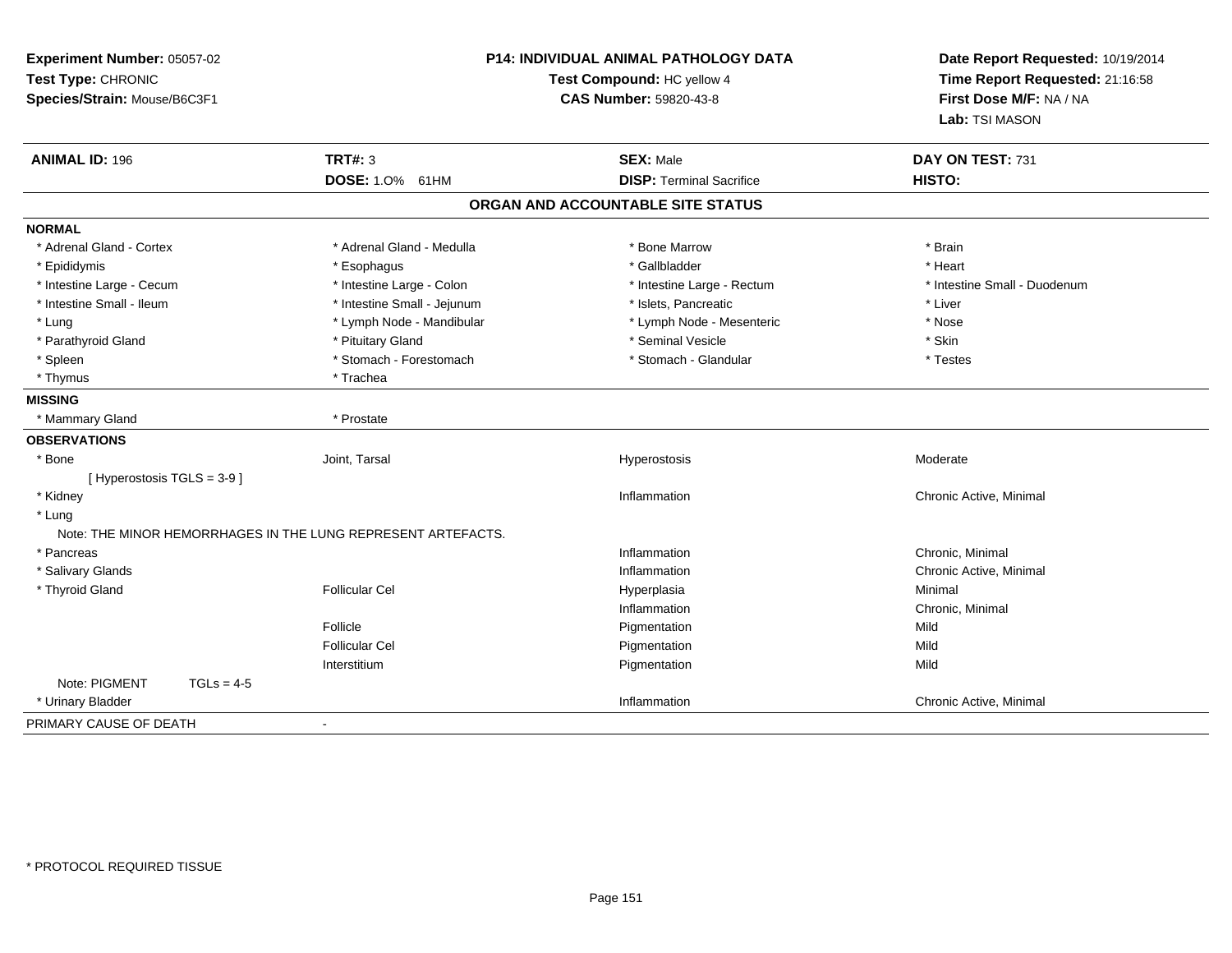| Experiment Number: 05057-02<br>Test Type: CHRONIC<br>Species/Strain: Mouse/B6C3F1 |                                                                                   | <b>P14: INDIVIDUAL ANIMAL PATHOLOGY DATA</b><br>Test Compound: HC yellow 4<br><b>CAS Number: 59820-43-8</b> | Date Report Requested: 10/19/2014<br>Time Report Requested: 21:16:58<br>First Dose M/F: NA / NA<br>Lab: TSI MASON |
|-----------------------------------------------------------------------------------|-----------------------------------------------------------------------------------|-------------------------------------------------------------------------------------------------------------|-------------------------------------------------------------------------------------------------------------------|
| <b>ANIMAL ID: 198</b>                                                             | <b>TRT#: 3</b>                                                                    | <b>SEX: Male</b>                                                                                            | DAY ON TEST: 731                                                                                                  |
|                                                                                   | DOSE: 1.0% 61HM                                                                   | <b>DISP: Terminal Sacrifice</b>                                                                             | HISTO:                                                                                                            |
|                                                                                   |                                                                                   | ORGAN AND ACCOUNTABLE SITE STATUS                                                                           |                                                                                                                   |
| <b>NORMAL</b>                                                                     |                                                                                   |                                                                                                             |                                                                                                                   |
| * Adrenal Gland - Medulla                                                         | * Bone                                                                            | * Bone Marrow                                                                                               | * Brain                                                                                                           |
| * Esophagus                                                                       | * Gallbladder                                                                     | * Heart                                                                                                     | * Intestine Large - Cecum                                                                                         |
| * Intestine Large - Colon                                                         | * Intestine Large - Rectum                                                        | * Intestine Small - Duodenum                                                                                | * Intestine Small - Ileum                                                                                         |
| * Intestine Small - Jejunum                                                       | * Islets, Pancreatic                                                              | * Liver                                                                                                     | * Lymph Node - Mandibular                                                                                         |
| * Lymph Node - Mesenteric                                                         | * Nose                                                                            | * Pancreas                                                                                                  | * Pituitary Gland                                                                                                 |
| * Salivary Glands                                                                 | * Seminal Vesicle                                                                 | * Skin                                                                                                      | * Spleen                                                                                                          |
| * Stomach - Forestomach                                                           | * Stomach - Glandular                                                             | * Testes                                                                                                    | * Thymus                                                                                                          |
| * Trachea                                                                         | * Urinary Bladder                                                                 |                                                                                                             |                                                                                                                   |
| <b>MISSING</b>                                                                    |                                                                                   |                                                                                                             |                                                                                                                   |
| * Mammary Gland                                                                   |                                                                                   |                                                                                                             |                                                                                                                   |
| <b>INSUFFICIENT TISSUE</b>                                                        |                                                                                   |                                                                                                             |                                                                                                                   |
| * Parathyroid Gland                                                               |                                                                                   |                                                                                                             |                                                                                                                   |
| <b>OBSERVATIONS</b>                                                               |                                                                                   |                                                                                                             |                                                                                                                   |
| * Adrenal Gland                                                                   | Cortex                                                                            | Hyperplasia                                                                                                 | Minimal                                                                                                           |
| * Epididymis                                                                      |                                                                                   | Inflammation                                                                                                | Chronic Active, Minimal                                                                                           |
| * Kidney                                                                          |                                                                                   | Cyst                                                                                                        | Mild                                                                                                              |
|                                                                                   |                                                                                   | Inflammation                                                                                                | Chronic Active, Minimal                                                                                           |
| Note: YELLOW PIGMENT.<br>Note: CYST                                               | Note: EPITHELIAL CELLS LINING THE CYST WERE FILLED WITH A GOLD-<br>$TGLs = 5-3.1$ |                                                                                                             |                                                                                                                   |
| * Lung                                                                            | Alveolar Epith                                                                    | Hyperplasia                                                                                                 | Minimal                                                                                                           |
| [Hyperplasia TGLS = 4-1.1]                                                        |                                                                                   |                                                                                                             |                                                                                                                   |
| * Prostate                                                                        |                                                                                   | Inflammation                                                                                                | Chronic Active, Minimal                                                                                           |
| * Thyroid Gland                                                                   | <b>Follicular Cel</b>                                                             | Hyperplasia                                                                                                 | Minimal                                                                                                           |
|                                                                                   |                                                                                   | Inflammation                                                                                                | Chronic, Minimal                                                                                                  |
|                                                                                   | Follicle                                                                          | Pigmentation                                                                                                | Moderate                                                                                                          |
|                                                                                   | <b>Follicular Cel</b>                                                             | Pigmentation                                                                                                | Moderate                                                                                                          |
|                                                                                   | Interstitium                                                                      | Pigmentation                                                                                                | Moderate                                                                                                          |
| Note: PIGMENT                                                                     | $TGLs = 3-5$                                                                      |                                                                                                             |                                                                                                                   |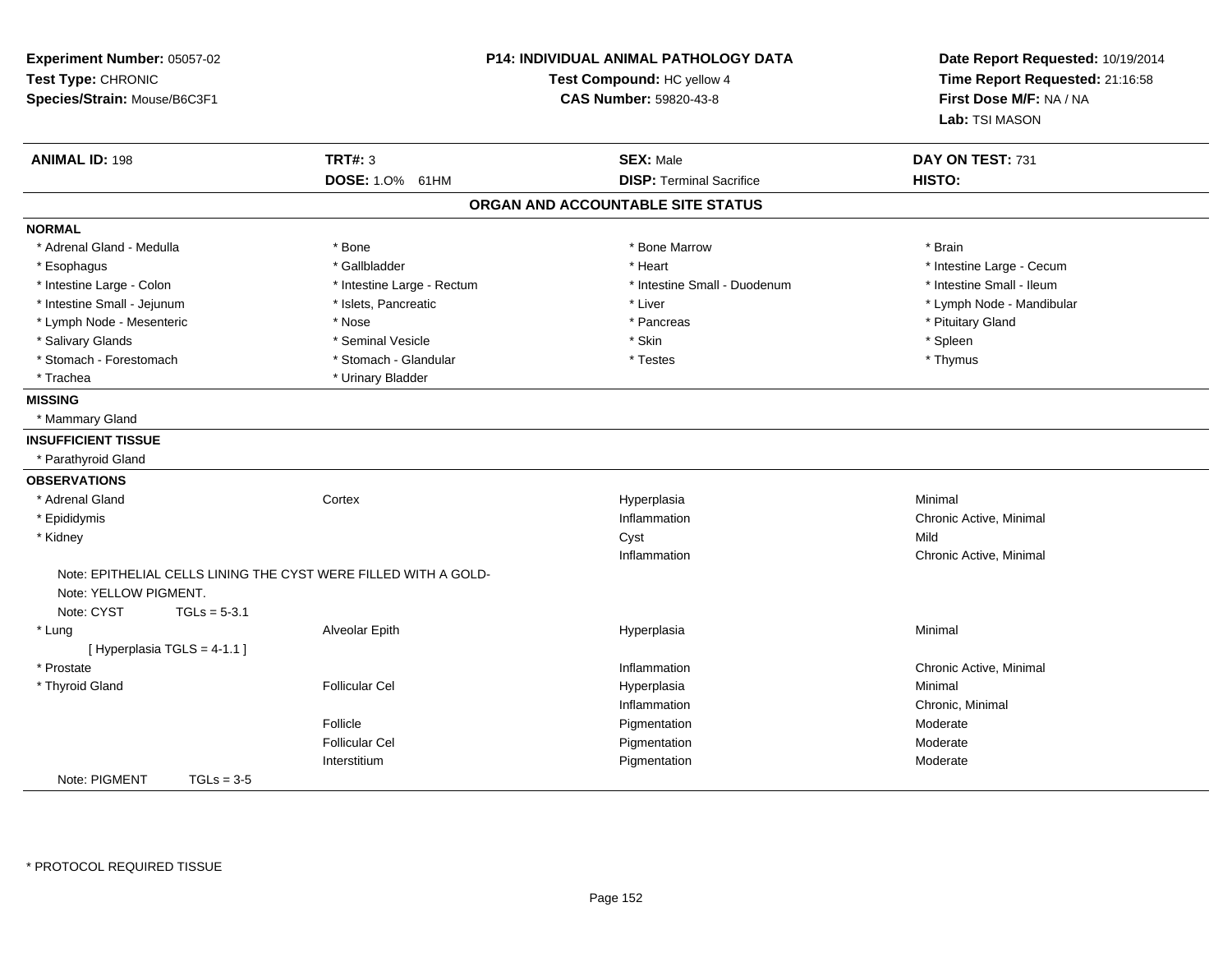| <b>Experiment Number: 05057-02</b><br>Test Type: CHRONIC<br>Species/Strain: Mouse/B6C3F1 |                        | <b>P14: INDIVIDUAL ANIMAL PATHOLOGY DATA</b><br>Test Compound: HC yellow 4<br><b>CAS Number: 59820-43-8</b> | Date Report Requested: 10/19/2014<br>Time Report Requested: 21:16:58<br>First Dose M/F: NA / NA<br><b>Lab:</b> TSI MASON |
|------------------------------------------------------------------------------------------|------------------------|-------------------------------------------------------------------------------------------------------------|--------------------------------------------------------------------------------------------------------------------------|
| <b>ANIMAL ID: 198</b>                                                                    | TRT#: 3                | <b>SEX: Male</b>                                                                                            | DAY ON TEST: 731                                                                                                         |
|                                                                                          | <b>DOSE: 1.0% 61HM</b> | <b>DISP: Terminal Sacrifice</b>                                                                             | <b>HISTO:</b>                                                                                                            |
|                                                                                          |                        | ORGAN AND ACCOUNTABLE SITE STATUS                                                                           |                                                                                                                          |
| PRIMARY CAUSE OF DEATH                                                                   | $\blacksquare$         |                                                                                                             |                                                                                                                          |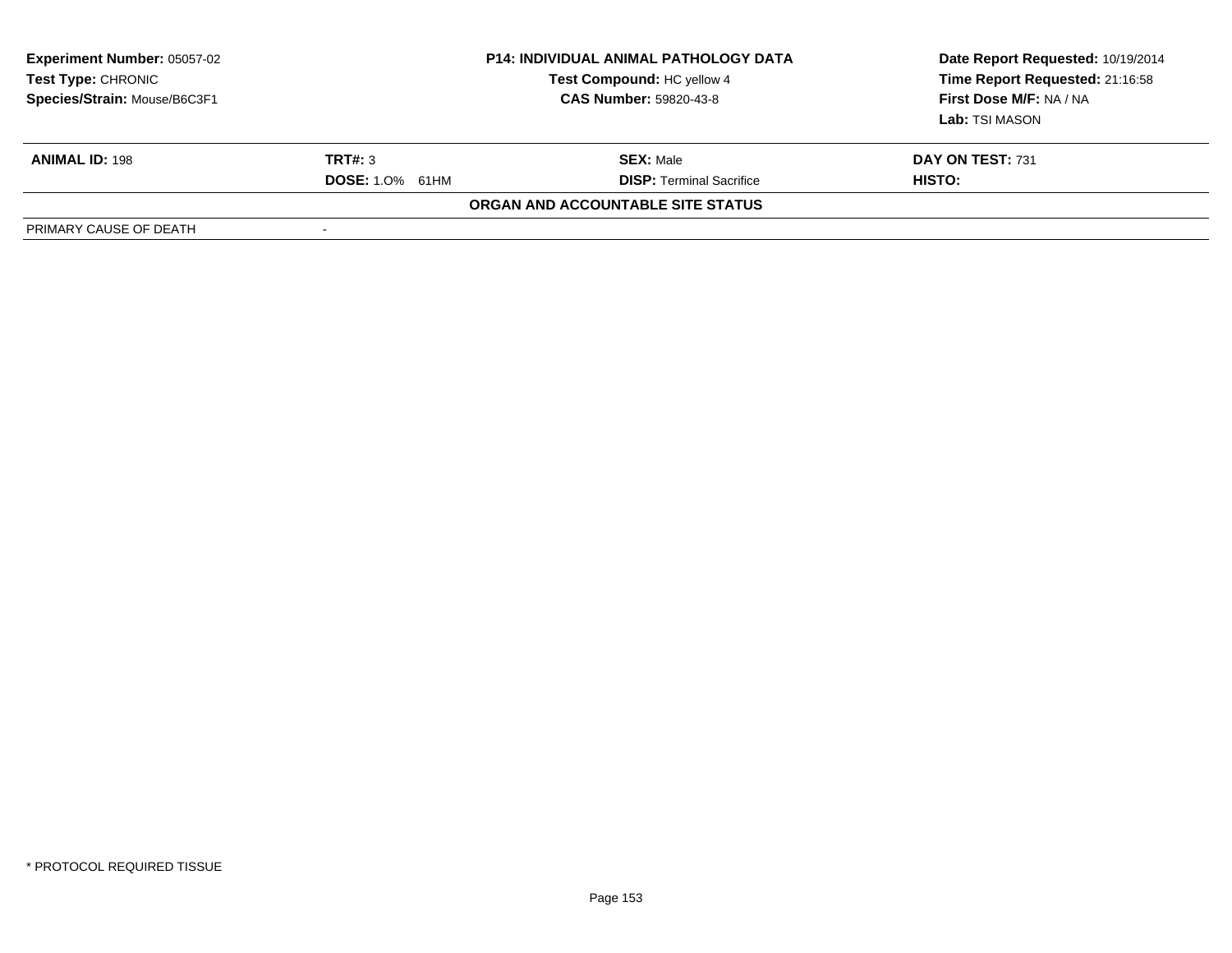| Experiment Number: 05057-02<br>Test Type: CHRONIC<br>Species/Strain: Mouse/B6C3F1                                                                                     |                                                               | <b>P14: INDIVIDUAL ANIMAL PATHOLOGY DATA</b><br>Test Compound: HC yellow 4<br><b>CAS Number: 59820-43-8</b> | Date Report Requested: 10/19/2014<br>Time Report Requested: 21:16:58<br>First Dose M/F: NA / NA<br>Lab: TSI MASON |
|-----------------------------------------------------------------------------------------------------------------------------------------------------------------------|---------------------------------------------------------------|-------------------------------------------------------------------------------------------------------------|-------------------------------------------------------------------------------------------------------------------|
| <b>ANIMAL ID: 199</b>                                                                                                                                                 | <b>TRT#: 3</b>                                                | <b>SEX: Male</b>                                                                                            | DAY ON TEST: 448                                                                                                  |
|                                                                                                                                                                       | DOSE: 1.0% 61HM                                               | <b>DISP: Moribund</b>                                                                                       | HISTO:                                                                                                            |
|                                                                                                                                                                       |                                                               | ORGAN AND ACCOUNTABLE SITE STATUS                                                                           |                                                                                                                   |
| <b>NORMAL</b>                                                                                                                                                         |                                                               |                                                                                                             |                                                                                                                   |
| * Adrenal Gland - Cortex                                                                                                                                              | * Adrenal Gland - Medulla                                     | * Bone                                                                                                      | * Bone Marrow                                                                                                     |
| * Epididymis                                                                                                                                                          | * Esophagus                                                   | * Gallbladder                                                                                               | * Heart                                                                                                           |
| * Intestine Large - Cecum                                                                                                                                             | * Intestine Large - Colon                                     | * Intestine Large - Rectum                                                                                  | * Intestine Small - Duodenum                                                                                      |
| * Intestine Small - Ileum                                                                                                                                             | * Intestine Small - Jejunum                                   | * Islets, Pancreatic                                                                                        | * Lung                                                                                                            |
| * Lymph Node - Mesenteric                                                                                                                                             | * Nose                                                        | * Pancreas                                                                                                  | * Parathyroid Gland                                                                                               |
| * Prostate                                                                                                                                                            | * Seminal Vesicle                                             | * Skin                                                                                                      | * Spleen                                                                                                          |
| * Stomach - Forestomach                                                                                                                                               | * Stomach - Glandular                                         | * Testes                                                                                                    | * Thymus                                                                                                          |
| * Trachea                                                                                                                                                             |                                                               |                                                                                                             |                                                                                                                   |
| <b>MISSING</b>                                                                                                                                                        |                                                               |                                                                                                             |                                                                                                                   |
| * Lymph Node - Mandibular                                                                                                                                             | * Mammary Gland                                               | * Pituitary Gland                                                                                           |                                                                                                                   |
| <b>OBSERVATIONS</b>                                                                                                                                                   |                                                               |                                                                                                             |                                                                                                                   |
| * Brain                                                                                                                                                               | Thalamus                                                      | Mineralization                                                                                              | Minimal                                                                                                           |
| * Kidney                                                                                                                                                              |                                                               | Inflammation                                                                                                | Chronic Active, Minimal                                                                                           |
| Note: THE MESENTERY.                                                                                                                                                  |                                                               |                                                                                                             |                                                                                                                   |
|                                                                                                                                                                       | Note: WHAT THE PROSECTOR THOUGHT WAS THE KIDNEY WAS REALLY    |                                                                                                             |                                                                                                                   |
| * Liver                                                                                                                                                               |                                                               | <b>Necrosis</b>                                                                                             | Minimal                                                                                                           |
| Note: THERE WERE ABOUT 4 MITOTIC FIGURES/250X FIELD.<br>Note: HEPATOCYTES REVEALED COAGULATIVE NECROSIS.<br>Note: INCREASED MITOTIC FIGURES WERE NOTED IN HEPATOCYTES | Note: THROUGHOUT THE LIVER. IN ADDITION OCCASIONAL INDIVIDUAL |                                                                                                             |                                                                                                                   |
| Mesentery                                                                                                                                                             |                                                               | Sarcoma                                                                                                     |                                                                                                                   |
| Note: WHAT THE PROSECTOR THOUGHT WAS THE KIDNRY<br>Note: WAS THE MESENTERY.<br>Note: WHAT THE PROSECTOR THOUGHT WAS THE KIDNEY<br>Note: WAS THE MESENTERY.            |                                                               |                                                                                                             |                                                                                                                   |
| Note: SARCOMA<br>$TGLs = 4-3.1+3.2$                                                                                                                                   |                                                               |                                                                                                             |                                                                                                                   |
| * Salivary Glands                                                                                                                                                     |                                                               | Inflammation                                                                                                | Chronic Active, Minimal                                                                                           |
| * Thyroid Gland                                                                                                                                                       | Follicle                                                      | Pigmentation                                                                                                | Mild                                                                                                              |
|                                                                                                                                                                       | <b>Follicular Cel</b>                                         | Pigmentation                                                                                                | Mild                                                                                                              |
|                                                                                                                                                                       | Interstitium                                                  | Pigmentation                                                                                                | Mild                                                                                                              |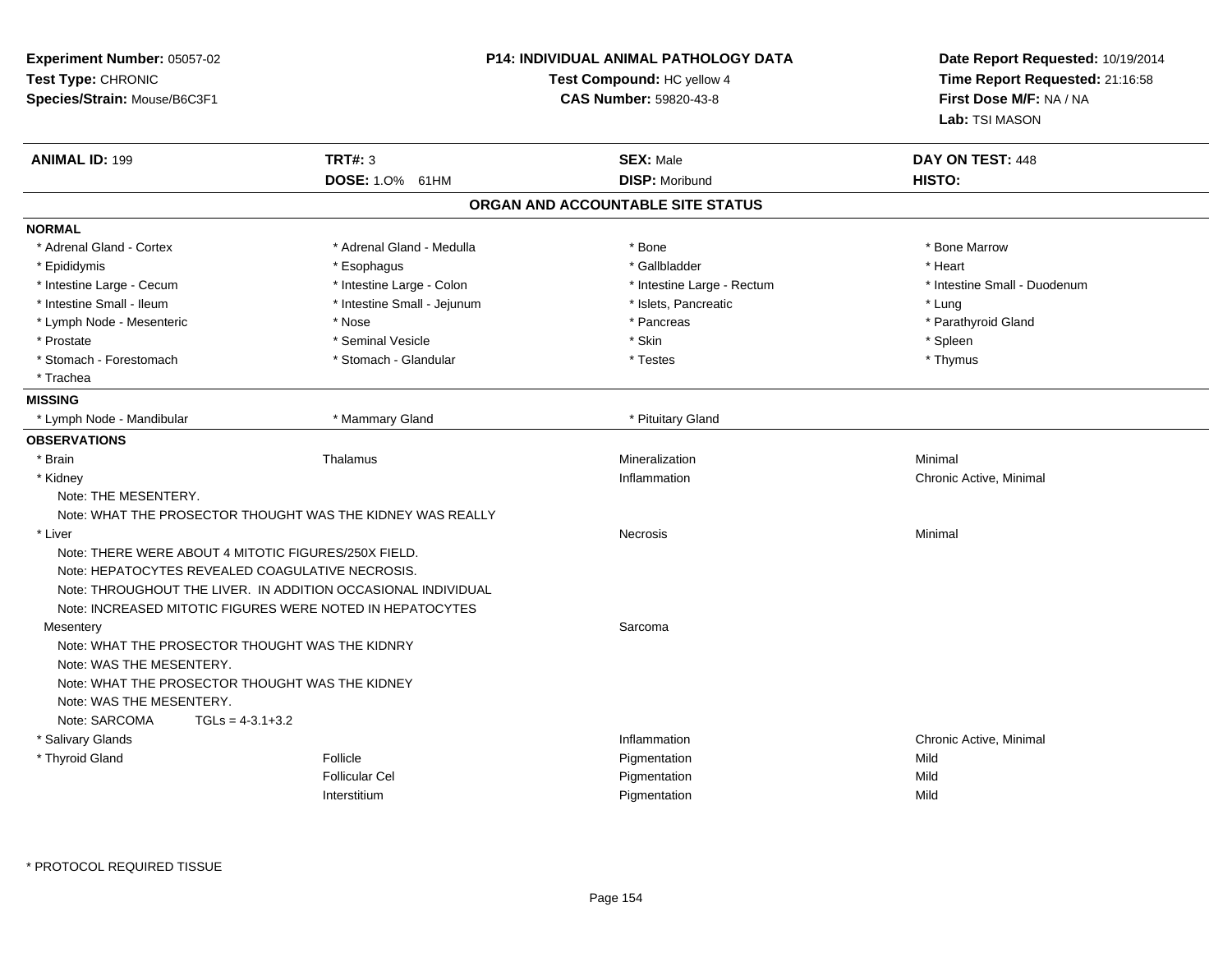| <b>Experiment Number: 05057-02</b><br><b>Test Type: CHRONIC</b><br>Species/Strain: Mouse/B6C3F1 |              |                        | <b>P14: INDIVIDUAL ANIMAL PATHOLOGY DATA</b><br>Test Compound: HC yellow 4<br><b>CAS Number: 59820-43-8</b> | Date Report Requested: 10/19/2014<br>Time Report Requested: 21:16:58<br>First Dose M/F: NA / NA<br>Lab: TSI MASON |
|-------------------------------------------------------------------------------------------------|--------------|------------------------|-------------------------------------------------------------------------------------------------------------|-------------------------------------------------------------------------------------------------------------------|
| <b>ANIMAL ID: 199</b>                                                                           |              | TRT#: 3                | <b>SEX: Male</b><br><b>DISP: Moribund</b>                                                                   | DAY ON TEST: 448<br>HISTO:                                                                                        |
|                                                                                                 |              | <b>DOSE: 1.0% 61HM</b> |                                                                                                             |                                                                                                                   |
|                                                                                                 |              |                        | ORGAN AND ACCOUNTABLE SITE STATUS                                                                           |                                                                                                                   |
| Note: PIGMENT                                                                                   | $TGLs = 1-5$ |                        |                                                                                                             |                                                                                                                   |
| * Urinary Bladder                                                                               |              |                        | Inflammation                                                                                                | Chronic Active, Minimal                                                                                           |
| PRIMARY CAUSE OF DEATH                                                                          |              |                        |                                                                                                             |                                                                                                                   |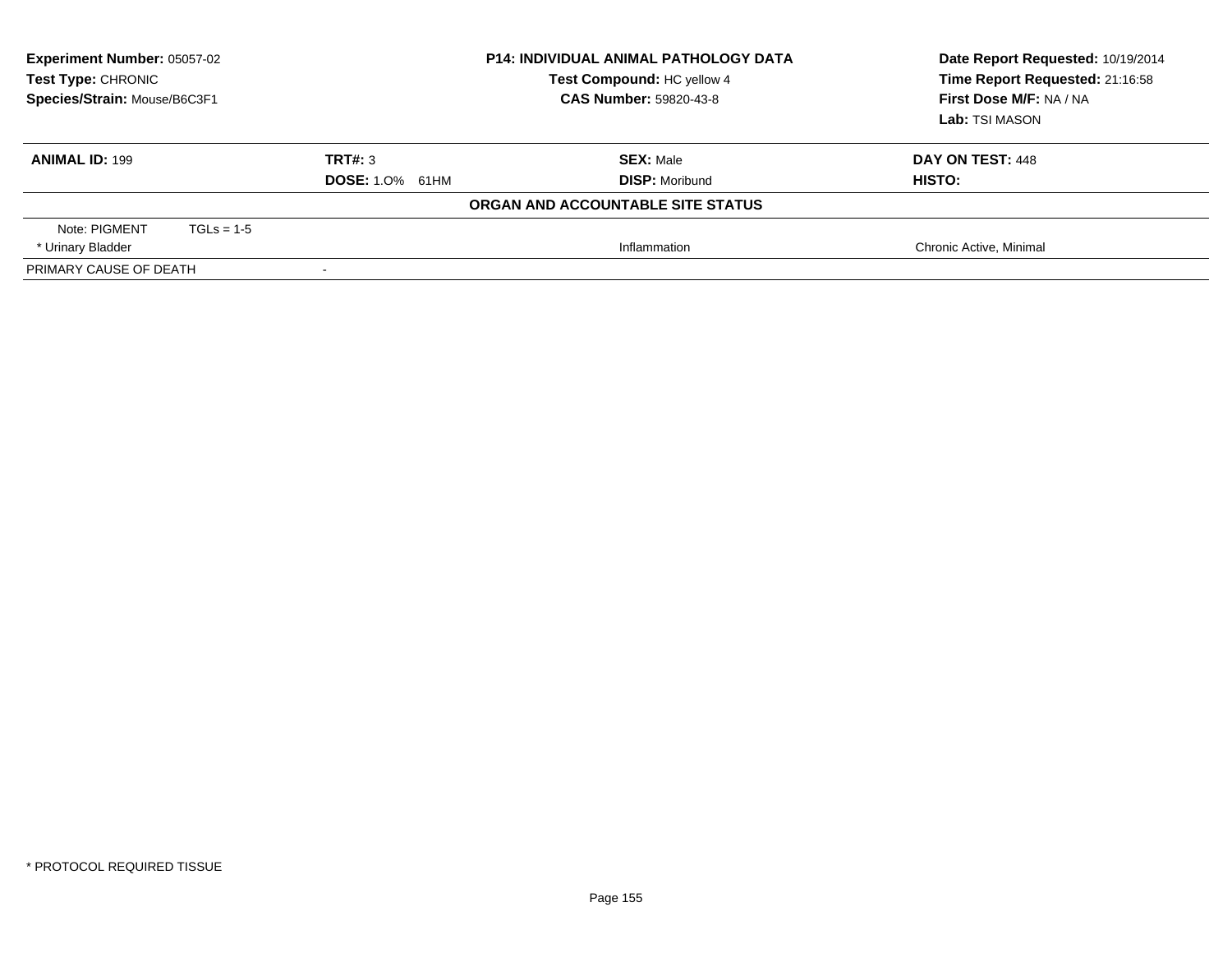| Experiment Number: 05057-02<br>Test Type: CHRONIC<br>Species/Strain: Mouse/B6C3F1 |                                   | P14: INDIVIDUAL ANIMAL PATHOLOGY DATA<br>Test Compound: HC yellow 4<br>CAS Number: 59820-43-8 | Date Report Requested: 10/19/2014<br>Time Report Requested: 21:16:58<br>First Dose M/F: NA / NA<br>Lab: TSI MASON |  |
|-----------------------------------------------------------------------------------|-----------------------------------|-----------------------------------------------------------------------------------------------|-------------------------------------------------------------------------------------------------------------------|--|
| <b>ANIMAL ID: 200</b>                                                             | <b>TRT#: 3</b><br>DOSE: 1.0% 61HM | <b>SEX: Male</b><br><b>DISP: Terminal Sacrifice</b>                                           | DAY ON TEST: 731<br><b>HISTO:</b>                                                                                 |  |
|                                                                                   |                                   | ORGAN AND ACCOUNTABLE SITE STATUS                                                             |                                                                                                                   |  |
|                                                                                   |                                   |                                                                                               |                                                                                                                   |  |
| <b>NORMAL</b>                                                                     |                                   |                                                                                               |                                                                                                                   |  |
| * Adrenal Gland - Cortex                                                          | * Adrenal Gland - Medulla         | * Bone Marrow                                                                                 | * Brain                                                                                                           |  |
| * Epididymis                                                                      | * Esophagus                       | * Gallbladder                                                                                 | * Intestine Large - Cecum                                                                                         |  |
| * Intestine Large - Colon                                                         | * Intestine Large - Rectum        | * Intestine Small - Duodenum                                                                  | * Intestine Small - Ileum                                                                                         |  |
| * Intestine Small - Jejunum                                                       | * Islets, Pancreatic              | * Liver                                                                                       | * Lymph Node - Mesenteric                                                                                         |  |
| $*$ Nose                                                                          | * Pancreas                        | * Parathyroid Gland                                                                           | * Pituitary Gland                                                                                                 |  |
| * Prostate                                                                        | * Seminal Vesicle                 | * Skin                                                                                        | * Spleen                                                                                                          |  |
| * Stomach - Forestomach                                                           | * Stomach - Glandular             | * Testes                                                                                      | * Thymus                                                                                                          |  |
| * Trachea                                                                         | * Urinary Bladder                 |                                                                                               |                                                                                                                   |  |
| <b>MISSING</b>                                                                    |                                   |                                                                                               |                                                                                                                   |  |
| * Lymph Node - Mandibular                                                         | * Mammary Gland                   |                                                                                               |                                                                                                                   |  |
| <b>OBSERVATIONS</b>                                                               |                                   |                                                                                               |                                                                                                                   |  |
| $*$ Bone                                                                          | Joint, Tarsal                     | Hyperostosis                                                                                  | Marked                                                                                                            |  |
| Note: HYPEROSTOSIS<br>$TGLs = 4-9$                                                |                                   |                                                                                               |                                                                                                                   |  |
| * Heart                                                                           |                                   | Inflammation                                                                                  | Chronic, Minimal                                                                                                  |  |
| * Kidney                                                                          |                                   | Inflammation                                                                                  | Chronic Active, Minimal                                                                                           |  |
| * Lung                                                                            |                                   | Alveolar/Bronchiolar Adenoma                                                                  |                                                                                                                   |  |
| [ Alveolar/Bronchiolar Adenoma TGLS = 5-1.1 ]                                     |                                   |                                                                                               |                                                                                                                   |  |
| * Salivary Glands                                                                 |                                   | Inflammation                                                                                  | Chronic Active, Minimal                                                                                           |  |
| * Thyroid Gland                                                                   | <b>Follicular Cel</b>             | Hyperplasia                                                                                   | Minimal                                                                                                           |  |
|                                                                                   |                                   | Inflammation                                                                                  | Chronic, Minimal                                                                                                  |  |
|                                                                                   | Follicle                          | Pigmentation                                                                                  | Mild                                                                                                              |  |
|                                                                                   | <b>Follicular Cel</b>             | Pigmentation                                                                                  | Mild                                                                                                              |  |
|                                                                                   | Interstitium                      | Pigmentation                                                                                  | Mild                                                                                                              |  |
| Note: PIGMENT<br>$TGLs = 6-5$                                                     |                                   |                                                                                               |                                                                                                                   |  |
| PRIMARY CAUSE OF DEATH                                                            | $\blacksquare$                    |                                                                                               |                                                                                                                   |  |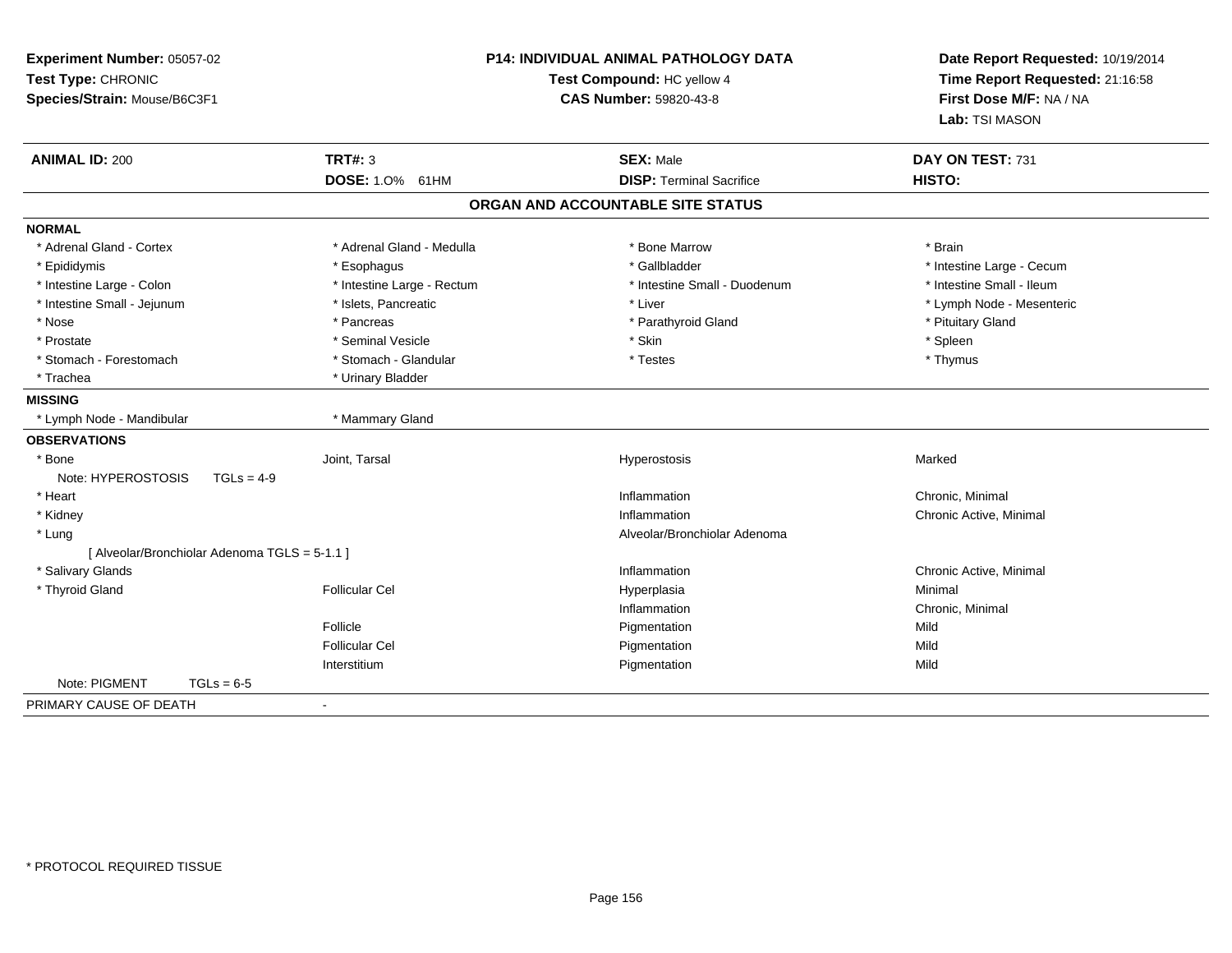| Experiment Number: 05057-02<br>Test Type: CHRONIC<br>Species/Strain: Mouse/B6C3F1 |              | P14: INDIVIDUAL ANIMAL PATHOLOGY DATA<br>Test Compound: HC yellow 4<br>CAS Number: 59820-43-8 |                                   | Date Report Requested: 10/19/2014<br>Time Report Requested: 21:16:58<br>First Dose M/F: NA / NA<br>Lab: TSI MASON |  |
|-----------------------------------------------------------------------------------|--------------|-----------------------------------------------------------------------------------------------|-----------------------------------|-------------------------------------------------------------------------------------------------------------------|--|
| <b>ANIMAL ID: 201</b>                                                             |              | <b>TRT#: 3</b>                                                                                | <b>SEX: Male</b>                  | DAY ON TEST: 731                                                                                                  |  |
|                                                                                   |              | DOSE: 1.0% 61HM                                                                               | <b>DISP: Terminal Sacrifice</b>   | HISTO:                                                                                                            |  |
|                                                                                   |              |                                                                                               | ORGAN AND ACCOUNTABLE SITE STATUS |                                                                                                                   |  |
| <b>NORMAL</b>                                                                     |              |                                                                                               |                                   |                                                                                                                   |  |
| * Adrenal Gland - Medulla                                                         |              | * Bone                                                                                        | * Bone Marrow                     | * Brain                                                                                                           |  |
| * Esophagus                                                                       |              | Eye                                                                                           | * Gallbladder                     | * Heart                                                                                                           |  |
| * Intestine Large - Cecum                                                         |              | * Intestine Large - Colon                                                                     | * Intestine Large - Rectum        | * Intestine Small - Duodenum                                                                                      |  |
| * Intestine Small - Ileum                                                         |              | * Intestine Small - Jejunum                                                                   | * Islets, Pancreatic              | * Liver                                                                                                           |  |
| * Lung                                                                            |              | * Lymph Node - Mandibular                                                                     | * Lymph Node - Mesenteric         | * Nose                                                                                                            |  |
| * Pancreas                                                                        |              | * Spleen                                                                                      | * Stomach - Forestomach           | * Stomach - Glandular                                                                                             |  |
| * Testes                                                                          |              | * Thymus                                                                                      | * Trachea                         |                                                                                                                   |  |
| <b>MISSING</b>                                                                    |              |                                                                                               |                                   |                                                                                                                   |  |
| * Mammary Gland                                                                   |              | * Parathyroid Gland                                                                           |                                   |                                                                                                                   |  |
| <b>INSUFFICIENT TISSUE</b>                                                        |              |                                                                                               |                                   |                                                                                                                   |  |
| * Pituitary Gland                                                                 |              |                                                                                               |                                   |                                                                                                                   |  |
| <b>OBSERVATIONS</b>                                                               |              |                                                                                               |                                   |                                                                                                                   |  |
| * Adrenal Gland                                                                   |              | Cortex                                                                                        | Hyperplasia                       | Minimal                                                                                                           |  |
| * Epididymis                                                                      |              |                                                                                               | Inflammation                      | Chronic Active, Minimal                                                                                           |  |
| <b>Harderian Gland</b>                                                            |              |                                                                                               | Adenoma                           |                                                                                                                   |  |
| Note: ADENOMA                                                                     | $TGLs = 8-9$ |                                                                                               |                                   |                                                                                                                   |  |
| * Kidney                                                                          |              |                                                                                               | Inflammation                      | Chronic Active, Minimal                                                                                           |  |
| * Prostate                                                                        |              |                                                                                               | Inflammation                      | Chronic Active, Minimal                                                                                           |  |
| * Salivary Glands                                                                 |              |                                                                                               | Inflammation                      | Chronic Active, Minimal                                                                                           |  |
| * Seminal Vesicle                                                                 |              |                                                                                               | Inflammation                      | Chronic Active, Minimal                                                                                           |  |
| * Skin                                                                            |              |                                                                                               | Inflammation                      | Chronic Active, Minimal                                                                                           |  |
| * Thyroid Gland                                                                   |              | <b>Follicular Cel</b>                                                                         | Hyperplasia                       | Mild                                                                                                              |  |
|                                                                                   |              |                                                                                               | Inflammation                      | Chronic, Minimal                                                                                                  |  |
|                                                                                   |              | Follicle                                                                                      | Pigmentation                      | Mild                                                                                                              |  |
|                                                                                   |              | <b>Follicular Cel</b>                                                                         | Pigmentation                      | Mild                                                                                                              |  |
|                                                                                   |              | Interstitium                                                                                  | Pigmentation                      | Mild                                                                                                              |  |
| Note: PIGMENT                                                                     | $TGLs = 5-5$ |                                                                                               |                                   |                                                                                                                   |  |
| Tooth                                                                             |              |                                                                                               | Dysplasia                         | Mild                                                                                                              |  |
| * Urinary Bladder                                                                 |              |                                                                                               | Inflammation                      | Chronic Active, Minimal                                                                                           |  |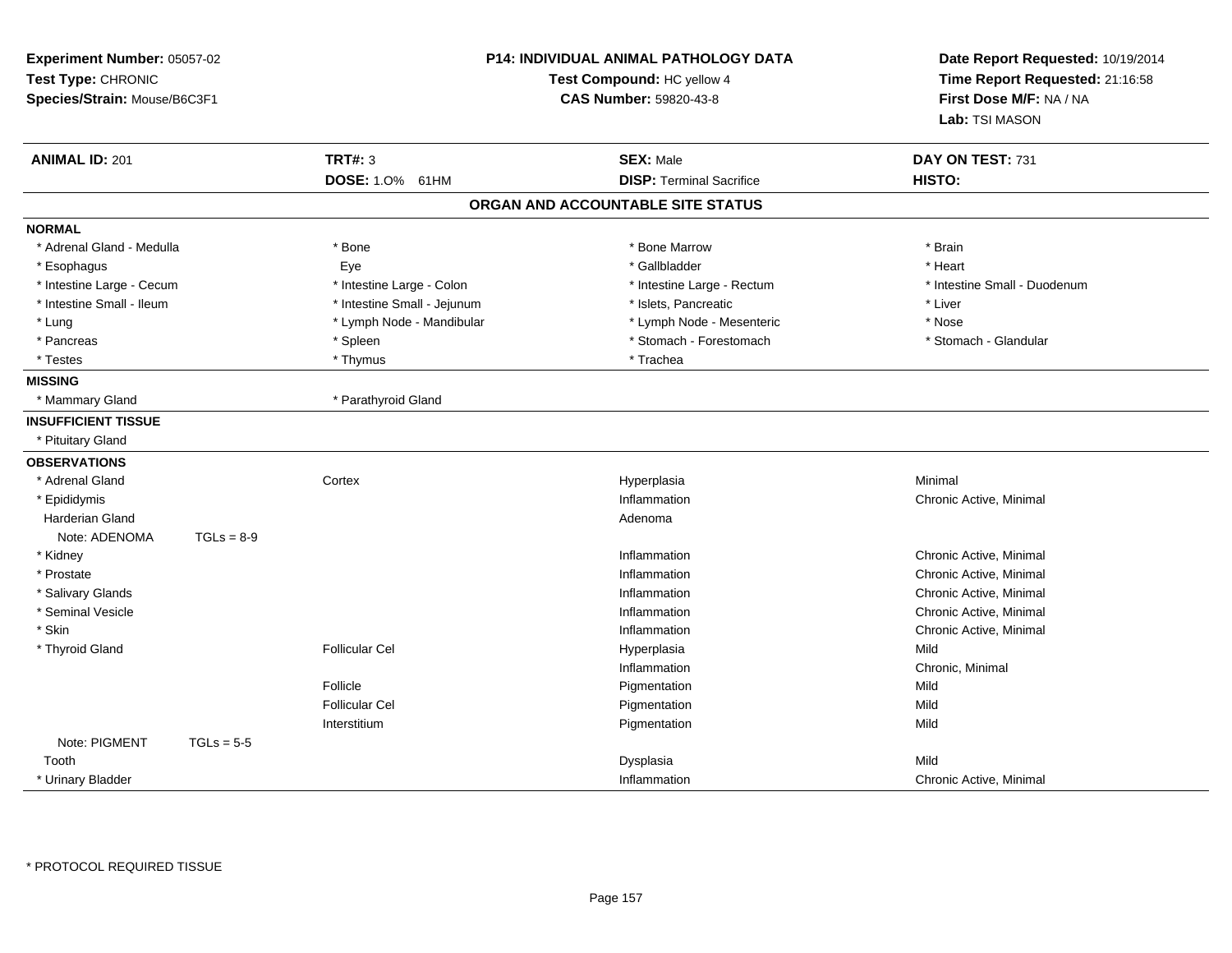| <b>Experiment Number: 05057-02</b><br>Test Type: CHRONIC<br>Species/Strain: Mouse/B6C3F1 | <b>P14: INDIVIDUAL ANIMAL PATHOLOGY DATA</b><br>Test Compound: HC yellow 4<br><b>CAS Number: 59820-43-8</b> |                                   | Date Report Requested: 10/19/2014<br>Time Report Requested: 21:16:58<br>First Dose M/F: NA / NA<br><b>Lab:</b> TSI MASON |
|------------------------------------------------------------------------------------------|-------------------------------------------------------------------------------------------------------------|-----------------------------------|--------------------------------------------------------------------------------------------------------------------------|
| <b>ANIMAL ID: 201</b>                                                                    | TRT#: 3                                                                                                     | <b>SEX: Male</b>                  | DAY ON TEST: 731                                                                                                         |
|                                                                                          | <b>DOSE:</b> 1.0% 61HM                                                                                      | <b>DISP:</b> Terminal Sacrifice   | <b>HISTO:</b>                                                                                                            |
|                                                                                          |                                                                                                             | ORGAN AND ACCOUNTABLE SITE STATUS |                                                                                                                          |
| PRIMARY CAUSE OF DEATH                                                                   | $\overline{\phantom{a}}$                                                                                    |                                   |                                                                                                                          |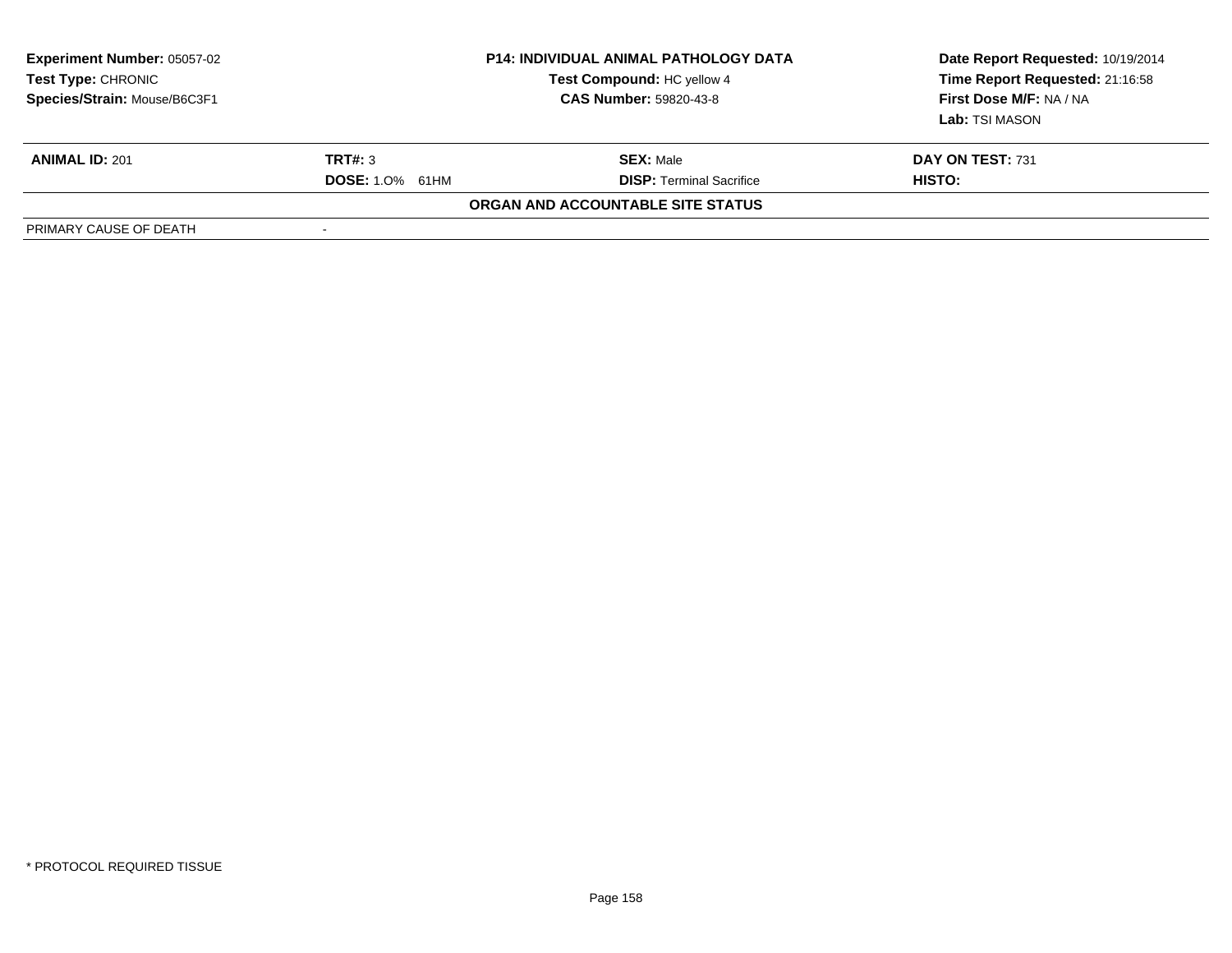| Experiment Number: 05057-02<br>Test Type: CHRONIC<br>Species/Strain: Mouse/B6C3F1 | <b>P14: INDIVIDUAL ANIMAL PATHOLOGY DATA</b><br>Test Compound: HC yellow 4<br><b>CAS Number: 59820-43-8</b> |                                   | Date Report Requested: 10/19/2014<br>Time Report Requested: 21:16:58<br>First Dose M/F: NA / NA<br>Lab: TSI MASON |
|-----------------------------------------------------------------------------------|-------------------------------------------------------------------------------------------------------------|-----------------------------------|-------------------------------------------------------------------------------------------------------------------|
| <b>ANIMAL ID: 202</b>                                                             | <b>TRT#: 3</b>                                                                                              | <b>SEX: Male</b>                  | DAY ON TEST: 405                                                                                                  |
|                                                                                   | DOSE: 1.0% 61HM                                                                                             | <b>DISP: Moribund</b>             | HISTO:                                                                                                            |
|                                                                                   |                                                                                                             | ORGAN AND ACCOUNTABLE SITE STATUS |                                                                                                                   |
| <b>NORMAL</b>                                                                     |                                                                                                             |                                   |                                                                                                                   |
| * Adrenal Gland - Cortex                                                          | * Adrenal Gland - Medulla                                                                                   | * Bone                            | * Bone Marrow                                                                                                     |
| * Epididymis                                                                      | * Esophagus                                                                                                 | * Heart                           | * Intestine Large - Cecum                                                                                         |
| * Intestine Large - Colon                                                         | * Intestine Large - Rectum                                                                                  | * Intestine Small - Duodenum      | * Intestine Small - Ileum                                                                                         |
| * Intestine Small - Jejunum                                                       | * Islets, Pancreatic                                                                                        | * Liver                           | * Lung                                                                                                            |
| * Lymph Node - Mandibular                                                         | * Lymph Node - Mesenteric                                                                                   | * Nose                            | * Pancreas                                                                                                        |
| * Parathyroid Gland                                                               | * Prostate                                                                                                  | * Salivary Glands                 | * Seminal Vesicle                                                                                                 |
| * Stomach - Forestomach                                                           | * Stomach - Glandular                                                                                       | * Trachea                         | * Urinary Bladder                                                                                                 |
| <b>MISSING</b>                                                                    |                                                                                                             |                                   |                                                                                                                   |
| * Gallbladder                                                                     | * Mammary Gland                                                                                             | Mesentery                         | * Pituitary Gland                                                                                                 |
| * Thymus                                                                          |                                                                                                             |                                   |                                                                                                                   |
| <b>OBSERVATIONS</b>                                                               |                                                                                                             |                                   |                                                                                                                   |
| * Brain                                                                           | Thalamus                                                                                                    | Mineralization                    | Minimal                                                                                                           |
| * Kidney                                                                          |                                                                                                             | Inflammation                      | Chronic Active, Minimal                                                                                           |
| Penis                                                                             |                                                                                                             | Inflammation                      | Chronic Active, Moderate                                                                                          |
| Note: INFLAMMATION<br>$TGLs = 1-4$                                                |                                                                                                             |                                   |                                                                                                                   |
| * Skin                                                                            |                                                                                                             | Inflammation                      | Chronic Active, Minimal                                                                                           |
| Note: INFLAMMATION<br>$TGLs = 2-3$                                                |                                                                                                             |                                   |                                                                                                                   |
| * Spleen                                                                          |                                                                                                             | Hematopoietic Cell Proliferation  | Moderate                                                                                                          |
| Note: HEMA CELL PROL $TGLs = 6-3$                                                 |                                                                                                             |                                   |                                                                                                                   |
| * Testes                                                                          | <b>Germinal Epith</b>                                                                                       | Giant Cell                        | Minimal                                                                                                           |
|                                                                                   |                                                                                                             | Spermatogenic Arrest              | Mild                                                                                                              |
| * Thyroid Gland                                                                   |                                                                                                             | Inflammation                      | Chronic, Minimal                                                                                                  |
|                                                                                   | Follicle                                                                                                    | Pigmentation                      | Minimal                                                                                                           |
|                                                                                   | <b>Follicular Cel</b>                                                                                       | Pigmentation                      | Mild                                                                                                              |
|                                                                                   | Interstitium                                                                                                | Pigmentation                      | Minimal                                                                                                           |
| Note: PIGMENT<br>$TGLs = 5-5$                                                     |                                                                                                             |                                   |                                                                                                                   |
| PRIMARY CAUSE OF DEATH                                                            | $\overline{\phantom{a}}$                                                                                    |                                   |                                                                                                                   |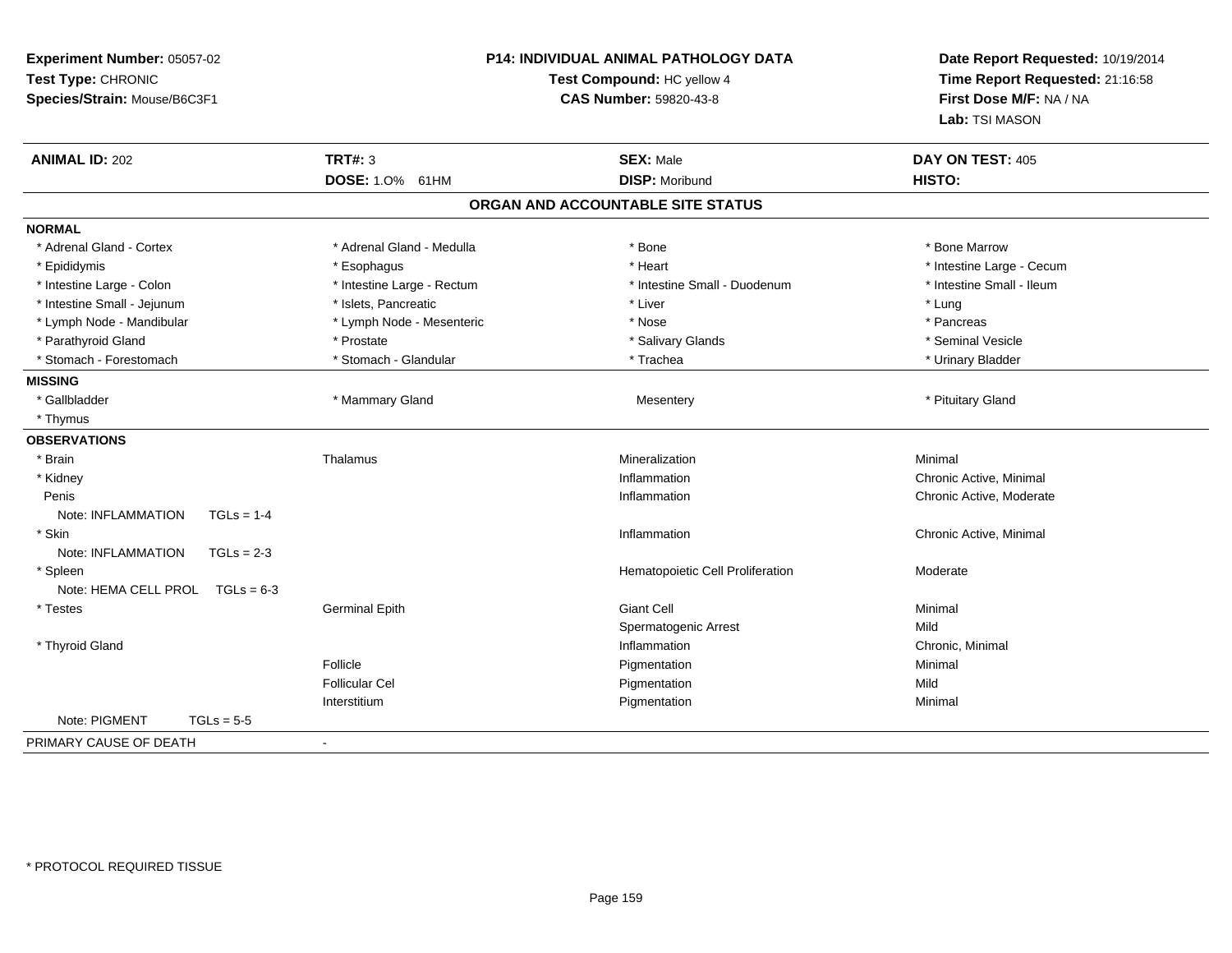| Experiment Number: 05057-02<br>Test Type: CHRONIC<br>Species/Strain: Mouse/B6C3F1 |                                                                 | <b>P14: INDIVIDUAL ANIMAL PATHOLOGY DATA</b><br>Test Compound: HC yellow 4<br><b>CAS Number: 59820-43-8</b> | Date Report Requested: 10/19/2014<br>Time Report Requested: 21:16:58<br>First Dose M/F: NA / NA<br>Lab: TSI MASON |
|-----------------------------------------------------------------------------------|-----------------------------------------------------------------|-------------------------------------------------------------------------------------------------------------|-------------------------------------------------------------------------------------------------------------------|
| <b>ANIMAL ID: 203</b>                                                             | <b>TRT#: 3</b><br>DOSE: 1.0% 61HM                               | <b>SEX: Male</b><br><b>DISP: Terminal Sacrifice</b>                                                         | DAY ON TEST: 731<br>HISTO:                                                                                        |
|                                                                                   |                                                                 | ORGAN AND ACCOUNTABLE SITE STATUS                                                                           |                                                                                                                   |
| <b>NORMAL</b>                                                                     |                                                                 |                                                                                                             |                                                                                                                   |
| * Adrenal Gland - Cortex                                                          | * Adrenal Gland - Medulla                                       | * Bone                                                                                                      | * Bone Marrow                                                                                                     |
| * Epididymis                                                                      | * Esophagus                                                     | * Gallbladder                                                                                               | * Heart                                                                                                           |
| * Intestine Large - Colon                                                         | * Intestine Large - Rectum                                      | * Intestine Small - Duodenum                                                                                | * Intestine Small - Ileum                                                                                         |
| * Intestine Small - Jejunum                                                       | * Islets. Pancreatic                                            | * Liver                                                                                                     | * Lung                                                                                                            |
| * Lymph Node - Mandibular                                                         | * Lymph Node - Mesenteric                                       | * Nose                                                                                                      | * Pancreas                                                                                                        |
| * Parathyroid Gland                                                               | * Salivary Glands                                               | * Spleen                                                                                                    | * Stomach - Forestomach                                                                                           |
| * Stomach - Glandular                                                             | * Testes                                                        | * Thymus                                                                                                    | * Trachea                                                                                                         |
| <b>MISSING</b>                                                                    |                                                                 |                                                                                                             |                                                                                                                   |
| * Intestine Large - Cecum                                                         | * Mammary Gland                                                 | * Skin                                                                                                      |                                                                                                                   |
| <b>OBSERVATIONS</b>                                                               |                                                                 |                                                                                                             |                                                                                                                   |
| * Brain                                                                           | Thalamus                                                        | Mineralization                                                                                              | Minimal                                                                                                           |
| * Kidney                                                                          |                                                                 | Inflammation                                                                                                | Chronic Active, Minimal                                                                                           |
| * Lymph Node                                                                      |                                                                 |                                                                                                             |                                                                                                                   |
| Note: SEE MAMMARY GLAND.                                                          |                                                                 |                                                                                                             |                                                                                                                   |
| * Mammary GI                                                                      |                                                                 |                                                                                                             |                                                                                                                   |
|                                                                                   | Note: WHAT APPEARED TO BE MAMMARY GLAND TO THE PROSECTOR        |                                                                                                             |                                                                                                                   |
| Note: ACTUALLY WERE THE BILATERAL INGUINAL LYMPH NODES.                           |                                                                 |                                                                                                             |                                                                                                                   |
| * Pituitary Gland                                                                 | Pars Distalis                                                   | Hyperplasia                                                                                                 | Mild                                                                                                              |
| <b>Preputial Gland</b>                                                            |                                                                 | Inflammation                                                                                                | Chronic Active, Marked                                                                                            |
| Note: INFLAMMATION<br>$TGLs = 4-9$                                                |                                                                 |                                                                                                             |                                                                                                                   |
|                                                                                   | Note: THE PREPUTIAL GLAND AND THERE WERE NUMEROUS CYSTS IN THE  |                                                                                                             |                                                                                                                   |
|                                                                                   | Note: EXTENSIVE LYMPHOID INFILTRATES WERE VISIBLE IN AND AROUND |                                                                                                             |                                                                                                                   |
| Note: ADJACENT FAT.                                                               |                                                                 |                                                                                                             |                                                                                                                   |
| * Prostate                                                                        |                                                                 | Inflammation                                                                                                | Chronic Active, Minimal                                                                                           |
| * Seminal Vesicle                                                                 |                                                                 | Inflammation                                                                                                | Chronic Active, Minimal                                                                                           |
| * Thyroid Gland                                                                   | Follicle                                                        | Cyst                                                                                                        | Moderate                                                                                                          |
|                                                                                   | <b>Follicular Cel</b>                                           | Hyperplasia                                                                                                 | Mild                                                                                                              |
|                                                                                   |                                                                 | Inflammation                                                                                                | Chronic, Minimal                                                                                                  |
|                                                                                   | Follicle                                                        | Pigmentation                                                                                                | Mild                                                                                                              |
|                                                                                   | <b>Follicular Cel</b>                                           | Pigmentation                                                                                                | Mild                                                                                                              |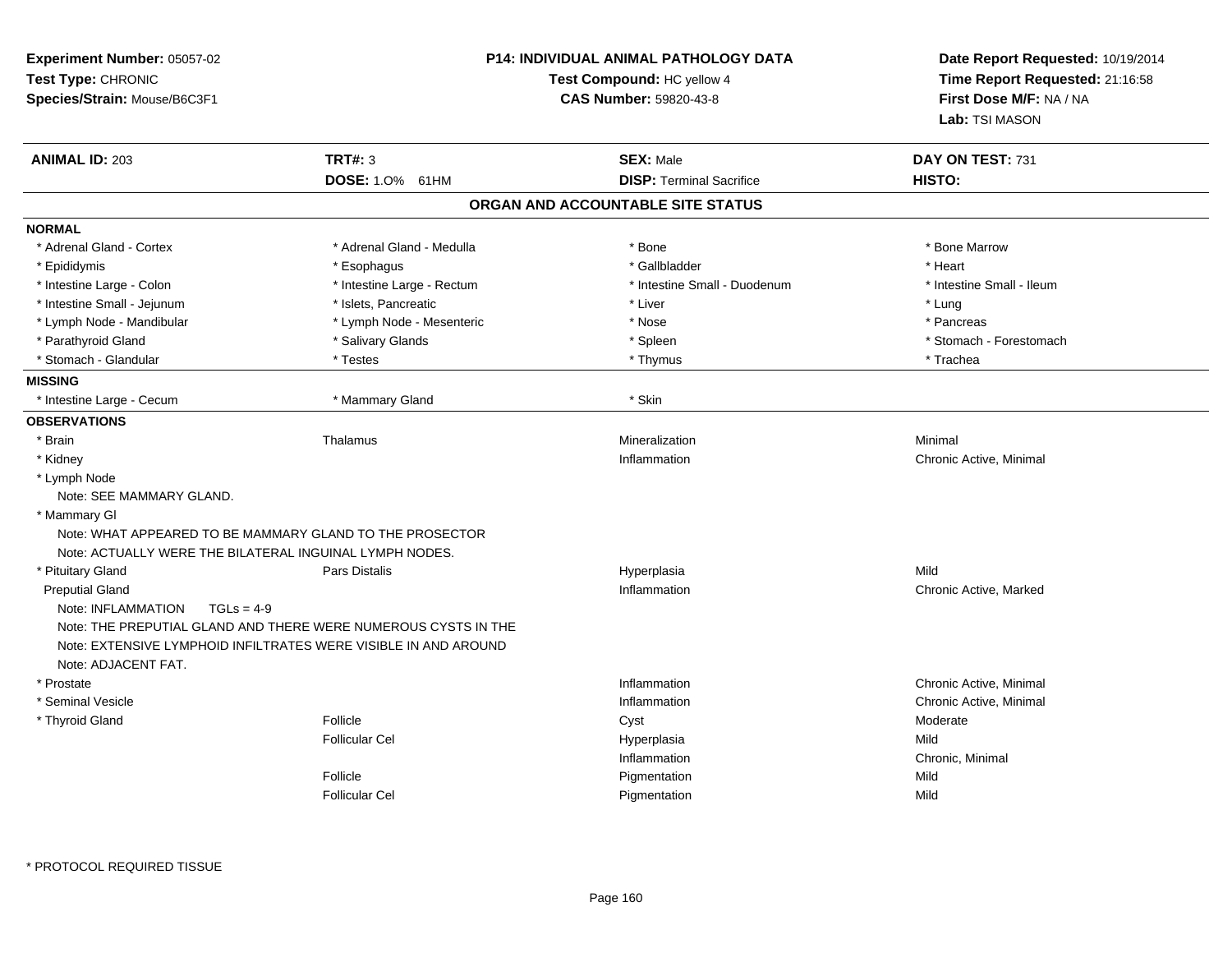| Experiment Number: 05057-02<br>Test Type: CHRONIC<br>Species/Strain: Mouse/B6C3F1 |              |                        | <b>P14: INDIVIDUAL ANIMAL PATHOLOGY DATA</b><br>Test Compound: HC yellow 4<br><b>CAS Number: 59820-43-8</b> | Date Report Requested: 10/19/2014<br>Time Report Requested: 21:16:58<br>First Dose M/F: NA / NA<br>Lab: TSI MASON |
|-----------------------------------------------------------------------------------|--------------|------------------------|-------------------------------------------------------------------------------------------------------------|-------------------------------------------------------------------------------------------------------------------|
| <b>ANIMAL ID: 203</b>                                                             |              | TRT#: 3                | <b>SEX: Male</b>                                                                                            | DAY ON TEST: 731                                                                                                  |
|                                                                                   |              | <b>DOSE: 1.0% 61HM</b> | <b>DISP:</b> Terminal Sacrifice                                                                             | HISTO:                                                                                                            |
|                                                                                   |              |                        | ORGAN AND ACCOUNTABLE SITE STATUS                                                                           |                                                                                                                   |
|                                                                                   |              | Interstitium           | Pigmentation                                                                                                | Mild                                                                                                              |
| Note: PIGMENT                                                                     | $TGLs = 5-5$ |                        |                                                                                                             |                                                                                                                   |
| * Urinary Bladder                                                                 |              |                        | Inflammation                                                                                                | Chronic Active, Minimal                                                                                           |
| PRIMARY CAUSE OF DEATH                                                            |              |                        |                                                                                                             |                                                                                                                   |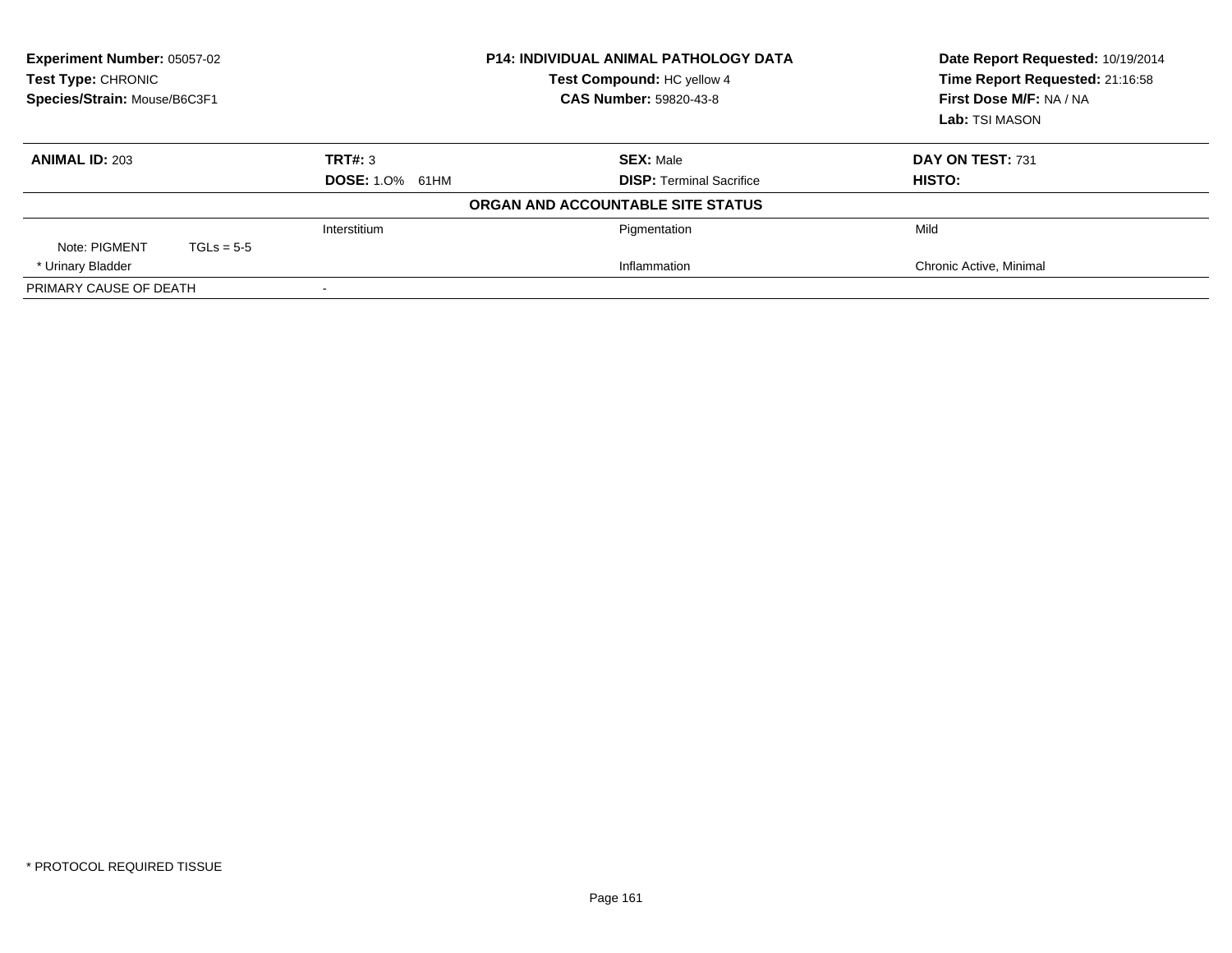| Experiment Number: 05057-02<br>Test Type: CHRONIC<br>Species/Strain: Mouse/B6C3F1 | <b>P14: INDIVIDUAL ANIMAL PATHOLOGY DATA</b><br>Test Compound: HC yellow 4<br><b>CAS Number: 59820-43-8</b> |                                   | Date Report Requested: 10/19/2014<br>Time Report Requested: 21:16:58<br>First Dose M/F: NA / NA<br>Lab: TSI MASON |
|-----------------------------------------------------------------------------------|-------------------------------------------------------------------------------------------------------------|-----------------------------------|-------------------------------------------------------------------------------------------------------------------|
| <b>ANIMAL ID: 204</b>                                                             | <b>TRT#: 3</b>                                                                                              | <b>SEX: Male</b>                  | DAY ON TEST: 731                                                                                                  |
|                                                                                   | <b>DOSE: 1.0%</b><br>61HM                                                                                   | <b>DISP: Terminal Sacrifice</b>   | HISTO:                                                                                                            |
|                                                                                   |                                                                                                             | ORGAN AND ACCOUNTABLE SITE STATUS |                                                                                                                   |
| <b>NORMAL</b>                                                                     |                                                                                                             |                                   |                                                                                                                   |
| * Adrenal Gland - Cortex                                                          | * Adrenal Gland - Medulla                                                                                   | * Bone Marrow                     | * Brain                                                                                                           |
| * Epididymis                                                                      | * Esophagus                                                                                                 | * Heart                           | * Intestine Large - Cecum                                                                                         |
| * Intestine Large - Colon                                                         | * Intestine Large - Rectum                                                                                  | * Intestine Small - Duodenum      | * Intestine Small - Ileum                                                                                         |
| * Intestine Small - Jejunum                                                       | * Islets. Pancreatic                                                                                        | * Liver                           | * Lung                                                                                                            |
| * Lymph Node - Mandibular                                                         | * Lymph Node - Mesenteric                                                                                   | * Parathyroid Gland               | * Pituitary Gland                                                                                                 |
| * Skin                                                                            | * Spleen                                                                                                    | * Stomach - Forestomach           | * Stomach - Glandular                                                                                             |
| * Testes                                                                          | * Thymus                                                                                                    | * Trachea                         | * Urinary Bladder                                                                                                 |
| <b>MISSING</b>                                                                    |                                                                                                             |                                   |                                                                                                                   |
| * Mammary Gland                                                                   |                                                                                                             |                                   |                                                                                                                   |
| <b>OBSERVATIONS</b>                                                               |                                                                                                             |                                   |                                                                                                                   |
| * Bone                                                                            | Joint, Tarsal                                                                                               | Hyperostosis                      | Marked                                                                                                            |
| Note: HYPEROSTOSIS<br>$TGLs = 2-9$                                                |                                                                                                             |                                   |                                                                                                                   |
| * Gallbladder                                                                     |                                                                                                             | Inflammation                      | Chronic, Minimal                                                                                                  |
| * Kidney                                                                          |                                                                                                             | Inflammation                      | Chronic Active, Minimal                                                                                           |
| * Nose                                                                            |                                                                                                             | Inflammation                      | Acute, Minimal                                                                                                    |
| * Pancreas                                                                        |                                                                                                             | Inflammation                      | Chronic, Minimal                                                                                                  |
|                                                                                   |                                                                                                             | Vacuolization Cytoplasmic         | Mild                                                                                                              |
| * Prostate                                                                        |                                                                                                             | Inflammation                      | Chronic Active, Minimal                                                                                           |
| * Salivary Glands                                                                 |                                                                                                             | Inflammation                      | Chronic Active, Minimal                                                                                           |
| * Seminal Vesicle                                                                 |                                                                                                             | Inflammation                      | Chronic Active, Minimal                                                                                           |
| * Thyroid Gland                                                                   | <b>Follicular Cel</b>                                                                                       | Hyperplasia                       | Minimal                                                                                                           |
|                                                                                   |                                                                                                             | Inflammation                      | Chronic, Minimal                                                                                                  |
|                                                                                   | Follicle                                                                                                    | Pigmentation                      | Mild                                                                                                              |
|                                                                                   | <b>Follicular Cel</b>                                                                                       | Pigmentation                      | Mild                                                                                                              |
|                                                                                   | Interstitium                                                                                                | Pigmentation                      | Mild                                                                                                              |
| Note: PIGMENT<br>$TGLs = 4-5$                                                     |                                                                                                             |                                   |                                                                                                                   |
| PRIMARY CAUSE OF DEATH                                                            | $\overline{\phantom{a}}$                                                                                    |                                   |                                                                                                                   |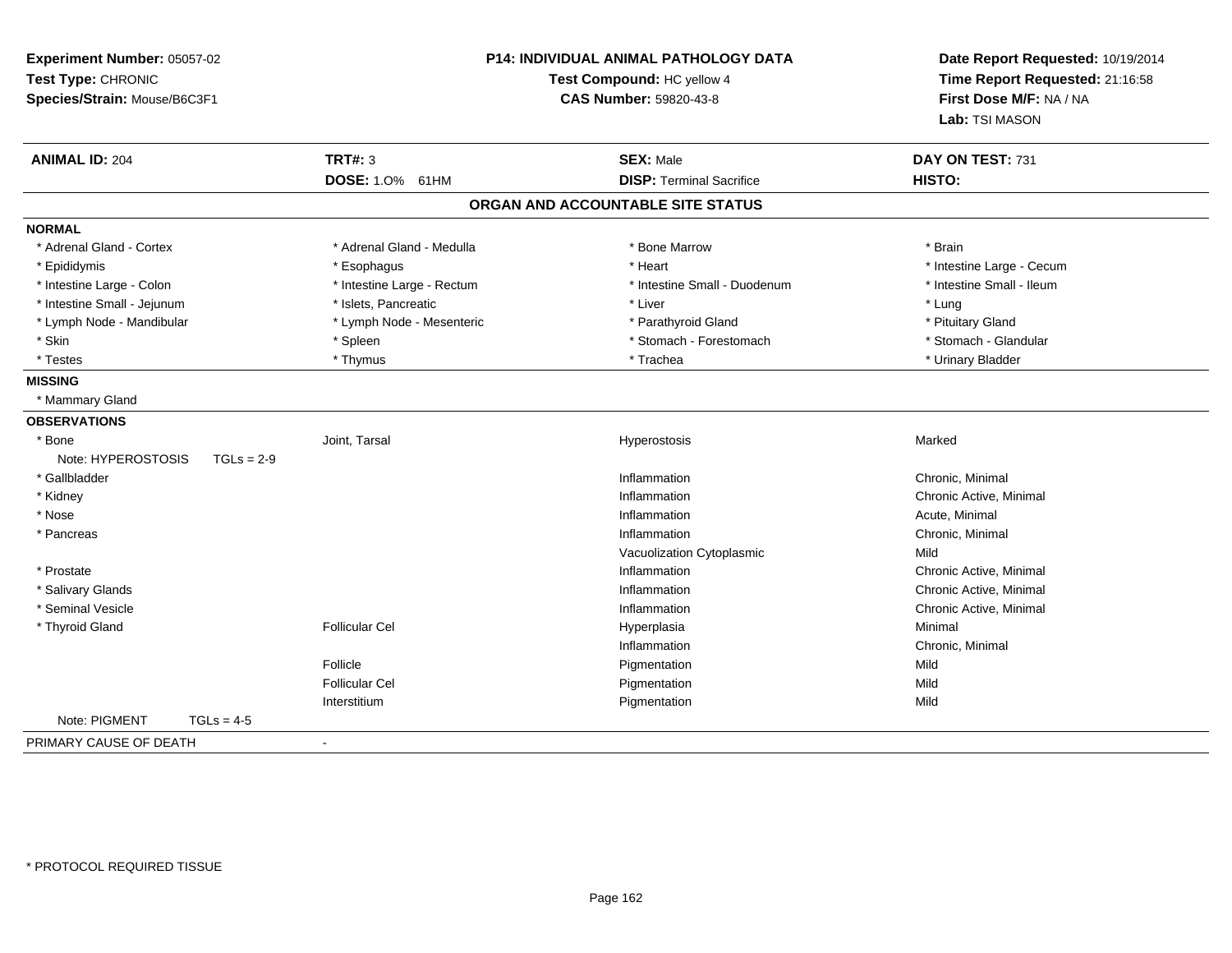| Experiment Number: 05057-02<br>Test Type: CHRONIC<br>Species/Strain: Mouse/B6C3F1                                                                                     |                                                                 | <b>P14: INDIVIDUAL ANIMAL PATHOLOGY DATA</b><br>Test Compound: HC yellow 4<br><b>CAS Number: 59820-43-8</b> | Date Report Requested: 10/19/2014<br>Time Report Requested: 21:16:58<br>First Dose M/F: NA / NA<br>Lab: TSI MASON |
|-----------------------------------------------------------------------------------------------------------------------------------------------------------------------|-----------------------------------------------------------------|-------------------------------------------------------------------------------------------------------------|-------------------------------------------------------------------------------------------------------------------|
| <b>ANIMAL ID: 206</b>                                                                                                                                                 | <b>TRT#: 3</b>                                                  | <b>SEX: Male</b>                                                                                            | DAY ON TEST: 731                                                                                                  |
|                                                                                                                                                                       | DOSE: 1.0% 61HM                                                 | <b>DISP: Terminal Sacrifice</b>                                                                             | HISTO:                                                                                                            |
|                                                                                                                                                                       |                                                                 | ORGAN AND ACCOUNTABLE SITE STATUS                                                                           |                                                                                                                   |
| <b>NORMAL</b>                                                                                                                                                         |                                                                 |                                                                                                             |                                                                                                                   |
| * Adrenal Gland - Cortex                                                                                                                                              | * Bone                                                          | * Bone Marrow                                                                                               | * Esophagus                                                                                                       |
| * Gallbladder                                                                                                                                                         | * Heart                                                         | * Intestine Large - Cecum                                                                                   | * Intestine Large - Colon                                                                                         |
| * Intestine Large - Rectum                                                                                                                                            | * Intestine Small - Duodenum                                    | * Intestine Small - Ileum                                                                                   | * Intestine Small - Jejunum                                                                                       |
| * Islets, Pancreatic                                                                                                                                                  | * Lung                                                          | * Lymph Node - Mandibular                                                                                   | * Lymph Node - Mesenteric                                                                                         |
| * Nose                                                                                                                                                                | * Pancreas                                                      | * Parathyroid Gland                                                                                         | * Pituitary Gland                                                                                                 |
| * Seminal Vesicle                                                                                                                                                     | * Skin                                                          | * Spleen                                                                                                    | * Stomach - Forestomach                                                                                           |
| * Testes                                                                                                                                                              | * Thymus                                                        | * Trachea                                                                                                   |                                                                                                                   |
| <b>MISSING</b>                                                                                                                                                        |                                                                 |                                                                                                             |                                                                                                                   |
| * Adrenal Gland - Medulla                                                                                                                                             | * Mammary Gland                                                 |                                                                                                             |                                                                                                                   |
| <b>OBSERVATIONS</b>                                                                                                                                                   |                                                                 |                                                                                                             |                                                                                                                   |
| * Brain                                                                                                                                                               | Thalamus                                                        | Mineralization                                                                                              | Minimal                                                                                                           |
| Note: OF WHAT APPEARS TO BE MINOR FOCAL NECROSIS. THIS DOES<br>Note: REPRESENT A PECULIAR ARTEFACT.<br>Note: IN A SMALL FOCAL AREA OF THE BRAIN THERE WAS EVIDENCE OF | Note: NOT APPEAR TO BE A COMPOUND RELATED CHANGE AND COULD EVEN |                                                                                                             |                                                                                                                   |
| * Epididymis                                                                                                                                                          |                                                                 | Inflammation                                                                                                | Chronic Active, Minimal                                                                                           |
| * Kidney                                                                                                                                                              |                                                                 | Inflammation                                                                                                | Chronic Active, Minimal                                                                                           |
| * Liver                                                                                                                                                               |                                                                 | Hepatocellular Adenoma                                                                                      |                                                                                                                   |
| <b>Preputial Gland</b>                                                                                                                                                |                                                                 | Inflammation                                                                                                | Chronic Active, Moderate                                                                                          |
| Note: INFLAMMATION<br>$TGLs = 3-9$                                                                                                                                    |                                                                 |                                                                                                             |                                                                                                                   |
| * Prostate                                                                                                                                                            |                                                                 | Inflammation                                                                                                | Chronic Active, Minimal                                                                                           |
| * Salivary Glands                                                                                                                                                     |                                                                 | Inflammation                                                                                                | Chronic Active, Minimal                                                                                           |
| * Thyroid Gland                                                                                                                                                       | <b>Follicular Cel</b>                                           | Hyperplasia                                                                                                 | Minimal                                                                                                           |
|                                                                                                                                                                       |                                                                 | Inflammation                                                                                                | Chronic, Minimal                                                                                                  |
|                                                                                                                                                                       | Follicle                                                        | Pigmentation                                                                                                | Moderate                                                                                                          |
|                                                                                                                                                                       | <b>Follicular Cel</b>                                           | Pigmentation                                                                                                | Moderate                                                                                                          |
|                                                                                                                                                                       | Interstitium                                                    | Pigmentation                                                                                                | Moderate                                                                                                          |
| Note: PIGMENT<br>$TGLs = 4-5$                                                                                                                                         |                                                                 |                                                                                                             |                                                                                                                   |
| Tooth                                                                                                                                                                 |                                                                 | Dysplasia                                                                                                   | Mild                                                                                                              |
| * Urinary Bladder                                                                                                                                                     |                                                                 | Inflammation                                                                                                | Chronic Active, Minimal                                                                                           |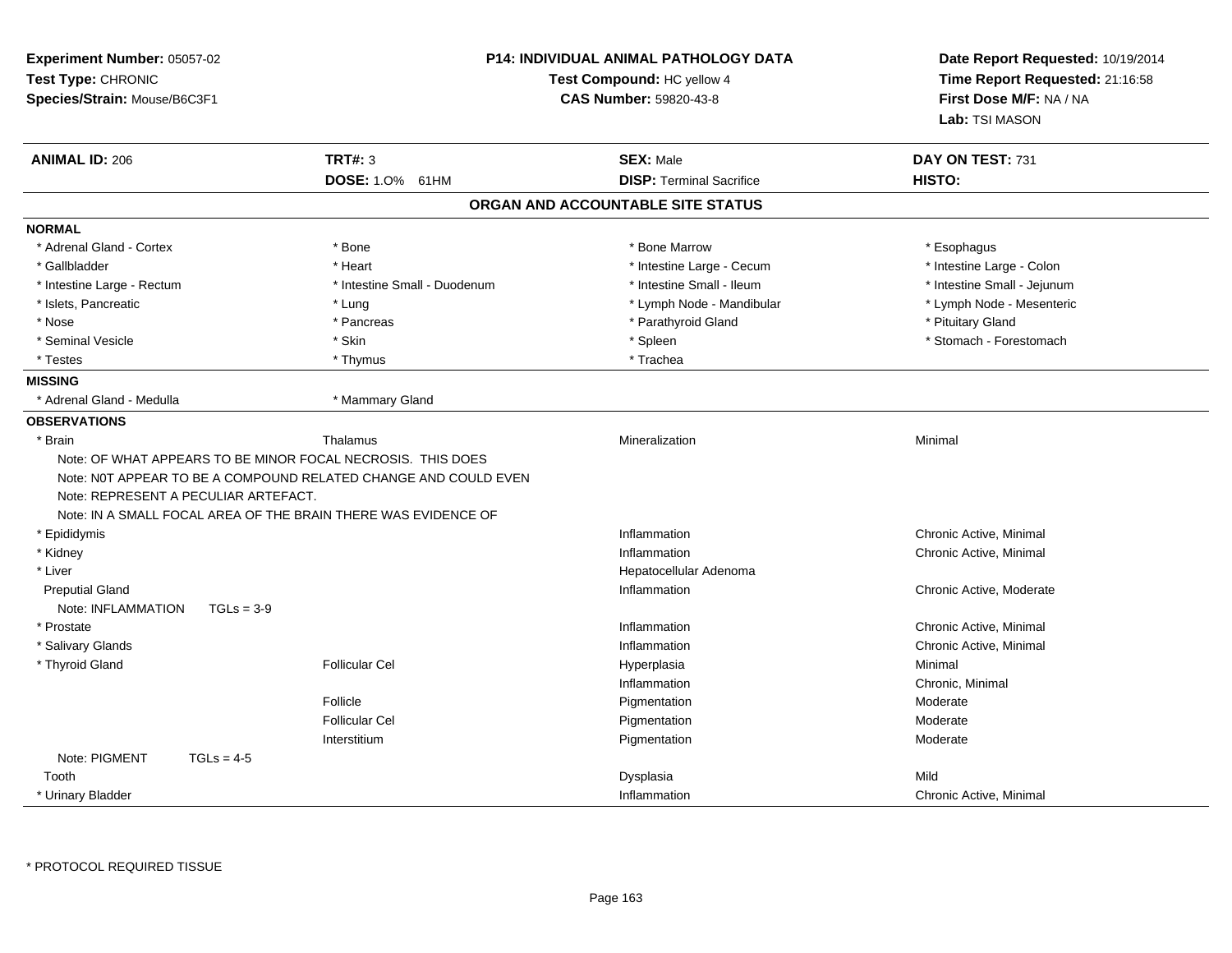| <b>Experiment Number: 05057-02</b><br>Test Type: CHRONIC<br>Species/Strain: Mouse/B6C3F1 |                        | <b>P14: INDIVIDUAL ANIMAL PATHOLOGY DATA</b><br>Test Compound: HC yellow 4<br><b>CAS Number: 59820-43-8</b> | Date Report Requested: 10/19/2014<br>Time Report Requested: 21:16:58<br>First Dose M/F: NA / NA<br><b>Lab:</b> TSI MASON |  |
|------------------------------------------------------------------------------------------|------------------------|-------------------------------------------------------------------------------------------------------------|--------------------------------------------------------------------------------------------------------------------------|--|
| <b>ANIMAL ID: 206</b>                                                                    | TRT#: 3                | <b>SEX: Male</b>                                                                                            | DAY ON TEST: 731                                                                                                         |  |
|                                                                                          | <b>DOSE: 1.0% 61HM</b> | <b>DISP: Terminal Sacrifice</b>                                                                             | HISTO:                                                                                                                   |  |
|                                                                                          |                        | ORGAN AND ACCOUNTABLE SITE STATUS                                                                           |                                                                                                                          |  |
| PRIMARY CAUSE OF DEATH                                                                   |                        |                                                                                                             |                                                                                                                          |  |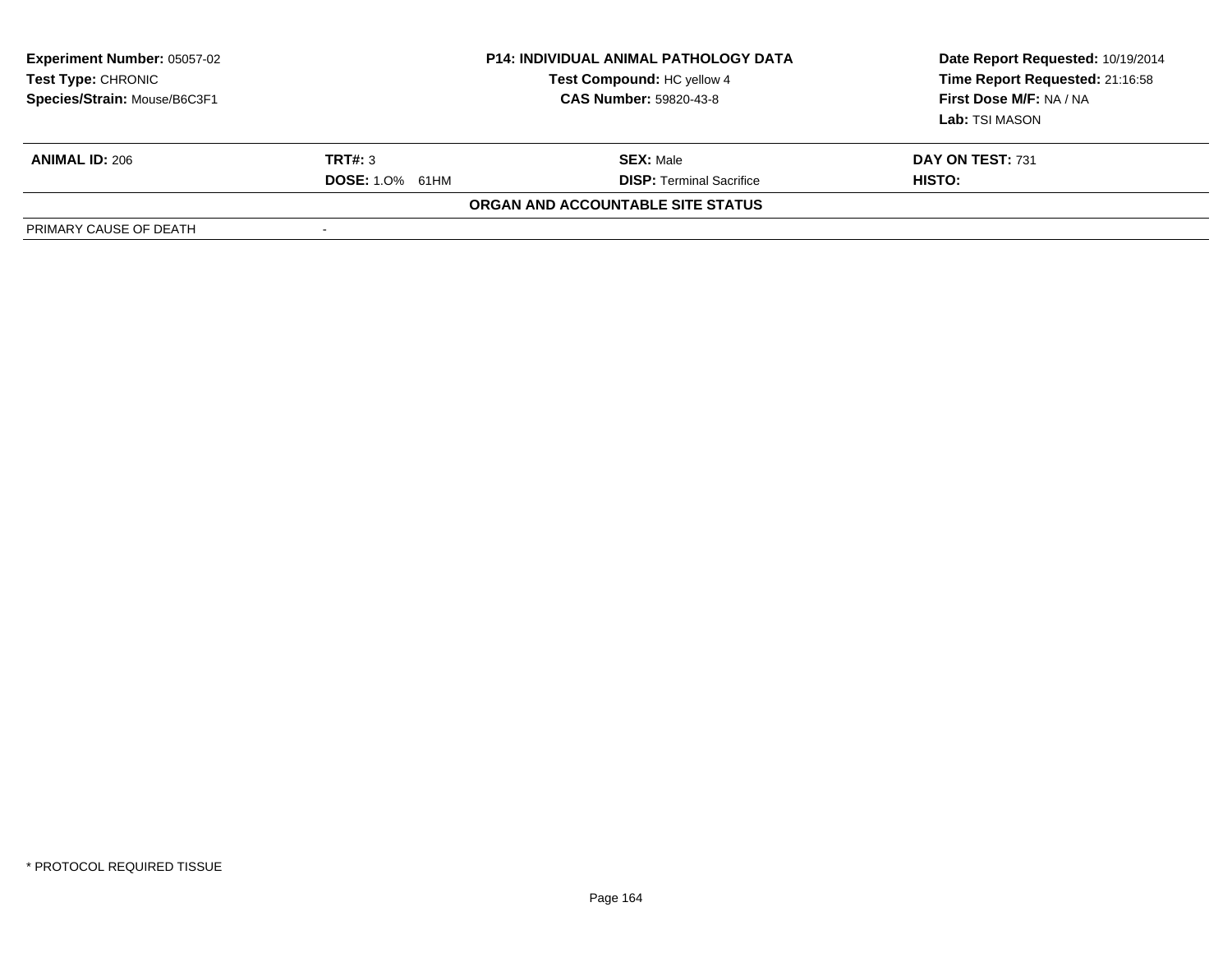| Experiment Number: 05057-02<br>Test Type: CHRONIC<br>Species/Strain: Mouse/B6C3F1 | P14: INDIVIDUAL ANIMAL PATHOLOGY DATA<br>Test Compound: HC yellow 4<br><b>CAS Number: 59820-43-8</b> |                                           | Date Report Requested: 10/19/2014<br>Time Report Requested: 21:16:58<br>First Dose M/F: NA / NA<br>Lab: TSI MASON |  |
|-----------------------------------------------------------------------------------|------------------------------------------------------------------------------------------------------|-------------------------------------------|-------------------------------------------------------------------------------------------------------------------|--|
| <b>ANIMAL ID: 207</b>                                                             | <b>TRT#: 3</b>                                                                                       | <b>SEX: Male</b><br><b>DISP: Moribund</b> | DAY ON TEST: 567                                                                                                  |  |
|                                                                                   | DOSE: 1.0% 61HM                                                                                      |                                           | HISTO:                                                                                                            |  |
|                                                                                   |                                                                                                      | ORGAN AND ACCOUNTABLE SITE STATUS         |                                                                                                                   |  |
| <b>NORMAL</b>                                                                     |                                                                                                      |                                           |                                                                                                                   |  |
| * Adrenal Gland - Cortex                                                          | * Adrenal Gland - Medulla                                                                            | * Bone                                    | * Bone Marrow                                                                                                     |  |
| * Epididymis                                                                      | * Gallbladder                                                                                        | * Heart                                   | * Intestine Large - Cecum                                                                                         |  |
| * Intestine Large - Colon                                                         | * Intestine Large - Rectum                                                                           | * Intestine Small - Duodenum              | * Intestine Small - Ileum                                                                                         |  |
| * Intestine Small - Jejunum                                                       | * Islets, Pancreatic                                                                                 | * Liver                                   | * Lung                                                                                                            |  |
| * Lymph Node - Mesenteric                                                         | * Nose                                                                                               | * Pituitary Gland                         | * Prostate                                                                                                        |  |
| * Seminal Vesicle                                                                 | * Spleen                                                                                             | * Stomach - Forestomach                   | * Stomach - Glandular                                                                                             |  |
| * Testes                                                                          | * Trachea                                                                                            | * Urinary Bladder                         |                                                                                                                   |  |
| <b>MISSING</b>                                                                    |                                                                                                      |                                           |                                                                                                                   |  |
| * Esophagus                                                                       | * Lymph Node - Mandibular                                                                            | * Mammary Gland                           | * Parathyroid Gland                                                                                               |  |
| * Thymus                                                                          |                                                                                                      |                                           |                                                                                                                   |  |
| <b>OBSERVATIONS</b>                                                               |                                                                                                      |                                           |                                                                                                                   |  |
| * Brain                                                                           | Thalamus                                                                                             | Mineralization                            | Minimal                                                                                                           |  |
| * Kidney                                                                          |                                                                                                      | Inflammation                              | Chronic Active, Minimal                                                                                           |  |
| * Pancreas                                                                        |                                                                                                      | Vacuolization Cytoplasmic                 | Mild                                                                                                              |  |
| * Salivary Glands                                                                 |                                                                                                      | Inflammation                              | Chronic Active, Minimal                                                                                           |  |
| * Skin                                                                            | <b>Subcut Tiss</b>                                                                                   | Fibrosarcoma                              |                                                                                                                   |  |
| Note: FIBROSARC<br>$TGLs = 3-9$                                                   |                                                                                                      |                                           |                                                                                                                   |  |
| * Thyroid Gland                                                                   | <b>Follicular Cel</b>                                                                                | Hyperplasia                               | Minimal                                                                                                           |  |
|                                                                                   | Follicle                                                                                             | Pigmentation                              | Mild                                                                                                              |  |
|                                                                                   | <b>Follicular Cel</b>                                                                                | Pigmentation                              | Mild                                                                                                              |  |
|                                                                                   | Interstitium                                                                                         | Pigmentation                              | Mild                                                                                                              |  |
| PRIMARY CAUSE OF DEATH                                                            |                                                                                                      |                                           |                                                                                                                   |  |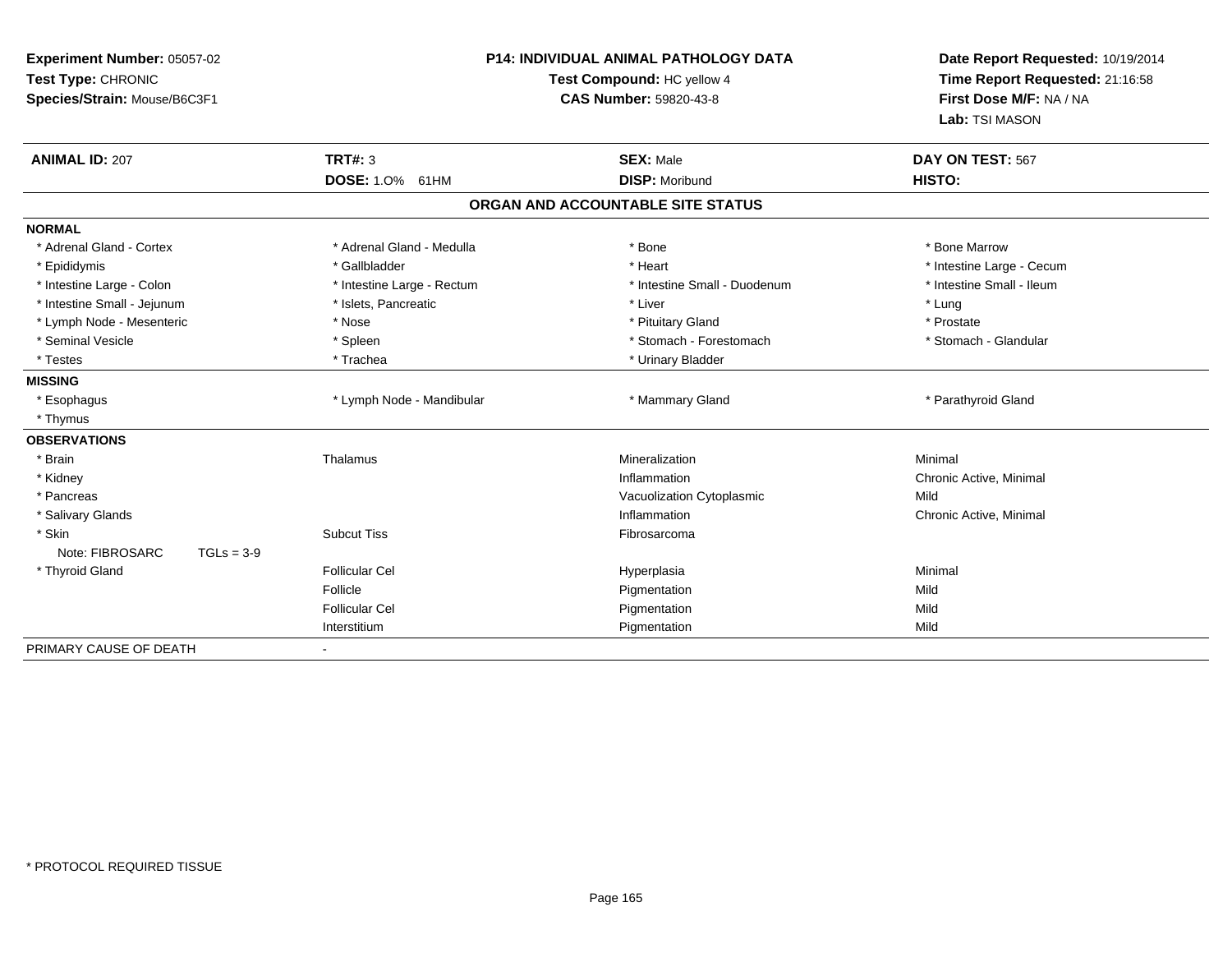| Experiment Number: 05057-02<br>Test Type: CHRONIC<br>Species/Strain: Mouse/B6C3F1 | <b>P14: INDIVIDUAL ANIMAL PATHOLOGY DATA</b><br>Test Compound: HC yellow 4<br><b>CAS Number: 59820-43-8</b> |                                   | Date Report Requested: 10/19/2014<br>Time Report Requested: 21:16:58<br>First Dose M/F: NA / NA<br>Lab: TSI MASON |
|-----------------------------------------------------------------------------------|-------------------------------------------------------------------------------------------------------------|-----------------------------------|-------------------------------------------------------------------------------------------------------------------|
| <b>ANIMAL ID: 208</b>                                                             | <b>TRT#: 3</b>                                                                                              | <b>SEX: Male</b>                  | DAY ON TEST: 731                                                                                                  |
|                                                                                   | DOSE: 1.0% 61HM                                                                                             | <b>DISP: Terminal Sacrifice</b>   | HISTO:                                                                                                            |
|                                                                                   |                                                                                                             | ORGAN AND ACCOUNTABLE SITE STATUS |                                                                                                                   |
| <b>NORMAL</b>                                                                     |                                                                                                             |                                   |                                                                                                                   |
| * Adrenal Gland - Medulla                                                         | * Bone Marrow                                                                                               | * Epididymis                      | * Esophagus                                                                                                       |
| * Gallbladder                                                                     | * Heart                                                                                                     | * Intestine Large - Cecum         | * Intestine Large - Colon                                                                                         |
| * Intestine Large - Rectum                                                        | * Intestine Small - Duodenum                                                                                | * Intestine Small - Ileum         | * Intestine Small - Jejunum                                                                                       |
| * Islets, Pancreatic                                                              | * Liver                                                                                                     | * Lymph Node - Mandibular         | * Lymph Node - Mesenteric                                                                                         |
| * Nose                                                                            | * Pituitary Gland                                                                                           | * Prostate                        | * Salivary Glands                                                                                                 |
| * Seminal Vesicle                                                                 | * Skin                                                                                                      | * Spleen                          | * Stomach - Forestomach                                                                                           |
| * Testes                                                                          | * Thymus                                                                                                    | * Trachea                         |                                                                                                                   |
| <b>MISSING</b>                                                                    |                                                                                                             |                                   |                                                                                                                   |
| * Mammary Gland                                                                   | * Parathyroid Gland                                                                                         |                                   |                                                                                                                   |
| <b>OBSERVATIONS</b>                                                               |                                                                                                             |                                   |                                                                                                                   |
| * Adrenal Gland                                                                   | Cortex                                                                                                      | Hyperplasia                       | Mild                                                                                                              |
| * Bone                                                                            | Joint, Tarsal                                                                                               | Hyperostosis                      | Marked                                                                                                            |
| Note: HYPEROSTOSIS<br>$TGLs = 2-9$                                                |                                                                                                             |                                   |                                                                                                                   |
| * Brain                                                                           | Thalamus                                                                                                    | Mineralization                    | Minimal                                                                                                           |
| * Kidney                                                                          |                                                                                                             | Inflammation                      | Chronic Active, Minimal                                                                                           |
| * Lung                                                                            |                                                                                                             | Alveolar/Bronchiolar Adenoma      |                                                                                                                   |
| * Pancreas                                                                        |                                                                                                             | Inflammation                      | Chronic, Minimal                                                                                                  |
| * Stomach                                                                         | Glandular                                                                                                   | Inflammation                      | Chronic, Minimal                                                                                                  |
|                                                                                   | Glandular                                                                                                   | Mineralization                    | Minimal                                                                                                           |
| * Thyroid Gland                                                                   | <b>Follicular Cel</b>                                                                                       | Hyperplasia                       | Mild                                                                                                              |
|                                                                                   |                                                                                                             | Inflammation                      | Chronic, Minimal                                                                                                  |
|                                                                                   | Follicle                                                                                                    | Pigmentation                      | Moderate                                                                                                          |
|                                                                                   | <b>Follicular Cel</b>                                                                                       | Pigmentation                      | Moderate                                                                                                          |
|                                                                                   | Interstitium                                                                                                | Pigmentation                      | Moderate                                                                                                          |
| Note: PIGMENT<br>$TGLs = 3-5$                                                     |                                                                                                             |                                   |                                                                                                                   |
| * Urinary Bladder                                                                 |                                                                                                             | Inflammation                      | Chronic Active, Minimal                                                                                           |
| PRIMARY CAUSE OF DEATH                                                            | $\blacksquare$                                                                                              |                                   |                                                                                                                   |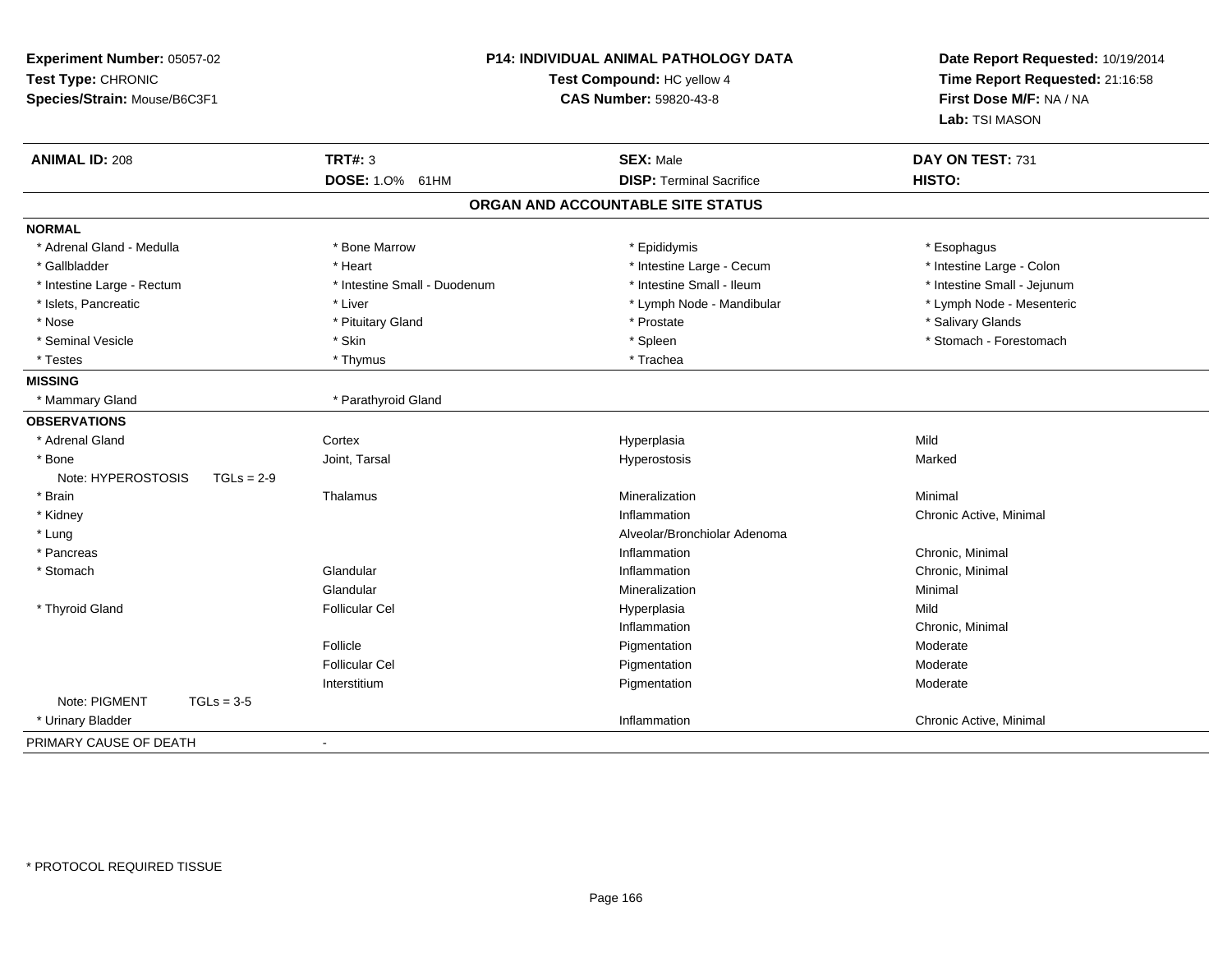| Experiment Number: 05057-02<br>Test Type: CHRONIC<br>Species/Strain: Mouse/B6C3F1 | P14: INDIVIDUAL ANIMAL PATHOLOGY DATA<br>Test Compound: HC yellow 4<br><b>CAS Number: 59820-43-8</b> |                                                     | Date Report Requested: 10/19/2014<br>Time Report Requested: 21:16:58<br>First Dose M/F: NA / NA<br>Lab: TSI MASON |
|-----------------------------------------------------------------------------------|------------------------------------------------------------------------------------------------------|-----------------------------------------------------|-------------------------------------------------------------------------------------------------------------------|
| <b>ANIMAL ID: 209</b>                                                             | <b>TRT#: 3</b><br>DOSE: 1.0% 61HM                                                                    | <b>SEX: Male</b><br><b>DISP: Terminal Sacrifice</b> | DAY ON TEST: 731<br>HISTO:                                                                                        |
|                                                                                   |                                                                                                      |                                                     |                                                                                                                   |
|                                                                                   |                                                                                                      | ORGAN AND ACCOUNTABLE SITE STATUS                   |                                                                                                                   |
| <b>NORMAL</b>                                                                     |                                                                                                      |                                                     |                                                                                                                   |
| * Adrenal Gland - Cortex                                                          | * Adrenal Gland - Medulla                                                                            | * Bone Marrow                                       | * Epididymis                                                                                                      |
| * Esophagus                                                                       | * Heart                                                                                              | * Intestine Large - Cecum                           | * Intestine Large - Colon                                                                                         |
| * Intestine Large - Rectum                                                        | * Intestine Small - Duodenum                                                                         | * Intestine Small - Ileum                           | * Intestine Small - Jejunum                                                                                       |
| * Islets, Pancreatic                                                              | * Liver                                                                                              | * Lung                                              | * Lymph Node - Mandibular                                                                                         |
| * Nose                                                                            | * Parathyroid Gland                                                                                  | * Salivary Glands                                   | * Seminal Vesicle                                                                                                 |
| * Skin                                                                            | * Spleen                                                                                             | * Stomach - Forestomach                             | * Stomach - Glandular                                                                                             |
| * Testes                                                                          | * Trachea                                                                                            |                                                     |                                                                                                                   |
| <b>MISSING</b>                                                                    |                                                                                                      |                                                     |                                                                                                                   |
| * Lymph Node - Mesenteric                                                         | * Mammary Gland                                                                                      |                                                     |                                                                                                                   |
| <b>OBSERVATIONS</b>                                                               |                                                                                                      |                                                     |                                                                                                                   |
| * Bone                                                                            | Joint, Tarsal                                                                                        | Hyperostosis                                        | Marked                                                                                                            |
| Note: HYPEROSTOSIS<br>$TGLs = 4-9$                                                |                                                                                                      |                                                     |                                                                                                                   |
| * Brain                                                                           | Thalamus                                                                                             | Mineralization                                      | Minimal                                                                                                           |
| * Gallbladder                                                                     |                                                                                                      | Inflammation                                        | Chronic, Minimal                                                                                                  |
| * Kidney                                                                          |                                                                                                      | Inflammation                                        | Chronic Active, Minimal                                                                                           |
|                                                                                   | <b>Renal Tubule</b>                                                                                  | Mineralization                                      | Minimal                                                                                                           |
| * Pancreas                                                                        |                                                                                                      | Vacuolization Cytoplasmic                           | Mild                                                                                                              |
| * Pituitary Gland                                                                 | <b>Pars Distalis</b>                                                                                 | Hyperplasia                                         | Mild                                                                                                              |
| * Prostate                                                                        |                                                                                                      | Inflammation                                        | Chronic Active, Minimal                                                                                           |
| * Thymus                                                                          |                                                                                                      | Cyst                                                | Minimal                                                                                                           |
| * Thyroid Gland                                                                   |                                                                                                      | Inflammation                                        | Chronic, Minimal                                                                                                  |
|                                                                                   | Follicle                                                                                             | Pigmentation                                        | Moderate                                                                                                          |
|                                                                                   | <b>Follicular Cel</b>                                                                                | Pigmentation                                        | Moderate                                                                                                          |
|                                                                                   | Interstitium                                                                                         | Pigmentation                                        | Moderate                                                                                                          |
| Note: PIGMENT<br>$TGLs = 2-5$                                                     |                                                                                                      |                                                     |                                                                                                                   |
| Tooth                                                                             |                                                                                                      | Dysplasia                                           | Mild                                                                                                              |
| * Urinary Bladder                                                                 |                                                                                                      | Inflammation                                        | Chronic Active, Minimal                                                                                           |
| PRIMARY CAUSE OF DEATH                                                            |                                                                                                      |                                                     |                                                                                                                   |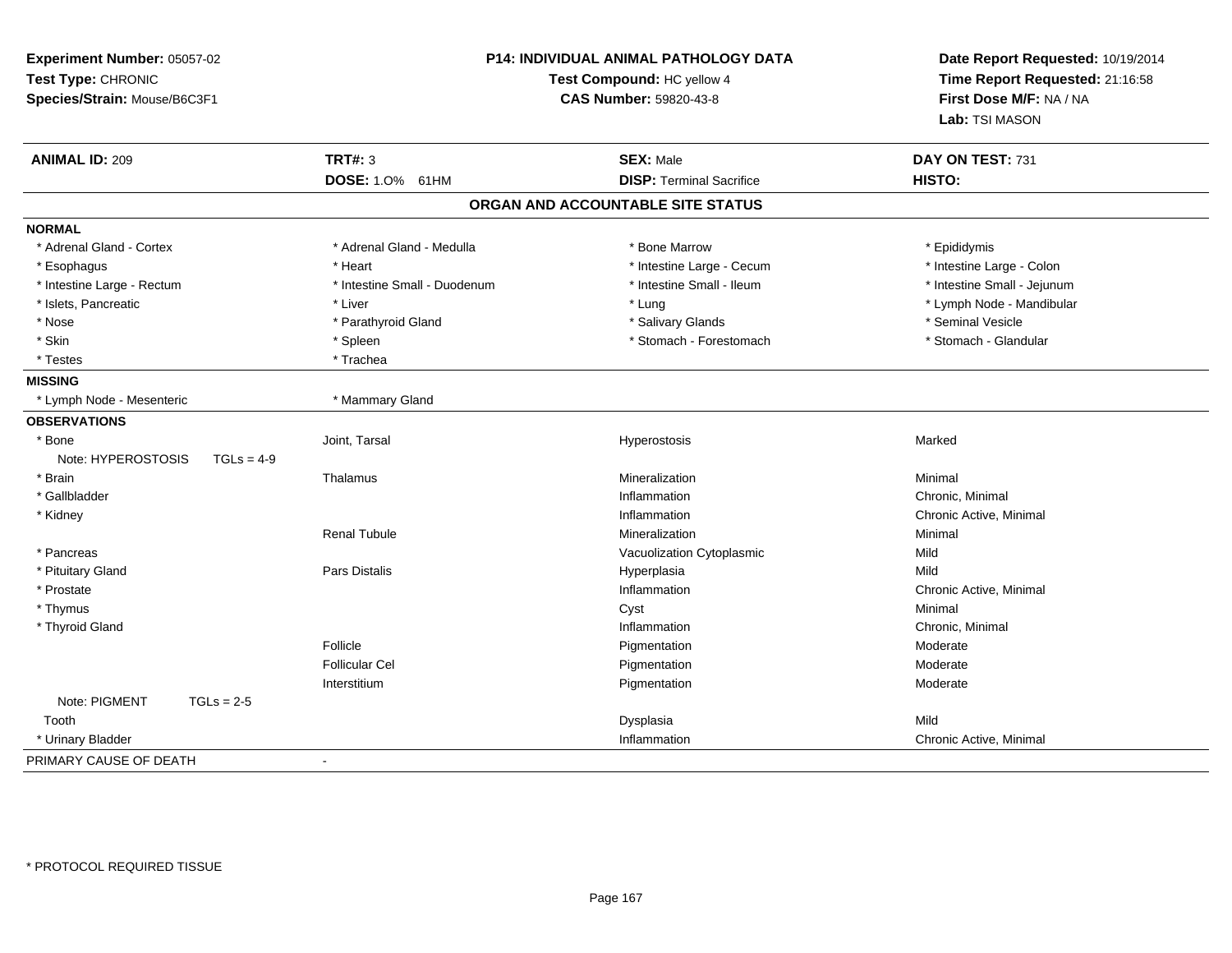| Experiment Number: 05057-02<br>Test Type: CHRONIC<br>Species/Strain: Mouse/B6C3F1                                                                                      |                                                                                                                               | <b>P14: INDIVIDUAL ANIMAL PATHOLOGY DATA</b><br>Test Compound: HC yellow 4<br><b>CAS Number: 59820-43-8</b> | Date Report Requested: 10/19/2014<br>Time Report Requested: 21:16:58<br>First Dose M/F: NA / NA<br>Lab: TSI MASON |
|------------------------------------------------------------------------------------------------------------------------------------------------------------------------|-------------------------------------------------------------------------------------------------------------------------------|-------------------------------------------------------------------------------------------------------------|-------------------------------------------------------------------------------------------------------------------|
| <b>ANIMAL ID: 1</b>                                                                                                                                                    | <b>TRT#: 4</b>                                                                                                                | <b>SEX: Female</b>                                                                                          | DAY ON TEST: 731                                                                                                  |
|                                                                                                                                                                        | <b>DOSE: UNTREATED 61UF</b>                                                                                                   | <b>DISP: Terminal Sacrifice</b>                                                                             | HISTO:                                                                                                            |
|                                                                                                                                                                        |                                                                                                                               | ORGAN AND ACCOUNTABLE SITE STATUS                                                                           |                                                                                                                   |
| <b>NORMAL</b>                                                                                                                                                          |                                                                                                                               |                                                                                                             |                                                                                                                   |
| * Adrenal Gland - Cortex                                                                                                                                               | * Adrenal Gland - Medulla                                                                                                     | * Bone                                                                                                      | * Esophagus                                                                                                       |
| * Gallbladder                                                                                                                                                          | * Heart                                                                                                                       | * Intestine Large - Cecum                                                                                   | * Intestine Large - Colon                                                                                         |
| * Intestine Large - Rectum                                                                                                                                             | * Intestine Small - Duodenum                                                                                                  | * Intestine Small - Ileum                                                                                   | * Intestine Small - Jejunum                                                                                       |
| * Islets, Pancreatic                                                                                                                                                   | * Lung                                                                                                                        | * Lymph Node - Mandibular                                                                                   | * Nose                                                                                                            |
| * Parathyroid Gland                                                                                                                                                    | * Pituitary Gland                                                                                                             | * Skin                                                                                                      | * Spleen                                                                                                          |
| * Stomach - Forestomach                                                                                                                                                | * Stomach - Glandular                                                                                                         | * Thyroid Gland                                                                                             | * Trachea                                                                                                         |
| <b>MISSING</b>                                                                                                                                                         |                                                                                                                               |                                                                                                             |                                                                                                                   |
| * Mammary Gland                                                                                                                                                        |                                                                                                                               |                                                                                                             |                                                                                                                   |
| <b>OBSERVATIONS</b>                                                                                                                                                    |                                                                                                                               |                                                                                                             |                                                                                                                   |
| * Bone Marrow                                                                                                                                                          |                                                                                                                               | Myelofibrosis                                                                                               | Moderate                                                                                                          |
| * Brain                                                                                                                                                                | Thalamus                                                                                                                      | Mineralization                                                                                              | Minimal                                                                                                           |
| * Kidney                                                                                                                                                               |                                                                                                                               | Inflammation                                                                                                | Chronic, Minimal                                                                                                  |
| * Liver                                                                                                                                                                |                                                                                                                               | Inflammation                                                                                                | Chronic Active, Minimal                                                                                           |
|                                                                                                                                                                        |                                                                                                                               | <b>Necrosis</b>                                                                                             | Minimal                                                                                                           |
| * Lymph Node                                                                                                                                                           | Mesenteric                                                                                                                    | <b>Infiltration Cellular</b>                                                                                | Histiocyte, Minimal                                                                                               |
| * Ovary                                                                                                                                                                |                                                                                                                               | Cyst                                                                                                        | Multiple, Moderate                                                                                                |
| Note: IN WHICH SMALL NUMBERS OF NEURONS WERE VISIBLE. THE<br>Note: WITHIN THE STROMA OF THE OVARY CONTAINING THE CYSTS<br>Note: CYST<br>$TGLs = 2-4$<br>Note: MEDULLA. | Note: CHANGE SHOWED SOME HISTOLOGIC SIMILARITIES TO A GANGLIO-<br>Note: THERE WAS APECULIAR EOSINOPHILIC PROLIFERATIVE CHANGE |                                                                                                             |                                                                                                                   |
| Note: NEUROMA WHICH IS SOMETIMES DIAGNOSED IN THE ADRENAL                                                                                                              |                                                                                                                               |                                                                                                             |                                                                                                                   |
| * Pancreas                                                                                                                                                             |                                                                                                                               | Inflammation                                                                                                | Chronic, Minimal                                                                                                  |
| * Salivary Glands                                                                                                                                                      |                                                                                                                               | Inflammation                                                                                                | Chronic Active, Minimal                                                                                           |
| * Thymus                                                                                                                                                               |                                                                                                                               | Cyst                                                                                                        | Minimal                                                                                                           |
| * Urinary Bladder                                                                                                                                                      |                                                                                                                               | Inflammation                                                                                                | Chronic, Minimal                                                                                                  |
| * Uterus<br>PRIMARY CAUSE OF DEATH                                                                                                                                     | Endometrium                                                                                                                   | Hyperplasia                                                                                                 | Mild                                                                                                              |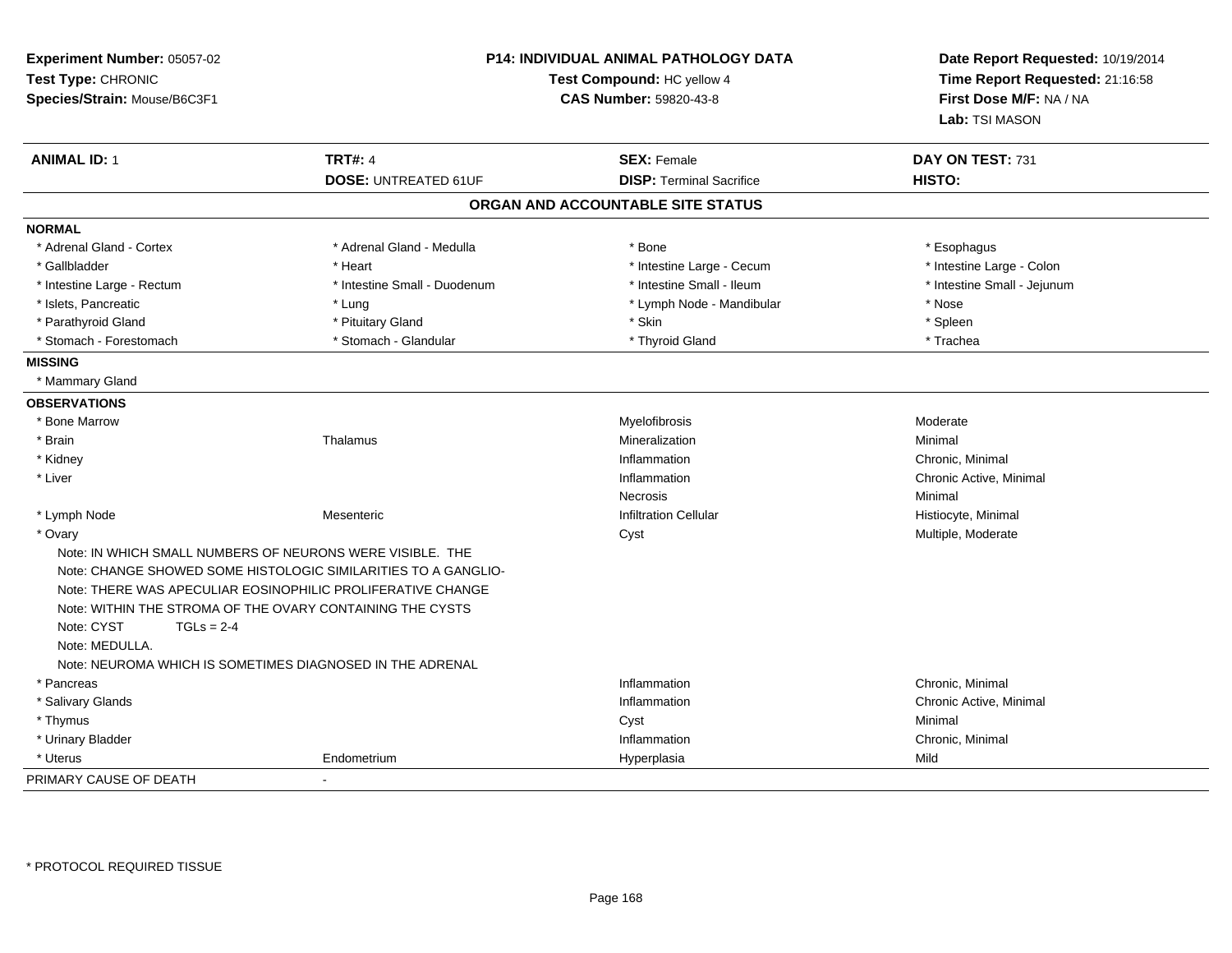| Experiment Number: 05057-02<br>Test Type: CHRONIC<br>Species/Strain: Mouse/B6C3F1 |                                                             | P14: INDIVIDUAL ANIMAL PATHOLOGY DATA<br>Test Compound: HC yellow 4<br><b>CAS Number: 59820-43-8</b> |                             |
|-----------------------------------------------------------------------------------|-------------------------------------------------------------|------------------------------------------------------------------------------------------------------|-----------------------------|
| <b>ANIMAL ID: 3</b>                                                               | <b>TRT#: 4</b><br><b>DOSE: UNTREATED 61UF</b>               | <b>SEX: Female</b><br><b>DISP: Terminal Sacrifice</b>                                                | DAY ON TEST: 731<br>HISTO:  |
|                                                                                   |                                                             | ORGAN AND ACCOUNTABLE SITE STATUS                                                                    |                             |
| <b>NORMAL</b>                                                                     |                                                             |                                                                                                      |                             |
| * Adrenal Gland - Cortex                                                          | * Adrenal Gland - Medulla                                   | * Bone                                                                                               | * Esophagus                 |
| * Gallbladder                                                                     | * Heart                                                     | * Intestine Large - Cecum                                                                            | * Intestine Large - Colon   |
| * Intestine Large - Rectum                                                        | * Intestine Small - Duodenum                                | * Intestine Small - Ileum                                                                            | * Intestine Small - Jejunum |
| * Islets, Pancreatic                                                              | * Lung                                                      | * Lymph Node - Mandibular                                                                            | * Nose                      |
| * Pancreas                                                                        | * Parathyroid Gland                                         | * Skin                                                                                               | * Spleen                    |
| * Stomach - Forestomach                                                           | * Stomach - Glandular                                       | * Thymus                                                                                             | * Thyroid Gland             |
| * Trachea                                                                         |                                                             |                                                                                                      |                             |
| <b>MISSING</b>                                                                    |                                                             |                                                                                                      |                             |
| * Mammary Gland                                                                   | * Pituitary Gland                                           |                                                                                                      |                             |
| <b>OBSERVATIONS</b>                                                               |                                                             |                                                                                                      |                             |
| * Bone Marrow                                                                     |                                                             | Myelofibrosis                                                                                        | Mild                        |
|                                                                                   | Note: EVIDENCE OF MYELOFIBROSIS WAS ALSO SEEN IN THE MARROW |                                                                                                      |                             |
| Note: IN THE CRANIUM.                                                             |                                                             |                                                                                                      |                             |
| * Brain                                                                           | Thalamus                                                    | Mineralization                                                                                       | Minimal                     |
| * Kidney                                                                          |                                                             | Inflammation                                                                                         | Chronic, Mild               |
| * Liver                                                                           |                                                             | Hepatocellular Adenoma                                                                               |                             |
|                                                                                   |                                                             | Inflammation                                                                                         | Chronic Active, Mild        |
| * Lymph Node                                                                      | Mesenteric                                                  | <b>Infiltration Cellular</b>                                                                         | Histiocyte, Minimal         |
| * Ovary                                                                           |                                                             | Inflammation                                                                                         | Chronic, Mild               |
| * Salivary Glands                                                                 |                                                             | Inflammation                                                                                         | Chronic Active, Minimal     |
| * Urinary Bladder                                                                 |                                                             | Inflammation                                                                                         | Chronic, Mild               |
| * Uterus                                                                          | Endometrium                                                 | Hyperplasia                                                                                          | Moderate                    |
| Note: HYPERPLASIA<br>$TGLs = 2-4$                                                 |                                                             |                                                                                                      |                             |
| PRIMARY CAUSE OF DEATH                                                            | $\blacksquare$                                              |                                                                                                      |                             |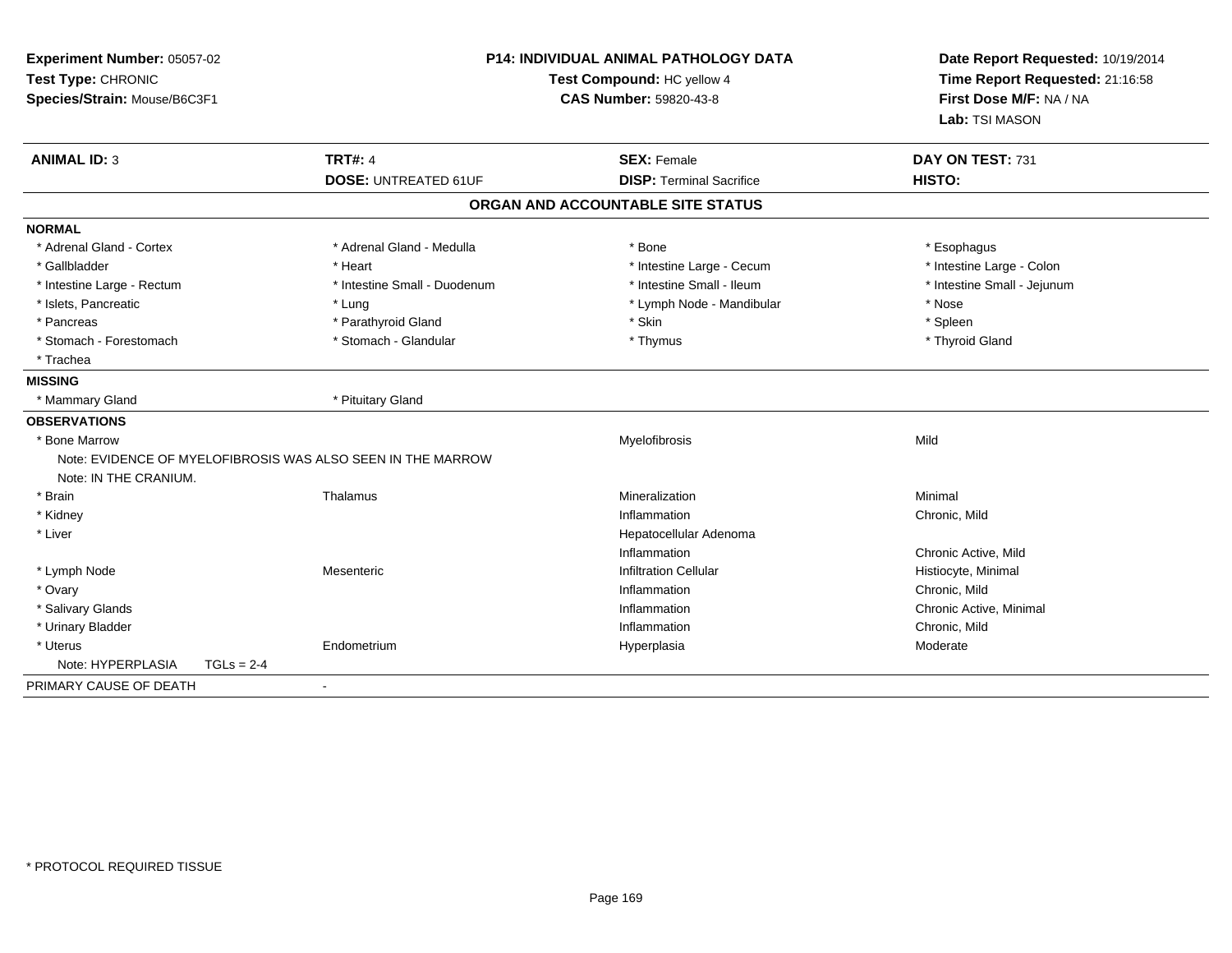| Experiment Number: 05057-02<br>Test Type: CHRONIC<br>Species/Strain: Mouse/B6C3F1 |                                                                                                                           | <b>P14: INDIVIDUAL ANIMAL PATHOLOGY DATA</b><br>Test Compound: HC yellow 4<br>CAS Number: 59820-43-8 |                           |
|-----------------------------------------------------------------------------------|---------------------------------------------------------------------------------------------------------------------------|------------------------------------------------------------------------------------------------------|---------------------------|
| <b>ANIMAL ID: 4</b>                                                               | <b>TRT#: 4</b>                                                                                                            | <b>SEX: Female</b>                                                                                   | DAY ON TEST: 731          |
|                                                                                   | <b>DOSE: UNTREATED 61UF</b>                                                                                               | <b>DISP: Terminal Sacrifice</b>                                                                      | HISTO:                    |
|                                                                                   |                                                                                                                           | ORGAN AND ACCOUNTABLE SITE STATUS                                                                    |                           |
| <b>NORMAL</b>                                                                     |                                                                                                                           |                                                                                                      |                           |
| * Adrenal Gland - Cortex                                                          | * Adrenal Gland - Medulla                                                                                                 | * Bone                                                                                               | * Bone Marrow             |
| * Esophagus                                                                       | * Gallbladder                                                                                                             | * Heart                                                                                              | * Intestine Large - Cecum |
| * Intestine Large - Colon                                                         | * Intestine Large - Rectum                                                                                                | * Intestine Small - Duodenum                                                                         | * Intestine Small - Ileum |
| * Intestine Small - Jejunum                                                       | * Islets, Pancreatic                                                                                                      | * Lung                                                                                               | * Lymph Node - Mandibular |
| * Nose                                                                            | * Parathyroid Gland                                                                                                       | * Skin                                                                                               | * Spleen                  |
| * Stomach - Forestomach                                                           | * Stomach - Glandular                                                                                                     | * Thymus                                                                                             | * Thyroid Gland           |
| * Trachea                                                                         |                                                                                                                           |                                                                                                      |                           |
| <b>MISSING</b>                                                                    |                                                                                                                           |                                                                                                      |                           |
| * Mammary Gland                                                                   |                                                                                                                           |                                                                                                      |                           |
| <b>OBSERVATIONS</b>                                                               |                                                                                                                           |                                                                                                      |                           |
| * Brain                                                                           | Thalamus                                                                                                                  | Mineralization                                                                                       | Minimal                   |
| * Kidney                                                                          |                                                                                                                           | Inflammation                                                                                         | Chronic, Mild             |
| * Liver                                                                           |                                                                                                                           | Inflammation                                                                                         | Chronic Active, Minimal   |
| Note: INFILTRATES.                                                                | Note: TO THE PERIPORTAL AREAS AND CONSISTS OF LYMPHOCYTIC<br>Note: THE CHRONIC INFLAMMATION OBSERVED IS RELATED PRIMARILY |                                                                                                      |                           |
| * Lymph Node                                                                      | Mesenteric                                                                                                                | <b>Infiltration Cellular</b>                                                                         | Histiocyte, Minimal       |
| * Ovary                                                                           |                                                                                                                           | Cyst                                                                                                 | Mild                      |
|                                                                                   |                                                                                                                           | Inflammation                                                                                         | Chronic, Mild             |
| * Pancreas                                                                        |                                                                                                                           | Inflammation                                                                                         | Chronic, Minimal          |
| * Pituitary Gland                                                                 | Pars Distalis                                                                                                             | Hyperplasia                                                                                          | Mild                      |
| * Salivary Glands                                                                 |                                                                                                                           | Inflammation                                                                                         | Chronic Active, Mild      |
| * Thyroid GI                                                                      |                                                                                                                           |                                                                                                      |                           |
|                                                                                   | Note: THIS ANIMAL SERVED AS AN UNTREATED CONTROL FOR EVALUATION                                                           |                                                                                                      |                           |
|                                                                                   | Note: OF THE THYROID GLANDS AND SPECIAL STAINS. IT WAS COM-                                                               |                                                                                                      |                           |
| Note: PARED WITH 184F (85-1056, 1% H. C. YELLOW #4) AND 153M                      |                                                                                                                           |                                                                                                      |                           |
|                                                                                   | Note: EVER IT WAS MUCH MORE POSITIVE IN THE THYROIDS OF THE                                                               |                                                                                                      |                           |
|                                                                                   | Note: SILVER STAIN WAS POSITIVE ON THE CONTROL THYROID, HOW-                                                              |                                                                                                      |                           |
|                                                                                   | Note: THE GIEMSA STAIN PRODUCED A UNIFORM BLUE COLLOID IN THE                                                             |                                                                                                      |                           |
| Note: TREATED ANIMALS.                                                            |                                                                                                                           |                                                                                                      |                           |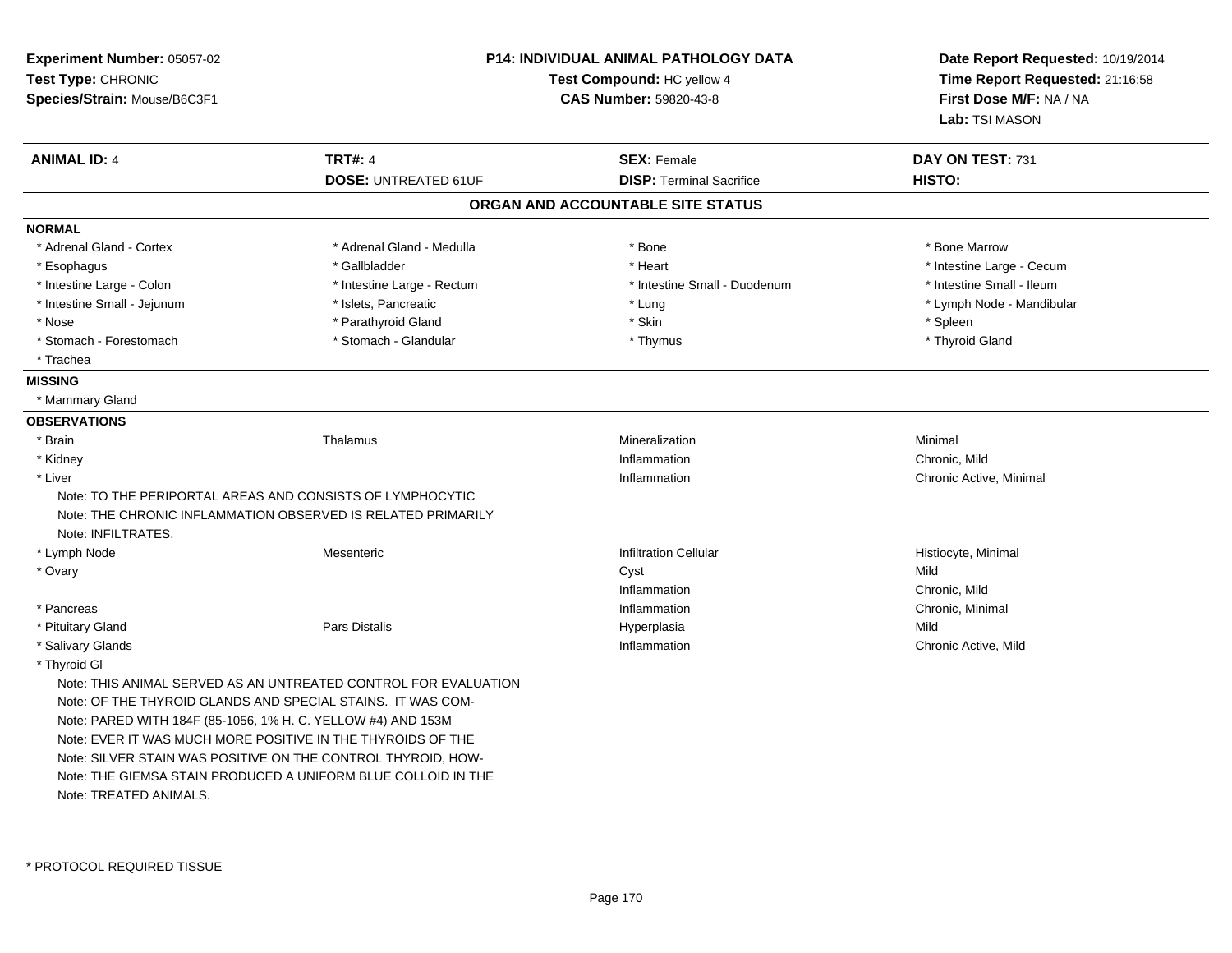| <b>Experiment Number: 05057-02</b><br><b>Test Type: CHRONIC</b><br>Species/Strain: Mouse/B6C3F1                                                                                                                                                                                                    |                                                                                                                               | <b>P14: INDIVIDUAL ANIMAL PATHOLOGY DATA</b><br>Test Compound: HC yellow 4<br><b>CAS Number: 59820-43-8</b> | Date Report Requested: 10/19/2014<br>Time Report Requested: 21:16:58<br>First Dose M/F: NA / NA<br><b>Lab:</b> TSI MASON |
|----------------------------------------------------------------------------------------------------------------------------------------------------------------------------------------------------------------------------------------------------------------------------------------------------|-------------------------------------------------------------------------------------------------------------------------------|-------------------------------------------------------------------------------------------------------------|--------------------------------------------------------------------------------------------------------------------------|
| <b>ANIMAL ID: 4</b>                                                                                                                                                                                                                                                                                | <b>TRT#: 4</b>                                                                                                                | <b>SEX: Female</b>                                                                                          | DAY ON TEST: 731                                                                                                         |
|                                                                                                                                                                                                                                                                                                    | <b>DOSE: UNTREATED 61UF</b>                                                                                                   | <b>DISP: Terminal Sacrifice</b>                                                                             | HISTO:                                                                                                                   |
|                                                                                                                                                                                                                                                                                                    |                                                                                                                               | ORGAN AND ACCOUNTABLE SITE STATUS                                                                           |                                                                                                                          |
| Note: (85-0744, 1% H. C. YELLOW # 4). THE FONTANA- MASSON<br>Note: PUTER STAIN LIST.<br>Note: BE LOGGED IN BECAUSE THE STAIN WAS NOT ON THE COM-<br>Note: PERL'S IRON STAIN WAS ALSO NEGATIVE BUT COULD NOT<br>Note: IN THE FOLLICULAR CELLS AND THE COLLOID.<br>Note: CELLS.<br>* Urinary Bladder | Note: THYROID. NO BLUE GRANULES WERE SEEN IN THE FOLLICULAR<br>Note: IN THE FONTANA-MASSON BROWN-BLACK GRANULES COULD BE SEEN | Inflammation                                                                                                | Chronic, Minimal                                                                                                         |
| * Uterus                                                                                                                                                                                                                                                                                           | Endometrium                                                                                                                   | Hyperplasia                                                                                                 | Mild                                                                                                                     |
| PRIMARY CAUSE OF DEATH                                                                                                                                                                                                                                                                             |                                                                                                                               |                                                                                                             |                                                                                                                          |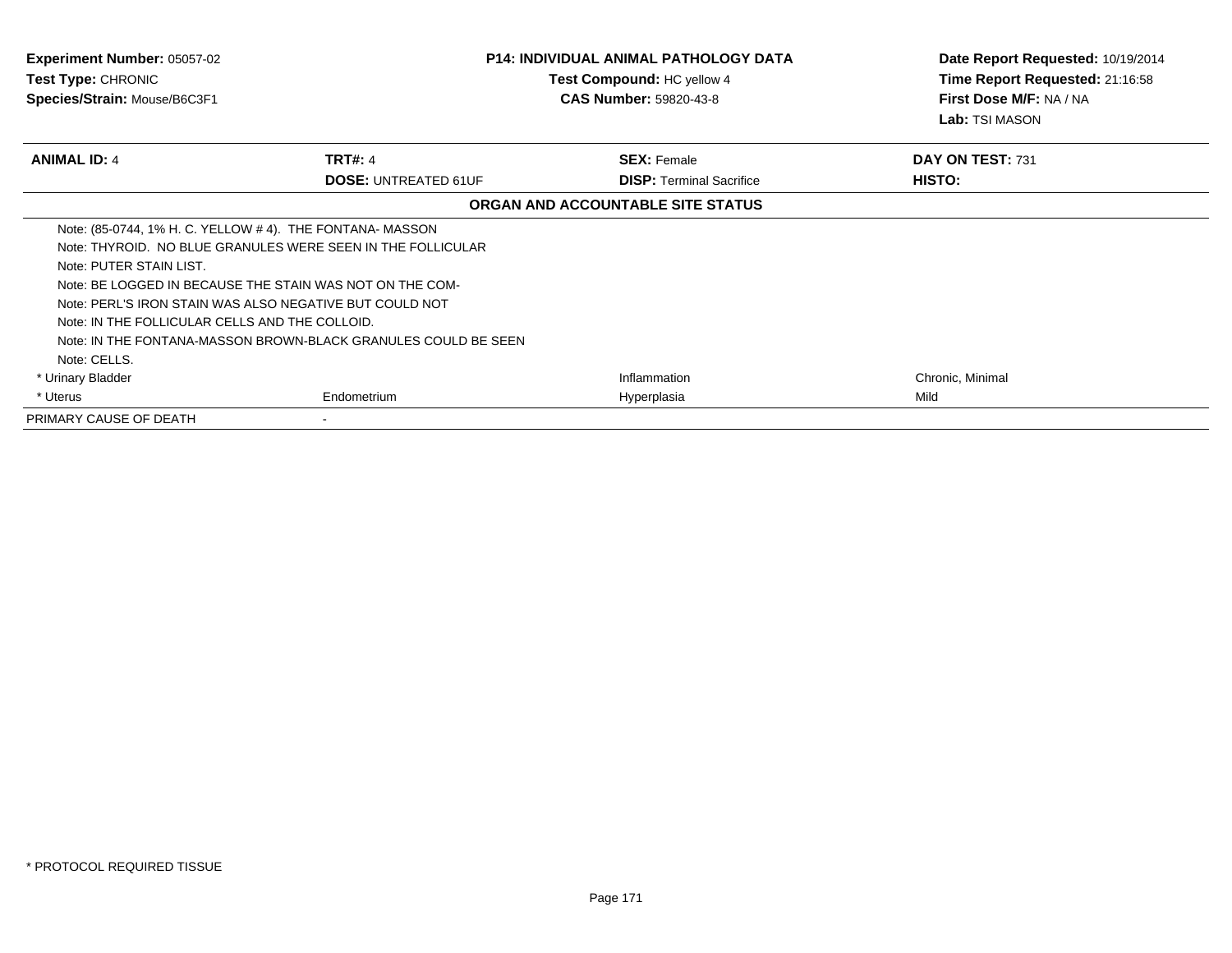| Experiment Number: 05057-02<br>Test Type: CHRONIC<br>Species/Strain: Mouse/B6C3F1 |              | <b>P14: INDIVIDUAL ANIMAL PATHOLOGY DATA</b><br>Test Compound: HC yellow 4<br><b>CAS Number: 59820-43-8</b> |  | Date Report Requested: 10/19/2014<br>Time Report Requested: 21:16:58<br>First Dose M/F: NA / NA<br>Lab: TSI MASON |                           |  |
|-----------------------------------------------------------------------------------|--------------|-------------------------------------------------------------------------------------------------------------|--|-------------------------------------------------------------------------------------------------------------------|---------------------------|--|
| <b>ANIMAL ID: 5</b>                                                               |              | <b>TRT#: 4</b>                                                                                              |  | <b>SEX: Female</b>                                                                                                | DAY ON TEST: 731          |  |
|                                                                                   |              | <b>DOSE: UNTREATED 61UF</b>                                                                                 |  | <b>DISP: Terminal Sacrifice</b>                                                                                   | HISTO:                    |  |
|                                                                                   |              |                                                                                                             |  | ORGAN AND ACCOUNTABLE SITE STATUS                                                                                 |                           |  |
| <b>NORMAL</b>                                                                     |              |                                                                                                             |  |                                                                                                                   |                           |  |
| * Adrenal Gland - Cortex                                                          |              | * Bone                                                                                                      |  | * Bone Marrow                                                                                                     | * Brain                   |  |
| * Esophagus                                                                       |              | * Gallbladder                                                                                               |  | * Heart                                                                                                           | * Intestine Large - Cecum |  |
| * Intestine Large - Colon                                                         |              | * Intestine Large - Rectum                                                                                  |  | * Intestine Small - Duodenum                                                                                      | * Intestine Small - Ileum |  |
| * Intestine Small - Jejunum                                                       |              | * Islets, Pancreatic                                                                                        |  | * Liver                                                                                                           | * Lung                    |  |
| * Lymph Node - Mandibular                                                         |              | * Mammary Gland                                                                                             |  | * Nose                                                                                                            | * Ovary                   |  |
| * Pancreas                                                                        |              | * Skin                                                                                                      |  | * Spleen                                                                                                          | * Stomach - Glandular     |  |
| * Thyroid Gland                                                                   |              | * Trachea                                                                                                   |  |                                                                                                                   |                           |  |
| <b>MISSING</b>                                                                    |              |                                                                                                             |  |                                                                                                                   |                           |  |
| * Adrenal Gland - Medulla                                                         |              | * Lymph Node - Mesenteric                                                                                   |  | Mesentery                                                                                                         | * Parathyroid Gland       |  |
| * Pituitary Gland                                                                 |              | * Stomach - Forestomach                                                                                     |  |                                                                                                                   |                           |  |
| <b>OBSERVATIONS</b>                                                               |              |                                                                                                             |  |                                                                                                                   |                           |  |
| * Kidney                                                                          |              |                                                                                                             |  | Inflammation                                                                                                      | Chronic, Minimal          |  |
| * Salivary Glands                                                                 |              |                                                                                                             |  | Inflammation                                                                                                      | Chronic Active, Minimal   |  |
| * Thymus                                                                          |              |                                                                                                             |  | Cyst                                                                                                              | Minimal                   |  |
| * Urinary Bladder                                                                 |              |                                                                                                             |  | Inflammation                                                                                                      | Chronic, Minimal          |  |
| * Uterus                                                                          |              | Endometrium                                                                                                 |  | Hyperplasia                                                                                                       | Minimal                   |  |
| Note: HYPERPLASIA                                                                 | $TGLs = 2-4$ |                                                                                                             |  |                                                                                                                   |                           |  |
| PRIMARY CAUSE OF DEATH                                                            |              | $\overline{\phantom{a}}$                                                                                    |  |                                                                                                                   |                           |  |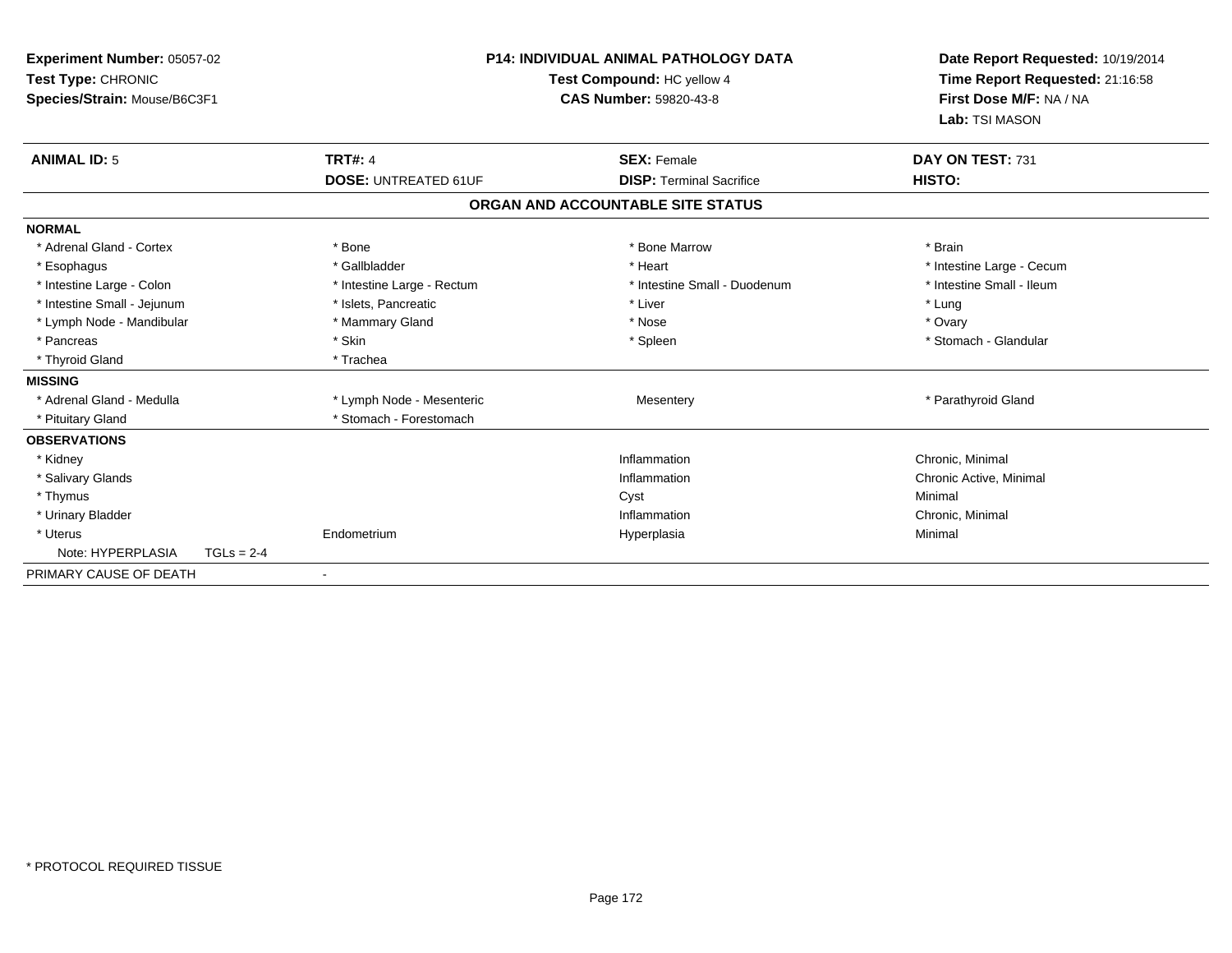| Experiment Number: 05057-02<br>Test Type: CHRONIC<br>Species/Strain: Mouse/B6C3F1 |                                                              | <b>P14: INDIVIDUAL ANIMAL PATHOLOGY DATA</b><br>Test Compound: HC yellow 4<br><b>CAS Number: 59820-43-8</b> |                           |
|-----------------------------------------------------------------------------------|--------------------------------------------------------------|-------------------------------------------------------------------------------------------------------------|---------------------------|
| <b>ANIMAL ID: 6</b>                                                               | <b>TRT#: 4</b>                                               | <b>SEX: Female</b>                                                                                          | DAY ON TEST: 731          |
|                                                                                   | <b>DOSE: UNTREATED 61UF</b>                                  | <b>DISP: Terminal Sacrifice</b>                                                                             | HISTO:                    |
|                                                                                   |                                                              | ORGAN AND ACCOUNTABLE SITE STATUS                                                                           |                           |
| <b>NORMAL</b>                                                                     |                                                              |                                                                                                             |                           |
| * Adrenal Gland - Cortex                                                          | * Adrenal Gland - Medulla                                    | * Bone                                                                                                      | * Brain                   |
| * Esophagus                                                                       | * Gallbladder                                                | * Heart                                                                                                     | * Intestine Large - Cecum |
| * Intestine Large - Colon                                                         | * Intestine Large - Rectum                                   | * Intestine Small - Duodenum                                                                                | * Intestine Small - Ileum |
| * Intestine Small - Jejunum                                                       | * Islets, Pancreatic                                         | * Liver                                                                                                     | * Lung                    |
| * Lymph Node - Mandibular                                                         | * Pancreas                                                   | * Skin                                                                                                      | * Spleen                  |
| * Stomach - Forestomach                                                           | * Stomach - Glandular                                        | * Thymus                                                                                                    | * Thyroid Gland           |
| * Trachea                                                                         |                                                              |                                                                                                             |                           |
| <b>MISSING</b>                                                                    |                                                              |                                                                                                             |                           |
| * Mammary Gland                                                                   | * Parathyroid Gland                                          |                                                                                                             |                           |
| <b>OBSERVATIONS</b>                                                               |                                                              |                                                                                                             |                           |
| * Bone Marrow                                                                     |                                                              | Myelofibrosis                                                                                               | Mild                      |
| * Kidney                                                                          |                                                              | Inflammation                                                                                                | Chronic, Minimal          |
| * Lung                                                                            |                                                              |                                                                                                             |                           |
|                                                                                   | Note: GREATER THAN NORMAL INFILTRATES OF LYMPHOCYTES IN SUB- |                                                                                                             |                           |
|                                                                                   | Note: PLEURAL, PERIVASCULAR, AND PERIBRONCHIOLAR LOCATIONS.  |                                                                                                             |                           |
| * Lymph Node                                                                      | Mesenteric                                                   | <b>Infiltration Cellular</b>                                                                                | Histiocyte, Minimal       |
| * Nose                                                                            |                                                              | Inflammation                                                                                                | Acute, Minimal            |
| * Ovary                                                                           |                                                              | Inflammation                                                                                                | Chronic, Mild             |
| * Pituitary Gland                                                                 | Pars Distalis                                                | Hyperplasia                                                                                                 | Mild                      |
| * Salivary Glands                                                                 |                                                              | Inflammation                                                                                                | Chronic Active, Mild      |
| * Urinary Bladder                                                                 |                                                              | Inflammation                                                                                                | Chronic, Minimal          |
| * Uterus                                                                          | Endometrium                                                  | Hyperplasia                                                                                                 | Mild                      |
| PRIMARY CAUSE OF DEATH                                                            | $\sim$                                                       |                                                                                                             |                           |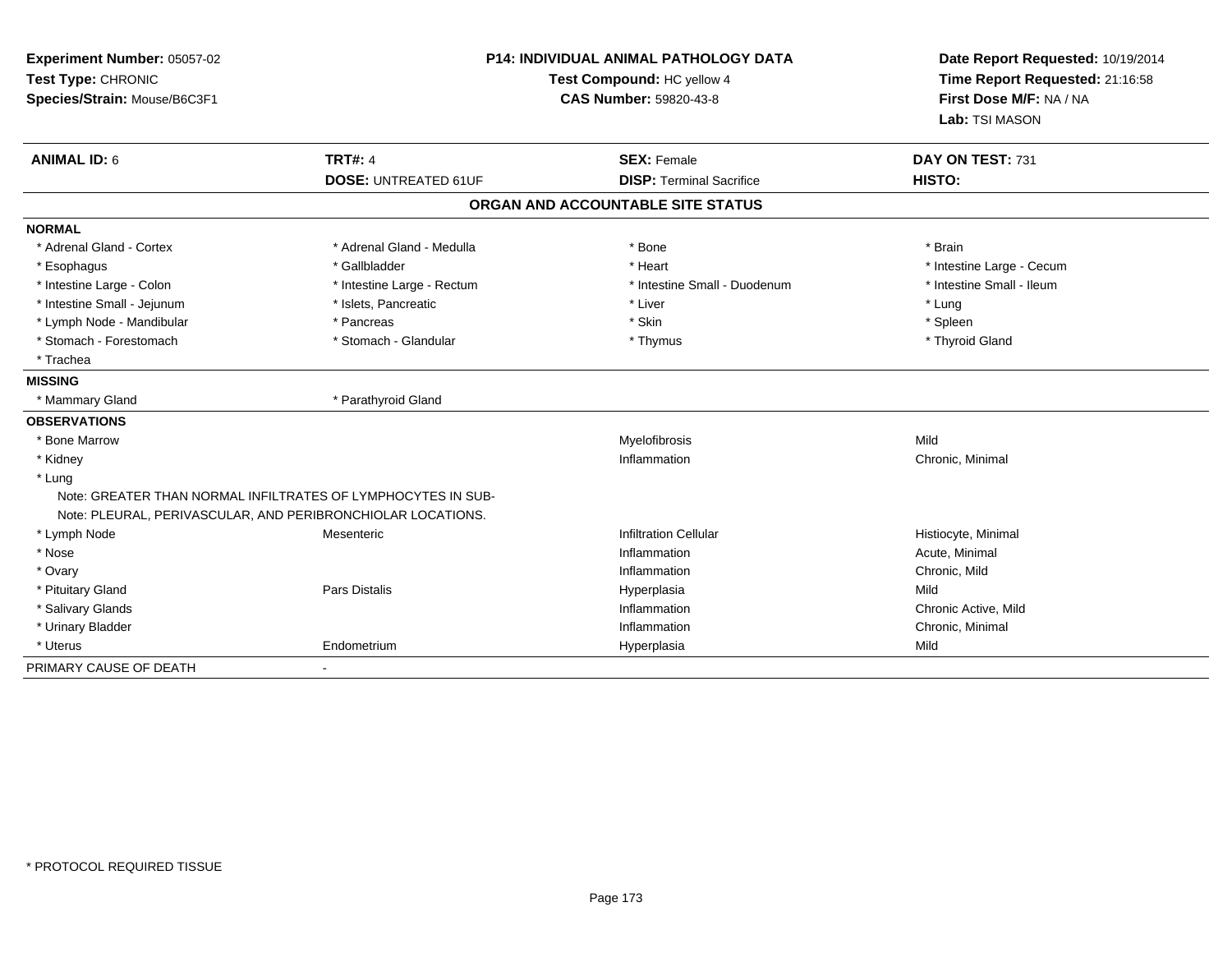| Experiment Number: 05057-02<br>Test Type: CHRONIC<br>Species/Strain: Mouse/B6C3F1 | P14: INDIVIDUAL ANIMAL PATHOLOGY DATA<br>Test Compound: HC yellow 4<br><b>CAS Number: 59820-43-8</b> |                                   | Date Report Requested: 10/19/2014<br>Time Report Requested: 21:16:58<br>First Dose M/F: NA / NA<br>Lab: TSI MASON |  |
|-----------------------------------------------------------------------------------|------------------------------------------------------------------------------------------------------|-----------------------------------|-------------------------------------------------------------------------------------------------------------------|--|
| <b>ANIMAL ID: 7</b>                                                               | <b>TRT#: 4</b>                                                                                       | <b>SEX: Female</b>                | DAY ON TEST: 732                                                                                                  |  |
|                                                                                   | <b>DOSE: UNTREATED 61UF</b>                                                                          | <b>DISP: Terminal Sacrifice</b>   | HISTO:                                                                                                            |  |
|                                                                                   |                                                                                                      | ORGAN AND ACCOUNTABLE SITE STATUS |                                                                                                                   |  |
| <b>NORMAL</b>                                                                     |                                                                                                      |                                   |                                                                                                                   |  |
| * Adrenal Gland - Cortex                                                          | * Adrenal Gland - Medulla                                                                            | * Bone                            | * Esophagus                                                                                                       |  |
| * Gallbladder                                                                     | * Heart                                                                                              | * Intestine Large - Cecum         | * Intestine Large - Colon                                                                                         |  |
| * Intestine Large - Rectum                                                        | * Intestine Small - Duodenum                                                                         | * Intestine Small - Ileum         | * Intestine Small - Jejunum                                                                                       |  |
| * Islets, Pancreatic                                                              | * Lung                                                                                               | * Lymph Node - Mandibular         | * Mammary Gland                                                                                                   |  |
| * Nose                                                                            | * Pancreas                                                                                           | * Pituitary Gland                 | * Skin                                                                                                            |  |
| * Spleen                                                                          | * Stomach - Forestomach                                                                              | * Stomach - Glandular             | * Thyroid Gland                                                                                                   |  |
| * Trachea                                                                         | * Urinary Bladder                                                                                    |                                   |                                                                                                                   |  |
| <b>INSUFFICIENT TISSUE</b>                                                        |                                                                                                      |                                   |                                                                                                                   |  |
| * Parathyroid Gland                                                               |                                                                                                      |                                   |                                                                                                                   |  |
| <b>OBSERVATIONS</b>                                                               |                                                                                                      |                                   |                                                                                                                   |  |
| * Bone Marrow                                                                     |                                                                                                      | Myelofibrosis                     | Minimal                                                                                                           |  |
| * Brain                                                                           | Thalamus                                                                                             | Mineralization                    | Minimal                                                                                                           |  |
| * Kidney                                                                          |                                                                                                      | Inflammation                      | Chronic, Minimal                                                                                                  |  |
| * Liver                                                                           |                                                                                                      | Hepatocellular Carcinoma          |                                                                                                                   |  |
| [ Hepatocellular Carcinoma TGLS = 5-2 ]                                           |                                                                                                      |                                   |                                                                                                                   |  |
| * Lymph Node                                                                      | Mesenteric                                                                                           | <b>Infiltration Cellular</b>      | Histiocyte, Minimal                                                                                               |  |
| * Ovary                                                                           |                                                                                                      | Inflammation                      | Chronic, Minimal                                                                                                  |  |
| * Salivary Glands                                                                 |                                                                                                      | Inflammation                      | Chronic Active, Minimal                                                                                           |  |
| * Thymus                                                                          |                                                                                                      | Cyst                              | Minimal                                                                                                           |  |
| * Uterus                                                                          | Endometrium                                                                                          | Hyperplasia                       | Mild                                                                                                              |  |
|                                                                                   |                                                                                                      | Polyp Stromal                     |                                                                                                                   |  |
| PRIMARY CAUSE OF DEATH                                                            |                                                                                                      |                                   |                                                                                                                   |  |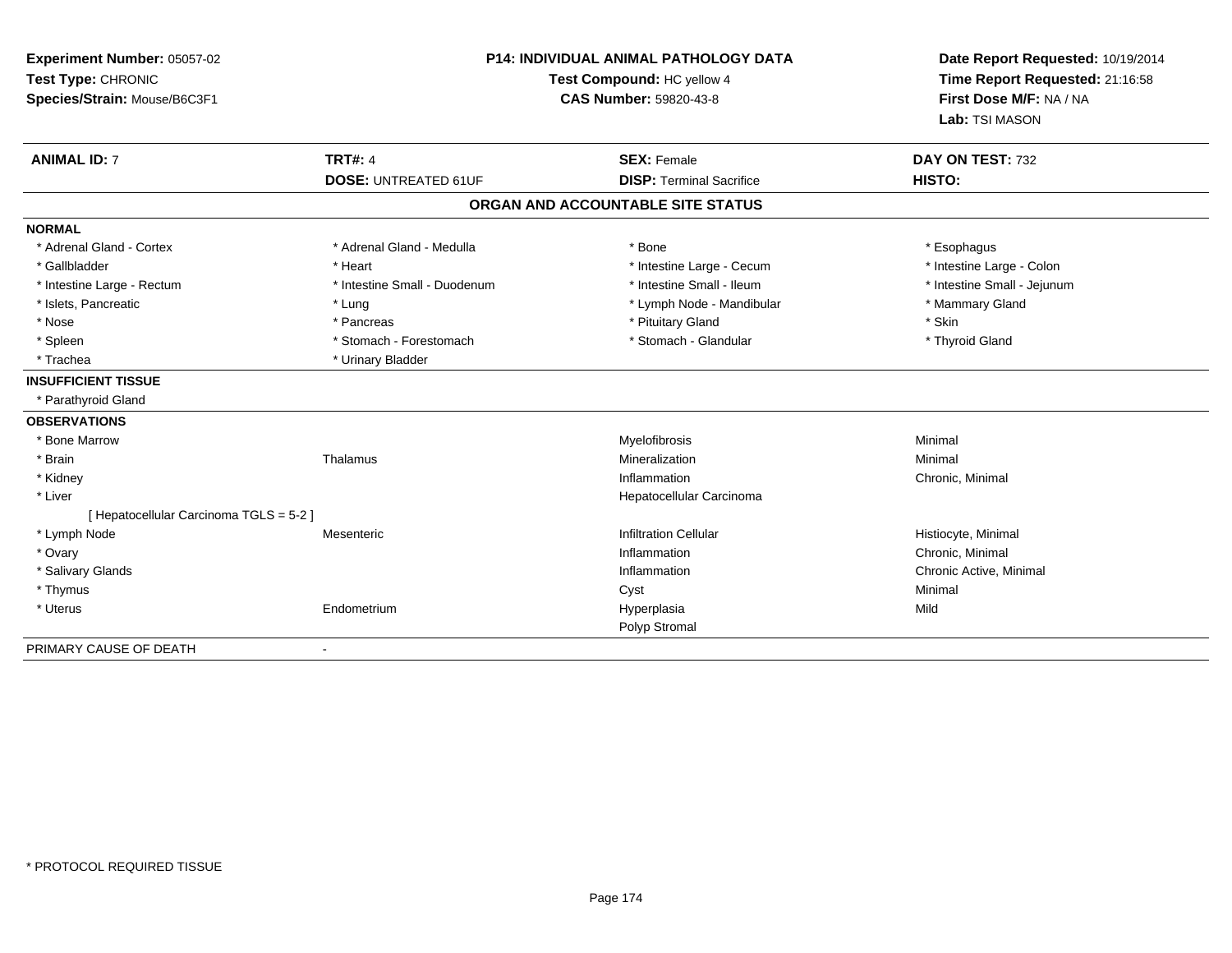| Experiment Number: 05057-02<br>Test Type: CHRONIC<br>Species/Strain: Mouse/B6C3F1 |                              | P14: INDIVIDUAL ANIMAL PATHOLOGY DATA<br>Test Compound: HC yellow 4<br><b>CAS Number: 59820-43-8</b> | Date Report Requested: 10/19/2014<br>Time Report Requested: 21:16:58<br>First Dose M/F: NA / NA<br>Lab: TSI MASON |  |
|-----------------------------------------------------------------------------------|------------------------------|------------------------------------------------------------------------------------------------------|-------------------------------------------------------------------------------------------------------------------|--|
| <b>ANIMAL ID: 8</b>                                                               | <b>TRT#: 4</b>               | <b>SEX: Female</b>                                                                                   | DAY ON TEST: 731                                                                                                  |  |
|                                                                                   | <b>DOSE: UNTREATED 61UF</b>  | <b>DISP: Terminal Sacrifice</b>                                                                      | HISTO:                                                                                                            |  |
|                                                                                   |                              | ORGAN AND ACCOUNTABLE SITE STATUS                                                                    |                                                                                                                   |  |
| <b>NORMAL</b>                                                                     |                              |                                                                                                      |                                                                                                                   |  |
| * Adrenal Gland - Cortex                                                          | * Adrenal Gland - Medulla    | * Bone                                                                                               | * Esophagus                                                                                                       |  |
| * Gallbladder                                                                     | * Heart                      | * Intestine Large - Cecum                                                                            | * Intestine Large - Colon                                                                                         |  |
| * Intestine Large - Rectum                                                        | * Intestine Small - Duodenum | * Intestine Small - Ileum                                                                            | * Intestine Small - Jejunum                                                                                       |  |
| * Islets, Pancreatic                                                              | * Liver                      | * Lung                                                                                               | * Mammary Gland                                                                                                   |  |
| * Nose                                                                            | * Parathyroid Gland          | * Skin                                                                                               | * Spleen                                                                                                          |  |
| * Stomach - Glandular                                                             | * Thyroid Gland              | * Trachea                                                                                            |                                                                                                                   |  |
| <b>MISSING</b>                                                                    |                              |                                                                                                      |                                                                                                                   |  |
| * Lymph Node - Mandibular                                                         | * Pituitary Gland            | * Thymus                                                                                             |                                                                                                                   |  |
| <b>OBSERVATIONS</b>                                                               |                              |                                                                                                      |                                                                                                                   |  |
| * Bone Marrow                                                                     |                              | Myelofibrosis                                                                                        | Minimal                                                                                                           |  |
| * Brain                                                                           | Thalamus                     | Mineralization                                                                                       | Minimal                                                                                                           |  |
| * Kidney                                                                          |                              | Inflammation                                                                                         | Chronic, Minimal                                                                                                  |  |
| * Lymph Node                                                                      | Mesenteric                   | <b>Infiltration Cellular</b>                                                                         | Histiocyte, Minimal                                                                                               |  |
| * Ovary                                                                           |                              | Cyst                                                                                                 | Moderate                                                                                                          |  |
|                                                                                   |                              | Inflammation                                                                                         | Chronic, Mild                                                                                                     |  |
| $TGLs = 2-4$<br>Note: CYST                                                        |                              |                                                                                                      |                                                                                                                   |  |
| * Pancreas                                                                        |                              | Inflammation                                                                                         | Chronic, Minimal                                                                                                  |  |
| * Salivary Glands                                                                 |                              | Inflammation                                                                                         | Chronic Active, Minimal                                                                                           |  |
| * Stomach                                                                         | Forestomach                  | Inflammation                                                                                         | Chronic Active, Minimal                                                                                           |  |
|                                                                                   | Forestomach                  | Squamous Cell Papilloma                                                                              |                                                                                                                   |  |
| Note: PAPILLOMA SQUA  TGLs = 3-3                                                  |                              |                                                                                                      |                                                                                                                   |  |
| * Urinary Bladder                                                                 |                              | Inflammation                                                                                         | Chronic, Minimal                                                                                                  |  |
| * Uterus                                                                          | Endometrium                  | Hyperplasia                                                                                          | Mild                                                                                                              |  |
| PRIMARY CAUSE OF DEATH                                                            |                              |                                                                                                      |                                                                                                                   |  |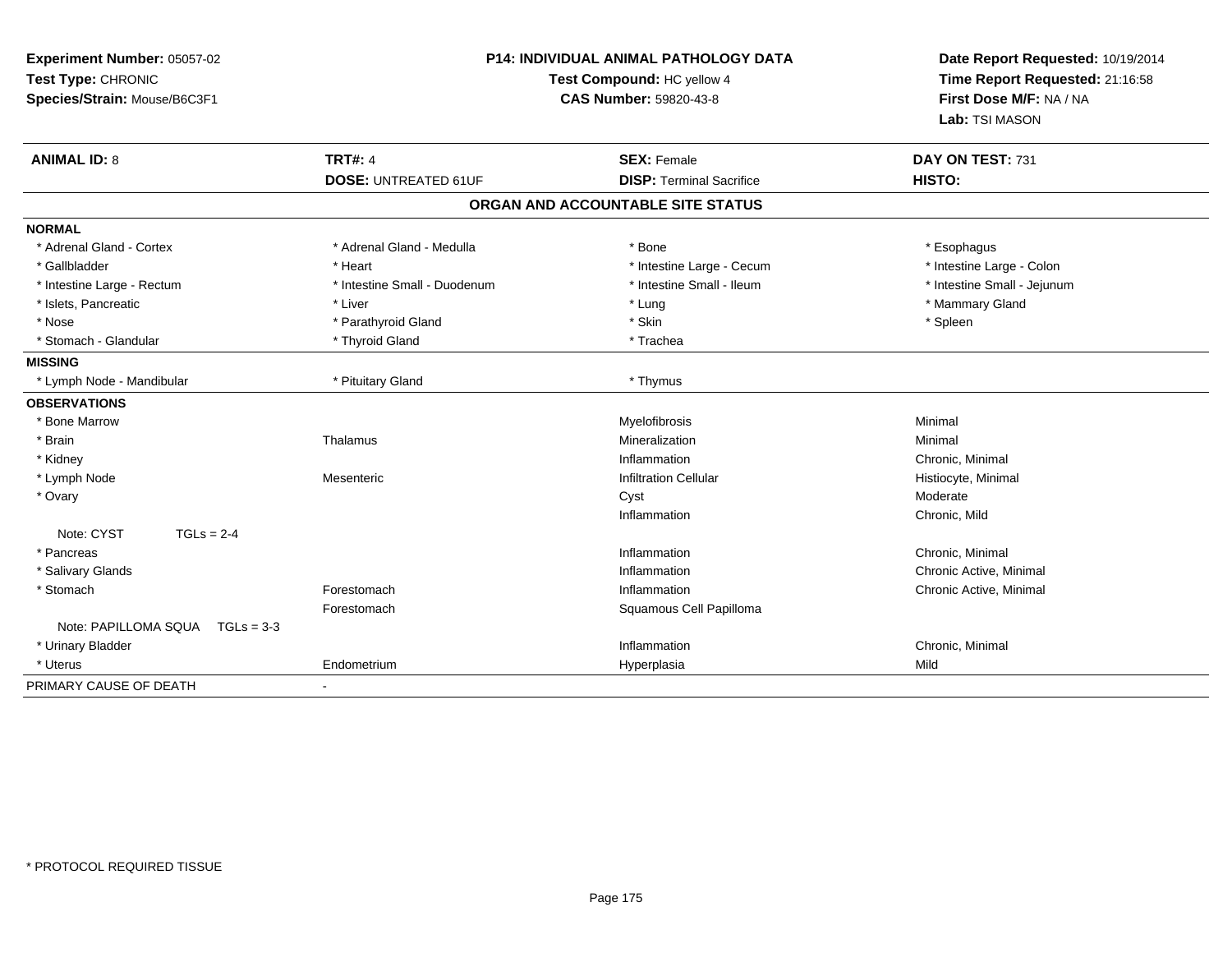| Experiment Number: 05057-02<br>Test Type: CHRONIC<br>Species/Strain: Mouse/B6C3F1 | P14: INDIVIDUAL ANIMAL PATHOLOGY DATA<br>Test Compound: HC yellow 4<br><b>CAS Number: 59820-43-8</b> |                                   | Date Report Requested: 10/19/2014<br>Time Report Requested: 21:16:58<br>First Dose M/F: NA / NA<br>Lab: TSI MASON |  |
|-----------------------------------------------------------------------------------|------------------------------------------------------------------------------------------------------|-----------------------------------|-------------------------------------------------------------------------------------------------------------------|--|
| <b>ANIMAL ID: 9</b>                                                               | <b>TRT#: 4</b>                                                                                       | <b>SEX: Female</b>                | DAY ON TEST: 731                                                                                                  |  |
|                                                                                   | <b>DOSE: UNTREATED 61UF</b>                                                                          | <b>DISP: Terminal Sacrifice</b>   | HISTO:                                                                                                            |  |
|                                                                                   |                                                                                                      | ORGAN AND ACCOUNTABLE SITE STATUS |                                                                                                                   |  |
| <b>NORMAL</b>                                                                     |                                                                                                      |                                   |                                                                                                                   |  |
| * Adrenal Gland - Cortex                                                          | * Adrenal Gland - Medulla                                                                            | * Bone                            | * Esophagus                                                                                                       |  |
| * Heart                                                                           | * Intestine Large - Cecum                                                                            | * Intestine Large - Colon         | * Intestine Large - Rectum                                                                                        |  |
| * Intestine Small - Duodenum                                                      | * Intestine Small - Ileum                                                                            | * Intestine Small - Jejunum       | * Islets, Pancreatic                                                                                              |  |
| * Lung                                                                            | * Lymph Node - Mandibular                                                                            | * Mammary Gland                   | * Nose                                                                                                            |  |
| * Parathyroid Gland                                                               | * Pituitary Gland                                                                                    | * Skin                            | * Spleen                                                                                                          |  |
| * Stomach - Forestomach                                                           | * Stomach - Glandular                                                                                | * Thymus                          | * Thyroid Gland                                                                                                   |  |
| * Trachea                                                                         |                                                                                                      |                                   |                                                                                                                   |  |
| <b>OBSERVATIONS</b>                                                               |                                                                                                      |                                   |                                                                                                                   |  |
| * Bone Marrow                                                                     |                                                                                                      | Myelofibrosis                     | Minimal                                                                                                           |  |
| * Brain                                                                           | Thalamus                                                                                             | Mineralization                    | Minimal                                                                                                           |  |
| * Gallbladder                                                                     |                                                                                                      | Inflammation                      | Chronic, Minimal                                                                                                  |  |
| * Kidney                                                                          |                                                                                                      | Inflammation                      | Chronic, Minimal                                                                                                  |  |
| * Liver                                                                           |                                                                                                      | Inflammation                      | Chronic Active, Minimal                                                                                           |  |
|                                                                                   |                                                                                                      | <b>Necrosis</b>                   | Minimal                                                                                                           |  |
| * Lymph Node                                                                      | Mesenteric                                                                                           | <b>Infiltration Cellular</b>      | Histiocyte, Minimal                                                                                               |  |
| * Ovary                                                                           |                                                                                                      | Cyst                              | Moderate                                                                                                          |  |
|                                                                                   |                                                                                                      | Inflammation                      | Chronic, Mild                                                                                                     |  |
| Note: CYST<br>$TGLs = 2-4$                                                        |                                                                                                      |                                   |                                                                                                                   |  |
| * Pancreas                                                                        |                                                                                                      | Inflammation                      | Chronic, Mild                                                                                                     |  |
| * Salivary Glands                                                                 |                                                                                                      | Inflammation                      | Chronic Active, Mild                                                                                              |  |
| * Urinary Bladder                                                                 |                                                                                                      | Inflammation                      | Chronic, Minimal                                                                                                  |  |
| * Uterus                                                                          | Endometrium                                                                                          | Hyperplasia                       | Moderate                                                                                                          |  |
| PRIMARY CAUSE OF DEATH                                                            |                                                                                                      |                                   |                                                                                                                   |  |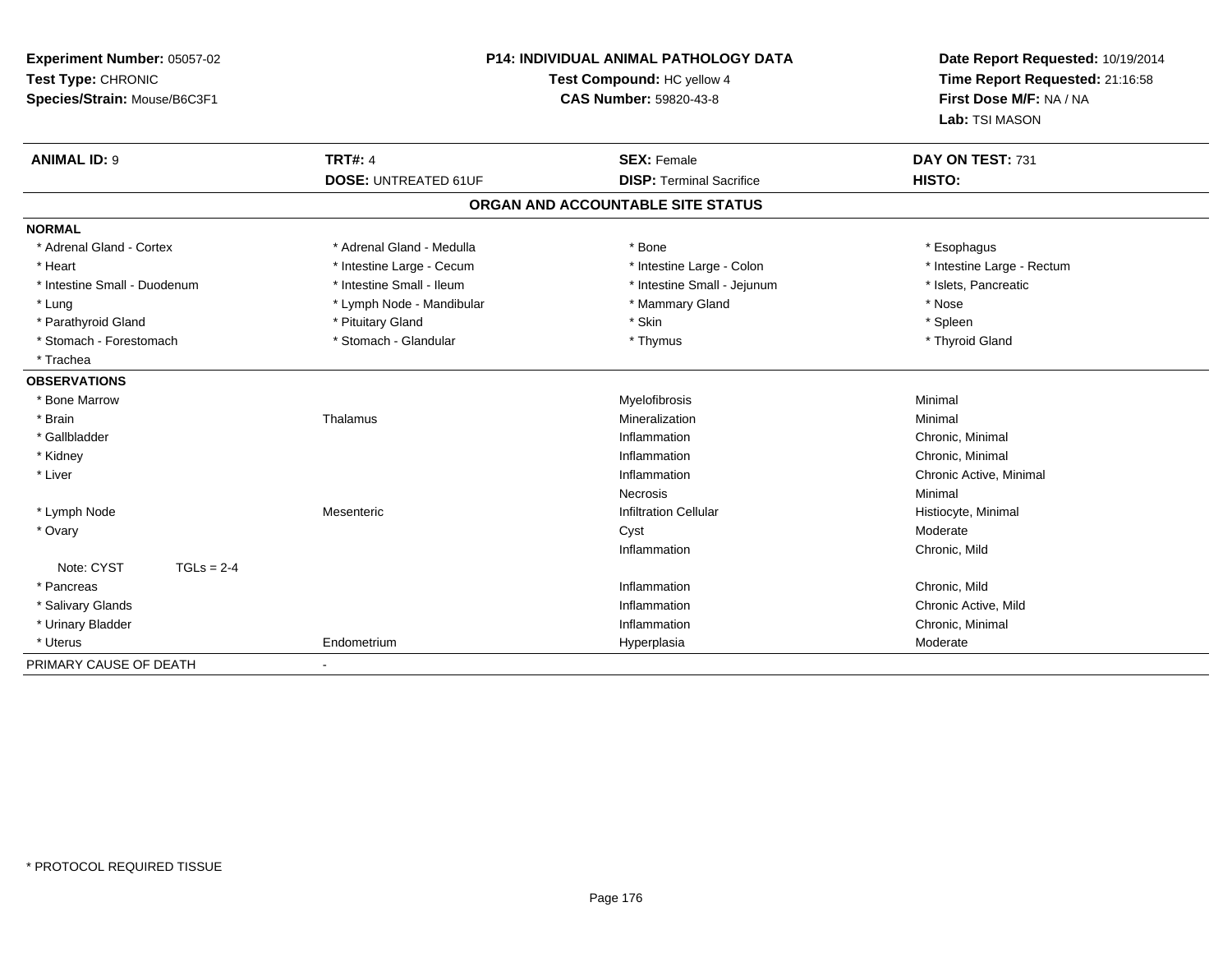|                                                                                                                                                                         | Test Compound: HC yellow 4<br><b>CAS Number: 59820-43-8</b>                                          | Date Report Requested: 10/19/2014<br>Time Report Requested: 21:16:58<br>First Dose M/F: NA / NA<br>Lab: TSI MASON    |  |
|-------------------------------------------------------------------------------------------------------------------------------------------------------------------------|------------------------------------------------------------------------------------------------------|----------------------------------------------------------------------------------------------------------------------|--|
| <b>TRT#: 4</b>                                                                                                                                                          | <b>SEX: Female</b>                                                                                   | DAY ON TEST: 625<br>HISTO:                                                                                           |  |
|                                                                                                                                                                         |                                                                                                      |                                                                                                                      |  |
|                                                                                                                                                                         |                                                                                                      |                                                                                                                      |  |
| * Adrenal Gland - Medulla<br>* Esophagus<br>* Intestine Large - Colon<br>* Islets, Pancreatic<br>* Lymph Node - Mesenteric<br>* Skin<br>* Thymus<br>* Parathyroid Gland | * Bone<br>* Gallbladder<br>* Intestine Large - Rectum<br>* Liver<br>* Ovary<br>* Spleen<br>* Trachea | * Bone Marrow<br>* Heart<br>* Intestine Small - Ileum<br>* Lung<br>* Pancreas<br>* Stomach - Forestomach<br>* Uterus |  |
|                                                                                                                                                                         | Inflammation<br>Adenocarcinoma<br>Inflammation<br>Inflammation<br>Inflammation<br>Inflammation       | Chronic, Mild<br>Acute, Minimal<br>Chronic Active, Minimal<br>Chronic, Minimal<br>Chronic, Minimal                   |  |
|                                                                                                                                                                         | <b>DOSE: UNTREATED 61UF</b>                                                                          | <b>P14: INDIVIDUAL ANIMAL PATHOLOGY DATA</b><br><b>DISP: Dead</b><br>ORGAN AND ACCOUNTABLE SITE STATUS               |  |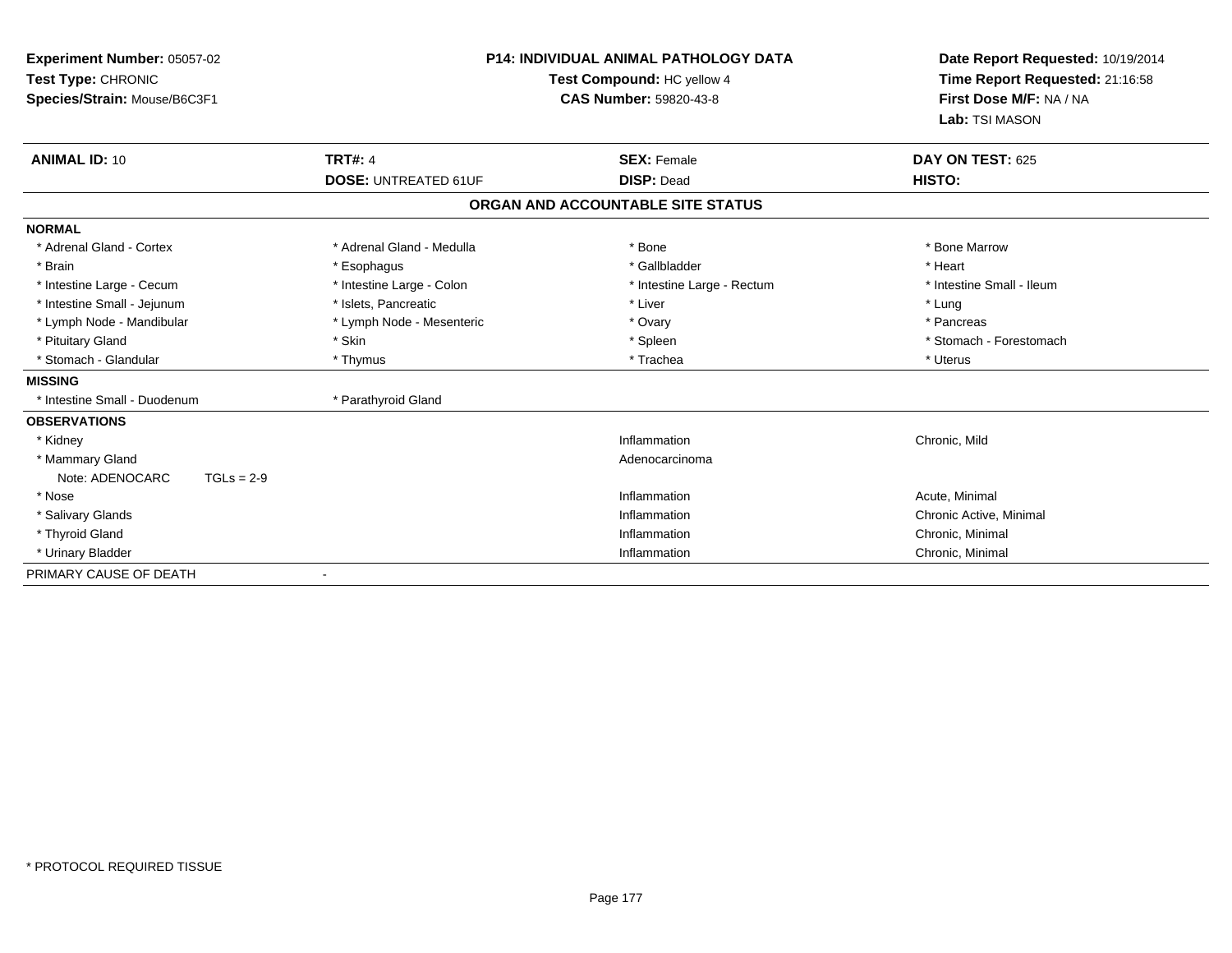| Experiment Number: 05057-02<br>Test Type: CHRONIC<br>Species/Strain: Mouse/B6C3F1 | <b>P14: INDIVIDUAL ANIMAL PATHOLOGY DATA</b><br>Test Compound: HC yellow 4<br>CAS Number: 59820-43-8 |                                   | Date Report Requested: 10/19/2014<br>Time Report Requested: 21:16:58<br>First Dose M/F: NA / NA<br>Lab: TSI MASON |  |
|-----------------------------------------------------------------------------------|------------------------------------------------------------------------------------------------------|-----------------------------------|-------------------------------------------------------------------------------------------------------------------|--|
| <b>ANIMAL ID: 12</b>                                                              | <b>TRT#: 4</b>                                                                                       | <b>SEX: Female</b>                | DAY ON TEST: 263                                                                                                  |  |
|                                                                                   | <b>DOSE: UNTREATED 61UF</b>                                                                          | <b>DISP: Dead</b>                 | HISTO:                                                                                                            |  |
|                                                                                   |                                                                                                      | ORGAN AND ACCOUNTABLE SITE STATUS |                                                                                                                   |  |
| <b>NORMAL</b>                                                                     |                                                                                                      |                                   |                                                                                                                   |  |
| * Adrenal Gland - Cortex                                                          | * Adrenal Gland - Medulla                                                                            | * Bone                            | * Bone Marrow                                                                                                     |  |
| * Brain                                                                           | * Esophagus                                                                                          | * Gallbladder                     | * Heart                                                                                                           |  |
| * Intestine Large - Cecum                                                         | * Intestine Large - Colon                                                                            | * Intestine Large - Rectum        | * Liver                                                                                                           |  |
| * Lung                                                                            | * Lymph Node - Mandibular                                                                            | * Mammary Gland                   | * Nose                                                                                                            |  |
| * Ovary                                                                           | * Parathyroid Gland                                                                                  | * Pituitary Gland                 | * Salivary Glands                                                                                                 |  |
| * Skin                                                                            | * Stomach - Forestomach                                                                              | * Thyroid Gland                   | * Trachea                                                                                                         |  |
| * Uterus                                                                          |                                                                                                      |                                   |                                                                                                                   |  |
| <b>MISSING</b>                                                                    |                                                                                                      |                                   |                                                                                                                   |  |
| * Islets, Pancreatic                                                              | * Lymph Node - Mesenteric                                                                            | Mesentery                         | * Pancreas                                                                                                        |  |
| * Thymus                                                                          |                                                                                                      |                                   |                                                                                                                   |  |
| <b>AUTO PRECLUDES DIAG.</b>                                                       |                                                                                                      |                                   |                                                                                                                   |  |
| * Intestine Small - Duodenum                                                      | * Intestine Small - Ileum                                                                            | * Intestine Small - Jejunum       | Oviduct                                                                                                           |  |
| * Spleen                                                                          | * Stomach - Glandular                                                                                | * Urinary Bladder                 |                                                                                                                   |  |
| <b>OBSERVATIONS</b>                                                               |                                                                                                      |                                   |                                                                                                                   |  |
| * Kidney                                                                          |                                                                                                      | Inflammation                      | Chronic, Mild                                                                                                     |  |
| PRIMARY CAUSE OF DEATH                                                            |                                                                                                      |                                   |                                                                                                                   |  |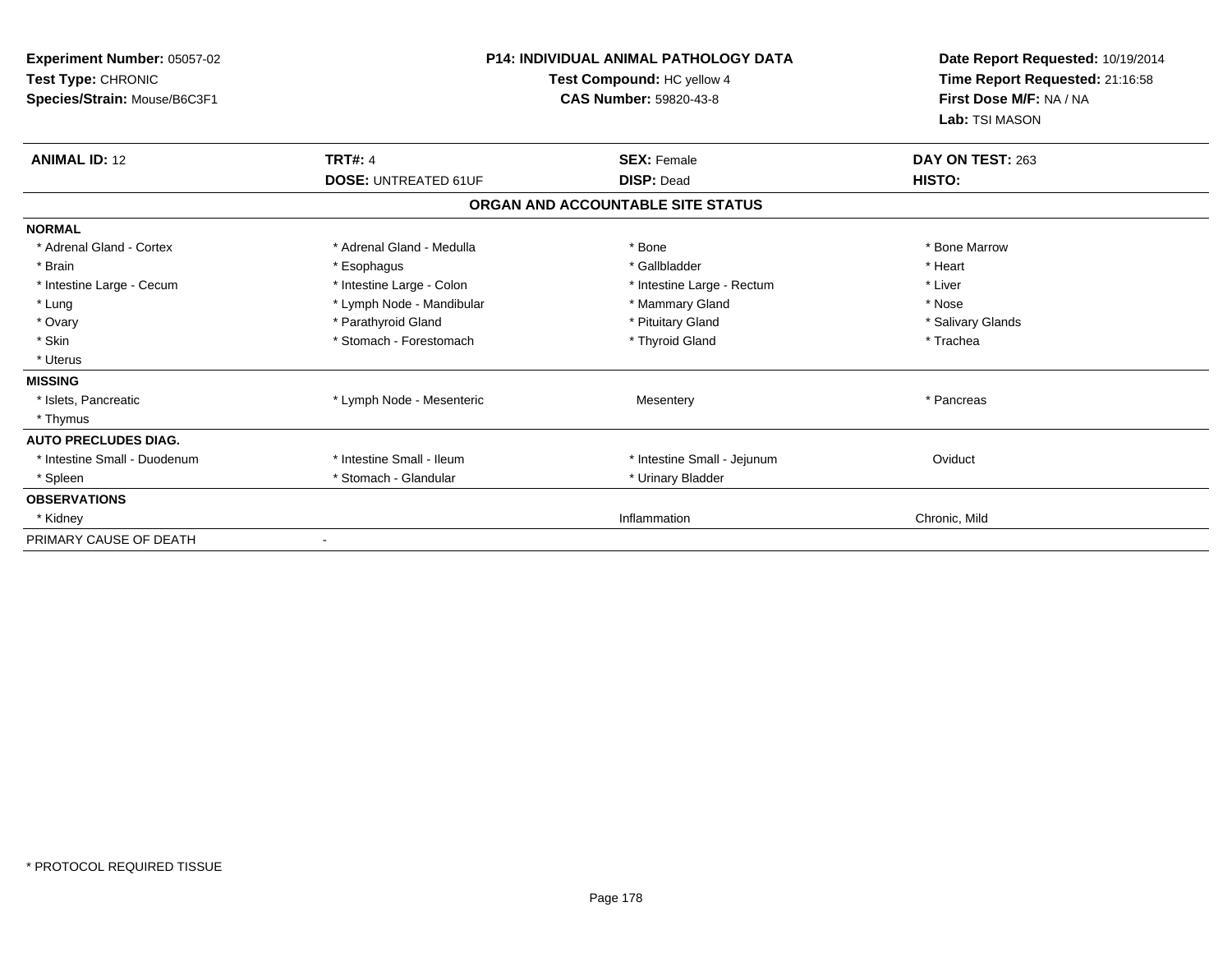| <b>P14: INDIVIDUAL ANIMAL PATHOLOGY DATA</b><br>Experiment Number: 05057-02<br>Test Type: CHRONIC<br>Test Compound: HC yellow 4<br><b>CAS Number: 59820-43-8</b><br>Species/Strain: Mouse/B6C3F1 |              | Date Report Requested: 10/19/2014<br>Time Report Requested: 21:16:58<br>First Dose M/F: NA / NA<br>Lab: TSI MASON |                                   |                           |
|--------------------------------------------------------------------------------------------------------------------------------------------------------------------------------------------------|--------------|-------------------------------------------------------------------------------------------------------------------|-----------------------------------|---------------------------|
| <b>ANIMAL ID: 13</b>                                                                                                                                                                             |              | <b>TRT#: 4</b>                                                                                                    | <b>SEX: Female</b>                | DAY ON TEST: 731          |
|                                                                                                                                                                                                  |              | <b>DOSE: UNTREATED 61UF</b>                                                                                       | <b>DISP: Terminal Sacrifice</b>   | HISTO:                    |
|                                                                                                                                                                                                  |              |                                                                                                                   | ORGAN AND ACCOUNTABLE SITE STATUS |                           |
| <b>NORMAL</b>                                                                                                                                                                                    |              |                                                                                                                   |                                   |                           |
| * Adrenal Gland - Cortex                                                                                                                                                                         |              | * Adrenal Gland - Medulla                                                                                         | * Bone                            | * Esophagus               |
| * Gallbladder                                                                                                                                                                                    |              | * Heart                                                                                                           | * Intestine Large - Cecum         | * Intestine Large - Colon |
| * Intestine Large - Rectum                                                                                                                                                                       |              | * Intestine Small - Duodenum                                                                                      | * Intestine Small - Jejunum       | * Islets, Pancreatic      |
| * Nose                                                                                                                                                                                           |              | * Ovary                                                                                                           | * Parathyroid Gland               | * Skin                    |
| * Spleen                                                                                                                                                                                         |              | * Stomach - Forestomach                                                                                           | * Stomach - Glandular             | * Thyroid Gland           |
| * Trachea                                                                                                                                                                                        |              |                                                                                                                   |                                   |                           |
| <b>MISSING</b>                                                                                                                                                                                   |              |                                                                                                                   |                                   |                           |
| * Intestine Small - Ileum                                                                                                                                                                        |              | * Mammary Gland                                                                                                   |                                   |                           |
| <b>OBSERVATIONS</b>                                                                                                                                                                              |              |                                                                                                                   |                                   |                           |
| * Bone Marrow                                                                                                                                                                                    |              |                                                                                                                   | Myelofibrosis                     | Moderate                  |
| * Brain                                                                                                                                                                                          |              | Thalamus                                                                                                          | Mineralization                    | Minimal                   |
| * Kidney                                                                                                                                                                                         |              |                                                                                                                   | Lymphoma Malignant Mixed          |                           |
| * Liver                                                                                                                                                                                          |              |                                                                                                                   | Inflammation                      | Chronic Active, Minimal   |
| * Lung                                                                                                                                                                                           |              |                                                                                                                   | Lymphoma Malignant Mixed          |                           |
| * Lymph Node                                                                                                                                                                                     |              | Mandibular                                                                                                        | Lymphoma Malignant Mixed          |                           |
|                                                                                                                                                                                                  |              | Mesenteric                                                                                                        | Lymphoma Malignant Mixed          |                           |
| Note: LYMPH MAL MIXD                                                                                                                                                                             | $TGLs = 6-5$ |                                                                                                                   |                                   |                           |
| Note: LYMPH MAL MIXD                                                                                                                                                                             | $TGLs = 5-5$ |                                                                                                                   |                                   |                           |
| * Pancreas                                                                                                                                                                                       |              |                                                                                                                   | Inflammation                      | Chronic, Minimal          |
| * Pituitary Gland                                                                                                                                                                                |              | Pars Distalis                                                                                                     | Hyperplasia                       | Mild                      |
| * Salivary Glands                                                                                                                                                                                |              |                                                                                                                   | Lymphoma Malignant Mixed          |                           |
| * Thymus                                                                                                                                                                                         |              |                                                                                                                   | Lymphoma Malignant Mixed          |                           |
| * Urinary Bladder                                                                                                                                                                                |              |                                                                                                                   | Lymphoma Malignant Mixed          |                           |
| * Uterus                                                                                                                                                                                         |              | Endometrium                                                                                                       | Hyperplasia                       | Mild                      |
| PRIMARY CAUSE OF DEATH                                                                                                                                                                           |              |                                                                                                                   |                                   |                           |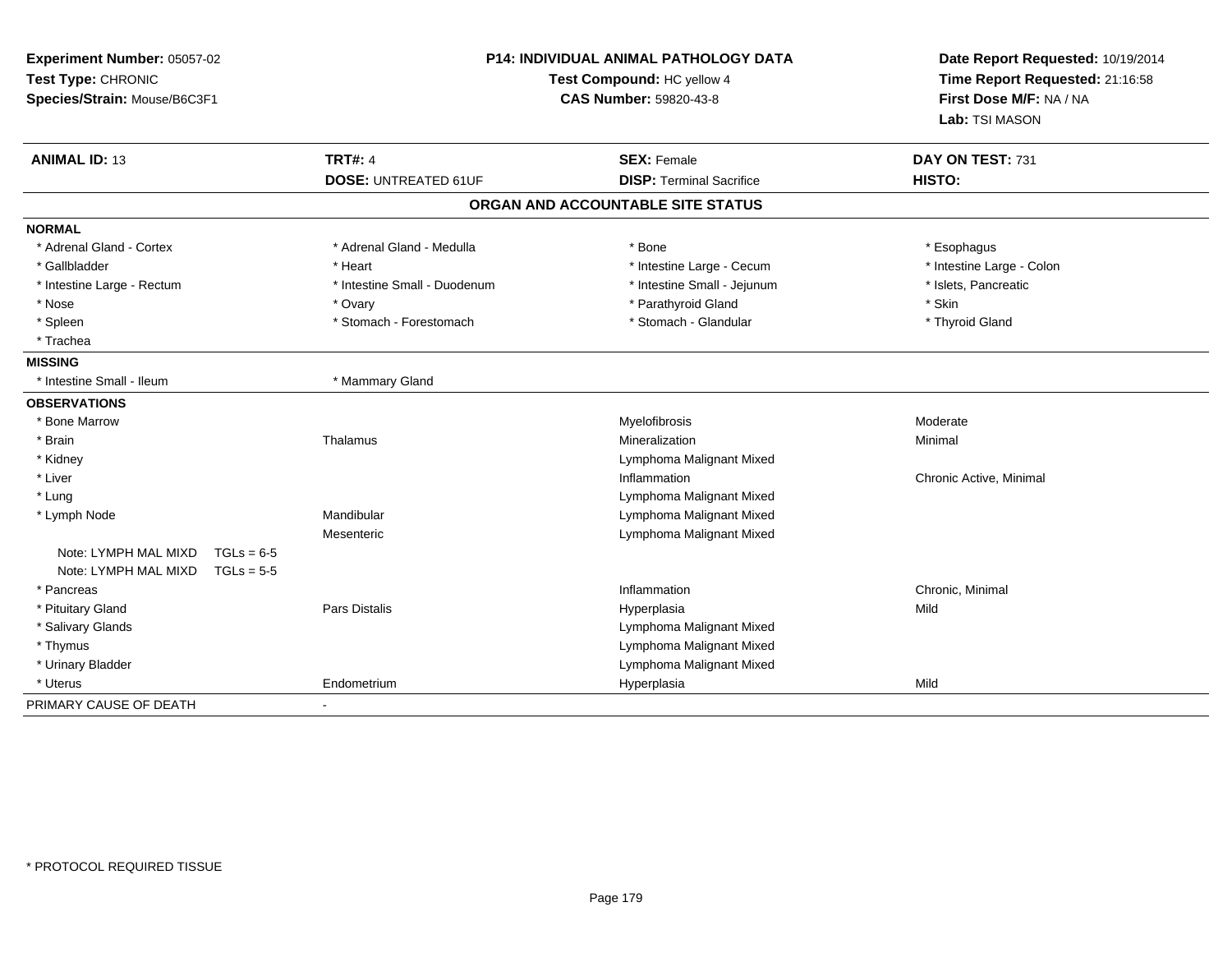| Experiment Number: 05057-02<br>Test Type: CHRONIC<br>Species/Strain: Mouse/B6C3F1 |                             | <b>P14: INDIVIDUAL ANIMAL PATHOLOGY DATA</b><br>Test Compound: HC yellow 4<br><b>CAS Number: 59820-43-8</b> | Date Report Requested: 10/19/2014<br>Time Report Requested: 21:16:58<br>First Dose M/F: NA / NA<br>Lab: TSI MASON |  |
|-----------------------------------------------------------------------------------|-----------------------------|-------------------------------------------------------------------------------------------------------------|-------------------------------------------------------------------------------------------------------------------|--|
| <b>ANIMAL ID: 14</b>                                                              | <b>TRT#: 4</b>              | <b>SEX: Female</b>                                                                                          | DAY ON TEST: 731                                                                                                  |  |
|                                                                                   | <b>DOSE: UNTREATED 61UF</b> | <b>DISP: Terminal Sacrifice</b>                                                                             | HISTO:                                                                                                            |  |
|                                                                                   |                             | ORGAN AND ACCOUNTABLE SITE STATUS                                                                           |                                                                                                                   |  |
| <b>NORMAL</b>                                                                     |                             |                                                                                                             |                                                                                                                   |  |
| * Adrenal Gland - Cortex                                                          | * Adrenal Gland - Medulla   | * Bone                                                                                                      | * Gallbladder                                                                                                     |  |
| * Heart                                                                           | * Intestine Large - Cecum   | * Intestine Large - Rectum                                                                                  | * Intestine Small - Duodenum                                                                                      |  |
| * Intestine Small - Ileum                                                         | * Intestine Small - Jejunum | * Islets, Pancreatic                                                                                        | * Lung                                                                                                            |  |
| * Lymph Node - Mandibular                                                         | * Mammary Gland             | * Pancreas                                                                                                  | * Skin                                                                                                            |  |
| * Spleen                                                                          | * Stomach - Forestomach     | * Stomach - Glandular                                                                                       | * Thymus                                                                                                          |  |
| * Trachea                                                                         |                             |                                                                                                             |                                                                                                                   |  |
| <b>MISSING</b>                                                                    |                             |                                                                                                             |                                                                                                                   |  |
| * Esophagus                                                                       | * Intestine Large - Colon   | * Nose                                                                                                      | * Parathyroid Gland                                                                                               |  |
| * Pituitary Gland                                                                 | * Thyroid Gland             |                                                                                                             |                                                                                                                   |  |
| <b>OBSERVATIONS</b>                                                               |                             |                                                                                                             |                                                                                                                   |  |
| * Bone Marrow                                                                     |                             | Myelofibrosis                                                                                               | Mild                                                                                                              |  |
| * Brain                                                                           | Thalamus                    | Mineralization                                                                                              | Minimal                                                                                                           |  |
| * Kidney                                                                          |                             | Inflammation                                                                                                | Chronic, Minimal                                                                                                  |  |
| * Liver                                                                           |                             | Inflammation                                                                                                | Chronic Active, Minimal                                                                                           |  |
| * Lymph Node                                                                      | Mesenteric                  | <b>Infiltration Cellular</b>                                                                                | Histiocyte, Minimal                                                                                               |  |
| * Ovary                                                                           |                             | Cyst                                                                                                        | Moderate                                                                                                          |  |
| Note: CYST<br>$TGLs = 2-4$                                                        |                             |                                                                                                             |                                                                                                                   |  |
| * Salivary Glands                                                                 |                             | Inflammation                                                                                                | Chronic Active, Minimal                                                                                           |  |
| * Urinary Bladder                                                                 |                             | Inflammation                                                                                                | Chronic, Mild                                                                                                     |  |
| * Uterus                                                                          | Endometrium                 | Hyperplasia                                                                                                 | Moderate                                                                                                          |  |
| PRIMARY CAUSE OF DEATH                                                            |                             |                                                                                                             |                                                                                                                   |  |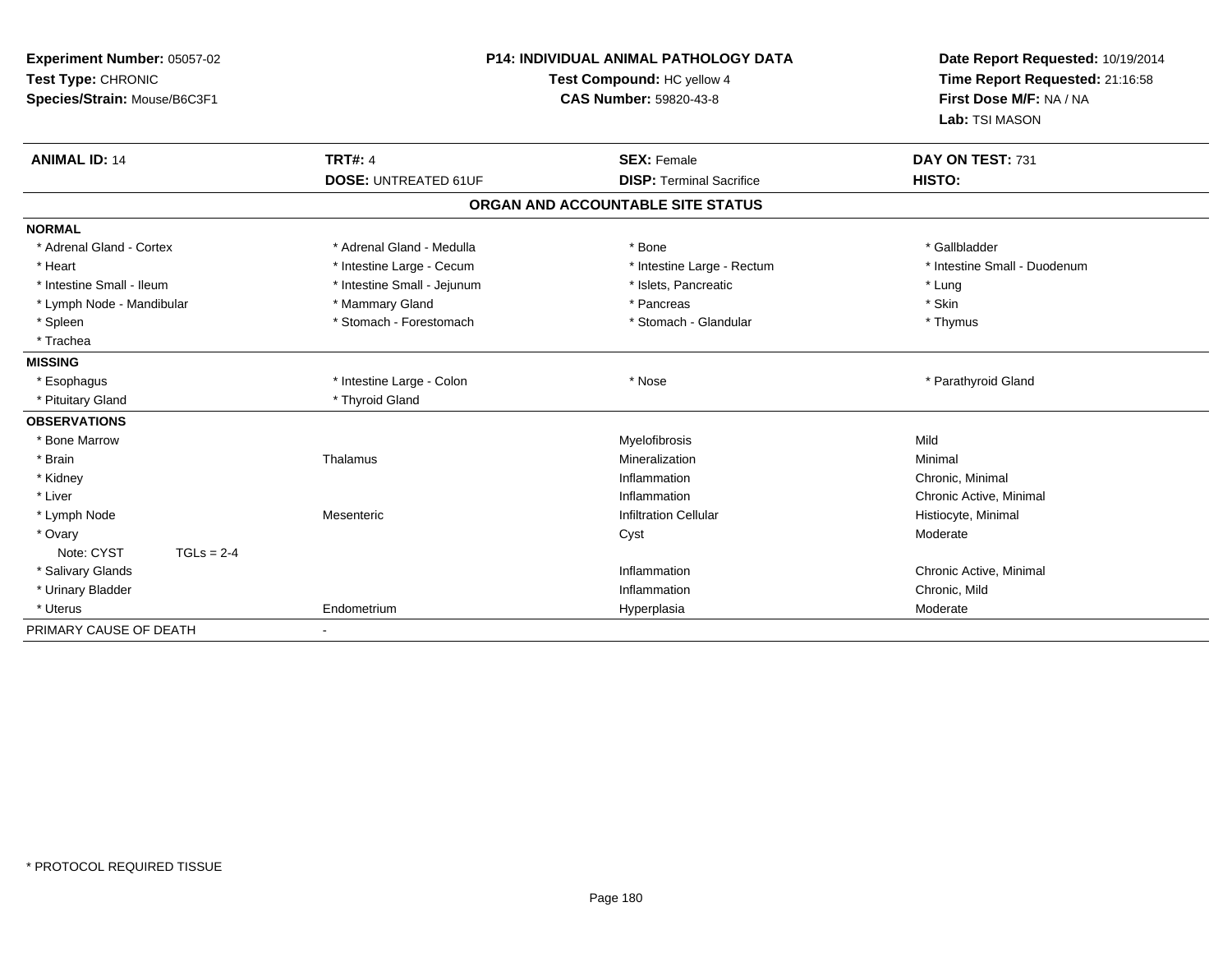| Experiment Number: 05057-02<br>Test Type: CHRONIC<br>Species/Strain: Mouse/B6C3F1 |                             | P14: INDIVIDUAL ANIMAL PATHOLOGY DATA<br>Test Compound: HC yellow 4<br><b>CAS Number: 59820-43-8</b> | Date Report Requested: 10/19/2014<br>Time Report Requested: 21:16:58<br>First Dose M/F: NA / NA<br>Lab: TSI MASON |  |
|-----------------------------------------------------------------------------------|-----------------------------|------------------------------------------------------------------------------------------------------|-------------------------------------------------------------------------------------------------------------------|--|
| <b>ANIMAL ID: 15</b>                                                              | <b>TRT#: 4</b>              | <b>SEX: Female</b>                                                                                   | DAY ON TEST: 732                                                                                                  |  |
|                                                                                   | <b>DOSE: UNTREATED 61UF</b> | <b>DISP: Terminal Sacrifice</b>                                                                      | HISTO:                                                                                                            |  |
|                                                                                   |                             | ORGAN AND ACCOUNTABLE SITE STATUS                                                                    |                                                                                                                   |  |
| <b>NORMAL</b>                                                                     |                             |                                                                                                      |                                                                                                                   |  |
| * Adrenal Gland - Cortex                                                          | * Adrenal Gland - Medulla   | * Bone                                                                                               | * Esophagus                                                                                                       |  |
| * Heart                                                                           | * Intestine Large - Cecum   | * Intestine Large - Colon                                                                            | * Intestine Large - Rectum                                                                                        |  |
| * Intestine Small - Duodenum                                                      | * Intestine Small - Ileum   | * Intestine Small - Jejunum                                                                          | * Islets, Pancreatic                                                                                              |  |
| * Lung                                                                            | * Lymph Node - Mandibular   | * Mammary Gland                                                                                      | * Nose                                                                                                            |  |
| * Parathyroid Gland                                                               | * Pituitary Gland           | * Salivary Glands                                                                                    | * Skin                                                                                                            |  |
| * Spleen                                                                          | * Stomach - Forestomach     | * Stomach - Glandular                                                                                | * Thymus                                                                                                          |  |
| * Thyroid Gland                                                                   | * Trachea                   |                                                                                                      |                                                                                                                   |  |
| <b>MISSING</b>                                                                    |                             |                                                                                                      |                                                                                                                   |  |
| * Gallbladder                                                                     |                             |                                                                                                      |                                                                                                                   |  |
| <b>OBSERVATIONS</b>                                                               |                             |                                                                                                      |                                                                                                                   |  |
| * Bone Marrow                                                                     |                             | Myelofibrosis                                                                                        | Mild                                                                                                              |  |
| * Brain                                                                           | Thalamus                    | Mineralization                                                                                       | Minimal                                                                                                           |  |
| * Kidney                                                                          |                             | Inflammation                                                                                         | Chronic, Minimal                                                                                                  |  |
| * Liver                                                                           |                             | Inflammation                                                                                         | Chronic Active, Minimal                                                                                           |  |
| * Lymph Node                                                                      | Mesenteric                  | <b>Infiltration Cellular</b>                                                                         | Histiocyte, Minimal                                                                                               |  |
| * Ovary                                                                           |                             | Inflammation                                                                                         | Chronic, Minimal                                                                                                  |  |
| * Pancreas                                                                        |                             | Inflammation                                                                                         | Chronic, Minimal                                                                                                  |  |
| * Urinary Bladder                                                                 |                             | Inflammation                                                                                         | Chronic, Mild                                                                                                     |  |
| * Uterus                                                                          | Endometrium                 | Hyperplasia                                                                                          | Mild                                                                                                              |  |
| PRIMARY CAUSE OF DEATH                                                            |                             |                                                                                                      |                                                                                                                   |  |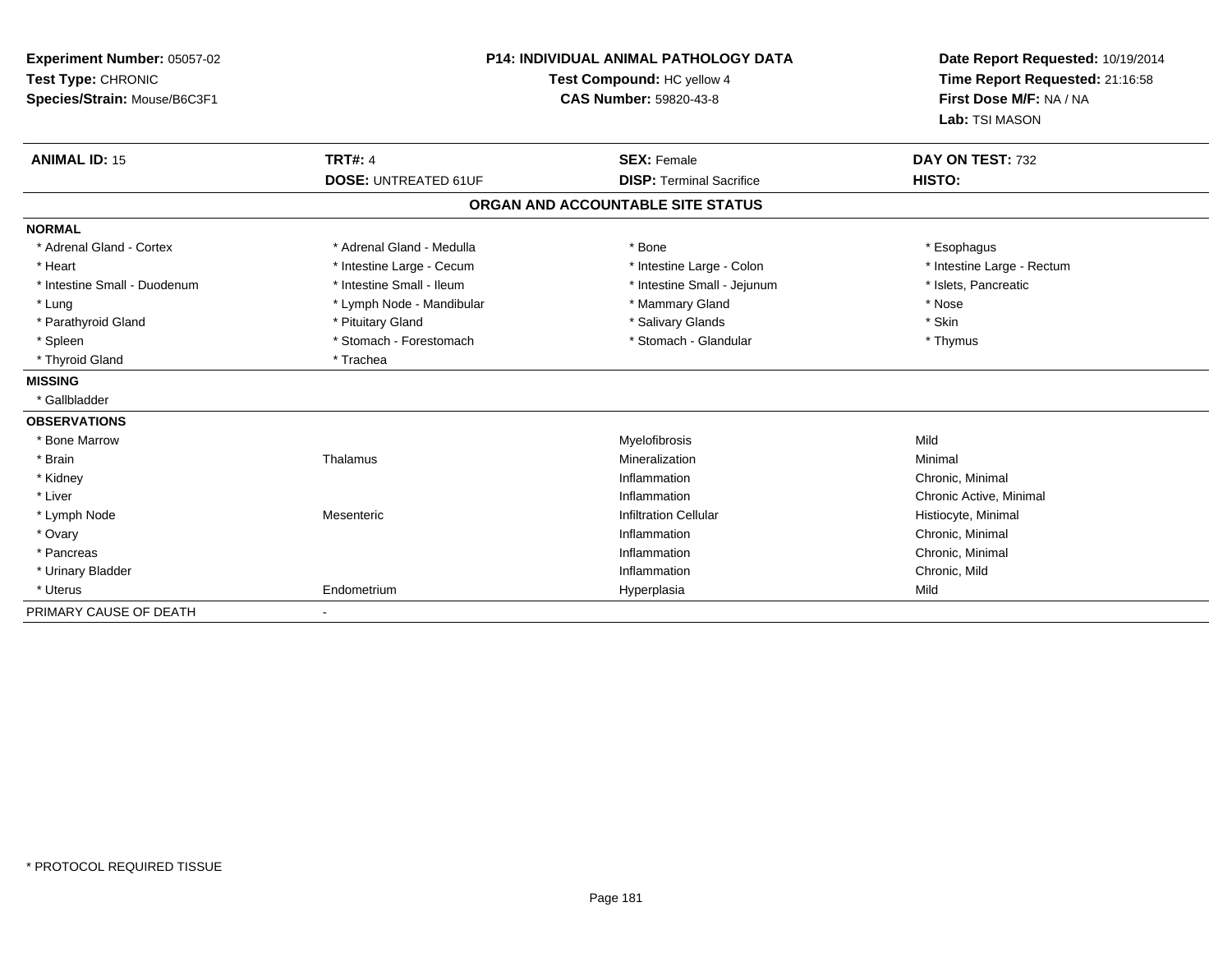| Experiment Number: 05057-02<br>Test Type: CHRONIC |                     |                             | <b>P14: INDIVIDUAL ANIMAL PATHOLOGY DATA</b><br>Test Compound: HC yellow 4<br>CAS Number: 59820-43-8 | Date Report Requested: 10/19/2014<br>Time Report Requested: 21:16:58<br>First Dose M/F: NA / NA |
|---------------------------------------------------|---------------------|-----------------------------|------------------------------------------------------------------------------------------------------|-------------------------------------------------------------------------------------------------|
| Species/Strain: Mouse/B6C3F1                      |                     |                             |                                                                                                      | Lab: TSI MASON                                                                                  |
| <b>ANIMAL ID: 17</b>                              | <b>TRT#: 4</b>      |                             | <b>SEX: Female</b>                                                                                   | DAY ON TEST: 731                                                                                |
|                                                   |                     | <b>DOSE: UNTREATED 61UF</b> | <b>DISP: Terminal Sacrifice</b>                                                                      | HISTO:                                                                                          |
|                                                   |                     |                             | ORGAN AND ACCOUNTABLE SITE STATUS                                                                    |                                                                                                 |
| <b>NORMAL</b>                                     |                     |                             |                                                                                                      |                                                                                                 |
| * Adrenal Gland - Cortex                          |                     | * Adrenal Gland - Medulla   | * Bone                                                                                               | * Esophagus                                                                                     |
| * Gallbladder                                     | * Heart             |                             | * Intestine Large - Colon                                                                            | * Intestine Small - Duodenum                                                                    |
| * Intestine Small - Ileum                         |                     | * Intestine Small - Jejunum | * Islets, Pancreatic                                                                                 | * Liver                                                                                         |
| * Mammary Gland                                   | * Nose              |                             | * Parathyroid Gland                                                                                  | * Skin                                                                                          |
| * Stomach - Forestomach                           |                     | * Stomach - Glandular       | * Thyroid Gland                                                                                      | * Trachea                                                                                       |
| <b>OBSERVATIONS</b>                               |                     |                             |                                                                                                      |                                                                                                 |
| * Bone Marrow                                     |                     |                             | Lymphoma Malignant Undifferentiated Cell Type                                                        |                                                                                                 |
| * Brain                                           | Thalamus            |                             | Mineralization                                                                                       | Minimal                                                                                         |
| * Intestine Large                                 | Cecum               |                             | Lymphoma Malignant Undifferentiated Cell Type                                                        |                                                                                                 |
|                                                   | Rectum              |                             | Lymphoma Malignant Undifferentiated Cell Type                                                        |                                                                                                 |
| * Kidney                                          |                     |                             | Lymphoma Malignant Undifferentiated Cell Type                                                        |                                                                                                 |
| * Lung                                            | Alveolar Epith      |                             | Hyperplasia                                                                                          | Mild                                                                                            |
|                                                   |                     |                             | Lymphoma Malignant Undifferentiated Cell Type                                                        |                                                                                                 |
| * Lymph Node                                      | Inguinal            |                             | Lymphoma Malignant Undifferentiated Cell Type                                                        |                                                                                                 |
|                                                   | Lumbar              |                             | Lymphoma Malignant Undifferentiated Cell Type                                                        |                                                                                                 |
|                                                   | Mandibular          |                             | Lymphoma Malignant Undifferentiated Cell Type                                                        |                                                                                                 |
|                                                   | Mediastinal         |                             | Lymphoma Malignant Undifferentiated Cell Type                                                        |                                                                                                 |
|                                                   | Mesenteric          |                             | Lymphoma Malignant Undifferentiated Cell Type                                                        |                                                                                                 |
|                                                   | Pancreatic          |                             | Lymphoma Malignant Undifferentiated Cell Type                                                        |                                                                                                 |
| Note: LYMPH MAL UNDF                              | $TGLs = 3-7$        |                             |                                                                                                      |                                                                                                 |
| Note: LYMPH MAL UNDF                              | $TGLs = 10,11,12-6$ |                             |                                                                                                      |                                                                                                 |
| Note: LYMPH MAL UNDF                              | $TGLs = 4-2+5$      |                             |                                                                                                      |                                                                                                 |
| Note: LYMPH MAL UNDF                              | $TGLs = 2-5$        |                             |                                                                                                      |                                                                                                 |
| Note: LYMPH MAL UNDF TGLs = 8-5                   |                     |                             |                                                                                                      |                                                                                                 |
| * Ovary                                           |                     |                             | Lymphoma Malignant Undifferentiated Cell Type                                                        |                                                                                                 |
| * Pancreas                                        |                     |                             | Lymphoma Malignant Undifferentiated Cell Type                                                        |                                                                                                 |
| * Pituitary Gland                                 | Pars Distalis       |                             | Hyperplasia                                                                                          | Mild                                                                                            |
| * Salivary Glands                                 |                     |                             | Lymphoma Malignant Undifferentiated Cell Type                                                        |                                                                                                 |
| * Spleen                                          |                     |                             | Lymphoma Malignant Undifferentiated Cell Type                                                        |                                                                                                 |
| Note: LYMPH MAL UNDF $TGLs = 7-3$                 |                     |                             |                                                                                                      |                                                                                                 |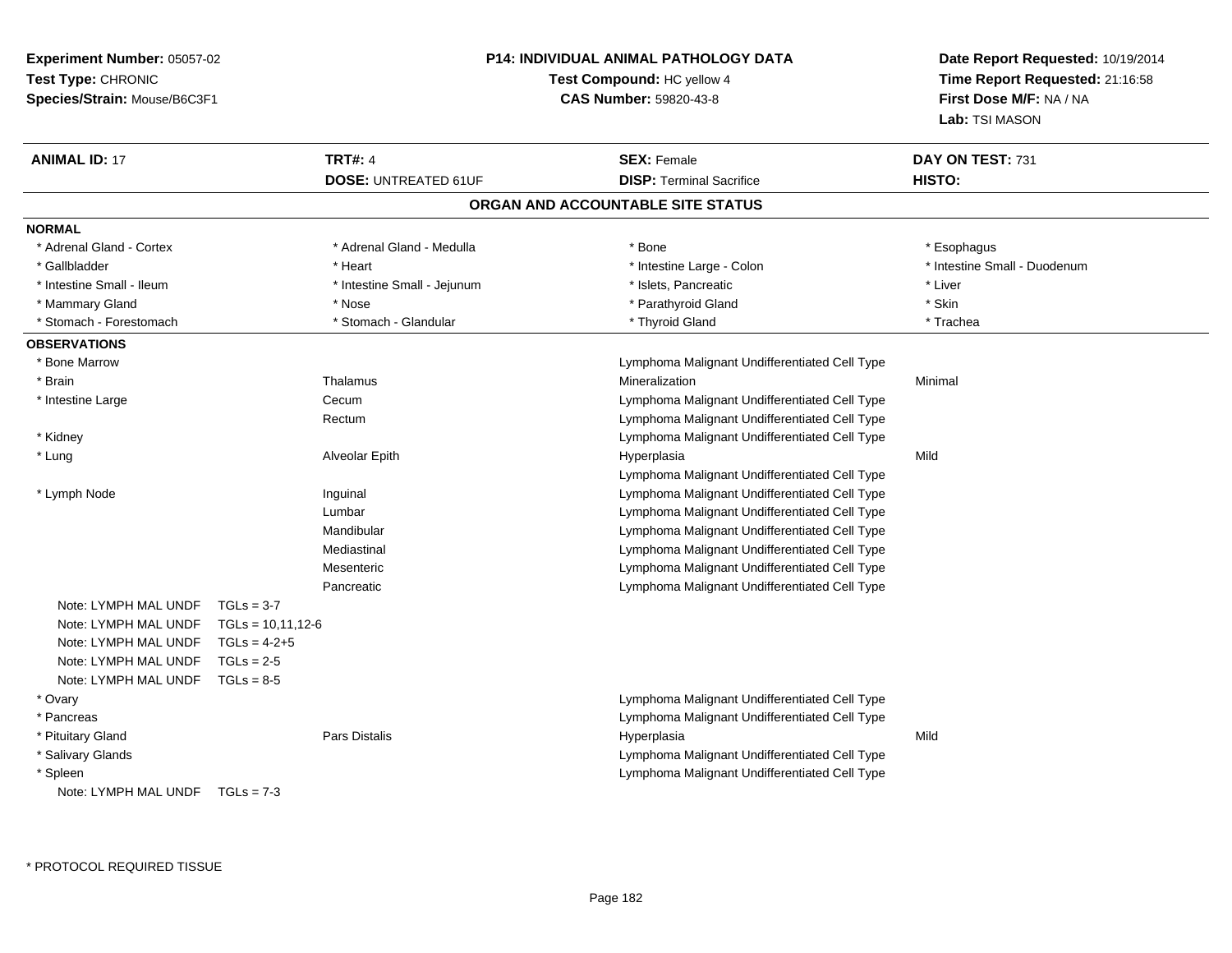| <b>Experiment Number: 05057-02</b><br>Test Type: CHRONIC<br>Species/Strain: Mouse/B6C3F1 |                             | <b>P14: INDIVIDUAL ANIMAL PATHOLOGY DATA</b><br>Test Compound: HC yellow 4<br><b>CAS Number: 59820-43-8</b> | Date Report Requested: 10/19/2014<br>Time Report Requested: 21:16:58<br>First Dose M/F: NA / NA<br>Lab: TSI MASON |
|------------------------------------------------------------------------------------------|-----------------------------|-------------------------------------------------------------------------------------------------------------|-------------------------------------------------------------------------------------------------------------------|
| <b>ANIMAL ID: 17</b>                                                                     | <b>TRT#: 4</b>              | <b>SEX: Female</b>                                                                                          | DAY ON TEST: 731                                                                                                  |
|                                                                                          | <b>DOSE: UNTREATED 61UF</b> | <b>DISP: Terminal Sacrifice</b>                                                                             | HISTO:                                                                                                            |
|                                                                                          |                             | ORGAN AND ACCOUNTABLE SITE STATUS                                                                           |                                                                                                                   |
| * Thymus                                                                                 |                             | Lymphoma Malignant Undifferentiated Cell Type                                                               |                                                                                                                   |
| * Urinary Bladder                                                                        |                             | Inflammation                                                                                                | Chronic, Mild                                                                                                     |
| * Uterus                                                                                 | Endometrium                 | Hyperplasia                                                                                                 | Moderate                                                                                                          |
| Note: HYPERPLASIA                                                                        | $TGLs = 5.6 - 4$            |                                                                                                             |                                                                                                                   |
| PRIMARY CAUSE OF DEATH                                                                   |                             |                                                                                                             |                                                                                                                   |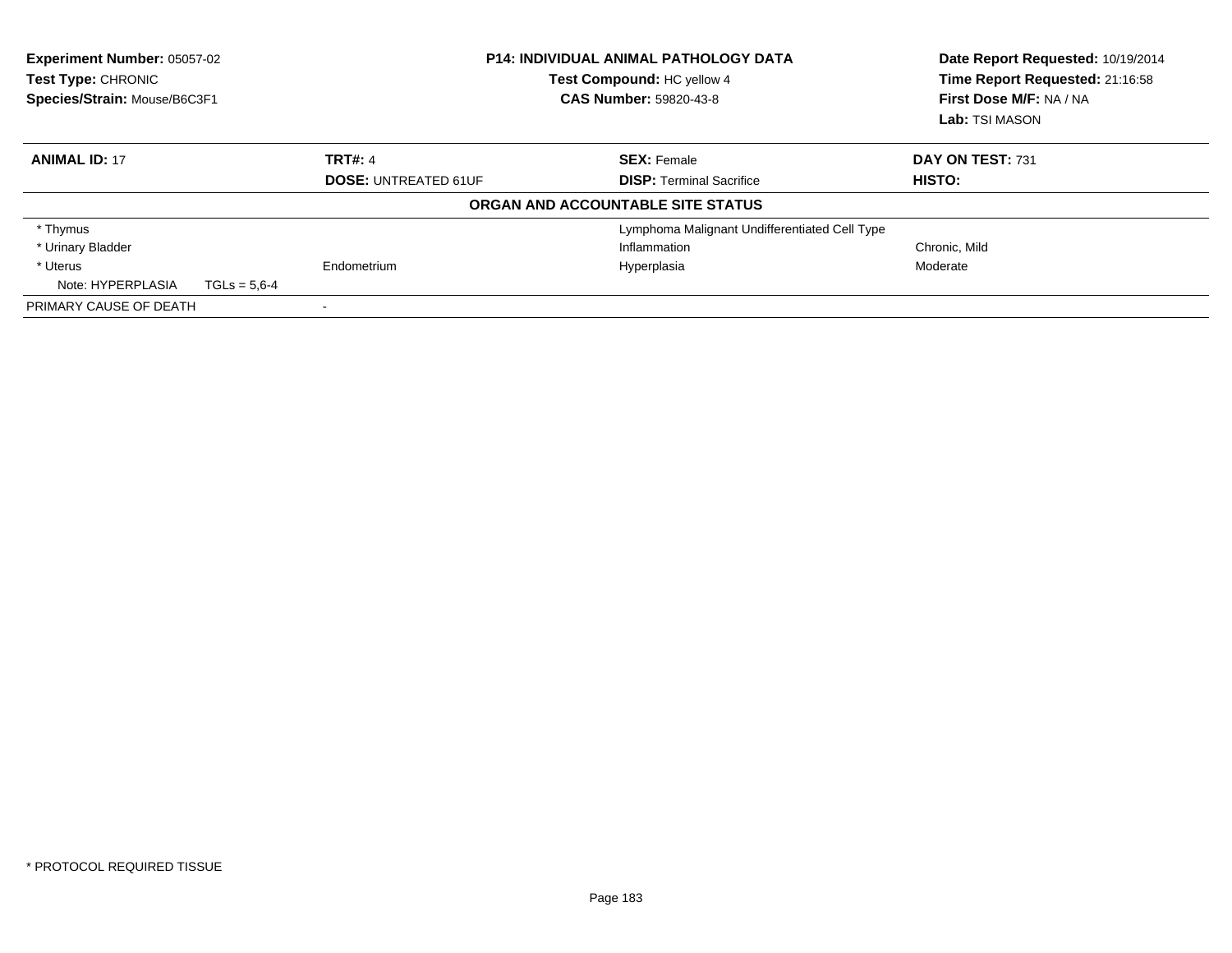| <b>Experiment Number: 05057-02</b><br>Test Type: CHRONIC<br>Species/Strain: Mouse/B6C3F1 | <b>P14: INDIVIDUAL ANIMAL PATHOLOGY DATA</b><br>Test Compound: HC yellow 4<br>CAS Number: 59820-43-8 |                                   | Date Report Requested: 10/19/2014<br>Time Report Requested: 21:16:58<br>First Dose M/F: NA / NA<br>Lab: TSI MASON |  |
|------------------------------------------------------------------------------------------|------------------------------------------------------------------------------------------------------|-----------------------------------|-------------------------------------------------------------------------------------------------------------------|--|
| <b>ANIMAL ID: 19</b>                                                                     | <b>TRT#: 4</b>                                                                                       | <b>SEX: Female</b>                | DAY ON TEST: 731                                                                                                  |  |
|                                                                                          | <b>DOSE: UNTREATED 61UF</b>                                                                          | <b>DISP: Terminal Sacrifice</b>   | HISTO:                                                                                                            |  |
|                                                                                          |                                                                                                      | ORGAN AND ACCOUNTABLE SITE STATUS |                                                                                                                   |  |
| <b>NORMAL</b>                                                                            |                                                                                                      |                                   |                                                                                                                   |  |
| * Adrenal Gland - Cortex                                                                 | * Adrenal Gland - Medulla                                                                            | * Bone                            | * Esophagus                                                                                                       |  |
| * Heart                                                                                  | * Intestine Large - Cecum                                                                            | * Intestine Large - Colon         | * Intestine Large - Rectum                                                                                        |  |
| * Intestine Small - Duodenum                                                             | * Intestine Small - Ileum                                                                            | * Intestine Small - Jejunum       | * Islets, Pancreatic                                                                                              |  |
| * Lung                                                                                   | * Lymph Node - Mandibular                                                                            | * Mammary Gland                   | * Nose                                                                                                            |  |
| * Ovary                                                                                  | * Pancreas                                                                                           | * Parathyroid Gland               | * Pituitary Gland                                                                                                 |  |
| * Salivary Glands                                                                        | * Skin                                                                                               | * Stomach - Forestomach           | * Stomach - Glandular                                                                                             |  |
| * Thymus                                                                                 | * Thyroid Gland                                                                                      | * Trachea                         |                                                                                                                   |  |
| <b>OBSERVATIONS</b>                                                                      |                                                                                                      |                                   |                                                                                                                   |  |
| * Bone Marrow                                                                            |                                                                                                      | Myelofibrosis                     | Mild                                                                                                              |  |
| * Brain                                                                                  | Thalamus                                                                                             | Mineralization                    | Minimal                                                                                                           |  |
| * Gallbladder                                                                            |                                                                                                      | Inflammation                      | Chronic, Minimal                                                                                                  |  |
| * Kidney                                                                                 |                                                                                                      | Inflammation                      | Chronic, Minimal                                                                                                  |  |
| * Liver                                                                                  |                                                                                                      | Hepatocellular Adenoma            | Multiple                                                                                                          |  |
| Note: HEPATOCLR ADEN<br>$TGLs = 3,4-2$                                                   |                                                                                                      |                                   |                                                                                                                   |  |
| * Lymph Node                                                                             | Mesenteric                                                                                           | Infiltration Cellular             | Histiocyte, Minimal                                                                                               |  |
| * Spleen                                                                                 |                                                                                                      | Hematopoietic Cell Proliferation  | Moderate                                                                                                          |  |
|                                                                                          |                                                                                                      | Hyperplasia                       | Lymphoid, Moderate                                                                                                |  |
| * Urinary Bladder                                                                        |                                                                                                      | Inflammation                      | Chronic, Minimal                                                                                                  |  |
| * Uterus                                                                                 | Endometrium                                                                                          | Hyperplasia                       | Minimal                                                                                                           |  |
| PRIMARY CAUSE OF DEATH                                                                   |                                                                                                      |                                   |                                                                                                                   |  |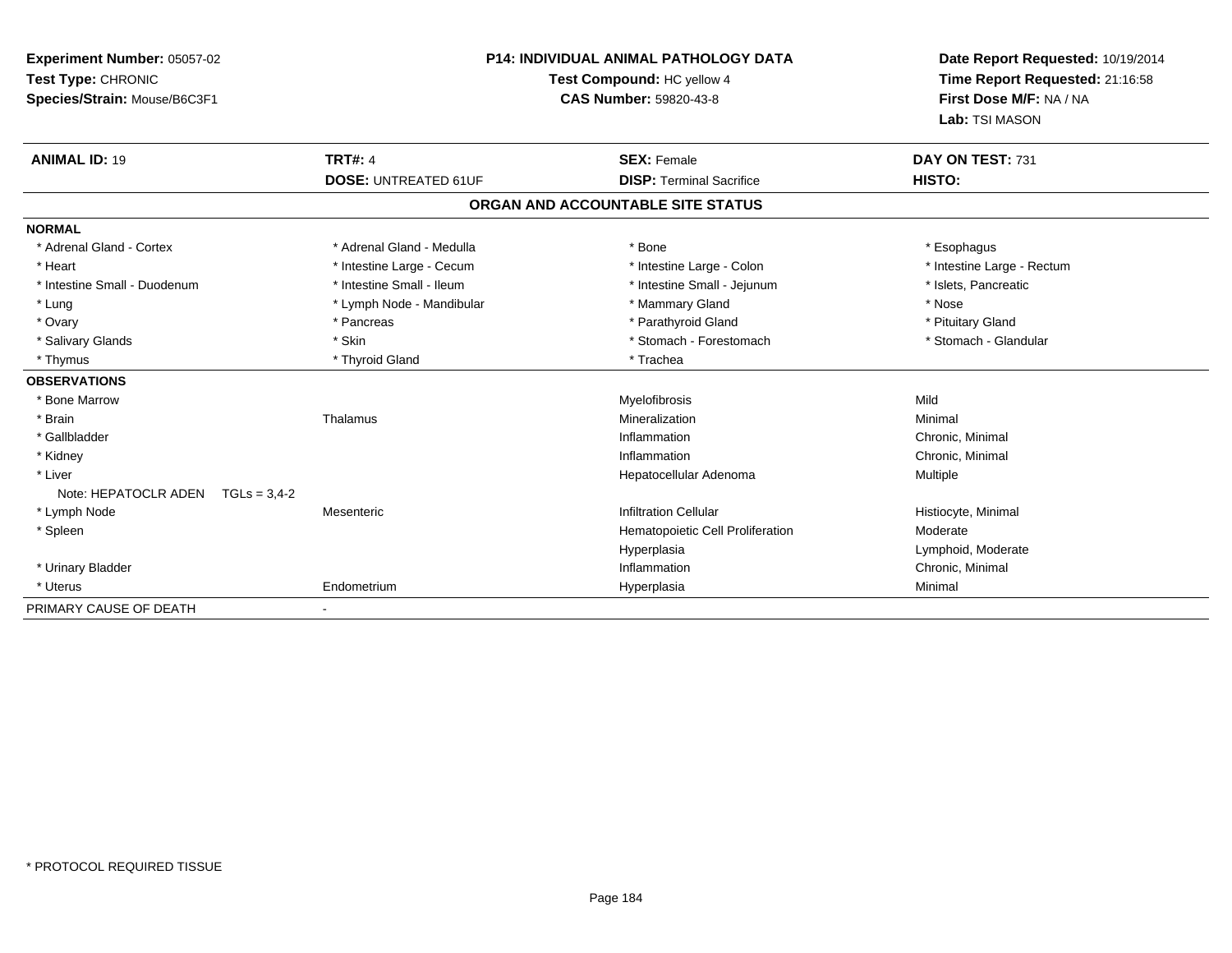| Experiment Number: 05057-02<br>Test Type: CHRONIC<br>Species/Strain: Mouse/B6C3F1 |                              | P14: INDIVIDUAL ANIMAL PATHOLOGY DATA<br>Test Compound: HC yellow 4<br><b>CAS Number: 59820-43-8</b> |                             |
|-----------------------------------------------------------------------------------|------------------------------|------------------------------------------------------------------------------------------------------|-----------------------------|
| <b>ANIMAL ID: 20</b>                                                              | <b>TRT#: 4</b>               | <b>SEX: Female</b><br><b>DISP: Terminal Sacrifice</b>                                                | DAY ON TEST: 732<br>HISTO:  |
|                                                                                   | <b>DOSE: UNTREATED 61UF</b>  |                                                                                                      |                             |
|                                                                                   |                              | ORGAN AND ACCOUNTABLE SITE STATUS                                                                    |                             |
| <b>NORMAL</b>                                                                     |                              |                                                                                                      |                             |
| * Adrenal Gland - Cortex                                                          | * Adrenal Gland - Medulla    | * Bone                                                                                               | * Brain                     |
| * Esophagus                                                                       | * Heart                      | * Intestine Large - Cecum                                                                            | * Intestine Large - Colon   |
| * Intestine Large - Rectum                                                        | * Intestine Small - Duodenum | * Intestine Small - Ileum                                                                            | * Intestine Small - Jejunum |
| * Islets, Pancreatic                                                              | * Lung                       | * Lymph Node - Mandibular                                                                            | * Mammary Gland             |
| * Skin                                                                            | * Stomach - Forestomach      | * Stomach - Glandular                                                                                | * Thymus                    |
| * Thyroid Gland                                                                   | * Trachea                    |                                                                                                      |                             |
| <b>MISSING</b>                                                                    |                              |                                                                                                      |                             |
| * Nose                                                                            | * Parathyroid Gland          | * Pituitary Gland                                                                                    |                             |
| <b>OBSERVATIONS</b>                                                               |                              |                                                                                                      |                             |
| * Bone Marrow                                                                     |                              | Myelofibrosis                                                                                        | Mild                        |
| * Gallbladder                                                                     |                              | Inflammation                                                                                         | Chronic, Minimal            |
| * Kidney                                                                          |                              | Inflammation                                                                                         | Chronic, Minimal            |
| * Liver                                                                           |                              | Hepatocellular Adenoma                                                                               |                             |
|                                                                                   |                              | Inflammation                                                                                         | Chronic Active, Mild        |
| * Lymph Node                                                                      | Mesenteric                   | <b>Infiltration Cellular</b>                                                                         | Histiocyte, Minimal         |
| * Ovary                                                                           |                              | Cyst                                                                                                 | Multiple, Moderate          |
| $TGLs = 3,4-4$<br>Note: CYST                                                      |                              |                                                                                                      |                             |
| * Pancreas                                                                        |                              | Inflammation                                                                                         | Chronic, Mild               |
| * Salivary Glands                                                                 |                              | Inflammation                                                                                         | Chronic Active, Minimal     |
| * Spleen                                                                          |                              | Hyperplasia                                                                                          | Lymphoid, Moderate          |
| * Urinary Bladder                                                                 |                              | Inflammation                                                                                         | Chronic, Mild               |
| * Uterus                                                                          | Endometrium                  | Hyperplasia                                                                                          | Moderate                    |
| Note: HYPERPLASIA<br>$TGLs = 5-4.1$                                               |                              |                                                                                                      |                             |
| PRIMARY CAUSE OF DEATH                                                            | $\blacksquare$               |                                                                                                      |                             |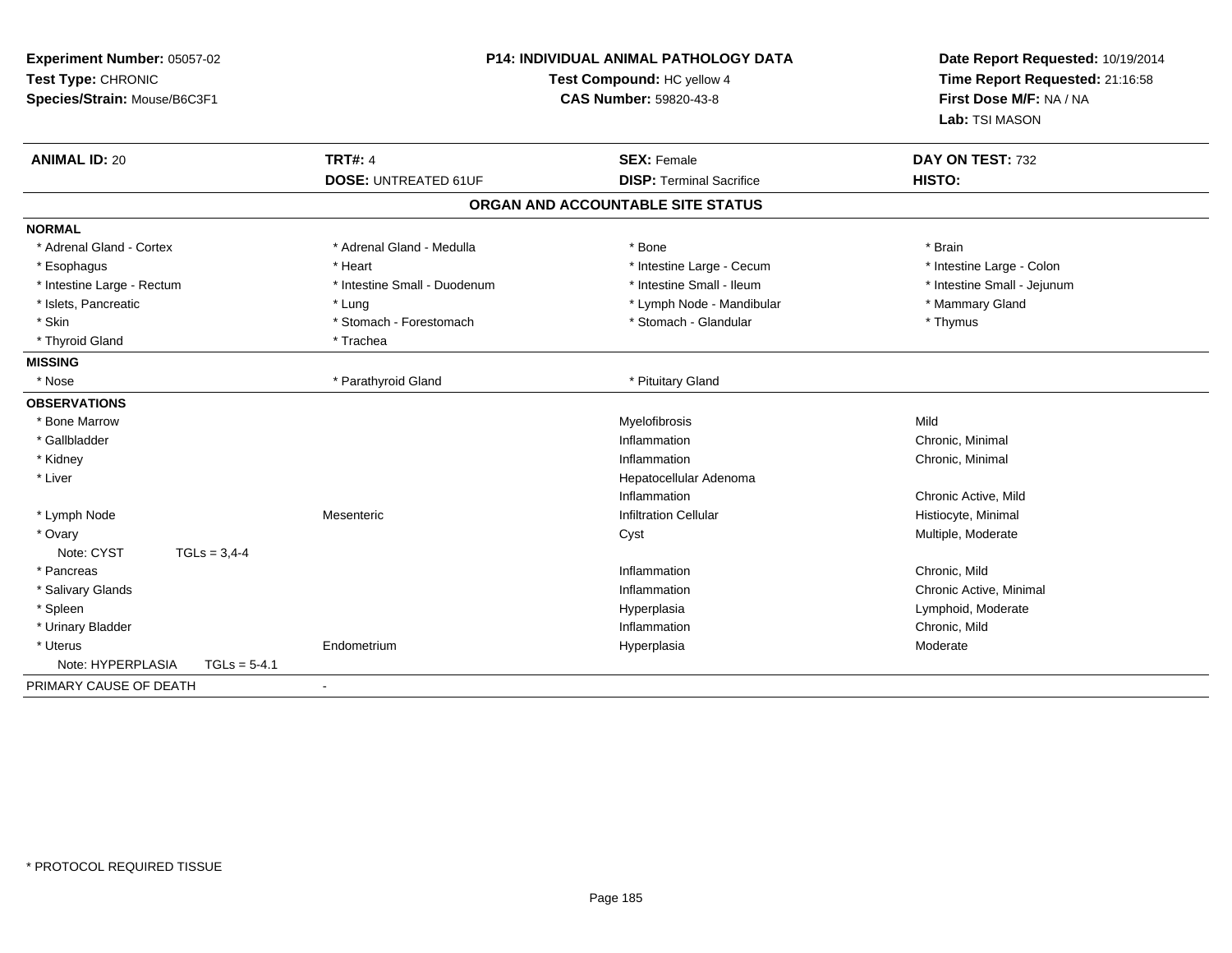| Experiment Number: 05057-02<br>Test Type: CHRONIC<br>Species/Strain: Mouse/B6C3F1 | <b>P14: INDIVIDUAL ANIMAL PATHOLOGY DATA</b><br>Test Compound: HC yellow 4<br><b>CAS Number: 59820-43-8</b> |                                   | Date Report Requested: 10/19/2014<br>Time Report Requested: 21:16:58<br>First Dose M/F: NA / NA<br>Lab: TSI MASON |
|-----------------------------------------------------------------------------------|-------------------------------------------------------------------------------------------------------------|-----------------------------------|-------------------------------------------------------------------------------------------------------------------|
| <b>ANIMAL ID: 21</b>                                                              | <b>TRT#: 4</b>                                                                                              | <b>SEX: Female</b>                | DAY ON TEST: 732                                                                                                  |
|                                                                                   | <b>DOSE: UNTREATED 61UF</b>                                                                                 | <b>DISP: Terminal Sacrifice</b>   | HISTO:                                                                                                            |
|                                                                                   |                                                                                                             | ORGAN AND ACCOUNTABLE SITE STATUS |                                                                                                                   |
| <b>NORMAL</b>                                                                     |                                                                                                             |                                   |                                                                                                                   |
| * Adrenal Gland - Cortex                                                          | * Adrenal Gland - Medulla                                                                                   | * Bone                            | * Esophagus                                                                                                       |
| * Heart                                                                           | * Intestine Large - Cecum                                                                                   | * Intestine Large - Colon         | * Intestine Large - Rectum                                                                                        |
| * Intestine Small - Duodenum                                                      | * Intestine Small - Ileum                                                                                   | * Intestine Small - Jejunum       | * Islets, Pancreatic                                                                                              |
| * Liver                                                                           | * Lung                                                                                                      | * Lymph Node - Mandibular         | * Lymph Node - Mesenteric                                                                                         |
| * Mammary Gland                                                                   | * Nose                                                                                                      | * Pancreas                        | * Pituitary Gland                                                                                                 |
| * Skin                                                                            | * Spleen                                                                                                    | * Stomach - Forestomach           | * Stomach - Glandular                                                                                             |
| * Thymus                                                                          | * Thyroid Gland                                                                                             | * Trachea                         |                                                                                                                   |
| <b>MISSING</b>                                                                    |                                                                                                             |                                   |                                                                                                                   |
| * Parathyroid Gland                                                               |                                                                                                             |                                   |                                                                                                                   |
| <b>OBSERVATIONS</b>                                                               |                                                                                                             |                                   |                                                                                                                   |
| * Bone Marrow                                                                     |                                                                                                             | Myelofibrosis                     | Mild                                                                                                              |
| * Brain                                                                           | Thalamus                                                                                                    | Mineralization                    | Minimal                                                                                                           |
| * Gallbladder                                                                     |                                                                                                             | Inflammation                      | Chronic, Minimal                                                                                                  |
| * Kidney                                                                          |                                                                                                             | Inflammation                      | Chronic, Mild                                                                                                     |
| * Lymph Node                                                                      | Mesenteric                                                                                                  | <b>Infiltration Cellular</b>      | Histiocyte, Minimal                                                                                               |
| * Ovary                                                                           |                                                                                                             | Cyst                              | Multiple, Moderate                                                                                                |
|                                                                                   |                                                                                                             | Inflammation                      | Chronic, Minimal                                                                                                  |
| Note: CYST<br>$TGLs = 3,4-4$                                                      |                                                                                                             |                                   |                                                                                                                   |
| * Salivary Glands                                                                 |                                                                                                             | Inflammation                      | Chronic Active, Mild                                                                                              |
| * Urinary Bladder                                                                 |                                                                                                             | Inflammation                      | Chronic, Minimal                                                                                                  |
| * Uterus                                                                          | Endometrium                                                                                                 | Hyperplasia                       | Marked                                                                                                            |
| Note: HYPERPLASIA<br>$TGLs = 5-4.1$                                               |                                                                                                             |                                   |                                                                                                                   |
| PRIMARY CAUSE OF DEATH                                                            |                                                                                                             |                                   |                                                                                                                   |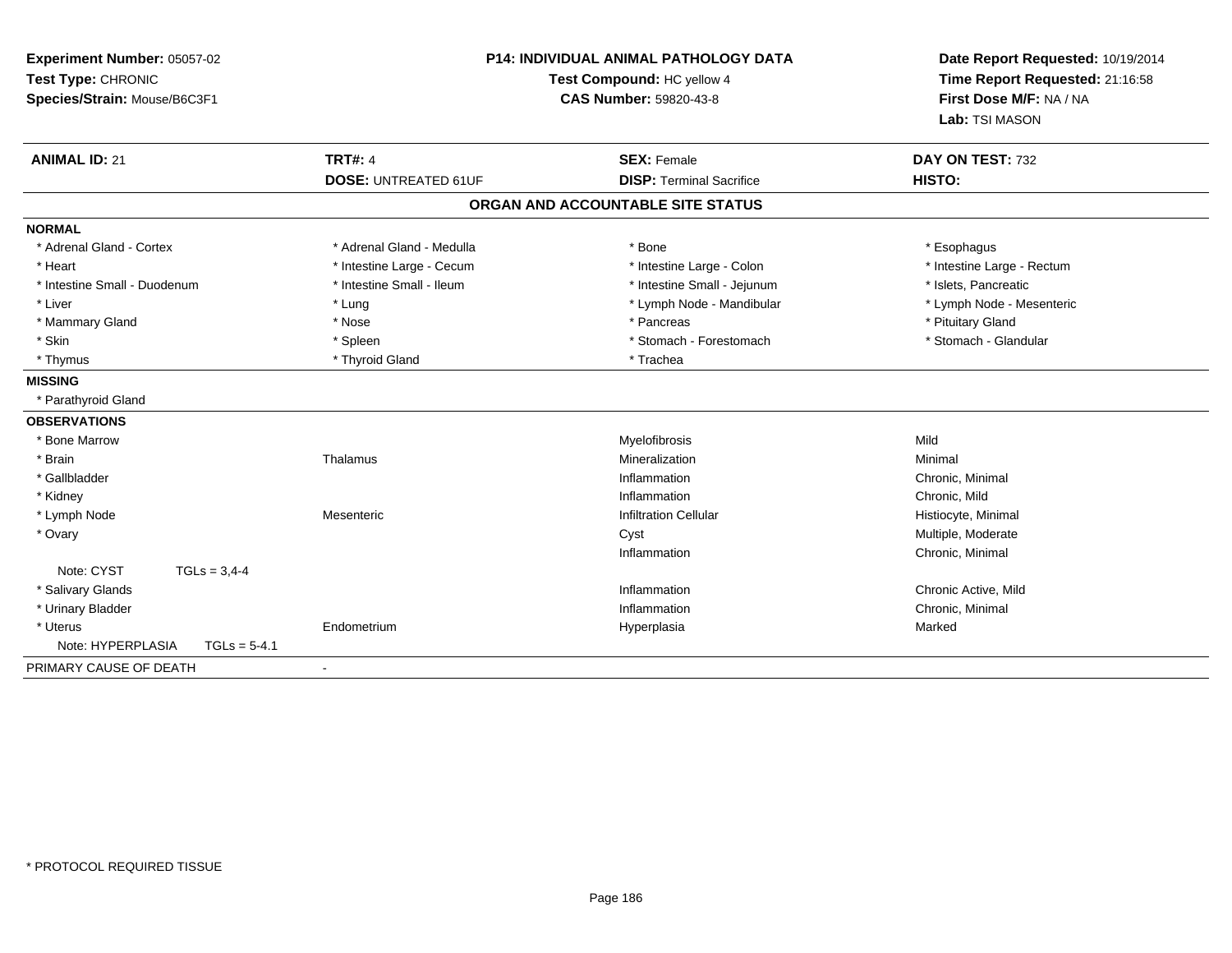| Experiment Number: 05057-02<br>Test Type: CHRONIC<br>Species/Strain: Mouse/B6C3F1 | P14: INDIVIDUAL ANIMAL PATHOLOGY DATA<br>Test Compound: HC yellow 4<br><b>CAS Number: 59820-43-8</b> |                                   | Date Report Requested: 10/19/2014<br>Time Report Requested: 21:16:58<br>First Dose M/F: NA / NA<br>Lab: TSI MASON |
|-----------------------------------------------------------------------------------|------------------------------------------------------------------------------------------------------|-----------------------------------|-------------------------------------------------------------------------------------------------------------------|
| <b>ANIMAL ID: 22</b>                                                              | <b>TRT#: 4</b>                                                                                       | <b>SEX: Female</b>                | DAY ON TEST: 732                                                                                                  |
|                                                                                   | <b>DOSE: UNTREATED 61UF</b>                                                                          | <b>DISP: Terminal Sacrifice</b>   | HISTO:                                                                                                            |
|                                                                                   |                                                                                                      | ORGAN AND ACCOUNTABLE SITE STATUS |                                                                                                                   |
| <b>NORMAL</b>                                                                     |                                                                                                      |                                   |                                                                                                                   |
| * Adrenal Gland - Cortex                                                          | * Adrenal Gland - Medulla                                                                            | * Bone                            | * Esophagus                                                                                                       |
| * Gallbladder                                                                     | * Heart                                                                                              | * Intestine Large - Cecum         | * Intestine Large - Colon                                                                                         |
| * Intestine Large - Rectum                                                        | * Intestine Small - Duodenum                                                                         | * Intestine Small - Ileum         | * Intestine Small - Jejunum                                                                                       |
| * Islets, Pancreatic                                                              | * Lung                                                                                               | * Lymph Node - Mandibular         | * Mammary Gland                                                                                                   |
| * Nose                                                                            | * Pancreas                                                                                           | * Parathyroid Gland               | * Skin                                                                                                            |
| * Spleen                                                                          | * Stomach - Forestomach                                                                              | * Stomach - Glandular             | * Thymus                                                                                                          |
| * Thyroid Gland                                                                   | * Trachea                                                                                            |                                   |                                                                                                                   |
| <b>MISSING</b>                                                                    |                                                                                                      |                                   |                                                                                                                   |
| * Pituitary Gland                                                                 |                                                                                                      |                                   |                                                                                                                   |
| <b>OBSERVATIONS</b>                                                               |                                                                                                      |                                   |                                                                                                                   |
| * Bone Marrow                                                                     |                                                                                                      | Myelofibrosis                     | Mild                                                                                                              |
| * Brain                                                                           | Thalamus                                                                                             | Mineralization                    | Minimal                                                                                                           |
| * Kidney                                                                          |                                                                                                      | Inflammation                      | Chronic, Minimal                                                                                                  |
| * Liver                                                                           |                                                                                                      | Hepatocellular Adenoma            |                                                                                                                   |
|                                                                                   |                                                                                                      | Inflammation                      | Chronic Active, Minimal                                                                                           |
|                                                                                   |                                                                                                      | Necrosis                          | Minimal                                                                                                           |
| Note: HEPATOCLR ADEN<br>$TGLs = 6-2$                                              |                                                                                                      |                                   |                                                                                                                   |
| * Lymph Node                                                                      | Mesenteric                                                                                           | <b>Infiltration Cellular</b>      | Histiocyte, Minimal                                                                                               |
| * Ovary                                                                           |                                                                                                      | Cyst                              | Marked                                                                                                            |
|                                                                                   |                                                                                                      | Granulosa Cell Tumor Benign       |                                                                                                                   |
| Note: CYST<br>$TGLs = 4-4$                                                        |                                                                                                      |                                   |                                                                                                                   |
| * Salivary Glands                                                                 |                                                                                                      | Inflammation                      | Chronic Active, Mild                                                                                              |
| * Urinary Bladder                                                                 |                                                                                                      | Inflammation                      | Chronic, Minimal                                                                                                  |
| * Uterus                                                                          | Endometrium                                                                                          | Hyperplasia                       | Moderate                                                                                                          |
| Note: HYPERPLASIA<br>$TGLs = 5-4.1$                                               |                                                                                                      |                                   |                                                                                                                   |
| PRIMARY CAUSE OF DEATH                                                            | $\blacksquare$                                                                                       |                                   |                                                                                                                   |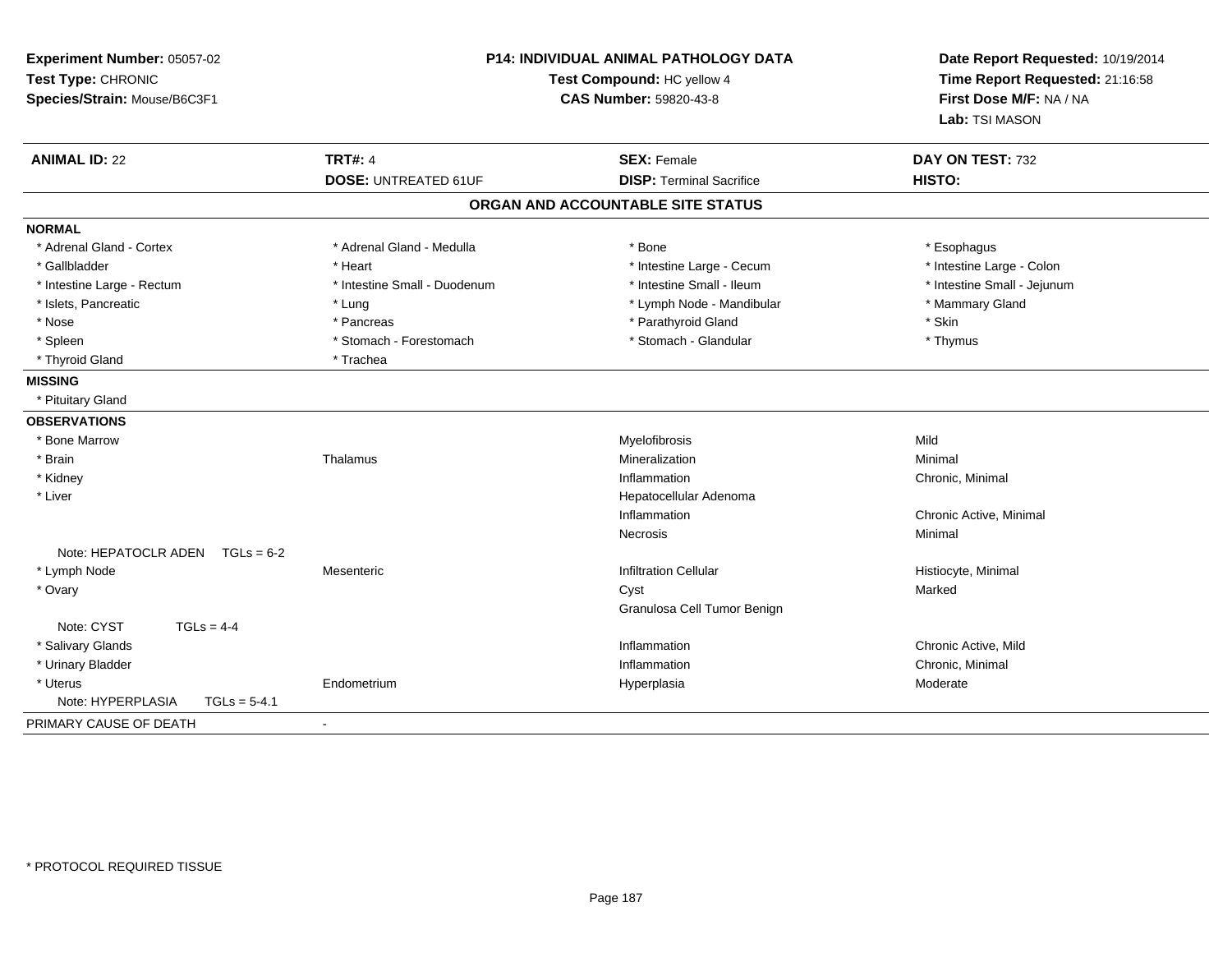| Experiment Number: 05057-02<br>Test Type: CHRONIC<br>Species/Strain: Mouse/B6C3F1 | <b>P14: INDIVIDUAL ANIMAL PATHOLOGY DATA</b><br>Test Compound: HC yellow 4<br><b>CAS Number: 59820-43-8</b> |                                   | Date Report Requested: 10/19/2014<br>Time Report Requested: 21:16:58<br>First Dose M/F: NA / NA<br>Lab: TSI MASON |
|-----------------------------------------------------------------------------------|-------------------------------------------------------------------------------------------------------------|-----------------------------------|-------------------------------------------------------------------------------------------------------------------|
| <b>ANIMAL ID: 23</b>                                                              | <b>TRT#: 4</b>                                                                                              | <b>SEX: Female</b>                | DAY ON TEST: 732                                                                                                  |
|                                                                                   | <b>DOSE: UNTREATED 61UF</b>                                                                                 | <b>DISP: Terminal Sacrifice</b>   | HISTO:                                                                                                            |
|                                                                                   |                                                                                                             | ORGAN AND ACCOUNTABLE SITE STATUS |                                                                                                                   |
| <b>NORMAL</b>                                                                     |                                                                                                             |                                   |                                                                                                                   |
| * Adrenal Gland - Cortex                                                          | * Adrenal Gland - Medulla                                                                                   | * Bone                            | * Esophagus                                                                                                       |
| * Gallbladder                                                                     | * Heart                                                                                                     | * Intestine Large - Cecum         | * Intestine Large - Colon                                                                                         |
| * Intestine Large - Rectum                                                        | * Intestine Small - Duodenum                                                                                | * Intestine Small - Ileum         | * Intestine Small - Jejunum                                                                                       |
| * Islets, Pancreatic                                                              | * Lung                                                                                                      | * Lymph Node - Mandibular         | * Mammary Gland                                                                                                   |
| * Nose                                                                            | * Pituitary Gland                                                                                           | * Skin                            | * Spleen                                                                                                          |
| * Stomach - Glandular                                                             | * Thymus                                                                                                    | * Thyroid Gland                   | * Trachea                                                                                                         |
| <b>MISSING</b>                                                                    |                                                                                                             |                                   |                                                                                                                   |
| * Lymph Node - Mesenteric                                                         | * Parathyroid Gland                                                                                         |                                   |                                                                                                                   |
| <b>OBSERVATIONS</b>                                                               |                                                                                                             |                                   |                                                                                                                   |
| * Bone Marrow                                                                     |                                                                                                             | Myelofibrosis                     | Mild                                                                                                              |
| * Brain                                                                           | Thalamus                                                                                                    | Mineralization                    | Minimal                                                                                                           |
| * Kidney                                                                          |                                                                                                             | Inflammation                      | Chronic, Minimal                                                                                                  |
| * Liver                                                                           |                                                                                                             | Inflammation                      | Chronic Active, Minimal                                                                                           |
| * Ovary                                                                           |                                                                                                             | Cyst                              | Moderate                                                                                                          |
|                                                                                   |                                                                                                             | Inflammation                      | Chronic, Mild                                                                                                     |
| Note: CYST<br>$TGLs = 4.6 - 4$                                                    |                                                                                                             |                                   |                                                                                                                   |
| * Pancreas                                                                        |                                                                                                             | Inflammation                      | Chronic, Minimal                                                                                                  |
| * Salivary Glands                                                                 |                                                                                                             | Inflammation                      | Chronic Active, Mild                                                                                              |
| * Stomach                                                                         | Forestomach                                                                                                 | Inflammation                      | Chronic Active, Minimal                                                                                           |
| * Urinary Bladder                                                                 |                                                                                                             | Inflammation                      | Chronic, Mild                                                                                                     |
| * Uterus                                                                          | Endometrium                                                                                                 | Hyperplasia                       | Marked                                                                                                            |
| Note: HYPERPLASIA<br>$TGLs = 5-4.1$                                               |                                                                                                             |                                   |                                                                                                                   |
| PRIMARY CAUSE OF DEATH                                                            | $\blacksquare$                                                                                              |                                   |                                                                                                                   |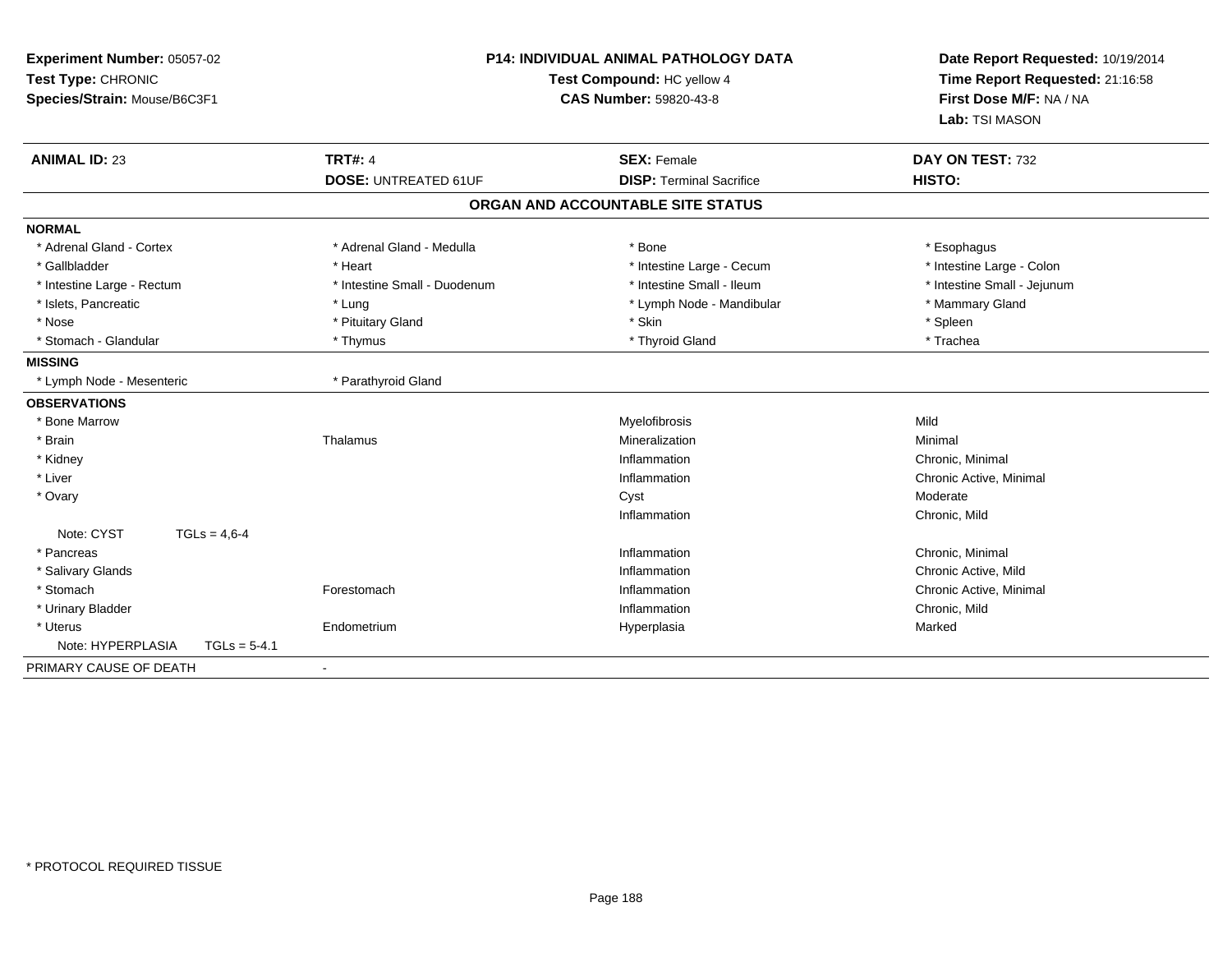| Experiment Number: 05057-02<br>Test Type: CHRONIC<br>Species/Strain: Mouse/B6C3F1 |                             | P14: INDIVIDUAL ANIMAL PATHOLOGY DATA<br>Test Compound: HC yellow 4<br>CAS Number: 59820-43-8 | Date Report Requested: 10/19/2014<br>Time Report Requested: 21:16:58<br>First Dose M/F: NA / NA<br>Lab: TSI MASON |
|-----------------------------------------------------------------------------------|-----------------------------|-----------------------------------------------------------------------------------------------|-------------------------------------------------------------------------------------------------------------------|
| <b>ANIMAL ID: 27</b>                                                              | <b>TRT#: 4</b>              | <b>SEX: Female</b>                                                                            | DAY ON TEST: 732                                                                                                  |
|                                                                                   | <b>DOSE: UNTREATED 61UF</b> | <b>DISP: Terminal Sacrifice</b>                                                               | HISTO:                                                                                                            |
|                                                                                   |                             | ORGAN AND ACCOUNTABLE SITE STATUS                                                             |                                                                                                                   |
| <b>NORMAL</b>                                                                     |                             |                                                                                               |                                                                                                                   |
| * Adrenal Gland - Medulla                                                         | * Bone                      | * Brain                                                                                       | * Esophagus                                                                                                       |
| * Heart                                                                           | * Intestine Large - Cecum   | * Intestine Large - Colon                                                                     | * Intestine Large - Rectum                                                                                        |
| * Intestine Small - Duodenum                                                      | * Intestine Small - Ileum   | * Intestine Small - Jejunum                                                                   | * Islets, Pancreatic                                                                                              |
| * Lymph Node - Mandibular                                                         | * Parathyroid Gland         | * Pituitary Gland                                                                             | * Skin                                                                                                            |
| * Stomach - Forestomach                                                           | * Stomach - Glandular       | * Thymus                                                                                      | * Thyroid Gland                                                                                                   |
| * Trachea                                                                         |                             |                                                                                               |                                                                                                                   |
| <b>MISSING</b>                                                                    |                             |                                                                                               |                                                                                                                   |
| * Mammary Gland                                                                   |                             |                                                                                               |                                                                                                                   |
| <b>OBSERVATIONS</b>                                                               |                             |                                                                                               |                                                                                                                   |
| * Adrenal Gland                                                                   | Cortex                      | Hyperplasia                                                                                   | Minimal                                                                                                           |
| * Bone Marrow                                                                     |                             | Myelofibrosis                                                                                 | Minimal                                                                                                           |
| * Gallbladder                                                                     |                             | Lymphoma Malignant Mixed                                                                      |                                                                                                                   |
| * Kidney                                                                          |                             | Lymphoma Malignant Mixed                                                                      |                                                                                                                   |
| * Liver                                                                           |                             | Lymphoma Malignant Mixed                                                                      |                                                                                                                   |
| * Lung                                                                            |                             | Lymphoma Malignant Mixed                                                                      |                                                                                                                   |
| * Lymph Node                                                                      | Mesenteric                  | <b>Infiltration Cellular</b>                                                                  | Histiocyte, Minimal                                                                                               |
|                                                                                   | Mesenteric                  | Lymphoma Malignant Mixed                                                                      |                                                                                                                   |
|                                                                                   | Renal                       | Lymphoma Malignant Mixed                                                                      |                                                                                                                   |
| Note: LYMPH MAL MIXD<br>$TGLs = 4-3$                                              |                             |                                                                                               |                                                                                                                   |
| * Nose                                                                            |                             | Inflammation                                                                                  | Acute, Minimal                                                                                                    |
| * Ovary                                                                           |                             | Lymphoma Malignant Mixed                                                                      |                                                                                                                   |
| * Pancreas                                                                        |                             | Lymphoma Malignant Mixed                                                                      |                                                                                                                   |
| * Salivary Glands                                                                 |                             | Lymphoma Malignant Mixed                                                                      |                                                                                                                   |
| * Spleen                                                                          |                             | Lymphoma Malignant Mixed                                                                      |                                                                                                                   |
| [ Lymphoma Malignant Mixed TGLS = 3-3 ]                                           |                             |                                                                                               |                                                                                                                   |
| * Urinary Bladder                                                                 |                             | Lymphoma Malignant Mixed                                                                      |                                                                                                                   |
| * Uterus                                                                          | Endometrium                 | Hyperplasia                                                                                   | Moderate                                                                                                          |
|                                                                                   |                             | Polyp Stromal                                                                                 |                                                                                                                   |
| Note: HYPERPLASIA<br>$TGLs = 2-4$                                                 |                             |                                                                                               |                                                                                                                   |
| Note: POLYP STROMAL<br>$TGLs = 2-4$                                               |                             |                                                                                               |                                                                                                                   |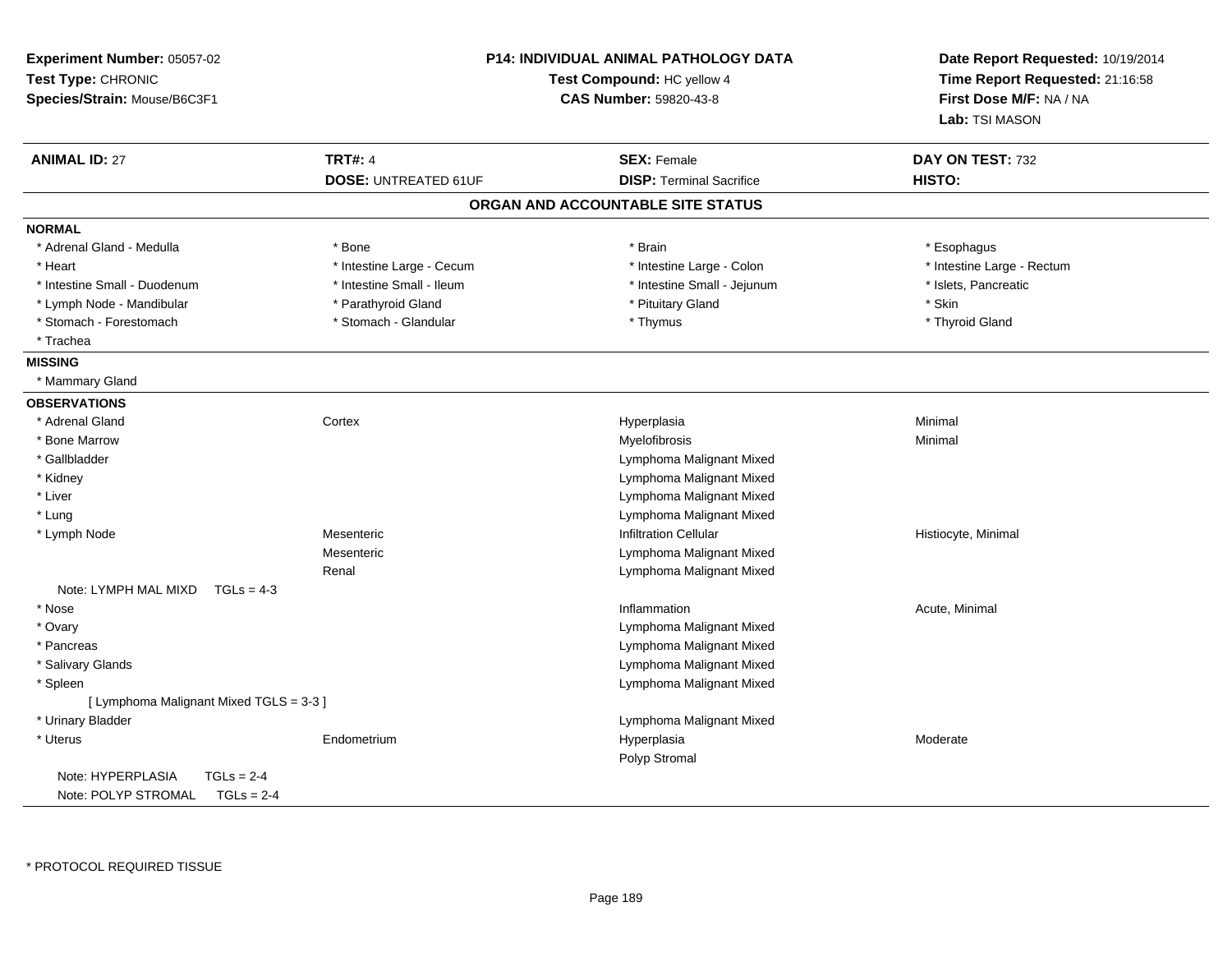| <b>Experiment Number: 05057-02</b><br>Test Type: CHRONIC<br>Species/Strain: Mouse/B6C3F1 | <b>P14: INDIVIDUAL ANIMAL PATHOLOGY DATA</b><br>Test Compound: HC yellow 4<br>CAS Number: 59820-43-8 |                                   | Date Report Requested: 10/19/2014<br>Time Report Requested: 21:16:58<br>First Dose M/F: NA / NA<br>Lab: TSI MASON |
|------------------------------------------------------------------------------------------|------------------------------------------------------------------------------------------------------|-----------------------------------|-------------------------------------------------------------------------------------------------------------------|
| <b>ANIMAL ID: 27</b>                                                                     | <b>TRT#: 4</b>                                                                                       | <b>SEX:</b> Female                | DAY ON TEST: 732                                                                                                  |
|                                                                                          | <b>DOSE: UNTREATED 61UF</b>                                                                          | <b>DISP: Terminal Sacrifice</b>   | HISTO:                                                                                                            |
|                                                                                          |                                                                                                      | ORGAN AND ACCOUNTABLE SITE STATUS |                                                                                                                   |
| PRIMARY CAUSE OF DEATH                                                                   | -                                                                                                    |                                   |                                                                                                                   |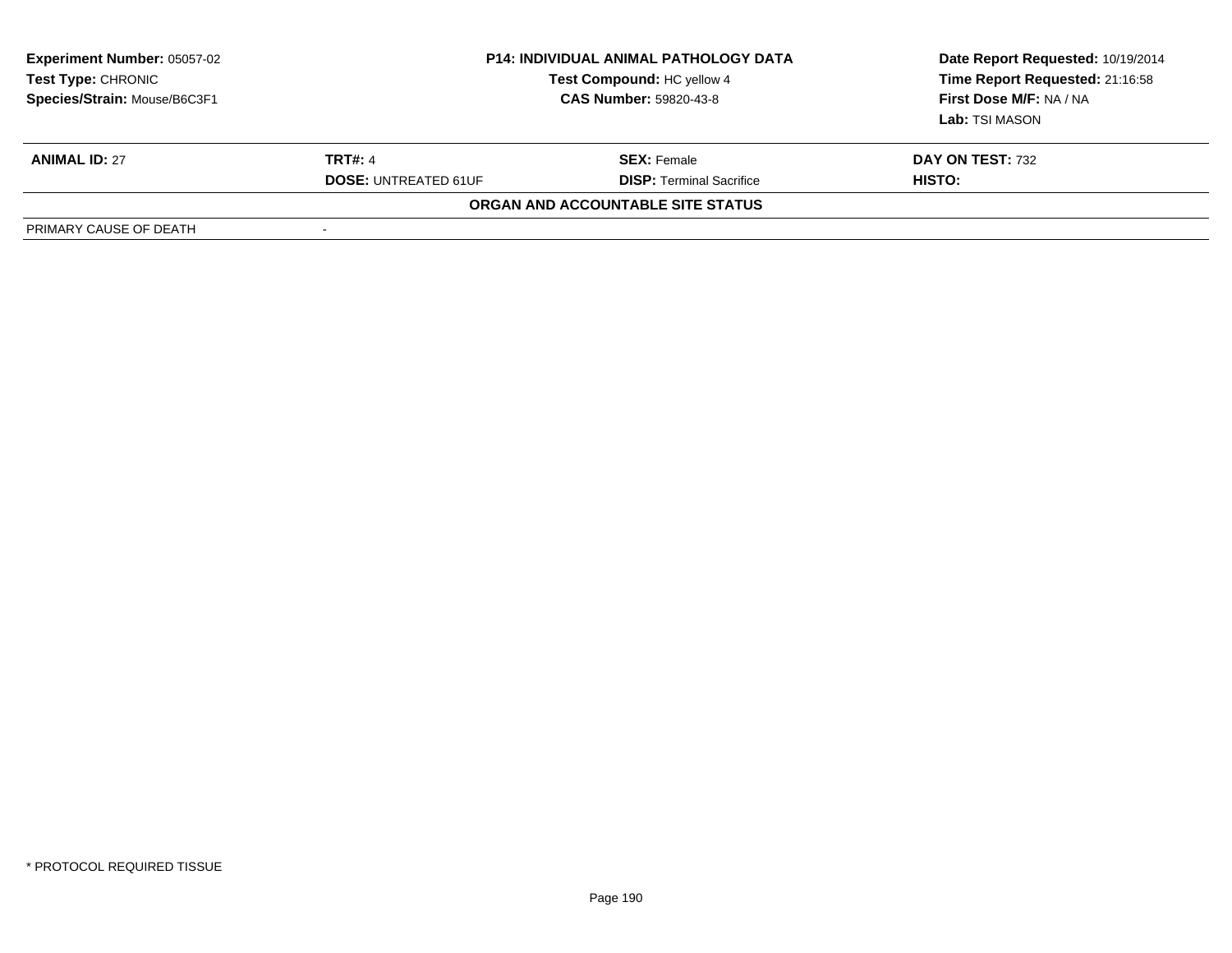| Experiment Number: 05057-02<br>Test Type: CHRONIC<br>Species/Strain: Mouse/B6C3F1 |                                                                                                                             | <b>P14: INDIVIDUAL ANIMAL PATHOLOGY DATA</b><br>Test Compound: HC yellow 4<br>CAS Number: 59820-43-8 | Date Report Requested: 10/19/2014<br>Time Report Requested: 21:16:58<br>First Dose M/F: NA / NA<br>Lab: TSI MASON |
|-----------------------------------------------------------------------------------|-----------------------------------------------------------------------------------------------------------------------------|------------------------------------------------------------------------------------------------------|-------------------------------------------------------------------------------------------------------------------|
| <b>ANIMAL ID: 28</b>                                                              | <b>TRT#: 4</b>                                                                                                              | <b>SEX: Female</b>                                                                                   | DAY ON TEST: 732                                                                                                  |
|                                                                                   | <b>DOSE: UNTREATED 61UF</b>                                                                                                 | <b>DISP: Terminal Sacrifice</b>                                                                      | HISTO:                                                                                                            |
|                                                                                   |                                                                                                                             | ORGAN AND ACCOUNTABLE SITE STATUS                                                                    |                                                                                                                   |
| <b>NORMAL</b>                                                                     |                                                                                                                             |                                                                                                      |                                                                                                                   |
| * Bone                                                                            | * Esophagus                                                                                                                 | * Heart                                                                                              | * Intestine Large - Cecum                                                                                         |
| * Intestine Large - Colon                                                         | * Intestine Large - Rectum                                                                                                  | * Intestine Small - Duodenum                                                                         | * Intestine Small - Ileum                                                                                         |
| * Intestine Small - Jejunum                                                       | * Islets, Pancreatic                                                                                                        | * Liver                                                                                              | * Lymph Node - Mandibular                                                                                         |
| * Lymph Node - Mesenteric                                                         | * Nose                                                                                                                      | * Pituitary Gland                                                                                    | $^\star$ Skin                                                                                                     |
| * Spleen                                                                          | * Stomach - Forestomach                                                                                                     | * Stomach - Glandular                                                                                | * Thymus                                                                                                          |
| * Thyroid Gland                                                                   | * Trachea                                                                                                                   |                                                                                                      |                                                                                                                   |
| <b>MISSING</b>                                                                    |                                                                                                                             |                                                                                                      |                                                                                                                   |
| * Mammary Gland                                                                   | * Parathyroid Gland                                                                                                         |                                                                                                      |                                                                                                                   |
| <b>OBSERVATIONS</b>                                                               |                                                                                                                             |                                                                                                      |                                                                                                                   |
| * Adrenal Gland                                                                   | Cortex                                                                                                                      | Hyperplasia                                                                                          | Minimal                                                                                                           |
|                                                                                   | Medulla                                                                                                                     | Hyperplasia                                                                                          | Minimal                                                                                                           |
| Note: SIGNIFICANCE OF THE EMBOLI IS NOT ENTIRELY CLEAR.                           | Note: TWO TISSUE EMBOLI WHICH RESEMBLED ADRENAL TISSUE. THE<br>Note: VISIBLE IN A SMALL ARTERY ADJACENT TO THE ADRENAL WERE |                                                                                                      |                                                                                                                   |
| * Bone Marrow                                                                     |                                                                                                                             | Myelofibrosis                                                                                        | Mild                                                                                                              |
| * Brain                                                                           | Thalamus                                                                                                                    | Mineralization                                                                                       | Minimal                                                                                                           |
| * Gallbladder                                                                     |                                                                                                                             | Inflammation                                                                                         | Chronic, Minimal                                                                                                  |
| * Kidney                                                                          |                                                                                                                             | Inflammation                                                                                         | Chronic, Mild                                                                                                     |
| * Lung                                                                            |                                                                                                                             | Hemorrhage                                                                                           | Mild                                                                                                              |
| Note: HEMORRHAGE<br>$TGLs = 2-1$                                                  |                                                                                                                             |                                                                                                      |                                                                                                                   |
| * Ovary                                                                           |                                                                                                                             | Cyst                                                                                                 | Multiple, Mild                                                                                                    |
|                                                                                   |                                                                                                                             | Inflammation                                                                                         | Chronic, Minimal                                                                                                  |
| * Pancreas                                                                        |                                                                                                                             | Inflammation                                                                                         | Chronic, Minimal                                                                                                  |
| * Salivary Glands                                                                 |                                                                                                                             | Inflammation                                                                                         | Chronic Active, Minimal                                                                                           |
| * Urinary Bladder                                                                 |                                                                                                                             | Inflammation                                                                                         | Chronic, Mild                                                                                                     |
| * Uterus<br>Note: HYPERPLASIA<br>$TGLs = 3-4.1$                                   | Endometrium                                                                                                                 | Hyperplasia                                                                                          | Marked                                                                                                            |
| PRIMARY CAUSE OF DEATH                                                            | $\blacksquare$                                                                                                              |                                                                                                      |                                                                                                                   |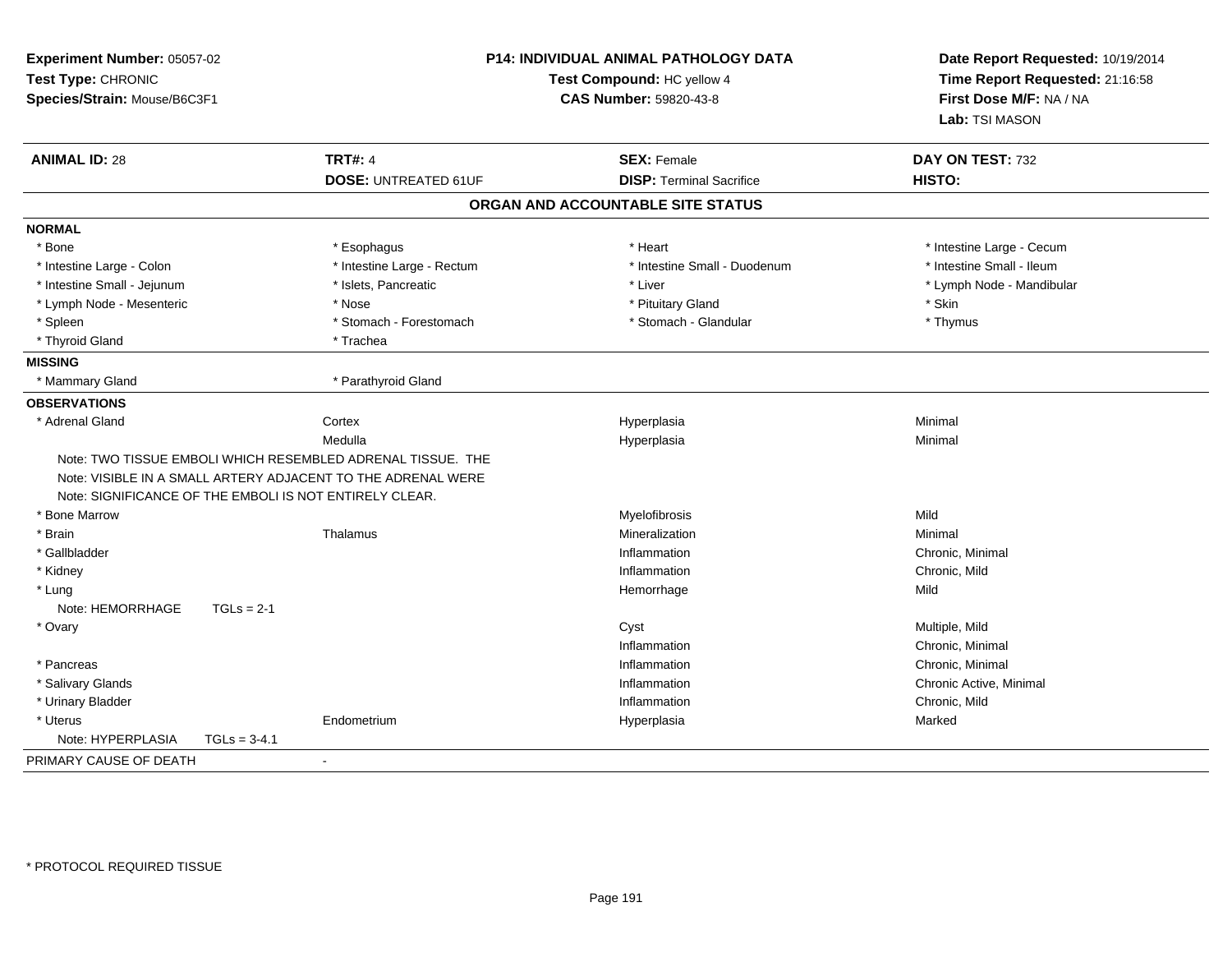| Experiment Number: 05057-02<br>Test Type: CHRONIC<br>Species/Strain: Mouse/B6C3F1 |                                               | <b>P14: INDIVIDUAL ANIMAL PATHOLOGY DATA</b><br>Test Compound: HC yellow 4<br><b>CAS Number: 59820-43-8</b> | Date Report Requested: 10/19/2014<br>Time Report Requested: 21:16:58<br>First Dose M/F: NA / NA<br>Lab: TSI MASON |  |
|-----------------------------------------------------------------------------------|-----------------------------------------------|-------------------------------------------------------------------------------------------------------------|-------------------------------------------------------------------------------------------------------------------|--|
| <b>ANIMAL ID: 29</b>                                                              | <b>TRT#: 4</b><br><b>DOSE: UNTREATED 61UF</b> | <b>SEX: Female</b><br><b>DISP: Terminal Sacrifice</b>                                                       | DAY ON TEST: 732<br>HISTO:                                                                                        |  |
|                                                                                   |                                               | ORGAN AND ACCOUNTABLE SITE STATUS                                                                           |                                                                                                                   |  |
| <b>NORMAL</b>                                                                     |                                               |                                                                                                             |                                                                                                                   |  |
| * Adrenal Gland - Cortex                                                          | * Adrenal Gland - Medulla                     | * Bone                                                                                                      | * Esophagus                                                                                                       |  |
| * Gallbladder                                                                     | * Heart                                       | * Intestine Large - Cecum                                                                                   | * Intestine Large - Colon                                                                                         |  |
| * Intestine Large - Rectum                                                        | * Intestine Small - Duodenum                  | * Intestine Small - Ileum                                                                                   | * Intestine Small - Jejunum                                                                                       |  |
| * Islets, Pancreatic                                                              | * Lung                                        | * Mammary Gland                                                                                             | * Nose                                                                                                            |  |
| * Parathyroid Gland                                                               | * Pituitary Gland                             | * Skin                                                                                                      | * Stomach - Forestomach                                                                                           |  |
| * Stomach - Glandular                                                             | * Thymus                                      | * Thyroid Gland                                                                                             | * Trachea                                                                                                         |  |
| * Urinary Bladder                                                                 |                                               |                                                                                                             |                                                                                                                   |  |
| <b>MISSING</b>                                                                    |                                               |                                                                                                             |                                                                                                                   |  |
| * Lymph Node - Mesenteric                                                         |                                               |                                                                                                             |                                                                                                                   |  |
| <b>INSUFFICIENT TISSUE</b>                                                        |                                               |                                                                                                             |                                                                                                                   |  |
| * Lymph Node - Mandibular                                                         |                                               |                                                                                                             |                                                                                                                   |  |
| <b>OBSERVATIONS</b>                                                               |                                               |                                                                                                             |                                                                                                                   |  |
| * Bone Marrow                                                                     |                                               | Myelofibrosis                                                                                               | Mild                                                                                                              |  |
| * Brain                                                                           | Thalamus                                      | Mineralization                                                                                              | Minimal                                                                                                           |  |
| * Kidney                                                                          |                                               | Inflammation                                                                                                | Chronic, Minimal                                                                                                  |  |
| * Liver                                                                           |                                               | Clear Cell Focus                                                                                            | Minimal                                                                                                           |  |
| * Ovary                                                                           |                                               | Cyst                                                                                                        | Marked                                                                                                            |  |
| $TGLs = 3-4.2$<br>Note: CYSTADENOMA                                               |                                               | Cystadenoma                                                                                                 |                                                                                                                   |  |
| Note: CYST<br>$TGLs = 4-4.2$<br>* Pancreas                                        |                                               | Inflammation                                                                                                | Chronic, Minimal                                                                                                  |  |
| * Salivary Glands                                                                 |                                               | Inflammation                                                                                                | Chronic Active, Minimal                                                                                           |  |
| * Spleen                                                                          |                                               | Hyperplasia                                                                                                 | Lymphoid, Marked                                                                                                  |  |
| * Uterus                                                                          | Endometrium                                   | Hyperplasia                                                                                                 | Marked                                                                                                            |  |
| Note: HYPERPLASIA<br>$TGLs = 5-4.1$                                               |                                               |                                                                                                             |                                                                                                                   |  |
| PRIMARY CAUSE OF DEATH                                                            | $\overline{a}$                                |                                                                                                             |                                                                                                                   |  |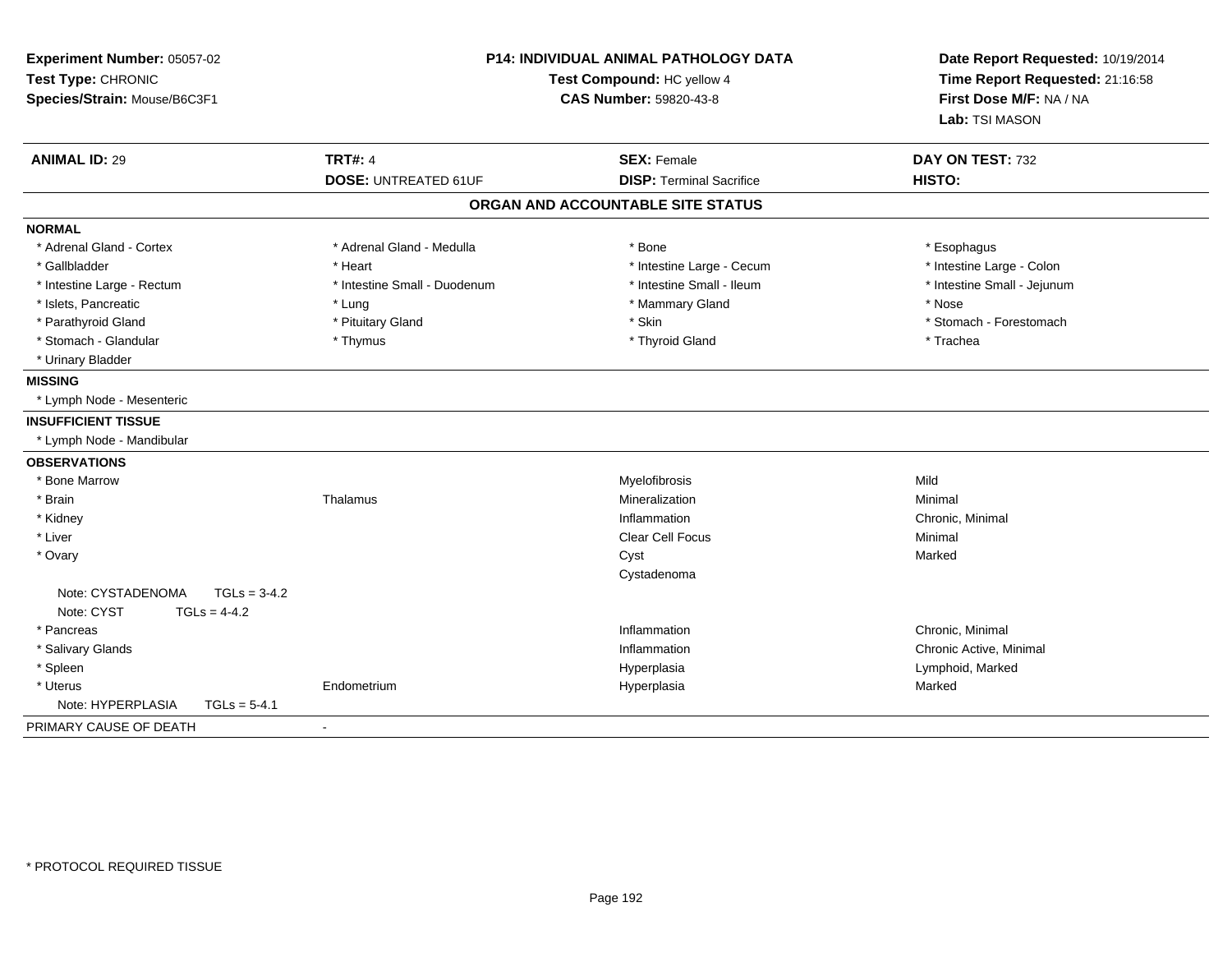| Experiment Number: 05057-02  |                             | <b>P14: INDIVIDUAL ANIMAL PATHOLOGY DATA</b> |                                                                      |
|------------------------------|-----------------------------|----------------------------------------------|----------------------------------------------------------------------|
| Test Type: CHRONIC           | Test Compound: HC yellow 4  |                                              | Date Report Requested: 10/19/2014<br>Time Report Requested: 21:16:58 |
| Species/Strain: Mouse/B6C3F1 |                             | CAS Number: 59820-43-8                       | First Dose M/F: NA / NA                                              |
|                              |                             |                                              | Lab: TSI MASON                                                       |
| <b>ANIMAL ID: 30</b>         | <b>TRT#: 4</b>              | <b>SEX: Female</b>                           | DAY ON TEST: 732                                                     |
|                              | <b>DOSE: UNTREATED 61UF</b> | <b>DISP: Terminal Sacrifice</b>              | HISTO:                                                               |
|                              |                             | ORGAN AND ACCOUNTABLE SITE STATUS            |                                                                      |
| <b>NORMAL</b>                |                             |                                              |                                                                      |
| * Adrenal Gland - Cortex     | * Adrenal Gland - Medulla   | * Bone                                       | * Esophagus                                                          |
| * Heart                      | * Intestine Large - Cecum   | * Intestine Large - Colon                    | * Intestine Large - Rectum                                           |
| * Intestine Small - Duodenum | * Intestine Small - Ileum   | * Intestine Small - Jejunum                  | * Islets, Pancreatic                                                 |
| * Lung                       | * Lymph Node - Mandibular   | * Mammary Gland                              | * Nose                                                               |
| * Parathyroid Gland          | * Skin                      | * Spleen                                     | * Stomach - Forestomach                                              |
| * Stomach - Glandular        | * Thymus                    | * Thyroid Gland                              | * Trachea                                                            |
| <b>OBSERVATIONS</b>          |                             |                                              |                                                                      |
| * Bone Marrow                |                             | Myelofibrosis                                | Mild                                                                 |
| * Brain                      | Thalamus                    | Mineralization                               | Minimal                                                              |
| * Gallbladder                |                             | Inflammation                                 | Chronic, Minimal                                                     |
| * Kidney                     |                             | Inflammation                                 | Chronic, Minimal                                                     |
| * Liver                      |                             | Clear Cell Focus                             | Minimal                                                              |
|                              |                             | Inflammation                                 | Chronic Active, Minimal                                              |
| * Lymph Node                 | Mesenteric                  | <b>Infiltration Cellular</b>                 | Histiocyte, Minimal                                                  |
| * Ovary                      |                             | Inflammation                                 | Chronic, Minimal                                                     |
| * Pancreas                   |                             | Inflammation                                 | Chronic, Minimal                                                     |
| * Pituitary Gland            | Pars Distalis               | Hyperplasia                                  | Mild                                                                 |
| * Salivary Glands            |                             | Inflammation                                 | Chronic Active, Minimal                                              |
| * Urinary Bladder            |                             | Inflammation                                 | Chronic, Minimal                                                     |
| * Uterus                     | Endometrium                 | Hyperplasia                                  | Mild                                                                 |
| PRIMARY CAUSE OF DEATH       | $\blacksquare$              |                                              |                                                                      |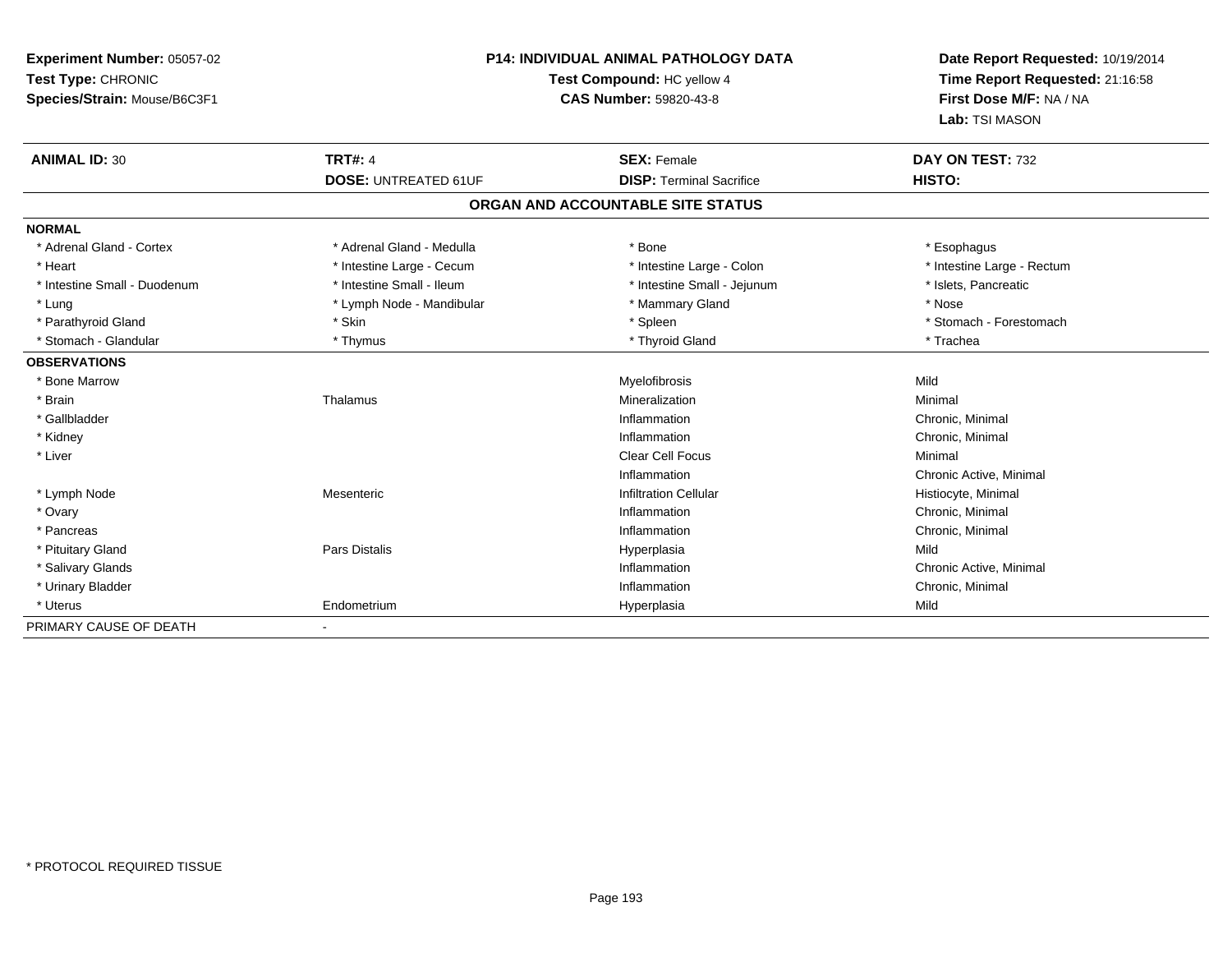| Experiment Number: 05057-02<br>Test Type: CHRONIC<br>Species/Strain: Mouse/B6C3F1<br><b>ANIMAL ID: 31</b> | <b>TRT#: 4</b>              | <b>P14: INDIVIDUAL ANIMAL PATHOLOGY DATA</b><br>Test Compound: HC yellow 4<br><b>CAS Number: 59820-43-8</b><br><b>SEX: Female</b> | Date Report Requested: 10/19/2014<br>Time Report Requested: 21:16:58<br>First Dose M/F: NA / NA<br>Lab: TSI MASON<br>DAY ON TEST: 533 |  |
|-----------------------------------------------------------------------------------------------------------|-----------------------------|-----------------------------------------------------------------------------------------------------------------------------------|---------------------------------------------------------------------------------------------------------------------------------------|--|
|                                                                                                           | <b>DOSE: UNTREATED 61UF</b> | <b>DISP: Moribund</b>                                                                                                             | HISTO:                                                                                                                                |  |
|                                                                                                           |                             | ORGAN AND ACCOUNTABLE SITE STATUS                                                                                                 |                                                                                                                                       |  |
| <b>NORMAL</b>                                                                                             |                             |                                                                                                                                   |                                                                                                                                       |  |
| * Adrenal Gland - Cortex                                                                                  | * Adrenal Gland - Medulla   | * Bone                                                                                                                            | * Bone Marrow                                                                                                                         |  |
| * Heart                                                                                                   | * Intestine Large - Cecum   | * Intestine Large - Colon                                                                                                         | * Intestine Large - Rectum                                                                                                            |  |
| * Intestine Small - Duodenum                                                                              | * Intestine Small - Ileum   | * Intestine Small - Jejunum                                                                                                       | * Islets. Pancreatic                                                                                                                  |  |
| * Liver                                                                                                   | * Lung                      | * Lymph Node - Mandibular                                                                                                         | * Lymph Node - Mesenteric                                                                                                             |  |
| * Ovary                                                                                                   | * Pancreas                  | * Pituitary Gland                                                                                                                 | * Salivary Glands                                                                                                                     |  |
| * Skin                                                                                                    | * Stomach - Forestomach     | * Stomach - Glandular                                                                                                             | * Uterus                                                                                                                              |  |
| <b>MISSING</b>                                                                                            |                             |                                                                                                                                   |                                                                                                                                       |  |
| * Esophagus                                                                                               | * Mammary Gland             | * Parathyroid Gland                                                                                                               | * Thymus                                                                                                                              |  |
| * Thyroid Gland                                                                                           | * Trachea                   |                                                                                                                                   |                                                                                                                                       |  |
| <b>OBSERVATIONS</b>                                                                                       |                             |                                                                                                                                   |                                                                                                                                       |  |
| * Brain                                                                                                   | Thalamus                    | Mineralization                                                                                                                    | Minimal                                                                                                                               |  |
| * Gallbladder                                                                                             |                             | Inflammation                                                                                                                      | Chronic, Minimal                                                                                                                      |  |
| * Kidney                                                                                                  |                             | Inflammation                                                                                                                      | Chronic, Mild                                                                                                                         |  |
| * Nose                                                                                                    |                             | Inflammation                                                                                                                      | Acute, Minimal                                                                                                                        |  |
| <b>Skeletal Muscle</b>                                                                                    |                             | Sarcoma                                                                                                                           |                                                                                                                                       |  |
| Note: SARCOMA<br>$TGLs = 3-9+9.1$<br>Note: EXTENSIVE AREAS OF NECROSIS WERE NOTED IN THE SARCOMA.         |                             |                                                                                                                                   |                                                                                                                                       |  |
| * Spleen                                                                                                  |                             | Hematopoietic Cell Proliferation                                                                                                  | Moderate                                                                                                                              |  |
| Note: HEMA CELL PROL TGLs = 2-3                                                                           |                             |                                                                                                                                   |                                                                                                                                       |  |
| * Urinary Bladder                                                                                         |                             | Inflammation                                                                                                                      | Chronic, Minimal                                                                                                                      |  |
| PRIMARY CAUSE OF DEATH                                                                                    |                             |                                                                                                                                   |                                                                                                                                       |  |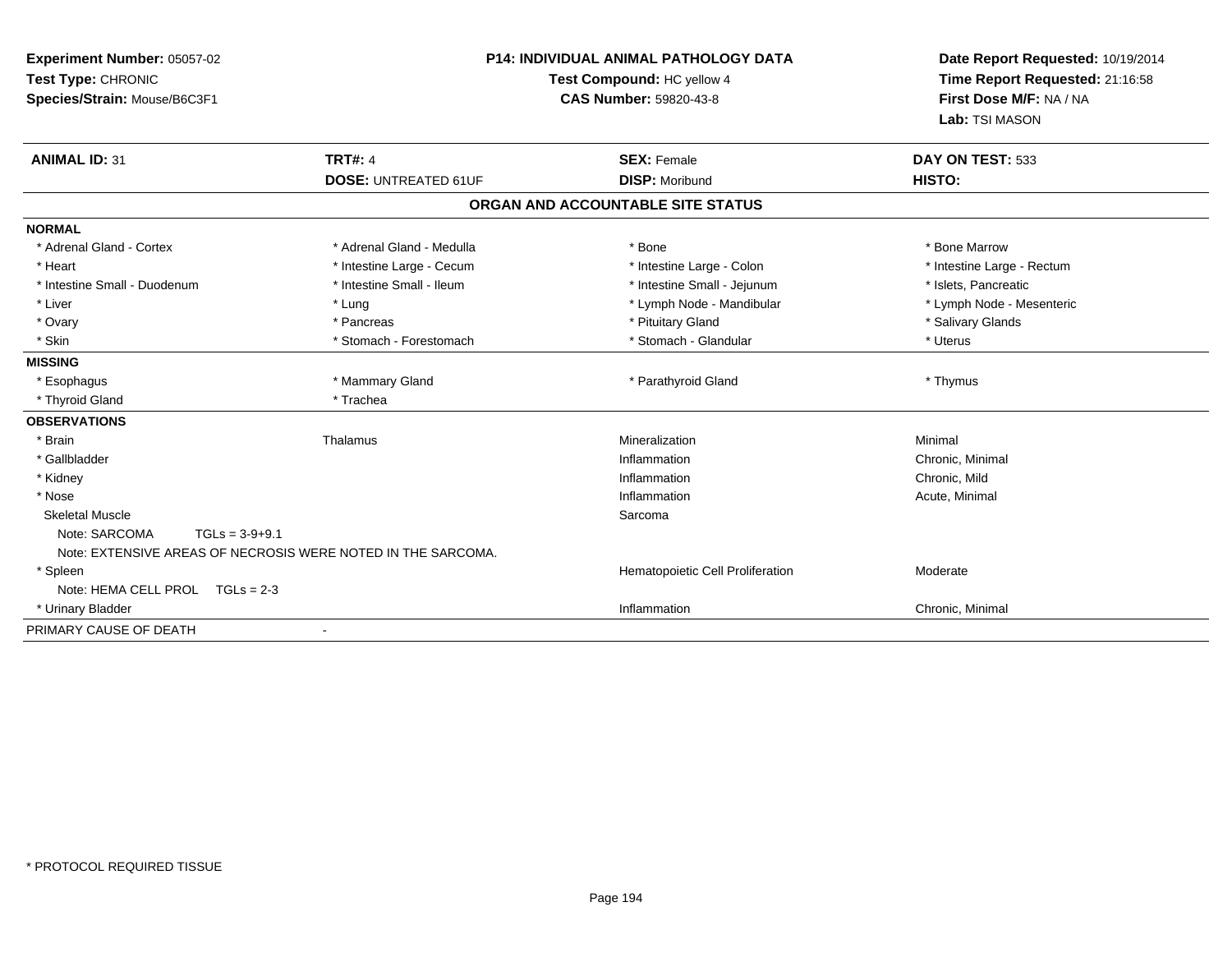| Experiment Number: 05057-02<br>Test Type: CHRONIC<br>Species/Strain: Mouse/B6C3F1<br><b>ANIMAL ID: 32</b> |              | <b>P14: INDIVIDUAL ANIMAL PATHOLOGY DATA</b><br>Test Compound: HC yellow 4<br><b>CAS Number: 59820-43-8</b><br><b>TRT#: 4</b><br><b>SEX: Female</b> |                                   | Date Report Requested: 10/19/2014<br>Time Report Requested: 21:16:58<br>First Dose M/F: NA / NA<br>Lab: TSI MASON<br>DAY ON TEST: 732 |  |
|-----------------------------------------------------------------------------------------------------------|--------------|-----------------------------------------------------------------------------------------------------------------------------------------------------|-----------------------------------|---------------------------------------------------------------------------------------------------------------------------------------|--|
|                                                                                                           |              | <b>DOSE: UNTREATED 61UF</b>                                                                                                                         | <b>DISP: Terminal Sacrifice</b>   | HISTO:                                                                                                                                |  |
|                                                                                                           |              |                                                                                                                                                     | ORGAN AND ACCOUNTABLE SITE STATUS |                                                                                                                                       |  |
| <b>NORMAL</b>                                                                                             |              |                                                                                                                                                     |                                   |                                                                                                                                       |  |
| * Adrenal Gland - Cortex                                                                                  |              | * Adrenal Gland - Medulla                                                                                                                           | * Bone                            | * Bone Marrow                                                                                                                         |  |
| * Esophagus                                                                                               |              | * Gallbladder                                                                                                                                       | * Heart                           | * Intestine Large - Cecum                                                                                                             |  |
| * Intestine Large - Colon                                                                                 |              | * Intestine Large - Rectum                                                                                                                          | * Intestine Small - Duodenum      | * Intestine Small - Ileum                                                                                                             |  |
| * Intestine Small - Jejunum                                                                               |              | * Islets, Pancreatic                                                                                                                                | * Liver                           | * Lung                                                                                                                                |  |
| * Lymph Node - Mandibular                                                                                 |              | * Mammary Gland                                                                                                                                     | * Nose                            | * Ovary                                                                                                                               |  |
| * Parathyroid Gland                                                                                       |              | * Pituitary Gland                                                                                                                                   | * Skin                            | * Spleen                                                                                                                              |  |
| * Stomach - Forestomach                                                                                   |              | * Stomach - Glandular                                                                                                                               | * Thyroid Gland                   | * Trachea                                                                                                                             |  |
| <b>MISSING</b>                                                                                            |              |                                                                                                                                                     |                                   |                                                                                                                                       |  |
| * Thymus                                                                                                  |              |                                                                                                                                                     |                                   |                                                                                                                                       |  |
| <b>OBSERVATIONS</b>                                                                                       |              |                                                                                                                                                     |                                   |                                                                                                                                       |  |
| * Brain                                                                                                   |              | Thalamus                                                                                                                                            | Mineralization                    | Minimal                                                                                                                               |  |
| * Kidney                                                                                                  |              |                                                                                                                                                     | Inflammation                      | Chronic, Mild                                                                                                                         |  |
| * Lymph Node                                                                                              |              | Mesenteric                                                                                                                                          | <b>Infiltration Cellular</b>      | Histiocyte, Minimal                                                                                                                   |  |
| * Pancreas                                                                                                |              |                                                                                                                                                     | Inflammation                      | Chronic, Minimal                                                                                                                      |  |
| * Salivary Glands                                                                                         |              |                                                                                                                                                     | Inflammation                      | Chronic Active, Minimal                                                                                                               |  |
| * Urinary Bladder                                                                                         |              |                                                                                                                                                     | Inflammation                      | Chronic, Mild                                                                                                                         |  |
| * Uterus                                                                                                  |              | Endometrium                                                                                                                                         | Hyperplasia                       | Mild                                                                                                                                  |  |
| Note: HYPERPLASIA                                                                                         | $TGLs = 2-4$ |                                                                                                                                                     |                                   |                                                                                                                                       |  |
| PRIMARY CAUSE OF DEATH                                                                                    |              |                                                                                                                                                     |                                   |                                                                                                                                       |  |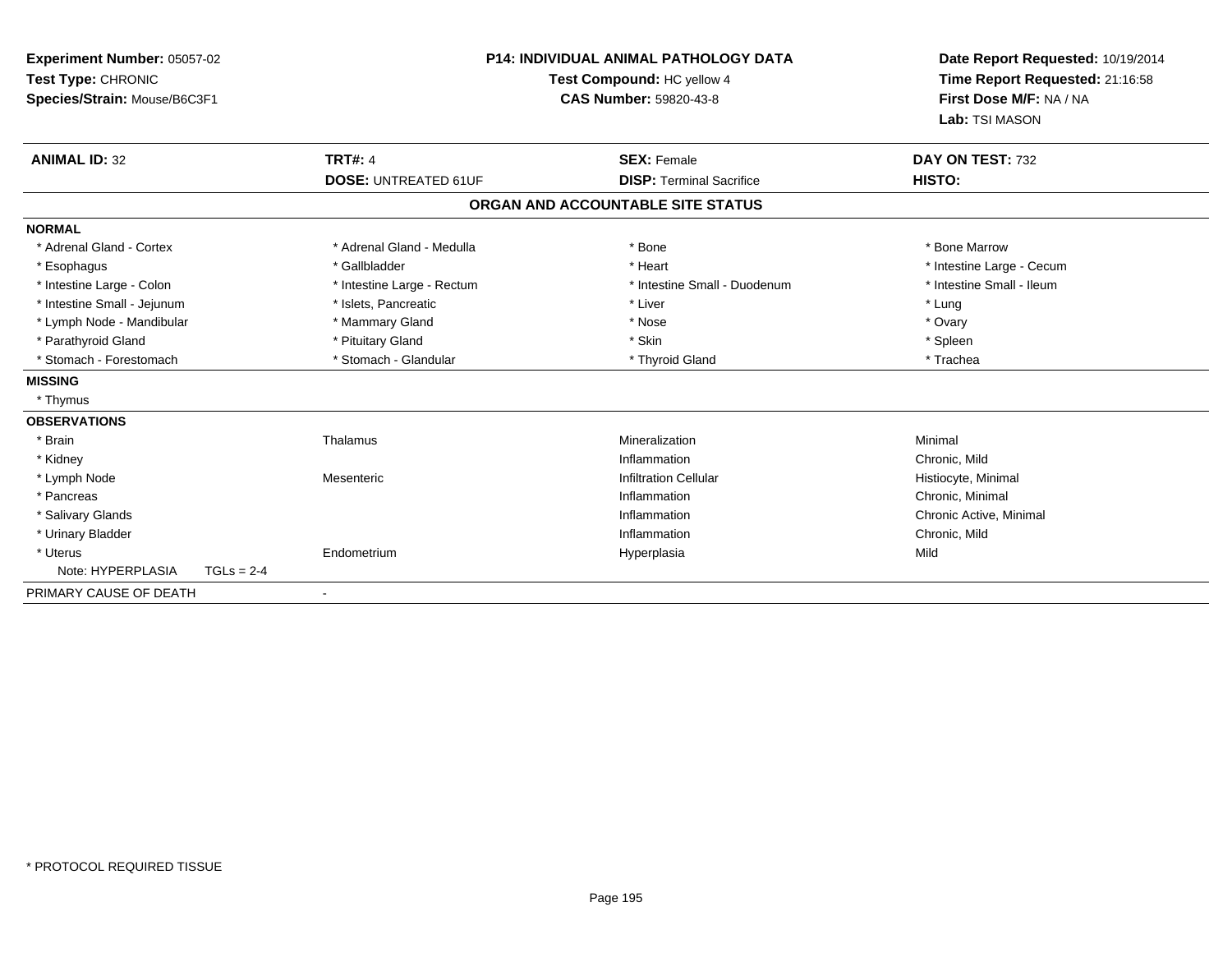| Experiment Number: 05057-02<br>Test Type: CHRONIC<br>Species/Strain: Mouse/B6C3F1 |                             | <b>P14: INDIVIDUAL ANIMAL PATHOLOGY DATA</b><br>Test Compound: HC yellow 4<br><b>CAS Number: 59820-43-8</b> | Date Report Requested: 10/19/2014<br>Time Report Requested: 21:16:58<br>First Dose M/F: NA / NA<br>Lab: TSI MASON |  |
|-----------------------------------------------------------------------------------|-----------------------------|-------------------------------------------------------------------------------------------------------------|-------------------------------------------------------------------------------------------------------------------|--|
| <b>ANIMAL ID: 33</b>                                                              | <b>TRT#: 4</b>              | <b>SEX: Female</b>                                                                                          | DAY ON TEST: 732                                                                                                  |  |
|                                                                                   | <b>DOSE: UNTREATED 61UF</b> | <b>DISP: Terminal Sacrifice</b>                                                                             | HISTO:                                                                                                            |  |
|                                                                                   |                             | ORGAN AND ACCOUNTABLE SITE STATUS                                                                           |                                                                                                                   |  |
| <b>NORMAL</b>                                                                     |                             |                                                                                                             |                                                                                                                   |  |
| * Adrenal Gland - Cortex                                                          | * Adrenal Gland - Medulla   | * Bone                                                                                                      | * Esophagus                                                                                                       |  |
| * Gallbladder                                                                     | * Heart                     | * Intestine Large - Cecum                                                                                   | * Intestine Large - Rectum                                                                                        |  |
| * Intestine Small - Duodenum                                                      | * Intestine Small - Ileum   | * Intestine Small - Jejunum                                                                                 | * Islets, Pancreatic                                                                                              |  |
| * Lung                                                                            | * Lymph Node - Mandibular   | * Lymph Node - Mesenteric                                                                                   | * Mammary Gland                                                                                                   |  |
| * Nose                                                                            | * Pancreas                  | * Pituitary Gland                                                                                           | * Skin                                                                                                            |  |
| * Spleen                                                                          | * Stomach - Forestomach     | * Stomach - Glandular                                                                                       | * Trachea                                                                                                         |  |
| <b>MISSING</b>                                                                    |                             |                                                                                                             |                                                                                                                   |  |
| * Intestine Large - Colon                                                         | * Parathyroid Gland         |                                                                                                             |                                                                                                                   |  |
| <b>OBSERVATIONS</b>                                                               |                             |                                                                                                             |                                                                                                                   |  |
| * Bone Marrow                                                                     |                             | Myelofibrosis                                                                                               | Minimal                                                                                                           |  |
| * Brain                                                                           | Thalamus                    | Mineralization                                                                                              | Minimal                                                                                                           |  |
| * Kidney                                                                          |                             | Inflammation                                                                                                | Chronic, Minimal                                                                                                  |  |
| * Liver                                                                           |                             | Inflammation                                                                                                | Chronic Active, Minimal                                                                                           |  |
|                                                                                   |                             | Necrosis                                                                                                    | Minimal                                                                                                           |  |
| * Ovary                                                                           |                             | Cyst                                                                                                        | Marked                                                                                                            |  |
|                                                                                   |                             | Inflammation                                                                                                | Chronic, Minimal                                                                                                  |  |
| Note: CYST<br>$TGLs = 1-4$                                                        |                             |                                                                                                             |                                                                                                                   |  |
| * Salivary Glands                                                                 |                             | Inflammation                                                                                                | Chronic Active, Minimal                                                                                           |  |
| * Thymus                                                                          |                             | Cyst                                                                                                        | Minimal                                                                                                           |  |
| * Thyroid Gland                                                                   | Follicle                    | Cyst                                                                                                        | Mild                                                                                                              |  |
| * Urinary Bladder                                                                 |                             | Inflammation                                                                                                | Chronic, Minimal                                                                                                  |  |
| * Uterus                                                                          | Endometrium                 | Hyperplasia                                                                                                 | Mild                                                                                                              |  |
| PRIMARY CAUSE OF DEATH                                                            | $\sim$                      |                                                                                                             |                                                                                                                   |  |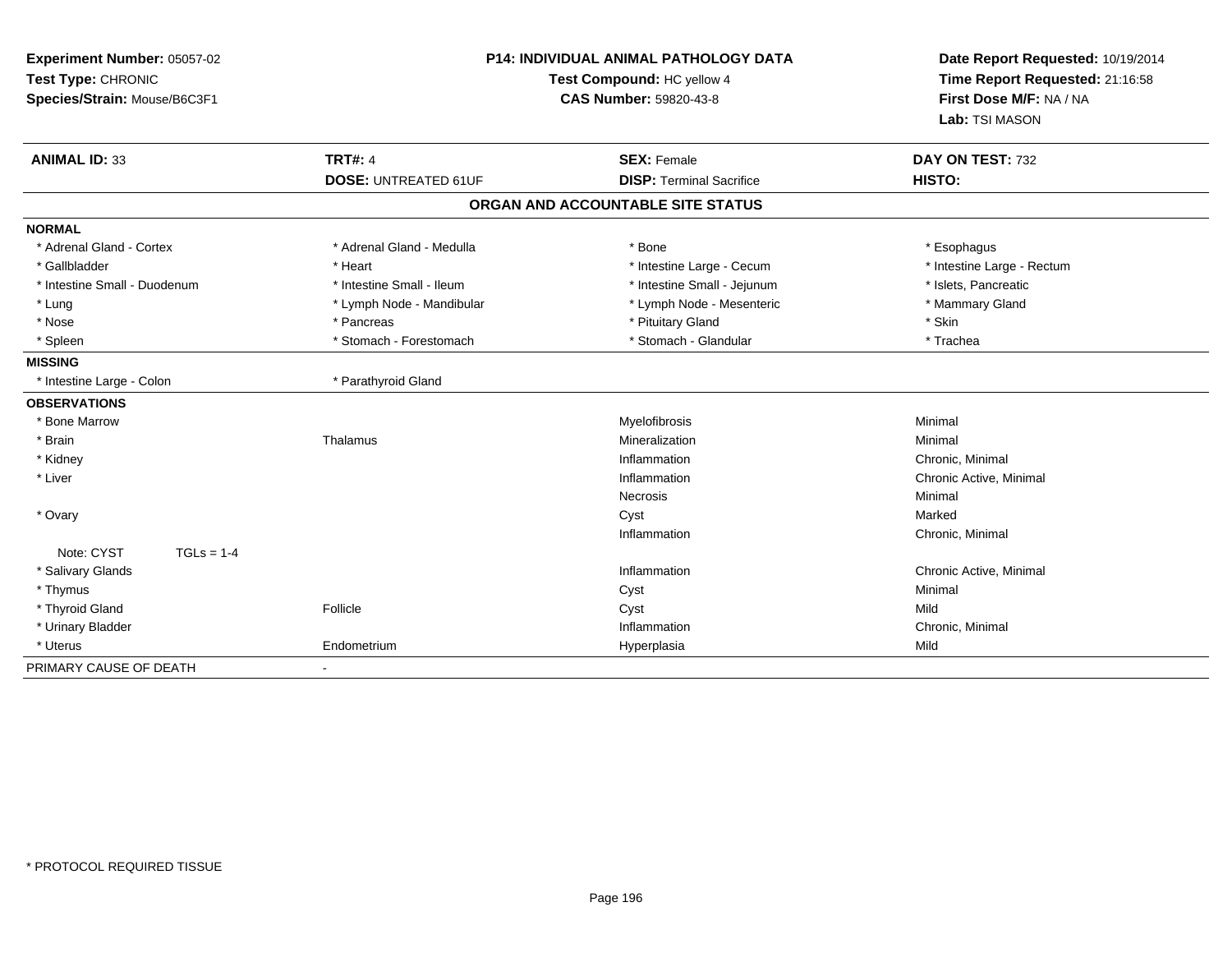| Experiment Number: 05057-02<br>Test Type: CHRONIC<br>Species/Strain: Mouse/B6C3F1 |                                               | <b>P14: INDIVIDUAL ANIMAL PATHOLOGY DATA</b><br>Test Compound: HC yellow 4<br><b>CAS Number: 59820-43-8</b> | Date Report Requested: 10/19/2014<br>Time Report Requested: 21:16:58<br>First Dose M/F: NA / NA<br>Lab: TSI MASON |
|-----------------------------------------------------------------------------------|-----------------------------------------------|-------------------------------------------------------------------------------------------------------------|-------------------------------------------------------------------------------------------------------------------|
| <b>ANIMAL ID: 34</b>                                                              | <b>TRT#: 4</b><br><b>DOSE: UNTREATED 61UF</b> | <b>SEX: Female</b><br><b>DISP: Terminal Sacrifice</b>                                                       | DAY ON TEST: 732<br>HISTO:                                                                                        |
|                                                                                   |                                               | ORGAN AND ACCOUNTABLE SITE STATUS                                                                           |                                                                                                                   |
|                                                                                   |                                               |                                                                                                             |                                                                                                                   |
| <b>NORMAL</b><br>* Adrenal Gland - Cortex                                         | * Adrenal Gland - Medulla                     | * Bone                                                                                                      | * Esophagus                                                                                                       |
| * Gallbladder                                                                     | * Heart                                       | * Intestine Large - Cecum                                                                                   | * Intestine Large - Colon                                                                                         |
| * Intestine Large - Rectum                                                        | * Intestine Small - Duodenum                  | * Intestine Small - Ileum                                                                                   | * Intestine Small - Jejunum                                                                                       |
| * Islets, Pancreatic                                                              | * Liver                                       | * Lung                                                                                                      | * Lymph Node - Mandibular                                                                                         |
| * Lymph Node - Mesenteric                                                         | * Nose                                        | * Pancreas                                                                                                  | * Parathyroid Gland                                                                                               |
| * Pituitary Gland                                                                 | * Skin                                        | * Spleen                                                                                                    | * Stomach - Forestomach                                                                                           |
| * Stomach - Glandular                                                             | * Thymus                                      | * Thyroid Gland                                                                                             | * Trachea                                                                                                         |
| <b>MISSING</b>                                                                    |                                               |                                                                                                             |                                                                                                                   |
| * Mammary Gland                                                                   |                                               |                                                                                                             |                                                                                                                   |
| <b>OBSERVATIONS</b>                                                               |                                               |                                                                                                             |                                                                                                                   |
| * Bone Marrow                                                                     |                                               | Myelofibrosis                                                                                               | Mild                                                                                                              |
| * Brain                                                                           | Thalamus                                      | Mineralization                                                                                              | Minimal                                                                                                           |
| * Kidney                                                                          |                                               | Inflammation                                                                                                | Chronic, Minimal                                                                                                  |
| Mesentery                                                                         |                                               | Fibrosis                                                                                                    | Mild                                                                                                              |
|                                                                                   |                                               | Necrosis                                                                                                    | Moderate                                                                                                          |
| Note: FIBROSIS<br>$TGLs = 6-2$                                                    |                                               |                                                                                                             |                                                                                                                   |
| Note: NECROSIS<br>$TGLs = 6-2$                                                    |                                               |                                                                                                             |                                                                                                                   |
| * Ovary                                                                           |                                               | Cyst                                                                                                        | Mild                                                                                                              |
|                                                                                   |                                               | Cystadenoma                                                                                                 |                                                                                                                   |
| Note: CYST<br>$TGLs = 3-4$                                                        |                                               |                                                                                                             |                                                                                                                   |
| Note: CYSTADENOMA<br>$TGLs = 2-4$                                                 |                                               |                                                                                                             |                                                                                                                   |
| * Salivary Glands                                                                 |                                               | Inflammation                                                                                                | Chronic Active, Mild                                                                                              |
| * Urinary Bladder                                                                 |                                               | Inflammation                                                                                                | Chronic, Minimal                                                                                                  |
| * Uterus                                                                          | Endometrium                                   | Hyperplasia                                                                                                 | Moderate                                                                                                          |
| Note: HYPERPLASIA<br>$TGLS = 4-4+4.1$                                             |                                               |                                                                                                             |                                                                                                                   |
| PRIMARY CAUSE OF DEATH                                                            | $\blacksquare$                                |                                                                                                             |                                                                                                                   |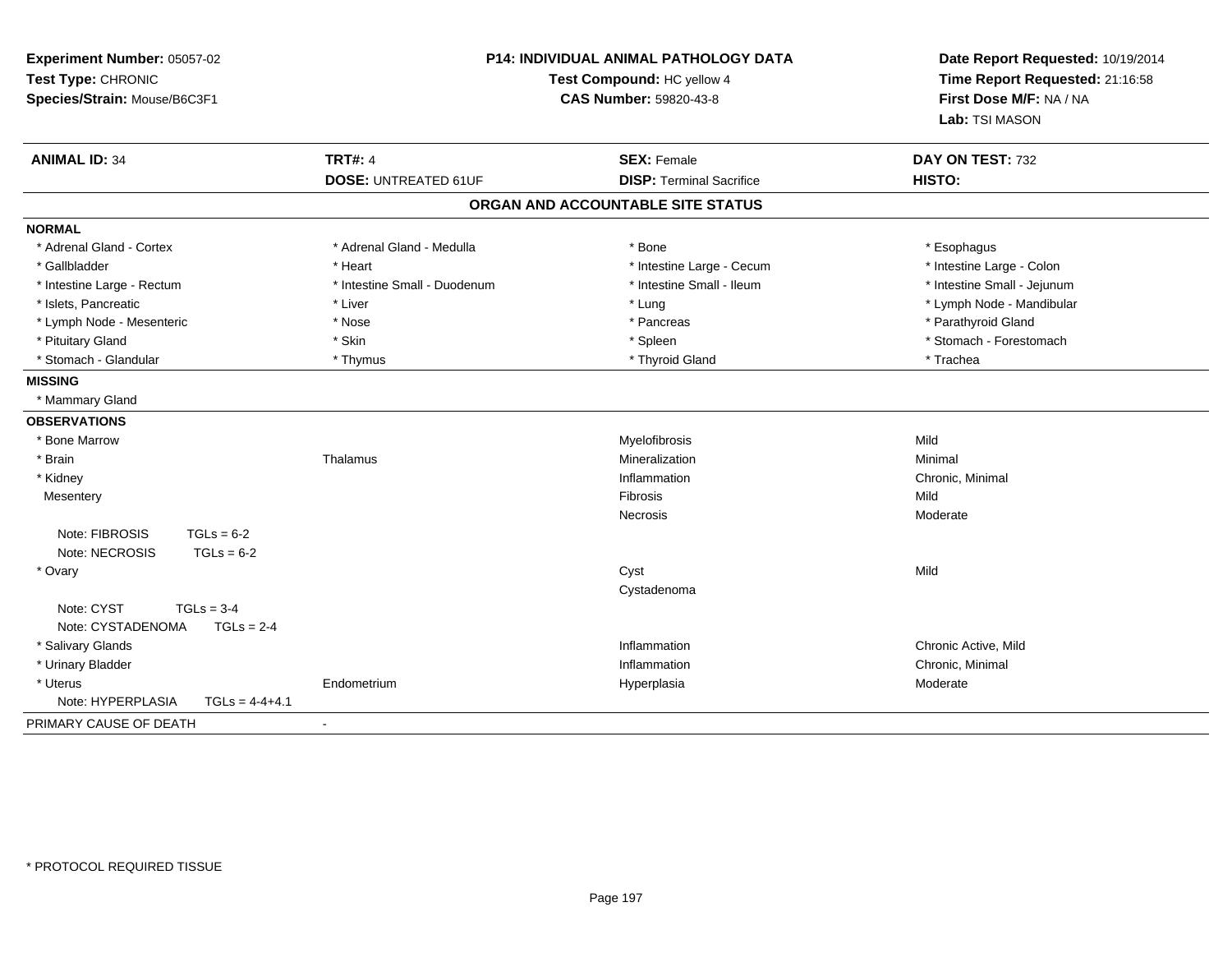| Experiment Number: 05057-02<br>Test Type: CHRONIC<br>Species/Strain: Mouse/B6C3F1 |                              | <b>P14: INDIVIDUAL ANIMAL PATHOLOGY DATA</b><br>Test Compound: HC yellow 4<br><b>CAS Number: 59820-43-8</b> | Date Report Requested: 10/19/2014<br>Time Report Requested: 21:16:58<br>First Dose M/F: NA / NA<br>Lab: TSI MASON |
|-----------------------------------------------------------------------------------|------------------------------|-------------------------------------------------------------------------------------------------------------|-------------------------------------------------------------------------------------------------------------------|
| <b>ANIMAL ID: 36</b>                                                              | <b>TRT#: 4</b>               | <b>SEX: Female</b>                                                                                          | DAY ON TEST: 732                                                                                                  |
|                                                                                   | <b>DOSE: UNTREATED 61UF</b>  | <b>DISP: Terminal Sacrifice</b>                                                                             | <b>HISTO:</b>                                                                                                     |
|                                                                                   |                              | ORGAN AND ACCOUNTABLE SITE STATUS                                                                           |                                                                                                                   |
| <b>NORMAL</b>                                                                     |                              |                                                                                                             |                                                                                                                   |
| * Adrenal Gland - Cortex                                                          | * Adrenal Gland - Medulla    | * Bone                                                                                                      | * Esophagus                                                                                                       |
| * Gallbladder                                                                     | * Heart                      | * Intestine Large - Cecum                                                                                   | * Intestine Large - Colon                                                                                         |
| * Intestine Large - Rectum                                                        | * Intestine Small - Duodenum | * Intestine Small - Ileum                                                                                   | * Intestine Small - Jejunum                                                                                       |
| * Islets, Pancreatic                                                              | * Liver                      | * Lung                                                                                                      | * Lymph Node - Mesenteric                                                                                         |
| * Mammary Gland                                                                   | * Nose                       | * Parathyroid Gland                                                                                         | * Skin                                                                                                            |
| * Spleen                                                                          | * Stomach - Forestomach      | * Stomach - Glandular                                                                                       | * Thymus                                                                                                          |
| * Thyroid Gland                                                                   | * Trachea                    | * Uterus                                                                                                    |                                                                                                                   |
| <b>MISSING</b>                                                                    |                              |                                                                                                             |                                                                                                                   |
| * Lymph Node - Mandibular                                                         |                              |                                                                                                             |                                                                                                                   |
| <b>OBSERVATIONS</b>                                                               |                              |                                                                                                             |                                                                                                                   |
| * Bone Marrow                                                                     |                              | Myelofibrosis                                                                                               | Minimal                                                                                                           |
| * Brain                                                                           | Thalamus                     | Mineralization                                                                                              | Minimal                                                                                                           |
| * Kidney                                                                          |                              | Inflammation                                                                                                | Chronic, Minimal                                                                                                  |
| * Ovary                                                                           |                              | Inflammation                                                                                                | Chronic, Minimal                                                                                                  |
| * Pancreas                                                                        |                              | Inflammation                                                                                                | Chronic, Minimal                                                                                                  |
| * Pituitary Gland                                                                 | <b>Pars Distalis</b>         | Adenoma                                                                                                     |                                                                                                                   |
| Note: ADENOMA<br>$TGLs = 2-7$                                                     |                              |                                                                                                             |                                                                                                                   |
| * Salivary Glands                                                                 |                              | Inflammation                                                                                                | Chronic Active, Minimal                                                                                           |
| * Urinary Bladder                                                                 |                              | Inflammation                                                                                                | Chronic, Mild                                                                                                     |
| PRIMARY CAUSE OF DEATH                                                            |                              |                                                                                                             |                                                                                                                   |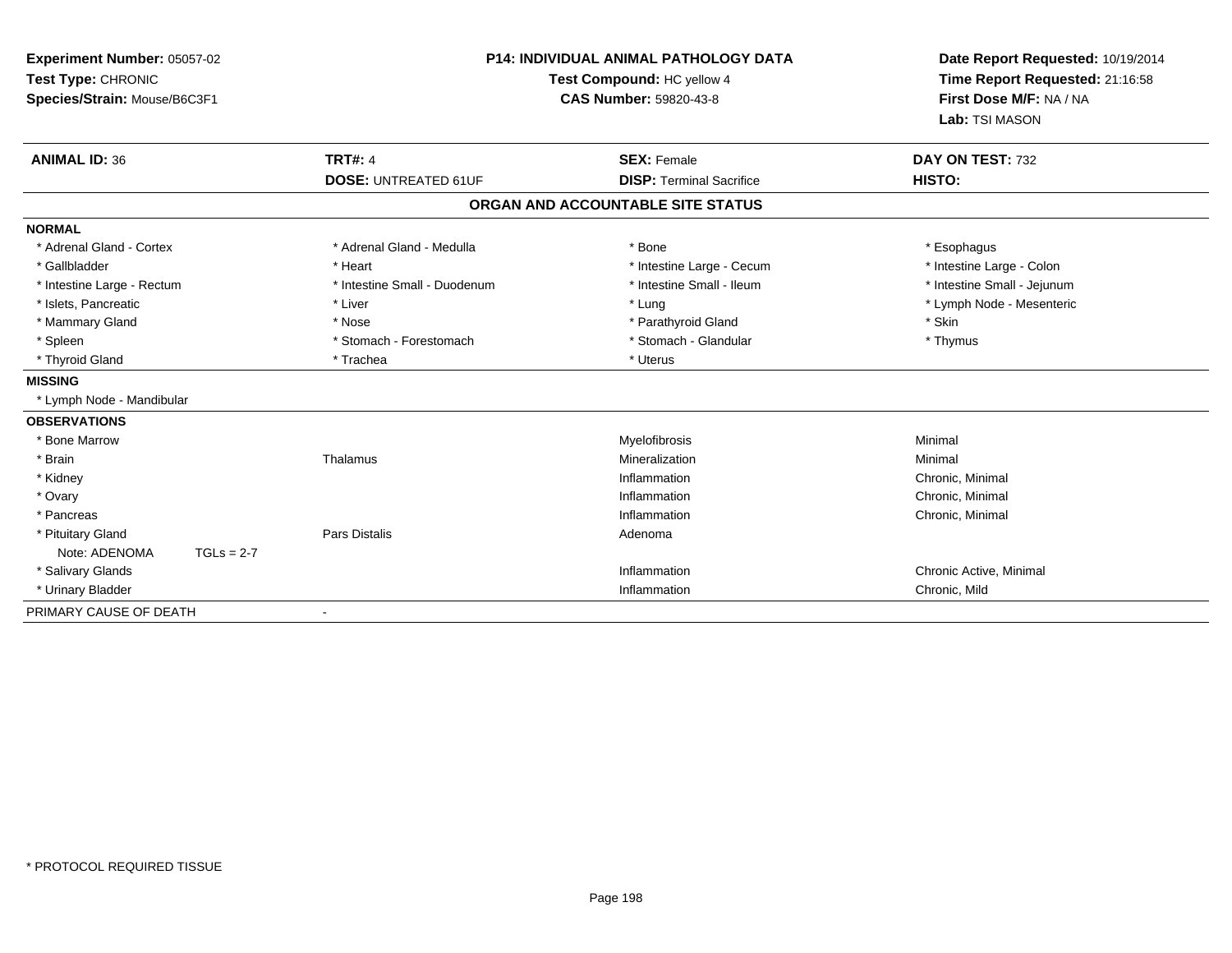| Experiment Number: 05057-02<br>Test Type: CHRONIC<br>Species/Strain: Mouse/B6C3F1                                                                                                 |                                                              | P14: INDIVIDUAL ANIMAL PATHOLOGY DATA<br>Test Compound: HC yellow 4<br><b>CAS Number: 59820-43-8</b> |                           |
|-----------------------------------------------------------------------------------------------------------------------------------------------------------------------------------|--------------------------------------------------------------|------------------------------------------------------------------------------------------------------|---------------------------|
| <b>ANIMAL ID: 38</b>                                                                                                                                                              | <b>TRT#: 4</b>                                               | <b>SEX: Female</b>                                                                                   | DAY ON TEST: 732          |
|                                                                                                                                                                                   | <b>DOSE: UNTREATED 61UF</b>                                  | <b>DISP: Terminal Sacrifice</b>                                                                      | <b>HISTO:</b>             |
|                                                                                                                                                                                   |                                                              | ORGAN AND ACCOUNTABLE SITE STATUS                                                                    |                           |
| <b>NORMAL</b>                                                                                                                                                                     |                                                              |                                                                                                      |                           |
| * Adrenal Gland - Cortex                                                                                                                                                          | * Adrenal Gland - Medulla                                    | * Bone                                                                                               | * Bone Marrow             |
| * Brain                                                                                                                                                                           | * Esophagus                                                  | * Heart                                                                                              | * Intestine Large - Cecum |
| * Intestine Large - Colon                                                                                                                                                         | * Intestine Large - Rectum                                   | * Intestine Small - Duodenum                                                                         | * Intestine Small - Ileum |
| * Intestine Small - Jejunum                                                                                                                                                       | * Islets, Pancreatic                                         | * Liver                                                                                              | * Lymph Node - Mandibular |
| * Lymph Node - Mesenteric                                                                                                                                                         | * Mammary Gland                                              | * Nose                                                                                               | * Skin                    |
| * Stomach - Forestomach                                                                                                                                                           | * Stomach - Glandular                                        | * Thymus                                                                                             | * Thyroid Gland           |
| * Trachea                                                                                                                                                                         | * Uterus                                                     |                                                                                                      |                           |
| <b>MISSING</b>                                                                                                                                                                    |                                                              |                                                                                                      |                           |
| * Parathyroid Gland                                                                                                                                                               |                                                              |                                                                                                      |                           |
| <b>OBSERVATIONS</b>                                                                                                                                                               |                                                              |                                                                                                      |                           |
| * Gallbladder                                                                                                                                                                     |                                                              | Inflammation                                                                                         | Chronic, Minimal          |
| * Kidney                                                                                                                                                                          |                                                              | Inflammation                                                                                         | Chronic, Mild             |
| * Lung                                                                                                                                                                            |                                                              | Alveolar/Bronchiolar Carcinoma                                                                       |                           |
| Note: FRAGMENTS BEING WITHIN ANGIECTATIC SPACES ALONG THE<br>Note: MARGIN OF THE MASS MADE THE DIAGNOSIS OF CARCINOMA<br>Note: PREFERABLE.<br>Note: ALV BRON CARC<br>$TGLs = 2-1$ | Note: THE CYTOLOGIC PLEOMORPHISM AND THE SUGGESTION OF TUMOR |                                                                                                      |                           |
| * Ovary                                                                                                                                                                           |                                                              | Inflammation                                                                                         | Chronic, Mild             |
| * Pancreas                                                                                                                                                                        |                                                              | Inflammation                                                                                         | Chronic, Minimal          |
| * Pituitary Gland                                                                                                                                                                 | Pars Distalis                                                | Adenoma                                                                                              |                           |
| Note: ADENOMA<br>$TGLs = 4-7$                                                                                                                                                     |                                                              |                                                                                                      |                           |
| * Salivary Glands                                                                                                                                                                 |                                                              | Inflammation                                                                                         | Chronic Active, Mild      |
| * Spleen                                                                                                                                                                          |                                                              | Hyperplasia                                                                                          | Lymphoid, Moderate        |
| Note: HYPERPLASIA<br>$TGLs = 3-3$                                                                                                                                                 |                                                              |                                                                                                      |                           |
| * Urinary Bladder                                                                                                                                                                 |                                                              | Inflammation                                                                                         | Chronic, Minimal          |
| PRIMARY CAUSE OF DEATH                                                                                                                                                            | $\overline{\phantom{a}}$                                     |                                                                                                      |                           |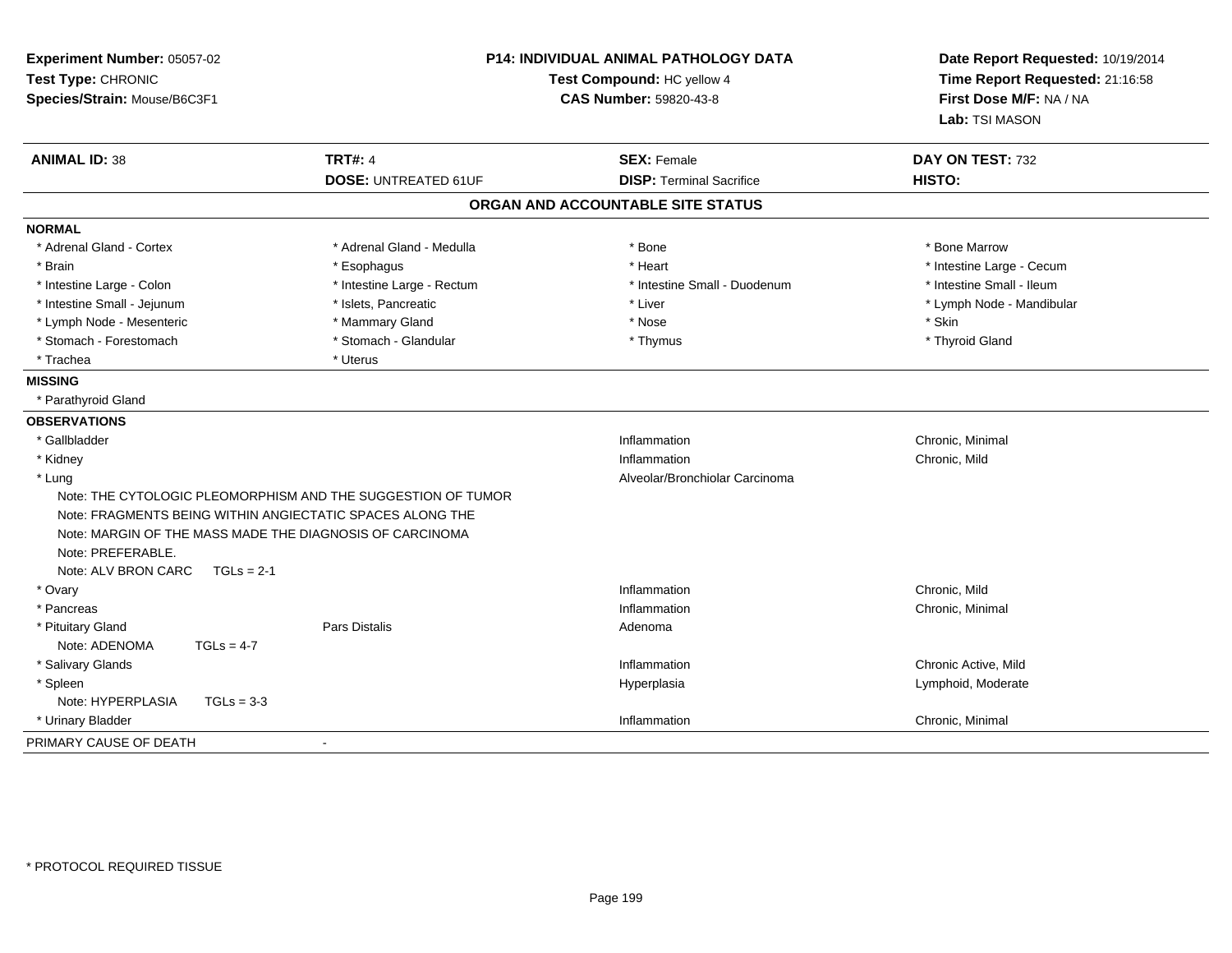| Experiment Number: 05057-02<br>Test Type: CHRONIC<br>Species/Strain: Mouse/B6C3F1 | P14: INDIVIDUAL ANIMAL PATHOLOGY DATA<br>Test Compound: HC yellow 4<br><b>CAS Number: 59820-43-8</b> |                                   | Date Report Requested: 10/19/2014<br>Time Report Requested: 21:16:58<br>First Dose M/F: NA / NA<br>Lab: TSI MASON |  |
|-----------------------------------------------------------------------------------|------------------------------------------------------------------------------------------------------|-----------------------------------|-------------------------------------------------------------------------------------------------------------------|--|
| <b>ANIMAL ID: 39</b>                                                              | <b>TRT#: 4</b>                                                                                       | <b>SEX: Female</b>                | DAY ON TEST: 732                                                                                                  |  |
|                                                                                   | <b>DOSE: UNTREATED 61UF</b>                                                                          | <b>DISP: Terminal Sacrifice</b>   | <b>HISTO:</b>                                                                                                     |  |
|                                                                                   |                                                                                                      | ORGAN AND ACCOUNTABLE SITE STATUS |                                                                                                                   |  |
| <b>NORMAL</b>                                                                     |                                                                                                      |                                   |                                                                                                                   |  |
| * Adrenal Gland - Cortex                                                          | * Adrenal Gland - Medulla                                                                            | * Bone                            | * Esophagus                                                                                                       |  |
| * Heart                                                                           | * Intestine Large - Cecum                                                                            | * Intestine Large - Colon         | * Intestine Large - Rectum                                                                                        |  |
| * Intestine Small - Duodenum                                                      | * Intestine Small - Ileum                                                                            | * Intestine Small - Jejunum       | * Islets, Pancreatic                                                                                              |  |
| * Lung                                                                            | * Lymph Node - Mesenteric                                                                            | * Mammary Gland                   | * Nose                                                                                                            |  |
| * Ovary                                                                           | * Parathyroid Gland                                                                                  | * Pituitary Gland                 | * Skin                                                                                                            |  |
| * Stomach - Glandular                                                             | * Thymus                                                                                             | * Thyroid Gland                   | * Trachea                                                                                                         |  |
| <b>MISSING</b>                                                                    |                                                                                                      |                                   |                                                                                                                   |  |
| * Lymph Node - Mandibular                                                         |                                                                                                      |                                   |                                                                                                                   |  |
| <b>OBSERVATIONS</b>                                                               |                                                                                                      |                                   |                                                                                                                   |  |
| * Bone Marrow                                                                     |                                                                                                      | Myelofibrosis                     | Minimal                                                                                                           |  |
| * Brain                                                                           | Thalamus                                                                                             | Mineralization                    | Minimal                                                                                                           |  |
| * Gallbladder                                                                     |                                                                                                      | Inflammation                      | Chronic, Minimal                                                                                                  |  |
| * Kidney                                                                          |                                                                                                      | Inflammation                      | Chronic, Mild                                                                                                     |  |
| * Liver                                                                           |                                                                                                      | Fatty Change                      | Minimal                                                                                                           |  |
|                                                                                   |                                                                                                      | Hepatocholangiocarcinoma          |                                                                                                                   |  |
| Note: $HEPATOCHOLCARC$ $TGLs = 3-2$                                               |                                                                                                      |                                   |                                                                                                                   |  |
| * Pancreas                                                                        |                                                                                                      | Inflammation                      | Chronic, Minimal                                                                                                  |  |
| * Salivary Glands                                                                 |                                                                                                      | Inflammation                      | Chronic Active, Moderate                                                                                          |  |
| * Spleen                                                                          |                                                                                                      | Hematopoietic Cell Proliferation  | Mild                                                                                                              |  |
|                                                                                   |                                                                                                      | Hyperplasia                       | Lymphoid, Mild                                                                                                    |  |
| Note: HEMA CELL PROL TGLs = 2-3                                                   |                                                                                                      |                                   |                                                                                                                   |  |
| Note: HYPERPLASIA<br>$TGLs = 2-3$                                                 |                                                                                                      |                                   |                                                                                                                   |  |
| * Stomach                                                                         | Forestomach                                                                                          | Acanthosis                        | Minimal                                                                                                           |  |
|                                                                                   | Forestomach                                                                                          | Hyperkeratosis                    | Minimal                                                                                                           |  |
| * Urinary Bladder                                                                 |                                                                                                      | Inflammation                      | Chronic, Mild                                                                                                     |  |
| * Uterus                                                                          | Endometrium                                                                                          | Hyperplasia                       | Mild                                                                                                              |  |
| PRIMARY CAUSE OF DEATH                                                            | $\blacksquare$                                                                                       |                                   |                                                                                                                   |  |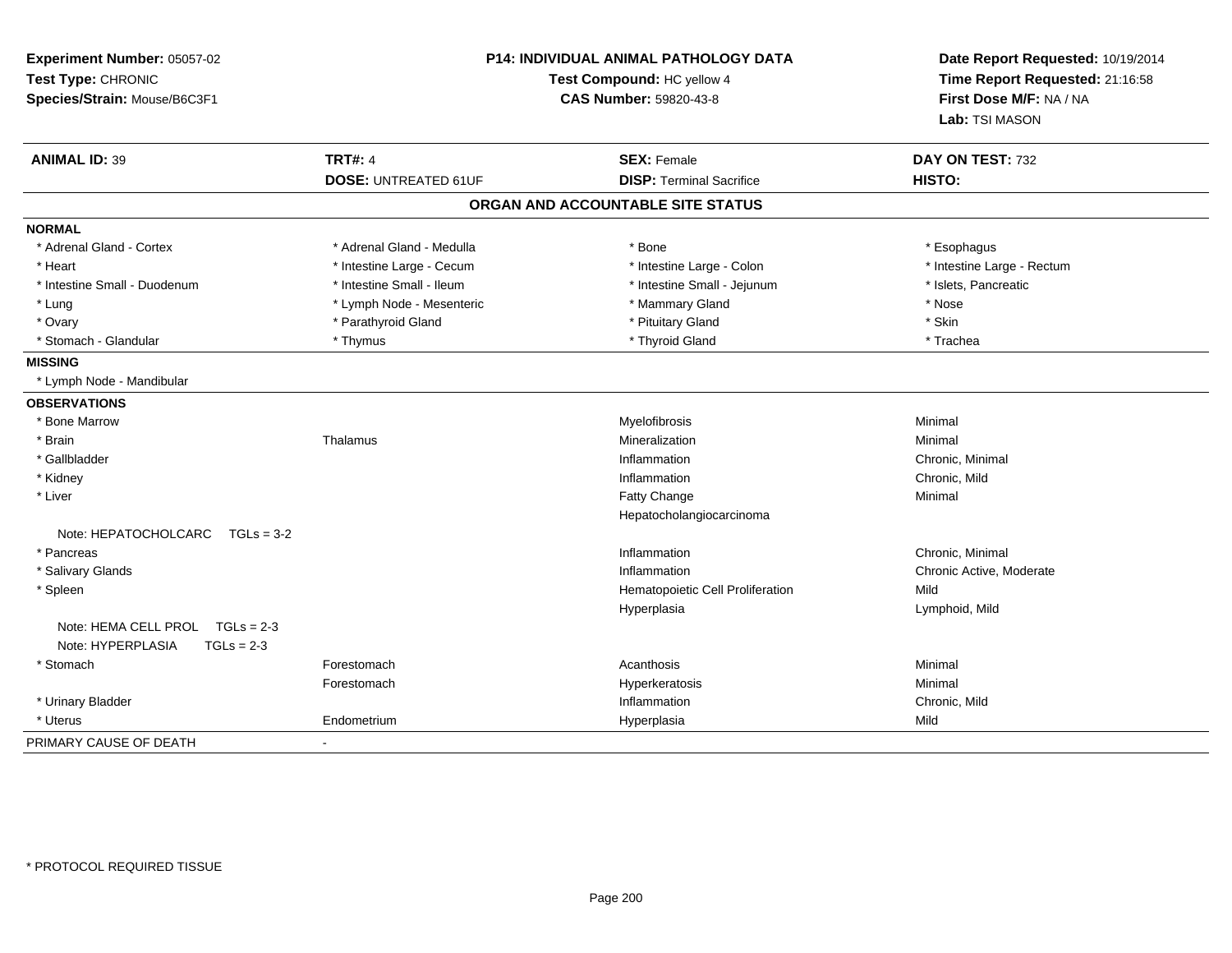| Experiment Number: 05057-02<br>Test Type: CHRONIC<br>Species/Strain: Mouse/B6C3F1 |                              | <b>P14: INDIVIDUAL ANIMAL PATHOLOGY DATA</b><br>Test Compound: HC yellow 4<br><b>CAS Number: 59820-43-8</b> | Date Report Requested: 10/19/2014<br>Time Report Requested: 21:16:58<br>First Dose M/F: NA / NA<br>Lab: TSI MASON |
|-----------------------------------------------------------------------------------|------------------------------|-------------------------------------------------------------------------------------------------------------|-------------------------------------------------------------------------------------------------------------------|
| <b>ANIMAL ID: 40</b>                                                              | <b>TRT#: 4</b>               | <b>SEX: Female</b>                                                                                          | DAY ON TEST: 732                                                                                                  |
|                                                                                   | <b>DOSE: UNTREATED 61UF</b>  | <b>DISP: Terminal Sacrifice</b>                                                                             | HISTO:                                                                                                            |
|                                                                                   |                              | ORGAN AND ACCOUNTABLE SITE STATUS                                                                           |                                                                                                                   |
| <b>NORMAL</b>                                                                     |                              |                                                                                                             |                                                                                                                   |
| * Adrenal Gland - Cortex                                                          | * Adrenal Gland - Medulla    | * Bone                                                                                                      | * Esophagus                                                                                                       |
| * Gallbladder                                                                     | * Heart                      | * Intestine Large - Cecum                                                                                   | * Intestine Large - Colon                                                                                         |
| * Intestine Large - Rectum                                                        | * Intestine Small - Duodenum | * Intestine Small - Ileum                                                                                   | * Intestine Small - Jejunum                                                                                       |
| * Islets, Pancreatic                                                              | * Lymph Node - Mandibular    | * Lymph Node - Mesenteric                                                                                   | * Nose                                                                                                            |
| * Ovary                                                                           | * Pancreas                   | * Skin                                                                                                      | * Spleen                                                                                                          |
| * Stomach - Forestomach                                                           | * Stomach - Glandular        | * Thymus                                                                                                    | * Thyroid Gland                                                                                                   |
| * Trachea                                                                         |                              |                                                                                                             |                                                                                                                   |
| <b>MISSING</b>                                                                    |                              |                                                                                                             |                                                                                                                   |
| * Mammary Gland                                                                   | * Parathyroid Gland          | * Pituitary Gland                                                                                           |                                                                                                                   |
| <b>OBSERVATIONS</b>                                                               |                              |                                                                                                             |                                                                                                                   |
| * Bone Marrow                                                                     |                              | Myelofibrosis                                                                                               | Minimal                                                                                                           |
| * Brain                                                                           | Thalamus                     | Mineralization                                                                                              | Minimal                                                                                                           |
| * Kidney                                                                          |                              | Inflammation                                                                                                | Chronic, Minimal                                                                                                  |
| * Liver                                                                           |                              | Inflammation                                                                                                | Chronic Active, Minimal                                                                                           |
| * Lung                                                                            |                              | Alveolar/Bronchiolar Adenoma                                                                                | <b>Multiple</b>                                                                                                   |
| Note: ALV BRON ADEN<br>$TGLs = 4-1$                                               |                              |                                                                                                             |                                                                                                                   |
| * Salivary Glands                                                                 |                              | Inflammation                                                                                                | Chronic Active, Minimal                                                                                           |
| * Urinary Bladder                                                                 |                              | Inflammation                                                                                                | Chronic, Mild                                                                                                     |
| * Uterus                                                                          | Endometrium                  | Hyperplasia                                                                                                 | Mild                                                                                                              |
| PRIMARY CAUSE OF DEATH                                                            |                              |                                                                                                             |                                                                                                                   |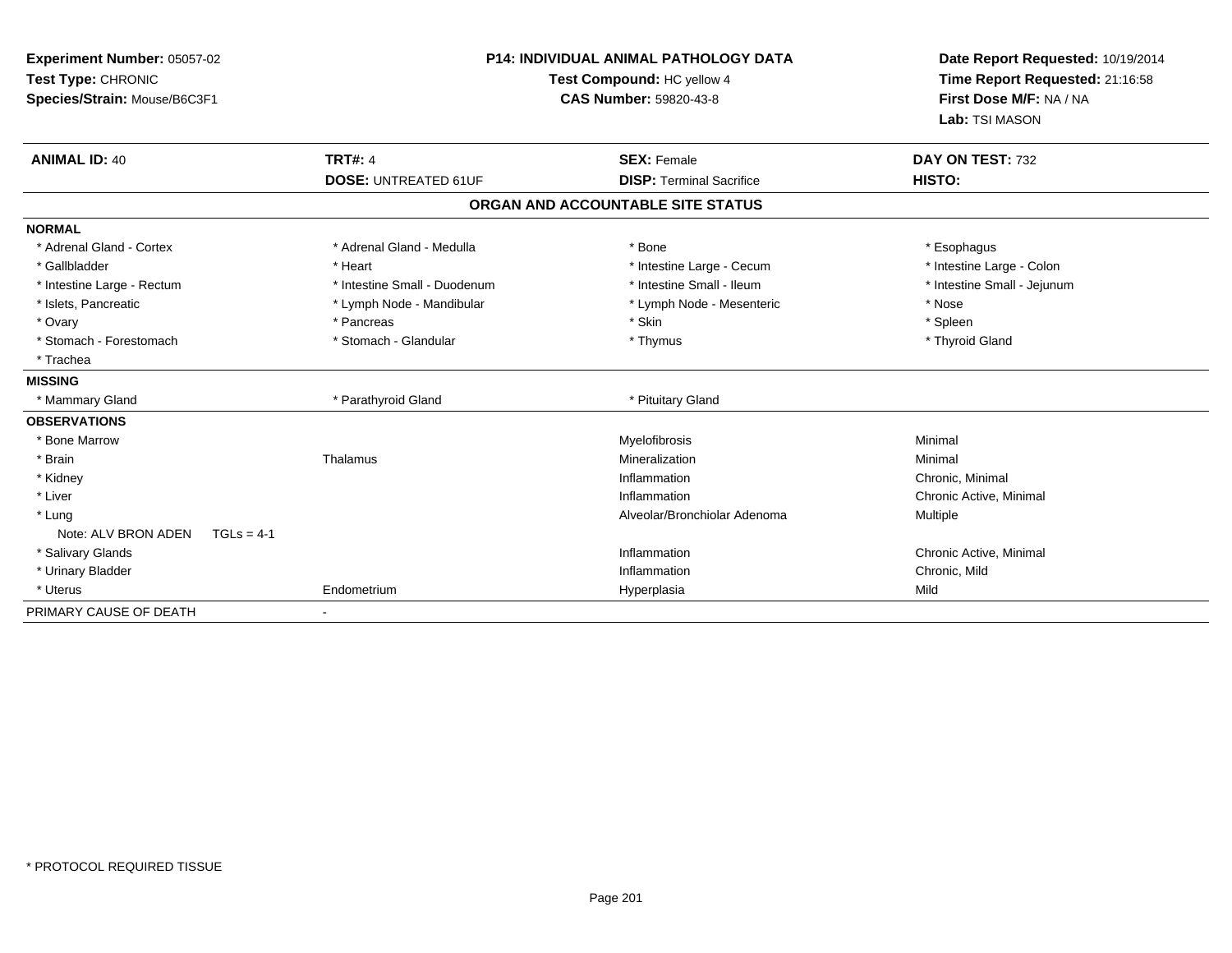| Experiment Number: 05057-02<br>Test Type: CHRONIC<br>Species/Strain: Mouse/B6C3F1 | <b>P14: INDIVIDUAL ANIMAL PATHOLOGY DATA</b><br>Test Compound: HC yellow 4<br><b>CAS Number: 59820-43-8</b> |                                   | Date Report Requested: 10/19/2014<br>Time Report Requested: 21:16:58<br>First Dose M/F: NA / NA<br>Lab: TSI MASON |  |
|-----------------------------------------------------------------------------------|-------------------------------------------------------------------------------------------------------------|-----------------------------------|-------------------------------------------------------------------------------------------------------------------|--|
| <b>ANIMAL ID: 44</b>                                                              | <b>TRT#: 4</b>                                                                                              | <b>SEX: Female</b>                | DAY ON TEST: 732                                                                                                  |  |
|                                                                                   | <b>DOSE: UNTREATED 61UF</b>                                                                                 | <b>DISP: Terminal Sacrifice</b>   | HISTO:                                                                                                            |  |
|                                                                                   |                                                                                                             | ORGAN AND ACCOUNTABLE SITE STATUS |                                                                                                                   |  |
| <b>NORMAL</b>                                                                     |                                                                                                             |                                   |                                                                                                                   |  |
| * Adrenal Gland - Cortex                                                          | * Adrenal Gland - Medulla                                                                                   | * Bone                            | * Esophagus                                                                                                       |  |
| * Gallbladder                                                                     | * Heart                                                                                                     | * Intestine Large - Cecum         | * Intestine Large - Colon                                                                                         |  |
| * Intestine Large - Rectum                                                        | * Intestine Small - Duodenum                                                                                | * Intestine Small - Ileum         | * Intestine Small - Jejunum                                                                                       |  |
| * Islets, Pancreatic                                                              | * Liver                                                                                                     | * Lung                            | * Lymph Node - Mandibular                                                                                         |  |
| * Nose                                                                            | * Ovary                                                                                                     | * Parathyroid Gland               | * Pituitary Gland                                                                                                 |  |
| * Skin                                                                            | * Stomach - Forestomach                                                                                     | * Stomach - Glandular             | * Thymus                                                                                                          |  |
| * Thyroid Gland                                                                   | * Trachea                                                                                                   | * Urinary Bladder                 |                                                                                                                   |  |
| <b>MISSING</b>                                                                    |                                                                                                             |                                   |                                                                                                                   |  |
| * Mammary Gland                                                                   |                                                                                                             |                                   |                                                                                                                   |  |
| <b>OBSERVATIONS</b>                                                               |                                                                                                             |                                   |                                                                                                                   |  |
| * Bone Marrow                                                                     |                                                                                                             | Myelofibrosis                     | Moderate                                                                                                          |  |
| * Brain                                                                           | Thalamus                                                                                                    | Mineralization                    | Minimal                                                                                                           |  |
| * Kidney                                                                          |                                                                                                             | Inflammation                      | Chronic, Minimal                                                                                                  |  |
| * Lymph Node                                                                      | Mesenteric                                                                                                  | <b>Infiltration Cellular</b>      | Histiocyte, Minimal                                                                                               |  |
| * Pancreas                                                                        |                                                                                                             | Inflammation                      | Chronic, Minimal                                                                                                  |  |
| * Salivary Glands                                                                 |                                                                                                             | Inflammation                      | Chronic Active, Minimal                                                                                           |  |
| * Spleen                                                                          |                                                                                                             | Hyperplasia                       | Lymphoid, Mild                                                                                                    |  |
| Note: HYPERPLASIA<br>$TGLs = 1-3$                                                 |                                                                                                             |                                   |                                                                                                                   |  |
| * Uterus                                                                          | Endometrium                                                                                                 | Hyperplasia                       | Moderate                                                                                                          |  |
| PRIMARY CAUSE OF DEATH                                                            |                                                                                                             |                                   |                                                                                                                   |  |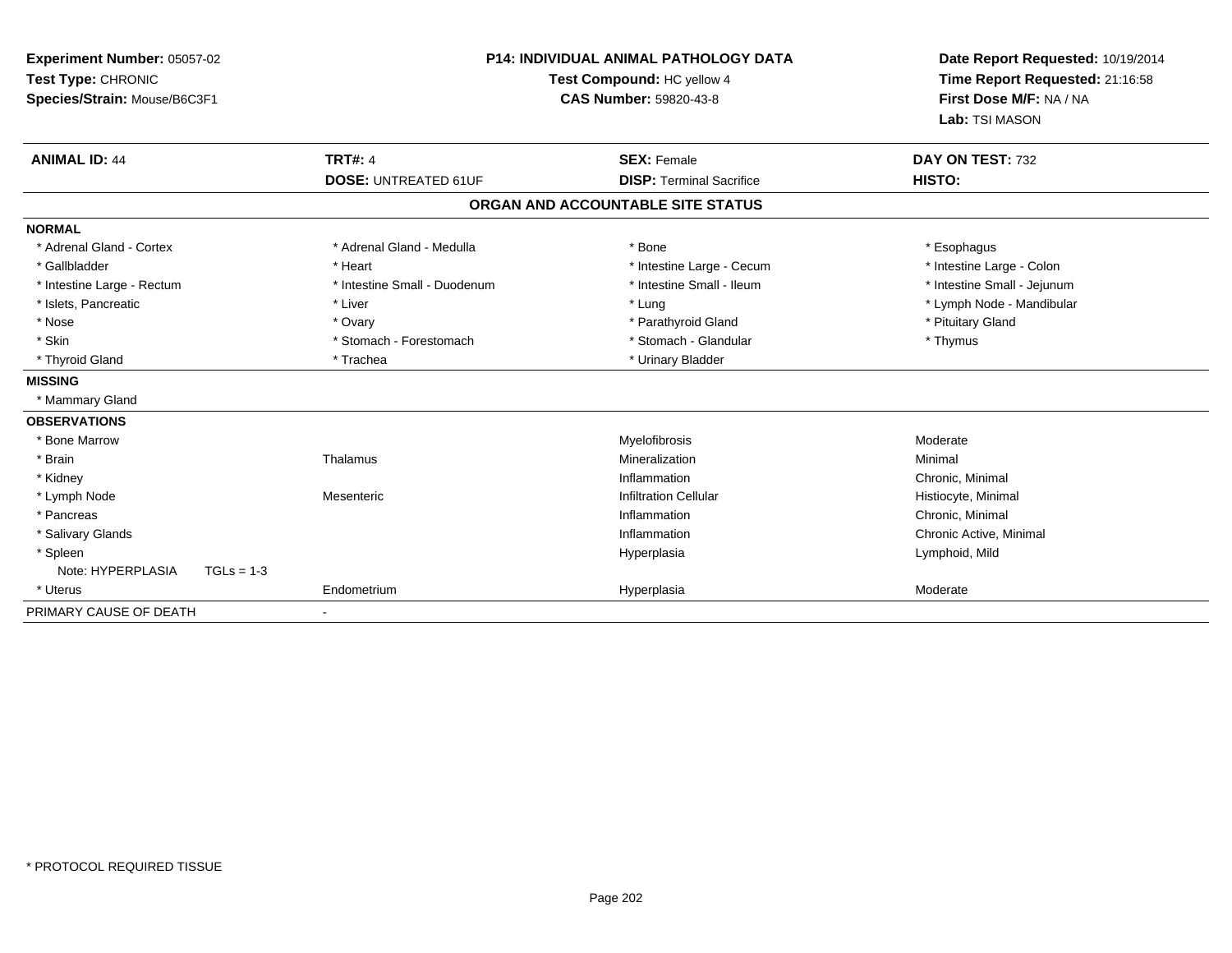| Experiment Number: 05057-02<br>Test Type: CHRONIC<br>Species/Strain: Mouse/B6C3F1 |                             | <b>P14: INDIVIDUAL ANIMAL PATHOLOGY DATA</b><br>Test Compound: HC yellow 4<br><b>CAS Number: 59820-43-8</b> | Date Report Requested: 10/19/2014<br>Time Report Requested: 21:16:58<br>First Dose M/F: NA / NA<br>Lab: TSI MASON |  |
|-----------------------------------------------------------------------------------|-----------------------------|-------------------------------------------------------------------------------------------------------------|-------------------------------------------------------------------------------------------------------------------|--|
| <b>ANIMAL ID: 45</b>                                                              | <b>TRT#: 4</b>              | <b>SEX: Female</b>                                                                                          | DAY ON TEST: 532                                                                                                  |  |
|                                                                                   | <b>DOSE: UNTREATED 61UF</b> | <b>DISP: Dead</b>                                                                                           | HISTO:                                                                                                            |  |
|                                                                                   |                             | ORGAN AND ACCOUNTABLE SITE STATUS                                                                           |                                                                                                                   |  |
| <b>NORMAL</b>                                                                     |                             |                                                                                                             |                                                                                                                   |  |
| * Adrenal Gland - Cortex                                                          | * Adrenal Gland - Medulla   | * Bone                                                                                                      | * Bone Marrow                                                                                                     |  |
| * Brain                                                                           | * Esophagus                 | Eye                                                                                                         | * Heart                                                                                                           |  |
| * Islets, Pancreatic                                                              | * Mammary Gland             | * Parathyroid Gland                                                                                         | * Salivary Glands                                                                                                 |  |
| * Skin                                                                            | * Stomach - Forestomach     | * Stomach - Glandular                                                                                       | * Thyroid Gland                                                                                                   |  |
| * Trachea                                                                         |                             |                                                                                                             |                                                                                                                   |  |
| <b>MISSING</b>                                                                    |                             |                                                                                                             |                                                                                                                   |  |
| * Thymus                                                                          |                             |                                                                                                             |                                                                                                                   |  |
| <b>AUTO PRECLUDES DIAG.</b>                                                       |                             |                                                                                                             |                                                                                                                   |  |
| * Gallbladder                                                                     | * Intestine Large - Cecum   | * Intestine Large - Colon                                                                                   | * Intestine Large - Rectum                                                                                        |  |
| * Intestine Small - Duodenum                                                      | * Intestine Small - Ileum   | * Intestine Small - Jejunum                                                                                 |                                                                                                                   |  |
| <b>OBSERVATIONS</b>                                                               |                             |                                                                                                             |                                                                                                                   |  |
| Eye                                                                               |                             |                                                                                                             |                                                                                                                   |  |
| Note: HARDERIAN GLAND ADENOCARCINOMA ACCOUNTS FOR EYE                             |                             |                                                                                                             |                                                                                                                   |  |
| Note: MASS.                                                                       |                             |                                                                                                             |                                                                                                                   |  |
| Harderian Gland                                                                   |                             | Adenocarcinoma                                                                                              |                                                                                                                   |  |
| Note: ADENOCARC<br>$TGLs = 9-9$                                                   |                             |                                                                                                             |                                                                                                                   |  |
| * Kidney                                                                          |                             | Inflammation                                                                                                | Chronic, Minimal                                                                                                  |  |
| * Liver                                                                           |                             | Lymphoma Malignant Histiocytic                                                                              |                                                                                                                   |  |
| Note: LYMPH MAL HIST TGLs = 10-2                                                  |                             |                                                                                                             |                                                                                                                   |  |
| * Lung                                                                            |                             | Adenocarcinoma                                                                                              | Metastatic (Harderian Gland)                                                                                      |  |
| [Adenocarcinoma TGLS = 3-1]                                                       |                             |                                                                                                             |                                                                                                                   |  |
| * Lymph Node                                                                      | Mandibular                  | Adenocarcinoma                                                                                              | Metastatic (Harderian Gland)                                                                                      |  |
|                                                                                   | Mesenteric                  | Lymphoma Malignant Histiocytic                                                                              |                                                                                                                   |  |
| Note: ADENOCARC<br>$TGLs = 2-5$                                                   |                             |                                                                                                             |                                                                                                                   |  |
| $*$ Nose                                                                          |                             | Inflammation                                                                                                | Acute, Minimal                                                                                                    |  |
| * Ovary                                                                           |                             | Lymphoma Malignant Histiocytic                                                                              |                                                                                                                   |  |
| Note: LYMPH MAL HIST TGLs = 6,8-4.1                                               |                             |                                                                                                             |                                                                                                                   |  |
| Note: NO OBVIOUS OVARIAN TISSUE COULD BE SEEN; HOWEVER, THIS                      |                             |                                                                                                             |                                                                                                                   |  |
| Note: SAMPLE WAS TAKEN FROM THE AREA OF THE OVARIES.                              |                             |                                                                                                             |                                                                                                                   |  |
| * Pancreas                                                                        |                             | Lymphoma Malignant Histiocytic                                                                              |                                                                                                                   |  |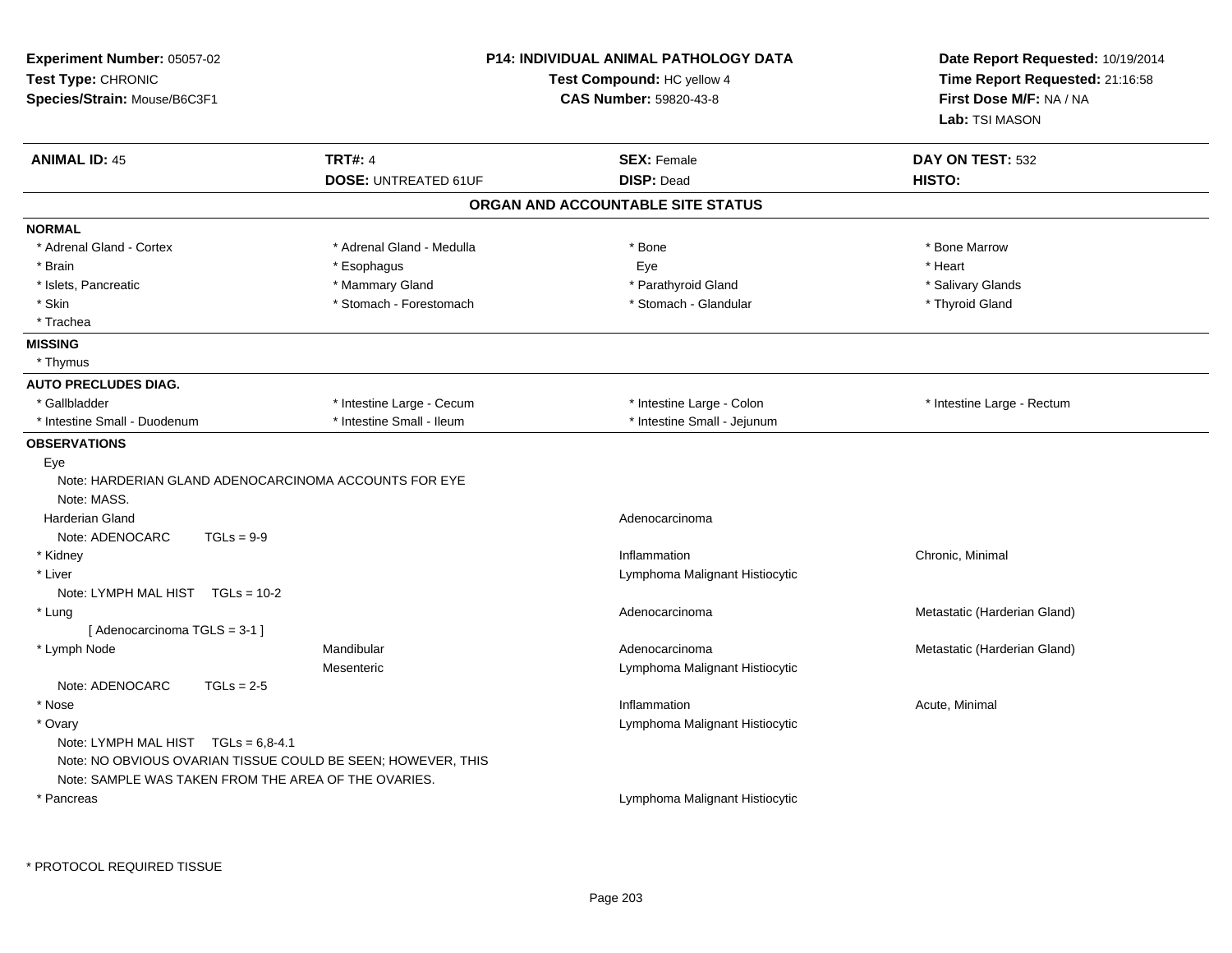| Experiment Number: 05057-02<br><b>Test Type: CHRONIC</b><br>Species/Strain: Mouse/B6C3F1 |                | <b>P14: INDIVIDUAL ANIMAL PATHOLOGY DATA</b><br>Test Compound: HC yellow 4<br><b>CAS Number: 59820-43-8</b> |                                   | Date Report Requested: 10/19/2014<br>Time Report Requested: 21:16:58<br>First Dose M/F: NA / NA<br><b>Lab:</b> TSI MASON |
|------------------------------------------------------------------------------------------|----------------|-------------------------------------------------------------------------------------------------------------|-----------------------------------|--------------------------------------------------------------------------------------------------------------------------|
| <b>ANIMAL ID: 45</b>                                                                     |                | <b>TRT#: 4</b>                                                                                              | <b>SEX: Female</b>                | DAY ON TEST: 532                                                                                                         |
|                                                                                          |                | <b>DOSE: UNTREATED 61UF</b>                                                                                 | <b>DISP: Dead</b>                 | HISTO:                                                                                                                   |
|                                                                                          |                |                                                                                                             | ORGAN AND ACCOUNTABLE SITE STATUS |                                                                                                                          |
| * Pituitary Gland                                                                        |                | Pars Distalis                                                                                               | Hyperplasia                       | Minimal                                                                                                                  |
| * Spleen                                                                                 |                |                                                                                                             | Lymphoma Malignant Histiocytic    |                                                                                                                          |
| Note: LYMPH MAL HIST                                                                     | $TGLs = 5-4$   |                                                                                                             |                                   |                                                                                                                          |
| Tooth                                                                                    |                |                                                                                                             | Lymphoma Malignant Histiocytic    |                                                                                                                          |
| * Urinary Bladder                                                                        |                |                                                                                                             | Inflammation                      | Chronic, Minimal                                                                                                         |
| * Uterus                                                                                 |                |                                                                                                             | Lymphoma Malignant Histiocytic    |                                                                                                                          |
| Note: LYMPH MAL HIST                                                                     | $TGLs = 7-4.1$ |                                                                                                             |                                   |                                                                                                                          |
| PRIMARY CAUSE OF DEATH                                                                   |                |                                                                                                             |                                   |                                                                                                                          |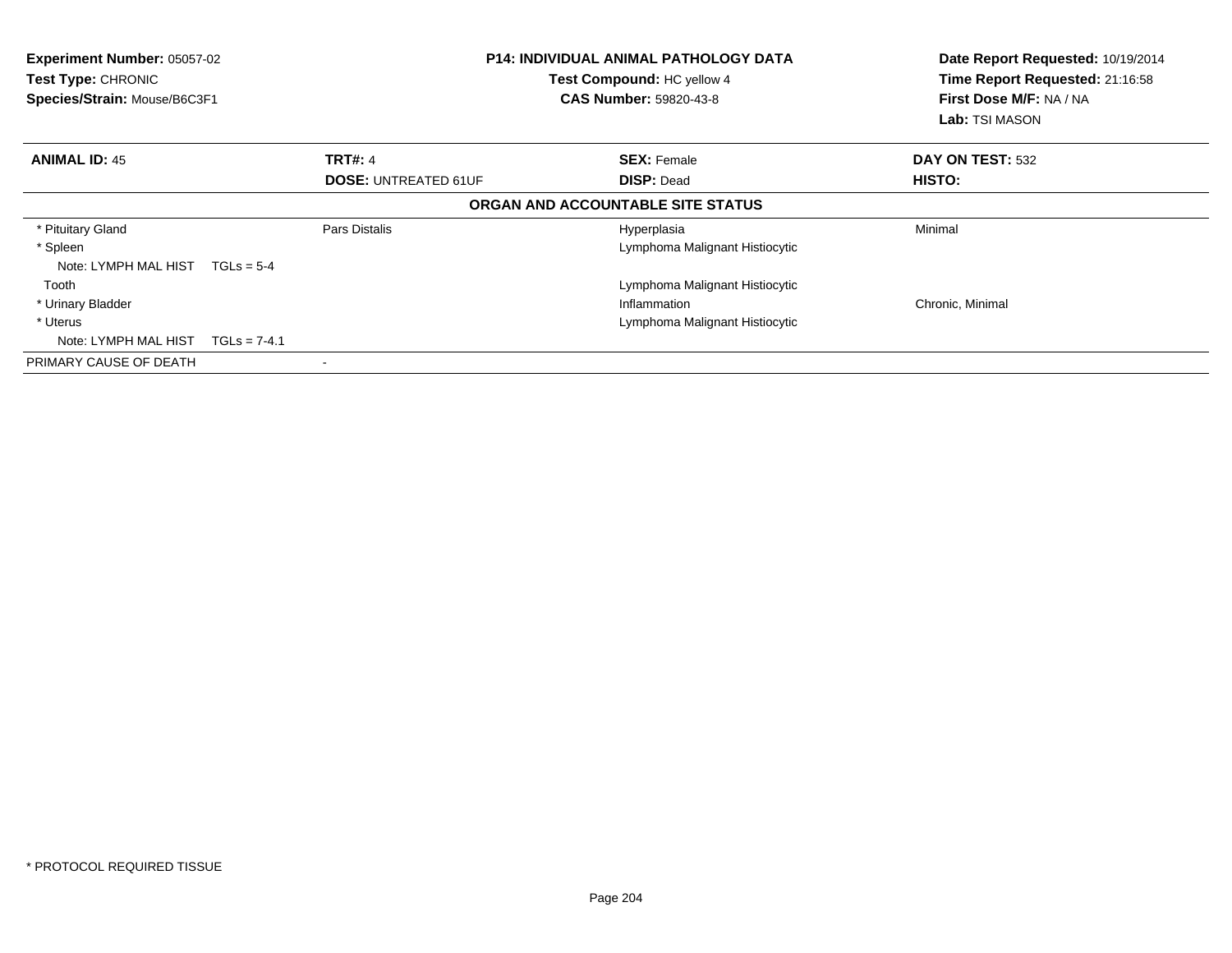| Experiment Number: 05057-02<br>Test Type: CHRONIC<br>Species/Strain: Mouse/B6C3F1 | <b>P14: INDIVIDUAL ANIMAL PATHOLOGY DATA</b><br>Test Compound: HC yellow 4<br><b>CAS Number: 59820-43-8</b> |                                                       | Date Report Requested: 10/19/2014<br>Time Report Requested: 21:16:58<br>First Dose M/F: NA / NA<br>Lab: TSI MASON |
|-----------------------------------------------------------------------------------|-------------------------------------------------------------------------------------------------------------|-------------------------------------------------------|-------------------------------------------------------------------------------------------------------------------|
| <b>ANIMAL ID: 46</b>                                                              | <b>TRT#: 4</b><br><b>DOSE: UNTREATED 61UF</b>                                                               | <b>SEX: Female</b><br><b>DISP: Terminal Sacrifice</b> | DAY ON TEST: 732<br>HISTO:                                                                                        |
|                                                                                   |                                                                                                             |                                                       |                                                                                                                   |
|                                                                                   |                                                                                                             | ORGAN AND ACCOUNTABLE SITE STATUS                     |                                                                                                                   |
| <b>NORMAL</b>                                                                     |                                                                                                             |                                                       |                                                                                                                   |
| * Adrenal Gland - Cortex                                                          | * Adrenal Gland - Medulla                                                                                   | * Bone                                                | * Esophagus                                                                                                       |
| * Gallbladder                                                                     | * Heart                                                                                                     | * Intestine Large - Cecum                             | * Intestine Large - Colon                                                                                         |
| * Intestine Large - Rectum                                                        | * Intestine Small - Duodenum                                                                                | * Intestine Small - Ileum                             | * Intestine Small - Jejunum                                                                                       |
| * Islets, Pancreatic                                                              | * Liver                                                                                                     | * Lung                                                | * Lymph Node - Mandibular                                                                                         |
| * Ovary                                                                           | * Parathyroid Gland                                                                                         | * Pituitary Gland                                     | * Skin                                                                                                            |
| * Spleen                                                                          | * Stomach - Glandular                                                                                       | * Thymus                                              | * Thyroid Gland                                                                                                   |
| * Trachea                                                                         |                                                                                                             |                                                       |                                                                                                                   |
| <b>MISSING</b>                                                                    |                                                                                                             |                                                       |                                                                                                                   |
| * Mammary Gland                                                                   |                                                                                                             |                                                       |                                                                                                                   |
| <b>OBSERVATIONS</b>                                                               |                                                                                                             |                                                       |                                                                                                                   |
| * Bone Marrow                                                                     |                                                                                                             | Myelofibrosis                                         | Mild                                                                                                              |
| * Brain                                                                           | Thalamus                                                                                                    | Mineralization                                        | Minimal                                                                                                           |
| * Kidney                                                                          |                                                                                                             | Inflammation                                          | Chronic, Minimal                                                                                                  |
| * Lymph Node                                                                      | Mesenteric                                                                                                  | <b>Infiltration Cellular</b>                          | Histiocyte, Minimal                                                                                               |
| * Nose                                                                            |                                                                                                             | Inflammation                                          | Acute, Minimal                                                                                                    |
| * Pancreas                                                                        |                                                                                                             | Inflammation                                          | Chronic, Minimal                                                                                                  |
| * Salivary Glands                                                                 |                                                                                                             | Inflammation                                          | Chronic Active, Mild                                                                                              |
| * Stomach                                                                         | Forestomach                                                                                                 | Squamous Cell Papilloma                               |                                                                                                                   |
| Note: PAPILLOMA SQUA<br>$TGLs = 3-3$                                              |                                                                                                             |                                                       |                                                                                                                   |
| * Urinary Bladder                                                                 |                                                                                                             | Inflammation                                          | Chronic, Minimal                                                                                                  |
| * Uterus                                                                          | Endometrium                                                                                                 | Hyperplasia                                           | Mild                                                                                                              |
|                                                                                   | Endometrium                                                                                                 | Thrombosis                                            | Marked                                                                                                            |
| Note: THROMBUS<br>$TGLs = 2-4$                                                    |                                                                                                             |                                                       |                                                                                                                   |
| PRIMARY CAUSE OF DEATH                                                            | $\blacksquare$                                                                                              |                                                       |                                                                                                                   |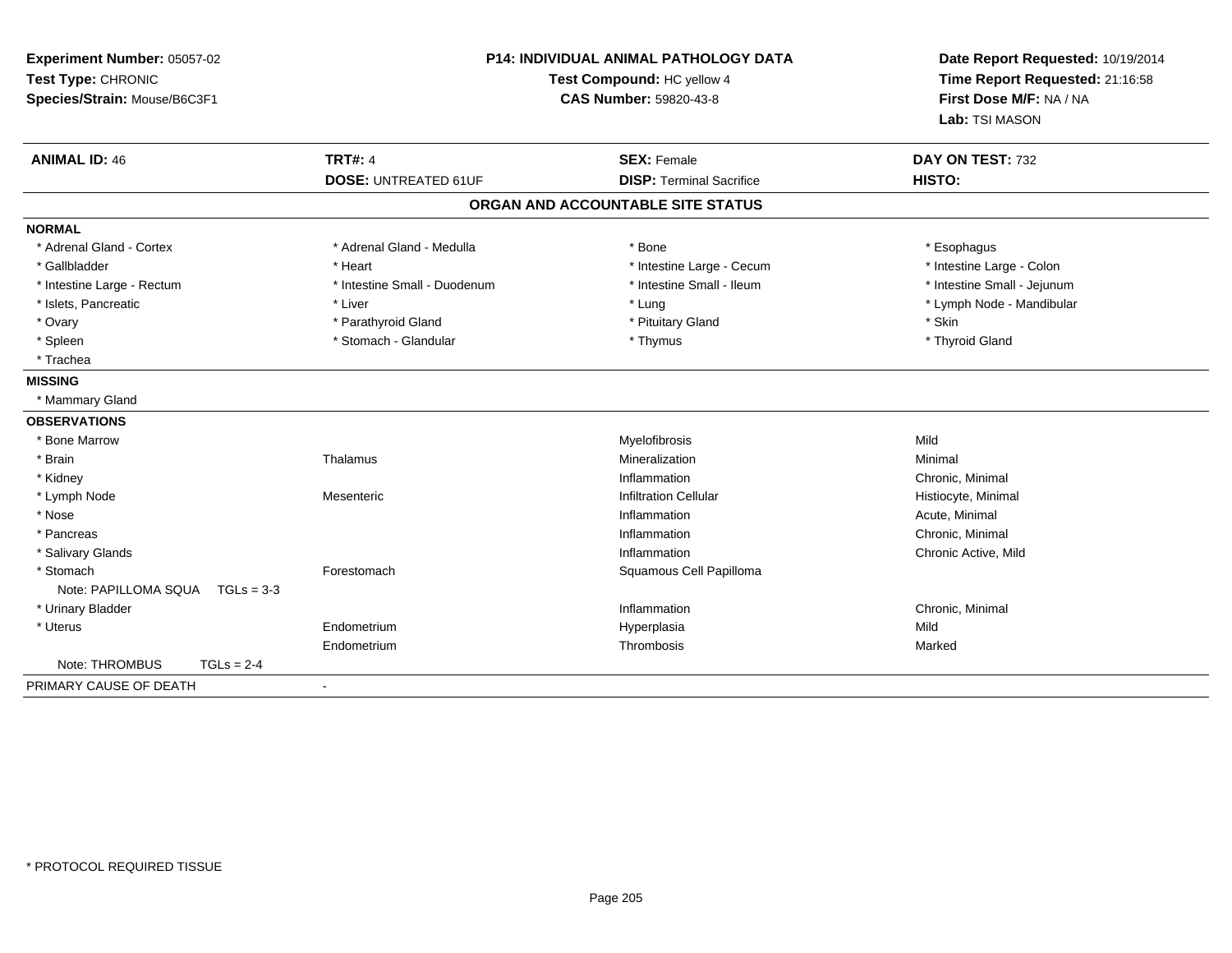| Experiment Number: 05057-02<br>Test Type: CHRONIC<br>Species/Strain: Mouse/B6C3F1 |                             | <b>P14: INDIVIDUAL ANIMAL PATHOLOGY DATA</b><br>Test Compound: HC yellow 4<br><b>CAS Number: 59820-43-8</b> | Date Report Requested: 10/19/2014<br>Time Report Requested: 21:16:58<br>First Dose M/F: NA / NA<br>Lab: TSI MASON |  |
|-----------------------------------------------------------------------------------|-----------------------------|-------------------------------------------------------------------------------------------------------------|-------------------------------------------------------------------------------------------------------------------|--|
| <b>ANIMAL ID: 48</b>                                                              | <b>TRT#: 4</b>              | <b>SEX: Female</b>                                                                                          | DAY ON TEST: 463                                                                                                  |  |
|                                                                                   | <b>DOSE: UNTREATED 61UF</b> | <b>DISP: Moribund</b>                                                                                       | HISTO:                                                                                                            |  |
|                                                                                   |                             | ORGAN AND ACCOUNTABLE SITE STATUS                                                                           |                                                                                                                   |  |
| <b>NORMAL</b>                                                                     |                             |                                                                                                             |                                                                                                                   |  |
| * Adrenal Gland - Cortex                                                          | * Adrenal Gland - Medulla   | * Bone                                                                                                      | * Bone Marrow                                                                                                     |  |
| * Brain                                                                           | * Esophagus                 | * Gallbladder                                                                                               | * Heart                                                                                                           |  |
| * Intestine Large - Cecum                                                         | * Intestine Large - Colon   | * Intestine Large - Rectum                                                                                  | * Intestine Small - Duodenum                                                                                      |  |
| * Intestine Small - Ileum                                                         | * Intestine Small - Jejunum | * Islets, Pancreatic                                                                                        | * Liver                                                                                                           |  |
| * Lung                                                                            | * Lymph Node - Mandibular   | * Lymph Node - Mesenteric                                                                                   | * Mammary Gland                                                                                                   |  |
| * Nose                                                                            | * Ovary                     | * Parathyroid Gland                                                                                         | * Skin                                                                                                            |  |
| * Spleen                                                                          | * Stomach - Forestomach     | * Stomach - Glandular                                                                                       | * Thyroid Gland                                                                                                   |  |
| * Trachea                                                                         | * Uterus                    |                                                                                                             |                                                                                                                   |  |
| <b>MISSING</b>                                                                    |                             |                                                                                                             |                                                                                                                   |  |
| Mesentery                                                                         | * Thymus                    |                                                                                                             |                                                                                                                   |  |
| <b>OBSERVATIONS</b>                                                               |                             |                                                                                                             |                                                                                                                   |  |
| * Kidney                                                                          |                             | Inflammation                                                                                                | Chronic, Minimal                                                                                                  |  |
| * Pancreas                                                                        |                             | Inflammation                                                                                                | Chronic, Minimal                                                                                                  |  |
| * Pituitary Gland                                                                 | <b>Pars Distalis</b>        | Adenoma                                                                                                     |                                                                                                                   |  |
| Note: ADENOMA<br>$TGLs = 8-7$                                                     |                             |                                                                                                             |                                                                                                                   |  |
| * Salivary Glands                                                                 |                             | Inflammation                                                                                                | Chronic Active, Minimal                                                                                           |  |
| * Urinary Bladder                                                                 |                             | Inflammation                                                                                                | Chronic, Mild                                                                                                     |  |
| PRIMARY CAUSE OF DEATH                                                            |                             |                                                                                                             |                                                                                                                   |  |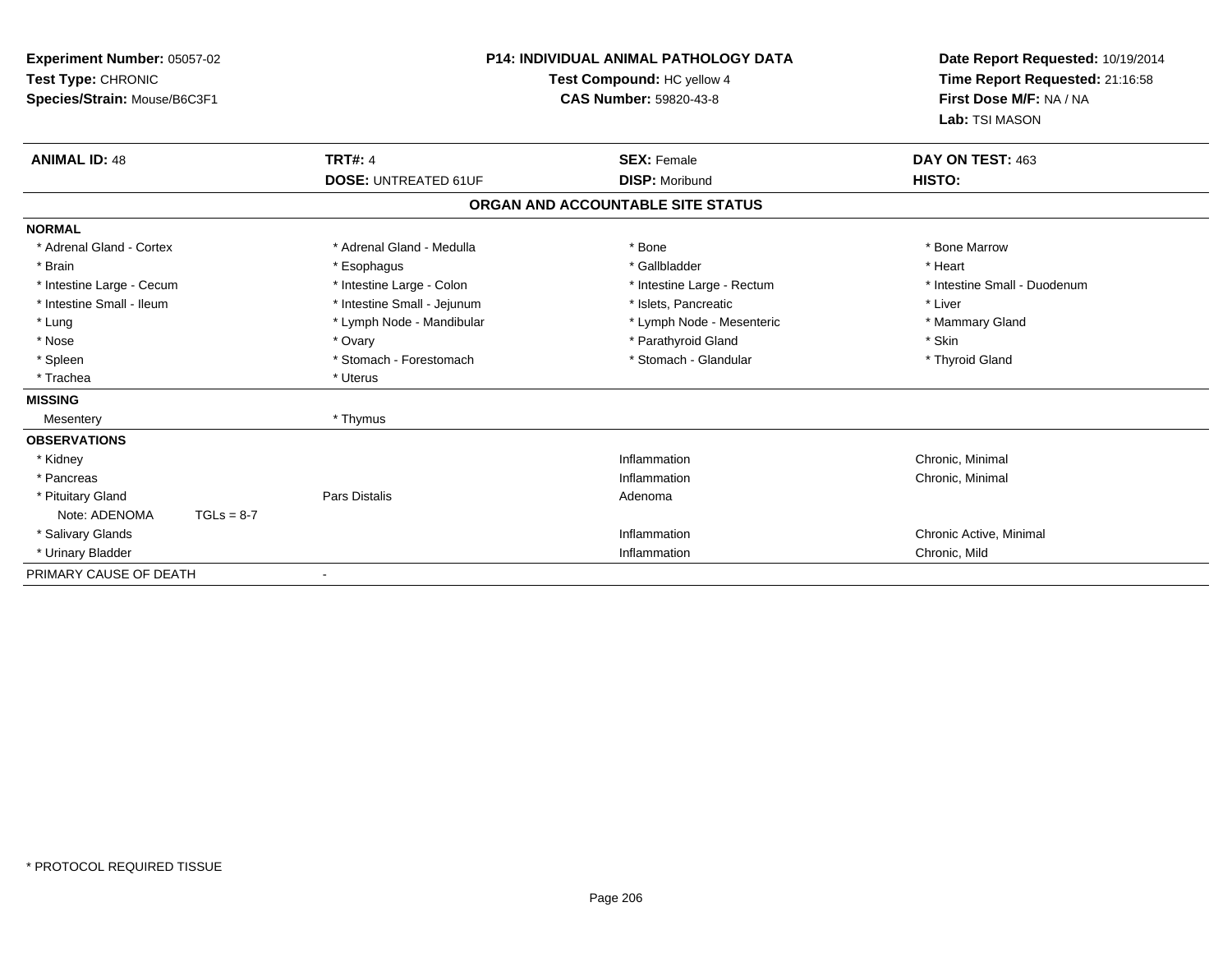| Experiment Number: 05057-02<br>Test Type: CHRONIC<br>Species/Strain: Mouse/B6C3F1 |                             | <b>P14: INDIVIDUAL ANIMAL PATHOLOGY DATA</b><br>Test Compound: HC yellow 4<br>CAS Number: 59820-43-8 | Date Report Requested: 10/19/2014<br>Time Report Requested: 21:16:58<br>First Dose M/F: NA / NA<br>Lab: TSI MASON |
|-----------------------------------------------------------------------------------|-----------------------------|------------------------------------------------------------------------------------------------------|-------------------------------------------------------------------------------------------------------------------|
| <b>ANIMAL ID: 49</b>                                                              | <b>TRT#: 4</b>              | <b>SEX: Female</b>                                                                                   | DAY ON TEST: 732                                                                                                  |
|                                                                                   | <b>DOSE: UNTREATED 61UF</b> | <b>DISP: Terminal Sacrifice</b>                                                                      | HISTO:                                                                                                            |
|                                                                                   |                             | ORGAN AND ACCOUNTABLE SITE STATUS                                                                    |                                                                                                                   |
| <b>NORMAL</b>                                                                     |                             |                                                                                                      |                                                                                                                   |
| * Adrenal Gland - Cortex                                                          | * Adrenal Gland - Medulla   | * Bone                                                                                               | * Esophagus                                                                                                       |
| * Heart                                                                           | * Intestine Large - Colon   | * Intestine Large - Rectum                                                                           | * Intestine Small - Duodenum                                                                                      |
| * Intestine Small - Jejunum                                                       | * Islets, Pancreatic        | * Liver                                                                                              | * Lung                                                                                                            |
| * Lymph Node - Mandibular                                                         | * Pancreas                  | * Parathyroid Gland                                                                                  | * Pituitary Gland                                                                                                 |
| * Skin                                                                            | * Spleen                    | * Stomach - Forestomach                                                                              | * Stomach - Glandular                                                                                             |
| * Thymus                                                                          | * Thyroid Gland             | * Trachea                                                                                            |                                                                                                                   |
| <b>MISSING</b>                                                                    |                             |                                                                                                      |                                                                                                                   |
| * Gallbladder                                                                     | * Intestine Large - Cecum   | * Intestine Small - Ileum                                                                            | * Lymph Node - Mesenteric                                                                                         |
| * Mammary Gland                                                                   | * Nose                      |                                                                                                      |                                                                                                                   |
| <b>OBSERVATIONS</b>                                                               |                             |                                                                                                      |                                                                                                                   |
| * Bone Marrow                                                                     |                             | Myelofibrosis                                                                                        | Mild                                                                                                              |
| * Brain                                                                           | Thalamus                    | Mineralization                                                                                       | Minimal                                                                                                           |
| * Kidney                                                                          |                             | Inflammation                                                                                         | Chronic, Minimal                                                                                                  |
| * Ovary                                                                           |                             | Inflammation                                                                                         | Chronic, Mild                                                                                                     |
| * Salivary Glands                                                                 |                             | Inflammation                                                                                         | Chronic Active, Mild                                                                                              |
| * Urinary Bladder                                                                 |                             | Inflammation                                                                                         | Chronic, Minimal                                                                                                  |
| * Uterus                                                                          | Endometrium                 | Hyperplasia                                                                                          | Mild                                                                                                              |
| PRIMARY CAUSE OF DEATH                                                            |                             |                                                                                                      |                                                                                                                   |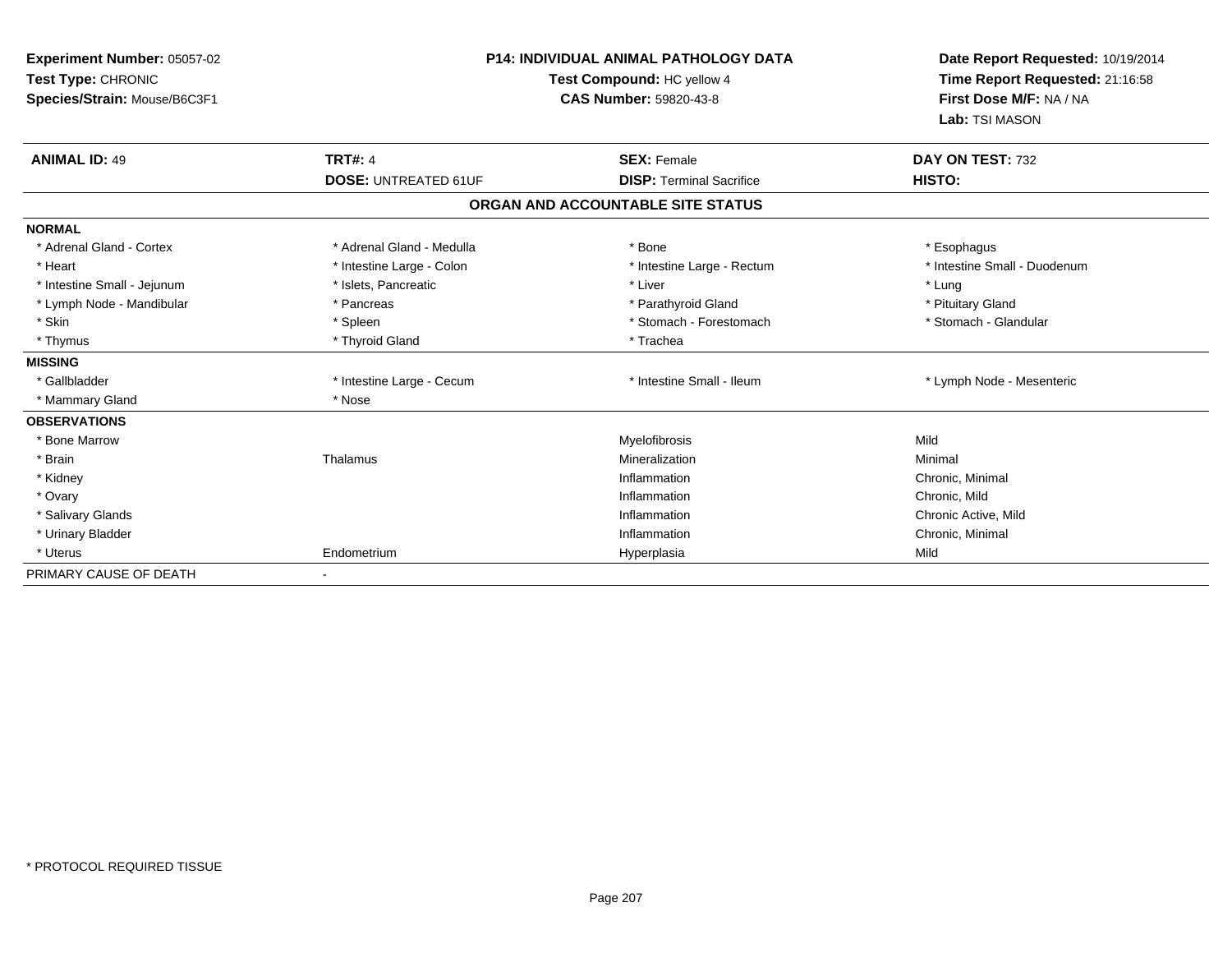| Experiment Number: 05057-02<br>Test Type: CHRONIC<br>Species/Strain: Mouse/B6C3F1 |                |                             | <b>P14: INDIVIDUAL ANIMAL PATHOLOGY DATA</b><br>Test Compound: HC yellow 4<br><b>CAS Number: 59820-43-8</b> |  | Date Report Requested: 10/19/2014<br>Time Report Requested: 21:16:58<br>First Dose M/F: NA / NA<br>Lab: TSI MASON |
|-----------------------------------------------------------------------------------|----------------|-----------------------------|-------------------------------------------------------------------------------------------------------------|--|-------------------------------------------------------------------------------------------------------------------|
| <b>ANIMAL ID: 50</b>                                                              |                | <b>TRT#: 4</b>              | <b>SEX: Female</b>                                                                                          |  | DAY ON TEST: 732                                                                                                  |
|                                                                                   |                | <b>DOSE: UNTREATED 61UF</b> | <b>DISP: Terminal Sacrifice</b>                                                                             |  | HISTO:                                                                                                            |
|                                                                                   |                |                             | ORGAN AND ACCOUNTABLE SITE STATUS                                                                           |  |                                                                                                                   |
| <b>NORMAL</b>                                                                     |                |                             |                                                                                                             |  |                                                                                                                   |
| * Adrenal Gland - Cortex                                                          |                | * Adrenal Gland - Medulla   | * Bone                                                                                                      |  | * Bone Marrow                                                                                                     |
| * Gallbladder                                                                     |                | * Heart                     | * Intestine Large - Cecum                                                                                   |  | * Intestine Large - Rectum                                                                                        |
| * Intestine Small - Duodenum                                                      |                | * Intestine Small - Ileum   | * Intestine Small - Jejunum                                                                                 |  | * Islets, Pancreatic                                                                                              |
| * Kidney                                                                          |                | * Liver                     | * Lung                                                                                                      |  | * Nose                                                                                                            |
| * Ovary                                                                           |                | * Pancreas                  | * Parathyroid Gland                                                                                         |  | * Pituitary Gland                                                                                                 |
| * Salivary Glands                                                                 |                | * Skin                      | * Stomach - Forestomach                                                                                     |  | * Stomach - Glandular                                                                                             |
| * Thymus                                                                          |                | * Thyroid Gland             | * Trachea                                                                                                   |  |                                                                                                                   |
| <b>MISSING</b>                                                                    |                |                             |                                                                                                             |  |                                                                                                                   |
| * Esophagus                                                                       |                | * Intestine Large - Colon   | * Mammary Gland                                                                                             |  |                                                                                                                   |
| <b>OBSERVATIONS</b>                                                               |                |                             |                                                                                                             |  |                                                                                                                   |
| * Brain                                                                           |                | Thalamus                    | Mineralization                                                                                              |  | Minimal                                                                                                           |
| * Lymph Node                                                                      |                | Mandibular                  | Lymphoma Malignant Mixed                                                                                    |  |                                                                                                                   |
|                                                                                   |                | Mesenteric                  | Lymphoma Malignant Mixed                                                                                    |  |                                                                                                                   |
| Note: LYMPH MAL MIXD                                                              | $TGLs = 2-5$   |                             |                                                                                                             |  |                                                                                                                   |
| Note: LYMPH MAL MIXD                                                              | $TGLs = 5-5.1$ |                             |                                                                                                             |  |                                                                                                                   |
| * Spleen                                                                          |                |                             | Lymphoma Malignant Mixed                                                                                    |  |                                                                                                                   |
| Note: LYMPH MAL MIXD                                                              | $TGLs = 3.4-3$ |                             |                                                                                                             |  |                                                                                                                   |
| * Urinary Bladder                                                                 |                |                             | Inflammation                                                                                                |  | Chronic, Minimal                                                                                                  |
| * Uterus                                                                          |                |                             | Endometriosis                                                                                               |  | Moderate                                                                                                          |
| Note: ENDOMETRIOSIS                                                               | $TGLs = 5-4$   |                             |                                                                                                             |  |                                                                                                                   |
| PRIMARY CAUSE OF DEATH                                                            |                |                             |                                                                                                             |  |                                                                                                                   |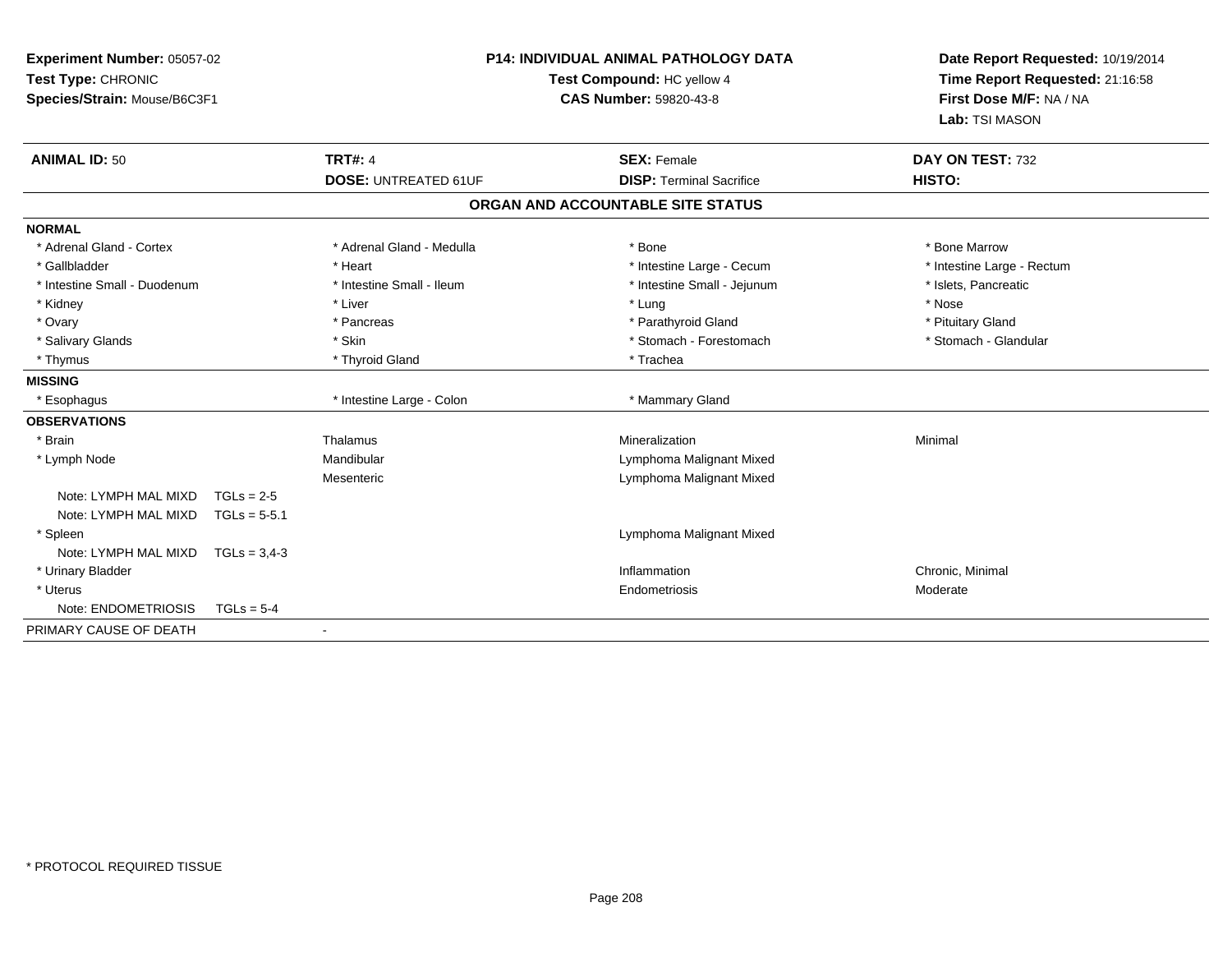| Experiment Number: 05057-02<br>Test Type: CHRONIC<br>Species/Strain: Mouse/B6C3F1 |                              | <b>P14: INDIVIDUAL ANIMAL PATHOLOGY DATA</b><br>Test Compound: HC yellow 4<br><b>CAS Number: 59820-43-8</b> | Date Report Requested: 10/19/2014<br>Time Report Requested: 21:16:58<br>First Dose M/F: NA / NA<br>Lab: TSI MASON |  |
|-----------------------------------------------------------------------------------|------------------------------|-------------------------------------------------------------------------------------------------------------|-------------------------------------------------------------------------------------------------------------------|--|
| <b>ANIMAL ID: 51</b>                                                              | <b>TRT#: 4</b>               | <b>SEX: Female</b>                                                                                          | DAY ON TEST: 732                                                                                                  |  |
|                                                                                   | <b>DOSE: UNTREATED 61UF</b>  | <b>DISP: Terminal Sacrifice</b>                                                                             | HISTO:                                                                                                            |  |
|                                                                                   |                              | ORGAN AND ACCOUNTABLE SITE STATUS                                                                           |                                                                                                                   |  |
| <b>NORMAL</b>                                                                     |                              |                                                                                                             |                                                                                                                   |  |
| * Adrenal Gland - Cortex                                                          | * Adrenal Gland - Medulla    | * Bone                                                                                                      | * Esophagus                                                                                                       |  |
| * Gallbladder                                                                     | * Heart                      | * Intestine Large - Cecum                                                                                   | * Intestine Large - Colon                                                                                         |  |
| * Intestine Large - Rectum                                                        | * Intestine Small - Duodenum | * Intestine Small - Ileum                                                                                   | * Intestine Small - Jejunum                                                                                       |  |
| * Islets, Pancreatic                                                              | * Lung                       | * Mammary Gland                                                                                             | * Nose                                                                                                            |  |
| * Parathyroid Gland                                                               | * Skin                       | * Stomach - Forestomach                                                                                     | * Stomach - Glandular                                                                                             |  |
| * Thyroid Gland                                                                   | * Trachea                    |                                                                                                             |                                                                                                                   |  |
| <b>MISSING</b>                                                                    |                              |                                                                                                             |                                                                                                                   |  |
| * Lymph Node - Mandibular                                                         | * Thymus                     |                                                                                                             |                                                                                                                   |  |
| <b>OBSERVATIONS</b>                                                               |                              |                                                                                                             |                                                                                                                   |  |
| * Bone Marrow                                                                     |                              | Myelofibrosis                                                                                               | Mild                                                                                                              |  |
| * Brain                                                                           | Thalamus                     | Mineralization                                                                                              | Minimal                                                                                                           |  |
| * Kidney                                                                          |                              | Inflammation                                                                                                | Chronic, Minimal                                                                                                  |  |
| * Liver                                                                           |                              | Inflammation                                                                                                | Chronic Active, Minimal                                                                                           |  |
| * Lymph Node                                                                      | Mesenteric                   | <b>Infiltration Cellular</b>                                                                                | Histiocyte, Minimal                                                                                               |  |
| * Ovary                                                                           |                              | Cyst                                                                                                        | Mild                                                                                                              |  |
| * Pancreas                                                                        |                              | Inflammation                                                                                                | Chronic, Minimal                                                                                                  |  |
| * Pituitary Gland                                                                 | Pars Distalis                | Hyperplasia                                                                                                 | Mild                                                                                                              |  |
| * Salivary Glands                                                                 |                              | Inflammation                                                                                                | Chronic Active, Minimal                                                                                           |  |
| * Spleen                                                                          |                              | Lymphoma Malignant Mixed                                                                                    |                                                                                                                   |  |
| Note: LYMPH MAL MIXD<br>$TGLs = 2-3$                                              |                              |                                                                                                             |                                                                                                                   |  |
| * Urinary Bladder                                                                 |                              | Inflammation                                                                                                | Chronic, Mild                                                                                                     |  |
| * Uterus                                                                          | Endometrium                  | Hyperplasia                                                                                                 | Moderate                                                                                                          |  |
| PRIMARY CAUSE OF DEATH                                                            |                              |                                                                                                             |                                                                                                                   |  |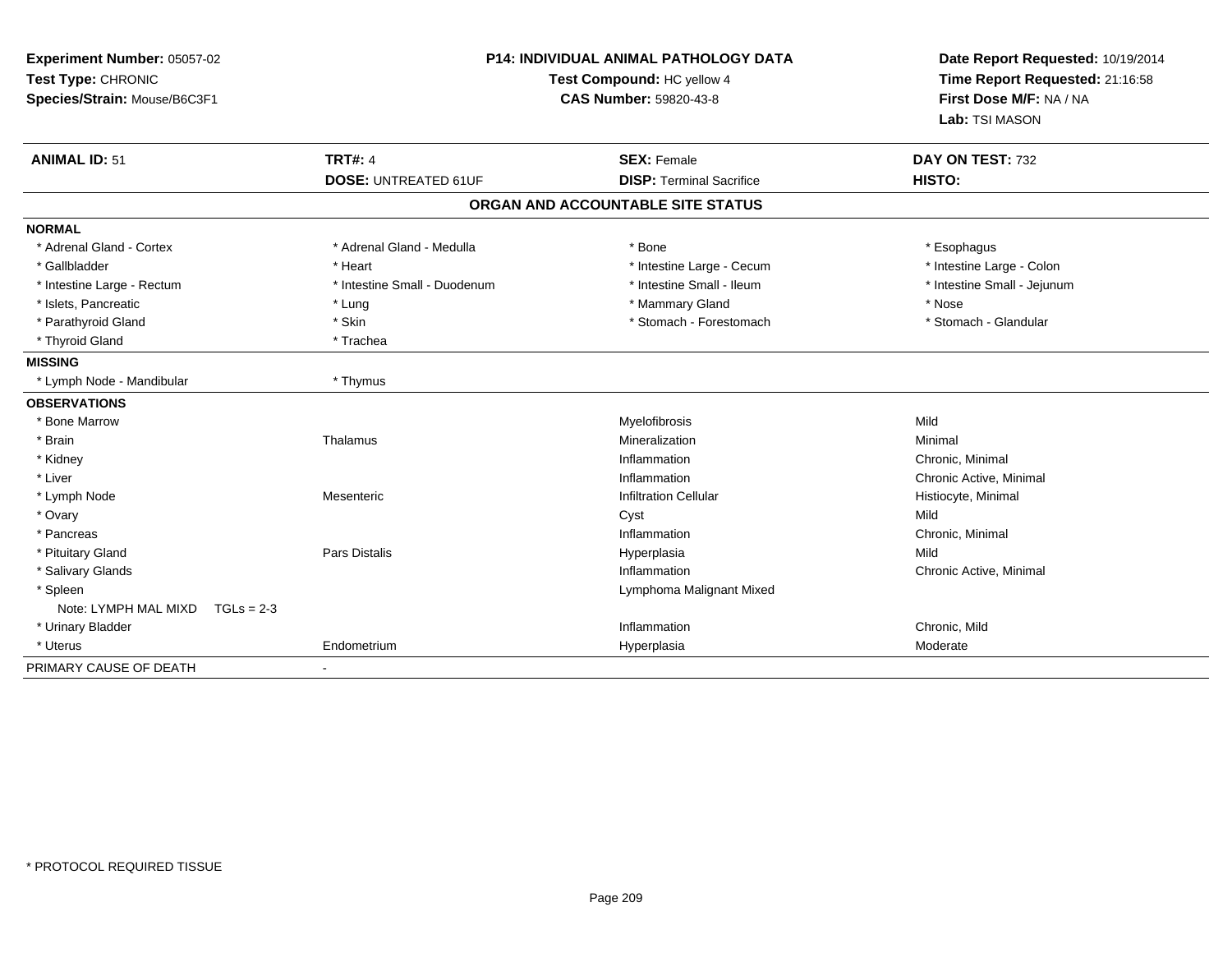| Experiment Number: 05057-02<br>Test Type: CHRONIC<br>Species/Strain: Mouse/B6C3F1 |                                                            | <b>P14: INDIVIDUAL ANIMAL PATHOLOGY DATA</b><br>Test Compound: HC yellow 4<br><b>CAS Number: 59820-43-8</b> | Date Report Requested: 10/19/2014<br>Time Report Requested: 21:16:58<br>First Dose M/F: NA / NA<br>Lab: TSI MASON |
|-----------------------------------------------------------------------------------|------------------------------------------------------------|-------------------------------------------------------------------------------------------------------------|-------------------------------------------------------------------------------------------------------------------|
| <b>ANIMAL ID: 54</b>                                                              | <b>TRT#: 4</b>                                             | <b>SEX: Female</b>                                                                                          | DAY ON TEST: 732                                                                                                  |
|                                                                                   | <b>DOSE: UNTREATED 61UF</b>                                | <b>DISP: Terminal Sacrifice</b>                                                                             | HISTO:                                                                                                            |
|                                                                                   |                                                            | ORGAN AND ACCOUNTABLE SITE STATUS                                                                           |                                                                                                                   |
| <b>NORMAL</b>                                                                     |                                                            |                                                                                                             |                                                                                                                   |
| * Adrenal Gland - Cortex                                                          | * Adrenal Gland - Medulla                                  | * Bone                                                                                                      | * Brain                                                                                                           |
| * Esophagus                                                                       | * Heart                                                    | * Intestine Large - Cecum                                                                                   | * Intestine Large - Colon                                                                                         |
| * Intestine Large - Rectum                                                        | * Intestine Small - Duodenum                               | * Intestine Small - Ileum                                                                                   | * Intestine Small - Jejunum                                                                                       |
| * Islets, Pancreatic                                                              | * Lymph Node - Mandibular                                  | * Lymph Node - Mesenteric                                                                                   | * Nose                                                                                                            |
| * Ovary                                                                           | * Pancreas                                                 | * Parathyroid Gland                                                                                         | * Skin                                                                                                            |
| * Stomach - Glandular                                                             | * Thymus                                                   | * Thyroid Gland                                                                                             | * Trachea                                                                                                         |
| <b>MISSING</b>                                                                    |                                                            |                                                                                                             |                                                                                                                   |
| * Mammary Gland                                                                   |                                                            |                                                                                                             |                                                                                                                   |
| <b>OBSERVATIONS</b>                                                               |                                                            |                                                                                                             |                                                                                                                   |
| * Bone Marrow                                                                     |                                                            | Myelofibrosis                                                                                               | Minimal                                                                                                           |
| * Gallbladder                                                                     |                                                            | Inflammation                                                                                                | Chronic, Minimal                                                                                                  |
| * Kidney                                                                          |                                                            | Inflammation                                                                                                | Chronic, Minimal                                                                                                  |
| * Liver                                                                           |                                                            | Inflammation                                                                                                | Chronic Active, Mild                                                                                              |
| * Lung                                                                            |                                                            | Hemorrhage                                                                                                  | Minimal                                                                                                           |
|                                                                                   | Note: THE MINOR HEMORRHAGE IN THE LUNG PROBABLY REPRESENTS |                                                                                                             |                                                                                                                   |
| * Pituitary Gland                                                                 | <b>Pars Distalis</b>                                       | Hyperplasia                                                                                                 | Minimal                                                                                                           |
| * Salivary Glands                                                                 |                                                            | Inflammation                                                                                                | Chronic Active, Minimal                                                                                           |
| * Spleen                                                                          |                                                            | Hyperplasia                                                                                                 | Lymphoid, Mild                                                                                                    |
| * Stomach                                                                         | Forestomach                                                | Squamous Cell Papilloma                                                                                     |                                                                                                                   |
| Note: PAPILLOMA SQUA TGLs = 4-3                                                   |                                                            |                                                                                                             |                                                                                                                   |
| * Urinary Bladder                                                                 |                                                            | Inflammation                                                                                                | Chronic, Minimal                                                                                                  |
| * Uterus                                                                          | Endometrium                                                | Hyperplasia                                                                                                 | Mild                                                                                                              |
| PRIMARY CAUSE OF DEATH                                                            |                                                            |                                                                                                             |                                                                                                                   |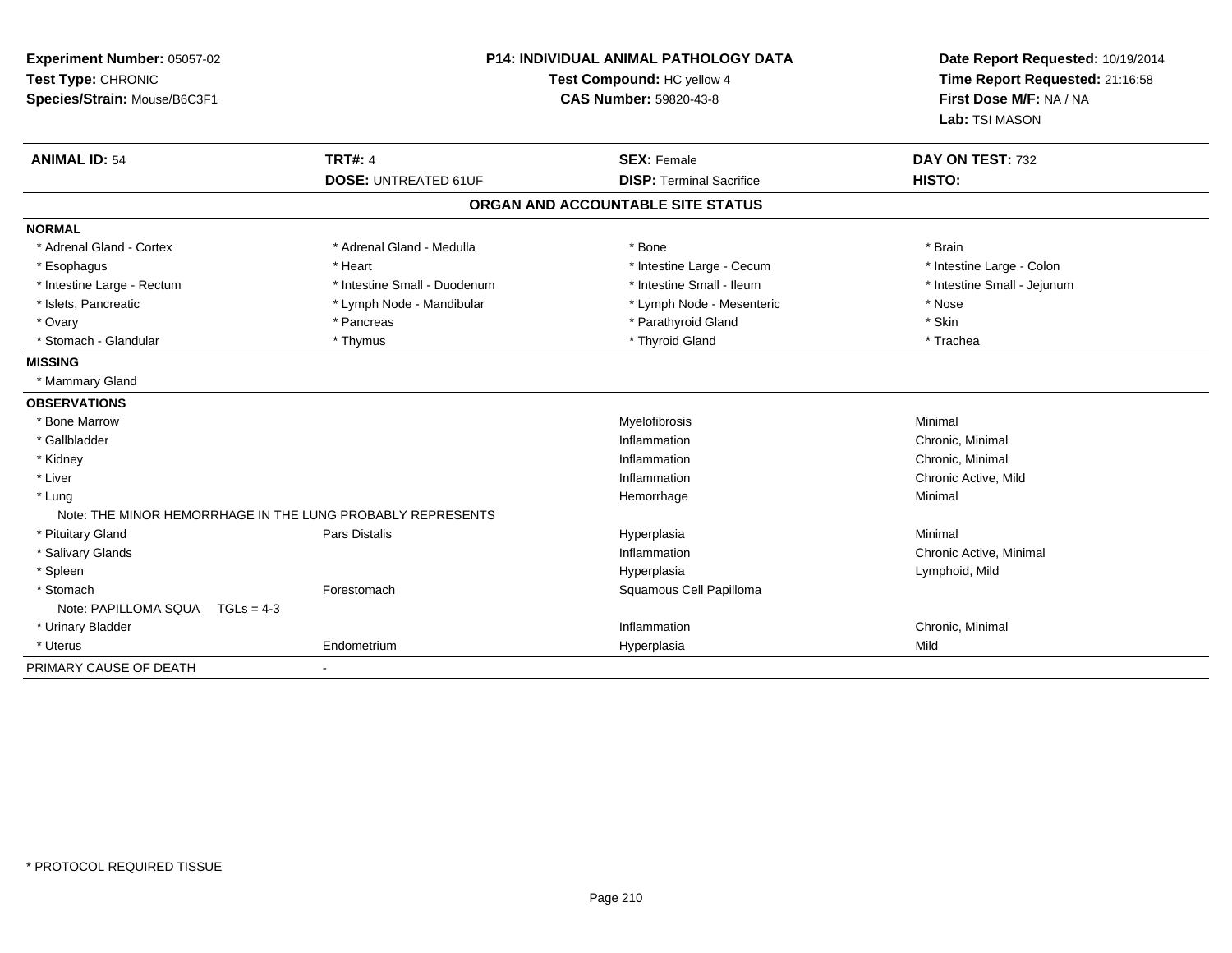| <b>Experiment Number: 05057-02</b><br>Test Type: CHRONIC<br>Species/Strain: Mouse/B6C3F1 |              | <b>P14: INDIVIDUAL ANIMAL PATHOLOGY DATA</b><br>Test Compound: HC yellow 4<br><b>CAS Number: 59820-43-8</b> |                                   |                                 | Date Report Requested: 10/19/2014<br>Time Report Requested: 21:16:58<br>First Dose M/F: NA / NA<br>Lab: TSI MASON |                           |
|------------------------------------------------------------------------------------------|--------------|-------------------------------------------------------------------------------------------------------------|-----------------------------------|---------------------------------|-------------------------------------------------------------------------------------------------------------------|---------------------------|
| <b>ANIMAL ID: 55</b>                                                                     |              | <b>TRT#: 4</b>                                                                                              |                                   | <b>SEX: Female</b>              |                                                                                                                   | DAY ON TEST: 732          |
|                                                                                          |              | <b>DOSE: UNTREATED 61UF</b>                                                                                 |                                   | <b>DISP: Terminal Sacrifice</b> | HISTO:                                                                                                            |                           |
|                                                                                          |              |                                                                                                             | ORGAN AND ACCOUNTABLE SITE STATUS |                                 |                                                                                                                   |                           |
| <b>NORMAL</b>                                                                            |              |                                                                                                             |                                   |                                 |                                                                                                                   |                           |
| * Adrenal Gland - Cortex                                                                 |              | * Adrenal Gland - Medulla                                                                                   | * Bone                            |                                 | * Brain                                                                                                           |                           |
| * Esophagus                                                                              |              | * Gallbladder                                                                                               | * Heart                           |                                 |                                                                                                                   | * Intestine Large - Cecum |
| * Intestine Large - Colon                                                                |              | * Intestine Large - Rectum                                                                                  |                                   | * Intestine Small - Duodenum    |                                                                                                                   | * Intestine Small - Ileum |
| * Intestine Small - Jejunum                                                              |              | * Islets, Pancreatic                                                                                        | * Lung                            |                                 |                                                                                                                   | * Lymph Node - Mandibular |
| * Lymph Node - Mesenteric                                                                |              | * Mammary Gland                                                                                             | * Nose                            |                                 |                                                                                                                   | * Parathyroid Gland       |
| * Pituitary Gland                                                                        |              | * Salivary Glands                                                                                           | * Skin                            |                                 |                                                                                                                   | * Stomach - Forestomach   |
| * Stomach - Glandular                                                                    |              | * Thymus                                                                                                    |                                   | * Thyroid Gland                 | * Trachea                                                                                                         |                           |
| <b>OBSERVATIONS</b>                                                                      |              |                                                                                                             |                                   |                                 |                                                                                                                   |                           |
| * Bone Marrow                                                                            |              |                                                                                                             |                                   | Myelofibrosis                   | Mild                                                                                                              |                           |
| * Kidney                                                                                 |              |                                                                                                             |                                   | Inflammation                    | Chronic, Minimal                                                                                                  |                           |
| * Liver                                                                                  |              |                                                                                                             |                                   | Inflammation                    | Chronic Active, Mild                                                                                              |                           |
| Mesentery                                                                                |              |                                                                                                             |                                   | Inflammation                    |                                                                                                                   | Chronic Active, Moderate  |
| * Nose                                                                                   |              |                                                                                                             |                                   |                                 |                                                                                                                   |                           |
| Note: SKULL.                                                                             |              | Note: MYELOFIBROSIS WAS ALSO PROMINENT IN THE MARROW OF THE                                                 |                                   |                                 |                                                                                                                   |                           |
| * Ovary                                                                                  |              |                                                                                                             | Cyst                              |                                 | Mild                                                                                                              |                           |
| * Pancreas                                                                               |              |                                                                                                             |                                   | Inflammation                    | Chronic, Minimal                                                                                                  |                           |
| * Spleen                                                                                 |              |                                                                                                             | Hyperplasia                       |                                 | Lymphoid, Minimal                                                                                                 |                           |
| * Urinary Bladder                                                                        |              |                                                                                                             |                                   | Inflammation                    | Chronic, Minimal                                                                                                  |                           |
| * Uterus                                                                                 |              | Endometrium                                                                                                 | Hyperplasia                       |                                 | Moderate                                                                                                          |                           |
| Note: HYPERPLASIA                                                                        | $TGLs = 2-4$ |                                                                                                             |                                   |                                 |                                                                                                                   |                           |
| PRIMARY CAUSE OF DEATH                                                                   |              |                                                                                                             |                                   |                                 |                                                                                                                   |                           |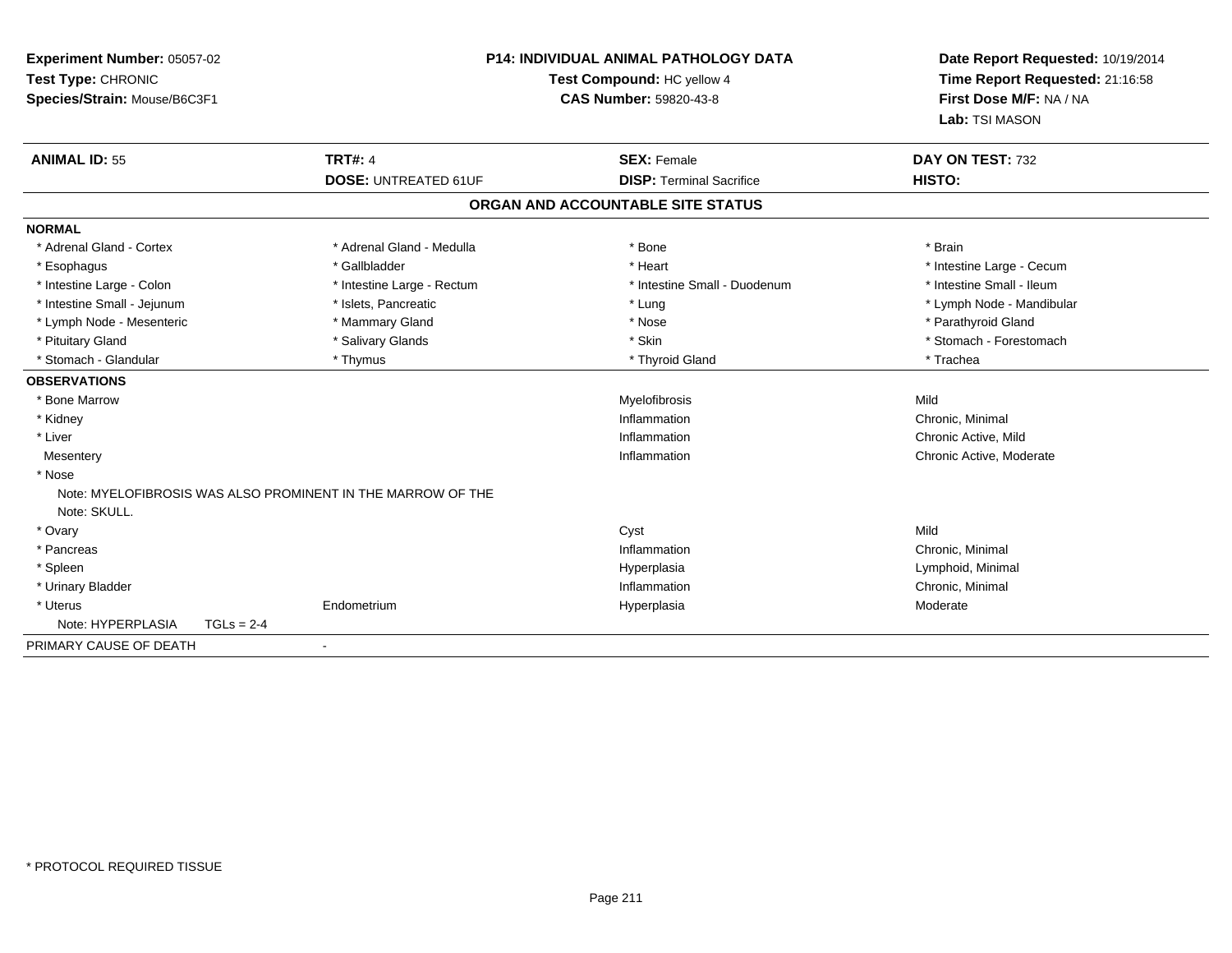| Time Report Requested: 21:16:58<br>Test Type: CHRONIC<br>Test Compound: HC yellow 4<br><b>CAS Number: 59820-43-8</b><br>First Dose M/F: NA / NA<br>Species/Strain: Mouse/B6C3F1<br>Lab: TSI MASON<br><b>ANIMAL ID: 57</b><br><b>TRT#: 4</b><br>DAY ON TEST: 466<br><b>SEX: Female</b><br><b>DISP: Dead</b><br>HISTO:<br><b>DOSE: UNTREATED 61UF</b> |  |  |  |
|-----------------------------------------------------------------------------------------------------------------------------------------------------------------------------------------------------------------------------------------------------------------------------------------------------------------------------------------------------|--|--|--|
|                                                                                                                                                                                                                                                                                                                                                     |  |  |  |
|                                                                                                                                                                                                                                                                                                                                                     |  |  |  |
|                                                                                                                                                                                                                                                                                                                                                     |  |  |  |
|                                                                                                                                                                                                                                                                                                                                                     |  |  |  |
|                                                                                                                                                                                                                                                                                                                                                     |  |  |  |
| ORGAN AND ACCOUNTABLE SITE STATUS                                                                                                                                                                                                                                                                                                                   |  |  |  |
| <b>NORMAL</b>                                                                                                                                                                                                                                                                                                                                       |  |  |  |
| * Adrenal Gland - Medulla<br>* Intestine Large - Rectum<br>* Bone<br>* Esophagus                                                                                                                                                                                                                                                                    |  |  |  |
| * Parathyroid Gland<br>* Islets, Pancreatic<br>* Mammary Gland<br>* Nose                                                                                                                                                                                                                                                                            |  |  |  |
| * Salivary Glands<br>* Stomach - Forestomach<br>* Stomach - Glandular<br>* Skin                                                                                                                                                                                                                                                                     |  |  |  |
| * Thyroid Gland<br>* Trachea                                                                                                                                                                                                                                                                                                                        |  |  |  |
| <b>AUTO PRECLUDES DIAG.</b>                                                                                                                                                                                                                                                                                                                         |  |  |  |
| * Intestine Large - Cecum<br>* Intestine Large - Colon<br>* Intestine Small - Duodenum<br>* Gallbladder                                                                                                                                                                                                                                             |  |  |  |
| * Intestine Small - Jejunum<br>* Urinary Bladder<br>* Intestine Small - Ileum<br>* Pancreas                                                                                                                                                                                                                                                         |  |  |  |
| <b>OBSERVATIONS</b>                                                                                                                                                                                                                                                                                                                                 |  |  |  |
| * Adrenal Gland<br>Cortex<br>Lymphoma Malignant Lymphocytic                                                                                                                                                                                                                                                                                         |  |  |  |
| * Bone Marrow<br>Lymphoma Malignant Lymphocytic                                                                                                                                                                                                                                                                                                     |  |  |  |
| Lymphoma Malignant Lymphocytic<br>* Brain                                                                                                                                                                                                                                                                                                           |  |  |  |
| * Heart<br>Lymphoma Malignant Lymphocytic                                                                                                                                                                                                                                                                                                           |  |  |  |
| * Kidney<br>Lymphoma Malignant Lymphocytic                                                                                                                                                                                                                                                                                                          |  |  |  |
| * Liver<br>Lymphoma Malignant Lymphocytic                                                                                                                                                                                                                                                                                                           |  |  |  |
| Note: LYMPH MAL LYMP $TGLs = 9-2$                                                                                                                                                                                                                                                                                                                   |  |  |  |
| * Lung<br>Lymphoma Malignant Lymphocytic                                                                                                                                                                                                                                                                                                            |  |  |  |
| Mandibular<br>Lymphoma Malignant Lymphocytic<br>* Lymph Node                                                                                                                                                                                                                                                                                        |  |  |  |
| Lymphoma Malignant Lymphocytic<br>Mesenteric                                                                                                                                                                                                                                                                                                        |  |  |  |
| Note: LYMPH MAL LYMP $TGLs = 7-5$                                                                                                                                                                                                                                                                                                                   |  |  |  |
| Lymphoma Malignant Lymphocytic<br>* Ovary                                                                                                                                                                                                                                                                                                           |  |  |  |
| Lymphoma Malignant Lymphocytic<br><b>Skeletal Muscle</b>                                                                                                                                                                                                                                                                                            |  |  |  |
| Lymphoma Malignant Undifferentiated Cell Type<br>* Spleen                                                                                                                                                                                                                                                                                           |  |  |  |
| Note: LYMPH MAL UNDF $TGLs = 4.5-3$                                                                                                                                                                                                                                                                                                                 |  |  |  |
| * Thymus<br>Lymphoma Malignant Lymphocytic                                                                                                                                                                                                                                                                                                          |  |  |  |
| Note: LYMPH MAL LYMP TGLs = 2-5.1                                                                                                                                                                                                                                                                                                                   |  |  |  |
| Tooth<br>Lymphoma Malignant Lymphocytic                                                                                                                                                                                                                                                                                                             |  |  |  |
| Lymphoma Malignant Lymphocytic<br>* Uterus                                                                                                                                                                                                                                                                                                          |  |  |  |
| PRIMARY CAUSE OF DEATH                                                                                                                                                                                                                                                                                                                              |  |  |  |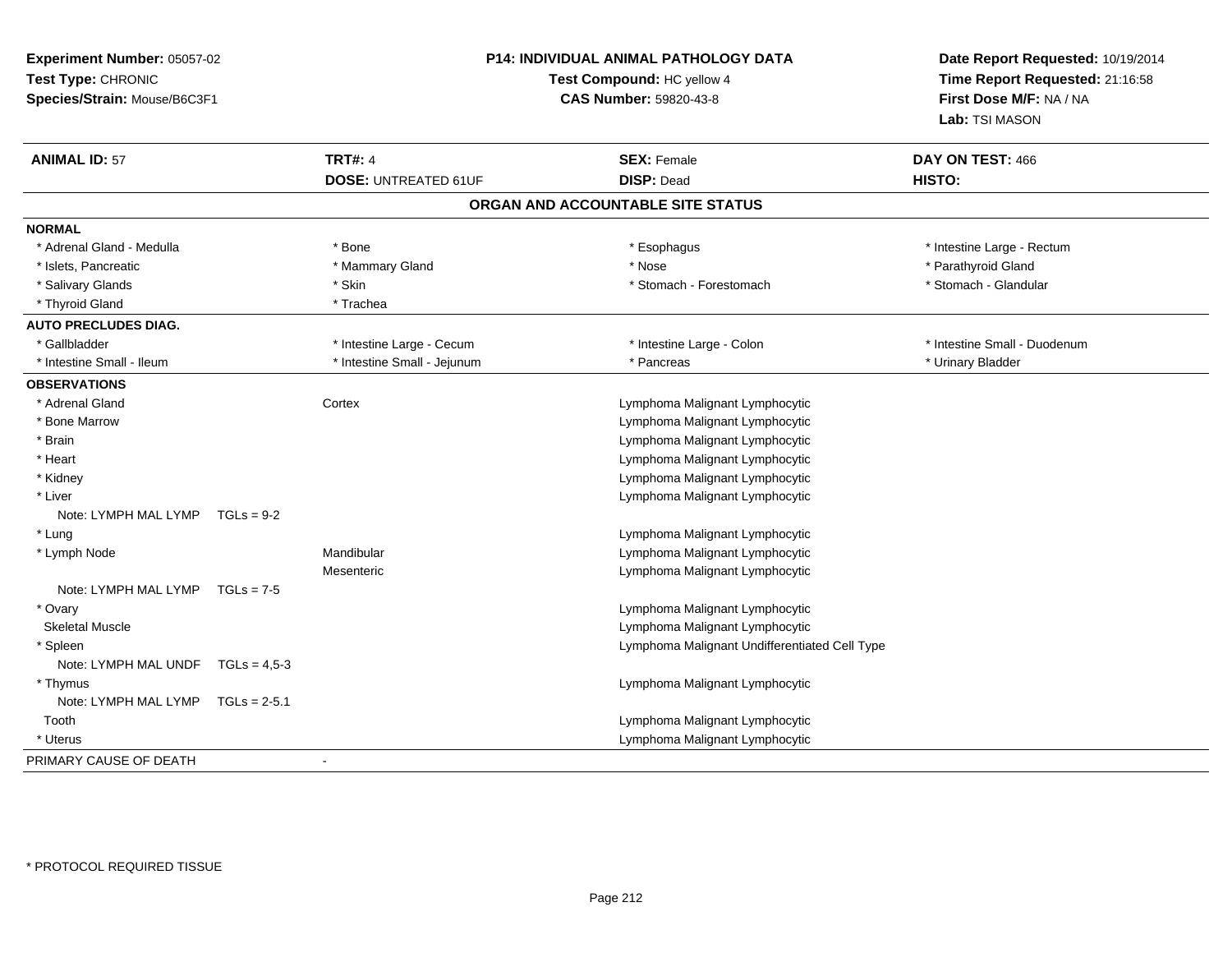| Experiment Number: 05057-02<br>Test Type: CHRONIC | <b>P14: INDIVIDUAL ANIMAL PATHOLOGY DATA</b><br>Test Compound: HC yellow 4 |                                   | Date Report Requested: 10/19/2014<br>Time Report Requested: 21:16:58 |  |
|---------------------------------------------------|----------------------------------------------------------------------------|-----------------------------------|----------------------------------------------------------------------|--|
| Species/Strain: Mouse/B6C3F1                      |                                                                            | CAS Number: 59820-43-8            | First Dose M/F: NA / NA<br>Lab: TSI MASON                            |  |
| <b>ANIMAL ID: 58</b>                              | <b>TRT#: 4</b>                                                             | <b>SEX: Female</b>                | DAY ON TEST: 732                                                     |  |
|                                                   | <b>DOSE: UNTREATED 61UF</b>                                                | <b>DISP: Terminal Sacrifice</b>   | HISTO:                                                               |  |
|                                                   |                                                                            | ORGAN AND ACCOUNTABLE SITE STATUS |                                                                      |  |
| <b>NORMAL</b>                                     |                                                                            |                                   |                                                                      |  |
| * Adrenal Gland - Cortex                          | * Adrenal Gland - Medulla                                                  | * Bone                            | * Esophagus                                                          |  |
| * Gallbladder                                     | * Heart                                                                    | * Intestine Large - Cecum         | * Intestine Large - Colon                                            |  |
| * Intestine Large - Rectum                        | * Intestine Small - Duodenum                                               | * Intestine Small - Ileum         | * Intestine Small - Jejunum                                          |  |
| * Islets, Pancreatic                              | * Lung                                                                     | * Lymph Node - Mandibular         | * Mammary Gland                                                      |  |
| * Parathyroid Gland                               | * Pituitary Gland                                                          | * Skin                            | * Stomach - Glandular                                                |  |
| * Thymus                                          | * Thyroid Gland                                                            | * Trachea                         |                                                                      |  |
| <b>OBSERVATIONS</b>                               |                                                                            |                                   |                                                                      |  |
| * Bone Marrow                                     |                                                                            | Myelofibrosis                     | Minimal                                                              |  |
| * Brain                                           | Thalamus                                                                   | Mineralization                    | Minimal                                                              |  |
| * Kidney                                          |                                                                            | Inflammation                      | Chronic, Minimal                                                     |  |
| * Liver                                           |                                                                            | Hepatocellular Adenoma            |                                                                      |  |
| Note: HEPATOCLR ADEN $TGLs = 2-2$                 |                                                                            |                                   |                                                                      |  |
| * Lymph Node                                      | Mesenteric                                                                 | <b>Infiltration Cellular</b>      | Histiocyte, Minimal                                                  |  |
| * Nose                                            |                                                                            | Inflammation                      | Acute, Minimal                                                       |  |
| * Ovary                                           |                                                                            | Inflammation                      | Chronic, Mild                                                        |  |
| * Pancreas                                        |                                                                            | Inflammation                      | Chronic, Minimal                                                     |  |
| * Salivary Glands                                 |                                                                            | Inflammation                      | Chronic Active, Minimal                                              |  |
| * Spleen                                          |                                                                            | Hematopoietic Cell Proliferation  | Mild                                                                 |  |
| * Stomach                                         | Forestomach                                                                | Inflammation                      | Chronic Active, Minimal                                              |  |
| * Urinary Bladder                                 |                                                                            | Inflammation                      | Chronic, Minimal                                                     |  |
| * Uterus                                          | Endometrium                                                                | Hyperplasia                       | Moderate                                                             |  |
| PRIMARY CAUSE OF DEATH                            |                                                                            |                                   |                                                                      |  |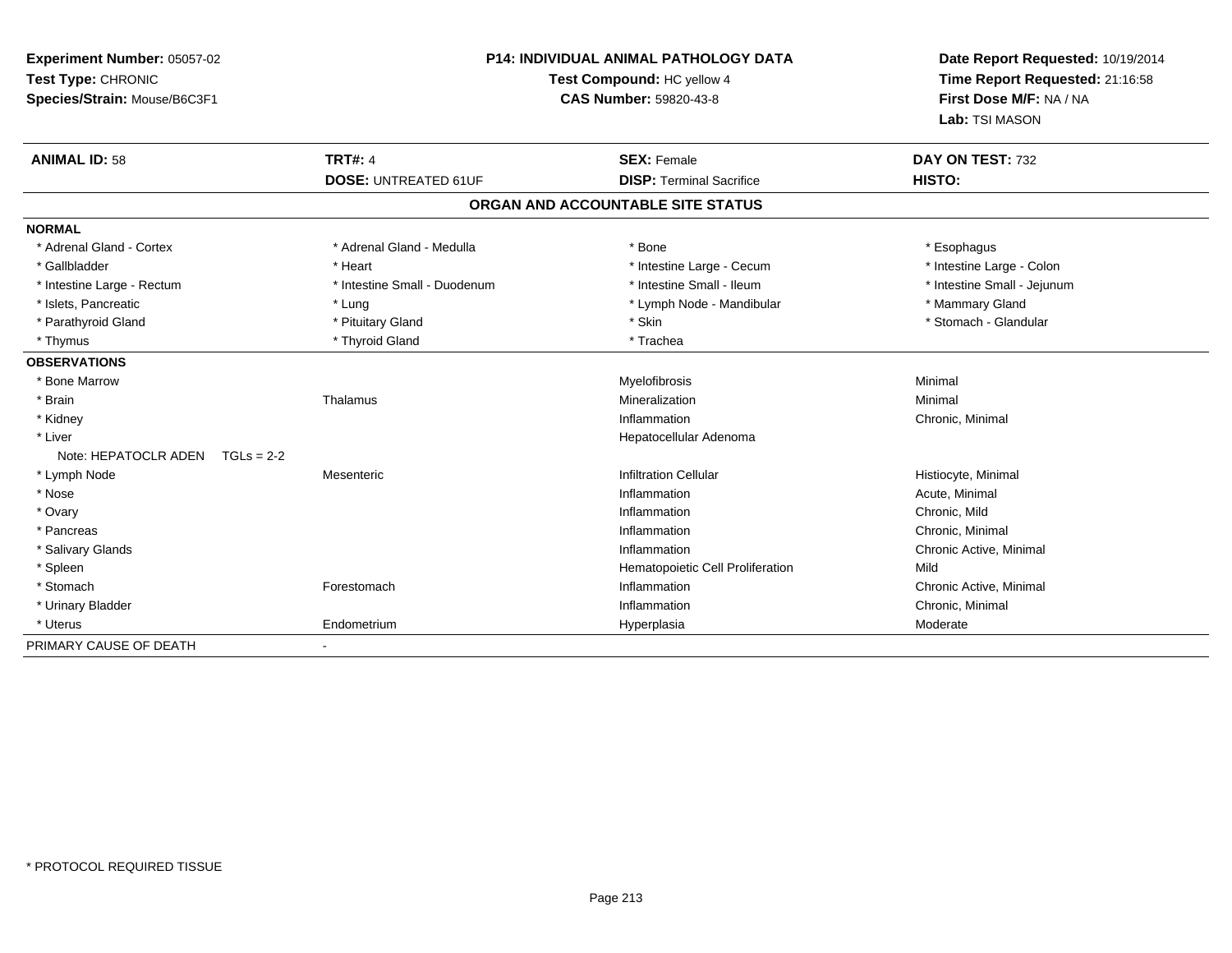| Experiment Number: 05057-02<br>Test Type: CHRONIC<br>Species/Strain: Mouse/B6C3F1 |                                               | <b>P14: INDIVIDUAL ANIMAL PATHOLOGY DATA</b><br>Test Compound: HC yellow 4<br><b>CAS Number: 59820-43-8</b> |                                                       | Date Report Requested: 10/19/2014<br>Time Report Requested: 21:16:58<br>First Dose M/F: NA / NA<br>Lab: TSI MASON |
|-----------------------------------------------------------------------------------|-----------------------------------------------|-------------------------------------------------------------------------------------------------------------|-------------------------------------------------------|-------------------------------------------------------------------------------------------------------------------|
| <b>ANIMAL ID: 59</b>                                                              | <b>TRT#: 4</b><br><b>DOSE: UNTREATED 61UF</b> |                                                                                                             | <b>SEX: Female</b><br><b>DISP: Terminal Sacrifice</b> | DAY ON TEST: 732<br>HISTO:                                                                                        |
|                                                                                   |                                               |                                                                                                             | ORGAN AND ACCOUNTABLE SITE STATUS                     |                                                                                                                   |
| <b>NORMAL</b>                                                                     |                                               |                                                                                                             |                                                       |                                                                                                                   |
| * Adrenal Gland - Cortex                                                          | * Adrenal Gland - Medulla                     |                                                                                                             | * Bone                                                | * Esophagus                                                                                                       |
| * Gallbladder                                                                     | * Heart                                       |                                                                                                             | * Intestine Large - Cecum                             | * Intestine Large - Colon                                                                                         |
| * Intestine Large - Rectum                                                        |                                               | * Intestine Small - Duodenum                                                                                | * Intestine Small - Ileum                             | * Intestine Small - Jejunum                                                                                       |
| * Liver                                                                           | * Lung                                        |                                                                                                             | * Lymph Node - Mandibular                             | * Mammary Gland                                                                                                   |
| * Nose                                                                            | * Parathyroid Gland                           |                                                                                                             | * Pituitary Gland                                     | * Skin                                                                                                            |
| * Stomach - Forestomach                                                           | * Stomach - Glandular                         |                                                                                                             | * Thymus                                              | * Thyroid Gland                                                                                                   |
| * Trachea                                                                         |                                               |                                                                                                             |                                                       |                                                                                                                   |
| <b>OBSERVATIONS</b>                                                               |                                               |                                                                                                             |                                                       |                                                                                                                   |
| * Bone Marrow                                                                     |                                               |                                                                                                             | Myelofibrosis                                         | Mild                                                                                                              |
| * Brain                                                                           | Thalamus                                      |                                                                                                             | Mineralization                                        | Minimal                                                                                                           |
| * Islets, Pancreatic                                                              |                                               |                                                                                                             | Hyperplasia                                           | Mild                                                                                                              |
| * Kidney                                                                          |                                               |                                                                                                             | Inflammation                                          | Chronic, Minimal                                                                                                  |
| * Lymph Node                                                                      | Mesenteric                                    |                                                                                                             | <b>Infiltration Cellular</b>                          | Histiocyte, Minimal                                                                                               |
| * Ovary                                                                           |                                               |                                                                                                             | Cyst                                                  | Minimal                                                                                                           |
| * Pancreas                                                                        |                                               |                                                                                                             | Inflammation                                          | Chronic. Minimal                                                                                                  |
| * Salivary Glands                                                                 |                                               |                                                                                                             | Inflammation                                          | Chronic Active, Minimal                                                                                           |
| * Spleen                                                                          |                                               |                                                                                                             | Hematopoietic Cell Proliferation                      | Mild                                                                                                              |
| Note: HEMA CELL PROL TGLs = 2-3                                                   |                                               |                                                                                                             |                                                       |                                                                                                                   |
| * Urinary Bladder                                                                 |                                               |                                                                                                             | Inflammation                                          | Chronic, Mild                                                                                                     |
| * Uterus                                                                          | Endometrium                                   |                                                                                                             | Hyperplasia                                           | Mild                                                                                                              |
| PRIMARY CAUSE OF DEATH                                                            |                                               |                                                                                                             |                                                       |                                                                                                                   |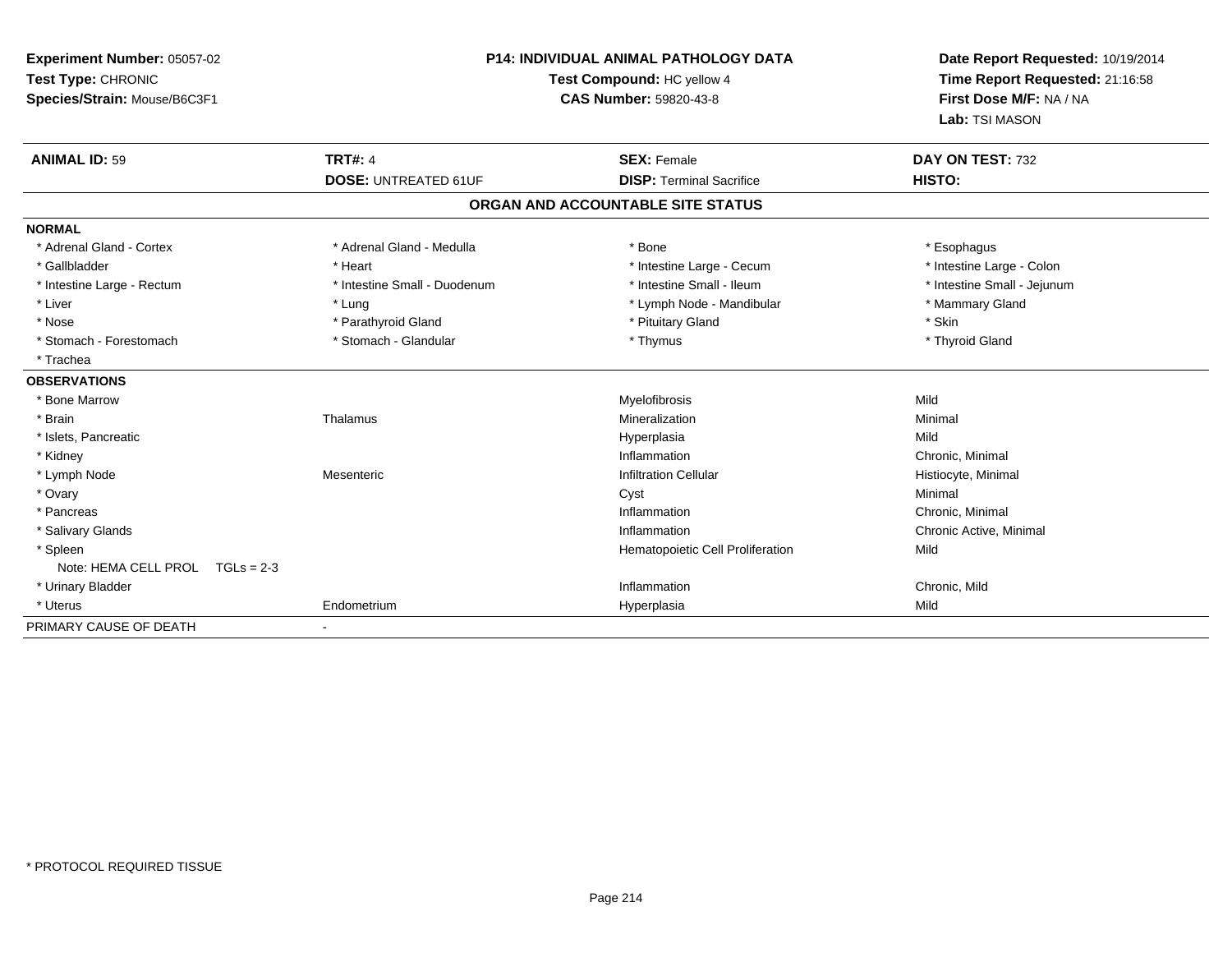| Experiment Number: 05057-02<br>Test Type: CHRONIC<br>Species/Strain: Mouse/B6C3F1<br><b>ANIMAL ID: 60</b> |              | <b>P14: INDIVIDUAL ANIMAL PATHOLOGY DATA</b><br>Test Compound: HC yellow 4<br><b>CAS Number: 59820-43-8</b> |                                   | Date Report Requested: 10/19/2014<br>Time Report Requested: 21:16:58<br>First Dose M/F: NA / NA<br>Lab: TSI MASON |  |
|-----------------------------------------------------------------------------------------------------------|--------------|-------------------------------------------------------------------------------------------------------------|-----------------------------------|-------------------------------------------------------------------------------------------------------------------|--|
|                                                                                                           |              | <b>TRT#: 4</b>                                                                                              | <b>SEX: Female</b>                | DAY ON TEST: 735<br>HISTO:                                                                                        |  |
|                                                                                                           |              | <b>DOSE: UNTREATED 61UF</b>                                                                                 | <b>DISP: Terminal Sacrifice</b>   |                                                                                                                   |  |
|                                                                                                           |              |                                                                                                             | ORGAN AND ACCOUNTABLE SITE STATUS |                                                                                                                   |  |
| <b>NORMAL</b>                                                                                             |              |                                                                                                             |                                   |                                                                                                                   |  |
| * Adrenal Gland - Cortex                                                                                  |              | * Adrenal Gland - Medulla                                                                                   | * Bone                            | * Brain                                                                                                           |  |
| * Esophagus                                                                                               |              | * Gallbladder                                                                                               | * Heart                           | * Intestine Large - Cecum                                                                                         |  |
| * Intestine Large - Colon                                                                                 |              | * Intestine Large - Rectum                                                                                  | * Intestine Small - Duodenum      | * Intestine Small - Ileum                                                                                         |  |
| * Intestine Small - Jejunum                                                                               |              | * Islets, Pancreatic                                                                                        | * Liver                           | * Lung                                                                                                            |  |
| * Lymph Node - Mandibular                                                                                 |              | * Nose                                                                                                      | * Ovary                           | * Pancreas                                                                                                        |  |
| * Parathyroid Gland                                                                                       |              | * Pituitary Gland                                                                                           | * Skin                            | * Spleen                                                                                                          |  |
| * Stomach - Forestomach                                                                                   |              | * Stomach - Glandular                                                                                       | * Thymus                          | * Thyroid Gland                                                                                                   |  |
| * Trachea                                                                                                 |              |                                                                                                             |                                   |                                                                                                                   |  |
| <b>MISSING</b>                                                                                            |              |                                                                                                             |                                   |                                                                                                                   |  |
| * Mammary Gland                                                                                           |              |                                                                                                             |                                   |                                                                                                                   |  |
| <b>OBSERVATIONS</b>                                                                                       |              |                                                                                                             |                                   |                                                                                                                   |  |
| * Bone Marrow                                                                                             |              |                                                                                                             | Myelofibrosis                     | Mild                                                                                                              |  |
| <b>Harderian Gland</b>                                                                                    |              |                                                                                                             | Adenoma                           |                                                                                                                   |  |
| Note: ADENOMA                                                                                             | $TGLs = 3-9$ |                                                                                                             |                                   |                                                                                                                   |  |
| * Kidney                                                                                                  |              |                                                                                                             | Inflammation                      | Chronic, Mild                                                                                                     |  |
| * Lymph Node                                                                                              |              | Mesenteric                                                                                                  | <b>Infiltration Cellular</b>      | Histiocyte, Minimal                                                                                               |  |
| * Salivary Glands                                                                                         |              |                                                                                                             | Inflammation                      | Chronic Active, Minimal                                                                                           |  |
| * Urinary Bladder                                                                                         |              |                                                                                                             | Inflammation                      | Chronic, Minimal                                                                                                  |  |
| * Uterus                                                                                                  |              | Endometrium                                                                                                 | Hyperplasia                       | Moderate                                                                                                          |  |
| Note: HYPERPLASIA                                                                                         | $TGLs = 2-4$ |                                                                                                             |                                   |                                                                                                                   |  |
| PRIMARY CAUSE OF DEATH                                                                                    |              |                                                                                                             |                                   |                                                                                                                   |  |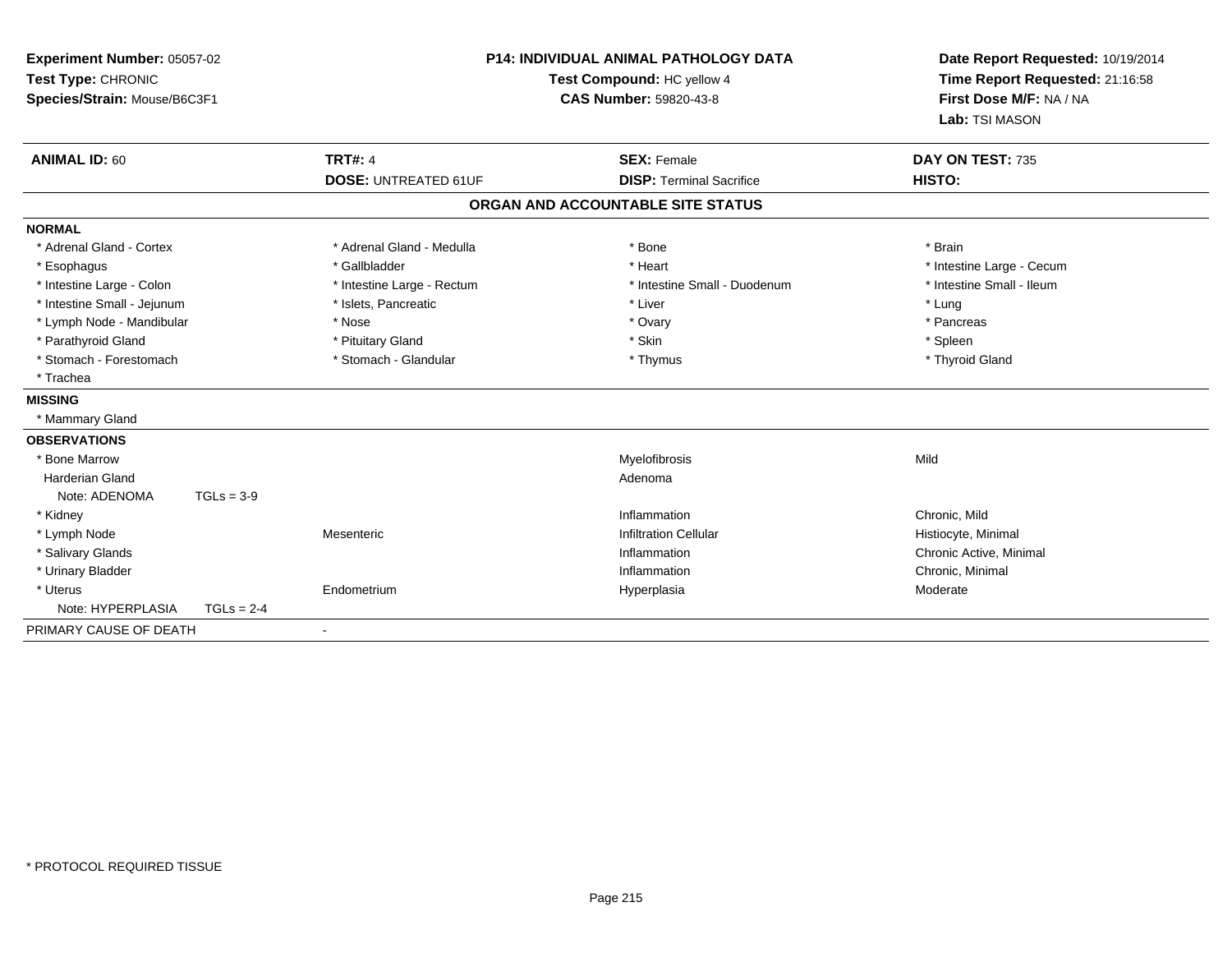| Experiment Number: 05057-02   | P14: INDIVIDUAL ANIMAL PATHOLOGY DATA |                                   | Date Report Requested: 10/19/2014 |
|-------------------------------|---------------------------------------|-----------------------------------|-----------------------------------|
| Test Type: CHRONIC            |                                       | Test Compound: HC yellow 4        | Time Report Requested: 21:16:58   |
| Species/Strain: Mouse/B6C3F1  |                                       | <b>CAS Number: 59820-43-8</b>     | First Dose M/F: NA / NA           |
|                               |                                       |                                   | Lab: TSI MASON                    |
| <b>ANIMAL ID: 61</b>          | <b>TRT#: 4</b>                        | <b>SEX: Female</b>                | DAY ON TEST: 732                  |
|                               | <b>DOSE: UNTREATED 61UF</b>           | <b>DISP: Terminal Sacrifice</b>   | HISTO:                            |
|                               |                                       | ORGAN AND ACCOUNTABLE SITE STATUS |                                   |
| <b>NORMAL</b>                 |                                       |                                   |                                   |
| * Adrenal Gland - Cortex      | * Adrenal Gland - Medulla             | * Bone                            | * Esophagus                       |
| * Gallbladder                 | * Heart                               | * Intestine Large - Cecum         | * Intestine Large - Colon         |
| * Intestine Large - Rectum    | * Intestine Small - Duodenum          | * Intestine Small - Ileum         | * Intestine Small - Jejunum       |
| * Islets, Pancreatic          | * Lymph Node - Mandibular             | * Mammary Gland                   | * Nose                            |
| * Ovary                       | * Parathyroid Gland                   | * Skin                            | * Stomach - Forestomach           |
| * Stomach - Glandular         | * Thymus                              | * Thyroid Gland                   | * Trachea                         |
| <b>OBSERVATIONS</b>           |                                       |                                   |                                   |
| * Bone Marrow                 |                                       | Myelofibrosis                     | Minimal                           |
| * Brain                       | Thalamus                              | Mineralization                    | Minimal                           |
| * Kidney                      |                                       | Inflammation                      | Chronic, Minimal                  |
| * Liver                       |                                       | Fatty Change                      | Minimal                           |
| * Lung                        |                                       | Hemorrhage                        | Minimal                           |
| * Lymph Node                  | Mesenteric                            | <b>Infiltration Cellular</b>      | Histiocyte, Minimal               |
| * Pancreas                    |                                       | Inflammation                      | Chronic, Minimal                  |
| * Pituitary Gland             | <b>Pars Distalis</b>                  | Adenoma                           |                                   |
| Note: ADENOMA<br>$TGLs = 2-7$ |                                       |                                   |                                   |
| * Salivary Glands             |                                       | Inflammation                      | Chronic, Minimal                  |
| * Spleen                      |                                       | Hematopoietic Cell Proliferation  | Mild                              |
| * Urinary Bladder             |                                       | Inflammation                      | Chronic, Mild                     |
| * Uterus                      | Endometrium                           | Hyperplasia                       | Minimal                           |
| PRIMARY CAUSE OF DEATH        |                                       |                                   |                                   |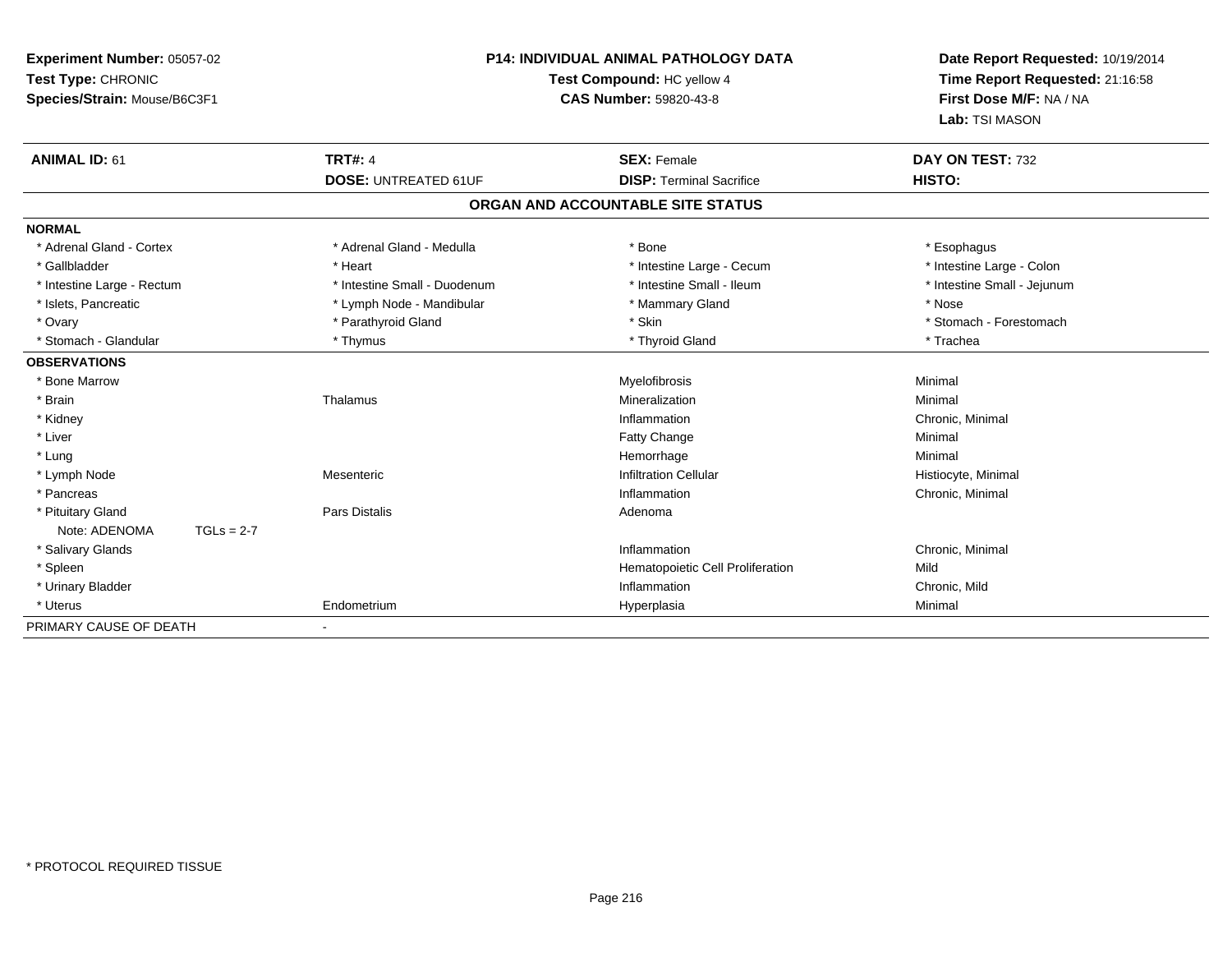| Experiment Number: 05057-02<br>Test Type: CHRONIC<br>Species/Strain: Mouse/B6C3F1 |              |                             | <b>P14: INDIVIDUAL ANIMAL PATHOLOGY DATA</b><br>Test Compound: HC yellow 4<br><b>CAS Number: 59820-43-8</b> | Date Report Requested: 10/19/2014<br>Time Report Requested: 21:16:58<br>First Dose M/F: NA / NA<br>Lab: TSI MASON |
|-----------------------------------------------------------------------------------|--------------|-----------------------------|-------------------------------------------------------------------------------------------------------------|-------------------------------------------------------------------------------------------------------------------|
| <b>ANIMAL ID: 62</b>                                                              |              | <b>TRT#: 4</b>              | <b>SEX: Female</b>                                                                                          | DAY ON TEST: 735                                                                                                  |
|                                                                                   |              | <b>DOSE: UNTREATED 61UF</b> | <b>DISP: Terminal Sacrifice</b>                                                                             | HISTO:                                                                                                            |
|                                                                                   |              |                             | ORGAN AND ACCOUNTABLE SITE STATUS                                                                           |                                                                                                                   |
| <b>NORMAL</b>                                                                     |              |                             |                                                                                                             |                                                                                                                   |
| * Adrenal Gland - Medulla                                                         |              | * Bone                      | * Bone Marrow                                                                                               | * Brain                                                                                                           |
| * Esophagus                                                                       |              | * Gallbladder               | * Heart                                                                                                     | * Intestine Large - Cecum                                                                                         |
| * Intestine Large - Colon                                                         |              | * Intestine Large - Rectum  | * Intestine Small - Duodenum                                                                                | * Intestine Small - Ileum                                                                                         |
| * Intestine Small - Jejunum                                                       |              | * Islets, Pancreatic        | * Liver                                                                                                     | * Lung                                                                                                            |
| * Lymph Node - Mandibular                                                         |              | * Nose                      | * Ovary                                                                                                     | * Parathyroid Gland                                                                                               |
| * Pituitary Gland                                                                 |              | * Skin                      | * Stomach - Forestomach                                                                                     | * Stomach - Glandular                                                                                             |
| * Thymus                                                                          |              | * Thyroid Gland             | * Trachea                                                                                                   |                                                                                                                   |
| <b>MISSING</b>                                                                    |              |                             |                                                                                                             |                                                                                                                   |
| * Mammary Gland                                                                   |              |                             |                                                                                                             |                                                                                                                   |
| <b>OBSERVATIONS</b>                                                               |              |                             |                                                                                                             |                                                                                                                   |
| * Adrenal Gland                                                                   |              | Cortex                      | Hyperplasia                                                                                                 | Minimal                                                                                                           |
| * Kidney                                                                          |              |                             | Inflammation                                                                                                | Chronic, Mild                                                                                                     |
| * Lymph Node                                                                      |              | Mesenteric                  | <b>Infiltration Cellular</b>                                                                                | Histiocyte, Minimal                                                                                               |
| * Pancreas                                                                        |              |                             | Inflammation                                                                                                | Chronic, Minimal                                                                                                  |
| * Salivary Glands                                                                 |              |                             | Inflammation                                                                                                | Chronic, Minimal                                                                                                  |
| * Spleen                                                                          |              |                             | Hyperplasia                                                                                                 | Lymphoid, Minimal                                                                                                 |
| * Urinary Bladder                                                                 |              |                             | Inflammation                                                                                                | Chronic, Mild                                                                                                     |
| * Uterus                                                                          |              | Endometrium                 | Hyperplasia                                                                                                 | Moderate                                                                                                          |
| Note: HYPERPLASIA                                                                 | $TGLs = 2-4$ |                             |                                                                                                             |                                                                                                                   |
| PRIMARY CAUSE OF DEATH                                                            |              |                             |                                                                                                             |                                                                                                                   |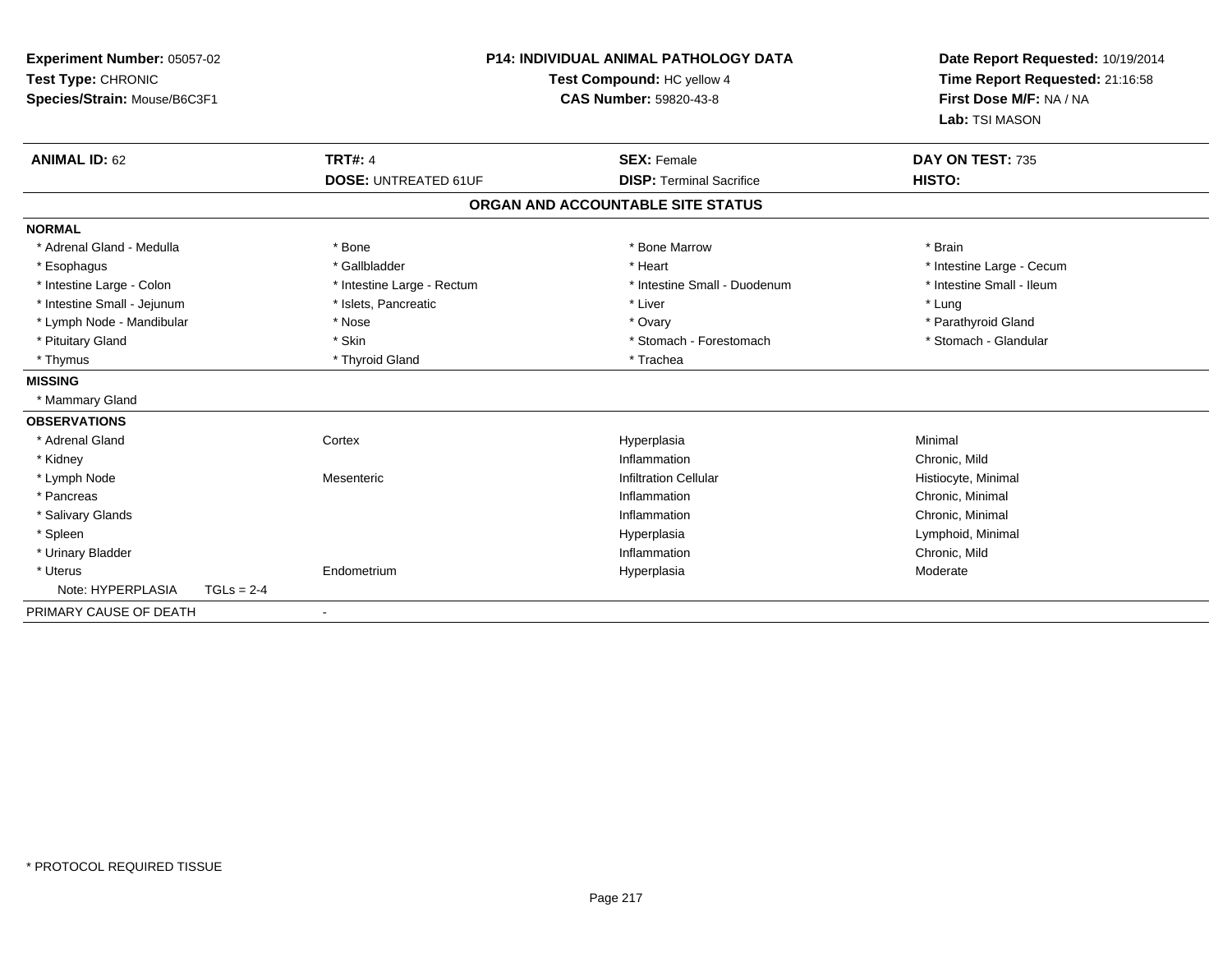| Experiment Number: 05057-02<br>Test Type: CHRONIC |                                               | <b>P14: INDIVIDUAL ANIMAL PATHOLOGY DATA</b> |                                   | Date Report Requested: 10/19/2014 |
|---------------------------------------------------|-----------------------------------------------|----------------------------------------------|-----------------------------------|-----------------------------------|
|                                                   |                                               |                                              | Test Compound: HC yellow 4        | Time Report Requested: 21:16:58   |
| Species/Strain: Mouse/B6C3F1                      |                                               |                                              | <b>CAS Number: 59820-43-8</b>     | First Dose M/F: NA / NA           |
|                                                   |                                               |                                              |                                   | Lab: TSI MASON                    |
| <b>ANIMAL ID: 64</b>                              | <b>TRT#: 4</b>                                |                                              | <b>SEX: Female</b>                | DAY ON TEST: 732                  |
|                                                   | <b>DOSE: UNTREATED 61UF</b>                   |                                              | <b>DISP: Terminal Sacrifice</b>   | HISTO:                            |
|                                                   |                                               |                                              | ORGAN AND ACCOUNTABLE SITE STATUS |                                   |
| <b>NORMAL</b>                                     |                                               |                                              |                                   |                                   |
| * Adrenal Gland - Cortex                          | * Adrenal Gland - Medulla                     |                                              | * Bone                            | * Esophagus                       |
| * Gallbladder                                     | * Heart                                       |                                              | * Intestine Large - Cecum         | * Intestine Large - Colon         |
| * Intestine Large - Rectum                        | * Intestine Small - Duodenum                  |                                              | * Intestine Small - Ileum         | * Intestine Small - Jejunum       |
| * Islets, Pancreatic                              | * Liver                                       |                                              | * Lymph Node - Mandibular         | * Mammary Gland                   |
| * Ovary                                           | * Pancreas                                    |                                              | * Parathyroid Gland               | * Skin                            |
| * Spleen                                          | * Stomach - Forestomach                       |                                              | * Stomach - Glandular             | * Thyroid Gland                   |
| * Trachea                                         |                                               |                                              |                                   |                                   |
| <b>OBSERVATIONS</b>                               |                                               |                                              |                                   |                                   |
| * Bone Marrow                                     |                                               |                                              | Myelofibrosis                     | Minimal                           |
| * Brain                                           | Thalamus                                      |                                              | Mineralization                    | Minimal                           |
| * Kidney                                          |                                               |                                              | Inflammation                      | Chronic, Minimal                  |
| * Lung                                            |                                               |                                              | Alveolar/Bronchiolar Adenoma      | Multiple                          |
|                                                   | [ Alveolar/Bronchiolar Adenoma TGLS = 4,5-1 ] |                                              |                                   |                                   |
| * Lymph Node                                      | Mesenteric                                    |                                              | Lymphoma Malignant Mixed          |                                   |
| Note: LYMPH MAL MIXD                              | $TGLs = 3-5$                                  |                                              |                                   |                                   |
| * Nose                                            |                                               |                                              | Inflammation                      | Acute, Minimal                    |
| * Pituitary Gland                                 | <b>Pars Distalis</b>                          |                                              | Adenoma                           |                                   |
| * Salivary Glands                                 |                                               |                                              | Inflammation                      | Chronic, Minimal                  |
| * Thymus                                          |                                               |                                              | Lymphoma Malignant Mixed          |                                   |
| Note: LYMPH MAL MIXD                              | $TGLs = 2-5$                                  |                                              |                                   |                                   |
| * Urinary Bladder                                 |                                               |                                              | Inflammation                      | Chronic, Minimal                  |
| * Uterus                                          | Endometrium                                   |                                              | Hyperplasia                       | Mild                              |
| PRIMARY CAUSE OF DEATH                            |                                               |                                              |                                   |                                   |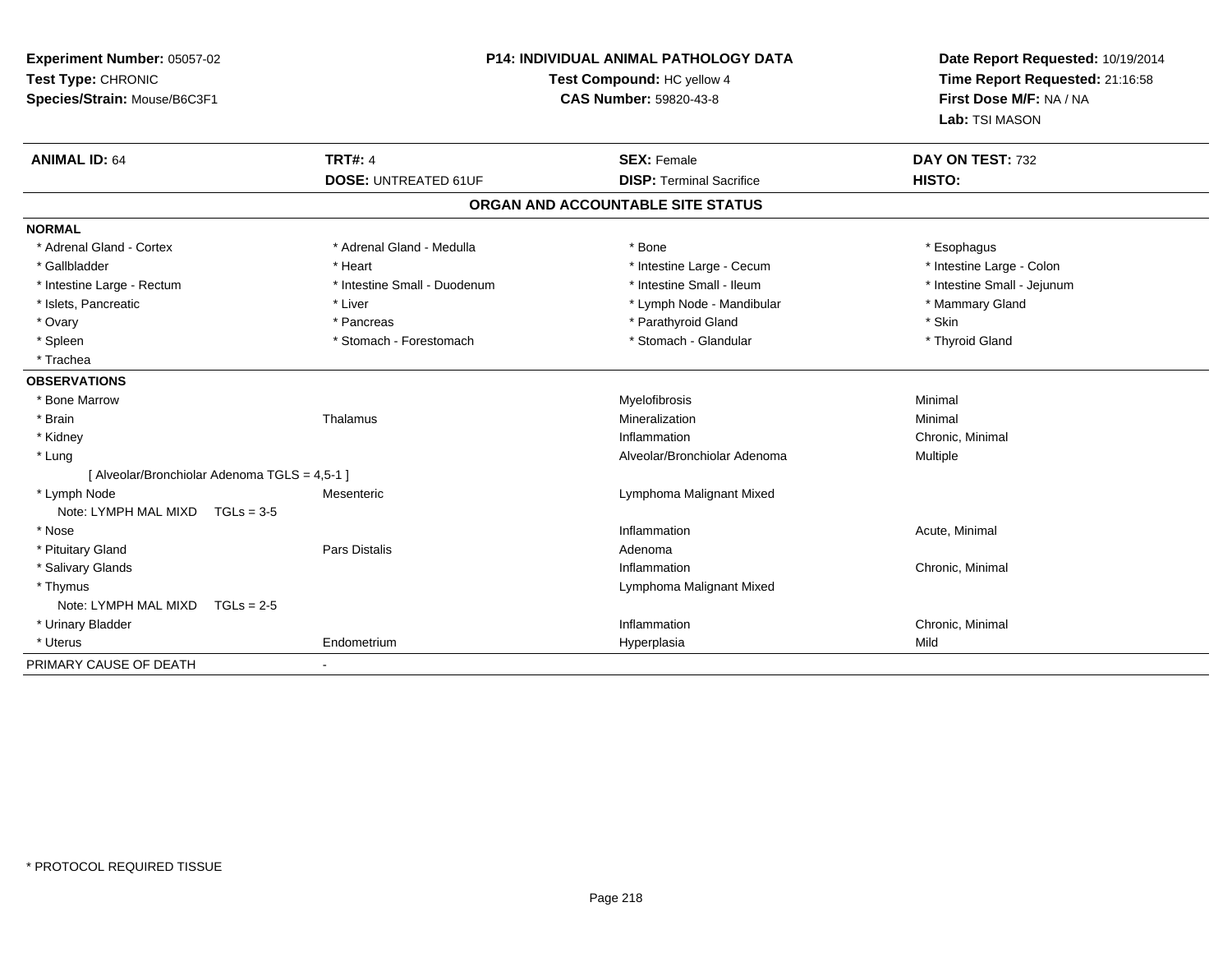| Experiment Number: 05057-02<br>Test Type: CHRONIC<br>Species/Strain: Mouse/B6C3F1 |                             | <b>P14: INDIVIDUAL ANIMAL PATHOLOGY DATA</b><br>Test Compound: HC yellow 4<br><b>CAS Number: 59820-43-8</b> | Date Report Requested: 10/19/2014<br>Time Report Requested: 21:16:58<br>First Dose M/F: NA / NA<br>Lab: TSI MASON |
|-----------------------------------------------------------------------------------|-----------------------------|-------------------------------------------------------------------------------------------------------------|-------------------------------------------------------------------------------------------------------------------|
| <b>ANIMAL ID: 65</b>                                                              | <b>TRT#: 4</b>              | <b>SEX: Female</b>                                                                                          | DAY ON TEST: 735                                                                                                  |
|                                                                                   | <b>DOSE: UNTREATED 61UF</b> | <b>DISP: Terminal Sacrifice</b>                                                                             | HISTO:                                                                                                            |
|                                                                                   |                             | ORGAN AND ACCOUNTABLE SITE STATUS                                                                           |                                                                                                                   |
| <b>NORMAL</b>                                                                     |                             |                                                                                                             |                                                                                                                   |
| * Adrenal Gland - Cortex                                                          | * Adrenal Gland - Medulla   | * Bone                                                                                                      | * Brain                                                                                                           |
| * Esophagus                                                                       | * Gallbladder               | * Heart                                                                                                     | * Intestine Large - Cecum                                                                                         |
| * Intestine Large - Colon                                                         | * Intestine Large - Rectum  | * Intestine Small - Duodenum                                                                                | * Intestine Small - Ileum                                                                                         |
| * Intestine Small - Jejunum                                                       | * Islets, Pancreatic        | * Liver                                                                                                     | * Lung                                                                                                            |
| * Lymph Node - Mandibular                                                         | * Nose                      | * Pancreas                                                                                                  | * Parathyroid Gland                                                                                               |
| * Pituitary Gland                                                                 | * Salivary Glands           | * Skin                                                                                                      | * Spleen                                                                                                          |
| * Stomach - Forestomach                                                           | * Stomach - Glandular       | * Thymus                                                                                                    | * Thyroid Gland                                                                                                   |
| * Trachea                                                                         |                             |                                                                                                             |                                                                                                                   |
| <b>MISSING</b>                                                                    |                             |                                                                                                             |                                                                                                                   |
| * Mammary Gland                                                                   |                             |                                                                                                             |                                                                                                                   |
| <b>OBSERVATIONS</b>                                                               |                             |                                                                                                             |                                                                                                                   |
| * Bone Marrow                                                                     |                             | Myelofibrosis                                                                                               | Moderate                                                                                                          |
| * Kidney                                                                          |                             | Inflammation                                                                                                | Chronic, Minimal                                                                                                  |
| * Lymph Node                                                                      | Mesenteric                  | <b>Infiltration Cellular</b>                                                                                | Histiocyte, Minimal                                                                                               |
| * Ovary                                                                           |                             | Cyst                                                                                                        | Minimal                                                                                                           |
| * Urinary Bladder                                                                 |                             | Inflammation                                                                                                | Chronic, Mild                                                                                                     |
| * Uterus                                                                          | Endometrium                 | Hyperplasia                                                                                                 | Mild                                                                                                              |
| PRIMARY CAUSE OF DEATH                                                            |                             |                                                                                                             |                                                                                                                   |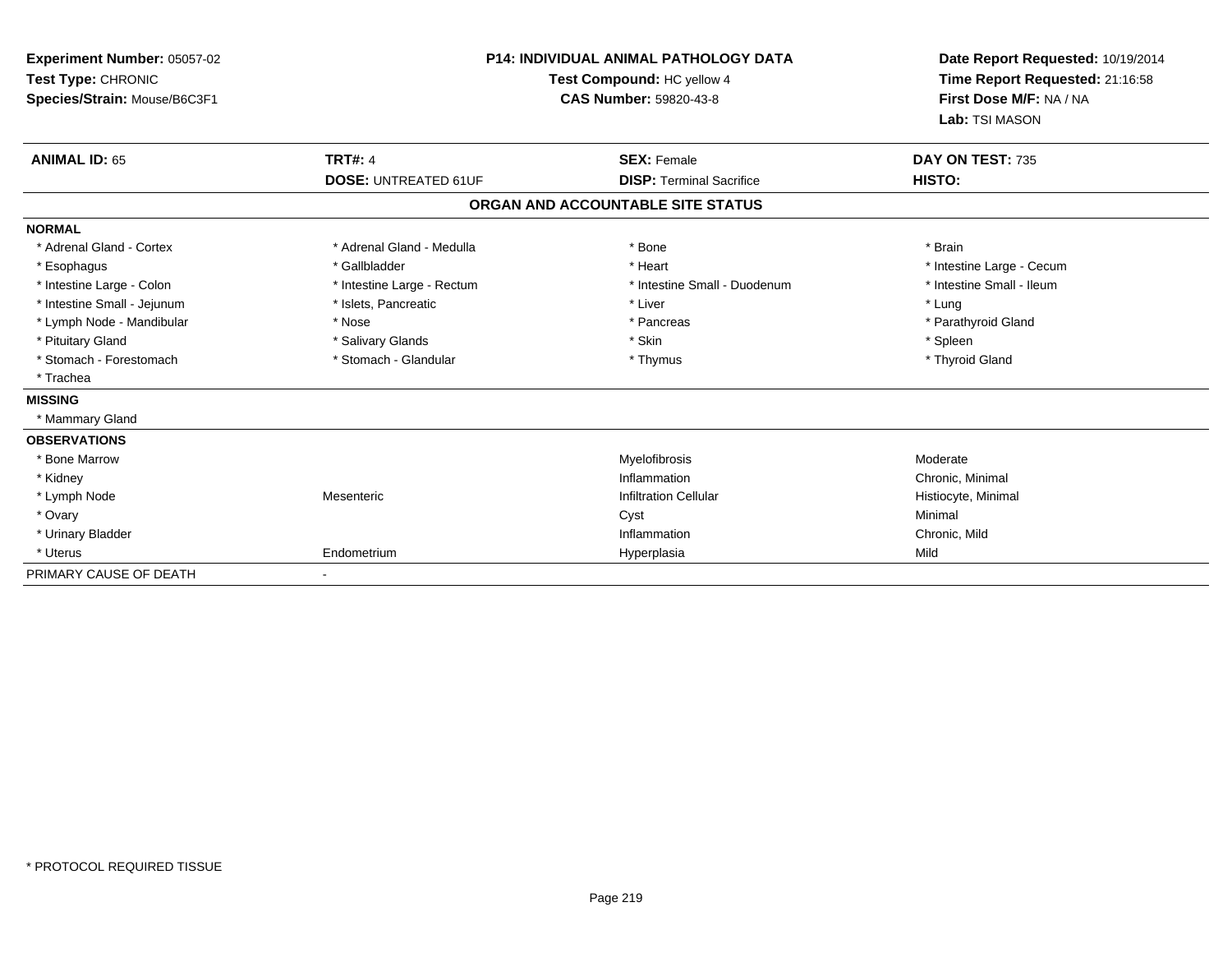| Experiment Number: 05057-02         |                              | <b>P14: INDIVIDUAL ANIMAL PATHOLOGY DATA</b> | Date Report Requested: 10/19/2014 |
|-------------------------------------|------------------------------|----------------------------------------------|-----------------------------------|
| Test Type: CHRONIC                  | Test Compound: HC yellow 4   |                                              | Time Report Requested: 21:16:58   |
| Species/Strain: Mouse/B6C3F1        |                              | <b>CAS Number: 59820-43-8</b>                | First Dose M/F: NA / NA           |
|                                     |                              |                                              | Lab: TSI MASON                    |
| <b>ANIMAL ID: 68</b>                | <b>TRT#: 4</b>               | <b>SEX: Female</b>                           | DAY ON TEST: 732                  |
|                                     | <b>DOSE: UNTREATED 61UF</b>  | <b>DISP: Terminal Sacrifice</b>              | HISTO:                            |
|                                     |                              | ORGAN AND ACCOUNTABLE SITE STATUS            |                                   |
| <b>NORMAL</b>                       |                              |                                              |                                   |
| * Adrenal Gland - Cortex            | * Adrenal Gland - Medulla    | * Bone                                       | * Esophagus                       |
| * Gallbladder                       | * Heart                      | * Intestine Large - Cecum                    | * Intestine Large - Colon         |
| * Intestine Large - Rectum          | * Intestine Small - Duodenum | * Intestine Small - Ileum                    | * Intestine Small - Jejunum       |
| * Islets, Pancreatic                | * Lymph Node - Mandibular    | * Mammary Gland                              | * Pancreas                        |
| * Parathyroid Gland                 | * Salivary Glands            | * Skin                                       | * Stomach - Forestomach           |
| * Stomach - Glandular               | * Thymus                     | * Thyroid Gland                              | * Trachea                         |
| <b>OBSERVATIONS</b>                 |                              |                                              |                                   |
| * Bone Marrow                       |                              | Myelofibrosis                                | Minimal                           |
| * Brain                             | Thalamus                     | Mineralization                               | Minimal                           |
| * Kidney                            |                              | Inflammation                                 | Chronic, Minimal                  |
| * Liver                             |                              | Inflammation                                 | Chronic Active, Minimal           |
| Note: 82                            |                              |                                              |                                   |
| * Lung                              |                              | Alveolar/Bronchiolar Adenoma                 |                                   |
| Note: ALV BRON ADEN<br>$TGLs = 2-1$ |                              |                                              |                                   |
| * Lymph Node                        | Mesenteric                   | <b>Infiltration Cellular</b>                 | Histiocyte, Minimal               |
| * Nose                              |                              | Inflammation                                 | Acute, Minimal                    |
| * Ovary                             |                              | Cyst                                         | Marked                            |
| Note: CYST<br>$TGLs = 1-4$          |                              |                                              |                                   |
| * Pituitary Gland                   | <b>Pars Distalis</b>         | Hyperplasia                                  | Mild                              |
| * Spleen                            |                              | Hyperplasia                                  | Lymphoid, Minimal                 |
| * Urinary Bladder                   |                              | Inflammation                                 | Chronic, Mild                     |
| * Uterus                            | Endometrium                  | Hyperplasia                                  | Moderate                          |
| PRIMARY CAUSE OF DEATH              |                              |                                              |                                   |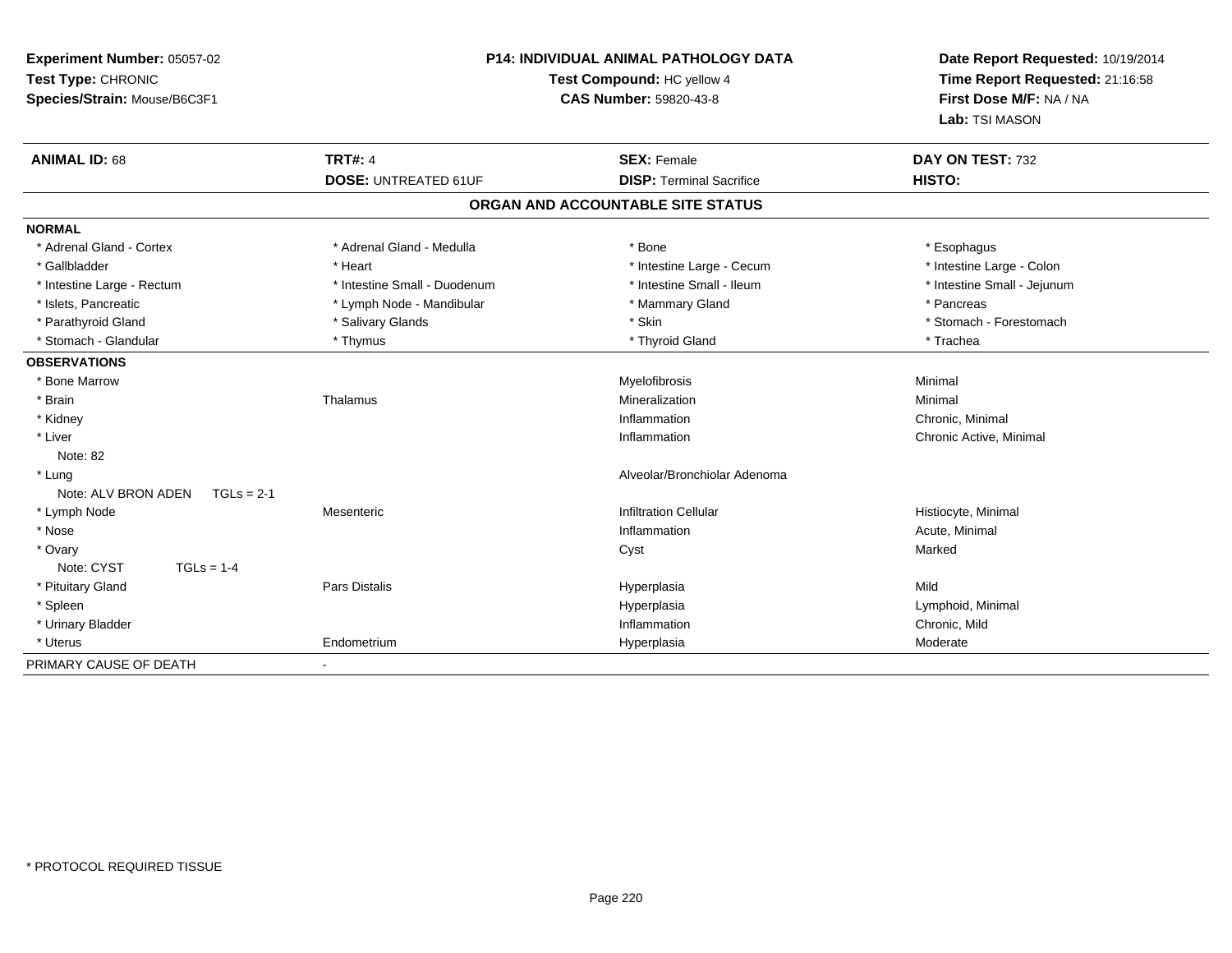| Experiment Number: 05057-02<br>Test Type: CHRONIC<br>Species/Strain: Mouse/B6C3F1 |                                                                | <b>P14: INDIVIDUAL ANIMAL PATHOLOGY DATA</b><br>Test Compound: HC yellow 4<br><b>CAS Number: 59820-43-8</b> | Date Report Requested: 10/19/2014<br>Time Report Requested: 21:16:58<br>First Dose M/F: NA / NA<br>Lab: TSI MASON |
|-----------------------------------------------------------------------------------|----------------------------------------------------------------|-------------------------------------------------------------------------------------------------------------|-------------------------------------------------------------------------------------------------------------------|
| <b>ANIMAL ID: 70</b>                                                              | <b>TRT#: 4</b><br><b>DOSE: UNTREATED 61UF</b>                  | <b>SEX: Female</b><br><b>DISP: Moribund</b>                                                                 | DAY ON TEST: 634<br>HISTO:                                                                                        |
|                                                                                   |                                                                | ORGAN AND ACCOUNTABLE SITE STATUS                                                                           |                                                                                                                   |
|                                                                                   |                                                                |                                                                                                             |                                                                                                                   |
| <b>NORMAL</b>                                                                     |                                                                |                                                                                                             |                                                                                                                   |
| * Adrenal Gland - Cortex                                                          | * Adrenal Gland - Medulla                                      | * Bone                                                                                                      | * Bone Marrow                                                                                                     |
| * Brain                                                                           | * Esophagus                                                    | * Gallbladder                                                                                               | * Heart                                                                                                           |
| * Intestine Large - Cecum                                                         | * Intestine Large - Colon                                      | * Intestine Large - Rectum                                                                                  | * Intestine Small - Duodenum                                                                                      |
| * Intestine Small - Ileum                                                         | * Intestine Small - Jejunum                                    | * Islets, Pancreatic                                                                                        | * Lung                                                                                                            |
| * Lymph Node - Mandibular                                                         | * Nose                                                         | * Ovary                                                                                                     | * Parathyroid Gland                                                                                               |
| * Pituitary Gland                                                                 | * Skin                                                         | * Stomach - Forestomach                                                                                     | * Stomach - Glandular                                                                                             |
| * Thymus                                                                          | * Thyroid Gland                                                | * Trachea                                                                                                   |                                                                                                                   |
| <b>MISSING</b>                                                                    |                                                                |                                                                                                             |                                                                                                                   |
| * Mammary Gland                                                                   |                                                                |                                                                                                             |                                                                                                                   |
| <b>OBSERVATIONS</b>                                                               |                                                                |                                                                                                             |                                                                                                                   |
| * Kidney                                                                          |                                                                | Inflammation                                                                                                | Chronic, Minimal                                                                                                  |
| * Liver                                                                           |                                                                | Hemangioma                                                                                                  |                                                                                                                   |
| Note: HEMANGIOMA                                                                  | $TGLs = 2-2$                                                   |                                                                                                             |                                                                                                                   |
| * Lymph Node                                                                      | Mesenteric                                                     | Lymphoma Malignant Mixed                                                                                    |                                                                                                                   |
| Note: REPRESENT EARLY LYMPHOMA.                                                   |                                                                |                                                                                                             |                                                                                                                   |
|                                                                                   | Note: THE CHANGES IN THE MESENTERIC LYMPH NODE WOULD APPEAR TO |                                                                                                             |                                                                                                                   |
| * Pancreas                                                                        |                                                                | Inflammation                                                                                                | Chronic, Minimal                                                                                                  |
| * Salivary Glands                                                                 |                                                                | Inflammation                                                                                                | Chronic, Minimal                                                                                                  |
| * Spleen                                                                          |                                                                | Hyperplasia                                                                                                 | Lymphoid, Mild                                                                                                    |
| * Urinary Bladder                                                                 |                                                                | Inflammation                                                                                                | Chronic, Minimal                                                                                                  |
| * Uterus                                                                          | Endometrium                                                    | Hyperplasia                                                                                                 | Mild                                                                                                              |
| PRIMARY CAUSE OF DEATH                                                            |                                                                |                                                                                                             |                                                                                                                   |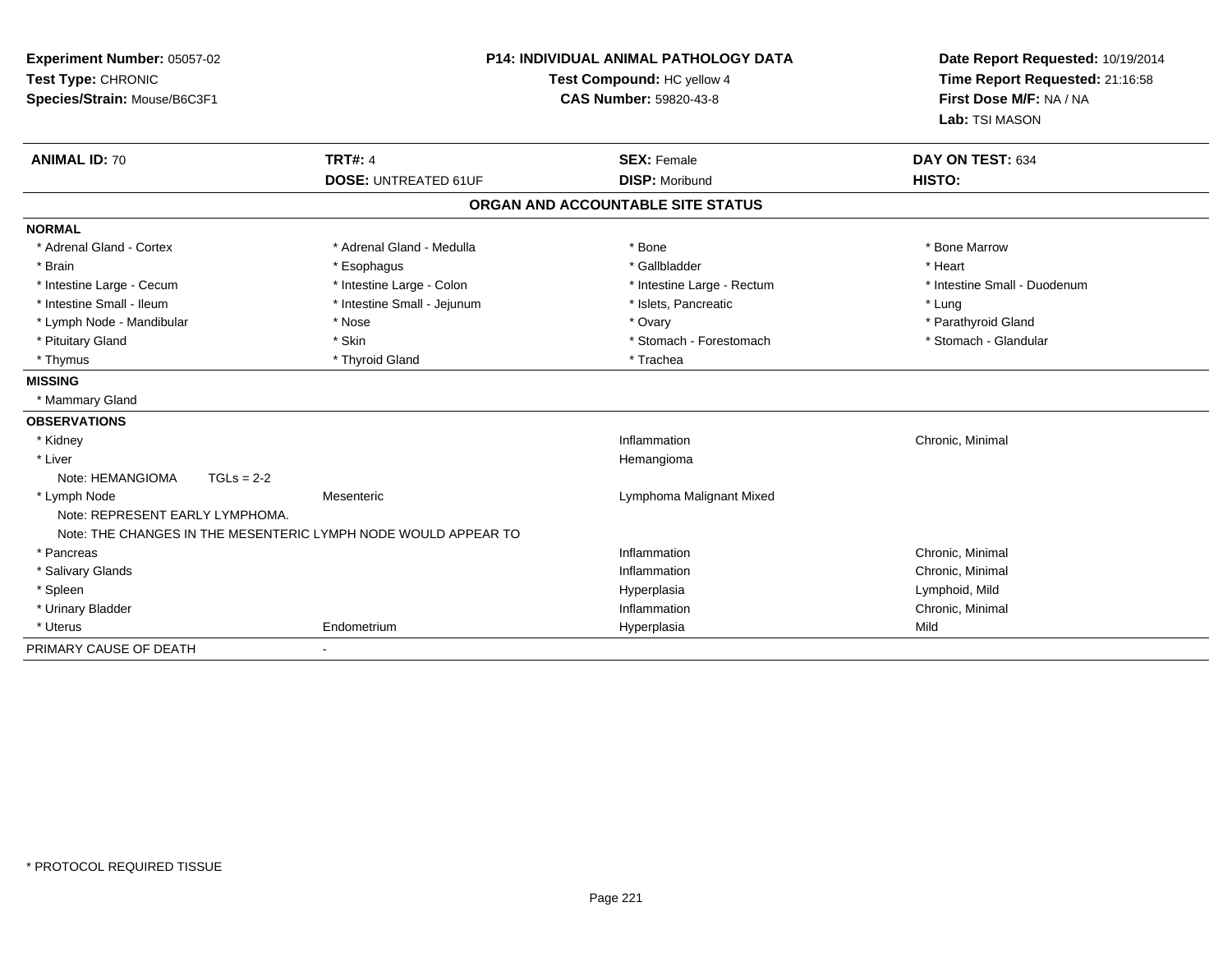| Experiment Number: 05057-02<br>Test Type: CHRONIC<br>Species/Strain: Mouse/B6C3F1                   |                       | <b>P14: INDIVIDUAL ANIMAL PATHOLOGY DATA</b><br>Test Compound: HC yellow 4<br><b>CAS Number: 59820-43-8</b> | Date Report Requested: 10/19/2014<br>Time Report Requested: 21:16:58<br>First Dose M/F: NA / NA<br>Lab: TSI MASON |
|-----------------------------------------------------------------------------------------------------|-----------------------|-------------------------------------------------------------------------------------------------------------|-------------------------------------------------------------------------------------------------------------------|
| <b>ANIMAL ID: 71</b>                                                                                | <b>TRT#: 5</b>        | <b>SEX: Female</b>                                                                                          | DAY ON TEST: 730                                                                                                  |
|                                                                                                     | DOSE: 0.5% 61LF       | <b>DISP: Terminal Sacrifice</b>                                                                             | HISTO:                                                                                                            |
|                                                                                                     |                       | ORGAN AND ACCOUNTABLE SITE STATUS                                                                           |                                                                                                                   |
| <b>NORMAL</b>                                                                                       |                       |                                                                                                             |                                                                                                                   |
| Intestine Small - Ileum                                                                             | <b>Skin</b>           | Spleen                                                                                                      | Thymus                                                                                                            |
| <b>OBSERVATIONS</b>                                                                                 |                       |                                                                                                             |                                                                                                                   |
| <b>Bone</b><br>Note: THE SYNOVIUM.                                                                  | Joint, Tarsal         | Hyperostosis                                                                                                | Moderate                                                                                                          |
| Note: FLAMMATION IN THE ADJACENT TISSUES AND PROLIFERATION OF<br>Note: HYPEROSTOSIS<br>$TGLs = 3-9$ |                       |                                                                                                             |                                                                                                                   |
| * Ovary                                                                                             |                       | Cyst                                                                                                        | Mild                                                                                                              |
| Note: CYST<br>$TGLs = 6-4$                                                                          |                       |                                                                                                             |                                                                                                                   |
| * Thyroid Gland                                                                                     | Follicle              | Pigmentation                                                                                                | Minimal                                                                                                           |
|                                                                                                     | <b>Follicular Cel</b> | Pigmentation                                                                                                | Mild                                                                                                              |
|                                                                                                     | Interstitium          | Pigmentation                                                                                                | Minimal                                                                                                           |
| [ Pigmentation TGLS = $5-5$ ]                                                                       |                       |                                                                                                             |                                                                                                                   |
| PRIMARY CAUSE OF DEATH                                                                              |                       |                                                                                                             |                                                                                                                   |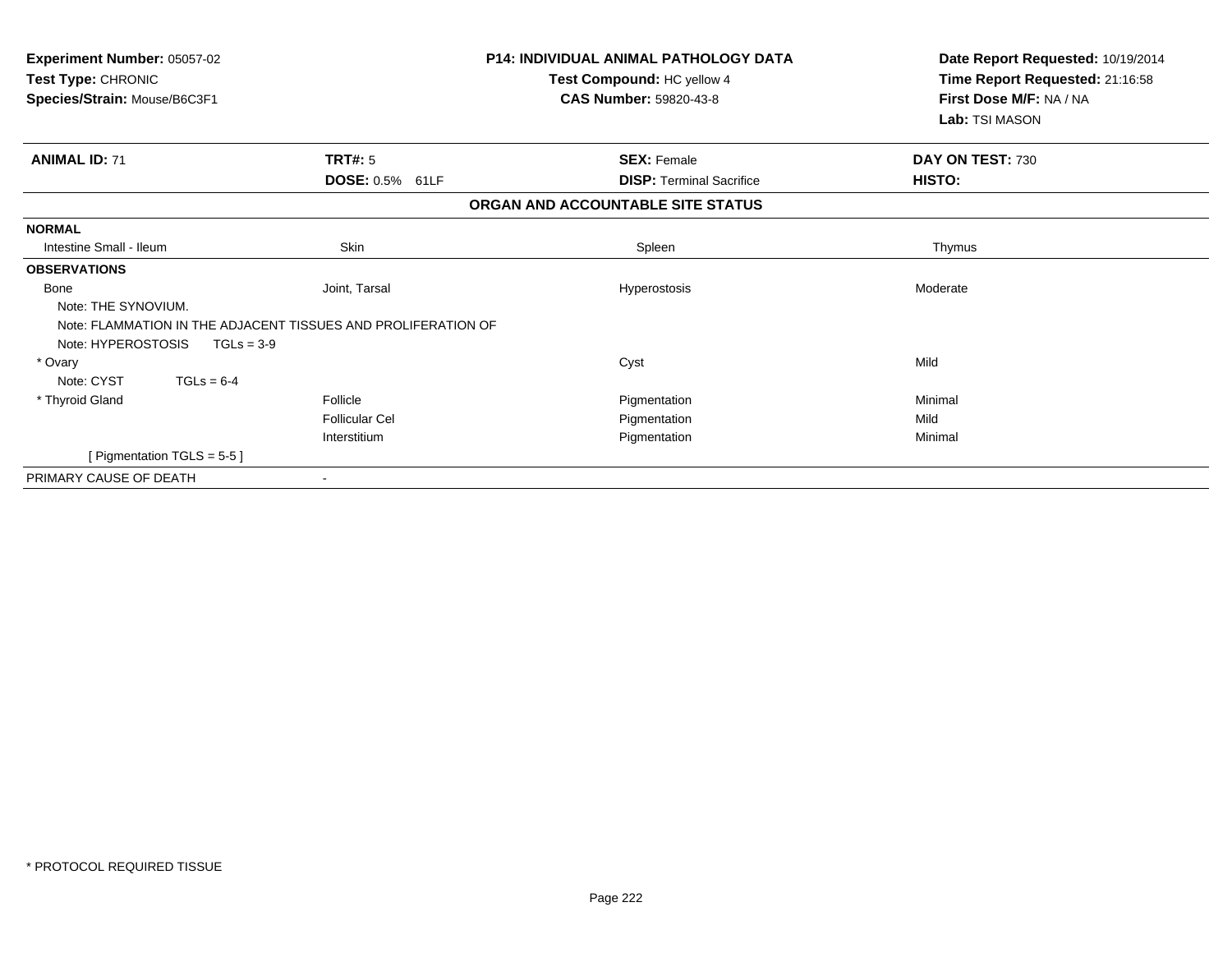| Experiment Number: 05057-02<br>Test Type: CHRONIC<br>Species/Strain: Mouse/B6C3F1 | <b>P14: INDIVIDUAL ANIMAL PATHOLOGY DATA</b><br>Test Compound: HC yellow 4<br><b>CAS Number: 59820-43-8</b> |                                   | Date Report Requested: 10/19/2014<br>Time Report Requested: 21:16:58<br>First Dose M/F: NA / NA<br>Lab: TSI MASON |
|-----------------------------------------------------------------------------------|-------------------------------------------------------------------------------------------------------------|-----------------------------------|-------------------------------------------------------------------------------------------------------------------|
| <b>ANIMAL ID: 72</b>                                                              | TRT#: 5                                                                                                     | <b>SEX: Female</b>                | DAY ON TEST: 730                                                                                                  |
|                                                                                   | DOSE: 0.5% 61LF                                                                                             | <b>DISP:</b> Terminal Sacrifice   | HISTO:                                                                                                            |
|                                                                                   |                                                                                                             | ORGAN AND ACCOUNTABLE SITE STATUS |                                                                                                                   |
| <b>NORMAL</b>                                                                     |                                                                                                             |                                   |                                                                                                                   |
| Intestine Small - Duodenum                                                        | Intestine Small - Ileum                                                                                     | Intestine Small - Jejunum         | Skin                                                                                                              |
| Thymus                                                                            |                                                                                                             |                                   |                                                                                                                   |
| <b>OBSERVATIONS</b>                                                               |                                                                                                             |                                   |                                                                                                                   |
| * Ovary                                                                           |                                                                                                             | Cyst                              | Marked                                                                                                            |
| Note: CYST<br>$TGLs = 5-4$                                                        |                                                                                                             |                                   |                                                                                                                   |
| * Thyroid Gland                                                                   | Follicle                                                                                                    | Pigmentation                      | Minimal                                                                                                           |
|                                                                                   | <b>Follicular Cel</b>                                                                                       | Pigmentation                      | Minimal                                                                                                           |
|                                                                                   | Interstitium                                                                                                | Pigmentation                      | Minimal                                                                                                           |
| [ Pigmentation TGLS = $4-5$ ]                                                     |                                                                                                             |                                   |                                                                                                                   |
| Uterus                                                                            | Endometrium                                                                                                 | Hyperplasia                       | Moderate                                                                                                          |
| Note: HYPERPLASIA<br>$TGLs = 6-4$                                                 |                                                                                                             |                                   |                                                                                                                   |
| PRIMARY CAUSE OF DEATH                                                            |                                                                                                             |                                   |                                                                                                                   |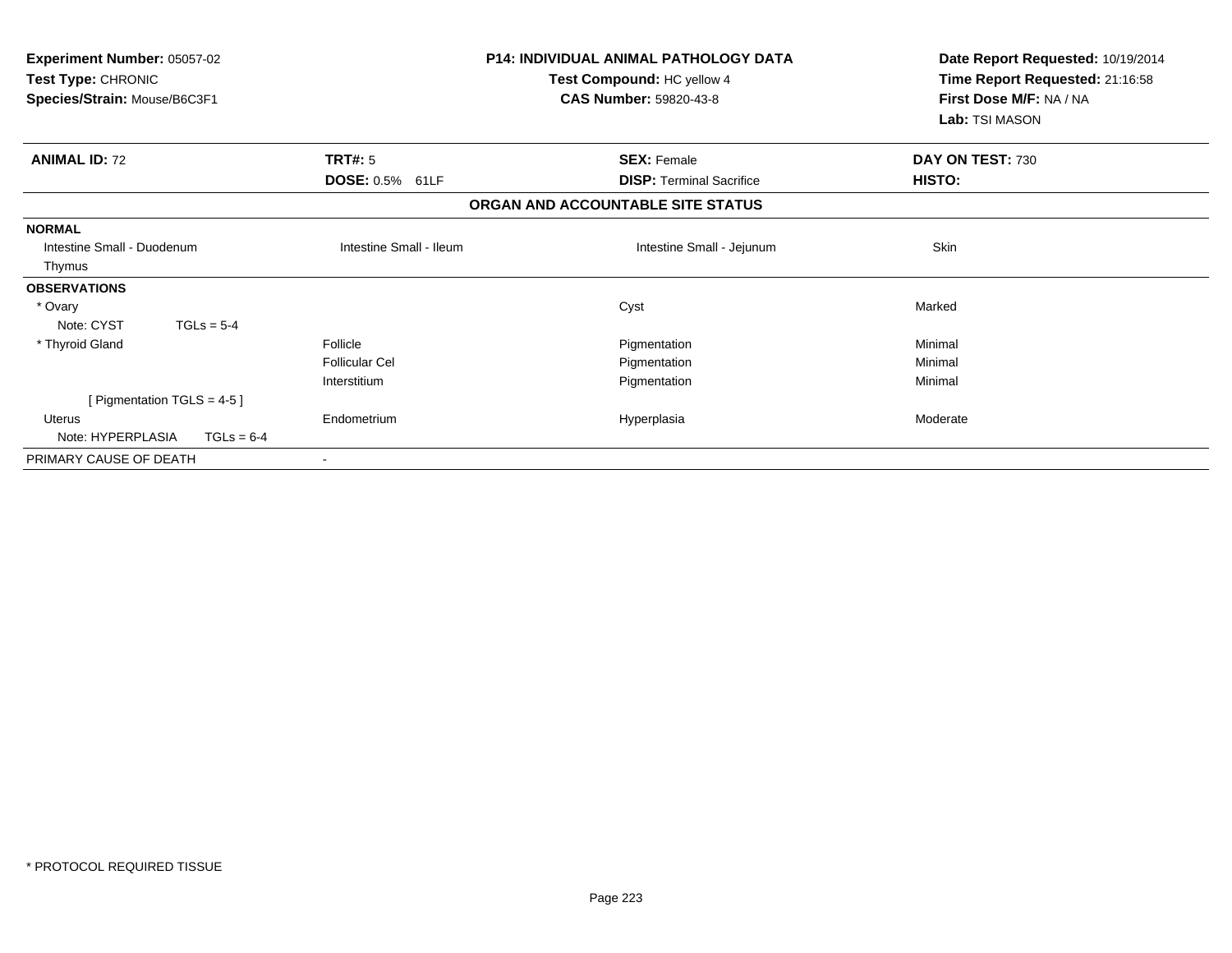| Experiment Number: 05057-02<br>Test Type: CHRONIC<br>Species/Strain: Mouse/B6C3F1 |              |                       | <b>P14: INDIVIDUAL ANIMAL PATHOLOGY DATA</b><br>Test Compound: HC yellow 4<br><b>CAS Number: 59820-43-8</b> | Date Report Requested: 10/19/2014<br>Time Report Requested: 21:16:58<br>First Dose M/F: NA / NA<br>Lab: TSI MASON |
|-----------------------------------------------------------------------------------|--------------|-----------------------|-------------------------------------------------------------------------------------------------------------|-------------------------------------------------------------------------------------------------------------------|
| <b>ANIMAL ID: 73</b>                                                              |              | <b>TRT#: 5</b>        | <b>SEX: Female</b>                                                                                          | DAY ON TEST: 730                                                                                                  |
|                                                                                   |              | DOSE: 0.5% 61LF       | <b>DISP: Terminal Sacrifice</b>                                                                             | HISTO:                                                                                                            |
|                                                                                   |              |                       | ORGAN AND ACCOUNTABLE SITE STATUS                                                                           |                                                                                                                   |
| <b>NORMAL</b>                                                                     |              |                       |                                                                                                             |                                                                                                                   |
| Skin                                                                              |              |                       |                                                                                                             |                                                                                                                   |
| <b>OBSERVATIONS</b>                                                               |              |                       |                                                                                                             |                                                                                                                   |
| Lymph Node                                                                        |              | Renal                 | Hyperplasia                                                                                                 | Lymphoid, Mild                                                                                                    |
|                                                                                   |              | Mesenteric            | <b>Infiltration Cellular</b>                                                                                | Histiocyte, Minimal                                                                                               |
| Note: HYPERPLASIA                                                                 | $TGLs = 7-2$ |                       |                                                                                                             |                                                                                                                   |
| * Ovary                                                                           |              |                       | Cyst                                                                                                        | Mild                                                                                                              |
|                                                                                   |              |                       | Hemorrhage                                                                                                  | Mild                                                                                                              |
| Spleen                                                                            |              |                       | Hyperplasia                                                                                                 | Lymphoid, Mild                                                                                                    |
| Note: HYPERPLASIA                                                                 | $TGLs = 5-3$ |                       |                                                                                                             |                                                                                                                   |
| * Thyroid Gland                                                                   |              | Follicle              | Pigmentation                                                                                                | Minimal                                                                                                           |
|                                                                                   |              | <b>Follicular Cel</b> | Pigmentation                                                                                                | Minimal                                                                                                           |
|                                                                                   |              | Interstitium          | Pigmentation                                                                                                | Minimal                                                                                                           |
| [ Pigmentation TGLS = $3-5$ ]                                                     |              |                       |                                                                                                             |                                                                                                                   |
| <b>Uterus</b>                                                                     |              | Endometrium           | Hyperplasia                                                                                                 | Moderate                                                                                                          |
| Note: HYPERPLASIA                                                                 | $TGLs = 4-4$ |                       |                                                                                                             |                                                                                                                   |
| PRIMARY CAUSE OF DEATH                                                            |              |                       |                                                                                                             |                                                                                                                   |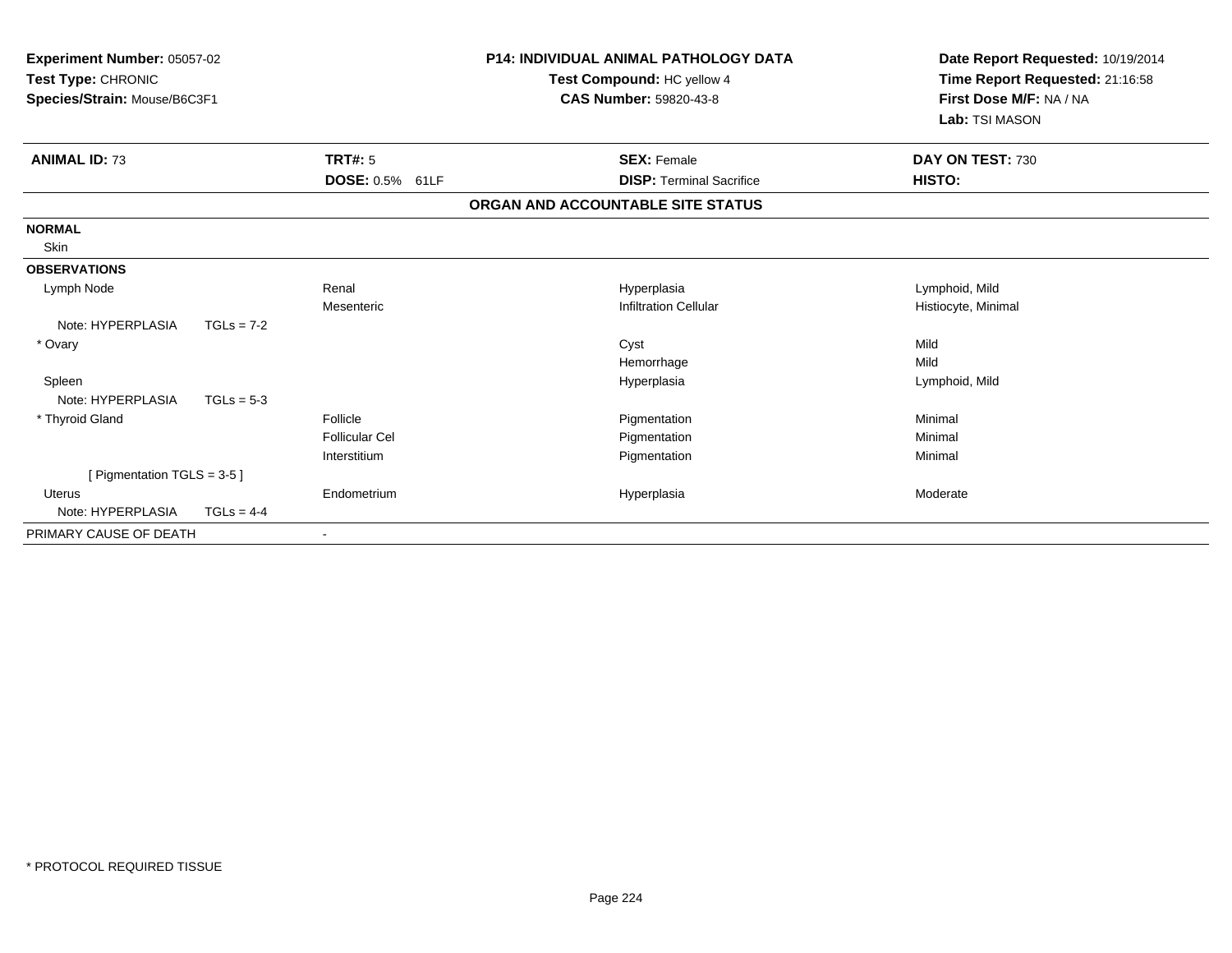| <b>Experiment Number: 05057-02</b><br>Test Type: CHRONIC<br>Species/Strain: Mouse/B6C3F1 |                       | <b>P14: INDIVIDUAL ANIMAL PATHOLOGY DATA</b><br>Test Compound: HC yellow 4<br><b>CAS Number: 59820-43-8</b> | Date Report Requested: 10/19/2014<br>Time Report Requested: 21:16:58<br>First Dose M/F: NA / NA<br>Lab: TSI MASON |
|------------------------------------------------------------------------------------------|-----------------------|-------------------------------------------------------------------------------------------------------------|-------------------------------------------------------------------------------------------------------------------|
| <b>ANIMAL ID: 74</b>                                                                     | TRT#: 5               | <b>SEX: Female</b>                                                                                          | DAY ON TEST: 730                                                                                                  |
|                                                                                          | DOSE: 0.5% 61LF       | <b>DISP:</b> Terminal Sacrifice                                                                             | HISTO:                                                                                                            |
|                                                                                          |                       | ORGAN AND ACCOUNTABLE SITE STATUS                                                                           |                                                                                                                   |
| <b>NORMAL</b>                                                                            |                       |                                                                                                             |                                                                                                                   |
| * Ovary                                                                                  | Skin                  | Uterus                                                                                                      |                                                                                                                   |
| <b>OBSERVATIONS</b>                                                                      |                       |                                                                                                             |                                                                                                                   |
| Lymph Node                                                                               | Mesenteric            | <b>Infiltration Cellular</b>                                                                                | Histiocyte, Minimal                                                                                               |
| * Thyroid Gland                                                                          |                       | Inflammation                                                                                                | Chronic, Minimal                                                                                                  |
|                                                                                          | Follicle              | Pigmentation                                                                                                | Minimal                                                                                                           |
|                                                                                          | <b>Follicular Cel</b> | Pigmentation                                                                                                | Minimal                                                                                                           |
|                                                                                          | Interstitium          | Pigmentation                                                                                                | Minimal                                                                                                           |
| [ Pigmentation TGLS = $3-5$ ]                                                            |                       |                                                                                                             |                                                                                                                   |
| PRIMARY CAUSE OF DEATH                                                                   |                       |                                                                                                             |                                                                                                                   |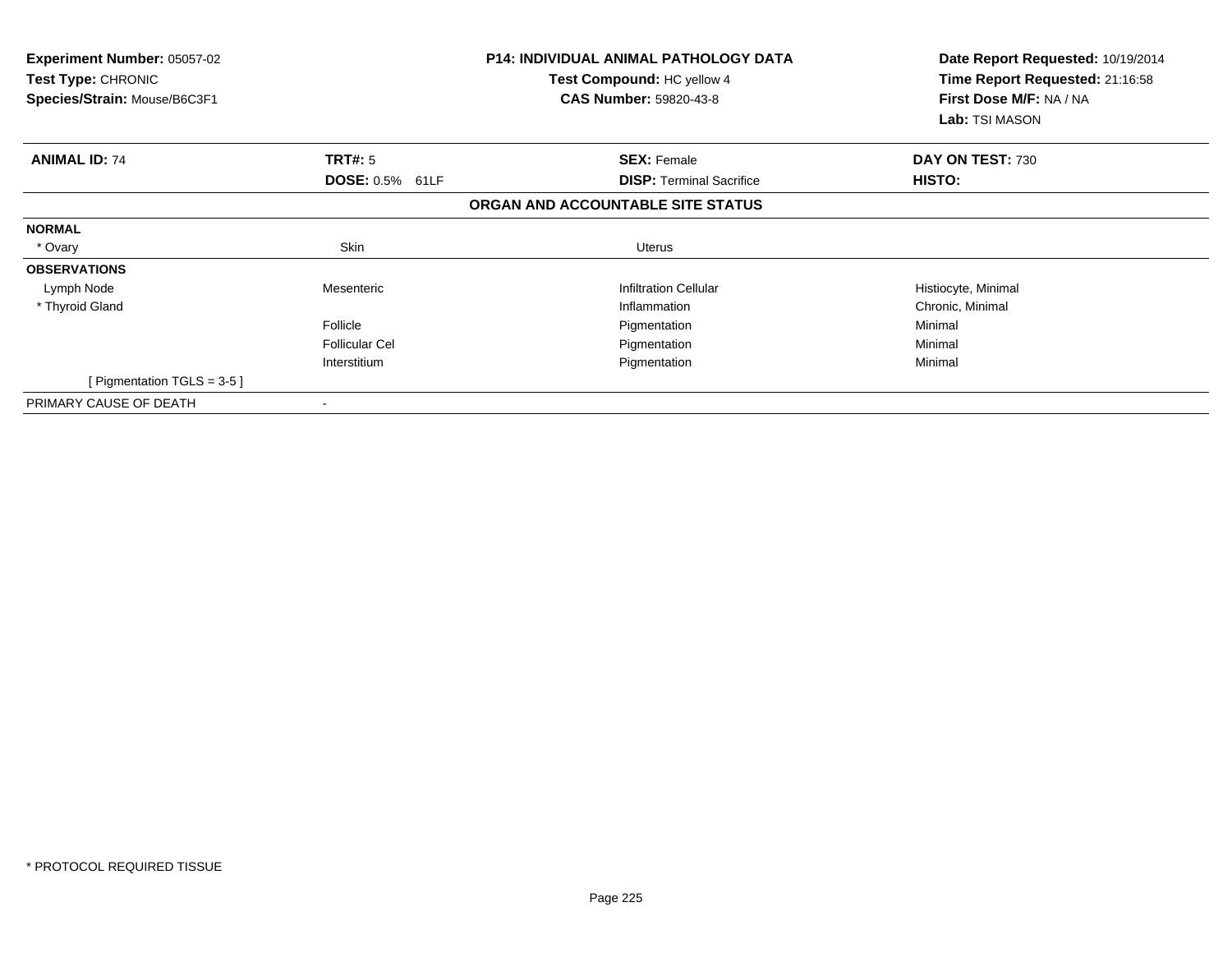| Experiment Number: 05057-02<br>Test Type: CHRONIC<br>Species/Strain: Mouse/B6C3F1 |                                                               | P14: INDIVIDUAL ANIMAL PATHOLOGY DATA<br>Test Compound: HC yellow 4<br><b>CAS Number: 59820-43-8</b> | Date Report Requested: 10/19/2014<br>Time Report Requested: 21:16:58<br>First Dose M/F: NA / NA<br>Lab: TSI MASON |
|-----------------------------------------------------------------------------------|---------------------------------------------------------------|------------------------------------------------------------------------------------------------------|-------------------------------------------------------------------------------------------------------------------|
| <b>ANIMAL ID: 75</b>                                                              | <b>TRT#: 5</b>                                                | <b>SEX: Female</b>                                                                                   | DAY ON TEST: 592                                                                                                  |
|                                                                                   | DOSE: 0.5% 61LF                                               | <b>DISP: Moribund</b>                                                                                | HISTO:                                                                                                            |
|                                                                                   |                                                               | ORGAN AND ACCOUNTABLE SITE STATUS                                                                    |                                                                                                                   |
| <b>NORMAL</b>                                                                     |                                                               |                                                                                                      |                                                                                                                   |
| <b>Adrenal Gland - Cortex</b>                                                     | Adrenal Gland - Medulla                                       | Bone                                                                                                 | <b>Bone Marrow</b>                                                                                                |
| Esophagus                                                                         | Gallbladder                                                   | Heart                                                                                                | Intestine Large - Cecum                                                                                           |
| Intestine Large - Colon                                                           | Intestine Large - Rectum                                      | Intestine Small - Duodenum                                                                           | Intestine Small - Ileum                                                                                           |
| Intestine Small - Jejunum                                                         | Islets, Pancreatic                                            | Liver                                                                                                | Lung                                                                                                              |
| Lymph Node - Mandibular                                                           | Mammary Gland                                                 | <b>Nose</b>                                                                                          | Pancreas                                                                                                          |
| Salivary Glands                                                                   | <b>Skin</b>                                                   | Stomach - Forestomach                                                                                | Stomach - Glandular                                                                                               |
| Trachea                                                                           | <b>Urinary Bladder</b>                                        | <b>Uterus</b>                                                                                        |                                                                                                                   |
| <b>MISSING</b>                                                                    |                                                               |                                                                                                      |                                                                                                                   |
| Lymph Node - Mesenteric                                                           | Parathyroid Gland                                             | <b>Pituitary Gland</b>                                                                               | Thymus                                                                                                            |
| <b>OBSERVATIONS</b>                                                               |                                                               |                                                                                                      |                                                                                                                   |
| <b>Brain</b>                                                                      | Thalamus                                                      | Mineralization                                                                                       | Minimal                                                                                                           |
| Kidney                                                                            |                                                               | Inflammation                                                                                         | Chronic, Mild                                                                                                     |
| * Ovary                                                                           |                                                               | Cyst                                                                                                 | Mild                                                                                                              |
|                                                                                   |                                                               | Inflammation                                                                                         | Chronic, Mild                                                                                                     |
| Note: INFLAMMATION<br>$TGLs = 3-4$                                                |                                                               |                                                                                                      |                                                                                                                   |
| Note: CYST<br>$TGLs = 3-4$                                                        |                                                               |                                                                                                      |                                                                                                                   |
| <b>Skeletal Muscle</b>                                                            |                                                               | Hemangiosarcoma                                                                                      |                                                                                                                   |
|                                                                                   | Note: FOCAL AREAS OF OSSEOUS METAPLASIA AND MARKED HEMORRHAGE |                                                                                                      |                                                                                                                   |
| Note: AND NECROSIS WERE NOTED WITHIN THE TUMOR.                                   |                                                               |                                                                                                      |                                                                                                                   |
| [Hemangiosarcoma TGLS = 5-9]                                                      |                                                               |                                                                                                      |                                                                                                                   |
| Spleen                                                                            |                                                               | Hemangiosarcoma                                                                                      | Metastatic (Skeletal Muscle)                                                                                      |
|                                                                                   |                                                               | Hematopoietic Cell Proliferation                                                                     | Moderate                                                                                                          |
| * Thyroid Gland                                                                   |                                                               | Inflammation                                                                                         | Chronic, Minimal                                                                                                  |
|                                                                                   | Follicle                                                      | Pigmentation                                                                                         | Minimal                                                                                                           |
|                                                                                   | <b>Follicular Cel</b>                                         | Pigmentation                                                                                         | Mild                                                                                                              |
|                                                                                   | Interstitium                                                  | Pigmentation                                                                                         | Minimal                                                                                                           |
| PRIMARY CAUSE OF DEATH                                                            |                                                               |                                                                                                      |                                                                                                                   |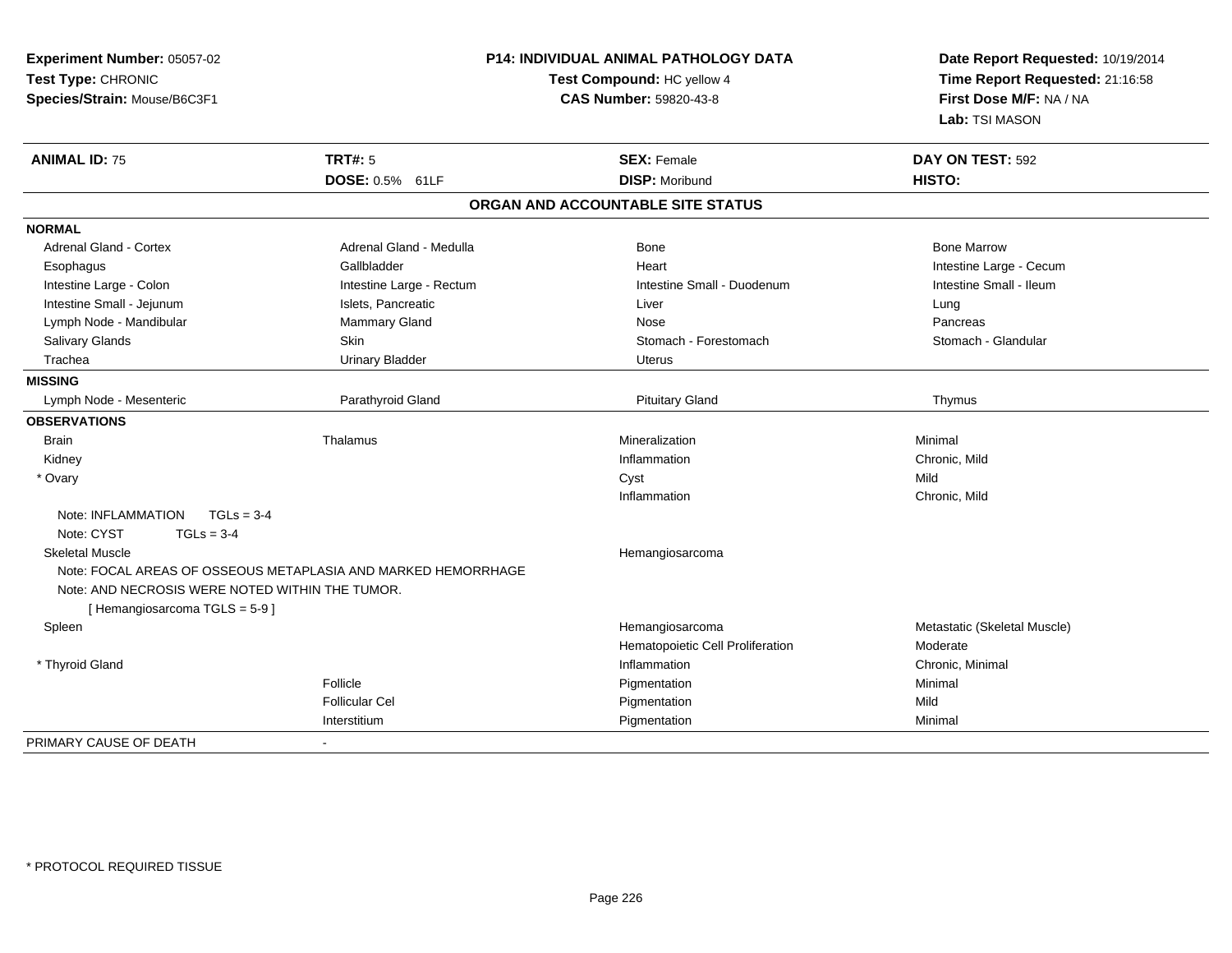| Experiment Number: 05057-02<br>Test Type: CHRONIC<br>Species/Strain: Mouse/B6C3F1 |                    | P14: INDIVIDUAL ANIMAL PATHOLOGY DATA<br>Test Compound: HC yellow 4<br><b>CAS Number: 59820-43-8</b> | Date Report Requested: 10/19/2014<br>Time Report Requested: 21:16:58<br>First Dose M/F: NA / NA<br>Lab: TSI MASON |
|-----------------------------------------------------------------------------------|--------------------|------------------------------------------------------------------------------------------------------|-------------------------------------------------------------------------------------------------------------------|
| <b>ANIMAL ID: 76</b>                                                              | TRT#: 5            | <b>SEX: Female</b>                                                                                   | DAY ON TEST: 730                                                                                                  |
|                                                                                   | DOSE: 0.5% 61LF    | <b>DISP: Terminal Sacrifice</b>                                                                      | HISTO:                                                                                                            |
|                                                                                   |                    | ORGAN AND ACCOUNTABLE SITE STATUS                                                                    |                                                                                                                   |
| <b>NORMAL</b>                                                                     |                    |                                                                                                      |                                                                                                                   |
| Skin                                                                              |                    |                                                                                                      |                                                                                                                   |
| <b>OBSERVATIONS</b>                                                               |                    |                                                                                                      |                                                                                                                   |
| Liver                                                                             |                    | Hepatocellular Adenoma                                                                               | Multiple                                                                                                          |
| Note: HEPATOCLR ADEN                                                              | $TGLs = 5.6-2+2.1$ |                                                                                                      |                                                                                                                   |
| * Ovary                                                                           |                    | Cyst                                                                                                 | Moderate                                                                                                          |
|                                                                                   |                    | Hemorrhage                                                                                           | Mild                                                                                                              |
| Note: HEMORRHAGE                                                                  | $TGLs = 4-4$       |                                                                                                      |                                                                                                                   |
| * Thyroid Gland                                                                   | Follicle           | Pigmentation                                                                                         | Minimal                                                                                                           |
|                                                                                   | Follicular Cel     | Pigmentation                                                                                         | Minimal                                                                                                           |
|                                                                                   | Interstitium       | Pigmentation                                                                                         | Minimal                                                                                                           |
| [ Pigmentation TGLS = 3-5 ]                                                       |                    |                                                                                                      |                                                                                                                   |
| PRIMARY CAUSE OF DEATH                                                            |                    |                                                                                                      |                                                                                                                   |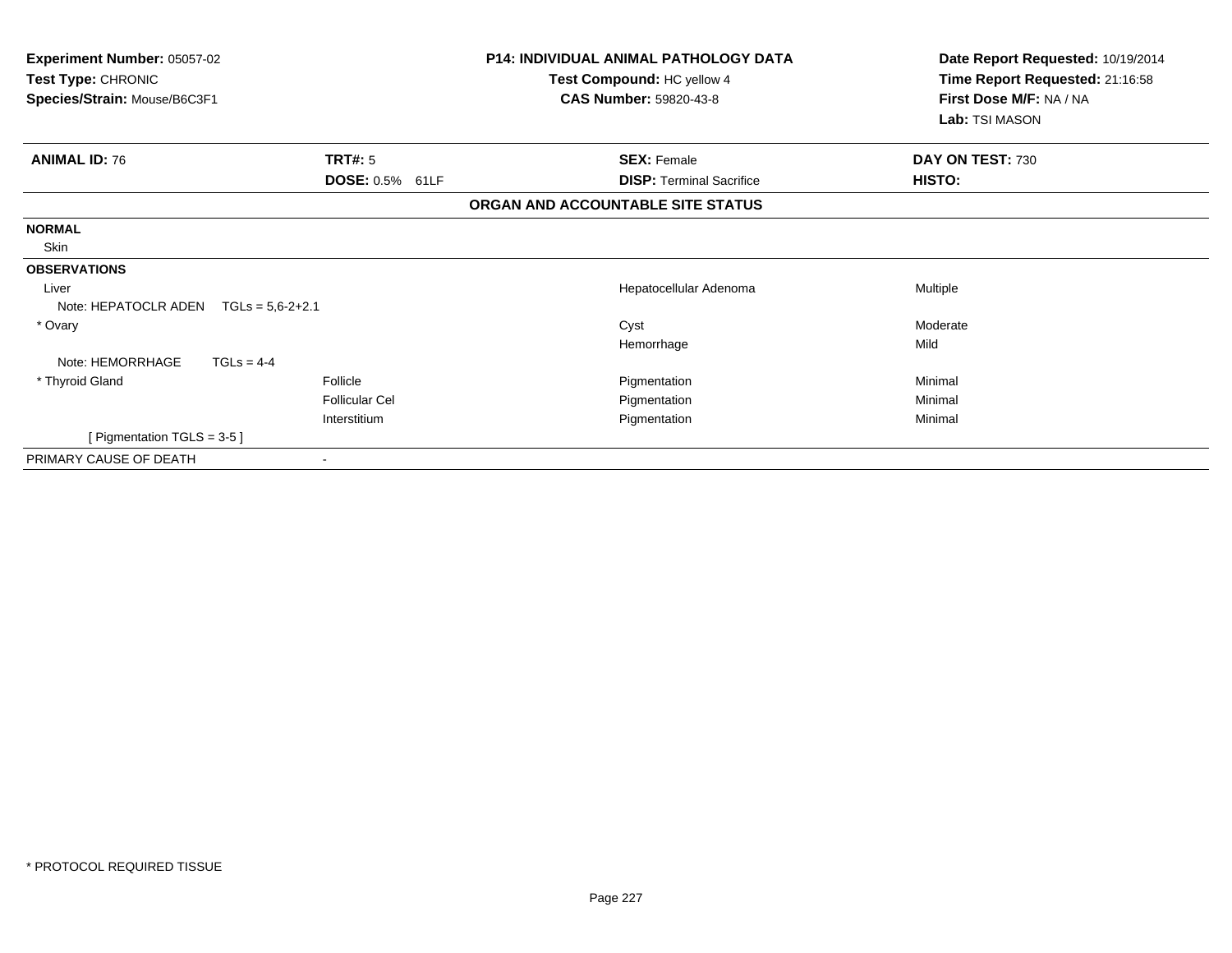| Experiment Number: 05057-02<br><b>Test Type: CHRONIC</b><br>Species/Strain: Mouse/B6C3F1 |                       | <b>P14: INDIVIDUAL ANIMAL PATHOLOGY DATA</b><br>Test Compound: HC yellow 4<br><b>CAS Number: 59820-43-8</b> | Date Report Requested: 10/19/2014<br>Time Report Requested: 21:16:58<br>First Dose M/F: NA / NA<br>Lab: TSI MASON |
|------------------------------------------------------------------------------------------|-----------------------|-------------------------------------------------------------------------------------------------------------|-------------------------------------------------------------------------------------------------------------------|
| <b>ANIMAL ID: 77</b>                                                                     | TRT#: 5               | <b>SEX: Female</b>                                                                                          | DAY ON TEST: 730                                                                                                  |
|                                                                                          | DOSE: 0.5% 61LF       | <b>DISP:</b> Terminal Sacrifice                                                                             | <b>HISTO:</b>                                                                                                     |
|                                                                                          |                       | ORGAN AND ACCOUNTABLE SITE STATUS                                                                           |                                                                                                                   |
| <b>NORMAL</b>                                                                            |                       |                                                                                                             |                                                                                                                   |
| * Ovary                                                                                  | Skin                  | Spleen                                                                                                      |                                                                                                                   |
| <b>MISSING</b>                                                                           |                       |                                                                                                             |                                                                                                                   |
| Lymph Node                                                                               |                       |                                                                                                             |                                                                                                                   |
| <b>OBSERVATIONS</b>                                                                      |                       |                                                                                                             |                                                                                                                   |
| * Thyroid Gland                                                                          | Follicle              | Pigmentation                                                                                                | Minimal                                                                                                           |
|                                                                                          | <b>Follicular Cel</b> | Pigmentation                                                                                                | Minimal                                                                                                           |
|                                                                                          | Interstitium          | Pigmentation                                                                                                | Minimal                                                                                                           |
| [ Pigmentation TGLS = $4-5$ ]                                                            |                       |                                                                                                             |                                                                                                                   |
| PRIMARY CAUSE OF DEATH                                                                   |                       |                                                                                                             |                                                                                                                   |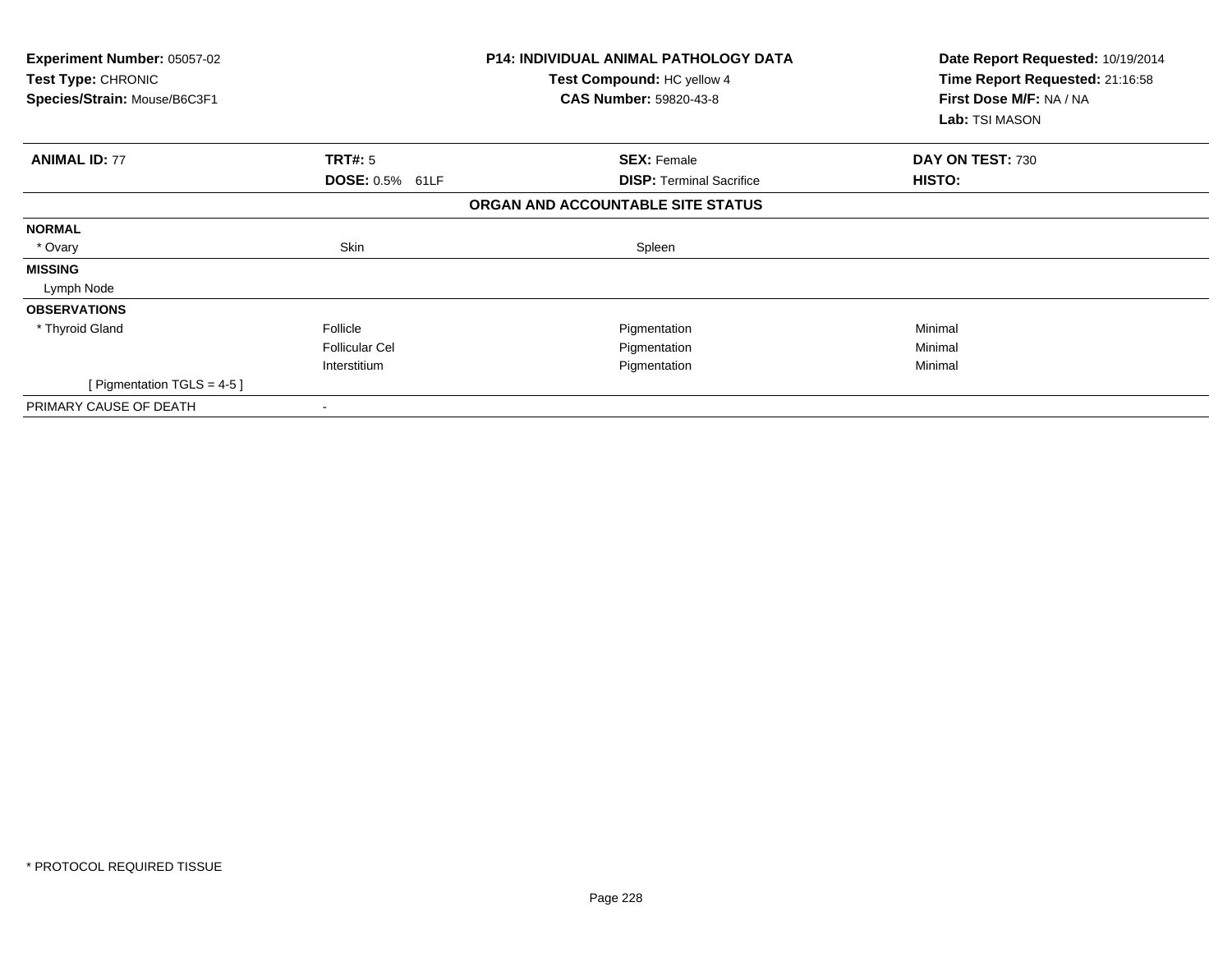| <b>Experiment Number: 05057-02</b><br>Test Type: CHRONIC<br>Species/Strain: Mouse/B6C3F1   |                                                                            | <b>P14: INDIVIDUAL ANIMAL PATHOLOGY DATA</b><br>Date Report Requested: 10/19/2014<br>Time Report Requested: 21:16:58<br>Test Compound: HC yellow 4<br>First Dose M/F: NA / NA<br><b>CAS Number: 59820-43-8</b><br>Lab: TSI MASON |                                       |
|--------------------------------------------------------------------------------------------|----------------------------------------------------------------------------|----------------------------------------------------------------------------------------------------------------------------------------------------------------------------------------------------------------------------------|---------------------------------------|
| <b>ANIMAL ID: 78</b>                                                                       | TRT#: 5                                                                    | <b>SEX: Female</b>                                                                                                                                                                                                               | DAY ON TEST: 730                      |
|                                                                                            | <b>DOSE: 0.5% 61LF</b>                                                     | <b>DISP: Terminal Sacrifice</b>                                                                                                                                                                                                  | HISTO:                                |
|                                                                                            |                                                                            | ORGAN AND ACCOUNTABLE SITE STATUS                                                                                                                                                                                                |                                       |
| <b>NORMAL</b><br>Skin                                                                      |                                                                            |                                                                                                                                                                                                                                  |                                       |
| <b>OBSERVATIONS</b>                                                                        |                                                                            |                                                                                                                                                                                                                                  |                                       |
| Lymph Node<br>Note: LYMPH MAL MIXD<br>$TGLs = 5-5$<br>Note: LYMPH MAL MIXD<br>$TGLs = 6-2$ | Pancreatic<br>Renal                                                        | Lymphoma Malignant Mixed<br>Lymphoma Malignant Mixed                                                                                                                                                                             |                                       |
| * Ovary<br>Spleen<br>Note: HYPERPLASIA<br>$TGLs = 4-3$                                     |                                                                            | Cyst<br>Hyperplasia                                                                                                                                                                                                              | Multiple, Mild<br>Lymphoid, Mild      |
| * Thyroid Gland                                                                            | <b>Follicular Cel</b><br>Follicle<br><b>Follicular Cel</b><br>Interstitium | Hyperplasia<br>Pigmentation<br>Pigmentation<br>Pigmentation                                                                                                                                                                      | Minimal<br>Minimal<br>Mild<br>Minimal |
| [ Pigmentation TGLS = $3-5$ ]                                                              |                                                                            |                                                                                                                                                                                                                                  |                                       |
| PRIMARY CAUSE OF DEATH                                                                     |                                                                            |                                                                                                                                                                                                                                  |                                       |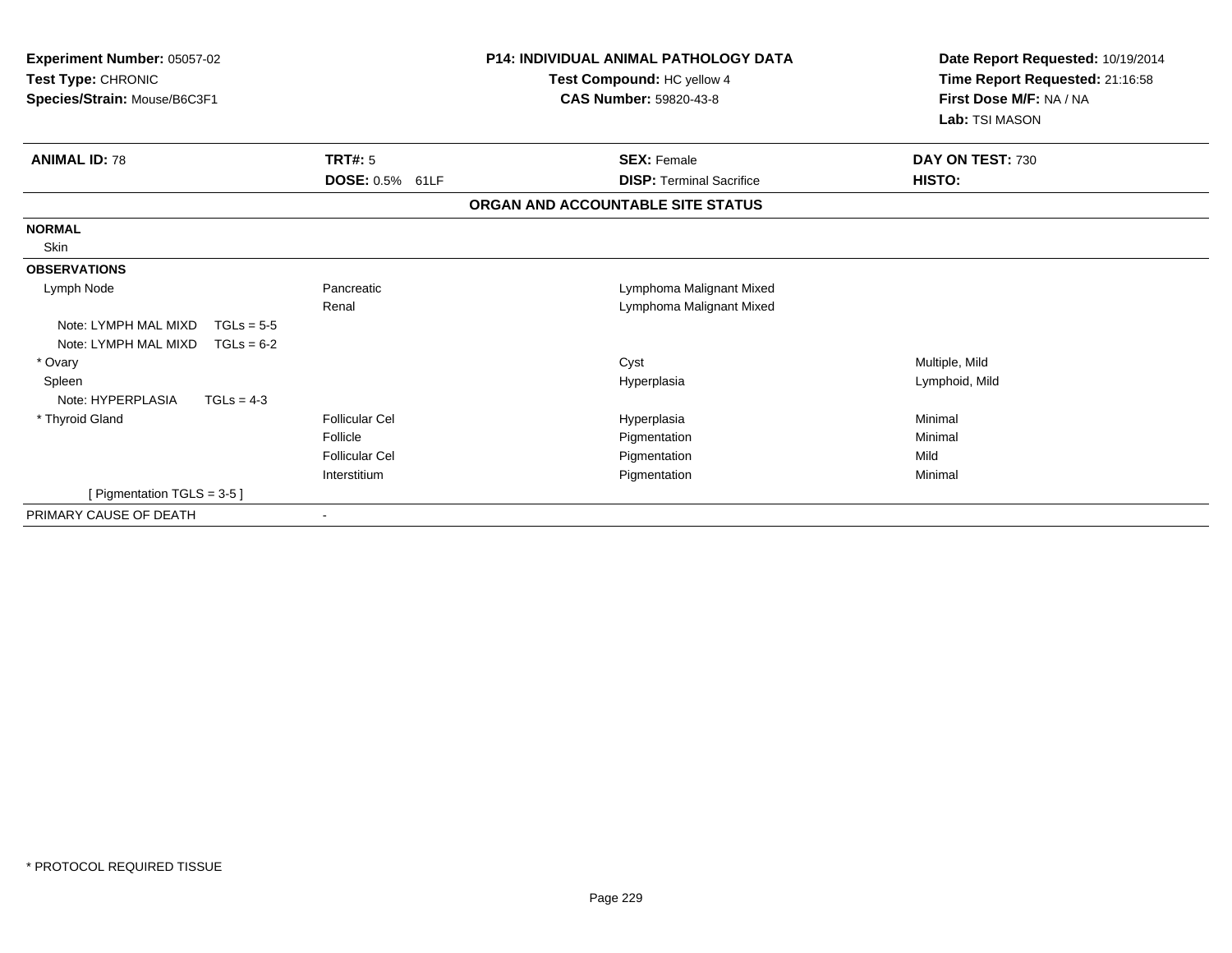| Experiment Number: 05057-02<br>Test Type: CHRONIC<br>Species/Strain: Mouse/B6C3F1 |                | <b>P14: INDIVIDUAL ANIMAL PATHOLOGY DATA</b><br>Test Compound: HC yellow 4<br><b>CAS Number: 59820-43-8</b> | Date Report Requested: 10/19/2014<br>Time Report Requested: 21:16:58<br>First Dose M/F: NA / NA<br>Lab: TSI MASON |                                               |                            |
|-----------------------------------------------------------------------------------|----------------|-------------------------------------------------------------------------------------------------------------|-------------------------------------------------------------------------------------------------------------------|-----------------------------------------------|----------------------------|
| <b>ANIMAL ID: 79</b>                                                              |                | TRT#: 5<br><b>DOSE: 0.5% 61LF</b>                                                                           |                                                                                                                   | <b>SEX: Female</b><br><b>DISP: Moribund</b>   | DAY ON TEST: 704<br>HISTO: |
|                                                                                   |                |                                                                                                             |                                                                                                                   | ORGAN AND ACCOUNTABLE SITE STATUS             |                            |
| <b>NORMAL</b><br>Skin                                                             |                |                                                                                                             |                                                                                                                   |                                               |                            |
| <b>OBSERVATIONS</b>                                                               |                |                                                                                                             |                                                                                                                   |                                               |                            |
| Kidney                                                                            |                |                                                                                                             |                                                                                                                   | Inflammation                                  | Chronic, Minimal           |
| Liver                                                                             |                |                                                                                                             |                                                                                                                   | Lymphoma Malignant Undifferentiated Cell Type |                            |
| Note: LYMPH MAL UNDF                                                              | $TGLs = 10-2$  |                                                                                                             |                                                                                                                   |                                               |                            |
| Lymph Node                                                                        |                | Lumbar                                                                                                      |                                                                                                                   | Lymphoma Malignant Undifferentiated Cell Type |                            |
|                                                                                   |                | Mesenteric                                                                                                  |                                                                                                                   | Lymphoma Malignant Undifferentiated Cell Type |                            |
|                                                                                   |                | Renal                                                                                                       |                                                                                                                   | Lymphoma Malignant Undifferentiated Cell Type |                            |
| Note: LYMPH MAL UNDF                                                              | $TGLs = 11-3$  |                                                                                                             |                                                                                                                   |                                               |                            |
| Note: LYMPH MAL UNDF                                                              | $TGLs = 12-2$  |                                                                                                             |                                                                                                                   |                                               |                            |
| Note: LYMPH MAL UNDF                                                              | $TGLs = 8-5.1$ |                                                                                                             |                                                                                                                   |                                               |                            |
| * Ovary                                                                           |                |                                                                                                             |                                                                                                                   | Cyst                                          | Minimal                    |
|                                                                                   |                |                                                                                                             |                                                                                                                   | Hemorrhage                                    | Mild                       |
| Spleen                                                                            |                |                                                                                                             |                                                                                                                   | Lymphoma Malignant Undifferentiated Cell Type |                            |
| Note: LYMPH MAL UNDF                                                              | $TGLs = 7-3.1$ |                                                                                                             |                                                                                                                   |                                               |                            |
| Thymus                                                                            |                |                                                                                                             |                                                                                                                   | Lymphoma Malignant Undifferentiated Cell Type |                            |
| Note: LYMPH MAL UNDF                                                              | $TGLs = 5-5$   |                                                                                                             |                                                                                                                   |                                               |                            |
| * Thyroid Gland                                                                   |                | Follicle                                                                                                    |                                                                                                                   | Pigmentation                                  | Minimal                    |
|                                                                                   |                | <b>Follicular Cel</b>                                                                                       |                                                                                                                   | Pigmentation                                  | Minimal                    |
|                                                                                   |                | Interstitium                                                                                                |                                                                                                                   | Pigmentation                                  | Minimal                    |
| [ Pigmentation TGLS = 6-5 ]                                                       |                |                                                                                                             |                                                                                                                   |                                               |                            |
| PRIMARY CAUSE OF DEATH                                                            |                | $\overline{\phantom{a}}$                                                                                    |                                                                                                                   |                                               |                            |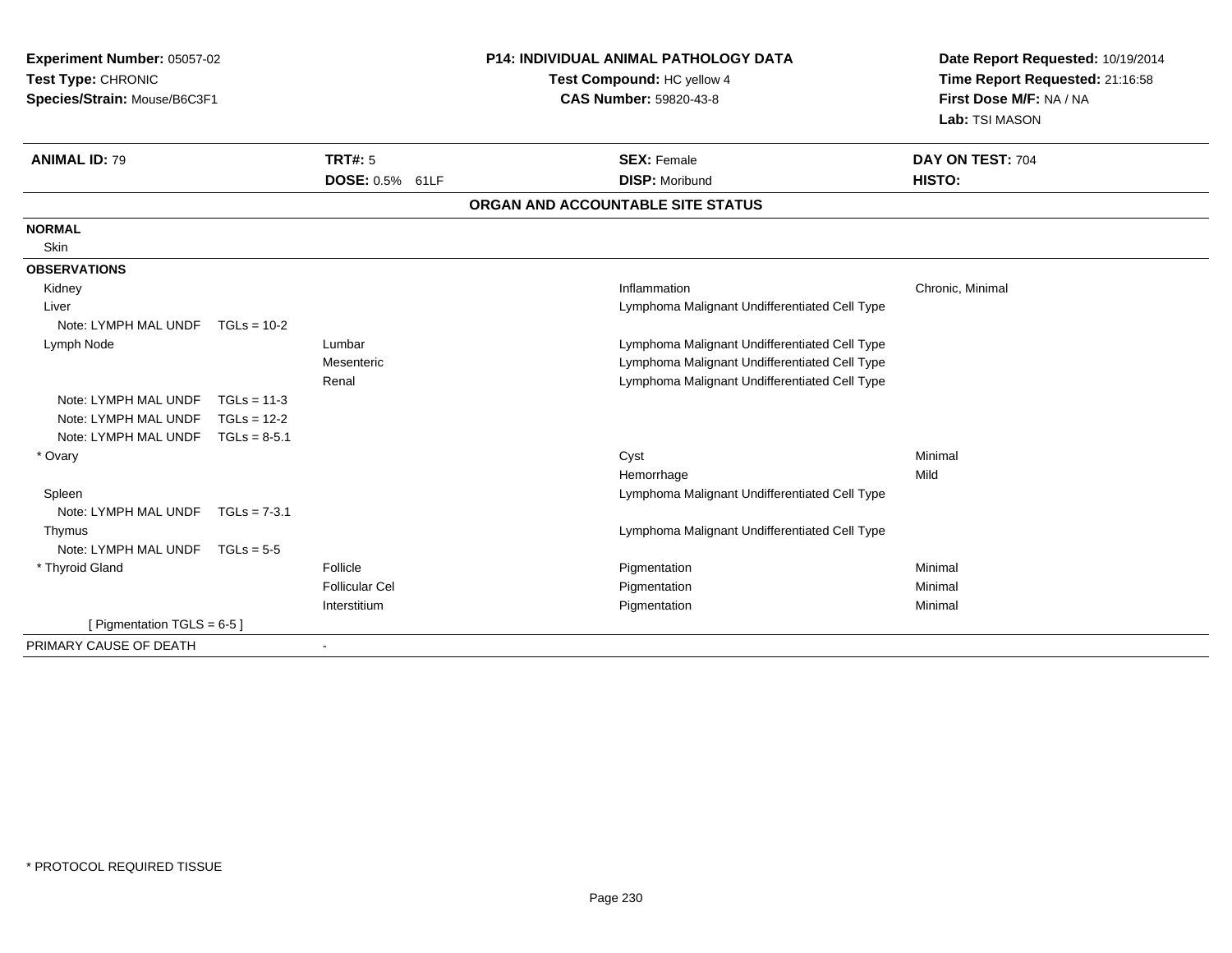| Experiment Number: 05057-02<br>Test Type: CHRONIC<br>Species/Strain: Mouse/B6C3F1 |                        | <b>P14: INDIVIDUAL ANIMAL PATHOLOGY DATA</b><br>Test Compound: HC yellow 4<br><b>CAS Number: 59820-43-8</b> | Date Report Requested: 10/19/2014<br>Time Report Requested: 21:16:58<br>First Dose M/F: NA / NA<br>Lab: TSI MASON |
|-----------------------------------------------------------------------------------|------------------------|-------------------------------------------------------------------------------------------------------------|-------------------------------------------------------------------------------------------------------------------|
| <b>ANIMAL ID: 81</b>                                                              | <b>TRT#: 5</b>         | <b>SEX: Female</b>                                                                                          | DAY ON TEST: 676                                                                                                  |
|                                                                                   | <b>DOSE: 0.5% 61LF</b> | <b>DISP: Moribund</b><br>ORGAN AND ACCOUNTABLE SITE STATUS                                                  | <b>HISTO:</b>                                                                                                     |
|                                                                                   |                        |                                                                                                             |                                                                                                                   |
| <b>NORMAL</b>                                                                     |                        |                                                                                                             |                                                                                                                   |
| Skin                                                                              | Stomach - Forestomach  | Stomach - Glandular                                                                                         | Uterus                                                                                                            |
| <b>MISSING</b>                                                                    |                        |                                                                                                             |                                                                                                                   |
| * Ovary                                                                           |                        |                                                                                                             |                                                                                                                   |
| <b>OBSERVATIONS</b>                                                               |                        |                                                                                                             |                                                                                                                   |
| Spleen                                                                            |                        | Hematopoietic Cell Proliferation                                                                            | Mild                                                                                                              |
| Note: HEMA CELL PROL $TGLs = 6-3$                                                 |                        |                                                                                                             |                                                                                                                   |
| * Thyroid Gland                                                                   | Follicle               | Pigmentation                                                                                                | Minimal                                                                                                           |
|                                                                                   | <b>Follicular Cel</b>  | Pigmentation                                                                                                | Minimal                                                                                                           |
|                                                                                   | Interstitium           | Pigmentation                                                                                                | Minimal                                                                                                           |
| [ Pigmentation TGLS = $3-5$ ]                                                     |                        |                                                                                                             |                                                                                                                   |
| PRIMARY CAUSE OF DEATH                                                            |                        |                                                                                                             |                                                                                                                   |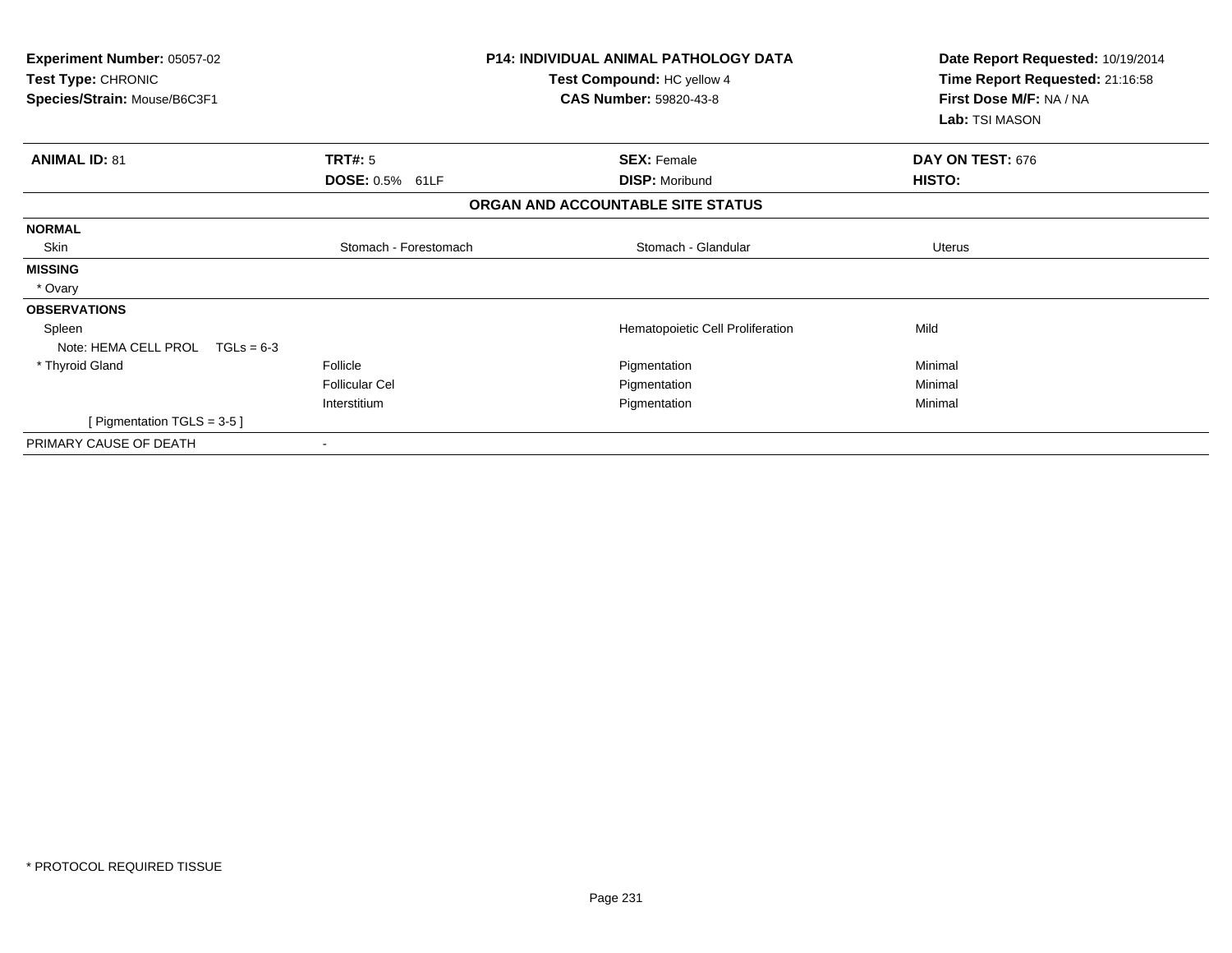| <b>Experiment Number: 05057-02</b><br>Test Type: CHRONIC<br>Species/Strain: Mouse/B6C3F1 |                       | <b>P14: INDIVIDUAL ANIMAL PATHOLOGY DATA</b><br>Date Report Requested: 10/19/2014<br>Time Report Requested: 21:16:58<br>Test Compound: HC yellow 4<br><b>CAS Number: 59820-43-8</b><br>First Dose M/F: NA / NA<br>Lab: TSI MASON |                  |
|------------------------------------------------------------------------------------------|-----------------------|----------------------------------------------------------------------------------------------------------------------------------------------------------------------------------------------------------------------------------|------------------|
| <b>ANIMAL ID: 82</b>                                                                     | <b>TRT#: 5</b>        | <b>SEX: Female</b>                                                                                                                                                                                                               | DAY ON TEST: 730 |
|                                                                                          | DOSE: 0.5% 61LF       | <b>DISP: Terminal Sacrifice</b>                                                                                                                                                                                                  | HISTO:           |
|                                                                                          |                       | ORGAN AND ACCOUNTABLE SITE STATUS                                                                                                                                                                                                |                  |
| <b>NORMAL</b>                                                                            |                       |                                                                                                                                                                                                                                  |                  |
| * Ovary                                                                                  | Skin                  |                                                                                                                                                                                                                                  |                  |
| <b>MISSING</b>                                                                           |                       |                                                                                                                                                                                                                                  |                  |
| Lymph Node - Mandibular                                                                  |                       |                                                                                                                                                                                                                                  |                  |
| <b>OBSERVATIONS</b>                                                                      |                       |                                                                                                                                                                                                                                  |                  |
| Lymph Node                                                                               | Mediastinal           | Lymphoma Malignant Undifferentiated Cell Type                                                                                                                                                                                    |                  |
|                                                                                          | Mesenteric            | Lymphoma Malignant Undifferentiated Cell Type                                                                                                                                                                                    |                  |
| Note: LYMPH MAL UNDF<br>$TGLs = 7-5$                                                     |                       |                                                                                                                                                                                                                                  |                  |
| Note: LYMPH MAL UNDF<br>$TGLs = 4-5$                                                     |                       |                                                                                                                                                                                                                                  |                  |
| Spleen                                                                                   |                       | Lymphoma Malignant Undifferentiated Cell Type                                                                                                                                                                                    |                  |
| Note: LYMPH MAL UNDF<br>$TGLs = 6-3$                                                     |                       |                                                                                                                                                                                                                                  |                  |
| * Thyroid Gland                                                                          | Follicle              | Pigmentation                                                                                                                                                                                                                     | Minimal          |
|                                                                                          | <b>Follicular Cel</b> | Pigmentation                                                                                                                                                                                                                     | Minimal          |
|                                                                                          | Interstitium          | Pigmentation                                                                                                                                                                                                                     | Minimal          |
| [ Pigmentation TGLS = $9-5$ ]                                                            |                       |                                                                                                                                                                                                                                  |                  |
| <b>Uterus</b>                                                                            | Endometrium           | Hyperplasia                                                                                                                                                                                                                      | Moderate         |
|                                                                                          |                       | Polyp Stromal                                                                                                                                                                                                                    |                  |
| Note: HYPERPLASIA<br>$TGLs = 5-4$                                                        |                       |                                                                                                                                                                                                                                  |                  |
| PRIMARY CAUSE OF DEATH                                                                   |                       |                                                                                                                                                                                                                                  |                  |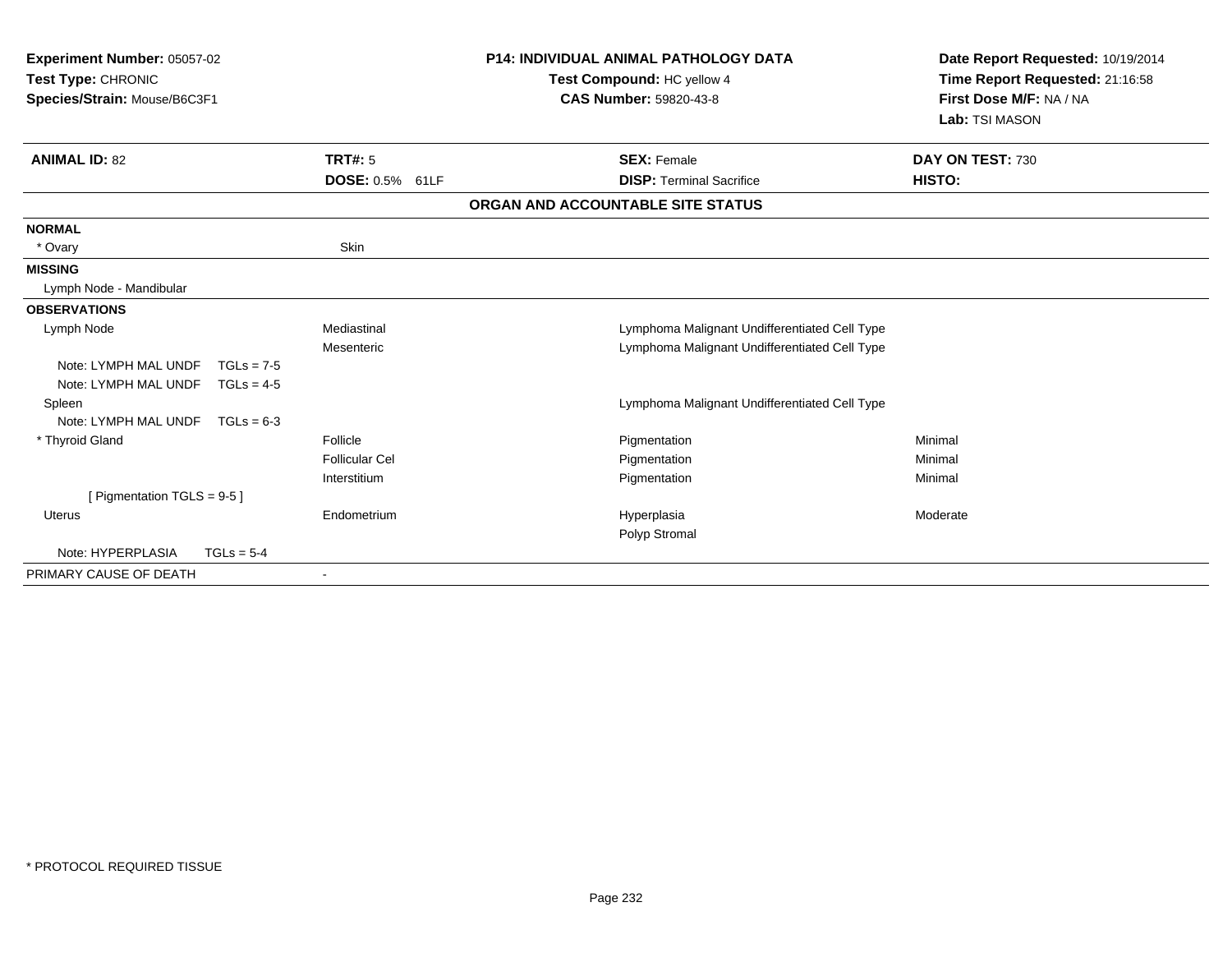**Experiment Number:** 05057-02**Test Type:** CHRONIC**Species/Strain:** Mouse/B6C3F1

## **P14: INDIVIDUAL ANIMAL PATHOLOGY DATA**

**Test Compound:** HC yellow 4**CAS Number:** 59820-43-8

**Date Report Requested:** 10/19/2014**Time Report Requested:** 21:16:58**First Dose M/F:** NA / NA**Lab:** TSI MASON

| <b>ANIMAL ID: 83</b>                   | <b>TRT#: 5</b>           | <b>SEX: Female</b>                         | DAY ON TEST: 718 |
|----------------------------------------|--------------------------|--------------------------------------------|------------------|
|                                        | DOSE: 0.5% 61LF          | <b>DISP: Moribund</b>                      | HISTO:           |
| <b>OBSERVATIONS</b>                    |                          |                                            |                  |
| <b>Brain</b>                           |                          | Lymphoma Malignant Lymphocytic             |                  |
| Note: LYMPH MAL LYMP TGLs = 8-4        |                          |                                            |                  |
| Liver                                  |                          | Lymphoma Malignant Lymphocytic<br>Necrosis | Mild             |
| Note: NECROSIS<br>$TGLs = 7-2$         |                          |                                            |                  |
| Note: LYMPH MAL LYMP $TGLs = 7-2$      |                          |                                            |                  |
| Lung                                   |                          | Lymphoma Malignant Lymphocytic             |                  |
| Note: LYMPH MAL LYMP $TGLs = 2-1$      |                          |                                            |                  |
| Lymph Node                             | Pancreatic               | Lymphoma Malignant Lymphocytic             |                  |
| Note: LYMPH MAL LYMP $TGLs = 6-5$      |                          |                                            |                  |
| * Ovary                                |                          | Cyst                                       | Minimal          |
| Spleen                                 |                          | Lymphoma Malignant Lymphocytic             |                  |
| Note: LYMPH MAL LYMP<br>$TGLs = 4.5-3$ |                          |                                            |                  |
| Stomach                                | Forestomach              | Squamous Cell Papilloma                    |                  |
| Note: PAPILLOMA SQUA TGLs = 9-3        |                          |                                            |                  |
| * Thyroid Gland                        |                          | Lymphoma Malignant Lymphocytic             |                  |
|                                        | Follicle                 | Pigmentation                               | Minimal          |
|                                        | <b>Follicular Cel</b>    | Pigmentation                               | Minimal          |
|                                        | Interstitium             | Pigmentation                               | Minimal          |
| [ Pigmentation TGLS = 3-5 ]            |                          |                                            |                  |
| PRIMARY CAUSE OF DEATH                 | $\overline{\phantom{a}}$ |                                            |                  |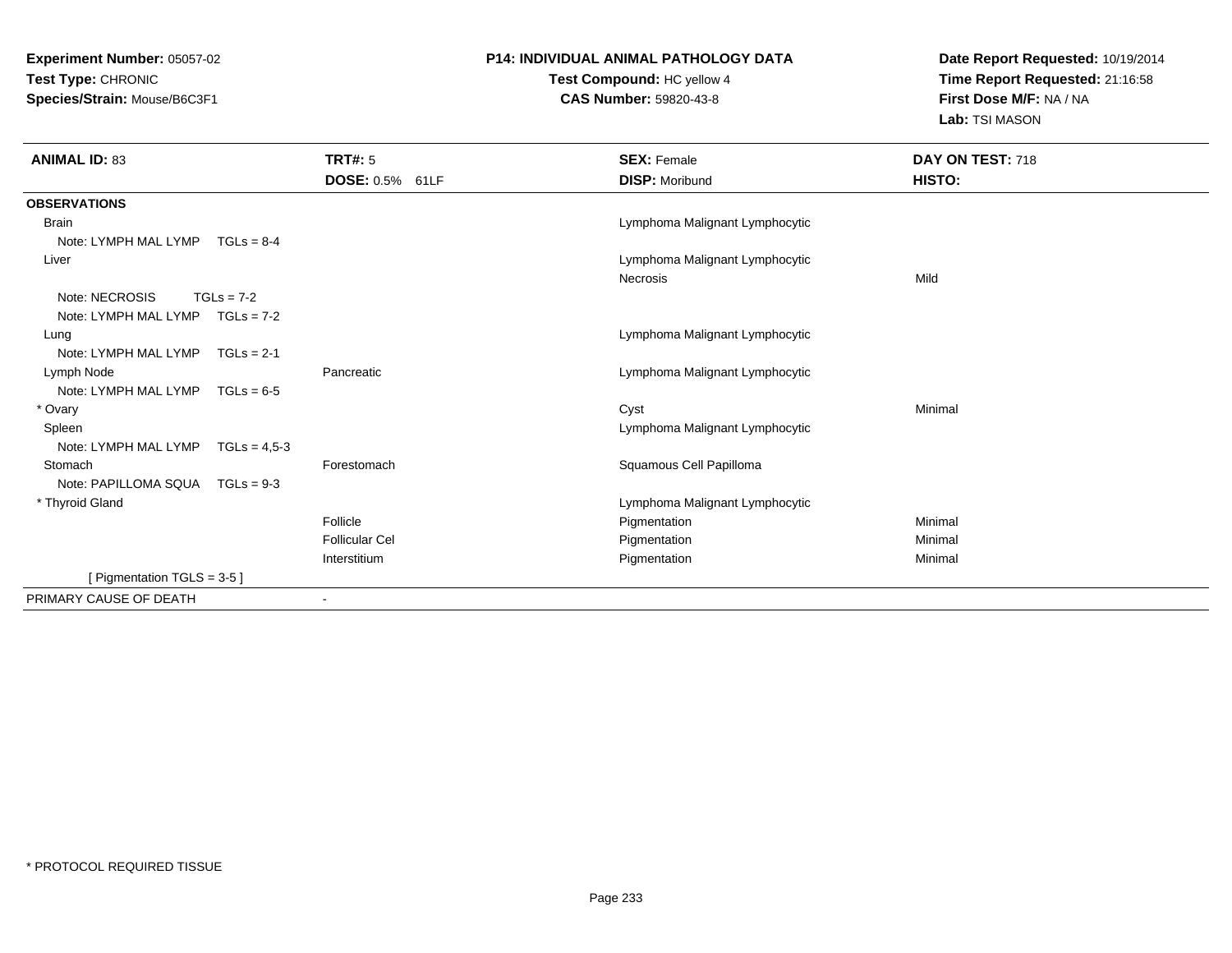| <b>Experiment Number: 05057-02</b><br>Test Type: CHRONIC<br>Species/Strain: Mouse/B6C3F1 |              |                        | <b>P14: INDIVIDUAL ANIMAL PATHOLOGY DATA</b><br>Test Compound: HC yellow 4<br><b>CAS Number: 59820-43-8</b> | Date Report Requested: 10/19/2014<br>Time Report Requested: 21:16:58<br>First Dose M/F: NA / NA<br>Lab: TSI MASON |
|------------------------------------------------------------------------------------------|--------------|------------------------|-------------------------------------------------------------------------------------------------------------|-------------------------------------------------------------------------------------------------------------------|
| <b>ANIMAL ID: 85</b>                                                                     |              | <b>TRT#:</b> 5         | <b>SEX: Female</b>                                                                                          | DAY ON TEST: 730                                                                                                  |
|                                                                                          |              | <b>DOSE: 0.5% 61LF</b> | <b>DISP:</b> Terminal Sacrifice                                                                             | <b>HISTO:</b>                                                                                                     |
|                                                                                          |              |                        | ORGAN AND ACCOUNTABLE SITE STATUS                                                                           |                                                                                                                   |
| <b>NORMAL</b>                                                                            |              |                        |                                                                                                             |                                                                                                                   |
| * Ovary                                                                                  |              | Skin                   |                                                                                                             |                                                                                                                   |
| <b>OBSERVATIONS</b>                                                                      |              |                        |                                                                                                             |                                                                                                                   |
| <b>Harderian Gland</b>                                                                   |              |                        | Adenoma                                                                                                     |                                                                                                                   |
| Note: ADENOMA                                                                            | $TGLs = 4-9$ |                        |                                                                                                             |                                                                                                                   |
| * Thyroid Gland                                                                          |              | Follicle               | Pigmentation                                                                                                | Minimal                                                                                                           |
|                                                                                          |              | <b>Follicular Cel</b>  | Pigmentation                                                                                                | Minimal                                                                                                           |
|                                                                                          |              | Interstitium           | Pigmentation                                                                                                | Minimal                                                                                                           |
| Note: PIGMENT                                                                            | $TGLs = 3-5$ |                        |                                                                                                             |                                                                                                                   |
| PRIMARY CAUSE OF DEATH                                                                   |              |                        |                                                                                                             |                                                                                                                   |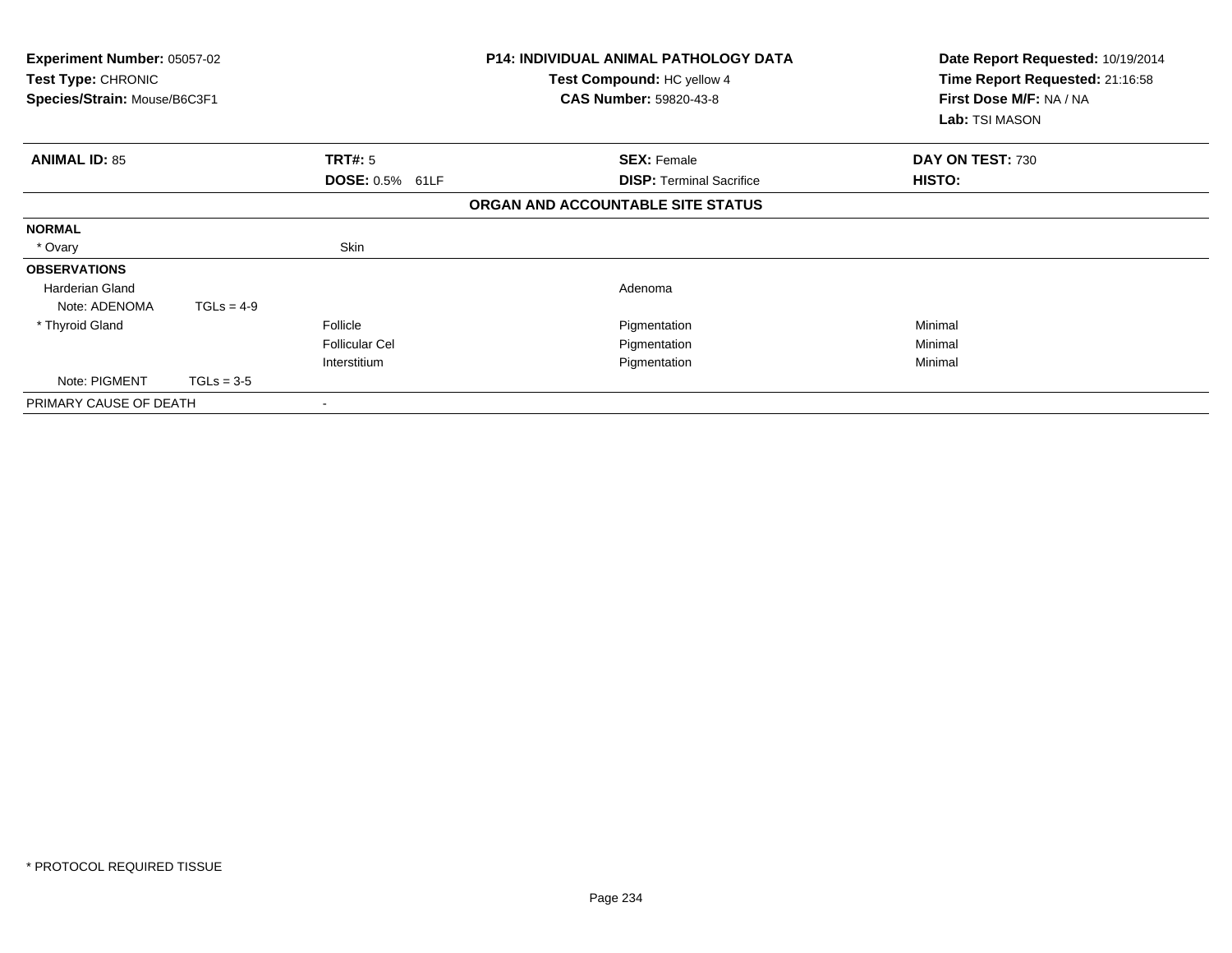| Experiment Number: 05057-02<br>Test Type: CHRONIC<br>Species/Strain: Mouse/B6C3F1 |                       | <b>P14: INDIVIDUAL ANIMAL PATHOLOGY DATA</b><br>Test Compound: HC yellow 4<br><b>CAS Number: 59820-43-8</b> | Date Report Requested: 10/19/2014<br>Time Report Requested: 21:16:58<br>First Dose M/F: NA / NA<br>Lab: TSI MASON |
|-----------------------------------------------------------------------------------|-----------------------|-------------------------------------------------------------------------------------------------------------|-------------------------------------------------------------------------------------------------------------------|
| <b>ANIMAL ID: 88</b>                                                              | TRT#: 5               | <b>SEX: Female</b>                                                                                          | DAY ON TEST: 730                                                                                                  |
|                                                                                   | DOSE: 0.5% 61LF       | <b>DISP:</b> Terminal Sacrifice                                                                             | HISTO:                                                                                                            |
|                                                                                   |                       | ORGAN AND ACCOUNTABLE SITE STATUS                                                                           |                                                                                                                   |
| <b>NORMAL</b>                                                                     |                       |                                                                                                             |                                                                                                                   |
| Skin                                                                              | Stomach - Forestomach | Stomach - Glandular                                                                                         | Uterus                                                                                                            |
| <b>MISSING</b>                                                                    |                       |                                                                                                             |                                                                                                                   |
| * Thyroid Gland                                                                   |                       |                                                                                                             |                                                                                                                   |
| <b>OBSERVATIONS</b>                                                               |                       |                                                                                                             |                                                                                                                   |
| Lung                                                                              |                       | Alveolar/Bronchiolar Adenoma                                                                                |                                                                                                                   |
| [Alveolar/Bronchiolar Adenoma TGLS = 7-1.1]                                       |                       |                                                                                                             |                                                                                                                   |
| * Ovary                                                                           |                       | Cyst                                                                                                        | Minimal                                                                                                           |
| PRIMARY CAUSE OF DEATH                                                            | $\blacksquare$        |                                                                                                             |                                                                                                                   |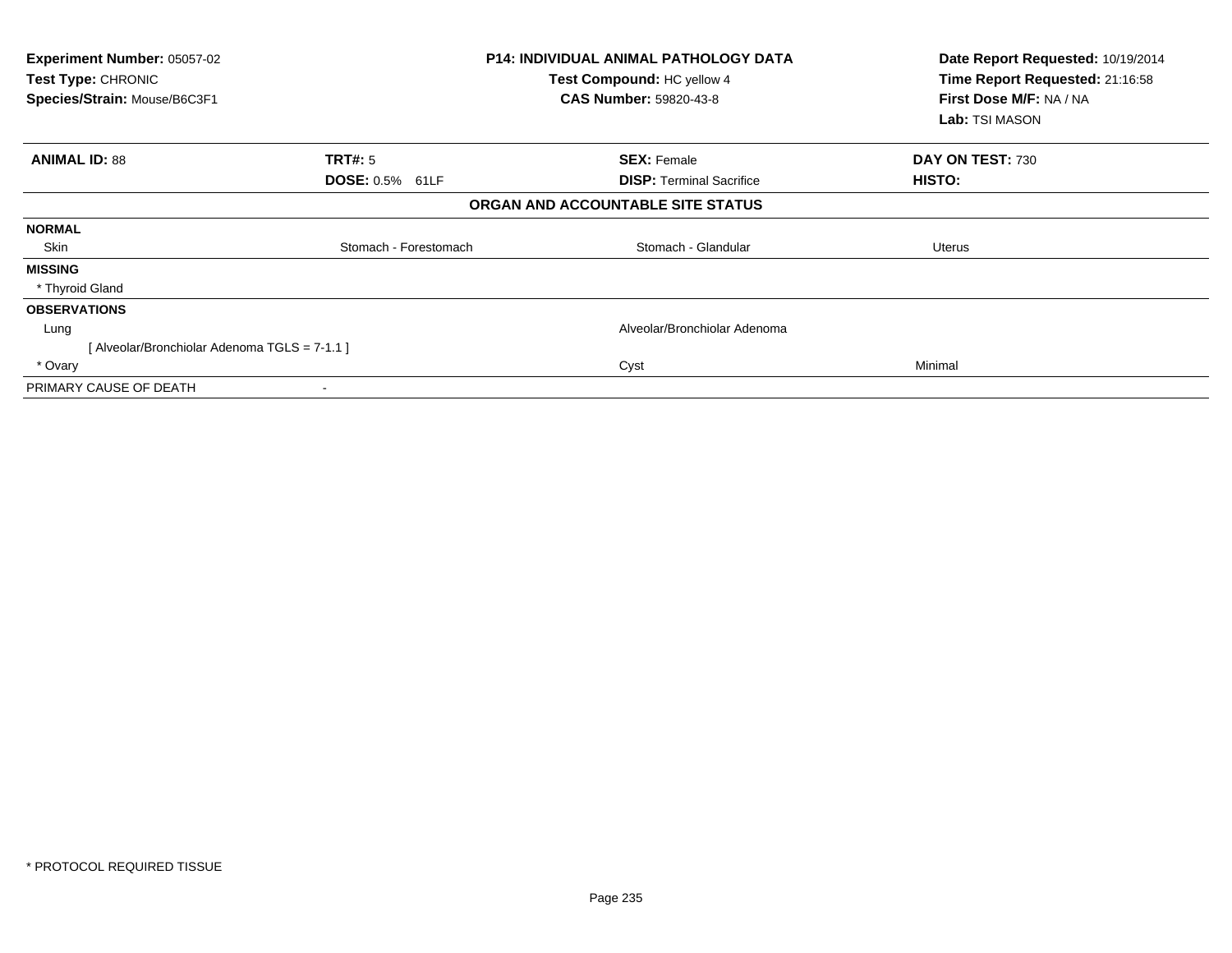| <b>Experiment Number: 05057-02</b><br>Test Type: CHRONIC<br>Species/Strain: Mouse/B6C3F1 |                | <b>P14: INDIVIDUAL ANIMAL PATHOLOGY DATA</b><br>Test Compound: HC yellow 4<br><b>CAS Number: 59820-43-8</b> |  | Date Report Requested: 10/19/2014<br>Time Report Requested: 21:16:58<br>First Dose M/F: NA / NA<br>Lab: TSI MASON |                  |
|------------------------------------------------------------------------------------------|----------------|-------------------------------------------------------------------------------------------------------------|--|-------------------------------------------------------------------------------------------------------------------|------------------|
| <b>ANIMAL ID: 89</b>                                                                     |                | <b>TRT#: 5</b>                                                                                              |  | <b>SEX: Female</b>                                                                                                | DAY ON TEST: 730 |
|                                                                                          |                | DOSE: 0.5% 61LF                                                                                             |  | <b>DISP: Terminal Sacrifice</b>                                                                                   | HISTO:           |
|                                                                                          |                |                                                                                                             |  | ORGAN AND ACCOUNTABLE SITE STATUS                                                                                 |                  |
| <b>NORMAL</b>                                                                            |                |                                                                                                             |  |                                                                                                                   |                  |
| * Ovary                                                                                  |                |                                                                                                             |  |                                                                                                                   |                  |
| <b>OBSERVATIONS</b>                                                                      |                |                                                                                                             |  |                                                                                                                   |                  |
| <b>Intestine Small</b>                                                                   |                | <b>Ileum</b>                                                                                                |  | Lymphoma Malignant Mixed                                                                                          |                  |
| Note: LYMPH MAL MIXD                                                                     | $TGLs = 3-6.1$ |                                                                                                             |  |                                                                                                                   |                  |
| Lymph Node                                                                               |                | Mesenteric                                                                                                  |  | Lymphoma Malignant Mixed                                                                                          |                  |
| Note: LYMPH MAL MIXD                                                                     | $TGLs = 5-5$   |                                                                                                             |  |                                                                                                                   |                  |
| Spleen                                                                                   |                |                                                                                                             |  | Lymphoma Malignant Mixed                                                                                          |                  |
| Note: LYMPH MAL MIXD                                                                     | $TGLs = 2-3.1$ |                                                                                                             |  |                                                                                                                   |                  |
| * Thyroid Gland                                                                          |                | Follicle                                                                                                    |  | Pigmentation                                                                                                      | Mild             |
|                                                                                          |                | <b>Follicular Cel</b>                                                                                       |  | Pigmentation                                                                                                      | Mild             |
|                                                                                          |                | Interstitium                                                                                                |  | Pigmentation                                                                                                      | Minimal          |
| Note: PIGMENT                                                                            | $TGLs = 4-5$   |                                                                                                             |  |                                                                                                                   |                  |
| PRIMARY CAUSE OF DEATH                                                                   |                |                                                                                                             |  |                                                                                                                   |                  |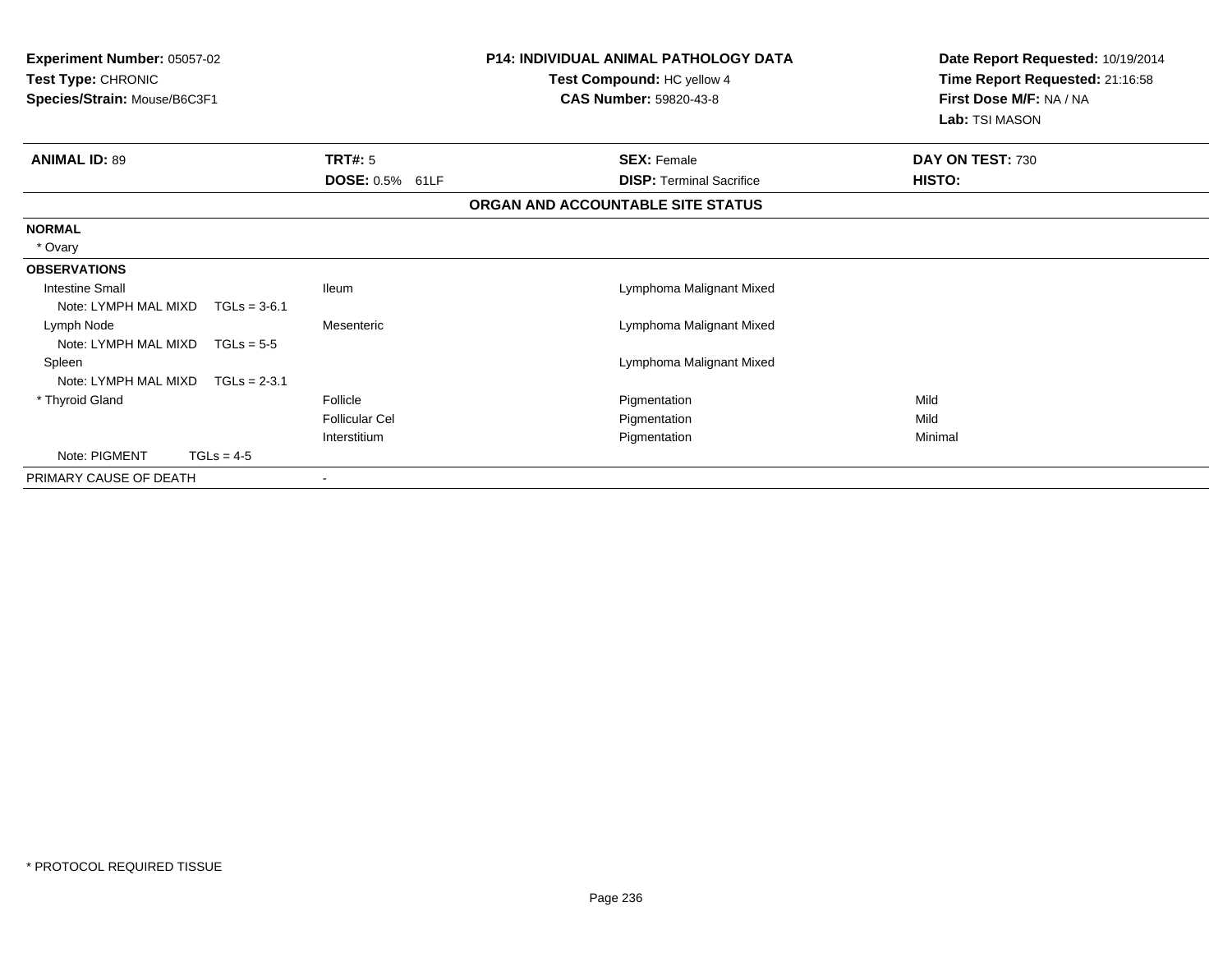| Experiment Number: 05057-02<br>Test Type: CHRONIC<br>Species/Strain: Mouse/B6C3F1 |                         | <b>P14: INDIVIDUAL ANIMAL PATHOLOGY DATA</b><br>Test Compound: HC yellow 4<br>CAS Number: 59820-43-8 | Date Report Requested: 10/19/2014<br>Time Report Requested: 21:16:58<br>First Dose M/F: NA / NA<br>Lab: TSI MASON |  |
|-----------------------------------------------------------------------------------|-------------------------|------------------------------------------------------------------------------------------------------|-------------------------------------------------------------------------------------------------------------------|--|
| <b>ANIMAL ID: 90</b>                                                              | TRT#: 5                 | <b>SEX: Female</b>                                                                                   | DAY ON TEST: 664                                                                                                  |  |
|                                                                                   | DOSE: 0.5% 61LF         | <b>DISP: Dead</b>                                                                                    | HISTO:                                                                                                            |  |
|                                                                                   |                         | ORGAN AND ACCOUNTABLE SITE STATUS                                                                    |                                                                                                                   |  |
| <b>NORMAL</b>                                                                     |                         |                                                                                                      |                                                                                                                   |  |
| Heart                                                                             | Lymph Node - Mandibular | Skin                                                                                                 |                                                                                                                   |  |
| <b>OBSERVATIONS</b>                                                               |                         |                                                                                                      |                                                                                                                   |  |
| <b>Brain</b>                                                                      |                         | Gliosis                                                                                              | Mild                                                                                                              |  |
| Liver                                                                             |                         | Lymphoma Malignant Histiocytic                                                                       |                                                                                                                   |  |
| Note: LYMPH MAL HIST $TGLs = 6-2$                                                 |                         |                                                                                                      |                                                                                                                   |  |
| * Ovary                                                                           |                         | Lymphoma Malignant Histiocytic                                                                       |                                                                                                                   |  |
| Note: LYMPH MAL HIST<br>$TGLs = 4-4$                                              |                         |                                                                                                      |                                                                                                                   |  |
| * Thyroid Gland                                                                   | Follicle                | Pigmentation                                                                                         | Minimal                                                                                                           |  |
|                                                                                   | <b>Follicular Cel</b>   | Pigmentation                                                                                         | Minimal                                                                                                           |  |
|                                                                                   | Interstitium            | Pigmentation                                                                                         | Minimal                                                                                                           |  |
| [ Pigmentation $TGLS = 8-5$ ]                                                     |                         |                                                                                                      |                                                                                                                   |  |
| <b>Urinary Bladder</b>                                                            |                         | Inflammation                                                                                         | Chronic, Mild                                                                                                     |  |
| Uterus                                                                            |                         | Lymphoma Malignant Histiocytic                                                                       |                                                                                                                   |  |
| Note: LYMPH MAL HIST<br>$TGLs = 5-4$                                              |                         |                                                                                                      |                                                                                                                   |  |
| PRIMARY CAUSE OF DEATH                                                            |                         |                                                                                                      |                                                                                                                   |  |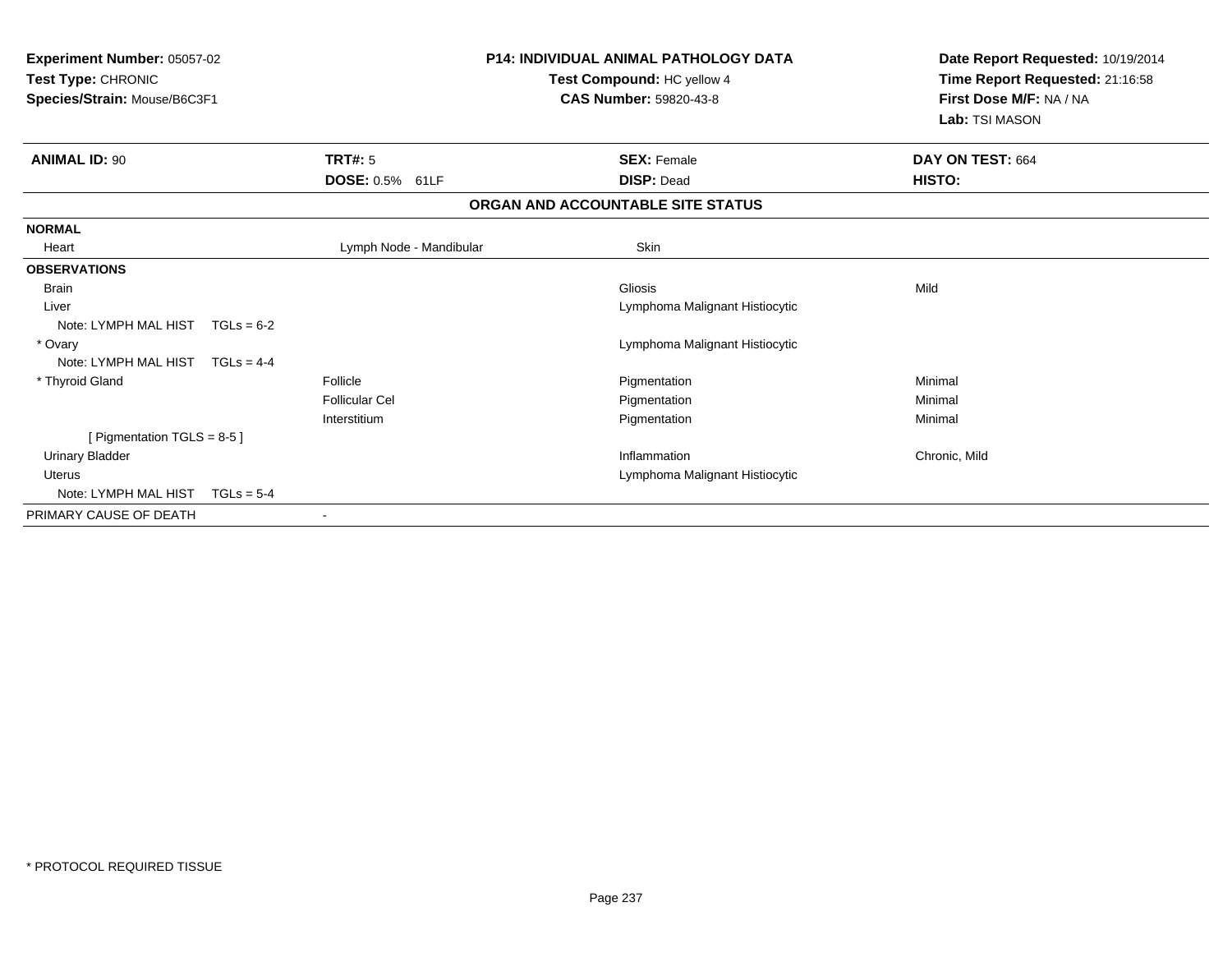| Experiment Number: 05057-02<br>Test Type: CHRONIC<br>Species/Strain: Mouse/B6C3F1 |                       | <b>P14: INDIVIDUAL ANIMAL PATHOLOGY DATA</b><br>Test Compound: HC yellow 4<br><b>CAS Number: 59820-43-8</b> | Date Report Requested: 10/19/2014<br>Time Report Requested: 21:16:58<br>First Dose M/F: NA / NA<br><b>Lab:</b> TSI MASON |  |
|-----------------------------------------------------------------------------------|-----------------------|-------------------------------------------------------------------------------------------------------------|--------------------------------------------------------------------------------------------------------------------------|--|
| <b>ANIMAL ID: 92</b>                                                              | TRT#: 5               | <b>SEX: Female</b>                                                                                          | DAY ON TEST: 731                                                                                                         |  |
|                                                                                   | DOSE: 0.5% 61LF       | <b>DISP:</b> Terminal Sacrifice                                                                             | HISTO:                                                                                                                   |  |
|                                                                                   |                       | ORGAN AND ACCOUNTABLE SITE STATUS                                                                           |                                                                                                                          |  |
| <b>NORMAL</b>                                                                     |                       |                                                                                                             |                                                                                                                          |  |
| Liver                                                                             | * Ovary               | Skin                                                                                                        | Uterus                                                                                                                   |  |
| <b>OBSERVATIONS</b>                                                               |                       |                                                                                                             |                                                                                                                          |  |
| * Thyroid Gland                                                                   | Follicle              | Pigmentation                                                                                                | Minimal                                                                                                                  |  |
|                                                                                   | <b>Follicular Cel</b> | Pigmentation                                                                                                | Marked                                                                                                                   |  |
|                                                                                   | Interstitium          | Pigmentation                                                                                                | Minimal                                                                                                                  |  |
| [ Pigmentation TGLS = $4-5$ ]                                                     |                       |                                                                                                             |                                                                                                                          |  |
| PRIMARY CAUSE OF DEATH                                                            |                       |                                                                                                             |                                                                                                                          |  |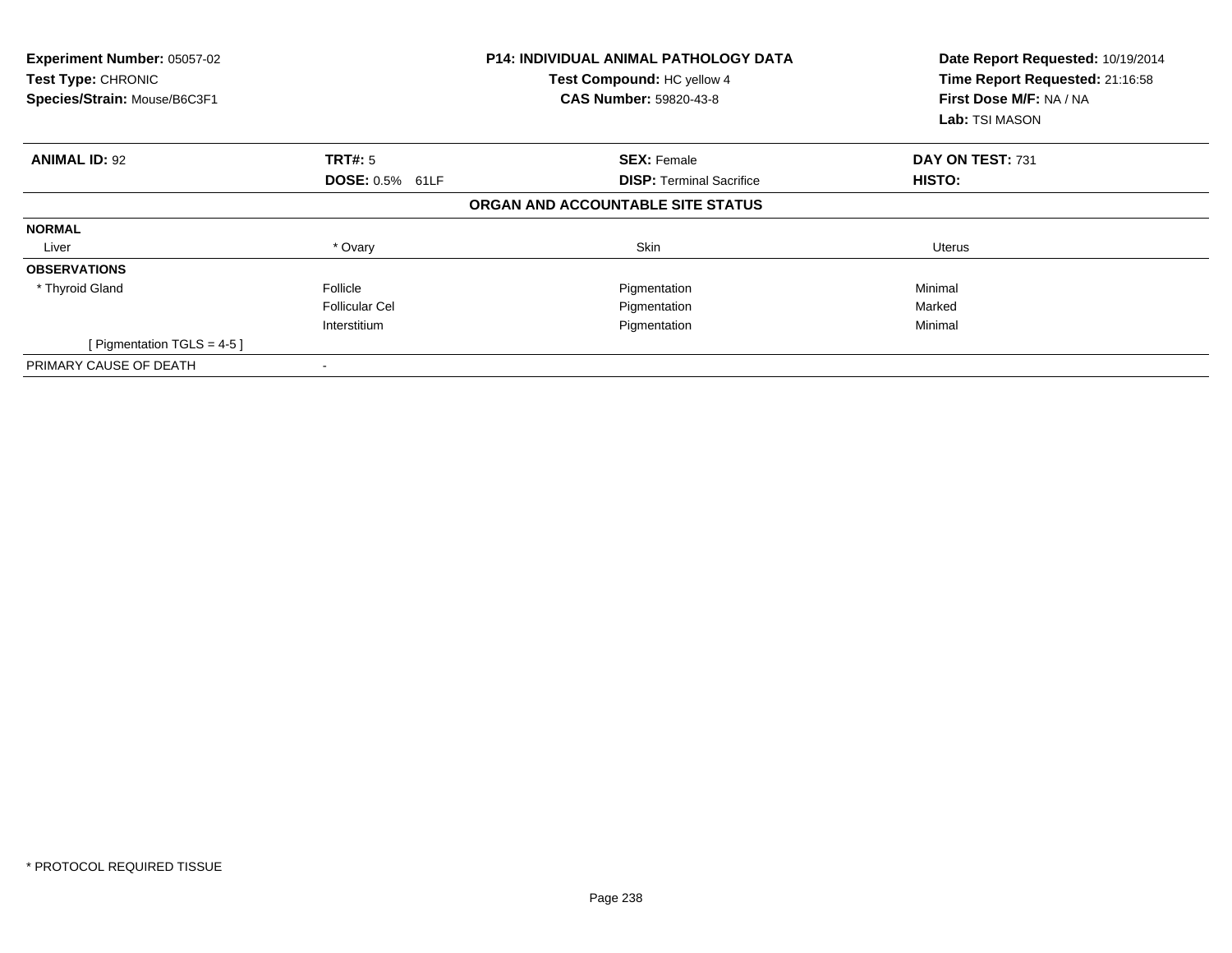| <b>Experiment Number: 05057-02</b><br>Test Type: CHRONIC<br>Species/Strain: Mouse/B6C3F1 |                        | <b>P14: INDIVIDUAL ANIMAL PATHOLOGY DATA</b><br>Test Compound: HC yellow 4<br><b>CAS Number: 59820-43-8</b> | Date Report Requested: 10/19/2014<br>Time Report Requested: 21:16:58<br>First Dose M/F: NA / NA<br>Lab: TSI MASON |
|------------------------------------------------------------------------------------------|------------------------|-------------------------------------------------------------------------------------------------------------|-------------------------------------------------------------------------------------------------------------------|
| <b>ANIMAL ID: 93</b>                                                                     | TRT#: 5                | <b>SEX: Female</b>                                                                                          | DAY ON TEST: 730                                                                                                  |
|                                                                                          | <b>DOSE: 0.5% 61LF</b> | <b>DISP:</b> Terminal Sacrifice                                                                             | <b>HISTO:</b>                                                                                                     |
|                                                                                          |                        | ORGAN AND ACCOUNTABLE SITE STATUS                                                                           |                                                                                                                   |
| <b>NORMAL</b>                                                                            |                        |                                                                                                             |                                                                                                                   |
| * Ovary                                                                                  | Skin                   | Uterus                                                                                                      |                                                                                                                   |
| <b>OBSERVATIONS</b>                                                                      |                        |                                                                                                             |                                                                                                                   |
| Liver                                                                                    |                        | Hepatocellular Adenoma                                                                                      |                                                                                                                   |
| Note: HEPATOCLR ADEN $TGLs = 5-2$                                                        |                        |                                                                                                             |                                                                                                                   |
| * Thyroid Gland                                                                          | Follicle               | Pigmentation                                                                                                | Minimal                                                                                                           |
|                                                                                          | <b>Follicular Cel</b>  | Pigmentation                                                                                                | Minimal                                                                                                           |
|                                                                                          | Interstitium           | Pigmentation                                                                                                | Minimal                                                                                                           |
| [ Pigmentation TGLS = $3-5$ ]                                                            |                        |                                                                                                             |                                                                                                                   |
| PRIMARY CAUSE OF DEATH                                                                   |                        |                                                                                                             |                                                                                                                   |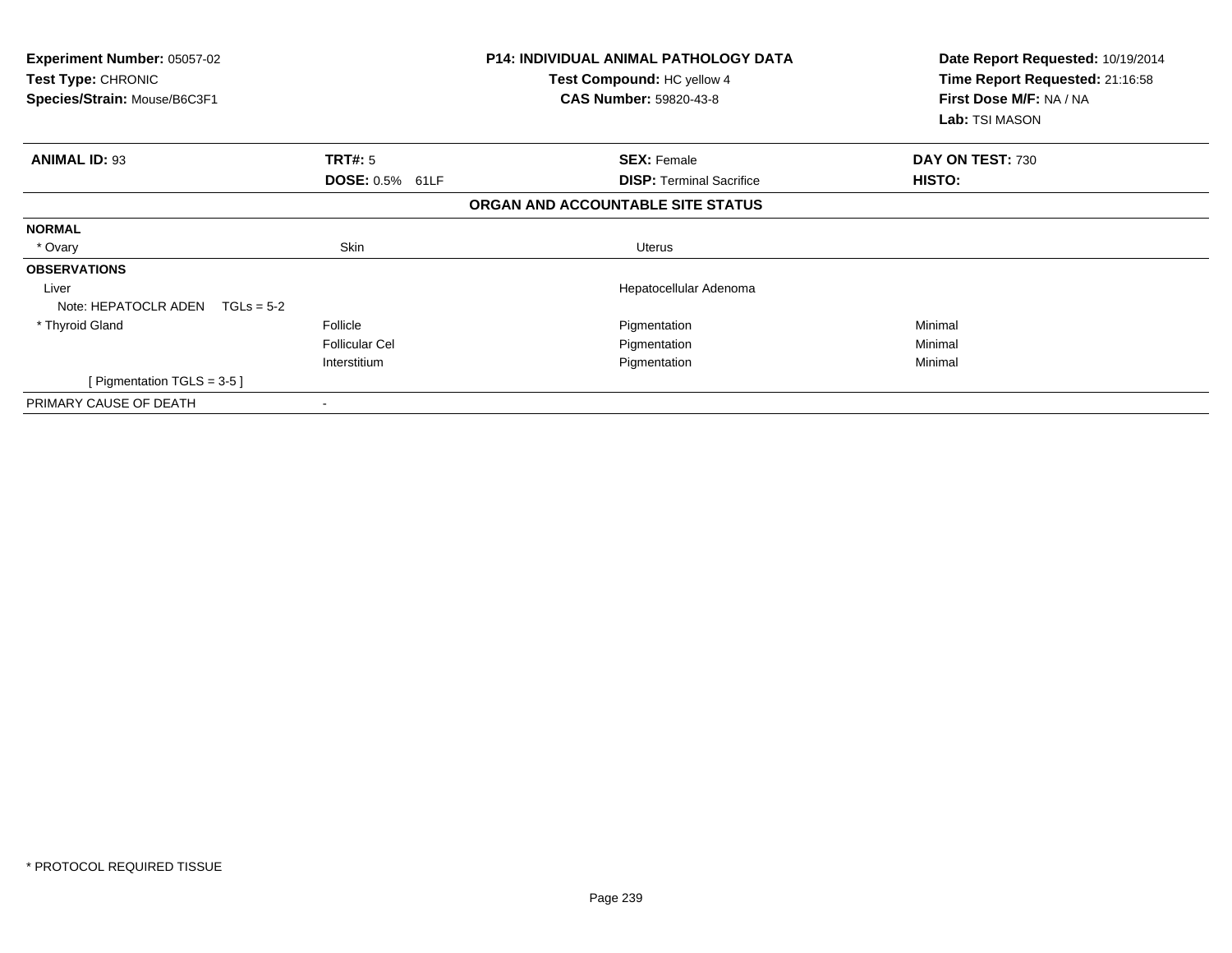| <b>Experiment Number: 05057-02</b><br>Test Type: CHRONIC<br>Species/Strain: Mouse/B6C3F1 |                        | <b>P14: INDIVIDUAL ANIMAL PATHOLOGY DATA</b><br>Test Compound: HC yellow 4<br><b>CAS Number: 59820-43-8</b> | Date Report Requested: 10/19/2014<br>Time Report Requested: 21:16:58<br>First Dose M/F: NA / NA<br>Lab: TSI MASON |
|------------------------------------------------------------------------------------------|------------------------|-------------------------------------------------------------------------------------------------------------|-------------------------------------------------------------------------------------------------------------------|
| <b>ANIMAL ID: 95</b>                                                                     | <b>TRT#:</b> 5         | <b>SEX: Female</b>                                                                                          | DAY ON TEST: 730                                                                                                  |
|                                                                                          | <b>DOSE: 0.5% 61LF</b> | <b>DISP:</b> Terminal Sacrifice                                                                             | <b>HISTO:</b>                                                                                                     |
|                                                                                          |                        | ORGAN AND ACCOUNTABLE SITE STATUS                                                                           |                                                                                                                   |
| <b>NORMAL</b>                                                                            |                        |                                                                                                             |                                                                                                                   |
| * Ovary                                                                                  | Skin                   |                                                                                                             |                                                                                                                   |
| <b>OBSERVATIONS</b>                                                                      |                        |                                                                                                             |                                                                                                                   |
| Liver                                                                                    |                        | Hepatocellular Adenoma                                                                                      |                                                                                                                   |
| Note: HEPATOCLR ADEN                                                                     | $TGLs = 4-2$           |                                                                                                             |                                                                                                                   |
| * Thyroid Gland                                                                          | Follicle               | Pigmentation                                                                                                | Minimal                                                                                                           |
|                                                                                          | <b>Follicular Cel</b>  | Pigmentation                                                                                                | Minimal                                                                                                           |
|                                                                                          | Interstitium           | Pigmentation                                                                                                | Minimal                                                                                                           |
| [ Pigmentation TGLS = $3-5$ ]                                                            |                        |                                                                                                             |                                                                                                                   |
| PRIMARY CAUSE OF DEATH                                                                   |                        |                                                                                                             |                                                                                                                   |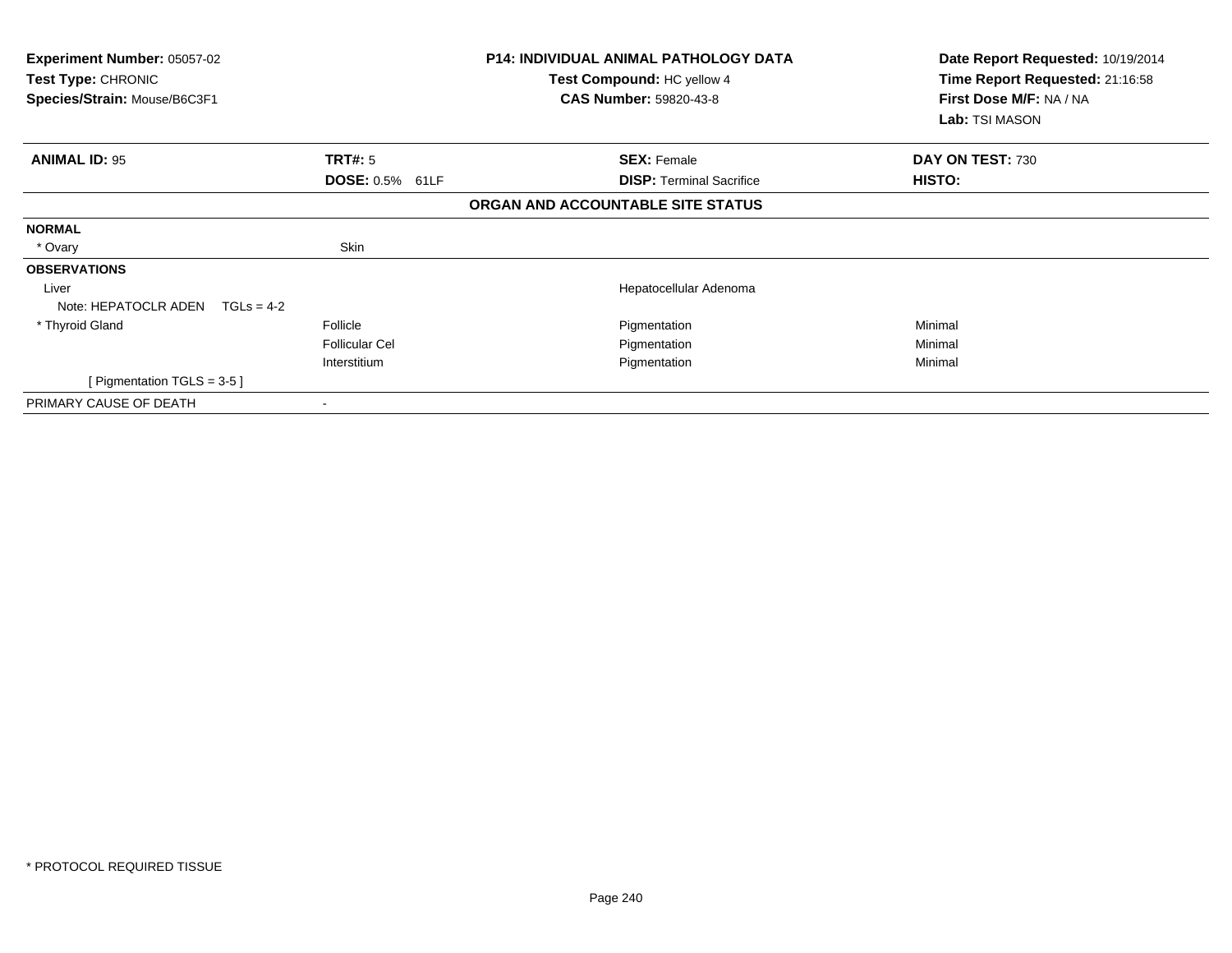| <b>Experiment Number: 05057-02</b><br>Test Type: CHRONIC<br>Species/Strain: Mouse/B6C3F1 |                       |                 | <b>P14: INDIVIDUAL ANIMAL PATHOLOGY DATA</b><br>Test Compound: HC yellow 4<br><b>CAS Number: 59820-43-8</b> | Date Report Requested: 10/19/2014<br>Time Report Requested: 21:16:58<br>First Dose M/F: NA / NA<br>Lab: TSI MASON |
|------------------------------------------------------------------------------------------|-----------------------|-----------------|-------------------------------------------------------------------------------------------------------------|-------------------------------------------------------------------------------------------------------------------|
| <b>ANIMAL ID: 96</b>                                                                     | <b>TRT#: 5</b>        |                 | <b>SEX: Female</b>                                                                                          | DAY ON TEST: 730                                                                                                  |
|                                                                                          |                       | DOSE: 0.5% 61LF | <b>DISP: Terminal Sacrifice</b>                                                                             | HISTO:                                                                                                            |
|                                                                                          |                       |                 | ORGAN AND ACCOUNTABLE SITE STATUS                                                                           |                                                                                                                   |
| <b>NORMAL</b>                                                                            |                       |                 |                                                                                                             |                                                                                                                   |
| Skin                                                                                     |                       |                 |                                                                                                             |                                                                                                                   |
| <b>MISSING</b>                                                                           |                       |                 |                                                                                                             |                                                                                                                   |
| * Ovary                                                                                  |                       |                 |                                                                                                             |                                                                                                                   |
| <b>OBSERVATIONS</b>                                                                      |                       |                 |                                                                                                             |                                                                                                                   |
| Liver                                                                                    |                       |                 | Hepatocellular Adenoma                                                                                      |                                                                                                                   |
| Note: HEPATOCLR ADEN                                                                     | $TGLs = 4-2$          |                 |                                                                                                             |                                                                                                                   |
| * Thyroid Gland                                                                          | Follicle              |                 | Pigmentation                                                                                                | Minimal                                                                                                           |
|                                                                                          | <b>Follicular Cel</b> |                 | Pigmentation                                                                                                | Minimal                                                                                                           |
|                                                                                          | Interstitium          |                 | Pigmentation                                                                                                | Minimal                                                                                                           |
| [ Pigmentation $TGLS = 5-5$ ]                                                            |                       |                 |                                                                                                             |                                                                                                                   |
| <b>Uterus</b>                                                                            | Endometrium           |                 | Hyperplasia                                                                                                 | Moderate                                                                                                          |
| Note: HYPERPLASIA                                                                        | $TGLs = 3-4$          |                 |                                                                                                             |                                                                                                                   |
| PRIMARY CAUSE OF DEATH                                                                   |                       |                 |                                                                                                             |                                                                                                                   |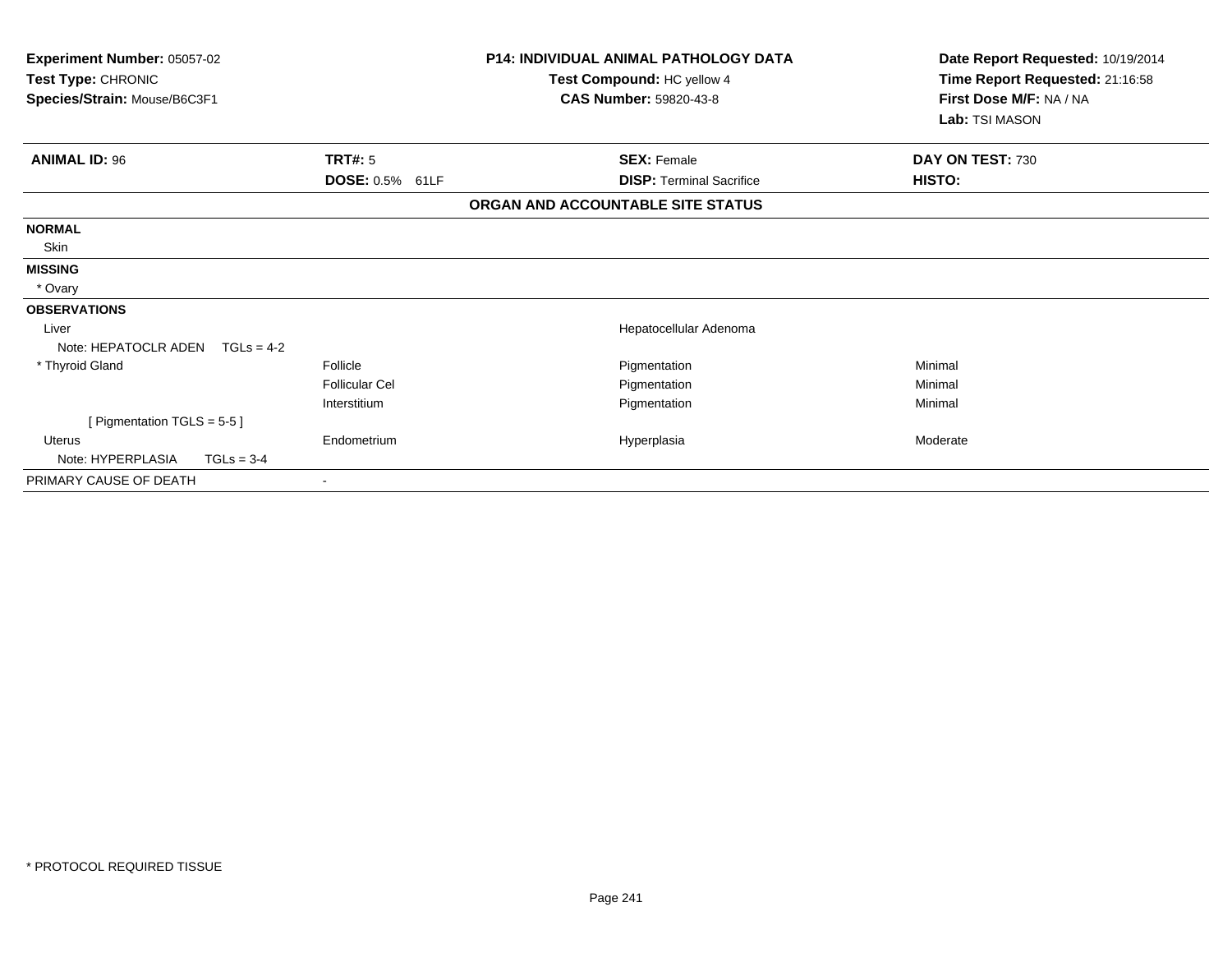**Experiment Number:** 05057-02**Test Type:** CHRONIC**Species/Strain:** Mouse/B6C3F1

## **P14: INDIVIDUAL ANIMAL PATHOLOGY DATA**

## **Test Compound:** HC yellow 4**CAS Number:** 59820-43-8

**Date Report Requested:** 10/19/2014**Time Report Requested:** 21:16:58**First Dose M/F:** NA / NA**Lab:** TSI MASON

| <b>ANIMAL ID: 99</b>                             |                 | <b>TRT#: 5</b>        | <b>SEX: Female</b>             | DAY ON TEST: 647 |  |
|--------------------------------------------------|-----------------|-----------------------|--------------------------------|------------------|--|
|                                                  |                 | DOSE: 0.5% 61LF       | <b>DISP: Moribund</b>          | HISTO:           |  |
| <b>OBSERVATIONS</b>                              |                 |                       |                                |                  |  |
| Lymph Node                                       |                 | Axillary              | Lymphoma Malignant Lymphocytic |                  |  |
|                                                  |                 | Lumbar                | Lymphoma Malignant Lymphocytic |                  |  |
|                                                  |                 | Mandibular            | Lymphoma Malignant Lymphocytic |                  |  |
|                                                  |                 | Mesenteric            | Lymphoma Malignant Lymphocytic |                  |  |
|                                                  |                 | Pancreatic            | Lymphoma Malignant Lymphocytic |                  |  |
|                                                  |                 | Renal                 | Lymphoma Malignant Lymphocytic |                  |  |
| Note: LYMPH MAL LYMP                             | $TGLs = 3-5$    |                       |                                |                  |  |
| Note: LYMPH MAL LYMP                             | $TGLs = 12-3.1$ |                       |                                |                  |  |
| Note: LYMPH MAL LYMP                             | $TGLs = 4-3$    |                       |                                |                  |  |
| Note: LYMPH MAL LYMP                             | $TGLs = 14-2$   |                       |                                |                  |  |
| Note: LYMPH MAL LYMP                             | $TGLs = 13-9$   |                       |                                |                  |  |
| [ Lymphoma Malignant Lymphocytic TGLS = 11-3.1 ] |                 |                       |                                |                  |  |
| * Ovary                                          |                 |                       | Lymphoma Malignant Lymphocytic |                  |  |
| Note: LYMPH MAL LYMP                             | $TGLs = 9-4$    |                       |                                |                  |  |
| Skin                                             |                 |                       | Lymphoma Malignant Lymphocytic |                  |  |
| Spleen                                           |                 |                       | Lymphoma Malignant Lymphocytic |                  |  |
| Note: LYMPH MAL LYMP                             | $TGLs = 10-3.1$ |                       |                                |                  |  |
| Thymus                                           |                 |                       | Lymphoma Malignant Lymphocytic |                  |  |
| Note: LYMPH MAL LYMP                             | $TGLs = 7-5$    |                       |                                |                  |  |
| * Thyroid Gland                                  |                 |                       | Lymphoma Malignant Lymphocytic |                  |  |
|                                                  |                 | Follicle              | Pigmentation                   | Minimal          |  |
|                                                  |                 | <b>Follicular Cel</b> | Pigmentation                   | Minimal          |  |
|                                                  |                 | Interstitium          | Pigmentation                   | Minimal          |  |
| Note: PIGMENT                                    | $TGLs = 6-5$    |                       |                                |                  |  |
| PRIMARY CAUSE OF DEATH                           |                 |                       |                                |                  |  |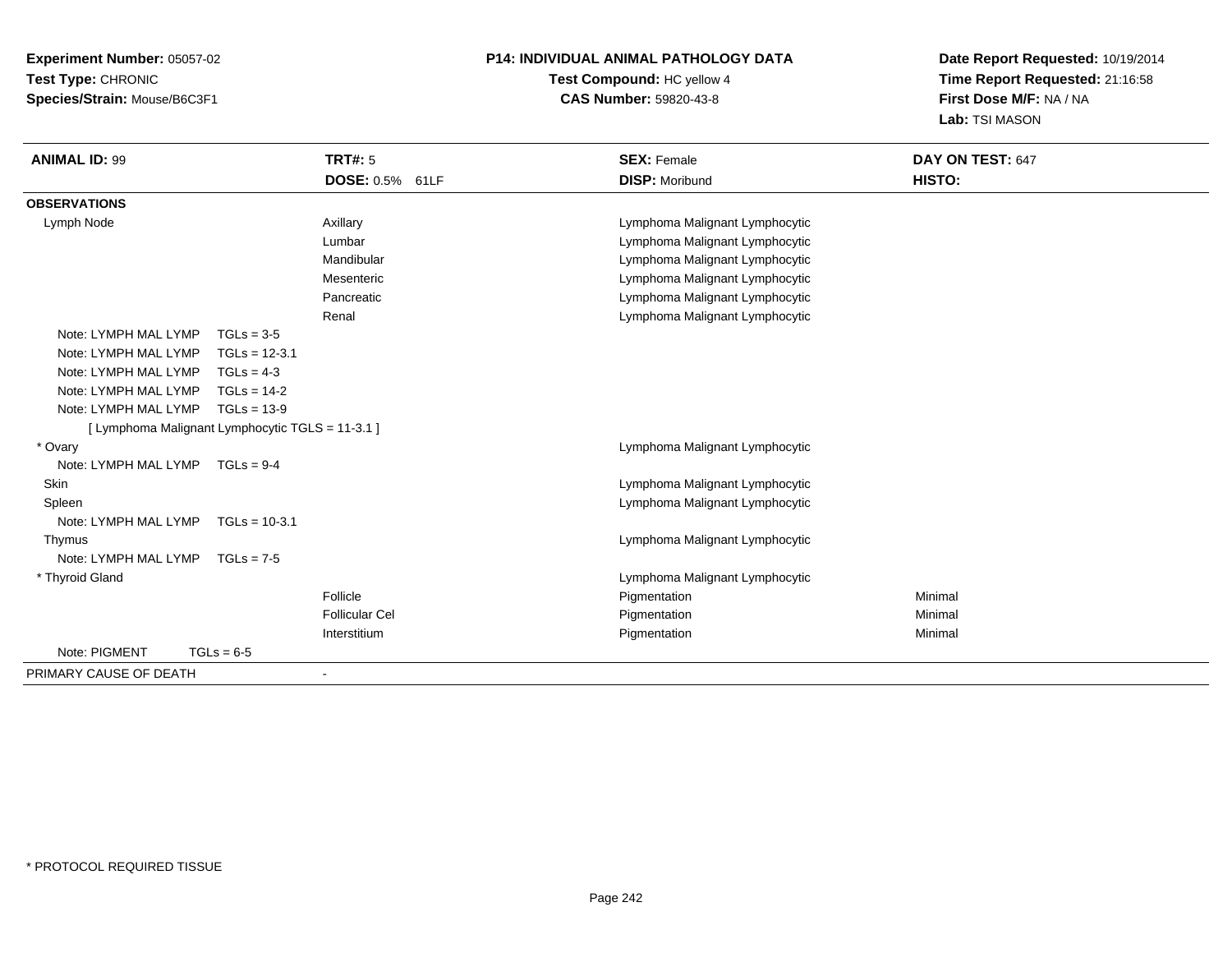| Experiment Number: 05057-02<br>Test Type: CHRONIC<br>Species/Strain: Mouse/B6C3F1 |                            | <b>P14: INDIVIDUAL ANIMAL PATHOLOGY DATA</b><br>Test Compound: HC yellow 4<br><b>CAS Number: 59820-43-8</b> | Date Report Requested: 10/19/2014<br>Time Report Requested: 21:16:58<br>First Dose M/F: NA / NA<br>Lab: TSI MASON |
|-----------------------------------------------------------------------------------|----------------------------|-------------------------------------------------------------------------------------------------------------|-------------------------------------------------------------------------------------------------------------------|
| <b>ANIMAL ID: 101</b>                                                             | TRT#: 5<br>DOSE: 0.5% 61LF | <b>SEX: Female</b><br><b>DISP: Terminal Sacrifice</b>                                                       | DAY ON TEST: 730<br>HISTO:                                                                                        |
|                                                                                   |                            | ORGAN AND ACCOUNTABLE SITE STATUS                                                                           |                                                                                                                   |
| <b>NORMAL</b>                                                                     |                            |                                                                                                             |                                                                                                                   |
| Intestine Small - Duodenum                                                        | Intestine Small - Jejunum  |                                                                                                             |                                                                                                                   |
| <b>MISSING</b>                                                                    |                            |                                                                                                             |                                                                                                                   |
| Lymph Node - Mandibular                                                           |                            |                                                                                                             |                                                                                                                   |
| <b>OBSERVATIONS</b>                                                               |                            |                                                                                                             |                                                                                                                   |
| <b>Intestine Small</b>                                                            | lleum                      | Lymphoma Malignant Undifferentiated Cell Type                                                               |                                                                                                                   |
| Note: LYMPH MAL UNDF                                                              | $TGLs = 9-6.1$             |                                                                                                             |                                                                                                                   |
| Lymph Node                                                                        | Mediastinal                | Lymphoma Malignant Undifferentiated Cell Type                                                               |                                                                                                                   |
|                                                                                   | Mesenteric                 | Lymphoma Malignant Undifferentiated Cell Type                                                               |                                                                                                                   |
| Note: LYMPH MAL UNDF                                                              | $TGLs = 8-5.1$             |                                                                                                             |                                                                                                                   |
| Note: LYMPH MAL UNDF TGLs = 3-5                                                   |                            |                                                                                                             |                                                                                                                   |
| * Ovary                                                                           |                            | Cyst                                                                                                        | Multiple, Mild                                                                                                    |
| Note: CYST<br>$TGLs = 5-4$                                                        |                            |                                                                                                             |                                                                                                                   |
| Spleen                                                                            |                            | Lymphoma Malignant Undifferentiated Cell Type                                                               |                                                                                                                   |
| Note: LYMPH MAL UNDF TGLs = 7-3                                                   |                            |                                                                                                             |                                                                                                                   |
| * Thyroid Gland                                                                   | Follicle                   | Pigmentation                                                                                                | Minimal                                                                                                           |
|                                                                                   | <b>Follicular Cel</b>      | Pigmentation                                                                                                | Mild                                                                                                              |
| Interstitium                                                                      |                            | Pigmentation                                                                                                | Minimal                                                                                                           |
| [ Pigmentation TGLS = $4-5$ ]                                                     |                            |                                                                                                             |                                                                                                                   |
| Uterus                                                                            | Endometrium                | Hyperplasia                                                                                                 | Mild                                                                                                              |
| Note: HYPERPLASIA<br>$TGLs = 6-4$                                                 |                            |                                                                                                             |                                                                                                                   |
| PRIMARY CAUSE OF DEATH                                                            |                            |                                                                                                             |                                                                                                                   |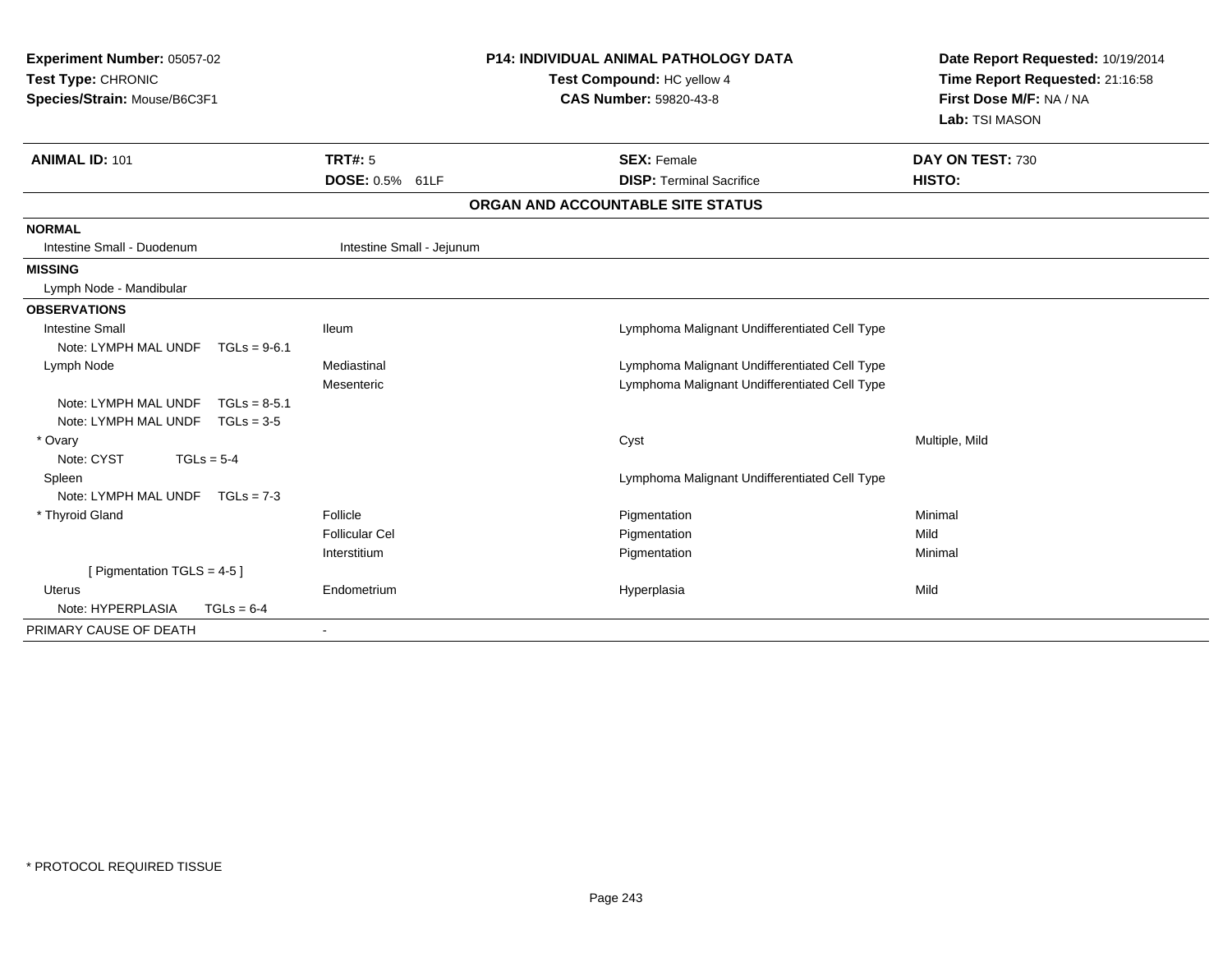| Experiment Number: 05057-02<br>Test Type: CHRONIC<br>Species/Strain: Mouse/B6C3F1 |                                   | <b>P14: INDIVIDUAL ANIMAL PATHOLOGY DATA</b><br>Test Compound: HC yellow 4<br><b>CAS Number: 59820-43-8</b> | Date Report Requested: 10/19/2014<br>Time Report Requested: 21:16:58<br>First Dose M/F: NA / NA<br>Lab: TSI MASON |  |
|-----------------------------------------------------------------------------------|-----------------------------------|-------------------------------------------------------------------------------------------------------------|-------------------------------------------------------------------------------------------------------------------|--|
| <b>ANIMAL ID: 104</b>                                                             | <b>TRT#: 5</b><br>DOSE: 0.5% 61LF | <b>SEX: Female</b><br><b>DISP: Moribund</b>                                                                 | DAY ON TEST: 688<br>HISTO:                                                                                        |  |
|                                                                                   |                                   | ORGAN AND ACCOUNTABLE SITE STATUS                                                                           |                                                                                                                   |  |
| <b>NORMAL</b>                                                                     |                                   |                                                                                                             |                                                                                                                   |  |
| Intestine Small - Duodenum                                                        | * Ovary                           | Skin                                                                                                        |                                                                                                                   |  |
| <b>OBSERVATIONS</b>                                                               |                                   |                                                                                                             |                                                                                                                   |  |
| <b>Intestine Small</b>                                                            | lleum                             | Lymphoma Malignant Undifferentiated Cell Type                                                               |                                                                                                                   |  |
|                                                                                   | Jejunum                           | Lymphoma Malignant Undifferentiated Cell Type                                                               |                                                                                                                   |  |
| Note: LYMPH MAL UNDF<br>$TGLs = 7-6$                                              |                                   |                                                                                                             |                                                                                                                   |  |
| Liver                                                                             |                                   | Lymphoma Malignant Undifferentiated Cell Type                                                               |                                                                                                                   |  |
| Note: LYMPH MAL UNDF<br>$TGLs = 9-2$                                              |                                   |                                                                                                             |                                                                                                                   |  |
| Lymph Node                                                                        | Lumbar                            | Lymphoma Malignant Undifferentiated Cell Type                                                               |                                                                                                                   |  |
|                                                                                   | Mesenteric                        | Lymphoma Malignant Undifferentiated Cell Type                                                               |                                                                                                                   |  |
| Note: LYMPH MAL UNDF<br>$TGLs = 11-10$                                            |                                   |                                                                                                             |                                                                                                                   |  |
| Note: LYMPH MAL UNDF<br>$TGLs = 8-5$                                              |                                   |                                                                                                             |                                                                                                                   |  |
| Note: ENLARGED LYMPH NODES WERE LUMBAR NOT RENAL.                                 |                                   |                                                                                                             |                                                                                                                   |  |
| <b>Mammary Gland</b>                                                              |                                   | Adenocarcinoma                                                                                              |                                                                                                                   |  |
| Note: ADENOCARC<br>$TGLs = 4-9$                                                   |                                   |                                                                                                             |                                                                                                                   |  |
| Spleen                                                                            |                                   | Lymphoma Malignant Undifferentiated Cell Type                                                               |                                                                                                                   |  |
| Note: LYMPH MAL UNDF<br>$TGLs = 6-3$                                              |                                   |                                                                                                             |                                                                                                                   |  |
| * Thyroid Gland                                                                   | Follicle                          | Pigmentation                                                                                                | Minimal                                                                                                           |  |
|                                                                                   | <b>Follicular Cel</b>             | Pigmentation                                                                                                | Minimal                                                                                                           |  |
| [ Pigmentation TGLS = $5-5$ ]                                                     | Interstitium                      | Pigmentation                                                                                                | Minimal                                                                                                           |  |
|                                                                                   |                                   |                                                                                                             |                                                                                                                   |  |
| PRIMARY CAUSE OF DEATH                                                            |                                   |                                                                                                             |                                                                                                                   |  |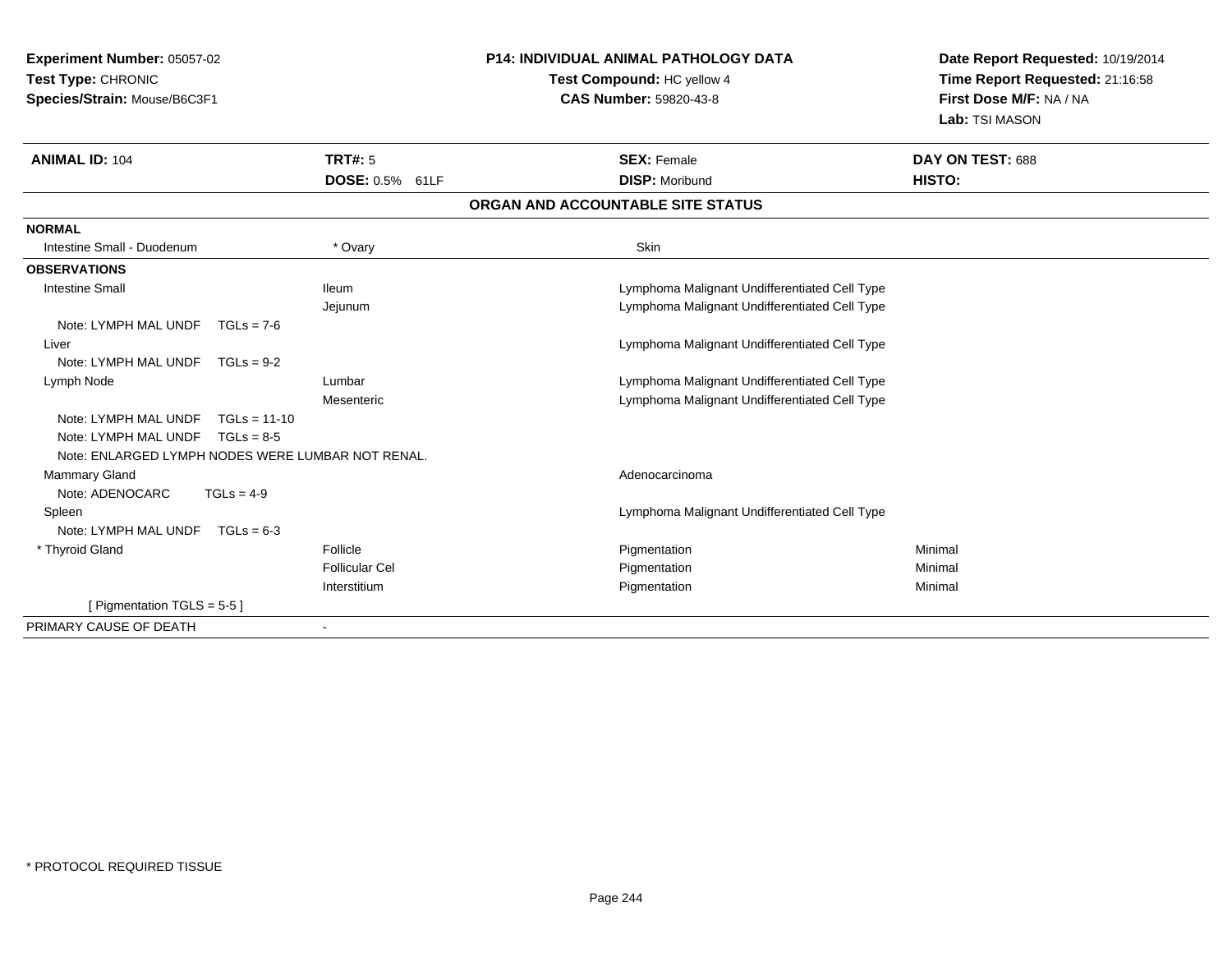| Experiment Number: 05057-02<br>Test Type: CHRONIC<br>Species/Strain: Mouse/B6C3F1 |                          | <b>P14: INDIVIDUAL ANIMAL PATHOLOGY DATA</b><br>Test Compound: HC yellow 4<br><b>CAS Number: 59820-43-8</b> | Date Report Requested: 10/19/2014<br>Time Report Requested: 21:16:58<br>First Dose M/F: NA / NA<br>Lab: TSI MASON |
|-----------------------------------------------------------------------------------|--------------------------|-------------------------------------------------------------------------------------------------------------|-------------------------------------------------------------------------------------------------------------------|
| <b>ANIMAL ID: 105</b>                                                             | TRT#: 5                  | <b>SEX: Female</b>                                                                                          | DAY ON TEST: 730                                                                                                  |
|                                                                                   | DOSE: 0.5% 61LF          | <b>DISP: Terminal Sacrifice</b>                                                                             | HISTO:                                                                                                            |
|                                                                                   |                          | ORGAN AND ACCOUNTABLE SITE STATUS                                                                           |                                                                                                                   |
| <b>MISSING</b>                                                                    |                          |                                                                                                             |                                                                                                                   |
| Skin                                                                              |                          |                                                                                                             |                                                                                                                   |
| <b>OBSERVATIONS</b>                                                               |                          |                                                                                                             |                                                                                                                   |
| Liver                                                                             |                          | Hepatocellular Adenoma                                                                                      |                                                                                                                   |
| Note: HEPATOCLR ADEN<br>$TGLs = 5-2$                                              |                          |                                                                                                             |                                                                                                                   |
| * Ovary                                                                           |                          | Cyst                                                                                                        | Mild                                                                                                              |
|                                                                                   |                          | Hemorrhage                                                                                                  | Mild                                                                                                              |
| * Thyroid Gland                                                                   | Follicle                 | Pigmentation                                                                                                | Minimal                                                                                                           |
|                                                                                   | <b>Follicular Cel</b>    | Pigmentation                                                                                                | Minimal                                                                                                           |
|                                                                                   | Interstitium             | Pigmentation                                                                                                | Minimal                                                                                                           |
| [ Pigmentation TGLS = 3-5 ]                                                       |                          |                                                                                                             |                                                                                                                   |
| Uterus                                                                            | Endometrium              | Hyperplasia                                                                                                 | Moderate                                                                                                          |
| Note: HYPERPLASIA<br>$TGLs = 4-4$                                                 |                          |                                                                                                             |                                                                                                                   |
| PRIMARY CAUSE OF DEATH                                                            | $\overline{\phantom{a}}$ |                                                                                                             |                                                                                                                   |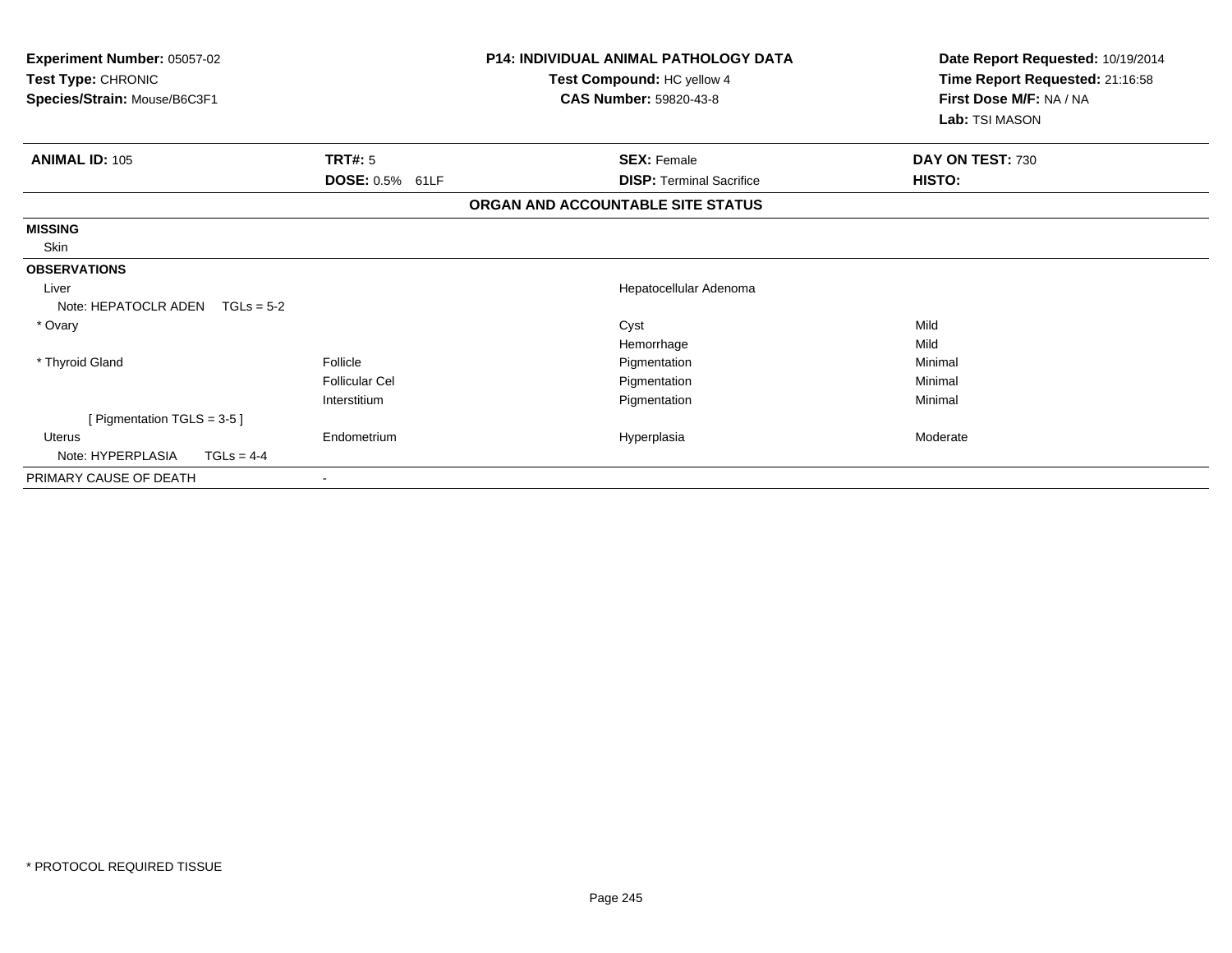| <b>Experiment Number: 05057-02</b><br><b>Test Type: CHRONIC</b><br>Species/Strain: Mouse/B6C3F1 |                        | <b>P14: INDIVIDUAL ANIMAL PATHOLOGY DATA</b><br>Test Compound: HC yellow 4<br><b>CAS Number: 59820-43-8</b> | Date Report Requested: 10/19/2014<br>Time Report Requested: 21:16:58<br>First Dose M/F: NA / NA<br>Lab: TSI MASON |
|-------------------------------------------------------------------------------------------------|------------------------|-------------------------------------------------------------------------------------------------------------|-------------------------------------------------------------------------------------------------------------------|
| <b>ANIMAL ID: 106</b>                                                                           | TRT#: 5                | <b>SEX: Female</b>                                                                                          | DAY ON TEST: 731                                                                                                  |
|                                                                                                 | <b>DOSE: 0.5% 61LF</b> | <b>DISP:</b> Terminal Sacrifice                                                                             | HISTO:                                                                                                            |
|                                                                                                 |                        | ORGAN AND ACCOUNTABLE SITE STATUS                                                                           |                                                                                                                   |
| <b>NORMAL</b>                                                                                   |                        |                                                                                                             |                                                                                                                   |
| * Ovary                                                                                         | Skin                   |                                                                                                             |                                                                                                                   |
| <b>OBSERVATIONS</b>                                                                             |                        |                                                                                                             |                                                                                                                   |
| * Thyroid Gland                                                                                 | <b>Follicular Cel</b>  | Hyperplasia                                                                                                 | Minimal                                                                                                           |
|                                                                                                 | Follicle               | Pigmentation                                                                                                | Minimal                                                                                                           |
|                                                                                                 | <b>Follicular Cel</b>  | Pigmentation                                                                                                | Minimal                                                                                                           |
|                                                                                                 | Interstitium           | Pigmentation                                                                                                | Minimal                                                                                                           |
| [ Pigmentation TGLS = $3-5$ ]                                                                   |                        |                                                                                                             |                                                                                                                   |
| PRIMARY CAUSE OF DEATH                                                                          |                        |                                                                                                             |                                                                                                                   |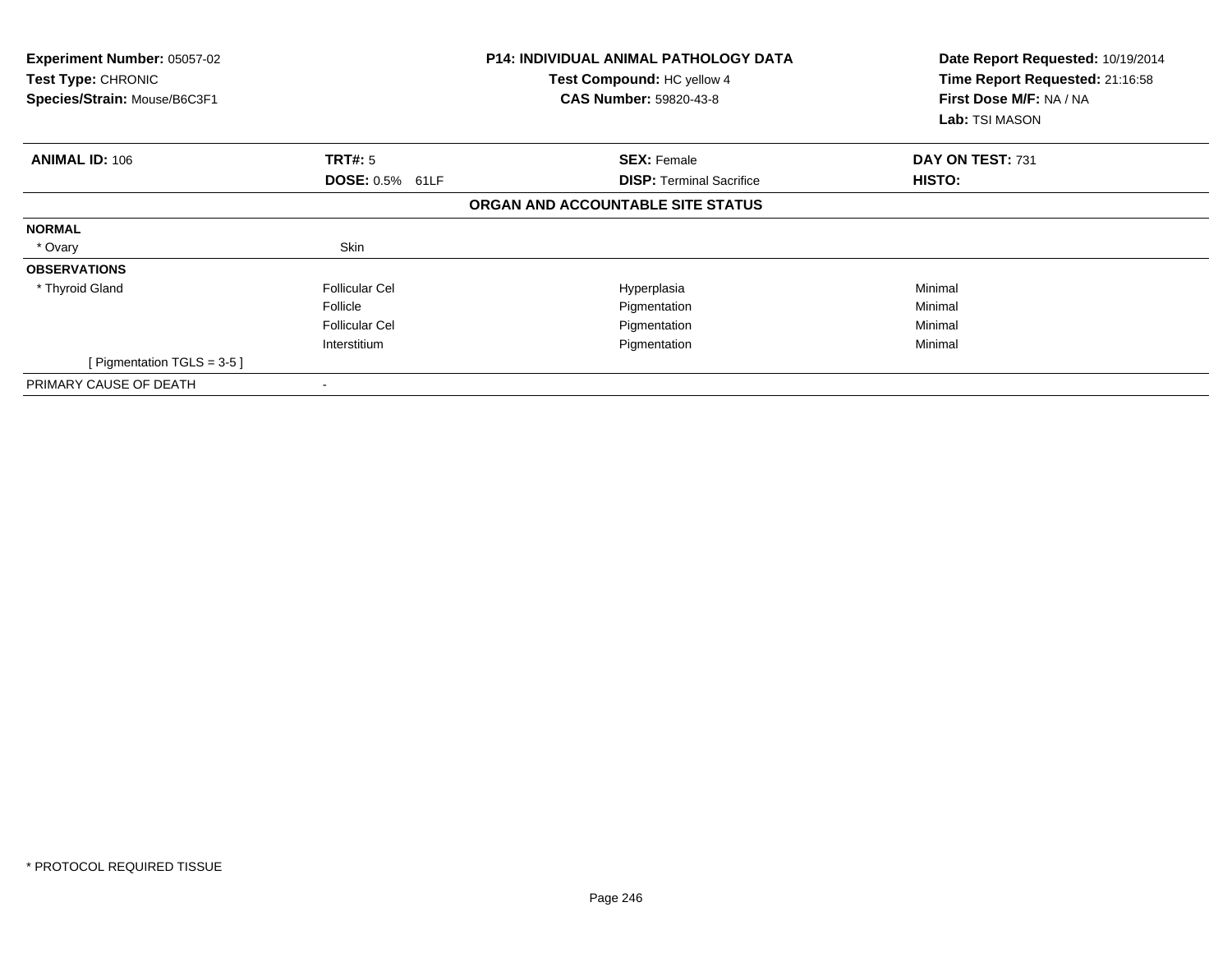| <b>Experiment Number: 05057-02</b><br>Test Type: CHRONIC<br>Species/Strain: Mouse/B6C3F1 | <b>P14: INDIVIDUAL ANIMAL PATHOLOGY DATA</b><br>Test Compound: HC yellow 4<br><b>CAS Number: 59820-43-8</b> | Date Report Requested: 10/19/2014<br>Time Report Requested: 21:16:58<br>First Dose M/F: NA / NA |
|------------------------------------------------------------------------------------------|-------------------------------------------------------------------------------------------------------------|-------------------------------------------------------------------------------------------------|
|                                                                                          |                                                                                                             | Lab: TSI MASON                                                                                  |
| <b>ANIMAL ID: 107</b><br>TRT#: 5                                                         | <b>SEX: Female</b>                                                                                          | DAY ON TEST: 731                                                                                |
| DOSE: 0.5% 61LF                                                                          | <b>DISP:</b> Terminal Sacrifice                                                                             | HISTO:                                                                                          |
|                                                                                          | ORGAN AND ACCOUNTABLE SITE STATUS                                                                           |                                                                                                 |
| <b>NORMAL</b>                                                                            |                                                                                                             |                                                                                                 |
| Skin                                                                                     |                                                                                                             |                                                                                                 |
| <b>OBSERVATIONS</b>                                                                      |                                                                                                             |                                                                                                 |
| * Ovary                                                                                  | Cyst                                                                                                        | Mild                                                                                            |
|                                                                                          | Hemorrhage                                                                                                  | Mild                                                                                            |
| Note: CYST<br>$TGLs = 3-4$                                                               |                                                                                                             |                                                                                                 |
| * Thyroid Gland<br>Follicle                                                              | Pigmentation                                                                                                | Minimal                                                                                         |
| <b>Follicular Cel</b>                                                                    | Pigmentation                                                                                                | Minimal                                                                                         |
| Interstitium                                                                             | Pigmentation                                                                                                | Minimal                                                                                         |
| [ Pigmentation TGLS = $4-5$ ]                                                            |                                                                                                             |                                                                                                 |
| PRIMARY CAUSE OF DEATH                                                                   |                                                                                                             |                                                                                                 |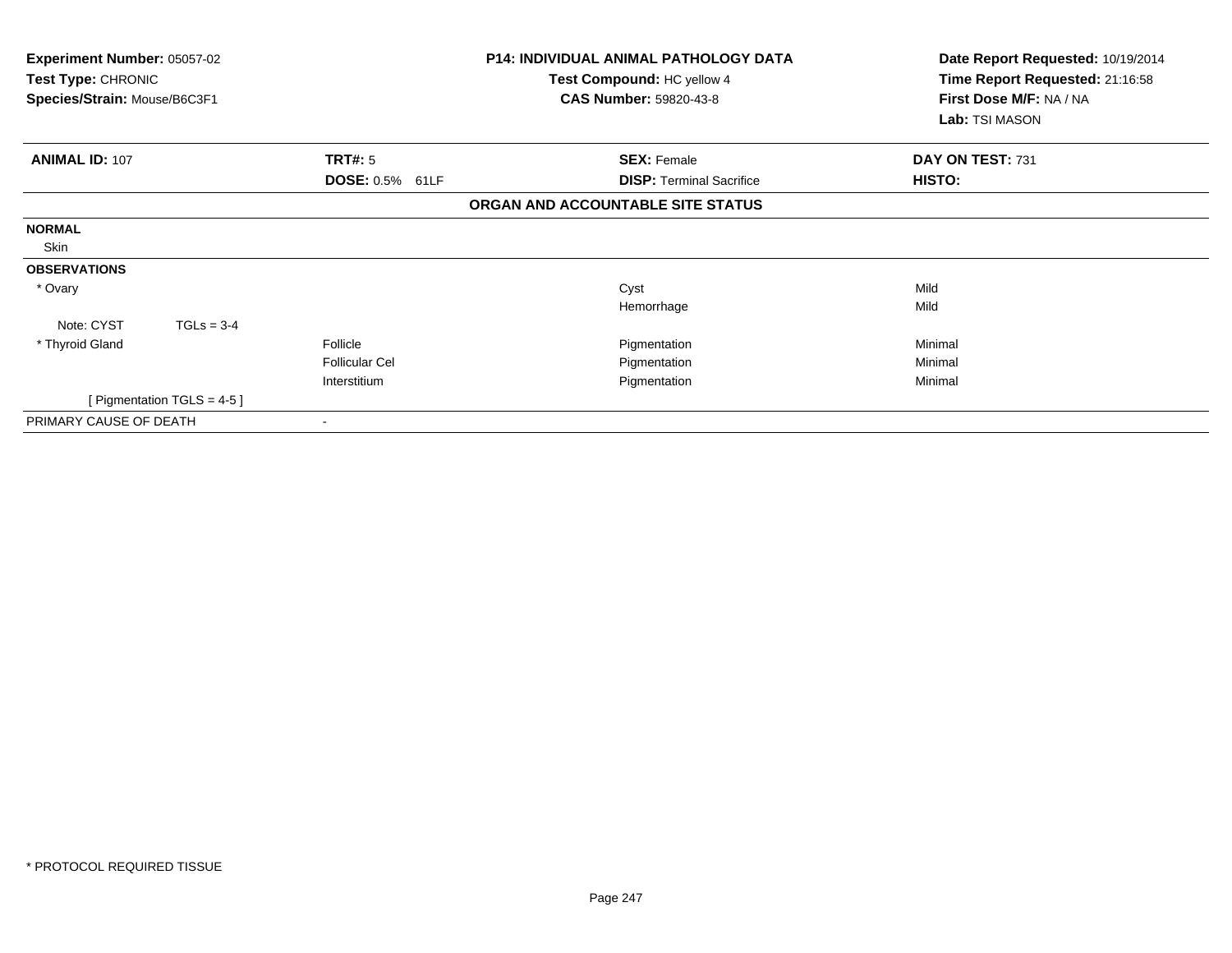| <b>Experiment Number: 05057-02</b><br>Test Type: CHRONIC<br>Species/Strain: Mouse/B6C3F1 |                                   | <b>P14: INDIVIDUAL ANIMAL PATHOLOGY DATA</b><br>Test Compound: HC yellow 4<br><b>CAS Number: 59820-43-8</b> | Date Report Requested: 10/19/2014<br>Time Report Requested: 21:16:58<br>First Dose M/F: NA / NA<br>Lab: TSI MASON |  |
|------------------------------------------------------------------------------------------|-----------------------------------|-------------------------------------------------------------------------------------------------------------|-------------------------------------------------------------------------------------------------------------------|--|
| <b>ANIMAL ID: 111</b>                                                                    | TRT#: 5                           | <b>SEX: Female</b>                                                                                          | DAY ON TEST: 731                                                                                                  |  |
|                                                                                          | <b>DOSE: 0.5% 61LF</b>            | <b>DISP: Terminal Sacrifice</b>                                                                             | HISTO:                                                                                                            |  |
|                                                                                          |                                   | ORGAN AND ACCOUNTABLE SITE STATUS                                                                           |                                                                                                                   |  |
| <b>NORMAL</b><br>Uterus                                                                  |                                   |                                                                                                             |                                                                                                                   |  |
| <b>OBSERVATIONS</b>                                                                      |                                   |                                                                                                             |                                                                                                                   |  |
| * Ovary                                                                                  |                                   | Angiectasis<br>Cyst<br>Hemorrhage                                                                           | Minimal<br>Minimal<br>Minimal                                                                                     |  |
| * Thyroid Gland                                                                          | Follicle<br><b>Follicular Cel</b> | Inflammation<br>Pigmentation<br>Pigmentation                                                                | Chronic, Minimal<br>Minimal<br>Minimal                                                                            |  |
| [ Pigmentation TGLS = $2-5$ ]                                                            | Interstitium                      | Pigmentation                                                                                                | Minimal                                                                                                           |  |
| PRIMARY CAUSE OF DEATH                                                                   |                                   |                                                                                                             |                                                                                                                   |  |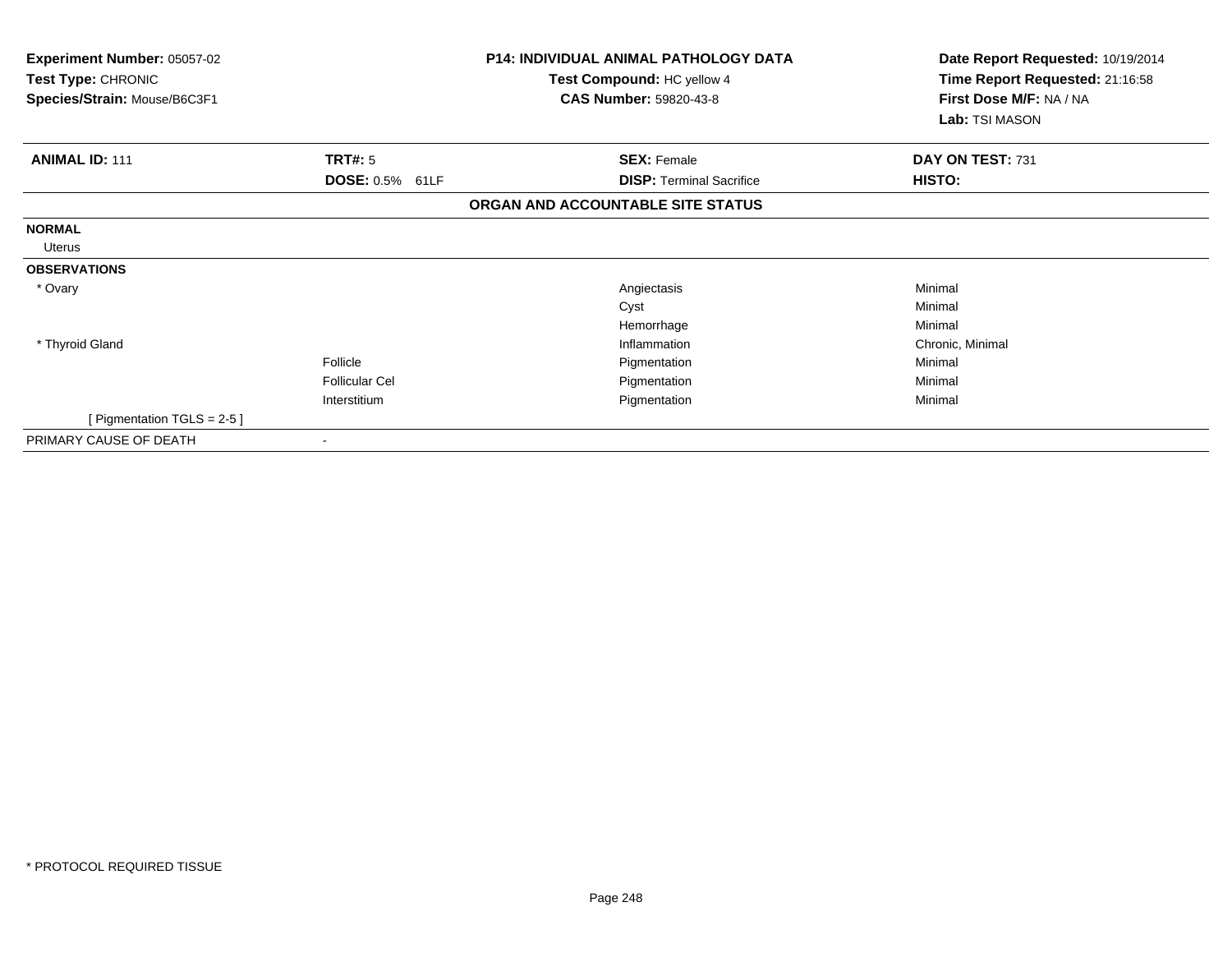| <b>Experiment Number: 05057-02</b><br>Test Type: CHRONIC<br>Species/Strain: Mouse/B6C3F1 |                        | <b>P14: INDIVIDUAL ANIMAL PATHOLOGY DATA</b><br>Test Compound: HC yellow 4<br><b>CAS Number: 59820-43-8</b> | Date Report Requested: 10/19/2014<br>Time Report Requested: 21:16:58<br>First Dose M/F: NA / NA<br>Lab: TSI MASON |
|------------------------------------------------------------------------------------------|------------------------|-------------------------------------------------------------------------------------------------------------|-------------------------------------------------------------------------------------------------------------------|
| <b>ANIMAL ID: 112</b>                                                                    | TRT#: 5                | <b>SEX: Female</b>                                                                                          | DAY ON TEST: 731                                                                                                  |
|                                                                                          | <b>DOSE: 0.5% 61LF</b> | <b>DISP: Terminal Sacrifice</b>                                                                             | HISTO:                                                                                                            |
|                                                                                          |                        | ORGAN AND ACCOUNTABLE SITE STATUS                                                                           |                                                                                                                   |
| <b>NORMAL</b>                                                                            |                        |                                                                                                             |                                                                                                                   |
| * Ovary                                                                                  | Skin                   |                                                                                                             |                                                                                                                   |
| <b>OBSERVATIONS</b>                                                                      |                        |                                                                                                             |                                                                                                                   |
| Spleen                                                                                   |                        | Hematopoietic Cell Proliferation                                                                            | Mild                                                                                                              |
|                                                                                          |                        | Hyperplasia                                                                                                 | Lymphoid, Mild                                                                                                    |
| Note: HEMA CELL PROL<br>$TGLs = 4-3$                                                     |                        |                                                                                                             |                                                                                                                   |
| Note: HYPERPLASIA<br>$TGLs = 4-3$                                                        |                        |                                                                                                             |                                                                                                                   |
| * Thyroid Gland                                                                          | Follicle               | Pigmentation                                                                                                | Minimal                                                                                                           |
|                                                                                          | <b>Follicular Cel</b>  | Pigmentation                                                                                                | Minimal                                                                                                           |
|                                                                                          | Interstitium           | Pigmentation                                                                                                | Minimal                                                                                                           |
| [ Pigmentation TGLS = 3-5 ]                                                              |                        |                                                                                                             |                                                                                                                   |
| PRIMARY CAUSE OF DEATH                                                                   |                        |                                                                                                             |                                                                                                                   |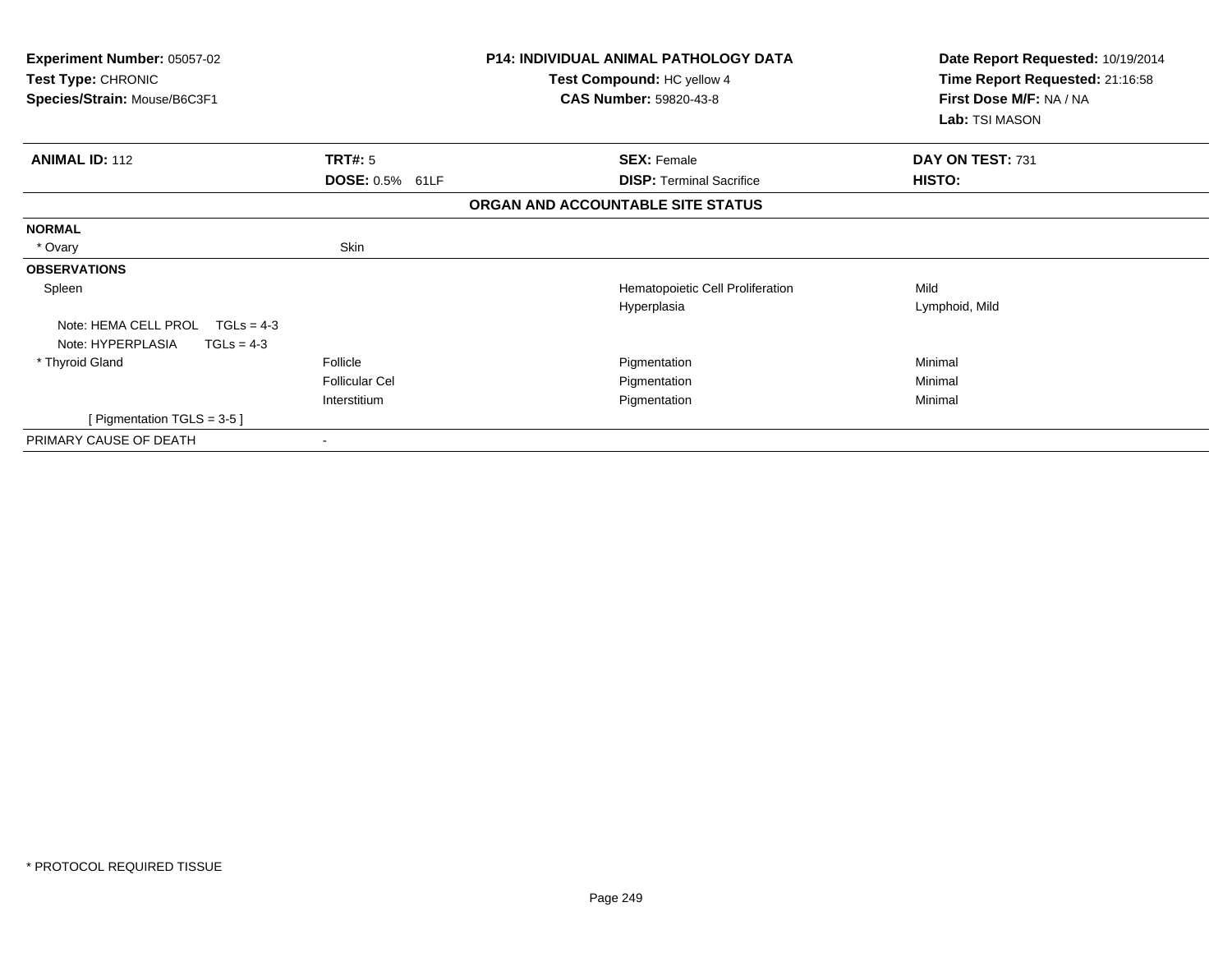| Experiment Number: 05057-02<br>Test Type: CHRONIC |                                                                | <b>P14: INDIVIDUAL ANIMAL PATHOLOGY DATA</b> | Date Report Requested: 10/19/2014 |
|---------------------------------------------------|----------------------------------------------------------------|----------------------------------------------|-----------------------------------|
|                                                   |                                                                | Test Compound: HC yellow 4                   | Time Report Requested: 21:16:58   |
| Species/Strain: Mouse/B6C3F1                      |                                                                | <b>CAS Number: 59820-43-8</b>                | First Dose M/F: NA / NA           |
|                                                   |                                                                |                                              | Lab: TSI MASON                    |
| <b>ANIMAL ID: 114</b>                             | <b>TRT#: 5</b>                                                 | <b>SEX: Female</b>                           | DAY ON TEST: 731                  |
|                                                   | <b>DOSE: 0.5% 61LF</b>                                         | <b>DISP: Terminal Sacrifice</b>              | HISTO:                            |
|                                                   |                                                                | ORGAN AND ACCOUNTABLE SITE STATUS            |                                   |
| <b>NORMAL</b>                                     |                                                                |                                              |                                   |
| Skin                                              |                                                                |                                              |                                   |
| <b>OBSERVATIONS</b>                               |                                                                |                                              |                                   |
| Liver                                             |                                                                | Hepatocellular Adenoma                       | Multiple                          |
|                                                   | Note: HEPATOCLR ADEN $TGLs = 5.7-2$                            |                                              |                                   |
| * Ovary                                           |                                                                | Cyst                                         | Marked                            |
| Note: CYST                                        | $TGLs = 4-4.1$                                                 |                                              |                                   |
| Thymus                                            |                                                                | Lymphoma Malignant Lymphocytic               |                                   |
|                                                   | Note: WHAT APPEARED TO BE A LYMPH NODE IS ACTUALLY THE THYMUS. |                                              |                                   |
|                                                   | Note: LYMPH MAL LYMP $TGLs = 6-5$                              |                                              |                                   |
| * Thyroid Gland                                   |                                                                | Inflammation                                 | Chronic, Minimal                  |
|                                                   | Follicle                                                       | Pigmentation                                 | Minimal                           |
|                                                   | Follicular Cel                                                 | Pigmentation                                 | Minimal                           |
|                                                   | Interstitium                                                   | Pigmentation                                 | Minimal                           |
|                                                   | [ Pigmentation TGLS = 3-5 ]                                    |                                              |                                   |
| PRIMARY CAUSE OF DEATH                            |                                                                |                                              |                                   |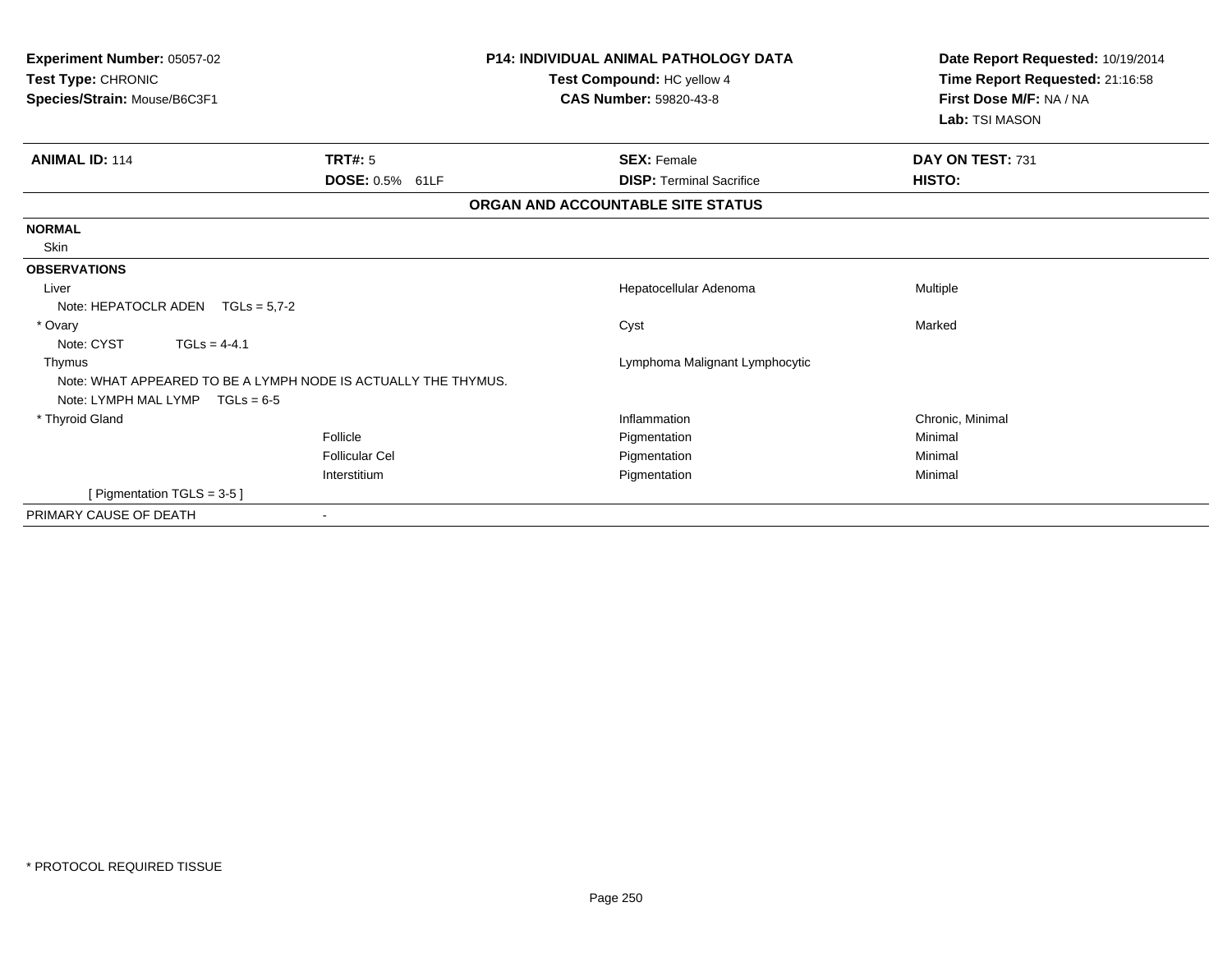| <b>Experiment Number: 05057-02</b><br><b>Test Type: CHRONIC</b><br>Species/Strain: Mouse/B6C3F1 |                 | P14: INDIVIDUAL ANIMAL PATHOLOGY DATA<br>Test Compound: HC yellow 4<br><b>CAS Number: 59820-43-8</b> | Date Report Requested: 10/19/2014<br>Time Report Requested: 21:16:58<br>First Dose M/F: NA / NA |
|-------------------------------------------------------------------------------------------------|-----------------|------------------------------------------------------------------------------------------------------|-------------------------------------------------------------------------------------------------|
|                                                                                                 |                 |                                                                                                      | Lab: TSI MASON                                                                                  |
| TRT#: 5<br><b>ANIMAL ID: 115</b>                                                                |                 | <b>SEX: Female</b>                                                                                   | DAY ON TEST: 731                                                                                |
|                                                                                                 | DOSE: 0.5% 61LF | <b>DISP:</b> Terminal Sacrifice                                                                      | HISTO:                                                                                          |
|                                                                                                 |                 | ORGAN AND ACCOUNTABLE SITE STATUS                                                                    |                                                                                                 |
| <b>NORMAL</b>                                                                                   |                 |                                                                                                      |                                                                                                 |
| Skin                                                                                            |                 |                                                                                                      |                                                                                                 |
| <b>OBSERVATIONS</b>                                                                             |                 |                                                                                                      |                                                                                                 |
| * Ovary                                                                                         |                 | Inflammation                                                                                         | Chronic, Minimal                                                                                |
| * Thyroid Gland<br>Follicle                                                                     |                 | Pigmentation                                                                                         | Minimal                                                                                         |
| <b>Follicular Cel</b>                                                                           |                 | Pigmentation                                                                                         | Minimal                                                                                         |
| Interstitium                                                                                    |                 | Pigmentation                                                                                         | Minimal                                                                                         |
| [ Pigmentation TGLS = $3-5$ ]                                                                   |                 |                                                                                                      |                                                                                                 |
| Endometrium<br>Uterus                                                                           |                 | Hyperplasia                                                                                          | Mild                                                                                            |
| Note: HYPERPLASIA<br>$TGLs = 4-4$                                                               |                 |                                                                                                      |                                                                                                 |
| PRIMARY CAUSE OF DEATH                                                                          |                 |                                                                                                      |                                                                                                 |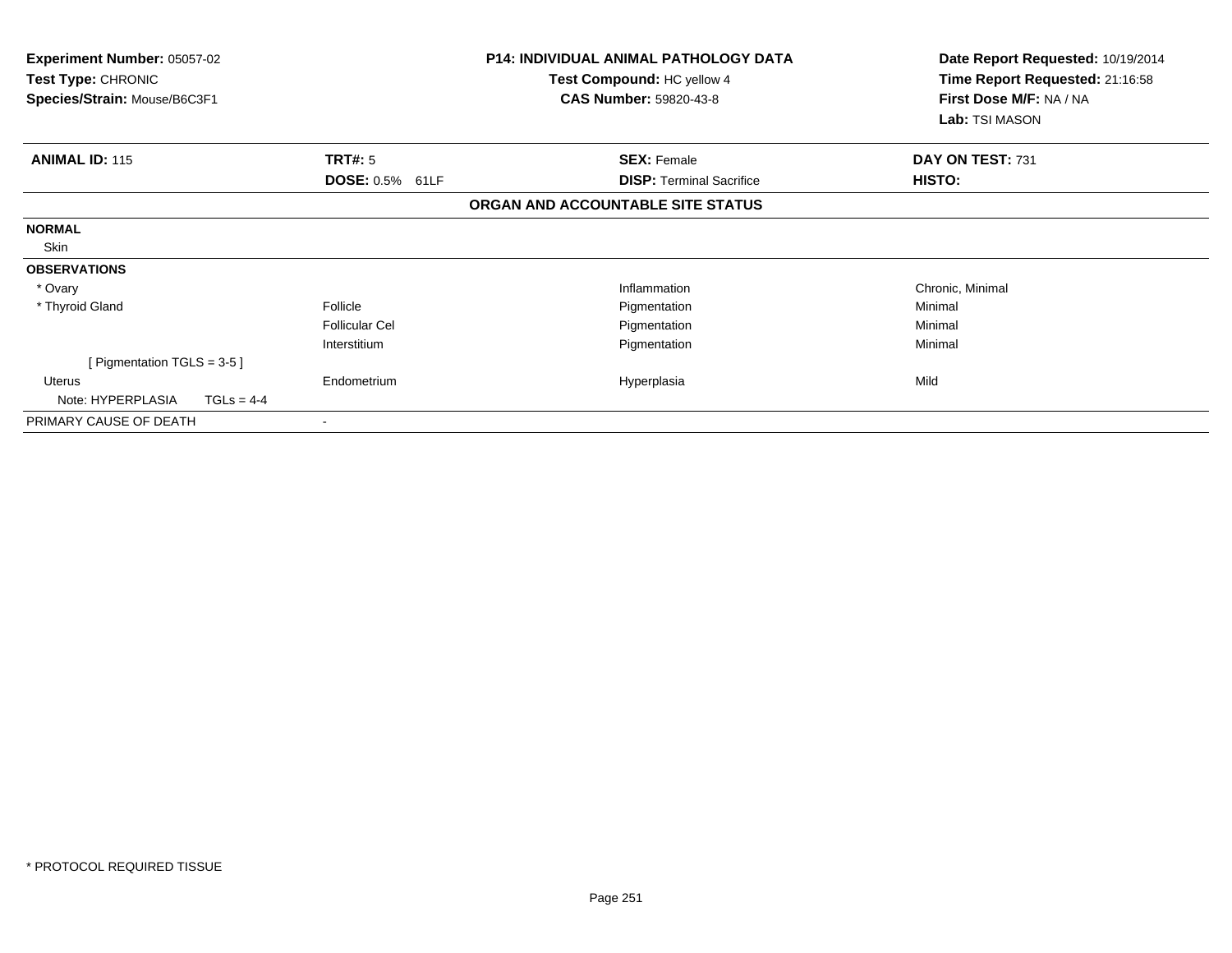| Experiment Number: 05057-02<br>Test Type: CHRONIC<br>Species/Strain: Mouse/B6C3F1 |                        | <b>P14: INDIVIDUAL ANIMAL PATHOLOGY DATA</b><br>Test Compound: HC yellow 4<br><b>CAS Number: 59820-43-8</b> | Date Report Requested: 10/19/2014<br>Time Report Requested: 21:16:58<br>First Dose M/F: NA / NA<br>Lab: TSI MASON |
|-----------------------------------------------------------------------------------|------------------------|-------------------------------------------------------------------------------------------------------------|-------------------------------------------------------------------------------------------------------------------|
| <b>ANIMAL ID: 117</b>                                                             | TRT#: 5                | <b>SEX: Female</b>                                                                                          | DAY ON TEST: 731                                                                                                  |
|                                                                                   | <b>DOSE: 0.5% 61LF</b> | <b>DISP: Terminal Sacrifice</b>                                                                             | HISTO:                                                                                                            |
|                                                                                   |                        | ORGAN AND ACCOUNTABLE SITE STATUS                                                                           |                                                                                                                   |
| <b>NORMAL</b>                                                                     |                        |                                                                                                             |                                                                                                                   |
| Skin                                                                              |                        |                                                                                                             |                                                                                                                   |
| <b>OBSERVATIONS</b>                                                               |                        |                                                                                                             |                                                                                                                   |
| * Ovary                                                                           |                        | Cyst                                                                                                        | Minimal                                                                                                           |
| * Thyroid Gland                                                                   | Follicle               | Pigmentation                                                                                                | Minimal                                                                                                           |
|                                                                                   | <b>Follicular Cel</b>  | Pigmentation                                                                                                | Minimal                                                                                                           |
|                                                                                   | Interstitium           | Pigmentation                                                                                                | Minimal                                                                                                           |
| [ Pigmentation $TGLS = 4-5$ ]                                                     |                        |                                                                                                             |                                                                                                                   |
| PRIMARY CAUSE OF DEATH                                                            |                        |                                                                                                             |                                                                                                                   |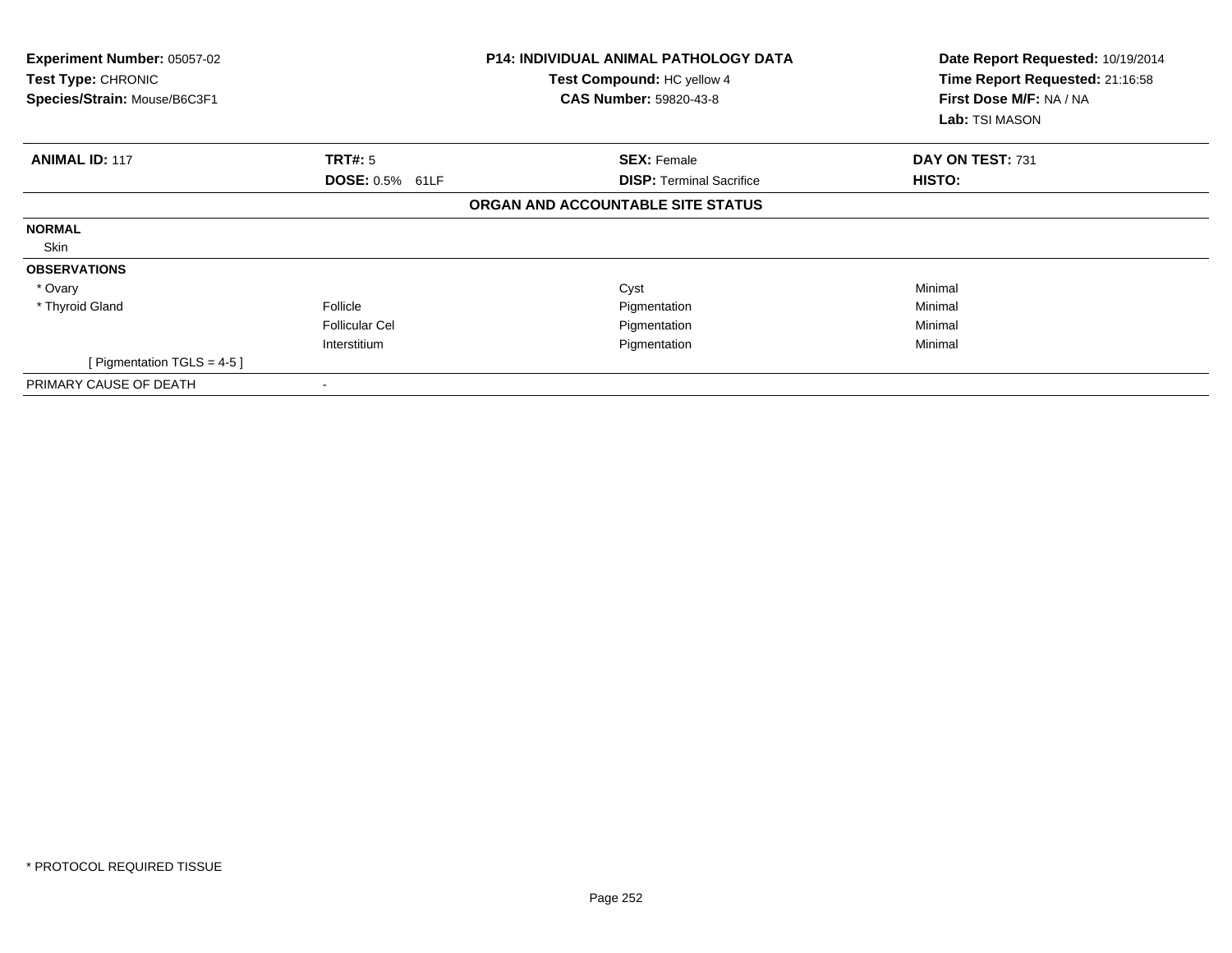| Experiment Number: 05057-02<br>Test Type: CHRONIC<br>Species/Strain: Mouse/B6C3F1 |                        | <b>P14: INDIVIDUAL ANIMAL PATHOLOGY DATA</b><br>Test Compound: HC yellow 4<br><b>CAS Number: 59820-43-8</b> | Date Report Requested: 10/19/2014<br>Time Report Requested: 21:16:58<br>First Dose M/F: NA / NA<br>Lab: TSI MASON |  |
|-----------------------------------------------------------------------------------|------------------------|-------------------------------------------------------------------------------------------------------------|-------------------------------------------------------------------------------------------------------------------|--|
| <b>ANIMAL ID: 118</b>                                                             | TRT#: 5                | <b>SEX: Female</b>                                                                                          | DAY ON TEST: 731                                                                                                  |  |
|                                                                                   | <b>DOSE: 0.5% 61LF</b> | <b>DISP:</b> Terminal Sacrifice                                                                             | <b>HISTO:</b>                                                                                                     |  |
|                                                                                   |                        | ORGAN AND ACCOUNTABLE SITE STATUS                                                                           |                                                                                                                   |  |
| <b>NORMAL</b>                                                                     |                        |                                                                                                             |                                                                                                                   |  |
| * Ovary                                                                           | Skin                   |                                                                                                             |                                                                                                                   |  |
| <b>OBSERVATIONS</b>                                                               |                        |                                                                                                             |                                                                                                                   |  |
| * Thyroid Gland                                                                   | Follicle               | Pigmentation                                                                                                | Minimal                                                                                                           |  |
|                                                                                   | <b>Follicular Cel</b>  | Pigmentation                                                                                                | Minimal                                                                                                           |  |
|                                                                                   | Interstitium           | Pigmentation                                                                                                | Minimal                                                                                                           |  |
| [ Pigmentation TGLS = $3-5$ ]                                                     |                        |                                                                                                             |                                                                                                                   |  |
| PRIMARY CAUSE OF DEATH                                                            |                        |                                                                                                             |                                                                                                                   |  |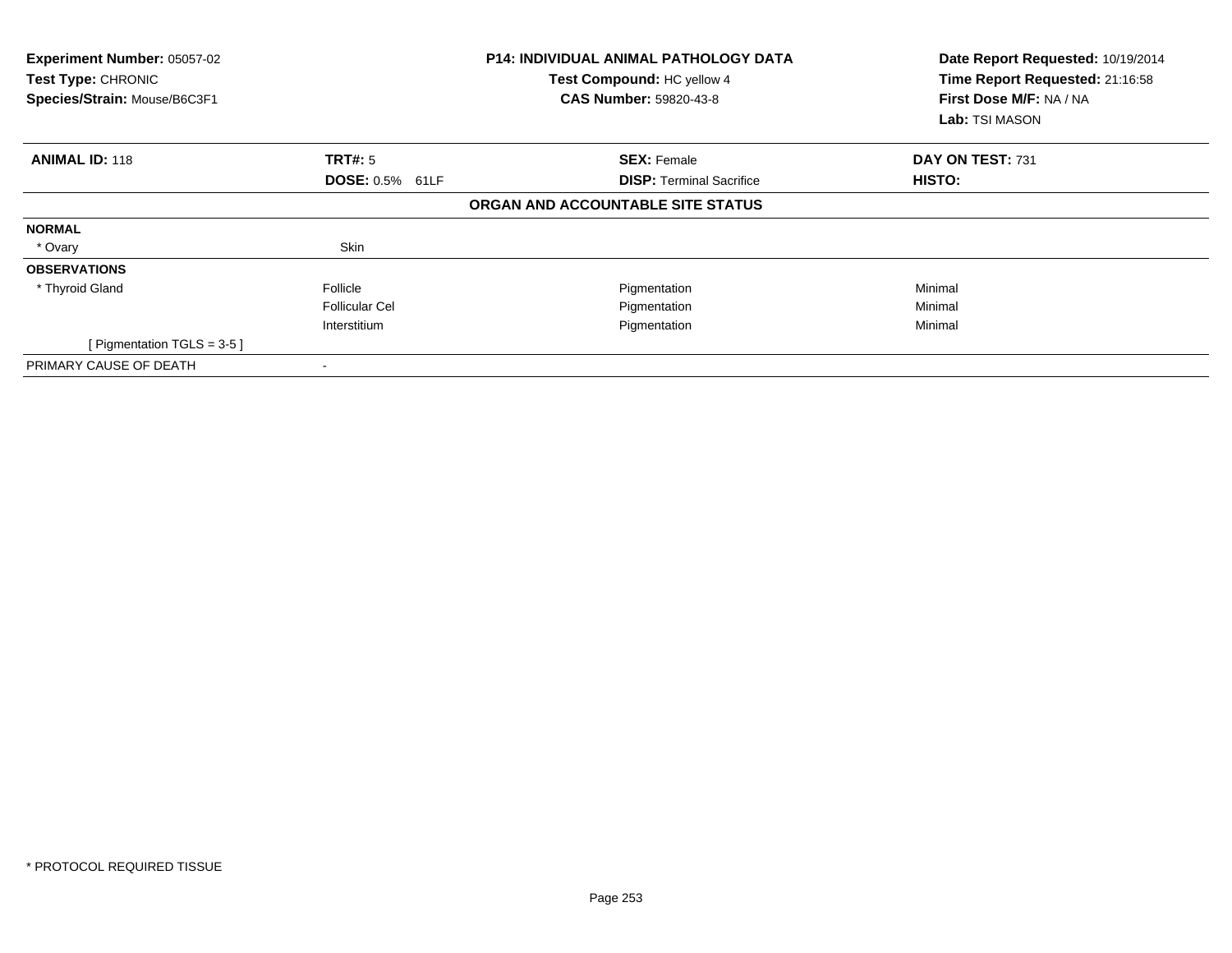| Experiment Number: 05057-02<br>Test Type: CHRONIC<br>Species/Strain: Mouse/B6C3F1 |                        | <b>P14: INDIVIDUAL ANIMAL PATHOLOGY DATA</b><br>Test Compound: HC yellow 4<br><b>CAS Number: 59820-43-8</b> | Date Report Requested: 10/19/2014<br>Time Report Requested: 21:16:58<br>First Dose M/F: NA / NA<br>Lab: TSI MASON |
|-----------------------------------------------------------------------------------|------------------------|-------------------------------------------------------------------------------------------------------------|-------------------------------------------------------------------------------------------------------------------|
| <b>ANIMAL ID: 119</b>                                                             | TRT#: 5                | <b>SEX: Female</b>                                                                                          | DAY ON TEST: 731                                                                                                  |
|                                                                                   | <b>DOSE: 0.5% 61LF</b> | <b>DISP:</b> Terminal Sacrifice                                                                             | HISTO:                                                                                                            |
|                                                                                   |                        | ORGAN AND ACCOUNTABLE SITE STATUS                                                                           |                                                                                                                   |
| <b>NORMAL</b>                                                                     |                        |                                                                                                             |                                                                                                                   |
| Liver                                                                             | * Ovary                | Skin                                                                                                        |                                                                                                                   |
| <b>OBSERVATIONS</b>                                                               |                        |                                                                                                             |                                                                                                                   |
| * Thyroid Gland                                                                   | Follicle               | Pigmentation                                                                                                | Minimal                                                                                                           |
|                                                                                   | <b>Follicular Cel</b>  | Pigmentation                                                                                                | Minimal                                                                                                           |
|                                                                                   | Interstitium           | Pigmentation                                                                                                | Minimal                                                                                                           |
| [ Pigmentation TGLS = $3-5$ ]                                                     |                        |                                                                                                             |                                                                                                                   |
| PRIMARY CAUSE OF DEATH                                                            |                        |                                                                                                             |                                                                                                                   |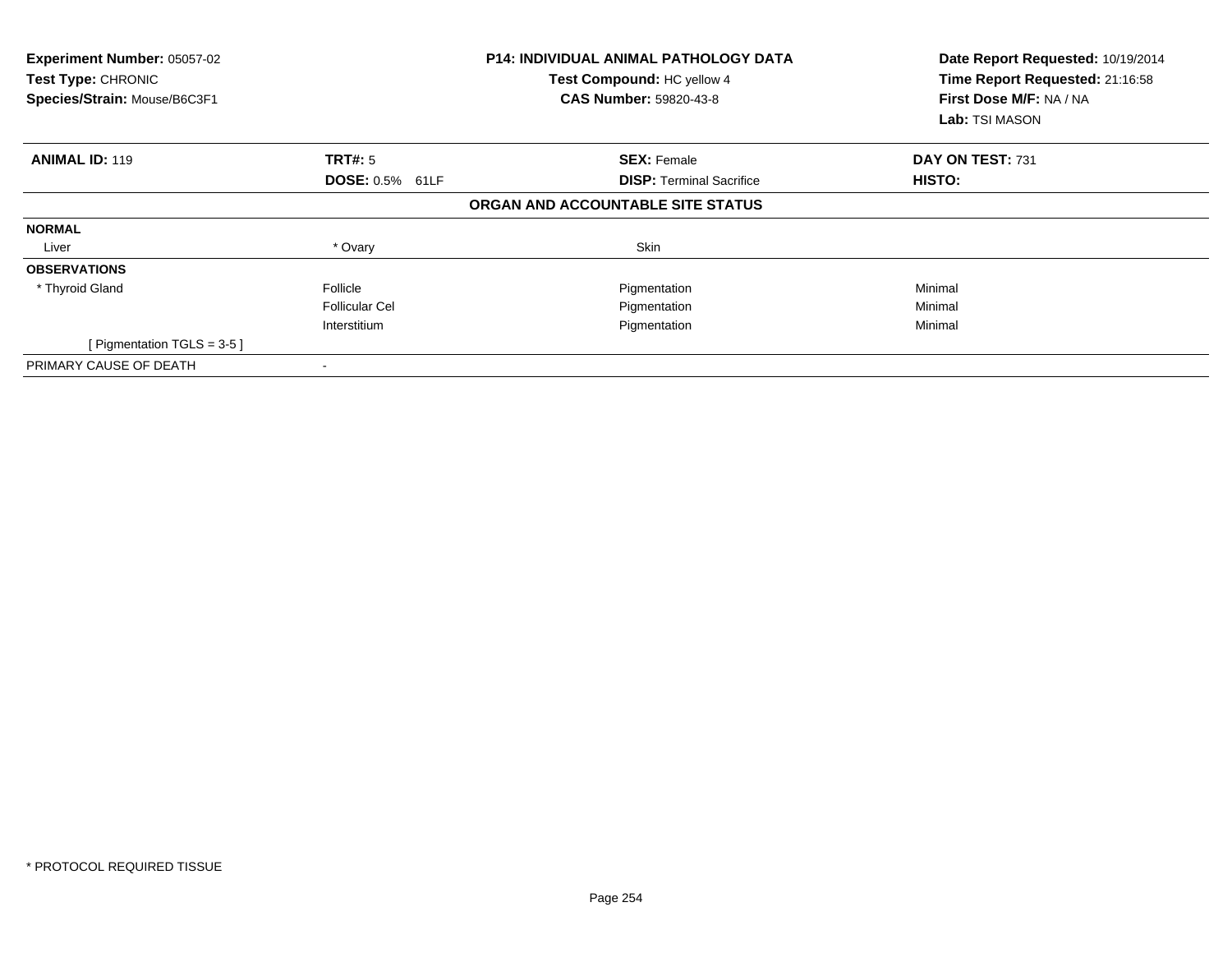| Experiment Number: 05057-02<br><b>Test Type: CHRONIC</b><br>Species/Strain: Mouse/B6C3F1 |              |                        | <b>P14: INDIVIDUAL ANIMAL PATHOLOGY DATA</b><br>Test Compound: HC yellow 4<br><b>CAS Number: 59820-43-8</b> | Date Report Requested: 10/19/2014<br>Time Report Requested: 21:16:58<br>First Dose M/F: NA / NA<br>Lab: TSI MASON |
|------------------------------------------------------------------------------------------|--------------|------------------------|-------------------------------------------------------------------------------------------------------------|-------------------------------------------------------------------------------------------------------------------|
| <b>ANIMAL ID: 120</b>                                                                    |              | TRT#: 5                | <b>SEX: Female</b>                                                                                          | DAY ON TEST: 731                                                                                                  |
|                                                                                          |              | <b>DOSE: 0.5% 61LF</b> | <b>DISP: Terminal Sacrifice</b>                                                                             | HISTO:                                                                                                            |
|                                                                                          |              |                        | ORGAN AND ACCOUNTABLE SITE STATUS                                                                           |                                                                                                                   |
| <b>NORMAL</b>                                                                            |              |                        |                                                                                                             |                                                                                                                   |
| Skin                                                                                     |              |                        |                                                                                                             |                                                                                                                   |
| <b>OBSERVATIONS</b>                                                                      |              |                        |                                                                                                             |                                                                                                                   |
| * Ovary                                                                                  |              |                        | Inflammation                                                                                                | Chronic, Minimal                                                                                                  |
| * Thyroid Gland                                                                          |              |                        | Inflammation                                                                                                | Chronic, Mild                                                                                                     |
|                                                                                          |              | Follicle               | Pigmentation                                                                                                | Minimal                                                                                                           |
|                                                                                          |              | <b>Follicular Cel</b>  | Pigmentation                                                                                                | Minimal                                                                                                           |
|                                                                                          |              | Interstitium           | Pigmentation                                                                                                | Minimal                                                                                                           |
| Note: PIGMENT                                                                            | $TGLs = 3-5$ |                        |                                                                                                             |                                                                                                                   |
| PRIMARY CAUSE OF DEATH                                                                   |              |                        |                                                                                                             |                                                                                                                   |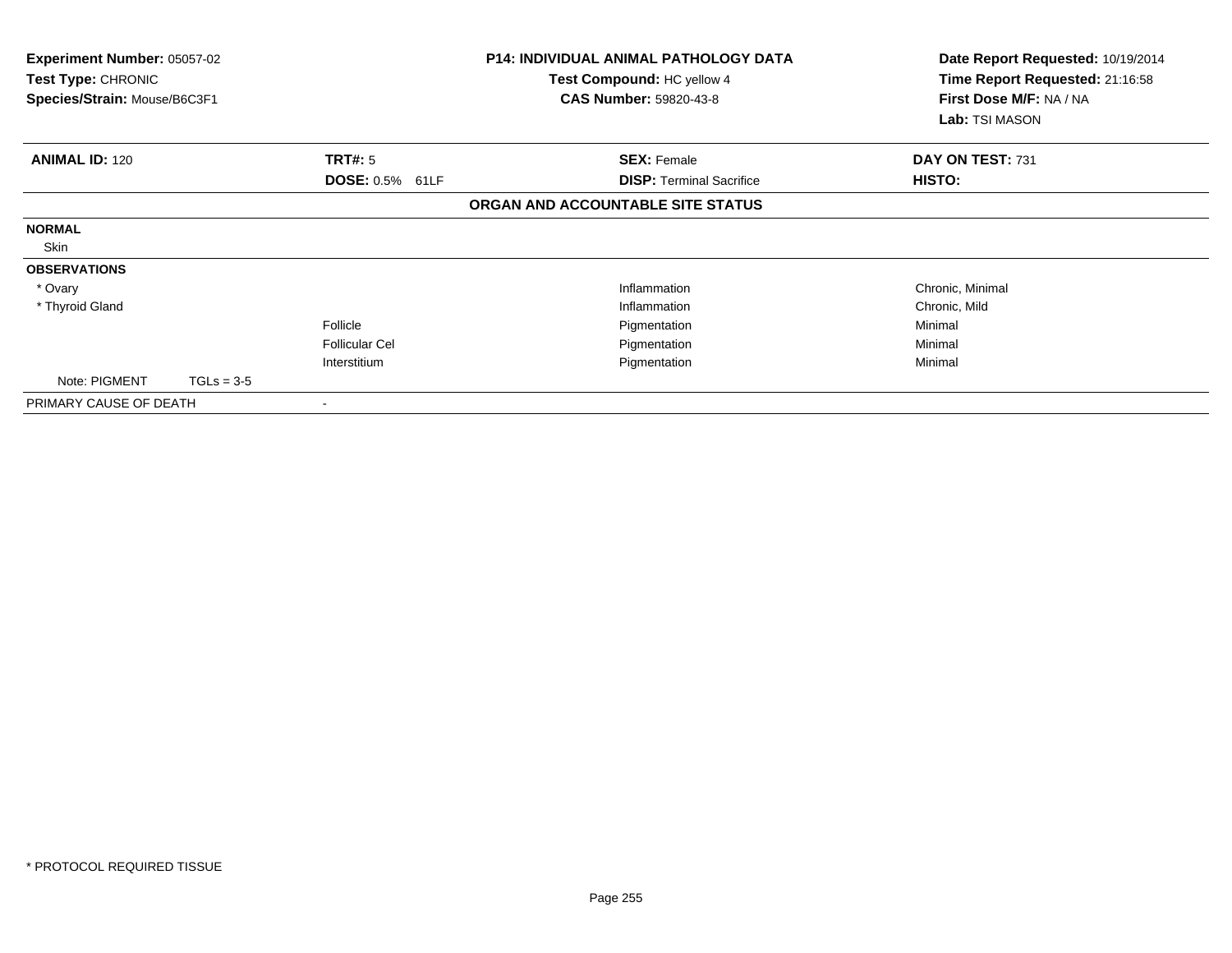| <b>Experiment Number: 05057-02</b><br>Test Type: CHRONIC<br>Species/Strain: Mouse/B6C3F1 |              | <b>P14: INDIVIDUAL ANIMAL PATHOLOGY DATA</b><br>Test Compound: HC yellow 4<br><b>CAS Number: 59820-43-8</b> |  | Date Report Requested: 10/19/2014<br>Time Report Requested: 21:16:58<br>First Dose M/F: NA / NA<br><b>Lab:</b> TSI MASON |                  |
|------------------------------------------------------------------------------------------|--------------|-------------------------------------------------------------------------------------------------------------|--|--------------------------------------------------------------------------------------------------------------------------|------------------|
| <b>ANIMAL ID: 121</b>                                                                    |              | TRT#: 5                                                                                                     |  | <b>SEX: Female</b>                                                                                                       | DAY ON TEST: 731 |
|                                                                                          |              | <b>DOSE: 0.5% 61LF</b>                                                                                      |  | <b>DISP:</b> Terminal Sacrifice                                                                                          | HISTO:           |
| <b>OBSERVATIONS</b>                                                                      |              |                                                                                                             |  |                                                                                                                          |                  |
| * Ovary                                                                                  |              |                                                                                                             |  | Inflammation                                                                                                             | Chronic, Minimal |
| * Thyroid Gland                                                                          |              | Follicle                                                                                                    |  | Pigmentation                                                                                                             | Minimal          |
|                                                                                          |              | <b>Follicular Cel</b>                                                                                       |  | Pigmentation                                                                                                             | Minimal          |
|                                                                                          |              | Interstitium                                                                                                |  | Pigmentation                                                                                                             | Minimal          |
| [ Pigmentation TGLS = $2-5$ ]                                                            |              |                                                                                                             |  |                                                                                                                          |                  |
| <b>Uterus</b>                                                                            |              | Endometrium                                                                                                 |  | Hyperplasia                                                                                                              | Moderate         |
| Note: HYPERPLASIA                                                                        | $TGLs = 3-4$ |                                                                                                             |  |                                                                                                                          |                  |
| PRIMARY CAUSE OF DEATH                                                                   |              | $\overline{\phantom{a}}$                                                                                    |  |                                                                                                                          |                  |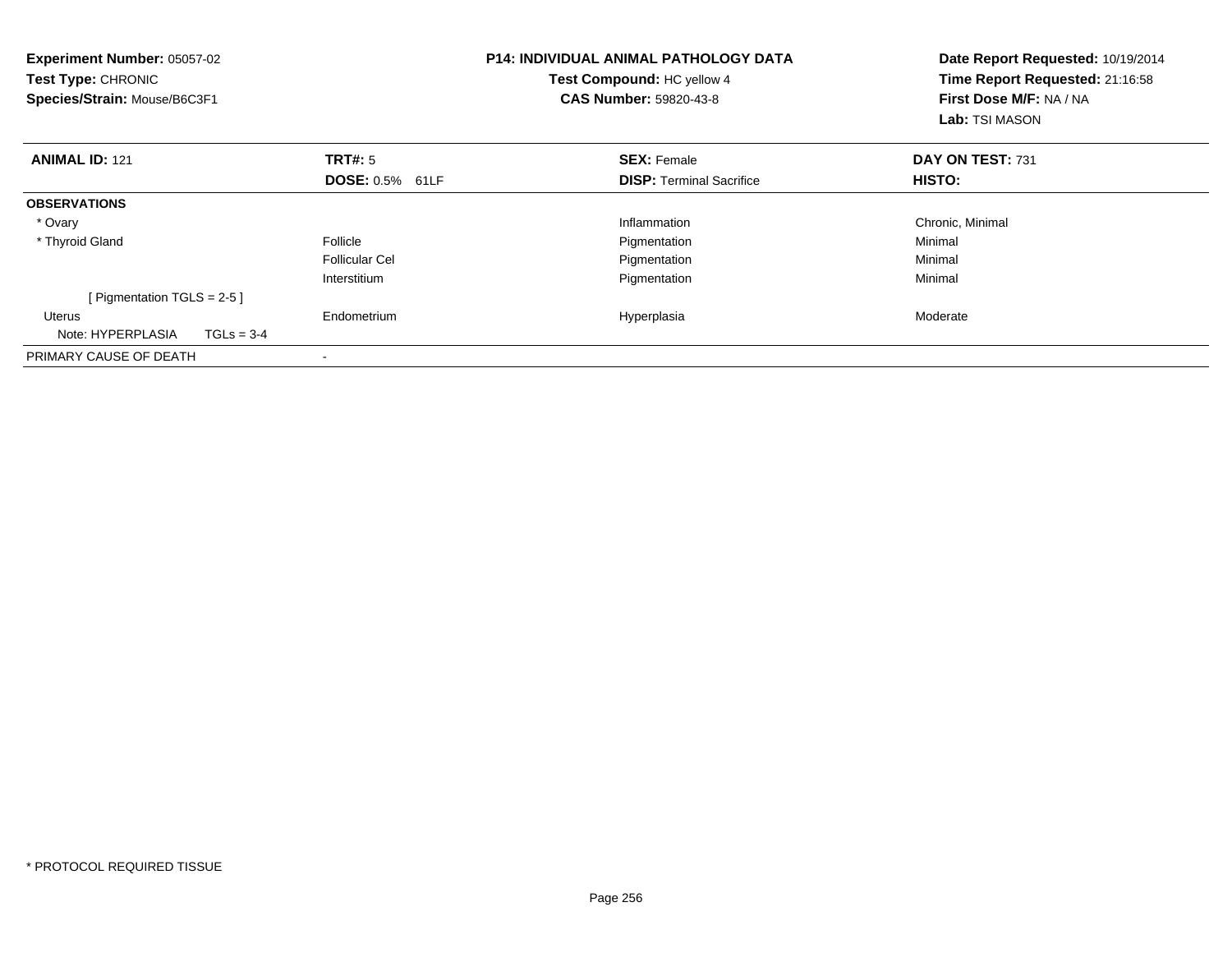| <b>Experiment Number: 05057-02</b><br>Test Type: CHRONIC<br>Species/Strain: Mouse/B6C3F1 |              |                        | <b>P14: INDIVIDUAL ANIMAL PATHOLOGY DATA</b><br>Test Compound: HC yellow 4<br><b>CAS Number: 59820-43-8</b> | Date Report Requested: 10/19/2014<br>Time Report Requested: 21:16:58<br>First Dose M/F: NA / NA<br>Lab: TSI MASON |
|------------------------------------------------------------------------------------------|--------------|------------------------|-------------------------------------------------------------------------------------------------------------|-------------------------------------------------------------------------------------------------------------------|
| <b>ANIMAL ID: 123</b>                                                                    |              | <b>TRT#: 5</b>         | <b>SEX: Female</b>                                                                                          | DAY ON TEST: 731                                                                                                  |
|                                                                                          |              | <b>DOSE: 0.5% 61LF</b> | <b>DISP:</b> Terminal Sacrifice                                                                             | <b>HISTO:</b>                                                                                                     |
| <b>OBSERVATIONS</b>                                                                      |              |                        |                                                                                                             |                                                                                                                   |
| * Ovary                                                                                  |              |                        | Cyst                                                                                                        | Mild                                                                                                              |
| * Thyroid Gland                                                                          |              | Follicle               | Pigmentation                                                                                                | Minimal                                                                                                           |
|                                                                                          |              | <b>Follicular Cel</b>  | Pigmentation                                                                                                | Minimal                                                                                                           |
|                                                                                          |              | <b>Follicular Cel</b>  | Pigmentation                                                                                                | Minimal                                                                                                           |
|                                                                                          |              | Interstitium           | Pigmentation                                                                                                | Minimal                                                                                                           |
| [ Pigmentation TGLS = $3-5$ ]                                                            |              |                        |                                                                                                             |                                                                                                                   |
| <b>Uterus</b>                                                                            |              | Endometrium            | Hyperplasia                                                                                                 | Marked                                                                                                            |
| Note: HYPERPLASIA                                                                        | $TGLs = 2-4$ |                        |                                                                                                             |                                                                                                                   |
| PRIMARY CAUSE OF DEATH                                                                   |              | -                      |                                                                                                             |                                                                                                                   |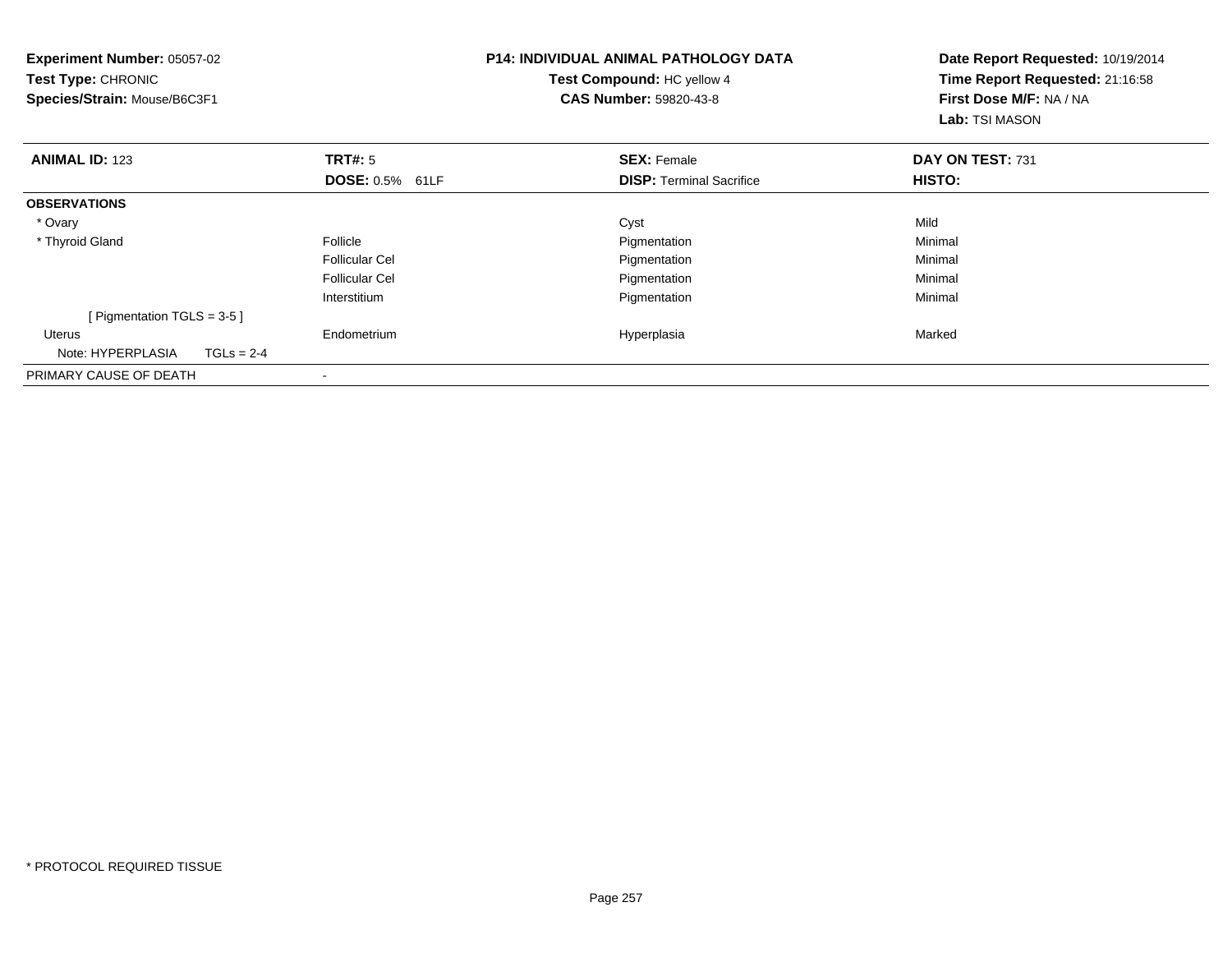| <b>Experiment Number: 05057-02</b><br>Test Type: CHRONIC<br>Test Compound: HC yellow 4<br>Species/Strain: Mouse/B6C3F1<br><b>CAS Number: 59820-43-8</b> |                        | <b>P14: INDIVIDUAL ANIMAL PATHOLOGY DATA</b> | Date Report Requested: 10/19/2014<br>Time Report Requested: 21:16:58<br>First Dose M/F: NA / NA<br>Lab: TSI MASON |
|---------------------------------------------------------------------------------------------------------------------------------------------------------|------------------------|----------------------------------------------|-------------------------------------------------------------------------------------------------------------------|
| <b>ANIMAL ID: 124</b>                                                                                                                                   | <b>TRT#: 5</b>         | <b>SEX: Female</b>                           | DAY ON TEST: 731                                                                                                  |
|                                                                                                                                                         | <b>DOSE: 0.5% 61LF</b> | <b>DISP:</b> Terminal Sacrifice              | <b>HISTO:</b>                                                                                                     |
| <b>OBSERVATIONS</b>                                                                                                                                     |                        |                                              |                                                                                                                   |
| * Ovary                                                                                                                                                 |                        | Angiectasis                                  | Minimal                                                                                                           |
|                                                                                                                                                         |                        | Cyst                                         | Mild                                                                                                              |
| * Thyroid Gland                                                                                                                                         | Follicle               | Pigmentation                                 | Minimal                                                                                                           |
|                                                                                                                                                         | <b>Follicular Cel</b>  | Pigmentation                                 | Minimal                                                                                                           |
| [ Pigmentation TGLS = $2-5$ ]                                                                                                                           |                        |                                              |                                                                                                                   |
| PRIMARY CAUSE OF DEATH                                                                                                                                  |                        |                                              |                                                                                                                   |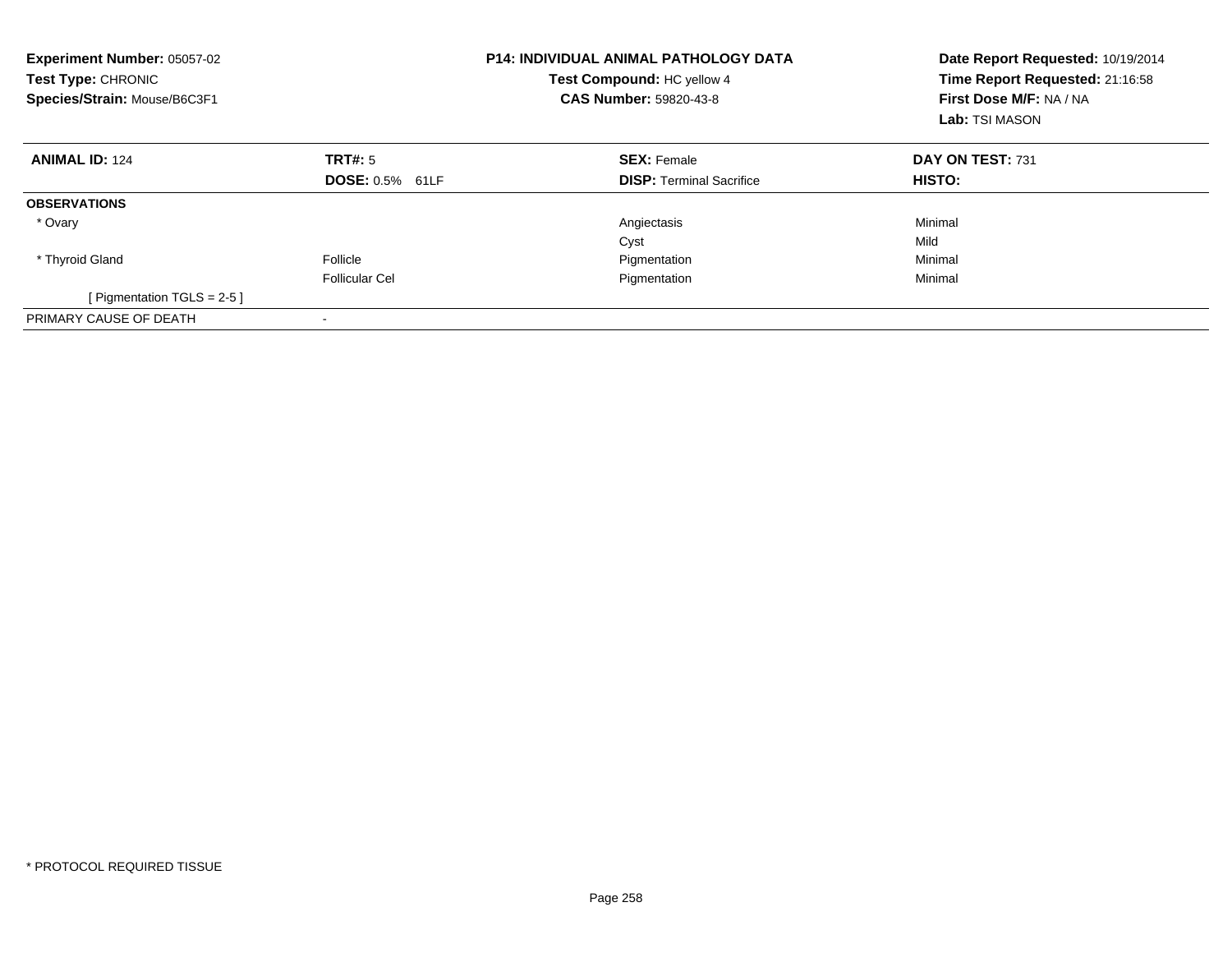| <b>Experiment Number: 05057-02</b><br><b>Test Type: CHRONIC</b><br>Species/Strain: Mouse/B6C3F1 | <b>P14: INDIVIDUAL ANIMAL PATHOLOGY DATA</b><br>Test Compound: HC yellow 4<br><b>CAS Number: 59820-43-8</b> | Date Report Requested: 10/19/2014<br>Time Report Requested: 21:16:58<br>First Dose M/F: NA / NA<br>Lab: TSI MASON |
|-------------------------------------------------------------------------------------------------|-------------------------------------------------------------------------------------------------------------|-------------------------------------------------------------------------------------------------------------------|
| TRT#: 5<br><b>ANIMAL ID: 127</b>                                                                | <b>SEX: Female</b>                                                                                          | DAY ON TEST: 731                                                                                                  |
| DOSE: 0.5% 61LF                                                                                 | <b>DISP:</b> Terminal Sacrifice                                                                             | <b>HISTO:</b>                                                                                                     |
|                                                                                                 | ORGAN AND ACCOUNTABLE SITE STATUS                                                                           |                                                                                                                   |
| <b>NORMAL</b>                                                                                   |                                                                                                             |                                                                                                                   |
| Skin                                                                                            |                                                                                                             |                                                                                                                   |
| <b>OBSERVATIONS</b>                                                                             |                                                                                                             |                                                                                                                   |
| * Ovary                                                                                         | Cyst                                                                                                        | Multiple, Mild                                                                                                    |
|                                                                                                 | Hemorrhage                                                                                                  | Mild                                                                                                              |
| Note: CYST<br>$TGLs = 4-4$                                                                      |                                                                                                             |                                                                                                                   |
| * Thyroid Gland<br>Follicle                                                                     | Pigmentation                                                                                                | Minimal                                                                                                           |
| <b>Follicular Cel</b>                                                                           | Pigmentation                                                                                                | Minimal                                                                                                           |
| Interstitium                                                                                    | Pigmentation                                                                                                | Minimal                                                                                                           |
| [Pigmentation TGLS = 3-5]                                                                       |                                                                                                             |                                                                                                                   |
| PRIMARY CAUSE OF DEATH                                                                          |                                                                                                             |                                                                                                                   |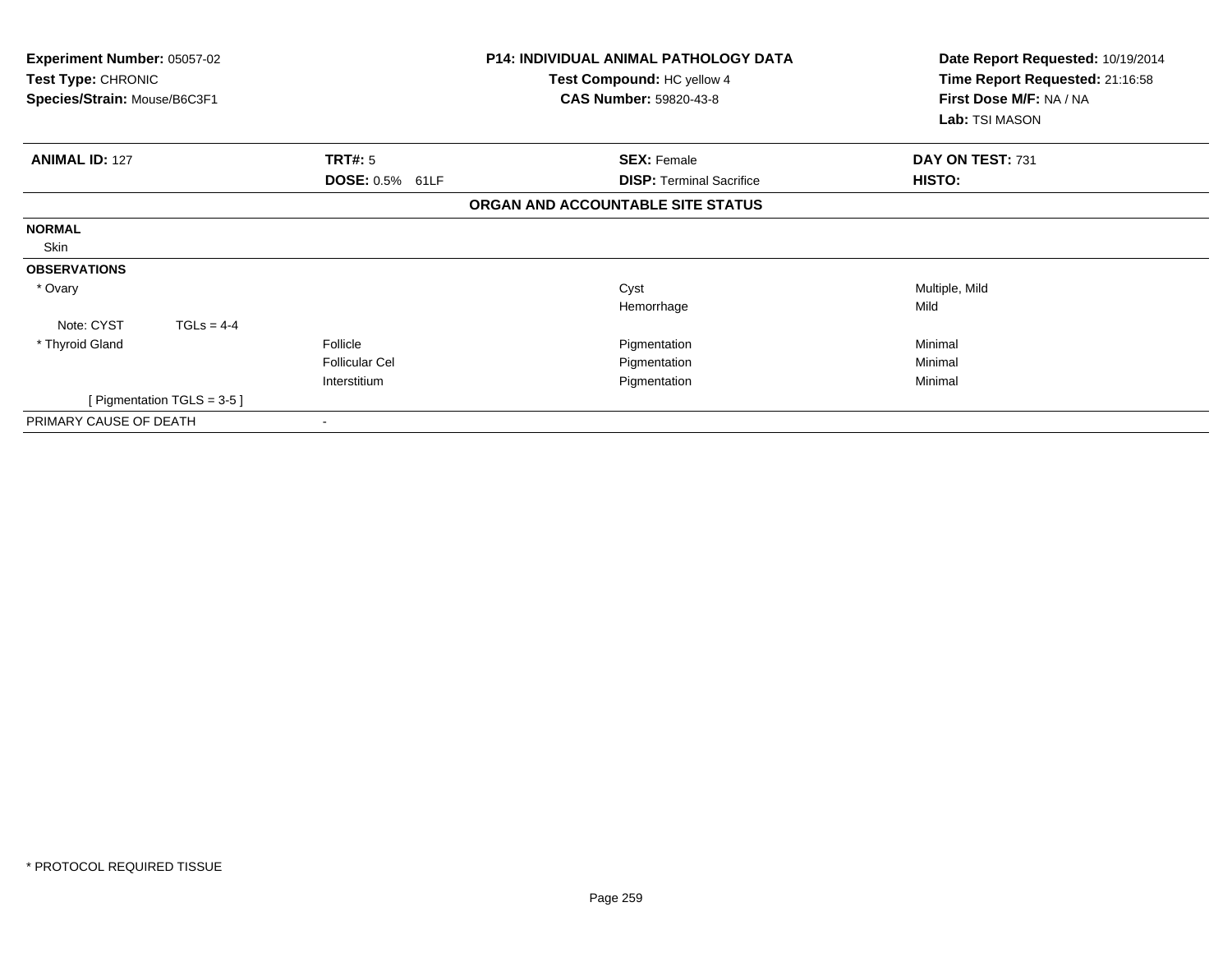| Experiment Number: 05057-02<br>Test Type: CHRONIC<br>Species/Strain: Mouse/B6C3F1 | <b>P14: INDIVIDUAL ANIMAL PATHOLOGY DATA</b><br>Test Compound: HC yellow 4<br><b>CAS Number: 59820-43-8</b> |                                   | Date Report Requested: 10/19/2014<br>Time Report Requested: 21:16:58<br>First Dose M/F: NA / NA<br>Lab: TSI MASON |
|-----------------------------------------------------------------------------------|-------------------------------------------------------------------------------------------------------------|-----------------------------------|-------------------------------------------------------------------------------------------------------------------|
| <b>ANIMAL ID: 128</b>                                                             | TRT#: 5                                                                                                     | <b>SEX: Female</b>                | DAY ON TEST: 682                                                                                                  |
|                                                                                   | DOSE: 0.5% 61LF                                                                                             | <b>DISP: Moribund</b>             | HISTO:                                                                                                            |
|                                                                                   |                                                                                                             | ORGAN AND ACCOUNTABLE SITE STATUS |                                                                                                                   |
| <b>NORMAL</b>                                                                     |                                                                                                             |                                   |                                                                                                                   |
| Skin                                                                              | <b>Uterus</b>                                                                                               |                                   |                                                                                                                   |
| <b>OBSERVATIONS</b>                                                               |                                                                                                             |                                   |                                                                                                                   |
| Lung                                                                              |                                                                                                             | Alveolar/Bronchiolar Adenoma      |                                                                                                                   |
| Note: ALV BRON ADEN                                                               | $TGLs = 3-1$                                                                                                |                                   |                                                                                                                   |
| * Ovary                                                                           |                                                                                                             | Cyst                              | Moderate                                                                                                          |
|                                                                                   | Note: EMBRYONIC CYST LINED BY HYPERPLASTIC GERM EPITHELIUM                                                  |                                   |                                                                                                                   |
| * Thyroid Gland                                                                   | Follicle                                                                                                    | Pigmentation                      | Minimal                                                                                                           |
|                                                                                   | <b>Follicular Cel</b>                                                                                       | Pigmentation                      | Minimal                                                                                                           |
|                                                                                   | Interstitium                                                                                                | Pigmentation                      | Minimal                                                                                                           |
| PRIMARY CAUSE OF DEATH                                                            |                                                                                                             |                                   |                                                                                                                   |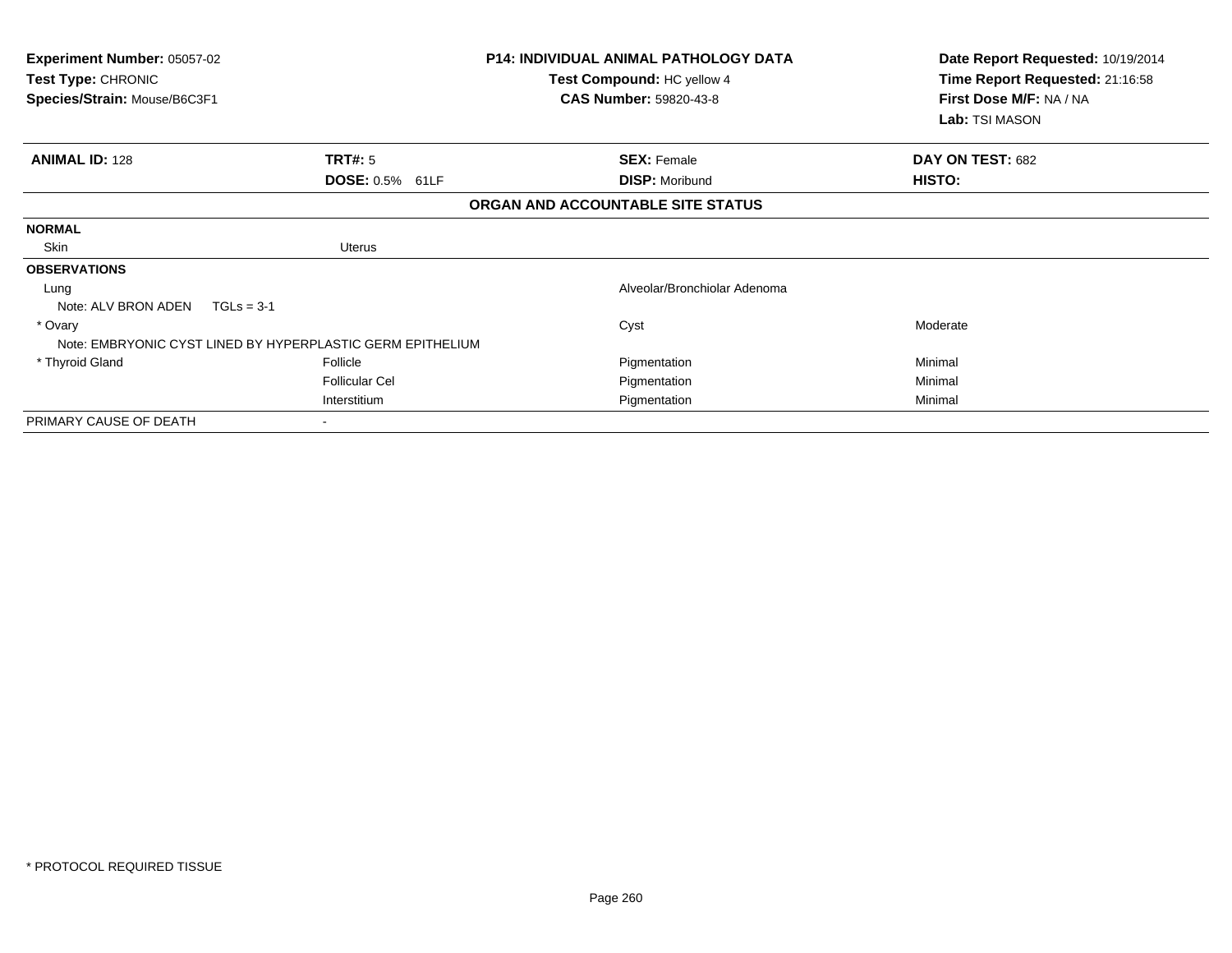| Experiment Number: 05057-02<br>Test Type: CHRONIC<br>Species/Strain: Mouse/B6C3F1 |                       | <b>P14: INDIVIDUAL ANIMAL PATHOLOGY DATA</b><br>Test Compound: HC yellow 4<br><b>CAS Number: 59820-43-8</b> | Date Report Requested: 10/19/2014<br>Time Report Requested: 21:16:58<br>First Dose M/F: NA / NA<br>Lab: TSI MASON |
|-----------------------------------------------------------------------------------|-----------------------|-------------------------------------------------------------------------------------------------------------|-------------------------------------------------------------------------------------------------------------------|
|                                                                                   |                       |                                                                                                             |                                                                                                                   |
| <b>ANIMAL ID: 129</b>                                                             | <b>TRT#: 5</b>        | <b>SEX: Female</b>                                                                                          | DAY ON TEST: 731                                                                                                  |
|                                                                                   | DOSE: 0.5% 61LF       | <b>DISP: Terminal Sacrifice</b>                                                                             | HISTO:                                                                                                            |
|                                                                                   |                       | ORGAN AND ACCOUNTABLE SITE STATUS                                                                           |                                                                                                                   |
| <b>NORMAL</b>                                                                     |                       |                                                                                                             |                                                                                                                   |
| * Ovary                                                                           | Skin                  | Stomach - Glandular                                                                                         |                                                                                                                   |
| <b>OBSERVATIONS</b>                                                               |                       |                                                                                                             |                                                                                                                   |
| Liver                                                                             |                       | Hepatocellular Adenoma                                                                                      |                                                                                                                   |
| Note: HEPATOCLR ADEN $TGLs = 5-2$                                                 |                       |                                                                                                             |                                                                                                                   |
| Spleen                                                                            |                       | Hyperplasia                                                                                                 | Lymphoid, Minimal                                                                                                 |
| Note: HYPERPLASIA<br>$TGLs = 4-3$                                                 |                       |                                                                                                             |                                                                                                                   |
| Stomach                                                                           | Forestomach           | Inflammation                                                                                                | Chronic Active, Mild                                                                                              |
|                                                                                   | Forestomach           | Squamous Cell Papilloma                                                                                     |                                                                                                                   |
| Note: PAPILLOMA SQUA  TGLs = 6-3                                                  |                       |                                                                                                             |                                                                                                                   |
| * Thyroid Gland                                                                   | <b>Follicular Cel</b> | Hyperplasia                                                                                                 | Mild                                                                                                              |
|                                                                                   |                       | Inflammation                                                                                                | Chronic, Minimal                                                                                                  |
|                                                                                   | Follicle              | Pigmentation                                                                                                | Minimal                                                                                                           |
|                                                                                   | Follicular Cel        | Pigmentation                                                                                                | Minimal                                                                                                           |
|                                                                                   | Interstitium          | Pigmentation                                                                                                | Minimal                                                                                                           |
| [ Pigmentation TGLS = 3-5 ]                                                       |                       |                                                                                                             |                                                                                                                   |
| PRIMARY CAUSE OF DEATH                                                            |                       |                                                                                                             |                                                                                                                   |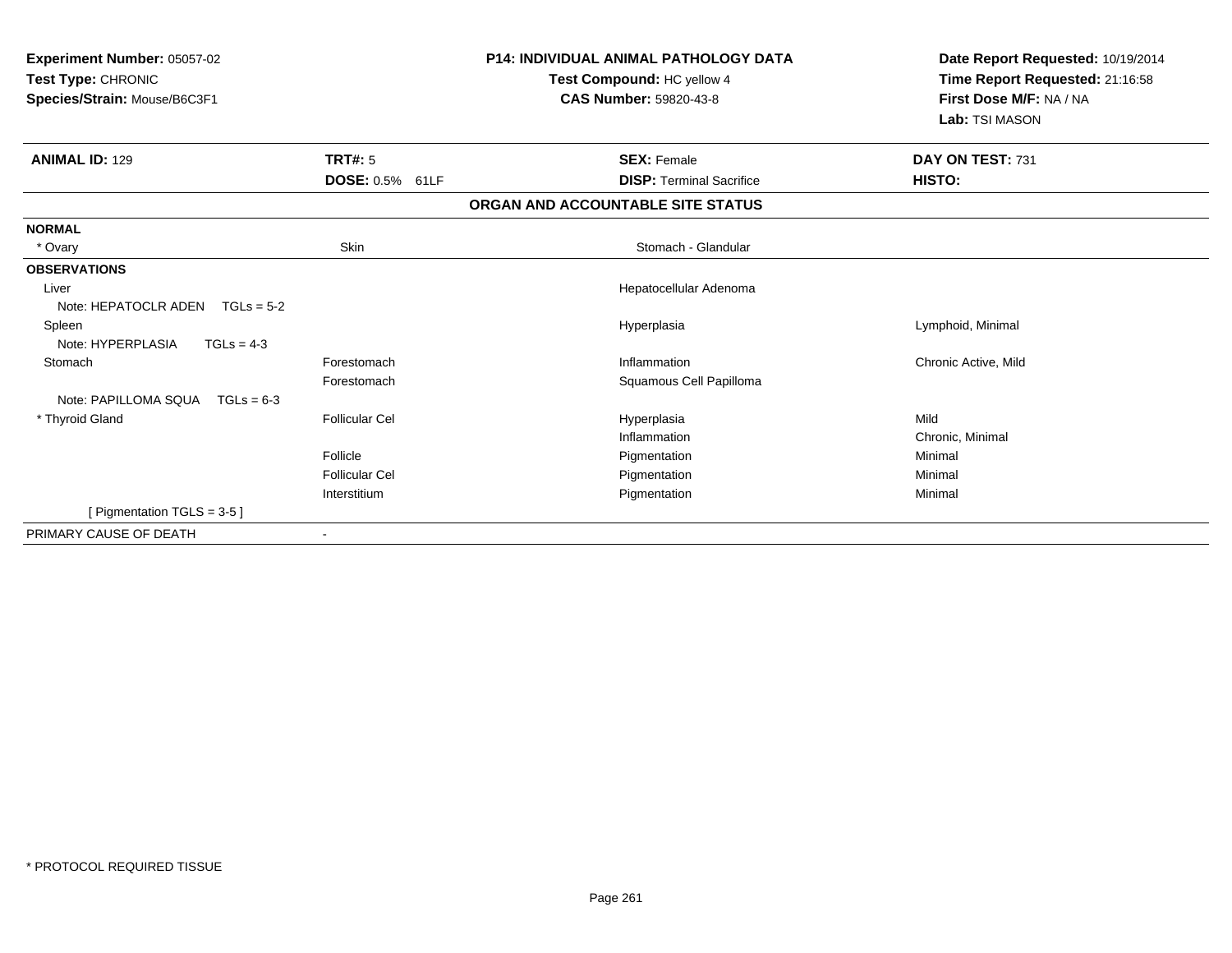| <b>Experiment Number: 05057-02</b><br>Test Type: CHRONIC<br>Species/Strain: Mouse/B6C3F1 | <b>P14: INDIVIDUAL ANIMAL PATHOLOGY DATA</b><br>Test Compound: HC yellow 4<br><b>CAS Number: 59820-43-8</b> |                                   | Date Report Requested: 10/19/2014<br>Time Report Requested: 21:16:58<br>First Dose M/F: NA / NA<br>Lab: TSI MASON |
|------------------------------------------------------------------------------------------|-------------------------------------------------------------------------------------------------------------|-----------------------------------|-------------------------------------------------------------------------------------------------------------------|
| <b>ANIMAL ID: 130</b>                                                                    | TRT#: 5                                                                                                     | <b>SEX: Female</b>                | DAY ON TEST: 731                                                                                                  |
|                                                                                          | DOSE: 0.5% 61LF                                                                                             | <b>DISP:</b> Terminal Sacrifice   | <b>HISTO:</b>                                                                                                     |
|                                                                                          |                                                                                                             | ORGAN AND ACCOUNTABLE SITE STATUS |                                                                                                                   |
| <b>NORMAL</b>                                                                            |                                                                                                             |                                   |                                                                                                                   |
| Intestine Small - Ileum                                                                  | Intestine Small - Jejunum                                                                                   | * Ovary                           | Skin                                                                                                              |
| <b>OBSERVATIONS</b>                                                                      |                                                                                                             |                                   |                                                                                                                   |
| <b>Intestine Small</b>                                                                   | Duodenum                                                                                                    | Lymphoma Malignant Mixed          |                                                                                                                   |
| Note: LYMPH MAL MIXD<br>$TGLs = 3-6$                                                     |                                                                                                             |                                   |                                                                                                                   |
| Liver                                                                                    |                                                                                                             | Hepatocellular Adenoma            |                                                                                                                   |
| Note: HEPATOCLR ADEN<br>$TGLs = 4-2$                                                     |                                                                                                             |                                   |                                                                                                                   |
| * Thyroid Gland                                                                          | Follicle                                                                                                    | Pigmentation                      | Minimal                                                                                                           |
|                                                                                          | <b>Follicular Cel</b>                                                                                       | Pigmentation                      | Minimal                                                                                                           |
|                                                                                          | Interstitium                                                                                                | Pigmentation                      | Minimal                                                                                                           |
| PRIMARY CAUSE OF DEATH                                                                   |                                                                                                             |                                   |                                                                                                                   |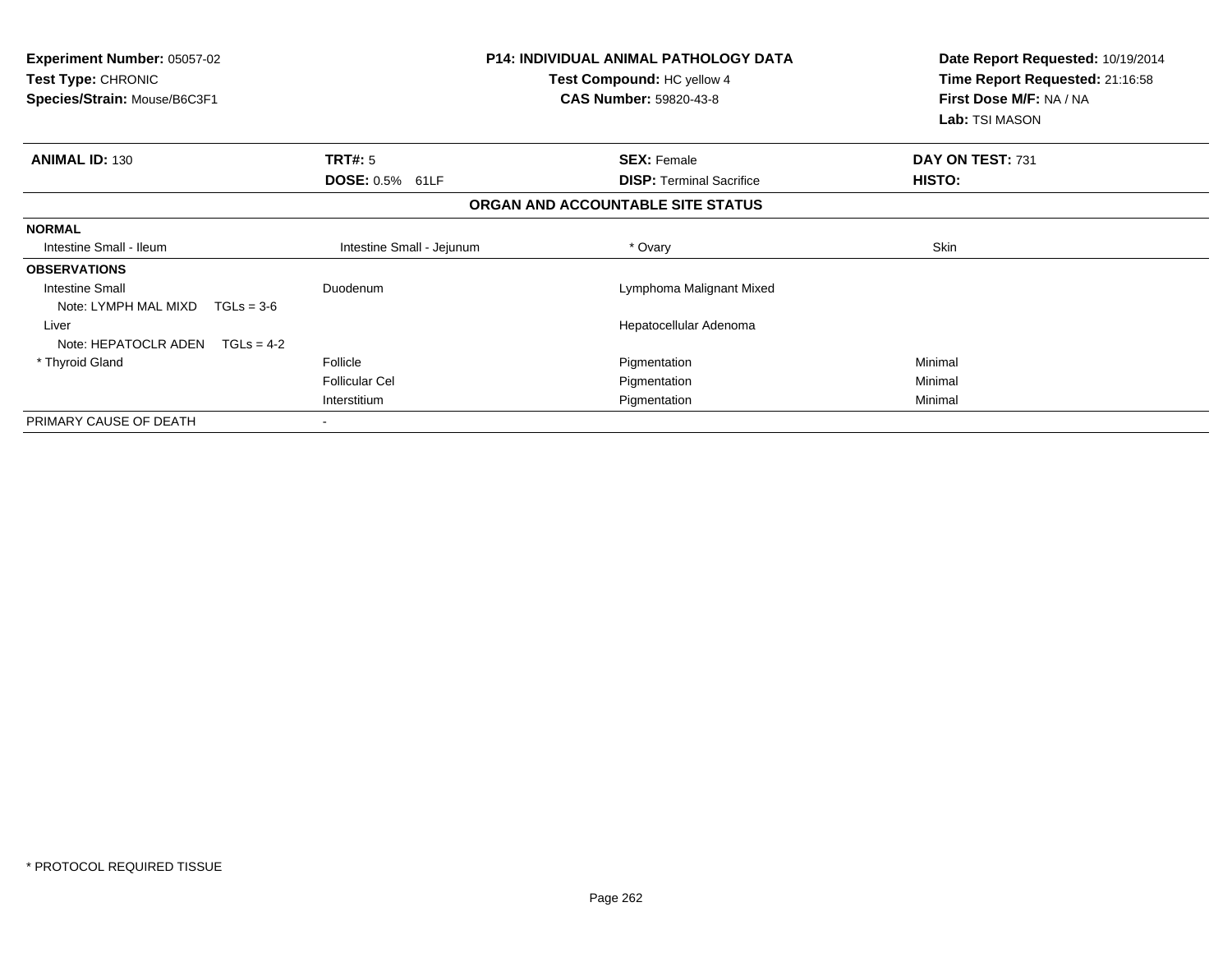| <b>Experiment Number: 05057-02</b><br><b>Test Type: CHRONIC</b><br>Species/Strain: Mouse/B6C3F1 |                       | <b>P14: INDIVIDUAL ANIMAL PATHOLOGY DATA</b><br>Test Compound: HC yellow 4<br><b>CAS Number: 59820-43-8</b> | Date Report Requested: 10/19/2014<br>Time Report Requested: 21:16:58<br>First Dose M/F: NA / NA<br>Lab: TSI MASON |
|-------------------------------------------------------------------------------------------------|-----------------------|-------------------------------------------------------------------------------------------------------------|-------------------------------------------------------------------------------------------------------------------|
| <b>ANIMAL ID: 131</b>                                                                           | TRT#: 5               | <b>SEX: Female</b>                                                                                          | DAY ON TEST: 731                                                                                                  |
|                                                                                                 | DOSE: 0.5% 61LF       | <b>DISP:</b> Terminal Sacrifice                                                                             | <b>HISTO:</b>                                                                                                     |
|                                                                                                 |                       | ORGAN AND ACCOUNTABLE SITE STATUS                                                                           |                                                                                                                   |
| <b>NORMAL</b>                                                                                   |                       |                                                                                                             |                                                                                                                   |
| * Ovary                                                                                         | Skin                  |                                                                                                             |                                                                                                                   |
| <b>OBSERVATIONS</b>                                                                             |                       |                                                                                                             |                                                                                                                   |
| * Thyroid Gland                                                                                 | Follicle              | Pigmentation                                                                                                | Minimal                                                                                                           |
|                                                                                                 | <b>Follicular Cel</b> | Pigmentation                                                                                                | Minimal                                                                                                           |
|                                                                                                 | Interstitium          | Pigmentation                                                                                                | Minimal                                                                                                           |
| [ Pigmentation TGLS = 4-5 ]                                                                     |                       |                                                                                                             |                                                                                                                   |
| Uterus                                                                                          | Endometrium           | Hyperplasia                                                                                                 | Mild                                                                                                              |
| Note: HYPERPLASIA<br>$TGLs = 3-4$                                                               |                       |                                                                                                             |                                                                                                                   |
| PRIMARY CAUSE OF DEATH                                                                          |                       |                                                                                                             |                                                                                                                   |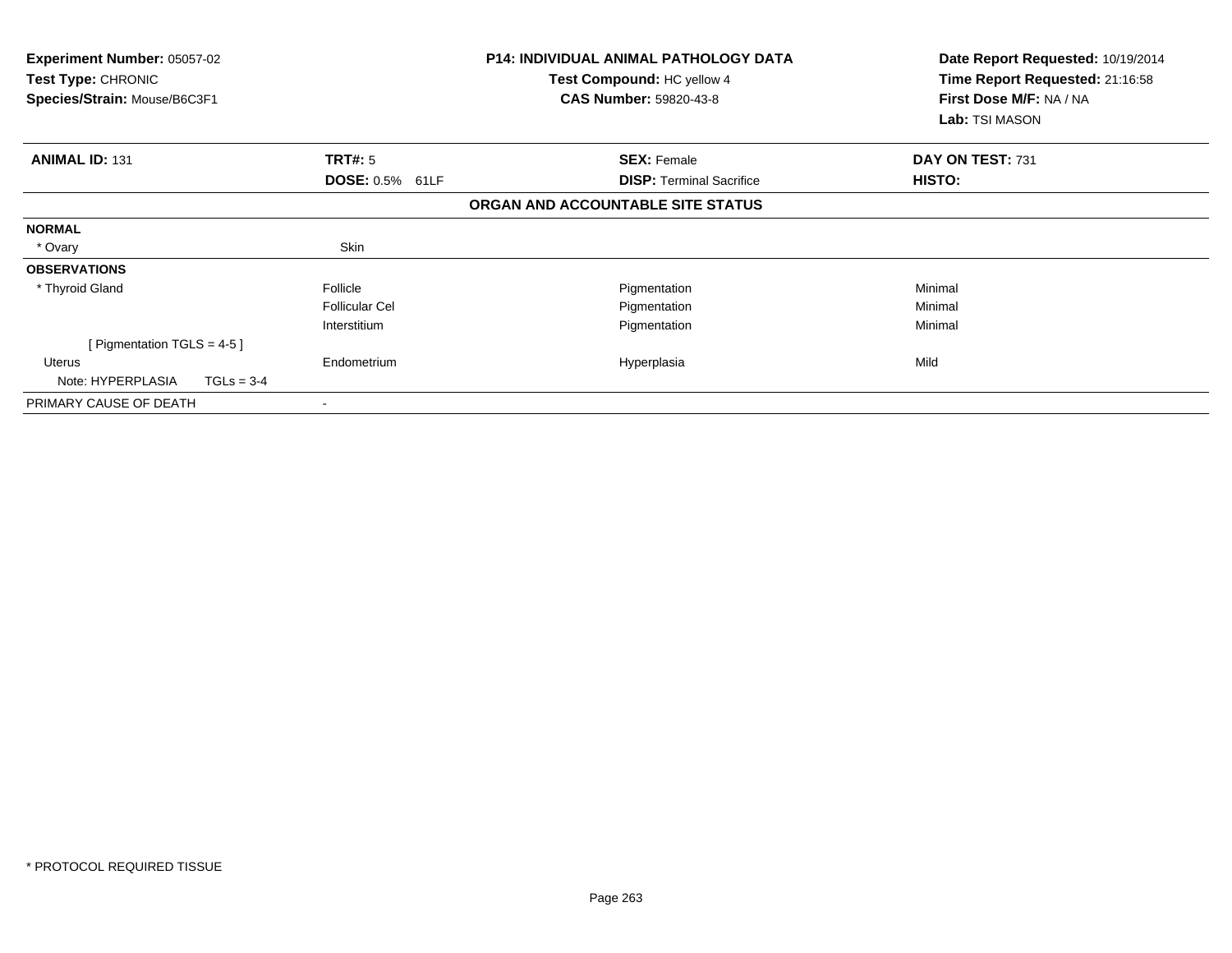| <b>Experiment Number: 05057-02</b><br>Test Type: CHRONIC<br>Species/Strain: Mouse/B6C3F1 |                           | <b>P14: INDIVIDUAL ANIMAL PATHOLOGY DATA</b><br>Test Compound: HC yellow 4<br><b>CAS Number: 59820-43-8</b> | Date Report Requested: 10/19/2014<br>Time Report Requested: 21:16:58<br>First Dose M/F: NA / NA<br>Lab: TSI MASON |
|------------------------------------------------------------------------------------------|---------------------------|-------------------------------------------------------------------------------------------------------------|-------------------------------------------------------------------------------------------------------------------|
| <b>ANIMAL ID: 132</b>                                                                    | TRT#: 5                   | <b>SEX: Female</b>                                                                                          | DAY ON TEST: 731                                                                                                  |
|                                                                                          | DOSE: 0.5% 61LF           | <b>DISP:</b> Terminal Sacrifice                                                                             | HISTO:                                                                                                            |
|                                                                                          |                           | ORGAN AND ACCOUNTABLE SITE STATUS                                                                           |                                                                                                                   |
| <b>NORMAL</b>                                                                            |                           |                                                                                                             |                                                                                                                   |
| Intestine Small - Duodenum                                                               | Intestine Small - Jejunum | * Ovary                                                                                                     | Skin                                                                                                              |
| <b>OBSERVATIONS</b>                                                                      |                           |                                                                                                             |                                                                                                                   |
| <b>Intestine Small</b><br>Note: LYMPH MAL UNDF<br>$TGLs = 4-6$                           | <b>Ileum</b>              | Lymphoma Malignant Undifferentiated Cell Type                                                               |                                                                                                                   |
| * Thyroid Gland                                                                          | Follicle                  | Cyst                                                                                                        | Minimal                                                                                                           |
|                                                                                          | Follicle                  | Pigmentation                                                                                                | Minimal                                                                                                           |
|                                                                                          | <b>Follicular Cel</b>     | Pigmentation                                                                                                | Minimal                                                                                                           |
|                                                                                          | Interstitium              | Pigmentation                                                                                                | Minimal                                                                                                           |
| [Pigmentation TGLS = $3-5$ ]                                                             |                           |                                                                                                             |                                                                                                                   |
| PRIMARY CAUSE OF DEATH                                                                   | $\overline{\phantom{a}}$  |                                                                                                             |                                                                                                                   |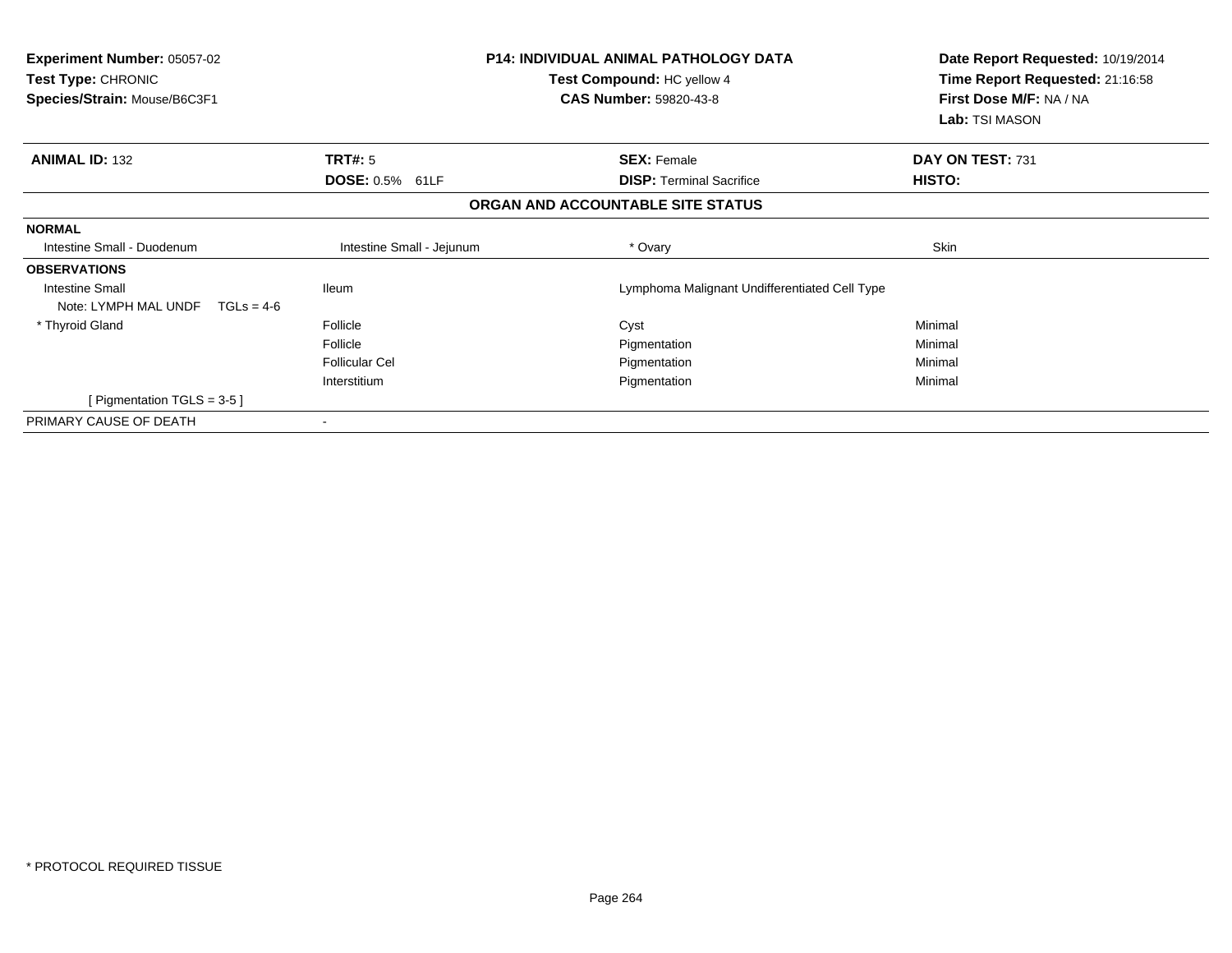| Experiment Number: 05057-02<br>Test Type: CHRONIC<br>Species/Strain: Mouse/B6C3F1 |                       | <b>P14: INDIVIDUAL ANIMAL PATHOLOGY DATA</b><br>Test Compound: HC yellow 4<br><b>CAS Number: 59820-43-8</b> | Date Report Requested: 10/19/2014<br>Time Report Requested: 21:16:58<br>First Dose M/F: NA / NA<br>Lab: TSI MASON |
|-----------------------------------------------------------------------------------|-----------------------|-------------------------------------------------------------------------------------------------------------|-------------------------------------------------------------------------------------------------------------------|
| <b>ANIMAL ID: 134</b>                                                             | TRT#: 5               | <b>SEX: Female</b>                                                                                          | DAY ON TEST: 731                                                                                                  |
|                                                                                   | DOSE: 0.5% 61LF       | <b>DISP: Terminal Sacrifice</b>                                                                             | HISTO:                                                                                                            |
|                                                                                   |                       | ORGAN AND ACCOUNTABLE SITE STATUS                                                                           |                                                                                                                   |
| <b>NORMAL</b>                                                                     |                       |                                                                                                             |                                                                                                                   |
| Skin                                                                              |                       |                                                                                                             |                                                                                                                   |
| <b>MISSING</b>                                                                    |                       |                                                                                                             |                                                                                                                   |
| Thymus                                                                            |                       |                                                                                                             |                                                                                                                   |
| <b>OBSERVATIONS</b>                                                               |                       |                                                                                                             |                                                                                                                   |
| * Ovary                                                                           |                       | Cyst                                                                                                        | Minimal                                                                                                           |
|                                                                                   |                       | Hemorrhage                                                                                                  | Minimal                                                                                                           |
|                                                                                   |                       | Mineralization                                                                                              | Minimal                                                                                                           |
| * Thyroid Gland                                                                   | Follicle              | Pigmentation                                                                                                | Minimal                                                                                                           |
|                                                                                   | <b>Follicular Cel</b> | Pigmentation                                                                                                | Mild                                                                                                              |
|                                                                                   | Interstitium          | Pigmentation                                                                                                | Minimal                                                                                                           |
| [ Pigmentation TGLS = $3-5$ ]                                                     |                       |                                                                                                             |                                                                                                                   |
| PRIMARY CAUSE OF DEATH                                                            | $\,$                  |                                                                                                             |                                                                                                                   |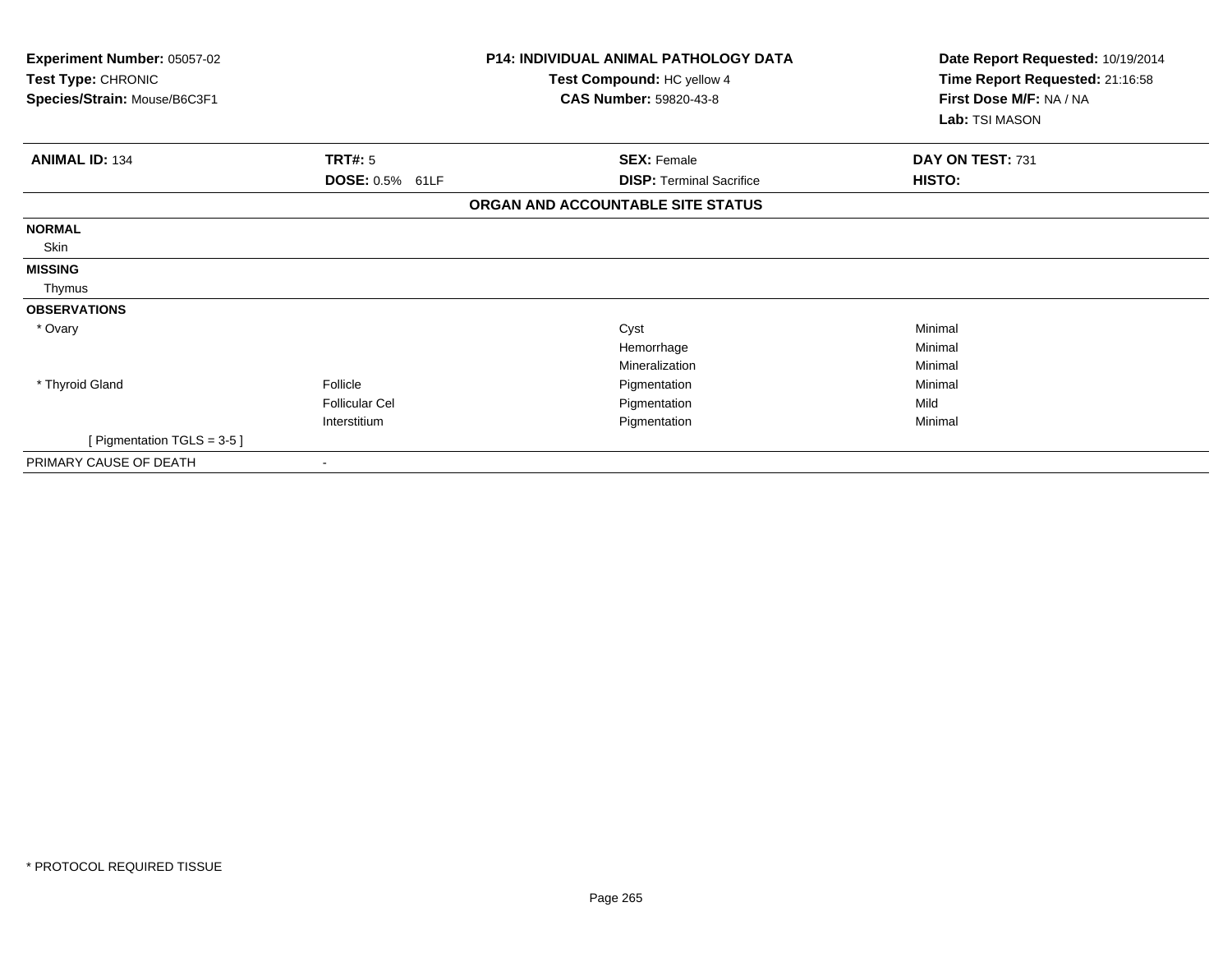| <b>Experiment Number: 05057-02</b><br>Test Type: CHRONIC<br>Species/Strain: Mouse/B6C3F1 | <b>P14: INDIVIDUAL ANIMAL PATHOLOGY DATA</b><br>Test Compound: HC yellow 4<br><b>CAS Number: 59820-43-8</b> |                                   | Date Report Requested: 10/19/2014<br>Time Report Requested: 21:16:58<br>First Dose M/F: NA / NA<br>Lab: TSI MASON |
|------------------------------------------------------------------------------------------|-------------------------------------------------------------------------------------------------------------|-----------------------------------|-------------------------------------------------------------------------------------------------------------------|
| <b>ANIMAL ID: 135</b>                                                                    | TRT#: 5                                                                                                     | <b>SEX: Female</b>                | DAY ON TEST: 192                                                                                                  |
|                                                                                          | <b>DOSE: 0.5% 61LF</b>                                                                                      | <b>DISP: Dead</b>                 | HISTO:                                                                                                            |
|                                                                                          |                                                                                                             | ORGAN AND ACCOUNTABLE SITE STATUS |                                                                                                                   |
| <b>NORMAL</b>                                                                            |                                                                                                             |                                   |                                                                                                                   |
| <b>Adrenal Gland - Cortex</b>                                                            | Adrenal Gland - Medulla                                                                                     | <b>Bone</b>                       | <b>Bone Marrow</b>                                                                                                |
| <b>Brain</b>                                                                             | Gallbladder                                                                                                 | Heart                             | Intestine Large - Cecum                                                                                           |
| Intestine Large - Colon                                                                  | Intestine Large - Rectum                                                                                    | Intestine Small - Duodenum        | Intestine Small - Ileum                                                                                           |
| Islets, Pancreatic                                                                       | Kidney                                                                                                      | Liver                             | Lung                                                                                                              |
| Lymph Node - Mandibular                                                                  | Nose                                                                                                        | * Ovary                           | Pancreas                                                                                                          |
| Parathyroid Gland                                                                        | Stomach - Forestomach                                                                                       | Stomach - Glandular               | Trachea                                                                                                           |
| <b>Uterus</b>                                                                            |                                                                                                             |                                   |                                                                                                                   |
| <b>MISSING</b>                                                                           |                                                                                                             |                                   |                                                                                                                   |
| Esophagus                                                                                | Intestine Small - Jejunum                                                                                   | Lymph Node - Mesenteric           | Mammary Gland                                                                                                     |
| <b>Pituitary Gland</b>                                                                   | <b>Salivary Glands</b>                                                                                      | Skin                              | Spleen                                                                                                            |
| Thymus                                                                                   |                                                                                                             |                                   |                                                                                                                   |
| <b>OBSERVATIONS</b>                                                                      |                                                                                                             |                                   |                                                                                                                   |
| * Thyroid Gland                                                                          | <b>Follicular Cel</b>                                                                                       | Pigmentation                      | Minimal                                                                                                           |
| <b>Urinary Bladder</b>                                                                   |                                                                                                             | Inflammation                      | Chronic, Minimal                                                                                                  |
| PRIMARY CAUSE OF DEATH                                                                   |                                                                                                             |                                   |                                                                                                                   |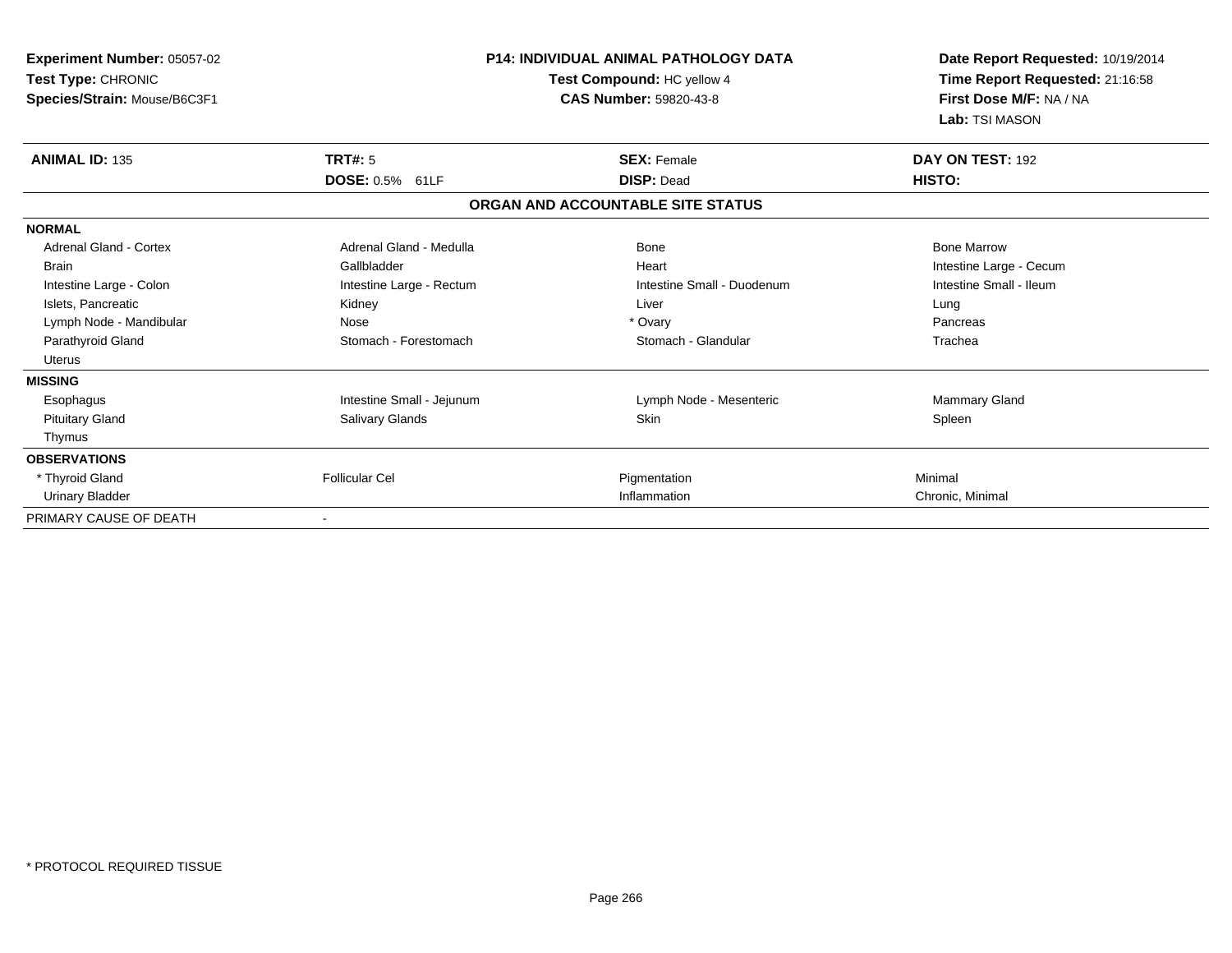| <b>P14: INDIVIDUAL ANIMAL PATHOLOGY DATA</b><br>Experiment Number: 05057-02<br>Test Type: CHRONIC<br>Test Compound: HC yellow 4<br>Species/Strain: Mouse/B6C3F1<br><b>CAS Number: 59820-43-8</b> |                       |                                   | Date Report Requested: 10/19/2014<br>Time Report Requested: 21:16:58<br>First Dose M/F: NA / NA |  |
|--------------------------------------------------------------------------------------------------------------------------------------------------------------------------------------------------|-----------------------|-----------------------------------|-------------------------------------------------------------------------------------------------|--|
|                                                                                                                                                                                                  |                       |                                   | Lab: TSI MASON                                                                                  |  |
| <b>ANIMAL ID: 136</b>                                                                                                                                                                            | TRT#: 5               | <b>SEX: Female</b>                | DAY ON TEST: 731                                                                                |  |
|                                                                                                                                                                                                  | DOSE: 0.5% 61LF       | <b>DISP: Terminal Sacrifice</b>   | HISTO:                                                                                          |  |
|                                                                                                                                                                                                  |                       | ORGAN AND ACCOUNTABLE SITE STATUS |                                                                                                 |  |
| <b>NORMAL</b>                                                                                                                                                                                    |                       |                                   |                                                                                                 |  |
| Lung                                                                                                                                                                                             | Skin                  |                                   |                                                                                                 |  |
| <b>MISSING</b>                                                                                                                                                                                   |                       |                                   |                                                                                                 |  |
| * Ovary                                                                                                                                                                                          |                       |                                   |                                                                                                 |  |
| <b>OBSERVATIONS</b>                                                                                                                                                                              |                       |                                   |                                                                                                 |  |
| * Thyroid Gland                                                                                                                                                                                  | Follicle              | Pigmentation                      | Minimal                                                                                         |  |
|                                                                                                                                                                                                  | <b>Follicular Cel</b> | Pigmentation                      | Minimal                                                                                         |  |
|                                                                                                                                                                                                  | Interstitium          | Pigmentation                      | Minimal                                                                                         |  |
| [ Pigmentation TGLS = $6-5$ ]                                                                                                                                                                    |                       |                                   |                                                                                                 |  |
| Uterus                                                                                                                                                                                           | Endometrium           | Hyperplasia                       | Mild                                                                                            |  |
| Note: HYPERPLASIA<br>$TGLs = 5-4$                                                                                                                                                                |                       |                                   |                                                                                                 |  |
| PRIMARY CAUSE OF DEATH                                                                                                                                                                           |                       |                                   |                                                                                                 |  |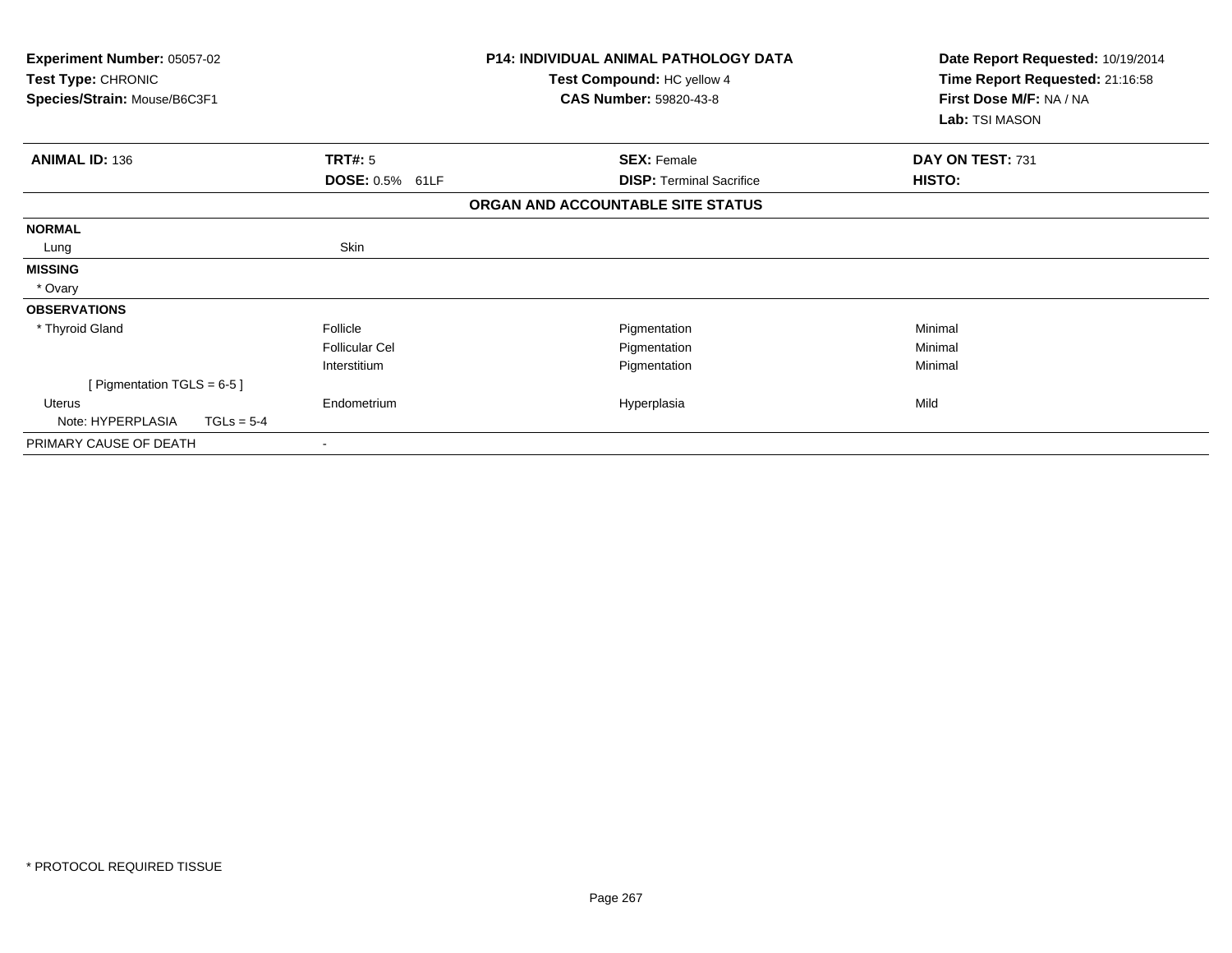| Experiment Number: 05057-02<br>Test Type: CHRONIC<br>Species/Strain: Mouse/B6C3F1 |                        | <b>P14: INDIVIDUAL ANIMAL PATHOLOGY DATA</b><br>Test Compound: HC yellow 4<br><b>CAS Number: 59820-43-8</b> | Date Report Requested: 10/19/2014<br>Time Report Requested: 21:16:58<br>First Dose M/F: NA / NA<br><b>Lab:</b> TSI MASON |  |
|-----------------------------------------------------------------------------------|------------------------|-------------------------------------------------------------------------------------------------------------|--------------------------------------------------------------------------------------------------------------------------|--|
| <b>ANIMAL ID: 137</b>                                                             | TRT#: 5                | <b>SEX: Female</b>                                                                                          | <b>DAY ON TEST: 722</b>                                                                                                  |  |
|                                                                                   | <b>DOSE: 0.5% 61LF</b> | <b>DISP: Moribund</b>                                                                                       | HISTO:                                                                                                                   |  |
|                                                                                   |                        | ORGAN AND ACCOUNTABLE SITE STATUS                                                                           |                                                                                                                          |  |
| <b>NORMAL</b>                                                                     |                        |                                                                                                             |                                                                                                                          |  |
| Lung                                                                              | * Ovary                | Skin                                                                                                        |                                                                                                                          |  |
| <b>OBSERVATIONS</b>                                                               |                        |                                                                                                             |                                                                                                                          |  |
| * Thyroid Gland                                                                   | Follicle               | Pigmentation                                                                                                | Minimal                                                                                                                  |  |
|                                                                                   | <b>Follicular Cel</b>  | Pigmentation                                                                                                | Minimal                                                                                                                  |  |
|                                                                                   | Interstitium           | Pigmentation                                                                                                | Minimal                                                                                                                  |  |
| [ Pigmentation TGLS = $3-5$ ]                                                     |                        |                                                                                                             |                                                                                                                          |  |
| PRIMARY CAUSE OF DEATH                                                            |                        |                                                                                                             |                                                                                                                          |  |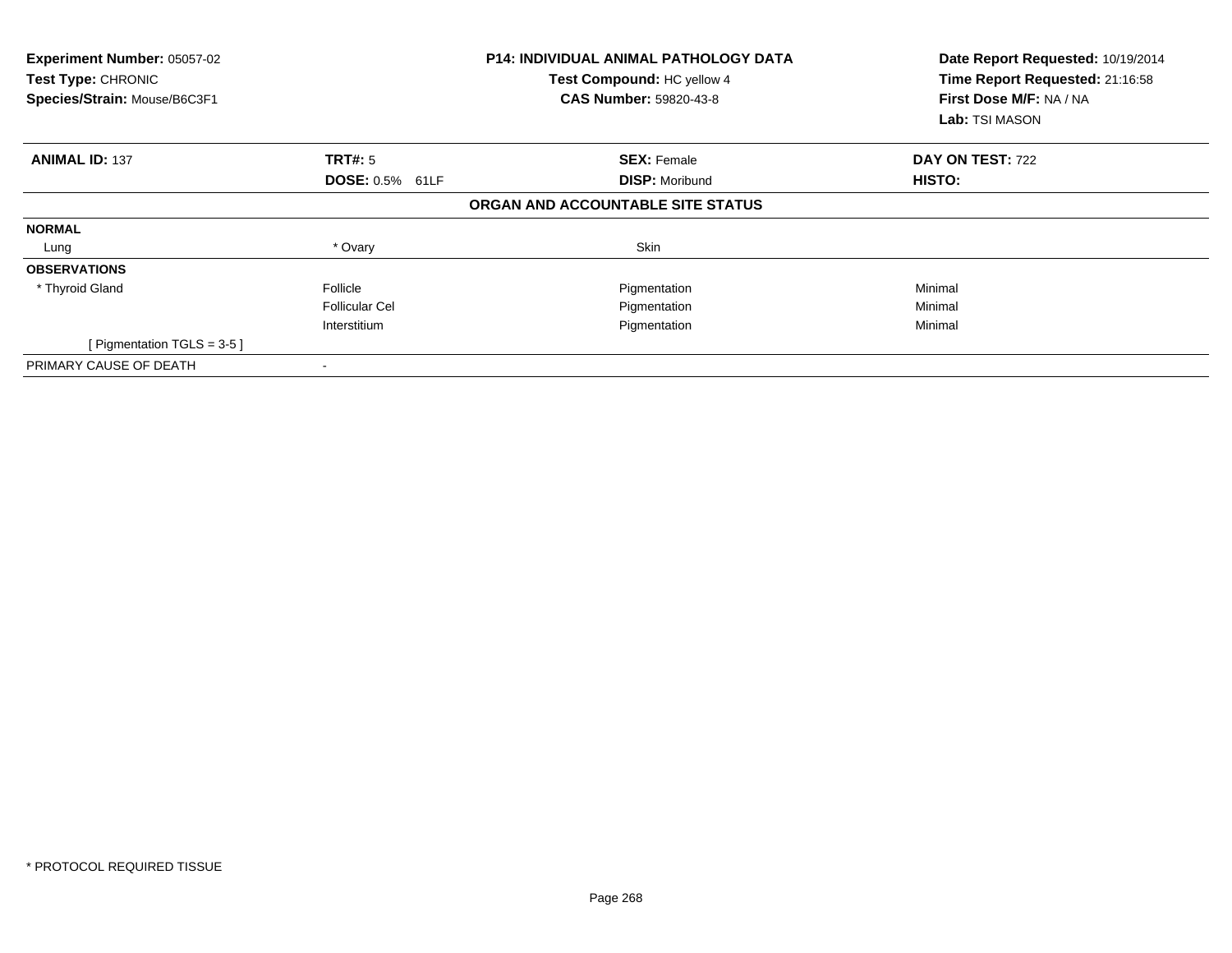| Experiment Number: 05057-02<br>Test Type: CHRONIC<br>Species/Strain: Mouse/B6C3F1 |              |                                   | <b>P14: INDIVIDUAL ANIMAL PATHOLOGY DATA</b><br>Test Compound: HC yellow 4<br>CAS Number: 59820-43-8 |                                                       | Date Report Requested: 10/19/2014<br>Time Report Requested: 21:16:58<br>First Dose M/F: NA / NA<br>Lab: TSI MASON |  |
|-----------------------------------------------------------------------------------|--------------|-----------------------------------|------------------------------------------------------------------------------------------------------|-------------------------------------------------------|-------------------------------------------------------------------------------------------------------------------|--|
| <b>ANIMAL ID: 138</b>                                                             |              | TRT#: 5<br>DOSE: 0.5% 61LF        |                                                                                                      | <b>SEX: Female</b><br><b>DISP:</b> Terminal Sacrifice | DAY ON TEST: 731<br>HISTO:                                                                                        |  |
| <b>OBSERVATIONS</b>                                                               |              |                                   |                                                                                                      |                                                       |                                                                                                                   |  |
| * Ovary                                                                           |              |                                   |                                                                                                      | Cyst<br>Hemorrhage                                    | Multiple, Mild<br>Minimal                                                                                         |  |
| * Thyroid Gland                                                                   |              | Follicle<br><b>Follicular Cel</b> |                                                                                                      | Pigmentation<br>Pigmentation                          | Minimal<br>Minimal                                                                                                |  |
| [ Pigmentation TGLS = $2-5$ ]                                                     |              |                                   |                                                                                                      |                                                       |                                                                                                                   |  |
| <b>Uterus</b><br>Note: HYPERPLASIA                                                | $TGLs = 3-4$ | Endometrium                       |                                                                                                      | Hyperplasia                                           | Mild                                                                                                              |  |
| PRIMARY CAUSE OF DEATH                                                            |              |                                   |                                                                                                      |                                                       |                                                                                                                   |  |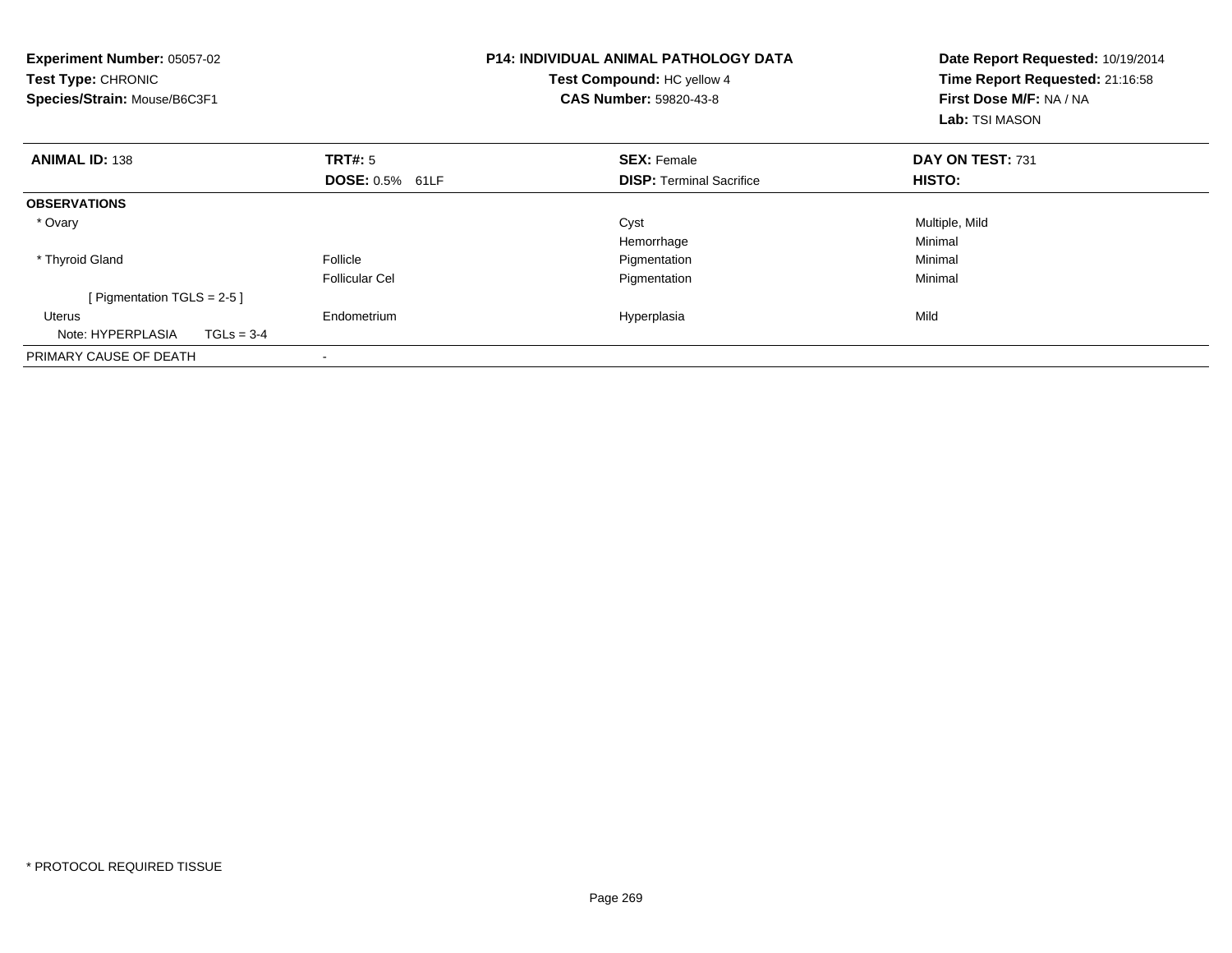| Experiment Number: 05057-02<br>Test Type: CHRONIC<br>Species/Strain: Mouse/B6C3F1 | P14: INDIVIDUAL ANIMAL PATHOLOGY DATA<br>Test Compound: HC yellow 4<br><b>CAS Number: 59820-43-8</b> |                                               | Date Report Requested: 10/19/2014<br>Time Report Requested: 21:16:58<br>First Dose M/F: NA / NA<br>Lab: TSI MASON |  |
|-----------------------------------------------------------------------------------|------------------------------------------------------------------------------------------------------|-----------------------------------------------|-------------------------------------------------------------------------------------------------------------------|--|
| <b>ANIMAL ID: 139</b>                                                             | TRT#: 5                                                                                              | <b>SEX: Female</b>                            | DAY ON TEST: 519                                                                                                  |  |
|                                                                                   | DOSE: 0.5% 61LF                                                                                      | <b>DISP: Moribund</b>                         | HISTO:                                                                                                            |  |
|                                                                                   |                                                                                                      | ORGAN AND ACCOUNTABLE SITE STATUS             |                                                                                                                   |  |
| <b>NORMAL</b>                                                                     |                                                                                                      |                                               |                                                                                                                   |  |
| <b>Adrenal Gland - Cortex</b>                                                     | Adrenal Gland - Medulla                                                                              | <b>Bone</b>                                   | <b>Bone Marrow</b>                                                                                                |  |
| Esophagus                                                                         | Gallbladder                                                                                          | Heart                                         | Intestine Large - Cecum                                                                                           |  |
| Intestine Large - Colon                                                           | Intestine Large - Rectum                                                                             | Intestine Small - Duodenum                    | Intestine Small - Ileum                                                                                           |  |
| Intestine Small - Jejunum                                                         | Islets, Pancreatic                                                                                   | Liver                                         | Lung                                                                                                              |  |
| * Ovary                                                                           | Pancreas                                                                                             | Parathyroid Gland                             | Skin                                                                                                              |  |
| Stomach - Forestomach                                                             | Stomach - Glandular                                                                                  | Thymus                                        | Trachea                                                                                                           |  |
| <b>Urinary Bladder</b>                                                            | Uterus                                                                                               |                                               |                                                                                                                   |  |
| <b>MISSING</b>                                                                    |                                                                                                      |                                               |                                                                                                                   |  |
| Lymph Node - Mandibular                                                           | Mammary Gland                                                                                        | <b>Pituitary Gland</b>                        |                                                                                                                   |  |
| <b>OBSERVATIONS</b>                                                               |                                                                                                      |                                               |                                                                                                                   |  |
| <b>Brain</b>                                                                      | Thalamus                                                                                             | Mineralization                                | Minimal                                                                                                           |  |
| Kidney                                                                            |                                                                                                      | Inflammation                                  | Chronic, Minimal                                                                                                  |  |
| Lymph Node                                                                        | Mediastinal                                                                                          | Lymphoma Malignant Undifferentiated Cell Type |                                                                                                                   |  |
|                                                                                   | Mesenteric                                                                                           | Lymphoma Malignant Undifferentiated Cell Type |                                                                                                                   |  |
| Note: LYMPH MAL UNDF $TGLs = 5-9$                                                 |                                                                                                      |                                               |                                                                                                                   |  |
| Mesentery                                                                         |                                                                                                      | Lymphoma Malignant Undifferentiated Cell Type |                                                                                                                   |  |
| Nose                                                                              |                                                                                                      | Inflammation                                  | Acute, Minimal                                                                                                    |  |
| Salivary Glands                                                                   |                                                                                                      | Inflammation                                  | Chronic Active, Minimal                                                                                           |  |
| Spleen                                                                            |                                                                                                      | Lymphoma Malignant Undifferentiated Cell Type |                                                                                                                   |  |
| [ Lymphoma Malignant Undifferentiated Cell Type TGLS = 3,4-3 ]                    |                                                                                                      |                                               |                                                                                                                   |  |
| * Thyroid Gland                                                                   | Follicle                                                                                             | Pigmentation                                  | Minimal                                                                                                           |  |
|                                                                                   | <b>Follicular Cel</b>                                                                                | Pigmentation                                  | Minimal                                                                                                           |  |
|                                                                                   | Interstitium                                                                                         | Pigmentation                                  | Minimal                                                                                                           |  |
| PRIMARY CAUSE OF DEATH                                                            |                                                                                                      |                                               |                                                                                                                   |  |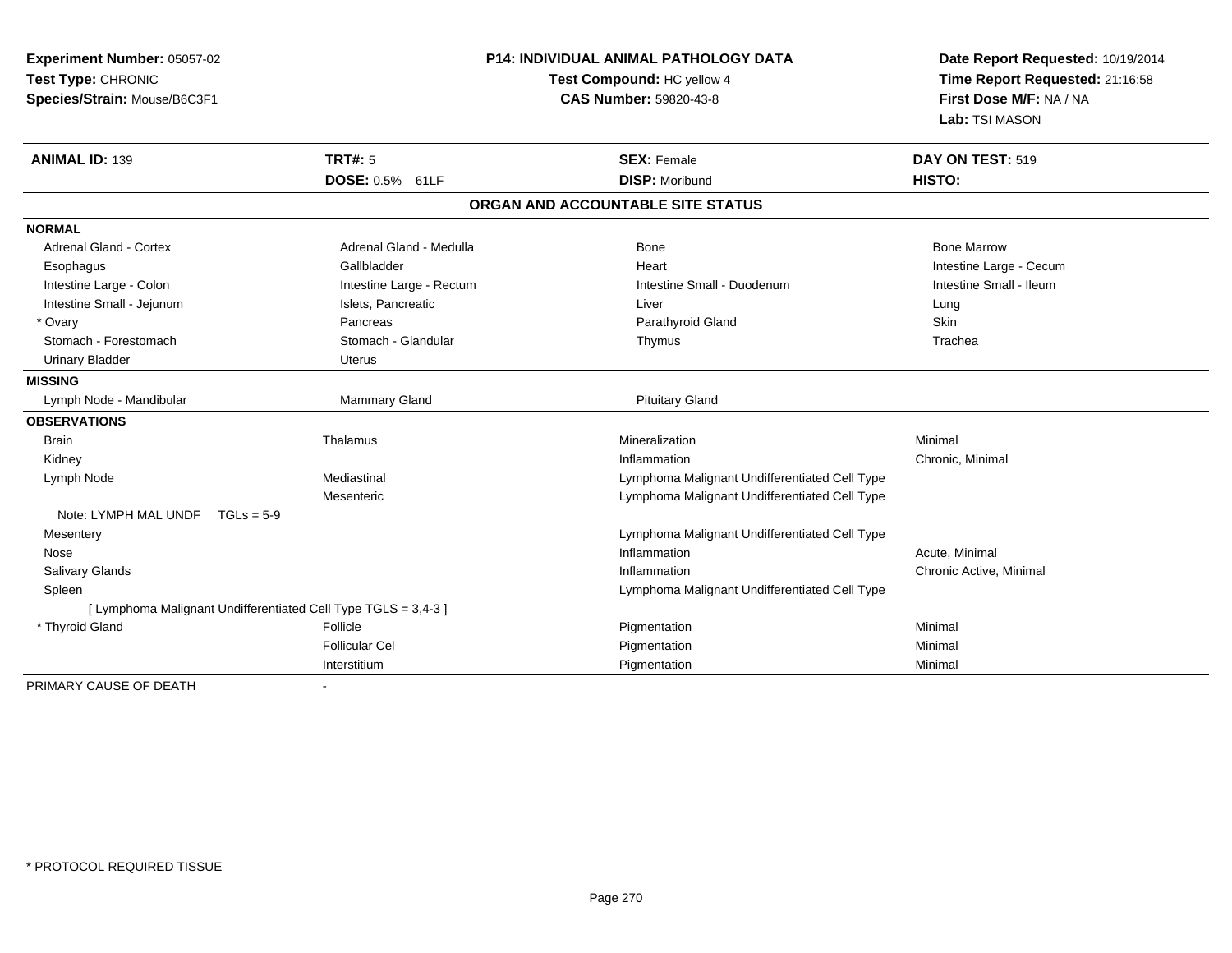| Experiment Number: 05057-02<br>Test Type: CHRONIC<br>Species/Strain: Mouse/B6C3F1 |                                               | <b>P14: INDIVIDUAL ANIMAL PATHOLOGY DATA</b><br>Test Compound: HC yellow 4<br><b>CAS Number: 59820-43-8</b> | Date Report Requested: 10/19/2014<br>Time Report Requested: 21:16:58<br>First Dose M/F: NA / NA<br>Lab: TSI MASON |  |
|-----------------------------------------------------------------------------------|-----------------------------------------------|-------------------------------------------------------------------------------------------------------------|-------------------------------------------------------------------------------------------------------------------|--|
| <b>ANIMAL ID: 140</b>                                                             | <b>TRT#: 5</b>                                | <b>SEX: Female</b>                                                                                          | DAY ON TEST: 711                                                                                                  |  |
|                                                                                   | DOSE: 0.5% 61LF                               | <b>DISP: Moribund</b>                                                                                       | <b>HISTO:</b>                                                                                                     |  |
|                                                                                   |                                               | ORGAN AND ACCOUNTABLE SITE STATUS                                                                           |                                                                                                                   |  |
| <b>NORMAL</b>                                                                     |                                               |                                                                                                             |                                                                                                                   |  |
| Intestine Small - Duodenum                                                        | Intestine Small - Jejunum                     | Skin                                                                                                        | <b>Uterus</b>                                                                                                     |  |
| <b>OBSERVATIONS</b>                                                               |                                               |                                                                                                             |                                                                                                                   |  |
| <b>Intestine Small</b>                                                            | <b>Ileum</b>                                  | Lymphoma Malignant Mixed                                                                                    |                                                                                                                   |  |
| Note: LYMPH MAL MIXD TGLs = 17-6                                                  |                                               |                                                                                                             |                                                                                                                   |  |
| Liver                                                                             |                                               | Lymphoma Malignant Mixed                                                                                    |                                                                                                                   |  |
| Note: LYMPH MAL MIXD $TGLs = 9,10,11-2+2.1$                                       |                                               |                                                                                                             |                                                                                                                   |  |
| Lymph Node                                                                        | Lumbar                                        | Lymphoma Malignant Mixed                                                                                    |                                                                                                                   |  |
|                                                                                   | Mandibular                                    | Lymphoma Malignant Mixed                                                                                    |                                                                                                                   |  |
|                                                                                   | Mediastinal                                   | Lymphoma Malignant Mixed                                                                                    |                                                                                                                   |  |
|                                                                                   | Mesenteric                                    | Lymphoma Malignant Mixed                                                                                    |                                                                                                                   |  |
|                                                                                   | Renal                                         | Lymphoma Malignant Mixed                                                                                    |                                                                                                                   |  |
| Note: LYMPH MAL MIXD                                                              | $TGLs = 3-5$                                  |                                                                                                             |                                                                                                                   |  |
| Note: LYMPH MAL MIXD                                                              | $TGLs = 4-1$                                  |                                                                                                             |                                                                                                                   |  |
| Note: LYMPH MAL MIXD                                                              | $TGLs = 16-5.1$                               |                                                                                                             |                                                                                                                   |  |
| Note: LYMPH MAL MIXD                                                              | $TGLs = 14,15-3.1$                            |                                                                                                             |                                                                                                                   |  |
|                                                                                   | [ Lymphoma Malignant Mixed TGLS = 12,13-2.1 ] |                                                                                                             |                                                                                                                   |  |
| * Ovary                                                                           |                                               | Lymphoma Malignant Mixed                                                                                    |                                                                                                                   |  |
| Note: LYMPH MAL MIXD TGLs = 6-4                                                   |                                               |                                                                                                             |                                                                                                                   |  |
| Spleen                                                                            |                                               | Lymphoma Malignant Mixed                                                                                    |                                                                                                                   |  |
| Note: LYMPH MAL MIXD                                                              | $TGLs = 8-3.1$                                |                                                                                                             |                                                                                                                   |  |
| * Thyroid Gland                                                                   | Follicle                                      | Pigmentation                                                                                                | Minimal                                                                                                           |  |
|                                                                                   | <b>Follicular Cel</b>                         | Pigmentation                                                                                                | Mild                                                                                                              |  |
|                                                                                   | Interstitium                                  | Pigmentation                                                                                                | Minimal                                                                                                           |  |
| [ Pigmentation TGLS = $5-5$ ]                                                     |                                               |                                                                                                             |                                                                                                                   |  |
| PRIMARY CAUSE OF DEATH                                                            | $\overline{\phantom{a}}$                      |                                                                                                             |                                                                                                                   |  |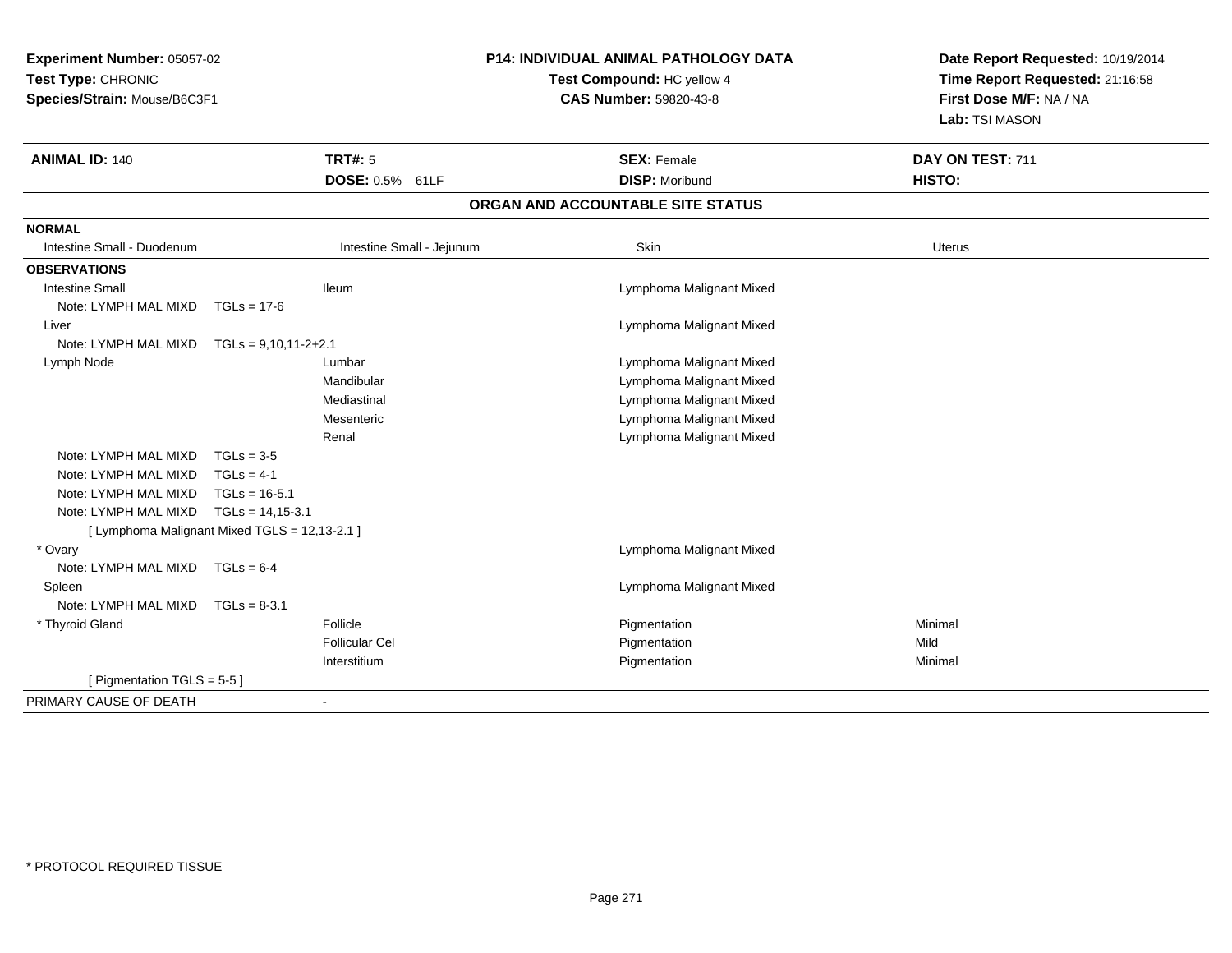| Experiment Number: 05057-02<br>Test Type: CHRONIC<br>Species/Strain: Mouse/B6C3F1 |                                   | P14: INDIVIDUAL ANIMAL PATHOLOGY DATA<br>Test Compound: HC yellow 4<br><b>CAS Number: 59820-43-8</b> | Date Report Requested: 10/19/2014<br>Time Report Requested: 21:16:58<br>First Dose M/F: NA / NA<br>Lab: TSI MASON |
|-----------------------------------------------------------------------------------|-----------------------------------|------------------------------------------------------------------------------------------------------|-------------------------------------------------------------------------------------------------------------------|
| <b>ANIMAL ID: 143</b>                                                             | <b>TRT#: 6</b><br>DOSE: 1.0% 61HF | <b>SEX: Female</b><br><b>DISP: Terminal Sacrifice</b>                                                | DAY ON TEST: 730<br>HISTO:                                                                                        |
|                                                                                   |                                   | ORGAN AND ACCOUNTABLE SITE STATUS                                                                    |                                                                                                                   |
| <b>NORMAL</b>                                                                     |                                   |                                                                                                      |                                                                                                                   |
| * Adrenal Gland - Cortex                                                          | * Adrenal Gland - Medulla         | * Bone                                                                                               | * Brain                                                                                                           |
| * Esophagus                                                                       | * Heart                           | * Intestine Large - Cecum                                                                            | * Intestine Large - Colon                                                                                         |
| * Intestine Large - Rectum                                                        | * Intestine Small - Duodenum      | * Intestine Small - Jejunum                                                                          | * Islets, Pancreatic                                                                                              |
| * Liver                                                                           | * Lung                            | * Nose                                                                                               | * Parathyroid Gland                                                                                               |
| * Pituitary Gland                                                                 | * Skin                            | * Spleen                                                                                             | * Stomach - Glandular                                                                                             |
| * Trachea                                                                         |                                   |                                                                                                      |                                                                                                                   |
| <b>MISSING</b>                                                                    |                                   |                                                                                                      |                                                                                                                   |
| * Gallbladder                                                                     | * Intestine Small - Ileum         | * Lymph Node - Mandibular                                                                            | * Lymph Node - Mesenteric                                                                                         |
| * Mammary Gland                                                                   | * Thymus                          |                                                                                                      |                                                                                                                   |
| <b>OBSERVATIONS</b>                                                               |                                   |                                                                                                      |                                                                                                                   |
| * Bone Marrow                                                                     |                                   | Myelofibrosis                                                                                        | Minimal                                                                                                           |
| * Kidney                                                                          |                                   | Inflammation                                                                                         | Chronic, Mild                                                                                                     |
| * Ovary                                                                           |                                   | Inflammation                                                                                         | Chronic, Minimal                                                                                                  |
| * Pancreas                                                                        |                                   | Inflammation                                                                                         | Chronic, Mild                                                                                                     |
| * Salivary Glands                                                                 |                                   | Inflammation                                                                                         | Chronic Active, Mild                                                                                              |
| * Stomach                                                                         | Forestomach                       | Acanthosis                                                                                           | Mild                                                                                                              |
|                                                                                   | Forestomach                       | Hyperplasia                                                                                          | Basal Cell, Minimal                                                                                               |
|                                                                                   | Forestomach                       | Inflammation                                                                                         | Chronic Active, Mild                                                                                              |
| Note: INFLAMMATION<br>$TGLs = 5-3$                                                |                                   |                                                                                                      |                                                                                                                   |
| Note: ACANTHOSIS<br>$TGLs = 5-3$                                                  |                                   |                                                                                                      |                                                                                                                   |
| Note: HYPERPLASIA<br>$TGLs = 5-3$                                                 |                                   |                                                                                                      |                                                                                                                   |
| * Thyroid Gland                                                                   | Follicle                          | Pigmentation                                                                                         | Minimal                                                                                                           |
|                                                                                   | <b>Follicular Cel</b>             | Pigmentation                                                                                         | Minimal                                                                                                           |
|                                                                                   | Interstitium                      | Pigmentation                                                                                         | Minimal                                                                                                           |
| Note: PIGMENT<br>$TGLs = 4-5$                                                     |                                   |                                                                                                      |                                                                                                                   |
| * Urinary Bladder                                                                 |                                   | Inflammation                                                                                         | Chronic, Minimal                                                                                                  |
| * Uterus                                                                          | Endometrium                       | Hyperplasia                                                                                          | Mild                                                                                                              |
| PRIMARY CAUSE OF DEATH                                                            | $\sim$                            |                                                                                                      |                                                                                                                   |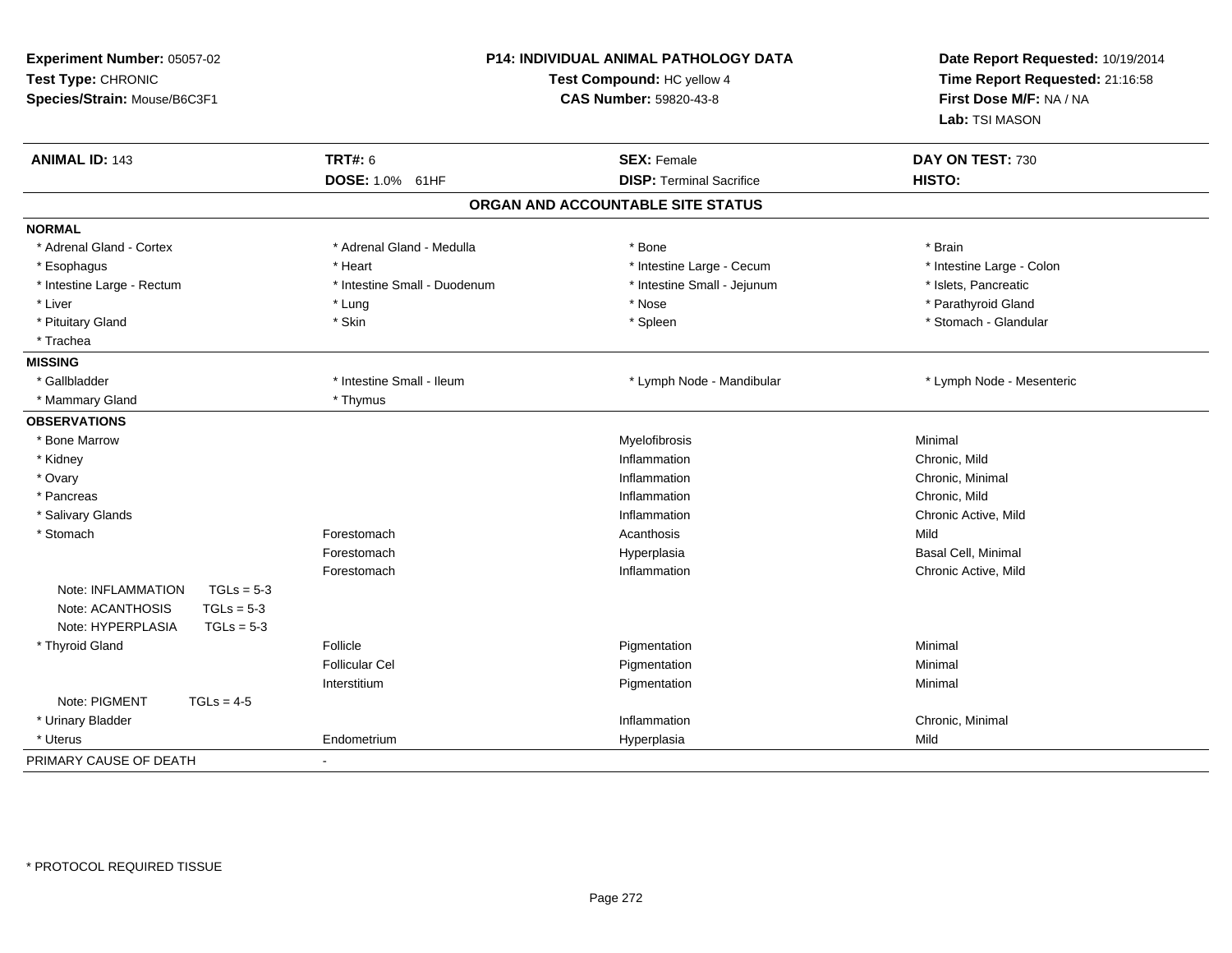| Experiment Number: 05057-02<br>Test Type: CHRONIC<br>Species/Strain: Mouse/B6C3F1 | P14: INDIVIDUAL ANIMAL PATHOLOGY DATA<br>Test Compound: HC yellow 4<br><b>CAS Number: 59820-43-8</b> |                                   | Date Report Requested: 10/19/2014<br>Time Report Requested: 21:16:58<br>First Dose M/F: NA / NA<br>Lab: TSI MASON |
|-----------------------------------------------------------------------------------|------------------------------------------------------------------------------------------------------|-----------------------------------|-------------------------------------------------------------------------------------------------------------------|
| <b>ANIMAL ID: 144</b>                                                             | TRT#: 6                                                                                              | <b>SEX: Female</b>                | DAY ON TEST: 730                                                                                                  |
|                                                                                   | DOSE: 1.0% 61HF                                                                                      | <b>DISP: Terminal Sacrifice</b>   | HISTO:                                                                                                            |
|                                                                                   |                                                                                                      | ORGAN AND ACCOUNTABLE SITE STATUS |                                                                                                                   |
| <b>NORMAL</b>                                                                     |                                                                                                      |                                   |                                                                                                                   |
| * Adrenal Gland - Cortex                                                          | * Adrenal Gland - Medulla                                                                            | * Bone                            | * Brain                                                                                                           |
| * Esophagus                                                                       | * Gallbladder                                                                                        | <b>Harderian Gland</b>            | * Heart                                                                                                           |
| * Intestine Large - Cecum                                                         | * Intestine Large - Colon                                                                            | * Intestine Large - Rectum        | * Intestine Small - Duodenum                                                                                      |
| * Intestine Small - Ileum                                                         | * Intestine Small - Jejunum                                                                          | * Islets, Pancreatic              | * Lung                                                                                                            |
| * Lymph Node - Mandibular                                                         | * Nose                                                                                               | * Pancreas                        | * Parathyroid Gland                                                                                               |
| * Pituitary Gland                                                                 | * Salivary Glands                                                                                    | * Skin                            | * Spleen                                                                                                          |
| * Stomach - Forestomach                                                           | * Stomach - Glandular                                                                                | * Thymus                          | * Trachea                                                                                                         |
| * Urinary Bladder                                                                 |                                                                                                      |                                   |                                                                                                                   |
| <b>MISSING</b>                                                                    |                                                                                                      |                                   |                                                                                                                   |
| * Mammary Gland                                                                   |                                                                                                      |                                   |                                                                                                                   |
| <b>OBSERVATIONS</b>                                                               |                                                                                                      |                                   |                                                                                                                   |
| * Bone Marrow                                                                     |                                                                                                      | Myelofibrosis                     | Mild                                                                                                              |
| * Kidney                                                                          |                                                                                                      | Inflammation                      | Chronic, Minimal                                                                                                  |
| * Liver                                                                           |                                                                                                      | Inflammation                      | Chronic Active, Minimal                                                                                           |
|                                                                                   |                                                                                                      | Necrosis                          | Minimal                                                                                                           |
| * Lymph Node                                                                      | Mesenteric                                                                                           | <b>Infiltration Cellular</b>      | Histiocyte, Minimal                                                                                               |
| * Ovary                                                                           |                                                                                                      | Cyst                              | Mild                                                                                                              |
| * Thyroid Gland                                                                   | Follicle                                                                                             | Pigmentation                      | Mild                                                                                                              |
|                                                                                   | <b>Follicular Cel</b>                                                                                | Pigmentation                      | Mild                                                                                                              |
|                                                                                   | Interstitium                                                                                         | Pigmentation                      | Minimal                                                                                                           |
| Note: PIGMENT<br>$TGLs = 3-5$                                                     |                                                                                                      |                                   |                                                                                                                   |
| * Uterus                                                                          | Endometrium                                                                                          | Hyperplasia                       | Mild                                                                                                              |
| PRIMARY CAUSE OF DEATH                                                            |                                                                                                      |                                   |                                                                                                                   |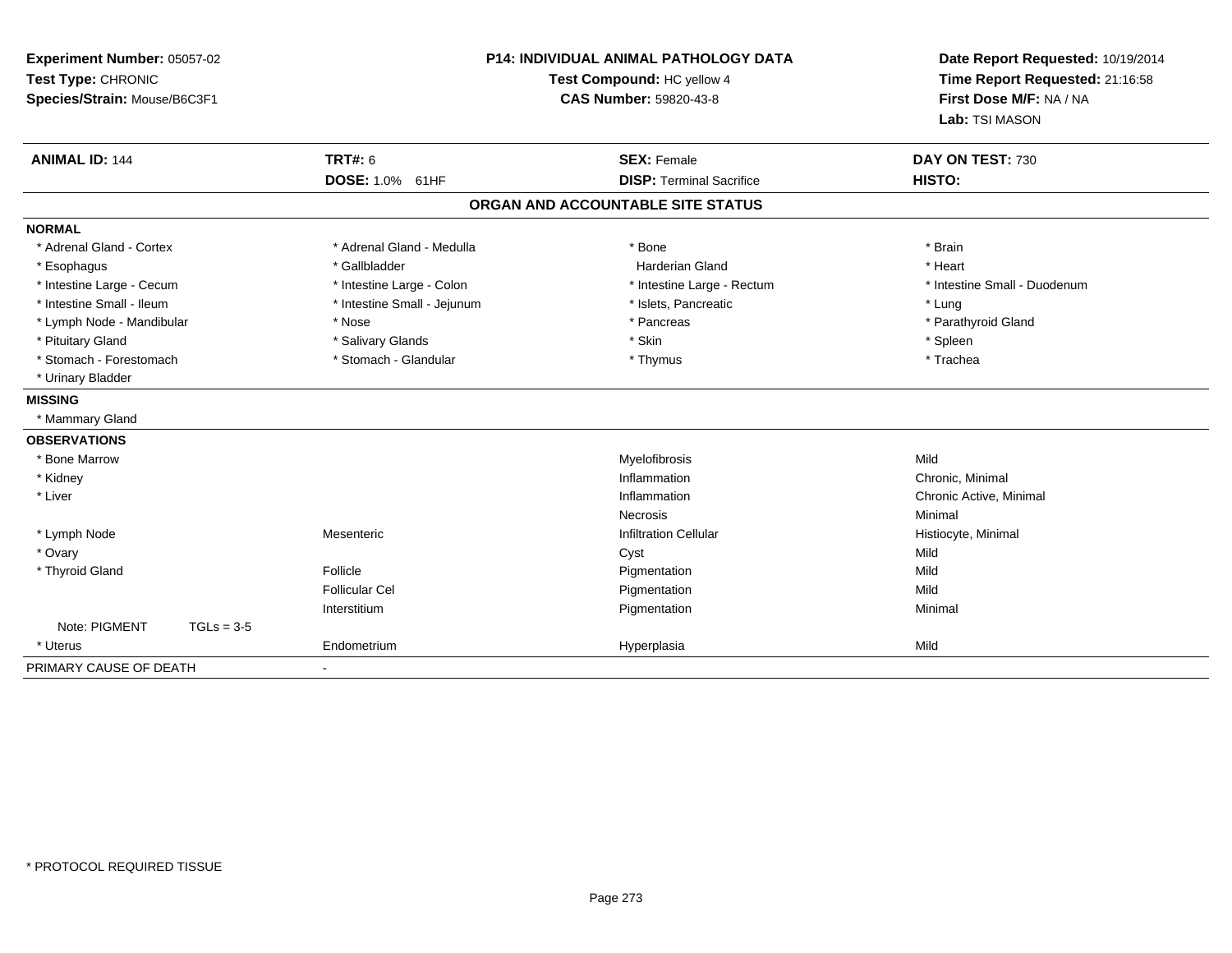| Experiment Number: 05057-02<br>Test Type: CHRONIC<br>Species/Strain: Mouse/B6C3F1                |                            | P14: INDIVIDUAL ANIMAL PATHOLOGY DATA<br>Test Compound: HC yellow 4<br><b>CAS Number: 59820-43-8</b> | Date Report Requested: 10/19/2014<br>Time Report Requested: 21:16:58<br>First Dose M/F: NA / NA<br>Lab: TSI MASON |
|--------------------------------------------------------------------------------------------------|----------------------------|------------------------------------------------------------------------------------------------------|-------------------------------------------------------------------------------------------------------------------|
| <b>ANIMAL ID: 145</b>                                                                            | <b>TRT#: 6</b>             | <b>SEX: Female</b>                                                                                   | DAY ON TEST: 730                                                                                                  |
|                                                                                                  | DOSE: 1.0% 61HF            | <b>DISP: Terminal Sacrifice</b>                                                                      | HISTO:                                                                                                            |
|                                                                                                  |                            | ORGAN AND ACCOUNTABLE SITE STATUS                                                                    |                                                                                                                   |
| <b>NORMAL</b>                                                                                    |                            |                                                                                                      |                                                                                                                   |
| * Adrenal Gland - Cortex                                                                         | * Adrenal Gland - Medulla  | * Bone                                                                                               | * Brain                                                                                                           |
| * Esophagus                                                                                      | * Gallbladder              | * Heart                                                                                              | * Intestine Large - Cecum                                                                                         |
| * Intestine Large - Colon                                                                        | * Intestine Large - Rectum | * Intestine Small - Duodenum                                                                         | * Intestine Small - Ileum                                                                                         |
| * Intestine Small - Jejunum                                                                      | * Islets, Pancreatic       | * Lung                                                                                               | * Lymph Node - Mandibular                                                                                         |
| * Nose                                                                                           | * Pituitary Gland          | * Skin                                                                                               | $^*$ Spleen                                                                                                       |
| * Stomach - Forestomach                                                                          | * Stomach - Glandular      | * Thymus                                                                                             | * Trachea                                                                                                         |
| <b>MISSING</b>                                                                                   |                            |                                                                                                      |                                                                                                                   |
| * Mammary Gland                                                                                  | * Parathyroid Gland        |                                                                                                      |                                                                                                                   |
| <b>OBSERVATIONS</b>                                                                              |                            |                                                                                                      |                                                                                                                   |
| * Bone Marrow                                                                                    |                            | Myelofibrosis                                                                                        | Mild                                                                                                              |
| * Kidney                                                                                         |                            | Inflammation                                                                                         | Chronic, Minimal                                                                                                  |
| * Liver                                                                                          |                            | Inflammation                                                                                         | Chronic Active, Minimal                                                                                           |
| * Lymph Node                                                                                     | Mesenteric                 | <b>Infiltration Cellular</b>                                                                         | Histiocyte, Minimal                                                                                               |
| * Ovary                                                                                          |                            | Cyst                                                                                                 | Marked                                                                                                            |
|                                                                                                  |                            | Hemorrhage                                                                                           | Moderate                                                                                                          |
|                                                                                                  |                            | Thrombosis                                                                                           | Moderate                                                                                                          |
| Note: CYST<br>$TGLs = 3-4$<br>Note: THROMBUS<br>$TGLs = 3-4$<br>$TGLs = 3-4$<br>Note: HEMORRHAGE |                            |                                                                                                      |                                                                                                                   |
| * Pancreas                                                                                       |                            | Inflammation                                                                                         | Chronic, Minimal                                                                                                  |
| * Salivary Glands                                                                                |                            | Inflammation                                                                                         | Chronic Active, Minimal                                                                                           |
| * Thyroid Gland                                                                                  | Follicle                   | Pigmentation                                                                                         | Mild                                                                                                              |
|                                                                                                  | <b>Follicular Cel</b>      | Pigmentation                                                                                         | Mild                                                                                                              |
|                                                                                                  | Interstitium               | Pigmentation                                                                                         | Minimal                                                                                                           |
| Note: PIGMENT<br>$TGLs = 2-5$                                                                    |                            |                                                                                                      |                                                                                                                   |
| * Urinary Bladder                                                                                |                            | Inflammation                                                                                         | Chronic, Minimal                                                                                                  |
| * Uterus                                                                                         | Endometrium                | Hydrometra                                                                                           | Moderate                                                                                                          |
| Note: HYDROMETRA<br>$TGLs = 4-4$                                                                 |                            |                                                                                                      |                                                                                                                   |
| PRIMARY CAUSE OF DEATH                                                                           | $\blacksquare$             |                                                                                                      |                                                                                                                   |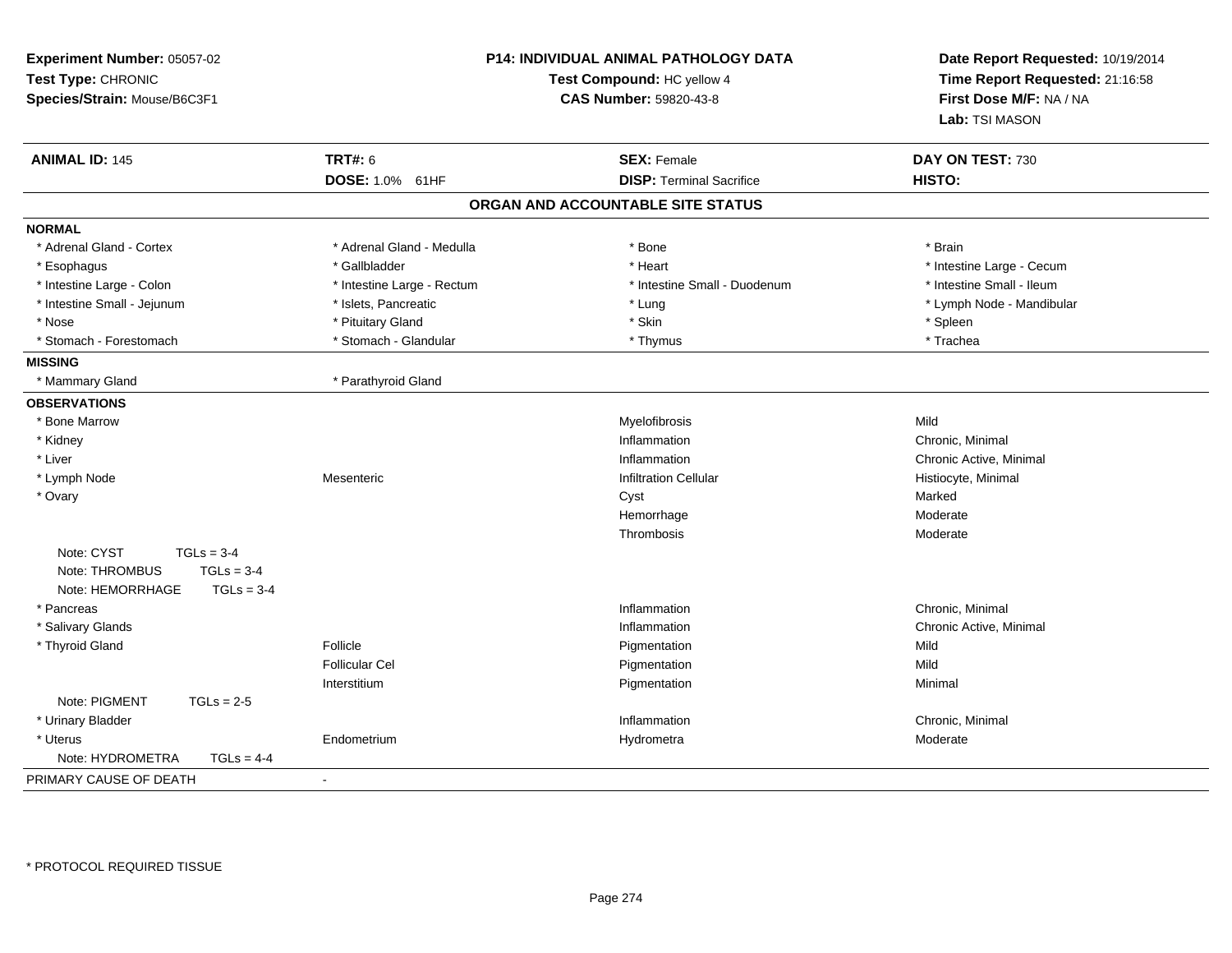| Experiment Number: 05057-02<br>Test Type: CHRONIC<br>Species/Strain: Mouse/B6C3F1 | <b>P14: INDIVIDUAL ANIMAL PATHOLOGY DATA</b><br>Test Compound: HC yellow 4<br><b>CAS Number: 59820-43-8</b> |                                   | Date Report Requested: 10/19/2014<br>Time Report Requested: 21:16:58<br>First Dose M/F: NA / NA<br>Lab: TSI MASON |  |
|-----------------------------------------------------------------------------------|-------------------------------------------------------------------------------------------------------------|-----------------------------------|-------------------------------------------------------------------------------------------------------------------|--|
| <b>ANIMAL ID: 148</b>                                                             | <b>TRT#: 6</b>                                                                                              | <b>SEX: Female</b>                | DAY ON TEST: 730                                                                                                  |  |
|                                                                                   | DOSE: 1.0% 61HF                                                                                             | <b>DISP: Terminal Sacrifice</b>   | HISTO:                                                                                                            |  |
|                                                                                   |                                                                                                             | ORGAN AND ACCOUNTABLE SITE STATUS |                                                                                                                   |  |
| <b>NORMAL</b>                                                                     |                                                                                                             |                                   |                                                                                                                   |  |
| * Adrenal Gland - Cortex                                                          | * Adrenal Gland - Medulla                                                                                   | * Bone                            | * Brain                                                                                                           |  |
| * Esophagus                                                                       | * Gallbladder                                                                                               | * Heart                           | * Intestine Large - Cecum                                                                                         |  |
| * Intestine Large - Colon                                                         | * Intestine Large - Rectum                                                                                  | * Intestine Small - Duodenum      | * Intestine Small - Ileum                                                                                         |  |
| * Intestine Small - Jejunum                                                       | * Islets, Pancreatic                                                                                        | * Lymph Node - Mesenteric         | * Mammary Gland                                                                                                   |  |
| * Nose                                                                            | * Pancreas                                                                                                  | * Parathyroid Gland               | * Pituitary Gland                                                                                                 |  |
| * Skin                                                                            | * Spleen                                                                                                    | * Stomach - Forestomach           | * Stomach - Glandular                                                                                             |  |
| * Thymus                                                                          | * Trachea                                                                                                   |                                   |                                                                                                                   |  |
| <b>MISSING</b>                                                                    |                                                                                                             |                                   |                                                                                                                   |  |
| * Lymph Node - Mandibular                                                         |                                                                                                             |                                   |                                                                                                                   |  |
| <b>OBSERVATIONS</b>                                                               |                                                                                                             |                                   |                                                                                                                   |  |
| * Bone Marrow                                                                     |                                                                                                             | Myelofibrosis                     | Mild                                                                                                              |  |
| * Kidney                                                                          |                                                                                                             | Inflammation                      | Chronic, Minimal                                                                                                  |  |
| * Liver                                                                           |                                                                                                             | Hepatocellular Adenoma            |                                                                                                                   |  |
|                                                                                   |                                                                                                             | Inflammation                      | Chronic Active, Minimal                                                                                           |  |
| * Lung                                                                            | Alveolar Epith                                                                                              | Hyperplasia                       | Minimal                                                                                                           |  |
| * Ovary                                                                           |                                                                                                             | Cyst                              | Moderate                                                                                                          |  |
|                                                                                   |                                                                                                             | Hemorrhage                        | Mild                                                                                                              |  |
|                                                                                   |                                                                                                             | Mineralization                    | Minimal                                                                                                           |  |
| Note: CYST<br>$TGLS = 4-4$                                                        |                                                                                                             |                                   |                                                                                                                   |  |
| * Salivary Glands                                                                 |                                                                                                             | Inflammation                      | Chronic Active, Minimal                                                                                           |  |
| * Thyroid Gland                                                                   | <b>Follicular Cel</b>                                                                                       | Hyperplasia                       | Minimal                                                                                                           |  |
|                                                                                   |                                                                                                             | Inflammation                      | Chronic, Minimal                                                                                                  |  |
|                                                                                   | Follicle                                                                                                    | Pigmentation                      | Mild                                                                                                              |  |
|                                                                                   | <b>Follicular Cel</b>                                                                                       | Pigmentation                      | Mild                                                                                                              |  |
|                                                                                   | Interstitium                                                                                                | Pigmentation                      | Minimal                                                                                                           |  |
| Note: PIGMENT<br>$TGLs = 3-5$                                                     |                                                                                                             |                                   |                                                                                                                   |  |
| * Urinary Bladder                                                                 |                                                                                                             | Inflammation                      | Chronic, Minimal                                                                                                  |  |
| * Uterus                                                                          | Endometrium                                                                                                 | Hyperplasia                       | Moderate                                                                                                          |  |
| Note: HYPERPLASIA<br>$TGLs = 5-4$                                                 |                                                                                                             |                                   |                                                                                                                   |  |
| PRIMARY CAUSE OF DEATH                                                            | $\blacksquare$                                                                                              |                                   |                                                                                                                   |  |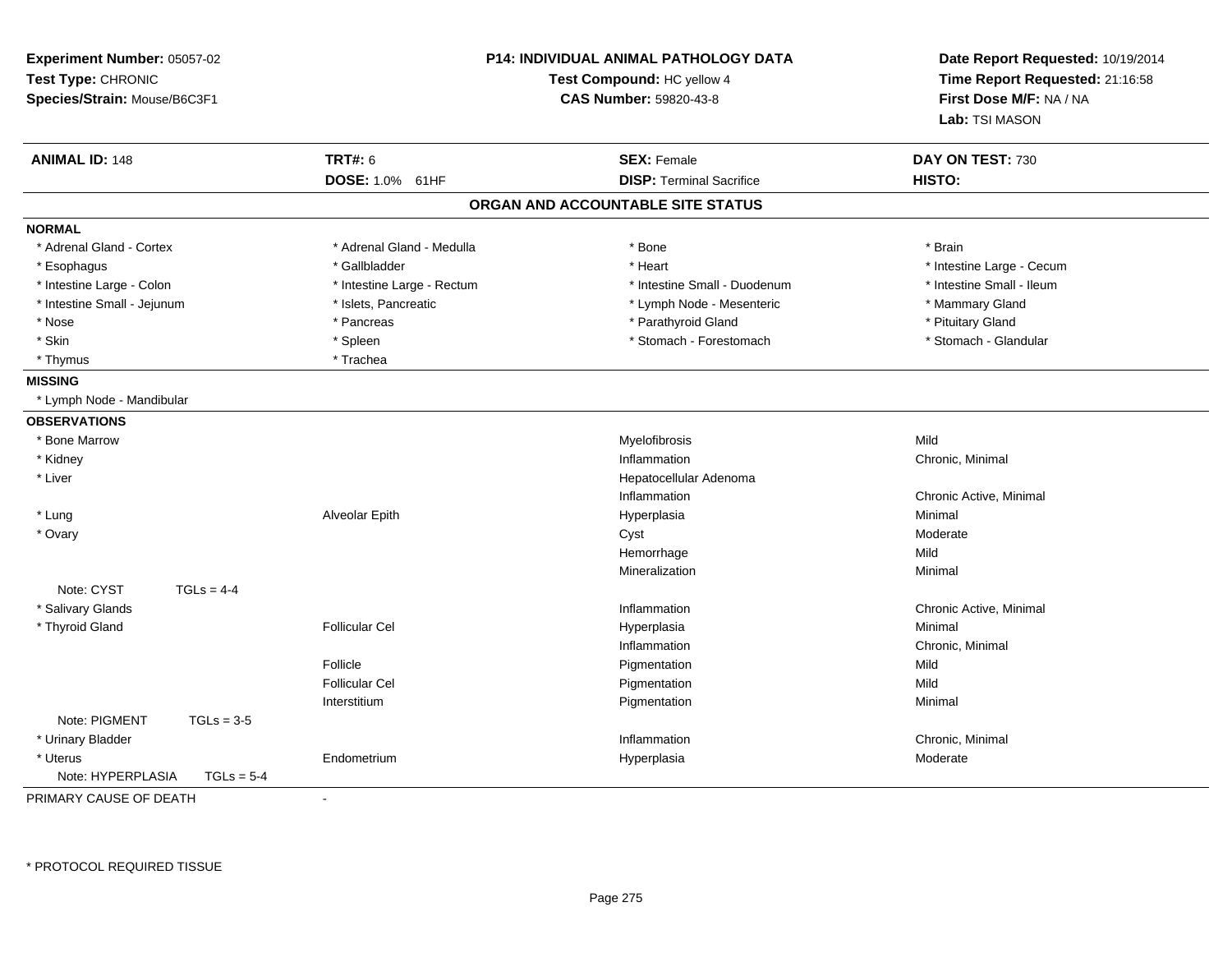| <b>Experiment Number: 05057-02</b><br><b>Test Type: CHRONIC</b><br>Species/Strain: Mouse/B6C3F1 | P14: INDIVIDUAL ANIMAL PATHOLOGY DATA<br>Test Compound: HC yellow 4<br><b>CAS Number: 59820-43-8</b> |                                                       | Date Report Requested: 10/19/2014<br>Time Report Requested: 21:16:58<br>First Dose M/F: NA / NA<br>Lab: TSI MASON |
|-------------------------------------------------------------------------------------------------|------------------------------------------------------------------------------------------------------|-------------------------------------------------------|-------------------------------------------------------------------------------------------------------------------|
| <b>ANIMAL ID: 148</b>                                                                           | <b>TRT#:</b> 6<br><b>DOSE: 1.0% 61HF</b>                                                             | <b>SEX: Female</b><br><b>DISP:</b> Terminal Sacrifice | DAY ON TEST: 730<br>HISTO:                                                                                        |
|                                                                                                 |                                                                                                      | ORGAN AND ACCOUNTABLE SITE STATUS                     |                                                                                                                   |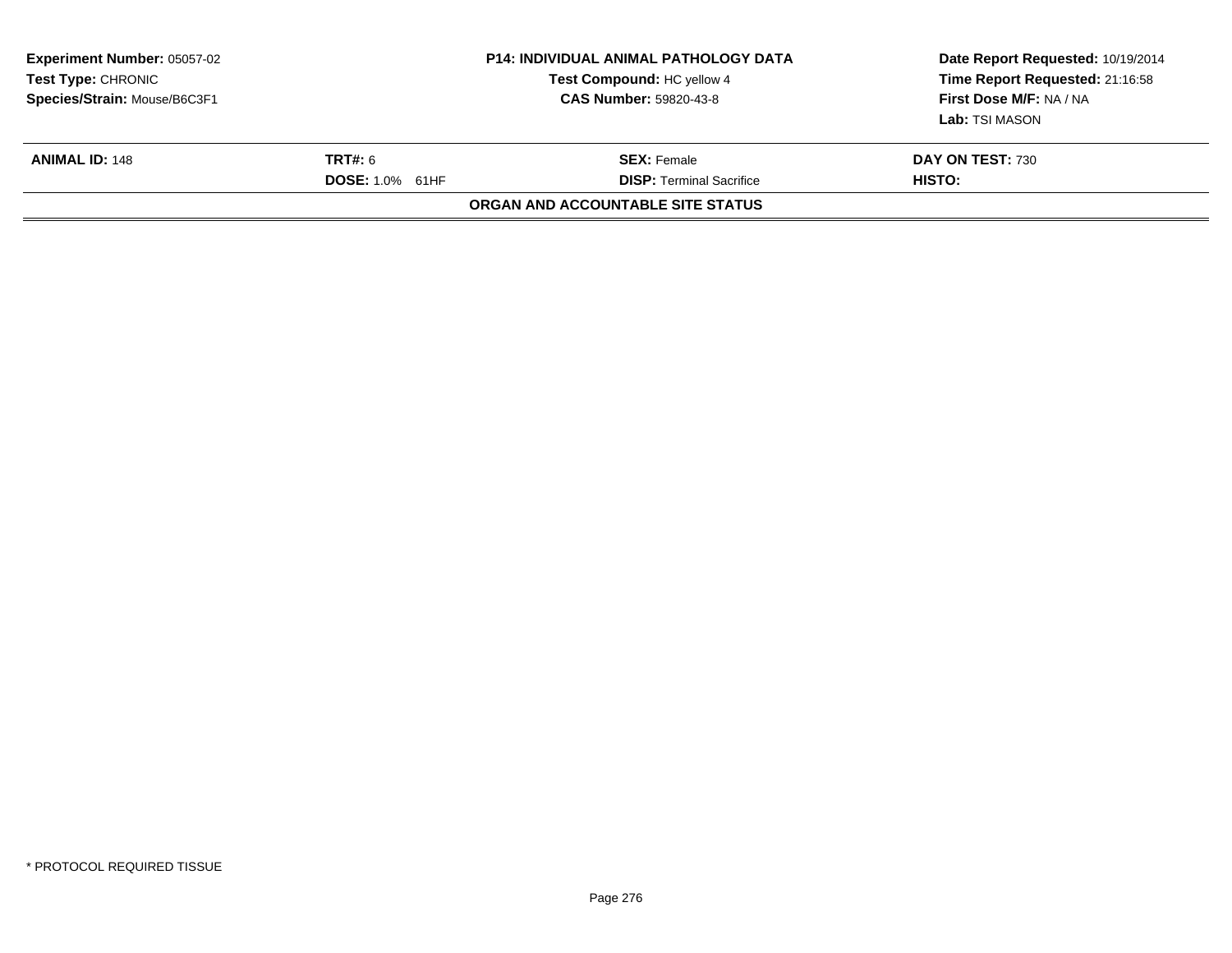| Experiment Number: 05057-02<br>Test Type: CHRONIC<br>Species/Strain: Mouse/B6C3F1 |                                   | P14: INDIVIDUAL ANIMAL PATHOLOGY DATA<br>Test Compound: HC yellow 4<br><b>CAS Number: 59820-43-8</b> | Date Report Requested: 10/19/2014<br>Time Report Requested: 21:16:58<br>First Dose M/F: NA / NA<br>Lab: TSI MASON |
|-----------------------------------------------------------------------------------|-----------------------------------|------------------------------------------------------------------------------------------------------|-------------------------------------------------------------------------------------------------------------------|
| <b>ANIMAL ID: 150</b>                                                             | <b>TRT#: 6</b><br>DOSE: 1.0% 61HF | <b>SEX: Female</b><br><b>DISP: Terminal Sacrifice</b>                                                | DAY ON TEST: 730<br>HISTO:                                                                                        |
|                                                                                   |                                   | ORGAN AND ACCOUNTABLE SITE STATUS                                                                    |                                                                                                                   |
| <b>NORMAL</b>                                                                     |                                   |                                                                                                      |                                                                                                                   |
| * Adrenal Gland - Cortex                                                          | * Adrenal Gland - Medulla         | * Bone                                                                                               | * Esophagus                                                                                                       |
| * Gallbladder                                                                     | * Heart                           | * Intestine Large - Cecum                                                                            | * Intestine Large - Colon                                                                                         |
| * Intestine Small - Duodenum                                                      | * Intestine Small - Ileum         | * Intestine Small - Jejunum                                                                          | * Islets, Pancreatic                                                                                              |
| * Liver                                                                           | * Lung                            | * Lymph Node - Mandibular                                                                            | * Mammary Gland                                                                                                   |
| * Nose                                                                            | * Pancreas                        | * Parathyroid Gland                                                                                  | * Pituitary Gland                                                                                                 |
| * Skin                                                                            | * Spleen                          | * Stomach - Forestomach                                                                              | * Stomach - Glandular                                                                                             |
| * Thymus                                                                          | * Trachea                         | * Urinary Bladder                                                                                    |                                                                                                                   |
| <b>MISSING</b>                                                                    |                                   |                                                                                                      |                                                                                                                   |
| * Intestine Large - Rectum                                                        |                                   |                                                                                                      |                                                                                                                   |
| <b>OBSERVATIONS</b>                                                               |                                   |                                                                                                      |                                                                                                                   |
| * Bone Marrow                                                                     |                                   | Myelofibrosis                                                                                        | Mild                                                                                                              |
| * Brain                                                                           | Thalamus                          | Mineralization                                                                                       | Minimal                                                                                                           |
| * Kidney                                                                          |                                   | Inflammation                                                                                         | Chronic, Minimal                                                                                                  |
| * Lymph Node                                                                      | Mesenteric                        | <b>Infiltration Cellular</b>                                                                         | Histiocyte, Minimal                                                                                               |
| * Ovary                                                                           |                                   | Cyst                                                                                                 | Mild                                                                                                              |
| Note: CYST<br>$TGLs = 4-4$                                                        |                                   |                                                                                                      |                                                                                                                   |
| * Salivary Glands                                                                 |                                   | Inflammation                                                                                         | Chronic Active, Minimal                                                                                           |
| * Thyroid Gland                                                                   | <b>Follicular Cel</b>             | Hyperplasia                                                                                          | Minimal                                                                                                           |
|                                                                                   | Follicle                          | Pigmentation                                                                                         | Minimal                                                                                                           |
|                                                                                   | <b>Follicular Cel</b>             | Pigmentation                                                                                         | Minimal                                                                                                           |
|                                                                                   | Interstitium                      | Pigmentation                                                                                         | Minimal                                                                                                           |
| Note: PIGMENT<br>$TGLs = 3-5$                                                     |                                   |                                                                                                      |                                                                                                                   |
| * Uterus                                                                          | Endometrium                       | Hyperplasia                                                                                          | Moderate                                                                                                          |
| PRIMARY CAUSE OF DEATH                                                            |                                   |                                                                                                      |                                                                                                                   |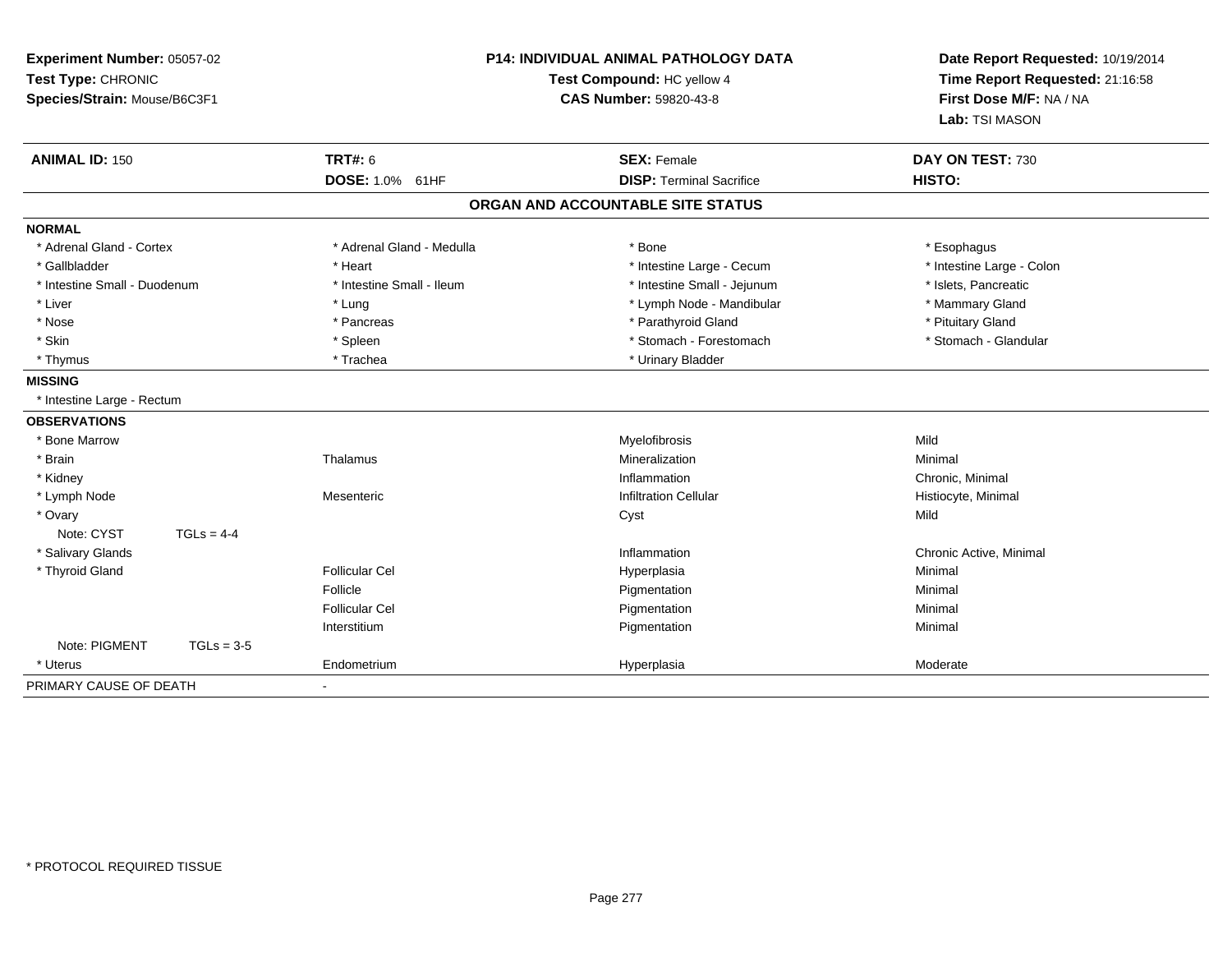| Experiment Number: 05057-02<br>Test Type: CHRONIC<br>Species/Strain: Mouse/B6C3F1 |                            |                                   | <b>P14: INDIVIDUAL ANIMAL PATHOLOGY DATA</b><br>Test Compound: HC yellow 4<br>CAS Number: 59820-43-8 |                                                       | Date Report Requested: 10/19/2014<br>Time Report Requested: 21:16:58<br>First Dose M/F: NA / NA<br>Lab: TSI MASON |
|-----------------------------------------------------------------------------------|----------------------------|-----------------------------------|------------------------------------------------------------------------------------------------------|-------------------------------------------------------|-------------------------------------------------------------------------------------------------------------------|
| <b>ANIMAL ID: 151</b>                                                             |                            | <b>TRT#: 6</b><br>DOSE: 1.0% 61HF |                                                                                                      | <b>SEX: Female</b><br><b>DISP: Terminal Sacrifice</b> | DAY ON TEST: 730<br>HISTO:                                                                                        |
|                                                                                   |                            |                                   |                                                                                                      | ORGAN AND ACCOUNTABLE SITE STATUS                     |                                                                                                                   |
| <b>NORMAL</b>                                                                     |                            |                                   |                                                                                                      |                                                       |                                                                                                                   |
| * Adrenal Gland - Cortex                                                          |                            | * Adrenal Gland - Medulla         |                                                                                                      | * Bone                                                | * Brain                                                                                                           |
| Ear                                                                               |                            | * Esophagus                       |                                                                                                      | * Gallbladder                                         | * Heart                                                                                                           |
| * Intestine Large - Cecum                                                         |                            | * Intestine Large - Colon         |                                                                                                      | * Intestine Large - Rectum                            | * Intestine Small - Duodenum                                                                                      |
| * Intestine Small - Ileum                                                         |                            | * Intestine Small - Jejunum       |                                                                                                      | * Islets, Pancreatic                                  | * Lymph Node - Mandibular                                                                                         |
| * Nose                                                                            |                            | * Ovary                           |                                                                                                      | * Parathyroid Gland                                   | * Salivary Glands                                                                                                 |
| * Skin                                                                            |                            | * Stomach - Forestomach           |                                                                                                      | * Stomach - Glandular                                 | * Thymus                                                                                                          |
| * Trachea                                                                         |                            |                                   |                                                                                                      |                                                       |                                                                                                                   |
| <b>MISSING</b>                                                                    |                            |                                   |                                                                                                      |                                                       |                                                                                                                   |
| * Mammary Gland                                                                   |                            |                                   |                                                                                                      |                                                       |                                                                                                                   |
| <b>OBSERVATIONS</b>                                                               |                            |                                   |                                                                                                      |                                                       |                                                                                                                   |
| * Bone Marrow                                                                     |                            |                                   |                                                                                                      | Myelofibrosis                                         | Minimal                                                                                                           |
| * Kidney                                                                          |                            |                                   |                                                                                                      | Inflammation                                          | Chronic, Minimal                                                                                                  |
| * Liver                                                                           |                            |                                   |                                                                                                      | Lymphoma Malignant Mixed                              |                                                                                                                   |
|                                                                                   |                            |                                   |                                                                                                      | Necrosis                                              | Mild                                                                                                              |
| Note: LYMPH MAL MIXD                                                              | $TGLs = 10,11,12,13-2+2.1$ |                                   |                                                                                                      |                                                       |                                                                                                                   |
| * Lung                                                                            |                            |                                   |                                                                                                      | Lymphoma Malignant Mixed                              |                                                                                                                   |
| * Lymph Node                                                                      |                            | Mediastinal                       |                                                                                                      | Lymphoma Malignant Mixed                              |                                                                                                                   |
|                                                                                   |                            | Mesenteric                        |                                                                                                      | Lymphoma Malignant Mixed                              |                                                                                                                   |
|                                                                                   |                            | Pancreatic                        |                                                                                                      | Lymphoma Malignant Mixed                              |                                                                                                                   |
|                                                                                   |                            | Renal                             |                                                                                                      | Lymphoma Malignant Mixed                              |                                                                                                                   |
| Note: LYMPH MAL MIXD                                                              | $TGLs = 8.9-9$             |                                   |                                                                                                      |                                                       |                                                                                                                   |
| Note: LYMPH MAL MIXD                                                              | $TGLs = 5-5$               |                                   |                                                                                                      |                                                       |                                                                                                                   |
| Note: LYMPH MAL MIXD                                                              | $TGLs = 6-5.1$             |                                   |                                                                                                      |                                                       |                                                                                                                   |
| Note: LYMPH MAL MIXD                                                              | $TGLs = 7-5.1+5.2$         |                                   |                                                                                                      |                                                       |                                                                                                                   |
| * Pancreas                                                                        |                            |                                   |                                                                                                      | Lymphoma Malignant Mixed                              |                                                                                                                   |
| * Pituitary Gland                                                                 |                            | <b>Pars Distalis</b>              |                                                                                                      | Hyperplasia                                           | Minimal                                                                                                           |
| * Spleen                                                                          |                            |                                   |                                                                                                      | Lymphoma Malignant Mixed                              |                                                                                                                   |
| Note: LYMPH MAL MIXD                                                              | $TGLs = 3-3$               |                                   |                                                                                                      |                                                       |                                                                                                                   |
| * Thyroid Gland                                                                   |                            | <b>Follicular Cel</b>             |                                                                                                      | Hyperplasia                                           | Mild                                                                                                              |
|                                                                                   |                            | Follicle                          |                                                                                                      | Pigmentation                                          | Minimal                                                                                                           |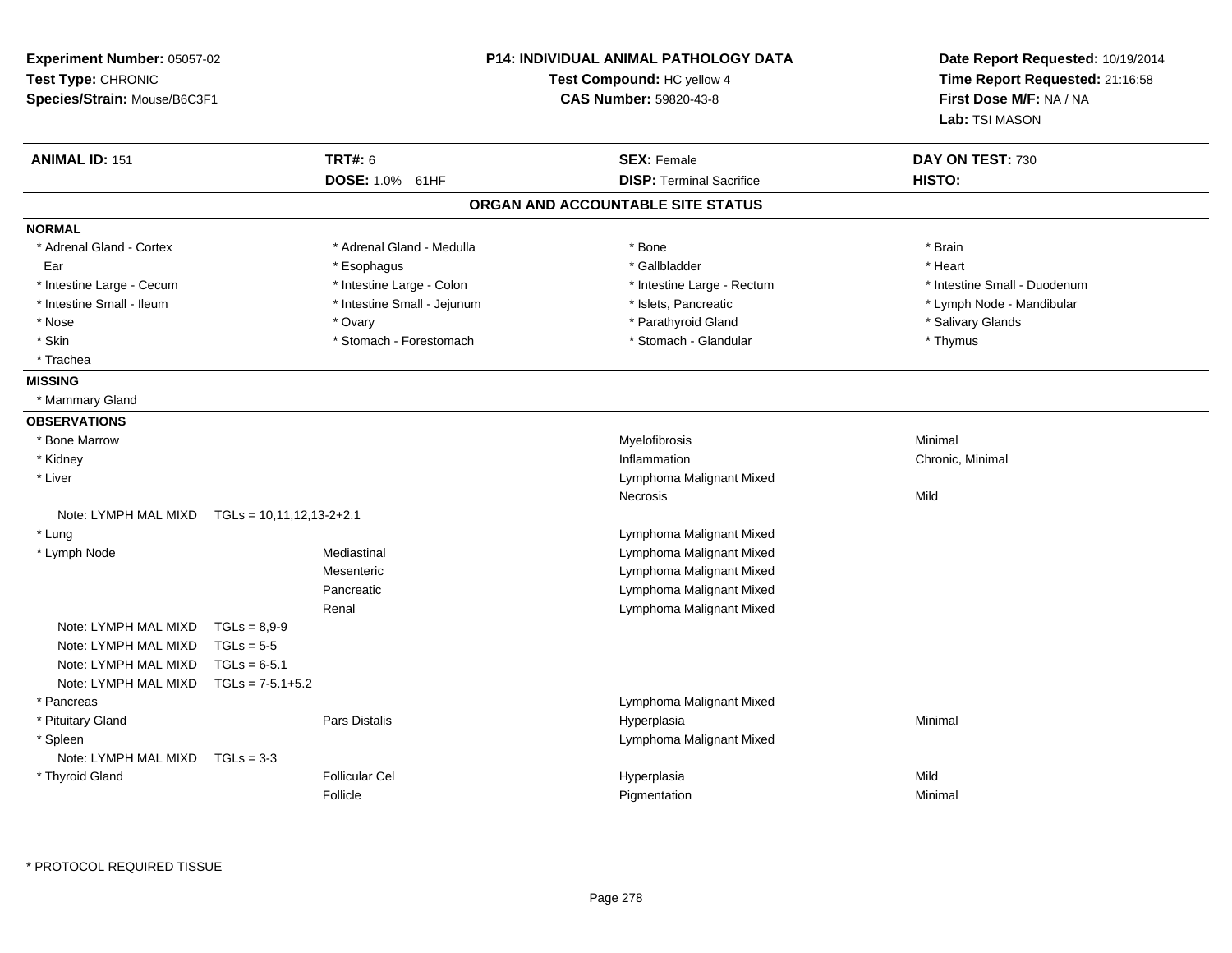| Experiment Number: 05057-02<br>Test Compound: HC yellow 4<br>Test Type: CHRONIC<br>Species/Strain: Mouse/B6C3F1<br><b>CAS Number: 59820-43-8</b> |              | <b>P14: INDIVIDUAL ANIMAL PATHOLOGY DATA</b> | Date Report Requested: 10/19/2014<br>Time Report Requested: 21:16:58<br>First Dose M/F: NA / NA<br>Lab: TSI MASON |                  |
|--------------------------------------------------------------------------------------------------------------------------------------------------|--------------|----------------------------------------------|-------------------------------------------------------------------------------------------------------------------|------------------|
| <b>ANIMAL ID: 151</b>                                                                                                                            |              | <b>TRT#: 6</b>                               | <b>SEX: Female</b>                                                                                                | DAY ON TEST: 730 |
|                                                                                                                                                  |              | DOSE: 1.0% 61HF                              | <b>DISP:</b> Terminal Sacrifice                                                                                   | <b>HISTO:</b>    |
|                                                                                                                                                  |              |                                              | ORGAN AND ACCOUNTABLE SITE STATUS                                                                                 |                  |
|                                                                                                                                                  |              | <b>Follicular Cel</b>                        | Pigmentation                                                                                                      | Minimal          |
|                                                                                                                                                  |              | Interstitium                                 | Pigmentation                                                                                                      | Minimal          |
| Note: PIGMENT                                                                                                                                    | $TGLs = 2-5$ |                                              |                                                                                                                   |                  |
| * Urinary Bladder                                                                                                                                |              |                                              | Inflammation                                                                                                      | Chronic, Minimal |
| * Uterus                                                                                                                                         |              | Endometrium                                  | Hyperplasia                                                                                                       | Minimal          |
| PRIMARY CAUSE OF DEATH                                                                                                                           |              |                                              |                                                                                                                   |                  |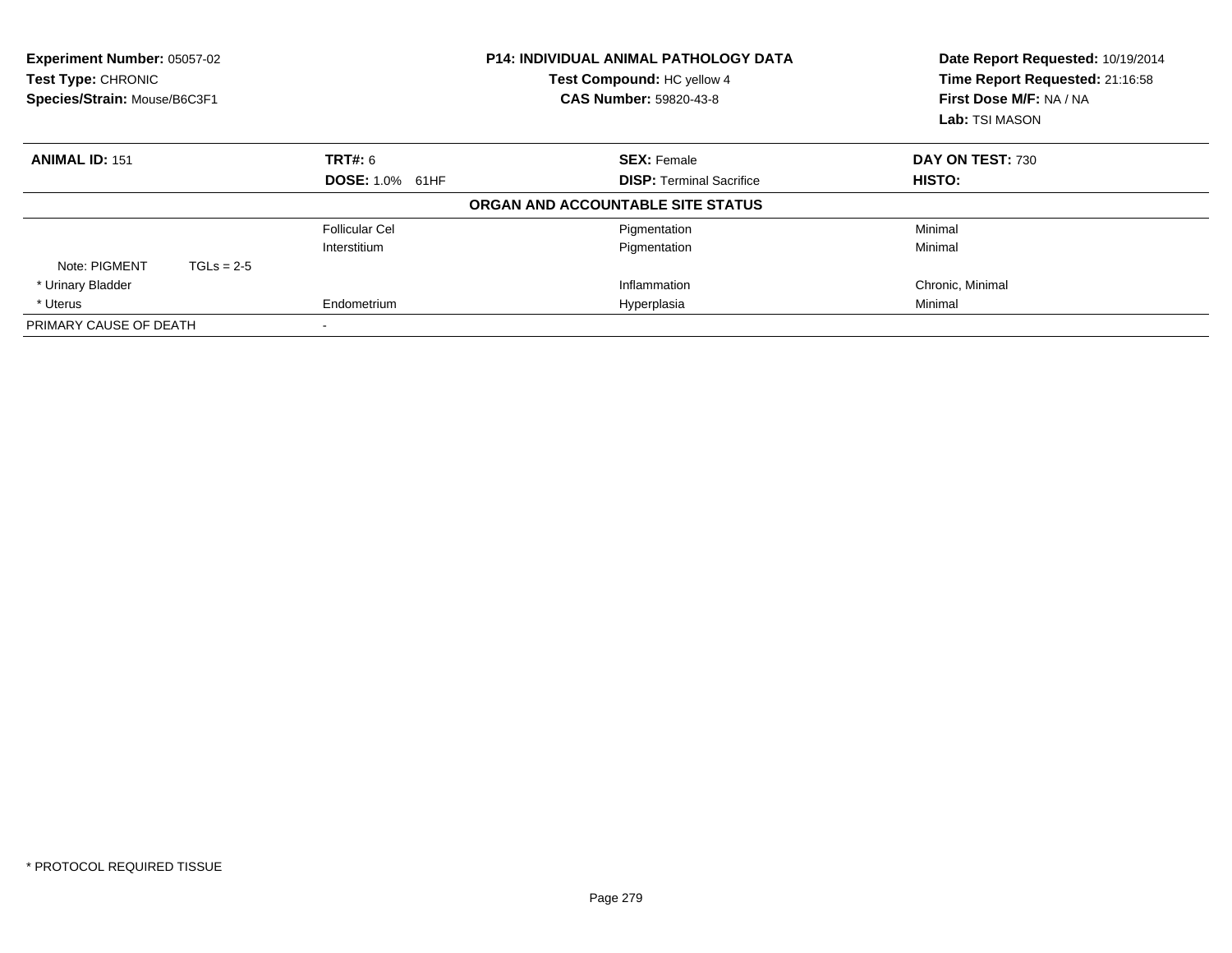| Experiment Number: 05057-02<br>Test Type: CHRONIC<br>Species/Strain: Mouse/B6C3F1 | <b>P14: INDIVIDUAL ANIMAL PATHOLOGY DATA</b><br>Test Compound: HC yellow 4<br><b>CAS Number: 59820-43-8</b> |                                   | Date Report Requested: 10/19/2014<br>Time Report Requested: 21:16:58<br>First Dose M/F: NA / NA<br>Lab: TSI MASON |
|-----------------------------------------------------------------------------------|-------------------------------------------------------------------------------------------------------------|-----------------------------------|-------------------------------------------------------------------------------------------------------------------|
| <b>ANIMAL ID: 153</b>                                                             | <b>TRT#: 6</b>                                                                                              | <b>SEX: Female</b>                | DAY ON TEST: 730                                                                                                  |
|                                                                                   | DOSE: 1.0% 61HF                                                                                             | <b>DISP: Terminal Sacrifice</b>   | HISTO:                                                                                                            |
|                                                                                   |                                                                                                             | ORGAN AND ACCOUNTABLE SITE STATUS |                                                                                                                   |
| <b>NORMAL</b>                                                                     |                                                                                                             |                                   |                                                                                                                   |
| * Adrenal Gland - Cortex                                                          | * Adrenal Gland - Medulla                                                                                   | * Bone                            | * Brain                                                                                                           |
| * Esophagus                                                                       | * Gallbladder                                                                                               | * Heart                           | * Intestine Large - Cecum                                                                                         |
| * Intestine Large - Colon                                                         | * Intestine Large - Rectum                                                                                  | * Intestine Small - Duodenum      | * Intestine Small - Ileum                                                                                         |
| * Intestine Small - Jejunum                                                       | * Islets, Pancreatic                                                                                        | * Lung                            | * Lymph Node - Mandibular                                                                                         |
| * Lymph Node - Mesenteric                                                         | * Mammary Gland                                                                                             | * Nose                            | * Pancreas                                                                                                        |
| * Pituitary Gland                                                                 | * Skin                                                                                                      | * Spleen                          | * Stomach - Forestomach                                                                                           |
| * Stomach - Glandular                                                             | * Trachea                                                                                                   |                                   |                                                                                                                   |
| <b>MISSING</b>                                                                    |                                                                                                             |                                   |                                                                                                                   |
| * Parathyroid Gland                                                               | * Thymus                                                                                                    |                                   |                                                                                                                   |
| <b>OBSERVATIONS</b>                                                               |                                                                                                             |                                   |                                                                                                                   |
| * Bone Marrow                                                                     |                                                                                                             | Myelofibrosis                     | Mild                                                                                                              |
| * Kidney                                                                          |                                                                                                             | Inflammation                      | Chronic, Minimal                                                                                                  |
| * Liver                                                                           |                                                                                                             | Inflammation                      | Chronic Active, Minimal                                                                                           |
| * Ovary                                                                           |                                                                                                             | Mineralization                    | Mild                                                                                                              |
| * Salivary Glands                                                                 |                                                                                                             | Inflammation                      | Chronic Active, Minimal                                                                                           |
| * Thyroid Gland                                                                   | Follicle                                                                                                    | Pigmentation                      | Minimal                                                                                                           |
|                                                                                   | <b>Follicular Cel</b>                                                                                       | Pigmentation                      | Minimal                                                                                                           |
|                                                                                   | Interstitium                                                                                                | Pigmentation                      | Minimal                                                                                                           |
| Note: PIGMENT<br>$TGLs = 5-5$                                                     |                                                                                                             |                                   |                                                                                                                   |
| * Urinary Bladder                                                                 |                                                                                                             | Inflammation                      | Chronic, Minimal                                                                                                  |
| * Uterus                                                                          | Endometrium                                                                                                 | Hydrometra                        | Moderate                                                                                                          |
|                                                                                   | Endometrium                                                                                                 | Hyperplasia                       | Minimal                                                                                                           |
| Note: HYPERPLASIA<br>$TGLs = 7-4$                                                 |                                                                                                             |                                   |                                                                                                                   |
| PRIMARY CAUSE OF DEATH                                                            |                                                                                                             |                                   |                                                                                                                   |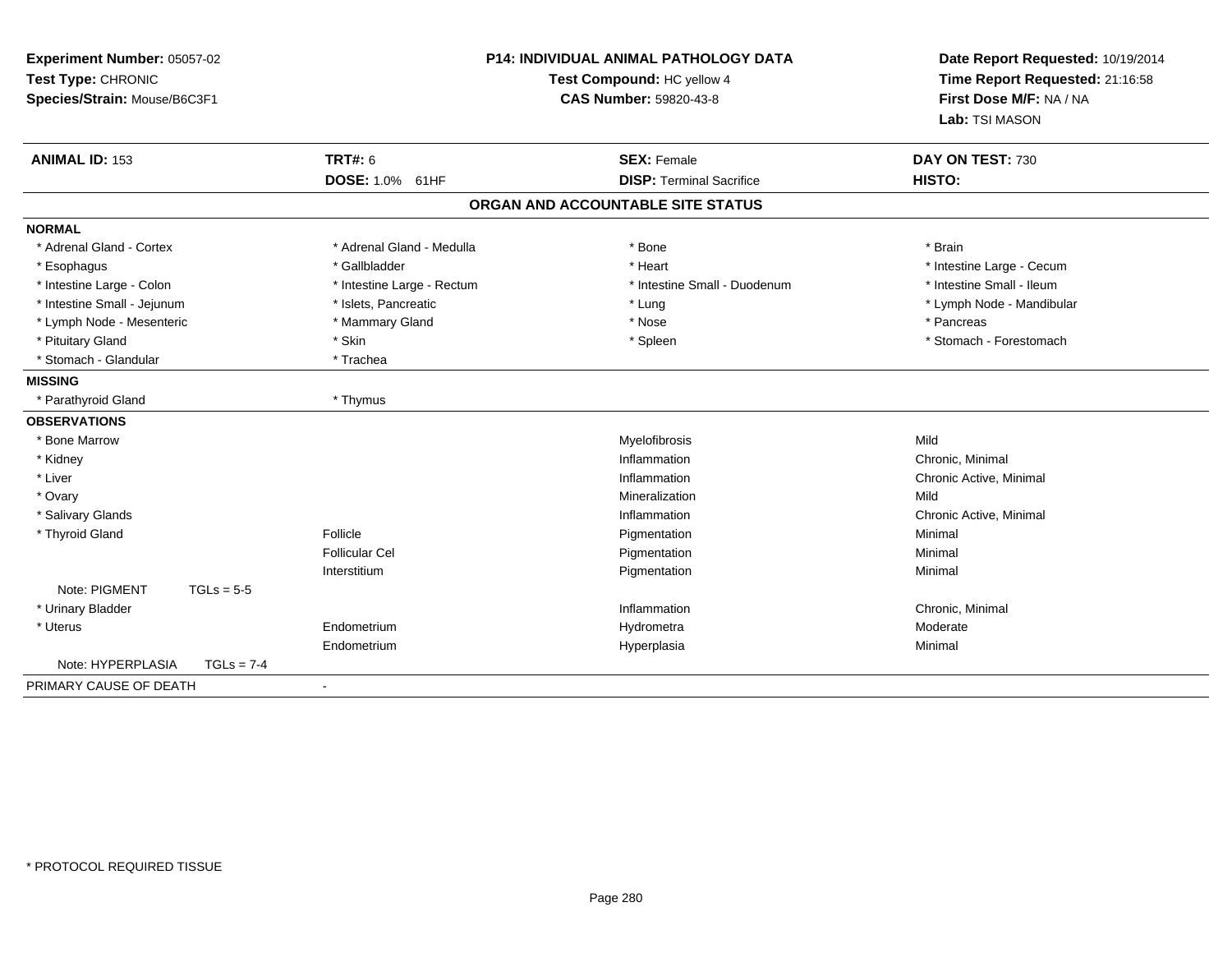| Experiment Number: 05057-02<br>Test Type: CHRONIC<br>Species/Strain: Mouse/B6C3F1 | <b>P14: INDIVIDUAL ANIMAL PATHOLOGY DATA</b><br>Test Compound: HC yellow 4<br><b>CAS Number: 59820-43-8</b> |                                   | Date Report Requested: 10/19/2014<br>Time Report Requested: 21:16:59<br>First Dose M/F: NA / NA<br>Lab: TSI MASON |
|-----------------------------------------------------------------------------------|-------------------------------------------------------------------------------------------------------------|-----------------------------------|-------------------------------------------------------------------------------------------------------------------|
| <b>ANIMAL ID: 154</b>                                                             | <b>TRT#: 6</b>                                                                                              | <b>SEX: Female</b>                | DAY ON TEST: 730                                                                                                  |
|                                                                                   | DOSE: 1.0% 61HF                                                                                             | <b>DISP: Terminal Sacrifice</b>   | HISTO:                                                                                                            |
|                                                                                   |                                                                                                             | ORGAN AND ACCOUNTABLE SITE STATUS |                                                                                                                   |
| <b>NORMAL</b>                                                                     |                                                                                                             |                                   |                                                                                                                   |
| * Adrenal Gland - Cortex                                                          | * Adrenal Gland - Medulla                                                                                   | * Bone                            | * Brain                                                                                                           |
| * Esophagus                                                                       | * Gallbladder                                                                                               | * Heart                           | * Intestine Large - Cecum                                                                                         |
| * Intestine Large - Colon                                                         | * Intestine Large - Rectum                                                                                  | * Intestine Small - Duodenum      | * Intestine Small - Ileum                                                                                         |
| * Intestine Small - Jejunum                                                       | * Islets, Pancreatic                                                                                        | * Liver                           | * Lymph Node - Mandibular                                                                                         |
| * Lymph Node - Mesenteric                                                         | * Mammary Gland                                                                                             | * Nose                            | * Parathyroid Gland                                                                                               |
| * Pituitary Gland                                                                 | * Salivary Glands                                                                                           | * Skin                            | * Spleen                                                                                                          |
| * Stomach - Forestomach                                                           | * Stomach - Glandular                                                                                       | * Thymus                          | * Trachea                                                                                                         |
| <b>OBSERVATIONS</b>                                                               |                                                                                                             |                                   |                                                                                                                   |
| * Bone Marrow                                                                     |                                                                                                             | Myelofibrosis                     | Minimal                                                                                                           |
| * Kidney                                                                          |                                                                                                             | Inflammation                      | Chronic, Minimal                                                                                                  |
| * Lung                                                                            |                                                                                                             | Hemorrhage                        | Minimal                                                                                                           |
| * Ovary                                                                           |                                                                                                             | Cyst                              | Multiple, Mild                                                                                                    |
|                                                                                   |                                                                                                             | Hemorrhage                        | Mild                                                                                                              |
| * Pancreas                                                                        |                                                                                                             | Inflammation                      | Chronic, Mild                                                                                                     |
| * Thyroid Gland                                                                   |                                                                                                             | Inflammation                      | Acute, Minimal                                                                                                    |
|                                                                                   | Follicle                                                                                                    | Pigmentation                      | Mild                                                                                                              |
|                                                                                   | Follicular Cel                                                                                              | Pigmentation                      | Mild                                                                                                              |
|                                                                                   | Interstitium                                                                                                | Pigmentation                      | Minimal                                                                                                           |
| Note: PIGMENT<br>$TGLs = 3-5$                                                     |                                                                                                             |                                   |                                                                                                                   |
| * Urinary Bladder                                                                 |                                                                                                             | Inflammation                      | Chronic, Minimal                                                                                                  |
| * Uterus                                                                          | Endometrium                                                                                                 | Hyperplasia                       | Minimal                                                                                                           |
| Note: HYPERPLASIA<br>$TGLs = 4-4$                                                 |                                                                                                             |                                   |                                                                                                                   |
| PRIMARY CAUSE OF DEATH                                                            |                                                                                                             |                                   |                                                                                                                   |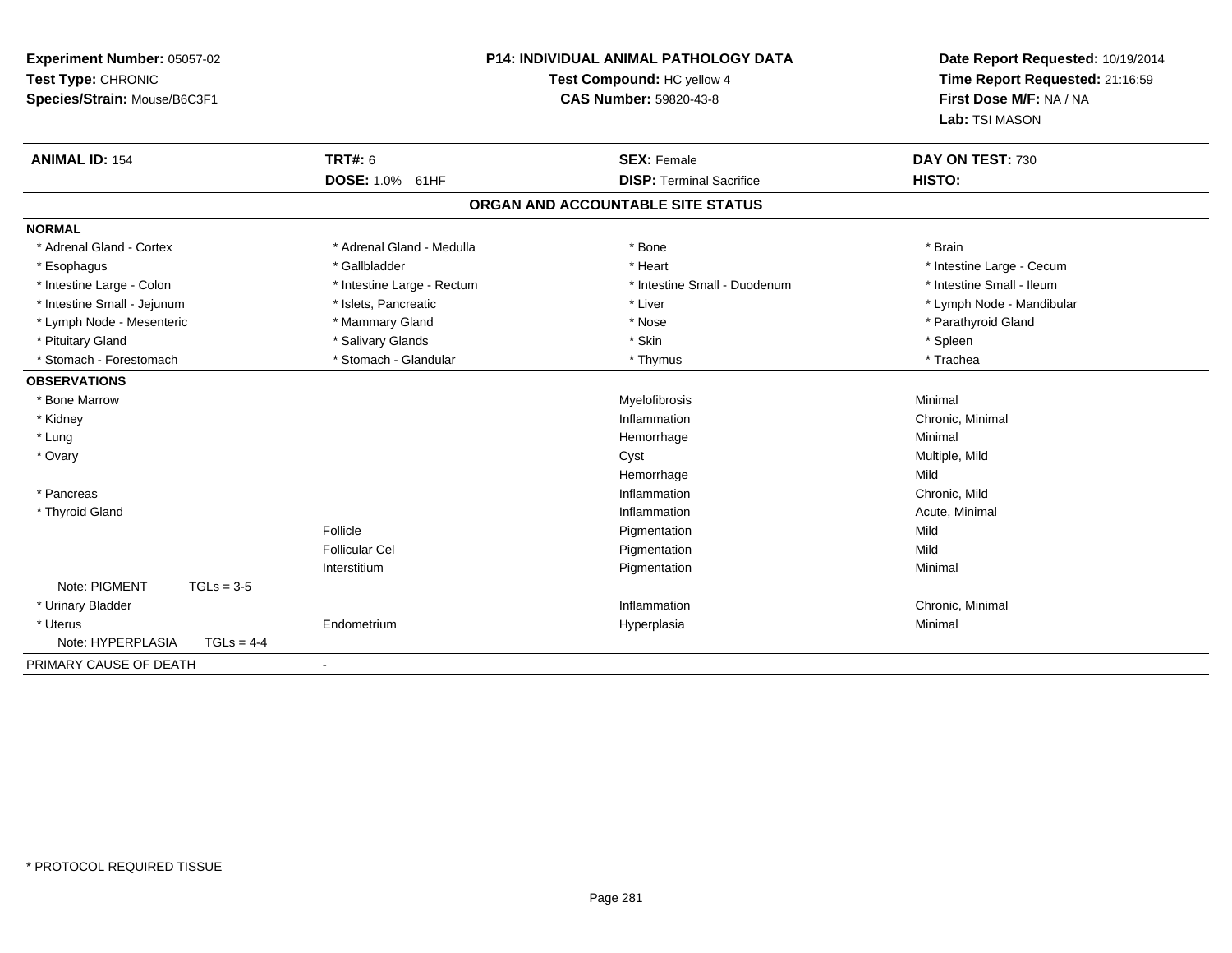| Experiment Number: 05057-02<br>Test Type: CHRONIC<br>Species/Strain: Mouse/B6C3F1 |                                                              | <b>P14: INDIVIDUAL ANIMAL PATHOLOGY DATA</b><br>Test Compound: HC yellow 4<br><b>CAS Number: 59820-43-8</b> | Date Report Requested: 10/19/2014<br>Time Report Requested: 21:16:59<br>First Dose M/F: NA / NA<br>Lab: TSI MASON |
|-----------------------------------------------------------------------------------|--------------------------------------------------------------|-------------------------------------------------------------------------------------------------------------|-------------------------------------------------------------------------------------------------------------------|
| <b>ANIMAL ID: 155</b>                                                             | <b>TRT#: 6</b>                                               | <b>SEX: Female</b>                                                                                          | DAY ON TEST: 730                                                                                                  |
|                                                                                   | DOSE: 1.0% 61HF                                              | <b>DISP: Terminal Sacrifice</b>                                                                             | HISTO:                                                                                                            |
|                                                                                   |                                                              | ORGAN AND ACCOUNTABLE SITE STATUS                                                                           |                                                                                                                   |
| <b>NORMAL</b>                                                                     |                                                              |                                                                                                             |                                                                                                                   |
| * Adrenal Gland - Cortex                                                          | * Adrenal Gland - Medulla                                    | * Bone                                                                                                      | * Brain                                                                                                           |
| * Esophagus                                                                       | * Gallbladder                                                | * Heart                                                                                                     | * Intestine Large - Cecum                                                                                         |
| * Intestine Large - Colon                                                         | * Intestine Large - Rectum                                   | * Intestine Small - Duodenum                                                                                | * Intestine Small - Ileum                                                                                         |
| * Intestine Small - Jejunum                                                       | * Islets, Pancreatic                                         | * Lung                                                                                                      | * Lymph Node - Mandibular                                                                                         |
| * Lymph Node - Mesenteric                                                         | * Mammary Gland                                              | * Nose                                                                                                      | * Pancreas                                                                                                        |
| * Salivary Glands                                                                 | * Skin                                                       | * Spleen                                                                                                    | * Stomach - Forestomach                                                                                           |
| * Stomach - Glandular                                                             | * Thymus                                                     | * Trachea                                                                                                   | * Uterus                                                                                                          |
| <b>MISSING</b>                                                                    |                                                              |                                                                                                             |                                                                                                                   |
| * Parathyroid Gland                                                               | * Pituitary Gland                                            |                                                                                                             |                                                                                                                   |
| <b>OBSERVATIONS</b>                                                               |                                                              |                                                                                                             |                                                                                                                   |
| * Bone Marrow                                                                     |                                                              | Myelofibrosis                                                                                               | Minimal                                                                                                           |
| * Kidney                                                                          |                                                              | Inflammation                                                                                                | Chronic, Minimal                                                                                                  |
|                                                                                   |                                                              | Metaplasia                                                                                                  | Osseous, Minimal                                                                                                  |
| Note: KIDNEY.                                                                     |                                                              |                                                                                                             |                                                                                                                   |
|                                                                                   | Note: A SMALL SPICULE OF BONE WAS NOTED IN THE CORTEX OF THE |                                                                                                             |                                                                                                                   |
| * Liver                                                                           |                                                              | Inflammation                                                                                                | Chronic Active, Minimal                                                                                           |
|                                                                                   |                                                              | <b>Necrosis</b>                                                                                             | Minimal                                                                                                           |
| * Ovary                                                                           |                                                              | Cyst                                                                                                        | Mild                                                                                                              |
|                                                                                   |                                                              | Hemorrhage                                                                                                  | Mild                                                                                                              |
| * Thyroid Gland                                                                   | Follicle                                                     | Pigmentation                                                                                                | Mild                                                                                                              |
|                                                                                   | <b>Follicular Cel</b>                                        | Pigmentation                                                                                                | Mild                                                                                                              |
|                                                                                   | Interstitium                                                 | Pigmentation                                                                                                | Minimal                                                                                                           |
| Note: PIGMENT<br>$TGLs = 4-5$                                                     |                                                              |                                                                                                             |                                                                                                                   |
| * Urinary Bladder                                                                 |                                                              | Inflammation                                                                                                | Chronic, Minimal                                                                                                  |
| PRIMARY CAUSE OF DEATH                                                            | $\blacksquare$                                               |                                                                                                             |                                                                                                                   |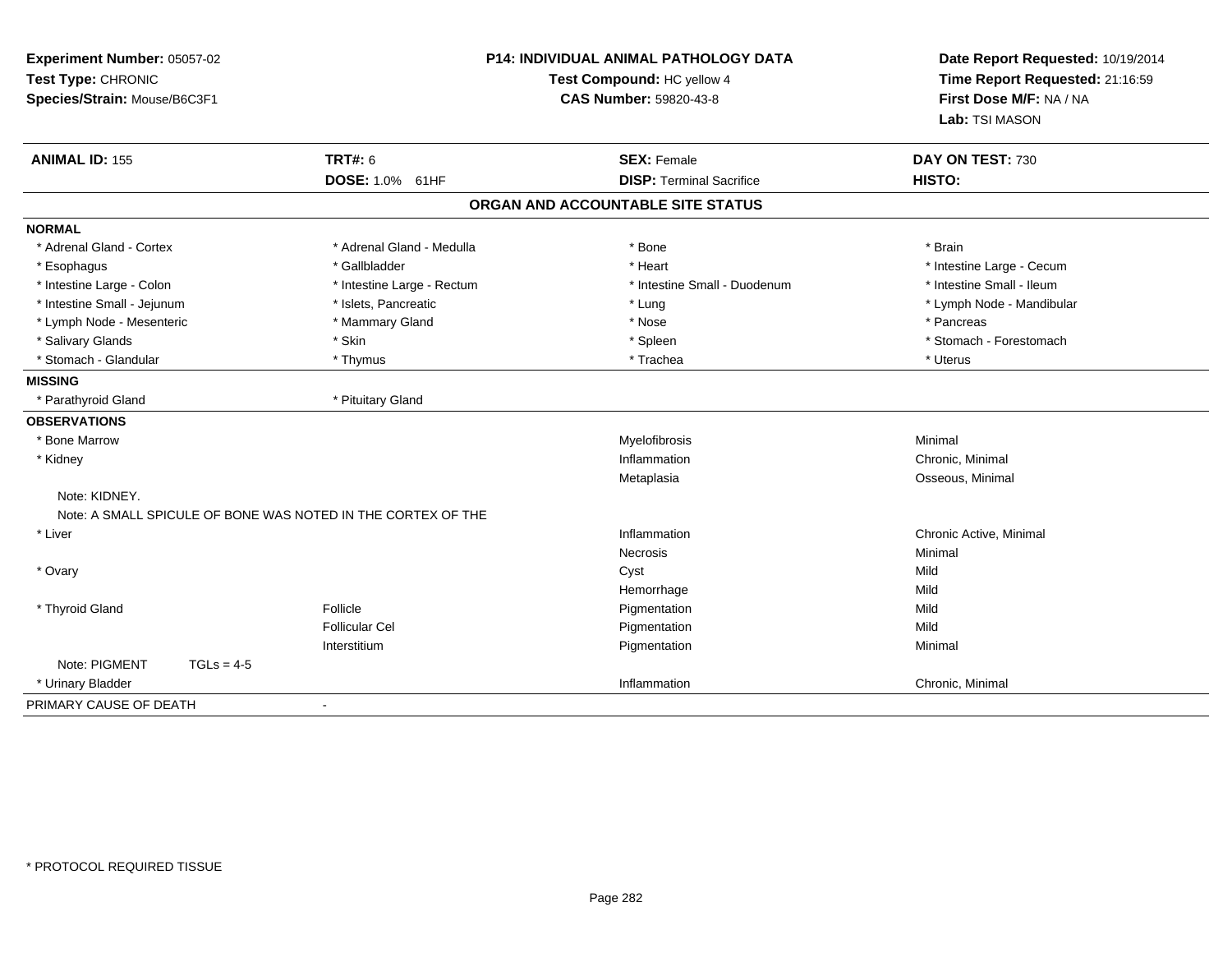| Experiment Number: 05057-02<br>Test Type: CHRONIC<br>Species/Strain: Mouse/B6C3F1 |                              | P14: INDIVIDUAL ANIMAL PATHOLOGY DATA<br>Test Compound: HC yellow 4<br><b>CAS Number: 59820-43-8</b> | Date Report Requested: 10/19/2014<br>Time Report Requested: 21:16:59<br>First Dose M/F: NA / NA<br>Lab: TSI MASON |
|-----------------------------------------------------------------------------------|------------------------------|------------------------------------------------------------------------------------------------------|-------------------------------------------------------------------------------------------------------------------|
| <b>ANIMAL ID: 156</b>                                                             | <b>TRT#: 6</b>               | <b>SEX: Female</b>                                                                                   | DAY ON TEST: 730                                                                                                  |
|                                                                                   | DOSE: 1.0% 61HF              | <b>DISP: Terminal Sacrifice</b>                                                                      | HISTO:                                                                                                            |
|                                                                                   |                              | ORGAN AND ACCOUNTABLE SITE STATUS                                                                    |                                                                                                                   |
| <b>NORMAL</b>                                                                     |                              |                                                                                                      |                                                                                                                   |
| * Adrenal Gland - Cortex                                                          | * Adrenal Gland - Medulla    | * Bone                                                                                               | * Esophagus                                                                                                       |
| * Gallbladder                                                                     | * Heart                      | * Intestine Large - Cecum                                                                            | * Intestine Large - Colon                                                                                         |
| * Intestine Large - Rectum                                                        | * Intestine Small - Duodenum | * Intestine Small - Ileum                                                                            | * Intestine Small - Jejunum                                                                                       |
| * Islets, Pancreatic                                                              | * Liver                      | * Lung                                                                                               | * Lymph Node - Mandibular                                                                                         |
| * Mammary Gland                                                                   | * Nose                       | * Pancreas                                                                                           | * Pituitary Gland                                                                                                 |
| * Skin                                                                            | * Spleen                     | * Stomach - Forestomach                                                                              | * Stomach - Glandular                                                                                             |
| * Thymus                                                                          | * Trachea                    |                                                                                                      |                                                                                                                   |
| <b>MISSING</b>                                                                    |                              |                                                                                                      |                                                                                                                   |
| * Parathyroid Gland                                                               |                              |                                                                                                      |                                                                                                                   |
| <b>OBSERVATIONS</b>                                                               |                              |                                                                                                      |                                                                                                                   |
| * Bone Marrow                                                                     |                              | Myelofibrosis                                                                                        | Minimal                                                                                                           |
| * Brain                                                                           | Thalamus                     | Mineralization                                                                                       | Minimal                                                                                                           |
| * Kidney                                                                          |                              | Inflammation                                                                                         | Chronic, Minimal                                                                                                  |
| * Lymph Node                                                                      | Mesenteric                   | <b>Infiltration Cellular</b>                                                                         | Histiocyte, Minimal                                                                                               |
| * Ovary                                                                           |                              | Angiectasis                                                                                          | Minimal                                                                                                           |
| Note: ANGIECTASIS<br>$TGLs = 4-4$                                                 |                              |                                                                                                      |                                                                                                                   |
| * Salivary Glands                                                                 |                              | Inflammation                                                                                         | Chronic Active, Minimal                                                                                           |
| * Thyroid Gland                                                                   | Follicle                     | Pigmentation                                                                                         | Minimal                                                                                                           |
|                                                                                   | <b>Follicular Cel</b>        | Pigmentation                                                                                         | Minimal                                                                                                           |
|                                                                                   | Interstitium                 | Pigmentation                                                                                         | Minimal                                                                                                           |
| Note: PIGMENT<br>$TGLs = 3-5$                                                     |                              |                                                                                                      |                                                                                                                   |
| * Urinary Bladder                                                                 |                              | Inflammation                                                                                         | Chronic, Minimal                                                                                                  |
| * Uterus                                                                          | Endometrium                  | Hyperplasia                                                                                          | Moderate                                                                                                          |
| Note: HYPERPLASIA<br>$TGLs = 7-4.1$                                               |                              |                                                                                                      |                                                                                                                   |
| PRIMARY CAUSE OF DEATH                                                            | $\blacksquare$               |                                                                                                      |                                                                                                                   |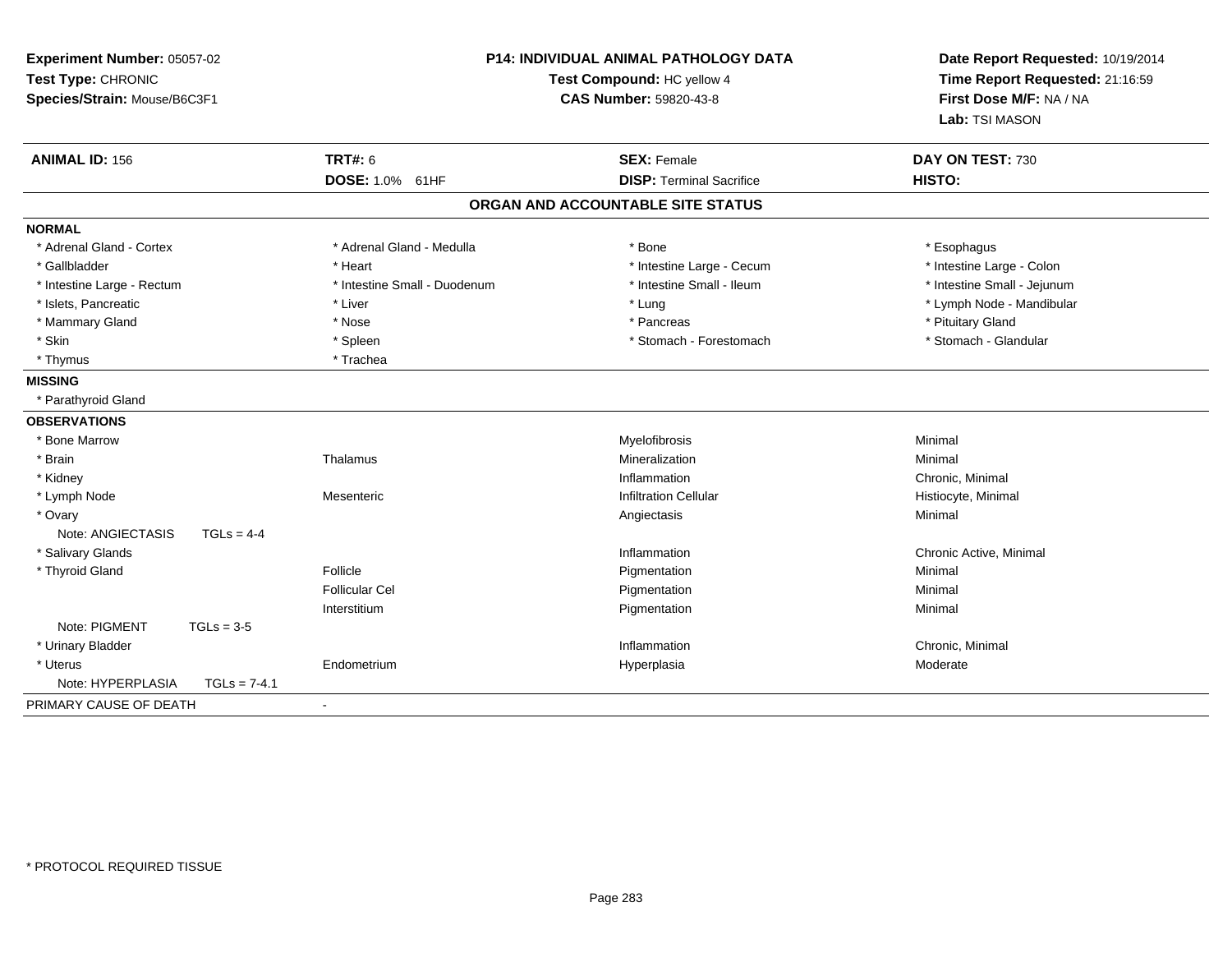| Experiment Number: 05057-02<br>Test Type: CHRONIC<br>Species/Strain: Mouse/B6C3F1 | <b>P14: INDIVIDUAL ANIMAL PATHOLOGY DATA</b><br>Test Compound: HC yellow 4<br><b>CAS Number: 59820-43-8</b> |                                   | Date Report Requested: 10/19/2014<br>Time Report Requested: 21:16:59<br>First Dose M/F: NA / NA<br>Lab: TSI MASON |
|-----------------------------------------------------------------------------------|-------------------------------------------------------------------------------------------------------------|-----------------------------------|-------------------------------------------------------------------------------------------------------------------|
| <b>ANIMAL ID: 157</b>                                                             | <b>TRT#: 6</b>                                                                                              | <b>SEX: Female</b>                | DAY ON TEST: 730                                                                                                  |
|                                                                                   | DOSE: 1.0% 61HF                                                                                             | <b>DISP: Terminal Sacrifice</b>   | HISTO:                                                                                                            |
|                                                                                   |                                                                                                             | ORGAN AND ACCOUNTABLE SITE STATUS |                                                                                                                   |
| <b>NORMAL</b>                                                                     |                                                                                                             |                                   |                                                                                                                   |
| * Adrenal Gland - Cortex                                                          | * Adrenal Gland - Medulla                                                                                   | * Bone                            | * Esophagus                                                                                                       |
| * Gallbladder                                                                     | * Heart                                                                                                     | * Intestine Large - Cecum         | * Intestine Large - Colon                                                                                         |
| * Intestine Large - Rectum                                                        | * Intestine Small - Duodenum                                                                                | * Intestine Small - Ileum         | * Intestine Small - Jejunum                                                                                       |
| * Islets, Pancreatic                                                              | * Lung                                                                                                      | * Lymph Node - Mandibular         | * Mammary Gland                                                                                                   |
| * Nose                                                                            | * Ovary                                                                                                     | * Pancreas                        | * Parathyroid Gland                                                                                               |
| * Pituitary Gland                                                                 | * Salivary Glands                                                                                           | * Skin                            | * Spleen                                                                                                          |
| * Stomach - Forestomach                                                           | * Stomach - Glandular                                                                                       | * Thymus                          | * Trachea                                                                                                         |
| <b>OBSERVATIONS</b>                                                               |                                                                                                             |                                   |                                                                                                                   |
| * Bone Marrow                                                                     |                                                                                                             | <b>Myelofibrosis</b>              | Minimal                                                                                                           |
| * Brain                                                                           | Thalamus                                                                                                    | Mineralization                    | Minimal                                                                                                           |
| * Kidney                                                                          |                                                                                                             | Inflammation                      | Chronic, Minimal                                                                                                  |
| * Liver                                                                           |                                                                                                             | Hepatocellular Adenoma            |                                                                                                                   |
| * Lymph Node                                                                      | Mesenteric                                                                                                  | <b>Infiltration Cellular</b>      | Histiocyte, Minimal                                                                                               |
| * Thyroid Gland                                                                   | Follicle                                                                                                    | Pigmentation                      | Mild                                                                                                              |
|                                                                                   | Follicular Cel                                                                                              | Pigmentation                      | Mild                                                                                                              |
|                                                                                   | Interstitium                                                                                                | Pigmentation                      | Minimal                                                                                                           |
| Note: PIGMENT<br>$TGLs = 3-5$                                                     |                                                                                                             |                                   |                                                                                                                   |
| * Urinary Bladder                                                                 |                                                                                                             | Inflammation                      | Chronic, Minimal                                                                                                  |
| * Uterus                                                                          | Endometrium                                                                                                 | Hyperplasia                       | Mild                                                                                                              |
|                                                                                   |                                                                                                             | Sarcoma Stromal                   |                                                                                                                   |
| PRIMARY CAUSE OF DEATH                                                            |                                                                                                             |                                   |                                                                                                                   |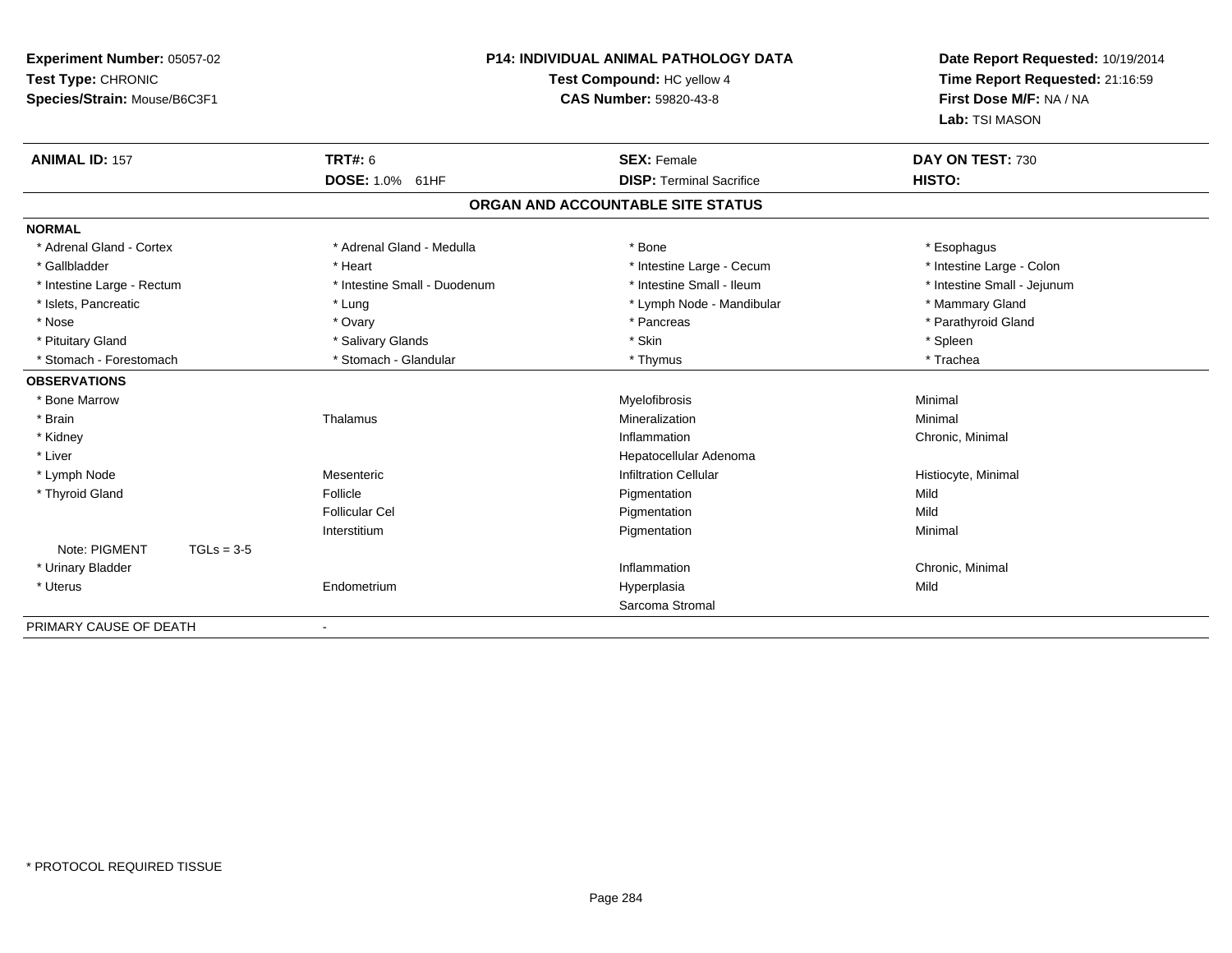| Experiment Number: 05057-02<br>Test Type: CHRONIC<br>Species/Strain: Mouse/B6C3F1 |                            | <b>P14: INDIVIDUAL ANIMAL PATHOLOGY DATA</b><br>Test Compound: HC yellow 4<br>CAS Number: 59820-43-8 | Date Report Requested: 10/19/2014<br>Time Report Requested: 21:16:59<br>First Dose M/F: NA / NA<br>Lab: TSI MASON |
|-----------------------------------------------------------------------------------|----------------------------|------------------------------------------------------------------------------------------------------|-------------------------------------------------------------------------------------------------------------------|
| <b>ANIMAL ID: 158</b>                                                             | <b>TRT#: 6</b>             | <b>SEX: Female</b>                                                                                   | DAY ON TEST: 730                                                                                                  |
|                                                                                   | DOSE: 1.0% 61HF            | <b>DISP: Terminal Sacrifice</b>                                                                      | HISTO:                                                                                                            |
|                                                                                   |                            | ORGAN AND ACCOUNTABLE SITE STATUS                                                                    |                                                                                                                   |
| <b>NORMAL</b>                                                                     |                            |                                                                                                      |                                                                                                                   |
| * Adrenal Gland - Cortex                                                          | * Adrenal Gland - Medulla  | * Bone                                                                                               | * Brain                                                                                                           |
| * Esophagus                                                                       | * Gallbladder              | * Heart                                                                                              | * Intestine Large - Cecum                                                                                         |
| * Intestine Large - Colon                                                         | * Intestine Large - Rectum | * Intestine Small - Duodenum                                                                         | * Intestine Small - Ileum                                                                                         |
| * Intestine Small - Jejunum                                                       | * Islets, Pancreatic       | * Liver                                                                                              | * Lung                                                                                                            |
| * Lymph Node - Mandibular                                                         | * Mammary Gland            | * Nose                                                                                               | * Parathyroid Gland                                                                                               |
| * Salivary Glands                                                                 | * Skin                     | * Spleen                                                                                             | * Stomach - Forestomach                                                                                           |
| * Stomach - Glandular                                                             | * Trachea                  |                                                                                                      |                                                                                                                   |
| <b>MISSING</b>                                                                    |                            |                                                                                                      |                                                                                                                   |
| * Thymus                                                                          |                            |                                                                                                      |                                                                                                                   |
| <b>OBSERVATIONS</b>                                                               |                            |                                                                                                      |                                                                                                                   |
| * Bone Marrow                                                                     |                            | Myelofibrosis                                                                                        | Mild                                                                                                              |
| * Kidney                                                                          |                            | Inflammation                                                                                         | Chronic, Minimal                                                                                                  |
| * Lymph Node                                                                      | Mesenteric                 | <b>Infiltration Cellular</b>                                                                         | Histiocyte, Minimal                                                                                               |
| * Ovary                                                                           |                            | Hemorrhage                                                                                           | Minimal                                                                                                           |
| * Pancreas                                                                        |                            | Inflammation                                                                                         | Chronic, Minimal                                                                                                  |
| * Pituitary Gland                                                                 | Pars Distalis              | Hyperplasia                                                                                          | Minimal                                                                                                           |
| * Thyroid Gland                                                                   |                            | Inflammation                                                                                         | Chronic, Minimal                                                                                                  |
|                                                                                   | Follicle                   | Pigmentation                                                                                         | Minimal                                                                                                           |
|                                                                                   | <b>Follicular Cel</b>      | Pigmentation                                                                                         | Minimal                                                                                                           |
|                                                                                   | Interstitium               | Pigmentation                                                                                         | Minimal                                                                                                           |
| Note: PIGMENT<br>$TGLs = 3-5$                                                     |                            |                                                                                                      |                                                                                                                   |
| * Urinary Bladder                                                                 |                            | Inflammation                                                                                         | Chronic, Minimal                                                                                                  |
| * Uterus                                                                          | Endometrium                | Hyperplasia                                                                                          | Minimal                                                                                                           |
| PRIMARY CAUSE OF DEATH                                                            | $\blacksquare$             |                                                                                                      |                                                                                                                   |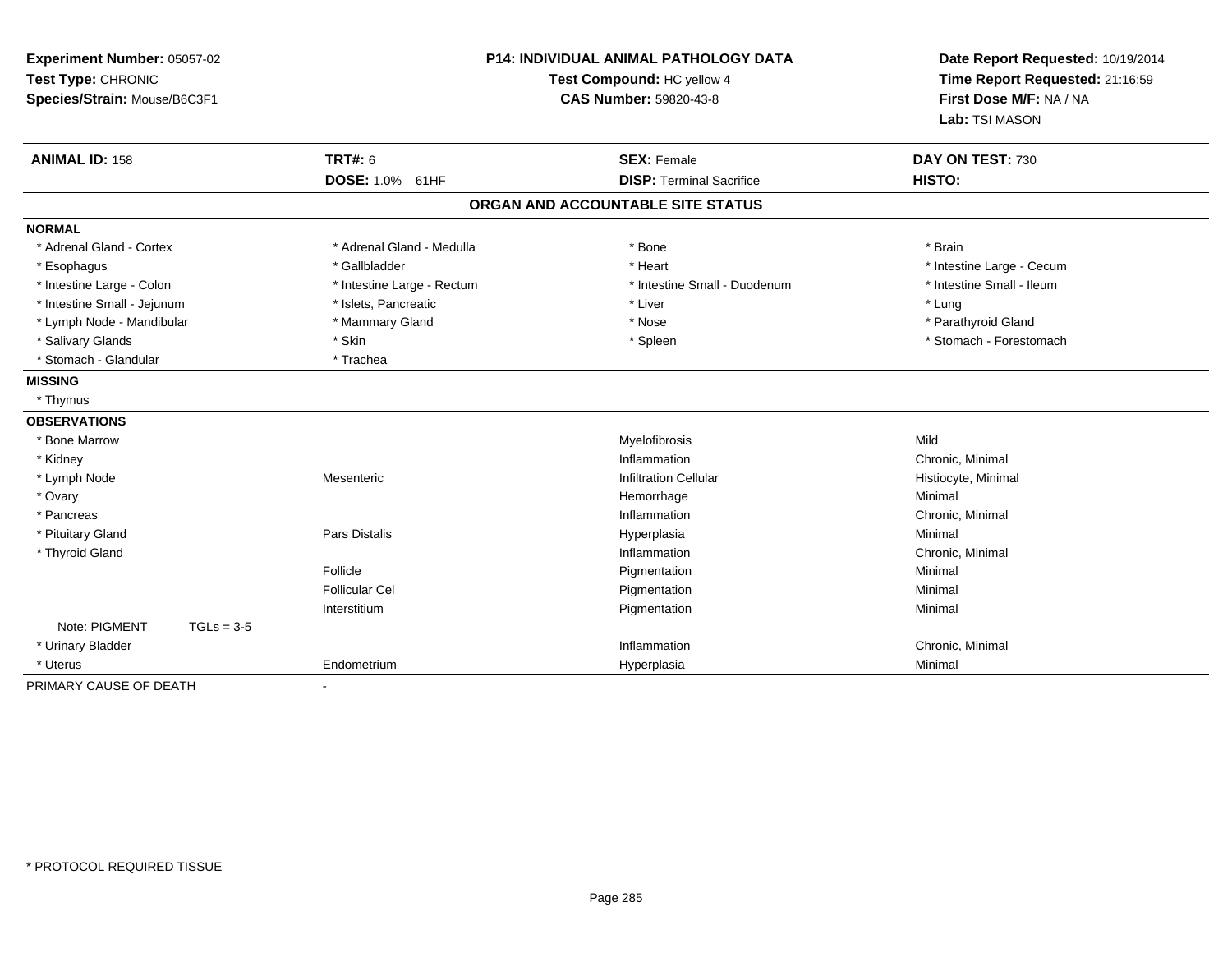| Experiment Number: 05057-02<br>Test Type: CHRONIC<br>Species/Strain: Mouse/B6C3F1 | <b>P14: INDIVIDUAL ANIMAL PATHOLOGY DATA</b><br>Test Compound: HC yellow 4<br><b>CAS Number: 59820-43-8</b> |                                   | Date Report Requested: 10/19/2014<br>Time Report Requested: 21:16:59<br>First Dose M/F: NA / NA<br>Lab: TSI MASON |
|-----------------------------------------------------------------------------------|-------------------------------------------------------------------------------------------------------------|-----------------------------------|-------------------------------------------------------------------------------------------------------------------|
| <b>ANIMAL ID: 159</b>                                                             | <b>TRT#: 6</b>                                                                                              | <b>SEX: Female</b>                | DAY ON TEST: 730                                                                                                  |
|                                                                                   | <b>DOSE: 1.0%</b><br>61HF                                                                                   | <b>DISP: Terminal Sacrifice</b>   | HISTO:                                                                                                            |
|                                                                                   |                                                                                                             | ORGAN AND ACCOUNTABLE SITE STATUS |                                                                                                                   |
| <b>NORMAL</b>                                                                     |                                                                                                             |                                   |                                                                                                                   |
| * Adrenal Gland - Cortex                                                          | * Adrenal Gland - Medulla                                                                                   | * Bone                            | * Esophagus                                                                                                       |
| * Gallbladder                                                                     | * Heart                                                                                                     | * Intestine Large - Cecum         | * Intestine Large - Colon                                                                                         |
| * Intestine Large - Rectum                                                        | * Intestine Small - Duodenum                                                                                | * Intestine Small - Ileum         | * Intestine Small - Jejunum                                                                                       |
| * Islets, Pancreatic                                                              | * Liver                                                                                                     | * Lung                            | * Lymph Node - Mandibular                                                                                         |
| * Mammary Gland                                                                   | * Nose                                                                                                      | * Pancreas                        | * Parathyroid Gland                                                                                               |
| * Pituitary Gland                                                                 | * Salivary Glands                                                                                           | * Skin                            | * Spleen                                                                                                          |
| * Stomach - Forestomach                                                           | * Stomach - Glandular                                                                                       | * Thymus                          | * Trachea                                                                                                         |
| <b>OBSERVATIONS</b>                                                               |                                                                                                             |                                   |                                                                                                                   |
| * Bone Marrow                                                                     |                                                                                                             | Myelofibrosis                     | Minimal                                                                                                           |
| * Brain                                                                           | Thalamus                                                                                                    | Mineralization                    | Minimal                                                                                                           |
| * Kidney                                                                          |                                                                                                             | Inflammation                      | Chronic, Minimal                                                                                                  |
| * Lymph Node                                                                      | Mesenteric                                                                                                  | <b>Infiltration Cellular</b>      | Histiocyte, Minimal                                                                                               |
| * Ovary                                                                           |                                                                                                             | Angiectasis                       | Mild                                                                                                              |
| Note: ANGIECTASIS<br>$TGLs = 5-4$                                                 |                                                                                                             |                                   |                                                                                                                   |
| * Thyroid Gland                                                                   | Follicle                                                                                                    | Pigmentation                      | Mild                                                                                                              |
|                                                                                   | <b>Follicular Cel</b>                                                                                       | Pigmentation                      | Mild                                                                                                              |
|                                                                                   | Interstitium                                                                                                | Pigmentation                      | Minimal                                                                                                           |
| Note: PIGMENT<br>$TGLs = 4-5$                                                     |                                                                                                             |                                   |                                                                                                                   |
| * Urinary Bladder                                                                 |                                                                                                             | Inflammation                      | Chronic, Minimal                                                                                                  |
| * Uterus                                                                          | Endometrium                                                                                                 | Hyperplasia                       | Mild                                                                                                              |
| Note: HYPERPLASIA<br>$TGLs = 6-4$                                                 |                                                                                                             |                                   |                                                                                                                   |
| PRIMARY CAUSE OF DEATH                                                            |                                                                                                             |                                   |                                                                                                                   |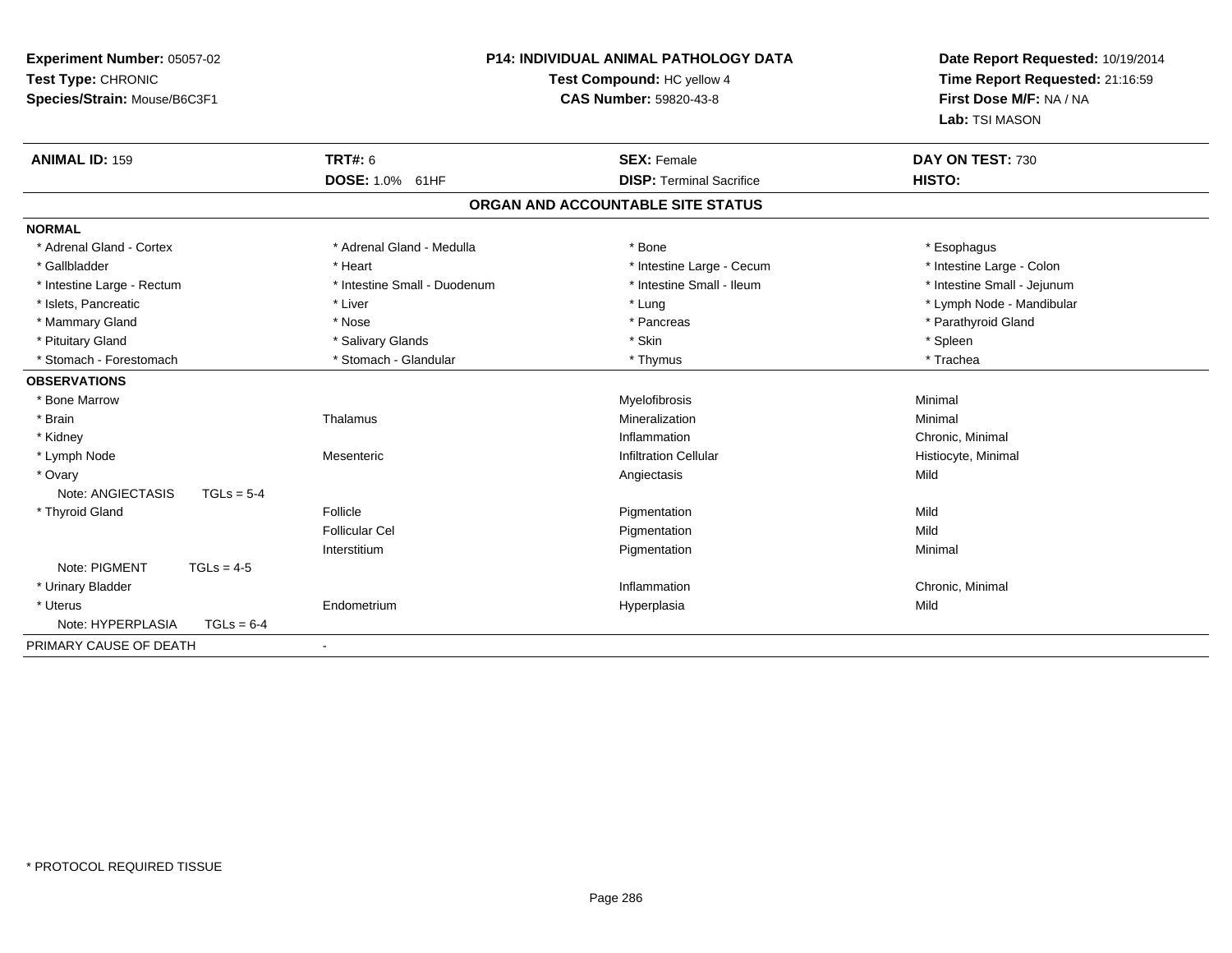| Experiment Number: 05057-02<br>Test Type: CHRONIC<br>Species/Strain: Mouse/B6C3F1 |                                   | P14: INDIVIDUAL ANIMAL PATHOLOGY DATA<br>Test Compound: HC yellow 4<br><b>CAS Number: 59820-43-8</b> | Date Report Requested: 10/19/2014<br>Time Report Requested: 21:16:59<br>First Dose M/F: NA / NA<br>Lab: TSI MASON |
|-----------------------------------------------------------------------------------|-----------------------------------|------------------------------------------------------------------------------------------------------|-------------------------------------------------------------------------------------------------------------------|
| <b>ANIMAL ID: 160</b>                                                             | <b>TRT#: 6</b><br>DOSE: 1.0% 61HF | <b>SEX: Female</b><br><b>DISP: Terminal Sacrifice</b>                                                | DAY ON TEST: 730<br>HISTO:                                                                                        |
|                                                                                   |                                   | ORGAN AND ACCOUNTABLE SITE STATUS                                                                    |                                                                                                                   |
| <b>NORMAL</b>                                                                     |                                   |                                                                                                      |                                                                                                                   |
| * Adrenal Gland - Cortex                                                          | * Bone                            | * Esophagus                                                                                          | * Gallbladder                                                                                                     |
| * Heart                                                                           | * Intestine Large - Cecum         | * Intestine Large - Colon                                                                            | * Intestine Large - Rectum                                                                                        |
| * Intestine Small - Duodenum                                                      | * Intestine Small - Ileum         | * Intestine Small - Jejunum                                                                          | * Islets, Pancreatic                                                                                              |
| * Lung                                                                            | * Lymph Node - Mandibular         | * Nose                                                                                               | * Skin                                                                                                            |
| * Spleen                                                                          | * Stomach - Forestomach           | * Stomach - Glandular                                                                                | * Thymus                                                                                                          |
| * Trachea                                                                         |                                   |                                                                                                      |                                                                                                                   |
| <b>MISSING</b>                                                                    |                                   |                                                                                                      |                                                                                                                   |
| * Adrenal Gland - Medulla                                                         | * Mammary Gland                   | * Parathyroid Gland                                                                                  |                                                                                                                   |
| <b>OBSERVATIONS</b>                                                               |                                   |                                                                                                      |                                                                                                                   |
| * Bone Marrow                                                                     |                                   | Myelofibrosis                                                                                        | Minimal                                                                                                           |
| * Brain                                                                           | Thalamus                          | Mineralization                                                                                       | Minimal                                                                                                           |
| * Kidney                                                                          |                                   | Inflammation                                                                                         | Chronic, Minimal                                                                                                  |
| * Liver                                                                           |                                   | Inflammation                                                                                         | Chronic Active, Minimal                                                                                           |
| * Lymph Node                                                                      | Mesenteric                        | <b>Infiltration Cellular</b>                                                                         | Histiocyte, Minimal                                                                                               |
| * Ovary                                                                           |                                   | Inflammation                                                                                         | Chronic, Minimal                                                                                                  |
| * Pancreas                                                                        |                                   | Inflammation                                                                                         | Chronic, Minimal                                                                                                  |
| * Pituitary Gland                                                                 | Pars Distalis                     | Hyperplasia                                                                                          | Mild                                                                                                              |
| * Salivary Glands                                                                 |                                   | Inflammation                                                                                         | Chronic Active, Minimal                                                                                           |
| * Thyroid Gland                                                                   | Follicle                          | Cyst                                                                                                 | Mild                                                                                                              |
|                                                                                   | Follicle                          | Pigmentation                                                                                         | Minimal                                                                                                           |
|                                                                                   | <b>Follicular Cel</b>             | Pigmentation                                                                                         | Minimal                                                                                                           |
|                                                                                   | Interstitium                      | Pigmentation                                                                                         | Minimal                                                                                                           |
| Note: PIGMENT<br>$TGLs = 3-5$                                                     |                                   |                                                                                                      |                                                                                                                   |
| * Urinary Bladder                                                                 |                                   | Inflammation                                                                                         | Chronic, Minimal                                                                                                  |
| * Uterus                                                                          | Endometrium                       | Hyperplasia                                                                                          | Mild                                                                                                              |
| PRIMARY CAUSE OF DEATH                                                            |                                   |                                                                                                      |                                                                                                                   |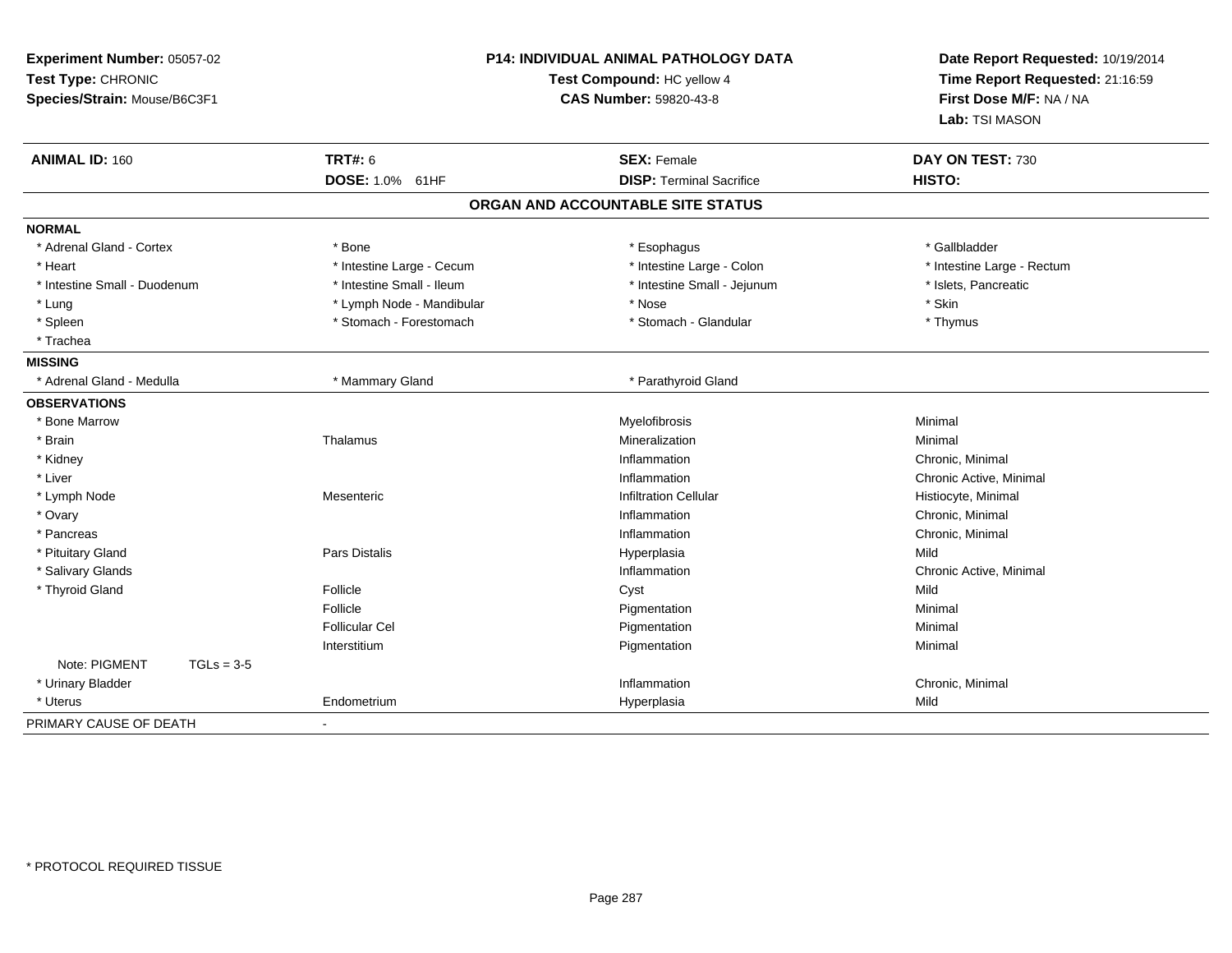| Experiment Number: 05057-02<br>Test Type: CHRONIC<br>Species/Strain: Mouse/B6C3F1 |                              | <b>P14: INDIVIDUAL ANIMAL PATHOLOGY DATA</b><br>Test Compound: HC yellow 4<br>CAS Number: 59820-43-8 | Date Report Requested: 10/19/2014<br>Time Report Requested: 21:16:59<br>First Dose M/F: NA / NA<br>Lab: TSI MASON |
|-----------------------------------------------------------------------------------|------------------------------|------------------------------------------------------------------------------------------------------|-------------------------------------------------------------------------------------------------------------------|
| <b>ANIMAL ID: 161</b>                                                             | <b>TRT#: 6</b>               | <b>SEX: Female</b>                                                                                   | DAY ON TEST: 730                                                                                                  |
|                                                                                   | DOSE: 1.0% 61HF              | <b>DISP: Terminal Sacrifice</b>                                                                      | HISTO:                                                                                                            |
|                                                                                   |                              | ORGAN AND ACCOUNTABLE SITE STATUS                                                                    |                                                                                                                   |
| <b>NORMAL</b>                                                                     |                              |                                                                                                      |                                                                                                                   |
| * Adrenal Gland - Cortex                                                          | * Adrenal Gland - Medulla    | * Bone                                                                                               | * Esophagus                                                                                                       |
| * Gallbladder                                                                     | * Heart                      | * Intestine Large - Cecum                                                                            | * Intestine Large - Colon                                                                                         |
| * Intestine Large - Rectum                                                        | * Intestine Small - Duodenum | * Intestine Small - Ileum                                                                            | * Intestine Small - Jejunum                                                                                       |
| * Islets, Pancreatic                                                              | * Lung                       | * Lymph Node - Mandibular                                                                            | * Lymph Node - Mesenteric                                                                                         |
| * Mammary Gland                                                                   | * Pancreas                   | * Parathyroid Gland                                                                                  | * Skin                                                                                                            |
| * Spleen                                                                          | * Stomach - Forestomach      | * Stomach - Glandular                                                                                | * Thymus                                                                                                          |
| * Trachea                                                                         | * Urinary Bladder            |                                                                                                      |                                                                                                                   |
| <b>MISSING</b>                                                                    |                              |                                                                                                      |                                                                                                                   |
| * Nose                                                                            |                              |                                                                                                      |                                                                                                                   |
| <b>OBSERVATIONS</b>                                                               |                              |                                                                                                      |                                                                                                                   |
| * Bone Marrow                                                                     |                              | Myelofibrosis                                                                                        | Mild                                                                                                              |
| * Brain                                                                           | Thalamus                     | Mineralization                                                                                       | Minimal                                                                                                           |
| * Kidney                                                                          |                              | Inflammation                                                                                         | Chronic, Minimal                                                                                                  |
| * Liver                                                                           |                              | Inflammation                                                                                         | Chronic Active, Minimal                                                                                           |
|                                                                                   |                              | <b>Necrosis</b>                                                                                      | Minimal                                                                                                           |
| * Ovary                                                                           |                              | Cyst                                                                                                 | Moderate                                                                                                          |
| $1 TGLs = 5-4$<br>Note: [ CYST                                                    |                              |                                                                                                      |                                                                                                                   |
| Note: EMBRYONIC CYST LINED BY HYPERPLASTIC GERM EPITHELIUM                        |                              |                                                                                                      |                                                                                                                   |
| * Pituitary Gland                                                                 | <b>Pars Distalis</b>         | Hyperplasia                                                                                          | Minimal                                                                                                           |
| * Salivary Glands                                                                 |                              | Inflammation                                                                                         | Chronic Active, Minimal                                                                                           |
| * Thyroid Gland                                                                   | <b>Follicular Cel</b>        | Hyperplasia                                                                                          | Minimal                                                                                                           |
|                                                                                   | Follicle                     | Pigmentation                                                                                         | Minimal                                                                                                           |
|                                                                                   | <b>Follicular Cel</b>        | Pigmentation                                                                                         | Minimal                                                                                                           |
|                                                                                   | Interstitium                 | Pigmentation                                                                                         | Minimal                                                                                                           |
| Note: PIGMENT<br>$TGLs = 4-5$                                                     |                              |                                                                                                      |                                                                                                                   |
| * Uterus                                                                          | Endometrium                  | Hyperplasia                                                                                          | Mild                                                                                                              |
| Note: HYPERPLASIA<br>$TGLs = 6,7-4+4.1$                                           |                              |                                                                                                      |                                                                                                                   |
| PRIMARY CAUSE OF DEATH                                                            |                              |                                                                                                      |                                                                                                                   |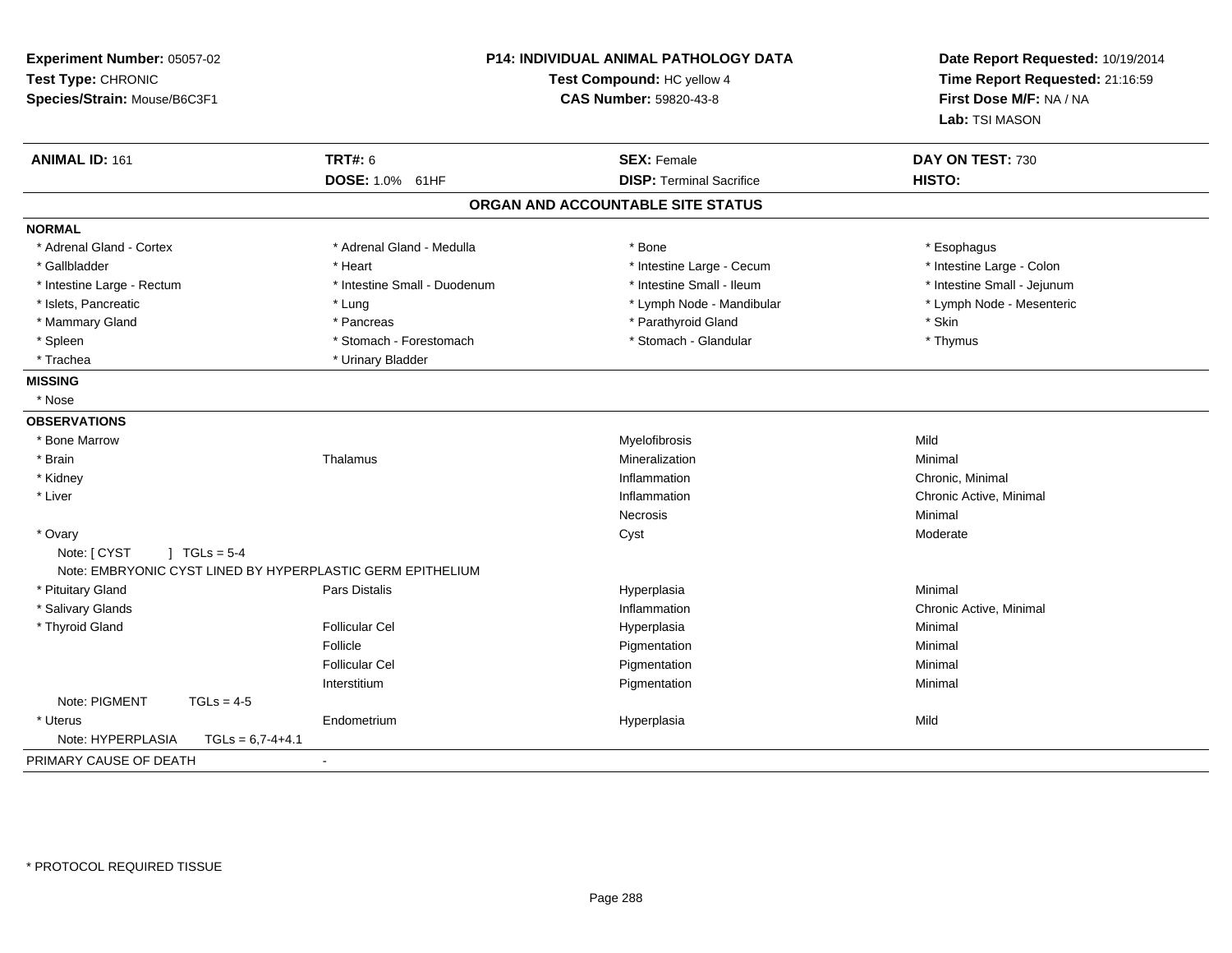| Experiment Number: 05057-02<br>Test Type: CHRONIC<br>Species/Strain: Mouse/B6C3F1                                                      |                                   | <b>P14: INDIVIDUAL ANIMAL PATHOLOGY DATA</b><br>Test Compound: HC yellow 4<br>CAS Number: 59820-43-8 | Date Report Requested: 10/19/2014<br>Time Report Requested: 21:16:59<br>First Dose M/F: NA / NA<br>Lab: TSI MASON |
|----------------------------------------------------------------------------------------------------------------------------------------|-----------------------------------|------------------------------------------------------------------------------------------------------|-------------------------------------------------------------------------------------------------------------------|
| <b>ANIMAL ID: 162</b>                                                                                                                  | <b>TRT#: 6</b><br>DOSE: 1.0% 61HF | <b>SEX: Female</b><br><b>DISP: Terminal Sacrifice</b>                                                | DAY ON TEST: 730<br>HISTO:                                                                                        |
|                                                                                                                                        |                                   | ORGAN AND ACCOUNTABLE SITE STATUS                                                                    |                                                                                                                   |
| <b>NORMAL</b>                                                                                                                          |                                   |                                                                                                      |                                                                                                                   |
| * Adrenal Gland - Cortex                                                                                                               | * Adrenal Gland - Medulla         | * Bone                                                                                               | * Brain                                                                                                           |
| * Esophagus                                                                                                                            | * Gallbladder                     | * Heart                                                                                              | * Intestine Large - Cecum                                                                                         |
| * Intestine Large - Colon                                                                                                              | * Intestine Large - Rectum        | * Intestine Small - Duodenum                                                                         | * Intestine Small - Ileum                                                                                         |
| * Intestine Small - Jejunum                                                                                                            | * Islets, Pancreatic              | * Liver                                                                                              | * Lung                                                                                                            |
| * Lymph Node - Mandibular                                                                                                              | * Mammary Gland                   | * Nose                                                                                               | * Parathyroid Gland                                                                                               |
| * Pituitary Gland                                                                                                                      | * Skin                            | * Stomach - Glandular                                                                                | * Thymus                                                                                                          |
| * Trachea                                                                                                                              |                                   |                                                                                                      |                                                                                                                   |
| <b>OBSERVATIONS</b>                                                                                                                    |                                   |                                                                                                      |                                                                                                                   |
| * Bone Marrow                                                                                                                          |                                   | Myelofibrosis                                                                                        | Minimal                                                                                                           |
| * Kidney                                                                                                                               |                                   | Inflammation                                                                                         | Chronic, Mild                                                                                                     |
| * Lymph Node                                                                                                                           | Mesenteric                        | <b>Infiltration Cellular</b>                                                                         | Histiocyte, Minimal                                                                                               |
| * Ovary                                                                                                                                |                                   | Cystadenoma                                                                                          |                                                                                                                   |
| Note: CYSTADENOMA<br>$TGLs = 4-4$                                                                                                      |                                   |                                                                                                      |                                                                                                                   |
| * Pancreas                                                                                                                             |                                   | Inflammation                                                                                         | Chronic, Minimal                                                                                                  |
| * Salivary Glands                                                                                                                      |                                   | Inflammation                                                                                         | Chronic Active, Mild                                                                                              |
| * Spleen                                                                                                                               |                                   | Pigmentation                                                                                         | Mild                                                                                                              |
| Note: PIGMENT<br>$TGLs = 6-3$                                                                                                          |                                   |                                                                                                      |                                                                                                                   |
| * Stomach                                                                                                                              | Forestomach                       | Acanthosis                                                                                           | Mild                                                                                                              |
|                                                                                                                                        | Forestomach                       | Hyperkeratosis                                                                                       | Mild                                                                                                              |
|                                                                                                                                        | Forestomach                       | Hyperplasia                                                                                          | Basal Cell, Mild                                                                                                  |
|                                                                                                                                        | Forestomach                       | Inflammation                                                                                         | Chronic Active, Mild                                                                                              |
| Note: $HYPERKERATOSIS$ TGLs = 8-3<br>Note: INFLAMMATION<br>$TGLs = 8-3$<br>[Acanthosis TGLS = $8-3$ ]<br>[ Hyperkeratosis TGLS = 8-3 ] |                                   |                                                                                                      |                                                                                                                   |
| * Thyroid Gland                                                                                                                        | Follicle                          | Pigmentation                                                                                         | Mild                                                                                                              |
|                                                                                                                                        | <b>Follicular Cel</b>             | Pigmentation                                                                                         | Mild                                                                                                              |
|                                                                                                                                        | Interstitium                      | Pigmentation                                                                                         | Minimal                                                                                                           |
| Note: PIGMENT<br>$TGLs = 2-5$                                                                                                          |                                   |                                                                                                      |                                                                                                                   |
| * Urinary Bladder                                                                                                                      |                                   | Inflammation                                                                                         | Chronic, Minimal                                                                                                  |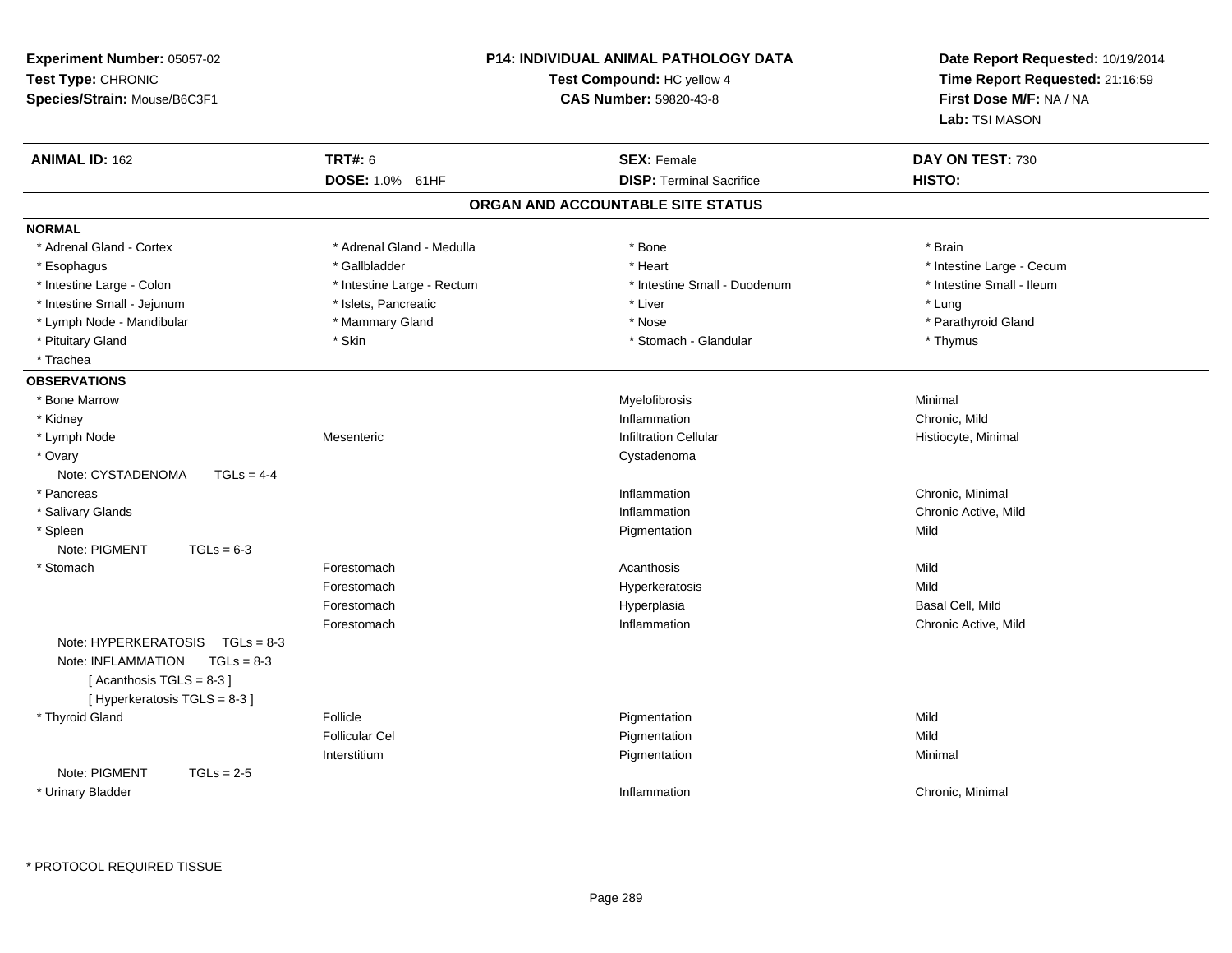| <b>Experiment Number: 05057-02</b><br>Test Type: CHRONIC<br>Species/Strain: Mouse/B6C3F1 | <b>P14: INDIVIDUAL ANIMAL PATHOLOGY DATA</b><br>Test Compound: HC yellow 4<br><b>CAS Number: 59820-43-8</b> |                                   | Date Report Requested: 10/19/2014<br>Time Report Requested: 21:16:59<br>First Dose M/F: NA / NA<br>Lab: TSI MASON |
|------------------------------------------------------------------------------------------|-------------------------------------------------------------------------------------------------------------|-----------------------------------|-------------------------------------------------------------------------------------------------------------------|
| <b>ANIMAL ID: 162</b>                                                                    | TRT#: 6                                                                                                     | <b>SEX: Female</b>                | DAY ON TEST: 730                                                                                                  |
|                                                                                          | <b>DOSE: 1.0% 61HF</b>                                                                                      | <b>DISP:</b> Terminal Sacrifice   | HISTO:                                                                                                            |
|                                                                                          |                                                                                                             | ORGAN AND ACCOUNTABLE SITE STATUS |                                                                                                                   |
| * Uterus                                                                                 | Endometrium                                                                                                 | Hyperplasia                       | Mild                                                                                                              |
| Note: HYPERPLASIA<br>$TGLs = 5-4.1$                                                      |                                                                                                             |                                   |                                                                                                                   |
| PRIMARY CAUSE OF DEATH                                                                   |                                                                                                             |                                   |                                                                                                                   |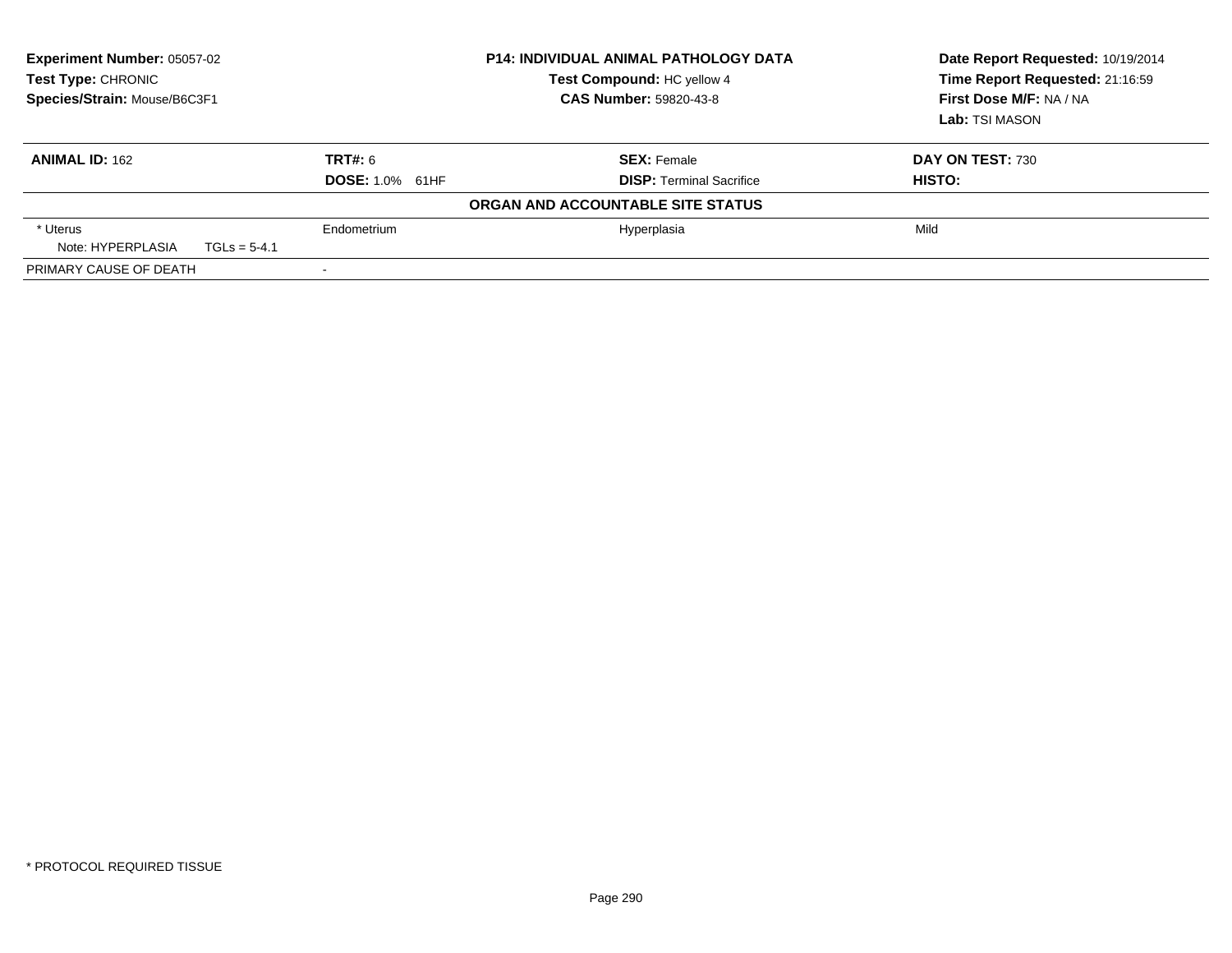| <b>TRT#: 6</b><br><b>SEX: Female</b><br><b>ANIMAL ID: 164</b><br>DAY ON TEST: 554<br>DOSE: 1.0% 61HF<br><b>DISP: Moribund</b><br>HISTO:<br>ORGAN AND ACCOUNTABLE SITE STATUS<br><b>NORMAL</b><br>* Bone Marrow<br>* Adrenal Gland - Cortex<br>* Adrenal Gland - Medulla<br>* Bone<br>* Intestine Small - Duodenum<br>* Intestine Large - Cecum<br>* Intestine Large - Colon<br>* Intestine Large - Rectum<br>* Intestine Small - Ileum<br>* Intestine Small - Jejunum<br>* Nose<br>* Islets, Pancreatic<br>* Parathyroid Gland<br>* Pituitary Gland<br><b>MISSING</b><br>* Mammary Gland<br>* Esophagus<br><b>OBSERVATIONS</b><br>Lymphoma Malignant Mixed<br>* Brain<br>Lymphoma Malignant Mixed<br>* Gallbladder<br>* Heart<br>Lymphoma Malignant Mixed<br>Lymphoma Malignant Mixed<br>* Kidney<br>Lymphoma Malignant Mixed<br>* Liver<br>Note: LYMPH MAL MIXD<br>$TGLs = 9-2$<br>* Lung<br>Lymphoma Malignant Mixed<br>Mandibular<br>Lymphoma Malignant Mixed<br>* Lymph Node<br>Mediastinal<br>Lymphoma Malignant Mixed<br>Mesenteric<br>Lymphoma Malignant Mixed<br>Lymphoma Malignant Mixed<br>Pancreatic<br>Note: LYMPH MAL MIXD<br>$TGLS = 5-5$<br>Lymphoma Malignant Mixed<br>Mesentery<br>Cyst<br>Mild<br>* Ovary<br>Lymphoma Malignant Mixed<br>Note: CYST<br>$TGLs = 7-4$<br>* Pancreas<br>Lymphoma Malignant Mixed<br>* Salivary Glands<br>Lymphoma Malignant Mixed<br>Note: LYMPH MAL MIXD TGLs = 4-5<br><b>Skeletal Muscle</b><br>Lymphoma Malignant Mixed<br>* Skin<br>Lymphoma Malignant Mixed<br>Note: LYMPH MAL MIXD<br>$TGLs = 3-9$<br>* Spleen<br>Lymphoma Malignant Mixed | <b>Experiment Number: 05057-02</b><br>Test Type: CHRONIC<br>Species/Strain: Mouse/B6C3F1 | P14: INDIVIDUAL ANIMAL PATHOLOGY DATA<br>Test Compound: HC yellow 4<br><b>CAS Number: 59820-43-8</b> | Date Report Requested: 10/19/2014<br>Time Report Requested: 21:16:59<br>First Dose M/F: NA / NA<br><b>Lab:</b> TSI MASON |
|-------------------------------------------------------------------------------------------------------------------------------------------------------------------------------------------------------------------------------------------------------------------------------------------------------------------------------------------------------------------------------------------------------------------------------------------------------------------------------------------------------------------------------------------------------------------------------------------------------------------------------------------------------------------------------------------------------------------------------------------------------------------------------------------------------------------------------------------------------------------------------------------------------------------------------------------------------------------------------------------------------------------------------------------------------------------------------------------------------------------------------------------------------------------------------------------------------------------------------------------------------------------------------------------------------------------------------------------------------------------------------------------------------------------------------------------------------------------------------------------------------------------------------------------------------------------------------------------------|------------------------------------------------------------------------------------------|------------------------------------------------------------------------------------------------------|--------------------------------------------------------------------------------------------------------------------------|
|                                                                                                                                                                                                                                                                                                                                                                                                                                                                                                                                                                                                                                                                                                                                                                                                                                                                                                                                                                                                                                                                                                                                                                                                                                                                                                                                                                                                                                                                                                                                                                                                 |                                                                                          |                                                                                                      |                                                                                                                          |
|                                                                                                                                                                                                                                                                                                                                                                                                                                                                                                                                                                                                                                                                                                                                                                                                                                                                                                                                                                                                                                                                                                                                                                                                                                                                                                                                                                                                                                                                                                                                                                                                 |                                                                                          |                                                                                                      |                                                                                                                          |
|                                                                                                                                                                                                                                                                                                                                                                                                                                                                                                                                                                                                                                                                                                                                                                                                                                                                                                                                                                                                                                                                                                                                                                                                                                                                                                                                                                                                                                                                                                                                                                                                 |                                                                                          |                                                                                                      |                                                                                                                          |
|                                                                                                                                                                                                                                                                                                                                                                                                                                                                                                                                                                                                                                                                                                                                                                                                                                                                                                                                                                                                                                                                                                                                                                                                                                                                                                                                                                                                                                                                                                                                                                                                 |                                                                                          |                                                                                                      |                                                                                                                          |
|                                                                                                                                                                                                                                                                                                                                                                                                                                                                                                                                                                                                                                                                                                                                                                                                                                                                                                                                                                                                                                                                                                                                                                                                                                                                                                                                                                                                                                                                                                                                                                                                 |                                                                                          |                                                                                                      |                                                                                                                          |
|                                                                                                                                                                                                                                                                                                                                                                                                                                                                                                                                                                                                                                                                                                                                                                                                                                                                                                                                                                                                                                                                                                                                                                                                                                                                                                                                                                                                                                                                                                                                                                                                 |                                                                                          |                                                                                                      |                                                                                                                          |
|                                                                                                                                                                                                                                                                                                                                                                                                                                                                                                                                                                                                                                                                                                                                                                                                                                                                                                                                                                                                                                                                                                                                                                                                                                                                                                                                                                                                                                                                                                                                                                                                 |                                                                                          |                                                                                                      |                                                                                                                          |
|                                                                                                                                                                                                                                                                                                                                                                                                                                                                                                                                                                                                                                                                                                                                                                                                                                                                                                                                                                                                                                                                                                                                                                                                                                                                                                                                                                                                                                                                                                                                                                                                 |                                                                                          |                                                                                                      |                                                                                                                          |
|                                                                                                                                                                                                                                                                                                                                                                                                                                                                                                                                                                                                                                                                                                                                                                                                                                                                                                                                                                                                                                                                                                                                                                                                                                                                                                                                                                                                                                                                                                                                                                                                 |                                                                                          |                                                                                                      |                                                                                                                          |
|                                                                                                                                                                                                                                                                                                                                                                                                                                                                                                                                                                                                                                                                                                                                                                                                                                                                                                                                                                                                                                                                                                                                                                                                                                                                                                                                                                                                                                                                                                                                                                                                 |                                                                                          |                                                                                                      |                                                                                                                          |
|                                                                                                                                                                                                                                                                                                                                                                                                                                                                                                                                                                                                                                                                                                                                                                                                                                                                                                                                                                                                                                                                                                                                                                                                                                                                                                                                                                                                                                                                                                                                                                                                 |                                                                                          |                                                                                                      |                                                                                                                          |
|                                                                                                                                                                                                                                                                                                                                                                                                                                                                                                                                                                                                                                                                                                                                                                                                                                                                                                                                                                                                                                                                                                                                                                                                                                                                                                                                                                                                                                                                                                                                                                                                 |                                                                                          |                                                                                                      |                                                                                                                          |
|                                                                                                                                                                                                                                                                                                                                                                                                                                                                                                                                                                                                                                                                                                                                                                                                                                                                                                                                                                                                                                                                                                                                                                                                                                                                                                                                                                                                                                                                                                                                                                                                 |                                                                                          |                                                                                                      |                                                                                                                          |
|                                                                                                                                                                                                                                                                                                                                                                                                                                                                                                                                                                                                                                                                                                                                                                                                                                                                                                                                                                                                                                                                                                                                                                                                                                                                                                                                                                                                                                                                                                                                                                                                 |                                                                                          |                                                                                                      |                                                                                                                          |
|                                                                                                                                                                                                                                                                                                                                                                                                                                                                                                                                                                                                                                                                                                                                                                                                                                                                                                                                                                                                                                                                                                                                                                                                                                                                                                                                                                                                                                                                                                                                                                                                 |                                                                                          |                                                                                                      |                                                                                                                          |
|                                                                                                                                                                                                                                                                                                                                                                                                                                                                                                                                                                                                                                                                                                                                                                                                                                                                                                                                                                                                                                                                                                                                                                                                                                                                                                                                                                                                                                                                                                                                                                                                 |                                                                                          |                                                                                                      |                                                                                                                          |
|                                                                                                                                                                                                                                                                                                                                                                                                                                                                                                                                                                                                                                                                                                                                                                                                                                                                                                                                                                                                                                                                                                                                                                                                                                                                                                                                                                                                                                                                                                                                                                                                 |                                                                                          |                                                                                                      |                                                                                                                          |
|                                                                                                                                                                                                                                                                                                                                                                                                                                                                                                                                                                                                                                                                                                                                                                                                                                                                                                                                                                                                                                                                                                                                                                                                                                                                                                                                                                                                                                                                                                                                                                                                 |                                                                                          |                                                                                                      |                                                                                                                          |
|                                                                                                                                                                                                                                                                                                                                                                                                                                                                                                                                                                                                                                                                                                                                                                                                                                                                                                                                                                                                                                                                                                                                                                                                                                                                                                                                                                                                                                                                                                                                                                                                 |                                                                                          |                                                                                                      |                                                                                                                          |
|                                                                                                                                                                                                                                                                                                                                                                                                                                                                                                                                                                                                                                                                                                                                                                                                                                                                                                                                                                                                                                                                                                                                                                                                                                                                                                                                                                                                                                                                                                                                                                                                 |                                                                                          |                                                                                                      |                                                                                                                          |
|                                                                                                                                                                                                                                                                                                                                                                                                                                                                                                                                                                                                                                                                                                                                                                                                                                                                                                                                                                                                                                                                                                                                                                                                                                                                                                                                                                                                                                                                                                                                                                                                 |                                                                                          |                                                                                                      |                                                                                                                          |
|                                                                                                                                                                                                                                                                                                                                                                                                                                                                                                                                                                                                                                                                                                                                                                                                                                                                                                                                                                                                                                                                                                                                                                                                                                                                                                                                                                                                                                                                                                                                                                                                 |                                                                                          |                                                                                                      |                                                                                                                          |
|                                                                                                                                                                                                                                                                                                                                                                                                                                                                                                                                                                                                                                                                                                                                                                                                                                                                                                                                                                                                                                                                                                                                                                                                                                                                                                                                                                                                                                                                                                                                                                                                 |                                                                                          |                                                                                                      |                                                                                                                          |
|                                                                                                                                                                                                                                                                                                                                                                                                                                                                                                                                                                                                                                                                                                                                                                                                                                                                                                                                                                                                                                                                                                                                                                                                                                                                                                                                                                                                                                                                                                                                                                                                 |                                                                                          |                                                                                                      |                                                                                                                          |
|                                                                                                                                                                                                                                                                                                                                                                                                                                                                                                                                                                                                                                                                                                                                                                                                                                                                                                                                                                                                                                                                                                                                                                                                                                                                                                                                                                                                                                                                                                                                                                                                 |                                                                                          |                                                                                                      |                                                                                                                          |
|                                                                                                                                                                                                                                                                                                                                                                                                                                                                                                                                                                                                                                                                                                                                                                                                                                                                                                                                                                                                                                                                                                                                                                                                                                                                                                                                                                                                                                                                                                                                                                                                 |                                                                                          |                                                                                                      |                                                                                                                          |
|                                                                                                                                                                                                                                                                                                                                                                                                                                                                                                                                                                                                                                                                                                                                                                                                                                                                                                                                                                                                                                                                                                                                                                                                                                                                                                                                                                                                                                                                                                                                                                                                 |                                                                                          |                                                                                                      |                                                                                                                          |
|                                                                                                                                                                                                                                                                                                                                                                                                                                                                                                                                                                                                                                                                                                                                                                                                                                                                                                                                                                                                                                                                                                                                                                                                                                                                                                                                                                                                                                                                                                                                                                                                 |                                                                                          |                                                                                                      |                                                                                                                          |
|                                                                                                                                                                                                                                                                                                                                                                                                                                                                                                                                                                                                                                                                                                                                                                                                                                                                                                                                                                                                                                                                                                                                                                                                                                                                                                                                                                                                                                                                                                                                                                                                 |                                                                                          |                                                                                                      |                                                                                                                          |
|                                                                                                                                                                                                                                                                                                                                                                                                                                                                                                                                                                                                                                                                                                                                                                                                                                                                                                                                                                                                                                                                                                                                                                                                                                                                                                                                                                                                                                                                                                                                                                                                 |                                                                                          |                                                                                                      |                                                                                                                          |
|                                                                                                                                                                                                                                                                                                                                                                                                                                                                                                                                                                                                                                                                                                                                                                                                                                                                                                                                                                                                                                                                                                                                                                                                                                                                                                                                                                                                                                                                                                                                                                                                 |                                                                                          |                                                                                                      |                                                                                                                          |
|                                                                                                                                                                                                                                                                                                                                                                                                                                                                                                                                                                                                                                                                                                                                                                                                                                                                                                                                                                                                                                                                                                                                                                                                                                                                                                                                                                                                                                                                                                                                                                                                 |                                                                                          |                                                                                                      |                                                                                                                          |
|                                                                                                                                                                                                                                                                                                                                                                                                                                                                                                                                                                                                                                                                                                                                                                                                                                                                                                                                                                                                                                                                                                                                                                                                                                                                                                                                                                                                                                                                                                                                                                                                 |                                                                                          |                                                                                                      |                                                                                                                          |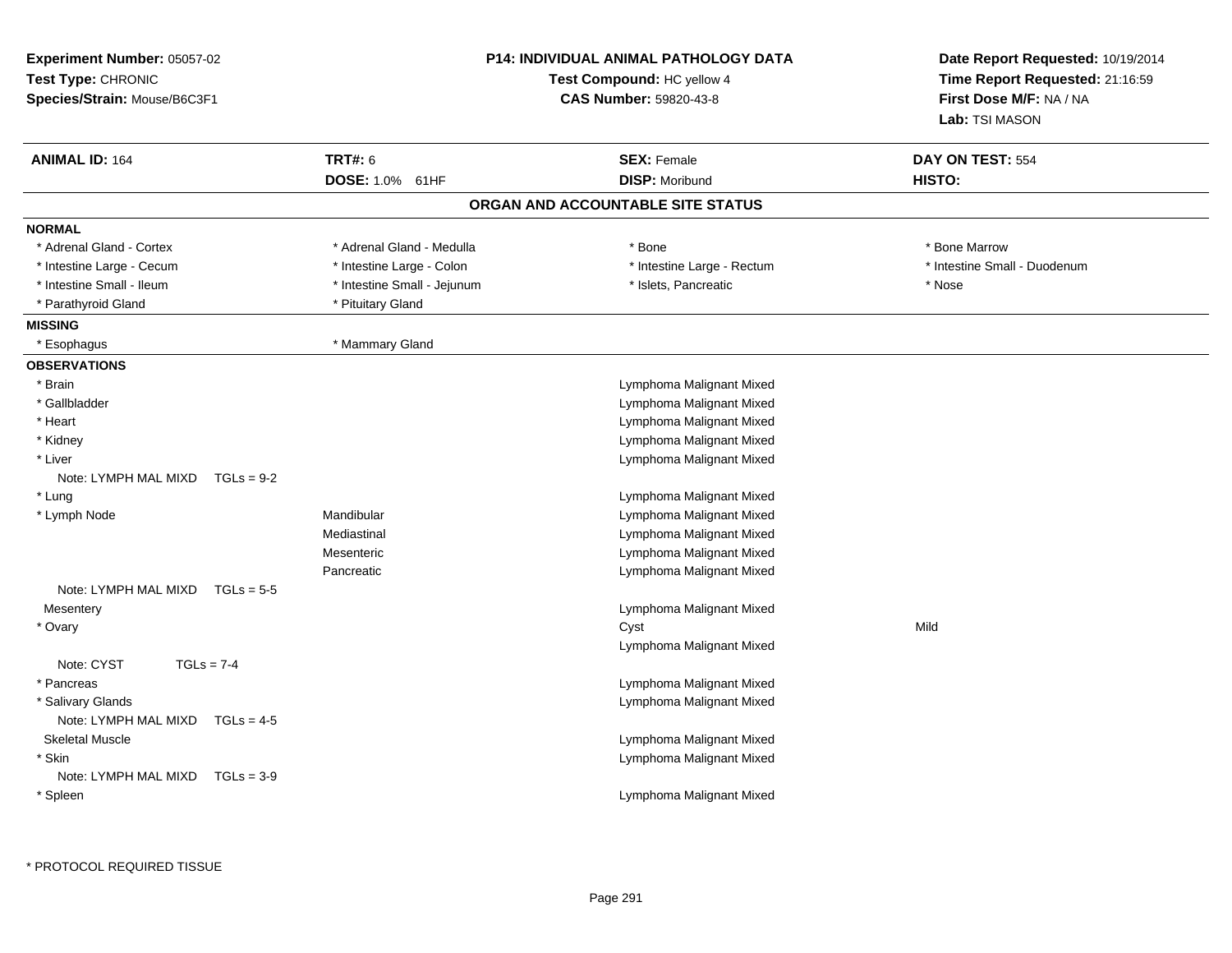| <b>Experiment Number: 05057-02</b><br><b>Test Type: CHRONIC</b><br>Species/Strain: Mouse/B6C3F1 |                           | <b>P14: INDIVIDUAL ANIMAL PATHOLOGY DATA</b><br>Test Compound: HC yellow 4<br><b>CAS Number: 59820-43-8</b> | Date Report Requested: 10/19/2014<br>Time Report Requested: 21:16:59<br>First Dose M/F: NA / NA<br>Lab: TSI MASON |
|-------------------------------------------------------------------------------------------------|---------------------------|-------------------------------------------------------------------------------------------------------------|-------------------------------------------------------------------------------------------------------------------|
| <b>ANIMAL ID: 164</b>                                                                           | TRT#: 6                   | <b>SEX: Female</b>                                                                                          | DAY ON TEST: 554                                                                                                  |
|                                                                                                 | <b>DOSE: 1.0%</b><br>61HF | <b>DISP: Moribund</b>                                                                                       | HISTO:                                                                                                            |
|                                                                                                 |                           | ORGAN AND ACCOUNTABLE SITE STATUS                                                                           |                                                                                                                   |
| Note: LYMPH MAL MIXD<br>$TGLs = 8-3.1$                                                          |                           |                                                                                                             |                                                                                                                   |
| * Stomach                                                                                       | Forestomach               | Hyperplasia                                                                                                 | Pseudoepithel, Minimal                                                                                            |
|                                                                                                 | Glandular                 | Lymphoma Malignant Mixed                                                                                    |                                                                                                                   |
| * Thymus                                                                                        |                           | Lymphoma Malignant Mixed                                                                                    |                                                                                                                   |
| Note: LYMPH MAL MIXD<br>$TGLs = 6-5$                                                            |                           |                                                                                                             |                                                                                                                   |
| * Thyroid Gland                                                                                 |                           | Lymphoma Malignant Mixed                                                                                    |                                                                                                                   |
|                                                                                                 | Follicle                  | Pigmentation                                                                                                | Mild                                                                                                              |
|                                                                                                 | <b>Follicular Cel</b>     | Pigmentation                                                                                                | Mild                                                                                                              |
|                                                                                                 | Interstitium              | Pigmentation                                                                                                | Minimal                                                                                                           |
| Tooth                                                                                           |                           | Lymphoma Malignant Mixed                                                                                    |                                                                                                                   |
| * Trachea                                                                                       |                           | Lymphoma Malignant Mixed                                                                                    |                                                                                                                   |
| * Urinary Bladder                                                                               |                           | Lymphoma Malignant Mixed                                                                                    |                                                                                                                   |
| * Uterus                                                                                        |                           | Lymphoma Malignant Mixed                                                                                    |                                                                                                                   |
| PRIMARY CAUSE OF DEATH                                                                          |                           |                                                                                                             |                                                                                                                   |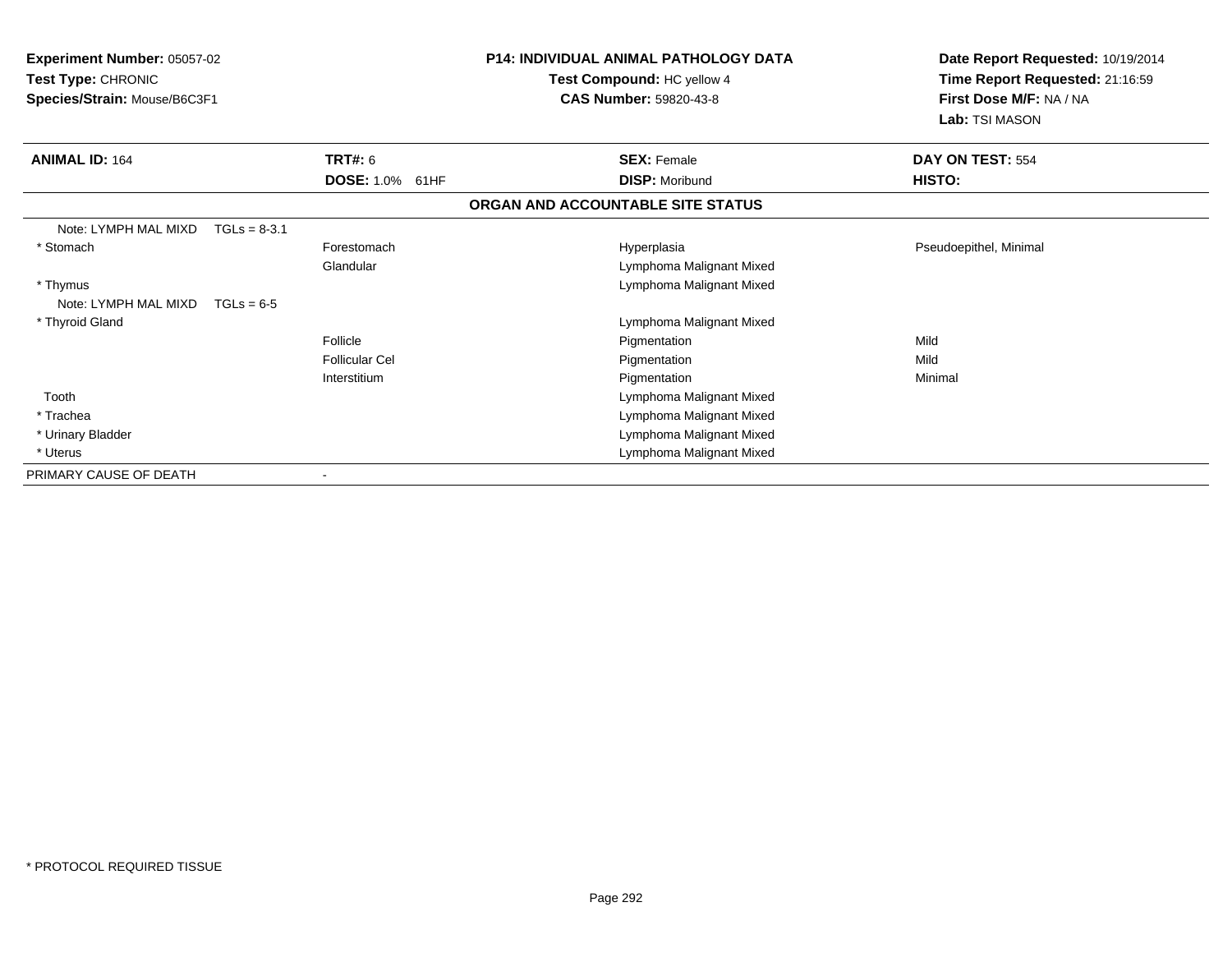| Experiment Number: 05057-02<br>Test Type: CHRONIC<br>Species/Strain: Mouse/B6C3F1 |                              | P14: INDIVIDUAL ANIMAL PATHOLOGY DATA<br>Test Compound: HC yellow 4<br><b>CAS Number: 59820-43-8</b> | Date Report Requested: 10/19/2014<br>Time Report Requested: 21:16:59<br>First Dose M/F: NA / NA<br>Lab: TSI MASON |
|-----------------------------------------------------------------------------------|------------------------------|------------------------------------------------------------------------------------------------------|-------------------------------------------------------------------------------------------------------------------|
| <b>ANIMAL ID: 165</b>                                                             | <b>TRT#: 6</b>               | <b>SEX: Female</b>                                                                                   | DAY ON TEST: 730                                                                                                  |
|                                                                                   | <b>DOSE: 1.0%</b><br>61HF    | <b>DISP: Terminal Sacrifice</b>                                                                      | HISTO:                                                                                                            |
|                                                                                   |                              | ORGAN AND ACCOUNTABLE SITE STATUS                                                                    |                                                                                                                   |
| <b>NORMAL</b>                                                                     |                              |                                                                                                      |                                                                                                                   |
| * Adrenal Gland - Cortex                                                          | * Adrenal Gland - Medulla    | * Bone                                                                                               | * Esophagus                                                                                                       |
| * Gallbladder                                                                     | * Heart                      | * Intestine Large - Cecum                                                                            | * Intestine Large - Colon                                                                                         |
| * Intestine Large - Rectum                                                        | * Intestine Small - Duodenum | * Intestine Small - Ileum                                                                            | * Intestine Small - Jejunum                                                                                       |
| * Islets, Pancreatic                                                              | * Kidney                     | * Lung                                                                                               | * Lymph Node - Mandibular                                                                                         |
| * Mammary Gland                                                                   | * Parathyroid Gland          | * Pituitary Gland                                                                                    | * Skin                                                                                                            |
| * Spleen                                                                          | * Stomach - Forestomach      | * Stomach - Glandular                                                                                | * Thymus                                                                                                          |
| * Trachea                                                                         |                              |                                                                                                      |                                                                                                                   |
| <b>MISSING</b>                                                                    |                              |                                                                                                      |                                                                                                                   |
| * Nose                                                                            |                              |                                                                                                      |                                                                                                                   |
| <b>OBSERVATIONS</b>                                                               |                              |                                                                                                      |                                                                                                                   |
| * Bone Marrow                                                                     |                              | Myelofibrosis                                                                                        | Minimal                                                                                                           |
| * Brain                                                                           | Thalamus                     | Mineralization                                                                                       | Minimal                                                                                                           |
| * Liver                                                                           |                              | Inflammation                                                                                         | Chronic Active, Minimal                                                                                           |
| * Lymph Node                                                                      | Mesenteric                   | <b>Infiltration Cellular</b>                                                                         | Histiocyte, Minimal                                                                                               |
| * Ovary                                                                           |                              | Cystadenoma                                                                                          |                                                                                                                   |
| Note: CYSTADENOMA<br>$TGLs = 5-4$                                                 |                              |                                                                                                      |                                                                                                                   |
| * Pancreas                                                                        |                              | Inflammation                                                                                         | Chronic, Minimal                                                                                                  |
| * Salivary Glands                                                                 |                              | Inflammation                                                                                         | Chronic Active, Minimal                                                                                           |
| * Thyroid Gland                                                                   | <b>Follicular Cel</b>        | Hyperplasia                                                                                          | Minimal                                                                                                           |
|                                                                                   | Follicle                     | Pigmentation                                                                                         | Mild                                                                                                              |
|                                                                                   | <b>Follicular Cel</b>        | Pigmentation                                                                                         | Mild                                                                                                              |
|                                                                                   | Interstitium                 | Pigmentation                                                                                         | Minimal                                                                                                           |
| Note: PIGMENT<br>$TGLs = 4-5$                                                     |                              |                                                                                                      |                                                                                                                   |
| * Urinary Bladder                                                                 |                              | Inflammation                                                                                         | Chronic, Mild                                                                                                     |
| * Uterus                                                                          | Endometrium                  | Hydrometra                                                                                           | Minimal                                                                                                           |
| PRIMARY CAUSE OF DEATH                                                            |                              |                                                                                                      |                                                                                                                   |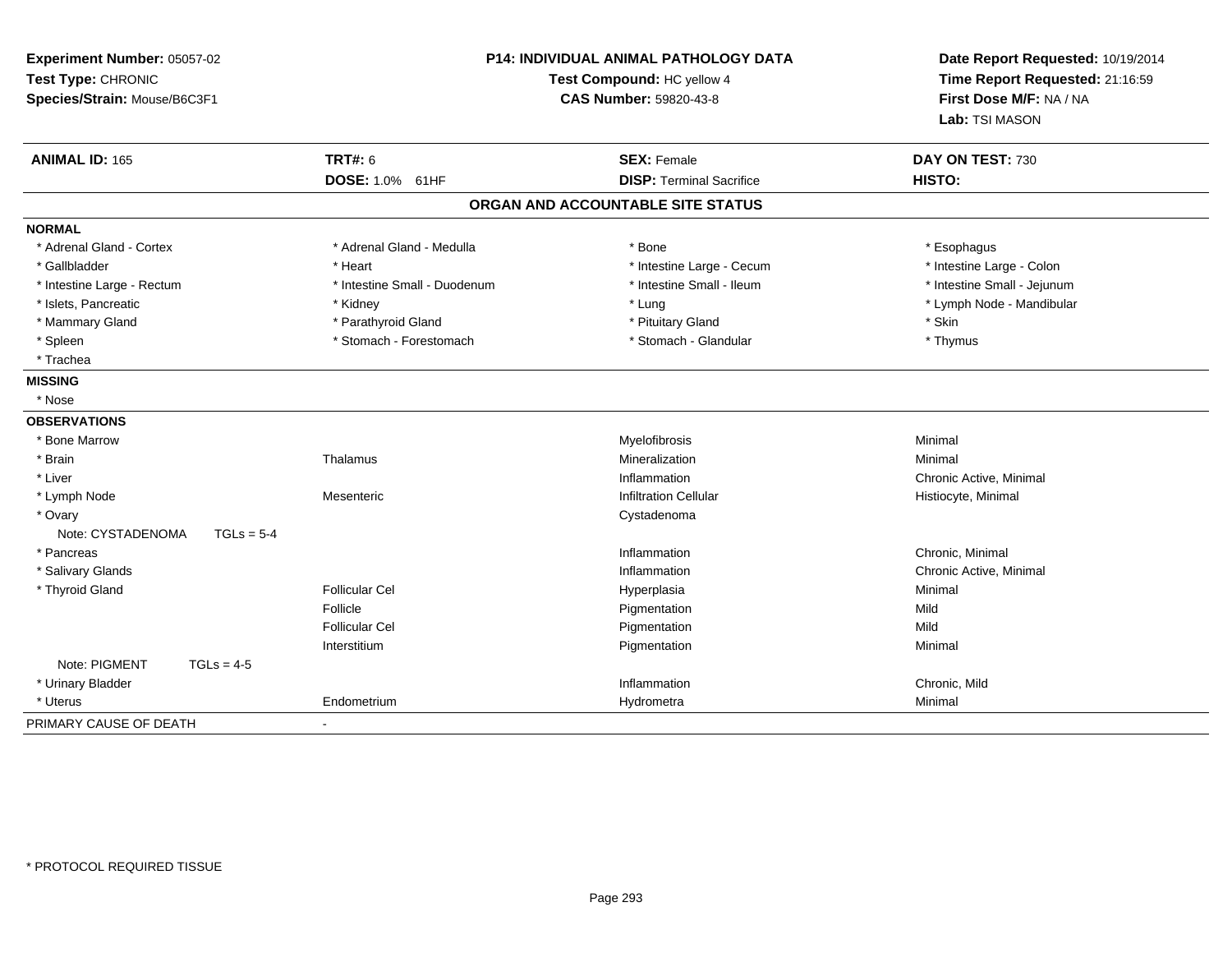| Experiment Number: 05057-02<br>Test Type: CHRONIC<br>Species/Strain: Mouse/B6C3F1 | <b>P14: INDIVIDUAL ANIMAL PATHOLOGY DATA</b><br>Test Compound: HC yellow 4<br><b>CAS Number: 59820-43-8</b> |                                   | Date Report Requested: 10/19/2014<br>Time Report Requested: 21:16:59<br>First Dose M/F: NA / NA<br>Lab: TSI MASON |  |
|-----------------------------------------------------------------------------------|-------------------------------------------------------------------------------------------------------------|-----------------------------------|-------------------------------------------------------------------------------------------------------------------|--|
| <b>TRT#: 6</b><br><b>ANIMAL ID: 167</b>                                           |                                                                                                             | <b>SEX: Female</b>                | DAY ON TEST: 730                                                                                                  |  |
|                                                                                   | DOSE: 1.0% 61HF                                                                                             | <b>DISP: Terminal Sacrifice</b>   | HISTO:                                                                                                            |  |
|                                                                                   |                                                                                                             | ORGAN AND ACCOUNTABLE SITE STATUS |                                                                                                                   |  |
| <b>NORMAL</b>                                                                     |                                                                                                             |                                   |                                                                                                                   |  |
| * Adrenal Gland - Cortex                                                          | * Adrenal Gland - Medulla                                                                                   | * Bone                            | * Brain                                                                                                           |  |
| * Esophagus                                                                       | * Gallbladder                                                                                               | * Heart                           | * Intestine Large - Cecum                                                                                         |  |
| * Intestine Large - Colon                                                         | * Intestine Large - Rectum                                                                                  | * Intestine Small - Duodenum      | * Intestine Small - Ileum                                                                                         |  |
| * Intestine Small - Jejunum                                                       | * Islets, Pancreatic                                                                                        | * Lymph Node - Mandibular         | * Lymph Node - Mesenteric                                                                                         |  |
| * Nose                                                                            | * Parathyroid Gland                                                                                         | * Salivary Glands                 | * Skin                                                                                                            |  |
| * Spleen                                                                          | * Stomach - Glandular                                                                                       | * Thymus                          | * Trachea                                                                                                         |  |
| <b>OBSERVATIONS</b>                                                               |                                                                                                             |                                   |                                                                                                                   |  |
| * Bone Marrow                                                                     |                                                                                                             | Myelofibrosis                     | Minimal                                                                                                           |  |
| * Kidney                                                                          |                                                                                                             | Inflammation                      | Chronic. Minimal                                                                                                  |  |
| * Liver                                                                           |                                                                                                             | Inflammation                      | Chronic Active, Minimal                                                                                           |  |
| * Lung                                                                            |                                                                                                             | Adenocarcinoma                    | Metastatic (Mammary Gland)                                                                                        |  |
| Note: ADENOCARC<br>$TGLs = 5-1$                                                   |                                                                                                             |                                   |                                                                                                                   |  |
| Note: ALVEOLAR/BRONCHIOLAR CARCINOMA WAS ALSO CONSIDERED.                         |                                                                                                             |                                   |                                                                                                                   |  |
| Note: IN ASSESSING THE LUNG THE POSSIBILITY OF A PRIMARY                          |                                                                                                             |                                   |                                                                                                                   |  |
| * Mammary Gland                                                                   |                                                                                                             | Adenocarcinoma                    |                                                                                                                   |  |
| Note: ADENOCARC<br>$TGLs = 3-9$                                                   |                                                                                                             |                                   |                                                                                                                   |  |
| * Ovary                                                                           |                                                                                                             | Cyst                              | Mild                                                                                                              |  |
| * Pancreas                                                                        |                                                                                                             | Inflammation                      | Chronic, Minimal                                                                                                  |  |
| * Pituitary Gland                                                                 | Pars Distalis                                                                                               | Hyperplasia                       | Mild                                                                                                              |  |
| * Stomach                                                                         | Forestomach                                                                                                 | Squamous Cell Papilloma           |                                                                                                                   |  |
| Note: PAPILLOMA SQUA  TGLs = 9-3                                                  |                                                                                                             |                                   |                                                                                                                   |  |
| * Thyroid Gland                                                                   | <b>Follicular Cel</b>                                                                                       | Hyperplasia                       | Minimal                                                                                                           |  |
|                                                                                   |                                                                                                             | Inflammation                      | Chronic, Minimal                                                                                                  |  |
| Follicle                                                                          |                                                                                                             | Pigmentation                      | Minimal                                                                                                           |  |
|                                                                                   | <b>Follicular Cel</b>                                                                                       | Pigmentation                      | Minimal                                                                                                           |  |
|                                                                                   | Interstitium                                                                                                | Pigmentation                      | Minimal                                                                                                           |  |
| Note: PIGMENT<br>$TGLs = 4-5$                                                     |                                                                                                             |                                   |                                                                                                                   |  |
| * Urinary Bladder                                                                 |                                                                                                             | Inflammation                      | Chronic, Minimal                                                                                                  |  |
| * Uterus                                                                          | Endometrium                                                                                                 | Hyperplasia                       | Moderate                                                                                                          |  |
| Note: HYPERPLASIA<br>$TGLs = 6.7-4$                                               |                                                                                                             |                                   |                                                                                                                   |  |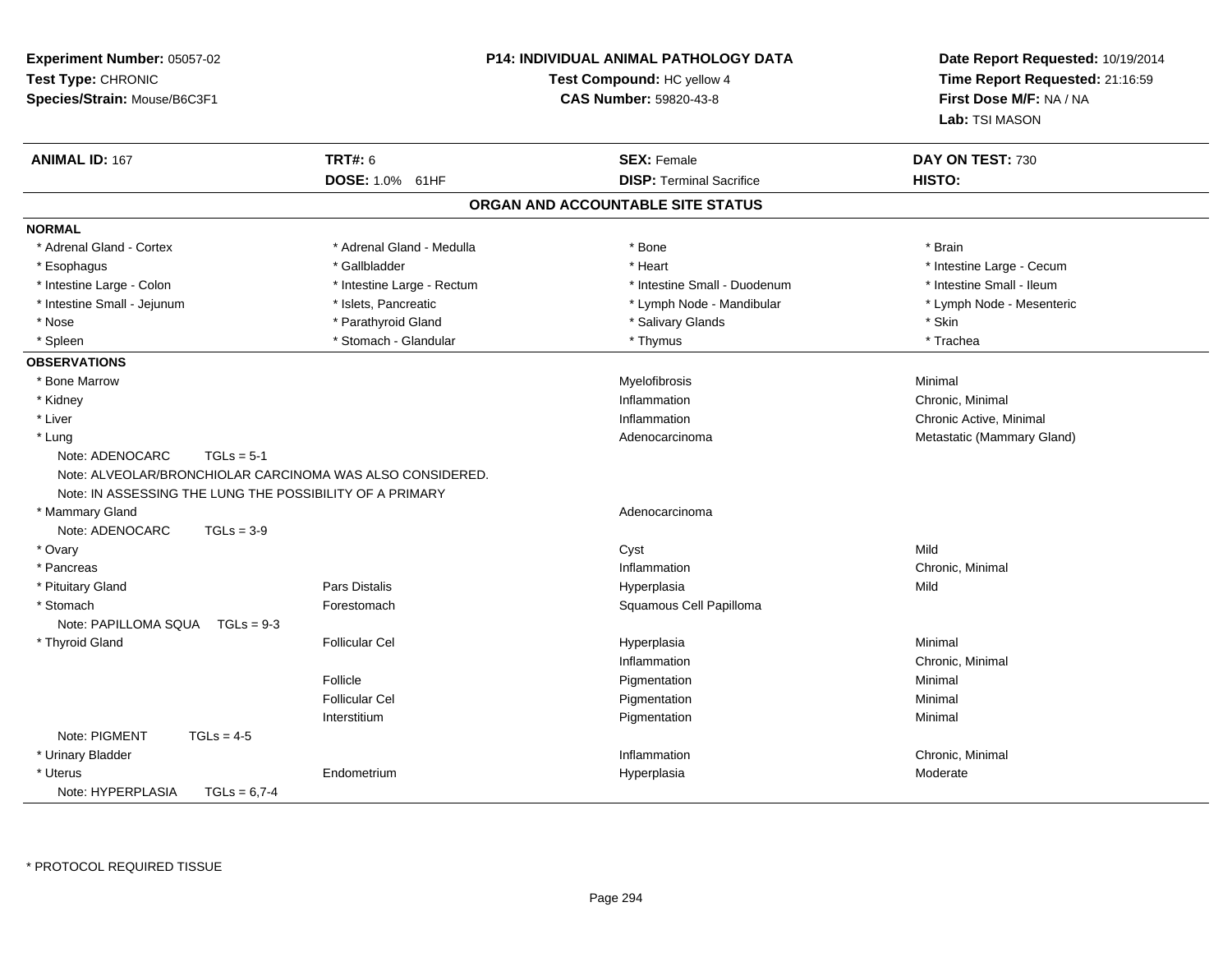| <b>Experiment Number: 05057-02</b><br>Test Type: CHRONIC<br>Species/Strain: Mouse/B6C3F1 | <b>P14: INDIVIDUAL ANIMAL PATHOLOGY DATA</b><br>Test Compound: HC yellow 4<br><b>CAS Number: 59820-43-8</b> |                                   | Date Report Requested: 10/19/2014<br>Time Report Requested: 21:16:59<br>First Dose M/F: NA / NA<br>Lab: TSI MASON |
|------------------------------------------------------------------------------------------|-------------------------------------------------------------------------------------------------------------|-----------------------------------|-------------------------------------------------------------------------------------------------------------------|
| <b>ANIMAL ID: 167</b>                                                                    | <b>TRT#: 6</b>                                                                                              | <b>SEX:</b> Female                | DAY ON TEST: 730                                                                                                  |
|                                                                                          | <b>DOSE: 1.0% 61HF</b>                                                                                      | <b>DISP: Terminal Sacrifice</b>   | HISTO:                                                                                                            |
|                                                                                          |                                                                                                             | ORGAN AND ACCOUNTABLE SITE STATUS |                                                                                                                   |
| PRIMARY CAUSE OF DEATH                                                                   | $\overline{\phantom{0}}$                                                                                    |                                   |                                                                                                                   |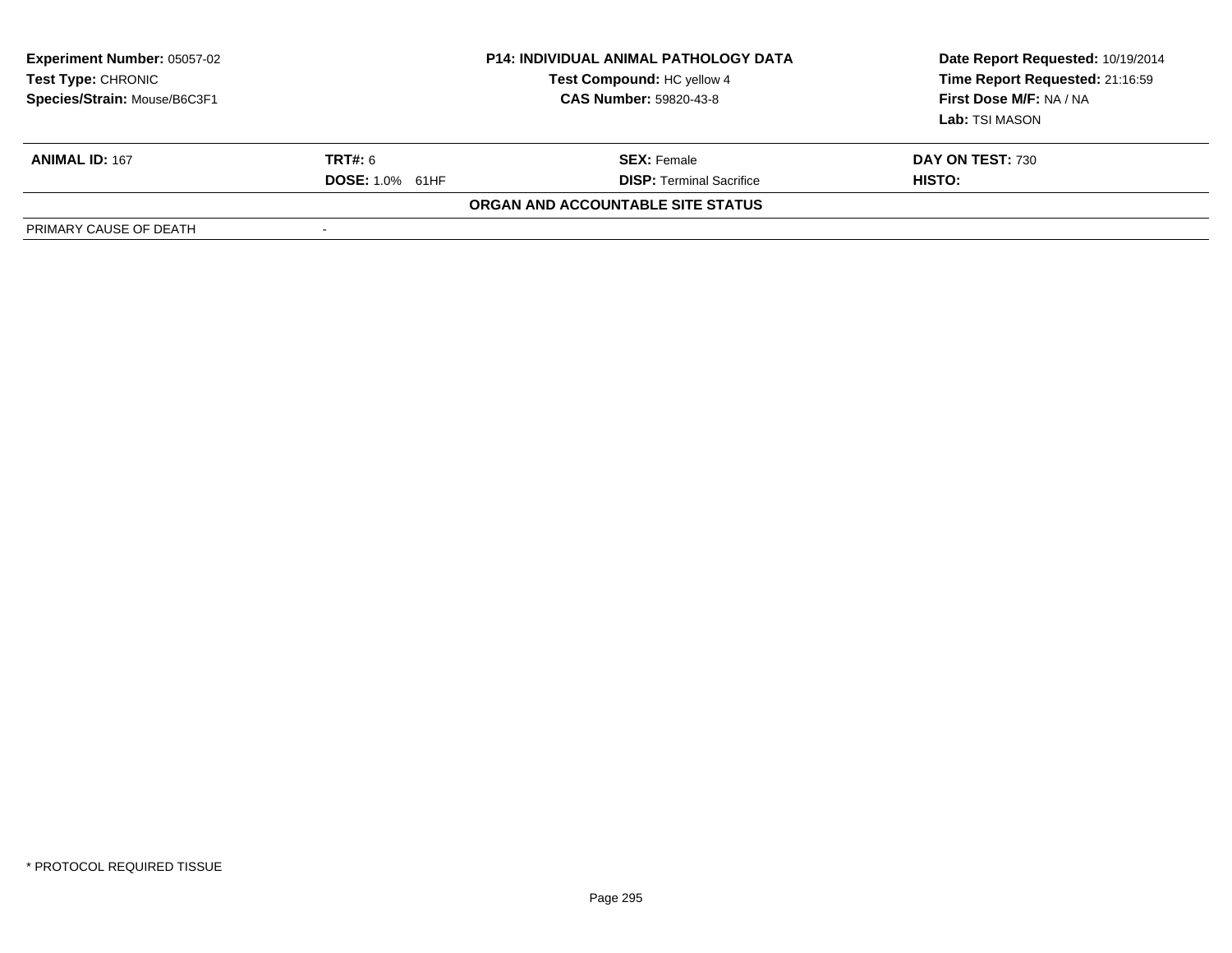| Experiment Number: 05057-02<br>Test Type: CHRONIC<br>Species/Strain: Mouse/B6C3F1 | <b>P14: INDIVIDUAL ANIMAL PATHOLOGY DATA</b><br>Test Compound: HC yellow 4<br><b>CAS Number: 59820-43-8</b> |                                                       | Date Report Requested: 10/19/2014<br>Time Report Requested: 21:16:59<br>First Dose M/F: NA / NA<br>Lab: TSI MASON |
|-----------------------------------------------------------------------------------|-------------------------------------------------------------------------------------------------------------|-------------------------------------------------------|-------------------------------------------------------------------------------------------------------------------|
| <b>ANIMAL ID: 168</b>                                                             | <b>TRT#: 6</b>                                                                                              | <b>SEX: Female</b><br><b>DISP: Terminal Sacrifice</b> | DAY ON TEST: 730                                                                                                  |
|                                                                                   | DOSE: 1.0% 61HF                                                                                             |                                                       | HISTO:                                                                                                            |
|                                                                                   |                                                                                                             | ORGAN AND ACCOUNTABLE SITE STATUS                     |                                                                                                                   |
| <b>NORMAL</b>                                                                     |                                                                                                             |                                                       |                                                                                                                   |
| * Adrenal Gland - Cortex                                                          | * Adrenal Gland - Medulla                                                                                   | * Bone                                                | * Esophagus                                                                                                       |
| * Gallbladder                                                                     | * Heart                                                                                                     | * Intestine Large - Cecum                             | * Intestine Large - Colon                                                                                         |
| * Intestine Large - Rectum                                                        | * Intestine Small - Duodenum                                                                                | * Intestine Small - Ileum                             | * Intestine Small - Jejunum                                                                                       |
| * Islets, Pancreatic                                                              | * Lung                                                                                                      | * Lymph Node - Mandibular                             | * Mammary Gland                                                                                                   |
| * Nose                                                                            | * Parathyroid Gland                                                                                         | * Salivary Glands                                     | * Skin                                                                                                            |
| * Spleen                                                                          | * Stomach - Forestomach                                                                                     | * Stomach - Glandular                                 | * Thymus                                                                                                          |
| * Trachea                                                                         | * Urinary Bladder                                                                                           |                                                       |                                                                                                                   |
| <b>MISSING</b>                                                                    |                                                                                                             |                                                       |                                                                                                                   |
| * Pituitary Gland                                                                 |                                                                                                             |                                                       |                                                                                                                   |
| <b>OBSERVATIONS</b>                                                               |                                                                                                             |                                                       |                                                                                                                   |
| * Bone Marrow                                                                     |                                                                                                             | Myelofibrosis                                         | Mild                                                                                                              |
| * Brain                                                                           | Thalamus                                                                                                    | Mineralization                                        | Minimal                                                                                                           |
| Note: THE BRAIN CONTAINED NUMEROUS ARTEFACTUAL VACUOLES.                          |                                                                                                             |                                                       |                                                                                                                   |
| * Kidney                                                                          |                                                                                                             | Inflammation                                          | Chronic, Minimal                                                                                                  |
| * Liver                                                                           |                                                                                                             | Inflammation                                          | Chronic Active, Minimal                                                                                           |
|                                                                                   |                                                                                                             | <b>Necrosis</b>                                       | Minimal                                                                                                           |
| * Lymph Node                                                                      | Mesenteric                                                                                                  | <b>Infiltration Cellular</b>                          | Histiocyte, Minimal                                                                                               |
| * Ovary                                                                           |                                                                                                             | Cyst                                                  | Minimal                                                                                                           |
|                                                                                   |                                                                                                             | Hemorrhage                                            | Minimal                                                                                                           |
| * Pancreas                                                                        |                                                                                                             | Inflammation                                          | Chronic, Minimal                                                                                                  |
| * Thyroid Gland                                                                   | Follicle                                                                                                    | Pigmentation                                          | Minimal                                                                                                           |
|                                                                                   | <b>Follicular Cel</b>                                                                                       | Pigmentation                                          | Minimal                                                                                                           |
|                                                                                   | Interstitium                                                                                                | Pigmentation                                          | Minimal                                                                                                           |
| Note: PIGMENT<br>$TGLs = 2-5$                                                     |                                                                                                             |                                                       |                                                                                                                   |
| * Uterus                                                                          | Endometrium                                                                                                 | Hyperplasia                                           | Mild                                                                                                              |
| Note: HYPERPLASIA<br>$TGLs = 3-4+4.1$                                             |                                                                                                             |                                                       |                                                                                                                   |
| PRIMARY CAUSE OF DEATH                                                            | $\blacksquare$                                                                                              |                                                       |                                                                                                                   |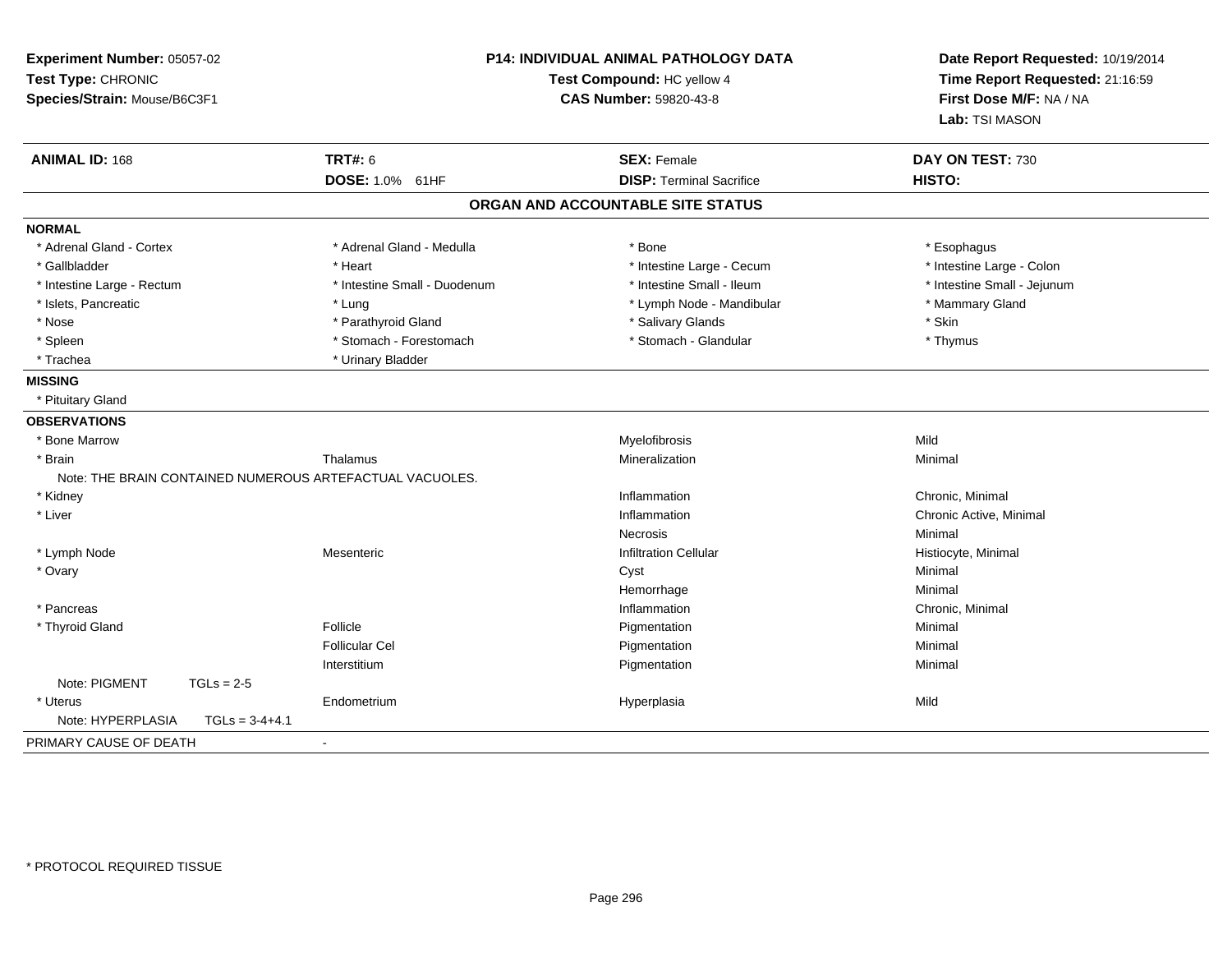| Experiment Number: 05057-02<br>Test Type: CHRONIC<br>Species/Strain: Mouse/B6C3F1 |                            | <b>P14: INDIVIDUAL ANIMAL PATHOLOGY DATA</b><br>Test Compound: HC yellow 4<br><b>CAS Number: 59820-43-8</b> | Date Report Requested: 10/19/2014<br>Time Report Requested: 21:16:59<br>First Dose M/F: NA / NA<br>Lab: TSI MASON |
|-----------------------------------------------------------------------------------|----------------------------|-------------------------------------------------------------------------------------------------------------|-------------------------------------------------------------------------------------------------------------------|
| <b>ANIMAL ID: 170</b>                                                             | <b>TRT#: 6</b>             | <b>SEX: Female</b>                                                                                          | DAY ON TEST: 730                                                                                                  |
|                                                                                   | DOSE: 1.0% 61HF            | <b>DISP: Terminal Sacrifice</b>                                                                             | HISTO:                                                                                                            |
|                                                                                   |                            | ORGAN AND ACCOUNTABLE SITE STATUS                                                                           |                                                                                                                   |
| <b>NORMAL</b>                                                                     |                            |                                                                                                             |                                                                                                                   |
| * Adrenal Gland - Cortex                                                          | * Bone                     | * Brain                                                                                                     | * Esophagus                                                                                                       |
| * Gallbladder                                                                     | * Heart                    | * Intestine Large - Cecum                                                                                   | * Intestine Large - Colon                                                                                         |
| * Intestine Small - Duodenum                                                      | * Intestine Small - Ileum  | * Intestine Small - Jejunum                                                                                 | * Islets, Pancreatic                                                                                              |
| * Lung                                                                            | * Nose                     | * Ovary                                                                                                     | * Parathyroid Gland                                                                                               |
| * Skin                                                                            | * Stomach - Forestomach    | * Stomach - Glandular                                                                                       | * Thymus                                                                                                          |
| * Trachea                                                                         | * Urinary Bladder          |                                                                                                             |                                                                                                                   |
| <b>MISSING</b>                                                                    |                            |                                                                                                             |                                                                                                                   |
| * Adrenal Gland - Medulla                                                         | * Intestine Large - Rectum | * Lymph Node - Mandibular                                                                                   | * Mammary Gland                                                                                                   |
| <b>INSUFFICIENT TISSUE</b><br>* Pituitary Gland                                   |                            |                                                                                                             |                                                                                                                   |
| <b>OBSERVATIONS</b>                                                               |                            |                                                                                                             |                                                                                                                   |
| * Bone Marrow                                                                     |                            | Myelofibrosis                                                                                               | Mild                                                                                                              |
| * Kidney                                                                          |                            | Inflammation                                                                                                | Chronic, Minimal                                                                                                  |
| * Liver                                                                           |                            | Lymphoma Malignant Mixed                                                                                    |                                                                                                                   |
| * Lymph Node                                                                      | Lumbar                     | Lymphoma Malignant Mixed                                                                                    |                                                                                                                   |
|                                                                                   | Mesenteric                 | Lymphoma Malignant Mixed                                                                                    |                                                                                                                   |
|                                                                                   | Pancreatic                 | Lymphoma Malignant Mixed                                                                                    |                                                                                                                   |
|                                                                                   | Renal                      | Lymphoma Malignant Mixed                                                                                    |                                                                                                                   |
| Note: LYMPH MAL MIXD<br>$TGLs = 6-5$                                              |                            |                                                                                                             |                                                                                                                   |
| Note: LYMPH MAL MIXD<br>$TGLs = 7-5$                                              |                            |                                                                                                             |                                                                                                                   |
| Note: LYMPH MAL MIXD<br>$TGLs = 8-9$                                              |                            |                                                                                                             |                                                                                                                   |
| [ Lymphoma Malignant Mixed TGLS = 9-9 ]                                           |                            |                                                                                                             |                                                                                                                   |
| * Pancreas                                                                        |                            | Inflammation<br>Inflammation                                                                                | Chronic, Minimal                                                                                                  |
| * Salivary Glands                                                                 |                            |                                                                                                             | Chronic Active, Minimal                                                                                           |
| * Spleen<br>Note: LYMPH MAL MIXD<br>$TGLs = 5-3$                                  |                            | Lymphoma Malignant Mixed                                                                                    |                                                                                                                   |
|                                                                                   | Follicle                   |                                                                                                             | Minimal                                                                                                           |
| * Thyroid Gland                                                                   | <b>Follicular Cel</b>      | Pigmentation<br>Pigmentation                                                                                | Minimal                                                                                                           |
|                                                                                   | Interstitium               | Pigmentation                                                                                                | Minimal                                                                                                           |
| Note: PIGMENT<br>$TGLs = 3-5$                                                     |                            |                                                                                                             |                                                                                                                   |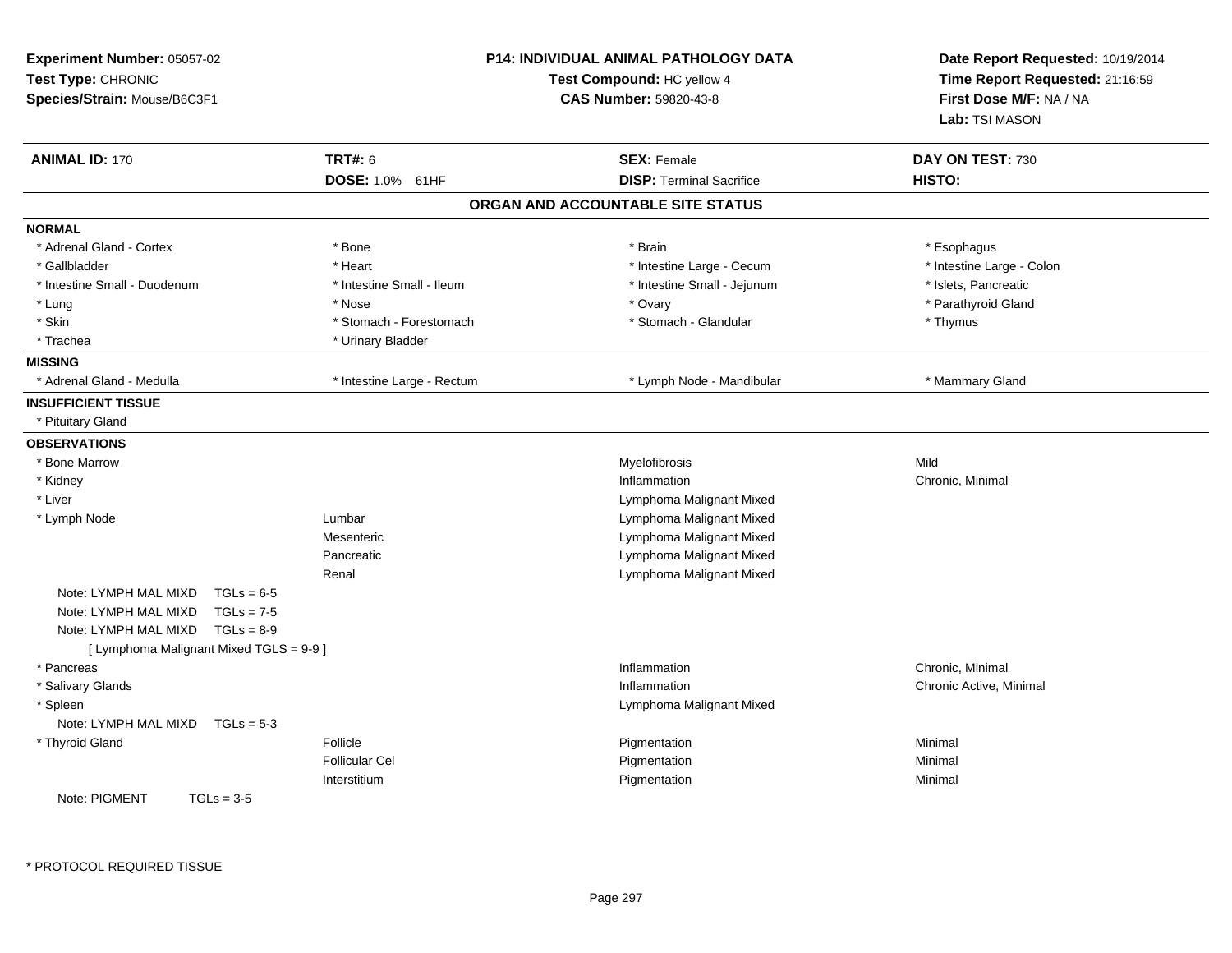| <b>Experiment Number: 05057-02</b><br><b>Test Type: CHRONIC</b><br>Species/Strain: Mouse/B6C3F1 |                        | <b>P14: INDIVIDUAL ANIMAL PATHOLOGY DATA</b><br>Test Compound: HC yellow 4<br><b>CAS Number: 59820-43-8</b> | Date Report Requested: 10/19/2014<br>Time Report Requested: 21:16:59<br>First Dose M/F: NA / NA<br>Lab: TSI MASON |
|-------------------------------------------------------------------------------------------------|------------------------|-------------------------------------------------------------------------------------------------------------|-------------------------------------------------------------------------------------------------------------------|
| <b>ANIMAL ID: 170</b>                                                                           | TRT#: 6                | <b>SEX: Female</b>                                                                                          | DAY ON TEST: 730                                                                                                  |
|                                                                                                 | <b>DOSE: 1.0% 61HF</b> | <b>DISP: Terminal Sacrifice</b>                                                                             | HISTO:                                                                                                            |
|                                                                                                 |                        | ORGAN AND ACCOUNTABLE SITE STATUS                                                                           |                                                                                                                   |
| * Uterus                                                                                        | Endometrium            | Hyperplasia                                                                                                 | Moderate                                                                                                          |
| Note: HYPERPLASIA                                                                               | $TGLs = 4.10-4$        |                                                                                                             |                                                                                                                   |
| PRIMARY CAUSE OF DEATH                                                                          |                        |                                                                                                             |                                                                                                                   |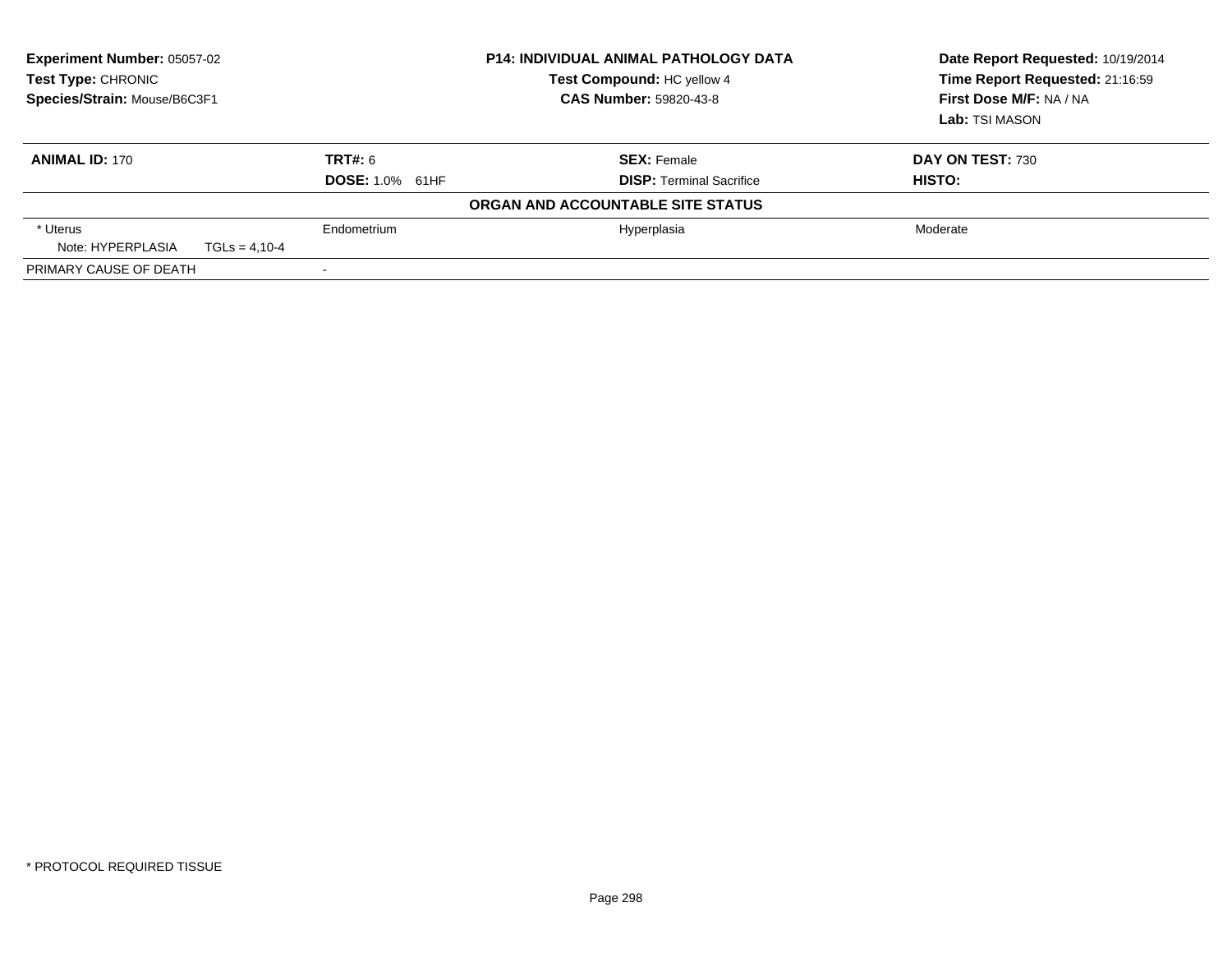| Experiment Number: 05057-02<br>Test Type: CHRONIC<br>Species/Strain: Mouse/B6C3F1 |                              | <b>P14: INDIVIDUAL ANIMAL PATHOLOGY DATA</b><br>Test Compound: HC yellow 4<br><b>CAS Number: 59820-43-8</b> | Date Report Requested: 10/19/2014<br>Time Report Requested: 21:16:59<br>First Dose M/F: NA / NA<br>Lab: TSI MASON |
|-----------------------------------------------------------------------------------|------------------------------|-------------------------------------------------------------------------------------------------------------|-------------------------------------------------------------------------------------------------------------------|
| <b>ANIMAL ID: 172</b>                                                             | <b>TRT#: 6</b>               | <b>SEX: Female</b>                                                                                          | DAY ON TEST: 730                                                                                                  |
|                                                                                   | DOSE: 1.0% 61HF              | <b>DISP: Terminal Sacrifice</b>                                                                             | HISTO:                                                                                                            |
|                                                                                   |                              | ORGAN AND ACCOUNTABLE SITE STATUS                                                                           |                                                                                                                   |
| <b>NORMAL</b>                                                                     |                              |                                                                                                             |                                                                                                                   |
| * Adrenal Gland - Cortex                                                          | * Adrenal Gland - Medulla    | * Bone                                                                                                      | * Brain                                                                                                           |
| * Esophagus                                                                       | * Heart                      | * Intestine Large - Cecum                                                                                   | * Intestine Large - Colon                                                                                         |
| * Intestine Large - Rectum                                                        | * Intestine Small - Duodenum | * Intestine Small - Ileum                                                                                   | * Intestine Small - Jejunum                                                                                       |
| * Islets, Pancreatic                                                              | * Lung                       | * Lymph Node - Mandibular                                                                                   | * Nose                                                                                                            |
| * Pancreas                                                                        | * Pituitary Gland            | * Salivary Glands                                                                                           | * Skin                                                                                                            |
| * Spleen                                                                          | * Stomach - Forestomach      | * Stomach - Glandular                                                                                       | * Thymus                                                                                                          |
| * Trachea                                                                         | * Uterus                     |                                                                                                             |                                                                                                                   |
| <b>MISSING</b>                                                                    |                              |                                                                                                             |                                                                                                                   |
| * Mammary Gland                                                                   |                              |                                                                                                             |                                                                                                                   |
| <b>INSUFFICIENT TISSUE</b>                                                        |                              |                                                                                                             |                                                                                                                   |
| * Parathyroid Gland                                                               |                              |                                                                                                             |                                                                                                                   |
| <b>OBSERVATIONS</b>                                                               |                              |                                                                                                             |                                                                                                                   |
| * Bone Marrow                                                                     |                              | Myelofibrosis                                                                                               | Mild                                                                                                              |
| * Gallbladder                                                                     |                              | Inflammation                                                                                                | Chronic, Minimal                                                                                                  |
| * Kidney                                                                          |                              | Inflammation                                                                                                | Chronic, Minimal                                                                                                  |
| * Liver                                                                           |                              | Inflammation                                                                                                | Chronic Active, Minimal                                                                                           |
| * Lymph Node                                                                      | Mesenteric                   | <b>Infiltration Cellular</b>                                                                                | Histiocyte, Minimal                                                                                               |
| * Ovary                                                                           |                              | Cyst                                                                                                        | Mild                                                                                                              |
|                                                                                   |                              | Hemorrhage                                                                                                  | Mild                                                                                                              |
| Note: HEMORRHAGE<br>$TGLs = 3-4$                                                  |                              |                                                                                                             |                                                                                                                   |
| * Thyroid Gland                                                                   | Follicle                     | Pigmentation                                                                                                | Minimal                                                                                                           |
|                                                                                   | <b>Follicular Cel</b>        | Pigmentation                                                                                                | Minimal                                                                                                           |
|                                                                                   | Interstitium                 | Pigmentation                                                                                                | Minimal                                                                                                           |
| Note: PIGMENT<br>$TGLs = 4-5$                                                     |                              |                                                                                                             |                                                                                                                   |
| * Urinary Bladder                                                                 |                              | Inflammation                                                                                                | Chronic, Minimal                                                                                                  |
| PRIMARY CAUSE OF DEATH                                                            | $\blacksquare$               |                                                                                                             |                                                                                                                   |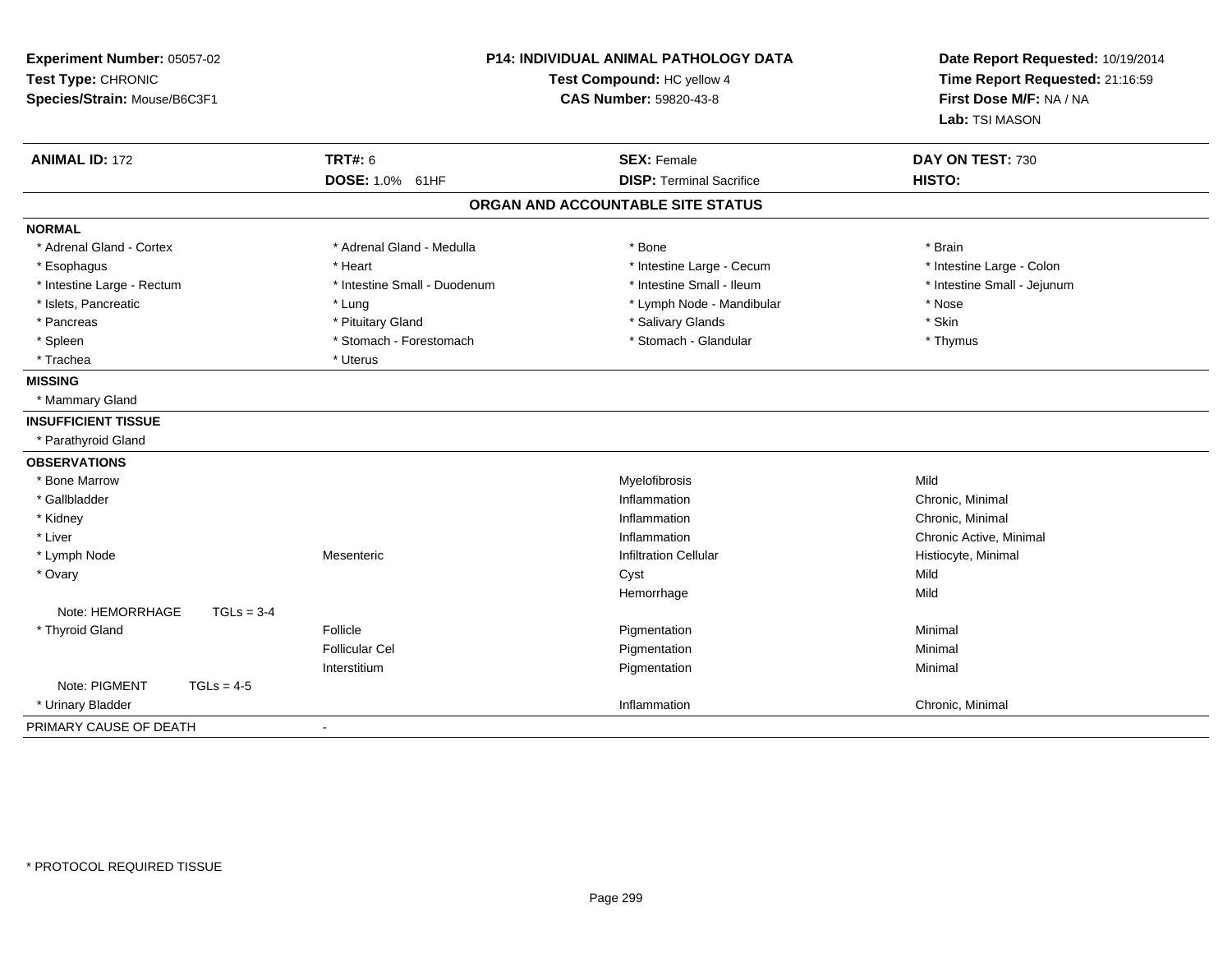| Experiment Number: 05057-02<br>Test Type: CHRONIC<br>Species/Strain: Mouse/B6C3F1 |                              | <b>P14: INDIVIDUAL ANIMAL PATHOLOGY DATA</b><br>Test Compound: HC yellow 4<br><b>CAS Number: 59820-43-8</b> | Date Report Requested: 10/19/2014<br>Time Report Requested: 21:16:59<br>First Dose M/F: NA / NA<br>Lab: TSI MASON |  |
|-----------------------------------------------------------------------------------|------------------------------|-------------------------------------------------------------------------------------------------------------|-------------------------------------------------------------------------------------------------------------------|--|
| <b>ANIMAL ID: 173</b>                                                             | TRT#: 6                      | <b>SEX: Female</b>                                                                                          | DAY ON TEST: 730                                                                                                  |  |
|                                                                                   | DOSE: 1.0% 61HF              | <b>DISP: Terminal Sacrifice</b>                                                                             | HISTO:                                                                                                            |  |
|                                                                                   |                              | ORGAN AND ACCOUNTABLE SITE STATUS                                                                           |                                                                                                                   |  |
| <b>NORMAL</b>                                                                     |                              |                                                                                                             |                                                                                                                   |  |
| * Adrenal Gland - Cortex                                                          | * Bone                       | * Brain                                                                                                     | * Esophagus                                                                                                       |  |
| * Gallbladder                                                                     | * Heart                      | * Intestine Large - Cecum                                                                                   | * Intestine Large - Colon                                                                                         |  |
| * Intestine Large - Rectum                                                        | * Intestine Small - Duodenum | * Intestine Small - Ileum                                                                                   | * Intestine Small - Jejunum                                                                                       |  |
| * Islets, Pancreatic                                                              | * Lung                       | * Mammary Gland                                                                                             | * Nose                                                                                                            |  |
| * Ovary                                                                           | * Parathyroid Gland          | * Pituitary Gland                                                                                           | * Skin                                                                                                            |  |
| * Stomach - Forestomach                                                           | * Stomach - Glandular        | * Thymus                                                                                                    | * Trachea                                                                                                         |  |
| * Uterus                                                                          |                              |                                                                                                             |                                                                                                                   |  |
| <b>MISSING</b>                                                                    |                              |                                                                                                             |                                                                                                                   |  |
| * Adrenal Gland - Medulla                                                         | * Lymph Node - Mandibular    |                                                                                                             |                                                                                                                   |  |
| <b>OBSERVATIONS</b>                                                               |                              |                                                                                                             |                                                                                                                   |  |
| * Bone Marrow                                                                     |                              | Myelofibrosis                                                                                               | Mild                                                                                                              |  |
| * Kidney                                                                          |                              | Inflammation                                                                                                | Chronic, Minimal                                                                                                  |  |
| * Liver                                                                           |                              | Inflammation                                                                                                | Chronic Active, Minimal                                                                                           |  |
| * Lymph Node                                                                      | Mesenteric                   | <b>Infiltration Cellular</b>                                                                                | Histiocyte, Minimal                                                                                               |  |
| * Pancreas                                                                        |                              | Inflammation                                                                                                | Chronic, Minimal                                                                                                  |  |
| * Salivary Glands                                                                 |                              | Inflammation                                                                                                | Chronic Active, Minimal                                                                                           |  |
| * Spleen                                                                          |                              | Hyperplasia                                                                                                 | Lymphoid, Mild                                                                                                    |  |
| * Thyroid Gland                                                                   | Follicle                     | Pigmentation                                                                                                | Minimal                                                                                                           |  |
|                                                                                   | <b>Follicular Cel</b>        | Pigmentation                                                                                                | Minimal                                                                                                           |  |
|                                                                                   | Interstitium                 | Pigmentation                                                                                                | Minimal                                                                                                           |  |
| Note: PIGMENT<br>$TGLs = 2-5$                                                     |                              |                                                                                                             |                                                                                                                   |  |
| * Urinary Bladder                                                                 |                              | Inflammation                                                                                                | Chronic, Minimal                                                                                                  |  |
| PRIMARY CAUSE OF DEATH                                                            | $\sim$                       |                                                                                                             |                                                                                                                   |  |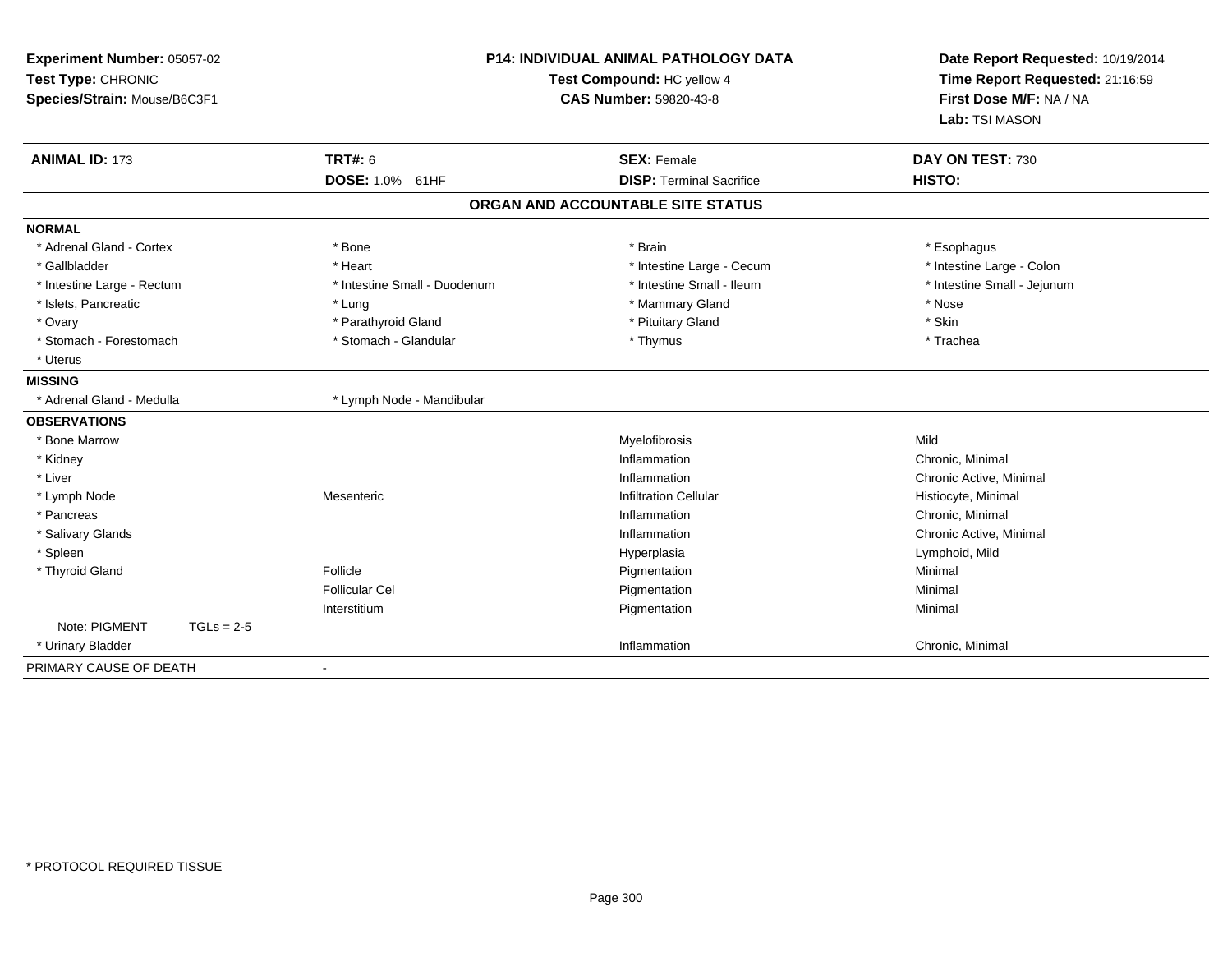| Experiment Number: 05057-02<br>Test Type: CHRONIC<br>Species/Strain: Mouse/B6C3F1 | <b>P14: INDIVIDUAL ANIMAL PATHOLOGY DATA</b><br>Test Compound: HC yellow 4<br><b>CAS Number: 59820-43-8</b> |                                   | Date Report Requested: 10/19/2014<br>Time Report Requested: 21:16:59<br>First Dose M/F: NA / NA<br>Lab: TSI MASON |  |
|-----------------------------------------------------------------------------------|-------------------------------------------------------------------------------------------------------------|-----------------------------------|-------------------------------------------------------------------------------------------------------------------|--|
| <b>ANIMAL ID: 174</b>                                                             | TRT#: 6                                                                                                     | <b>SEX: Female</b>                | DAY ON TEST: 730                                                                                                  |  |
|                                                                                   | DOSE: 1.0% 61HF                                                                                             | <b>DISP: Terminal Sacrifice</b>   | HISTO:                                                                                                            |  |
|                                                                                   |                                                                                                             | ORGAN AND ACCOUNTABLE SITE STATUS |                                                                                                                   |  |
| <b>NORMAL</b>                                                                     |                                                                                                             |                                   |                                                                                                                   |  |
| * Adrenal Gland - Cortex                                                          | * Adrenal Gland - Medulla                                                                                   | * Bone                            | * Brain                                                                                                           |  |
| * Esophagus                                                                       | * Gallbladder                                                                                               | * Heart                           | * Intestine Large - Colon                                                                                         |  |
| * Intestine Large - Rectum                                                        | * Intestine Small - Duodenum                                                                                | * Intestine Small - Ileum         | * Intestine Small - Jejunum                                                                                       |  |
| * Islets, Pancreatic                                                              | * Liver                                                                                                     | * Lung                            | * Lymph Node - Mesenteric                                                                                         |  |
| * Mammary Gland                                                                   | * Nose                                                                                                      | * Ovary                           | * Parathyroid Gland                                                                                               |  |
| * Skin                                                                            | * Spleen                                                                                                    | * Stomach - Forestomach           | * Stomach - Glandular                                                                                             |  |
| * Thymus                                                                          | * Trachea                                                                                                   |                                   |                                                                                                                   |  |
| <b>MISSING</b>                                                                    |                                                                                                             |                                   |                                                                                                                   |  |
| * Intestine Large - Cecum                                                         | * Lymph Node - Mandibular                                                                                   |                                   |                                                                                                                   |  |
| <b>OBSERVATIONS</b>                                                               |                                                                                                             |                                   |                                                                                                                   |  |
| * Bone Marrow                                                                     |                                                                                                             | Myelofibrosis                     | Minimal                                                                                                           |  |
| * Kidney                                                                          |                                                                                                             | Inflammation                      | Chronic, Minimal                                                                                                  |  |
| * Pancreas                                                                        |                                                                                                             | Inflammation                      | Chronic, Minimal                                                                                                  |  |
| * Pituitary Gland                                                                 | Pars Distalis                                                                                               | Hyperplasia                       | Minimal                                                                                                           |  |
| * Salivary Glands                                                                 |                                                                                                             | Inflammation                      | Chronic Active, Minimal                                                                                           |  |
| * Thyroid Gland                                                                   | Follicle                                                                                                    | Pigmentation                      | Mild                                                                                                              |  |
|                                                                                   | <b>Follicular Cel</b>                                                                                       | Pigmentation                      | Mild                                                                                                              |  |
|                                                                                   | Interstitium                                                                                                | Pigmentation                      | Minimal                                                                                                           |  |
| Note: PIGMENT<br>$TGLs = 3-5$                                                     |                                                                                                             |                                   |                                                                                                                   |  |
| * Urinary Bladder                                                                 |                                                                                                             | Inflammation                      | Chronic, Mild                                                                                                     |  |
| * Uterus                                                                          | Endometrium                                                                                                 | Hyperplasia                       | Mild                                                                                                              |  |
| Note: HYPERPLASIA<br>$TGLs = 5-4$                                                 |                                                                                                             |                                   |                                                                                                                   |  |
| PRIMARY CAUSE OF DEATH                                                            | $\overline{\phantom{a}}$                                                                                    |                                   |                                                                                                                   |  |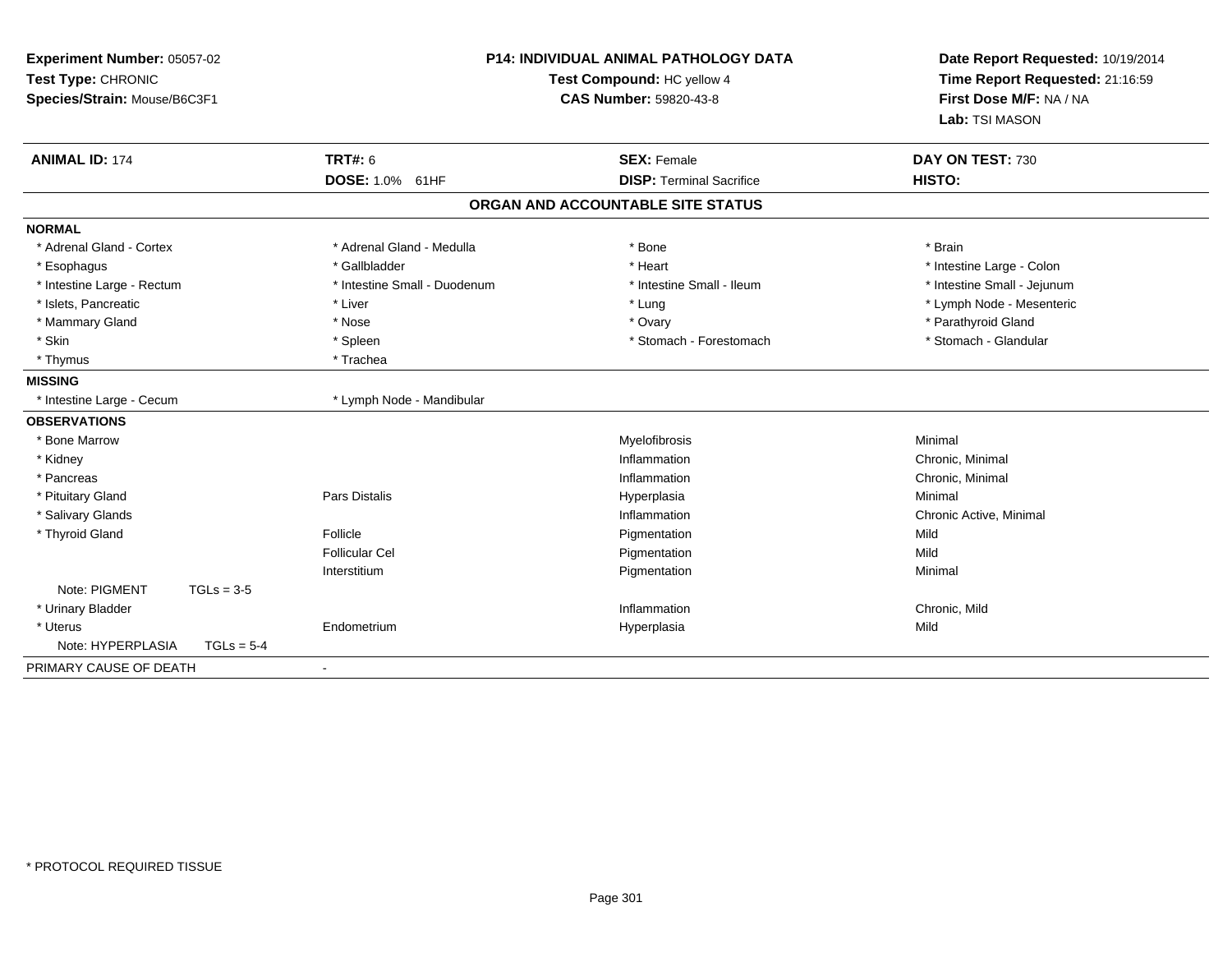| Experiment Number: 05057-02<br>Test Type: CHRONIC<br>Species/Strain: Mouse/B6C3F1 |                             | <b>P14: INDIVIDUAL ANIMAL PATHOLOGY DATA</b><br>Test Compound: HC yellow 4<br><b>CAS Number: 59820-43-8</b> | Date Report Requested: 10/19/2014<br>Time Report Requested: 21:16:59<br>First Dose M/F: NA / NA<br>Lab: TSI MASON |
|-----------------------------------------------------------------------------------|-----------------------------|-------------------------------------------------------------------------------------------------------------|-------------------------------------------------------------------------------------------------------------------|
| <b>ANIMAL ID: 175</b>                                                             | <b>TRT#: 6</b>              | <b>SEX: Female</b>                                                                                          | DAY ON TEST: 730                                                                                                  |
|                                                                                   | DOSE: 1.0% 61HF             | <b>DISP: Terminal Sacrifice</b>                                                                             | HISTO:                                                                                                            |
|                                                                                   |                             | ORGAN AND ACCOUNTABLE SITE STATUS                                                                           |                                                                                                                   |
| <b>NORMAL</b>                                                                     |                             |                                                                                                             |                                                                                                                   |
| * Adrenal Gland - Cortex                                                          | * Adrenal Gland - Medulla   | * Bone                                                                                                      | * Esophagus                                                                                                       |
| * Heart                                                                           | * Intestine Large - Cecum   | * Intestine Large - Colon                                                                                   | * Intestine Large - Rectum                                                                                        |
| * Intestine Small - Duodenum                                                      | * Intestine Small - Jejunum | * Islets, Pancreatic                                                                                        | * Lung                                                                                                            |
| * Lymph Node - Mandibular                                                         | * Nose                      | * Ovary                                                                                                     | * Parathyroid Gland                                                                                               |
| * Pituitary Gland                                                                 | * Skin                      | * Spleen                                                                                                    | * Stomach - Forestomach                                                                                           |
| * Stomach - Glandular                                                             | * Thymus                    | * Trachea                                                                                                   |                                                                                                                   |
| <b>MISSING</b>                                                                    |                             |                                                                                                             |                                                                                                                   |
| * Mammary Gland                                                                   |                             |                                                                                                             |                                                                                                                   |
| <b>INSUFFICIENT TISSUE</b>                                                        |                             |                                                                                                             |                                                                                                                   |
| * Lymph Node - Mesenteric                                                         |                             |                                                                                                             |                                                                                                                   |
| <b>OBSERVATIONS</b>                                                               |                             |                                                                                                             |                                                                                                                   |
| * Bone Marrow                                                                     |                             | Myelofibrosis                                                                                               | Mild                                                                                                              |
| * Brain                                                                           | Thalamus                    | Mineralization                                                                                              | Minimal                                                                                                           |
| * Gallbladder                                                                     |                             | Inflammation                                                                                                | Chronic, Minimal                                                                                                  |
| * Intestine Small                                                                 | lleum                       | Lymphoma Malignant Undifferentiated Cell Type                                                               |                                                                                                                   |
| Note: LYMPH MAL UNDF $TGLs = 5-6$                                                 |                             |                                                                                                             |                                                                                                                   |
| * Kidney                                                                          |                             | Inflammation                                                                                                | Chronic, Mild                                                                                                     |
| * Liver                                                                           |                             | Inflammation                                                                                                | Chronic Active, Minimal                                                                                           |
|                                                                                   |                             | Necrosis                                                                                                    | Minimal                                                                                                           |
| * Pancreas                                                                        |                             | Inflammation                                                                                                | Chronic, Minimal                                                                                                  |
| * Salivary Glands                                                                 |                             | Inflammation                                                                                                | Chronic Active, Minimal                                                                                           |
| * Thyroid Gland                                                                   | <b>Follicular Cel</b>       | Hyperplasia                                                                                                 | Mild                                                                                                              |
|                                                                                   | Follicle                    | Pigmentation                                                                                                | Mild                                                                                                              |
|                                                                                   | <b>Follicular Cel</b>       | Pigmentation                                                                                                | Mild                                                                                                              |
|                                                                                   | Interstitium                | Pigmentation                                                                                                | Minimal                                                                                                           |
| Note: PIGMENT<br>$TGLs = 3-5$                                                     |                             |                                                                                                             |                                                                                                                   |
| * Urinary Bladder                                                                 |                             | Inflammation                                                                                                | Chronic, Minimal                                                                                                  |
| * Uterus                                                                          | Endometrium                 | Hyperplasia                                                                                                 | Mild                                                                                                              |
| PRIMARY CAUSE OF DEATH                                                            | $\blacksquare$              |                                                                                                             |                                                                                                                   |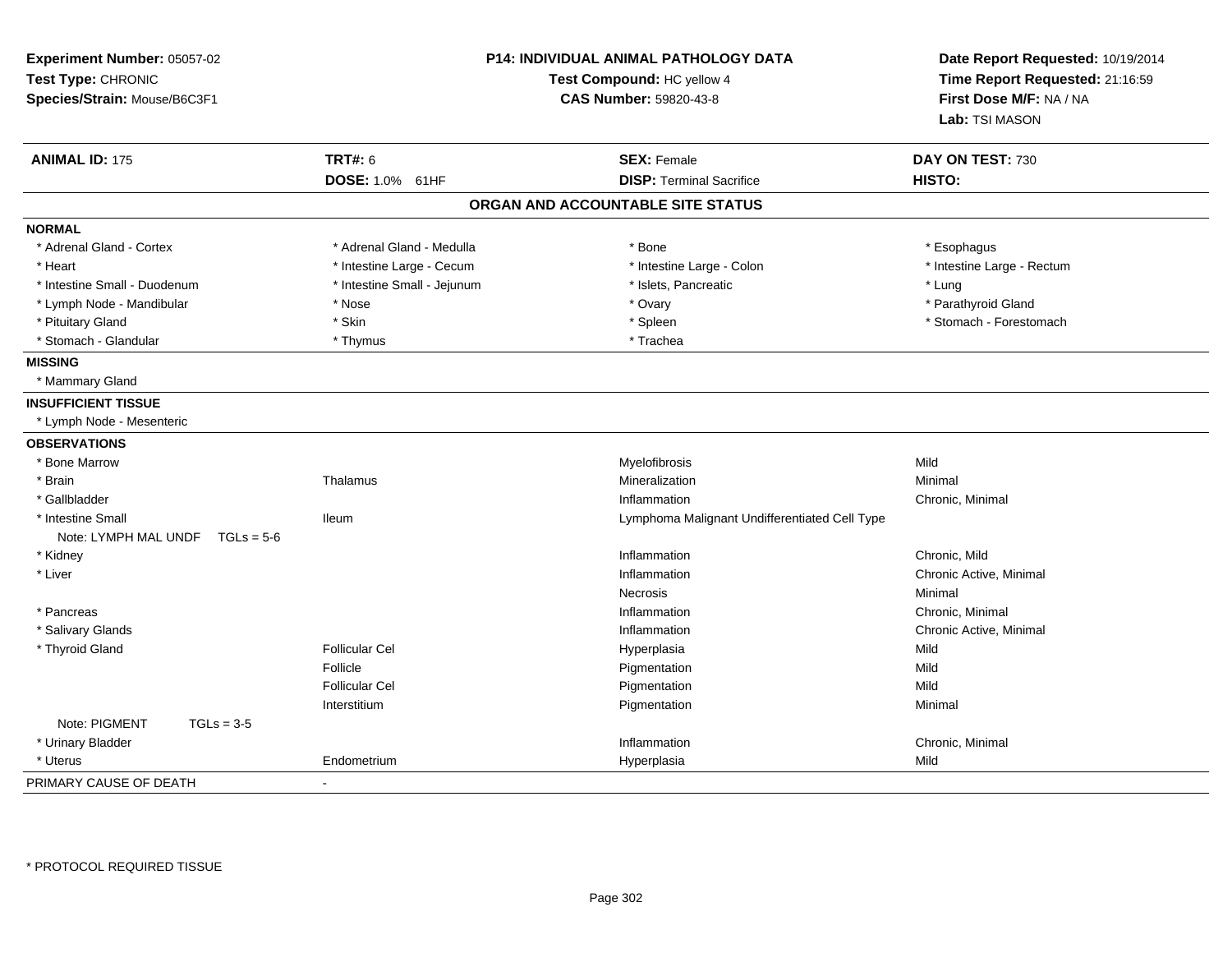| Experiment Number: 05057-02<br>Test Type: CHRONIC<br>Species/Strain: Mouse/B6C3F1 |                    |                            | <b>P14: INDIVIDUAL ANIMAL PATHOLOGY DATA</b><br>Test Compound: HC yellow 4<br><b>CAS Number: 59820-43-8</b> | Date Report Requested: 10/19/2014<br>Time Report Requested: 21:16:59<br>First Dose M/F: NA / NA<br>Lab: TSI MASON |
|-----------------------------------------------------------------------------------|--------------------|----------------------------|-------------------------------------------------------------------------------------------------------------|-------------------------------------------------------------------------------------------------------------------|
| <b>ANIMAL ID: 176</b>                                                             |                    | TRT#: 6                    | <b>SEX: Female</b>                                                                                          | DAY ON TEST: 729                                                                                                  |
|                                                                                   |                    | DOSE: 1.0% 61HF            | <b>DISP: Dead</b>                                                                                           | HISTO:                                                                                                            |
|                                                                                   |                    |                            | ORGAN AND ACCOUNTABLE SITE STATUS                                                                           |                                                                                                                   |
| <b>NORMAL</b>                                                                     |                    |                            |                                                                                                             |                                                                                                                   |
| * Adrenal Gland - Cortex                                                          |                    | * Adrenal Gland - Medulla  | * Bone                                                                                                      | * Bone Marrow                                                                                                     |
| * Brain                                                                           |                    | * Esophagus                | * Heart                                                                                                     | * Intestine Large - Cecum                                                                                         |
| * Intestine Large - Colon                                                         |                    | * Intestine Large - Rectum | * Intestine Small - Duodenum                                                                                | * Intestine Small - Ileum                                                                                         |
| * Intestine Small - Jejunum                                                       |                    | * Islets, Pancreatic       | * Lung                                                                                                      | * Lymph Node - Mandibular                                                                                         |
| * Mammary Gland                                                                   |                    | * Nose                     | * Ovary                                                                                                     | * Pancreas                                                                                                        |
| * Pituitary Gland                                                                 |                    | * Salivary Glands          | * Skin                                                                                                      | * Stomach - Forestomach                                                                                           |
| * Stomach - Glandular                                                             |                    | * Thymus                   | * Trachea                                                                                                   |                                                                                                                   |
| <b>MISSING</b>                                                                    |                    |                            |                                                                                                             |                                                                                                                   |
| * Parathyroid Gland                                                               |                    |                            |                                                                                                             |                                                                                                                   |
| <b>OBSERVATIONS</b>                                                               |                    |                            |                                                                                                             |                                                                                                                   |
| * Gallbladder                                                                     |                    |                            | Lymphoma Malignant Undifferentiated Cell Type                                                               |                                                                                                                   |
| * Kidney                                                                          |                    |                            | Inflammation                                                                                                | Chronic, Minimal                                                                                                  |
| * Liver                                                                           |                    |                            | Lymphoma Malignant Undifferentiated Cell Type                                                               |                                                                                                                   |
|                                                                                   |                    |                            | Necrosis                                                                                                    | Minimal                                                                                                           |
| Note: LYMPH MAL UNDF $TGLs = 6-2$                                                 |                    |                            |                                                                                                             |                                                                                                                   |
| * Lymph Node                                                                      |                    | Mesenteric                 | Lymphoma Malignant Undifferentiated Cell Type                                                               |                                                                                                                   |
|                                                                                   |                    | Pancreatic                 | Lymphoma Malignant Undifferentiated Cell Type                                                               |                                                                                                                   |
| Note: LYMPH MAL UNDF $TGLs = 5-5$                                                 |                    |                            |                                                                                                             |                                                                                                                   |
| * Spleen                                                                          |                    |                            | Lymphoma Malignant Undifferentiated Cell Type                                                               |                                                                                                                   |
| Note: LYMPH MAL UNDF                                                              | $TGLs = 2.3 - 3.1$ |                            |                                                                                                             |                                                                                                                   |
| * Thyroid Gland                                                                   |                    | Follicle                   | Pigmentation                                                                                                | Minimal                                                                                                           |
|                                                                                   |                    | <b>Follicular Cel</b>      | Pigmentation                                                                                                | Minimal                                                                                                           |
|                                                                                   |                    | Interstitium               | Pigmentation                                                                                                | Minimal                                                                                                           |
| * Urinary Bladder                                                                 |                    |                            | Inflammation                                                                                                | Chronic, Minimal                                                                                                  |
| * Uterus                                                                          |                    | Endometrium                | Hyperplasia                                                                                                 | Moderate                                                                                                          |
| PRIMARY CAUSE OF DEATH                                                            |                    |                            |                                                                                                             |                                                                                                                   |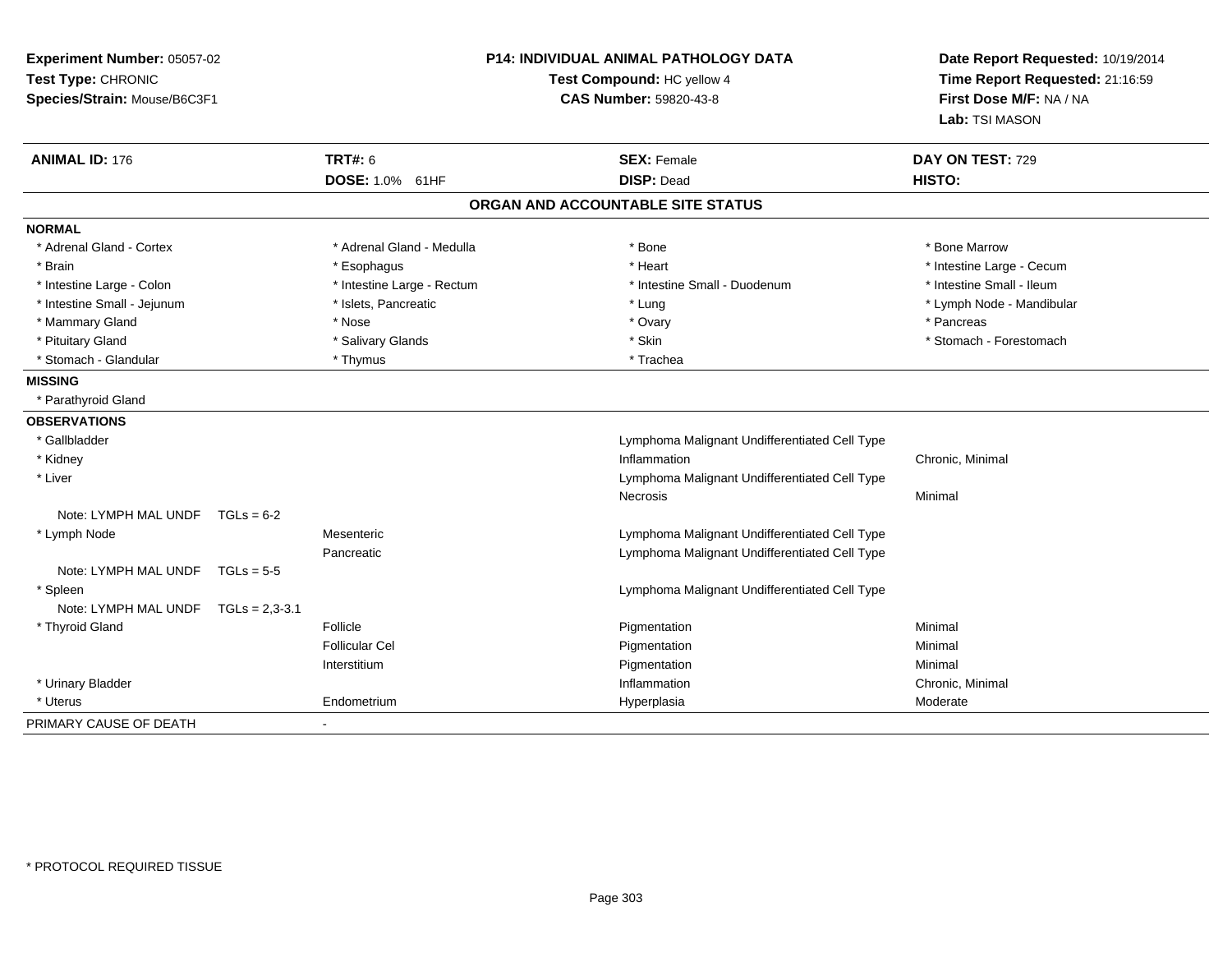| <b>P14: INDIVIDUAL ANIMAL PATHOLOGY DATA</b><br>Experiment Number: 05057-02<br>Test Type: CHRONIC<br>Test Compound: HC yellow 4<br>Species/Strain: Mouse/B6C3F1<br><b>CAS Number: 59820-43-8</b> |                              | Date Report Requested: 10/19/2014<br>Time Report Requested: 21:16:59<br>First Dose M/F: NA / NA<br>Lab: TSI MASON |                             |
|--------------------------------------------------------------------------------------------------------------------------------------------------------------------------------------------------|------------------------------|-------------------------------------------------------------------------------------------------------------------|-----------------------------|
| <b>ANIMAL ID: 178</b>                                                                                                                                                                            | <b>TRT#: 6</b>               | <b>SEX: Female</b>                                                                                                | DAY ON TEST: 730            |
|                                                                                                                                                                                                  | DOSE: 1.0% 61HF              | <b>DISP: Terminal Sacrifice</b>                                                                                   | <b>HISTO:</b>               |
|                                                                                                                                                                                                  |                              | ORGAN AND ACCOUNTABLE SITE STATUS                                                                                 |                             |
| <b>NORMAL</b>                                                                                                                                                                                    |                              |                                                                                                                   |                             |
| * Adrenal Gland - Cortex                                                                                                                                                                         | * Adrenal Gland - Medulla    | * Bone                                                                                                            | * Brain                     |
| * Esophagus                                                                                                                                                                                      | * Heart                      | * Intestine Large - Cecum                                                                                         | * Intestine Large - Colon   |
| * Intestine Large - Rectum                                                                                                                                                                       | * Intestine Small - Duodenum | * Intestine Small - Ileum                                                                                         | * Intestine Small - Jejunum |
| * Islets, Pancreatic                                                                                                                                                                             | * Liver                      | * Lymph Node - Mandibular                                                                                         | * Lymph Node - Mesenteric   |
| * Mammary Gland                                                                                                                                                                                  | * Pancreas                   | * Pituitary Gland                                                                                                 | * Skin                      |
| * Spleen                                                                                                                                                                                         | * Stomach - Forestomach      | * Stomach - Glandular                                                                                             | * Trachea                   |
| <b>MISSING</b>                                                                                                                                                                                   |                              |                                                                                                                   |                             |
| * Nose                                                                                                                                                                                           | * Thymus                     |                                                                                                                   |                             |
| <b>INSUFFICIENT TISSUE</b>                                                                                                                                                                       |                              |                                                                                                                   |                             |
| * Parathyroid Gland                                                                                                                                                                              |                              |                                                                                                                   |                             |
| <b>OBSERVATIONS</b>                                                                                                                                                                              |                              |                                                                                                                   |                             |
| * Bone Marrow                                                                                                                                                                                    |                              | Myelofibrosis                                                                                                     | Mild                        |
| * Gallbladder                                                                                                                                                                                    |                              | Inflammation                                                                                                      | Chronic, Minimal            |
| * Kidney                                                                                                                                                                                         |                              | Inflammation                                                                                                      | Chronic, Minimal            |
| * Lung                                                                                                                                                                                           |                              | Hemorrhage                                                                                                        | Mild                        |
| Note: FROM HANDLING AT NECROPSY.                                                                                                                                                                 |                              |                                                                                                                   |                             |
| * Ovary                                                                                                                                                                                          |                              | Cystadenoma                                                                                                       |                             |
| Note: CYSTADENOMA<br>$TGLs = 3-4$                                                                                                                                                                |                              |                                                                                                                   |                             |
| * Salivary Glands                                                                                                                                                                                |                              | Inflammation                                                                                                      | Chronic Active, Mild        |
| * Thyroid Gland                                                                                                                                                                                  | Follicle                     | Pigmentation                                                                                                      | Minimal                     |
|                                                                                                                                                                                                  | <b>Follicular Cel</b>        | Pigmentation                                                                                                      | Minimal                     |
|                                                                                                                                                                                                  | Interstitium                 | Pigmentation                                                                                                      | Minimal                     |
| Note: PIGMENT<br>$TGLs = 2-5$                                                                                                                                                                    |                              |                                                                                                                   |                             |
| * Urinary Bladder                                                                                                                                                                                |                              | Inflammation                                                                                                      | Chronic, Minimal            |
| * Uterus                                                                                                                                                                                         | Endometrium                  | Hyperplasia                                                                                                       | Mild                        |
| PRIMARY CAUSE OF DEATH                                                                                                                                                                           | $\overline{a}$               |                                                                                                                   |                             |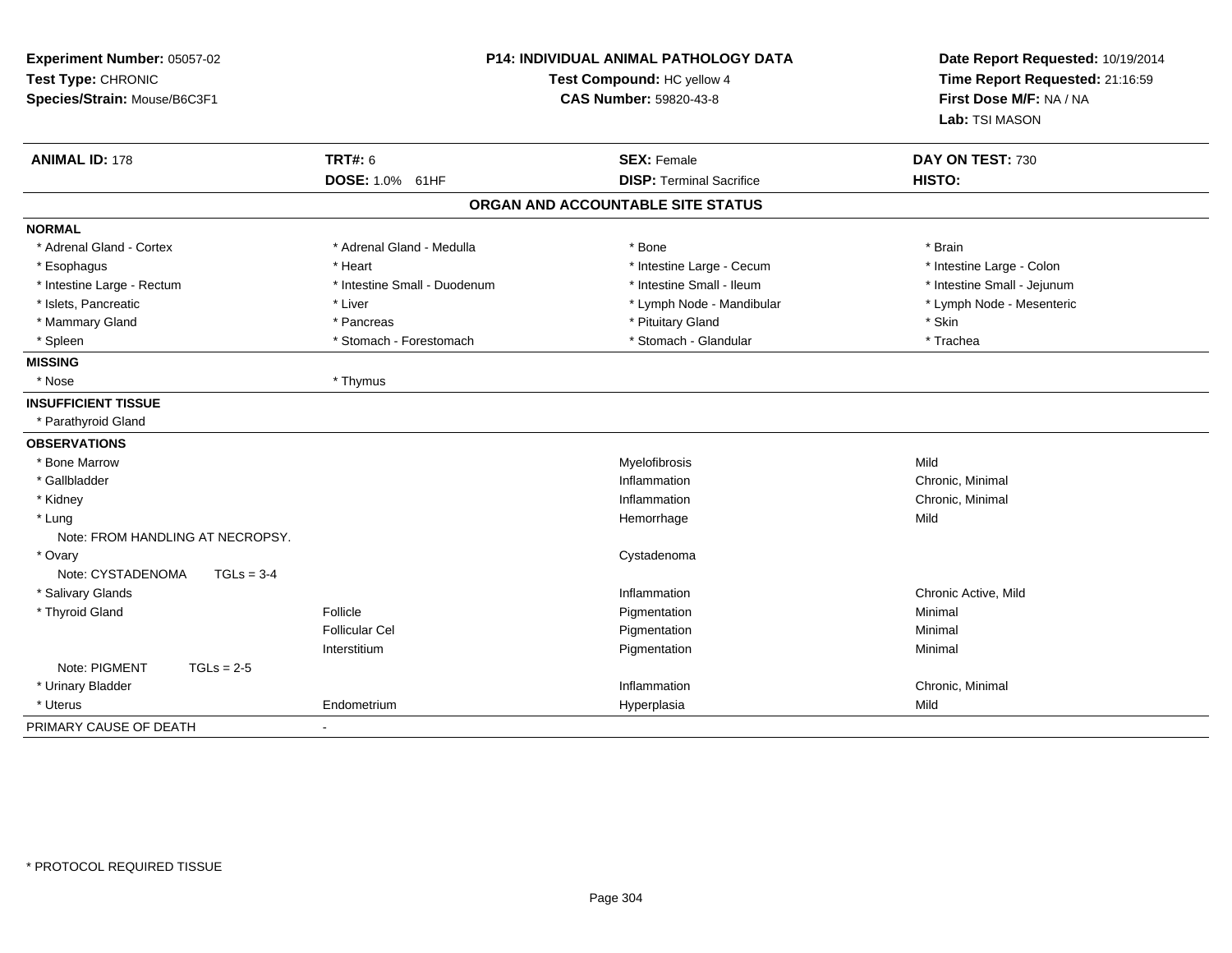| Experiment Number: 05057-02<br>Test Type: CHRONIC<br>Species/Strain: Mouse/B6C3F1 |                                                                 | <b>P14: INDIVIDUAL ANIMAL PATHOLOGY DATA</b><br>Test Compound: HC yellow 4<br><b>CAS Number: 59820-43-8</b> |                           |
|-----------------------------------------------------------------------------------|-----------------------------------------------------------------|-------------------------------------------------------------------------------------------------------------|---------------------------|
| <b>ANIMAL ID: 184</b>                                                             | <b>TRT#: 6</b>                                                  | <b>SEX: Female</b>                                                                                          | DAY ON TEST: 730          |
|                                                                                   | DOSE: 1.0% 61HF                                                 | <b>DISP: Terminal Sacrifice</b>                                                                             | HISTO:                    |
|                                                                                   |                                                                 | ORGAN AND ACCOUNTABLE SITE STATUS                                                                           |                           |
| <b>NORMAL</b>                                                                     |                                                                 |                                                                                                             |                           |
| * Adrenal Gland - Cortex                                                          | * Adrenal Gland - Medulla                                       | * Bone                                                                                                      | * Brain                   |
| * Esophagus                                                                       | * Gallbladder                                                   | * Heart                                                                                                     | * Intestine Large - Cecum |
| * Intestine Large - Colon                                                         | * Intestine Large - Rectum                                      | * Intestine Small - Duodenum                                                                                | * Intestine Small - Ileum |
| * Intestine Small - Jejunum                                                       | * Islets, Pancreatic                                            | * Lung                                                                                                      | * Lymph Node - Mandibular |
| * Mammary Gland                                                                   | * Nose                                                          | * Ovary                                                                                                     | * Parathyroid Gland       |
| * Skin                                                                            | * Spleen                                                        | * Stomach - Forestomach                                                                                     | * Stomach - Glandular     |
| * Thymus                                                                          | * Trachea                                                       |                                                                                                             |                           |
| <b>MISSING</b>                                                                    |                                                                 |                                                                                                             |                           |
| Lymph Node - Mesenteric                                                           | * Pituitary Gland                                               |                                                                                                             |                           |
| <b>OBSERVATIONS</b>                                                               |                                                                 |                                                                                                             |                           |
| * Bone Marrow                                                                     |                                                                 | Myelofibrosis                                                                                               | Mild                      |
| * Kidney                                                                          |                                                                 | Inflammation                                                                                                | Chronic, Minimal          |
| * Liver                                                                           |                                                                 | Inflammation                                                                                                | Chronic Active, Minimal   |
| * Pancreas                                                                        |                                                                 | Inflammation                                                                                                | Chronic, Minimal          |
| * Salivary Glands                                                                 |                                                                 | Inflammation                                                                                                | Chronic Active, Mild      |
| * Thyroid Gland                                                                   | Follicle                                                        | Pigmentation                                                                                                | Minimal                   |
|                                                                                   | <b>Follicular Cel</b>                                           | Pigmentation                                                                                                | Minimal                   |
|                                                                                   | Interstitium                                                    | Pigmentation                                                                                                | Minimal                   |
| Note: PIGMENT<br>$TGLs = 2-5$                                                     |                                                                 |                                                                                                             |                           |
|                                                                                   | Note: THE SPECIAL STAINS WERE WUSED TO CHARACTERIZE THE PIGMENT |                                                                                                             |                           |
|                                                                                   | Note: IN THE THYROID GLAND. POSITIVE CONTROLS WERE AVAILABLE    |                                                                                                             |                           |
| Note: FOR ALL THE SPECIAL STAINS. ANIMAL 4 UF (85-0983)                           |                                                                 |                                                                                                             |                           |
|                                                                                   | Note: THE COMPUTER STAIN LIST. AN UNSTAINED SECTION WAS ALSO    |                                                                                                             |                           |
|                                                                                   | Note: BUT COULD NOT BE LOGGED IN BECAUSE THE STAIN WAS NOT ON   |                                                                                                             |                           |
|                                                                                   | Note: SERVED AS A CONTROL. PERL'S IRON STAIN WAS ALSO NEGATIVE  |                                                                                                             |                           |
|                                                                                   | Note: EXAMINED. THE PIGMENT GRANULES WERE LIGHT BROWN IN THE    |                                                                                                             |                           |
|                                                                                   | Note: UNSTAINED PREPARATION. THE FONTANA-MASSON SILVER STAIN    |                                                                                                             |                           |
| Note: THE GIEMSA STAIN REVEALED DARK BLUE GRANULES IN THE                         |                                                                 |                                                                                                             |                           |
| Note: FOLLICULAR CELLS AND IRREGULARI Y SHAPED DARK BLUE                          |                                                                 |                                                                                                             |                           |

Note: AGGREGATES IN THE COLLOID.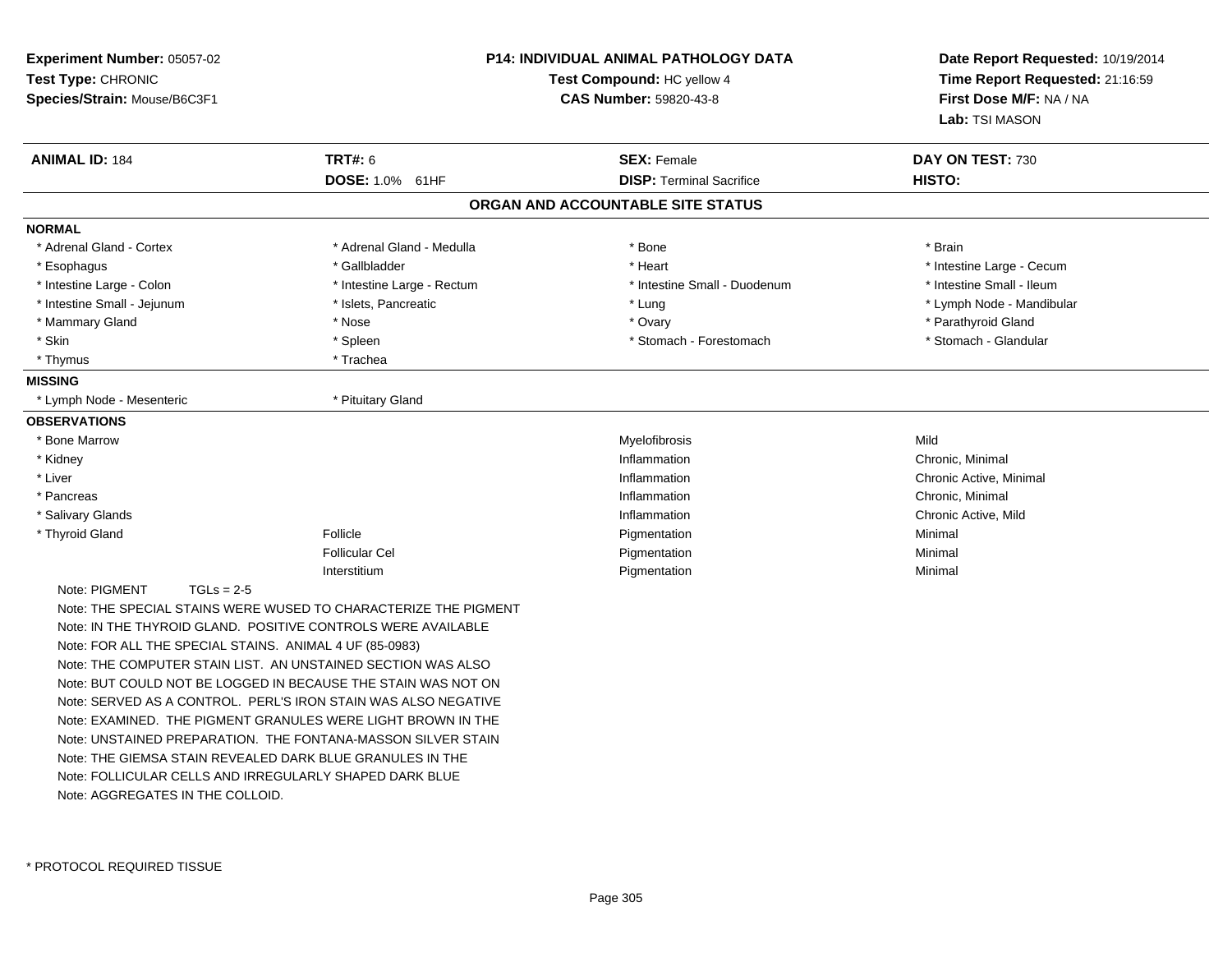| Experiment Number: 05057-02<br>Test Type: CHRONIC<br>Species/Strain: Mouse/B6C3F1 |              |                                                              | <b>P14: INDIVIDUAL ANIMAL PATHOLOGY DATA</b><br>Test Compound: HC yellow 4<br><b>CAS Number: 59820-43-8</b> |  | Date Report Requested: 10/19/2014<br>Time Report Requested: 21:16:59<br>First Dose M/F: NA / NA<br><b>Lab:</b> TSI MASON |  |
|-----------------------------------------------------------------------------------|--------------|--------------------------------------------------------------|-------------------------------------------------------------------------------------------------------------|--|--------------------------------------------------------------------------------------------------------------------------|--|
| <b>ANIMAL ID: 184</b>                                                             |              | TRT#: 6                                                      | <b>SEX: Female</b>                                                                                          |  | DAY ON TEST: 730                                                                                                         |  |
|                                                                                   |              | <b>DOSE: 1.0% 61HF</b>                                       | <b>DISP:</b> Terminal Sacrifice                                                                             |  | HISTO:                                                                                                                   |  |
|                                                                                   |              |                                                              | ORGAN AND ACCOUNTABLE SITE STATUS                                                                           |  |                                                                                                                          |  |
| Note: POSITIVE IN THE TREATED ANIMAL.                                             |              |                                                              |                                                                                                             |  |                                                                                                                          |  |
|                                                                                   |              | Note: WAS POSITIVE IN THE CONTROL AND TREATED, BUT MUCH MORE |                                                                                                             |  |                                                                                                                          |  |
| * Urinary Bladder                                                                 |              |                                                              | Inflammation                                                                                                |  | Chronic, Minimal                                                                                                         |  |
| * Uterus                                                                          |              | Endometrium                                                  | Hyperplasia                                                                                                 |  | Mild                                                                                                                     |  |
| Note: HYPERPLASIA                                                                 | $TGLs = 5-4$ |                                                              |                                                                                                             |  |                                                                                                                          |  |
| PRIMARY CAUSE OF DEATH                                                            |              |                                                              |                                                                                                             |  |                                                                                                                          |  |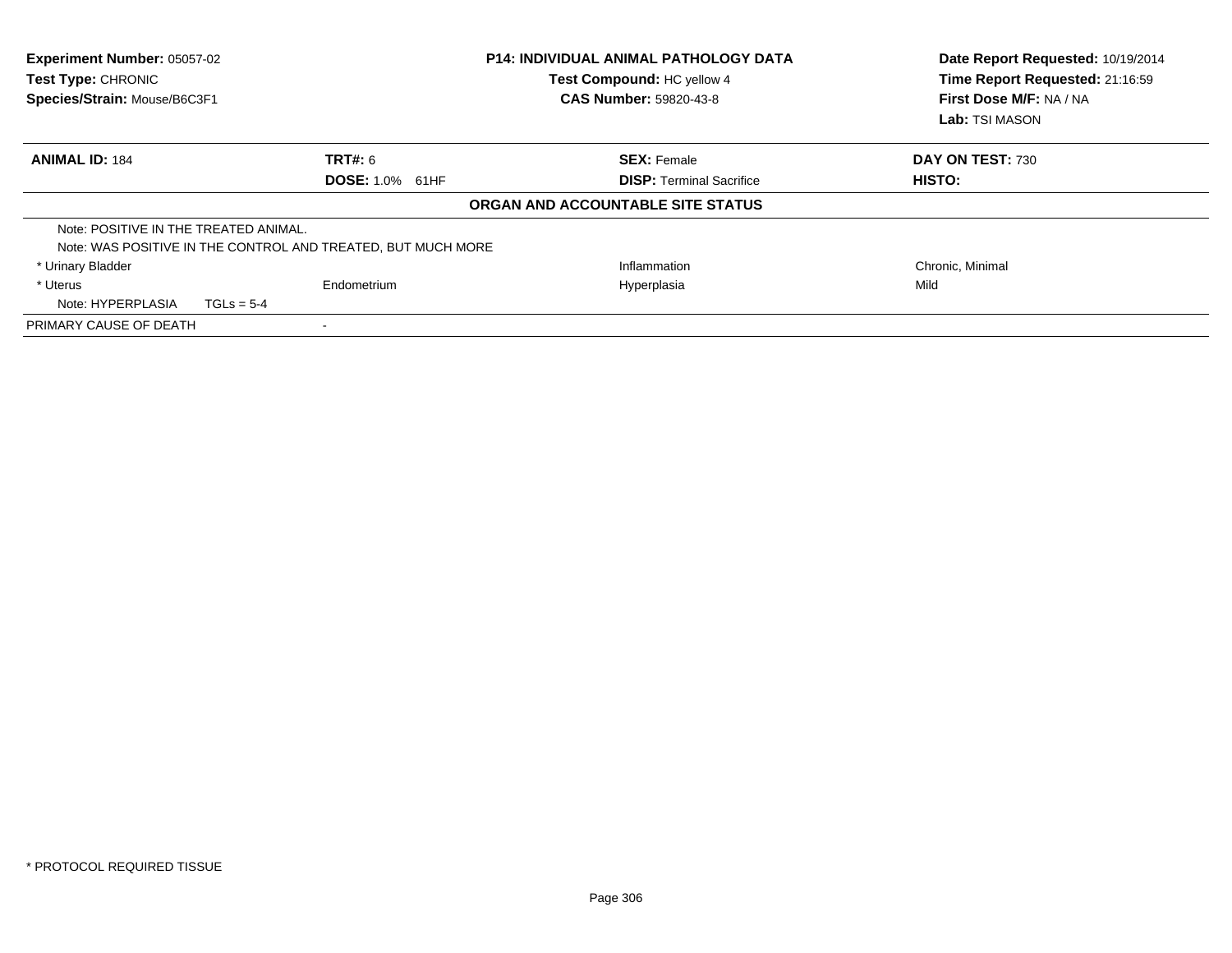| Experiment Number: 05057-02<br>Test Type: CHRONIC<br>Species/Strain: Mouse/B6C3F1 |                                                                                                              | <b>P14: INDIVIDUAL ANIMAL PATHOLOGY DATA</b><br>Test Compound: HC yellow 4<br>CAS Number: 59820-43-8 | Date Report Requested: 10/19/2014<br>Time Report Requested: 21:16:59<br>First Dose M/F: NA / NA<br>Lab: TSI MASON |
|-----------------------------------------------------------------------------------|--------------------------------------------------------------------------------------------------------------|------------------------------------------------------------------------------------------------------|-------------------------------------------------------------------------------------------------------------------|
| <b>ANIMAL ID: 185</b>                                                             | <b>TRT#: 6</b>                                                                                               | <b>SEX: Female</b>                                                                                   | DAY ON TEST: 730                                                                                                  |
|                                                                                   | <b>DOSE: 1.0% 61HF</b>                                                                                       | <b>DISP: Terminal Sacrifice</b>                                                                      | HISTO:                                                                                                            |
|                                                                                   |                                                                                                              | ORGAN AND ACCOUNTABLE SITE STATUS                                                                    |                                                                                                                   |
| <b>NORMAL</b>                                                                     |                                                                                                              |                                                                                                      |                                                                                                                   |
| * Adrenal Gland - Cortex                                                          | * Adrenal Gland - Medulla                                                                                    | * Bone                                                                                               | * Esophagus                                                                                                       |
| * Heart                                                                           | * Intestine Large - Cecum                                                                                    | * Intestine Large - Colon                                                                            | * Intestine Large - Rectum                                                                                        |
| * Intestine Small - Duodenum                                                      | * Intestine Small - Ileum                                                                                    | * Intestine Small - Jejunum                                                                          | * Islets, Pancreatic                                                                                              |
| * Lymph Node - Mandibular                                                         | * Lymph Node - Mesenteric                                                                                    | * Mammary Gland                                                                                      | * Nose                                                                                                            |
| * Ovary                                                                           | * Skin                                                                                                       | * Spleen                                                                                             | * Stomach - Forestomach                                                                                           |
| * Stomach - Glandular                                                             | * Thymus                                                                                                     | * Trachea                                                                                            |                                                                                                                   |
| <b>MISSING</b>                                                                    |                                                                                                              |                                                                                                      |                                                                                                                   |
| * Pituitary Gland                                                                 |                                                                                                              |                                                                                                      |                                                                                                                   |
| <b>INSUFFICIENT TISSUE</b>                                                        |                                                                                                              |                                                                                                      |                                                                                                                   |
| * Parathyroid Gland                                                               |                                                                                                              |                                                                                                      |                                                                                                                   |
| <b>OBSERVATIONS</b>                                                               |                                                                                                              |                                                                                                      |                                                                                                                   |
| * Bone Marrow                                                                     |                                                                                                              | Myelofibrosis                                                                                        | Mild                                                                                                              |
| * Brain                                                                           | Thalamus                                                                                                     | Mineralization                                                                                       | Minimal                                                                                                           |
| * Gallbladder                                                                     |                                                                                                              | Inflammation                                                                                         | Chronic, Minimal                                                                                                  |
| * Kidney                                                                          |                                                                                                              | Inflammation                                                                                         | Chronic, Minimal                                                                                                  |
| * Liver                                                                           |                                                                                                              | <b>Basophilic Focus</b>                                                                              | Mild                                                                                                              |
|                                                                                   | Note: THE POSSIBILITY OF AN HEPATOCELLULAR ADENOMA WAS CON-<br>Note: SIDERED BUT NO COMPRESSION WAS OBVIOUS. |                                                                                                      |                                                                                                                   |
| * Lung                                                                            |                                                                                                              | Hemorrhage                                                                                           | Minimal                                                                                                           |
| * Pancreas                                                                        |                                                                                                              | Inflammation                                                                                         | Chronic, Minimal                                                                                                  |
| * Salivary Glands                                                                 |                                                                                                              | Inflammation                                                                                         | Chronic Active, Minimal                                                                                           |
| * Thyroid Gland                                                                   | Follicle                                                                                                     | Pigmentation                                                                                         | Minimal                                                                                                           |
|                                                                                   | <b>Follicular Cel</b>                                                                                        | Pigmentation                                                                                         | Minimal                                                                                                           |
|                                                                                   | Interstitium                                                                                                 | Pigmentation                                                                                         | Minimal                                                                                                           |
| Note: PIGMENT                                                                     | $TGLs = 4-5$                                                                                                 |                                                                                                      |                                                                                                                   |
| * Urinary Bladder                                                                 |                                                                                                              | Inflammation                                                                                         | Chronic, Mild                                                                                                     |
| * Uterus                                                                          | Endometrium                                                                                                  | Hydrometra                                                                                           | Moderate                                                                                                          |
| PRIMARY CAUSE OF DEATH                                                            | $\sim$                                                                                                       |                                                                                                      |                                                                                                                   |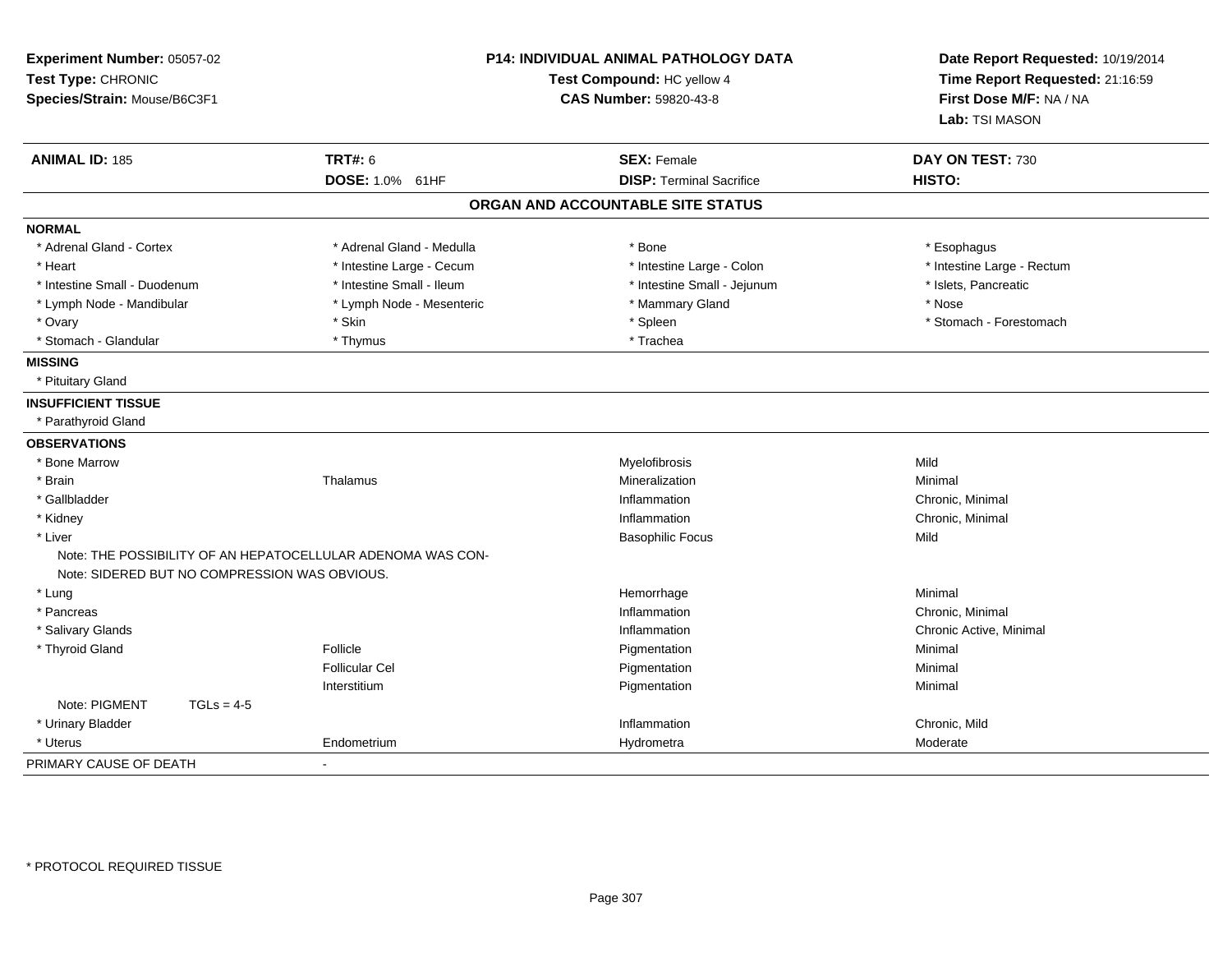| Experiment Number: 05057-02<br>Test Type: CHRONIC<br>Species/Strain: Mouse/B6C3F1 |                              | <b>P14: INDIVIDUAL ANIMAL PATHOLOGY DATA</b><br>Test Compound: HC yellow 4<br><b>CAS Number: 59820-43-8</b> |                             |
|-----------------------------------------------------------------------------------|------------------------------|-------------------------------------------------------------------------------------------------------------|-----------------------------|
| <b>ANIMAL ID: 187</b>                                                             | TRT#: 6                      | <b>SEX: Female</b>                                                                                          | DAY ON TEST: 730            |
|                                                                                   | DOSE: 1.0% 61HF              | <b>DISP: Terminal Sacrifice</b>                                                                             | HISTO:                      |
|                                                                                   |                              | ORGAN AND ACCOUNTABLE SITE STATUS                                                                           |                             |
| <b>NORMAL</b>                                                                     |                              |                                                                                                             |                             |
| * Adrenal Gland - Cortex                                                          | * Adrenal Gland - Medulla    | * Bone                                                                                                      | * Esophagus                 |
| * Gallbladder                                                                     | * Heart                      | * Intestine Large - Cecum                                                                                   | * Intestine Large - Colon   |
| * Intestine Large - Rectum                                                        | * Intestine Small - Duodenum | * Intestine Small - Ileum                                                                                   | * Intestine Small - Jejunum |
| * Islets, Pancreatic                                                              | * Lung                       | * Lymph Node - Mandibular                                                                                   | * Mammary Gland             |
| * Nose                                                                            | * Ovary                      | * Pancreas                                                                                                  | * Pituitary Gland           |
| * Skin                                                                            | * Spleen                     | * Stomach - Forestomach                                                                                     | * Stomach - Glandular       |
| * Trachea                                                                         |                              |                                                                                                             |                             |
| <b>MISSING</b>                                                                    |                              |                                                                                                             |                             |
| * Parathyroid Gland                                                               |                              |                                                                                                             |                             |
| <b>OBSERVATIONS</b>                                                               |                              |                                                                                                             |                             |
| * Bone Marrow                                                                     |                              | Myelofibrosis                                                                                               | Mild                        |
| * Brain                                                                           | Thalamus                     | Mineralization                                                                                              | Minimal                     |
| * Kidney                                                                          |                              | Inflammation                                                                                                | Chronic, Minimal            |
| * Liver                                                                           |                              | Inflammation                                                                                                | Chronic Active, Minimal     |
|                                                                                   |                              | <b>Necrosis</b>                                                                                             | Minimal                     |
| * Lymph Node                                                                      | Mesenteric                   | <b>Infiltration Cellular</b>                                                                                | Histiocyte, Minimal         |
| * Salivary Glands                                                                 |                              | Inflammation                                                                                                | Chronic Active, Minimal     |
| * Thymus                                                                          |                              | Cyst                                                                                                        | Minimal                     |
| * Thyroid Gland                                                                   | Follicle                     | Pigmentation                                                                                                | Mild                        |
|                                                                                   | <b>Follicular Cel</b>        | Pigmentation                                                                                                | Mild                        |
|                                                                                   | Interstitium                 | Pigmentation                                                                                                | Mild                        |
| Note: PIGMENT<br>$TGLs = 3-5$                                                     |                              |                                                                                                             |                             |
| * Urinary Bladder                                                                 |                              | Inflammation                                                                                                | Chronic, Minimal            |
| * Uterus                                                                          | Endometrium                  | Hyperplasia                                                                                                 | Mild                        |
| PRIMARY CAUSE OF DEATH                                                            |                              |                                                                                                             |                             |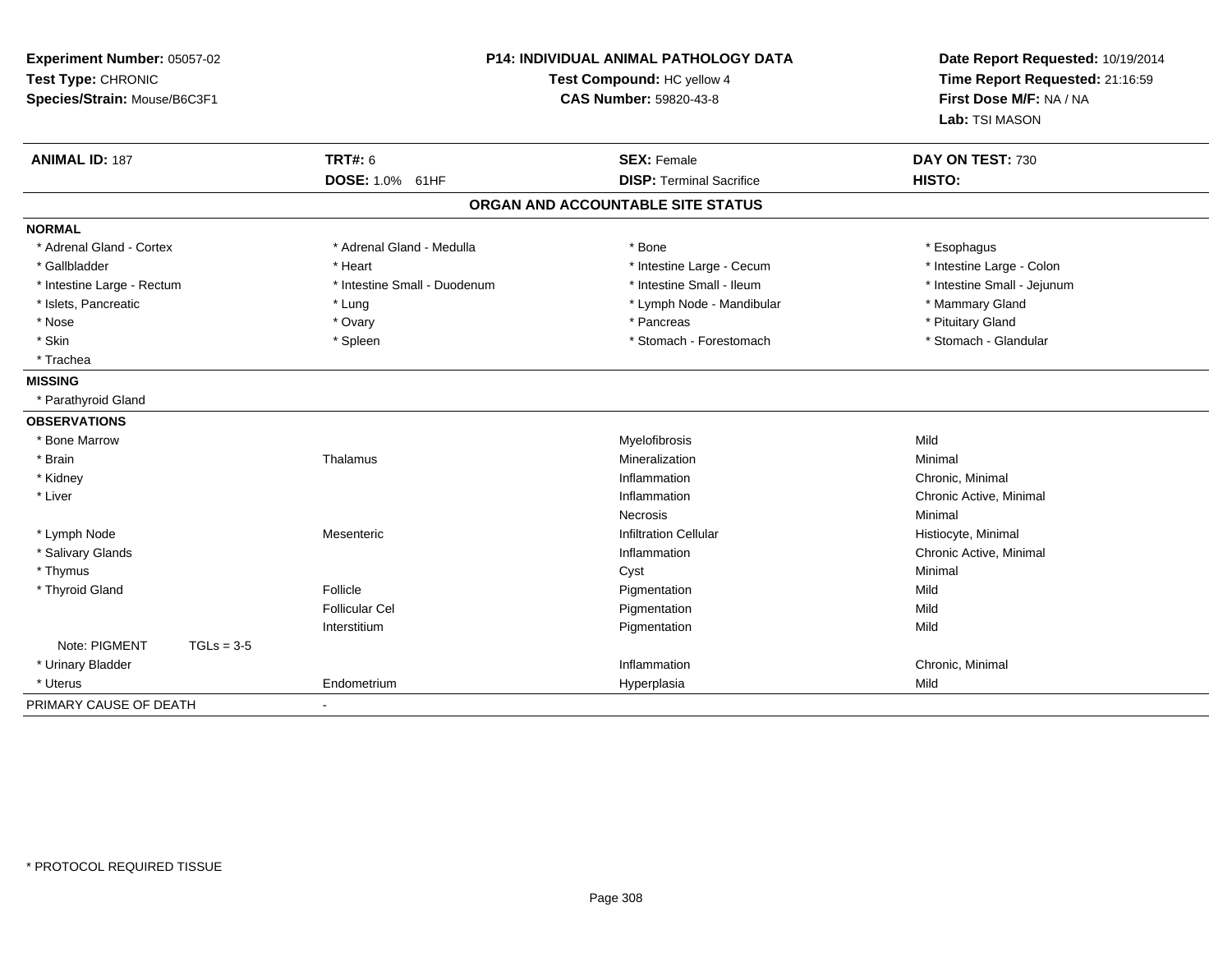| Experiment Number: 05057-02<br>Test Type: CHRONIC<br>Species/Strain: Mouse/B6C3F1 | <b>P14: INDIVIDUAL ANIMAL PATHOLOGY DATA</b><br>Test Compound: HC yellow 4<br>CAS Number: 59820-43-8 |                                   | Date Report Requested: 10/19/2014<br>Time Report Requested: 21:16:59<br>First Dose M/F: NA / NA<br>Lab: TSI MASON |  |
|-----------------------------------------------------------------------------------|------------------------------------------------------------------------------------------------------|-----------------------------------|-------------------------------------------------------------------------------------------------------------------|--|
| <b>ANIMAL ID: 189</b>                                                             | <b>TRT#: 6</b>                                                                                       | <b>SEX: Female</b>                | DAY ON TEST: 730                                                                                                  |  |
|                                                                                   | DOSE: 1.0% 61HF                                                                                      | <b>DISP: Terminal Sacrifice</b>   | HISTO:                                                                                                            |  |
|                                                                                   |                                                                                                      | ORGAN AND ACCOUNTABLE SITE STATUS |                                                                                                                   |  |
| <b>NORMAL</b>                                                                     |                                                                                                      |                                   |                                                                                                                   |  |
| * Adrenal Gland - Cortex                                                          | * Adrenal Gland - Medulla                                                                            | * Bone                            | * Esophagus                                                                                                       |  |
| * Gallbladder                                                                     | * Heart                                                                                              | * Intestine Large - Cecum         | * Intestine Large - Colon                                                                                         |  |
| * Intestine Large - Rectum                                                        | * Intestine Small - Duodenum                                                                         | * Intestine Small - Ileum         | * Intestine Small - Jejunum                                                                                       |  |
| * Islets, Pancreatic                                                              | * Liver                                                                                              | * Lung                            | * Lymph Node - Mandibular                                                                                         |  |
| * Mammary Gland                                                                   | * Ovary                                                                                              | * Parathyroid Gland               | * Skin                                                                                                            |  |
| * Spleen                                                                          | * Stomach - Forestomach                                                                              | * Stomach - Glandular             | * Thymus                                                                                                          |  |
| * Trachea                                                                         |                                                                                                      |                                   |                                                                                                                   |  |
| <b>MISSING</b>                                                                    |                                                                                                      |                                   |                                                                                                                   |  |
| * Lymph Node - Mesenteric                                                         | * Nose                                                                                               |                                   |                                                                                                                   |  |
| <b>OBSERVATIONS</b>                                                               |                                                                                                      |                                   |                                                                                                                   |  |
| * Bone Marrow                                                                     |                                                                                                      | Myelofibrosis                     | Moderate                                                                                                          |  |
| * Brain                                                                           | Thalamus                                                                                             | Mineralization                    | Minimal                                                                                                           |  |
| * Kidney                                                                          |                                                                                                      | Inflammation                      | Chronic, Minimal                                                                                                  |  |
| * Pancreas                                                                        |                                                                                                      | Inflammation                      | Chronic, Minimal                                                                                                  |  |
| * Pituitary Gland                                                                 | <b>Pars Distalis</b>                                                                                 | Hyperplasia                       | Mild                                                                                                              |  |
| * Salivary Glands                                                                 |                                                                                                      | Inflammation                      | Chronic Active, Minimal                                                                                           |  |
| * Thyroid Gland                                                                   | Follicle                                                                                             | Pigmentation                      | Mild                                                                                                              |  |
|                                                                                   | <b>Follicular Cel</b>                                                                                | Pigmentation                      | Mild                                                                                                              |  |
|                                                                                   | Interstitium                                                                                         | Pigmentation                      | Minimal                                                                                                           |  |
| * Urinary Bladder                                                                 |                                                                                                      | Inflammation                      | Chronic, Minimal                                                                                                  |  |
| * Uterus                                                                          | Endometrium                                                                                          | Hyperplasia                       | Moderate                                                                                                          |  |
| Note: HYPERPLASIA<br>$TGLs = 6-4$                                                 |                                                                                                      |                                   |                                                                                                                   |  |
| PRIMARY CAUSE OF DEATH                                                            |                                                                                                      |                                   |                                                                                                                   |  |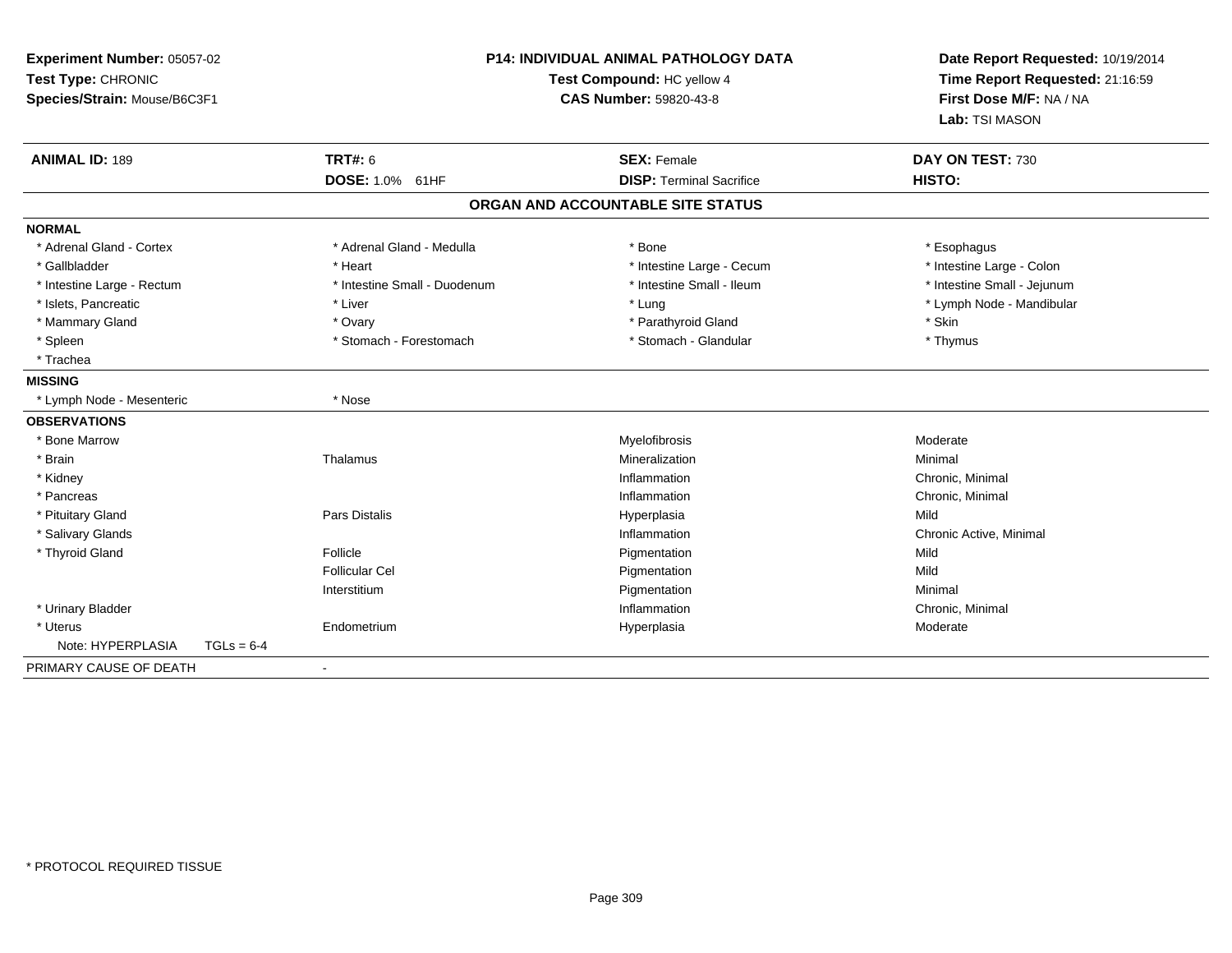| Experiment Number: 05057-02<br>Test Type: CHRONIC<br>Species/Strain: Mouse/B6C3F1 |                                                       | P14: INDIVIDUAL ANIMAL PATHOLOGY DATA<br>Test Compound: HC yellow 4<br><b>CAS Number: 59820-43-8</b> | Date Report Requested: 10/19/2014<br>Time Report Requested: 21:16:59<br>First Dose M/F: NA / NA<br>Lab: TSI MASON |
|-----------------------------------------------------------------------------------|-------------------------------------------------------|------------------------------------------------------------------------------------------------------|-------------------------------------------------------------------------------------------------------------------|
| <b>ANIMAL ID: 190</b>                                                             | <b>TRT#: 6</b>                                        | <b>SEX: Female</b>                                                                                   | DAY ON TEST: 610                                                                                                  |
|                                                                                   | DOSE: 1.0% 61HF                                       | <b>DISP: Moribund</b>                                                                                | HISTO:                                                                                                            |
|                                                                                   |                                                       | ORGAN AND ACCOUNTABLE SITE STATUS                                                                    |                                                                                                                   |
| <b>NORMAL</b>                                                                     |                                                       |                                                                                                      |                                                                                                                   |
| * Adrenal Gland - Cortex                                                          | * Adrenal Gland - Medulla                             | * Bone                                                                                               | * Brain                                                                                                           |
| * Esophagus                                                                       | * Gallbladder                                         | * Heart                                                                                              | * Intestine Large - Cecum                                                                                         |
| * Intestine Large - Colon                                                         | * Intestine Large - Rectum                            | * Intestine Small - Duodenum                                                                         | * Intestine Small - Jejunum                                                                                       |
| * Islets, Pancreatic                                                              | * Lymph Node - Mandibular                             | * Mammary Gland                                                                                      | * Nose                                                                                                            |
| * Ovary                                                                           | * Pancreas                                            | * Parathyroid Gland                                                                                  | * Pituitary Gland                                                                                                 |
| * Salivary Glands                                                                 | * Skin                                                | * Stomach - Forestomach                                                                              | * Stomach - Glandular                                                                                             |
| * Trachea                                                                         |                                                       |                                                                                                      |                                                                                                                   |
| <b>MISSING</b>                                                                    |                                                       |                                                                                                      |                                                                                                                   |
| * Intestine Small - Ileum                                                         | * Thymus                                              |                                                                                                      |                                                                                                                   |
| <b>OBSERVATIONS</b>                                                               |                                                       |                                                                                                      |                                                                                                                   |
| * Bone Marrow                                                                     |                                                       | Myelofibrosis                                                                                        | Minimal                                                                                                           |
| * Kidney                                                                          |                                                       | Inflammation                                                                                         | Chronic, Minimal                                                                                                  |
| * Liver                                                                           |                                                       | Necrosis                                                                                             | Minimal                                                                                                           |
|                                                                                   | Note: NECROSIS IN THE LIVER WAS SINGLE CELL NECROSIS. |                                                                                                      |                                                                                                                   |
| * Lung                                                                            | Mediastinum                                           | Alveolar/Bronchiolar Carcinoma                                                                       | Metastatic (Lung)                                                                                                 |
|                                                                                   |                                                       | Alveolar/Bronchiolar Carcinoma                                                                       | Multiple                                                                                                          |
| [ Alveolar/Bronchiolar Carcinoma TGLS = 4-1 ]                                     |                                                       |                                                                                                      |                                                                                                                   |
| * Lymph Node                                                                      | Mesenteric                                            | <b>Infiltration Cellular</b>                                                                         | Histiocyte, Minimal                                                                                               |
| * Spleen                                                                          |                                                       | Hyperplasia                                                                                          | Lymphoid, Mild                                                                                                    |
| * Thyroid Gland                                                                   | Follicle                                              | Pigmentation                                                                                         | Mild                                                                                                              |
|                                                                                   | <b>Follicular Cel</b>                                 | Pigmentation                                                                                         | Mild                                                                                                              |
|                                                                                   | Interstitium                                          | Pigmentation                                                                                         | Minimal                                                                                                           |
| Note: PIGMENT<br>$TGLs = 3-5$                                                     |                                                       |                                                                                                      |                                                                                                                   |
| * Urinary Bladder                                                                 |                                                       | Inflammation                                                                                         | Chronic, Minimal                                                                                                  |
| * Uterus                                                                          | Endometrium                                           | Hyperplasia                                                                                          | Moderate                                                                                                          |
| PRIMARY CAUSE OF DEATH                                                            |                                                       |                                                                                                      |                                                                                                                   |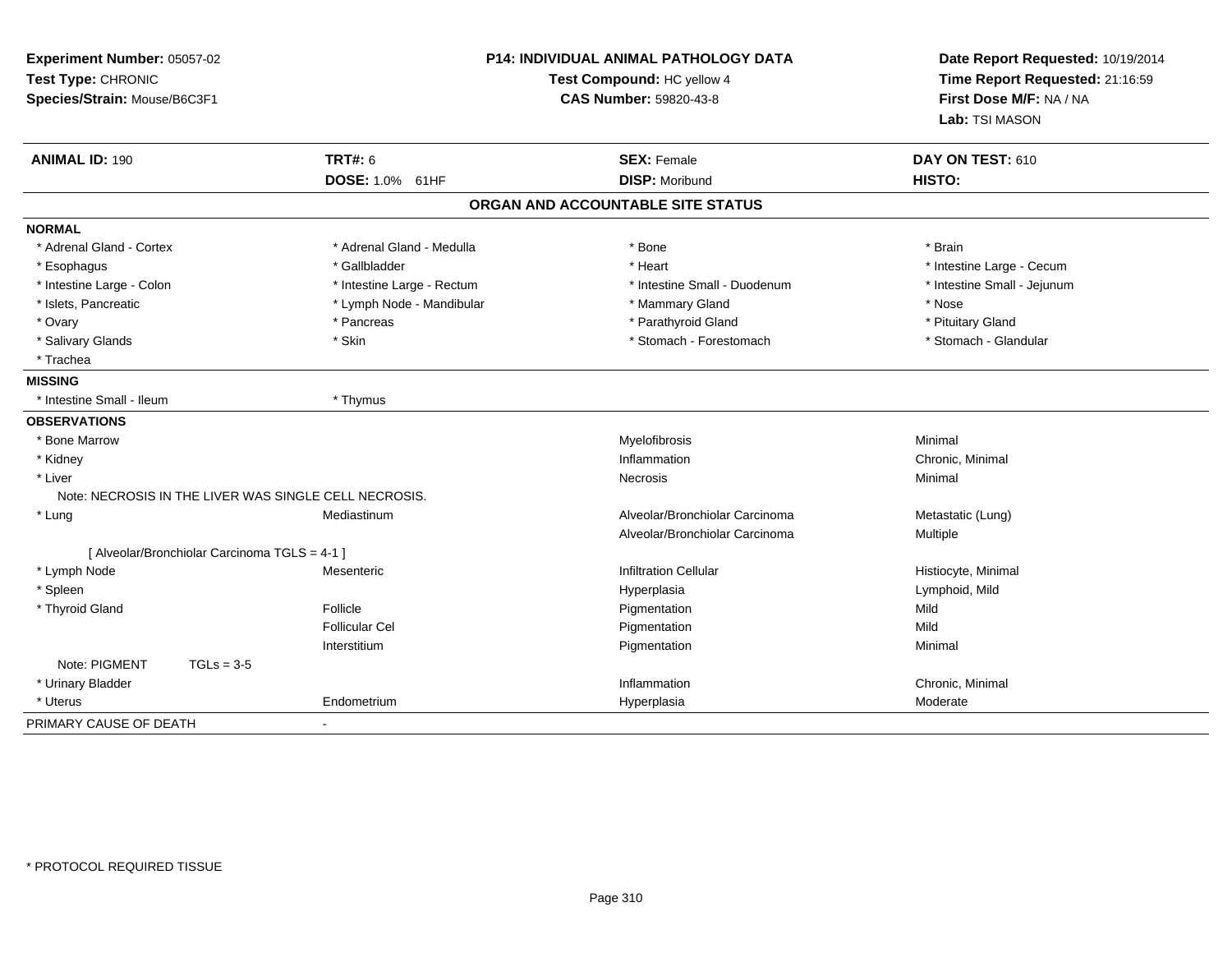| Experiment Number: 05057-02<br>Test Type: CHRONIC<br>Species/Strain: Mouse/B6C3F1 |                            | <b>P14: INDIVIDUAL ANIMAL PATHOLOGY DATA</b><br>Test Compound: HC yellow 4<br>CAS Number: 59820-43-8 | Date Report Requested: 10/19/2014<br>Time Report Requested: 21:16:59<br>First Dose M/F: NA / NA<br>Lab: TSI MASON |
|-----------------------------------------------------------------------------------|----------------------------|------------------------------------------------------------------------------------------------------|-------------------------------------------------------------------------------------------------------------------|
| <b>ANIMAL ID: 191</b>                                                             | <b>TRT#: 6</b>             | <b>SEX: Female</b>                                                                                   | DAY ON TEST: 730                                                                                                  |
|                                                                                   | DOSE: 1.0% 61HF            | <b>DISP: Terminal Sacrifice</b>                                                                      | HISTO:                                                                                                            |
|                                                                                   |                            | ORGAN AND ACCOUNTABLE SITE STATUS                                                                    |                                                                                                                   |
| <b>NORMAL</b>                                                                     |                            |                                                                                                      |                                                                                                                   |
| * Adrenal Gland - Cortex                                                          | * Adrenal Gland - Medulla  | * Bone                                                                                               | * Bone Marrow                                                                                                     |
| * Brain                                                                           | * Esophagus                | * Heart                                                                                              | * Intestine Large - Cecum                                                                                         |
| * Intestine Large - Colon                                                         | * Intestine Large - Rectum | * Intestine Small - Duodenum                                                                         | * Intestine Small - Ileum                                                                                         |
| * Intestine Small - Jejunum                                                       | * Islets, Pancreatic       | * Lymph Node - Mandibular                                                                            | * Mammary Gland                                                                                                   |
| * Nose                                                                            | * Pancreas                 | * Parathyroid Gland                                                                                  | * Pituitary Gland                                                                                                 |
| * Skin                                                                            | * Stomach - Forestomach    | * Stomach - Glandular                                                                                | * Thymus                                                                                                          |
| * Trachea                                                                         |                            |                                                                                                      |                                                                                                                   |
| <b>MISSING</b>                                                                    |                            |                                                                                                      |                                                                                                                   |
| * Gallbladder                                                                     | * Urinary Bladder          |                                                                                                      |                                                                                                                   |
| <b>OBSERVATIONS</b>                                                               |                            |                                                                                                      |                                                                                                                   |
| * Kidney                                                                          |                            | Inflammation                                                                                         | Chronic, Minimal                                                                                                  |
| * Liver                                                                           |                            | Inflammation                                                                                         | Chronic Active, Minimal                                                                                           |
| * Lung                                                                            |                            | Hemorrhage                                                                                           | Minimal                                                                                                           |
| * Lymph Node                                                                      | Mesenteric                 | <b>Infiltration Cellular</b>                                                                         | Histiocyte, Minimal                                                                                               |
| * Ovary                                                                           |                            | Cyst                                                                                                 | Mild                                                                                                              |
| Note: [ CYST<br>$1 TGLs = 3-4$                                                    |                            |                                                                                                      |                                                                                                                   |
| Note: EMBRYONIC CYST LINED BY HYPERPLASTIC GERM EPITHELIUM                        |                            |                                                                                                      |                                                                                                                   |
| * Salivary Glands                                                                 |                            | Inflammation                                                                                         | Chronic Active, Minimal                                                                                           |
| * Spleen<br>Note: HYPERPLASIA<br>$TGLs = 5-3$                                     |                            | Hyperplasia                                                                                          | Lymphoid, Mild                                                                                                    |
| * Thyroid Gland                                                                   | C Cell                     | Hyperplasia                                                                                          | Minimal                                                                                                           |
|                                                                                   | Follicle                   | Pigmentation                                                                                         | Minimal                                                                                                           |
|                                                                                   | <b>Follicular Cel</b>      | Pigmentation                                                                                         | Minimal                                                                                                           |
|                                                                                   | Interstitium               | Pigmentation                                                                                         | Minimal                                                                                                           |
| Note: PIGMENT<br>$TGLs = 2-5$                                                     |                            |                                                                                                      |                                                                                                                   |
| * Uterus                                                                          | Endometrium                | Hydrometra                                                                                           | Moderate                                                                                                          |
| PRIMARY CAUSE OF DEATH                                                            |                            |                                                                                                      |                                                                                                                   |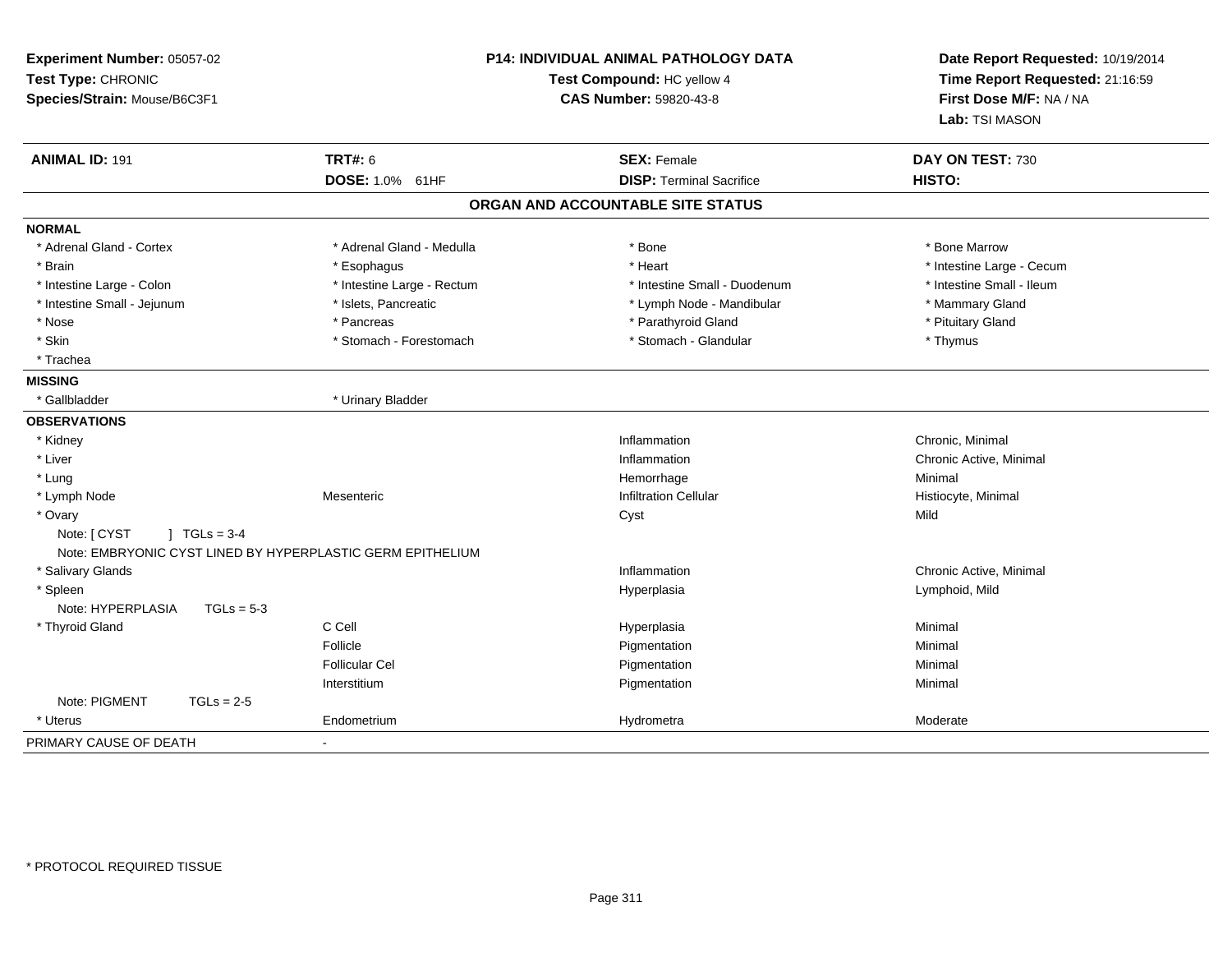| Experiment Number: 05057-02<br>Test Type: CHRONIC<br>Species/Strain: Mouse/B6C3F1 |                                                                | <b>P14: INDIVIDUAL ANIMAL PATHOLOGY DATA</b><br>Test Compound: HC yellow 4<br>CAS Number: 59820-43-8 | Date Report Requested: 10/19/2014<br>Time Report Requested: 21:16:59<br>First Dose M/F: NA / NA<br>Lab: TSI MASON |  |
|-----------------------------------------------------------------------------------|----------------------------------------------------------------|------------------------------------------------------------------------------------------------------|-------------------------------------------------------------------------------------------------------------------|--|
| <b>ANIMAL ID: 192</b>                                                             | <b>TRT#: 6</b>                                                 | <b>SEX: Female</b>                                                                                   | DAY ON TEST: 730                                                                                                  |  |
|                                                                                   | DOSE: 1.0% 61HF                                                | <b>DISP: Terminal Sacrifice</b>                                                                      | HISTO:                                                                                                            |  |
|                                                                                   |                                                                | ORGAN AND ACCOUNTABLE SITE STATUS                                                                    |                                                                                                                   |  |
| <b>NORMAL</b>                                                                     |                                                                |                                                                                                      |                                                                                                                   |  |
| * Adrenal Gland - Cortex                                                          | * Adrenal Gland - Medulla                                      | * Bone                                                                                               | * Brain                                                                                                           |  |
| * Esophagus                                                                       | * Gallbladder                                                  | * Heart                                                                                              | * Intestine Large - Cecum                                                                                         |  |
| * Intestine Large - Colon                                                         | * Intestine Large - Rectum                                     | * Intestine Small - Duodenum                                                                         | * Intestine Small - Ileum                                                                                         |  |
| * Intestine Small - Jejunum                                                       | * Islets, Pancreatic                                           | * Lung                                                                                               | * Lymph Node - Mandibular                                                                                         |  |
| * Lymph Node - Mesenteric                                                         | * Mammary Gland                                                | * Nose                                                                                               | * Pancreas                                                                                                        |  |
| * Pituitary Gland                                                                 | * Salivary Glands                                              | * Skin                                                                                               | * Spleen                                                                                                          |  |
| * Stomach - Forestomach                                                           | * Stomach - Glandular                                          | * Thymus                                                                                             | * Trachea                                                                                                         |  |
| * Urinary Bladder                                                                 |                                                                |                                                                                                      |                                                                                                                   |  |
| <b>MISSING</b>                                                                    |                                                                |                                                                                                      |                                                                                                                   |  |
| * Parathyroid Gland                                                               |                                                                |                                                                                                      |                                                                                                                   |  |
| <b>OBSERVATIONS</b>                                                               |                                                                |                                                                                                      |                                                                                                                   |  |
| * Bone Marrow                                                                     |                                                                | Myelofibrosis                                                                                        | Minimal                                                                                                           |  |
| * Kidney                                                                          |                                                                | Inflammation                                                                                         | Chronic, Minimal                                                                                                  |  |
| * Liver                                                                           |                                                                | Inflammation                                                                                         | Chronic Active, Minimal                                                                                           |  |
| * Ovary                                                                           |                                                                | Cyst                                                                                                 | Mild                                                                                                              |  |
|                                                                                   |                                                                | Hemorrhage                                                                                           | Mild                                                                                                              |  |
|                                                                                   |                                                                | Teratoma                                                                                             |                                                                                                                   |  |
| Note: HEMORRHAGE<br>$TGLs = 4-4$                                                  |                                                                |                                                                                                      |                                                                                                                   |  |
| Note: TERATOMA<br>$TGLs = 3-4$                                                    |                                                                |                                                                                                      |                                                                                                                   |  |
| * Saliv Glands                                                                    |                                                                |                                                                                                      |                                                                                                                   |  |
|                                                                                   | Note: A SMALL PORTION OF THE PAROTID SALIVARY GLAND APPEARS TO |                                                                                                      |                                                                                                                   |  |
| Note: BE WITHIN THE MANDIBULAR SALIVARY GLAND.                                    |                                                                |                                                                                                      |                                                                                                                   |  |
| * Thyroid Gland                                                                   | <b>Follicular Cel</b>                                          | Hyperplasia                                                                                          | Minimal                                                                                                           |  |
|                                                                                   | Follicle                                                       | Pigmentation                                                                                         | Mild                                                                                                              |  |
|                                                                                   | <b>Follicular Cel</b>                                          | Pigmentation                                                                                         | Mild                                                                                                              |  |
|                                                                                   | Interstitium                                                   | Pigmentation                                                                                         | Minimal                                                                                                           |  |
| Note: PIGMENT<br>$TGLs = 2-5$                                                     |                                                                |                                                                                                      |                                                                                                                   |  |
| * Uterus                                                                          | Endometrium                                                    | Hyperplasia                                                                                          | Mild                                                                                                              |  |
| PRIMARY CAUSE OF DEATH                                                            |                                                                |                                                                                                      |                                                                                                                   |  |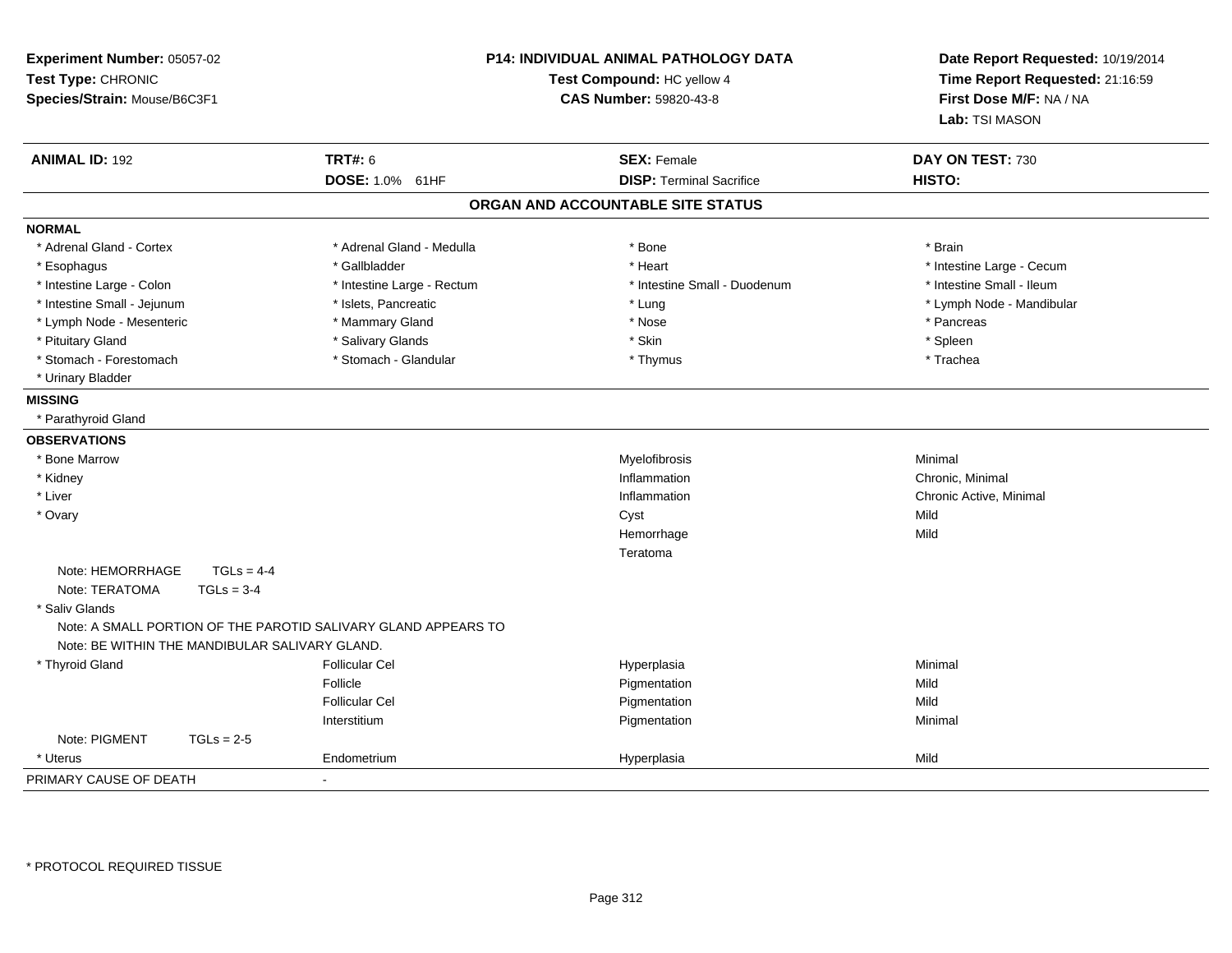| Experiment Number: 05057-02<br>Test Type: CHRONIC<br>Species/Strain: Mouse/B6C3F1 |                              | <b>P14: INDIVIDUAL ANIMAL PATHOLOGY DATA</b><br>Test Compound: HC yellow 4<br>CAS Number: 59820-43-8 | Date Report Requested: 10/19/2014<br>Time Report Requested: 21:16:59<br>First Dose M/F: NA / NA<br>Lab: TSI MASON |
|-----------------------------------------------------------------------------------|------------------------------|------------------------------------------------------------------------------------------------------|-------------------------------------------------------------------------------------------------------------------|
| <b>ANIMAL ID: 193</b>                                                             | <b>TRT#: 6</b>               | <b>SEX: Female</b>                                                                                   | DAY ON TEST: 730                                                                                                  |
|                                                                                   | DOSE: 1.0% 61HF              | <b>DISP: Terminal Sacrifice</b>                                                                      | HISTO:                                                                                                            |
|                                                                                   |                              | ORGAN AND ACCOUNTABLE SITE STATUS                                                                    |                                                                                                                   |
| <b>NORMAL</b>                                                                     |                              |                                                                                                      |                                                                                                                   |
| * Adrenal Gland - Cortex                                                          | * Bone                       | * Brain                                                                                              | * Esophagus                                                                                                       |
| * Gallbladder                                                                     | * Heart                      | * Intestine Large - Cecum                                                                            | * Intestine Large - Colon                                                                                         |
| * Intestine Large - Rectum                                                        | * Intestine Small - Duodenum | * Intestine Small - Ileum                                                                            | * Intestine Small - Jejunum                                                                                       |
| * Islets, Pancreatic                                                              | * Lymph Node - Mandibular    | * Nose                                                                                               | * Ovary                                                                                                           |
| * Pancreas                                                                        | * Pituitary Gland            | * Salivary Glands                                                                                    | * Skin                                                                                                            |
| * Spleen                                                                          | * Stomach - Forestomach      | * Stomach - Glandular                                                                                | * Trachea                                                                                                         |
| * Urinary Bladder                                                                 |                              |                                                                                                      |                                                                                                                   |
| <b>MISSING</b>                                                                    |                              |                                                                                                      |                                                                                                                   |
| * Mammary Gland                                                                   | * Parathyroid Gland          | * Thymus                                                                                             |                                                                                                                   |
| <b>INSUFFICIENT TISSUE</b>                                                        |                              |                                                                                                      |                                                                                                                   |
| * Lymph Node - Mesenteric                                                         |                              |                                                                                                      |                                                                                                                   |
| <b>OBSERVATIONS</b>                                                               |                              |                                                                                                      |                                                                                                                   |
| * Adrenal Gland                                                                   | Medulla                      | Hyperplasia                                                                                          | Mild                                                                                                              |
| * Bone Marrow                                                                     |                              | Myelofibrosis                                                                                        | Mild                                                                                                              |
| * Kidney                                                                          |                              | Inflammation                                                                                         | Chronic, Minimal                                                                                                  |
| * Liver                                                                           |                              | Inflammation                                                                                         | Chronic Active, Minimal                                                                                           |
| * Lung                                                                            |                              | Hemorrhage                                                                                           | Minimal                                                                                                           |
| * Thyroid Gland                                                                   |                              | Inflammation                                                                                         | Chronic, Minimal                                                                                                  |
|                                                                                   | Follicle                     | Pigmentation                                                                                         | Minimal                                                                                                           |
|                                                                                   | <b>Follicular Cel</b>        | Pigmentation                                                                                         | Minimal                                                                                                           |
|                                                                                   | Interstitium                 | Pigmentation                                                                                         | Minimal                                                                                                           |
| Note: PIGMENT<br>$TGLs = 3-5$                                                     |                              |                                                                                                      |                                                                                                                   |
| * Uterus                                                                          | Endometrium                  | Hyperplasia                                                                                          | Moderate                                                                                                          |
|                                                                                   | Endometrium                  | Metaplasia                                                                                           | Squamous, Mild                                                                                                    |
| PRIMARY CAUSE OF DEATH                                                            |                              |                                                                                                      |                                                                                                                   |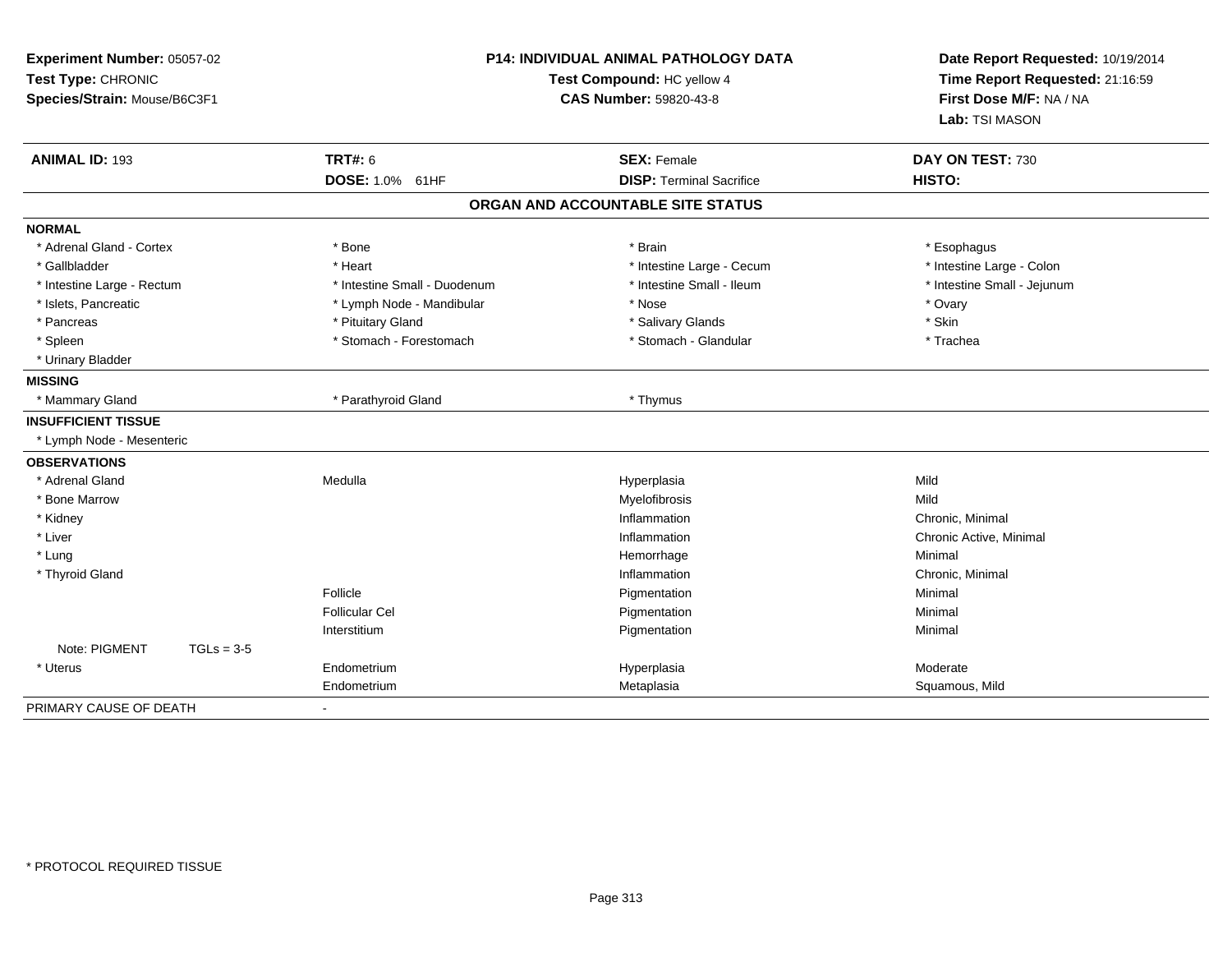| Experiment Number: 05057-02<br>Test Type: CHRONIC<br>Species/Strain: Mouse/B6C3F1 |                              | P14: INDIVIDUAL ANIMAL PATHOLOGY DATA<br>Test Compound: HC yellow 4<br><b>CAS Number: 59820-43-8</b> | Date Report Requested: 10/19/2014<br>Time Report Requested: 21:16:59<br>First Dose M/F: NA / NA<br>Lab: TSI MASON |
|-----------------------------------------------------------------------------------|------------------------------|------------------------------------------------------------------------------------------------------|-------------------------------------------------------------------------------------------------------------------|
| <b>ANIMAL ID: 194</b>                                                             | <b>TRT#: 6</b>               | <b>SEX: Female</b>                                                                                   | DAY ON TEST: 730                                                                                                  |
|                                                                                   | DOSE: 1.0% 61HF              | <b>DISP: Terminal Sacrifice</b>                                                                      | <b>HISTO:</b>                                                                                                     |
|                                                                                   |                              | ORGAN AND ACCOUNTABLE SITE STATUS                                                                    |                                                                                                                   |
| <b>NORMAL</b>                                                                     |                              |                                                                                                      |                                                                                                                   |
| * Adrenal Gland - Cortex                                                          | * Adrenal Gland - Medulla    | * Bone                                                                                               | * Esophagus                                                                                                       |
| * Gallbladder                                                                     | * Heart                      | * Intestine Large - Cecum                                                                            | * Intestine Large - Colon                                                                                         |
| * Intestine Large - Rectum                                                        | * Intestine Small - Duodenum | * Intestine Small - Ileum                                                                            | * Intestine Small - Jejunum                                                                                       |
| * Islets, Pancreatic                                                              | * Liver                      | * Lung                                                                                               | * Lymph Node - Mandibular                                                                                         |
| * Mammary Gland                                                                   | * Nose                       | * Parathyroid Gland                                                                                  | * Pituitary Gland                                                                                                 |
| * Skin                                                                            | * Spleen                     | * Stomach - Forestomach                                                                              | * Stomach - Glandular                                                                                             |
| * Thymus                                                                          | * Trachea                    |                                                                                                      |                                                                                                                   |
| <b>OBSERVATIONS</b>                                                               |                              |                                                                                                      |                                                                                                                   |
| * Bone Marrow                                                                     |                              | Myelofibrosis                                                                                        | Mild                                                                                                              |
| * Brain                                                                           | Thalamus                     | Mineralization                                                                                       | Minimal                                                                                                           |
| Harderian Gland                                                                   |                              | Adenoma                                                                                              |                                                                                                                   |
| $TGLs = 2-9$<br>Note: ADENOMA                                                     |                              |                                                                                                      |                                                                                                                   |
| * Kidney                                                                          |                              | Inflammation                                                                                         | Chronic, Minimal                                                                                                  |
| * Lymph Node                                                                      | Mesenteric                   | <b>Infiltration Cellular</b>                                                                         | Histiocyte, Minimal                                                                                               |
| * Ovary                                                                           |                              | Cyst                                                                                                 | Moderate                                                                                                          |
|                                                                                   |                              | Granulosa Cell Tumor Benign                                                                          |                                                                                                                   |
| Note: CYST<br>$TGLs = 4-4$                                                        |                              |                                                                                                      |                                                                                                                   |
| * Pancreas                                                                        |                              | Inflammation                                                                                         | Chronic, Minimal                                                                                                  |
| * Salivary Glands                                                                 |                              | Inflammation                                                                                         | Chronic Active, Minimal                                                                                           |
| * Thyroid Gland                                                                   |                              | Inflammation                                                                                         | Chronic Active, Minimal                                                                                           |
|                                                                                   | Follicle                     | Pigmentation                                                                                         | Mild                                                                                                              |
|                                                                                   | <b>Follicular Cel</b>        | Pigmentation                                                                                         | Mild                                                                                                              |
|                                                                                   | Interstitium                 | Pigmentation                                                                                         | Minimal                                                                                                           |
| Note: PIGMENT<br>$TGLs = 3-5$                                                     |                              |                                                                                                      |                                                                                                                   |
| * Urinary Bladder                                                                 |                              | Inflammation                                                                                         | Chronic, Minimal                                                                                                  |
| * Uterus                                                                          | Endometrium                  | Hydrometra                                                                                           | Moderate                                                                                                          |
|                                                                                   | Endometrium                  | Hyperplasia                                                                                          | Mild                                                                                                              |
| PRIMARY CAUSE OF DEATH                                                            |                              |                                                                                                      |                                                                                                                   |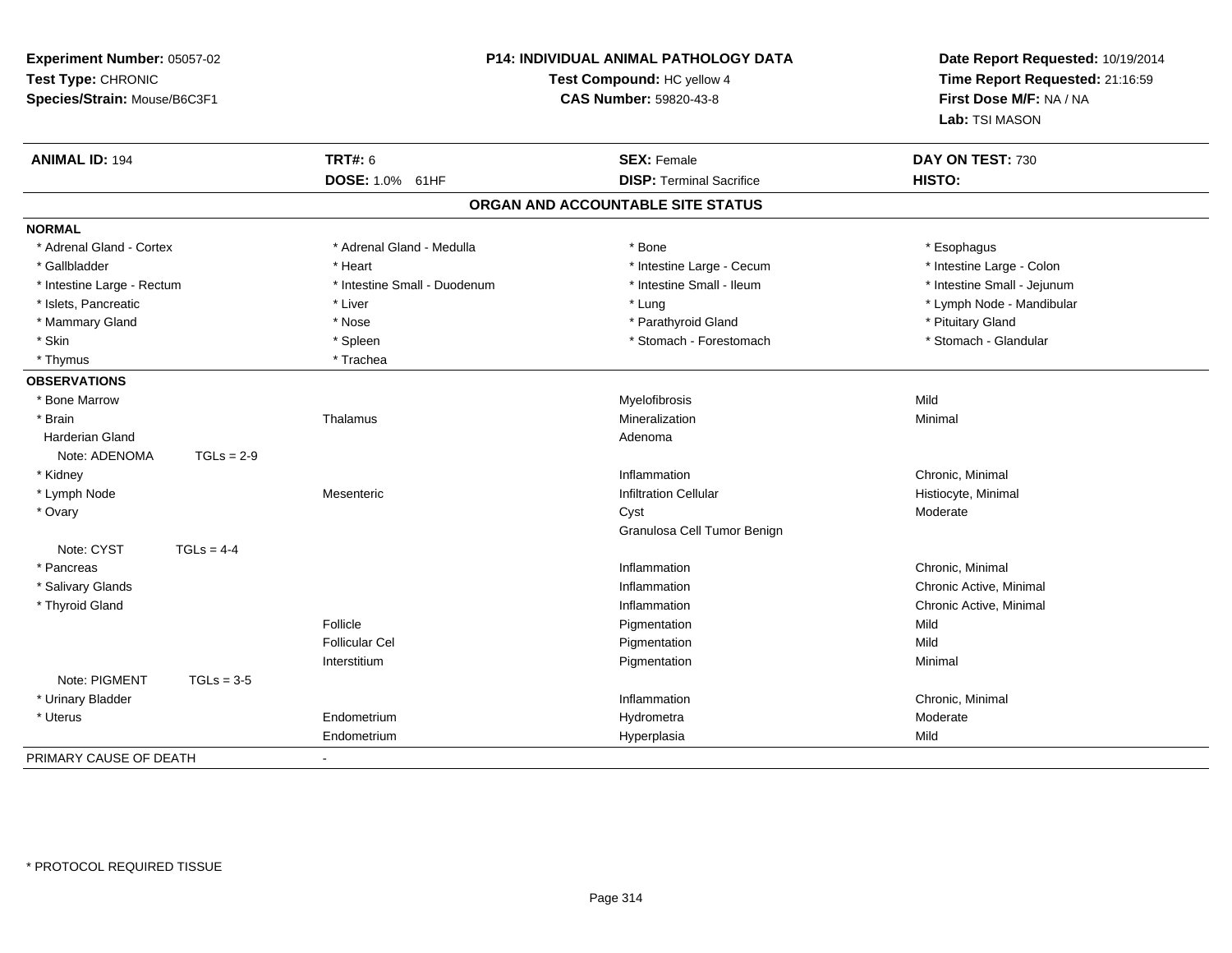| Experiment Number: 05057-02<br>Test Type: CHRONIC<br>Species/Strain: Mouse/B6C3F1 | <b>P14: INDIVIDUAL ANIMAL PATHOLOGY DATA</b><br>Test Compound: HC yellow 4<br>CAS Number: 59820-43-8 |                                   | Date Report Requested: 10/19/2014<br>Time Report Requested: 21:16:59<br>First Dose M/F: NA / NA<br>Lab: TSI MASON |
|-----------------------------------------------------------------------------------|------------------------------------------------------------------------------------------------------|-----------------------------------|-------------------------------------------------------------------------------------------------------------------|
| <b>ANIMAL ID: 195</b>                                                             | <b>TRT#: 6</b>                                                                                       | <b>SEX: Female</b>                | DAY ON TEST: 730<br>HISTO:                                                                                        |
|                                                                                   | DOSE: 1.0% 61HF                                                                                      | <b>DISP: Terminal Sacrifice</b>   |                                                                                                                   |
|                                                                                   |                                                                                                      | ORGAN AND ACCOUNTABLE SITE STATUS |                                                                                                                   |
| <b>NORMAL</b>                                                                     |                                                                                                      |                                   |                                                                                                                   |
| * Adrenal Gland - Cortex                                                          | * Adrenal Gland - Medulla                                                                            | * Bone                            | * Brain                                                                                                           |
| * Esophagus                                                                       | * Gallbladder                                                                                        | * Heart                           | * Intestine Large - Cecum                                                                                         |
| * Intestine Large - Colon                                                         | * Intestine Large - Rectum                                                                           | * Intestine Small - Duodenum      | * Intestine Small - Ileum                                                                                         |
| * Intestine Small - Jejunum                                                       | * Islets, Pancreatic                                                                                 | * Lung                            | * Lymph Node - Mandibular                                                                                         |
| * Lymph Node - Mesenteric                                                         | * Mammary Gland                                                                                      | * Nose                            | * Pancreas                                                                                                        |
| * Pituitary Gland                                                                 | * Skin                                                                                               | * Spleen                          | * Stomach - Forestomach                                                                                           |
| * Stomach - Glandular                                                             | * Thymus                                                                                             | * Trachea                         |                                                                                                                   |
| <b>INSUFFICIENT TISSUE</b>                                                        |                                                                                                      |                                   |                                                                                                                   |
| * Parathyroid Gland                                                               |                                                                                                      |                                   |                                                                                                                   |
| <b>OBSERVATIONS</b>                                                               |                                                                                                      |                                   |                                                                                                                   |
| * Bone Marrow                                                                     |                                                                                                      | Myelofibrosis                     | Mild                                                                                                              |
| * Kidney                                                                          |                                                                                                      | Inflammation                      | Chronic. Mild                                                                                                     |
| * Liver                                                                           |                                                                                                      | Inflammation                      | Chronic Active, Minimal                                                                                           |
|                                                                                   |                                                                                                      | Necrosis                          | Minimal                                                                                                           |
| * Ovary                                                                           |                                                                                                      | Cyst                              | Minimal                                                                                                           |
| * Salivary Glands                                                                 |                                                                                                      | Inflammation                      | Chronic Active, Minimal                                                                                           |
| * Thyroid Gland                                                                   | Follicle                                                                                             | Pigmentation                      | Mild                                                                                                              |
|                                                                                   | <b>Follicular Cel</b>                                                                                | Pigmentation                      | Mild                                                                                                              |
|                                                                                   | Interstitium                                                                                         | Pigmentation                      | Minimal                                                                                                           |
| Note: PIGMENT<br>$TGLs = 2-5$                                                     |                                                                                                      |                                   |                                                                                                                   |
| * Urinary Bladder                                                                 |                                                                                                      | Inflammation                      | Chronic, Minimal                                                                                                  |
| * Uterus                                                                          | Endometrium                                                                                          | Hyperplasia                       | Mild                                                                                                              |
| Note: HYPERPLASIA<br>$TGLs = 3-4$                                                 |                                                                                                      |                                   |                                                                                                                   |
| PRIMARY CAUSE OF DEATH                                                            | $\blacksquare$                                                                                       |                                   |                                                                                                                   |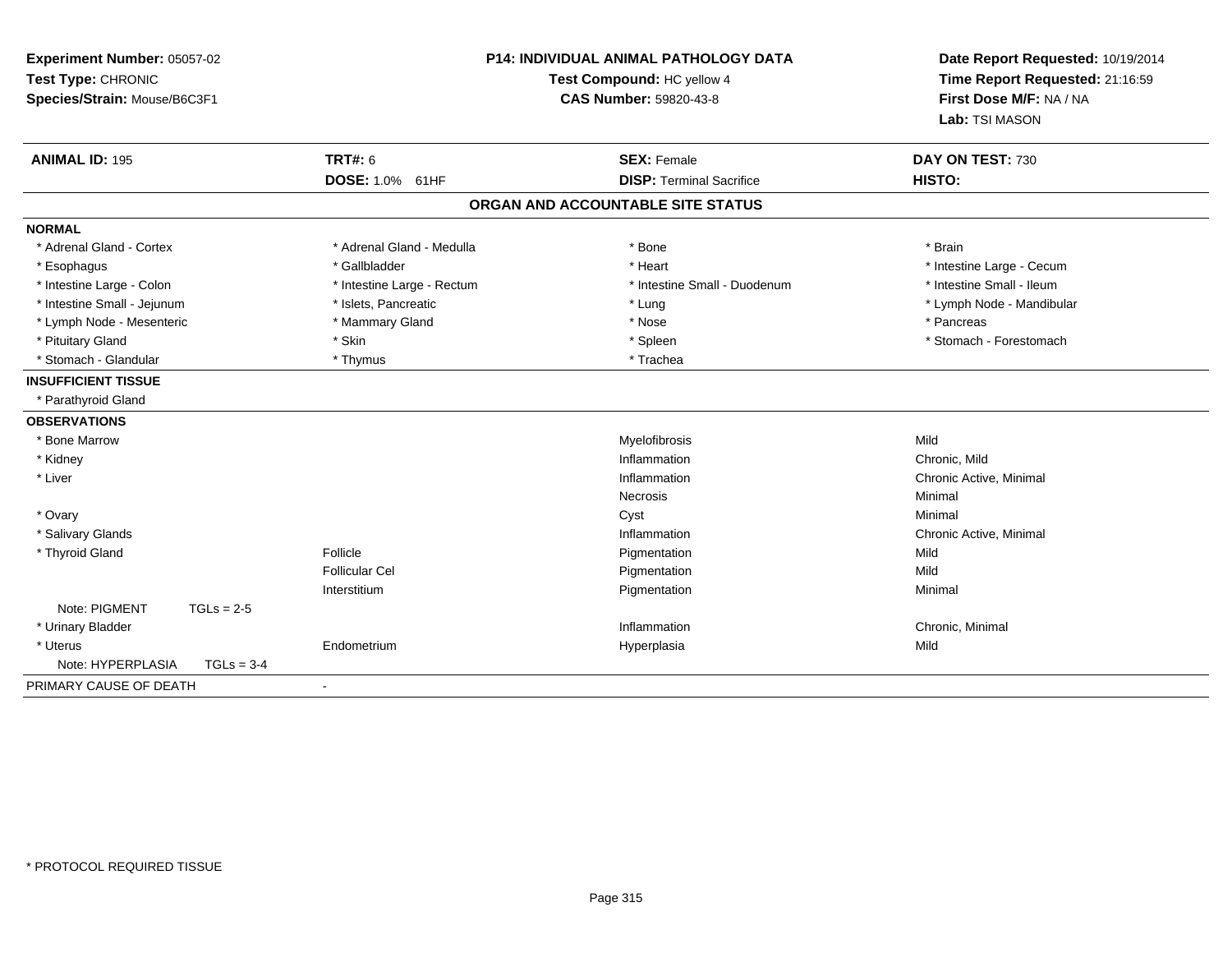| Experiment Number: 05057-02<br>Test Type: CHRONIC<br>Test Compound: HC yellow 4<br>Species/Strain: Mouse/B6C3F1<br><b>CAS Number: 59820-43-8</b> |                              | P14: INDIVIDUAL ANIMAL PATHOLOGY DATA | Date Report Requested: 10/19/2014<br>Time Report Requested: 21:16:59<br>First Dose M/F: NA / NA<br>Lab: TSI MASON |
|--------------------------------------------------------------------------------------------------------------------------------------------------|------------------------------|---------------------------------------|-------------------------------------------------------------------------------------------------------------------|
| <b>ANIMAL ID: 196</b>                                                                                                                            | <b>TRT#: 6</b>               | <b>SEX: Female</b>                    | DAY ON TEST: 730                                                                                                  |
|                                                                                                                                                  | DOSE: 1.0% 61HF              | <b>DISP: Terminal Sacrifice</b>       | HISTO:                                                                                                            |
|                                                                                                                                                  |                              | ORGAN AND ACCOUNTABLE SITE STATUS     |                                                                                                                   |
| <b>NORMAL</b>                                                                                                                                    |                              |                                       |                                                                                                                   |
| * Adrenal Gland - Cortex                                                                                                                         | * Adrenal Gland - Medulla    | * Bone                                | * Brain                                                                                                           |
| * Esophagus                                                                                                                                      | * Gallbladder                | * Heart                               | * Intestine Large - Cecum                                                                                         |
| * Intestine Large - Colon                                                                                                                        | * Intestine Small - Duodenum | * Intestine Small - Ileum             | * Intestine Small - Jejunum                                                                                       |
| * Islets, Pancreatic                                                                                                                             | * Lung                       | * Lymph Node - Mandibular             | * Mammary Gland                                                                                                   |
| * Nose                                                                                                                                           | * Pancreas                   | * Pituitary Gland                     | * Skin                                                                                                            |
| * Spleen                                                                                                                                         | * Stomach - Forestomach      | * Stomach - Glandular                 | * Trachea                                                                                                         |
| * Urinary Bladder                                                                                                                                |                              |                                       |                                                                                                                   |
| <b>MISSING</b>                                                                                                                                   |                              |                                       |                                                                                                                   |
| * Intestine Large - Rectum                                                                                                                       | * Parathyroid Gland          | * Thymus                              |                                                                                                                   |
| <b>OBSERVATIONS</b>                                                                                                                              |                              |                                       |                                                                                                                   |
| * Bone Marrow                                                                                                                                    |                              | Myelofibrosis                         | Minimal                                                                                                           |
| * Kidney                                                                                                                                         |                              | Inflammation                          | Chronic, Minimal                                                                                                  |
| * Liver                                                                                                                                          |                              | Inflammation                          | Chronic Active, Minimal                                                                                           |
| * Lymph Node                                                                                                                                     | Mesenteric                   | <b>Infiltration Cellular</b>          | Histiocyte, Minimal                                                                                               |
| * Ovary                                                                                                                                          |                              | Cyst                                  | Marked                                                                                                            |
| Note: CYST<br>$TGLs = 5-4$                                                                                                                       |                              |                                       |                                                                                                                   |
| * Salivary Glands                                                                                                                                |                              | Inflammation                          | Chronic Active, Minimal                                                                                           |
| * Thyroid Gland                                                                                                                                  | <b>Follicular Cel</b>        | Hyperplasia                           | Mild                                                                                                              |
|                                                                                                                                                  |                              | Inflammation                          | Chronic, Minimal                                                                                                  |
|                                                                                                                                                  | Follicle                     | Pigmentation                          | Mild                                                                                                              |
|                                                                                                                                                  | <b>Follicular Cel</b>        | Pigmentation                          | Mild                                                                                                              |
|                                                                                                                                                  | Interstitium                 | Pigmentation                          | Minimal                                                                                                           |
| Note: PIGMENT                                                                                                                                    | $TGLs = 6-5$                 |                                       |                                                                                                                   |
| * Uterus                                                                                                                                         | Endometrium                  | Hydrometra                            | Moderate                                                                                                          |
|                                                                                                                                                  | Endometrium                  | Hyperplasia                           | Mild                                                                                                              |
| PRIMARY CAUSE OF DEATH                                                                                                                           |                              |                                       |                                                                                                                   |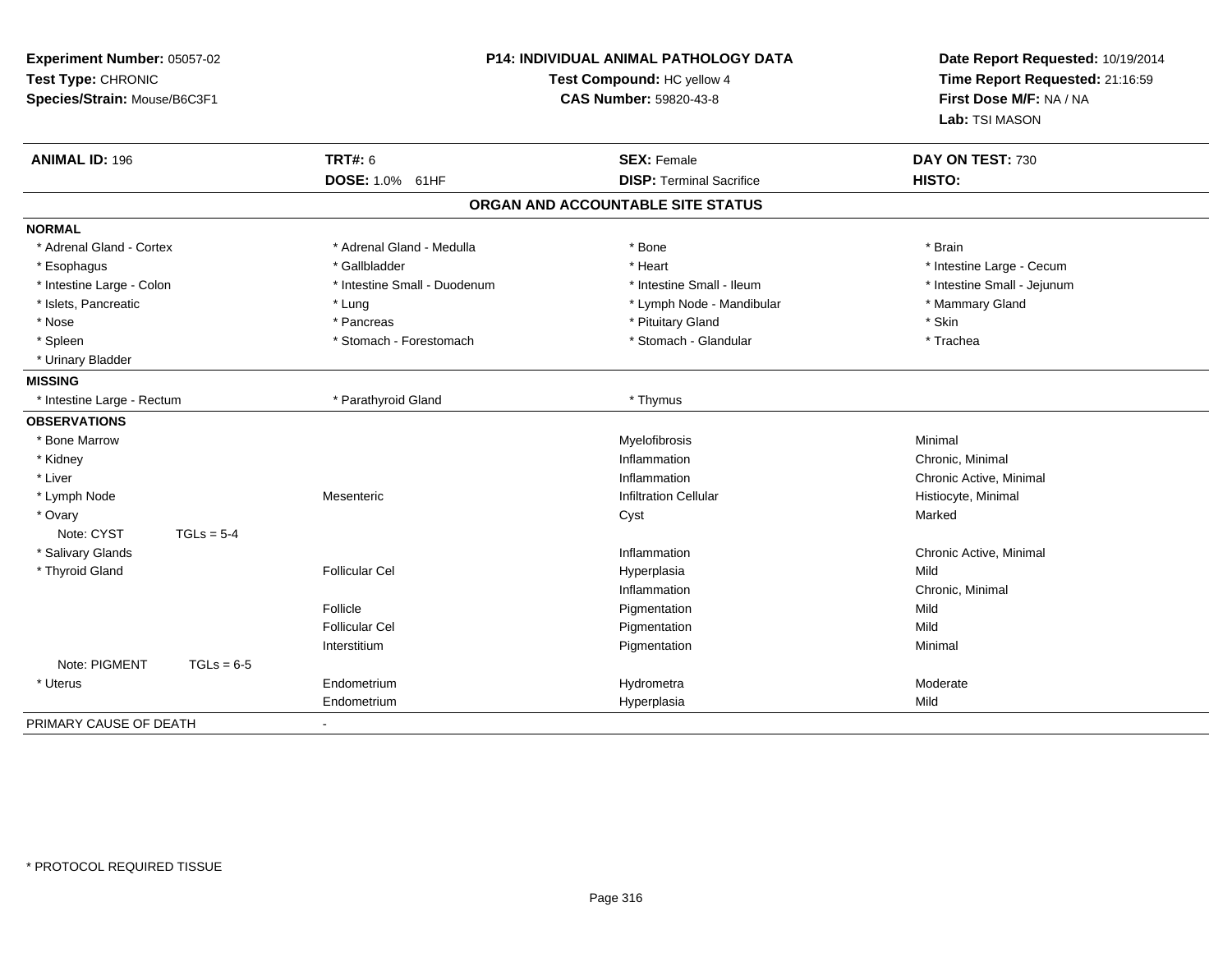| Experiment Number: 05057-02<br>Test Type: CHRONIC<br>Species/Strain: Mouse/B6C3F1 |                            | <b>P14: INDIVIDUAL ANIMAL PATHOLOGY DATA</b><br>Test Compound: HC yellow 4<br><b>CAS Number: 59820-43-8</b> | Date Report Requested: 10/19/2014<br>Time Report Requested: 21:16:59<br>First Dose M/F: NA / NA<br>Lab: TSI MASON |
|-----------------------------------------------------------------------------------|----------------------------|-------------------------------------------------------------------------------------------------------------|-------------------------------------------------------------------------------------------------------------------|
| <b>ANIMAL ID: 197</b>                                                             | <b>TRT#: 6</b>             | <b>SEX: Female</b>                                                                                          | DAY ON TEST: 561                                                                                                  |
|                                                                                   | <b>DOSE: 1.0% 61HF</b>     | <b>DISP: Dead</b>                                                                                           | HISTO:                                                                                                            |
|                                                                                   |                            | ORGAN AND ACCOUNTABLE SITE STATUS                                                                           |                                                                                                                   |
| <b>NORMAL</b>                                                                     |                            |                                                                                                             |                                                                                                                   |
| * Adrenal Gland - Cortex                                                          | * Adrenal Gland - Medulla  | * Bone                                                                                                      | * Brain                                                                                                           |
| * Esophagus                                                                       | * Gallbladder              | * Heart                                                                                                     | * Intestine Large - Cecum                                                                                         |
| * Intestine Large - Colon                                                         | * Intestine Large - Rectum | * Intestine Small - Duodenum                                                                                | * Intestine Small - Ileum                                                                                         |
| * Islets, Pancreatic                                                              | * Liver                    | * Lymph Node - Mandibular                                                                                   | * Lymph Node - Mesenteric                                                                                         |
| * Mammary Gland                                                                   | * Nose                     | * Pancreas                                                                                                  | * Pituitary Gland                                                                                                 |
| * Skin                                                                            | * Spleen                   | * Stomach - Forestomach                                                                                     | * Stomach - Glandular                                                                                             |
| * Thymus                                                                          | * Trachea                  | * Uterus                                                                                                    |                                                                                                                   |
| <b>MISSING</b>                                                                    |                            |                                                                                                             |                                                                                                                   |
| * Parathyroid Gland                                                               |                            |                                                                                                             |                                                                                                                   |
| <b>AUTO PRECLUDES DIAG.</b>                                                       |                            |                                                                                                             |                                                                                                                   |
| * Intestine Small - Jejunum                                                       |                            |                                                                                                             |                                                                                                                   |
| <b>OBSERVATIONS</b>                                                               |                            |                                                                                                             |                                                                                                                   |
| * Bone Marrow                                                                     |                            | Osteosarcoma                                                                                                | Metastatic (Uncertain Primary Site)                                                                               |
| * Kidney                                                                          |                            | Inflammation                                                                                                | Chronic, Mild                                                                                                     |
|                                                                                   |                            | Osteosarcoma                                                                                                | Metastatic (Uncertain Primary Site)                                                                               |
| * Lung                                                                            |                            | Osteosarcoma                                                                                                | Metastatic (Uncertain Primary Site)                                                                               |
| Note: OSTEOSARC                                                                   | $TGLs = 3-1+1.1$           |                                                                                                             |                                                                                                                   |
| * Ovary                                                                           |                            | Cyst                                                                                                        | Moderate                                                                                                          |
| Note: CYST                                                                        | $TGLs = 5-4$               |                                                                                                             |                                                                                                                   |
| * Salivary Glands                                                                 |                            | Inflammation                                                                                                | Chronic Active, Minimal                                                                                           |
| <b>Skeletal Muscle</b>                                                            |                            | Osteosarcoma                                                                                                | Metastatic (Uncertain Primary Site)                                                                               |
| Note: OSTEOSARC                                                                   | $TGLs = 7-9$               |                                                                                                             |                                                                                                                   |
| * Thyroid Gland                                                                   | Follicle                   | Pigmentation                                                                                                | Mild                                                                                                              |
|                                                                                   | <b>Follicular Cel</b>      | Pigmentation                                                                                                | Mild                                                                                                              |
|                                                                                   | Interstitium               | Pigmentation                                                                                                | Minimal                                                                                                           |
| * Urinary Bladder                                                                 |                            | Inflammation                                                                                                | Chronic, Minimal                                                                                                  |
| PRIMARY CAUSE OF DEATH                                                            | $\blacksquare$             |                                                                                                             |                                                                                                                   |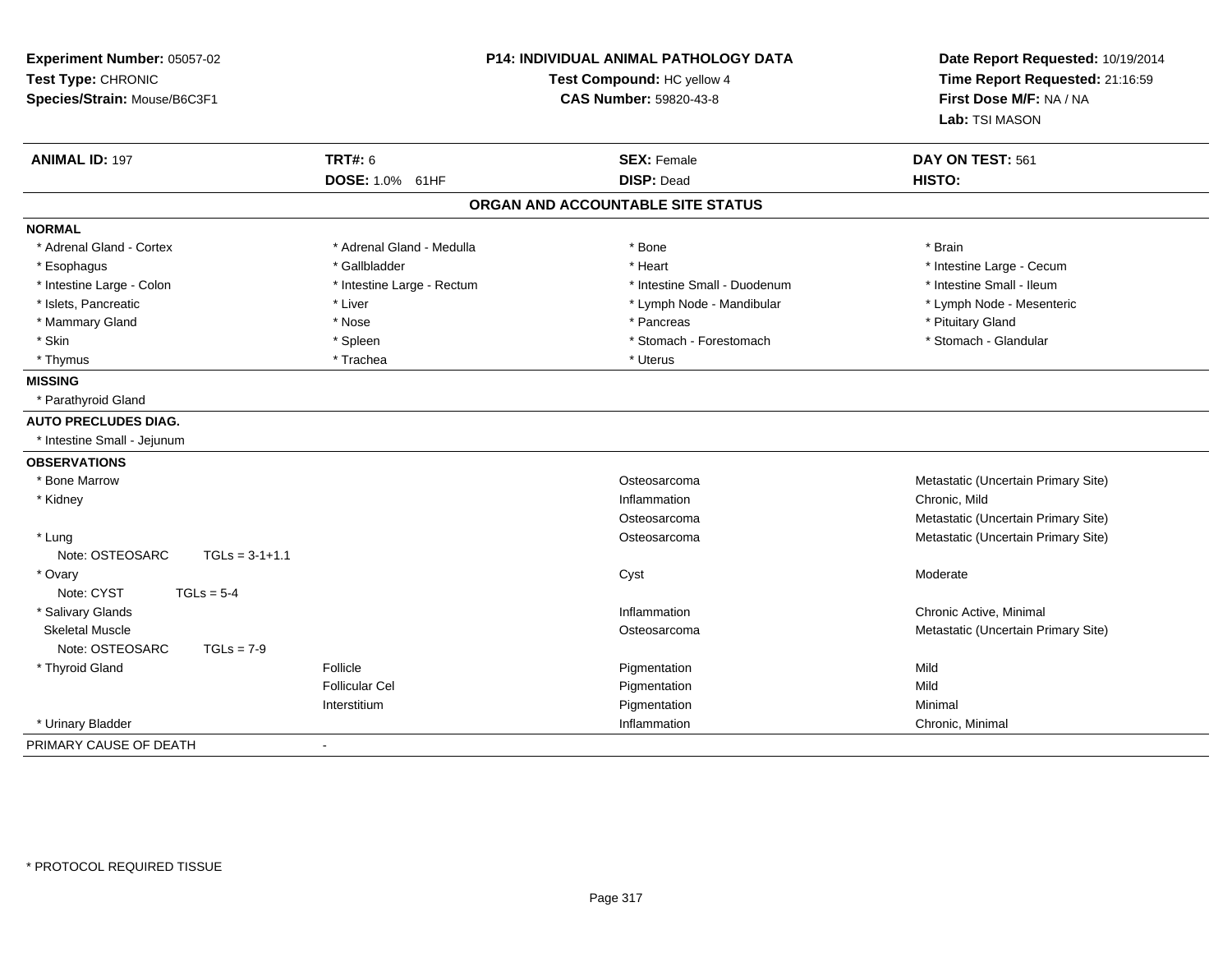| Experiment Number: 05057-02<br>Test Type: CHRONIC<br>Species/Strain: Mouse/B6C3F1 |                            | <b>P14: INDIVIDUAL ANIMAL PATHOLOGY DATA</b><br>Test Compound: HC yellow 4<br><b>CAS Number: 59820-43-8</b> | Date Report Requested: 10/19/2014<br>Time Report Requested: 21:16:59<br>First Dose M/F: NA / NA<br>Lab: TSI MASON |
|-----------------------------------------------------------------------------------|----------------------------|-------------------------------------------------------------------------------------------------------------|-------------------------------------------------------------------------------------------------------------------|
| <b>ANIMAL ID: 198</b>                                                             | <b>TRT#: 6</b>             | <b>SEX: Female</b>                                                                                          | DAY ON TEST: 730                                                                                                  |
|                                                                                   | DOSE: 1.0% 61HF            | <b>DISP: Terminal Sacrifice</b>                                                                             | HISTO:                                                                                                            |
|                                                                                   |                            | ORGAN AND ACCOUNTABLE SITE STATUS                                                                           |                                                                                                                   |
| <b>NORMAL</b>                                                                     |                            |                                                                                                             |                                                                                                                   |
| * Adrenal Gland - Cortex                                                          | * Adrenal Gland - Medulla  | * Bone                                                                                                      | * Brain                                                                                                           |
| * Esophagus                                                                       | * Gallbladder              | * Heart                                                                                                     | * Intestine Large - Cecum                                                                                         |
| * Intestine Large - Colon                                                         | * Intestine Large - Rectum | * Intestine Small - Duodenum                                                                                | * Intestine Small - Ileum                                                                                         |
| * Intestine Small - Jejunum                                                       | * Islets, Pancreatic       | * Lymph Node - Mandibular                                                                                   | * Mammary Gland                                                                                                   |
| * Nose                                                                            | * Ovary                    | * Parathyroid Gland                                                                                         | * Pituitary Gland                                                                                                 |
| * Salivary Glands                                                                 | * Skin                     | * Spleen                                                                                                    | * Stomach - Forestomach                                                                                           |
| * Stomach - Glandular                                                             | * Thymus                   | * Trachea                                                                                                   |                                                                                                                   |
| <b>OBSERVATIONS</b>                                                               |                            |                                                                                                             |                                                                                                                   |
| * Bone Marrow                                                                     |                            | Myelofibrosis                                                                                               | Minimal                                                                                                           |
| * Kidney                                                                          |                            | Inflammation                                                                                                | Chronic, Minimal                                                                                                  |
| * Liver                                                                           |                            | Hepatocellular Adenoma                                                                                      |                                                                                                                   |
| Note: HEPATOCLR ADEN TGLs = 6-1.1                                                 |                            |                                                                                                             |                                                                                                                   |
| * Lung                                                                            |                            | Alveolar/Bronchiolar Adenoma                                                                                |                                                                                                                   |
| Note: ALV BRON ADEN<br>$TGLs = 5-1.1$                                             |                            |                                                                                                             |                                                                                                                   |
| * Lymph Node                                                                      | Mesenteric                 | <b>Infiltration Cellular</b>                                                                                | Histiocyte, Minimal                                                                                               |
| * Pancreas                                                                        |                            | Inflammation                                                                                                | Chronic, Mild                                                                                                     |
| * Thyroid Gland                                                                   | <b>Follicular Cel</b>      | Hyperplasia                                                                                                 | Minimal                                                                                                           |
|                                                                                   | Follicle                   | Pigmentation                                                                                                | Mild                                                                                                              |
|                                                                                   | Follicular Cel             | Pigmentation                                                                                                | Mild                                                                                                              |
|                                                                                   | Interstitium               | Pigmentation                                                                                                | Minimal                                                                                                           |
| Note: PIGMENT<br>$TGLs = 3-5$                                                     |                            |                                                                                                             |                                                                                                                   |
| * Urinary Bladder                                                                 |                            | Inflammation                                                                                                | Chronic, Minimal                                                                                                  |
| * Uterus                                                                          | Endometrium                | Hydrometra                                                                                                  | Mild                                                                                                              |
|                                                                                   | Endometrium                | Hyperplasia                                                                                                 | Minimal                                                                                                           |
| PRIMARY CAUSE OF DEATH                                                            |                            |                                                                                                             |                                                                                                                   |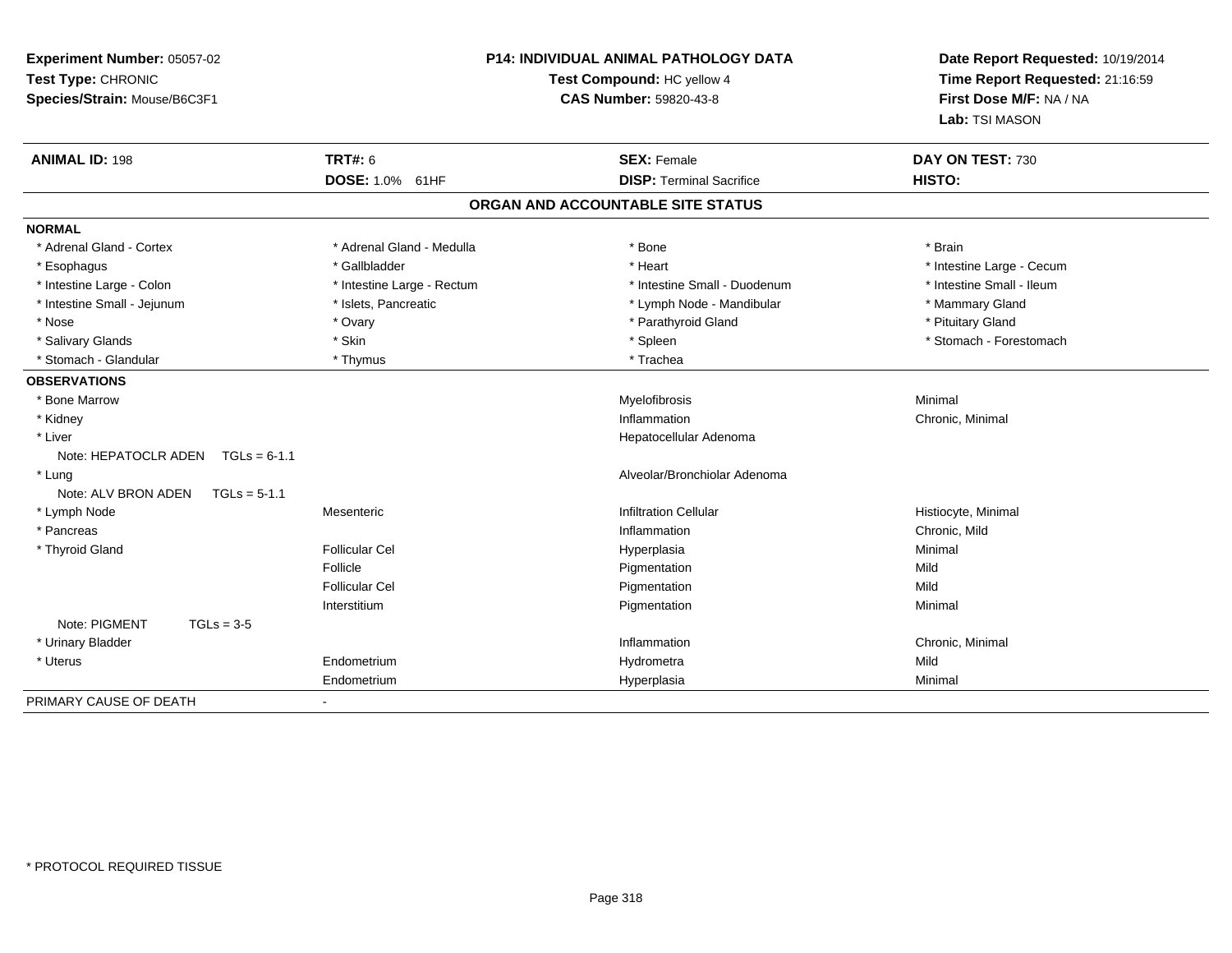| Experiment Number: 05057-02<br>Test Type: CHRONIC<br>Species/Strain: Mouse/B6C3F1 | <b>P14: INDIVIDUAL ANIMAL PATHOLOGY DATA</b><br>Test Compound: HC yellow 4<br>CAS Number: 59820-43-8 |                                             | Date Report Requested: 10/19/2014<br>Time Report Requested: 21:16:59<br>First Dose M/F: NA / NA<br>Lab: TSI MASON |  |
|-----------------------------------------------------------------------------------|------------------------------------------------------------------------------------------------------|---------------------------------------------|-------------------------------------------------------------------------------------------------------------------|--|
| <b>ANIMAL ID: 199</b>                                                             | <b>TRT#: 6</b>                                                                                       | <b>SEX: Female</b><br><b>DISP: Moribund</b> | DAY ON TEST: 613<br>HISTO:                                                                                        |  |
|                                                                                   | DOSE: 1.0% 61HF                                                                                      |                                             |                                                                                                                   |  |
|                                                                                   |                                                                                                      | ORGAN AND ACCOUNTABLE SITE STATUS           |                                                                                                                   |  |
| <b>NORMAL</b>                                                                     |                                                                                                      |                                             |                                                                                                                   |  |
| * Adrenal Gland - Cortex                                                          | * Adrenal Gland - Medulla                                                                            | * Bone                                      | * Bone Marrow                                                                                                     |  |
| * Brain                                                                           | * Esophagus                                                                                          | * Gallbladder                               | * Heart                                                                                                           |  |
| * Intestine Large - Cecum                                                         | * Intestine Large - Colon                                                                            | * Intestine Large - Rectum                  | * Intestine Small - Duodenum                                                                                      |  |
| * Intestine Small - Ileum                                                         | * Intestine Small - Jejunum                                                                          | * Islets, Pancreatic                        | * Lung                                                                                                            |  |
| * Lymph Node - Mandibular                                                         | * Lymph Node - Mesenteric                                                                            | * Nose                                      | * Pancreas                                                                                                        |  |
| * Parathyroid Gland                                                               | * Pituitary Gland                                                                                    | * Salivary Glands                           | * Skin                                                                                                            |  |
| * Stomach - Forestomach                                                           | * Stomach - Glandular                                                                                | * Trachea                                   |                                                                                                                   |  |
| <b>MISSING</b>                                                                    |                                                                                                      |                                             |                                                                                                                   |  |
| * Mammary Gland                                                                   | * Thymus                                                                                             |                                             |                                                                                                                   |  |
| <b>OBSERVATIONS</b>                                                               |                                                                                                      |                                             |                                                                                                                   |  |
| * Kidney                                                                          |                                                                                                      | Inflammation                                | Chronic, Minimal                                                                                                  |  |
| * Liver                                                                           |                                                                                                      | Lymphoma Malignant Histiocytic              |                                                                                                                   |  |
| Note: LYMPH MAL HIST TGLs = 11-2                                                  |                                                                                                      |                                             |                                                                                                                   |  |
| Note: FOCAL AREAS OF NECROSIS WERE NOTED WITHIN THE LIVER TUMOR.                  |                                                                                                      |                                             |                                                                                                                   |  |
| * Ovary                                                                           |                                                                                                      | Cyst                                        | Marked                                                                                                            |  |
| Note: CYST<br>$TGLs = 7-4$                                                        |                                                                                                      |                                             |                                                                                                                   |  |
| * Spleen                                                                          |                                                                                                      | Hematopoietic Cell Proliferation            | Moderate                                                                                                          |  |
| Note: HEMA CELL PROL $TGLs = 9-3$                                                 |                                                                                                      |                                             |                                                                                                                   |  |
| * Thyroid Gland                                                                   | Follicle                                                                                             | Pigmentation                                | Mild                                                                                                              |  |
|                                                                                   | <b>Follicular Cel</b>                                                                                | Pigmentation                                | Mild                                                                                                              |  |
|                                                                                   | Interstitium                                                                                         | Pigmentation                                | Minimal                                                                                                           |  |
| Note: PIGMENT<br>$TGLs = 6-5$                                                     |                                                                                                      |                                             |                                                                                                                   |  |
| * Urinary Bladder                                                                 |                                                                                                      | Inflammation                                | Chronic, Minimal                                                                                                  |  |
| * Uterus                                                                          |                                                                                                      | Lymphoma Malignant Histiocytic              |                                                                                                                   |  |
| Note: LYMPH MAL HIST<br>$TGLs = 8-4.1$                                            |                                                                                                      |                                             |                                                                                                                   |  |
| PRIMARY CAUSE OF DEATH                                                            | $\blacksquare$                                                                                       |                                             |                                                                                                                   |  |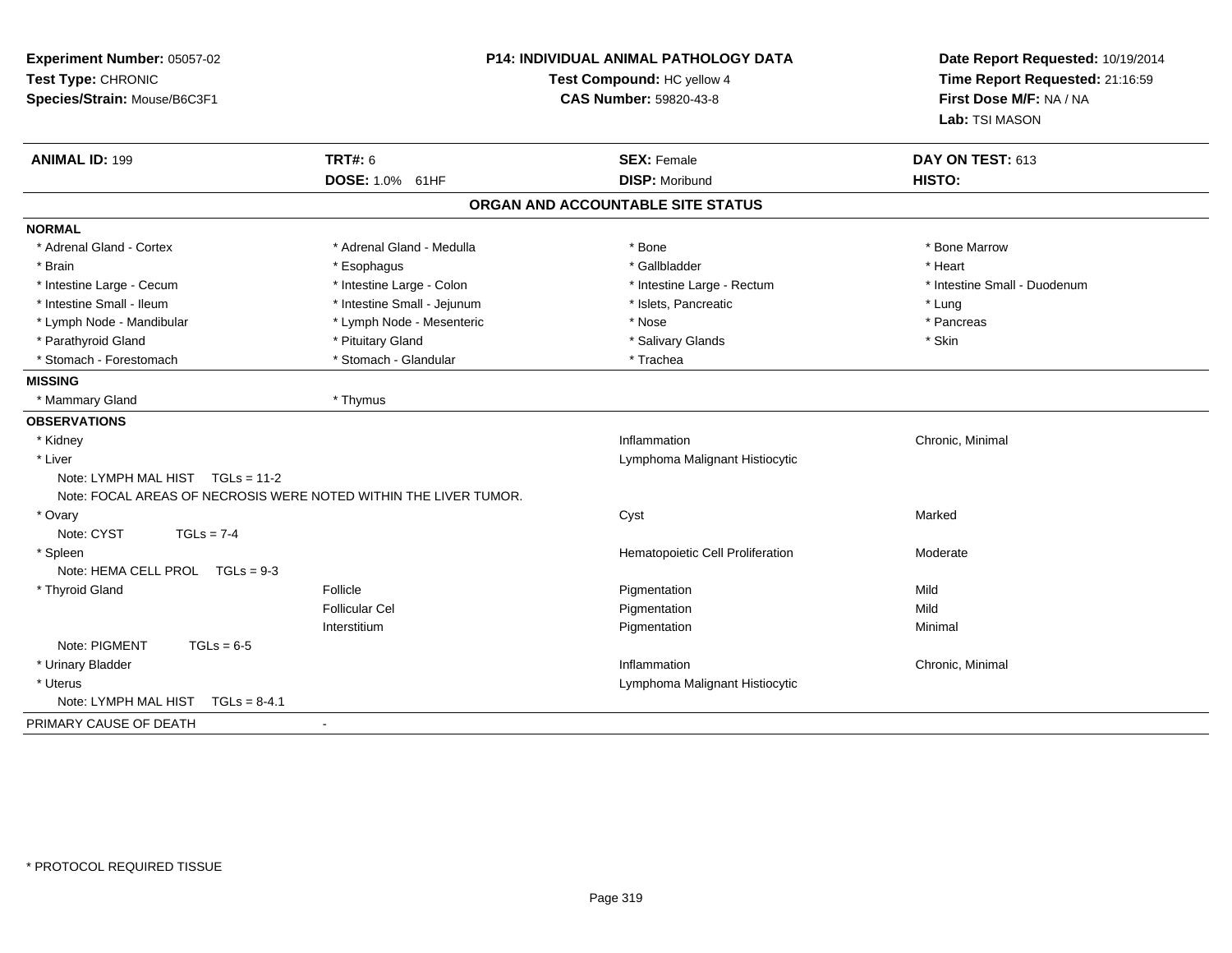| Experiment Number: 05057-02<br>Test Type: CHRONIC<br>Species/Strain: Mouse/B6C3F1 |                            | P14: INDIVIDUAL ANIMAL PATHOLOGY DATA<br>Test Compound: HC yellow 4<br><b>CAS Number: 59820-43-8</b> | Date Report Requested: 10/19/2014<br>Time Report Requested: 21:16:59<br>First Dose M/F: NA / NA<br>Lab: TSI MASON |
|-----------------------------------------------------------------------------------|----------------------------|------------------------------------------------------------------------------------------------------|-------------------------------------------------------------------------------------------------------------------|
| <b>ANIMAL ID: 200</b>                                                             | <b>TRT#: 6</b>             | <b>SEX: Female</b>                                                                                   | DAY ON TEST: 730                                                                                                  |
|                                                                                   | DOSE: 1.0% 61HF            | <b>DISP: Terminal Sacrifice</b>                                                                      | HISTO:                                                                                                            |
|                                                                                   |                            | ORGAN AND ACCOUNTABLE SITE STATUS                                                                    |                                                                                                                   |
| <b>NORMAL</b>                                                                     |                            |                                                                                                      |                                                                                                                   |
| * Adrenal Gland - Cortex                                                          | * Adrenal Gland - Medulla  | * Bone                                                                                               | * Brain                                                                                                           |
| * Esophagus                                                                       | * Gallbladder              | * Heart                                                                                              | * Intestine Large - Cecum                                                                                         |
| * Intestine Large - Colon                                                         | * Intestine Large - Rectum | * Intestine Small - Duodenum                                                                         | * Intestine Small - Ileum                                                                                         |
| * Intestine Small - Jejunum                                                       | * Islets, Pancreatic       | * Lung                                                                                               | * Lymph Node - Mandibular                                                                                         |
| * Lymph Node - Mesenteric                                                         | * Mammary Gland            | * Nose                                                                                               | * Pancreas                                                                                                        |
| * Parathyroid Gland                                                               | * Pituitary Gland          | * Skin                                                                                               | * Spleen                                                                                                          |
| * Stomach - Forestomach                                                           | * Stomach - Glandular      | * Thymus                                                                                             | * Trachea                                                                                                         |
| <b>OBSERVATIONS</b>                                                               |                            |                                                                                                      |                                                                                                                   |
| * Bone Marrow                                                                     |                            | Myelofibrosis                                                                                        | Moderate                                                                                                          |
| * Kidney                                                                          |                            | Inflammation                                                                                         | Chronic, Minimal                                                                                                  |
| * Liver                                                                           |                            | Inflammation                                                                                         | Chronic Active, Minimal                                                                                           |
|                                                                                   |                            | Necrosis                                                                                             | Minimal                                                                                                           |
| * Ovary                                                                           |                            | Cyst                                                                                                 | Mild                                                                                                              |
|                                                                                   |                            | Hemorrhage                                                                                           | Mild                                                                                                              |
| * Salivary Glands                                                                 |                            | Inflammation                                                                                         | Chronic Active, Minimal                                                                                           |
| * Thyroid Gland                                                                   | Follicle                   | Pigmentation                                                                                         | Mild                                                                                                              |
|                                                                                   | Follicular Cel             | Pigmentation                                                                                         | Mild                                                                                                              |
|                                                                                   | Interstitium               | Pigmentation                                                                                         | Minimal                                                                                                           |
| Note: PIGMENT<br>$TGLs = 5-5$                                                     |                            |                                                                                                      |                                                                                                                   |
| * Urinary Bladder                                                                 |                            | Inflammation                                                                                         | Chronic, Minimal                                                                                                  |
| * Uterus                                                                          | Endometrium                | Hydrometra                                                                                           | Mild                                                                                                              |
| PRIMARY CAUSE OF DEATH                                                            |                            |                                                                                                      |                                                                                                                   |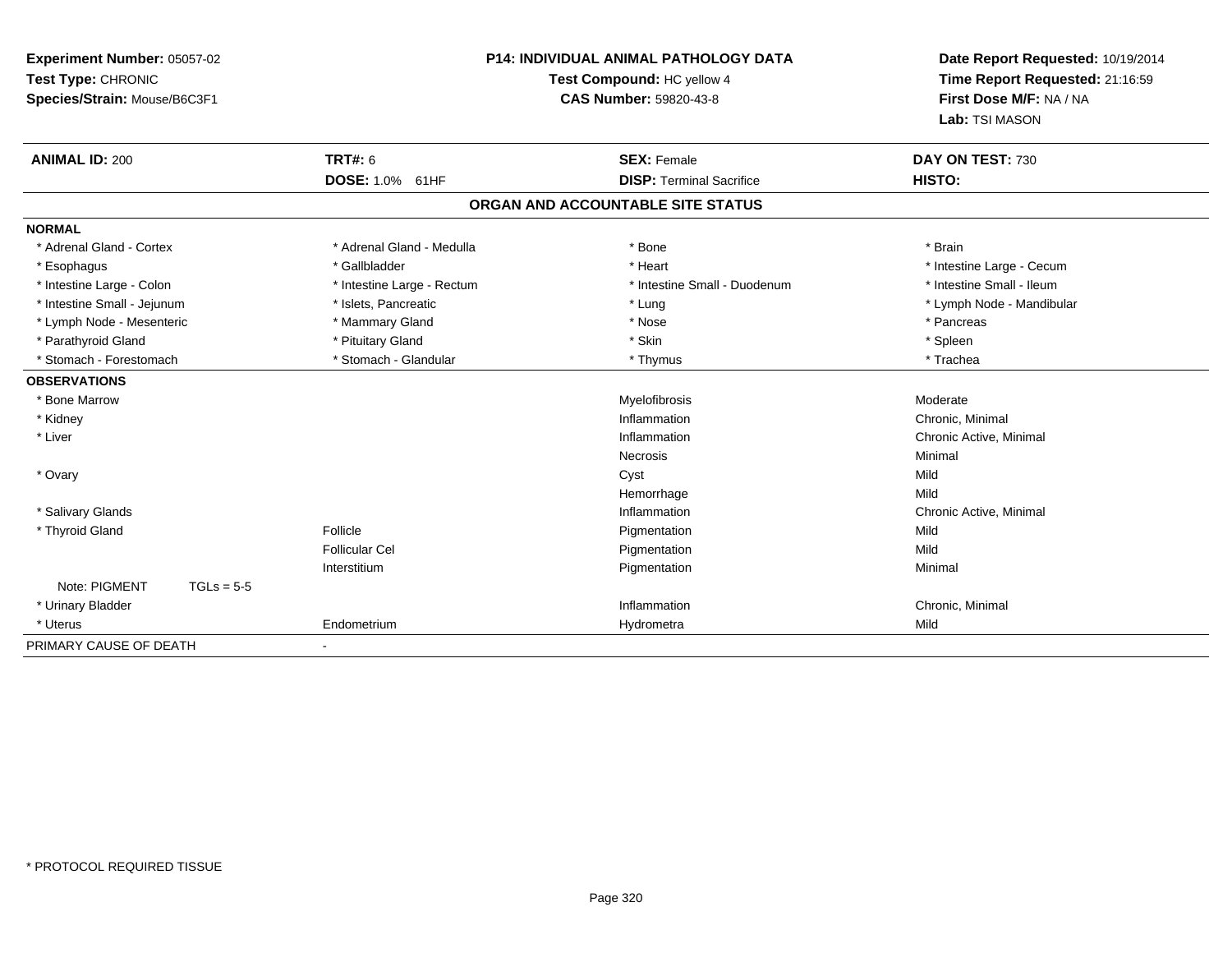| Experiment Number: 05057-02<br>Test Type: CHRONIC<br>Species/Strain: Mouse/B6C3F1 | <b>P14: INDIVIDUAL ANIMAL PATHOLOGY DATA</b><br>Test Compound: HC yellow 4<br>CAS Number: 59820-43-8 |                                   | Date Report Requested: 10/19/2014<br>Time Report Requested: 21:16:59<br>First Dose M/F: NA / NA<br>Lab: TSI MASON |
|-----------------------------------------------------------------------------------|------------------------------------------------------------------------------------------------------|-----------------------------------|-------------------------------------------------------------------------------------------------------------------|
| <b>ANIMAL ID: 201</b>                                                             | <b>TRT#: 6</b>                                                                                       | <b>SEX: Female</b>                | DAY ON TEST: 730                                                                                                  |
|                                                                                   | DOSE: 1.0% 61HF                                                                                      | <b>DISP: Terminal Sacrifice</b>   | HISTO:                                                                                                            |
|                                                                                   |                                                                                                      | ORGAN AND ACCOUNTABLE SITE STATUS |                                                                                                                   |
| <b>NORMAL</b>                                                                     |                                                                                                      |                                   |                                                                                                                   |
| * Adrenal Gland - Cortex                                                          | * Adrenal Gland - Medulla                                                                            | * Bone                            | * Brain                                                                                                           |
| * Esophagus                                                                       | * Gallbladder                                                                                        | * Heart                           | * Intestine Large - Cecum                                                                                         |
| * Intestine Large - Colon                                                         | * Intestine Large - Rectum                                                                           | * Intestine Small - Duodenum      | * Intestine Small - Ileum                                                                                         |
| * Intestine Small - Jejunum                                                       | * Islets, Pancreatic                                                                                 | * Lung                            | * Lymph Node - Mandibular                                                                                         |
| * Mammary Gland                                                                   | * Nose                                                                                               | * Skin                            | * Spleen                                                                                                          |
| * Stomach - Forestomach                                                           | * Stomach - Glandular                                                                                | * Thymus                          | * Trachea                                                                                                         |
| <b>MISSING</b>                                                                    |                                                                                                      |                                   |                                                                                                                   |
| * Parathyroid Gland                                                               |                                                                                                      |                                   |                                                                                                                   |
| <b>OBSERVATIONS</b>                                                               |                                                                                                      |                                   |                                                                                                                   |
| * Bone Marrow                                                                     |                                                                                                      | Myelofibrosis                     | Mild                                                                                                              |
| * Kidney                                                                          |                                                                                                      | Inflammation                      | Chronic, Minimal                                                                                                  |
| * Liver                                                                           |                                                                                                      | Inflammation                      | Chronic Active, Minimal                                                                                           |
| * Lymph Node                                                                      | Mesenteric                                                                                           | <b>Infiltration Cellular</b>      | Histiocyte, Minimal                                                                                               |
| * Ovary                                                                           |                                                                                                      | Angiectasis                       | Mild                                                                                                              |
|                                                                                   |                                                                                                      | Cyst                              | Minimal                                                                                                           |
| * Pancreas                                                                        |                                                                                                      | Inflammation                      | Chronic, Minimal                                                                                                  |
| * Pituitary Gland                                                                 | Pars Distalis                                                                                        | Hyperplasia                       | Mild                                                                                                              |
| * Salivary Glands                                                                 |                                                                                                      | Inflammation                      | Chronic Active, Minimal                                                                                           |
| * Thyroid Gland                                                                   | <b>Follicular Cel</b>                                                                                | Hyperplasia                       | Mild                                                                                                              |
|                                                                                   | Follicle                                                                                             | Pigmentation                      | Mild                                                                                                              |
|                                                                                   | <b>Follicular Cel</b>                                                                                | Pigmentation                      | Mild                                                                                                              |
|                                                                                   | Interstitium                                                                                         | Pigmentation                      | Minimal                                                                                                           |
| Note: PIGMENT<br>$TGLs = 5-5$                                                     |                                                                                                      |                                   |                                                                                                                   |
| * Urinary Bladder                                                                 |                                                                                                      | Inflammation                      | Chronic, Minimal                                                                                                  |
| * Uterus                                                                          | Endometrium                                                                                          | Hydrometra                        | Moderate                                                                                                          |
|                                                                                   | Endometrium                                                                                          | Hyperplasia                       | Moderate                                                                                                          |
| Note: HYPERPLASIA<br>$TGLs = 4-4.1$                                               |                                                                                                      |                                   |                                                                                                                   |
| PRIMARY CAUSE OF DEATH                                                            | $\blacksquare$                                                                                       |                                   |                                                                                                                   |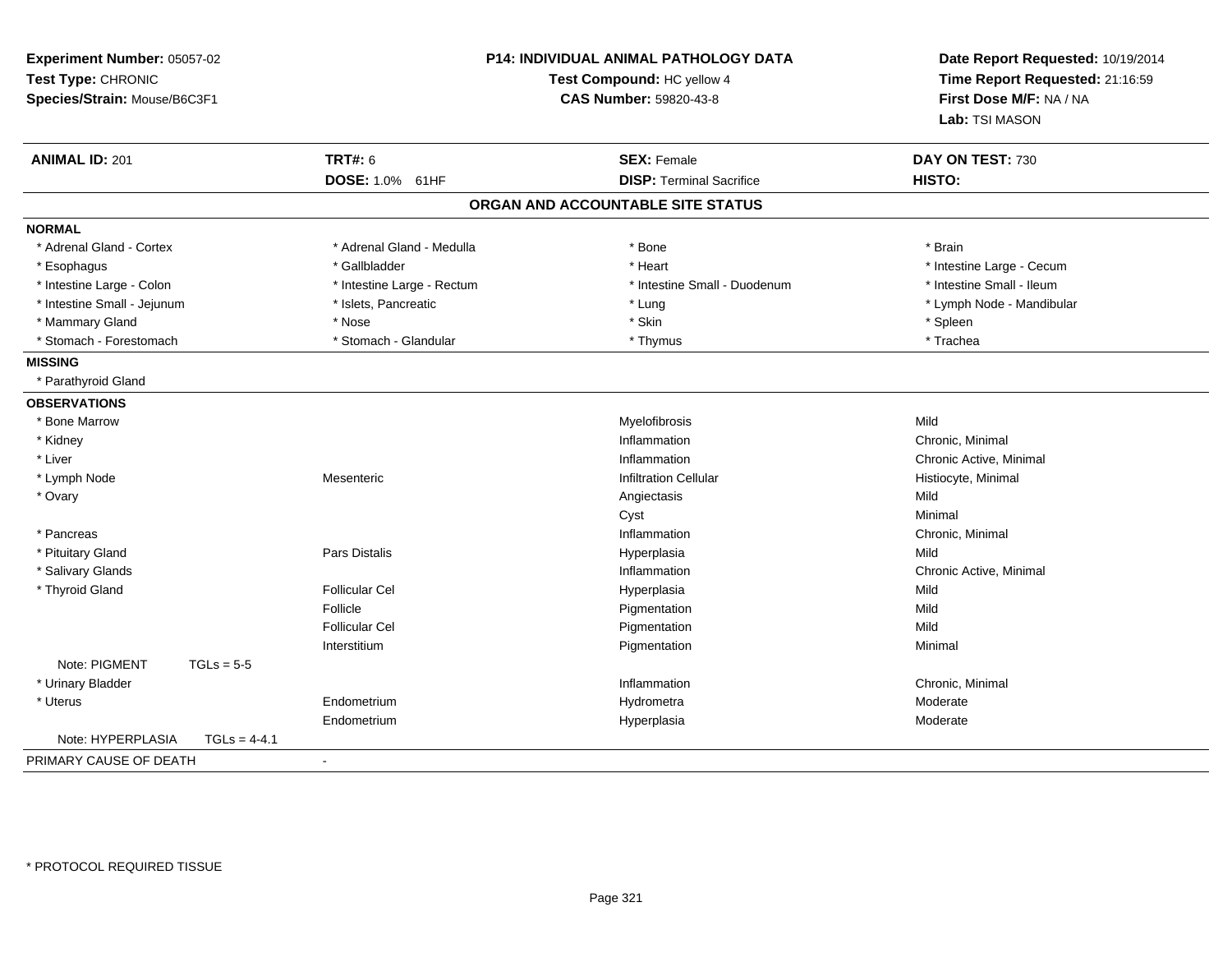| Experiment Number: 05057-02<br>Test Type: CHRONIC<br>Species/Strain: Mouse/B6C3F1 |                           | <b>P14: INDIVIDUAL ANIMAL PATHOLOGY DATA</b><br>Test Compound: HC yellow 4<br><b>CAS Number: 59820-43-8</b> | Date Report Requested: 10/19/2014<br>Time Report Requested: 21:16:59<br>First Dose M/F: NA / NA<br>Lab: TSI MASON |
|-----------------------------------------------------------------------------------|---------------------------|-------------------------------------------------------------------------------------------------------------|-------------------------------------------------------------------------------------------------------------------|
| <b>ANIMAL ID: 203</b>                                                             | <b>TRT#: 6</b>            | <b>SEX: Female</b>                                                                                          | DAY ON TEST: 647                                                                                                  |
|                                                                                   | DOSE: 1.0% 61HF           | <b>DISP: Moribund</b>                                                                                       | HISTO:                                                                                                            |
|                                                                                   |                           | ORGAN AND ACCOUNTABLE SITE STATUS                                                                           |                                                                                                                   |
| <b>NORMAL</b>                                                                     |                           |                                                                                                             |                                                                                                                   |
| * Adrenal Gland - Cortex                                                          | * Adrenal Gland - Medulla | * Bone                                                                                                      | * Esophagus                                                                                                       |
| * Gallbladder                                                                     | * Intestine Large - Cecum | * Intestine Large - Colon                                                                                   | * Intestine Large - Rectum                                                                                        |
| * Intestine Small - Duodenum                                                      | * Intestine Small - Ileum | * Intestine Small - Jejunum                                                                                 | * Islets, Pancreatic                                                                                              |
| * Pancreas                                                                        | * Parathyroid Gland       | * Pituitary Gland                                                                                           | * Salivary Glands                                                                                                 |
| * Skin                                                                            | * Stomach - Forestomach   | * Stomach - Glandular                                                                                       | * Trachea                                                                                                         |
| * Urinary Bladder                                                                 | * Uterus                  |                                                                                                             |                                                                                                                   |
| <b>MISSING</b>                                                                    |                           |                                                                                                             |                                                                                                                   |
| * Mammary Gland                                                                   |                           |                                                                                                             |                                                                                                                   |
| <b>OBSERVATIONS</b>                                                               |                           |                                                                                                             |                                                                                                                   |
| * Bone Marrow                                                                     |                           | Lymphoma Malignant Mixed                                                                                    |                                                                                                                   |
| * Brain                                                                           | Thalamus                  | Mineralization                                                                                              | Minimal                                                                                                           |
| * Heart                                                                           |                           | Lymphoma Malignant Mixed                                                                                    |                                                                                                                   |
| * Kidney                                                                          |                           | Inflammation                                                                                                | Chronic, Minimal                                                                                                  |
| * Liver                                                                           |                           | Lymphoma Malignant Mixed                                                                                    |                                                                                                                   |
| * Lung                                                                            |                           | Lymphoma Malignant Mixed                                                                                    |                                                                                                                   |
| * Lymph Node                                                                      | Axillary                  | Lymphoma Malignant Mixed                                                                                    |                                                                                                                   |
|                                                                                   | Lumbar                    | Lymphoma Malignant Mixed                                                                                    |                                                                                                                   |
|                                                                                   | Mandibular                | Lymphoma Malignant Mixed                                                                                    |                                                                                                                   |
|                                                                                   | Mediastinal               | Lymphoma Malignant Mixed                                                                                    |                                                                                                                   |
|                                                                                   | Mesenteric                | Lymphoma Malignant Mixed                                                                                    |                                                                                                                   |
|                                                                                   | Renal                     | Lymphoma Malignant Mixed                                                                                    |                                                                                                                   |
| Note: LYMPH MAL MIXD<br>$TGLs = 12-6$                                             |                           |                                                                                                             |                                                                                                                   |
| Note: LYMPH MAL MIXD<br>$TGLs = 10-5$                                             |                           |                                                                                                             |                                                                                                                   |
| Note: LYMPH MAL MIXD<br>$TGLs = 11-3$                                             |                           |                                                                                                             |                                                                                                                   |
| Note: LYMPH MAL MIXD<br>$TGLs = 4-2$                                              |                           |                                                                                                             |                                                                                                                   |
| [ Lymphoma Malignant Mixed TGLS = 6-1 ]                                           |                           |                                                                                                             |                                                                                                                   |
| [ Lymphoma Malignant Mixed TGLS = 3-5 ]                                           |                           |                                                                                                             |                                                                                                                   |
| * Nose                                                                            |                           | Inflammation                                                                                                | Acute, Minimal                                                                                                    |
| * Ovary                                                                           |                           | Cyst                                                                                                        | Moderate                                                                                                          |
|                                                                                   |                           | Hemorrhage                                                                                                  | Moderate                                                                                                          |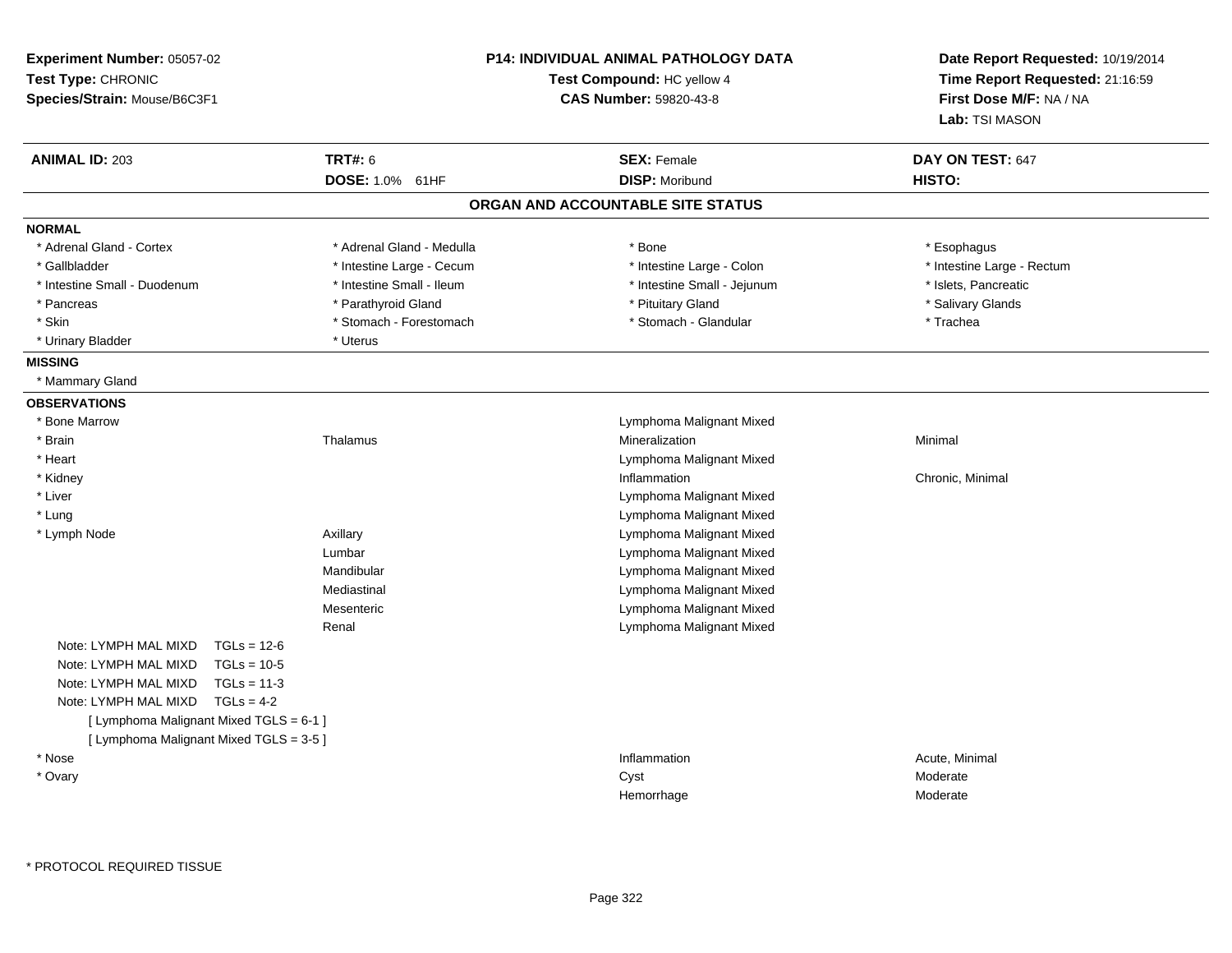| <b>Experiment Number: 05057-02</b><br>Test Type: CHRONIC<br>Species/Strain: Mouse/B6C3F1 |                        | <b>P14: INDIVIDUAL ANIMAL PATHOLOGY DATA</b><br>Test Compound: HC yellow 4<br><b>CAS Number: 59820-43-8</b> | Date Report Requested: 10/19/2014<br>Time Report Requested: 21:16:59<br>First Dose M/F: NA / NA<br>Lab: TSI MASON |  |
|------------------------------------------------------------------------------------------|------------------------|-------------------------------------------------------------------------------------------------------------|-------------------------------------------------------------------------------------------------------------------|--|
| <b>ANIMAL ID: 203</b>                                                                    | <b>TRT#: 6</b>         | <b>SEX: Female</b>                                                                                          | DAY ON TEST: 647                                                                                                  |  |
|                                                                                          | <b>DOSE: 1.0% 61HF</b> | <b>DISP: Moribund</b>                                                                                       | HISTO:                                                                                                            |  |
|                                                                                          |                        | ORGAN AND ACCOUNTABLE SITE STATUS                                                                           |                                                                                                                   |  |
| Note: HEMORRHAGE<br>$TGLs = 7-4$                                                         |                        |                                                                                                             |                                                                                                                   |  |
| * Spleen                                                                                 |                        | Lymphoma Malignant Mixed                                                                                    |                                                                                                                   |  |
| Note: LYMPH MAL MIXD $TGLs = 8-3$                                                        |                        |                                                                                                             |                                                                                                                   |  |
| * Thymus                                                                                 |                        | Lymphoma Malignant Mixed                                                                                    |                                                                                                                   |  |
| * Thyroid Gland                                                                          |                        | Inflammation                                                                                                | Acute, Minimal                                                                                                    |  |
|                                                                                          | Follicle               | Pigmentation                                                                                                | Mild                                                                                                              |  |
|                                                                                          | <b>Follicular Cel</b>  | Pigmentation                                                                                                | Mild                                                                                                              |  |
|                                                                                          | Interstitium           | Pigmentation                                                                                                | Minimal                                                                                                           |  |
| Note: PIGMENT<br>$TGLs = 5-5$                                                            |                        |                                                                                                             |                                                                                                                   |  |
| PRIMARY CAUSE OF DEATH                                                                   |                        |                                                                                                             |                                                                                                                   |  |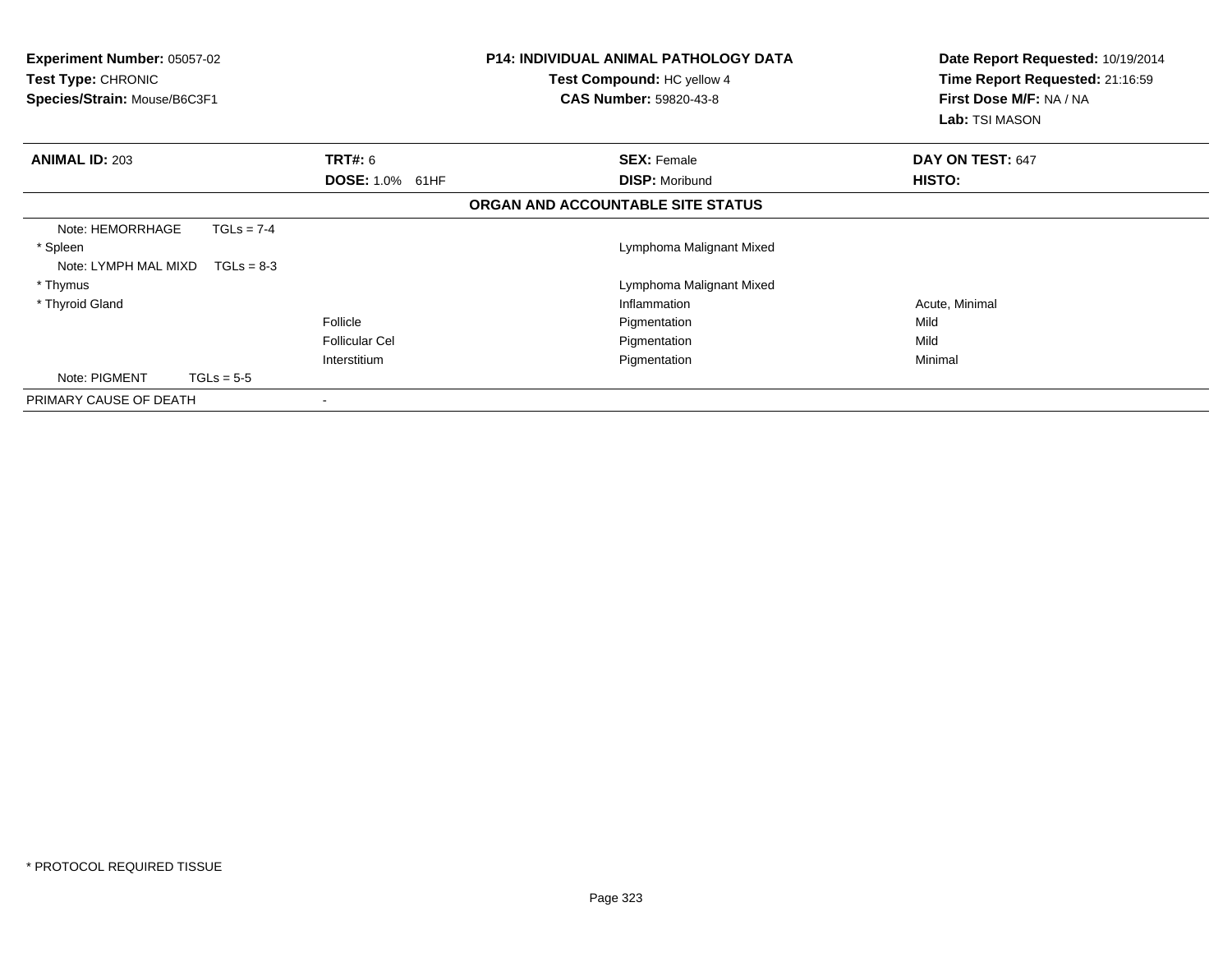| Experiment Number: 05057-02<br>Test Type: CHRONIC<br>Species/Strain: Mouse/B6C3F1 |                              | P14: INDIVIDUAL ANIMAL PATHOLOGY DATA<br>Test Compound: HC yellow 4<br><b>CAS Number: 59820-43-8</b> |                             |
|-----------------------------------------------------------------------------------|------------------------------|------------------------------------------------------------------------------------------------------|-----------------------------|
| <b>ANIMAL ID: 204</b>                                                             | <b>TRT#: 6</b>               | <b>SEX: Female</b>                                                                                   | DAY ON TEST: 730            |
|                                                                                   | DOSE: 1.0% 61HF              | <b>DISP: Terminal Sacrifice</b>                                                                      | HISTO:                      |
|                                                                                   |                              | ORGAN AND ACCOUNTABLE SITE STATUS                                                                    |                             |
| <b>NORMAL</b>                                                                     |                              |                                                                                                      |                             |
| * Adrenal Gland - Cortex                                                          | * Adrenal Gland - Medulla    | * Bone                                                                                               | * Esophagus                 |
| * Gallbladder                                                                     | * Heart                      | * Intestine Large - Cecum                                                                            | * Intestine Large - Colon   |
| * Intestine Large - Rectum                                                        | * Intestine Small - Duodenum | * Intestine Small - Ileum                                                                            | * Intestine Small - Jejunum |
| * Islets, Pancreatic                                                              | * Liver                      | * Lung                                                                                               | * Lymph Node - Mandibular   |
| * Mammary Gland                                                                   | * Nose                       | * Parathyroid Gland                                                                                  | * Pituitary Gland           |
| * Skin                                                                            | * Spleen                     | * Stomach - Forestomach                                                                              | * Stomach - Glandular       |
| * Thymus                                                                          | * Trachea                    | * Uterus                                                                                             |                             |
| <b>OBSERVATIONS</b>                                                               |                              |                                                                                                      |                             |
| * Bone Marrow                                                                     |                              | Myelofibrosis                                                                                        | Mild                        |
| * Brain                                                                           | Thalamus                     | Mineralization                                                                                       | Minimal                     |
| * Kidney                                                                          |                              | Inflammation                                                                                         | Chronic, Minimal            |
| * Lymph Node                                                                      | Mesenteric                   | <b>Infiltration Cellular</b>                                                                         | Histiocyte, Minimal         |
| * Ovary                                                                           |                              | Cyst                                                                                                 | Marked                      |
| Note: CYST<br>$TGLs = 4-4$                                                        |                              |                                                                                                      |                             |
| * Pancreas                                                                        |                              | Inflammation                                                                                         | Chronic, Minimal            |
| * Salivary Glands                                                                 |                              | Inflammation                                                                                         | Chronic Active, Minimal     |
| * Thyroid Gland                                                                   |                              | Inflammation                                                                                         | Chronic, Minimal            |
|                                                                                   | Follicle                     | Pigmentation                                                                                         | Mild                        |
|                                                                                   | <b>Follicular Cel</b>        | Pigmentation                                                                                         | Mild                        |
|                                                                                   | Interstitium                 | Pigmentation                                                                                         | Minimal                     |
| Note: PIGMENT<br>$TGLs = 2-5$                                                     |                              |                                                                                                      |                             |
| * Urinary Bladder                                                                 |                              | Inflammation                                                                                         | Chronic, Minimal            |
| PRIMARY CAUSE OF DEATH                                                            |                              |                                                                                                      |                             |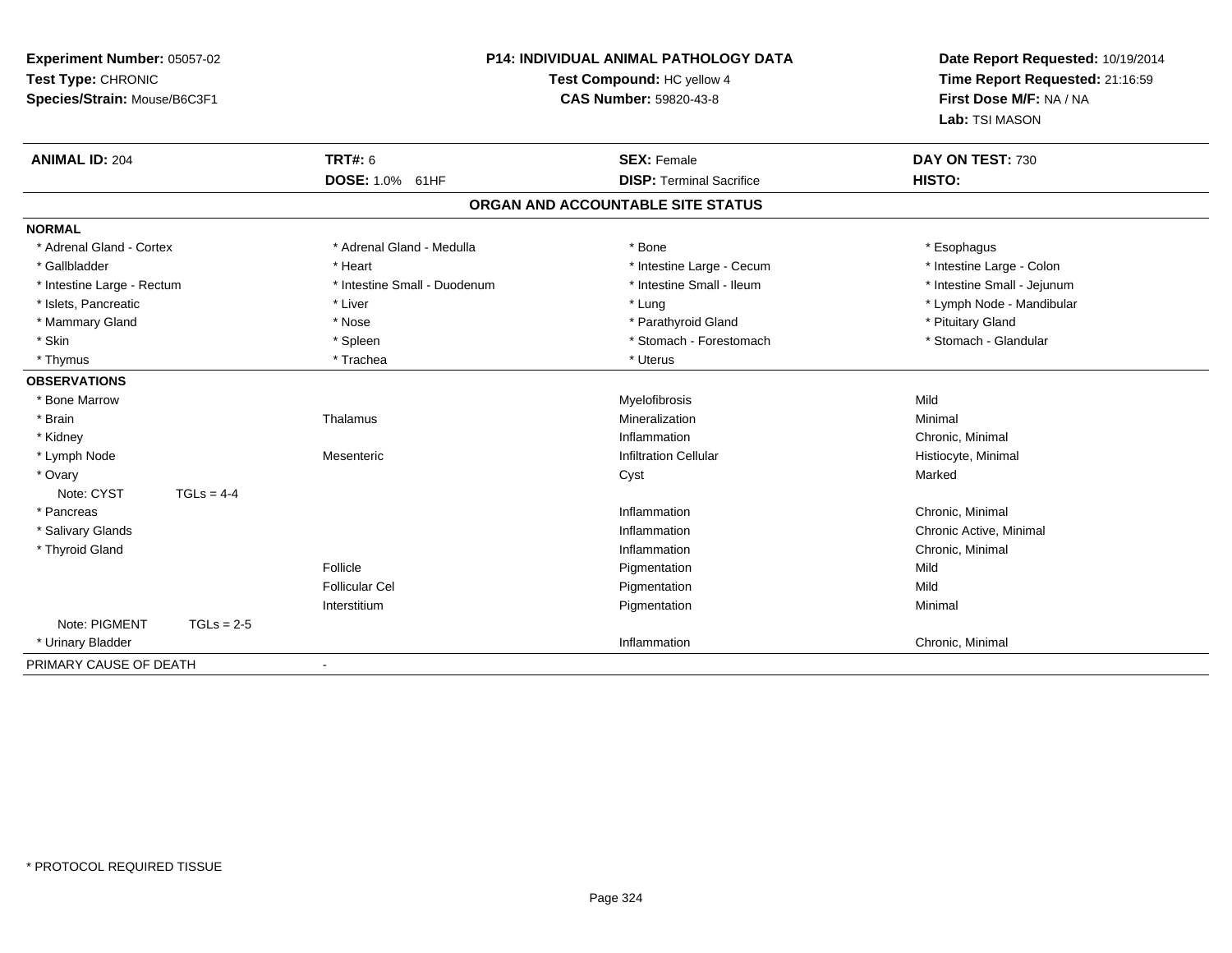| Experiment Number: 05057-02<br>Test Type: CHRONIC<br>Species/Strain: Mouse/B6C3F1 | <b>P14: INDIVIDUAL ANIMAL PATHOLOGY DATA</b><br>Test Compound: HC yellow 4<br><b>CAS Number: 59820-43-8</b> |                                   | Date Report Requested: 10/19/2014<br>Time Report Requested: 21:16:59<br>First Dose M/F: NA / NA<br>Lab: TSI MASON |
|-----------------------------------------------------------------------------------|-------------------------------------------------------------------------------------------------------------|-----------------------------------|-------------------------------------------------------------------------------------------------------------------|
| <b>ANIMAL ID: 205</b>                                                             | <b>TRT#: 6</b>                                                                                              | <b>SEX: Female</b>                | DAY ON TEST: 730                                                                                                  |
|                                                                                   | DOSE: 1.0% 61HF                                                                                             | <b>DISP: Terminal Sacrifice</b>   | HISTO:                                                                                                            |
|                                                                                   |                                                                                                             | ORGAN AND ACCOUNTABLE SITE STATUS |                                                                                                                   |
| <b>NORMAL</b>                                                                     |                                                                                                             |                                   |                                                                                                                   |
| * Adrenal Gland - Cortex                                                          | * Adrenal Gland - Medulla                                                                                   | * Bone                            | * Bone Marrow                                                                                                     |
| * Brain                                                                           | * Esophagus                                                                                                 | * Gallbladder                     | * Heart                                                                                                           |
| * Intestine Large - Cecum                                                         | * Intestine Large - Rectum                                                                                  | * Intestine Small - Duodenum      | * Intestine Small - Ileum                                                                                         |
| * Intestine Small - Jejunum                                                       | * Liver                                                                                                     | * Lung                            | * Lymph Node - Mandibular                                                                                         |
| * Nose                                                                            | * Ovary                                                                                                     | * Pituitary Gland                 | * Skin                                                                                                            |
| * Spleen                                                                          | * Stomach - Forestomach                                                                                     | * Stomach - Glandular             | * Thymus                                                                                                          |
| * Trachea                                                                         |                                                                                                             |                                   |                                                                                                                   |
| <b>MISSING</b>                                                                    |                                                                                                             |                                   |                                                                                                                   |
| * Intestine Large - Colon                                                         | * Islets, Pancreatic                                                                                        | * Lymph Node - Mesenteric         | * Mammary Gland                                                                                                   |
| * Pancreas                                                                        | * Parathyroid Gland                                                                                         |                                   |                                                                                                                   |
| <b>OBSERVATIONS</b>                                                               |                                                                                                             |                                   |                                                                                                                   |
| * Kidney                                                                          |                                                                                                             | Inflammation                      | Chronic, Minimal                                                                                                  |
| * Salivary Glands                                                                 |                                                                                                             | Inflammation                      | Chronic Active, Minimal                                                                                           |
| * Thyroid Gland                                                                   | Follicle                                                                                                    | Pigmentation                      | Minimal                                                                                                           |
|                                                                                   | Follicular Cel                                                                                              | Pigmentation                      | Minimal                                                                                                           |
|                                                                                   | Interstitium                                                                                                | Pigmentation                      | Minimal                                                                                                           |
| Note: PIGMENT<br>$TGLs = 2-5$                                                     |                                                                                                             |                                   |                                                                                                                   |
| * Urinary Bladder                                                                 |                                                                                                             | Inflammation                      | Chronic, Mild                                                                                                     |
| * Uterus                                                                          | Endometrium                                                                                                 | Hyperplasia                       | Mild                                                                                                              |
| PRIMARY CAUSE OF DEATH                                                            | $\overline{\phantom{a}}$                                                                                    |                                   |                                                                                                                   |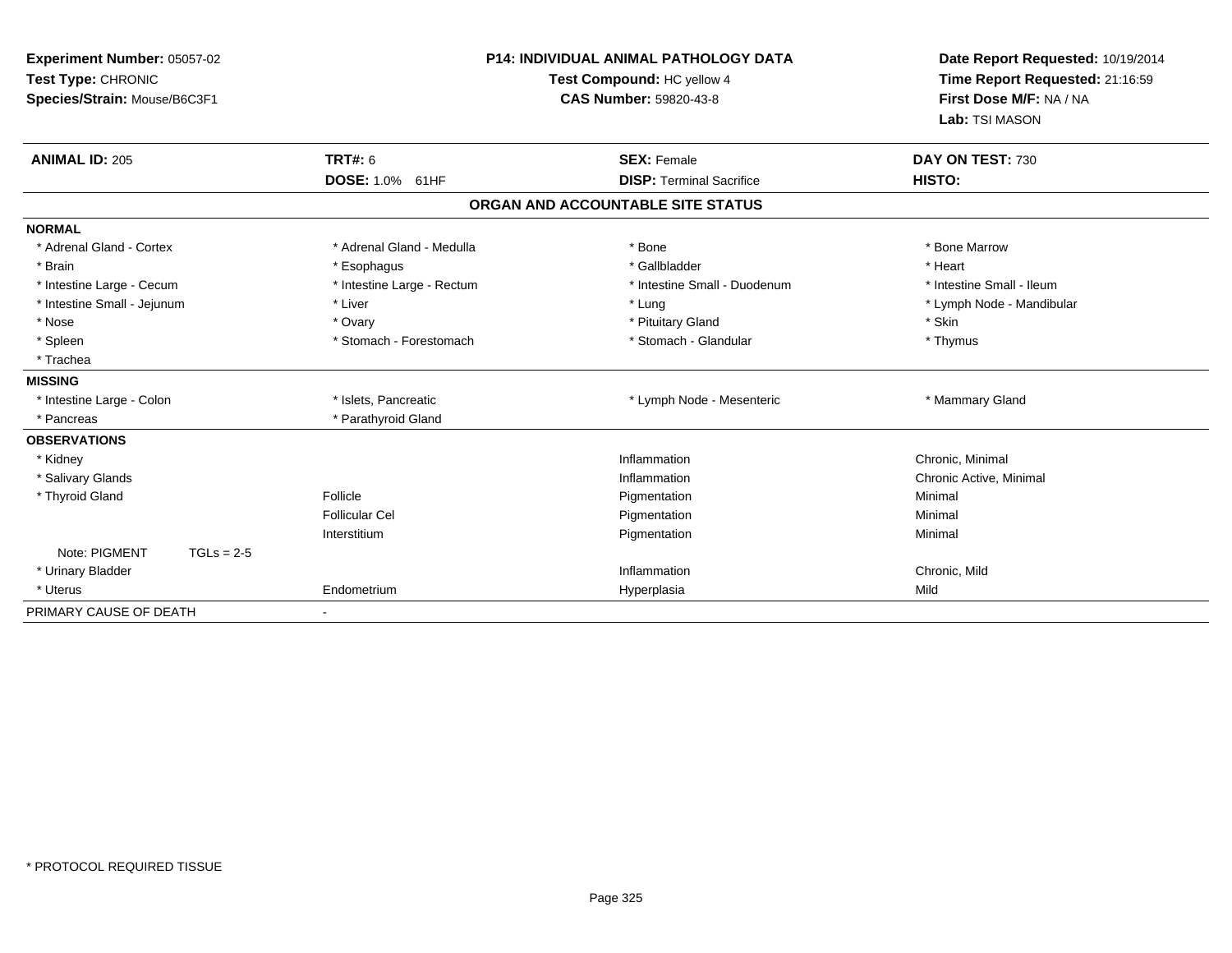| Experiment Number: 05057-02<br>Test Type: CHRONIC<br>Species/Strain: Mouse/B6C3F1 | P14: INDIVIDUAL ANIMAL PATHOLOGY DATA<br>Test Compound: HC yellow 4<br><b>CAS Number: 59820-43-8</b> |                                   | Date Report Requested: 10/19/2014<br>Time Report Requested: 21:16:59<br>First Dose M/F: NA / NA<br>Lab: TSI MASON |
|-----------------------------------------------------------------------------------|------------------------------------------------------------------------------------------------------|-----------------------------------|-------------------------------------------------------------------------------------------------------------------|
| <b>ANIMAL ID: 206</b>                                                             | <b>TRT#: 6</b>                                                                                       | <b>SEX: Female</b>                | DAY ON TEST: 730                                                                                                  |
|                                                                                   | DOSE: 1.0% 61HF                                                                                      | <b>DISP: Terminal Sacrifice</b>   | HISTO:                                                                                                            |
|                                                                                   |                                                                                                      | ORGAN AND ACCOUNTABLE SITE STATUS |                                                                                                                   |
| <b>NORMAL</b>                                                                     |                                                                                                      |                                   |                                                                                                                   |
| * Adrenal Gland - Cortex                                                          | * Adrenal Gland - Medulla                                                                            | * Bone                            | * Esophagus                                                                                                       |
| * Gallbladder                                                                     | * Heart                                                                                              | * Intestine Large - Cecum         | * Intestine Large - Colon                                                                                         |
| * Intestine Large - Rectum                                                        | * Intestine Small - Duodenum                                                                         | * Intestine Small - Ileum         | * Intestine Small - Jejunum                                                                                       |
| * Islets, Pancreatic                                                              | * Lung                                                                                               | * Lymph Node - Mandibular         | * Lymph Node - Mesenteric                                                                                         |
| * Mammary Gland                                                                   | * Nose                                                                                               | * Ovary                           | * Parathyroid Gland                                                                                               |
| * Pituitary Gland                                                                 | * Skin                                                                                               | * Spleen                          | * Stomach - Glandular                                                                                             |
| * Trachea                                                                         |                                                                                                      |                                   |                                                                                                                   |
| <b>MISSING</b>                                                                    |                                                                                                      |                                   |                                                                                                                   |
| * Thymus                                                                          |                                                                                                      |                                   |                                                                                                                   |
| <b>OBSERVATIONS</b>                                                               |                                                                                                      |                                   |                                                                                                                   |
| * Bone Marrow                                                                     |                                                                                                      | Myelofibrosis                     | Minimal                                                                                                           |
| * Brain                                                                           | Thalamus                                                                                             | Mineralization                    | Minimal                                                                                                           |
| * Kidney                                                                          |                                                                                                      | Inflammation                      | Chronic, Mild                                                                                                     |
| * Liver                                                                           |                                                                                                      | Hepatocellular Adenoma            |                                                                                                                   |
|                                                                                   |                                                                                                      | Inflammation                      | Chronic Active, Minimal                                                                                           |
|                                                                                   |                                                                                                      | Necrosis                          | Minimal                                                                                                           |
| * Pancreas                                                                        |                                                                                                      | Inflammation                      | Chronic, Minimal                                                                                                  |
| * Salivary Glands                                                                 |                                                                                                      | Inflammation                      | Chronic Active, Minimal                                                                                           |
| * Stomach                                                                         | Forestomach                                                                                          | Acanthosis                        | Mild                                                                                                              |
|                                                                                   | Forestomach                                                                                          | Hyperkeratosis                    | Minimal                                                                                                           |
| * Thyroid Gland                                                                   | <b>Follicular Cel</b>                                                                                | Hyperplasia                       | Minimal                                                                                                           |
|                                                                                   | Follicle                                                                                             | Pigmentation                      | Mild                                                                                                              |
|                                                                                   | <b>Follicular Cel</b>                                                                                | Pigmentation                      | Mild                                                                                                              |
|                                                                                   | Interstitium                                                                                         | Pigmentation                      | Minimal                                                                                                           |
| Note: PIGMENT<br>$TGLs = 3-5$                                                     |                                                                                                      |                                   |                                                                                                                   |
| * Urinary Bladder                                                                 |                                                                                                      | Inflammation                      | Chronic, Mild                                                                                                     |
| * Uterus                                                                          | Endometrium                                                                                          | Hyperplasia                       | Mild                                                                                                              |
| PRIMARY CAUSE OF DEATH                                                            | $\blacksquare$                                                                                       |                                   |                                                                                                                   |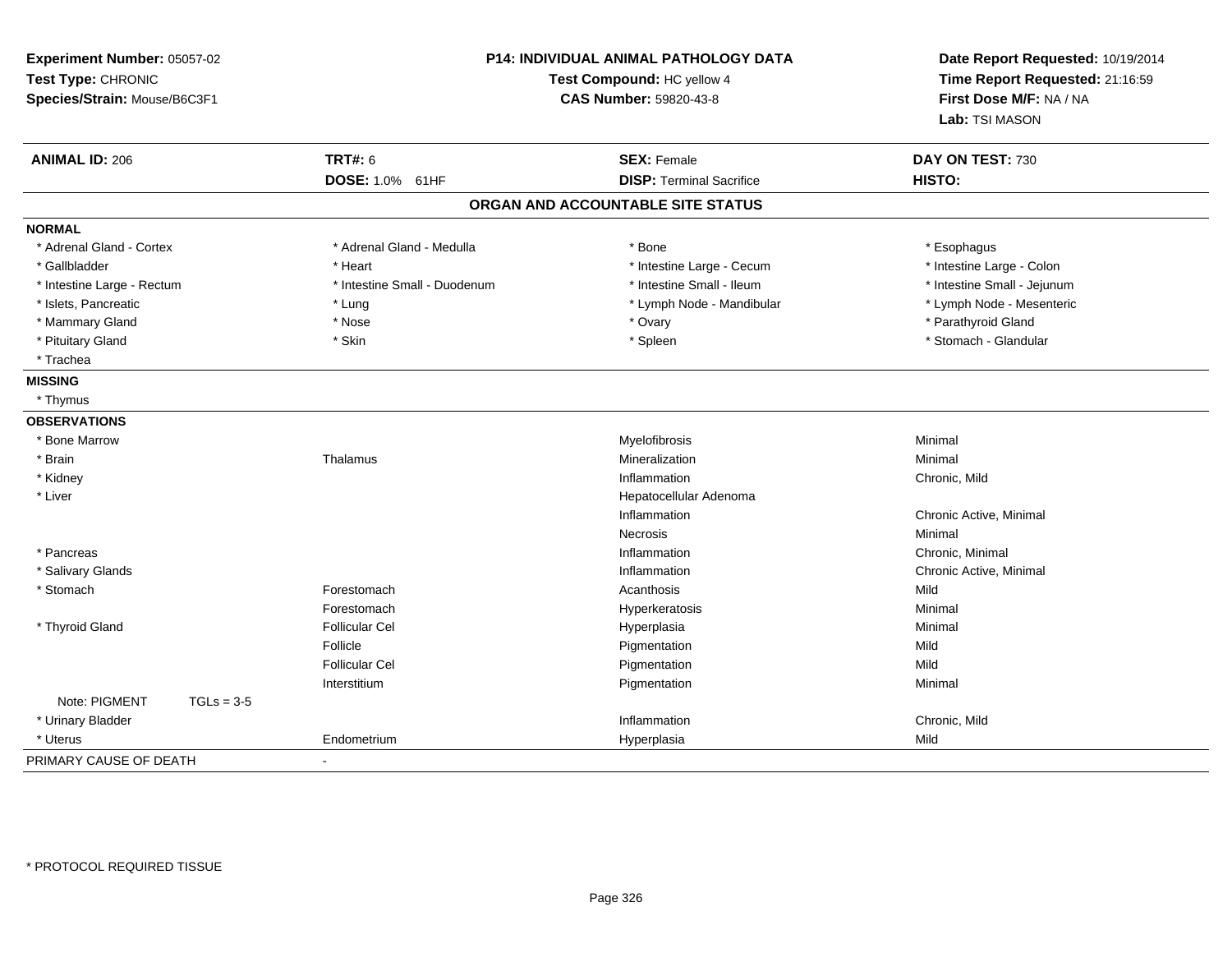| Experiment Number: 05057-02<br>Test Type: CHRONIC<br>Species/Strain: Mouse/B6C3F1 |                                                              | P14: INDIVIDUAL ANIMAL PATHOLOGY DATA<br>Test Compound: HC yellow 4<br><b>CAS Number: 59820-43-8</b> | Date Report Requested: 10/19/2014<br>Time Report Requested: 21:16:59<br>First Dose M/F: NA / NA<br>Lab: TSI MASON |
|-----------------------------------------------------------------------------------|--------------------------------------------------------------|------------------------------------------------------------------------------------------------------|-------------------------------------------------------------------------------------------------------------------|
| <b>ANIMAL ID: 208</b>                                                             | <b>TRT#: 6</b><br><b>DOSE: 1.0%</b><br>61HF                  | <b>SEX: Female</b><br><b>DISP: Terminal Sacrifice</b>                                                | DAY ON TEST: 730<br>HISTO:                                                                                        |
|                                                                                   |                                                              | ORGAN AND ACCOUNTABLE SITE STATUS                                                                    |                                                                                                                   |
| <b>NORMAL</b>                                                                     |                                                              |                                                                                                      |                                                                                                                   |
| * Adrenal Gland - Cortex<br>* Gallbladder                                         | * Adrenal Gland - Medulla<br>* Heart                         | * Bone<br>* Intestine Large - Cecum                                                                  | * Esophagus<br>* Intestine Large - Colon                                                                          |
| * Intestine Large - Rectum<br>* Islets, Pancreatic<br>* Mammary Gland             | * Intestine Small - Duodenum<br>* Liver<br>* Pituitary Gland | * Intestine Small - Ileum<br>* Lung<br>* Skin                                                        | * Intestine Small - Jejunum<br>* Lymph Node - Mandibular                                                          |
| * Stomach - Glandular                                                             | * Thymus                                                     | * Trachea                                                                                            | * Spleen                                                                                                          |
| <b>MISSING</b>                                                                    |                                                              |                                                                                                      |                                                                                                                   |
| * Parathyroid Gland                                                               |                                                              |                                                                                                      |                                                                                                                   |
| <b>OBSERVATIONS</b>                                                               |                                                              |                                                                                                      |                                                                                                                   |
| * Bone Marrow                                                                     |                                                              | Myelofibrosis                                                                                        | Minimal                                                                                                           |
| * Brain                                                                           | Thalamus                                                     | Mineralization                                                                                       | Minimal                                                                                                           |
| * Kidney                                                                          |                                                              | Inflammation                                                                                         | Chronic, Mild                                                                                                     |
| * Lymph Node                                                                      | Mesenteric                                                   | <b>Infiltration Cellular</b>                                                                         | Histiocyte, Minimal                                                                                               |
| * Nose                                                                            |                                                              | Inflammation                                                                                         | Acute, Minimal                                                                                                    |
| * Ovary                                                                           |                                                              | Cyst                                                                                                 | Mild                                                                                                              |
| * Pancreas                                                                        |                                                              | Inflammation                                                                                         | Chronic, Minimal                                                                                                  |
| * Salivary Glands                                                                 |                                                              | Inflammation                                                                                         | Chronic Active, Minimal                                                                                           |
| * Stomach                                                                         | Forestomach                                                  | Inflammation                                                                                         | Chronic Active, Minimal                                                                                           |
| * Thyroid Gland                                                                   |                                                              | Inflammation                                                                                         | Chronic Active, Minimal                                                                                           |
|                                                                                   | Follicle                                                     | Pigmentation                                                                                         | Mild                                                                                                              |
|                                                                                   | <b>Follicular Cel</b>                                        | Pigmentation                                                                                         | Mild                                                                                                              |
|                                                                                   | Interstitium                                                 | Pigmentation                                                                                         | Minimal                                                                                                           |
| Note: PIGMENT<br>$TGLs = 2-5$                                                     |                                                              |                                                                                                      |                                                                                                                   |
| * Urinary Bladder                                                                 |                                                              | Inflammation                                                                                         | Chronic, Minimal                                                                                                  |
| * Uterus                                                                          | Endometrium                                                  | Hyperplasia                                                                                          | Moderate                                                                                                          |
| PRIMARY CAUSE OF DEATH                                                            |                                                              |                                                                                                      |                                                                                                                   |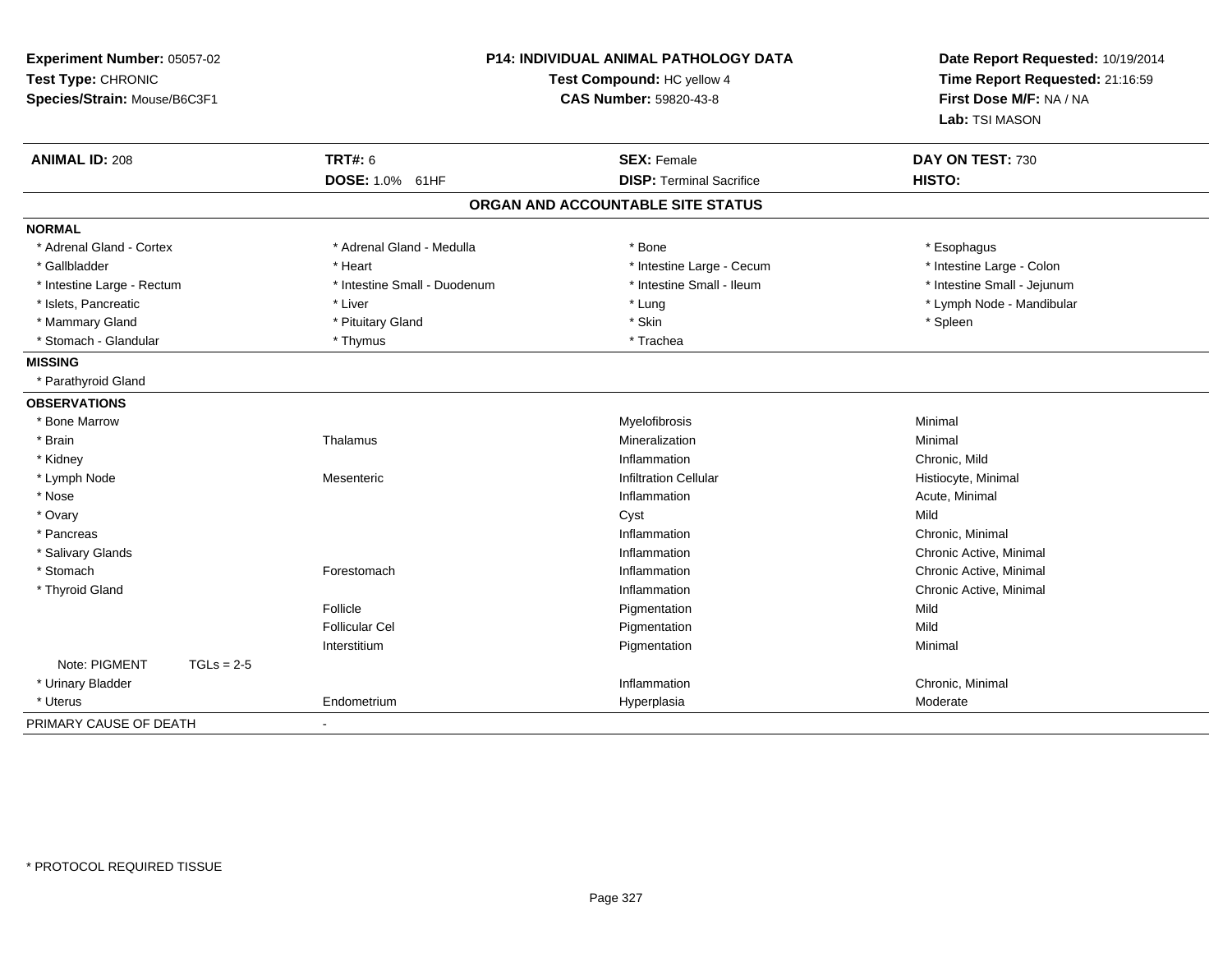| Experiment Number: 05057-02<br>Test Type: CHRONIC<br>Species/Strain: Mouse/B6C3F1 | P14: INDIVIDUAL ANIMAL PATHOLOGY DATA<br>Test Compound: HC yellow 4<br>CAS Number: 59820-43-8 |                                   | Date Report Requested: 10/19/2014<br>Time Report Requested: 21:16:59<br>First Dose M/F: NA / NA<br>Lab: TSI MASON |
|-----------------------------------------------------------------------------------|-----------------------------------------------------------------------------------------------|-----------------------------------|-------------------------------------------------------------------------------------------------------------------|
| <b>ANIMAL ID: 209</b>                                                             | <b>TRT#: 6</b>                                                                                | <b>SEX: Female</b>                | DAY ON TEST: 730                                                                                                  |
|                                                                                   | DOSE: 1.0% 61HF                                                                               | <b>DISP: Terminal Sacrifice</b>   | HISTO:                                                                                                            |
|                                                                                   |                                                                                               | ORGAN AND ACCOUNTABLE SITE STATUS |                                                                                                                   |
| <b>NORMAL</b>                                                                     |                                                                                               |                                   |                                                                                                                   |
| * Adrenal Gland - Cortex                                                          | * Adrenal Gland - Medulla                                                                     | * Bone                            | * Esophagus                                                                                                       |
| * Gallbladder                                                                     | * Heart                                                                                       | * Intestine Large - Cecum         | * Intestine Large - Colon                                                                                         |
| * Intestine Large - Rectum                                                        | * Intestine Small - Duodenum                                                                  | * Intestine Small - Ileum         | * Intestine Small - Jejunum                                                                                       |
| * Islets, Pancreatic                                                              | * Lung                                                                                        | * Lymph Node - Mandibular         | * Mammary Gland                                                                                                   |
| * Nose                                                                            | * Pancreas                                                                                    | * Parathyroid Gland               | * Skin                                                                                                            |
| * Spleen                                                                          | * Stomach - Forestomach                                                                       | * Stomach - Glandular             | * Thymus                                                                                                          |
| * Trachea                                                                         |                                                                                               |                                   |                                                                                                                   |
| <b>OBSERVATIONS</b>                                                               |                                                                                               |                                   |                                                                                                                   |
| * Bone Marrow                                                                     |                                                                                               | Myelofibrosis                     | Mild                                                                                                              |
| * Brain                                                                           | Thalamus                                                                                      | Mineralization                    | Minimal                                                                                                           |
| * Kidney                                                                          |                                                                                               | Inflammation                      | Chronic, Minimal                                                                                                  |
| * Liver                                                                           |                                                                                               | Necrosis                          | Mild                                                                                                              |
| Note: NECROSIS<br>$TGLs = 4-2$                                                    |                                                                                               |                                   |                                                                                                                   |
| * Lymph Node                                                                      | Mesenteric                                                                                    | <b>Infiltration Cellular</b>      | Histiocyte, Minimal                                                                                               |
| * Ovary                                                                           |                                                                                               | Angiectasis                       | Mild                                                                                                              |
|                                                                                   |                                                                                               | Cyst                              | Moderate                                                                                                          |
|                                                                                   |                                                                                               | Hemorrhage                        | Moderate                                                                                                          |
| $TGLs = 5-4$<br>Note: HEMORRHAGE                                                  |                                                                                               |                                   |                                                                                                                   |
| Note: CYST<br>$TGLs = 5-4$                                                        |                                                                                               |                                   |                                                                                                                   |
| * Pituitary Gland                                                                 | Pars Distalis                                                                                 | Adenoma                           |                                                                                                                   |
| Note: ADENOMA<br>$TGLs = 6-7$                                                     |                                                                                               |                                   |                                                                                                                   |
| * Salivary Glands                                                                 |                                                                                               | Inflammation                      | Chronic Active, Minimal                                                                                           |
| * Thyroid Gland                                                                   | <b>Follicular Cel</b>                                                                         | Hyperplasia                       | Minimal                                                                                                           |
|                                                                                   | Follicle                                                                                      | Pigmentation                      | Mild                                                                                                              |
|                                                                                   | <b>Follicular Cel</b>                                                                         | Pigmentation                      | Mild                                                                                                              |
|                                                                                   | Interstitium                                                                                  | Pigmentation                      | Minimal                                                                                                           |
| Note: PIGMENT<br>$TGLs = 3-5$                                                     |                                                                                               |                                   |                                                                                                                   |
| * Urinary Bladder                                                                 |                                                                                               | Inflammation                      | Chronic, Minimal<br>Mild                                                                                          |
| * Uterus                                                                          | Endometrium                                                                                   | Hyperplasia                       |                                                                                                                   |
| PRIMARY CAUSE OF DEATH                                                            |                                                                                               |                                   |                                                                                                                   |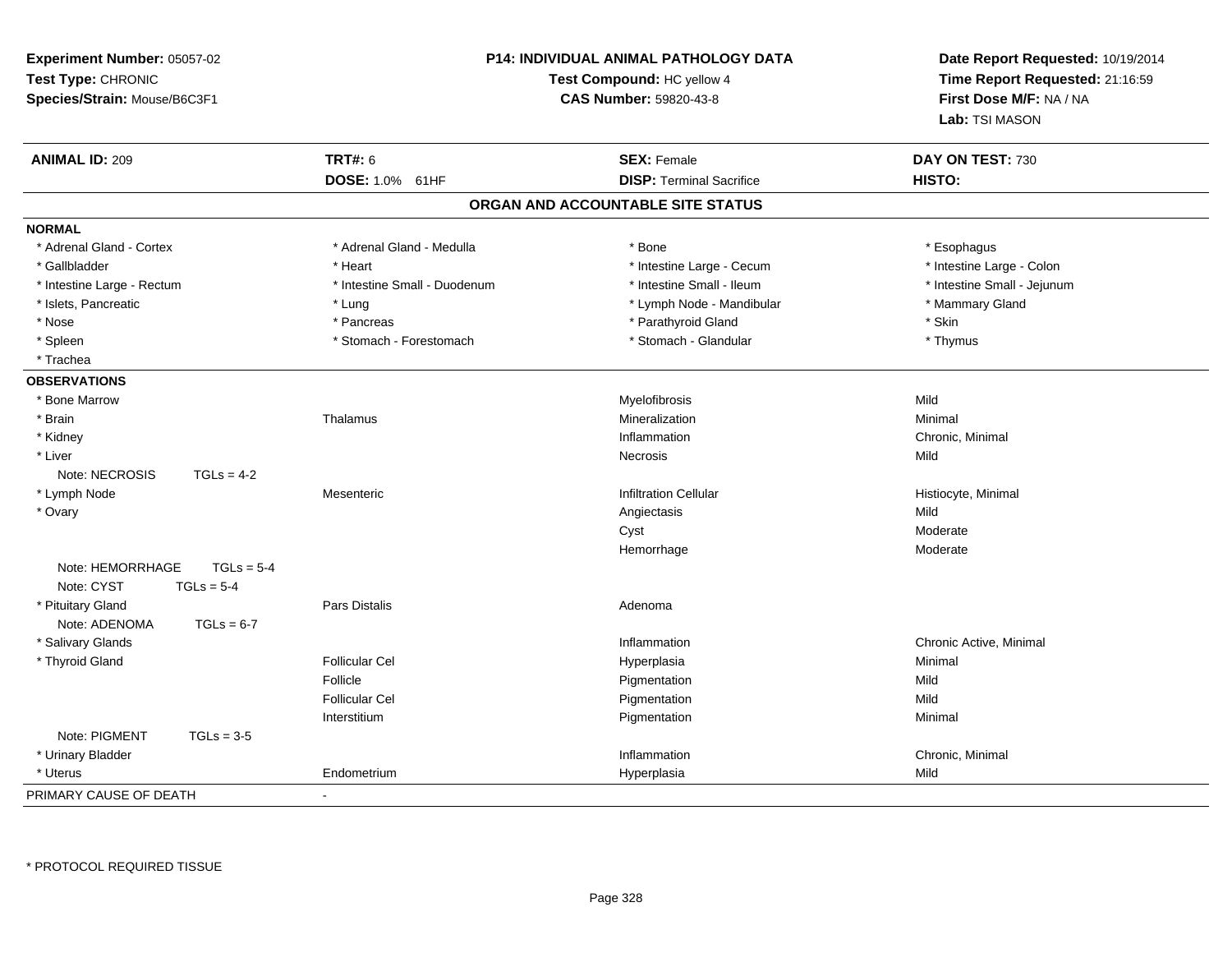| Experiment Number: 05057-02<br>Test Type: CHRONIC<br>Species/Strain: Mouse/B6C3F1 | <b>P14: INDIVIDUAL ANIMAL PATHOLOGY DATA</b><br>Test Compound: HC yellow 4<br><b>CAS Number: 59820-43-8</b> |                                   | Date Report Requested: 10/19/2014<br>Time Report Requested: 21:16:59<br>First Dose M/F: NA / NA<br>Lab: TSI MASON |
|-----------------------------------------------------------------------------------|-------------------------------------------------------------------------------------------------------------|-----------------------------------|-------------------------------------------------------------------------------------------------------------------|
| <b>ANIMAL ID: 210</b>                                                             | <b>TRT#: 6</b>                                                                                              | <b>SEX: Female</b>                | DAY ON TEST: 578                                                                                                  |
|                                                                                   | DOSE: 1.0% 61HF                                                                                             | <b>DISP: Moribund</b>             | HISTO:                                                                                                            |
|                                                                                   |                                                                                                             | ORGAN AND ACCOUNTABLE SITE STATUS |                                                                                                                   |
| <b>NORMAL</b>                                                                     |                                                                                                             |                                   |                                                                                                                   |
| * Adrenal Gland - Cortex                                                          | * Adrenal Gland - Medulla                                                                                   | $*$ Bone                          | * Bone Marrow                                                                                                     |
| * Esophagus                                                                       | * Gallbladder                                                                                               | * Heart                           | * Intestine Large - Cecum                                                                                         |
| * Intestine Large - Colon                                                         | * Intestine Large - Rectum                                                                                  | * Intestine Small - Duodenum      | * Intestine Small - Ileum                                                                                         |
| * Intestine Small - Jejunum                                                       | * Islets, Pancreatic                                                                                        | * Liver                           | * Lung                                                                                                            |
| * Lymph Node - Mandibular                                                         | * Mammary Gland                                                                                             | * Nose                            | * Ovary                                                                                                           |
| * Pancreas                                                                        | * Pituitary Gland                                                                                           | * Skin                            | * Stomach - Glandular                                                                                             |
| * Thymus                                                                          | * Trachea                                                                                                   | * Uterus                          |                                                                                                                   |
| <b>MISSING</b>                                                                    |                                                                                                             |                                   |                                                                                                                   |
| * Parathyroid Gland                                                               |                                                                                                             |                                   |                                                                                                                   |
| <b>OBSERVATIONS</b>                                                               |                                                                                                             |                                   |                                                                                                                   |
| * Brain                                                                           | Thalamus                                                                                                    | Mineralization                    | Minimal                                                                                                           |
| * Kidney                                                                          |                                                                                                             | Inflammation                      | Chronic, Minimal                                                                                                  |
| * Lymph Node                                                                      | Lumbar                                                                                                      | Lymphoma Malignant Mixed          |                                                                                                                   |
|                                                                                   | Mesenteric                                                                                                  | Lymphoma Malignant Mixed          |                                                                                                                   |
|                                                                                   | Renal                                                                                                       | Lymphoma Malignant Mixed          |                                                                                                                   |
| Note: LYMPH MAL MIXD<br>$TGLs = 5-5.1$                                            |                                                                                                             |                                   |                                                                                                                   |
| Note: LYMPH MAL MIXD<br>$TGLs = 7-10$                                             |                                                                                                             |                                   |                                                                                                                   |
| Note: LYMPH MAL MIXD<br>$TGLs = 6-9$                                              |                                                                                                             |                                   |                                                                                                                   |
| * Salivary Glands                                                                 |                                                                                                             | Inflammation                      | Chronic Active, Minimal                                                                                           |
| * Spleen                                                                          |                                                                                                             | Hematopoietic Cell Proliferation  | Moderate                                                                                                          |
| Note: HEMA CELL PROL TGLs = 4-3                                                   |                                                                                                             |                                   |                                                                                                                   |
| * Stomach                                                                         | Forestomach                                                                                                 | Inflammation                      | Chronic Active, Mild                                                                                              |
|                                                                                   | Forestomach                                                                                                 | Ulcer                             | Mild                                                                                                              |
| $TGLs = 10-3.1$<br>Note: INFLAMMATION                                             |                                                                                                             |                                   |                                                                                                                   |
| Note: ULCER<br>$TGLs = 10-3.1$                                                    |                                                                                                             |                                   |                                                                                                                   |
| * Thyroid Gland                                                                   | Follicle                                                                                                    | Pigmentation                      | Minimal                                                                                                           |
|                                                                                   | <b>Follicular Cel</b>                                                                                       | Pigmentation                      | Mild                                                                                                              |
|                                                                                   | Interstitium                                                                                                | Pigmentation                      | Minimal                                                                                                           |
| Note: PIGMENT<br>$TGLs = 3-5$                                                     |                                                                                                             |                                   |                                                                                                                   |
| * Urinary Bladder                                                                 |                                                                                                             | Inflammation                      | Chronic, Minimal                                                                                                  |